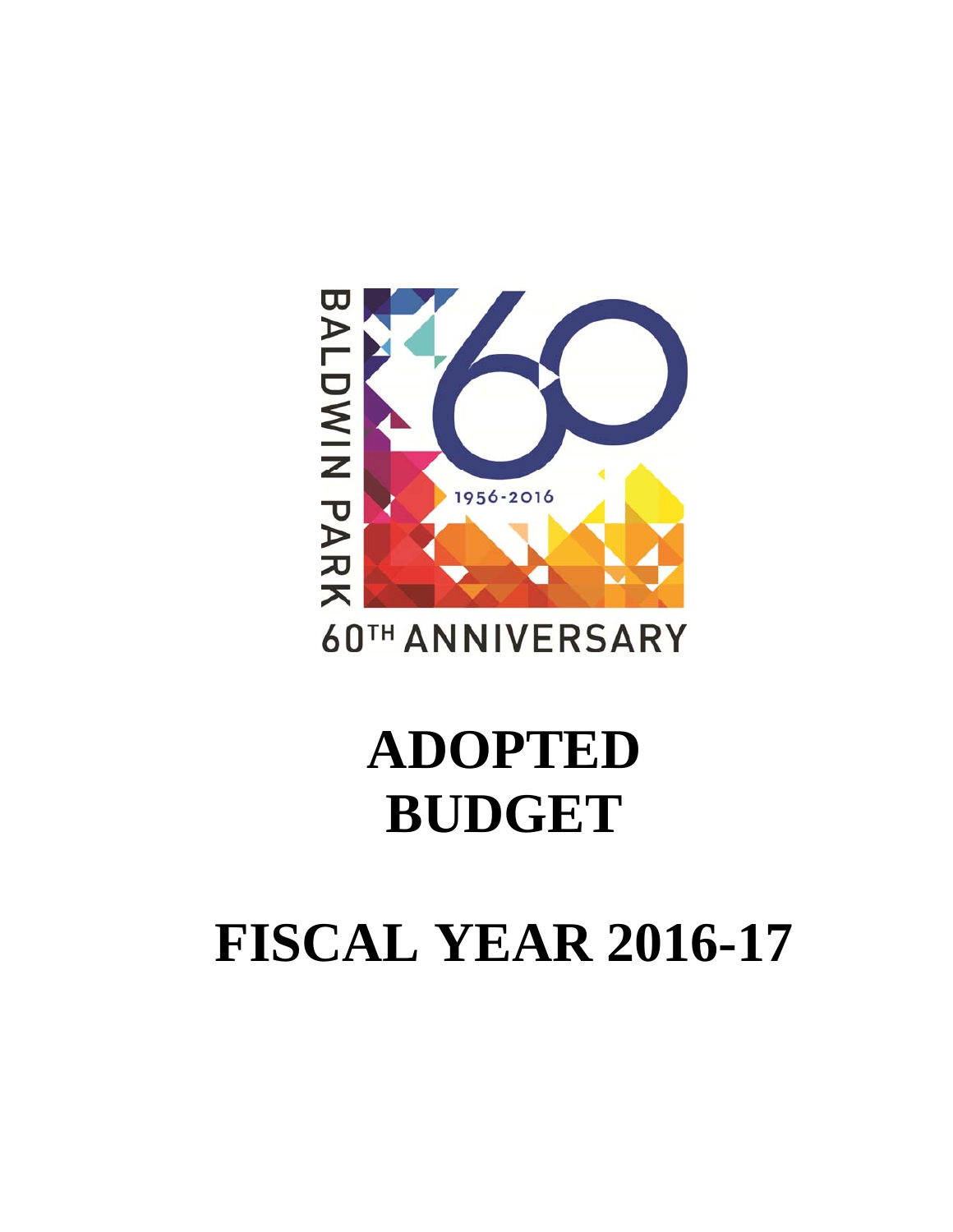#### **FISCAL YEAR 2016-17 ADOPTED BUDGET**

#### **SECTION I – ADOPTED BUDGET AND FUND BALANCE**

#### **SECTION II – ADOPTED GENERAL FUND REVENUE**

#### **SECTION III – ADOPTED GENERAL FUND EXPENDITURES**

| General Fund Expenditures by Category with Cost Center and Dept. Totals  Page III-5 |  |
|-------------------------------------------------------------------------------------|--|

#### **SECTION IV – ADOPTED REVENUE ALL FUNDS**

#### **SECTION V – ADOPTED EXPENDITURES ALL FUNDS**

#### **SECTION VI – ADOPTED EXPENDITURES BY DEPARTMENT**

#### **SECTION VII – ADOPTED EXPENDITURES LINE ITEM**

|--|--|--|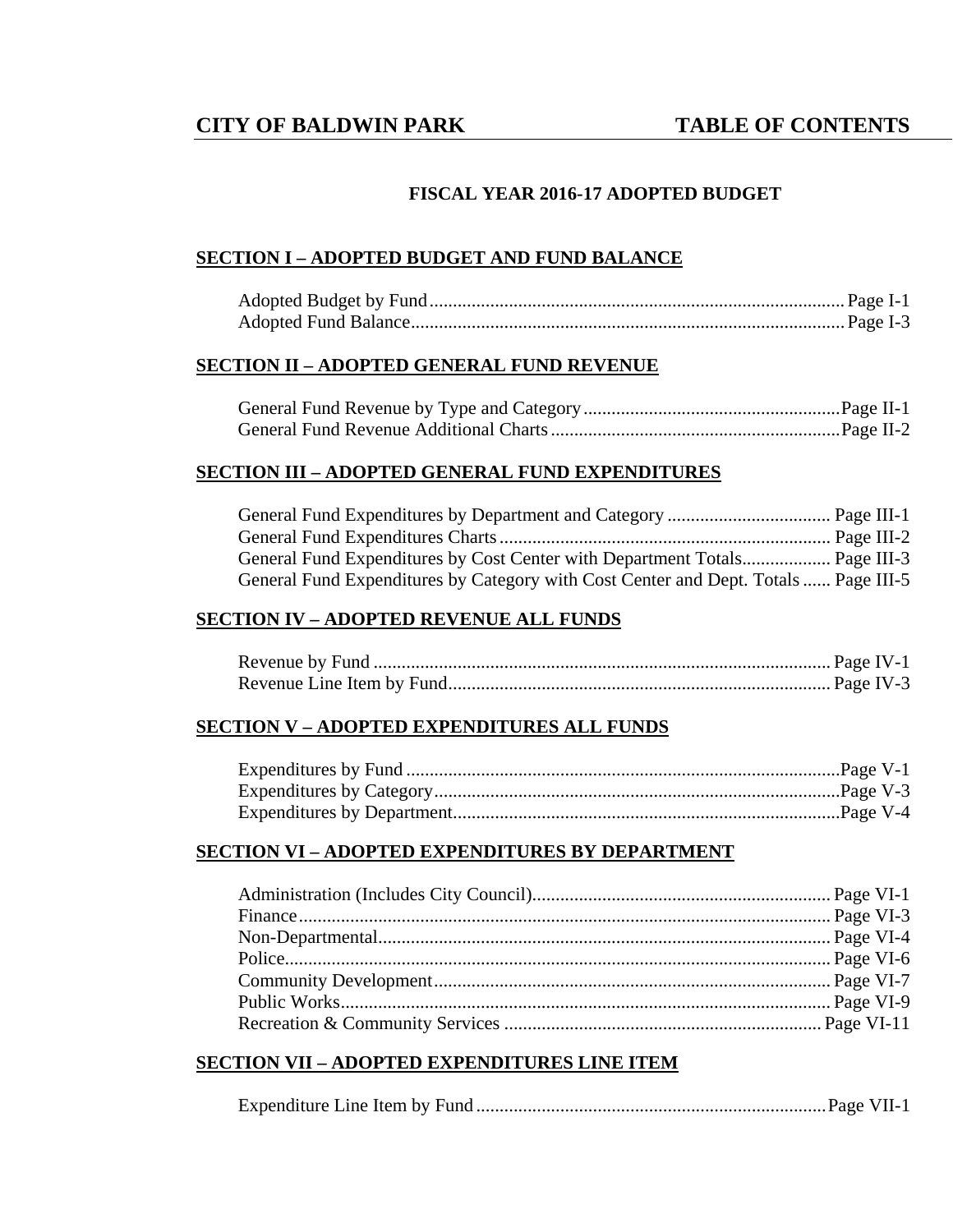# BALDWIN PARK 1956-2016

### **60TH ANNIVERSARY**

## **ADOPTED BUDGET AND FUND BALANCE**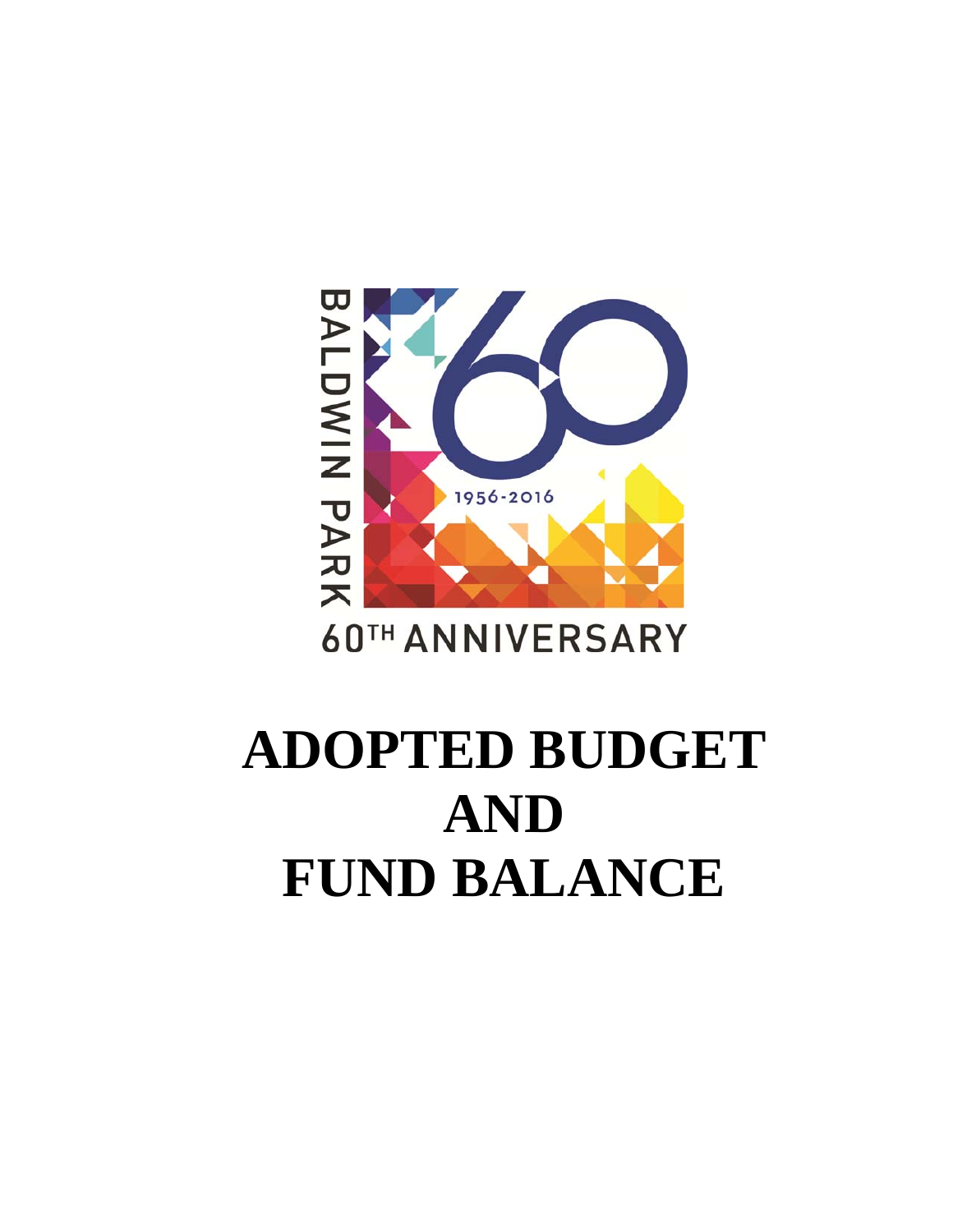#### **City of Baldwin Park Fiscal Year 2016-17 Adopted Budget by Fund**

| Fund                 | <b>Fund Description</b>                         |                 | FY 2016-17<br><b>Adopted</b><br><b>Revenues</b> |                      | FY 2016-17<br><b>Adopted</b> |                         | Excess /<br>(Defecit) |
|----------------------|-------------------------------------------------|-----------------|-------------------------------------------------|----------------------|------------------------------|-------------------------|-----------------------|
|                      |                                                 |                 |                                                 |                      | <b>Expenditures</b>          |                         |                       |
| <b>General Fund:</b> |                                                 |                 |                                                 |                      |                              |                         |                       |
| 100                  | <b>General Fund</b>                             |                 | 26,974,890                                      |                      | 27,034,233                   |                         | (59, 343)             |
|                      | <b>Subtotal - General Fund</b>                  | \$              | 26,974,890                                      | \$                   | 27,034,233                   | $\mathbf{\$}$           | (59, 343)             |
|                      | <b>Internal Services Funds:</b>                 |                 |                                                 |                      |                              |                         |                       |
| 401                  | <b>Information and Support Services</b>         |                 | 780,854                                         |                      | 889,946                      |                         | (109,092)             |
| 402                  | <b>Fleet Services</b>                           |                 | 1,079,120                                       |                      | 1,216,035                    |                         | (136,915)             |
| 403                  | Internal Insurance                              |                 | 2,738,877                                       |                      | 2,764,103                    |                         | (25, 226)             |
|                      | <b>Subtotal - Internal Services Funds</b>       | \$              | 4,598,851                                       | - \$                 | 4,870,084                    | $\mathbf{\$}$           | (271, 233)            |
|                      | <b>Special (Restricted) Funds:</b>              |                 |                                                 |                      |                              |                         |                       |
| 200                  | Future Development fund                         |                 | 10,000                                          |                      | 439,937                      |                         | (429, 937)            |
| 205                  | <b>Federal Asset Forfeiture</b>                 |                 | 153,000                                         |                      | 0                            |                         | 153,000               |
| 206                  | <b>State Asset Forfeiture</b>                   |                 | 3,600                                           |                      | $\boldsymbol{0}$             |                         | 3,600                 |
| 207                  | Local Law Enforcement Block Grant               |                 | 100                                             |                      | $\overline{0}$               |                         | 100                   |
| 220                  | <b>Community Development Block Grant</b>        |                 | 1,750,359                                       |                      | 1,749,930                    |                         | 429                   |
| 221                  | H.O.M.E. (Home Investment Partnership Program)  |                 | 1,014,853                                       |                      | 1,014,639                    |                         | 214                   |
| 222                  | <b>CAL Home</b>                                 |                 | 330                                             |                      | $\mathbf{0}$                 |                         | 330                   |
| 230                  | AB1693 Business Improvement Fees                |                 | 65,600                                          |                      | 182,285                      |                         | (116, 685)            |
| 231                  | Air Quality Management                          |                 | 97,900                                          |                      | 60,114                       |                         | 37,786                |
| 234                  | Park Fees (Quimby Act)                          |                 | 266,800                                         |                      | 295,000                      |                         | (28,200)              |
| 235                  | General Plan Fees                               |                 | 113,200                                         |                      | 279,650                      |                         | (166, 450)            |
| 236                  | Public Art Fees                                 |                 | 35,000                                          |                      | $\boldsymbol{0}$             |                         | 35,000                |
| 240                  | Gasoline Tax                                    |                 | 1,698,000                                       |                      | 1,797,821                    |                         | (99, 821)             |
| 241                  | <b>Surface Transportation Program</b>           |                 | 1,200                                           |                      | $\boldsymbol{0}$             |                         | 1,200                 |
| 242                  | <b>Traffic Congestion Relief</b>                |                 | 10,000                                          |                      | $\boldsymbol{0}$             |                         | 10,000                |
| 243                  | <b>Bicycle and Pedestrian Safety</b>            |                 | 50,665                                          |                      | $\overline{0}$               |                         | 50,665                |
| 244                  | Proposition A                                   |                 | 1,452,178                                       |                      | 1,352,552                    |                         | 99,626                |
| 245                  | Proposition C                                   |                 | 1,176,949                                       |                      | 1,094,918                    |                         | 82,031                |
| 246                  | AB939 Integrated Waste Management               |                 | 319,700                                         |                      | 319,603                      |                         | 97                    |
| 247                  | Oil Recycling Grant                             |                 | 30,000                                          |                      | 20,000                       |                         | 10,000                |
| 249                  | <b>Storm Drains NPDS</b>                        |                 | 50,100                                          |                      | 81,800                       |                         | (31,700)              |
| 250                  | <b>Assessment District</b>                      |                 | 12,430                                          |                      | $\mathbf{0}$                 |                         | 12,430                |
| 251                  | Street Lighting and Landscape                   |                 | 1,788,000                                       |                      | 1,706,853                    |                         | 81,147                |
| 252                  | Parks Maintenance Assessment District           |                 | 862,290                                         |                      | 843,392                      |                         | 18,898                |
| 253                  | Proposition A - Parks                           |                 | 64,360                                          |                      | 133.751                      |                         | (69, 391)             |
| 254                  | Measure R Local Return                          |                 | 880,747                                         |                      | 1,032,992                    |                         | (152, 245)            |
| 260                  | Summer Lunch Program                            |                 | 189,578                                         |                      | 189,956                      |                         | (378)                 |
| 270                  | <b>Grants Fund</b>                              |                 | 80,000                                          |                      | 80,000                       |                         | $\Omega$              |
| 271                  | Police Grants Fund                              |                 | 336,894                                         |                      | $\theta$                     |                         | 336,894               |
|                      | <b>Subtotal Special Funds</b>                   | \$              | 12,513,833                                      | \$                   | 12,675,192                   | $\mathbf{\$}$           | (161, 359)            |
|                      | TOTAL GENERAL, INTERNAL SERV., & SPECIAL FUNDS: | $\overline{\$}$ | 44,087,574                                      | $\overline{\bullet}$ | 44,579,510                   | $\overline{\mathbf{S}}$ | (491, 936)            |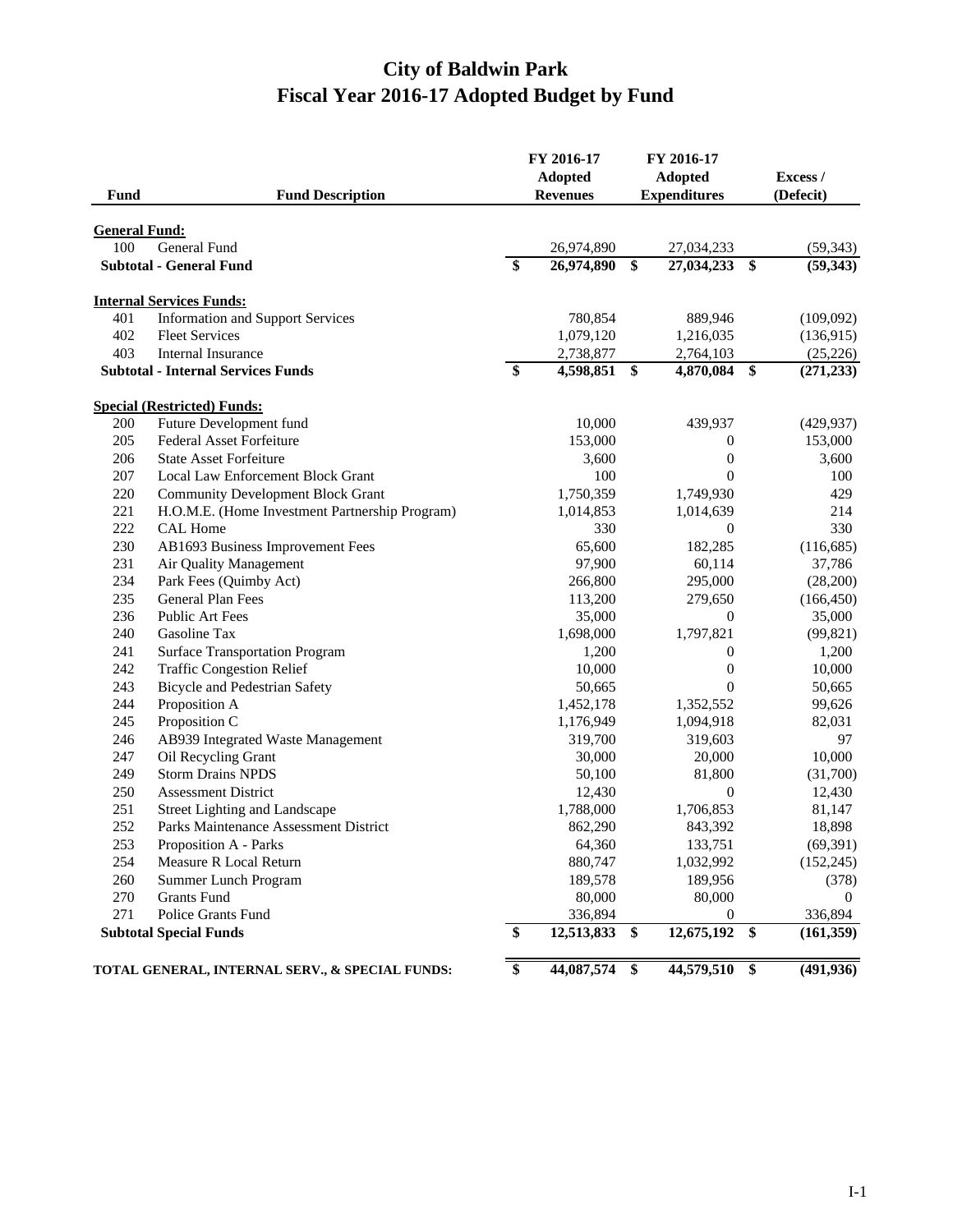#### **City of Baldwin Park Fiscal Year 2016-17 Adopted Budget by Fund**

| <b>Fund</b>             | <b>Fund Description</b>                                  | FY 2016-17<br><b>Adopted</b><br><b>Revenues</b> | FY 2016-17<br><b>Adopted</b><br><b>Expenditures</b> |               | Excess /<br>(Defecit) |
|-------------------------|----------------------------------------------------------|-------------------------------------------------|-----------------------------------------------------|---------------|-----------------------|
|                         |                                                          |                                                 |                                                     |               |                       |
| 601                     | <b>Financing Authority Funds:</b><br>Debt Service        | 440,607                                         | 406,457                                             |               | 34,150                |
| 610                     | COP Lease Payment                                        | 679,030                                         | 679,030                                             |               | $\overline{0}$        |
| 625                     | Gas Tax Debt Service                                     | 400,561                                         | 400,511                                             |               | 50                    |
| 650                     | Pension Obligation Bond                                  | 1,833,028                                       | 1,832,828                                           |               | 200                   |
|                         | <b>Subtotal Financing Authority Funds</b>                | \$<br>3,353,226                                 | \$<br>3,318,826                                     | \$            | 34,400                |
|                         | <b>Successor Agency Funds:</b>                           |                                                 |                                                     |               |                       |
| 800                     | <b>RDA Obligation Retirement</b>                         | 1,957,097                                       | 1,957,097                                           |               | $\mathbf{0}$          |
| <b>Capital Projects</b> |                                                          |                                                 |                                                     |               |                       |
| 801                     | SG River Capital Prj                                     | $\mathbf{0}$                                    | 16,075                                              |               | (16,075)              |
| 802                     | Puente/Merced Capital Prj                                | $\boldsymbol{0}$                                | 8,696                                               |               | (8,696)               |
| 803                     | W Ramona Capital Prj                                     | $\boldsymbol{0}$                                | 375                                                 |               | (375)                 |
| 804                     | Cntrl Business Dist Capital Prj                          | $\boldsymbol{0}$                                | 25,700                                              |               | (25,700)              |
| 805                     | Delta Capital Prj                                        | $\boldsymbol{0}$                                | 2,220                                               |               | (2,220)               |
| 806                     | Sierra Vista Capital Prj                                 | $\boldsymbol{0}$                                | 1,491,482                                           |               | (1,491,482)           |
|                         | <b>Subtotal Capital Projects</b>                         | \$                                              | \$<br>1,544,548                                     | \$            | (1,544,548)           |
| <b>Debt Service</b>     |                                                          |                                                 |                                                     |               |                       |
| 831                     | <b>SG River Debt Serv</b>                                | 1,522,775                                       | 864,190                                             |               | 658,585               |
| 832                     | Puente/Merced Debt Serv                                  | 438,000                                         | 526,985                                             |               | (88,985)              |
| 834                     | <b>Cntrl Business Dist Debt Serv</b>                     | 787,232                                         | 642,231                                             |               | 145,001               |
| 835                     | Delta Debt Serv                                          | 60,000                                          | 101,550                                             |               | (41, 550)             |
| 836<br>837              | Sierra Vista Debt Serv                                   | 766,953                                         | 340,842                                             |               | 426,111               |
|                         | BP Merged 2000 Refinance<br><b>Subtotal Debt Service</b> | \$<br>538,262<br>4,113,222                      | \$<br>540,935<br>3,016,733                          | \$            | (2,673)<br>1,096,489  |
|                         | <b>Low/Mod Housing</b>                                   |                                                 |                                                     |               |                       |
| 890                     | Low/Mod Income Housing                                   | $\boldsymbol{0}$                                | 345,100                                             |               | (345,100)             |
|                         | <b>Subtotal Low/Mod Housing</b>                          | \$                                              | \$<br>345,100                                       | \$            | (345, 100)            |
|                         | <b>TOTAL SUCCESSOR AGENCY FUNDS:</b>                     | \$<br>6,070,319                                 | \$<br>6,863,478                                     | \$            | (793, 159)            |
|                         | <b>Housing Authority:</b>                                |                                                 |                                                     |               |                       |
| 901                     | Housing Voucher Choice                                   | 5,625,672                                       | 5,641,117                                           |               | (15, 445)             |
| 905                     | <b>Public Housing</b>                                    | 48,246                                          | 48,182                                              |               | 64                    |
| 910                     | <b>CIAP</b>                                              | 14,228                                          | 14,228                                              |               | $\overline{0}$        |
|                         | <b>Subtotal Housing Authority Funds</b>                  | \$<br>5,688,146 \$                              | 5,703,527                                           | $\mathbf{\$}$ | (15,381)              |
|                         | <b>COMBINED GRAND TOTAL - ALL FUNDS</b>                  | \$<br>59,199,265 \$                             | 60,465,341                                          | $\mathbf{\$}$ | (1,266,076)           |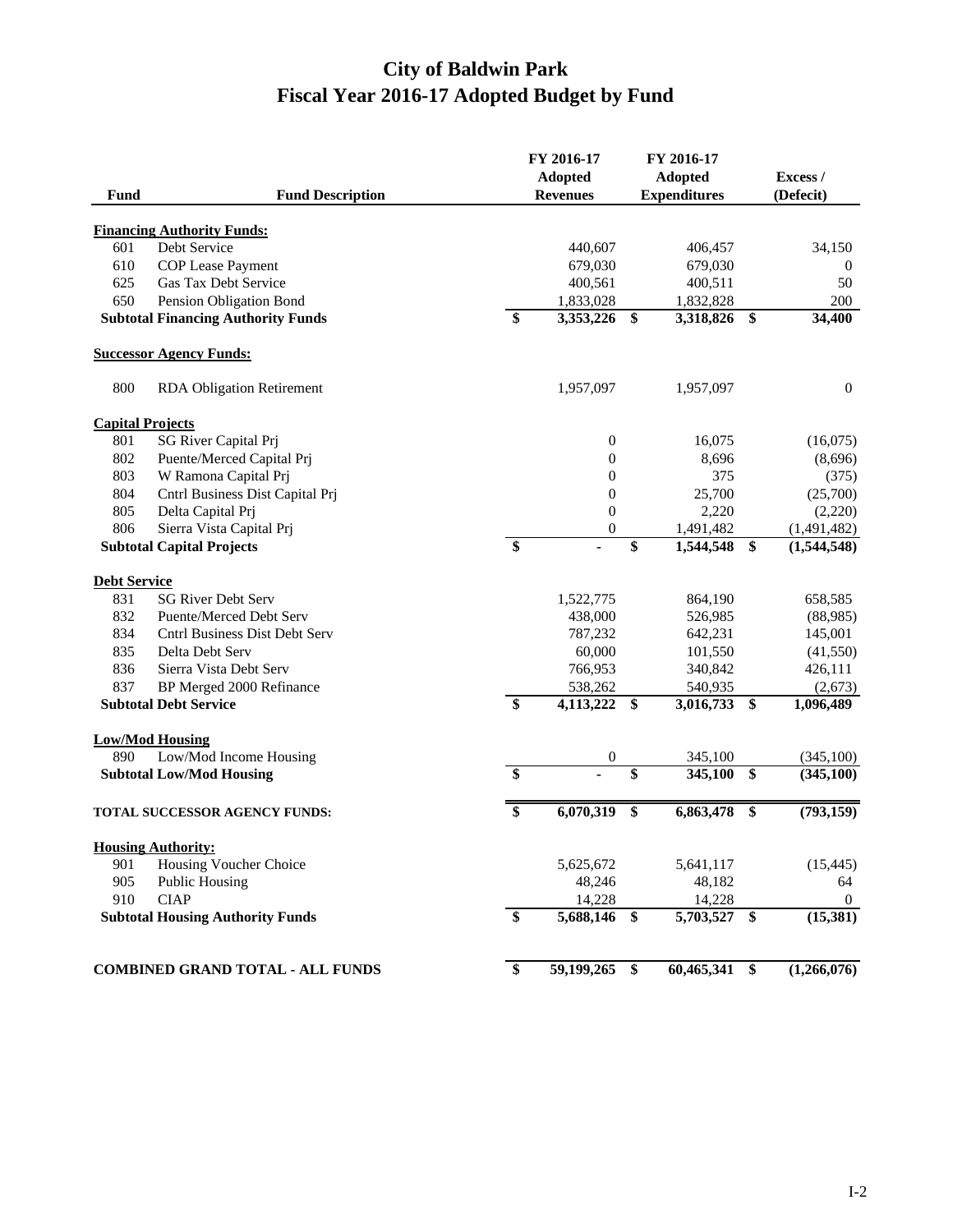#### **City of Baldwin Park Fiscal Year 2016-17 Adopted Fund Balance**

|                             | <b>Fund Fund Description</b>                                               | Projected<br><b>Fund Balance</b><br>06/30/2016 | FY 2016-17<br><b>Adopted</b><br><b>Revenues</b> |     | FY 2016-17<br><b>Adopted</b><br><b>Transfers In</b> | FY 2016-17<br><b>Adopted</b><br><b>Expenditures</b> Transfers Out | FY 2016-17<br><b>Adopted</b>     | <b>Adopted</b><br><b>Fund Balance</b><br>06-30-17 |
|-----------------------------|----------------------------------------------------------------------------|------------------------------------------------|-------------------------------------------------|-----|-----------------------------------------------------|-------------------------------------------------------------------|----------------------------------|---------------------------------------------------|
|                             |                                                                            |                                                |                                                 |     |                                                     |                                                                   |                                  |                                                   |
| <b>General Fund:</b><br>100 | General Fund <sup>1</sup>                                                  | 8,138,388                                      | 26,974,890                                      |     | $\boldsymbol{0}$                                    | 26,188,421                                                        | 845,812                          | 8,079,044                                         |
|                             | <b>Subtotal - General Fund</b>                                             | 8,138,388                                      | \$<br>26,974,890                                | -\$ |                                                     | \$<br>26,188,421                                                  | \$<br>845,812                    | \$<br>8,079,044                                   |
|                             |                                                                            |                                                |                                                 |     |                                                     |                                                                   |                                  |                                                   |
| 401                         | <b>Internal Services Funds:</b><br><b>Information and Support Services</b> | (203, 204)                                     | 780,854                                         |     | $\boldsymbol{0}$                                    | 889,946                                                           | $\boldsymbol{0}$                 | (312, 297)                                        |
| 402                         | <b>Fleet Services</b>                                                      | (475, 422)                                     | 1,079,120                                       |     | $\boldsymbol{0}$                                    | 1,216,035                                                         | $\boldsymbol{0}$                 | (612, 338)                                        |
| 403                         | <b>Internal Insurance</b>                                                  | (1,068,952)                                    | 2,738,877                                       |     | $\boldsymbol{0}$                                    | 2,764,103                                                         | $\boldsymbol{0}$                 | (1,094,178)                                       |
|                             | <b>Subtotal - Internal Services Funds</b>                                  | \$<br>$(1,747,578)$ \$                         | 4,598,851                                       | \$  |                                                     | \$<br>4,870,084                                                   | \$<br>$\blacksquare$             | \$<br>(2,018,812)                                 |
|                             | <b>Special (Restricted) Funds:</b>                                         |                                                |                                                 |     |                                                     |                                                                   |                                  |                                                   |
| 200                         | Future Development fund                                                    | 7,671,126                                      | 10,000                                          |     | $\boldsymbol{0}$                                    | 439,937                                                           | $\boldsymbol{0}$                 | 7,241,189                                         |
| 205                         | <b>Federal Asset Forfeiture</b>                                            | 178,282                                        | 153,000                                         |     | $\boldsymbol{0}$                                    | $\mathbf{0}$                                                      | $\mathbf{0}$                     | 331,282                                           |
| 206                         | <b>State Asset Forfeiture</b>                                              | 137,177                                        | 3,600                                           |     | $\boldsymbol{0}$                                    | $\boldsymbol{0}$                                                  | $\mathbf{0}$                     | 140,777                                           |
| 207                         | Local Law Enforcement Block Grant                                          | 14,673                                         | 100                                             |     | $\boldsymbol{0}$                                    | $\mathbf{0}$                                                      | $\mathbf{0}$                     | 14,773                                            |
| 220                         | <b>Community Development Block Grant</b>                                   | (400,006)                                      | 1,750,359                                       |     | $\boldsymbol{0}$                                    | 1,343,473                                                         | 406,457                          | (399, 577)                                        |
| 221                         | H.O.M.E. (Home Investment Partnership Program)                             | 278,727                                        | 1,014,853                                       |     | $\boldsymbol{0}$                                    | 1,014,639                                                         | $\boldsymbol{0}$                 | 278,941                                           |
| 222                         | CAL Home                                                                   | 20,277                                         | 330                                             |     | $\boldsymbol{0}$                                    | $\mathbf{0}$                                                      | $\boldsymbol{0}$                 | 20,607                                            |
| 230                         | AB1693 Business Improvement Fees                                           | 285,565                                        | 65,600                                          |     | $\boldsymbol{0}$                                    | 182,285                                                           | $\boldsymbol{0}$                 | 168,880                                           |
| 231                         | Air Quality Management                                                     | 434,151                                        | 97,900                                          |     | $\boldsymbol{0}$                                    | 60,114                                                            | $\mathbf{0}$                     | 471,936                                           |
| 234                         | Park Fees (Quimby Act)                                                     | 73,529                                         | 266,800                                         |     | $\boldsymbol{0}$                                    | 295,000                                                           | $\boldsymbol{0}$                 | 45,329                                            |
| 235                         | General Plan Fees                                                          | 579,204                                        | 113,200                                         |     | $\boldsymbol{0}$                                    | 279,650                                                           | $\boldsymbol{0}$                 | 412,754                                           |
| 236                         | Public Art Fees                                                            | 278,251                                        | 35,000                                          |     | $\boldsymbol{0}$                                    | $\mathbf{0}$                                                      | $\mathbf{0}$                     | 313,251                                           |
| 240                         | Gasoline Tax                                                               | 1,094,849                                      | 1,698,000                                       |     | $\boldsymbol{0}$                                    | 1,397,310                                                         | 400,511                          | 995,027                                           |
| 241<br>242                  | <b>Surface Transportation Program</b><br><b>Traffic Congestion Relief</b>  | 680,426                                        | 1,200                                           |     | $\boldsymbol{0}$<br>$\mathbf{0}$                    | $\boldsymbol{0}$<br>$\boldsymbol{0}$                              | $\boldsymbol{0}$<br>$\mathbf{0}$ | 681,626<br>158,289                                |
| 243                         | <b>Bicycle and Pedestrian Safety</b>                                       | 148,289                                        | 10,000<br>50,665                                |     | $\mathbf{0}$                                        | $\mathbf{0}$                                                      | $\mathbf{0}$                     | (29, 380)                                         |
| 244                         | Proposition A                                                              | (80,045)<br>(180,904)                          | 1,452,178                                       |     | $\boldsymbol{0}$                                    | 1,352,552                                                         | $\boldsymbol{0}$                 | (81, 278)                                         |
| 245                         | Proposition C                                                              | 1,284,948                                      | 1,176,949                                       |     | $\boldsymbol{0}$                                    | 1,094,918                                                         | $\boldsymbol{0}$                 | 1,366,980                                         |
| 246                         | AB939 Integrated Waste Management                                          | (57,700)                                       | 319,700                                         |     | $\boldsymbol{0}$                                    | 319,603                                                           | $\boldsymbol{0}$                 | (57, 603)                                         |
| 247                         | Oil Recycling Grant                                                        | 58,480                                         | 30,000                                          |     | $\boldsymbol{0}$                                    | 20,000                                                            | $\boldsymbol{0}$                 | 68,480                                            |
| 249                         | <b>Storm Drains NPDS</b>                                                   | (47,560)                                       | 50,100                                          |     | $\boldsymbol{0}$                                    | 81,800                                                            | $\boldsymbol{0}$                 | (79,260)                                          |
| 250                         | <b>Assessment District</b>                                                 | 385,978                                        | 12,430                                          |     | $\boldsymbol{0}$                                    | $\mathbf{0}$                                                      | $\mathbf{0}$                     | 398,408                                           |
| 251                         | Street Lighting and Landscape                                              | (230,072)                                      | 1,788,000                                       |     | $\mathbf{0}$                                        | 1,706,853                                                         | $\boldsymbol{0}$                 | (148, 925)                                        |
| 252                         | Parks Maintenance Assessment District                                      | (18, 898)                                      | 717,086                                         |     | 145,204                                             | 843,392                                                           | $\boldsymbol{0}$                 | $\mathbf{0}$                                      |
| 253                         | Proposition A - Parks                                                      | 84,226                                         | 64,360                                          |     | $\boldsymbol{0}$                                    | 133,751                                                           | $\boldsymbol{0}$                 | 14,835                                            |
| 254                         | Measure R Local Return                                                     | 761,589                                        | 880,747                                         |     | $\boldsymbol{0}$                                    | 1,032,992                                                         | $\boldsymbol{0}$                 | 609,344                                           |
| 260                         | Summer Lunch Program                                                       | 378                                            | 168,000                                         |     | 21,578                                              | 189,956                                                           | $\boldsymbol{0}$                 | $\Omega$                                          |
| 270                         | Grants Fund                                                                | (7,895,263)                                    | 80,000                                          |     | $\boldsymbol{0}$                                    | 80,000                                                            | $\boldsymbol{0}$                 | (7,895,263)                                       |
| 271                         | Police Grants Fund                                                         | 611,256                                        | 336,894                                         |     | $\boldsymbol{0}$                                    | $\boldsymbol{0}$                                                  | $\boldsymbol{0}$                 | 948,150                                           |
| 301                         | Building Reserve <sup>2</sup>                                              | 9,508                                          | 0                                               |     | $\mathbf{0}$                                        | $\mathbf{0}$                                                      | $\mathbf{0}$                     | 9,508                                             |
|                             | <b>Subtotal Special Funds</b>                                              | 6,160,441                                      | $$12,347,051$ \\$                               |     | 166,782                                             | \$<br>11,868,224                                                  | \$<br>806,968                    | \$<br>5,999,081                                   |
|                             | TOTAL GENERAL, INTERNAL SERV., & SPECIAL FUNDS:                            | \$12,551,250                                   | \$<br>43,920,792 \$                             |     | 166,782                                             | \$<br>42,926,730                                                  | \$<br>1,652,780                  | \$12,059,314                                      |
|                             |                                                                            |                                                |                                                 |     |                                                     |                                                                   |                                  |                                                   |
|                             | <b>Financing Authority Funds:</b>                                          |                                                |                                                 |     |                                                     |                                                                   |                                  |                                                   |
| 601                         | Debt Service                                                               | 153,445                                        | 34,150                                          |     | 406,457                                             | 406,457                                                           | $\boldsymbol{0}$                 | 187,595                                           |
| 610                         | COP Lease Payment                                                          | 684,250                                        | $\boldsymbol{0}$                                |     | 679,030                                             | 679,030                                                           | $\boldsymbol{0}$                 | 684,250                                           |
| 625                         | Gas Tax Debt Service                                                       | 132                                            | 50                                              |     | 400,511                                             | 400,511                                                           | $\boldsymbol{0}$                 | 182                                               |
| 635                         | BPFA/PM 2003 Tax Alloc                                                     | 564,074                                        | $\boldsymbol{0}$                                |     | $\boldsymbol{0}$                                    | $\boldsymbol{0}$                                                  | $\boldsymbol{0}$                 | 564,074                                           |
| 637                         | BPFA/CBD 1990 Refunding Loan                                               | 475,762                                        | $\mathbf{0}$                                    |     | $\boldsymbol{0}$                                    | $\boldsymbol{0}$                                                  | $\boldsymbol{0}$                 | 475,762                                           |
| 650                         | Pension Obligation Bond                                                    | 186                                            | 1,833,028                                       |     | $\boldsymbol{0}$                                    | 1,832,828                                                         | $\boldsymbol{0}$                 | 386                                               |
|                             | <b>Subtotal Financing Authority Funds</b>                                  | 1,877,849                                      | \$<br>1,867,228                                 | \$  | 1,485,998                                           | 3,318,826                                                         | \$<br>$\blacksquare$             | \$<br>1,912,249                                   |

 $^{\rm 1}$  Unreserved fund balance

2 Excludes amounts due from other funds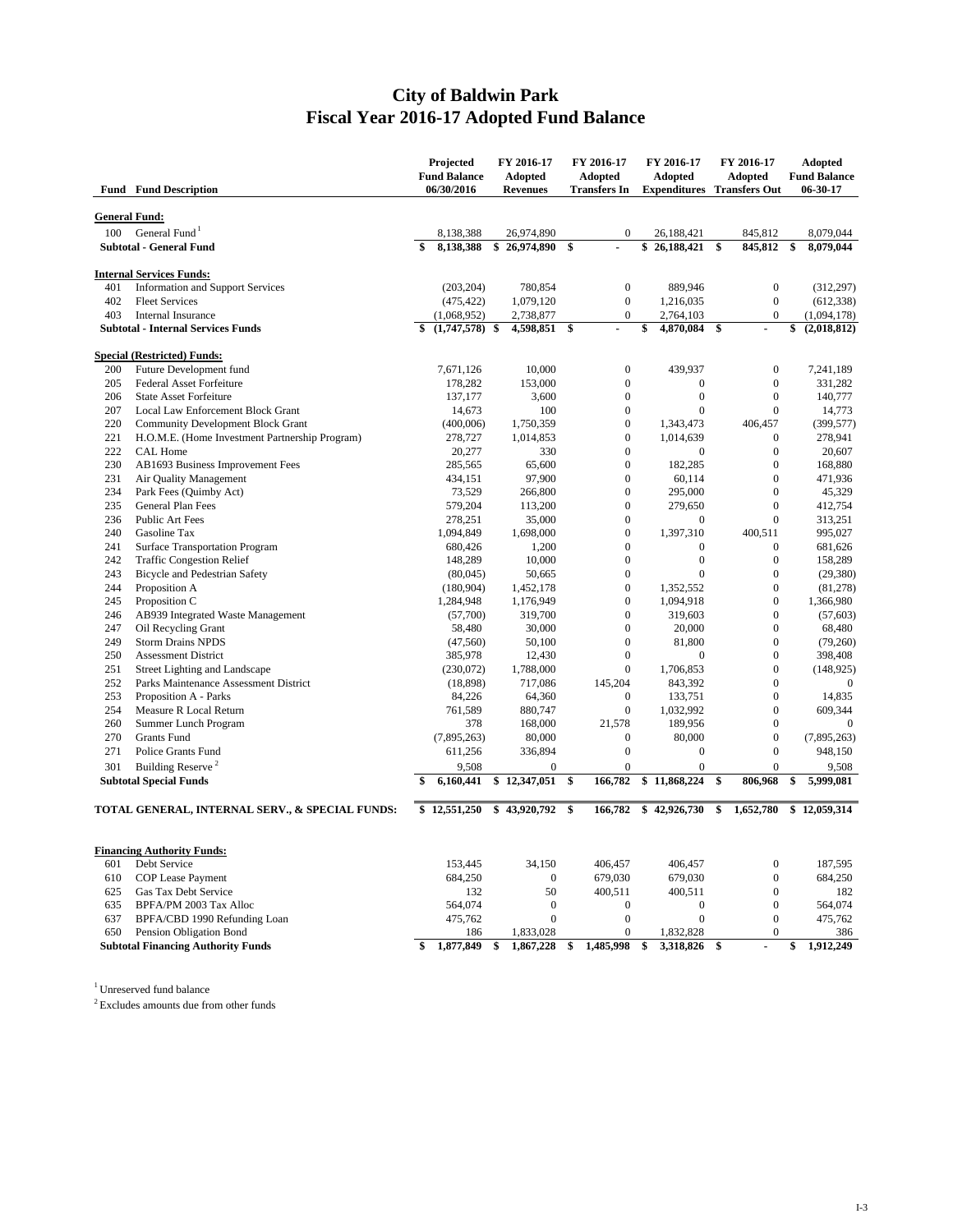#### **City of Baldwin Park Fiscal Year 2016-17 Adopted Fund Balance**

|                     | <b>Fund Fund Description</b>            | Projected<br><b>Fund Balance</b><br>06/30/2016 | FY 2016-17<br><b>Adopted</b><br><b>Revenues</b> | FY 2016-17<br>Adopted<br><b>Transfers In</b> | FY 2016-17<br><b>Adopted</b><br><b>Expenditures</b> Transfers Out |              | FY 2016-17<br><b>Adopted</b> |               | <b>Adopted</b><br><b>Fund Balance</b><br>06-30-17 |
|---------------------|-----------------------------------------|------------------------------------------------|-------------------------------------------------|----------------------------------------------|-------------------------------------------------------------------|--------------|------------------------------|---------------|---------------------------------------------------|
|                     | <b>Successor Agency Funds:</b>          |                                                |                                                 |                                              |                                                                   |              |                              |               |                                                   |
|                     |                                         |                                                |                                                 |                                              |                                                                   |              |                              |               |                                                   |
| 800                 | <b>RDA Obligation Retirement</b>        | $\mathbf{0}$                                   | 1,957,097                                       | $\boldsymbol{0}$                             | $\boldsymbol{0}$                                                  |              | 1,957,097                    |               | $\boldsymbol{0}$                                  |
|                     | <b>Capital Projects</b>                 |                                                |                                                 |                                              |                                                                   |              |                              |               |                                                   |
| 801                 | <b>SG River Capital Pri</b>             | 314,423                                        | $\boldsymbol{0}$                                | $\mathbf{0}$                                 | 16,075                                                            |              | $\boldsymbol{0}$             |               | 298,348                                           |
| 802                 | Puente/Merced Capital Pri               | $\Omega$                                       | $\overline{0}$                                  | $\boldsymbol{0}$                             | 8,696                                                             |              | $\mathbf{0}$                 |               | (8,696)                                           |
| 803                 | W Ramona Capital Prj                    | 81,276                                         | $\theta$                                        | $\mathbf{0}$                                 | 375                                                               |              | $\mathbf{0}$                 |               | 80,901                                            |
| 804                 | Cntrl Business Dist Capital Pri         | 0                                              | $\Omega$                                        | $\mathbf{0}$                                 | 25,700                                                            |              | $\mathbf{0}$                 |               | (25,700)                                          |
| 805                 | Delta Capital Pri                       | $\Omega$                                       | $\Omega$                                        | $\mathbf{0}$                                 | 2,220                                                             |              | $\theta$                     |               | (2,220)                                           |
| 806                 | Sierra Vista Capital Prj                | 531,837                                        | $\mathbf{0}$                                    | $\mathbf{0}$                                 | 232,419                                                           |              | 1,259,063                    |               | (959, 645)                                        |
|                     | <b>Subtotal Capital Projects</b>        | \$<br>927,536                                  | \$                                              | \$                                           | \$<br>285,485                                                     | \$           | 1,259,063                    | <sup>\$</sup> | (617, 012)                                        |
| <b>Debt Service</b> |                                         |                                                |                                                 |                                              |                                                                   |              |                              |               |                                                   |
| 831                 | <b>SG River Debt Serv</b>               | 3,262                                          | $\boldsymbol{0}$                                | 1,522,775                                    | 741,400                                                           |              | 122,790                      |               | 661,847                                           |
| 832                 | Puente/Merced Debt Serv                 | 146,426                                        | 320,000                                         | 118,000                                      | 526,985                                                           |              | $\mathbf{0}$                 |               | 57,441                                            |
| 833                 | W Ramona Debt Serv                      | 1,296                                          | $\Omega$                                        | $\mathbf{0}$                                 | $\mathbf{0}$                                                      |              | $\mathbf{0}$                 |               | 1,296                                             |
| 834                 | Cntrl Business Dist Debt Serv           | 16,925                                         | 38,800                                          | 748,432                                      | 642,231                                                           |              | $\Omega$                     |               | 161,926                                           |
| 835                 | Delta Debt Serv                         | 267                                            | $\mathbf{0}$                                    | 60,000                                       | $\mathbf{0}$                                                      |              | 101,550                      |               | (41, 283)                                         |
| 836                 | Sierra Vista Debt Serv                  | 7,060                                          | $\mathbf{0}$                                    | 766,953                                      | 27,000                                                            |              | 313,842                      |               | 433,171                                           |
| 837                 | BP Merged 2000 Refinance                | 1,036,800                                      | 80                                              | 538,182                                      | 540,935                                                           |              | $\mathbf{0}$                 |               | 1,034,127                                         |
|                     | <b>Subtotal Debt Service</b>            | 1,212,036                                      | \$<br>358,880                                   | \$<br>3,754,342                              | \$<br>2,478,551                                                   | \$           | 538,182                      | \$            | 2,308,525                                         |
|                     | <b>Low/Mod Housing</b>                  |                                                |                                                 |                                              |                                                                   |              |                              |               |                                                   |
| 890                 | Low/Mod Income Housing                  | 10,608,117                                     | $\mathbf{0}$                                    | $\boldsymbol{0}$                             | 345,100                                                           |              | $\mathbf{0}$                 |               | 10,263,017                                        |
|                     | <b>Subtotal Low/Mod Housing</b>         | 10,608,117                                     | \$                                              | \$                                           | 345,100                                                           | $\mathbf{s}$ |                              |               | \$10,263,017                                      |
|                     | TOTAL SUCCESSOR AGENCY FUNDS:           | \$12,747,689                                   | \$<br>2,315,977                                 | \$<br>3,754,342                              | \$<br>3,109,136                                                   | \$           | 3,754,342                    |               | \$11,954,531                                      |
|                     |                                         |                                                |                                                 |                                              |                                                                   |              |                              |               |                                                   |
|                     | <b>Housing Authority:</b>               |                                                |                                                 |                                              |                                                                   |              |                              |               |                                                   |
| 901                 | Housing Voucher Choice                  | 161,103                                        | 5,625,672                                       | $\boldsymbol{0}$                             | 5,641,117                                                         |              | $\boldsymbol{0}$             |               | 145,658                                           |
| 905                 | Public Housing                          | 280,218                                        | 34,018                                          | 14,228                                       | 48,182                                                            |              | $\mathbf{0}$                 |               | 280,282                                           |
| 910                 | <b>CIAP</b>                             | 20,610                                         | 14,228                                          | $\mathbf{0}$                                 | $\mathbf{0}$                                                      |              | 14,228                       |               | 20,610                                            |
|                     | <b>Subtotal Housing Authority Funds</b> | \$<br>461,931                                  | \$<br>5,673,918 \$                              | 14,228                                       | \$<br>5,689,299                                                   | -\$          | 14,228                       | -\$           | 446,550                                           |
|                     |                                         |                                                |                                                 |                                              |                                                                   |              |                              |               |                                                   |
|                     | <b>COMBINED GRAND TOTAL - ALL FUNDS</b> | \$27,638,720                                   | \$53,777,915                                    | \$<br>5,421,350                              | \$55,043,991                                                      | \$           | 5.421.350                    |               | \$26,372,644                                      |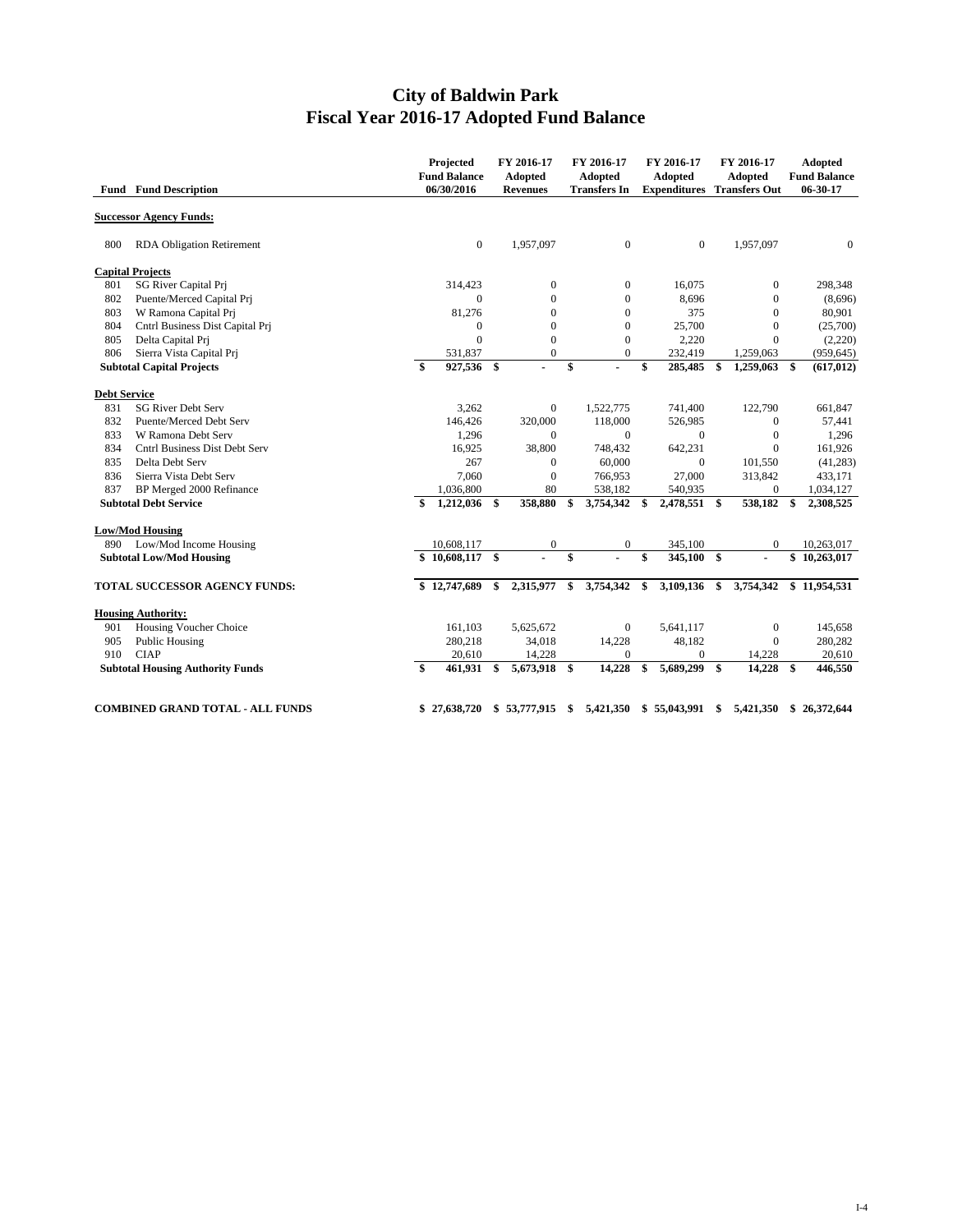# BALDWIN PARK 1956-2016

### **60TH ANNIVERSARY**

## **ADOPTED GENERAL FUND REVENUE**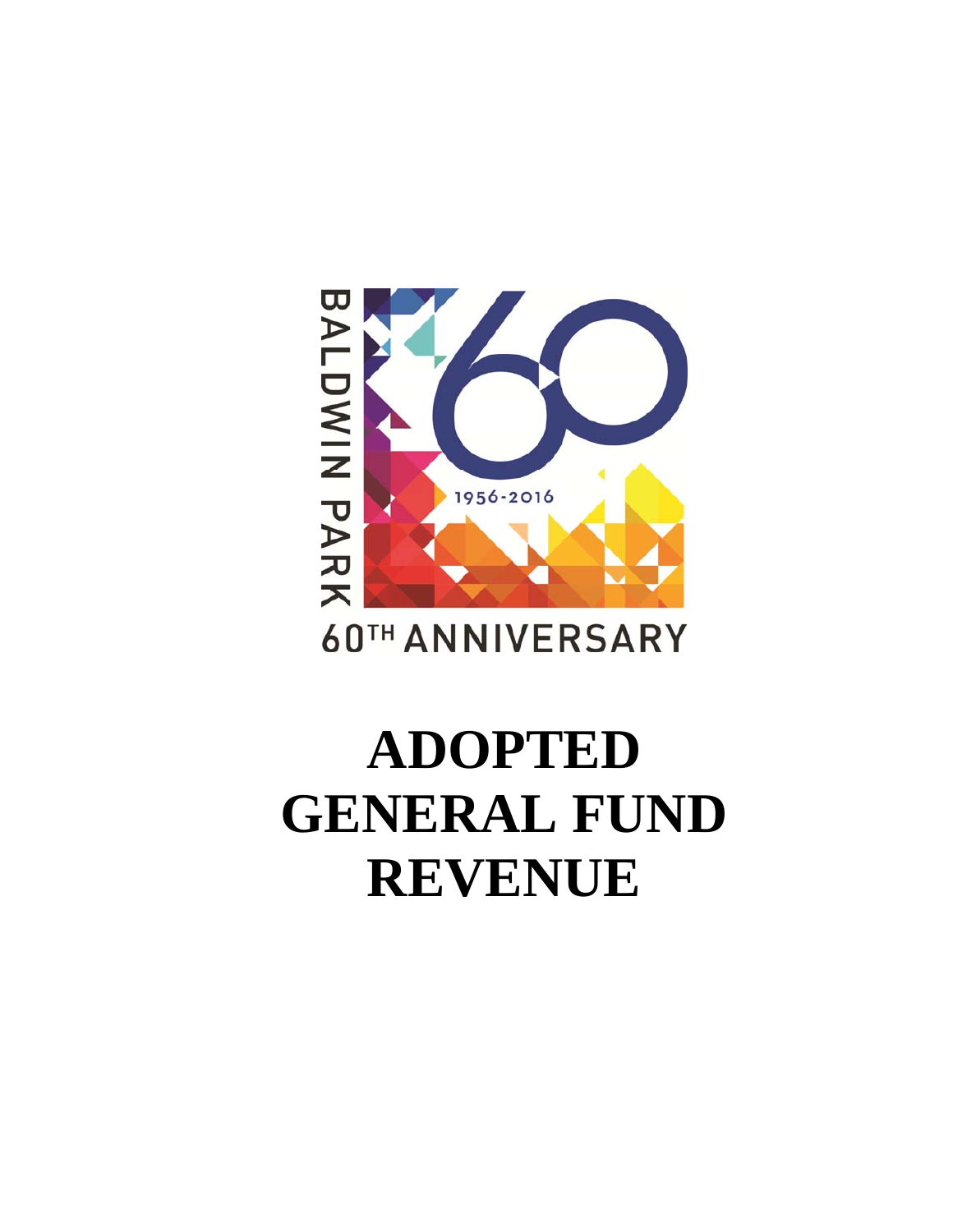#### **City of Baldwin Park General Fund Revenue Summary by Type Fiscal Years 2014-15 Through 2016-17**

|                                              | FY 2014-15<br><b>ACTUALS</b> |    | FY 2015-16<br><b>AMENDED</b> |   | FY 2016-17<br><b>ADOPTED</b> |   | <b>VARIANCE</b><br>FY 2016-17<br>VS. |
|----------------------------------------------|------------------------------|----|------------------------------|---|------------------------------|---|--------------------------------------|
| <b>REVENUE TYPE</b>                          | @06/30/15                    |    | <b>REVENUE</b>               |   | <b>REVENUE</b>               |   | FY 2015-16                           |
| <b>PROPERTY TAXES</b>                        | 3,781,686                    |    | 3,931,694                    |   | 3,661,656                    |   | (270, 038)                           |
| SALES TAX                                    | 5,067,921                    |    | 5,981,576                    |   | 6,106,000                    |   | 124,424                              |
| TRANSIENT OCCUPANCY TAX                      | 294,062                      |    | 278,100                      |   | 567,854                      |   | 289,754                              |
| <b>FRANCHISE TAX</b>                         | 2,431,498                    |    | 2,410,000                    |   | 2,486,500                    |   | 76,500                               |
| UTILITY USERS TAX                            | 2,395,922                    |    | 2,400,000                    |   | 2,400,000                    |   | 0                                    |
| LICENSES & PERMITS                           | 695.758                      |    | 563,500                      |   | 744,512                      |   | 181,012                              |
| <b>BUSINESS LICENSE TAX</b>                  | 630.001                      |    | 639,300                      |   | 643,600                      |   | 4.300                                |
| <b>FINES &amp; PENALTIES</b>                 | 1.104.454                    |    | 677,000                      |   | 677,000                      |   | - 0                                  |
| USE OF MONEY & PROPERTY                      | 309,218                      |    | 316,000                      |   | 385,562                      |   | 69,562                               |
| PROPERTY TAX IN LIEU OF VEHICLE LICENSE FEES | 7,262,820                    |    | 7,293,298                    |   | 7,561,445                    |   | 268,147                              |
| <b>CHARGES FOR SERVICES</b>                  | 2,571,017                    |    | 1,486,118                    |   | 1,618,361                    |   | 132,243                              |
| <b>MISCELLANEOUS</b>                         | 583,599                      |    | 409,395                      |   | 122,400                      |   | (286, 995)                           |
| <b>TOTAL GENERAL FUND REVENUE</b>            | 27.127.956                   | S. | 26,385,981                   | S | 26,974,890                   | S | 588,909                              |



#### **General Fund FY 2016-17 Adopted Revenue by Category**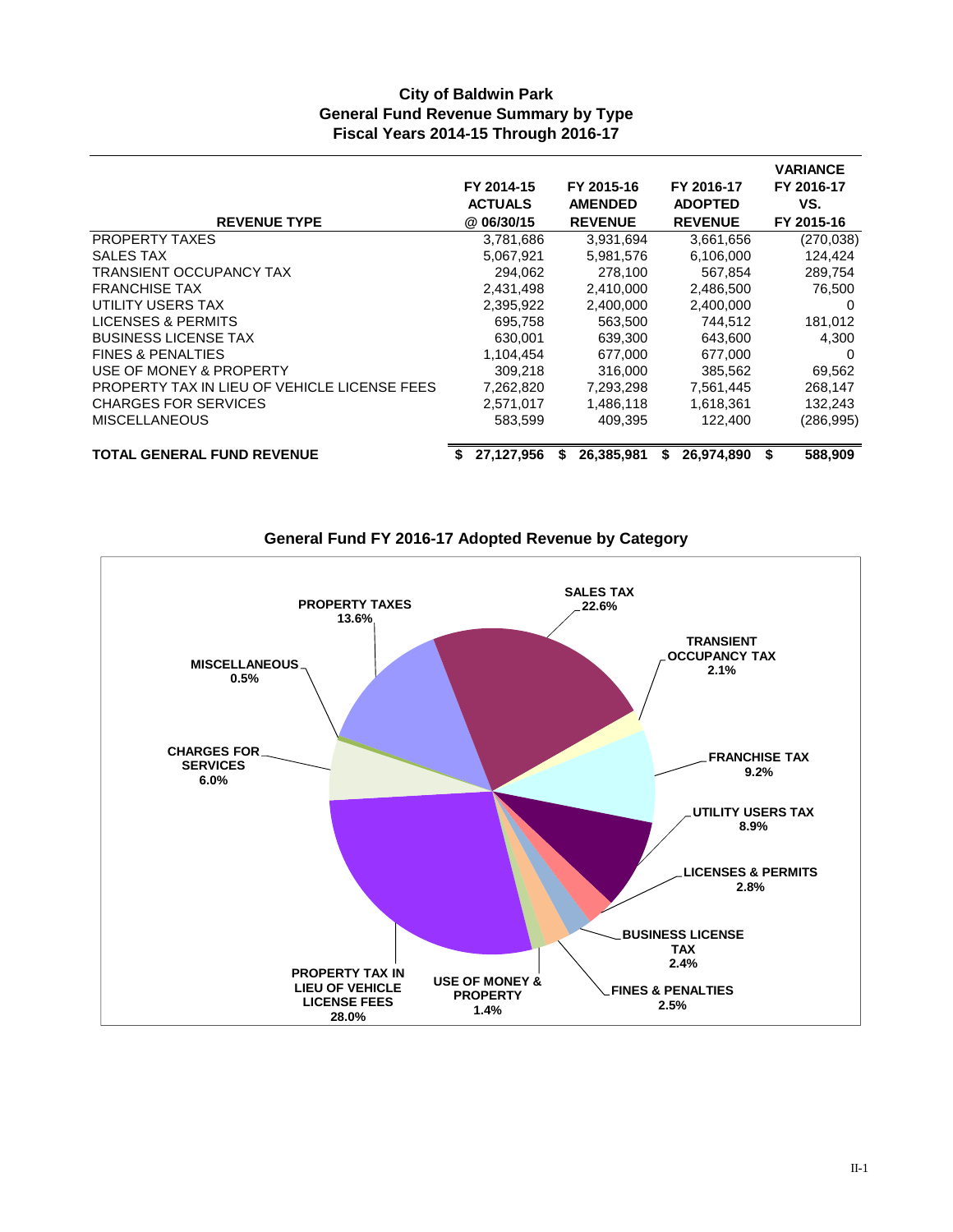**City of Baldwin Park General Fund Adopted Revenues - Fiscal Year 2016-17**



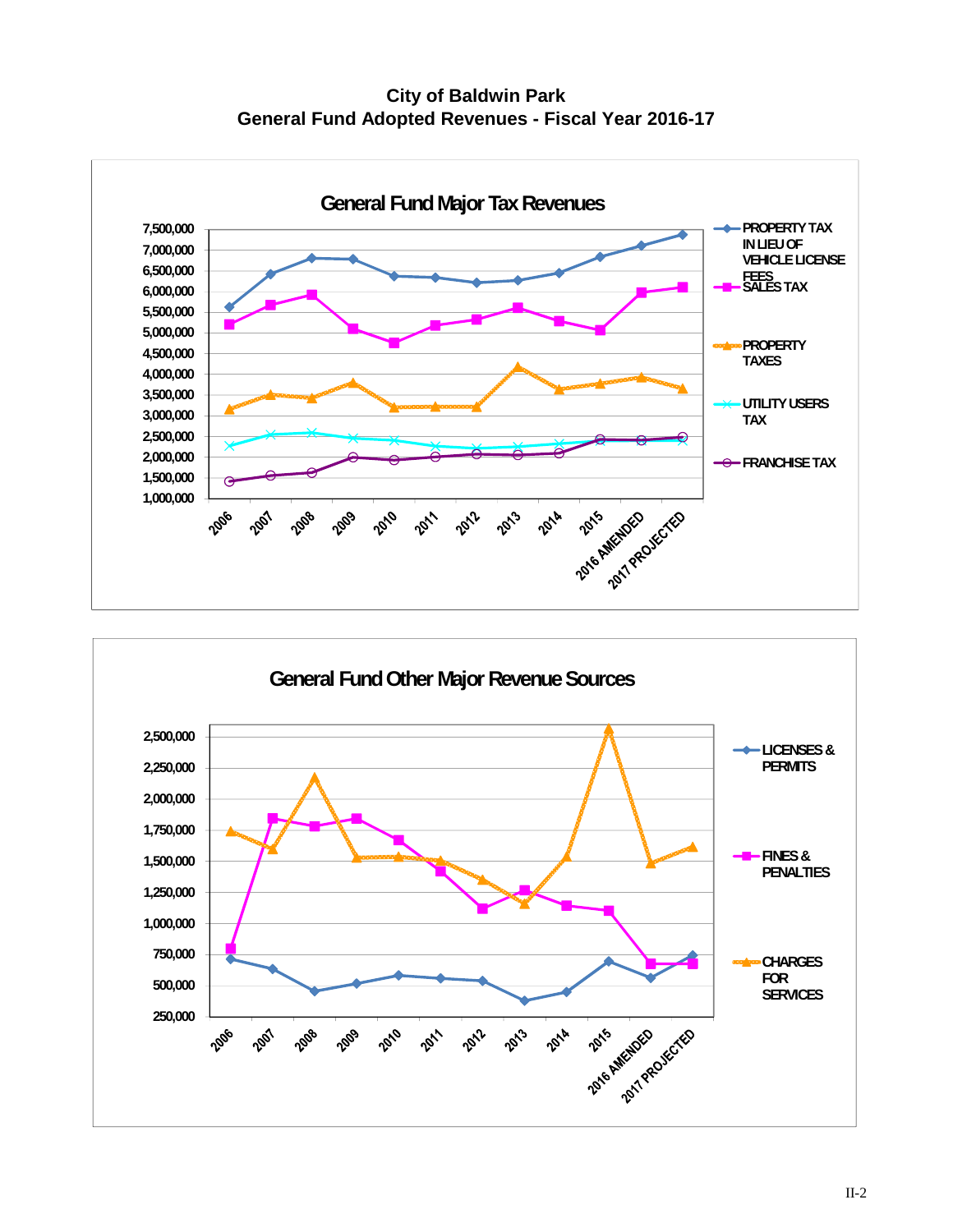## BALDWIN PARK 1956-2016 60TH ANNIVERSARY

## **ADOPTED GENERAL FUND EXPENDITURES**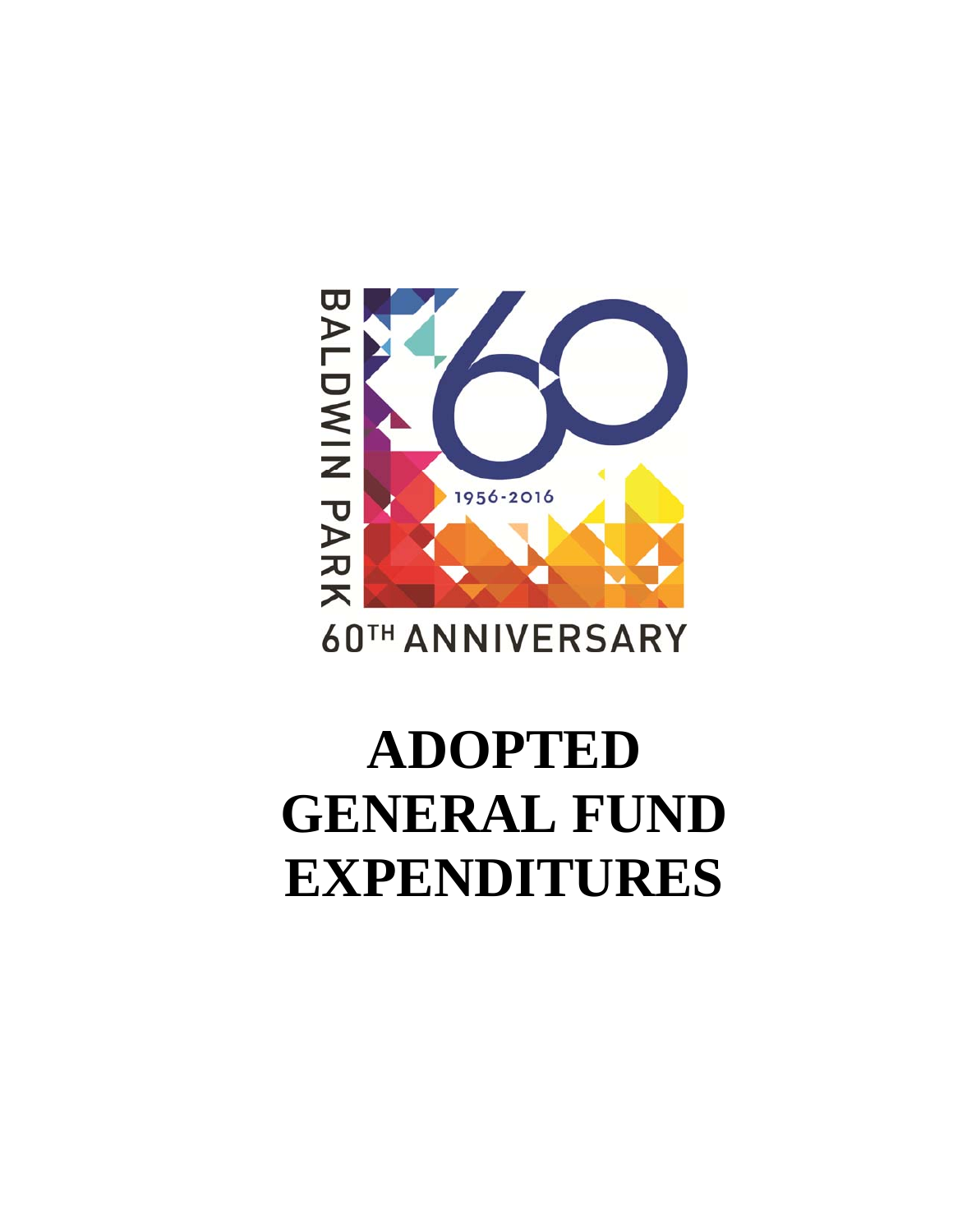#### **CITY OF BALDWIN PARK EXPENDITURE SUMMARIES - GENERAL FUND FISCAL YEAR 2016-17 ADOPTED EXPENDITURE BUDGET**

#### **ALL DEPARTMENTS - GENERAL FUND ONLY**

|                                 |                  |   |                |   |                |    | <b>VARIANCE</b> |
|---------------------------------|------------------|---|----------------|---|----------------|----|-----------------|
|                                 | FY 2014-15       |   | FY 2015-16     |   | FY 2016-17     |    | FY 2016-17      |
|                                 | <b>ACTUALS</b>   |   | <b>AMENDED</b> |   | <b>ADOPTED</b> |    | VS.             |
| <b>DEPARTMENT</b>               | @ 06/30/15       |   | <b>BUDGET</b>  |   | <b>BUDGET</b>  |    | FY 2015-16      |
| <b>ADMINISTRATION</b>           | 1.218.714        |   | 1,336,269      |   | 1,168,899      |    | (167,370)       |
| <b>FINANCE</b>                  | 633.438          |   | 715,800        |   | 707,095        |    | (8,705)         |
| NON-DEPARTMENTAL                | 1,166,305        |   | 1,423,060      |   | 888,733        |    | (534,327)       |
| <b>POLICE</b>                   | 16.824.974       |   | 17,245,676     |   | 18,883,122     |    | 1,637,446       |
| <b>COMMUNITY DEVELOPMENT</b>    | 914.320          |   | 1.114.961      |   | 1,096,807      |    | (18,154)        |
| <b>PUBLIC WORKS</b>             | 260.083          |   | 458,461        |   | 287,367        |    | (171,094)       |
| RECREATION & COMMUNITY SERVICES | 3.688.309        |   | 4,191,162      |   | 4,002,210      |    | (188,952)       |
| <b>TOTAL EXPENDITURES</b>       | \$<br>24,706,145 | S | 26,485,389     | S | 27.034.233     | -S | 548,844         |

#### **SUMMARY BY DEPARTMENT**

#### **SUMMARY BY CATEGORY**

| <b>CATEGORY</b>            | FY 2014-15<br><b>ACTUALS</b><br>@ 06/30/15 | FY 2015-16<br><b>AMENDED</b><br><b>BUDGET</b> | FY 2016-17<br><b>ADOPTED</b><br><b>BUDGET</b> | <b>VARIANCE</b><br>FY 2016-17<br>VS.<br>FY 2015-16 |
|----------------------------|--------------------------------------------|-----------------------------------------------|-----------------------------------------------|----------------------------------------------------|
| <b>CAPITAL</b>             | 157.972                                    | 15.500                                        | 15.000                                        | (500)                                              |
| CONTRACTUAL SERVICES       | 2,578,828                                  | 2,412,814                                     | 1,879,493                                     | (533, 321)                                         |
| MAINTENANCE AND OPERATIONS | 2,973,728                                  | 3,026,314                                     | 3,325,183                                     | 298,869                                            |
| PERSONNEL COSTS            | 18,012,886                                 | 19,755,636                                    | 20,968,745                                    | 1,213,109                                          |
| <b>TRANSFERS OUT</b>       | 982,732                                    | 1,275,125                                     | 845.812                                       | (429, 313)                                         |
| <b>TOTAL EXPENDITURES</b>  | 24,706,145<br>\$                           | 26,485,389<br>S                               | 27,034,233<br>S                               | 548,844                                            |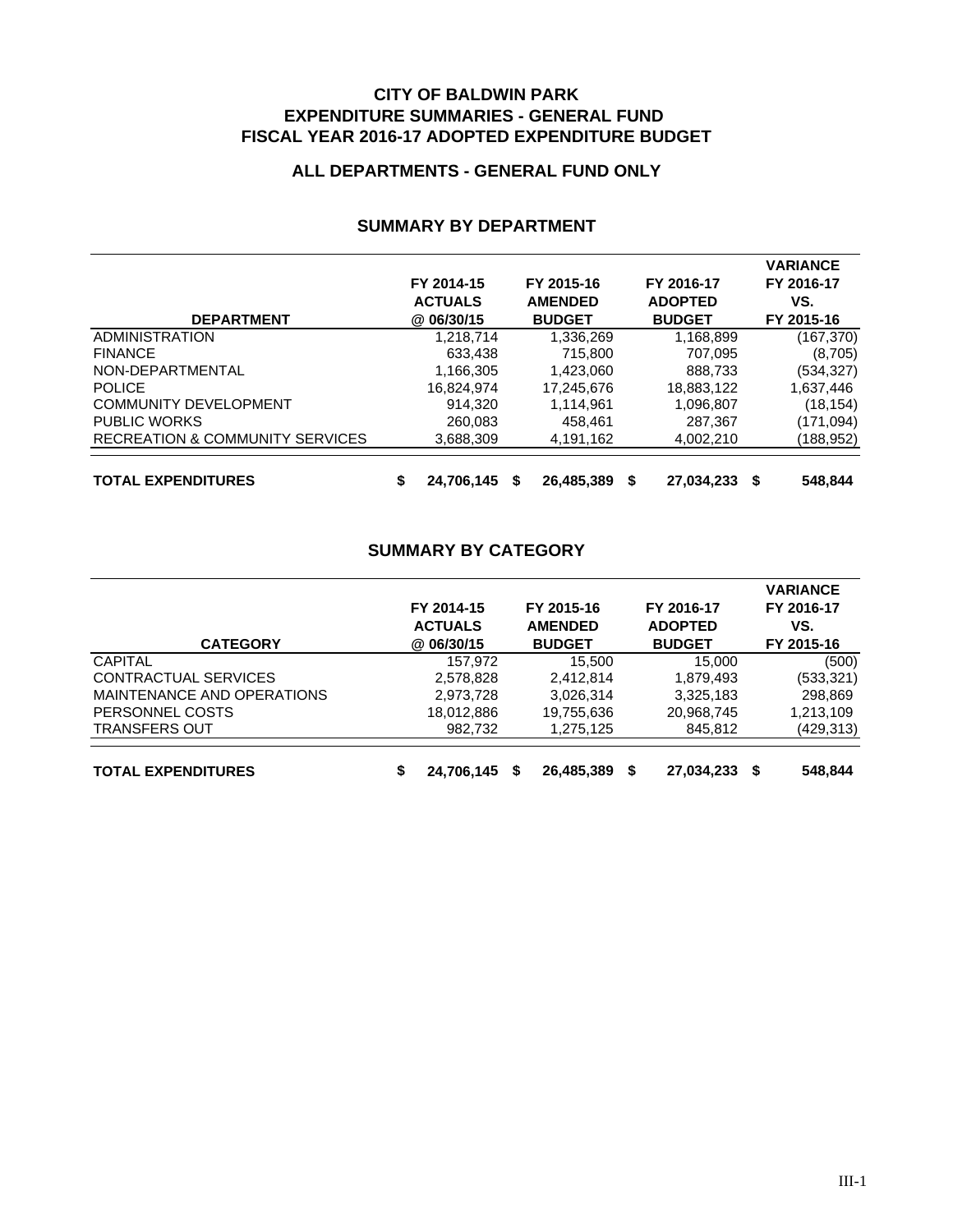#### **CITY OF BALDWIN PARK General Fund Adopted Expenditures - Fiscal Year 2016-17**



#### **General Fund Adopted Expenditures by Department**

**General Fund Adopted Expenditures by Category**

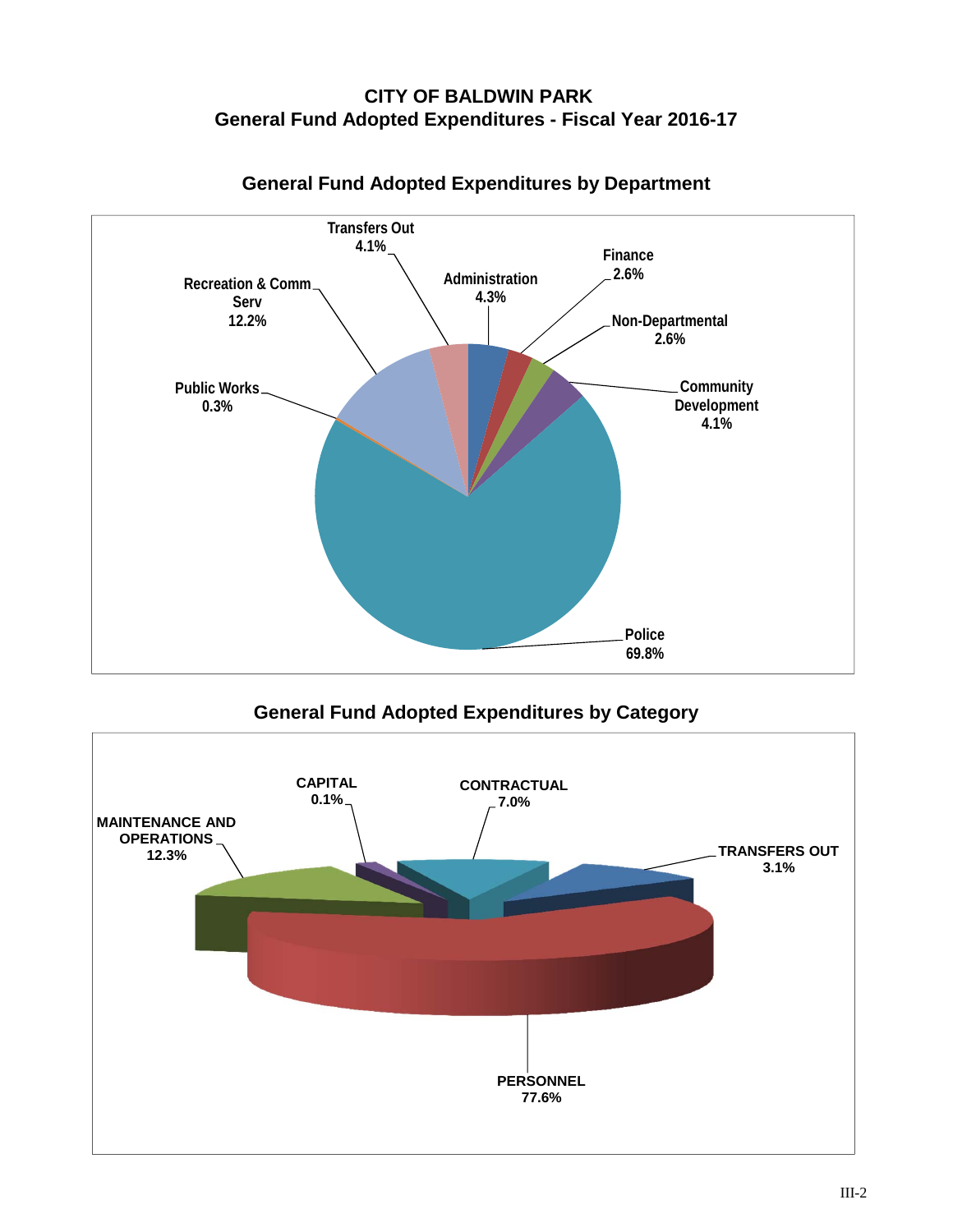#### **CITY OF BALDWIN PARK EXPENDITURE SUMMARIES - GENERAL FUND FISCAL YEAR 2016-17 ADOPTED EXPENDITURE BUDGET**

#### **ALL DEPARTMENTS - GENERAL FUND ONLY**

#### **SUMMARY BY DEPARTMENT / COST CENTER**

| <b>DEPARTMENT</b>                                                                                                                                                                                                                                                       | FY 2014-15<br><b>ACTUALS</b><br>@ 06-30-15                                                                                           |      | FY 2015-16<br><b>AMENDED</b><br><b>BUDGET</b>                                                                                         |      | FY 2016-17<br><b>ADOPTED</b><br><b>BUDGET</b>                                                                                            | <b>VARIANCE</b><br>FY 2016-17<br>VS.<br>FY 2015-16                                                                          |
|-------------------------------------------------------------------------------------------------------------------------------------------------------------------------------------------------------------------------------------------------------------------------|--------------------------------------------------------------------------------------------------------------------------------------|------|---------------------------------------------------------------------------------------------------------------------------------------|------|------------------------------------------------------------------------------------------------------------------------------------------|-----------------------------------------------------------------------------------------------------------------------------|
| <b>ADMINISTRATION</b>                                                                                                                                                                                                                                                   |                                                                                                                                      |      |                                                                                                                                       |      |                                                                                                                                          |                                                                                                                             |
| 100-CITY COUNCIL<br>110-CEO'S OFFICE<br>120-CITY CLERK<br><b>130-CITY ATTORNEY</b><br>150-PERSONNEL                                                                                                                                                                     | 229,260<br>114,768<br>119,807<br>533,746<br>221,133                                                                                  |      | 239,012<br>128,865<br>232,817<br>474,557<br>261,019                                                                                   |      | 268,152<br>88,572<br>161,787<br>377,000<br>273,389                                                                                       | 29,140<br>(40, 293)<br>(71,030)<br>(97, 557)<br>12,370                                                                      |
| <b>TOTAL ADMINISTRATION</b>                                                                                                                                                                                                                                             | \$<br>1,218,714 \$                                                                                                                   |      | 1,336,269                                                                                                                             | \$   | 1,168,899                                                                                                                                | \$<br>(167, 370)                                                                                                            |
| <b>FINANCE</b>                                                                                                                                                                                                                                                          |                                                                                                                                      |      |                                                                                                                                       |      |                                                                                                                                          |                                                                                                                             |
| <b>200-CITY TREASURER</b><br>210-FINANCE                                                                                                                                                                                                                                | 25,100<br>608,338                                                                                                                    |      | 25,302<br>690,497                                                                                                                     |      | 30,502<br>676,592                                                                                                                        | 5,200<br>(13,905)                                                                                                           |
| <b>TOTAL FINANCE</b>                                                                                                                                                                                                                                                    | \$<br>633,438                                                                                                                        | \$   | 715,800                                                                                                                               | - \$ | 707,095 \$                                                                                                                               | (8,705)                                                                                                                     |
| <b>NON-DEPARTMENTAL</b>                                                                                                                                                                                                                                                 |                                                                                                                                      |      |                                                                                                                                       |      |                                                                                                                                          |                                                                                                                             |
| 000-NO COST CENTER                                                                                                                                                                                                                                                      | 436,968                                                                                                                              |      | 0                                                                                                                                     |      | 0                                                                                                                                        | 0                                                                                                                           |
| 299-NON-DEPARTMENTAL                                                                                                                                                                                                                                                    | 729,337                                                                                                                              |      | 1,423,060                                                                                                                             |      | 888,733                                                                                                                                  | (534, 327)                                                                                                                  |
| <b>TOTAL NON-DEPARTMENTAL</b>                                                                                                                                                                                                                                           | 1,166,305                                                                                                                            |      | 1,423,060                                                                                                                             |      | 888,733                                                                                                                                  | (534, 327)                                                                                                                  |
| <b>POLICE</b>                                                                                                                                                                                                                                                           |                                                                                                                                      |      |                                                                                                                                       |      |                                                                                                                                          |                                                                                                                             |
| 300-POLICE CHIEF<br>310-POLICE ADMINISTRATION<br>320-COMMUNICATIONS<br>330-RECORDS<br>340-PATROL<br>350-TRAFFIC<br>360-INVESTIGATIONS<br>370-POLICE JAIL<br>380-EMERGENCY OPERATIONS<br>390-OTHER PUBLIC SAFETY SERV<br>391-CODE ENFORCEMENT<br>392-PARKING ENFORCEMENT | 1,011,869<br>749,908<br>961,382<br>350,049<br>8,714,472<br>351,082<br>3,395,709<br>376,302<br>38,267<br>642,830<br>133,814<br>99,291 |      | 987,738<br>881,988<br>1,014,609<br>460,491<br>8,921,212<br>660,280<br>3,126,080<br>391,400<br>53,000<br>370,088<br>257,070<br>121,720 |      | 1,188,296<br>1,139,665<br>946,775<br>481,601<br>10,004,592<br>493,729<br>3,454,247<br>396,400<br>53,000<br>379,388<br>223,989<br>121,440 | 200,558<br>257,677<br>(67, 834)<br>21,110<br>1,083,380<br>(166, 551)<br>328,167<br>5,000<br>0<br>9,300<br>(33,081)<br>(280) |
| <b>TOTAL POLICE</b>                                                                                                                                                                                                                                                     | \$<br>16,824,974                                                                                                                     | - \$ | 17,245,676                                                                                                                            | -\$  | 18,883,122                                                                                                                               | \$<br>1,637,446                                                                                                             |
| <b>COMMUNITY DEVELOPMENT</b><br>400-COMMUNITY DEV DIRECTOR<br>405-ECONOMIC DEVELOPMENT<br>410-FEDERALLY ASSISTED HOUSING<br>420-CDBG<br>440-PLANNING<br>450-BUILDING & SAFETY<br>470-COMMUNITY DEV ADMIN                                                                | 115,789<br>1,500<br>5,172<br>2,237<br>260,202<br>500,137<br>29,283                                                                   |      | 131,658<br>140,031<br>5,172<br>2,237<br>345,615<br>478,281<br>11,966                                                                  |      | 16.705<br>37,500<br>5,172<br>2,237<br>331,935<br>673,151<br>30,106                                                                       | (114, 953)<br>(102, 531)<br>0<br>0<br>(13,680)<br>194,870<br>18,140                                                         |
| <b>TOTAL COMMUNITY DEVELOPMENT</b>                                                                                                                                                                                                                                      | \$<br>914,320 \$                                                                                                                     |      | 1,114,961                                                                                                                             | \$   | 1,096,807 \$                                                                                                                             | (18, 154)                                                                                                                   |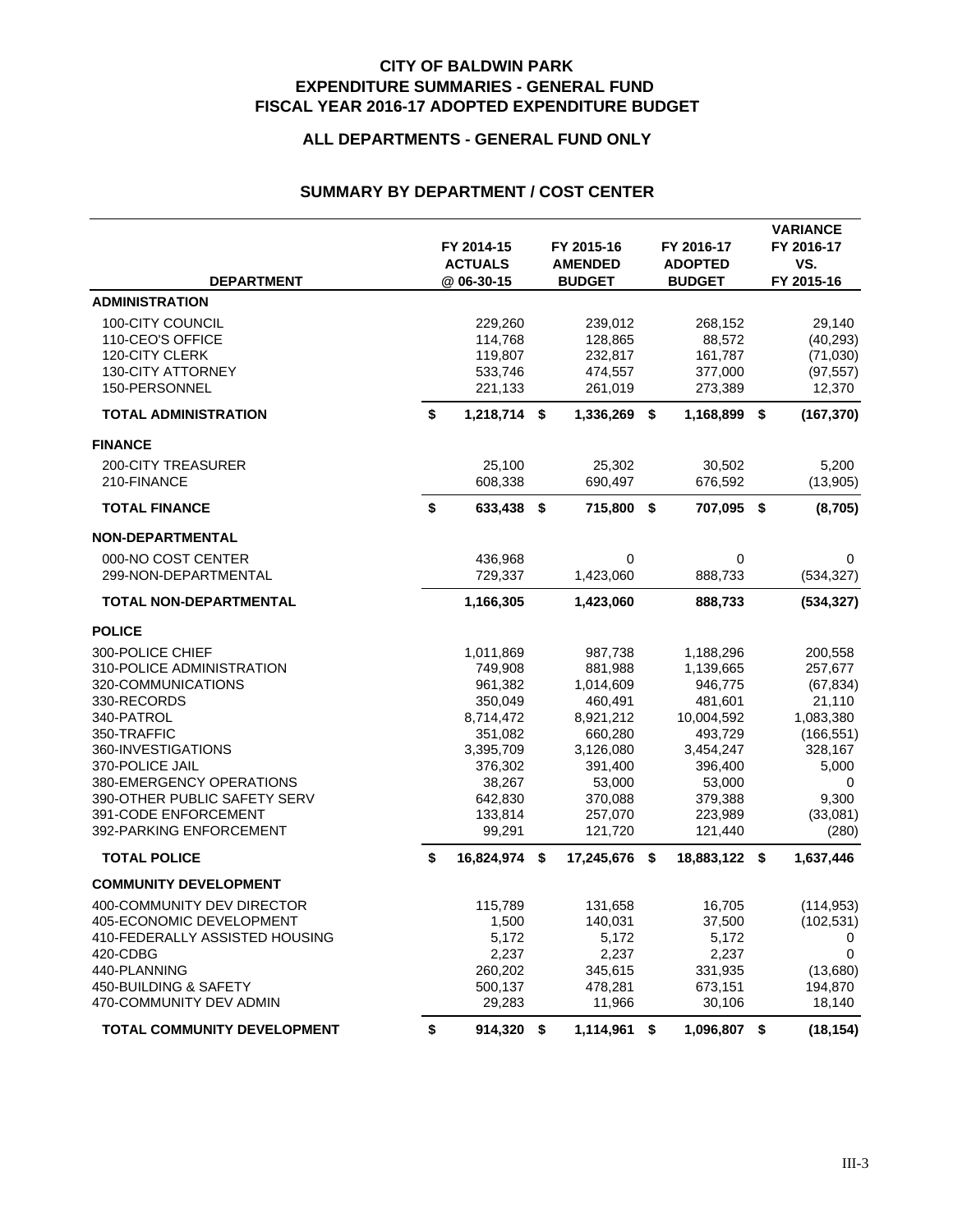|                                                  | FY 2014-15<br><b>ACTUALS</b> | FY 2015-16<br><b>AMENDED</b> | FY 2016-17<br><b>ADOPTED</b> | <b>VARIANCE</b><br>FY 2016-17<br>VS. |
|--------------------------------------------------|------------------------------|------------------------------|------------------------------|--------------------------------------|
| <b>DEPARTMENT</b>                                | @ 06-30-15                   | <b>BUDGET</b>                | <b>BUDGET</b>                | FY 2015-16                           |
| <b>PUBLIC WORKS</b>                              |                              |                              |                              |                                      |
| 500-PUBLIC WORKS DIRECTOR<br>510-ENGINEERING     | 42,311<br>108,579            | 77,986<br>92,448             | 27,366<br>49,218             | (50,620)<br>(43, 230)                |
| 520-CAPITAL IMPROVEMENT                          | 26,035                       | $\mathbf 0$                  | $\mathbf{0}$                 | $\mathbf 0$                          |
| 540-WASTE MNG/ENVIRO SERV                        | 6,196                        | 13,131                       | 21,503                       | 8,372                                |
| 550-TRAFFIC CONTROL                              | 4,775                        | 1,880                        | 440                          | (1,440)                              |
| 551-ASPHALT                                      | 0                            | 4,160                        | 7,470                        | 3,310                                |
| 552-STREET SWEEPING                              | 0                            | 4,940                        | 6,270                        | 1,330                                |
| 560-LANDSCAPE                                    | 31,098                       | 217,049                      | 162,483                      | (54, 566)                            |
| 561-TREES                                        | 9,849                        | 7,294                        | 1,464                        | (5,830)                              |
| 562-IRRIGATION                                   | 1,303                        | 1,513                        | 1,513                        | 0                                    |
| 570-GRAFFITI ABATEMENT                           | 12,485                       | 350                          | 350                          | $\Omega$                             |
| 571-COURT REFERRAL                               | 7,100                        | 7,310                        | 860                          | (6, 450)                             |
| 581-TRANSIT FACILITY MAINT                       | 10,351                       | 30,400                       | 8,430                        | (21, 970)                            |
| <b>TOTAL PUBLIC WORKS</b>                        | \$<br>260,083                | \$<br>458,461                | \$<br>287,367                | \$<br>(171, 094)                     |
| <b>RECREATION &amp; COMMUNITY SERVICES</b>       |                              |                              |                              |                                      |
| 600-RECREATION & COMM SERV DIR                   | 181,373                      | 188,782                      | 119,832                      | (68, 950)                            |
| 610-RECREATION SERVICES                          | 1,501,726                    | 1,864,747                    | 1,753,802                    | (110, 945)                           |
| 620-FACILITIES MAINTENANCE                       | 970.479                      | 892.627                      | 909.217                      | 16,590                               |
| 630-SENIOR SERVICES CENTER                       | 188.877                      | 214,071                      | 215.191                      | 1.120                                |
| 640-FAMILY SERVICE CENTER                        | 89,973                       | 91,703                       | 98,603                       | 6,900                                |
| 650-CHILDRENS SERVICES                           | 206,305                      | 328,754                      | 311,547                      | (17, 207)                            |
| 660-TEEN CENTER/SKATE PARK                       | 213,940                      | 240,277                      | 243,727                      | 3,450                                |
| 670-BARNES PARK                                  | 120,096                      | 147,886                      | 151,686                      | 3,800                                |
| 680-ARTS & RECREATION CENTER                     | 215,541                      | 222,315                      | 198,605                      | (23, 710)                            |
| <b>TOTAL RECREATION &amp; COMMUNITY SERVICES</b> | \$<br>3,688,309              | \$<br>4,191,162              | \$<br>4,002,210              | \$<br>(188, 952)                     |
| <b>TOTAL EXPENDITURES ALL DEPARTMENTS</b>        | \$<br>24,706,145             | \$<br>26,485,389             | \$<br>27,034,233             | \$<br>548,844                        |

#### **SUMMARY BY DEPARTMENT / COST CENTER (Continued)**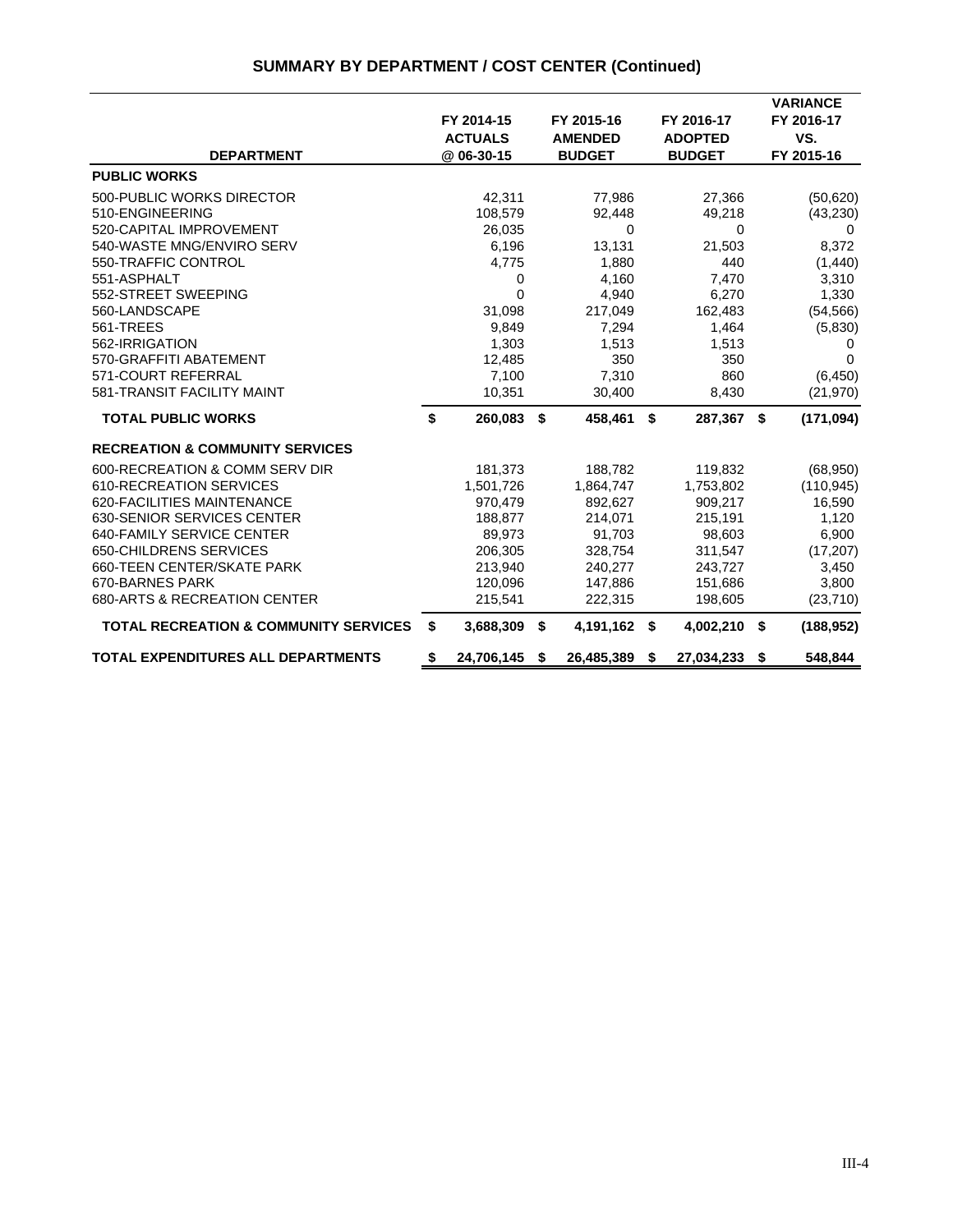#### **DEPARTMENT SUMMARY BY COST CENTER & CATEGORY GENERAL FUND ONLY**

#### **ADMINISTRATION**

|                                |                             | FY 2014-15<br><b>ACTUALS</b> | FY 2015-16<br><b>AMENDED</b> |             | FY 2016-17<br><b>ADOPTED</b> | <b>VARIANCE</b><br>FY 2016-17<br>VS. |
|--------------------------------|-----------------------------|------------------------------|------------------------------|-------------|------------------------------|--------------------------------------|
| <b>COST CENTER / CATEGORY</b>  |                             | @ 06-30-15                   | <b>BUDGET</b>                |             | <b>BUDGET</b>                | FY 2015-16                           |
| <b>100-CITY COUNCIL</b>        |                             |                              |                              |             |                              |                                      |
| <b>CONTRACTUAL SERVICES</b>    |                             | $\Omega$                     | 1,200                        |             | 3,200                        | 2,000                                |
| MAINTENANCE AND OPERATIONS     |                             | 45,409                       | 45,932                       |             | 45,182                       | (750)                                |
| PERSONNEL COSTS                |                             | 183,851                      | 191,880                      |             | 219,770                      | 27,890                               |
| <b>100-CITY COUNCIL TOTAL</b>  | \$                          | 229,260                      | \$<br>239,012                | $\mathbf s$ | 268,152 \$                   | 29,140                               |
| 110-CEO'S OFFICE               |                             |                              |                              |             |                              |                                      |
| <b>CONTRACTUAL SERVICES</b>    |                             | $\mathbf 0$                  | 2,200                        |             | $\Omega$                     | (2,200)                              |
| MAINTENANCE AND OPERATIONS     |                             | 14,066                       | 18,025                       |             | 20,202                       | 2,177                                |
| PERSONNEL COSTS                |                             | 100,702                      | 108,640                      |             | 68,370                       | (40, 270)                            |
| <b>110-CEO'S OFFICE TOTAL</b>  | \$                          | 114,768                      | \$<br>128,865                | \$          | 88,572 \$                    | (40, 293)                            |
| <b>120-CITY CLERK</b>          |                             |                              |                              |             |                              |                                      |
| <b>CAPITAL</b>                 |                             | $\mathbf 0$                  | 500                          |             | 0                            | (500)                                |
| <b>CONTRACTUAL SERVICES</b>    |                             | 39,957                       | 90,000                       |             | $\Omega$                     | (90,000)                             |
| MAINTENANCE AND OPERATIONS     |                             | 26,720                       | 37,867                       |             | 30,367                       | (7,500)                              |
| PERSONNEL COSTS                |                             | 53,130                       | 104,450                      |             | 131,420                      | 26,970                               |
| <b>120-CITY CLERK TOTAL</b>    | \$                          | 119,807                      | \$<br>232,817 \$             |             | 161,787 \$                   | (71, 030)                            |
| <b>130-CITY ATTORNEY</b>       |                             |                              |                              |             |                              |                                      |
| CONTRACTUAL SERVICES           |                             | 533,746                      | 474,557                      |             | 377,000                      | (97, 557)                            |
| <b>130-CITY ATTORNEY TOTAL</b> | \$                          | 533,746                      | \$<br>474,557                | \$          | 377,000                      | \$<br>(97, 557)                      |
| <b>150-PERSONNEL</b>           |                             |                              |                              |             |                              |                                      |
| <b>CONTRACTUAL SERVICES</b>    |                             | 17,104                       | 15,000                       |             | 15,000                       | 0                                    |
| MAINTENANCE AND OPERATIONS     |                             | 58,047                       | 65,819                       |             | 65,819                       | $\Omega$                             |
| PERSONNEL COSTS                |                             | 145,982                      | 180,200                      |             | 192,570                      | 12,370                               |
| <b>150-PERSONNEL TOTAL</b>     | \$                          | 221,133                      | \$<br>261,019                | \$          | 273,389                      | \$<br>12,370                         |
| <b>TOTAL ADMINISTRATION</b>    | $\overline{\boldsymbol{s}}$ | 1,218,714                    | \$<br>1,336,269              | \$          | 1,168,899                    | \$<br>(167, 370)                     |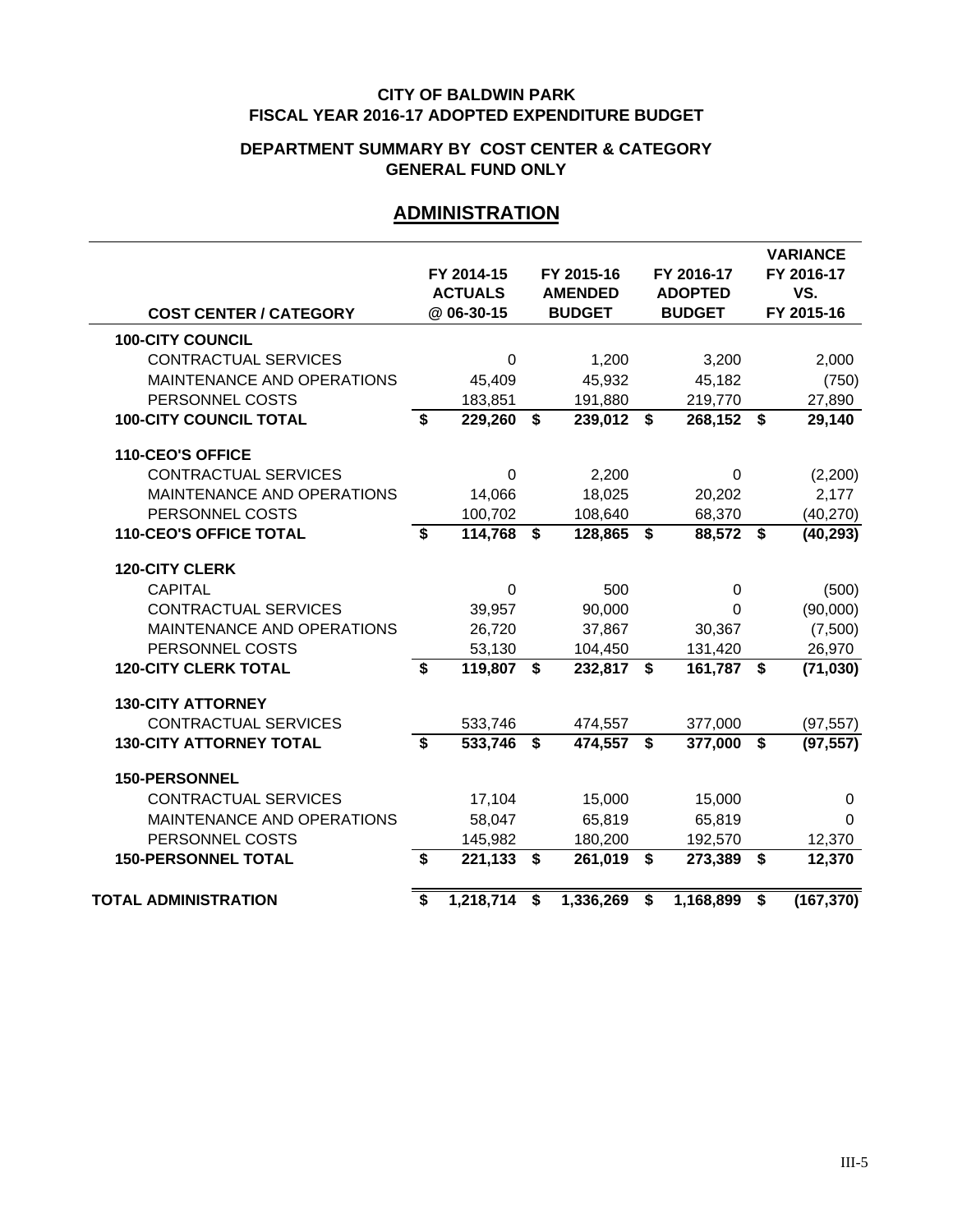#### **DEPARTMENT SUMMARY BY COST CENTER & CATEGORY GENERAL FUND ONLY**

#### **FINANCE**

| <b>COST CENTER / CATEGORY</b>                                              | FY 2014-15<br><b>ACTUALS</b><br>@ 06-30-15 | FY 2015-16<br><b>AMENDED</b><br><b>BUDGET</b> |      | FY 2016-17<br><b>ADOPTED</b><br><b>BUDGET</b> |     | <b>VARIANCE</b><br>FY 2016-17<br>VS.<br>FY 2015-16 |
|----------------------------------------------------------------------------|--------------------------------------------|-----------------------------------------------|------|-----------------------------------------------|-----|----------------------------------------------------|
| <b>200-CITY TREASURER</b><br>MAINTENANCE AND OPERATIONS<br>PERSONNEL COSTS | 2,320<br>22,781                            | 2,492<br>22,810                               |      | 2,492<br>28,010                               |     | 0<br>5,200                                         |
| <b>200-CITY TREASURER TOTAL</b>                                            | \$<br>25,100                               | \$<br>25,302                                  | - \$ | 30,502                                        | -\$ | 5,200                                              |
| 210-FINANCE                                                                |                                            |                                               |      |                                               |     |                                                    |
| CONTRACTUAL SERVICES<br>MAINTENANCE AND OPERATIONS<br>PERSONNEL COSTS      | 84,950<br>87,494<br>435,894                | 78,300<br>87,362<br>524,835                   |      | 55,700<br>87,512<br>533,380                   |     | (22,600)<br>150<br>8,545                           |
| <b>210-FINANCE TOTAL</b>                                                   | \$<br>608,338                              | \$<br>690,497                                 | \$   | 676,592                                       | \$  | (13,905)                                           |
| <b>TOTAL FINANCE</b>                                                       | 633,438                                    | 715,800                                       | S.   | 707,095                                       | S   | (8,705)                                            |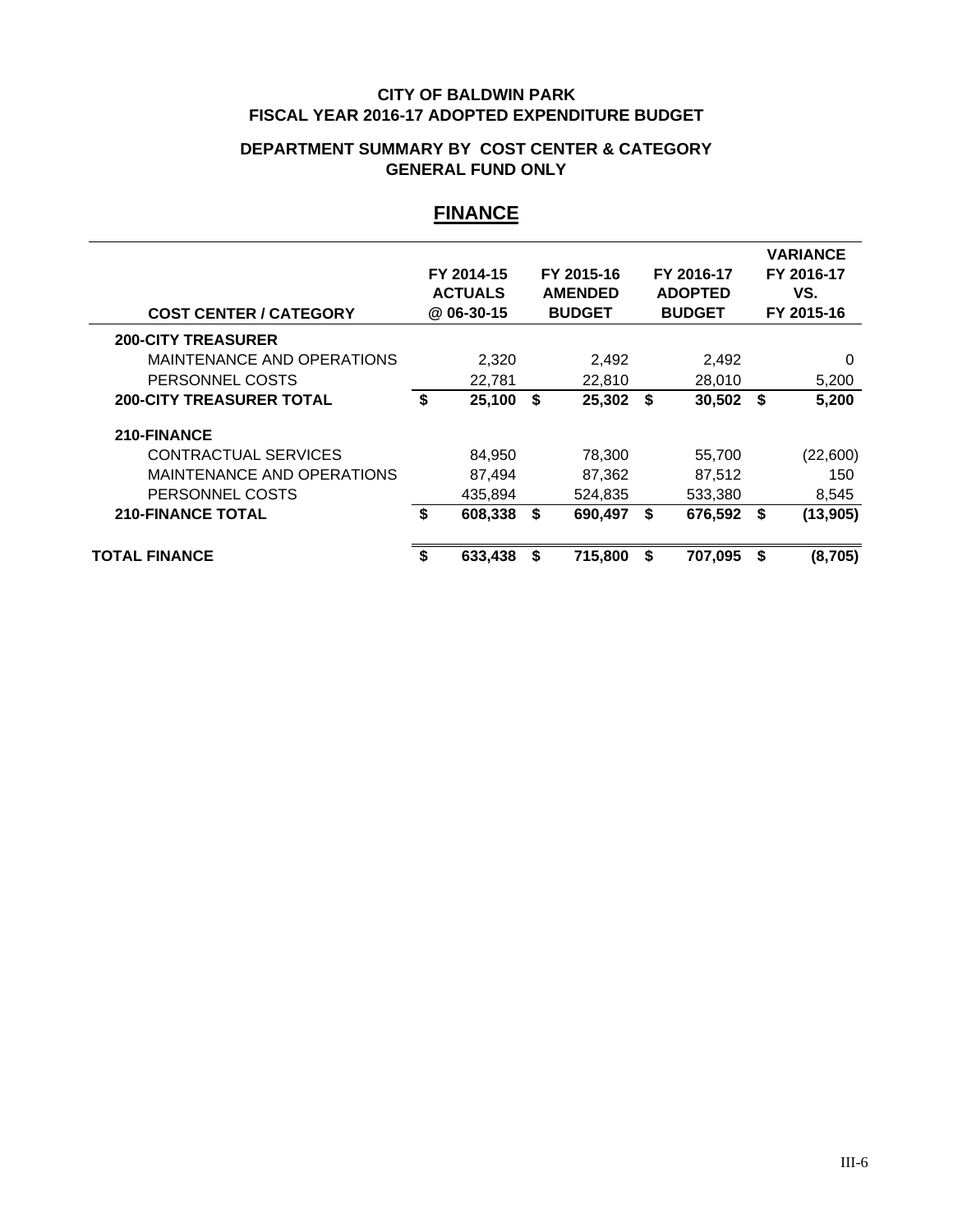#### **DEPARTMENT SUMMARY BY COST CENTER & CATEGORY GENERAL FUND ONLY**

#### **NON-DEPARTMENTAL**

| <b>COST CENTER / CATEGORY</b>     | FY 2014-15<br><b>ACTUALS</b><br>@ 06-30-15 |    | FY 2015-16<br><b>AMENDED</b><br><b>BUDGET</b> |    | FY 2016-17<br><b>ADOPTED</b><br><b>BUDGET</b> |    | <b>VARIANCE</b><br>FY 2016-17<br>VS.<br>FY 2015-16 |
|-----------------------------------|--------------------------------------------|----|-----------------------------------------------|----|-----------------------------------------------|----|----------------------------------------------------|
| 000-NO COST CENTER                |                                            |    |                                               |    |                                               |    |                                                    |
| TRANSFERS OUT                     | 436,968                                    |    | 0                                             |    | 0                                             |    | $\Omega$                                           |
| 000-NO COST CENTER TOTAL          | \$<br>436,968                              | \$ | ٠                                             | \$ |                                               | \$ |                                                    |
| 299-NON-DEPARTMENTAL              |                                            |    |                                               |    |                                               |    |                                                    |
| CONTRACTUAL SERVICES              | 80,300                                     |    | 80,200                                        |    | 62,636                                        |    | (17, 564)                                          |
| MAINTENANCE AND OPERATIONS        | 35,167                                     |    | 62,860                                        |    | 58,097                                        |    | (4,763)                                            |
| PERSONNEL COSTS                   | 613,871                                    |    | 923,000                                       |    | 768,000                                       |    | (155,000)                                          |
| <b>TRANSFERS OUT</b>              | 0                                          |    | 357,000                                       |    | 0                                             |    | (357,000)                                          |
| <b>299-NON-DEPARTMENTAL TOTAL</b> | \$<br>729,337                              | \$ | 1,423,060                                     | S  | 888,733                                       | \$ | (534, 327)                                         |
| TOTAL NON-DEPARTMENTAL            | \$<br>1,166,305                            | S  | 1.423.060                                     | \$ | 888,733                                       | S  | (534, 327)                                         |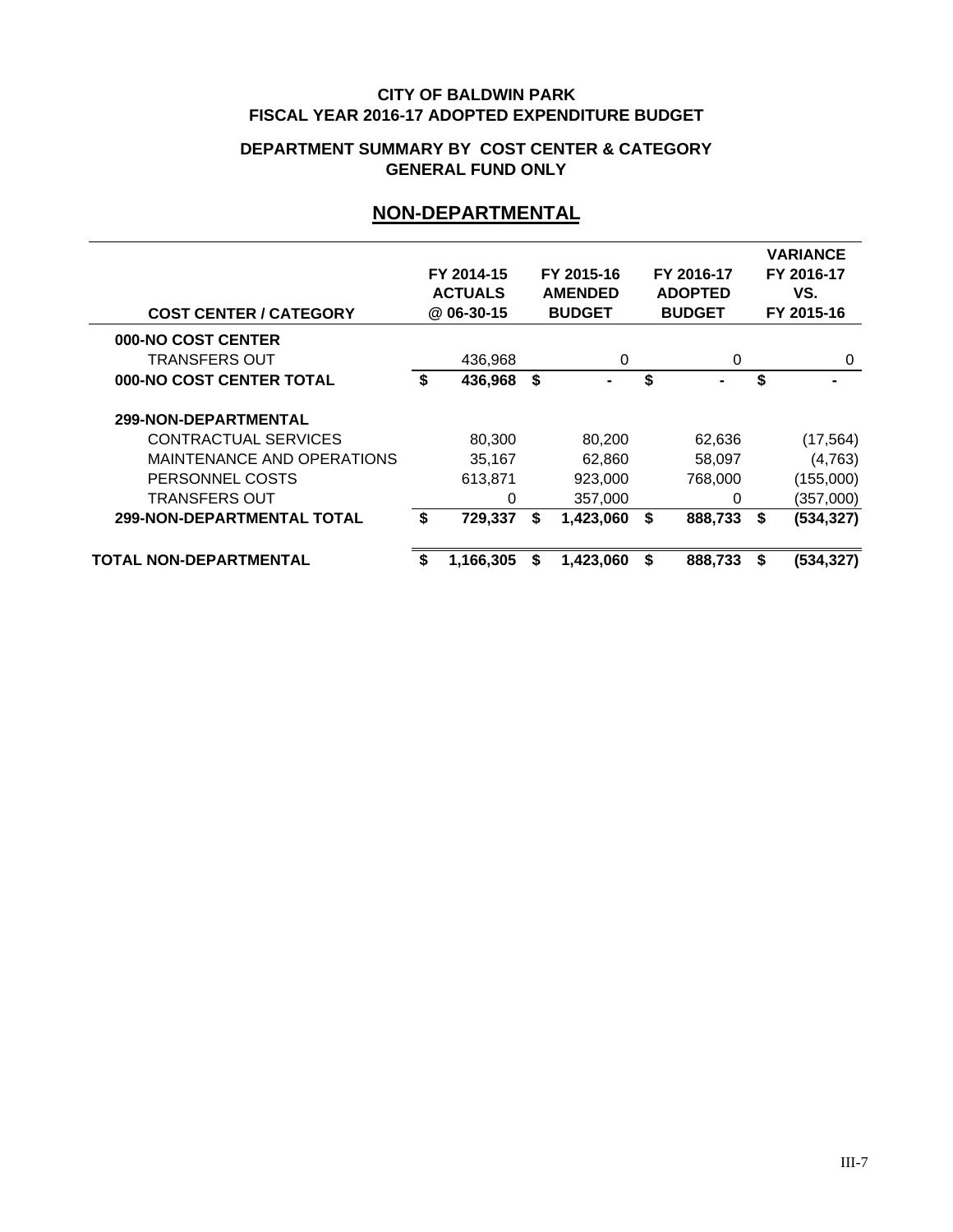#### **DEPARTMENT SUMMARY BY COST CENTER & CATEGORY GENERAL FUND ONLY**

#### **POLICE**

| <b>COST CENTER / CATEGORY</b>          |    | FY 2014-15<br><b>ACTUALS</b><br>@ 06-30-15 |                         | FY 2015-16<br><b>AMENDED</b><br><b>BUDGET</b> | FY 2016-17<br><b>ADOPTED</b><br><b>BUDGET</b> |                             | <b>VARIANCE</b><br>FY 2016-17<br>VS.<br>FY 2015-16 |
|----------------------------------------|----|--------------------------------------------|-------------------------|-----------------------------------------------|-----------------------------------------------|-----------------------------|----------------------------------------------------|
| <b>300-POLICE CHIEF</b>                |    |                                            |                         |                                               |                                               |                             |                                                    |
| MAINTENANCE AND OPERATIONS             |    | 50,376                                     |                         | 52,288                                        | 52,288                                        |                             | 0                                                  |
| PERSONNEL COSTS                        |    | 961,493                                    |                         | 935,450                                       | 1,136,008                                     |                             | 200,558                                            |
| <b>300-POLICE CHIEF TOTAL</b>          | \$ | 1,011,869                                  | \$                      | 987,738                                       | \$<br>1,188,296                               | \$                          | 200,558                                            |
| <b>310-POLICE ADMINISTRATION</b>       |    |                                            |                         |                                               |                                               |                             |                                                    |
| <b>CONTRACTUAL SERVICES</b>            |    | 120,902                                    |                         | 196,400                                       | 140,000                                       |                             | (56, 400)                                          |
| MAINTENANCE AND OPERATIONS             |    | 199,628                                    |                         | 202,980                                       | 216,610                                       |                             | 13,630                                             |
| PERSONNEL COSTS                        |    | 429,378                                    |                         | 482,608                                       | 783,055                                       |                             | 300,447                                            |
| <b>310-POLICE ADMINISTRATION TOTAL</b> | \$ | 749,908                                    | \$                      | 881,988                                       | \$<br>1,139,665                               | \$                          | 257,677                                            |
| 320-COMMUNICATIONS                     |    |                                            |                         |                                               |                                               |                             |                                                    |
| <b>CONTRACTUAL SERVICES</b>            |    | 5,563                                      |                         | 22,500                                        | 2,200                                         |                             | (20, 300)                                          |
| <b>MAINTENANCE AND OPERATIONS</b>      |    | 80,750                                     |                         | 72,239                                        | 77,539                                        |                             | 5,300                                              |
| PERSONNEL COSTS                        |    | 875,069                                    |                         | 919,870                                       | 867,036                                       |                             | (52, 834)                                          |
| <b>320-COMMUNICATIONS TOTAL</b>        | \$ | 961,382                                    | \$                      | 1,014,609                                     | \$<br>946,775                                 | \$                          | (67, 834)                                          |
| 330-RECORDS                            |    |                                            |                         |                                               |                                               |                             |                                                    |
| <b>CONTRACTUAL SERVICES</b>            |    | 1,378                                      |                         | 1,000                                         | 1,000                                         |                             | 0                                                  |
| MAINTENANCE AND OPERATIONS             |    | 61,717                                     |                         | 64,461                                        | 64,461                                        |                             | $\Omega$                                           |
| PERSONNEL COSTS                        |    | 286,954                                    |                         | 395,030                                       | 416,140                                       |                             | 21,110                                             |
| <b>330-RECORDS TOTAL</b>               | \$ | 350,049                                    | $\overline{\mathbf{s}}$ | 460,491                                       | \$<br>481,601                                 | $\overline{\boldsymbol{s}}$ | 21,110                                             |
| 340-PATROL                             |    |                                            |                         |                                               |                                               |                             |                                                    |
| <b>CAPITAL</b>                         |    | 142,243                                    |                         | 0                                             | 0                                             |                             | 0                                                  |
| <b>CONTRACTUAL SERVICES</b>            |    | 78,041                                     |                         | 71,000                                        | 71,000                                        |                             | 0                                                  |
| MAINTENANCE AND OPERATIONS             |    | 823,697                                    |                         | 784,717                                       | 784,717                                       |                             | $\Omega$                                           |
| PERSONNEL COSTS                        |    | 7,670,491                                  |                         | 8,065,495                                     | 9,148,875                                     |                             | 1,083,380                                          |
| <b>340-PATROL TOTAL</b>                | S  | 8,714,472                                  | \$                      | 8,921,212                                     | \$<br>10,004,592                              | \$                          | 1,083,380                                          |
| 350-TRAFFIC                            |    |                                            |                         |                                               |                                               |                             |                                                    |
| MAINTENANCE AND OPERATIONS             |    | 69,047                                     |                         | 69,992                                        | 69,992                                        |                             | 0                                                  |
| PERSONNEL COSTS                        |    | 282,035                                    |                         | 590,288                                       | 423,737                                       |                             | (166, 551)                                         |
| <b>350-TRAFFIC TOTAL</b>               | \$ | 351,082                                    | \$                      | 660,280                                       | \$<br>493,729                                 | \$                          | (166, 551)                                         |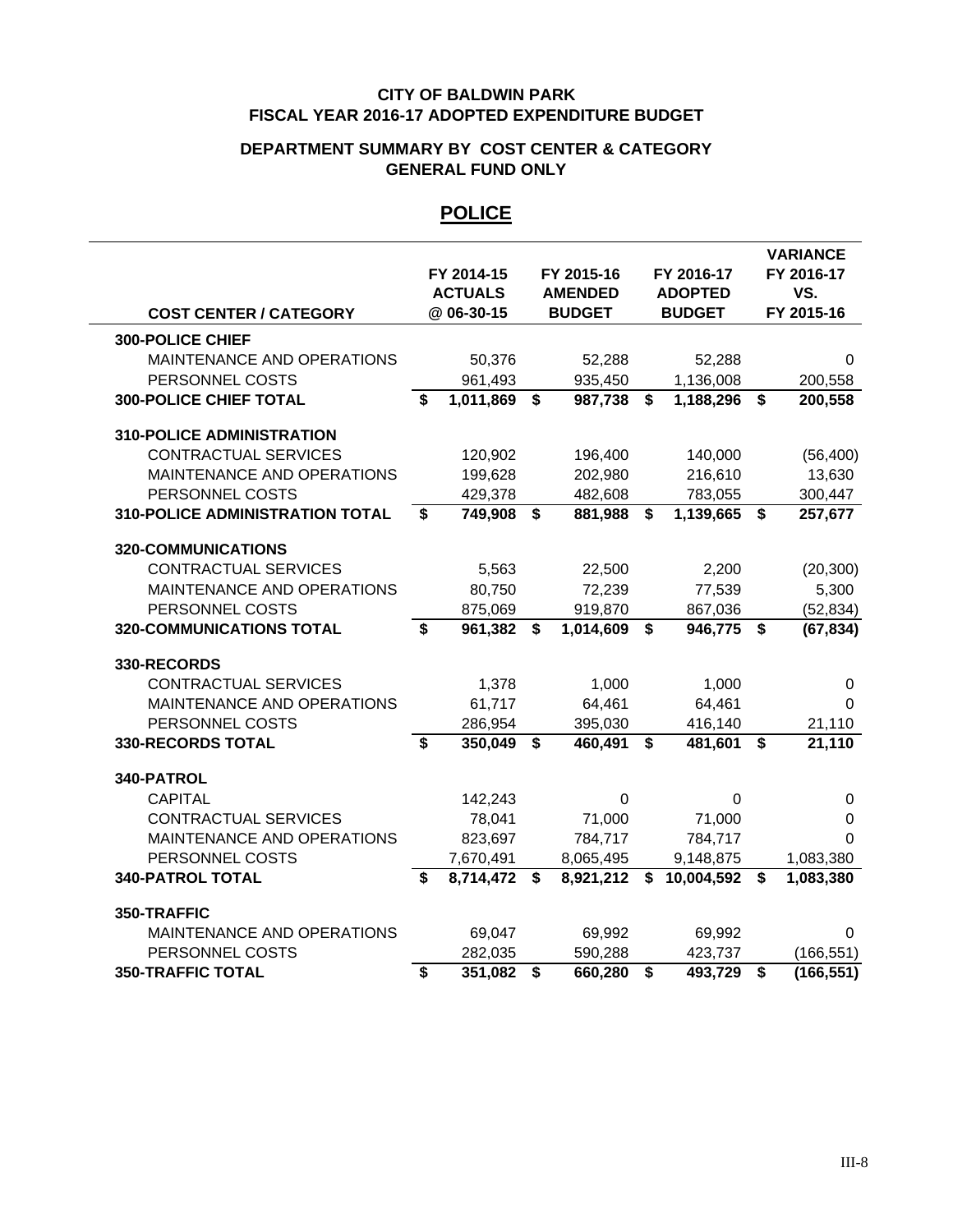|                                       |                         | FY 2014-15<br><b>ACTUALS</b> |                         | FY 2015-16<br><b>AMENDED</b> |                         | FY 2016-17<br><b>ADOPTED</b> |                             | <b>VARIANCE</b><br>FY 2016-17<br>VS. |
|---------------------------------------|-------------------------|------------------------------|-------------------------|------------------------------|-------------------------|------------------------------|-----------------------------|--------------------------------------|
| <b>COST CENTER / CATEGORY</b>         |                         | @ 06-30-15                   |                         | <b>BUDGET</b>                |                         | <b>BUDGET</b>                |                             | FY 2015-16                           |
| <b>360-INVESTIGATIONS</b>             |                         |                              |                         |                              |                         |                              |                             |                                      |
| <b>CONTRACTUAL SERVICES</b>           |                         | 6,317                        |                         | 7,000                        |                         | 7,000                        |                             | 0                                    |
| MAINTENANCE AND OPERATIONS            |                         | 350,058                      |                         | 352,388                      |                         | 352,388                      |                             | 0                                    |
| PERSONNEL COSTS                       |                         | 3,039,334                    |                         | 2,766,692                    |                         | 3,094,859                    |                             | 328,167                              |
| <b>360-INVESTIGATIONS TOTAL</b>       | \$                      | 3,395,709                    | \$                      | 3,126,080                    | \$                      | 3,454,247                    | \$                          | 328,167                              |
| 370-POLICE JAIL                       |                         |                              |                         |                              |                         |                              |                             |                                      |
| <b>CONTRACTUAL SERVICES</b>           |                         | 373,916                      |                         | 390,400                      |                         | 395,400                      |                             | 5,000                                |
| MAINTENANCE AND OPERATIONS            |                         | 2,386                        |                         | 1,000                        |                         | 1,000                        |                             | 0                                    |
| <b>370-POLICE JAIL TOTAL</b>          | \$                      | 376,302                      | \$                      | 391,400                      | \$                      | 396,400                      | \$                          | 5,000                                |
| <b>380-EMERGENCY OPERATIONS</b>       |                         |                              |                         |                              |                         |                              |                             |                                      |
| <b>CONTRACTUAL SERVICES</b>           |                         | 28,296                       |                         | 44,000                       |                         | 44,000                       |                             | 0                                    |
| MAINTENANCE AND OPERATIONS            |                         | 9,971                        |                         | 9,000                        |                         | 9,000                        |                             | $\pmb{0}$                            |
| <b>380-EMERGENCY OPERATIONS TOTAL</b> | \$                      | 38,267                       | \$                      | 53,000                       | $\overline{\mathbf{s}}$ | 53,000                       | $\overline{\mathbf{s}}$     |                                      |
| <b>390-OTHER PUBLIC SAFETY SERV</b>   |                         |                              |                         |                              |                         |                              |                             |                                      |
| <b>CONTRACTUAL SERVICES</b>           |                         | 638,229                      |                         | 367,132                      |                         | 376,432                      |                             | 9,300                                |
| MAINTENANCE AND OPERATIONS            |                         | 2,956                        |                         | 2,956                        |                         | 2,956                        |                             | 0                                    |
| <b>PERSONNEL</b>                      |                         | 1,645                        |                         | 0                            |                         | 0                            |                             | 0                                    |
| 390-OTHER PUBLIC SAFETY SERV TOTA \$  |                         | 642,830                      | \$                      | 370,088                      | \$                      | 379,388                      | \$                          | 9,300                                |
| <b>391-CODE ENFORCEMENT</b>           |                         |                              |                         |                              |                         |                              |                             |                                      |
| <b>CONTRACTUAL SERVICES</b>           |                         | 5,433                        |                         | 13,500                       |                         | 13,500                       |                             | 0                                    |
| <b>MAINTENANCE AND OPERATIONS</b>     |                         | 40,089                       |                         | 70,010                       |                         | 70,010                       |                             | 0                                    |
| PERSONNEL COSTS                       |                         | 88,292                       |                         | 173,560                      |                         | 140,479                      |                             | (33,081)                             |
| <b>391-CODE ENFORCEMENT TOTAL</b>     | $\overline{\mathbf{s}}$ | 133,814                      | $\overline{\mathbf{s}}$ | 257,070                      | $\overline{\mathbf{s}}$ | 223,989                      | $\overline{\mathbf{s}}$     | (33,081)                             |
| <b>392-PARKING ENFORCEMENT</b>        |                         |                              |                         |                              |                         |                              |                             |                                      |
| MAINTENANCE AND OPERATIONS            |                         | 1,822                        |                         | 2,000                        |                         | 2,000                        |                             | 0                                    |
| PERSONNEL COSTS                       |                         | 97,469                       |                         | 119,720                      |                         | 119,440                      |                             | (280)                                |
| <b>392-PARKING ENFORCEMENT TOTAL</b>  | \$                      | 99,291                       | \$                      | 121,720                      | \$                      | 121,440                      | \$                          | (280)                                |
| <b>TOTAL POLICE</b>                   | \$                      | 16,824,974                   |                         | \$17,245,676                 |                         | \$18,883,122                 | $\overline{\boldsymbol{s}}$ | 1,637,446                            |
|                                       |                         |                              |                         |                              |                         |                              |                             |                                      |

#### **POLICE (Continued)**

L,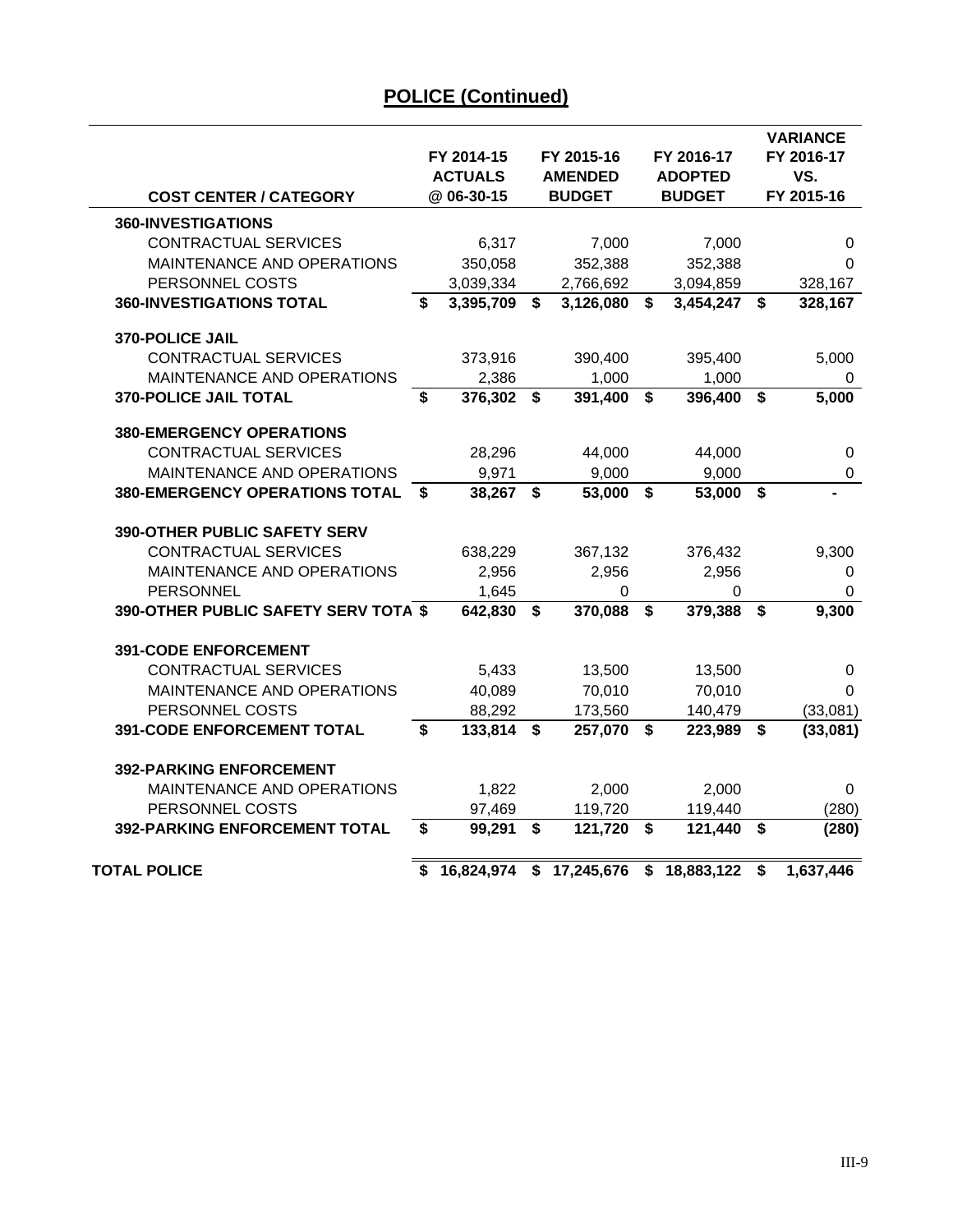#### **DEPARTMENT SUMMARY BY COST CENTER & CATEGORY GENERAL FUND ONLY**

#### **COMMUNITY DEVELOPMENT**

|                                            |                                      |                |                 |             |                | <b>VARIANCE</b>  |
|--------------------------------------------|--------------------------------------|----------------|-----------------|-------------|----------------|------------------|
|                                            |                                      | FY 2014-15     | FY 2015-16      |             | FY 2016-17     | FY 2016-17       |
|                                            |                                      | <b>ACTUALS</b> | <b>AMENDED</b>  |             | <b>ADOPTED</b> | VS.              |
| <b>COST CENTER / CATEGORY</b>              |                                      | @ 06-30-15     | <b>BUDGET</b>   |             | <b>BUDGET</b>  | FY 2015-16       |
| <b>400-COMMUNITY DEV DIRECTOR</b>          |                                      |                |                 |             |                |                  |
| <b>CONTRACTUAL SERVICES</b>                |                                      | $\mathbf 0$    | 1,000           |             | 1,000          | 0                |
| MAINTENANCE AND OPERATIONS                 |                                      | 12,404         | 13,038          |             | 13,119         | 81               |
| PERSONNEL COSTS                            |                                      | 103,385        | 117,620         |             | 2,586          | (115, 034)       |
| <b>400-COMMUNITY DEV DIRECTOR TOTAL \$</b> |                                      | 115,789        | \$<br>131,658   | \$          | 16,705         | \$<br>(114, 953) |
| <b>405-ECONOMIC DEVELOPMENT</b>            |                                      |                |                 |             |                |                  |
| <b>CONTRACTUAL SERVICES</b>                |                                      | 1,500          | 33,500          |             | 33,500         | 0                |
| MAINTENANCE AND OPERATIONS                 |                                      | 0              | 5,531           |             | 4,000          | (1,531)          |
| PERSONNEL COSTS                            |                                      | 0              | 101,000         |             | $\Omega$       | (101,000)        |
| <b>405-ECONOMIC DEVELOPMENT TOTAL</b>      | - \$                                 | 1,500          | \$<br>140,031   | \$          | 37,500         | \$<br>(102, 531) |
| <b>410-FEDERALLY ASSISTED HOUSING</b>      |                                      |                |                 |             |                |                  |
| MAINTENANCE AND OPERATIONS                 |                                      | 5,172          | 5,172           |             | 5,172          | 0                |
| 410-FEDERALLY ASSISTED HOUSING TC \$       |                                      | $5,172$ \$     | 5,172           | $\mathbf s$ | $5,172$ \$     |                  |
| <b>420-CDBG</b>                            |                                      |                |                 |             |                |                  |
| MAINTENANCE AND OPERATIONS                 |                                      | 2,237          | 2,237           |             | 2,237          | 0                |
| <b>420-CDBG TOTAL</b>                      | \$                                   | 2,237          | \$<br>2,237     | \$          | 2,237          | \$               |
| 440-PLANNING                               |                                      |                |                 |             |                |                  |
| <b>CONTRACTUAL SERVICES</b>                |                                      | 33,336         | 10,000          |             | 20,000         | 10,000           |
| MAINTENANCE AND OPERATIONS                 |                                      | 36,429         | 38,655          |             | 37,155         | (1,500)          |
| PERSONNEL COSTS                            |                                      | 190,437        | 296,960         |             | 274,780        | (22, 180)        |
| <b>440-PLANNING TOTAL</b>                  | \$                                   | 260,202        | \$<br>345,615   | \$          | 331,935 \$     | (13,680)         |
| <b>450-BUILDING &amp; SAFETY</b>           |                                      |                |                 |             |                |                  |
| <b>CONTRACTUAL SERVICES</b>                |                                      | 7,720          | 3,000           |             | 215,800        | 212,800          |
| <b>MAINTENANCE AND OPERATIONS</b>          |                                      | 48,275         | 52,991          |             | 60,491         | 7,500            |
| PERSONNEL COSTS                            |                                      | 444,141        | 422,290         |             | 396,860        | (25, 430)        |
| <b>450-BUILDING &amp; SAFETY TOTAL</b>     | \$                                   | 500,137        | \$<br>478,281   | \$          | 673,151        | \$<br>194,870    |
| <b>470-COMMUNITY DEV ADMIN</b>             |                                      |                |                 |             |                |                  |
| <b>MAINTENANCE AND OPERATIONS</b>          |                                      | 10,466         | 10,466          |             | 10,466         | 0                |
| PERSONNEL COSTS                            |                                      | 18,817         | 1,500           |             | 19,640         | 18,140           |
| <b>470-COMMUNITY DEV ADMIN TOTAL</b>       | $\overline{\boldsymbol{\mathsf{s}}}$ | 29,283         | \$<br>11,966    | \$          | $30,106$ \$    | 18,140           |
| TOTAL COMMUNITY DEVELOPMENT                | \$                                   | 914,320        | \$<br>1,114,961 | \$          | 1,096,807      | \$<br>(18, 154)  |
|                                            |                                      |                |                 |             |                |                  |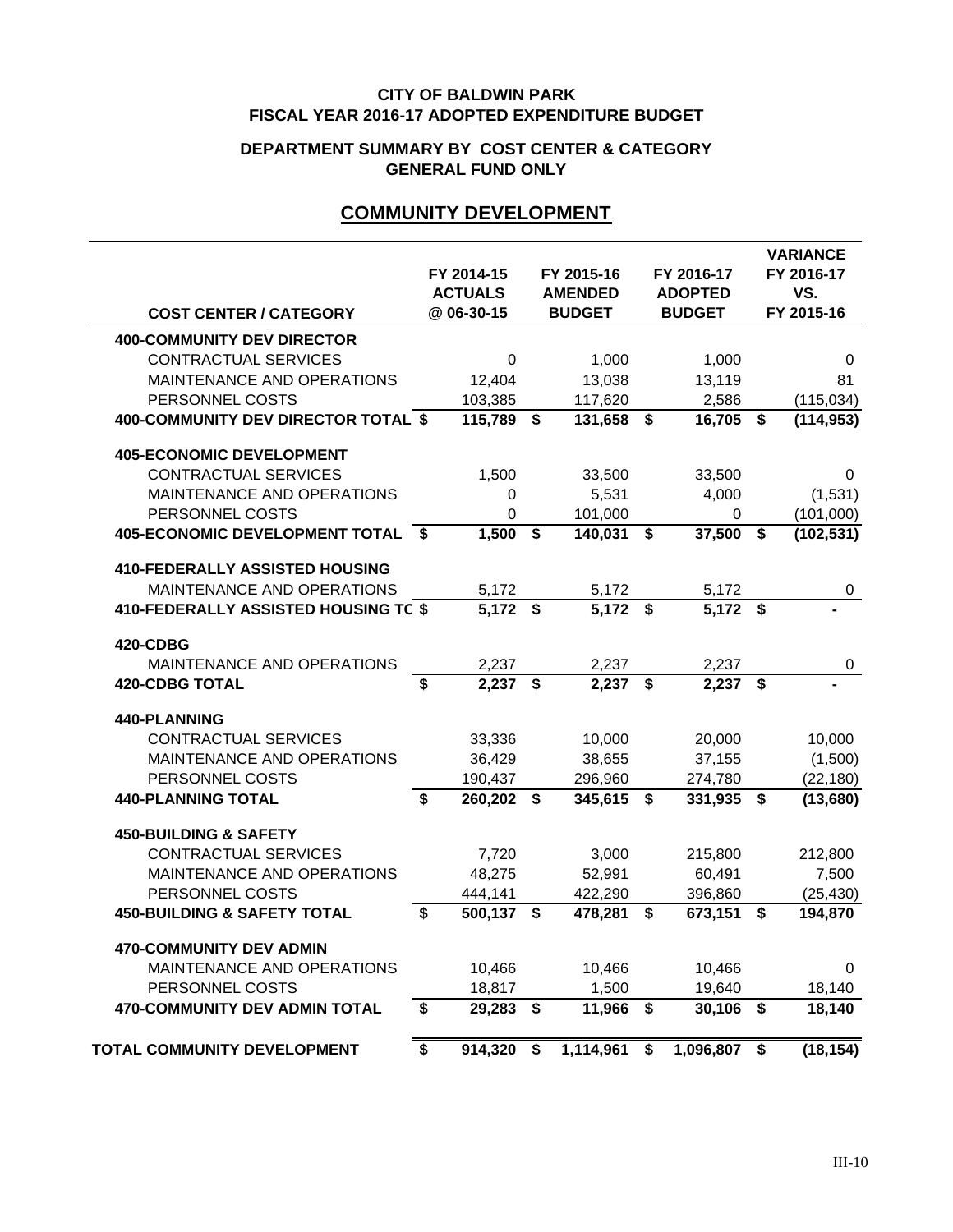#### **GENERAL FUND ONLY DEPARTMENT SUMMARY BY COST CENTER & CATEGORY**

#### **PUBLIC WORKS**

| <b>COST CENTER / CATEGORY</b>          |                             | FY 2014-15<br><b>ACTUALS</b><br>@ 06-30-15 |                         | FY 2015-16<br><b>AMENDED</b><br><b>BUDGET</b> |                           | FY 2016-17<br><b>ADOPTED</b><br><b>BUDGET</b> |                         | <b>VARIANCE</b><br>FY 2016-17<br>VS.<br>FY 2015-16 |
|----------------------------------------|-----------------------------|--------------------------------------------|-------------------------|-----------------------------------------------|---------------------------|-----------------------------------------------|-------------------------|----------------------------------------------------|
| <b>500-PUBLIC WORKS DIRECTOR</b>       |                             |                                            |                         |                                               |                           |                                               |                         |                                                    |
| <b>CONTRACTUAL SERVICES</b>            |                             | $\Omega$                                   |                         | 32,000                                        |                           | $\mathbf 0$                                   |                         | (32,000)                                           |
| MAINTENANCE AND OPERATIONS             |                             | 11,018                                     |                         | 9,206                                         |                           | 9,206                                         |                         | 0                                                  |
| PERSONNEL COSTS                        |                             | 31,294                                     |                         | 36,780                                        |                           | 18,160                                        |                         | (18, 620)                                          |
| <b>500-PUBLIC WORKS DIRECTOR TOTAL</b> | \$                          | 42,311                                     | \$                      | 77,986                                        | $\boldsymbol{\mathsf{s}}$ | 27,366                                        | \$                      | (50, 620)                                          |
| 510-ENGINEERING                        |                             |                                            |                         |                                               |                           |                                               |                         |                                                    |
| <b>CONTRACTUAL SERVICES</b>            |                             | 72,939                                     |                         | 40,000                                        |                           | $\Omega$                                      |                         | (40,000)                                           |
| MAINTENANCE AND OPERATIONS             |                             | 10,124                                     |                         | 15,038                                        |                           | 12,538                                        |                         | (2,500)                                            |
| PERSONNEL COSTS                        |                             | 25,516                                     |                         | 37,410                                        |                           | 36,680                                        |                         | (730)                                              |
| <b>510-ENGINEERING TOTAL</b>           | \$                          | 108,579                                    | \$                      | 92,448                                        | \$                        | 49,218                                        | \$                      | (43, 230)                                          |
| <b>520-CAPITAL IMPROVEMENT</b>         |                             |                                            |                         |                                               |                           |                                               |                         |                                                    |
| MAINTENANCE AND OPERATIONS             |                             | 2,137                                      |                         | 0                                             |                           | $\mathbf 0$                                   |                         | 0                                                  |
| PERSONNEL COSTS                        |                             | 23,898                                     |                         | $\mathbf 0$                                   |                           | 0                                             |                         | $\boldsymbol{0}$                                   |
| <b>520-CAPITAL IMPROVEMENT TOTAL</b>   | $\mathbf{s}$                | 26,035                                     | \$                      |                                               | $\overline{\mathbf{s}}$   |                                               | $\overline{\mathbf{s}}$ |                                                    |
| 540-WASTE MNG/ENVIRO SERV              |                             |                                            |                         |                                               |                           |                                               |                         |                                                    |
| MAINTENANCE AND OPERATIONS             |                             | 5,763                                      |                         | 5,763                                         |                           | 5,763                                         |                         | $\mathbf 0$                                        |
| PERSONNEL COSTS                        |                             | 432                                        |                         | 7,368                                         |                           | 15,740                                        |                         | 8,372                                              |
| 540-WASTE MNG/ENVIRO SERV TOTAL        | - \$                        | 6,196                                      | $\mathbf S$             | 13,131                                        | $\mathbf S$               | 21,503                                        | \$                      | 8,372                                              |
| <b>550-TRAFFIC CONTROL</b>             |                             |                                            |                         |                                               |                           |                                               |                         |                                                    |
| MAINTENANCE AND OPERATIONS             |                             | 240                                        |                         | 240                                           |                           | 240                                           |                         | 0                                                  |
| PERSONNEL COSTS                        |                             | 4,535                                      |                         | 1,640                                         |                           | 200                                           |                         | (1, 440)                                           |
| <b>550-TRAFFIC CONTROL TOTAL</b>       | $\overline{\boldsymbol{s}}$ | 4,775                                      | \$                      | 1,880                                         | \$                        | 440                                           | $\overline{\mathbf{s}}$ | (1, 440)                                           |
| 551-ASPHALT                            |                             |                                            |                         |                                               |                           |                                               |                         |                                                    |
| PERSONNEL COSTS                        |                             | $\mathbf 0$                                |                         | 4,160                                         |                           | 7,470                                         |                         | 3,310                                              |
| <b>551-ASPHALT TOTAL</b>               | $\overline{\boldsymbol{s}}$ |                                            | $\overline{\mathbf{s}}$ | 4,160                                         | $\overline{\mathbf{s}}$   | 7,470                                         | $\overline{\mathbf{s}}$ | 3,310                                              |
| <b>552-STREET SWEEPING</b>             |                             |                                            |                         |                                               |                           |                                               |                         |                                                    |
| PERSONNEL COSTS                        |                             | $\Omega$                                   |                         | 4,940                                         |                           | 6,270                                         |                         | 1,330                                              |
| <b>552-STREET SWEEPING TOTAL</b>       | \$                          |                                            | \$                      | 4,940                                         | \$                        | 6,270                                         | \$                      | 1,330                                              |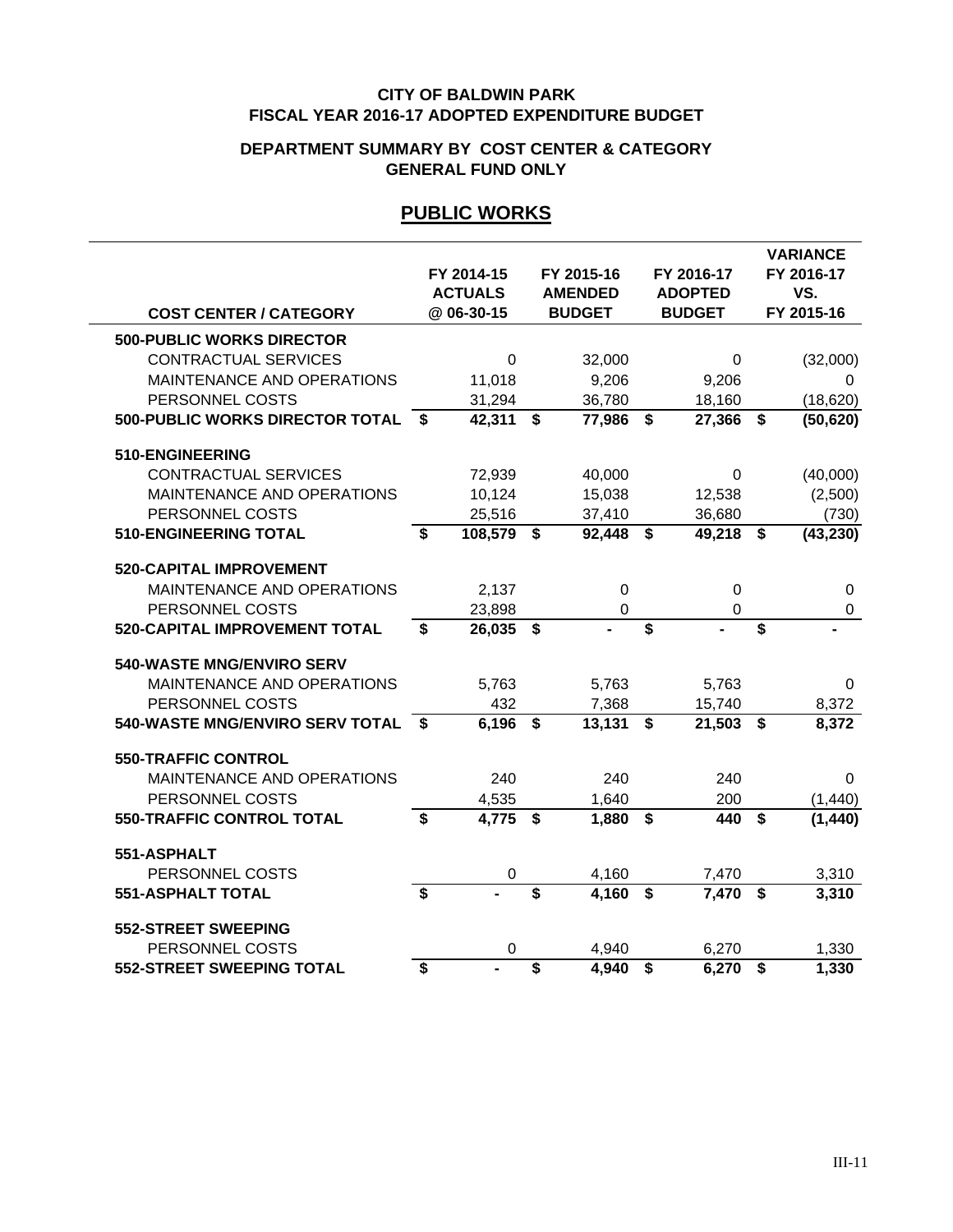| <b>COST CENTER / CATEGORY</b>           |                         | FY 2014-15<br><b>ACTUALS</b><br>@ 06-30-15 | FY 2015-16<br>FY 2016-17<br><b>AMENDED</b><br><b>ADOPTED</b><br><b>BUDGET</b><br><b>BUDGET</b> |                         |         | <b>VARIANCE</b><br>FY 2016-17<br>VS.<br>FY 2015-16 |             |
|-----------------------------------------|-------------------------|--------------------------------------------|------------------------------------------------------------------------------------------------|-------------------------|---------|----------------------------------------------------|-------------|
| 560-LANDSCAPE                           |                         |                                            |                                                                                                |                         |         |                                                    |             |
| <b>MAINTENANCE AND OPERATIONS</b>       |                         | 1,849                                      | 709                                                                                            |                         | 3,709   |                                                    | 3,000       |
| PERSONNEL COSTS                         |                         | 3,408                                      | 16,340                                                                                         |                         | 13,570  |                                                    | (2,770)     |
| <b>TRANSFERS OUT</b>                    |                         | 25,841                                     | 200,000                                                                                        |                         | 145,204 |                                                    | (54, 796)   |
| <b>560-LANDSCAPE TOTAL</b>              | \$                      | 31,098                                     | \$<br>217,049                                                                                  | \$                      | 162,483 | \$                                                 | (54, 566)   |
| 561-TREES                               |                         |                                            |                                                                                                |                         |         |                                                    |             |
| <b>MAINTENANCE AND OPERATIONS</b>       |                         | 834                                        | 834                                                                                            |                         | 834     |                                                    | $\mathbf 0$ |
| PERSONNEL COSTS                         |                         | 9,015                                      | 6,460                                                                                          |                         | 630     |                                                    | (5,830)     |
| <b>561-TREES TOTAL</b>                  | $\overline{\mathbf{s}}$ | 9,849                                      | \$<br>7,294                                                                                    | \$                      | 1,464   | \$                                                 | (5,830)     |
| 562-IRRIGATION                          |                         |                                            |                                                                                                |                         |         |                                                    |             |
| MAINTENANCE AND OPERATIONS              |                         | 1,303                                      | 1,303                                                                                          |                         | 1,303   |                                                    | 0           |
| PERSONNEL COSTS                         |                         | 0                                          | 210                                                                                            |                         | 210     |                                                    | 0           |
| <b>562-IRRIGATION TOTAL</b>             | $\boldsymbol{\$}$       | 1,303                                      | \$<br>1,513                                                                                    | \$                      | 1,513   | \$                                                 |             |
| <b>570-GRAFFITI ABATEMENT</b>           |                         |                                            |                                                                                                |                         |         |                                                    |             |
| PERSONNEL COSTS                         |                         | 12,485                                     | 350                                                                                            |                         | 350     |                                                    | 0           |
| <b>570-GRAFFITI ABATEMENT TOTAL</b>     | \$                      | 12,485                                     | \$<br>350                                                                                      | $\overline{\mathbf{s}}$ | 350     | $\boldsymbol{\mathsf{s}}$                          |             |
| <b>571-COURT REFERRAL</b>               |                         |                                            |                                                                                                |                         |         |                                                    |             |
| PERSONNEL COSTS                         |                         | 7,100                                      | 7,310                                                                                          |                         | 860     |                                                    | (6, 450)    |
| 571-COURT REFERRAL TOTAL                | \$                      | 7,100                                      | \$<br>7,310                                                                                    | \$                      | 860     | \$                                                 | (6, 450)    |
| <b>581-TRANSIT FACILITY MAINT</b>       |                         |                                            |                                                                                                |                         |         |                                                    |             |
| PERSONNEL COSTS                         |                         | 10,351                                     | 30,400                                                                                         |                         | 8,430   |                                                    | (21, 970)   |
| <b>581-TRANSIT FACILITY MAINT TOTAL</b> | \$                      | 10,351                                     | \$<br>30,400                                                                                   | \$                      | 8,430   | \$                                                 | (21, 970)   |
| <b>TOTAL PUBLIC WORKS</b>               | \$                      | 260,083                                    | \$<br>458,461                                                                                  | \$                      | 287,367 | \$                                                 | (171, 094)  |

#### **PUBLIC WORKS (Continued)**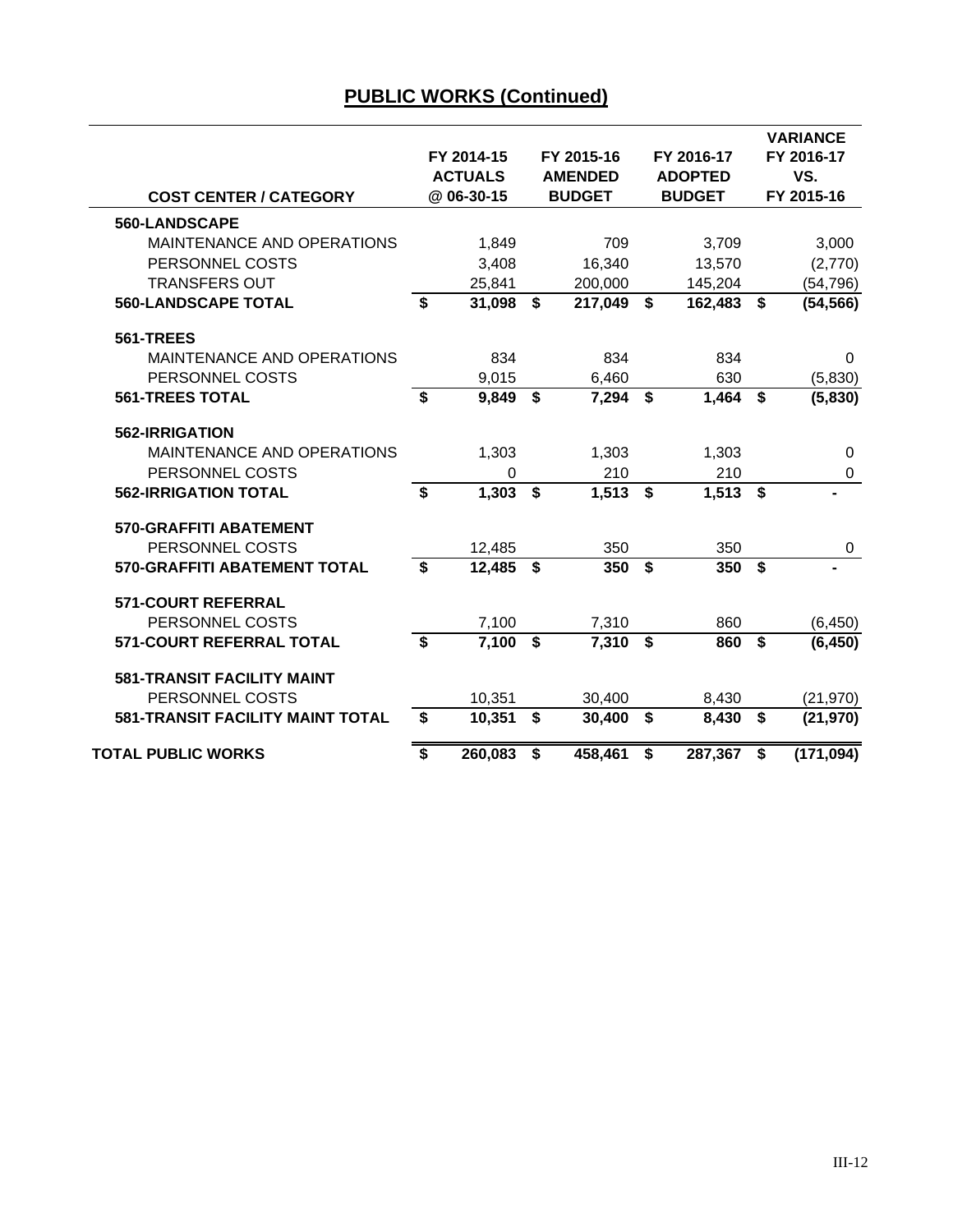#### **DEPARTMENT SUMMARY BY COST CENTER & CATEGORY GENERAL FUND ONLY**

#### **RECREATION & COMMUNITY SERVICES**

| <b>COST CENTER / CATEGORY</b>             | FY 2014-15<br><b>ACTUALS</b><br>@ 06-30-15 |           | FY 2015-16<br><b>AMENDED</b><br><b>BUDGET</b> |           |             | FY 2016-17<br><b>ADOPTED</b><br><b>BUDGET</b> | <b>VARIANCE</b><br>FY 2016-17<br>VS.<br>FY 2015-16 |            |  |
|-------------------------------------------|--------------------------------------------|-----------|-----------------------------------------------|-----------|-------------|-----------------------------------------------|----------------------------------------------------|------------|--|
| <b>600-RECREATION &amp; COMM SERV DIR</b> |                                            |           |                                               |           |             |                                               |                                                    |            |  |
| MAINTENANCE AND OPERATIONS                |                                            | 24,050    |                                               | 23,802    |             | 25,802                                        |                                                    | 2,000      |  |
| PERSONNEL COSTS                           |                                            | 157,323   |                                               | 164,980   |             | 94,030                                        |                                                    | (70, 950)  |  |
| 600-RECREATION & COMM SERV DIR TO \$      |                                            | 181,373   | $\boldsymbol{\mathsf{s}}$                     | 188,782   | \$          | 119,832                                       | \$                                                 | (68, 950)  |  |
| <b>610-RECREATION SERVICES</b>            |                                            |           |                                               |           |             |                                               |                                                    |            |  |
| <b>CONTRACTUAL SERVICES</b>               |                                            | 46,743    |                                               | 80,825    |             | 26,825                                        |                                                    | (54,000)   |  |
| MAINTENANCE AND OPERATIONS                |                                            | 196,855   |                                               | 240,732   |             | 196,757                                       |                                                    | (43, 975)  |  |
| PERSONNEL COSTS                           |                                            | 768,338   |                                               | 863,510   |             | 851,190                                       |                                                    | (12, 320)  |  |
| <b>TRANSFERS OUT</b>                      |                                            | 489,790   |                                               | 679,680   |             | 679,030                                       |                                                    | (650)      |  |
| <b>610-RECREATION SERVICES TOTAL</b>      | \$                                         | 1,501,726 | \$                                            | 1,864,747 | \$          | 1,753,802                                     | \$                                                 | (110, 945) |  |
| <b>620-FACILITIES MAINTENANCE</b>         |                                            |           |                                               |           |             |                                               |                                                    |            |  |
| <b>CAPITAL</b>                            |                                            | 15,729    |                                               | 15,000    |             | 15,000                                        |                                                    | 0          |  |
| <b>CONTRACTUAL SERVICES</b>               |                                            | 379,608   |                                               | 324,050   |             | 0                                             |                                                    | (324,050)  |  |
| MAINTENANCE AND OPERATIONS                |                                            | 457,386   |                                               | 393,547   |             | 730,447                                       |                                                    | 336,900    |  |
| PERSONNEL COSTS                           |                                            | 117,756   |                                               | 160,030   |             | 163,770                                       |                                                    | 3,740      |  |
| <b>620-FACILITIES MAINTENANCE TOTAL</b>   | \$                                         | 970,479   | \$                                            | 892,627   | \$          | 909,217 \$                                    |                                                    | 16,590     |  |
| <b>630-SENIOR SERVICES CENTER</b>         |                                            |           |                                               |           |             |                                               |                                                    |            |  |
| <b>CONTRACTUAL SERVICES</b>               |                                            | 3,343     |                                               | 3,250     |             | 2,000                                         |                                                    | (1,250)    |  |
| MAINTENANCE AND OPERATIONS                |                                            | 44,491    |                                               | 48,111    |             | 44,611                                        |                                                    | (3,500)    |  |
| PERSONNEL COSTS                           |                                            | 141,044   |                                               | 162,710   |             | 168,580                                       |                                                    | 5,870      |  |
| 630-SENIOR SERVICES CENTER TOTAL \$       |                                            | 188,877   | S.                                            | 214,071   | $\mathbf S$ | 215,191                                       | $\mathbf S$                                        | 1,120      |  |
| <b>640-FAMILY SERVICE CENTER</b>          |                                            |           |                                               |           |             |                                               |                                                    |            |  |
| <b>CONTRACTUAL SERVICES</b>               |                                            | 2,974     |                                               | 2,000     |             | 0                                             |                                                    | (2,000)    |  |
| MAINTENANCE AND OPERATIONS                |                                            | 19,606    |                                               | 20,443    |             | 20,943                                        |                                                    | 500        |  |
| PERSONNEL COSTS                           |                                            | 67,392    |                                               | 69,260    |             | 77,660                                        |                                                    | 8,400      |  |
| <b>640-FAMILY SERVICE CENTER TOTAL</b>    | S.                                         | 89,973    | $\boldsymbol{\mathsf{s}}$                     | 91,703    | \$          | 98,603                                        | \$                                                 | 6,900      |  |
| <b>650-CHILDRENS SERVICES</b>             |                                            |           |                                               |           |             |                                               |                                                    |            |  |
| <b>CONTRACTUAL SERVICES</b>               |                                            | 2,146     |                                               | 5,500     |             | 3,000                                         |                                                    | (2,500)    |  |
| MAINTENANCE AND OPERATIONS                |                                            | 38,732    |                                               | 43,729    |             | 41,729                                        |                                                    | (2,000)    |  |
| PERSONNEL COSTS                           |                                            | 135,294   |                                               | 241,080   |             | 245,240                                       |                                                    | 4,160      |  |
| <b>TRANSFERS OUT</b>                      |                                            | 30,133    |                                               | 38,445    |             | 21,578                                        |                                                    | (16, 867)  |  |
| <b>650-CHILDRENS SERVICES TOTAL</b>       | \$                                         | 206,305   | \$                                            | 328,754   | \$          | 311,547                                       | \$                                                 | (17, 207)  |  |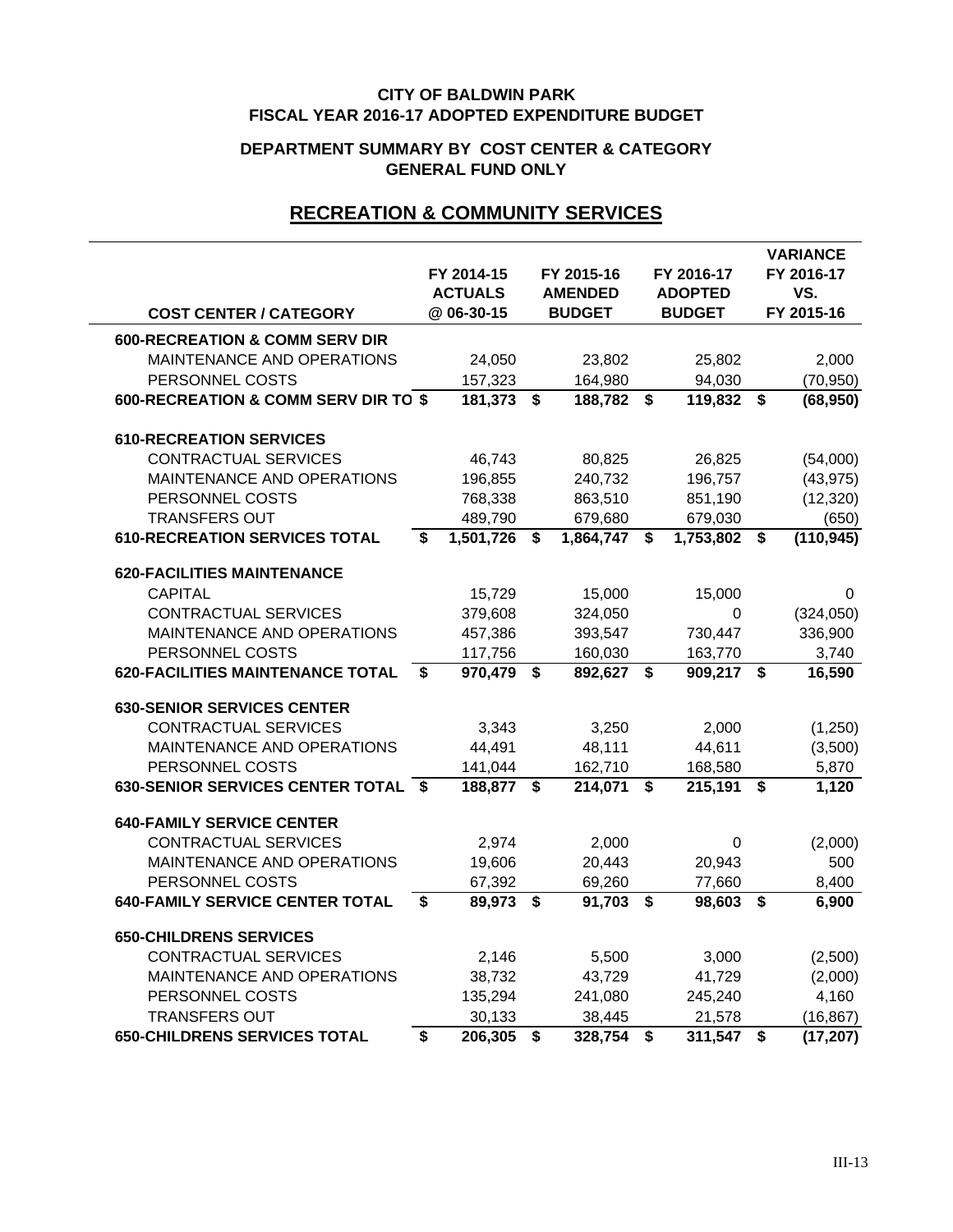#### **RECREATION & COMMUNITY SERVICES (Continued)**

| <b>COST CENTER / CATEGORY</b>                   |                           | FY 2014-15<br><b>ACTUALS</b><br>@ 06-30-15 |    | FY 2015-16<br><b>AMENDED</b><br><b>BUDGET</b> |    | FY 2016-17<br><b>ADOPTED</b><br><b>BUDGET</b> |    | <b>VARIANCE</b><br>FY 2016-17<br>VS.<br>FY 2015-16 |
|-------------------------------------------------|---------------------------|--------------------------------------------|----|-----------------------------------------------|----|-----------------------------------------------|----|----------------------------------------------------|
| <b>660-TEEN CENTER/SKATE PARK</b>               |                           |                                            |    |                                               |    |                                               |    |                                                    |
| <b>CONTRACTUAL SERVICES</b>                     |                           | 2,541                                      |    | 4,500                                         |    | 2,500                                         |    | (2,000)                                            |
| <b>MAINTENANCE AND OPERATIONS</b>               |                           | 41,191                                     |    | 46,087                                        |    | 43,587                                        |    | (2,500)                                            |
| PERSONNEL COSTS                                 |                           | 170,208                                    |    | 189,690                                       |    | 197,640                                       |    | 7,950                                              |
| <b>660-TEEN CENTER/SKATE PARK TOTAL \$</b>      |                           | 213,940                                    | \$ | 240,277                                       | S. | 243,727                                       | S. | 3,450                                              |
| <b>670-BARNES PARK</b>                          |                           |                                            |    |                                               |    |                                               |    |                                                    |
| <b>CONTRACTUAL SERVICES</b>                     |                           | 2,761                                      |    | 7,000                                         |    | 4,000                                         |    | (3,000)                                            |
| <b>MAINTENANCE AND OPERATIONS</b>               |                           | 17,420                                     |    | 18,726                                        |    | 16,876                                        |    | (1, 850)                                           |
| PERSONNEL COSTS                                 |                           | 99,915                                     |    | 122,160                                       |    | 130,810                                       |    | 8,650                                              |
| <b>670-BARNES PARK TOTAL</b>                    | $\boldsymbol{\mathsf{s}}$ | 120,096                                    | S. | 147,886                                       | S. | 151,686                                       | S. | 3,800                                              |
| <b>680-ARTS &amp; RECREATION CENTER</b>         |                           |                                            |    |                                               |    |                                               |    |                                                    |
| <b>CONTRACTUAL SERVICES</b>                     |                           | 9,086                                      |    | 11,800                                        |    | 6,800                                         |    | (5,000)                                            |
| <b>MAINTENANCE AND OPERATIONS</b>               |                           | 24,025                                     |    | 25,565                                        |    | 25,565                                        |    | $\Omega$                                           |
| PERSONNEL COSTS                                 |                           | 182,430                                    |    | 184,950                                       |    | 166,240                                       |    | (18, 710)                                          |
| <b>680-ARTS &amp; RECREATION CENTER TOT/ \$</b> |                           | 215,541                                    | S. | 222,315                                       | S. | 198,605                                       | S. | (23, 710)                                          |
| <b>TOTAL RECREATION &amp; COMM. SERV.</b>       | \$                        | 3,688,309                                  | S  | 4,191,162                                     | S  | 4,002,210                                     | S  | (188, 952)                                         |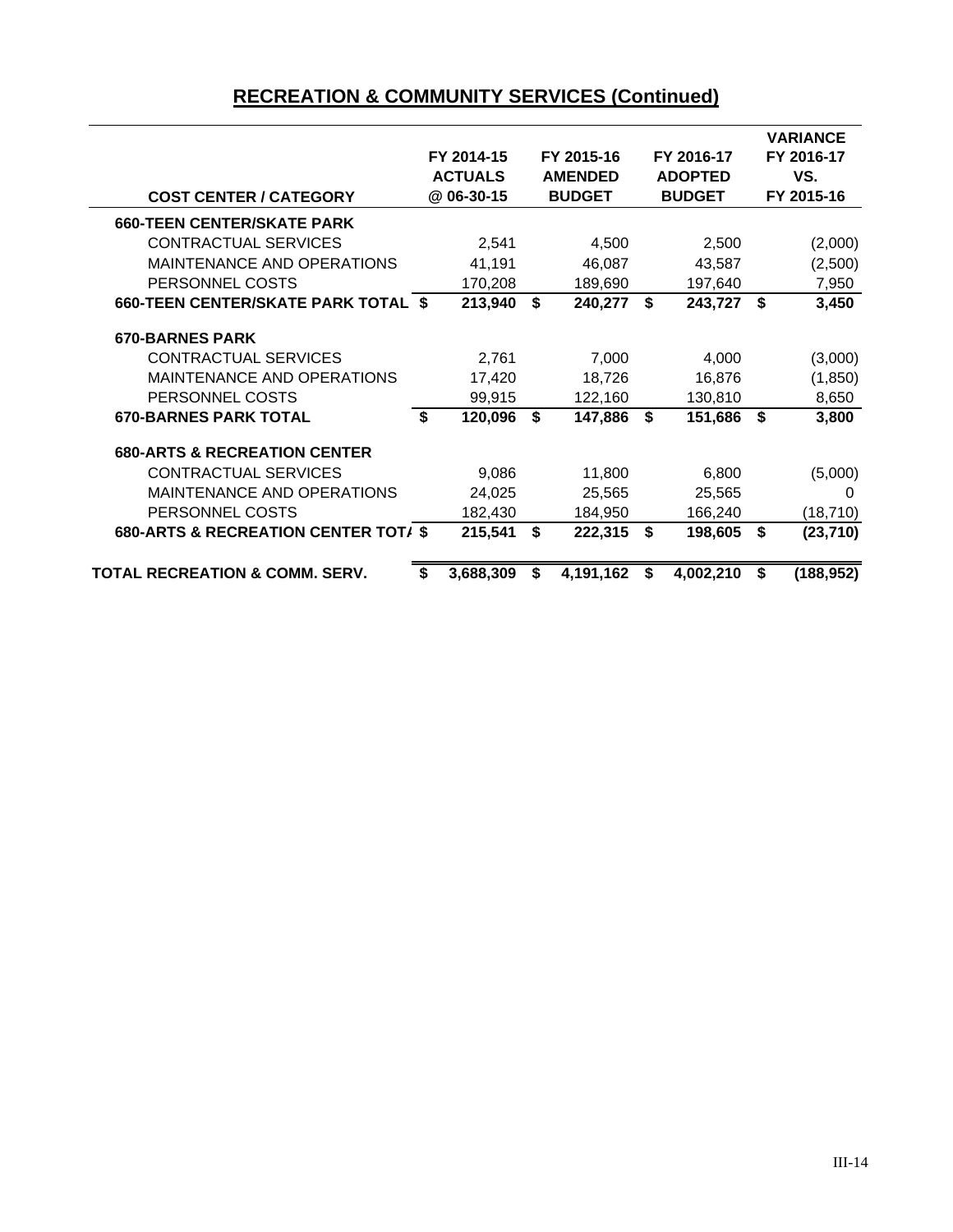## 60TH ANNIVERSARY **ADOPTED REVENUE ALL FUNDS SUMMARY & LINE ITEM**

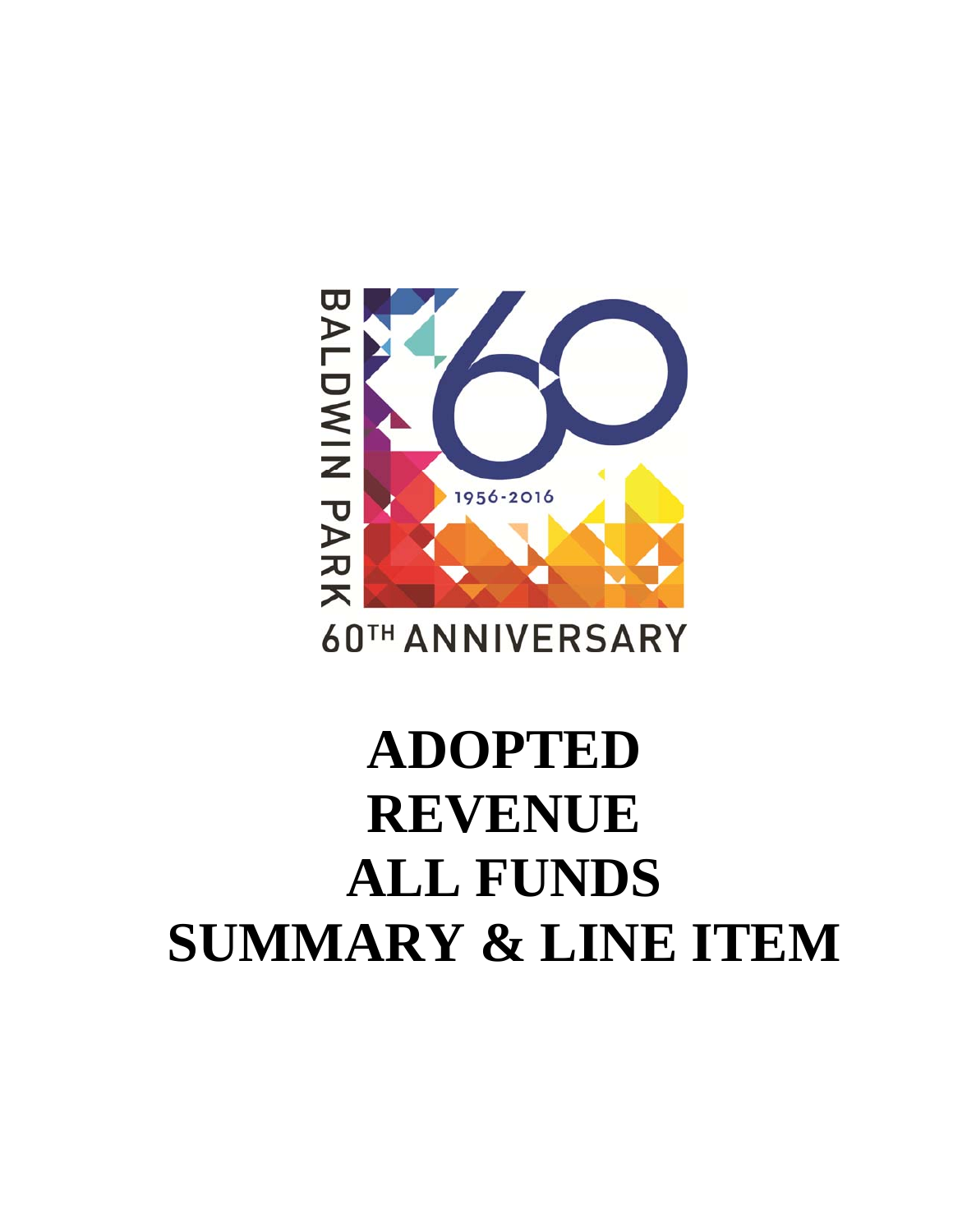|             |                                                       | FY 2014-15<br>FY 2015-16<br><b>ACTUALS</b><br><b>AMENDED</b><br>@ 06-30-15<br><b>REVENUE</b> |               |    | FY 2016-17<br><b>ADOPTED</b><br><b>REVENUE</b> |      |               | <b>VARIANCE</b><br>FY 2016-17<br>VS.<br>FY 2015-16 |                |  |
|-------------|-------------------------------------------------------|----------------------------------------------------------------------------------------------|---------------|----|------------------------------------------------|------|---------------|----------------------------------------------------|----------------|--|
| <b>FUND</b> | <b>FUND DESCRIPTION</b>                               |                                                                                              |               |    |                                                |      |               |                                                    |                |  |
|             | <u>GENERAL FUND REVENUE:</u>                          |                                                                                              |               |    |                                                |      |               |                                                    |                |  |
| 100         | <b>GENERAL FUND OPERATING</b>                         |                                                                                              | 27,127,956    |    | 26,385,981                                     |      | 26,974,890    |                                                    | 588,909        |  |
|             | SUBTOTAL-GENERAL FUND                                 | \$                                                                                           | 27,127,956    | \$ | 26,385,981                                     | - \$ | 26,974,890 \$ |                                                    | 588,909        |  |
|             | <u>INTERNAL SERVICES FUNDS:</u>                       |                                                                                              |               |    |                                                |      |               |                                                    |                |  |
| 401         | <b>INFORMATION SERVICES</b>                           |                                                                                              | 836,391       |    | 780,854                                        |      | 780,854       |                                                    | 0              |  |
| 402         | <b>FLEET SERVICES</b>                                 |                                                                                              | 1,104,221     |    | 1,079,120                                      |      | 1,079,120     |                                                    | 0              |  |
| 403         | <b>INTERNAL INSURANCE</b>                             |                                                                                              | 2,691,286     |    | 2,633,935                                      |      | 2,738,877     |                                                    | 104,942        |  |
| 404         | CAPITAL IMPROVEMENT                                   |                                                                                              | 0             |    | 357,000                                        |      | 0             |                                                    | (357,000)      |  |
|             | <b>SUBTOTAL-INTERNAL SERVICES FUNDS:</b>              | \$                                                                                           | 4,631,898     | \$ | 4,850,909                                      | - \$ | 4,598,851 \$  |                                                    | (252,058)      |  |
|             | <b>SPECIAL FUNDS REVENUE:</b>                         |                                                                                              |               |    |                                                |      |               |                                                    |                |  |
| 200         | FUTURE DEVELOPMENT FUND                               |                                                                                              | 13,607        |    | 10,000                                         |      | 10,000        |                                                    | 0              |  |
| 205         | FEDERAL ASSET FORFEITURE                              |                                                                                              | 454,972       |    | 3,000                                          |      | 153,000       |                                                    | 150,000        |  |
| 206         | STATE ASSET FORFEITURE                                |                                                                                              | 21,006        |    | 3,600                                          |      | 3,600         |                                                    | 0              |  |
| 207         | LOCAL LAW ENF BLOCK GRANT                             |                                                                                              | 20            |    | 100                                            |      | 100           |                                                    | 0              |  |
| 220         | <b>CDBG</b>                                           |                                                                                              | 1,045,696     |    | 1,715,486                                      |      | 1,750,359     |                                                    | 34,873         |  |
| 221         | <b>HOME PROGRAM</b>                                   |                                                                                              | 1,542,129     |    | 1,901,055                                      |      | 1,014,853     |                                                    | (886, 202)     |  |
| 222         | <b>CALHOME GRANT</b>                                  |                                                                                              | 77            |    | 330                                            |      | 330           |                                                    | 0              |  |
| 230         | AB 1696 BUSINESS IMPRVMNT FEES                        |                                                                                              | 79,743        |    | 60,600                                         |      | 65,600        |                                                    | 5,000          |  |
| 231         | AIR QUALITY IMPROVEMENT                               |                                                                                              | 455,939       |    | 97,900                                         |      | 97,900        |                                                    | 0              |  |
| 233         | ECONOMIC DEVELOPMENT GRANT                            |                                                                                              | 1             |    | 0                                              |      | 0             |                                                    | 0              |  |
| 234         | PARK FEES (QUIMBY)                                    |                                                                                              | 345,992       |    | 66,800                                         |      | 266,800       |                                                    | 200,000        |  |
| 235         | <b>GENERAL PLAN FEE</b>                               |                                                                                              | 141,360       |    | 70,800                                         |      | 113,200       |                                                    | 42,400         |  |
| 236         | PUBLIC ART FEES                                       |                                                                                              | 0             |    | 35,000                                         |      | 35,000        |                                                    | 0              |  |
| 240         | <b>GAS TAX</b>                                        |                                                                                              | 2,281,333     |    | 2,080,015                                      |      | 1,698,000     |                                                    | (382, 015)     |  |
| 241         | SURFACE TRANSP PROGRAM                                |                                                                                              | 950           |    | 1,200                                          |      | 1,200         |                                                    | 0              |  |
| 242         | <b>TRAFFIC CONGEST RELIEF</b>                         |                                                                                              | 5,022         |    | 7,000                                          |      | 10,000        |                                                    | 3,000          |  |
| 243         | <b>BICYCLE &amp; PEDESTRIAN</b>                       |                                                                                              | 31,398        |    | 127,984                                        |      | 50,665        |                                                    | (77, 319)      |  |
| 244         | PROPOSITION A                                         |                                                                                              | 1,388,776     |    | 1,436,993                                      |      | 1,452,178     |                                                    | 15,185         |  |
| 245         | PROPOSITION C                                         |                                                                                              | 1,125,108     |    | 1,155,064                                      |      | 1,176,949     |                                                    | 21,885         |  |
| 246         | AB939 INT WASTE MGMNT                                 |                                                                                              | 265,502       |    | 319,700                                        |      | 319,700       |                                                    | 0              |  |
| 247         | OIL RECYCLING GRANT                                   |                                                                                              | 21,402        |    | 30,000                                         |      | 30,000        |                                                    | 0              |  |
| 249         | <b>STORM DRAINS/NPDS</b>                              |                                                                                              | 100,433       |    | 50,100                                         |      | 50,100        |                                                    | $\pmb{0}$      |  |
| 250         | ASSESSMENT DISTRICT                                   |                                                                                              | 1,708         |    | 12,430                                         |      | 12,430        |                                                    | $\overline{0}$ |  |
| 251         | STREET LIGHT & LANDSCAPE                              |                                                                                              | 1,723,026     |    | 1,778,049                                      |      | 1,788,000     |                                                    | 9,951          |  |
| 252         | PARKS MAINTENANCE                                     |                                                                                              | 805,759       |    | 860,138                                        |      | 862,290       |                                                    | 2,152          |  |
| 253         | PROP A PARKS                                          |                                                                                              | 260,934       |    | 100,422                                        |      | 64,360        |                                                    | (36,062)       |  |
| 254         | MEASURE R LOCAL RETURN                                |                                                                                              | 843,036       |    | 864,408                                        |      | 880,747       |                                                    | 16,339         |  |
| 260         | <b>SUMMER LUNCH</b>                                   |                                                                                              | 141,993       |    | 206,445                                        |      | 189,578       |                                                    | (16, 867)      |  |
| 270         | <b>GRANTS FUND</b>                                    |                                                                                              | 1,313,376     |    | 2,505,336                                      |      | 80,000        |                                                    | (2,425,336)    |  |
| 271         | POLICE GRANTS FUND                                    |                                                                                              | 578,114       |    | 608,394                                        |      | 336,894       |                                                    | (271, 500)     |  |
| 301         | <b>BUILDING RESERVE</b>                               |                                                                                              | 13            |    | 0                                              |      | 0             |                                                    | 0              |  |
|             | SUBTOTAL-SPECIAL FUNDS                                | \$                                                                                           | 14,988,425    | \$ | 16,108,349                                     | - \$ | 12,513,833 \$ |                                                    | (3,594,516)    |  |
|             |                                                       |                                                                                              |               |    |                                                |      |               |                                                    |                |  |
|             | SUBTOTAL GENERAL, INTERNAL SERV.,<br>& SPECIAL FUNDS: | \$                                                                                           | 46,748,279 \$ |    | 47,345,239 \$                                  |      | 44,087,574 \$ |                                                    | (3,257,665)    |  |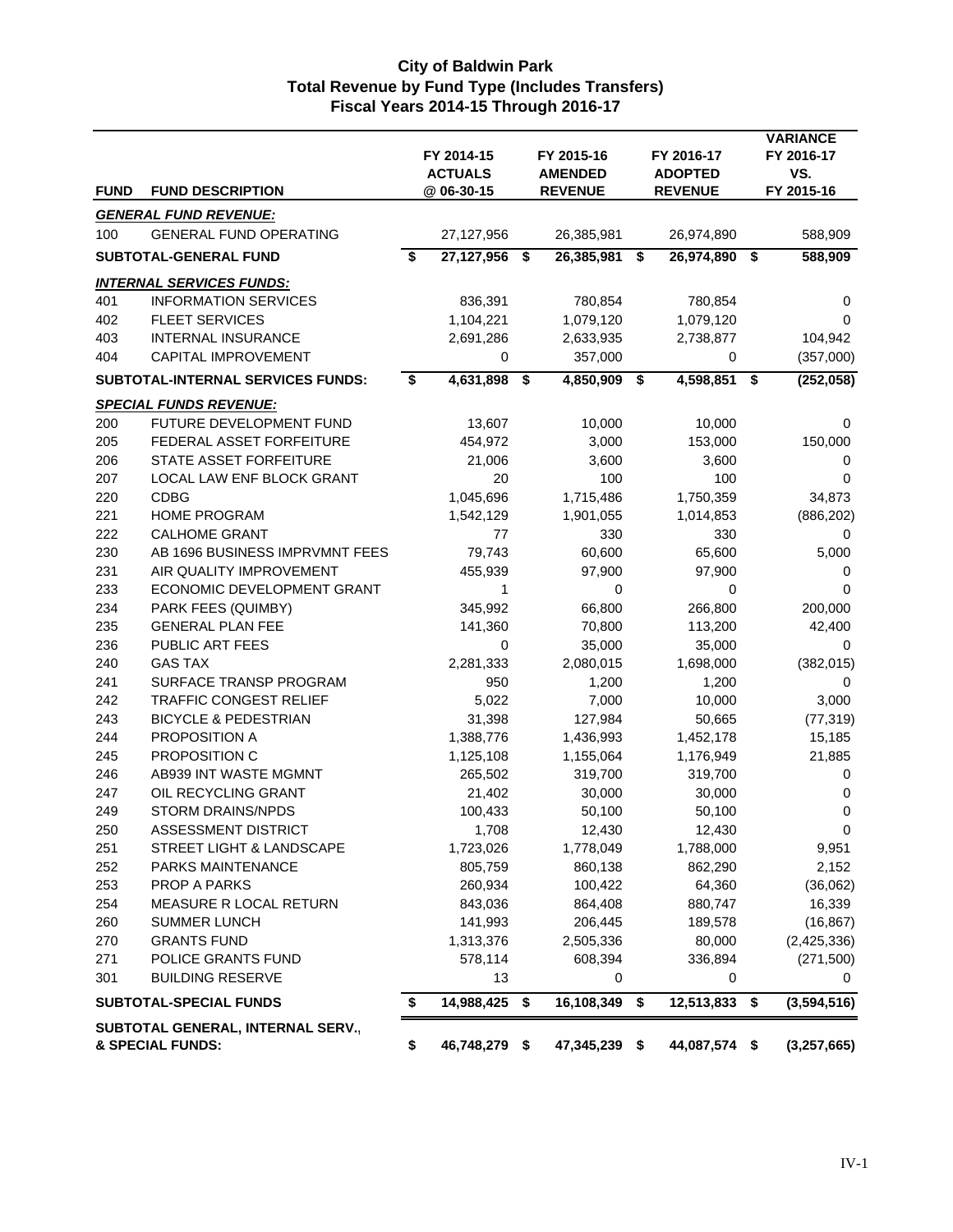|             |                                                       | FY 2014-15<br><b>ACTUALS</b> |    | FY 2015-16<br><b>AMENDED</b> | FY 2016-17<br><b>ADOPTED</b> |      | <b>VARIANCE</b><br>FY 2016-17<br>VS. |
|-------------|-------------------------------------------------------|------------------------------|----|------------------------------|------------------------------|------|--------------------------------------|
| <b>FUND</b> | <b>FUND DESCRIPTION</b>                               | @ 06-30-15                   |    | <b>REVENUE</b>               | <b>REVENUE</b>               |      | FY 2015-16                           |
|             | <b>FINANCING AUTHORITY REVENUE:</b>                   |                              |    |                              |                              |      |                                      |
| 601         | <b>DEBT SERVICE</b>                                   | 602,254                      |    | 541,410                      | 440,607                      |      | (100, 803)                           |
| 610         | <b>COP LEASE PAYMENTS</b>                             | 926,758                      |    | 679,680                      | 679,030                      |      | (650)                                |
| 625<br>635  | <b>GAS TAX DEBT SERVICE</b><br>BPFA/PM 2003 TAX ALLOC | 400,893<br>44                |    | 401,545<br>0                 | 400,561<br>0                 |      | (984)<br>0                           |
| 650         | PENSION OBLIGATION BOND                               | 1,710,508                    |    | 1,767,378                    | 1,833,028                    |      | 65,650                               |
|             | SUBTOTAL-FINANCING AUTHORITY                          | \$<br>3,640,457              | \$ | 3,390,013                    | \$<br>3,353,226              | - \$ | (36, 787)                            |
|             | <u>SUCCESSOR AGENCY REVENUE:</u>                      |                              |    |                              |                              |      |                                      |
| 800         | <b>RDA OBLIGATION RETIREMENT</b>                      | 3,581,508                    |    | 6,880,752                    | 1,957,097                    |      | (4,923,655)                          |
|             | <b>CAPITAL PROJECTS REVENUE</b>                       |                              |    |                              |                              |      |                                      |
| 801         | <b>SG RIVER CAPITAL PRJ</b>                           | 27,070                       |    | 0                            | 0                            |      | 0                                    |
| 802         | PUENTE/MERCED CAPITAL PRJ                             | 40,221                       |    | 0                            | 0                            |      | $\mathbf 0$                          |
| 804         | CNTRL BUSINESS DST CAPITAL PRJ                        | 40,221                       |    | 0                            | 0                            |      | 0                                    |
| 805         | <b>DELTA CAPITAL PRJ</b>                              | 38,702                       |    | 0                            | 0                            |      | 0                                    |
| 806         | SIERRA VISTA CAPITAL PRJ                              | 296                          |    | 0                            | 0                            |      | 0                                    |
|             | <b>SUBTOTAL-CAPITAL PROJECTS</b>                      | \$<br>146,510                | \$ | ä,                           | \$<br>$\blacksquare$         | \$   |                                      |
|             | <b>DEBT SERVICE REVENUE</b>                           |                              |    |                              |                              |      |                                      |
| 831         | <b>SG RIVER DEBT SERVICE</b>                          | 1,000,000                    |    | 1,300,000                    | 1,522,775                    |      | 222,775                              |
| 832         | PUENTE/MERCED DEBT SERVICE                            | 674,106                      |    | 978,176                      | 438,000                      |      | (540, 176)                           |
| 834         | CNTRL BUSINESS DIST DEBT SERV                         | 837,984                      |    | 2,201,264                    | 787,232                      |      | (1,414,032)                          |
| 835         | <b>DELTA DEBT SERVICE</b>                             | 138,005                      |    | 347,936                      | 60,000                       |      | (287, 936)                           |
| 836         | SIERRA VISTA DEBT SERVICE                             | 1,641,332                    |    | 3,523,376                    | 766,953                      |      | (2,756,423)                          |
| 837         | BP MERGED 2000 REFINANCE                              | 533,621                      |    | 540,783                      | 538,262                      |      | (2,521)                              |
|             | <b>SUBTOTAL-DEBT SERVICE</b>                          | \$<br>4,825,048              | S  | 8,891,535                    | \$<br>4,113,222              | - \$ | (4, 778, 313)                        |
|             | <b>LOW/MOD HOUSING REVENUE</b>                        |                              |    |                              |                              |      |                                      |
| 890         | LOW/MOD INCOME HOUSING                                | 75,301                       |    | 0                            | 0                            |      | 0                                    |
|             | <b>SUBTOTAL-LOW/MOD HOUSING</b>                       | \$<br>75,301                 | \$ | ä,                           | \$                           | \$   |                                      |
|             | <b>SUBTOTAL-SUCCESSOR AGENCY</b>                      | \$<br>8,628,367              | \$ | 15,772,287 \$                | 6,070,319                    | \$   | (9,701,968)                          |
|             | <b>HOUSING AUTHORITY REVENUE:</b>                     |                              |    |                              |                              |      |                                      |
| 901         | <b>HOUSING VOUCHER CHOICE</b>                         | 5,193,269                    |    | 5,292,000                    | 5,625,672                    |      | 333,672                              |
| 905         | PUBLIC HOUSING                                        | 31,529                       |    | 44,840                       | 48,246                       |      | 3,406                                |
| 910         | <b>CIAP</b>                                           | 0                            |    | 33,750                       | 14,228                       |      | (19, 522)                            |
|             | <b>SUBTOTAL-HOUSING AUTHORITY</b>                     | \$<br>5,224,798              | \$ | 5,370,590                    | \$<br>5,688,146              | \$   | 317,556                              |
|             | <b>TOTAL ALL REVENUE:</b>                             | \$<br>64,241,901             | \$ | 71,878,129                   | \$<br>59,199,265             | \$   | (12,678,864)                         |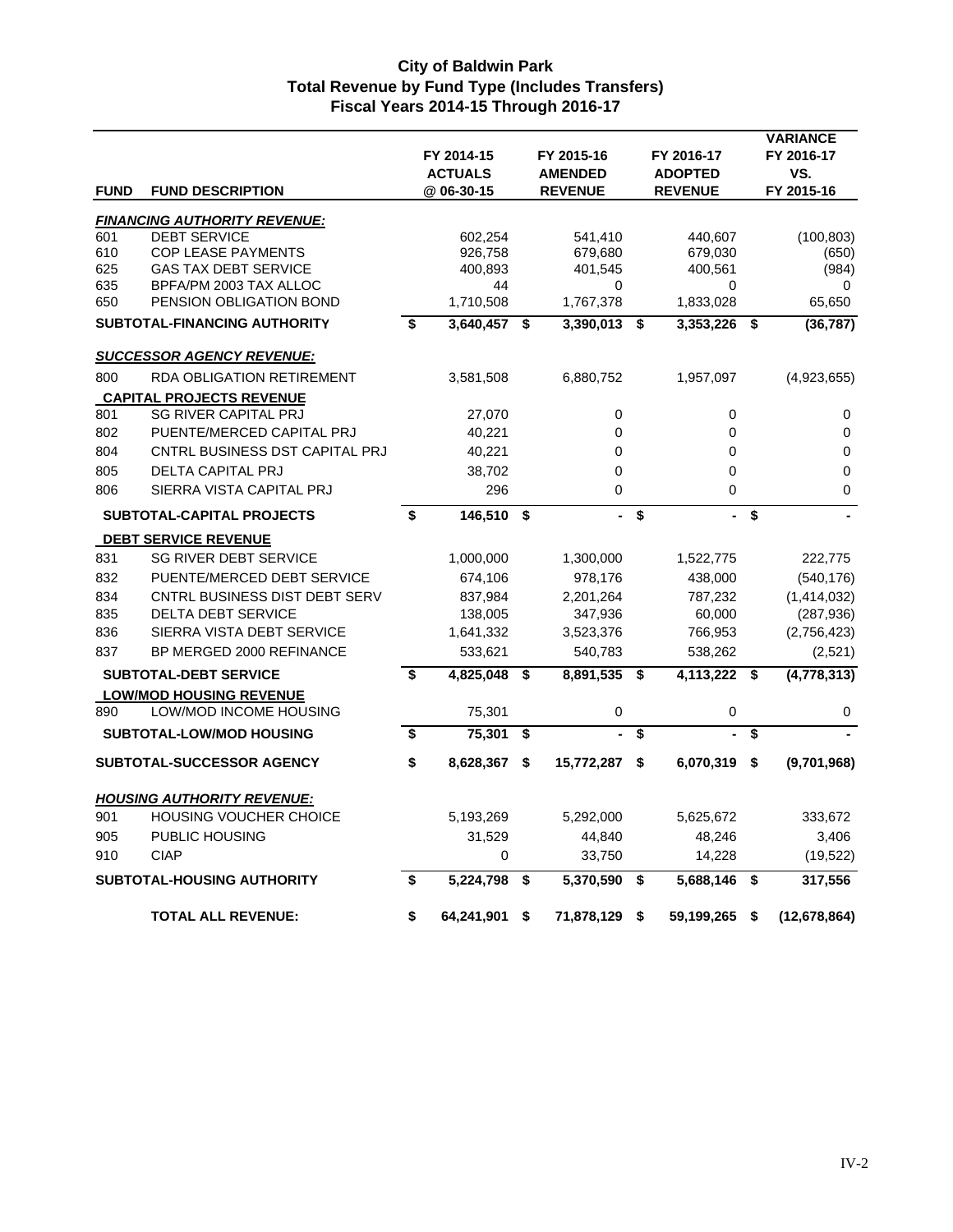|            |     |     |                     |                   |                |                                      | FY 2014-15     | FY 2015-16     | FY 2016-17     | <b>VARIANCE</b><br>FY 2016-17 |
|------------|-----|-----|---------------------|-------------------|----------------|--------------------------------------|----------------|----------------|----------------|-------------------------------|
|            |     |     |                     |                   |                |                                      | <b>ACTUALS</b> | <b>AMENDED</b> | <b>ADOPTED</b> | VS.                           |
| <b>FND</b> | DP. | CС  | <b>OBJ</b>          | <b>PRJ</b>        | AT             | <b>OBJECT DESCRIPTION</b>            | @ 06-30-15     | <b>REVENUE</b> | <b>REVENUE</b> | FY 2015-16                    |
|            |     |     | 100 - GENERAL FUND: |                   |                |                                      |                |                |                |                               |
| 100        | 00  |     |                     | 000 40111 00000   | $\overline{2}$ | PROPERTY TAX                         | 3,325,560      | 3,457,124      | 3,226,656      | (230, 468)                    |
| 100        | 00  |     | 000 40112           | 00000             | $\overline{2}$ | HOME OWNER'S EXEMPTION               | 21,008         | 23,320         | 22,000         | (1,320)                       |
| 100        | 30  |     | 000 40113           | 13410             | $\overline{2}$ | PUBLIC SAFETY AUG - PROP 172         | 300,709        | 302,500        | 302,000        | (500)                         |
| 100        | 00  |     | 000 40115           | 00000             | $\overline{2}$ | PROP TX IN LIEU OF VLF               | 6,841,478      | 7,112,098      | 7,379,956      | 267,858                       |
| 100        | 00  |     | 000 40133           | 00000             | $\overline{2}$ | <b>SB211 PASS THRU</b>               | 323,598        | 348,308        | 67,400         | (280, 908)                    |
| 100        | 00  |     | 000 40200           | 00000             | $\overline{2}$ | REAL PROPERTY TRANSF TX              | 134,409        | 148,750        | 111,000        | (37,750)                      |
| 100        | 00  |     | 000 40202           | 00000             | $\overline{2}$ | <b>TRANSIENT OCCUPANCY TAX</b>       | 294,062        | 278,100        | 567,854        | 289,754                       |
| 100        | 30  |     | 000 40204           | 00000             | $\overline{2}$ | <b>FRANCHISE TAX</b>                 | 73,700         | 70,000         | 85,000         | 15,000                        |
| 100        | 00  |     | 000 40204           | 12406             | $\overline{2}$ | <b>FRANCHISE TAX</b>                 | 115,000        | 68,000         | 68,000         | 0                             |
| 100        | 00  |     | 000 40204           | 00000             | $\overline{2}$ | <b>FRANCHISE TAX</b>                 | 2,242,798      | 2,272,000      | 2,333,500      | 61,500                        |
| 100        | 00  |     | 000 40206           | 00000             | $\overline{2}$ | UTILITY USERS TAX                    | 2,395,922      | 2,400,000      | 2,400,000      | 0                             |
| 100        | 00  |     | 000 40210           | 00000             | $\overline{2}$ | <b>SALES TAX</b>                     | 5,067,921      | 5,981,576      | 6,106,000      | 124,424                       |
| 100        | 20  |     | 000 40230           | 00000             | $\overline{2}$ | <b>BUSINESS LICENSE TAX</b>          | 627,205        | 635,100        | 640,000        | 4,900                         |
| 100        | 20  |     | 000 40231           | 00000             | $\overline{2}$ | SB1186 BUSINESS LIC TAX              | 2,796          | 4,200          | 3,600          | (600)                         |
| 100        | 00  |     | 000 41001           | 00000             | $\overline{2}$ | <b>VEHICLE LICENSE FEES</b>          | 33,442         | 31,087         | 30,000         | (1,087)                       |
| 100        | 00  |     | 000 41006           | 00000             | $\overline{2}$ | <b>SB 90 REIMBURSEMENT</b>           | 274,897        | 26,000         | 26,289         | 289                           |
| 100        | 30  |     | 000 41310           | 00000             | $\overline{2}$ | COPS AB3229 SLESF                    | 146,445        | 155,200        | 155,200        | 0                             |
| 100        | 10  |     | 000 42100           | 00000             | $\overline{2}$ | <b>COMMUNICATION LEASE AGREEMENT</b> | 1,089,545      | 48,000         | 48,000         | 0                             |
| 100        | 40  |     | 000 42110           | 00000             | $\overline{2}$ | RENTAL ALLOCATION - HOUSING          | 20,000         | 25,000         | 20,000         | (5,000)                       |
| 100        | 40  |     | 000 42120           | 00000             | $\overline{2}$ | <b>BILLBOARDS REVENUE</b>            | 217,333        | 218,983        | 218,983        | 0                             |
| 100        | 20  |     | 000 42200           | 00000             | $\overline{2}$ | PASSPORTS REVENUE                    | 4,375          | 4,000          | 4,000          | 0                             |
| 100        | 30  |     | 000 42300           | 00000             | $\overline{2}$ | POLICE CHARGES                       | 34,686         | 40,100         | 44,110         | 4,010                         |
| 100        | 30  |     | 000 42301           | 00000             | $\overline{2}$ | <b>FALSE ALARMS</b>                  | 29,074         | 10,000         | 14,300         | 4,300                         |
| 100        | 30  |     | 000 42302           | 00000             | $\overline{2}$ | POLICE OVERTIME REIMBURSEMENT        | 0              | 8,000          | 8,000          | $\mathbf 0$                   |
| 100        | 30  |     | 000 42303           | 00000             | $\overline{2}$ | <b>VEHICLE RELEASE</b>               | 114,385        | 110,000        | 100,000        | (10,000)                      |
| 100        | 30  |     | 000 42304           | 00000             | $\overline{2}$ | <b>LA IMPACT</b>                     | 37,572         | 27,200         | 27,200         | 0                             |
| 100        | 30  |     | 000 42305           | 00000             | $\overline{2}$ | <b>WITNESS FEES</b>                  | 2,860          | 4,000          | 4,000          | 0                             |
| 100        | 30  |     | 000 42306           | 00000             | $\overline{2}$ | <b>COST RECOVERY</b>                 | 3,017          | 3,000          | 3,300          | 300                           |
| 100        | 30  |     | 000 42307           | 00000             | $\overline{2}$ | JAIL FEES REVENUE                    | 36,700         | 25,000         | 27,500         | 2,500                         |
| 100        | 30  |     | 000 42308           | 00000             | $\overline{2}$ | <b>BOOKING FEES</b>                  | 25,175         | 27,800         | 30,580         | 2,780                         |
| 100        | 40  |     | 000 42309           | 00000             | $\overline{2}$ | NON-POLICE OVERTIME REIMB            | 0              | 600            | 600            | 0                             |
| 100        | 20  |     | 000 42400           | 00000             | $\overline{2}$ | <b>TOBACCO RETAILER FEES</b>         | 16,074         | 21,200         | 17,000         | (4,200)                       |
| 100        | 40  |     | 000 42410           | 00000             | $\overline{2}$ | PLANNING - PLAN CHECK FEES           | 13,563         | 16,200         | 24,000         | 7,800                         |
| 100        | 40  |     | 000 42411           | 00000             | $\overline{2}$ | <b>BUILDING - PLAN CHECK FEES</b>    | 394,197        | 391,900        | 486,323        | 94,423                        |
| 100        | 40  |     | 000 42412           | 00000             | $\overline{2}$ | <b>ZONING FEES</b>                   | 30,244         | 49,000         | 52,500         | 3,500                         |
| 100        | 40  | 000 | 42413               | 00000             | $\overline{2}$ | PERMIT ISSUANCE FEES                 | 79,795         | 76,300         | 83,930         | 7,630                         |
| 100        | 40  |     | 000 42415           | 00000             | $\overline{2}$ | <b>SUBDIVISION FEES</b>              | 69,033         | 38,000         | 33,000         | (5,000)                       |
| 100        | 40  |     |                     | 000 42416 00000   | $\overline{2}$ | <b>DESIGN REVIEW FEES</b>            | 28,270         | 50,000         | 35,000         | (15,000)                      |
| 100        | 40  |     |                     | 000 42422 00000   | $\overline{2}$ | RESIDENTIAL DEVELOPMENT TAX          | 60,500         | 25,000         | 25,000         | 0                             |
| 100        | 50  |     |                     | 000 42500 00000   | $\overline{2}$ | <b>ENGINEERING FEES</b>              | 26,136         | 60,000         | 66,000         | 6,000                         |
| 100        | 50  |     |                     | 000 42513 00000   | $\overline{2}$ | <b>PVMNT RESTORATION FEES</b>        | 3,350          | 7,000          | 7,700          | 700                           |
| 100        | 50  |     |                     | 000 42530 00000 2 |                | <b>METROLINK FEEDER SERVICE</b>      | 7,372          | 6,220          | 6,220          | 0                             |
| 100        | 60  |     | 000 42600           | 00000             | $\overline{2}$ | <b>RECREATION FEES</b>               | 78,997         | 67,415         | 67,415         | 0                             |
| 100        | 60  |     | 000 42601           | 00000             | $\overline{2}$ | SUMMER DAY CAMP                      | 57,219         | 59,700         | 59,700         | 0                             |
| 100        | 60  |     |                     | 000 42602 00000   | $\overline{2}$ | LATCH-KEY CHILDCARE                  | 68,788         | 65,000         | 90,000         | 25,000                        |
| 100        | 60  |     |                     | 000 42615 00000   | $\overline{2}$ | <b>PARADE &amp; CARNIVAL</b>         | 21,074         | 0              | 12,500         | 12,500                        |
| 100        | 20  |     |                     | 000 42910 00000   | $\overline{2}$ | 3% ADMIN FEE - PC LOANS              | 1,133          | 1,500          | 1,500          | 0                             |
| 100        | 00  |     |                     | 000 42915 00000   | 2              | BP NOW REVENUE                       | 550            | 0              | 0              | $\pmb{0}$                     |
| 100        | 40  |     |                     | 000 43400 00000   | $\overline{2}$ | <b>CONSTRUCTION PERMITS</b>          | 567,980        | 400,000        | 580,212        | 180,212                       |
| 100        | 40  |     |                     | 000 43405 00000   | $\overline{2}$ | <b>BLDNG PERMIT FEE SB1473</b>       | 758            | 1,000          | 1,100          | 100                           |
| 100        | 30  |     |                     | 000 43410 14636   | $\overline{2}$ | ABANDONED PROPERTY REGIST            | 0              | 80,000         | 80,000         | 0                             |
| 100        | 40  |     |                     | 000 43410 14636   | $\overline{2}$ | ABANDONED PROPERTY REGIST            | 89,750         | 0              | $\pmb{0}$      | 0                             |
| 100        | 50  |     |                     | 000 43500 00000   | $\overline{2}$ | STREET & CURB PERMITS                | 35,207         | 80,000         | 80,000         | 0                             |
| 100        | 00  |     | 000 43900           | 00000 2           |                | OTHER LICENSES/PERMITS               | 2,063          | 2,500          | 3,200          | 700                           |
| 100        | 30  |     | 000 44300           | 00000             | $\overline{2}$ | <b>VEHICLE CODE FINES</b>            | 814,298        | 338,000        | 338,000        | 0                             |
| 100        | 30  |     |                     | 000 44305 00000 2 |                | PARKING CITATIONS                    | 171,900        | 162,000        | 162,000        | 0                             |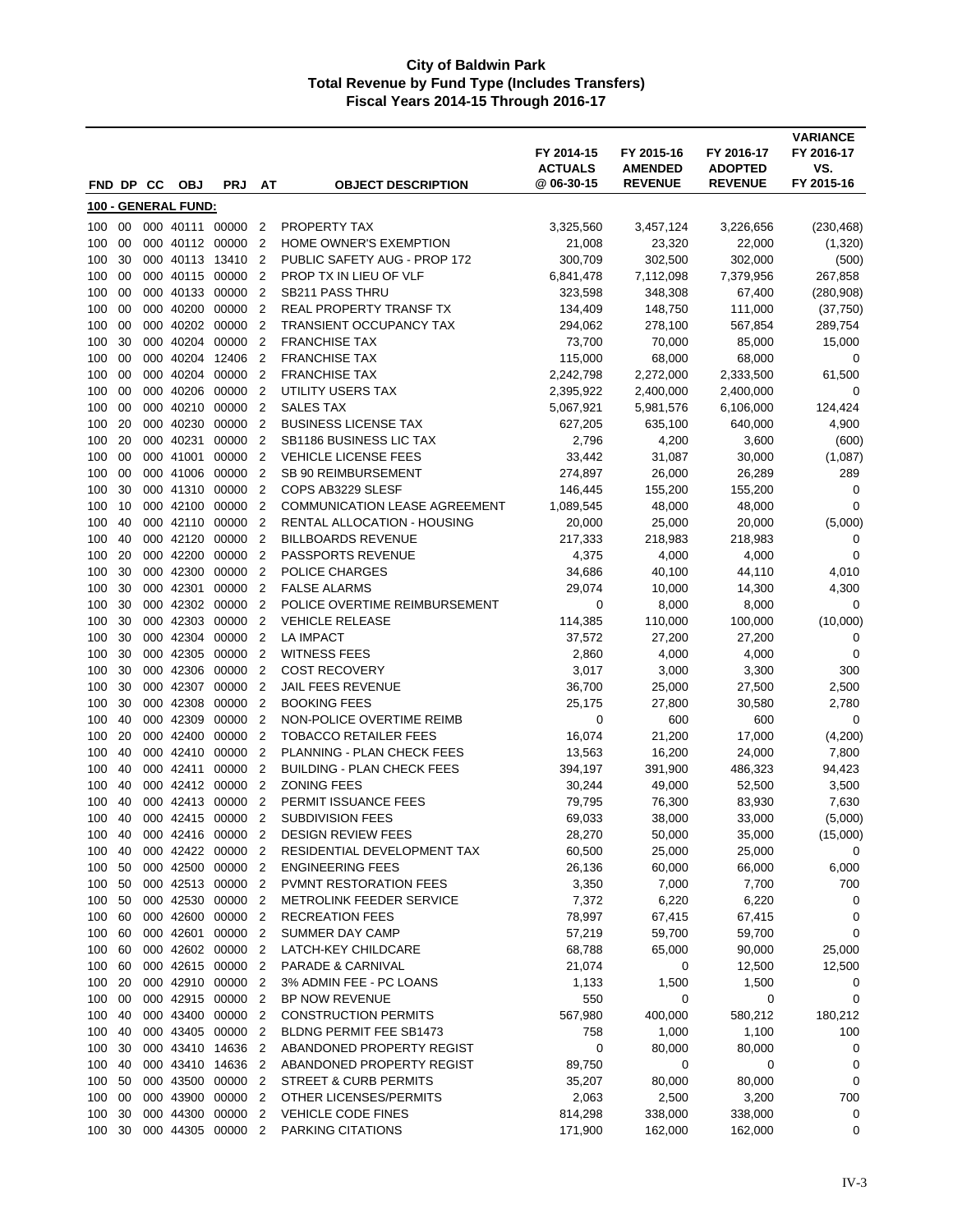| <b>FND</b>  |          | DP CC | <b>OBJ</b>               | <b>PRJ</b>                           | AT                               | <b>OBJECT DESCRIPTION</b>                          | FY 2014-15<br><b>ACTUALS</b><br>@06-30-15 | FY 2015-16<br><b>AMENDED</b><br><b>REVENUE</b> | FY 2016-17<br><b>ADOPTED</b><br><b>REVENUE</b> | <b>VARIANCE</b><br>FY 2016-17<br>VS.<br>FY 2015-16 |
|-------------|----------|-------|--------------------------|--------------------------------------|----------------------------------|----------------------------------------------------|-------------------------------------------|------------------------------------------------|------------------------------------------------|----------------------------------------------------|
| 100         | 30       |       | 000 44306                | 00000                                | $\overline{2}$                   | <b>TRUCK PARKING CITATIONS</b>                     | 66,859                                    | 97,000                                         | 97,000                                         | $\pmb{0}$                                          |
| 100         | 30       |       | 000 44400                | 00000                                | $\overline{2}$                   | <b>CODE ENFORCEMENT CITES</b>                      | $\mathbf 0$                               | 80,000                                         | 80,000                                         | 0                                                  |
| 100         | 40       |       | 000 44400                | 00000 2                              |                                  | <b>CODE ENFORCEMENT CITES</b>                      | 51,397                                    | $\mathbf 0$                                    | 0                                              | 0                                                  |
| 100         | 00       |       | 000 45001                | 00000 2                              |                                  | <b>INTEREST INCOME</b>                             | 78,046                                    | 78,000                                         | 131,062                                        | 53,062                                             |
| 100         | 00       |       | 000 45020                | 00000                                | $\overline{2}$                   | <b>SALE OF PROPERTY</b>                            | 0                                         | 24,500                                         | 24,500                                         | $\mathbf 0$                                        |
| 100         | 60       |       | 000 45601                | 00000                                | $\overline{2}$                   | <b>FACILITY RENTAL</b>                             | 231,172                                   | 213,350                                        | 230,000                                        | 16,650                                             |
| 100         | 60       |       |                          | 000 45603 16101                      | $\overline{2}$                   | SPONSORSHIPS / DONATIONS                           | 0                                         | 150                                            | 0                                              | (150)                                              |
| 100         | 40       |       |                          | 000 46900 14110                      | $\overline{2}$                   | <b>OTHER REVENUE</b>                               | 7,500                                     | 5,000                                          | $\mathbf 0$                                    | (5,000)                                            |
| 100         | 00       |       | 000 46900                | 00000                                | $\overline{2}$                   | <b>OTHER REVENUE</b>                               | 78,682                                    | 25,000                                         | 25,000                                         | 0                                                  |
| 100         | 20       |       | 000 46950                | 00000                                | $\overline{2}$                   | <b>REFUNDS / REBATES</b>                           | 572                                       | 0                                              | 0                                              | 0                                                  |
| 100         | 00       |       |                          | 000 49000 00000                      | $\overline{2}$                   | <b>TRANSFERS IN</b>                                | 139,805                                   | $\mathbf 0$                                    | $\mathbf 0$                                    | 0                                                  |
|             |          |       | 100 - GENERAL FUND Total |                                      |                                  |                                                    | 27,127,956                                | 26,385,981                                     | 26,974,890                                     | 588,909                                            |
|             |          |       |                          | 200 - FUTURE DEVELOPMENT:            |                                  |                                                    |                                           |                                                |                                                |                                                    |
| 200         |          |       |                          | 00 000 45001 14990 2                 |                                  | <b>INTEREST INCOME</b>                             | 13,607                                    | 10,000                                         | 10,000                                         | 0                                                  |
|             |          |       |                          | 200 - FUTURE DEVELOPMENT Total       |                                  |                                                    | 13,607                                    | 10,000                                         | 10,000                                         | 0                                                  |
|             |          |       |                          | 205 - FEDERAL ASSET FORFEITURE:      |                                  |                                                    |                                           |                                                |                                                |                                                    |
| 205         | 30       |       |                          | 000 44310 00000 2                    |                                  | <b>ASSET FORFEITURES</b>                           | 443,336                                   | 0                                              | 150,000                                        | 150,000                                            |
| 205         | 00       |       | 000 45001                | 00000                                | $\overline{2}$                   | <b>INTEREST INCOME</b>                             | 1,636                                     | 3,000                                          | 3,000                                          | 0                                                  |
| 205         | 30       |       | 000 46011                | 00000 2                              |                                  | DAMAGE TO CITY PROPERTY                            | 10,000                                    | $\mathbf 0$                                    | 0                                              | 0                                                  |
|             |          |       |                          |                                      |                                  | 205 - FEDERAL ASSET FORFEITURE Total               | 454,972                                   | 3,000                                          | 153,000                                        | 150,000                                            |
|             |          |       |                          | <b>206 - STATE ASSET FORFEITURE:</b> |                                  |                                                    |                                           |                                                |                                                |                                                    |
| 206         | 00       |       | 000 45001                | 00000 2                              |                                  | <b>INTEREST INCOME</b>                             | 249                                       | 600                                            | 600                                            | 0                                                  |
| 206         | 30       |       |                          | 000 44310 00000                      | $\overline{2}$                   | <b>ASSET FORFEITURES</b>                           | 12,587                                    | 3,000                                          | 3,000                                          | 0                                                  |
| 206         | 00       |       |                          | 000 49000 00000 2                    |                                  | <b>TRANSFERS IN</b>                                | 8,170                                     | 0                                              | 0                                              | 0                                                  |
|             |          |       |                          | 206 - STATE ASSET FORFEITURE Total   |                                  |                                                    | 21,006                                    | 3,600                                          | 3,600                                          | 0                                                  |
|             |          |       |                          |                                      |                                  | 207 - LOCAL LAW ENFORCEMENT BLOCK GRANT:           |                                           |                                                |                                                |                                                    |
|             |          |       |                          | 207 00 000 45001 00000 2             |                                  | <b>INTEREST INCOME</b>                             | 20                                        | 100                                            | 100                                            | 0                                                  |
|             |          |       |                          |                                      |                                  | 207 - LOCAL LAW ENFORCEMENT BLOCK GRANT Total      | 20                                        | 100                                            | 100                                            | 0                                                  |
| 220 - CDBG: |          |       |                          |                                      |                                  |                                                    |                                           |                                                |                                                |                                                    |
|             |          |       |                          | 220 40 000 41403 14700 2             |                                  | <b>CDBG ENTITLEMENT</b>                            | 187,589                                   | 188,027                                        | 186,276                                        | (1,751)                                            |
| 220 40      |          |       |                          | 000 41403 14710 2                    |                                  | <b>CDBG ENTITLEMENT</b>                            | 60.000                                    | 60,000                                         | 59,557                                         | (443)                                              |
| 220         | 40       |       |                          | 000 41403 14715 2                    |                                  | <b>CDBG ENTITLEMENT</b>                            | 121,713                                   | 100,000                                        | 207,706                                        | 107,706                                            |
| 220         | 40       |       |                          | 000 41403 14810 2                    |                                  | <b>CDBG ENTITLEMENT</b>                            | 700                                       | 5,000                                          | 5,000                                          | 0                                                  |
| 220         | 40       |       |                          | 000 41403 14815 2                    |                                  | <b>CDBG ENTITLEMENT</b>                            | 3,300                                     | 3,300                                          | 4,500                                          | 1,200                                              |
| 220         | 40       |       |                          | 000 41403 14825 2                    |                                  | <b>CDBG ENTITLEMENT</b>                            | 2,500                                     | 2,500                                          | 2,500                                          | 0                                                  |
| 220         | 40       |       |                          | 000 41403 14830 2                    |                                  | <b>CDBG ENTITLEMENT</b>                            | 10,000                                    | 10,000                                         | 9,900                                          | (100)                                              |
| 220         | 40       |       |                          | 000 41403 14835 2                    |                                  | <b>CDBG ENTITLEMENT</b>                            | 8,000                                     | 8,000                                          | 7,900                                          | (100)                                              |
| 220         | 40       |       |                          | 000 41403 14850 2                    |                                  | <b>CDBG ENTITLEMENT</b>                            | 506,812                                   | 507,260                                        | 406,457                                        | (100, 803)                                         |
| 220         | 40       |       |                          | 000 41403 14875 2                    |                                  | <b>CDBG ENTITLEMENT</b>                            | 9,899                                     | 20,000                                         | 20,000                                         | 0                                                  |
| 220         | 40       |       |                          | 000 41403 14876 2                    |                                  | <b>CDBG ENTITLEMENT</b>                            | 2,150                                     | 2,150                                          | 2,150                                          | $\pmb{0}$                                          |
| 220         | 40       |       |                          | 000 41403 14877                      | $\overline{c}$                   | <b>CDBG ENTITLEMENT</b>                            | 15,000                                    | 15,000                                         | 26,119                                         | 11,119                                             |
| 220         | 40       |       |                          | 000 41403 14880                      | $\overline{2}$                   | <b>CDBG ENTITLEMENT</b>                            | 19,000                                    | 19,000                                         | 0                                              | (19,000)                                           |
| 220         | 40<br>40 |       |                          | 000 41403 14881<br>000 41403 14885   | $\overline{2}$<br>$\overline{2}$ | <b>CDBG ENTITLEMENT</b>                            | 0                                         | 0                                              | 11,385                                         | 11,385                                             |
| 220         | 40       |       | 000 41403                |                                      | $\overline{2}$                   | <b>CDBG ENTITLEMENT</b>                            | 30,000                                    | 30,000                                         | 31,492                                         | 1,492                                              |
| 220         | 40       |       |                          | 14889<br>000 41403 14890             | $\overline{2}$                   | <b>CDBG ENTITLEMENT</b>                            | 11,162                                    | 690,000                                        | 546,280                                        | (143, 720)                                         |
| 220<br>220  | 40       |       |                          | 000 41403 14891 2                    |                                  | <b>CDBG ENTITLEMENT</b><br><b>CDBG ENTITLEMENT</b> | 17,719<br>5,951                           | 14,449<br>12,300                               | 13,160<br>8,900                                | (1,289)<br>(3,400)                                 |
| 220         | 40       |       |                          | 000 41403 14893                      | $\overline{2}$                   | <b>CDBG ENTITLEMENT</b>                            | 28,500                                    | 28,500                                         | 26,077                                         | (2, 423)                                           |
| 220         | 40       |       |                          | 000 41403 16185 2                    |                                  | <b>CDBG ENTITLEMENT</b>                            | 0                                         | 0                                              | 175,000                                        | 175,000                                            |
| 220         | 40       |       |                          | 000 45004 00000 2                    |                                  | <b>LOAN INTEREST</b>                               | 261                                       | $\mathbf 0$                                    | 0                                              | 0                                                  |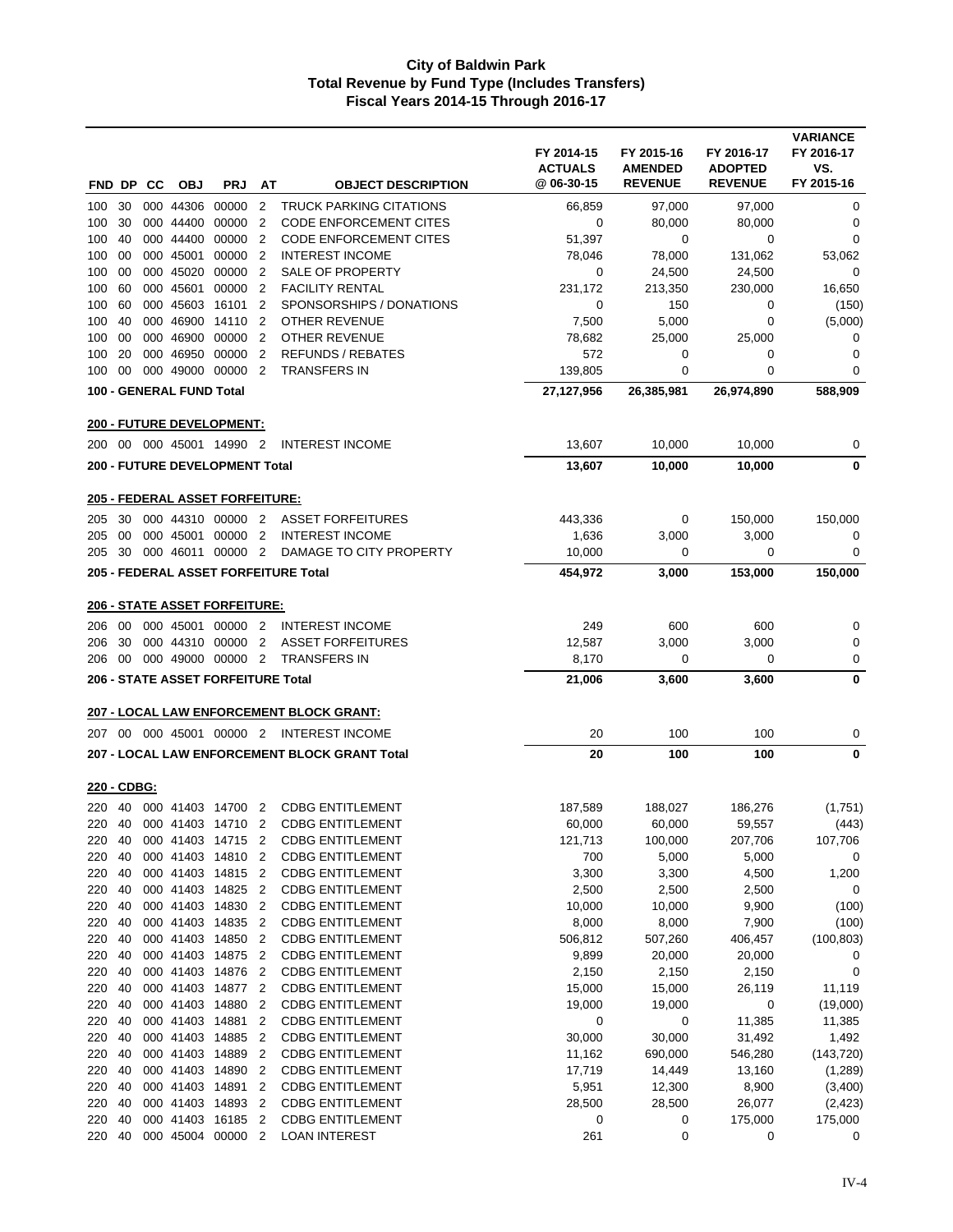|                     |          | FND DP CC        | <b>OBJ</b>              | <b>PRJ</b>                          | AT                  | <b>OBJECT DESCRIPTION</b>                            | FY 2014-15<br><b>ACTUALS</b><br>@ 06-30-15 | FY 2015-16<br><b>AMENDED</b><br><b>REVENUE</b> | FY 2016-17<br><b>ADOPTED</b><br><b>REVENUE</b> | <b>VARIANCE</b><br>FY 2016-17<br>VS.<br>FY 2015-16 |
|---------------------|----------|------------------|-------------------------|-------------------------------------|---------------------|------------------------------------------------------|--------------------------------------------|------------------------------------------------|------------------------------------------------|----------------------------------------------------|
| 220                 | 40       |                  | 000 48200               | 00000                               | $\overline{2}$      | <b>LOAN PROCEEDS</b>                                 | 5,440                                      | 0                                              | 0                                              | 0                                                  |
|                     |          | 220 - CDBG Total |                         |                                     |                     |                                                      | 1,045,696                                  | 1,715,486                                      | 1,750,359                                      | 34,873                                             |
|                     |          |                  |                         |                                     |                     |                                                      |                                            |                                                |                                                |                                                    |
| <u> 221 - HOME:</u> |          |                  |                         |                                     |                     |                                                      |                                            |                                                |                                                |                                                    |
| 221                 | 40       |                  |                         | 000 41410 14124 2                   |                     | HOME PROGRAM ENTITLEMENT                             | 1,342,950                                  | 1,300,000                                      | 190,303                                        | (1, 109, 697)                                      |
| 221                 | 40       |                  |                         | 000 41410 14705                     | $\overline{2}$      | HOME PROGRAM ENTITLEMENT                             | 27,277                                     | 23,055                                         | 22,300                                         | (755)                                              |
| 221                 | 40       |                  |                         | 000 41410 14800                     | $\overline{2}$      | HOME PROGRAM ENTITLEMENT                             | 0                                          | 310,000                                        | 312,250                                        | 2,250                                              |
| 221                 | 40<br>40 |                  |                         | 000 41410 14811<br>000 41410 14865  | 2<br>$\overline{2}$ | HOME PROGRAM ENTITLEMENT<br>HOME PROGRAM ENTITLEMENT | 9,900                                      | 25,000                                         | 20,000                                         | (5,000)                                            |
| 221<br>221          | 40       |                  |                         | 000 41410 14870                     | $\overline{2}$      | HOME PROGRAM ENTITLEMENT                             | 0<br>0                                     | 243,000<br>0                                   | 220,000<br>250,000                             | (23,000)<br>250,000                                |
| 221                 | 40       |                  | 000 44010               | 00000                               | $\overline{2}$      | PENALTIES & FORFEITURES                              | 25                                         | 0                                              | 0                                              | 0                                                  |
| 221                 | 00       |                  | 000 45001               | 00000 2                             |                     | <b>INTEREST INCOME</b>                               | 429                                        | 0                                              | 0                                              | $\pmb{0}$                                          |
| 221                 | 40       |                  |                         | 000 45004 00000                     | $\overline{2}$      | <b>LOAN INTEREST</b>                                 | 10,252                                     | 0                                              | 0                                              | 0                                                  |
| 221                 | 40       |                  | 000 48200               | 14711                               | 2                   | <b>LOAN PROCEEDS</b>                                 | 179                                        | 0                                              | 0                                              | 0                                                  |
| 221                 | 40       |                  | 000 48200               | 00000                               | $\overline{2}$      | <b>LOAN PROCEEDS</b>                                 | 151,117                                    | 0                                              | 0                                              | 0                                                  |
|                     |          | 221 - HOME Total |                         |                                     |                     |                                                      | 1,542,129                                  | 1,901,055                                      | 1,014,853                                      | (886, 202)                                         |
|                     |          | 222 - CAL HOME:  |                         |                                     |                     |                                                      |                                            |                                                |                                                |                                                    |
| 222                 | 00       |                  | 000 45001               | 00000                               | $\overline{2}$      | <b>INTEREST INCOME</b>                               | 77                                         | 30                                             | 30                                             | 0                                                  |
| 222 00              |          |                  |                         | 000 48200 00000 2                   |                     | <b>LOAN PROCEEDS</b>                                 | 0                                          | 300                                            | 300                                            | 0                                                  |
|                     |          |                  | 222 - CAL HOME Total    |                                     |                     |                                                      | 77                                         | 330                                            | 330                                            | 0                                                  |
|                     |          |                  |                         |                                     |                     | 230 - AB1693 BUSINESS IMPROVEMENT FEES:              |                                            |                                                |                                                |                                                    |
|                     |          |                  |                         |                                     |                     |                                                      |                                            |                                                |                                                |                                                    |
| 230                 | 20       |                  |                         | 000 42423 00000 2                   |                     | <b>SB 1693 TX</b>                                    | 73,175                                     | 60,200                                         | 65,000                                         | 4,800                                              |
| 230<br>230          | 00<br>60 |                  | 000 45001               | 00000<br>000 42616 16101 2          | $\overline{2}$      | <b>INTEREST INCOME</b><br><b>STREET MARKET</b>       | 401                                        | 400<br>0                                       | 600<br>0                                       | 200<br>$\boldsymbol{0}$                            |
|                     |          |                  |                         |                                     |                     | 230 - AB1693 BUSINESS IMPROVEMENT FEES Total         | 6,167<br>79,743                            | 60,600                                         | 65,600                                         | 5,000                                              |
|                     |          |                  |                         |                                     |                     |                                                      |                                            |                                                |                                                |                                                    |
|                     |          |                  |                         | 231 - AIR QUALITY IMPROVEMENT:      |                     |                                                      |                                            |                                                |                                                |                                                    |
| 231                 |          |                  |                         | 50 000 41003 15882 2                |                     | <b>STATE GRANTS</b>                                  | 385,363                                    | 0                                              | 0                                              | 0                                                  |
| 231                 | 40       |                  | 000 41400               | 00000                               | $\overline{2}$      | AIR QUALITY TAX                                      | 70,206                                     | 96,900                                         | 96,900                                         | 0                                                  |
| 231                 | 00       |                  |                         | 000 45001 00000 2                   |                     | <b>INTEREST INCOME</b>                               | 370                                        | 1,000                                          | 1,000                                          | 0                                                  |
|                     |          |                  |                         | 231 - AIR QUALITY IMPROVEMENT Total |                     |                                                      | 455,939                                    | 97,900                                         | 97,900                                         | 0                                                  |
|                     |          |                  |                         |                                     |                     | 233 - ECONOMIC DEVELOPMENT GRANT:                    |                                            |                                                |                                                |                                                    |
|                     |          |                  |                         |                                     |                     | 233 00 000 45001 00000 2 INTEREST INCOME             | 1                                          | 0                                              | 0                                              | 0                                                  |
|                     |          |                  |                         |                                     |                     | 233 - ECONOMIC DEVELOPMENT GRANT Total               | 1                                          | $\mathbf 0$                                    | 0                                              | 0                                                  |
|                     |          |                  |                         | 234 - PARK FEES (QUIMBY FEES):      |                     |                                                      |                                            |                                                |                                                |                                                    |
| 234                 | 40       |                  |                         | 000 42420 00000 2                   |                     | PUBLIC ART FEES                                      | 74,106                                     | 0                                              | 0                                              | 0                                                  |
| 234                 | 40       |                  |                         | 000 42421 00000                     | $\overline{2}$      | <b>QUIMBY FEES</b>                                   | 270,285                                    | 65,000                                         | 265,000                                        | 200,000                                            |
| 234 00              |          |                  |                         | 000 45001 14101                     | $\overline{2}$      | <b>INTEREST INCOME</b>                               | 311                                        | 0                                              | 0                                              | 0                                                  |
| 234 00              |          |                  |                         | 000 45001 14102 2                   |                     | <b>INTEREST INCOME</b>                               | 1,286                                      | $\mathbf 0$                                    | 0                                              | 0                                                  |
| 234 00              |          |                  |                         | 000 45001 00000 2                   |                     | <b>INTEREST INCOME</b>                               | 4                                          | 1,800                                          | 1,800                                          | 0                                                  |
|                     |          |                  |                         | 234 - PARK FEES (QUIMBY FEES) Total |                     |                                                      | 345,992                                    | 66,800                                         | 266,800                                        | 200,000                                            |
| 235                 | 40       |                  | 235 - GENERAL PLAN FEE: | 000 42414 00000 2                   |                     | <b>GENERAL PLAN FEES</b>                             | 50,565                                     | 18,000                                         | 36,000                                         | 18,000                                             |
| 235                 | 40       |                  |                         | 000 42417 00000 2                   |                     | <b>GENERAL PLAN TECHNOLOGY FEE</b>                   | 73,046                                     | 45,000                                         | 61,000                                         | 16,000                                             |
| 235                 | 40       |                  |                         | 000 42418 00000 2                   |                     | <b>GENERAL PLAN ADMIN FEE</b>                        | 16,834                                     | 7,000                                          | 15,000                                         | 8,000                                              |
| 235                 | 00       |                  |                         | 000 45001 00000 2                   |                     | <b>INTEREST INCOME</b>                               | 915                                        | 800                                            | 1,200                                          | 400                                                |
|                     |          |                  |                         | 235 - GENERAL PLAN FEE Total        |                     |                                                      | 141,360                                    | 70,800                                         | 113,200                                        | 42,400                                             |

**236 - PUBLIC ART FEES:**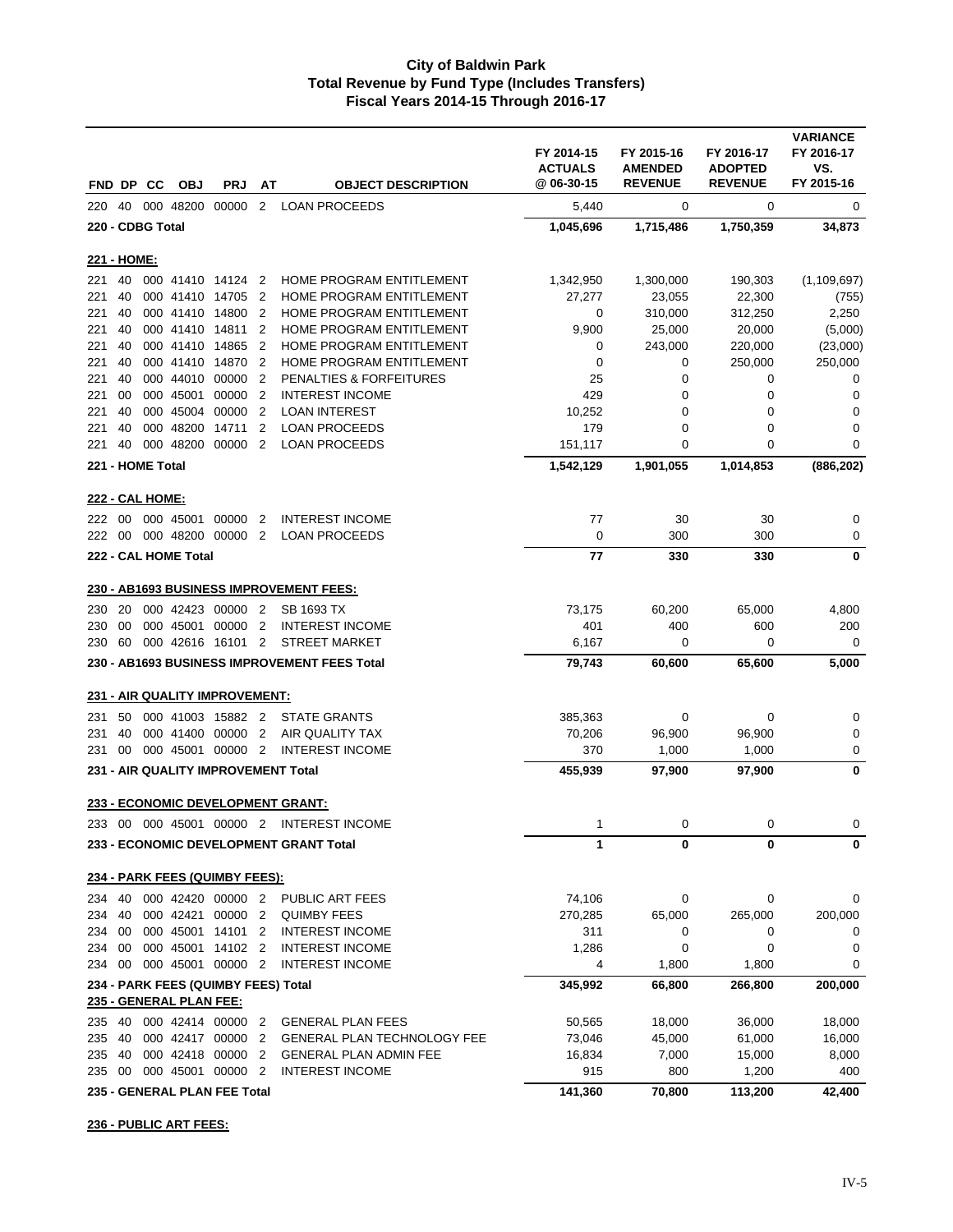| FND DP |    | <b>CC</b>      | <b>OBJ</b>                  | <b>PRJ</b>                              | AT             | <b>OBJECT DESCRIPTION</b>                    | FY 2014-15<br><b>ACTUALS</b><br>@06-30-15 | FY 2015-16<br><b>AMENDED</b><br><b>REVENUE</b> | FY 2016-17<br><b>ADOPTED</b><br><b>REVENUE</b> | <b>VARIANCE</b><br>FY 2016-17<br>VS.<br>FY 2015-16 |
|--------|----|----------------|-----------------------------|-----------------------------------------|----------------|----------------------------------------------|-------------------------------------------|------------------------------------------------|------------------------------------------------|----------------------------------------------------|
| 236    | 40 |                |                             | 000 42420 00000                         | $\overline{2}$ | <b>PUBLIC ART FEES</b>                       | 0                                         | 35,000                                         | 35,000                                         | 0                                                  |
|        |    |                |                             | 236 - PUBLIC ART FEES Total             |                |                                              | $\mathbf{0}$                              | 35,000                                         | 35,000                                         | 0                                                  |
|        |    | 240 - GAS TAX: |                             |                                         |                |                                              |                                           |                                                |                                                |                                                    |
| 240    | 50 |                |                             | 000 41510 00000                         | $\overline{2}$ | FUEL / TAX SWAP 2103                         | 863,459                                   | 734,200                                        | 450,000                                        | (284, 200)                                         |
| 240    | 50 |                |                             | 000 41515 00000                         | $\overline{2}$ | GAS TAX 2105 - PROP 111                      | 483,729                                   | 483,150                                        | 430,000                                        | (53, 150)                                          |
| 240    | 50 |                | 000 41516                   | 00000                                   | $\overline{2}$ | <b>GAS TAX 2106</b>                          | 289,972                                   | 257,180                                        | 250,000                                        | (7, 180)                                           |
| 240    | 50 |                |                             | 000 41517 00000                         | $\overline{2}$ | <b>GAS TAX 2107</b>                          | 622,922                                   | 577,285                                        | 550,000                                        | (27, 285)                                          |
| 240    | 50 |                |                             | 000 41518 00000                         | $\overline{2}$ | GAS TAX 2107.5                               | 15,000                                    | 12,200                                         | 12,000                                         | (200)                                              |
| 240    | 50 |                | 000 45001                   | 00000                                   | $\overline{2}$ | <b>INTEREST INCOME</b>                       | 0                                         | 11,000                                         | 6,000                                          | (5,000)                                            |
| 240    | 00 |                | 000 45001                   | 00000                                   | $\overline{2}$ | <b>INTEREST INCOME</b>                       | 6,251                                     | 5,000                                          | 0                                              | (5,000)                                            |
|        |    |                | 240 - GAS TAX Total         |                                         |                |                                              | 2,281,333                                 | 2,080,015                                      | 1,698,000                                      | (382, 015)                                         |
|        |    |                |                             |                                         |                | <b>241 - SURFACE TRANSPORTATION PROGRAM:</b> |                                           |                                                |                                                |                                                    |
| 241    |    |                |                             | 00 000 45001 00000 2                    |                | <b>INTEREST INCOME</b>                       | 950                                       | 1,200                                          | 1,200                                          | 0                                                  |
|        |    |                |                             |                                         |                | 241 - SURFACE TRANSPORTATION PROGRAM Total   | 950                                       | 1,200                                          | 1,200                                          | 0                                                  |
|        |    |                |                             | <b>242 - TRAFFIC CONGESTION RELIEF:</b> |                |                                              |                                           |                                                |                                                |                                                    |
| 242    | 50 |                |                             | 000 41511 00000 2                       |                | TRAFFIC CONGESTION RELIEF                    | $\mathbf 0$                               | 5,000                                          | 5,000                                          | 0                                                  |
| 242    | 50 |                | 000 42511                   | 00000                                   | $\overline{2}$ | <b>TRAFFIC CONGESTION FEES</b>               | 4,821                                     | 1,000                                          | 4,000                                          | 3,000                                              |
| 242    | 50 |                | 000 45001                   | 15060                                   | $\overline{2}$ | <b>INTEREST INCOME</b>                       | 187                                       | 0                                              | 0                                              | 0                                                  |
| 242 00 |    |                |                             | 000 45001 00000 2                       |                | <b>INTEREST INCOME</b>                       | 14                                        | 1,000                                          | 1,000                                          | 0                                                  |
|        |    |                |                             |                                         |                | 242 - TRAFFIC CONGESTION RELIEF Total        | 5,022                                     | 7,000                                          | 10,000                                         | 3,000                                              |
|        |    |                |                             | <b>243 - BICYCLE &amp; PEDESTRIAN:</b>  |                |                                              |                                           |                                                |                                                |                                                    |
| 243    | 50 |                |                             | 000 41520 00000 2                       |                | <b>BICYCLE AND PEDESTRIAN</b>                | 0                                         | 48,884                                         | 50,165                                         | 1,281                                              |
| 243    | 50 |                | 000 41950                   | 15805                                   | $\overline{2}$ | <b>OTHER GRANTS</b>                          | 31,382                                    | $\mathbf 0$                                    | 0                                              | $\mathbf 0$                                        |
| 243    | 00 |                | 000 45001                   | 00000                                   | $\overline{2}$ | <b>INTEREST INCOME</b>                       | 16                                        | 500                                            | 500                                            | $\mathbf 0$                                        |
| 243    | 50 |                |                             | 000 49000 00000                         | $\overline{2}$ | <b>TRANSFERS IN</b>                          | $\mathbf 0$                               | 78,600                                         | 0                                              | (78,600)                                           |
|        |    |                |                             | 243 - BICYCLE & PEDESTRIAN Total        |                |                                              | 31,398                                    | 127,984                                        | 50,665                                         | (77, 319)                                          |
|        |    |                | <b>244 - PROPOSITION A:</b> |                                         |                |                                              |                                           |                                                |                                                |                                                    |
| 244    | 50 |                |                             | 000 41502 00000                         | $\overline{2}$ | PROPOSITION A ALLOCATION                     | 1,349,652                                 | 1,385,293                                      | 1,411,678                                      | 26,385                                             |
| 244    | 50 |                |                             | 000 41538 00000 2                       |                | <b>TAP PROGRAM</b>                           | 70                                        | $\mathbf 0$                                    | $\mathbf 0$                                    | $\mathbf 0$                                        |
| 244    | 50 |                |                             | 000 41900 00000                         | $\overline{2}$ | OTHER INTERGOVERNMENTAL                      | 16                                        | $\mathbf 0$                                    | $\mathbf 0$                                    | $\mathbf 0$                                        |
| 244    | 00 |                | 000 41900                   | 00000                                   | $\overline{2}$ | OTHER INTERGOVERNMENTAL                      | 5,535                                     | 7,000                                          | 7,000                                          | 0                                                  |
| 244    | 50 |                | 000 43900                   | 00000                                   | $\overline{2}$ | <b>OTHER LICENSES/PERMITS</b>                | 31,680                                    | 44,000                                         | 32,000                                         | (12,000)                                           |
| 244    | 00 |                | 000 43900                   | 00000                                   | $\overline{2}$ | <b>OTHER LICENSES/PERMITS</b>                | (93)                                      | 0                                              | $\mathbf 0$                                    | 0                                                  |
| 244    | 00 |                | 000 45001                   | 00000                                   | $\overline{2}$ | <b>INTEREST INCOME</b>                       | 1,916                                     | 700                                            | 1,500                                          | 800                                                |
|        |    |                | 244 - PROPOSITION A Total   |                                         |                |                                              | 1,388,776                                 | 1,436,993                                      | 1,452,178                                      | 15,185                                             |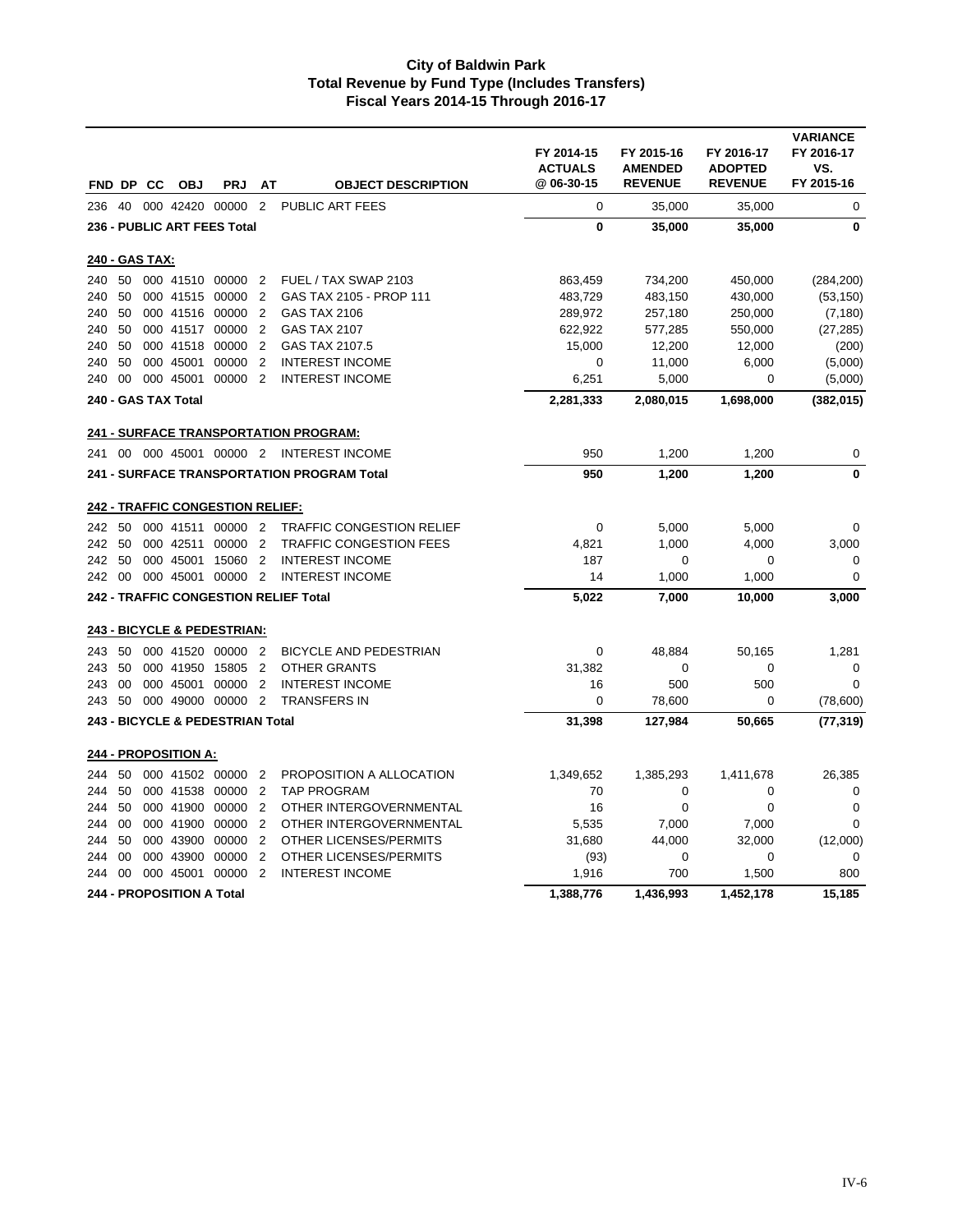|        | FND DP CC | <b>OBJ</b>                        | <b>PRJ</b> | AT                       | <b>OBJECT DESCRIPTION</b>              | FY 2014-15<br><b>ACTUALS</b><br>@06-30-15 | FY 2015-16<br><b>AMENDED</b><br><b>REVENUE</b> | FY 2016-17<br><b>ADOPTED</b><br><b>REVENUE</b> | <b>VARIANCE</b><br>FY 2016-17<br>VS.<br>FY 2015-16 |
|--------|-----------|-----------------------------------|------------|--------------------------|----------------------------------------|-------------------------------------------|------------------------------------------------|------------------------------------------------|----------------------------------------------------|
|        |           | 245 - PROPOSITION C:              |            |                          |                                        |                                           |                                                |                                                |                                                    |
| 245    | 50        | 000 41501 00000                   |            | 2                        | PROPOSITION C ALLOCATION               | 1,122,918                                 | 1,149,064                                      | 1,170,949                                      | 21,885                                             |
| 245    | 00        | 000 45001                         | 00000      | $\overline{2}$           | <b>INTEREST INCOME</b>                 | 2,190                                     | 6,000                                          | 6,000                                          | 0                                                  |
|        |           | 245 - PROPOSITION C Total         |            |                          |                                        | 1,125,108                                 | 1,155,064                                      | 1,176,949                                      | 21,885                                             |
|        |           | 246 - AB939 INT WASTE MANAGEMENT: |            |                          |                                        |                                           |                                                |                                                |                                                    |
| 246    | 50        | 000 41522 00000                   |            | $\overline{2}$           | AB939 FEE                              | 225,847                                   | 300,000                                        | 300,000                                        | 0                                                  |
| 246    | 50        | 000 41530                         | 17445      | $\overline{2}$           | <b>RECYCLING GRANT</b>                 | 20,180                                    | 0                                              | 0                                              | 0                                                  |
| 246    | 50        | 000 41530 00000                   |            | $\overline{2}$           | <b>RECYCLING GRANT</b>                 | 0                                         | 11,000                                         | 11,000                                         | 0                                                  |
| 246    | 50        | 000 42514 00000                   |            | $\overline{2}$           | <b>C&amp;D PROCESSING FEES</b>         | 18,750                                    | 7,600                                          | 7,600                                          | 0                                                  |
| 246    | 00        | 000 45001                         | 00000      | $\overline{\phantom{0}}$ | <b>INTEREST INCOME</b>                 | 725                                       | 1,100                                          | 1,100                                          | 0                                                  |
|        |           |                                   |            |                          | 246 - AB939 INT WASTE MANAGEMENT Total | 265,502                                   | 319,700                                        | 319,700                                        | 0                                                  |
|        |           | 247 - OIL RECYCLING GRANT:        |            |                          |                                        |                                           |                                                |                                                |                                                    |
| 247    |           | 50 000 41531 00000 2              |            |                          | OIL RECYCLING GRANT                    | 21,359                                    | 30,000                                         | 30,000                                         | 0                                                  |
| 247    | 00        | 000 45001 00000                   |            | $\overline{2}$           | <b>INTEREST INCOME</b>                 | 43                                        | 0                                              | 0                                              | 0                                                  |
|        |           | 247 - OIL RECYCLING GRANT Total   |            |                          |                                        | 21,402                                    | 30,000                                         | 30,000                                         | 0                                                  |
|        |           | <u> 249 - STORM DRAIN / NPDS:</u> |            |                          |                                        |                                           |                                                |                                                |                                                    |
| 249    | 50        | 000 42512 00000 2                 |            |                          | <b>INDUSTRIAL WASTE FEES</b>           | 40,936                                    | 35,000                                         | 35,000                                         | 0                                                  |
| 249    | 50        | 000 42520 00000                   |            | $\overline{\phantom{a}}$ | <b>STORM DRAIN FEES</b>                | 58,734                                    | 15,000                                         | 15,000                                         | 0                                                  |
| 249    | 50        | 000 42540                         | 00000      | $\overline{2}$           | <b>NPDES CHARGES</b>                   | 720                                       | 0                                              | 0                                              | 0                                                  |
| 249    | 00        | 000 45001                         | 00000      | $\overline{2}$           | <b>INTEREST INCOME</b>                 | 43                                        | 100                                            | 100                                            | 0                                                  |
|        |           | 249 - STORM DRAIN / NPDS Total    |            |                          |                                        | 100,433                                   | 50,100                                         | 50,100                                         | 0                                                  |
|        |           | <b>250 - ASSESSMENT DISTRICT:</b> |            |                          |                                        |                                           |                                                |                                                |                                                    |
| 250    | 50        | 000 40500 00000 2                 |            |                          | <b>ASSESSMENTS</b>                     | 1,186                                     | 11,630                                         | 11,630                                         | 0                                                  |
| 250    | 00        | 000 45001 00000 2                 |            |                          | <b>INTEREST INCOME</b>                 | 522                                       | 800                                            | 800                                            | 0                                                  |
|        |           | 250 - ASSESSMENT DISTRICT Total   |            |                          |                                        | 1,708                                     | 12,430                                         | 12,430                                         | 0                                                  |
|        |           | 251 - STREET LIGHT & LANDSCAPE:   |            |                          |                                        |                                           |                                                |                                                |                                                    |
| 251    | 50        | 000 40111                         | 00000 2    |                          | <b>PROPERTY TAX</b>                    | 1,717,231                                 | 1,770,049                                      | 1,780,000                                      | 9,951                                              |
| 251    | 50        | 000 40112 00000 2                 |            |                          | HOME OWNER'S EXEMPTION                 | 5,795                                     | 6,000                                          | 6,000                                          | 0                                                  |
| 251    | 50        | 000 45001                         | 00000      | $\overline{2}$           | <b>INTEREST INCOME</b>                 | 0                                         | 1,000                                          | 1,000                                          | 0                                                  |
| 251    | 00        | 000 45001 00000 2                 |            |                          | <b>INTEREST INCOME</b>                 | 0                                         | 1,000                                          | 1,000                                          | 0                                                  |
|        |           |                                   |            |                          | 251 - STREET LIGHT & LANDSCAPE Total   | 1,723,026                                 | 1,778,049                                      | 1,788,000                                      | 9,951                                              |
|        |           | 252 - PARKS MAINTENANCE DISTRICT: |            |                          |                                        |                                           |                                                |                                                |                                                    |
|        |           | 252 50 000 40111 00000 2          |            |                          | PROPERTY TAX                           | 779,895                                   | 696,200                                        | 717,086                                        | 20,886                                             |
| 252 00 |           | 000 45001 00000 2                 |            |                          | <b>INTEREST INCOME</b>                 | 23                                        | 0                                              | 0                                              | 0                                                  |
| 252 00 |           | 000 49000 00000 2                 |            |                          | <b>TRANSFERS IN</b>                    | 25,841                                    | 163,938                                        | 145,204                                        | (18, 734)                                          |
|        |           |                                   |            |                          | 252 - PARKS MAINTENANCE DISTRICT Total | 805,759                                   | 860,138                                        | 862,290                                        | 2,152                                              |
|        |           | <b>253 - PROP A PARKS:</b>        |            |                          |                                        |                                           |                                                |                                                |                                                    |
|        |           | 253 50 000 41617 00000 2          |            |                          | <b>PROP A PARKS</b>                    | 62,649                                    | 0                                              | 0                                              | 0                                                  |
| 253 60 |           | 000 41617 00000 2                 |            |                          | PROP A PARKS                           | 198,285                                   | 64,300                                         | 64,300                                         | 0                                                  |
| 253 00 |           | 000 45001 00000 2                 |            |                          | <b>INTEREST INCOME</b>                 | 0                                         | 60                                             | 60                                             | 0                                                  |
| 253 00 |           | 000 49000 00000 2                 |            |                          | <b>TRANSFERS IN</b>                    | 0                                         | 36,062                                         | $\mathbf 0$                                    | (36,062)                                           |
|        |           | 253 - PROP A PARKS Total          |            |                          |                                        | 260,934                                   | 100,422                                        | 64,360                                         | (36,062)                                           |
|        |           | 254 - MEASURE R LOCAL RETURN:     |            |                          |                                        |                                           |                                                |                                                |                                                    |
| 254 50 |           | 000 41504 00000 2                 |            |                          | MEASURE R ALLOCATION                   | 839,816                                   | 861,808                                        | 878,147                                        | 16,339                                             |
| 254 00 |           | 000 45001 00000 2                 |            |                          | <b>INTEREST INCOME</b>                 | 3,220                                     | 2,600                                          | 2,600                                          | 0                                                  |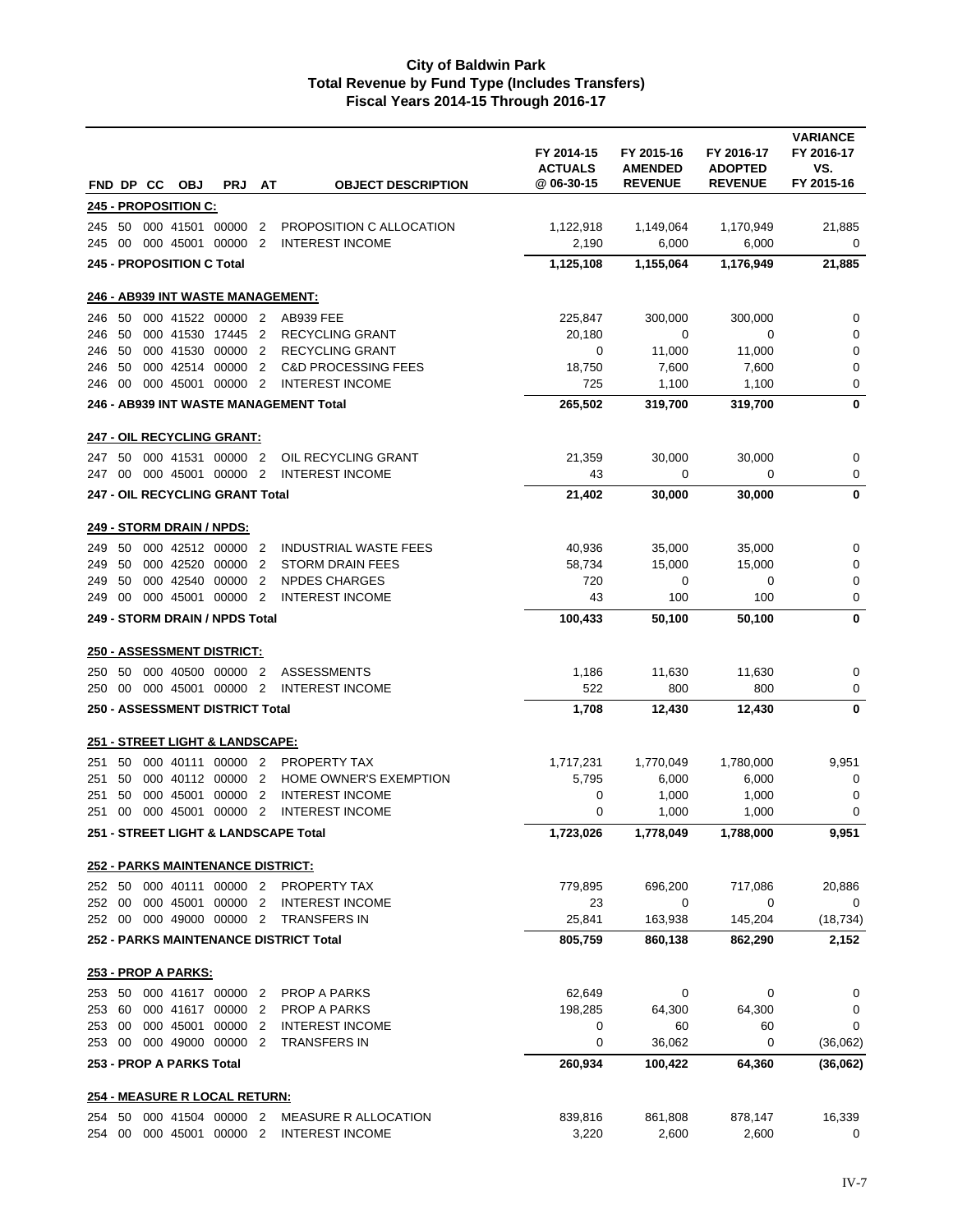|     |                 | FND DP CC | <b>OBJ</b>              | <b>PRJ</b>                              | AT             | <b>OBJECT DESCRIPTION</b>          | FY 2014-15<br><b>ACTUALS</b><br>@ 06-30-15 | FY 2015-16<br><b>AMENDED</b><br><b>REVENUE</b> | FY 2016-17<br><b>ADOPTED</b><br><b>REVENUE</b> | <b>VARIANCE</b><br>FY 2016-17<br>VS.<br>FY 2015-16 |
|-----|-----------------|-----------|-------------------------|-----------------------------------------|----------------|------------------------------------|--------------------------------------------|------------------------------------------------|------------------------------------------------|----------------------------------------------------|
|     |                 |           |                         |                                         |                | 254 - MEASURE R LOCAL RETURN Total | 843,036                                    | 864,408                                        | 880,747                                        | 16,339                                             |
|     |                 |           |                         |                                         |                |                                    |                                            |                                                |                                                |                                                    |
|     |                 |           |                         | 260 - SUMMER LUNCH PROGRAM:             |                |                                    |                                            |                                                |                                                |                                                    |
| 260 | 60              |           |                         | 000 41600 00000 2                       |                | SUMMER LUNCH PROGRAM               | 111,860                                    | 168,000                                        | 168,000                                        | 0                                                  |
| 260 | 00              |           |                         | 000 49000 00000 2                       |                | <b>TRANSFERS IN</b>                | 30,133                                     | 38,445                                         | 21,578                                         | (16,867)                                           |
|     |                 |           |                         | 260 - SUMMER LUNCH PROGRAM Total        |                |                                    | 141,993                                    | 206,445                                        | 189,578                                        | (16, 867)                                          |
|     |                 |           | 270 - GRANTS FUND:      |                                         |                |                                    |                                            |                                                |                                                |                                                    |
| 270 | 40              |           |                         | 000 41003 14127 2                       |                | <b>STATE GRANTS</b>                | 187,473                                    | 0                                              | 0                                              | 0                                                  |
| 270 | 50              |           |                         | 000 41003 15708                         | $\overline{2}$ | <b>STATE GRANTS</b>                | 6,099                                      | 0                                              | 0                                              | 0                                                  |
| 270 | 50              |           | 000 41003               | 15861                                   | $\overline{2}$ | <b>STATE GRANTS</b>                | 91,116                                     | 0                                              | 0                                              | 0                                                  |
| 270 | 40              |           |                         | 000 41004 14720                         | $\overline{2}$ | <b>FEDERAL GRANTS</b>              | 0                                          | 170                                            | 0                                              | (170)                                              |
| 270 | 40              |           |                         | 000 41004 14721                         | $\overline{2}$ | <b>FEDERAL GRANTS</b>              | 0                                          | 3,126                                          | 0                                              | (3, 126)                                           |
| 270 | 40              |           |                         | 000 41004 14723                         | $\overline{2}$ | <b>FEDERAL GRANTS</b>              | 0                                          | 100                                            | 0                                              | (100)                                              |
| 270 | 40              |           |                         | 000 41004 14897                         | $\overline{2}$ | <b>FEDERAL GRANTS</b>              | 0                                          | 1,940                                          | 0                                              | (1,940)                                            |
| 270 | 50              |           | 000 41004               | 15538                                   | 2              | <b>FEDERAL GRANTS</b>              | 0                                          | 650,000                                        | 0                                              | (650,000)                                          |
| 270 | 50              |           | 000 41004               | 15698                                   | $\overline{2}$ | <b>FEDERAL GRANTS</b>              | 10,302                                     | 1,450,000                                      | 0                                              | (1,450,000)                                        |
| 270 | 50              |           |                         | 000 41004 15723                         | $\overline{2}$ | <b>FEDERAL GRANTS</b>              | 2,480                                      | 380,000                                        | 0                                              | (380,000)                                          |
| 270 | 50              |           | 000 41004               | 15861                                   | $\overline{2}$ | <b>FEDERAL GRANTS</b>              | 124,458                                    | 0                                              | 0                                              | 0                                                  |
| 270 | 50              |           | 000 41004               | 15875                                   | $\overline{2}$ | <b>FEDERAL GRANTS</b>              | 0                                          | 0                                              | 50,000                                         | 50,000                                             |
| 270 | 50              |           | 000 41004               | 15882                                   | $\overline{2}$ | <b>FEDERAL GRANTS</b>              | 602,765                                    | 0                                              | 0                                              | 0                                                  |
| 270 | 40              |           |                         | 000 41950 14982                         | $\overline{2}$ | <b>OTHER GRANTS</b>                | 215,188                                    | 0                                              | 0                                              | 0                                                  |
| 270 | 40              |           | 000 41950               | 17516                                   | $\overline{2}$ | <b>OTHER GRANTS</b>                | 31,987                                     | 0                                              | 0                                              | $\mathbf 0$                                        |
| 270 | 00              |           |                         | 000 46013 17510                         | $\overline{2}$ | <b>PEG - ADELPHIA GRANT</b>        | 41,508                                     | 20,000                                         | 30,000                                         | 10,000                                             |
|     |                 |           | 270 - GRANTS FUND Total |                                         |                |                                    | 1,313,376                                  | 2,505,336                                      | 80,000                                         | (2,425,336)                                        |
|     |                 |           |                         | <u> 271 - POLICE GRANTS FUND:</u>       |                |                                    |                                            |                                                |                                                |                                                    |
| 271 | 30              |           |                         | 000 40204 17233                         | $\overline{2}$ | <b>FRANCHISE TAX</b>               | 279,442                                    | 270,000                                        | 170,000                                        | (100,000)                                          |
| 271 | 30              |           |                         | 000 41004 17215                         | $\overline{2}$ | <b>FEDERAL GRANTS</b>              | 0                                          | 37,894                                         | 37,894                                         | 0                                                  |
| 271 | 30              |           |                         | 000 41313 00000                         | $\overline{2}$ | 911 EMERGENCY GRANT                | 4,452                                      | 0                                              | 0                                              | 0                                                  |
| 271 | 30              |           | 000 41320               | 17236                                   | $\overline{2}$ | <b>OTS GRANTS</b>                  | 0                                          | 29,500                                         | 0                                              | (29, 500)                                          |
| 271 | 30              |           |                         | 000 41327 17260                         | $\overline{2}$ | STATE PRISON REALIGNMENT GRANT     | 142,740                                    | 79,000                                         | 79,000                                         | $\mathbf 0$                                        |
| 271 | 30              |           | 000 42303               | 17233                                   | $\overline{2}$ | <b>VEHICLE RELEASE</b>             | 151,440                                    | 192,000                                        | 50,000                                         | (142,000)                                          |
| 271 | 00              |           |                         | 000 45001 17233 2                       |                | <b>INTEREST INCOME</b>             | 40                                         | 0                                              | 0                                              | 0                                                  |
|     |                 |           |                         | 271 - POLICE GRANTS FUND Total          |                |                                    | 578,114                                    | 608,394                                        | 336,894                                        | (271, 500)                                         |
|     |                 |           | 301 - BUILDING RESERVE: |                                         |                |                                    |                                            |                                                |                                                |                                                    |
|     |                 |           |                         | 301 00 000 45001 00000 2                |                | <b>INTEREST INCOME</b>             | 13                                         | 0                                              | 0                                              | 0                                                  |
|     |                 |           |                         | 301 - BUILDING RESERVE Total            |                |                                    | 13                                         | 0                                              | 0                                              | 0                                                  |
|     |                 |           |                         | <b>401 - INFORMATION SERVICES:</b>      |                |                                    |                                            |                                                |                                                |                                                    |
| 401 |                 |           |                         | 00 000 45001 00000 2                    |                | <b>INTEREST INCOME</b>             | 352                                        | 300                                            | 300                                            | 0                                                  |
| 401 | 10 <sup>1</sup> |           |                         | 000 47154 00000 2                       |                | <b>INFO &amp; SUPPORT SERVICES</b> | 836,039                                    | 780,554                                        | 780,554                                        | 0                                                  |
|     |                 |           |                         | <b>401 - INFORMATION SERVICES Total</b> |                |                                    | 836,391                                    | 780,854                                        | 780,854                                        | 0                                                  |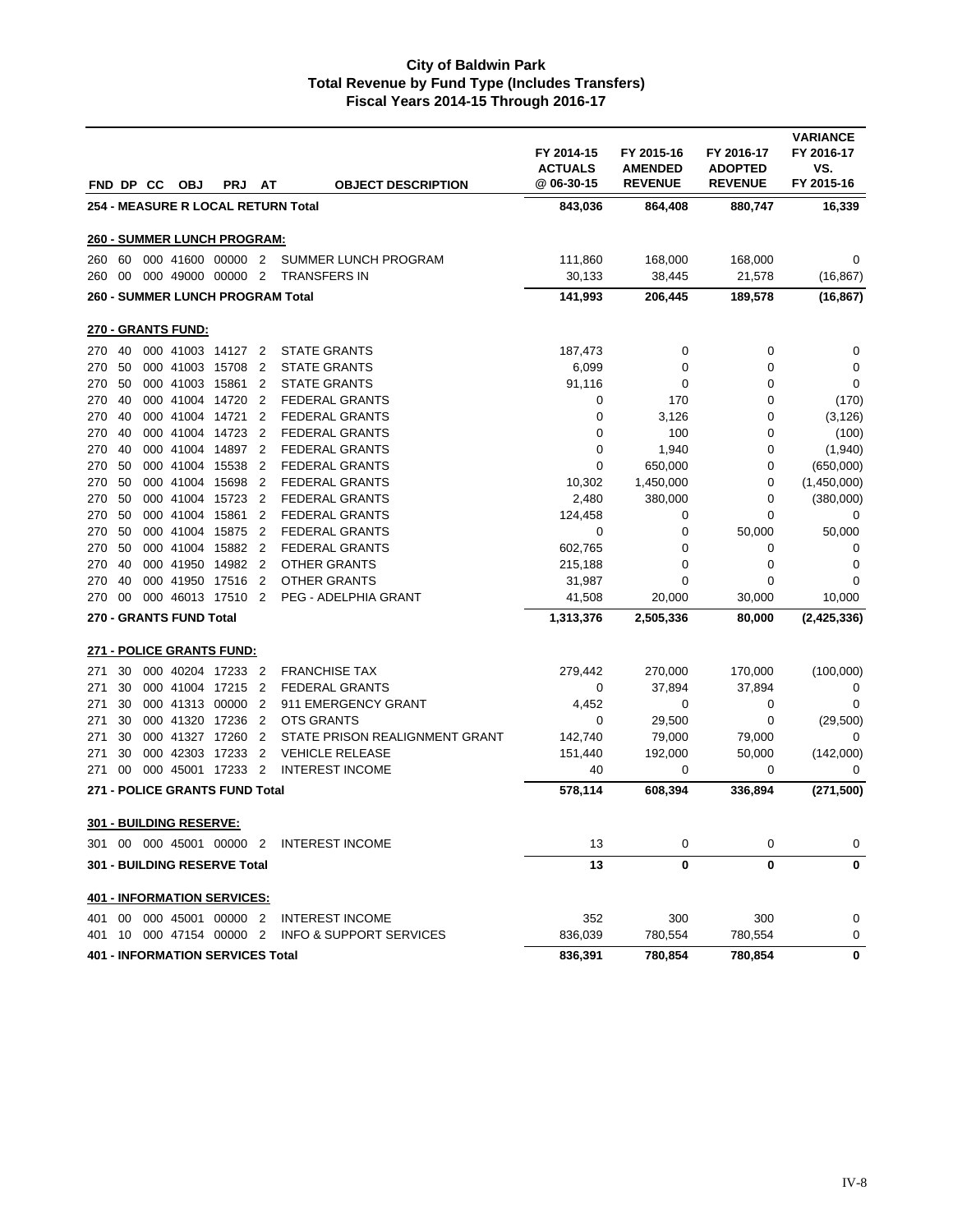|     |    | FND DP CC | OBJ                       | <b>PRJ</b>                            | AT             | <b>OBJECT DESCRIPTION</b>                 | FY 2014-15<br><b>ACTUALS</b><br>@ 06-30-15 | FY 2015-16<br><b>AMENDED</b><br><b>REVENUE</b> | FY 2016-17<br><b>ADOPTED</b><br><b>REVENUE</b> | <b>VARIANCE</b><br>FY 2016-17<br>VS.<br>FY 2015-16 |
|-----|----|-----------|---------------------------|---------------------------------------|----------------|-------------------------------------------|--------------------------------------------|------------------------------------------------|------------------------------------------------|----------------------------------------------------|
|     |    |           | 402 - FLEET SERVICES:     |                                       |                |                                           |                                            |                                                |                                                |                                                    |
| 402 | 00 |           | 000 45001                 | 00000                                 | 2              | <b>INTEREST INCOME</b>                    | 51                                         | 100                                            | 100                                            | 0                                                  |
| 402 | 50 |           | 000 45020                 | 00000                                 | $\overline{2}$ | SALE OF PROPERTY                          | 23,750                                     | 0                                              | 0                                              | $\pmb{0}$                                          |
| 402 | 00 |           | 000 45020                 | 00000                                 | $\overline{2}$ | SALE OF PROPERTY                          | (11, 045)                                  | 0                                              | 0                                              | 0                                                  |
| 402 | 00 |           | 000 45021                 | 00000                                 | $\overline{2}$ | GAIN ON SALE OF PROPERTY                  | 11,045                                     | $\mathbf 0$                                    | 0                                              | 0                                                  |
| 402 | 50 |           |                           | 000 47155 00000                       | $\overline{2}$ | <b>FLEET SERVICES CHARGES</b>             | 0                                          | 1,079,020                                      | 1,079,020                                      | 0                                                  |
| 402 | 60 |           |                           | 000 47155 00000                       | $\overline{2}$ | <b>FLEET SERVICES CHARGES</b>             | 1,080,420                                  | 0                                              | 0                                              | 0                                                  |
|     |    |           |                           | <b>402 - FLEET SERVICES Total</b>     |                |                                           | 1,104,221                                  | 1,079,120                                      | 1,079,120                                      | 0                                                  |
|     |    |           |                           | <u>403 - INTERNAL INSURANCE:</u>      |                |                                           |                                            |                                                |                                                |                                                    |
| 403 | 10 |           |                           | 000 45001 00000 2                     |                | <b>INTEREST INCOME</b>                    | 0                                          | 10,000                                         | 10,000                                         | 0                                                  |
| 403 | 00 |           | 000 45001                 | 00000                                 | $\overline{2}$ | <b>INTEREST INCOME</b>                    | 8,737                                      | 0                                              | $\mathbf 0$                                    | 0                                                  |
| 403 | 10 |           |                           | 000 46950 11322 2                     |                | <b>REFUNDS / REBATES</b>                  | 0                                          | 2,000                                          | 2,000                                          | 0                                                  |
| 403 | 10 |           |                           | 000 47100 00000                       | $\overline{2}$ | <b>GENERAL LIABILITY REV</b>              | 1,214,860                                  | 1,225,205                                      | 1,225,205                                      | 0                                                  |
| 403 | 10 |           |                           | 000 47110 00000                       | $\overline{2}$ | <b>WORKERS COMP REVENUE</b>               | 1,167,614                                  | 1,067,830                                      | 1,172,772                                      | 104,942                                            |
| 403 | 10 |           | 000 47120                 | 00000                                 | 2              | UNEMPLOY INS REVENUE                      | 69,648                                     | 92,950                                         | 92,950                                         | 0                                                  |
| 403 | 10 |           | 000 47130                 | 13404                                 | $\overline{2}$ | <b>DISABILITY INS REVENUE</b>             | (429)                                      | 0                                              | 0                                              | 0                                                  |
| 403 | 10 |           |                           | 000 47130 00000                       | $\overline{2}$ | <b>DISABILITY INS REVENUE</b>             | 230,856                                    | 235,950                                        | 235,950                                        | 0                                                  |
|     |    |           |                           | <b>403 - INTERNAL INSURANCE Total</b> |                |                                           | 2,691,286                                  | 2,633,935                                      | 2,738,877                                      | 104,942                                            |
|     |    |           |                           | <u>404 - CAPITAL EQUIPMENT:</u>       |                |                                           |                                            |                                                |                                                |                                                    |
|     |    |           |                           | 404 00 000 49000 00000                | $\overline{2}$ | <b>TRANSFERS IN</b>                       | 0                                          | 357,000                                        | 0                                              | (357,000)                                          |
|     |    |           |                           | <b>404 - CAPITAL EQUIPMENT Total</b>  |                |                                           | 0                                          | 357,000                                        | 0                                              | (357,000)                                          |
|     |    |           | 601 - DEBT SERVICES:      |                                       |                |                                           |                                            |                                                |                                                |                                                    |
| 601 | 00 |           |                           | 000 40500 00000                       | $\overline{2}$ | <b>ASSESSMENTS</b>                        | 0                                          | 34,050                                         | 34,050                                         | 0                                                  |
| 601 | 00 |           | 000 45001                 | 00000                                 | $\overline{2}$ | <b>INTEREST INCOME</b>                    | 48                                         | 100                                            | 100                                            | 0                                                  |
| 601 | 00 |           |                           | 000 49000 00000                       | $\overline{2}$ | <b>TRANSFERS IN</b>                       | 602,206                                    | 507,260                                        | 406,457                                        | (100, 803)                                         |
|     |    |           | 601 - DEBT SERVICES Total |                                       |                |                                           | 602,254                                    | 541,410                                        | 440,607                                        | (100, 803)                                         |
|     |    |           |                           | <b>610 - COP LEASE PAYMENTS:</b>      |                |                                           |                                            |                                                |                                                |                                                    |
|     |    |           |                           | 610 00 000 49000 00000 2              |                | <b>TRANSFERS IN</b>                       | 926,758                                    | 679,680                                        | 679,030                                        | (650)                                              |
|     |    |           |                           | 610 - COP LEASE PAYMENTS Total        |                |                                           | 926,758                                    | 679,680                                        | 679,030                                        | (650)                                              |
|     |    |           |                           | 625 - GAS TAX DEBT SERVICE:           |                |                                           |                                            |                                                |                                                |                                                    |
|     |    |           |                           |                                       |                | 625 00 000 45001 00000 2 INTEREST INCOME  | 39                                         | 50                                             | 50                                             | $\overline{0}$                                     |
|     |    |           |                           |                                       |                | 625 00 000 49000 00000 2 TRANSFERS IN     | 400,854                                    | 401,495                                        | 400,511                                        | (984)                                              |
|     |    |           |                           | 625 - GAS TAX DEBT SERVICE Total      |                |                                           | 400,893                                    | 401,545                                        | 400,561                                        | (984)                                              |
|     |    |           |                           |                                       |                | 635 - BPFA / PM 2003 TAX ALLOCATION:      |                                            |                                                |                                                |                                                    |
|     |    |           |                           |                                       |                | 635 00 000 45001 00000 2 INTEREST INCOME  |                                            |                                                |                                                |                                                    |
|     |    |           |                           |                                       |                |                                           | 44                                         | 0                                              | 0                                              | 0                                                  |
|     |    |           |                           |                                       |                | 635 - BPFA / PM 2003 TAX ALLOCATION Total | 44                                         | $\bf{0}$                                       | 0                                              | 0                                                  |
|     |    |           |                           | 650 - PENSION OBLIGATION BOND:        |                |                                           |                                            |                                                |                                                |                                                    |
|     |    |           |                           |                                       |                | 650 00 000 45001 00000 2 INTEREST INCOME  | 137                                        | 200                                            | 200                                            | 0                                                  |
|     |    |           |                           |                                       |                | 650 00 000 46900 00000 2 OTHER REVENUE    | 1,710,371                                  | 1,767,178                                      | 1,832,828                                      | 65,650                                             |
|     |    |           |                           |                                       |                | 650 - PENSION OBLIGATION BOND Total       | 1,710,508                                  | 1,767,378                                      | 1,833,028                                      | 65,650                                             |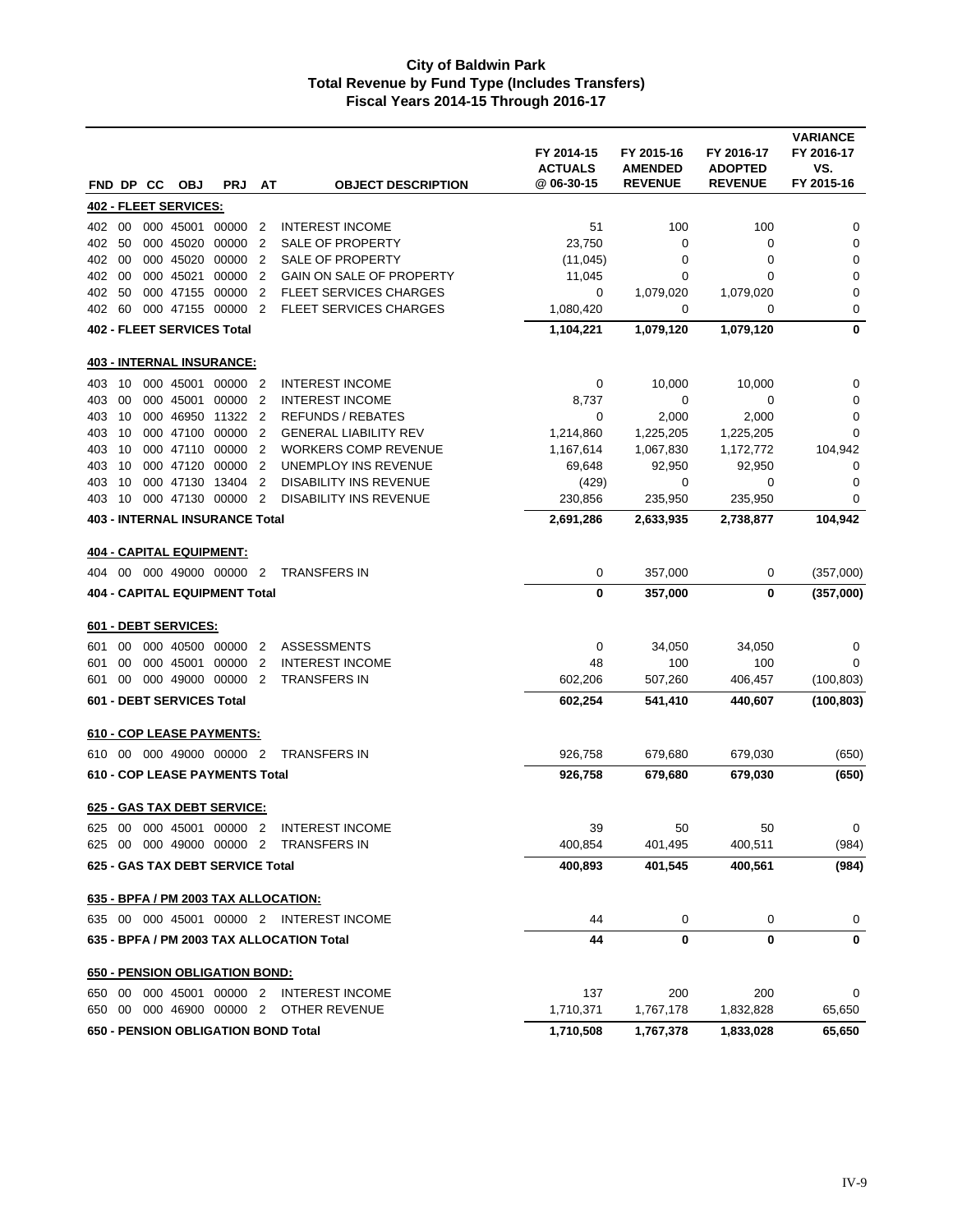|                                                                                                                                | FY 2014-15<br><b>ACTUALS</b> | FY 2015-16<br><b>AMENDED</b> | FY 2016-17<br><b>ADOPTED</b> | <b>VARIANCE</b><br>FY 2016-17<br>VS. |
|--------------------------------------------------------------------------------------------------------------------------------|------------------------------|------------------------------|------------------------------|--------------------------------------|
| FND DP CC<br><b>OBJ</b><br><b>PRJ</b><br>AT<br><b>OBJECT DESCRIPTION</b>                                                       | @06-30-15                    | <b>REVENUE</b>               | <b>REVENUE</b>               | FY 2015-16                           |
| 800 - RDA OBLIGATION RETIREMENT:<br>800 00 000 40111 14900 2 PROPERTY TAX                                                      | 3,581,508                    | 6,880,752                    | 1,957,097                    | (4,923,655)                          |
| 800 - RDA OBLIGATION RETIREMENT Total                                                                                          | 3,581,508                    | 6,880,752                    | 1,957,097                    | (4,923,655)                          |
|                                                                                                                                |                              |                              |                              |                                      |
| 801 - SAN GABRIEL RIVER CAPITAL PROJECT:                                                                                       |                              |                              |                              |                                      |
| 801 00 000 49000 14900 2 TRANSFERS IN                                                                                          | 27,070                       | 0                            | 0                            | 0                                    |
| 801 - SAN GABRIEL RIVER CAPITAL PROJECT Total                                                                                  | 27,070                       | 0                            | $\mathbf 0$                  | 0                                    |
| 802 - PUENTE / MERCED CAPITAL PROJECT:                                                                                         |                              |                              |                              |                                      |
| 802 00 000 49000 14900 2 TRANSFERS IN                                                                                          | 40,221                       | 0                            | 0                            | 0                                    |
| 802 - PUENTE / MERCED CAPITAL PROJECT Total                                                                                    | 40,221                       | 0                            | 0                            | $\bf{0}$                             |
| 804 - CENTRAL BUSINESS DISTRICT CAPITAL PROJECT:                                                                               |                              |                              |                              |                                      |
| 804 00 000 49000 14900 2 TRANSFERS IN                                                                                          | 40,221                       | 0                            | 0                            | 0                                    |
| 804 - CENTRAL BUSINESS DISTRICT CAPITAL PROJECT Total                                                                          | 40,221                       | 0                            | 0                            | $\bf{0}$                             |
| 805 - DELTA CAPITAL PROJECT:                                                                                                   |                              |                              |                              |                                      |
| 805 00 000 49000 14900 2 TRANSFERS IN                                                                                          | 38,702                       | 0                            | 0                            | 0                                    |
| 805 - DELTA CAPITAL PROJECT Total                                                                                              | 38,702                       | 0                            | 0                            | $\bf{0}$                             |
| 806 - SIERRA VISTA CAPITAL PROJECT:                                                                                            |                              |                              |                              |                                      |
| 806 00 000 49000 14900 2 TRANSFERS IN                                                                                          | 296                          | 0                            | 0                            | 0                                    |
| 806 - SIERRA VISTA CAPITAL PROJECT Total                                                                                       | 296                          | 0                            | 0                            | 0                                    |
| 831 - SAN GABRIEL RIVER DEBT SERVICE:                                                                                          |                              |                              |                              |                                      |
| 00<br>000 49000 14900 2<br><b>TRANSFERS IN</b><br>831                                                                          | 0                            | 300,000                      | 686,875                      | 386,875                              |
| 000 49001 14900 2<br>TRANSFERS IN PROPERTY TAX<br>831 00                                                                       | 1,000,000                    | 1,000,000                    | 835,900                      | (164, 100)                           |
| 831 - SAN GABRIEL RIVER DEBT SERVICE Total                                                                                     | 1,000,000                    | 1,300,000                    | 1,522,775                    | 222,775                              |
| 832 - PUENTE / MERCED DEBT SERVICE:                                                                                            |                              |                              |                              |                                      |
| 000 40210 14900 2<br>00<br><b>SALES TAX</b><br>832                                                                             | 484,325                      | 420,000                      | 320,000                      | (100,000)                            |
| 000 49000 14900<br><b>TRANSFERS IN</b><br>832 00<br>$\overline{2}$<br>000 49001 14900 2<br>TRANSFERS IN PROPERTY TAX<br>832 00 | 0<br>189,781                 | 100,000<br>458,176           | 0<br>118,000                 | (100,000)<br>(340,176)               |
| 832 - PUENTE / MERCED DEBT SERVICE Total                                                                                       | 674,106                      | 978,176                      | 438,000                      | (540, 176)                           |
|                                                                                                                                |                              |                              |                              |                                      |
| 834 - CENTRAL BUSINESS DISTRICT DEBT SERVICE:                                                                                  |                              |                              |                              |                                      |
| 834 00 000 45001 14900 2<br><b>INTEREST INCOME</b><br>000 49000 14900 2<br>834 00<br><b>TRANSFERS IN</b>                       | 38,841<br>186,753            | 0<br>650,000                 | 38,800<br>572,188            | 38,800<br>(77, 812)                  |
| 834 00 000 49001 14900 2<br>TRANSFERS IN PROPERTY TAX                                                                          | 612,390                      | 1,551,264                    | 176,244                      | (1,375,020)                          |
| 834 - CENTRAL BUSINESS DISTRICT DEBT SERVICE Total                                                                             | 837,984                      | 2,201,264                    | 787,232                      | (1,414,032)                          |
| 835 - DELTA DEBT SERVICE:                                                                                                      |                              |                              |                              |                                      |
| 835 00 000 49001 14900 2<br>TRANSFERS IN PROPERTY TAX                                                                          | 138,005                      | 347,936                      | 60,000                       | (287, 936)                           |
| 835 - DELTA DEBT SERVICE Total                                                                                                 | 138,005                      | 347,936                      | 60,000                       | (287, 936)                           |
| <u>836 - SIERRA VISTA DEBT SERVICE:</u>                                                                                        |                              |                              |                              |                                      |
| 836 00 000 49001 14900 2 TRANSFERS IN PROPERTY TAX                                                                             | 1,641,332                    | 3,523,376                    | 766,953                      | (2,756,423)                          |
| 836 - SIERRA VISTA DEBT SERVICE Total                                                                                          | 1,641,332                    | 3,523,376                    | 766,953                      | (2,756,423)                          |
| 837 - BP MERGED 2000 REFINANCE:                                                                                                |                              |                              |                              |                                      |
| 837 00 000 45001 14900 2<br><b>INTEREST INCOME</b>                                                                             | 162                          | 0                            | 80                           | 80                                   |
|                                                                                                                                |                              |                              |                              |                                      |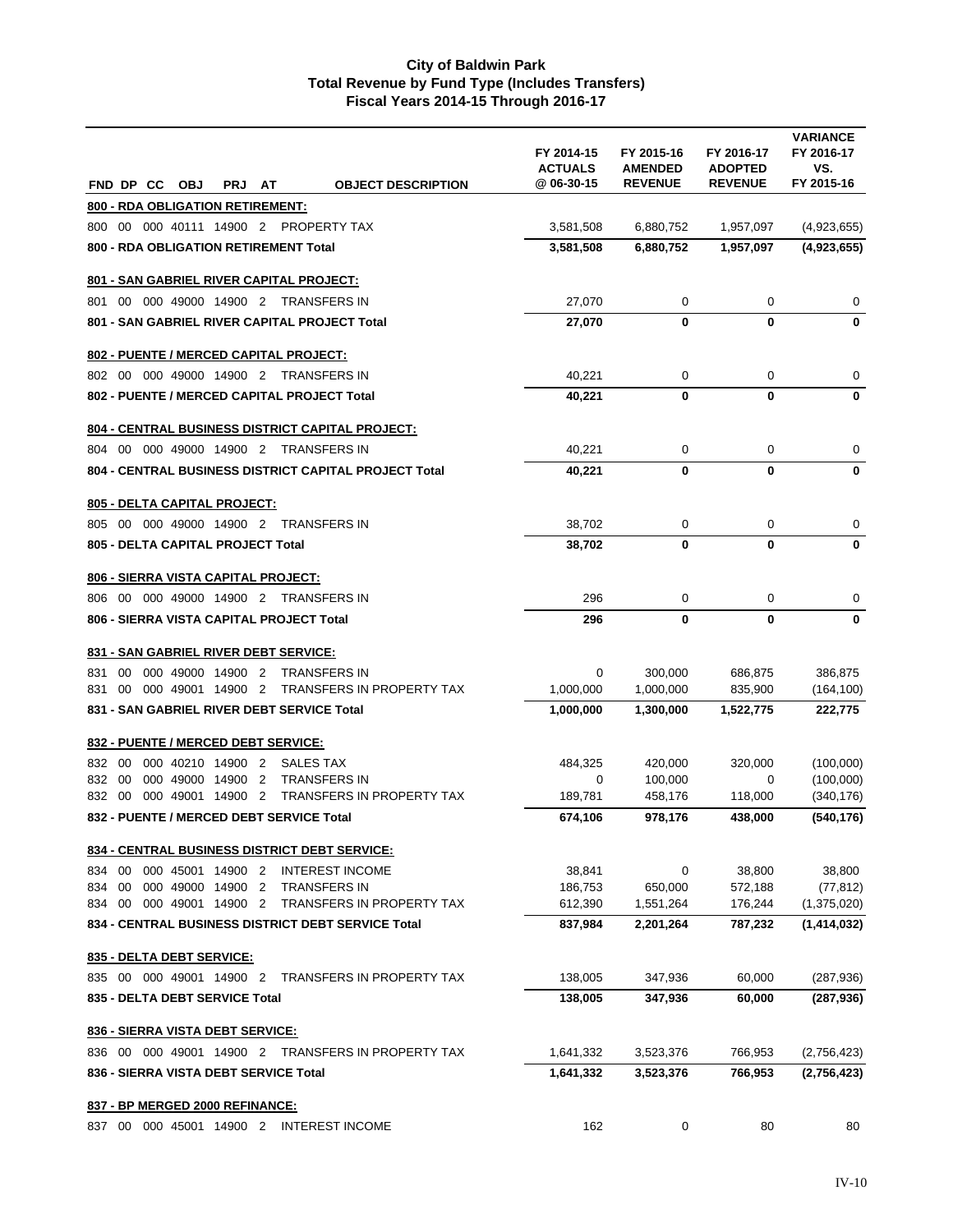|             |        | FND DP CC        | <b>OBJ</b>                  | <b>PRJ</b>                         | AT             | <b>OBJECT DESCRIPTION</b>            | FY 2014-15<br><b>ACTUALS</b><br>@06-30-15 | FY 2015-16<br><b>AMENDED</b><br><b>REVENUE</b> | FY 2016-17<br><b>ADOPTED</b><br><b>REVENUE</b> | <b>VARIANCE</b><br>FY 2016-17<br>VS.<br>FY 2015-16 |
|-------------|--------|------------------|-----------------------------|------------------------------------|----------------|--------------------------------------|-------------------------------------------|------------------------------------------------|------------------------------------------------|----------------------------------------------------|
| 837         | 00     |                  | 000 49000 14900             |                                    | $\overline{2}$ | <b>TRANSFERS IN</b>                  | 533,459                                   | 540,783                                        | 538,182                                        | (2,601)                                            |
|             |        |                  |                             |                                    |                | 837 - BP MERGED 2000 REFINANCE Total | 533,621                                   | 540,783                                        | 538,262                                        | (2,521)                                            |
|             |        |                  |                             | 890 - LOW / MOD INCOME HOUSING:    |                |                                      |                                           |                                                |                                                |                                                    |
| 890         | 40     |                  |                             | 000 44010 14900 2                  |                | PENALTIES & FORFEITURES              | 27                                        | 0                                              | 0                                              | 0                                                  |
| 890         | 00     |                  | 000 45004                   | 14900                              | $\overline{2}$ | <b>LOAN INTEREST</b>                 | 42,604                                    | $\Omega$                                       | $\mathbf 0$                                    | $\mathbf 0$                                        |
| 890         | 00     |                  |                             | 000 48200 14900 2                  |                | <b>LOAN PROCEEDS</b>                 | 32,670                                    | $\mathbf 0$                                    | $\mathbf 0$                                    | $\mathbf 0$                                        |
|             |        |                  |                             |                                    |                | 890 - LOW / MOD INCOME HOUSING Total | 75,301                                    | $\mathbf 0$                                    | $\bf{0}$                                       | $\mathbf 0$                                        |
|             |        |                  |                             | 901 - HOUSING VOUCHER CHOICE:      |                |                                      |                                           |                                                |                                                |                                                    |
| 901         | 40     |                  | 000 41950 14604             |                                    | $\overline{2}$ | <b>OTHER GRANTS</b>                  | 0                                         | 409,000                                        | 564,981                                        | 155,981                                            |
| 901         | 40     |                  | 000 41950 14605             |                                    | $\overline{2}$ | <b>OTHER GRANTS</b>                  | $\mathbf 0$                               | 4,725,000                                      | 5,056,691                                      | 331,691                                            |
| 901         | 40     |                  | 000 41950                   | 14611                              | 2              | <b>OTHER GRANTS</b>                  | 69,048                                    | $\mathbf 0$                                    | 0                                              | $\mathbf 0$                                        |
| 901         | 00     |                  | 000 41950 14604             |                                    | $\overline{2}$ | <b>OTHER GRANTS</b>                  | 437,252                                   | 0                                              | 0                                              | $\mathbf 0$                                        |
| 901         | 00     |                  |                             | 000 41950 14605                    | $\overline{2}$ | <b>OTHER GRANTS</b>                  | 3,457,441                                 | 0                                              | 0                                              | $\mathbf 0$                                        |
| 901         | 40     |                  | 000 45001                   | 00000                              | $\overline{2}$ | <b>INTEREST INCOME</b>               | $\mathbf 0$                               | 9,000                                          | $\overline{0}$                                 | (9,000)                                            |
| 901         | 40     |                  |                             | 410 46900 14610 2                  |                | <b>OTHER REVENUE</b>                 | 1,150,402                                 | 0                                              | $\mathbf 0$                                    | 0                                                  |
| 901         | 00     |                  | 000 46900                   | 14601                              | $\overline{2}$ | OTHER REVENUE                        | 75,491                                    | 149,000                                        | 4,000                                          | (145,000)                                          |
| 901         | 00     |                  | 000 46900 00000             |                                    | $\overline{2}$ | <b>OTHER REVENUE</b>                 | 3,635                                     | 0                                              | 0                                              | 0                                                  |
|             |        |                  |                             | 901 - HOUSING VOUCHER CHOICE Total |                |                                      | 5,193,269                                 | 5,292,000                                      | 5,625,672                                      | 333,672                                            |
|             |        |                  | 905 - PUBLIC HOUSING:       |                                    |                |                                      |                                           |                                                |                                                |                                                    |
| 905         | 40     |                  |                             | 000 45001 00000 2                  |                | <b>INTEREST INCOME</b>               | 0                                         | 200                                            | 40                                             | (160)                                              |
| 905         | 00     |                  | 000 45001                   | 00000 2                            |                | <b>INTEREST INCOME</b>               | 20                                        | $\mathbf 0$                                    | $\mathbf 0$                                    | 0                                                  |
| 905         | 40     |                  |                             | 000 45600 00000 2                  |                | <b>RENTS &amp; CONCESSIONS</b>       | 31,509                                    | 31,000                                         | 33,228                                         | 2,228                                              |
| 905         | 40     |                  | 000 46900                   | 14620                              | $\overline{2}$ | OTHER REVENUE                        | 0                                         | 500                                            | 750                                            | 250                                                |
| 905         | 00     |                  | 000 49000 14604             |                                    | $\overline{2}$ | <b>TRANSFERS IN</b>                  | $\mathbf 0$                               | 13,140                                         | 14,228                                         | 1,088                                              |
|             |        |                  |                             | 905 - PUBLIC HOUSING Total         |                |                                      | 31,529                                    | 44,840                                         | 48,246                                         | 3,406                                              |
| 910 - CIAP: |        |                  |                             |                                    |                |                                      |                                           |                                                |                                                |                                                    |
| 910         | $00\,$ |                  | 000 41958 14608             |                                    | $\overline{2}$ | CAPITAL GRANT REVENUES 2007          | 0                                         | 2,200                                          | $\mathbf 0$                                    | (2, 200)                                           |
| 910         | 00     |                  | 000 41959                   | 14608                              | $\overline{2}$ | CAPITAL GRANT REVENUES 2008          | 0                                         | 2,000                                          | 0                                              | (2,000)                                            |
| 910         | 00     |                  | 000 41961 14608             |                                    | $\overline{2}$ | CAPITAL GRANT REVENUES 2009          | 0                                         | 14,890                                         | 0                                              | (14, 890)                                          |
| 910         | 00     |                  | 000 41962                   | 14608                              | $\overline{2}$ | CAPITAL GRANT REVENUES 2010          | 0                                         | 14,660                                         | $\mathbf 0$                                    | (14,660)                                           |
| 910         | 40     |                  | 000 41967                   | 14608                              | $\overline{2}$ | CAPITAL GRANT REVENUES 2016          | $\boldsymbol{0}$                          | 0                                              | 14,228                                         | 14,228                                             |
|             |        | 910 - CIAP Total |                             |                                    |                |                                      | 0                                         | 33,750                                         | 14,228                                         | (19, 522)                                          |
|             |        |                  | <b>Grand Total All Fund</b> |                                    |                |                                      | 64,241,901                                | 71,878,129                                     | 59,199,265                                     | (12, 678, 864)                                     |
|             |        |                  |                             |                                    |                |                                      |                                           |                                                |                                                |                                                    |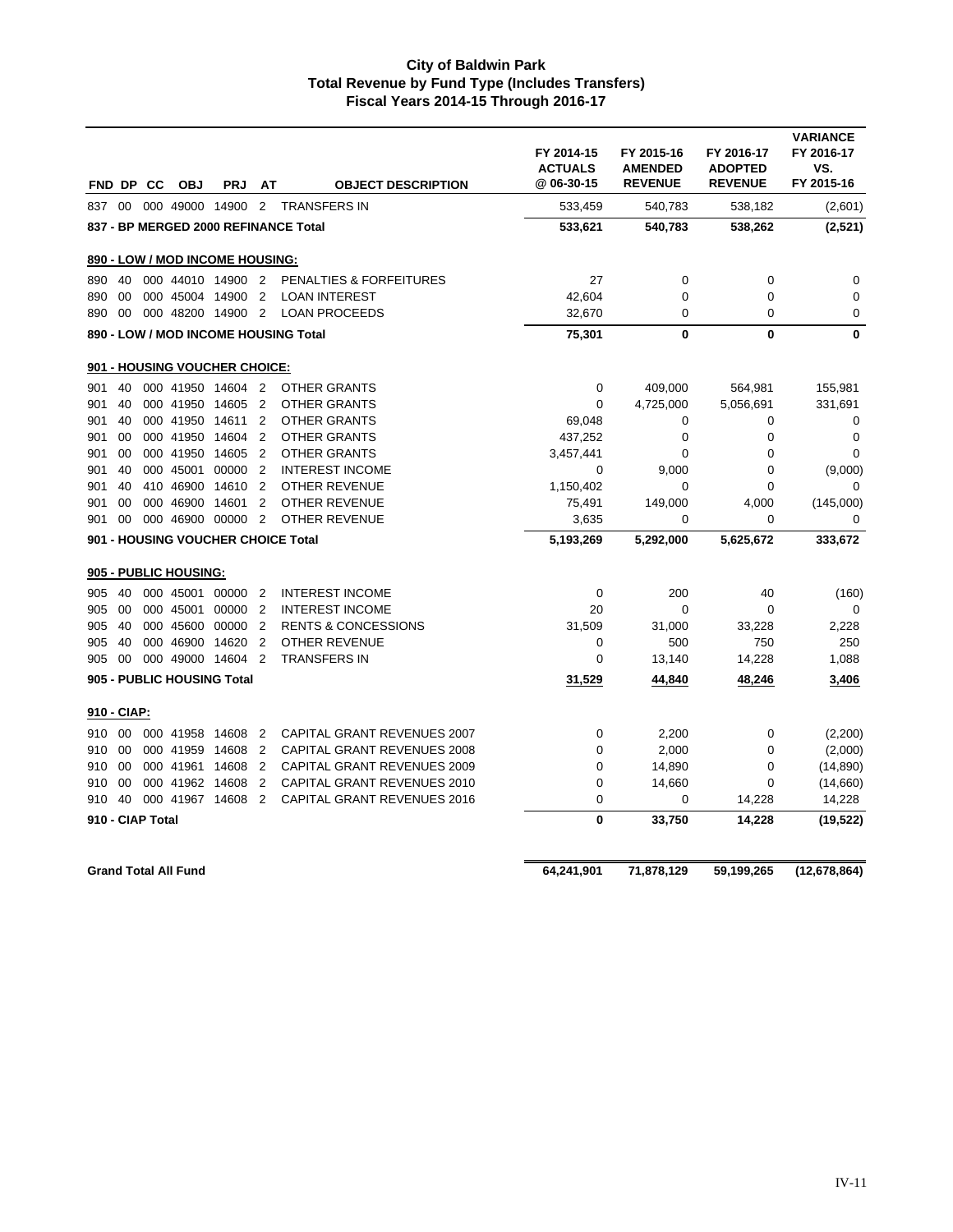# BALDWIN PARK 1956-2016

# **60TH ANNIVERSARY**

# **ADOPTED EXPENDITURES ALL FUNDS**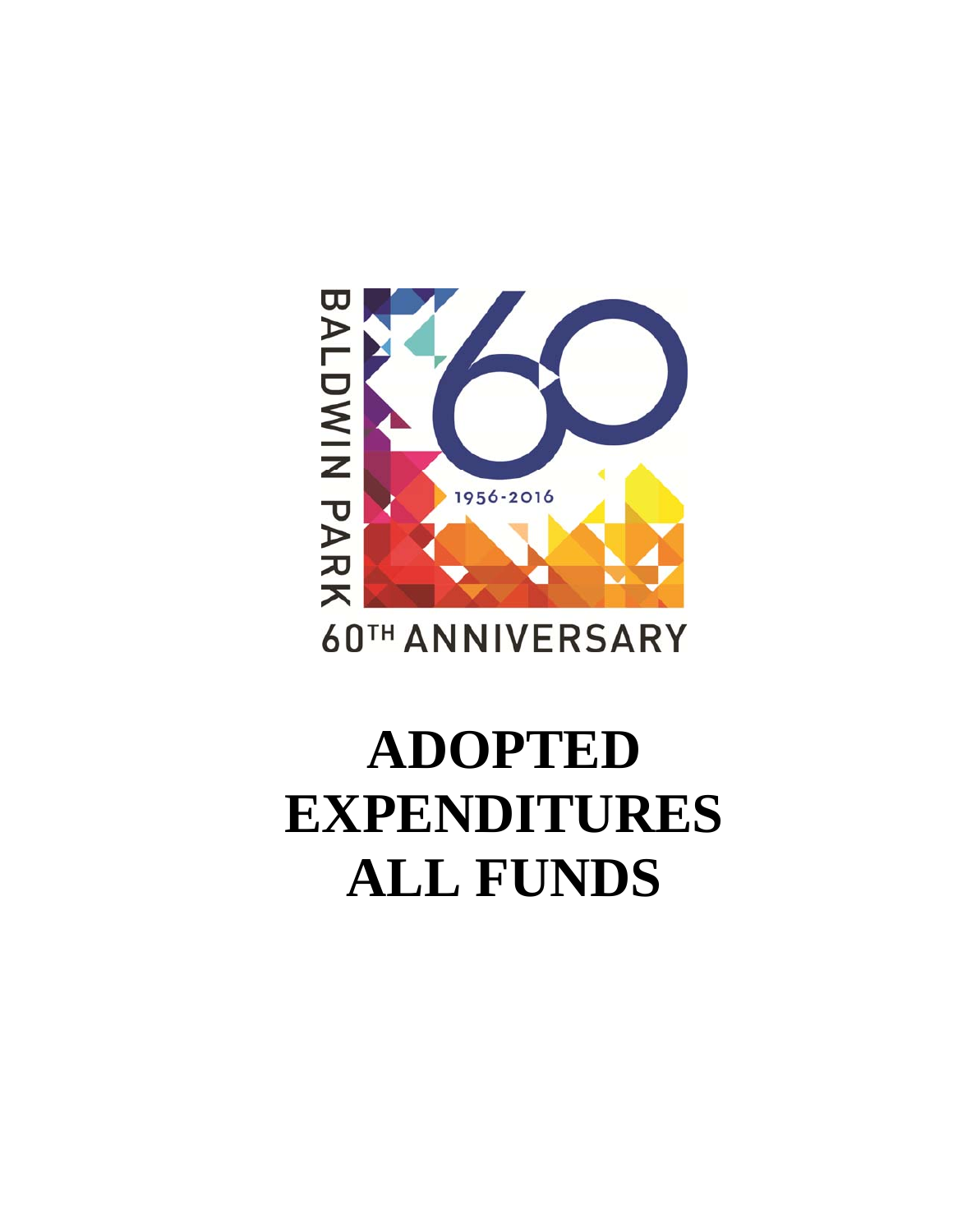#### **SUMMARY BY FUND**

|            | <b>FUND</b>                                                       | FY 2014-15<br><b>ACTUALS</b><br>@ 06-30-15 | FY 2015-16<br><b>AMENDED</b><br><b>BUDGET</b> | FY 2016-17<br><b>ADOPTED</b><br><b>BUDGET</b> | <b>VARIANCE</b><br>FY 2016-17<br>VS.<br>FY 2015-16 |
|------------|-------------------------------------------------------------------|--------------------------------------------|-----------------------------------------------|-----------------------------------------------|----------------------------------------------------|
|            |                                                                   |                                            |                                               |                                               |                                                    |
| 100        | <b>GENERAL FUND EXPENDITURES:</b>                                 |                                            |                                               |                                               |                                                    |
|            | <b>GENERAL FUND</b>                                               | 24,706,145                                 | 26,485,389                                    | 27,034,233                                    | 548,844                                            |
|            | <b>SUBTOTAL GENERAL FUND</b>                                      | \$<br>24,706,145                           | \$<br>26,485,389                              | \$<br>27,034,233                              | \$<br>548,844                                      |
|            | <b>INTERNAL SERVICES FUNDS:</b>                                   |                                            |                                               |                                               |                                                    |
| 401        | <b>INFORMATION SERVICES</b>                                       | 778,481                                    | 898,556                                       | 889,946                                       | (8,610)                                            |
| 402        | <b>FLEET SERVICES</b>                                             | 1,028,232                                  | 1,066,095                                     | 1,216,035                                     | 149,940                                            |
| 403        | <b>INTERNAL INSURANCE</b>                                         | 1,767,604                                  | 2,596,723                                     | 2,764,103                                     | 167,380                                            |
| 404        | <b>CAPITAL IMPROVEMENT</b>                                        | 0                                          | 357,000                                       | 0                                             | (357,000)                                          |
|            | SUBTOTAL INTERNAL SERVICES FUNDS                                  | \$<br>3,574,316                            | \$<br>4,918,374                               | \$<br>4,870,084                               | \$<br>(48, 290)                                    |
|            | <b>SPECIAL FUNDS EXPENDITURES:</b>                                |                                            |                                               |                                               |                                                    |
| 200        | <b>FEDERAL ASSET FORFEITURE</b>                                   | 0                                          | 0                                             | 439,937                                       | 439,937                                            |
| 205        | FEDERAL ASSET FORFEITURE                                          | 1,174,545                                  | 356,142                                       | 0                                             | (356, 142)                                         |
| 206        | STATE ASSET FORFEITURE                                            | 30,932                                     | 43,414                                        | $\Omega$                                      | (43, 414)                                          |
| 220        | <b>CDBG</b>                                                       | 1,227,140                                  | 1,955,570                                     | 1,749,930                                     | (205, 640)                                         |
| 221        | HOME PROGRAM                                                      | 1,565,694                                  | 1,917,584                                     | 1,014,639                                     | (902, 945)                                         |
| 222        | <b>CAL HOME</b>                                                   | 35,118                                     | 0                                             |                                               |                                                    |
| 230        | AB1693 BUSINESS IMPRVMNT FEES                                     | 27,982                                     | 91,124                                        | 182,285                                       | 91,161                                             |
| 231        | AIR QUALITY IMPROVEMENT                                           | 2,634                                      | 197,114                                       | 60,114                                        | (137,000)                                          |
| 234        | PARK FEES (QUIMBY)                                                | 736,564                                    | 377,935                                       | 295,000                                       | (82, 935)                                          |
| 235        | <b>GENERAL PLAN FEE</b>                                           | 6,074                                      | 190,260                                       | 279,650                                       | 89,390                                             |
| 240        | <b>GAS TAX</b>                                                    | 1,558,772                                  | 5,660,325                                     | 1,797,821                                     | (3,862,504)                                        |
| 242        | <b>TRAFFIC CONGESTION RELIEF</b>                                  | 50,329                                     | 0                                             | 0                                             | 0                                                  |
| 243        | <b>BICYCLE &amp; PEDESTIAN SAFETY</b>                             | 38,038                                     | 216,962                                       | $\Omega$                                      | (216, 962)                                         |
| 244        | PROPOSITION A                                                     | 1,416,955                                  | 2,561,798                                     | 1,352,552                                     | (1,209,246)                                        |
| 245        | PROPOSITION C                                                     | 303,551                                    | 1,978,395                                     | 1,094,918                                     | (883, 477)                                         |
| 246        | AB939 INT WASTE MANAGEMENT                                        | 330,842                                    | 560,242                                       | 319,603                                       | (240, 639)                                         |
| 247        | OIL RECYCLING GRANT                                               | 6,292                                      | 20,000                                        | 20,000                                        | 0                                                  |
| 249        | <b>STORM DRAIN/NPDS</b>                                           | 104,673                                    | 81,840                                        | 81,800                                        | (40)                                               |
| 251<br>252 | <b>STREET LIGHT &amp; LANDSCAPE</b><br>PARKS MAINTENANCE DISTRICT | 2,111,157                                  | 1,793,353                                     | 1,706,853                                     | (86, 500)                                          |
| 253        | <b>PROP A PARKS</b>                                               | 805,082<br>194,419                         | 879,712<br>82,711                             | 843,392<br>133,751                            | (36, 320)<br>51,040                                |
| 254        | MEASURE R LOCAL RETURN                                            | 406,018                                    | 2,617,532                                     | 1,032,992                                     | (1,584,540)                                        |
| 260        | SUMMER LUNCH PROGRAM                                              | 141,626                                    | 206,436                                       | 189,956                                       | (16, 480)                                          |
| 270        | <b>GRANTS FUND</b>                                                | 1,115,685                                  | 9,549,785                                     | 80,000                                        | (9,469,785)                                        |
| 271        | POLICE GRANTS FUND                                                | 455,468                                    | 119,783                                       | 0                                             | (119, 783)                                         |
|            | <b>SUBTOTAL SPECIAL FUNDS</b>                                     | \$<br>13,845,591                           | \$<br>31,458,016                              | \$<br>12,675,192                              | \$<br>(18, 782, 824)                               |
|            |                                                                   |                                            |                                               |                                               |                                                    |
|            | SUBTOTAL GENERAL, INTERNAL SERV.,<br>& SPECIAL FUNDS:             | \$<br>42,126,053                           | \$<br>62,861,780                              | \$<br>44,579,510                              | \$<br>(18, 282, 270)                               |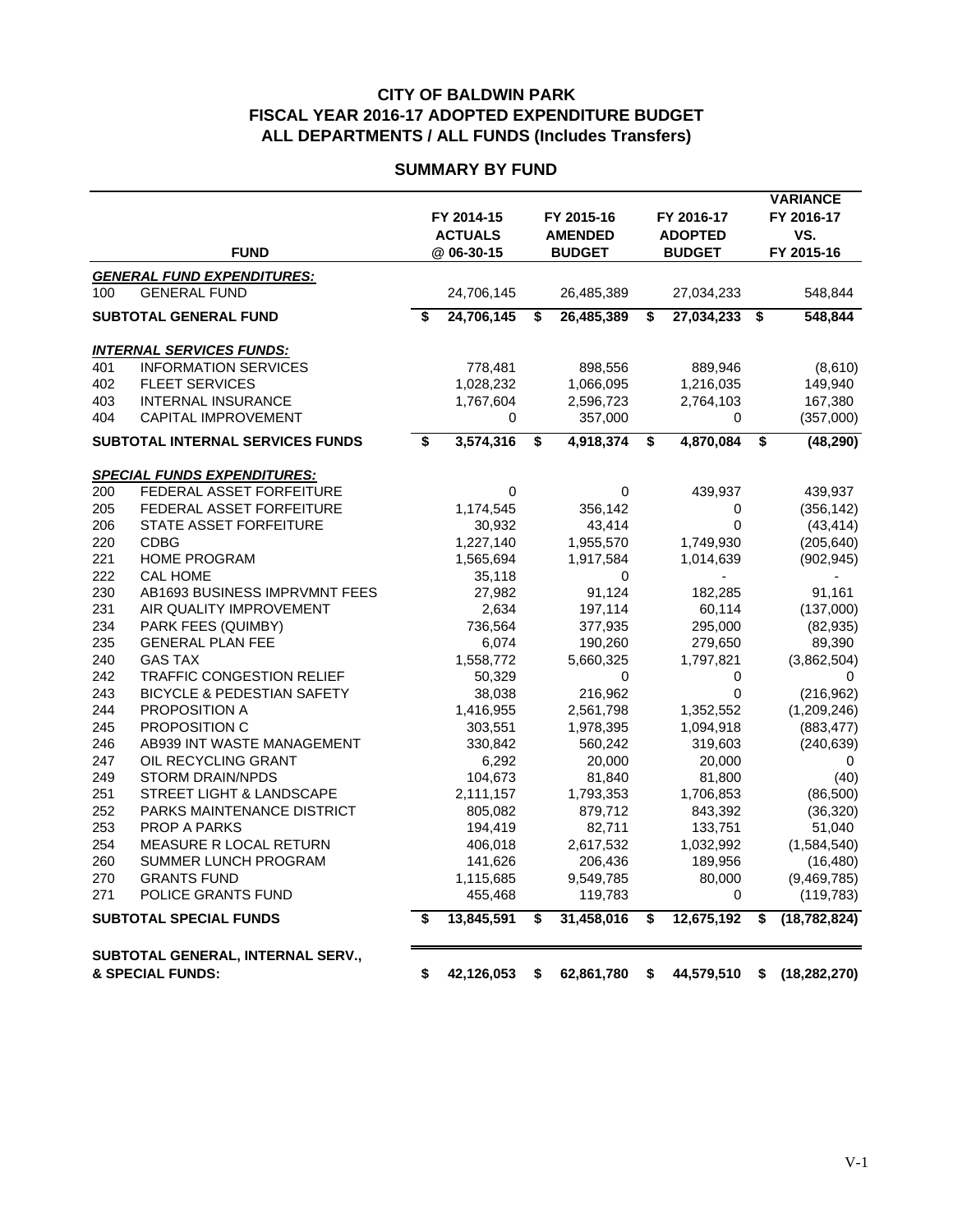#### **SUMMARY BY FUND**

|            |                                                            | FY 2014-15<br><b>ACTUALS</b> | FY 2015-16<br><b>AMENDED</b> | FY 2016-17<br><b>ADOPTED</b> |                                      | <b>VARIANCE</b><br>FY 2016-17<br>VS. |
|------------|------------------------------------------------------------|------------------------------|------------------------------|------------------------------|--------------------------------------|--------------------------------------|
|            | <b>FUND</b>                                                | @06-30-15                    | <b>BUDGET</b>                | <b>BUDGET</b>                |                                      | FY 2015-16                           |
|            | <b>FINANCING AUTHORITY EXPENDITURES:</b>                   |                              |                              |                              |                                      |                                      |
| 601        | <b>DEBT SERVICE</b>                                        | 517,253                      | 507,260                      | 406,457                      |                                      | (100, 803)                           |
| 610        | <b>COP LEASE PAYMENTS</b>                                  | 682,280                      | 679,680                      | 679,030                      |                                      | (650)                                |
| 625        | <b>GAS TAX DEBT SERVICE</b>                                | 400,893                      | 401,495                      | 400,511                      |                                      | (984)                                |
| 650        | PENSION OBLIGATION BOND                                    | 1,710,611                    | 1,767,328                    | 1,832,828                    |                                      | 65,500                               |
|            | <b>SUBTOTAL FINANCING AUTHORITY</b>                        | \$<br>3,311,036              | \$<br>3,355,763              | \$<br>3,318,826              | \$                                   | (36, 937)                            |
|            | <b>SUCCESSOR AGENCY EXPENDITURES:</b>                      |                              |                              |                              |                                      |                                      |
| 800        | <b>RDA OBLIGATION RETIREMENT</b>                           | 3,581,508                    | 6,880,752                    | 1,957,097                    |                                      | (4,923,655)                          |
|            | <b>CAPITAL PROJECTS EXPENDITURES</b>                       |                              |                              |                              |                                      |                                      |
| 801        | <b>SG RIVER CAPITAL PRJ</b>                                | 62,940                       | 0                            | 16,075                       |                                      | 16,075                               |
| 802        | PUENTE/MERCED CAPITAL PRJ                                  | 45,493                       | 0                            | 8,696                        |                                      | 8,696                                |
| 803        | W RAMONA CAPITAL PRJ                                       | 210                          | 0                            | 375                          |                                      | 375                                  |
| 804        | CNTRL BUSINESS DST CAPITAL PRJ<br><b>DELTA CAPITAL PRJ</b> | 55,375                       | 0<br>$\Omega$                | 25,700                       |                                      | 25,700                               |
| 805<br>806 | SIERRA VISTA CAPITAL PRJ                                   | 40,201<br>145,467            | 1,269,000                    | 2,220<br>1,491,482           |                                      | 2,220<br>222,483                     |
|            | SUBTOTAL CAPITAL PROJECTS                                  | \$<br>349,686                | \$<br>1,269,000              | \$<br>1,544,548              | \$                                   | 275,548                              |
|            | <b>DEBT SERVICE EXPENDITURES</b>                           |                              |                              |                              |                                      |                                      |
| 831        | <b>SG RIVER DEBT SERVICE</b>                               | 1,055,339                    | 1,865,060                    | 864,190                      |                                      | (1,000,870)                          |
| 832        | PUENTE/MERCED DEBT SERVICE                                 | 667,162                      | 982,992                      | 526,985                      |                                      | (456,007)                            |
| 834        | CNTRL BUSINESS DIST DEBT SERV                              | 1,098,818                    | 2,184,339                    | 642,231                      |                                      | (1,542,108)                          |
| 835        | <b>DELTA DEBT SERVICE</b>                                  | 164,756                      | 449,669                      | 101,550                      |                                      | (348, 119)                           |
| 836        | SIERRA VISTA DEBT SERVICE                                  | 1,877,733                    | 3,871,016                    | 340,842                      |                                      | (3,530,174)                          |
| 837        | BP MERGED 2000 REFINANCE                                   | 576,695                      | 544,008                      | 540,935                      |                                      | (3,073)                              |
|            | <b>SUBTOTAL DEBT SERVICE</b>                               | \$<br>5,440,503              | \$<br>9.897.084              | \$<br>3,016,733              | \$                                   | (6,880,351)                          |
|            | <b>LOW/MOD HOUSING EXPENDITURES</b>                        |                              |                              |                              |                                      |                                      |
| 890        | LOW/MOD INCOME HOUSING                                     | 21,513                       | 10,610                       | 345,100                      |                                      | 334,490                              |
|            | <b>SUBTOTAL LOW/MOD HOUSING</b>                            | \$<br>21,513                 | \$<br>10,610                 | \$<br>345,100                | $\overline{\boldsymbol{\mathsf{s}}}$ | 334,490                              |
|            | <b>SUBTOTAL SUCCESSOR AGENCY</b>                           | \$<br>9,393,210              | \$<br>18,057,446             | \$<br>6,863,478              | \$                                   | (11, 193, 968)                       |
|            | <b>HOUSING AUTHORITY EXPENDITURES:</b>                     |                              |                              |                              |                                      |                                      |
| 901        | <b>HOUSING VOUCHER CHOICE</b>                              | 5,660,409                    | 5,464,448                    | 5,641,117                    |                                      | 176,669                              |
| 905        | PUBLIC HOUSING                                             | 87,064                       | 70,536                       | 48,182                       |                                      | (22, 354)                            |
| 910        | <b>CIAP</b>                                                | 0                            | 13,140                       | 14,228                       |                                      | 1,088                                |
|            | <b>SUBTOTAL HOUSING AUTHORITY</b>                          | \$<br>5,747,473              | \$<br>5,548,124              | \$<br>5,703,527              | \$                                   | 155,403                              |
|            | <b>TOTAL ALL EXPENDITURES</b>                              | \$<br>60,577,773             | \$<br>89,823,113             | \$<br>60,465,341             | \$                                   | (29, 357, 772)                       |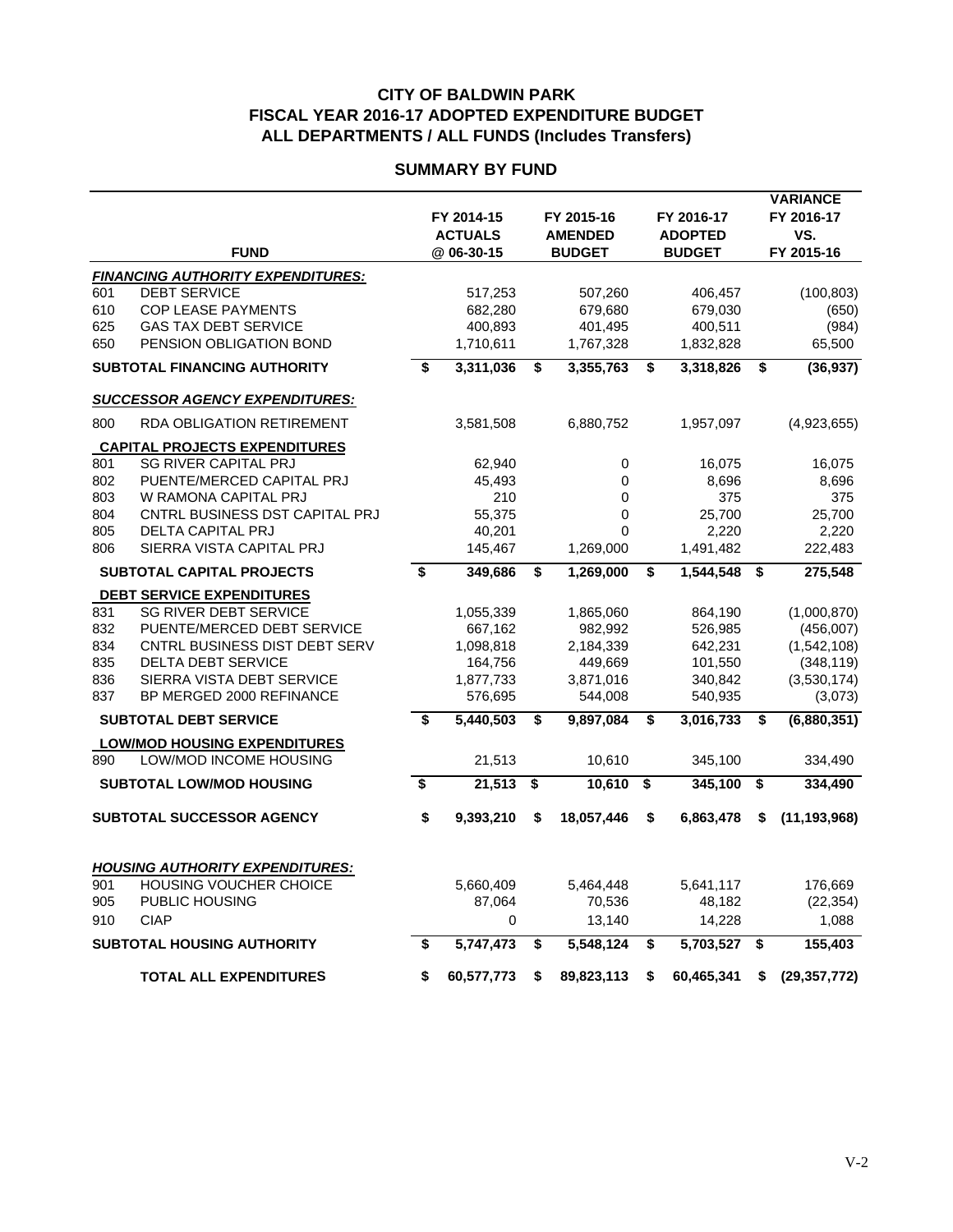### **SUMMARY BY CATEGORY**

| <b>CATEGORY</b>            | FY 2014-15<br><b>ACTUALS</b><br>@ 06-30-15 | FY 2015-16<br><b>AMENDED</b><br><b>BUDGET</b> |   | FY 2016-17<br><b>ADOPTED</b><br><b>BUDGET</b> |   | <b>VARIANCE</b><br>FY 2016-17<br>VS.<br>FY 2015-16 |
|----------------------------|--------------------------------------------|-----------------------------------------------|---|-----------------------------------------------|---|----------------------------------------------------|
| <b>CAPITAL</b>             | 2,055,610                                  | 20,092,817                                    |   | 1,921,875                                     |   | (18, 170, 942)                                     |
| CONTRACTUAL SERVICES       | 7,980,178                                  | 7,771,918                                     |   | 5,474,613                                     |   | (2, 297, 305)                                      |
| MAINTENANCE AND OPERATIONS | 15,227,928                                 | 20,319,775                                    |   | 15,628,233                                    |   | (4,691,542)                                        |
| <b>DEBT SERVICE</b>        | 5,976,399                                  | 5.930.611                                     |   | 5.421.350                                     |   | (509, 261)                                         |
| PERSONNEL COSTS            | 22,755,660                                 | 24,960,836                                    |   | 26,597,920                                    |   | 1,637,084                                          |
| <b>TRANSFERS OUT</b>       | 6,581,996                                  | 10,747,155                                    |   | 5,421,350                                     |   | (5,325,805)                                        |
| <b>TOTAL EXPENDITURES</b>  | 60,577,773                                 | 89,823,113                                    | S | 60,465,341                                    | S | (29, 357, 771)                                     |

# **FY 2016-17 ADOPTED EXPENDITURES BY CATEGORY**

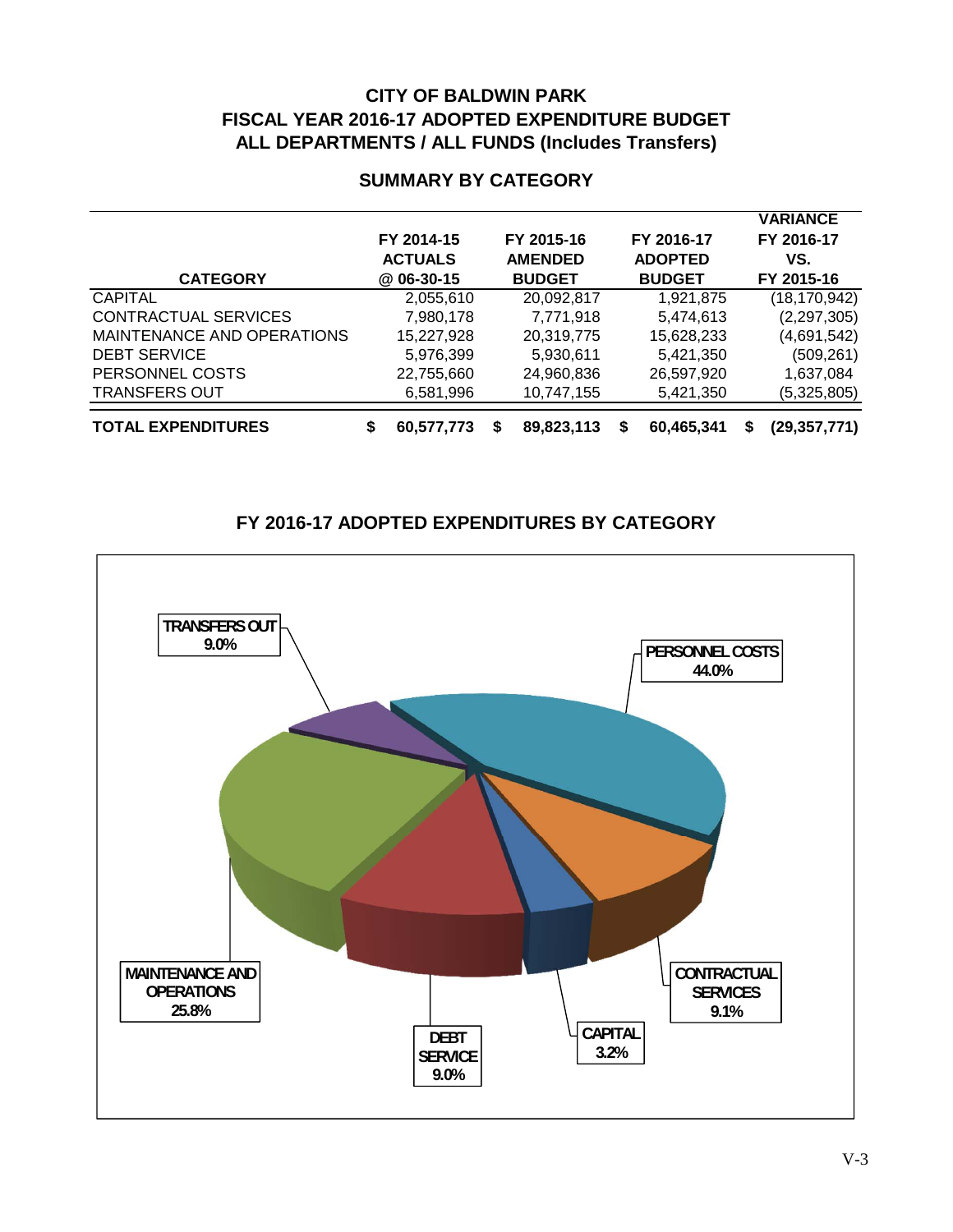| <b>CATEGORY</b>                | FY 2014-15<br><b>ACTUALS</b><br>@ 06-30-15 |   | FY 2015-16<br><b>AMENDED</b><br><b>BUDGET</b> | FY 2016-17<br><b>ADOPTED</b><br><b>BUDGET</b> |   | <b>VARIANCE</b><br>FY 2016-17<br>VS.<br>FY 2015-16 |
|--------------------------------|--------------------------------------------|---|-----------------------------------------------|-----------------------------------------------|---|----------------------------------------------------|
| <b>ADMINISTRATION</b>          | 3,948,736                                  |   | 5,114,786                                     | 5,222,775                                     |   | 107,989                                            |
| <b>FINANCE</b>                 | 1,051,470                                  |   | 1,196,575                                     | 1,233,197                                     |   | 36,621                                             |
| NON-DEPARTMENTAL               | 14,633,396                                 |   | 23,544,754                                    | 11,373,468                                    |   | (12, 171, 286)                                     |
| <b>POLICE</b>                  | 18,643,841                                 |   | 18,086,670                                    | 19,134,692                                    |   | 1,048,022                                          |
| <b>COMMUNITY DEVELOPMENT</b>   | 9.042.896                                  |   | 9.048.614                                     | 8,805,376                                     |   | (243, 238)                                         |
| <b>PUBLIC WORKS</b>            | 8.405.819                                  |   | 27,582,024                                    | 9,536,246                                     |   | (18,045,777)                                       |
| RECREATION & COMMUNITY SERVICE | 4,851,614                                  |   | 5,249,690                                     | 5,159,588                                     |   | (90, 102)                                          |
| <b>TOTAL EXPENDITURES</b>      | \$<br>60,577,773                           | S | 89,823,113                                    | \$<br>60,465,341                              | S | (29, 357, 771)                                     |

#### **SUMMARY BY DEPARTMENT**

# **FY 2016-17 ADOPTED EXPENDITURES BY DEPARTMENT**

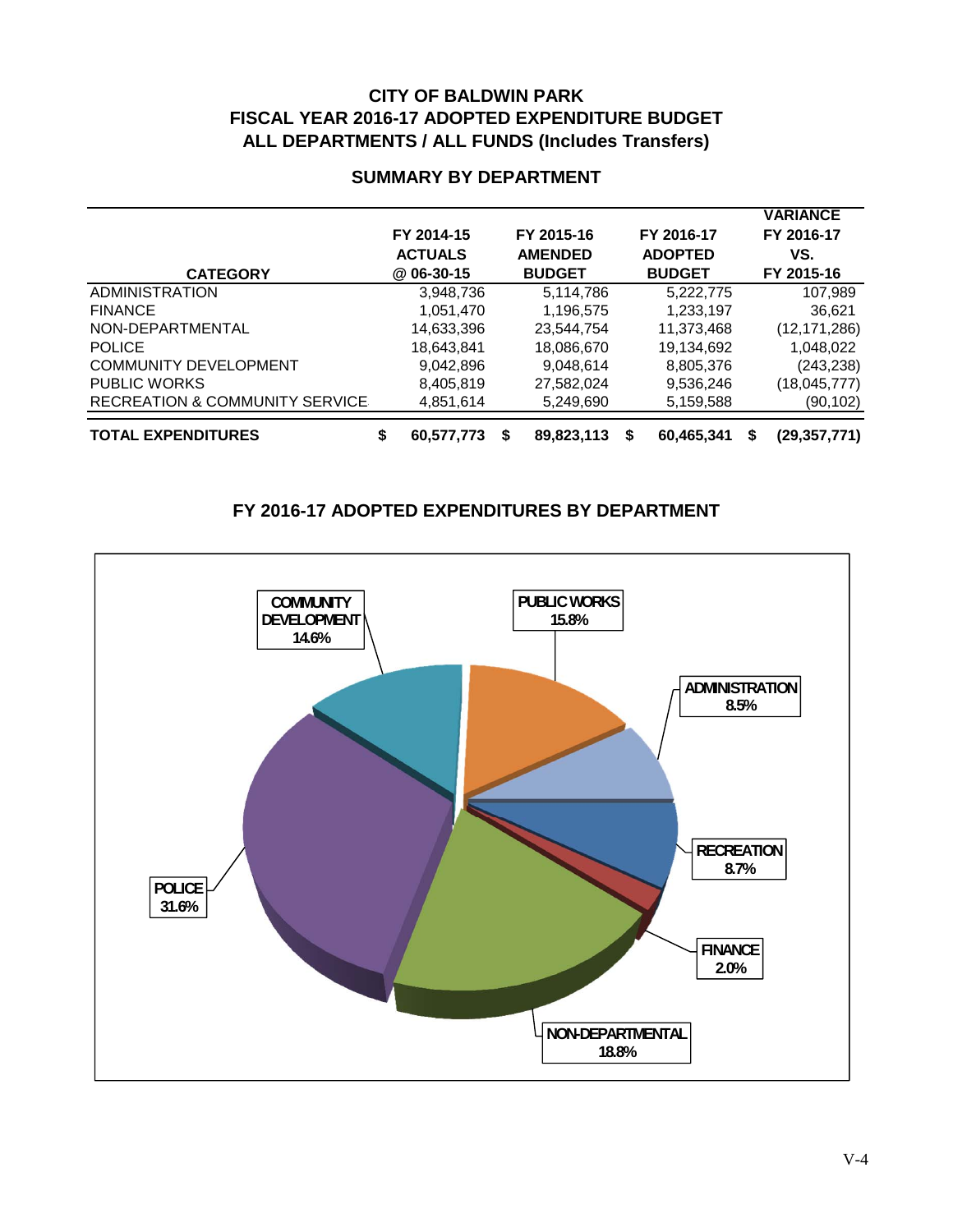# **ADOPTED EXPENDITURES BY DEPARTMENT**

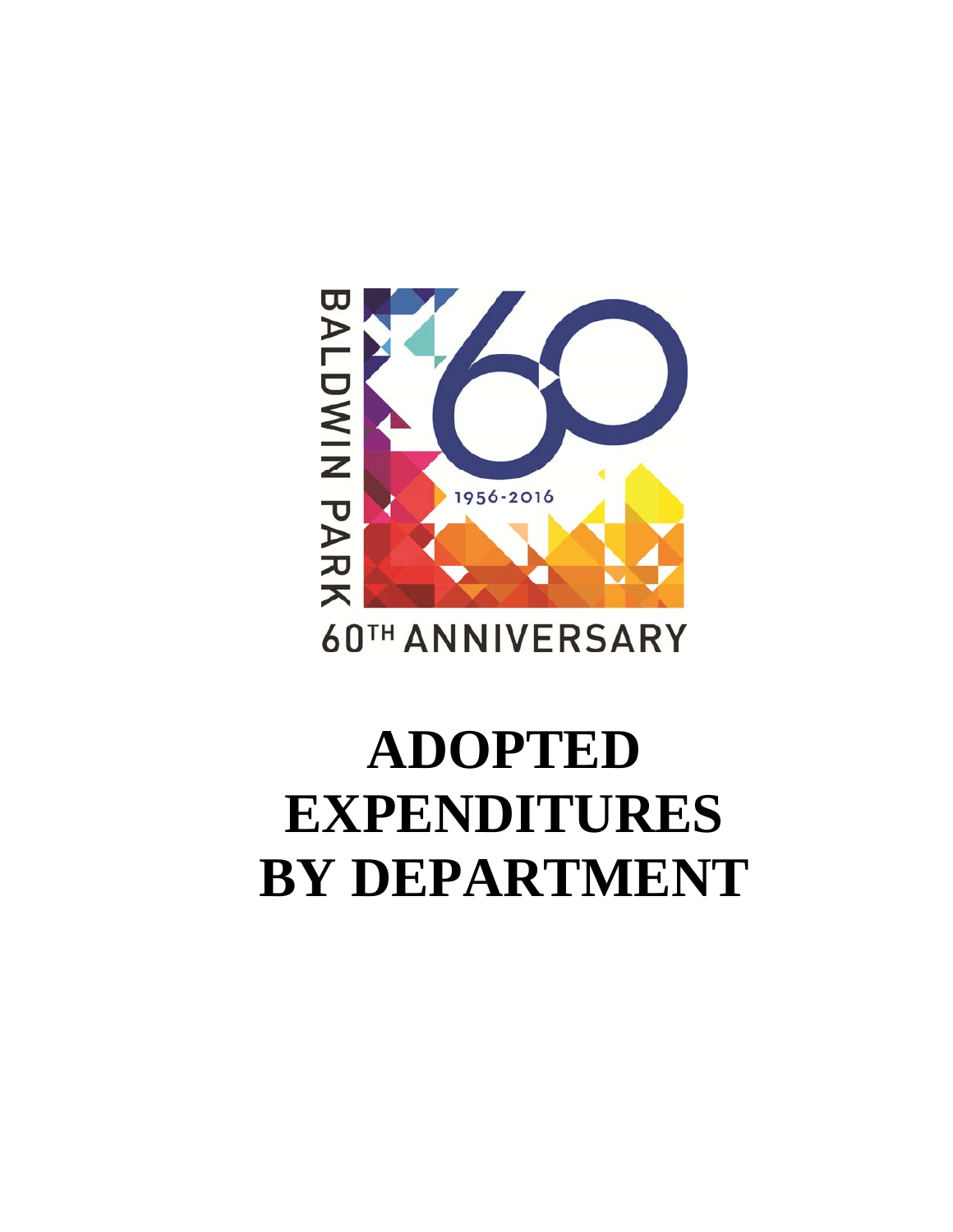#### **CITY OF BALDWIN PARK FISCAL YEAR 2016-17 ADOPTED EXPENDITURE BUDGET**

# **ADMINISTRATION**

# **ADMINISTRATION BY COST CENTER**

|                |                                |                                   |                 |                    | <b>VARIANCE</b> |
|----------------|--------------------------------|-----------------------------------|-----------------|--------------------|-----------------|
|                |                                | FY 2014-15                        | FY 2015-16      | FY 2016-17         | FY 2016-17      |
|                |                                | <b>ACTUALS</b>                    | <b>AMENDED</b>  | <b>ADOPTED</b>     | VS.             |
|                | <b>COST CENTER</b>             | @ 06-30-15                        | <b>BUDGET</b>   | <b>BUDGET</b>      | FY 2015-16      |
| 100            | <b>CITY COUNCIL</b>            | 229,260                           | 241,012         | 270,152            | 29,140          |
| 110            | <b>CEO'S OFFICE</b>            | 301,719                           | 353,345         | 351,349            | (1,996)         |
| 120            | <b>CITY CLERK</b>              | 138,000                           | 238,631         | 172,281            | (66, 350)       |
| 130            | <b>CITY ATTORNEY</b>           | 601,895                           | 559,557         | 412,000            | (147, 557)      |
| 140            | <b>INFORMATION SERVICES</b>    | 432,831                           | 613,198         | 670,340            | 57,142          |
| 141            | SUPPORT SERVICES               | 330,355                           | 365,838         | 374,658            | 8,820           |
| 150            | PERSONNEL                      | 372,196                           | 433,308         | 456,488            | 23,180          |
| 160            | RISK MNGMNT/INTERNAL INS       | 1,542,482                         | 2,309,897       | 2,515,507          | 205,610         |
|                | <b>TOTAL EXPENDITURES</b>      | \$<br>3,948,736                   | \$<br>5,114,786 | \$<br>5,222,775    | \$<br>107,989   |
|                |                                | <b>ADMINISTRATION BY CATEGORY</b> |                 |                    |                 |
|                |                                |                                   |                 |                    | <b>VARIANCE</b> |
|                |                                | FY 2014-15                        | FY 2015-16      | FY 2016-17         | FY 2016-17      |
|                |                                | <b>ACTUALS</b>                    | <b>AMENDED</b>  | <b>ADOPTED</b>     | VS.             |
|                | <b>CATEGORY</b>                | @ 06-30-15                        | <b>BUDGET</b>   | <b>BUDGET</b>      | FY 2015-16      |
| <b>CAPITAL</b> |                                | 122,714                           | 168,300         | 247,922            | 79,622          |
|                | <b>CONTRACTUAL SERVICES</b>    | 880,557                           | 1,007,636       | 684,820            | (322, 816)      |
|                | MAINTENANCE AND OPERATIONS     | 1,896,308                         | 2,696,505       | 2,921,618          | 225,113         |
|                | PERSONNEL COSTS                | 1,049,158                         | 1,242,345       | 1,368,415          | 126,070         |
|                | <b>TOTAL EXPENDITURES</b>      | \$<br>3,948,736                   | \$<br>5,114,786 | \$<br>5,222,775 \$ | 107,989         |
|                |                                | <b>ADMINISTRATION BY FUND</b>     |                 |                    |                 |
|                |                                |                                   |                 |                    | <b>VARIANCE</b> |
|                |                                | FY 2014-15                        | FY 2015-16      | FY 2016-17         | FY 2016-17      |
|                |                                | <b>ACTUALS</b>                    | <b>AMENDED</b>  | <b>ADOPTED</b>     | VS.             |
|                | <b>FUND</b>                    | @ 06-30-15                        | <b>BUDGET</b>   | <b>BUDGET</b>      | FY 2015-16      |
| 100            | <b>GENERAL FUND</b>            | 1,218,714                         | 1,336,269       | 1,168,899          | (167, 370)      |
| 200            | <b>FUTURE DEVELOPMENT FUND</b> | 0                                 | 0               | 211,882            | 211,882         |
| 220            | <b>CDBG</b>                    | 572                               | 732             | 7,572              | 6,841           |
| 221            | <b>HOME PROGRAM</b>            | 438                               | 508             | 240                | (268)           |
| 230            | AB1693 BUSINESS IMPRVMNT FEES  | 1,200                             | 23,399          | 8,000              | (15, 399)       |
| 240            | <b>GAS TAX</b>                 | 12,187                            | 33,450          | 35,880             | 2,430           |
| 244            | PROPOSITION A                  | 26,903                            | 0               | 0                  | 0               |
| 245            | PROPOSITION C                  | 3,623                             | 34,504          | 36,904             | 2,400           |
| 251            | STREET LIGHT & LANDSCAPE       | 19,342                            | 2,587           | 2,787              | 200             |
| 252            | PARKS MAINTENANCE DISTRICT     | 12,187                            | $\mathbf 0$     | 0                  | 0               |
| 254            | MEASURE R LOCAL RETURN         | 12,187                            | 14,070          | 15,080             | 1,010           |
| 270            | <b>GRANTS FUND</b>             | 41,508                            | 30,000          | 30,000             | 0               |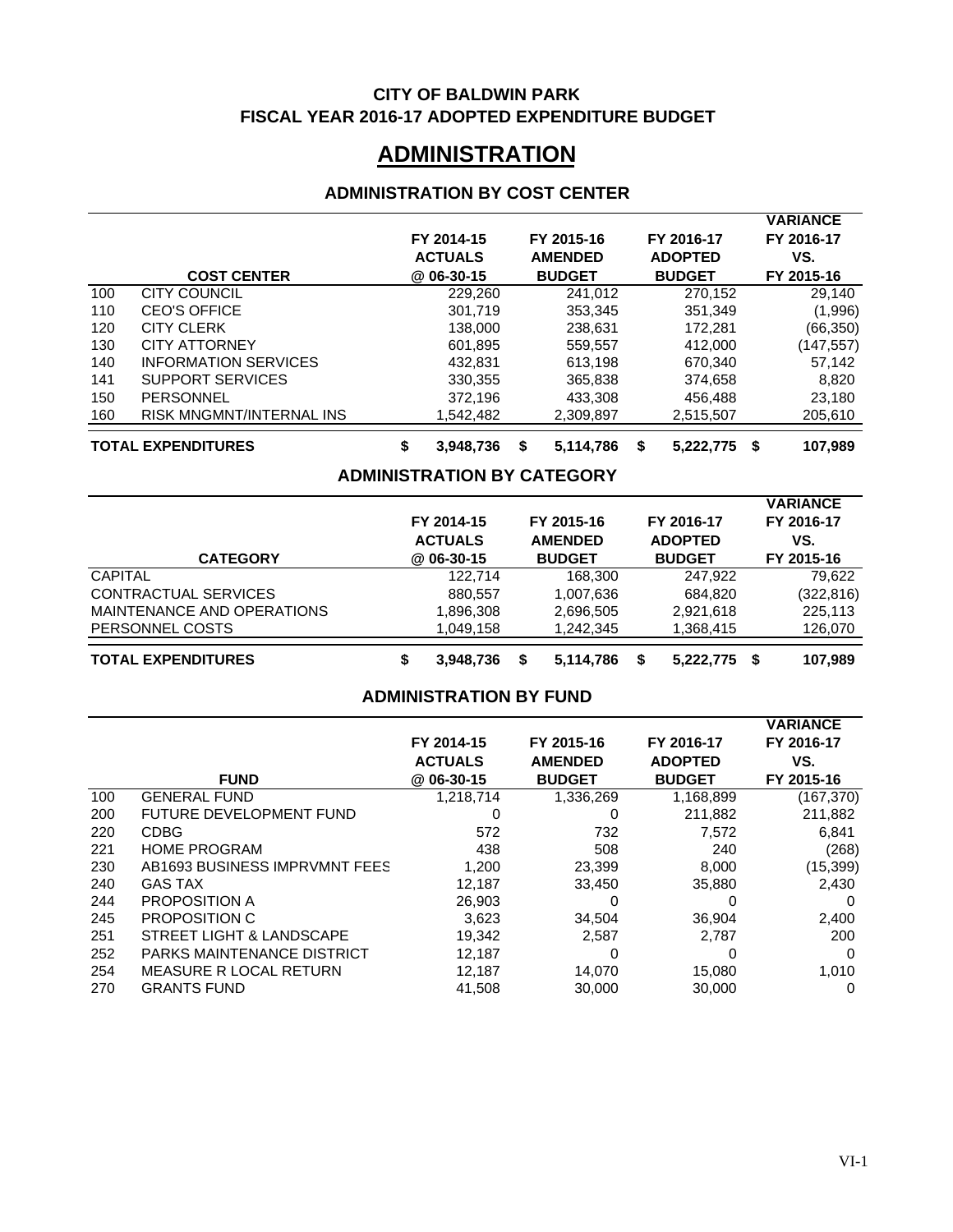|     |                                |   |                |   |                |   |                | <b>VARIANCE</b> |
|-----|--------------------------------|---|----------------|---|----------------|---|----------------|-----------------|
|     |                                |   | FY 2014-15     |   | FY 2015-16     |   | FY 2016-17     | FY 2016-17      |
|     |                                |   | <b>ACTUALS</b> |   | <b>AMENDED</b> |   | <b>ADOPTED</b> | VS.             |
|     | <b>FUND</b>                    |   | @ 06-30-15     |   | <b>BUDGET</b>  |   | <b>BUDGET</b>  | FY 2015-16      |
| 401 | <b>INFORMATION SERVICES</b>    |   | 746,052        |   | 856,926        |   | 847,966        | (8,960)         |
| 402 | <b>FLEET SERVICES</b>          |   | 24,372         |   | 27,890         |   | 29,900         | 2,010           |
| 403 | <b>INTERNAL INSURANCE</b>      |   | 1,758,863      |   | 2,584,043      |   | 2,750,043      | 166,000         |
| 404 | <b>CAPITAL EQUIPMENT</b>       |   |                |   | 120,000        |   | O              | (120,000)       |
| 801 | <b>SG RIVER CAPITAL PRJ</b>    |   | 6,348          |   |                |   |                |                 |
| 802 | PUENTE/MERCED CAPITAL PRJ      |   | 6,348          |   |                |   |                |                 |
| 803 | W RAMONA CAPITAL PRJ           |   | 70             |   |                |   |                |                 |
| 804 | CNTRL BUSINESS DST CAPITAL PR. |   | 6,348          |   |                |   |                | 0               |
| 805 | <b>DELTA CAPITAL PRJ</b>       |   | 6,348          |   |                |   |                |                 |
| 806 | SIERRA VISTA CAPITAL PRJ       |   | 10,417         |   | 31,340         |   | 33,490         | 2,150           |
| 832 | PUENTE/MERCED DEBT SERVICE     |   | 988            |   |                |   | 0              | 0               |
| 836 | SIERRA VISTA DEBT SERVICE      |   | 3,605          |   |                |   | 5,000          | 5,000           |
| 890 | LOW/MOD INCOME HOUSING         |   | 17,594         |   |                |   | 30,064         | 30,064          |
| 901 | <b>HOUSING VOUCHER CHOICE</b>  |   | 12,523         |   | 19,069         |   | 9,069          | (10,001)        |
|     | <b>TOTAL EXPENDITURES</b>      | S | 3,948,736      | S | 5,114,786      | S | 5,222,775      | \$<br>107,989   |

# **ADMINISTRATION BY FUND (Continued)**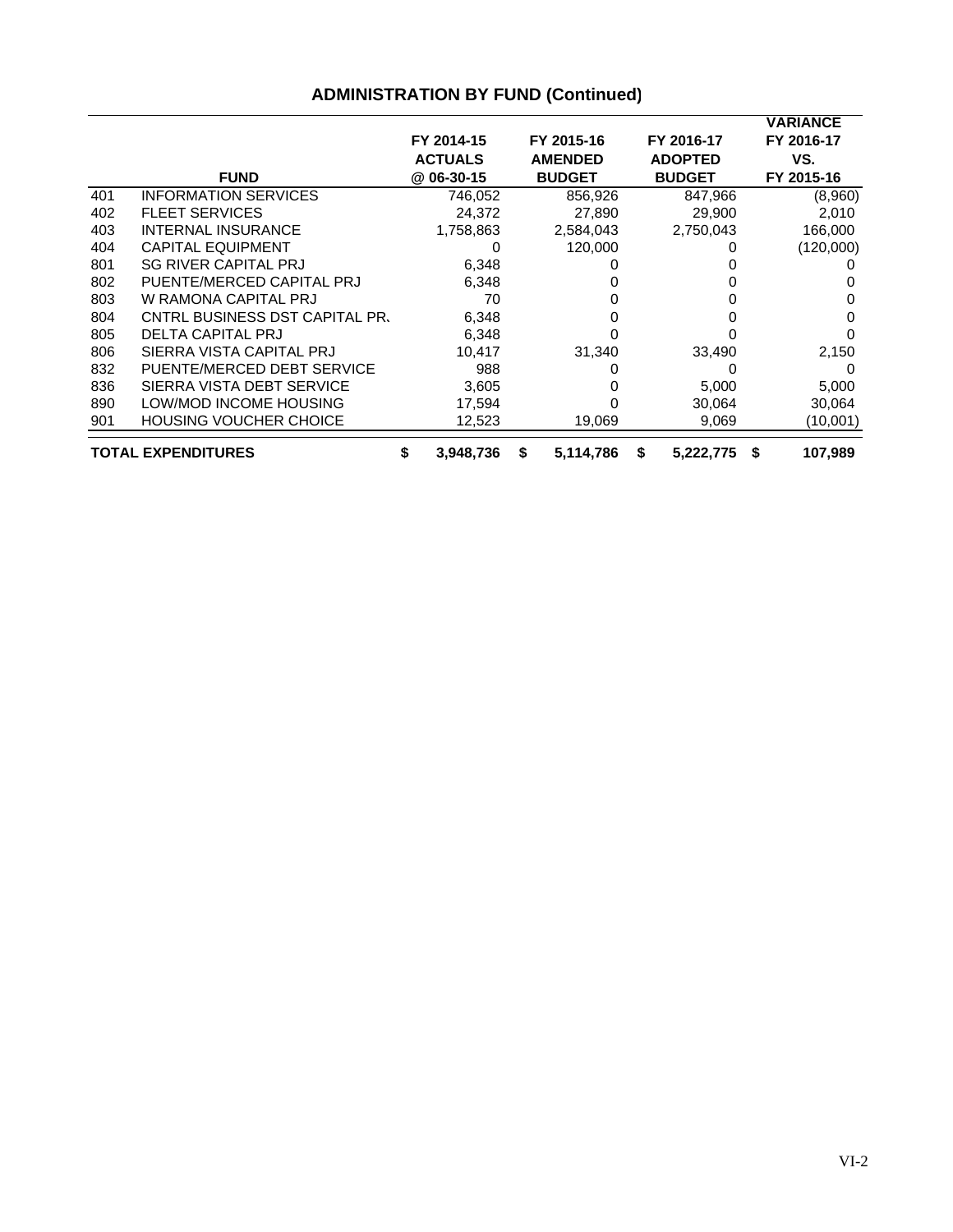#### **CITY OF BALDWIN PARK FISCAL YEAR 2016-17 ADOPTED EXPENDITURE BUDGET**

# **FINANCE**

# **FINANCE BY COST CENTER**

| 200<br>210               | <b>COST CENTER</b><br><b>CITY TREASURER</b><br><b>FINANCE</b>                        | FY 2014-15<br><b>ACTUALS</b><br>@ 06-30-15<br>25,214<br>1,026,255 | FY 2015-16<br><b>AMENDED</b><br><b>BUDGET</b><br>25,417<br>1,171,159 | FY 2016-17<br><b>ADOPTED</b><br><b>BUDGET</b><br>30,617<br>1,202,580 | <b>VARIANCE</b><br>FY 2016-17<br>VS.<br>FY 2015-16<br>5,200<br>31,421 |
|--------------------------|--------------------------------------------------------------------------------------|-------------------------------------------------------------------|----------------------------------------------------------------------|----------------------------------------------------------------------|-----------------------------------------------------------------------|
|                          | <b>TOTAL EXPENDITURES</b>                                                            | \$<br>1,051,470                                                   | \$<br>1,196,575                                                      | \$<br>1,233,197                                                      | \$<br>36,621                                                          |
|                          |                                                                                      | <b>FINANCE BY CATEGORY</b>                                        |                                                                      |                                                                      |                                                                       |
|                          | <b>CATEGORY</b>                                                                      | FY 2014-15<br><b>ACTUALS</b><br>@ 06-30-15                        | FY 2015-16<br><b>AMENDED</b><br><b>BUDGET</b>                        | FY 2016-17<br><b>ADOPTED</b><br><b>BUDGET</b>                        | <b>VARIANCE</b><br>FY 2016-17<br>VS.<br>FY 2015-16                    |
|                          | CONTRACTUAL SERVICES                                                                 | 85,080                                                            | 88,300                                                               | 60,200                                                               | (28, 100)                                                             |
|                          | MAINTENANCE AND OPERATIONS                                                           | 123,619                                                           | 132,491                                                              | 130,137                                                              | (2, 354)                                                              |
|                          | PERSONNEL COSTS                                                                      | 842,770                                                           | 975,785                                                              | 1,042,860                                                            | 67,076                                                                |
|                          | <b>TOTAL EXPENDITURES</b>                                                            | \$<br>1,051,470                                                   | \$<br>1,196,575                                                      | \$<br>1,233,197                                                      | \$<br>36,621                                                          |
|                          |                                                                                      | <b>FINANCE BY FUND</b>                                            |                                                                      |                                                                      |                                                                       |
|                          |                                                                                      | FY 2014-15<br><b>ACTUALS</b>                                      | FY 2015-16<br><b>AMENDED</b>                                         | FY 2016-17<br><b>ADOPTED</b>                                         | <b>VARIANCE</b><br>FY 2016-17<br>VS.                                  |
|                          | <b>FUND</b>                                                                          | @ 06-30-15                                                        | <b>BUDGET</b>                                                        | <b>BUDGET</b>                                                        | FY 2015-16                                                            |
| 100<br>200<br>220<br>221 | <b>GENERAL FUND</b><br>FUTURE DEVELOPMENT FUND<br><b>CDBG</b><br><b>HOME PROGRAM</b> | 633,438<br>$\mathbf 0$<br>14,211<br>12,949                        | 715,800<br>0<br>17,787<br>13,639                                     | 707,095<br>21,950<br>35,947<br>4,170                                 | (8,705)<br>21,950<br>18,160<br>(9,469)                                |
| 240<br>244               | <b>GAS TAX</b><br>PROPOSITION A                                                      | 10,161<br>25,203                                                  | 11,019<br>$\mathbf 0$                                                | 10,309<br>0                                                          | (710)<br>0                                                            |
| 245                      | PROPOSITION C                                                                        | 46,393                                                            | 81,183                                                               | 85,583                                                               | 4,400                                                                 |
| 246<br>251               | AB939 INT WASTE MANAGEMENT<br>STREET LIGHT & LANDSCAPE                               | 8,620<br>32,170                                                   | 9,459<br>42,795                                                      | 8,709<br>45,515                                                      | (750)<br>2,720                                                        |
| 254<br>401               | MEASURE R LOCAL RETURN<br><b>INFORMATION SERVICES</b>                                | 18,329<br>37,481                                                  | 31,060<br>41,631                                                     | 35,450<br>41,981                                                     | 4,390<br>350                                                          |
| 403                      | <b>INTERNAL INSURANCE</b>                                                            | 12,108                                                            | 12,680                                                               | 14,060                                                               | 1,380                                                                 |
| 801                      | <b>SG RIVER CAPITAL PRJ</b>                                                          | 31,053                                                            | $\pmb{0}$                                                            | 0                                                                    | 0                                                                     |
| 802                      | PUENTE/MERCED CAPITAL PRJ                                                            | 27,527                                                            | 0                                                                    | 0                                                                    | 0                                                                     |
| 804                      | CNTRL BUSINESS DST CAPITAL PRJ                                                       | 27,527                                                            | 0                                                                    | 0                                                                    | 0                                                                     |
| 805                      | <b>DELTA CAPITAL PRJ</b>                                                             | 25,998                                                            | 0                                                                    | 0                                                                    | 0                                                                     |
| 806                      | SIERRA VISTA CAPITAL PRJ                                                             | 25,977                                                            | 146,030                                                              | 146,880                                                              | 850                                                                   |
| 890                      | LOW/MOD INCOME HOUSING                                                               | 0                                                                 | 3,600                                                                | 45,964                                                               | 42,364                                                                |
| 901                      | HOUSING VOUCHER CHOICE                                                               | 55,528                                                            | 62,646                                                               | 24,736                                                               | (37, 910)                                                             |
| 905                      | PUBLIC HOUSING                                                                       | 6,798                                                             | 7,248                                                                | 4,848                                                                | (2,400)                                                               |
|                          | <b>TOTAL EXPENDITURES</b>                                                            | \$<br>1,051,470                                                   | \$<br>1,196,575                                                      | \$<br>1,233,197                                                      | \$<br>36,621                                                          |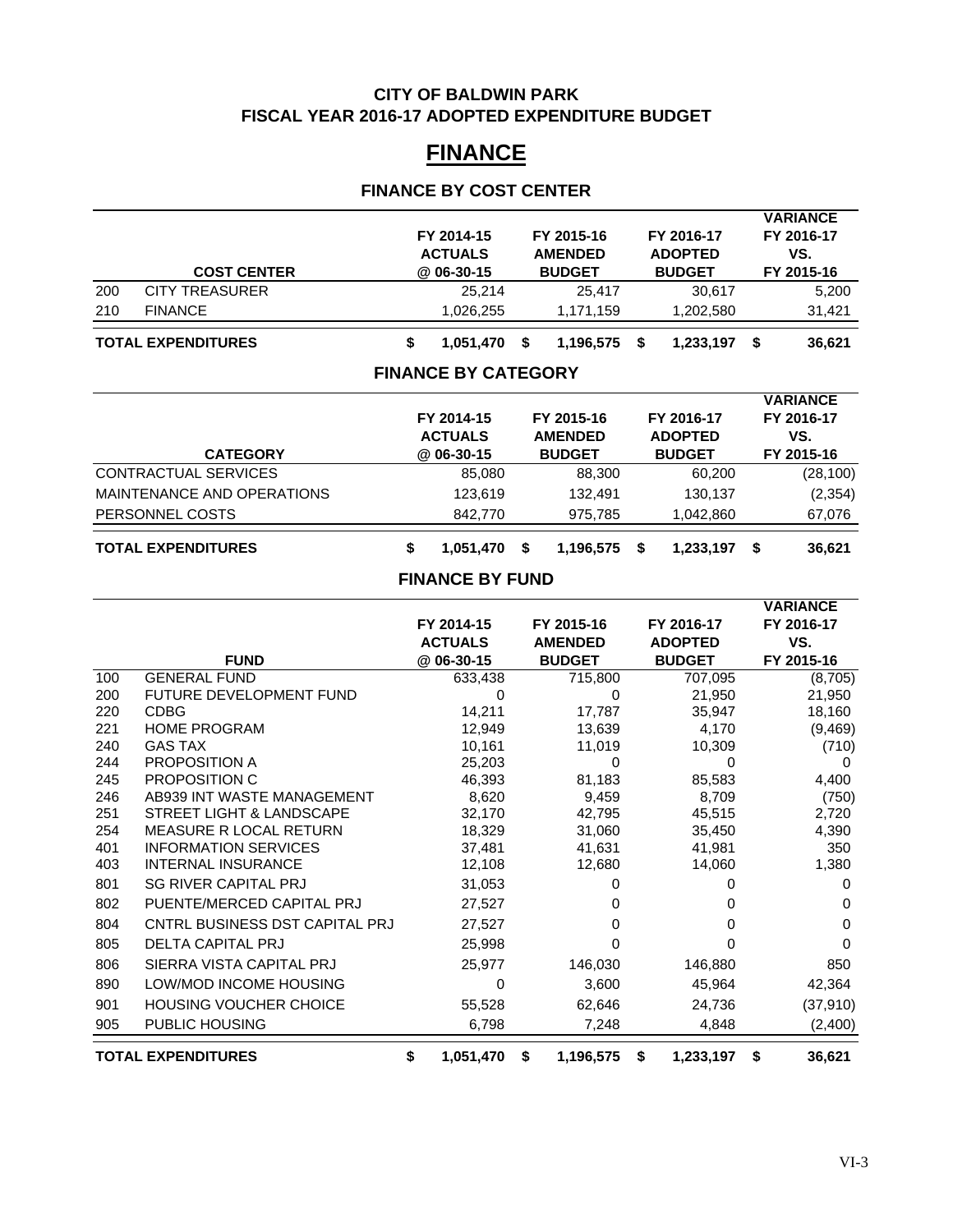#### **CITY OF BALDWIN PARK FISCAL YEAR 2016-17 ADOPTED EXPENDITURE BUDGET**

# **NON-DEPARTMENTAL**

### **NON-DEPARTMENTAL BY COST CENTER**

|     | <b>TOTAL EXPENDITURES</b> | 14.633.396                   | 23,544,754                   | 11,373,468                   | (12, 171, 286)    |
|-----|---------------------------|------------------------------|------------------------------|------------------------------|-------------------|
| 299 | NON-DEPARTMENTAL          | 756.185                      | 1,438,260                    | 907,453                      | (530, 807)        |
| 000 | NO COST CENTER            | 13,877,211                   | 22,106,494                   | 10,466,015                   | (11,640,479)      |
|     | <b>COST CENTER</b>        | @ 06-30-15                   | <b>BUDGET</b>                | <b>BUDGET</b>                | FY 2015-16        |
|     |                           | FY 2014-15<br><b>ACTUALS</b> | FY 2015-16<br><b>AMENDED</b> | FY 2016-17<br><b>ADOPTED</b> | FY 2016-17<br>VS. |
|     |                           |                              |                              |                              | <b>VARIANCE</b>   |

# **NON-DEPARTMENTAL BY CATEGORY**

| <b>CATEGORY</b>            | FY 2014-15<br><b>ACTUALS</b><br>@ 06-30-15 | FY 2015-16<br><b>AMENDED</b><br><b>BUDGET</b> | FY 2016-17<br><b>ADOPTED</b><br><b>BUDGET</b> | <b>VARIANCE</b><br>FY 2016-17<br>VS.<br>FY 2015-16 |
|----------------------------|--------------------------------------------|-----------------------------------------------|-----------------------------------------------|----------------------------------------------------|
| CONTRACTUAL SERVICES       | 100,246                                    | 106,150                                       | 80,986                                        | (25, 164)                                          |
| MAINTENANCE AND OPERATIONS | 2,057,226                                  | 6,835,633                                     | 527,594                                       | (6,308,039)                                        |
| <b>DEBT SERVICE</b>        | 5,975,329                                  | 5,929,541                                     | 5,421,350                                     | (508, 191)                                         |
| PERSONNEL COSTS            | 590,023                                    | 923,000                                       | 768,000                                       | (155,000)                                          |
| <b>TRANSFERS OUT</b>       | 5,910,572                                  | 9,750,430                                     | 4,575,538                                     | (5,174,892)                                        |
| <b>TOTAL EXPENDITURES</b>  | 14,633,396                                 | \$<br>23,544,754                              | 11,373,468<br>S                               | (12, 171, 286)<br>S                                |

#### **NON-DEPARTMENTAL BY FUND**

|     |                               |                |                |                | <b>VARIANCE</b> |
|-----|-------------------------------|----------------|----------------|----------------|-----------------|
|     |                               | FY 2014-15     | FY 2015-16     | FY 2016-17     | FY 2016-17      |
|     |                               | <b>ACTUALS</b> | <b>AMENDED</b> | <b>ADOPTED</b> | VS.             |
|     | <b>FUND</b>                   | @ 06-30-15     | <b>BUDGET</b>  | <b>BUDGET</b>  | FY 2015-16      |
| 100 | <b>GENERAL FUND</b>           | 1,166,305      | 1,423,060      | 888,733        | (534, 327)      |
| 205 | FEDERAL ASSET FORFEITURE      | 22,316         | 0              | 0              |                 |
| 220 | <b>CDBG</b>                   | 602,206        | 507,260        | 406,457        | (100, 803)      |
| 230 | AB1693 BUSINESS IMPRVMNT FEES | 9,805          | 0              | 0              | 0               |
| 240 | <b>GAS TAX</b>                | 403,049        | 401,495        | 403,011        | 1,516           |
| 245 | <b>PROPOSITION C</b>          | 9,805          | 10,000         | 10,710         | 710             |
| 254 | MEASURE R LOCAL RETURN        | 5,043          | 5,200          | 5,510          | 310             |
| 401 | <b>INFORMATION SERVICES</b>   | (5,052)        |                |                |                 |
| 402 | <b>FLEET SERVICES</b>         | (13, 745)      |                |                |                 |
| 403 | <b>INTERNAL INSURANCE</b>     | (3,367)        |                |                |                 |
| 601 | <b>DEBT SERVICE</b>           | 517,253        | 507,260        | 406,457        | (100, 803)      |
| 610 | <b>COP LEASE PAYMENTS</b>     | 682,280        | 679,680        | 679,030        | (650)           |
| 625 | <b>GAS TAX DEBT SERVICE</b>   | 400,893        | 401,495        | 400,511        | (984)           |
| 650 | PENSION OBLIGATION BOND       | 1,710,611      | 1,767,328      | 1,832,828      | 65,500          |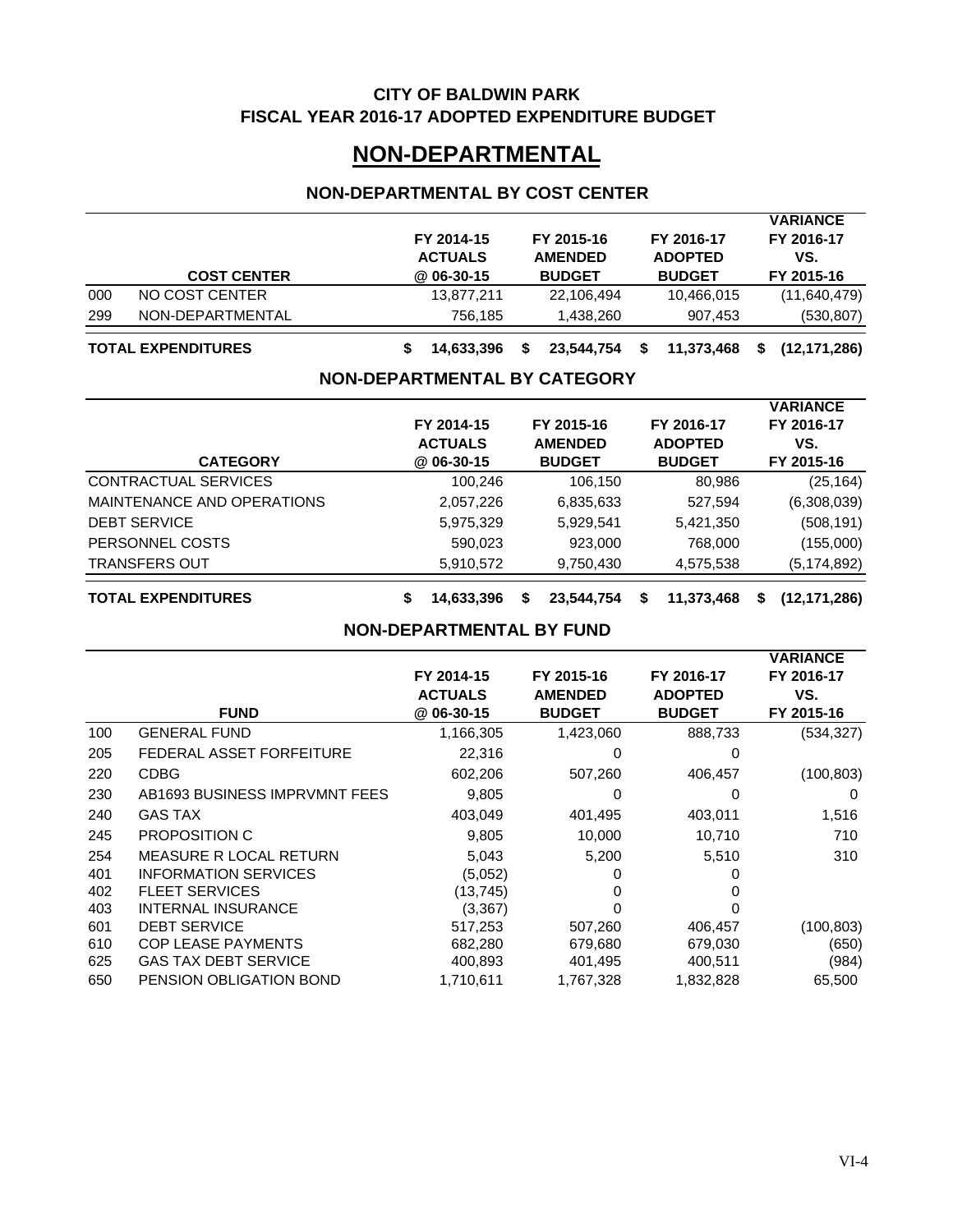|     |                                  |                  |                  |                  | <b>VARIANCE</b>      |
|-----|----------------------------------|------------------|------------------|------------------|----------------------|
|     |                                  | FY 2014-15       | FY 2015-16       | FY 2016-17       | FY 2016-17           |
|     |                                  | <b>ACTUALS</b>   | <b>AMENDED</b>   | <b>ADOPTED</b>   | VS.                  |
|     | <b>FUND</b>                      | @ 06-30-15       | <b>BUDGET</b>    | <b>BUDGET</b>    | FY 2015-16           |
| 800 | <b>RDA OBLIGATION RETIREMENT</b> | 3,581,508        | 6,880,752        | 1,957,097        | (4,923,655)          |
| 801 | <b>SG RIVER CAPITAL PRJ</b>      | 8,990            | 0                | 16,075           | 16,075               |
| 802 | PUENTE/MERCED CAPITAL PRJ        | 5,054            | 0                | 8,696            | 8,696                |
| 803 | W RAMONA CAPITAL PRJ             | 140              | 0                | 375              | 375                  |
| 804 | CNTRL BUSINESS DST CAPITAL PRJ   | 14,936           | 0                | 25,700           | 25,700               |
| 805 | <b>DELTA CAPITAL PRJ</b>         | 1,290            | 0                | 2,220            | 2,220                |
| 806 | SIERRA VISTA CAPITAL PRJ         | 85,329           | 1,050,000        | 1,304,097        | 254,097              |
| 831 | <b>SG RIVER DEBT SERVICE</b>     | 1,055,339        | 1,865,060        | 864,190          | (1,000,870)          |
| 832 | PUENTE/MERCED DEBT SERVICE       | 666,174          | 982,992          | 526,985          | (456,007)            |
| 834 | CNTRL BUSINESS DIST DEBT SERV    | 1,098,818        | 2,184,339        | 642,231          | (1,542,108)          |
| 835 | <b>DELTA DEBT SERVICE</b>        | 164,756          | 449,669          | 101,550          | (348, 119)           |
| 836 | SIERRA VISTA DEBT SERVICE        | 1,874,129        | 3,871,016        | 335,842          | (3,535,174)          |
| 837 | BP MERGED 2000 REFINANCE         | 576,695          | 544,008          | 540,935          | (3,073)              |
| 890 | LOW/MOD INCOME HOUSING           | 1,564            | 1,000            | 0                | (1,000)              |
| 901 | <b>HOUSING VOUCHER CHOICE</b>    | (7,043)          | 0                | 0                | 0                    |
| 905 | <b>PUBLIC HOUSING</b>            | (1,684)          | 0                | 0                | 0                    |
| 910 | <b>CIAP</b>                      | 0                | 13,140           | 14,228           | 1,088                |
|     | <b>TOTAL EXPENDITURES</b>        | \$<br>14,633,396 | \$<br>23,544,754 | \$<br>11,373,468 | \$<br>(12, 171, 286) |

# **NON-DEPARTMENTAL BY FUND (Continued)**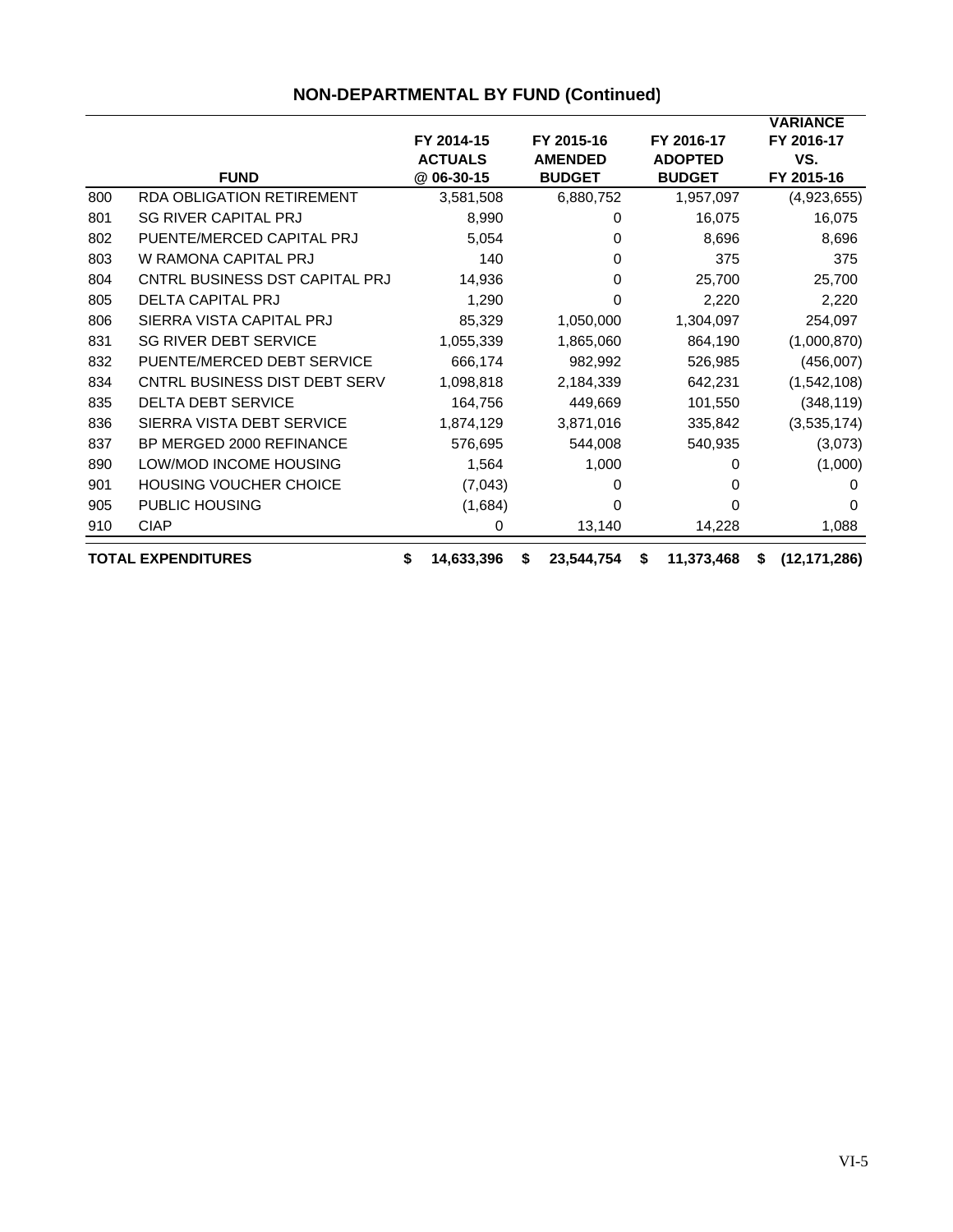#### **CITY OF BALDWIN PARK FISCAL YEAR 2016-17 ADOPTED EXPENDITURE BUDGET**

# **POLICE**

# **POLICE BY COST CENTER**

|     |                             |   |                |   |                |   |                |   | <b>VARIANCE</b> |
|-----|-----------------------------|---|----------------|---|----------------|---|----------------|---|-----------------|
|     |                             |   | FY 2014-15     |   | FY 2015-16     |   | FY 2016-17     |   | FY 2016-17      |
|     |                             |   | <b>ACTUALS</b> |   | <b>AMENDED</b> |   | <b>ADOPTED</b> |   | VS.             |
|     | <b>COST CENTER</b>          |   | @ 06-30-15     |   | <b>BUDGET</b>  |   | <b>BUDGET</b>  |   | FY 2015-16      |
| 300 | POLICE CHIEF                |   | 1,011,869      |   | 987,738        |   | 1,188,296      |   | 200,558         |
| 310 | POLICE ADMINISTRATION       |   | 1,401,516      |   | 881,988        |   | 1,139,665      |   | 257,677         |
| 320 | <b>COMMUNICATIONS</b>       |   | 1,010,034      |   | 1,029,832      |   | 946,775        |   | (83,058)        |
| 330 | <b>RECORDS</b>              |   | 398,701        |   | 487,773        |   | 481,601        |   | (6, 172)        |
| 340 | <b>PATROL</b>               |   | 9,107,645      |   | 9,203,261      |   | 10,024,597     |   | 821,336         |
| 350 | TRAFFIC                     |   | 806,550        |   | 679,680        |   | 493.729        |   | (185, 951)      |
| 360 | <b>INVESTIGATIONS</b>       |   | 3,475,882      |   | 3,242,150      |   | 3,480,357      |   | 238,207         |
| 370 | <b>POLICE JAIL</b>          |   | 376,302        |   | 538,965        |   | 396,400        |   | (142, 565)      |
| 380 | <b>EMERGENCY OPERATIONS</b> |   | 38,267         |   | 53,000         |   | 53,000         |   | 0               |
| 390 | OTHER PUBLIC SAFETY SERVI   |   | 642,830        |   | 370,088        |   | 379,388        |   | 9,300           |
| 391 | <b>CODE ENFORCMENT</b>      |   | 274,955        |   | 490,475        |   | 429,444        |   | (61, 031)       |
| 392 | <b>PARKING ENFORCEMENT</b>  |   | 99,291         |   | 121,720        |   | 121,440        |   | (280)           |
|     | <b>TOTAL EXPENDITURES</b>   | S | 18,643,841     | S | 18,086,670     | S | 19,134,692     | S | 1,048,022       |

#### **POLICE BY CATEGORY**

|                            | _ _ _ _ _ _ _   |                 |                    |                 |
|----------------------------|-----------------|-----------------|--------------------|-----------------|
| <b>TOTAL EXPENDITURES</b>  | 18,643,841<br>S | 18,086,670<br>S | 19,134,692 \$<br>S | 1,048,022       |
|                            |                 |                 |                    |                 |
| PERSONNEL COSTS            | 14,204,719      | 14,743,493      | 16,309,869         | 1,566,376       |
| MAINTENANCE AND OPERATIONS | 2,218,906       | 1,752,476       | 1,773,291          | 20.815          |
| CONTRACTUAL SERVICES       | 1,416,539       | 1,113,932       | 1,051,532          | (62, 400)       |
| CAPITAL                    | 803,676         | 476.769         | 0                  | (476, 769)      |
| <b>CATEGORY</b>            | @ 06-30-15      | <b>BUDGET</b>   | <b>BUDGET</b>      | FY 2015-16      |
|                            | <b>ACTUALS</b>  | <b>AMENDED</b>  | <b>ADOPTED</b>     | VS.             |
|                            | FY 2014-15      | FY 2015-16      | FY 2016-17         | FY 2016-17      |
|                            |                 |                 |                    | <b>VARIANCE</b> |

#### **POLICE BY FUND**

|     |                               |   |                |   |                |   |                | <b>VARIANCE</b> |
|-----|-------------------------------|---|----------------|---|----------------|---|----------------|-----------------|
|     |                               |   | FY 2014-15     |   | FY 2015-16     |   | FY 2016-17     | FY 2016-17      |
|     |                               |   | <b>ACTUALS</b> |   | <b>AMENDED</b> |   | <b>ADOPTED</b> | VS.             |
|     | <b>FUND</b>                   |   | @ 06-30-15     |   | <b>BUDGET</b>  |   | <b>BUDGET</b>  | FY 2015-16      |
| 100 | <b>GENERAL FUND</b>           |   | 16.824.974     |   | 17.245.676     |   | 18,883,122     | 1,637,446       |
| 205 | FEDERAL ASSET FORFEITURE      |   | 1,152,230      |   | 206,142        |   | 0              | (206, 142)      |
| 206 | STATE ASSET FORFEITURE        |   | 30.932         |   | 43.414         |   | $\Omega$       | (43, 414)       |
| 220 | <b>CDBG</b>                   |   | 180.237        |   | 208,595        |   | 242.950        | 34,355          |
| 230 | AB1693 BUSINESS IMPRVMNT FEES |   | 0              |   | 5.250          |   | 8,620          | 3.370           |
| 246 | AB939 INT WASTE MANAGEMENT    |   | 0              |   | 67.810         |   | 0              |                 |
| 271 | POLICE GRANTS FUND            |   | 455.468        |   | 119.783        |   | 0              |                 |
| 404 | <b>CAPITAL EQUIPMENT</b>      |   | 0              |   | 190,000        |   | 0              | (190,000)       |
|     | <b>TOTAL EXPENDITURES</b>     | S | 18,643,841     | S | 18,086,670     | S | 19,134,692 \$  | 1,048,022       |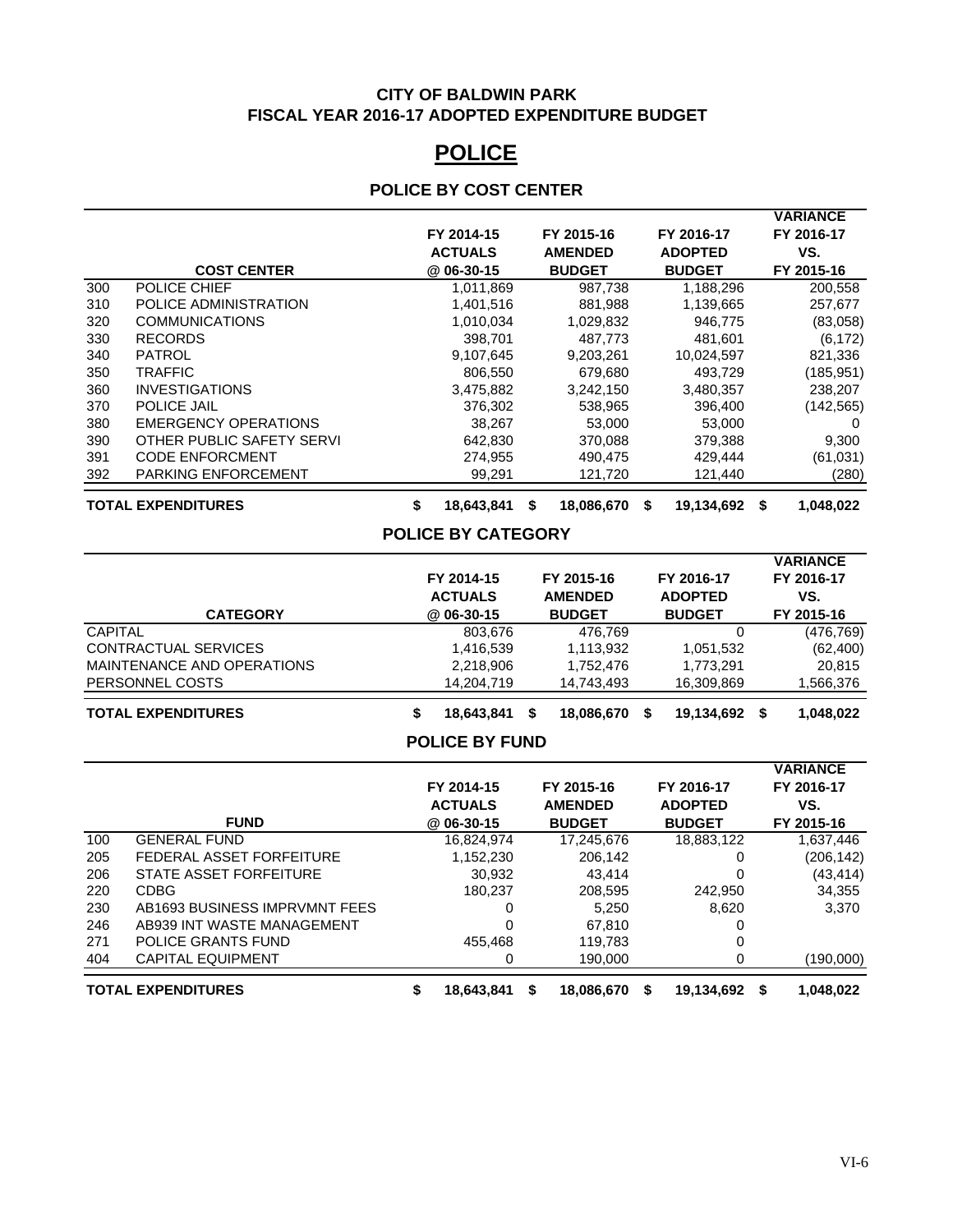#### **CITY OF BALDWIN PARK FISCAL YEAR 2016-17 ADOPTED EXPENDITURE BUDGET**

# **COMMUNITY DEVELOPMENT**

# **COMMUNITY DEVELOPMENT BY COST CENTER**

|     | <b>COST CENTER</b>            |   | FY 2014-15<br><b>ACTUALS</b><br>@ 06-30-15 |   | FY 2015-16<br><b>AMENDED</b><br><b>BUDGET</b> |   | FY 2016-17<br><b>ADOPTED</b><br><b>BUDGET</b> |    | <b>VARIANCE</b><br>FY 2016-17<br>VS.<br>FY 2015-16 |
|-----|-------------------------------|---|--------------------------------------------|---|-----------------------------------------------|---|-----------------------------------------------|----|----------------------------------------------------|
| 400 | <b>COMMUNITY DEV DIRECTOR</b> |   | 196,029                                    |   | 203,475                                       |   | 75,619                                        |    | (127, 856)                                         |
| 405 | ECONOMIC DEVELOPMENT          |   | 1.500                                      |   | 140.031                                       |   | 214,835                                       |    | 74.804                                             |
| 410 | FEDERALLY ASSISTED HOUSING*   |   | 5,302,589                                  |   | 5,011,147                                     |   | 5,218,437                                     |    | 207,290                                            |
| 420 | <b>CDBG</b>                   |   | 2,244,046                                  |   | 2,582,838                                     |   | 1,886,952                                     |    | (695, 886)                                         |
| 440 | <b>PLANNING</b>               |   | 722,200                                    |   | 492,875                                       |   | 636,395                                       |    | 143,520                                            |
| 450 | <b>BUILDING &amp; SAFETY</b>  |   | 528,429                                    |   | 568,281                                       |   | 736,031                                       |    | 167,750                                            |
| 470 | <b>COMMUNITY DEV ADMIN</b>    |   | 48,105                                     |   | 49,966                                        |   | 37,106                                        |    | (12, 860)                                          |
|     | <b>TOTAL EXPENDITURES</b>     | S | 9,042,896                                  | S | 9.048.614                                     | S | 8,805,376                                     | S. | (243, 238)                                         |

# **COMMUNITY DEVELOPMENT BY CATEGORY**

| <b>CATEGORY</b>            | FY 2014-15<br><b>ACTUALS</b><br>@ 06-30-15 | FY 2015-16<br><b>AMENDED</b><br><b>BUDGET</b> |   | FY 2016-17<br><b>ADOPTED</b><br><b>BUDGET</b> | <b>VARIANCE</b><br>FY 2016-17<br>VS.<br>FY 2015-16 |
|----------------------------|--------------------------------------------|-----------------------------------------------|---|-----------------------------------------------|----------------------------------------------------|
| <b>CAPITAL</b>             | 11,983                                     | 39,400                                        |   | 240,000                                       | 200,600                                            |
| CONTRACTUAL SERVICES       | 2,091,604                                  | 1,940,000                                     |   | 917,100                                       | (1,022,900)                                        |
| MAINTENANCE AND OPERATIONS | 5,459,773                                  | 5,353,318                                     |   | 6,009,870                                     | 656,552                                            |
| PERSONNEL COSTS            | 1,479,536                                  | 1,715,896                                     |   | 1,638,406                                     | (77, 490)                                          |
| <b>TOTAL EXPENDITURES</b>  | 9.042.896                                  | S<br>9,048,614                                | S | 8,805,376                                     | (243, 238)                                         |

#### **COMMUNITY DEVELOPMENT BY FUND**

|     | <b>FUND</b>                    | FY 2014-15<br><b>ACTUALS</b><br>@ 06-30-15 | FY 2015-16<br><b>AMENDED</b><br><b>BUDGET</b> | FY 2016-17<br><b>ADOPTED</b><br><b>BUDGET</b> | <b>VARIANCE</b><br>FY 2016-17<br>VS.<br>FY 2015-16 |
|-----|--------------------------------|--------------------------------------------|-----------------------------------------------|-----------------------------------------------|----------------------------------------------------|
| 100 | <b>GENERAL FUND</b>            | 914.320                                    | 1,114,961                                     | 1,096,807                                     | (18, 154)                                          |
| 200 | <b>FUTURE DEVELOPMENT FUND</b> | 0                                          | 0                                             | 143.725                                       | 143,725                                            |
| 220 | <b>CDBG</b>                    | 330,104                                    | 269,181                                       | 262,628                                       | (6, 553)                                           |
| 221 | <b>HOME PROGRAM</b>            | 1,552,307                                  | 1,903,438                                     | 1,010,229                                     | (893, 209)                                         |
| 222 | <b>CAL HOME</b>                | 35.118                                     | 0                                             | 0                                             | 0                                                  |
| 230 | AB1693 BUSINESS IMPRVMNT FEES  | 0                                          | 0                                             | 31,000                                        | 31,000                                             |
| 231 | AIR QUALITY IMPROVEMENT        | 2,634                                      | 77,114                                        | 60.114                                        | (17,000)                                           |
| 235 | <b>GENERAL PLAN FEE</b>        | 6.074                                      | 190.260                                       | 279,650                                       | 89,390                                             |
| 270 | <b>GRANTS FUND</b>             | 458.646                                    | 0                                             | 0                                             | 0                                                  |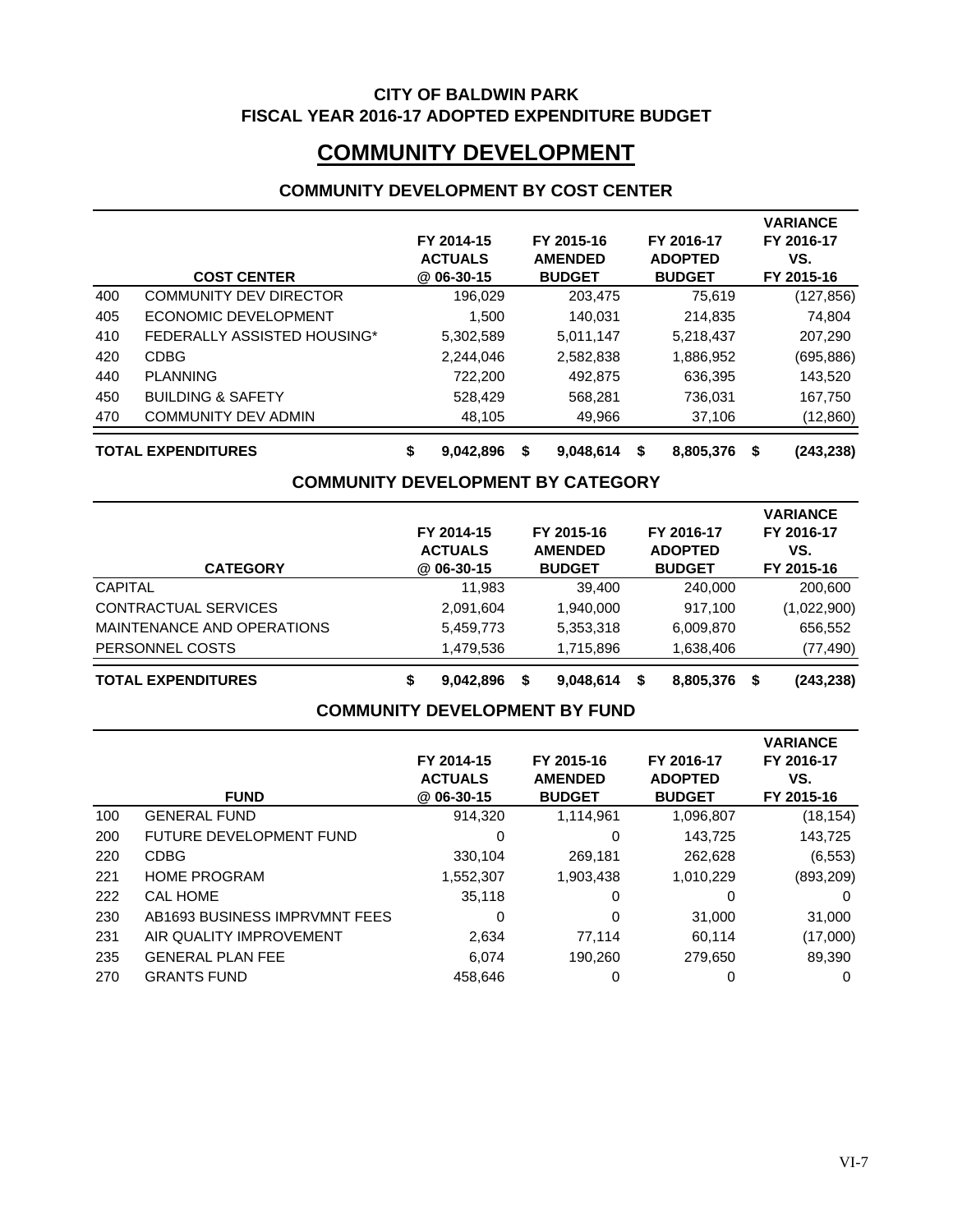|     | <b>FUND</b>                    | FY 2014-15<br><b>ACTUALS</b><br>@ 06-30-15 |   | FY 2015-16<br><b>AMENDED</b><br><b>BUDGET</b> |   | FY 2016-17<br><b>ADOPTED</b><br><b>BUDGET</b> |   | <b>VARIANCE</b><br>FY 2016-17<br>VS.<br>FY 2015-16 |
|-----|--------------------------------|--------------------------------------------|---|-----------------------------------------------|---|-----------------------------------------------|---|----------------------------------------------------|
| 801 | <b>SG RIVER CAPITAL PRJ</b>    | 16,549                                     |   | 0                                             |   | 0                                             |   | 0                                                  |
| 802 | PUENTE/MERCED CAPITAL PRJ      | 6.564                                      |   | 0                                             |   | 0                                             |   | $\Omega$                                           |
| 804 | CNTRL BUSINESS DST CAPITAL PRJ | 6.564                                      |   | 0                                             |   | 0                                             |   | $\Omega$                                           |
| 805 | <b>DELTA CAPITAL PRJ</b>       | 6,564                                      |   | 0                                             |   | 0                                             |   | $\Omega$                                           |
| 806 | SIERRA VISTA CAPITAL PRJ       | 23,745                                     |   | 41,630                                        |   | 7,015                                         |   | (34,615)                                           |
| 890 | LOW/MOD INCOME HOUSING         | 2,355                                      |   | 6.010                                         |   | 269.072                                       |   | 263,062                                            |
| 901 | <b>HOUSING VOUCHER CHOICE</b>  | 5,599,401                                  |   | 5,382,733                                     |   | 5,607,312                                     |   | 224,579                                            |
| 905 | <b>PUBLIC HOUSING</b>          | 81,950                                     |   | 63,288                                        |   | 37,824                                        |   | (25,464)                                           |
|     | <b>TOTAL EXPENDITURES</b>      | \$<br>9,042,896                            | S | 9.048.614                                     | S | 8,805,376                                     | S | (243, 238)                                         |

## **COMMUNITY DEVELOPMENT BY FUND (Continued)**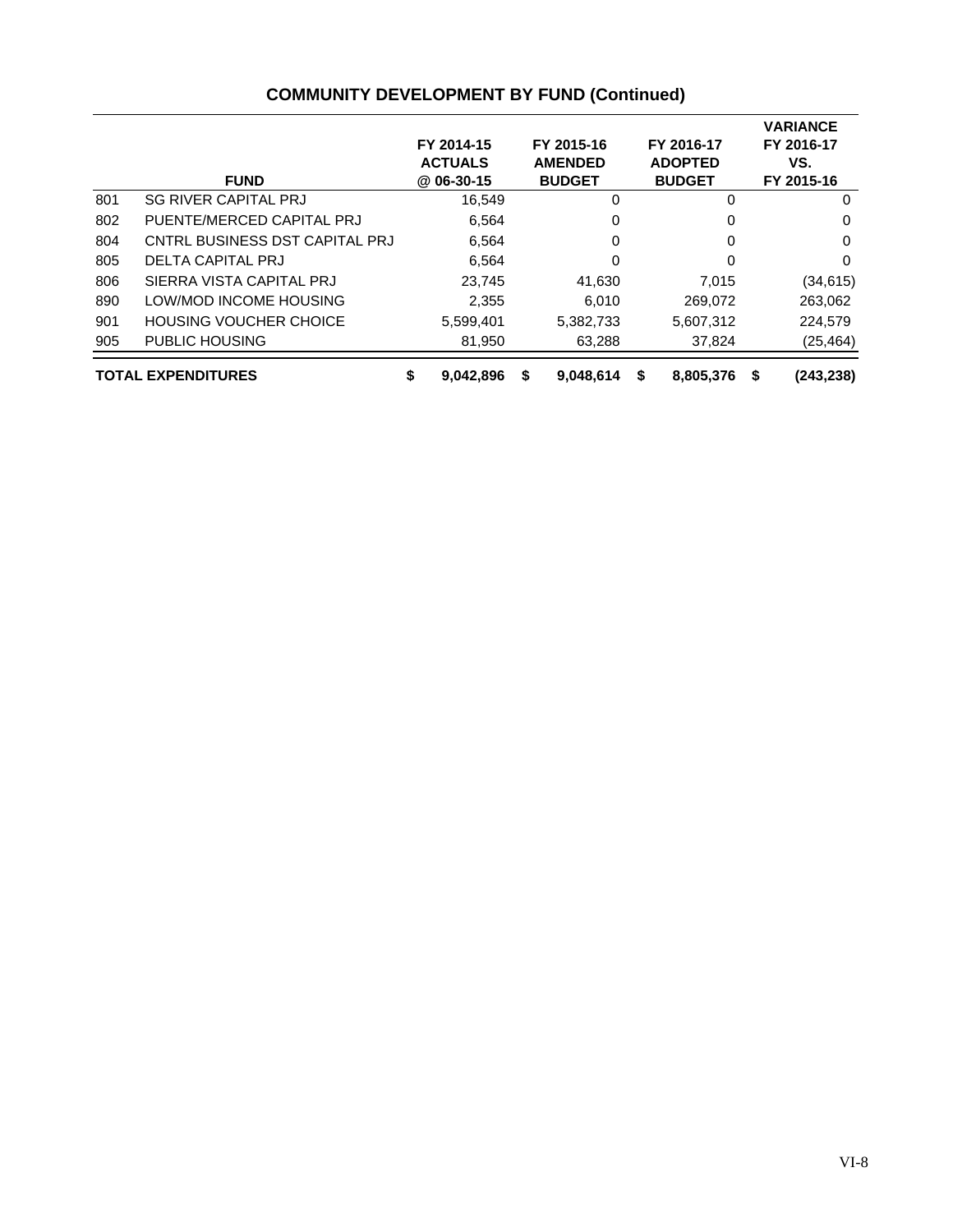#### **CITY OF BALDWIN PARK FISCAL YEAR 2016-17 ADOPTED EXPENDITURE BUDGET**

# **PUBLIC WORKS**

#### **PUBLIC WORKS BY COST CENTER**

|     |                               | FY 2014-15<br><b>ACTUALS</b> |   | FY 2015-16<br><b>AMENDED</b> |   | FY 2016-17<br><b>ADOPTED</b> |   | <b>VARIANCE</b><br>FY 2016-17<br>VS. |
|-----|-------------------------------|------------------------------|---|------------------------------|---|------------------------------|---|--------------------------------------|
|     | <b>COST CENTER</b>            | @ 06-30-15                   |   | <b>BUDGET</b>                |   | <b>BUDGET</b>                |   | FY 2015-16                           |
| 500 | PUBLIC WORKS DIRECTOR         | 370,136                      |   | 671,805                      |   | 385,335                      |   | (286, 470)                           |
| 510 | <b>ENGINEERING</b>            | 899,772                      |   | 789,330                      |   | 775,250                      |   | (14,080)                             |
| 520 | <b>CAPITAL IMPROVEMENT</b>    | 1,204,521                    |   | 12,026,697                   |   | 1,391,449                    |   | (10,635,248)                         |
| 530 | <b>LIGHTING MAINTENANCE</b>   | 672,712                      |   | 627,500                      |   | 627,500                      |   | 0                                    |
| 540 | <b>WASTE MNG/ENVIRO SERV</b>  | 329,639                      |   | 254,655                      |   | 452,007                      |   | 197,352                              |
| 550 | <b>TRAFFIC CONTROL</b>        | 309,114                      |   | 360,321                      |   | 588,131                      |   | 227,810                              |
| 551 | <b>ASPHALT</b>                | 215,043                      |   | 4,131,451                    |   | 511,311                      |   | (3,620,140)                          |
| 552 | <b>STREET SWEEPING</b>        | 255,192                      |   | 82,629                       |   | 95,699                       |   | 13,070                               |
| 560 | LANDSCAPE                     | 717,067                      |   | 1,621,533                    |   | 851,237                      |   | (770, 296)                           |
| 561 | <b>TREES</b>                  | 469,218                      |   | 456,501                      |   | 326,641                      |   | (129, 860)                           |
| 562 | <b>IRRIGATION</b>             | 161,005                      |   | 206,099                      |   | 227,270                      |   | 21,171                               |
| 570 | <b>GRAFFITI ABATEMENT</b>     | 472,366                      |   | 588,488                      |   | 494,759                      |   | (93, 730)                            |
| 571 | <b>COURT REFERRAL</b>         | 227,615                      |   | 257,171                      |   | 319,502                      |   | 62,331                               |
| 580 | <b>TRANSIT SERVICES</b>       | 1,108,679                    |   | 4,324,367                    |   | 1,197,500                    |   | (3, 126, 867)                        |
| 581 | <b>TRANSIT FACILITY MAINT</b> | 102,452                      |   | 205,196                      |   | 174,976                      |   | (30, 220)                            |
| 590 | <b>FLEET SERV - GENERAL</b>   | 372,162                      |   | 448,590                      |   | 537,800                      |   | 89,210                               |
| 591 | <b>FLEET SERV - POLICE</b>    | 381,101                      |   | 529,690                      |   | 579,880                      |   | 50,190                               |
| 595 | <b>FACILITIES MAINTENANCE</b> | 138,027                      |   | 0                            |   | 0                            |   |                                      |
|     | <b>TOTAL EXPENDITURES</b>     | \$<br>8,405,819              | S | 27,582,024                   | S | 9,536,246                    | S | (18,045,777)                         |

#### **PUBLIC WORKS BY CATEGORY**

| <b>CATEGORY</b>            |   | FY 2014-15<br><b>ACTUALS</b><br>@ 06-30-15 | FY 2015-16<br><b>AMENDED</b><br><b>BUDGET</b> |   | FY 2016-17<br><b>ADOPTED</b><br><b>BUDGET</b> |   | <b>VARIANCE</b><br>FY 2016-17<br>VS.<br>FY 2015-16 |
|----------------------------|---|--------------------------------------------|-----------------------------------------------|---|-----------------------------------------------|---|----------------------------------------------------|
| <b>CAPITAL</b>             |   | 1,085,598                                  | 19,376,848                                    |   | 1.364.453                                     |   | (18,012,395)                                       |
| CONTRACTUAL SERVICES       |   | 2,629,542                                  | 2,633,995                                     |   | 2,344,930                                     |   | (289,065)                                          |
| MAINTENANCE AND OPERATIONS |   | 2,231,686                                  | 2,331,763                                     |   | 2.592.339                                     |   | 260,576                                            |
| PERSONNEL COSTS            |   | 2,307,492                                  | 2,960,818                                     |   | 3,089,320                                     |   | 128,503                                            |
| <b>TRANSFERS OUT</b>       |   | 151.501                                    | 278,600                                       |   | 145.204                                       |   | (133, 396)                                         |
| <b>TOTAL EXPENDITURES</b>  | S | 8,405,819                                  | 27,582,024                                    | S | 9,536,246                                     | S | (18,045,777)                                       |

**PUBLIC WORKS BY FUND**

|     | <b>FUND</b>                    | FY 2014-15<br><b>ACTUALS</b><br>@ 06-30-15 | FY 2015-16<br><b>AMENDED</b><br><b>BUDGET</b> | FY 2016-17<br><b>ADOPTED</b><br><b>BUDGET</b> | <b>VARIANCE</b><br>FY 2016-17<br>VS.<br>FY 2015-16 |
|-----|--------------------------------|--------------------------------------------|-----------------------------------------------|-----------------------------------------------|----------------------------------------------------|
| 100 | <b>GENERAL FUND</b>            | 260,083                                    | 458.461                                       | 287,367                                       | (171,094)                                          |
| 200 | <b>FUTURE DEVELOPMENT FUND</b> |                                            | 0                                             | 12,660                                        | 12,660                                             |
| 205 | FEDERAL ASSET FORFEITURE       |                                            | 150,000                                       |                                               | (150,000)                                          |
| 220 | CDBG                           | 46.786                                     | 903,292                                       | 752.773                                       | (150, 519)                                         |
| 230 | AB1693 BUSINESS IMPRVMNT FEES  | 3,629                                      | 9.350                                         | 1.440                                         | (7,910)                                            |
| 231 | AIR QUALITY IMPROVEMENT        |                                            | 120,000                                       |                                               | (120,000)                                          |
| 234 | PARK LAND & PUBLIC ART FEES    | 706,666                                    | 346,000                                       | 250,000                                       | (96,000)                                           |
| 240 | <b>GAS TAX</b>                 | 1.126.931                                  | 5.213.458                                     | 1.467.718                                     | (3,745,740)                                        |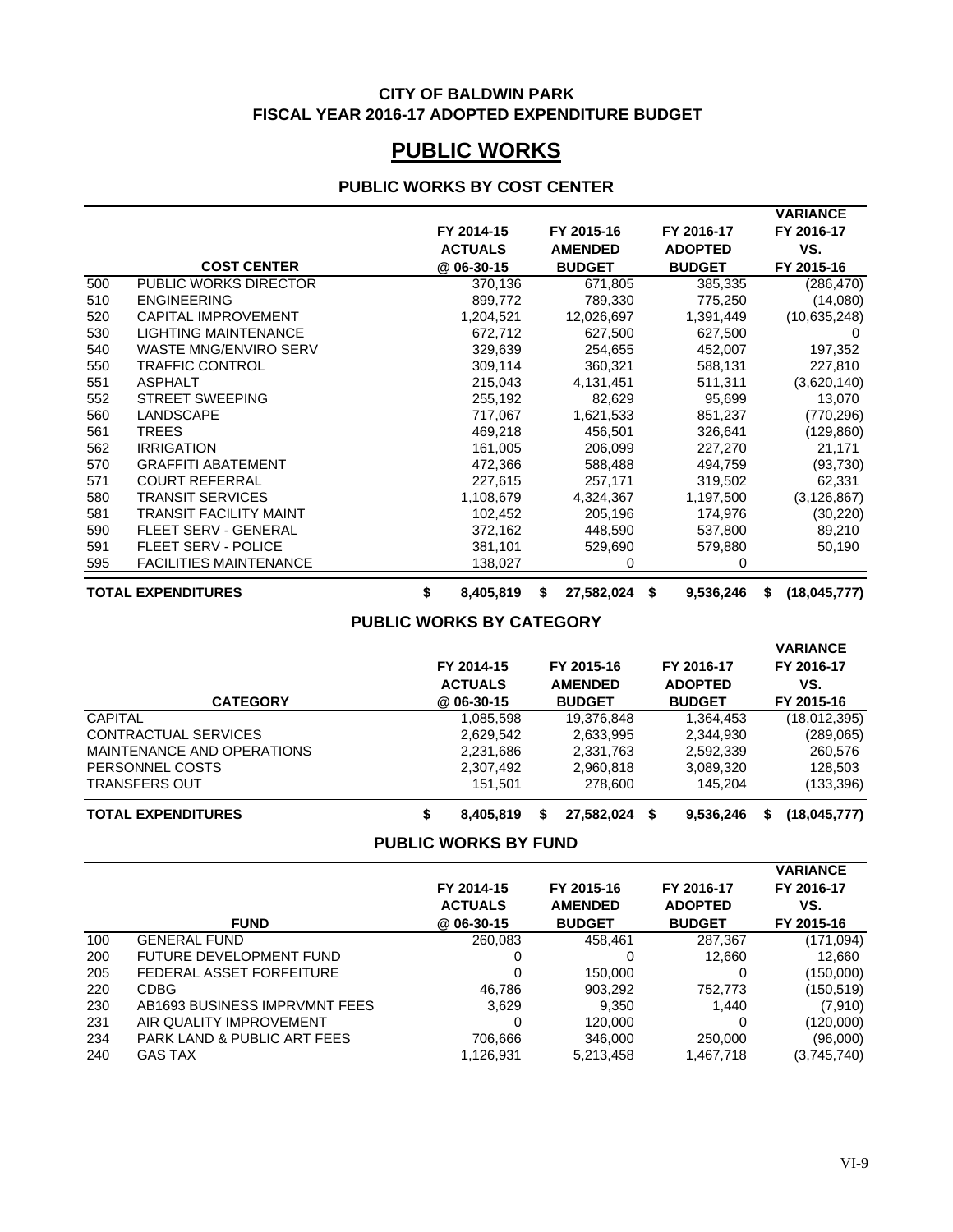|     |                                  |                 |   |                |                 |   | VARIANCE      |
|-----|----------------------------------|-----------------|---|----------------|-----------------|---|---------------|
|     |                                  | FY 2014-15      |   | FY 2015-16     | FY 2016-17      |   | FY 2016-17    |
|     |                                  | <b>ACTUALS</b>  |   | <b>AMENDED</b> | <b>ADOPTED</b>  |   | VS.           |
|     | <b>FUND</b>                      | @ 06-30-15      |   | <b>BUDGET</b>  | <b>BUDGET</b>   |   | FY 2015-16    |
| 242 | <b>TRAFFIC CONGESTION RELIEF</b> | 50,329          |   | 0              | 0               |   | 0             |
| 243 | <b>BICYCLE &amp; PEDESTRIAN</b>  | 38,038          |   | 216,962        | 0               |   | (216, 962)    |
| 244 | PROPOSITION A                    | 1,258,626       |   | 2,411,491      | 1,224,010       |   | (1, 187, 481) |
| 245 | <b>PROPOSITION C</b>             | 238,405         |   | 1,830,100      | 905,083         |   | (925, 017)    |
| 246 | AB939 INT WASTE MANAGEMENT       | 322,222         |   | 482,974        | 310,894         |   | (172,080)     |
| 247 | OIL RECYCLING GRANT              | 6,292           |   | 20,000         | 20,000          |   | 0             |
| 249 | <b>STORM DRAIN/NPDS</b>          | 104,673         |   | 81,840         | 81,800          |   | (40)          |
| 251 | STREET LIGHT & LANDSCAPE         | 2,012,187       |   | 1,739,411      | 1,531,462       |   | (207, 949)    |
| 252 | PARKS MAINTENANCE DISTRICT       | 332,770         |   | 380,232        | 377,602         |   | (2,630)       |
| 253 | <b>PROP A PARKS</b>              | 194,419         |   | 82,711         | 133,751         |   | 51,040        |
| 254 | MEASURE R LOCAL RETURN           | 368,256         |   | 2,567,202      | 976,952         |   | (1,590,250)   |
| 270 | <b>GRANTS FUND</b>               | 580.619         |   | 9,519,785      | 50,000          |   | (9, 469, 785) |
| 402 | <b>FLEET SERVICES</b>            | 754,888         |   | 1,008,755      | 1,152,735       |   | 143,980       |
| 404 | <b>CAPITAL EQUIPMENT</b>         | 0               |   | 40,000         | 0               |   | (40,000)      |
|     | <b>TOTAL EXPENDITURES</b>        | \$<br>8,405,819 | S | 27,582,024     | \$<br>9,536,246 | S | (18,045,777)  |

## **PUBLIC WORKS BY FUND (Continued)**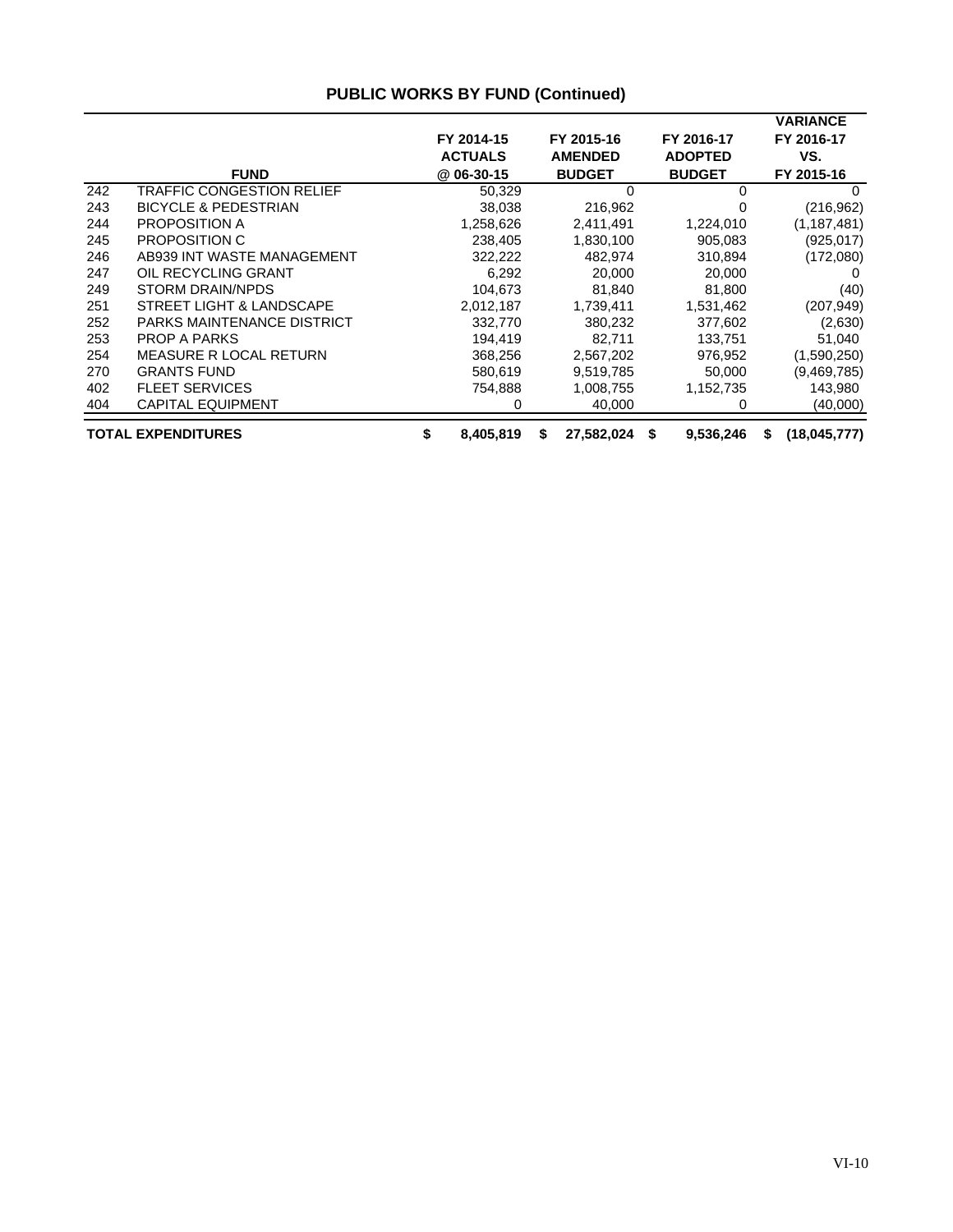#### **CITY OF BALDWIN PARK FISCAL YEAR 2016-17 ADOPTED EXPENDITURE BUDGET**

# **RECREATION & COMMUNITY SERVICES**

#### **RECREATION & COMMUNITY SERVICES BY COST CENTER**

|     |                                                        |    |                |      |                |                   | <b>VARIANCE</b> |
|-----|--------------------------------------------------------|----|----------------|------|----------------|-------------------|-----------------|
|     |                                                        |    | FY 2014-15     |      | FY 2015-16     | FY 2016-17        | FY 2016-17      |
|     |                                                        |    | <b>ACTUALS</b> |      | <b>AMENDED</b> | <b>ADOPTED</b>    | VS.             |
|     | <b>COST CENTER</b>                                     |    | @ 06-30-15     |      | <b>BUDGET</b>  | <b>BUDGET</b>     | FY 2015-16      |
| 600 | <b>RECREATION &amp; COMM SERV DIR</b>                  |    | 258,258        |      | 264,428        | 255,268           | (9,160)         |
|     |                                                        |    |                |      |                |                   |                 |
| 610 | <b>RECREATION SERVICES</b>                             |    | 1,737,556      |      | 2,217,647      | 2,094,702         | (122, 945)      |
| 620 | <b>FACILITIES MAINTENANCE</b>                          |    | 1,559,015      |      | 1,433,388      | 1,500,628         | 67,240          |
| 621 | <b>FLEET SERVICES</b>                                  |    | 180,739        |      | 0              | $\Omega$          |                 |
| 630 | <b>SENIOR SERVICES CENTER</b>                          |    | 238,876        |      | 265,106        | 266,356           | 1,250           |
| 640 | <b>FAMILY SERVICE CENTER</b>                           |    | 119,880        |      | 123,590        | 128,680           | 5,090           |
| 650 | <b>CHILDRENS SERVICES</b>                              |    | 207,713        |      | 332,754        | 315,547           | (17, 207)       |
| 660 | TEEN CENTER/SKATE PARK                                 |    | 213,940        |      | 241,377        | 245,917           | 4,540           |
| 670 | <b>BARNES PARK</b>                                     |    | 120,096        |      | 149,086        | 152,886           | 3,800           |
| 680 | <b>ARTS &amp; RECREATION CENTER</b>                    |    | 215,541        |      | 222,315        | 199,605           | (22, 710)       |
|     | <b>TOTAL EXPENDITURES</b>                              | \$ | 4,851,614      | - \$ | 5,249,690      | - \$<br>5,159,588 | \$<br>(90, 102) |
|     | <b>RECREATION &amp; COMMUNITY SERVICES BY CATEGORY</b> |    |                |      |                |                   |                 |
|     |                                                        |    |                |      |                |                   | <b>VARIANCE</b> |
|     |                                                        |    | FY 2014-15     |      | FY 2015-16     | FY 2016-17        | FY 2016-17      |
|     |                                                        |    | <b>ACTUALS</b> |      | <b>AMENDED</b> | <b>ADOPTED</b>    | VS.             |
|     | <b>CATEGORY</b>                                        |    | @06-30-15      |      | <b>BUDGET</b>  | <b>BUDGET</b>     | FY 2015-16      |
|     | <b>CAPITAL</b>                                         |    | 31,639         |      | 31,500         | 69,500            | 38,000          |
|     | CONTRACTUAL SERVICES                                   |    | 776,610        |      | 881,905        | 335,045           | (546, 860)      |
|     | MAINTENANCE AND OPERATIONS                             |    | 1,241,480      |      | 1,218,660      | 1,673,385         | 454,725         |
|     | PERSONNEL COSTS                                        |    | 2,281,962      |      | 2,399,500      | 2,381,050         | (18, 450)       |
|     | <b>TRANSFERS OUT</b>                                   |    | 519,923        |      | 718,125        | 700,608           | (17, 517)       |
|     |                                                        |    |                |      |                |                   |                 |
|     | <b>TOTAL EXPENDITURES</b>                              | \$ | 4,851,614      | \$   | 5,249,690      | \$<br>5,159,588   | \$<br>(90, 102) |
|     | <b>RECREATION &amp; COMMUNITY SERVICES BY FUND</b>     |    |                |      |                |                   |                 |
|     |                                                        |    |                |      |                |                   | <b>VARIANCE</b> |
|     |                                                        |    | FY 2014-15     |      | FY 2015-16     | FY 2016-17        | FY 2016-17      |
|     |                                                        |    | <b>ACTUALS</b> |      | <b>AMENDED</b> | <b>ADOPTED</b>    | VS.             |
|     | <b>FUND</b>                                            |    | @ 06-30-15     |      | <b>BUDGET</b>  | <b>BUDGET</b>     | FY 2015-16      |
| 100 | <b>GENERAL FUND</b>                                    |    | 3,688,309      |      | 4,191,162      | 4,002,210         | (188, 952)      |
| 200 | FUTURE DEVELOPMENT FUND                                |    | 0              |      | 0              | 49,720            |                 |
| 220 | <b>CDBG</b>                                            |    | 53,025         |      | 48,724         | 41,604            | (7, 120)        |
| 230 | AB1693                                                 |    | 13,348         |      | 53,125         | 133,225           | 80,100          |
| 234 | PARK FEES (QUIMBY ACT)                                 |    | 29,899         |      | 31,935         | 45,000            | 13.065          |
| 240 | <b>GAS TAX</b>                                         |    | 6,444          |      | 903            | 903               | $\Omega$        |
| 244 | PROPOSITION A                                          |    | 106,224        |      | 150,307        | 128,542           | (21, 765)       |
| 245 | PROPOSITION C                                          |    | 5,325          |      | 22,609         | 56,639            | 34,030          |
| 251 | STREET LIGHT & LANDSCAPE                               |    | 47,457         |      | 8,560          | 7,090             | (1, 470)        |
| 252 | PARKS MAINTENANCE DISTRICT                             |    | 460,125        |      | 499,480        | 465,790           | (33,690)        |
| 254 | MEASURE R LOCAL RETURN                                 |    | 2,204          |      | 0              | 0                 | 0               |
| 260 | SUMMER LUNCH PROGRAM                                   |    | 141,626        |      | 206,436        | 189,956           | (16, 480)       |
| 270 | <b>GRANTS FUND</b>                                     |    | 34,912         |      | 0              | 0                 | 0               |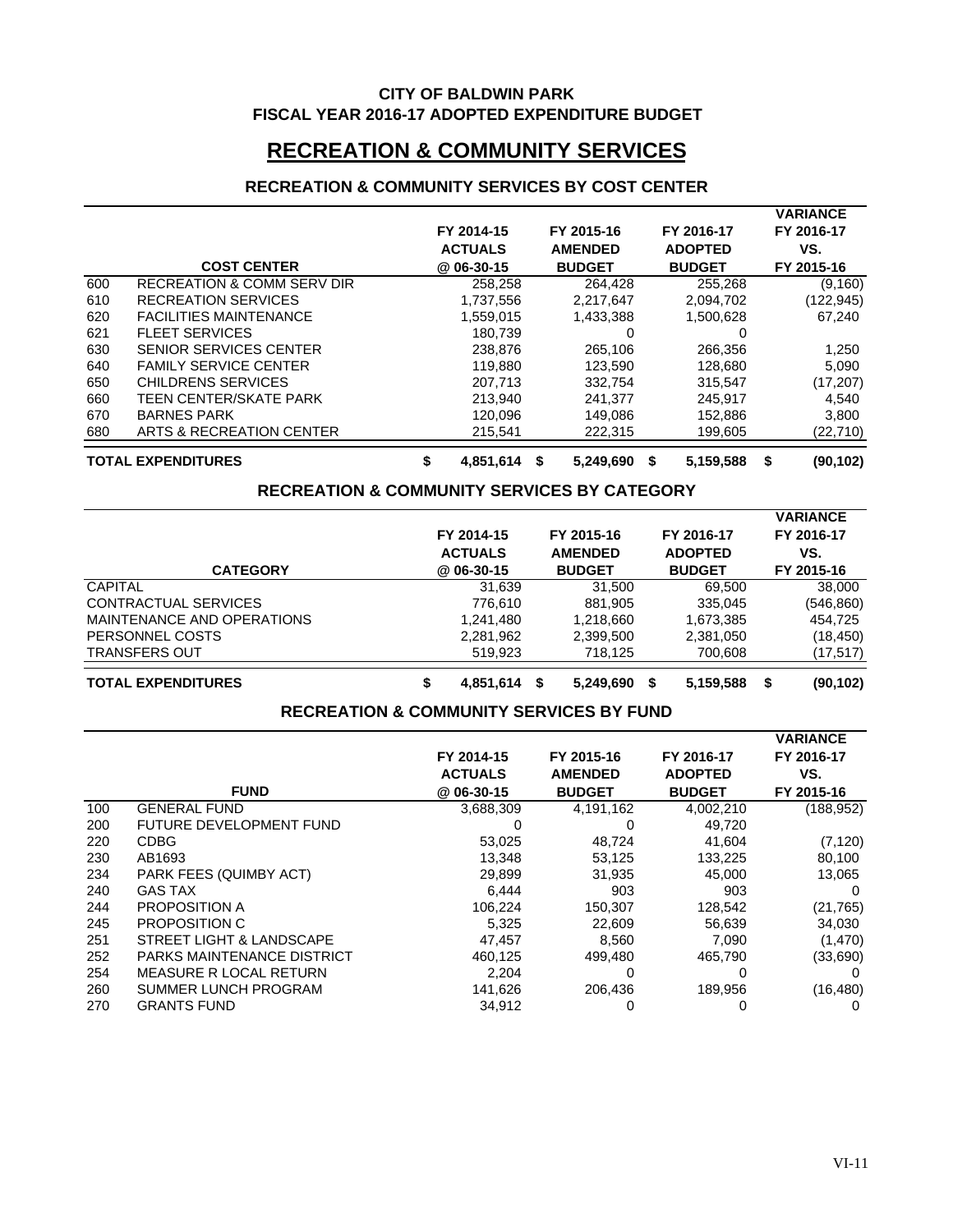|     |                           | FY 2014-15<br><b>ACTUALS</b> | FY 2015-16<br><b>AMENDED</b> |   | FY 2016-17<br><b>ADOPTED</b> | <b>VARIANCE</b><br>FY 2016-17<br>VS. |
|-----|---------------------------|------------------------------|------------------------------|---|------------------------------|--------------------------------------|
|     | <b>FUND</b>               | @ 06-30-15                   | <b>BUDGET</b>                |   | <b>BUDGET</b>                | FY 2015-16                           |
| 402 | <b>FLEET SERVICES</b>     | 262.716                      | 29.450                       |   | 33.400                       | 3,950                                |
| 404 | <b>CAPITAL EQUIPMENT</b>  |                              | 7.000                        |   |                              | (7,000)                              |
| 905 | <b>PUBLIC HOUSING</b>     |                              | 0                            |   | 5.510                        | 5,510                                |
|     | <b>TOTAL EXPENDITURES</b> | 4,851,614                    | 5,249,690<br>S               | S | 5,159,588                    | (90, 102)                            |

## **RECREATION & COMMUNITY SERVICES BY FUND (Continued)**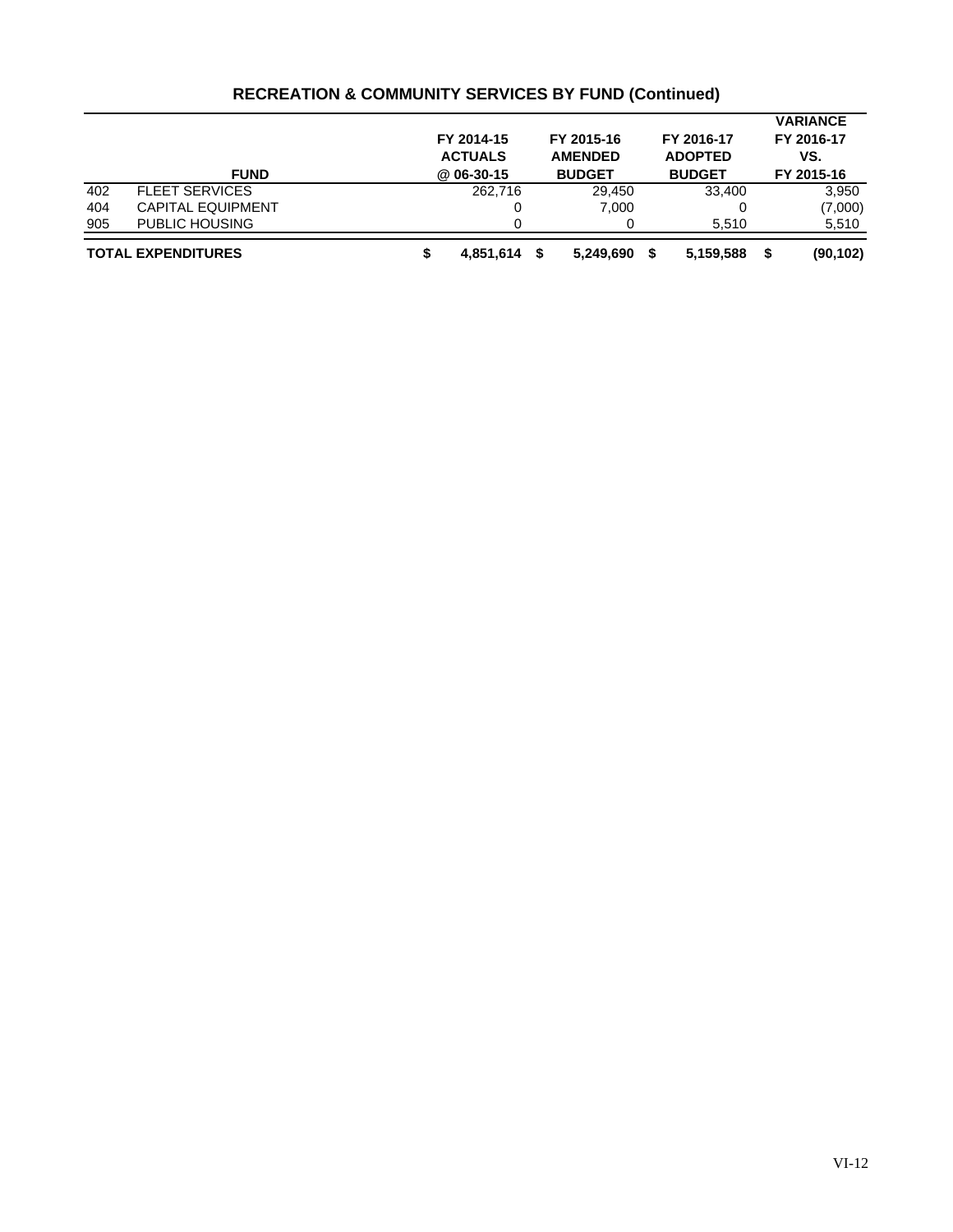# BALDWIN PARK 1956-2016

# **60TH ANNIVERSARY**

# **ADOPTED EXPENDITURES LINE ITEM**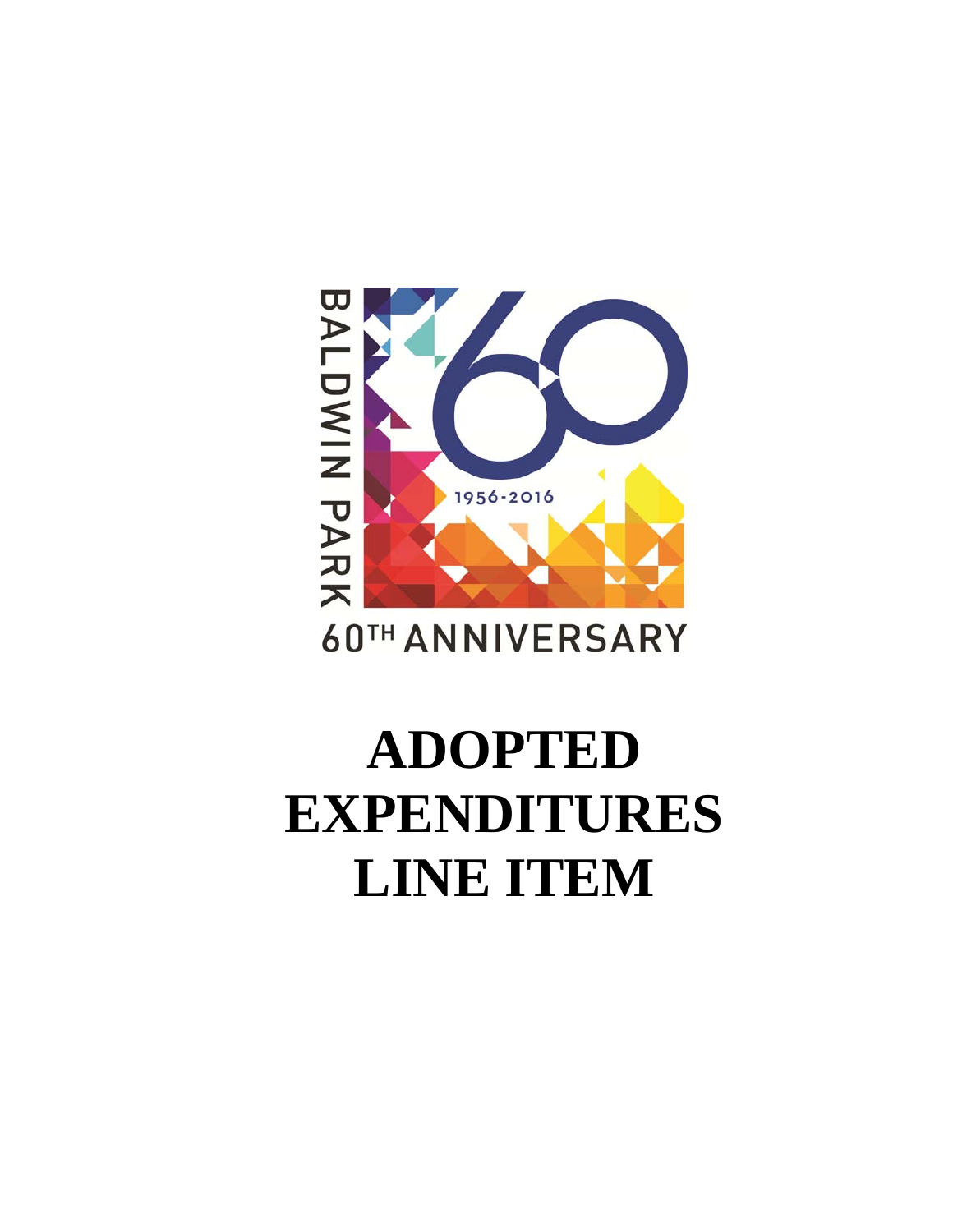|            |          |            |                              |                    |                                              |                                                                        | FY 2014-15<br><b>ACTUALS</b> | FY 2015-16<br><b>AMENDED</b> | FY 2016-17<br><b>ADOPTED</b> | <b>VARIANCE</b><br>FY 2016-17<br>VS. |
|------------|----------|------------|------------------------------|--------------------|----------------------------------------------|------------------------------------------------------------------------|------------------------------|------------------------------|------------------------------|--------------------------------------|
| FND DP     |          | <b>CC</b>  | <b>OBJ</b>                   | <b>PRJ</b>         | AT                                           | <b>OBJECT DESCRIPTION</b>                                              | @ 06-30-15                   | <b>BUDGET</b>                | <b>BUDGET</b>                | FY 2015-16                           |
|            |          |            | 100 - GENERAL FUND:          |                    |                                              |                                                                        |                              |                              |                              |                                      |
| 100        |          |            | 10 100 50110                 | 00000 2            |                                              | <b>REGULAR PAY</b>                                                     | 61,686                       | 58,460                       | 62,870                       | 4,410                                |
| 100        | 10<br>10 | 100<br>100 | 50111<br>50113               | 00000<br>00000     | $\overline{2}$<br>$\overline{2}$             | SPECIAL PAY<br><b>BILINGUAL PAY</b>                                    | 22,500<br>578                | 27,300<br>580                | 34,800<br>580                | 7,500<br>0                           |
| 100<br>100 | 10       | 100        | 50116                        | 00000              | $\overline{2}$                               | PART TIME PAY                                                          | 0                            | 1,000                        | 0                            | (1,000)                              |
| 100        | 10       | 100        | 50120                        | 00000              | $\overline{2}$                               | <b>OVERTIME PAY</b>                                                    | 394                          | 600                          | 600                          | 0                                    |
| 100        | 10       | 100        | 50201                        | 00000              | $\overline{2}$                               | PERS MISC - PEPRA                                                      | 0                            | 1,700                        | 1,970                        | 270                                  |
| 100        | 10       | 100        | 50210                        | 00000              | $\overline{2}$                               | PERS MISC - CLASSIC                                                    | 15,965                       | 18,710                       | 15,400                       | (3,310)                              |
| 100        | 10       | 100        | 50222                        | 00000              | $\overline{2}$                               | <b>VISION INSURANCE</b>                                                | 1,240                        | 190                          | 200                          | 10                                   |
| 100        | 10       | 100        | 50224                        | 00000              | $\overline{2}$                               | CAFETERIA CASH BACK                                                    | 77,488                       | 77,470                       | 95,470                       | 18,000                               |
| 100        | 10       | 100        | 50230                        | 00000              | $\overline{2}$                               | <b>WORKERS COMPENSATION</b>                                            | 150                          | 430                          | 400                          | (30)                                 |
| 100        | 10       | 100        | 50231<br>50232               | 00000              | $\overline{2}$                               | UNEMPLOYMENT INSURANCE                                                 | 127                          | 1,540                        | 1,410                        | (130)                                |
| 100<br>100 | 10<br>10 | 100<br>100 | 50232                        | 13406<br>00000     | $\overline{\phantom{0}}^2$<br>$\overline{2}$ | LIFE INSURANCE<br>LIFE INSURANCE                                       | 259<br>557                   | 0<br>1,130                   | 0<br>1,050                   | 0<br>(80)                            |
| 100        | 10       | 100        | 50233                        | 00000              | $\overline{2}$                               | <b>MEDICARE</b>                                                        | 2,347                        | 1,270                        | 1,420                        | 150                                  |
| 100        | 10       | 100        | 50234                        | 00000              | $\overline{2}$                               | DEFERRED COMP - CITY PAID                                              | 0                            | 0                            | 2,080                        | 2,080                                |
| 100        | 10       | 100        | 50237                        | 00000              | 2                                            | LONG TERM DISABILITY INSURANCE                                         | 562                          | 1,230                        | 1,320                        | 90                                   |
| 100        | 10       | 100        | 50238                        | 00000              | $\overline{2}$                               | <b>EMPLOYER FICA</b>                                                   | 0                            | 70                           | 0                            | (70)                                 |
| 100        | 10       | 100        | 50314                        | 00000              | $\overline{2}$                               | SICK LEAVE BUY-BACK                                                    | $\mathbf 0$                  | 200                          | 200                          | 0                                    |
| 100        | 10       | 100        | 51100                        | 11040              | $\overline{2}$                               | <b>CONSULTANT SERVICES</b>                                             | 0                            | 0                            | 3,200                        | 3,200                                |
| 100        | 10       | 100        | 51101                        | 11510              | $\overline{2}$                               | PROFESSIONAL SERVICES                                                  | 0                            | 1,200                        | 0                            | (1,200)                              |
| 100        | 10       | 100        | 53100                        | 11002<br>00000     | $\overline{\mathbf{2}}$                      | <b>MATERIALS &amp; SUPPLIES</b>                                        | 75                           | 0                            | 0                            | 0                                    |
| 100<br>100 | 10<br>10 | 100<br>100 | 53100<br>53320               | 00000              | $\overline{2}$<br>$\overline{2}$             | <b>MATERIALS &amp; SUPPLIES</b><br><b>OUTSIDE PRINTING</b>             | 2,624<br>0                   | 3,000<br>250                 | 3,000<br>200                 | 0<br>(50)                            |
| 100        | 10       | 100        | 53330                        | 11000              | $\overline{2}$                               | PUBLICATIONS, SUBSCRIP & DUES                                          | 0                            | 250                          | 200                          | (50)                                 |
| 100        | 10       | 100        | 53330                        | 11002              | $\overline{2}$                               | PUBLICATIONS, SUBSCRIP & DUES                                          | 0                            | 250                          | 200                          | (50)                                 |
| 100        | 10       | 100        | 53330                        | 11006              | $\overline{2}$                               | PUBLICATIONS, SUBSCRIP & DUES                                          | $\mathbf 0$                  | 250                          | 200                          | (50)                                 |
| 100        | 10       | 100        | 53330                        | 11007 2            |                                              | PUBLICATIONS, SUBSCRIP & DUES                                          | 200                          | 250                          | 200                          | (50)                                 |
| 100        | 10       | 100        | 53330                        | 11008              | $\overline{2}$                               | PUBLICATIONS, SUBSCRIP & DUES                                          | 100                          | 250                          | 250                          | 0                                    |
| 100        | 10       | 100        | 53350                        | 11000              | $\overline{2}$                               | <b>MEETINGS &amp; CONFERENCES</b>                                      | 0                            | 3,000                        | 2,900                        | (100)                                |
| 100        | 10       | 100        | 53350                        | 11002 2            |                                              | <b>MEETINGS &amp; CONFERENCES</b>                                      | 9,151                        | 3,000                        | 2,900                        | (100)                                |
| 100        | 10       | 100        | 53350                        | 11006              | $\overline{2}$                               | MEETINGS & CONFERENCES                                                 | 2,401                        | 3,000                        | 2,900                        | (100)                                |
| 100<br>100 | 10<br>10 | 100<br>100 | 53350<br>53350               | 11007<br>11008     | $\overline{2}$<br>$\overline{2}$             | <b>MEETINGS &amp; CONFERENCES</b><br><b>MEETINGS &amp; CONFERENCES</b> | 559<br>2,399                 | 3,000<br>3,000               | 2,900<br>2,900               | (100)<br>(100)                       |
| 100        | 10       | 100        | 53350                        | 00000              | $\overline{2}$                               | <b>MEETINGS &amp; CONFERENCES</b>                                      | 30                           | 0                            | 0                            | 0                                    |
| 100        | 10       | 100        | 53390                        | 11002              | $\overline{\mathbf{2}}$                      | MINOR EQUIPMENT PURCHASE                                               | 1,437                        | 0                            | 0                            | 0                                    |
| 100        | 10       | 100        | 56100                        | 00000              | $\overline{2}$                               | INT SERV CHRG INSURANCE                                                | 1,189                        | 1,189                        | 1,189                        | 0                                    |
| 100        | 10       | 100        | 56110                        | 00000              | $\overline{2}$                               | INT SERV CHRG INFO & SUPPORT                                           | 25,243                       | 25,243                       | 25,243                       | $\mathbf 0$                          |
| 100        | 10       | 110        | 50110                        | 00000              | $\overline{2}$                               | REGULAR PAY                                                            | 64,741                       | 64,080                       | 40,040                       | (24,040)                             |
| 100        |          |            | 10 110 50111                 | 00000 2            |                                              | <b>SPECIAL PAY</b>                                                     | 1,235                        | 3,500                        | 2,180                        | (1,320)                              |
| 100        | 10       |            | 110 50113                    | 00000 2            |                                              | <b>BILINGUAL PAY</b>                                                   | 394                          | 120                          | 120                          | 0                                    |
| 100<br>100 |          |            | 10 110 50120<br>10 110 50210 | 00000 2<br>00000 2 |                                              | <b>OVERTIME PAY</b><br>PERS MISC - CLASSIC                             | 232<br>18,848                | 300<br>23,170                | 300<br>11,000                | 0<br>(12, 170)                       |
| 100        |          |            | 10 110 50222                 | 00000 2            |                                              | <b>VISION INSURANCE</b>                                                | 236                          | 170                          | 110                          | (60)                                 |
| 100        |          |            | 10 110 50224                 | 00000 2            |                                              | CAFETERIA CASH BACK                                                    | 7,674                        | 5,890                        | 4,200                        | (1,690)                              |
| 100        |          |            | 10 110 50230                 | 00000 2            |                                              | <b>WORKERS COMPENSATION</b>                                            | 160                          | 480                          | 290                          | (190)                                |
| 100        |          |            | 10 110 50231                 | 00000 2            |                                              | UNEMPLOYMENT INSURANCE                                                 | 159                          | 110                          | 70                           | (40)                                 |
| 100        | 10       |            | 110 50232                    | 13406 2            |                                              | LIFE INSURANCE                                                         | 9                            | 0                            | 0                            | 0                                    |
| 100        |          |            | 10 110 50232                 | 00000 2            |                                              | <b>LIFE INSURANCE</b>                                                  | 109                          | 90                           | 40                           | (50)                                 |
| 100        |          |            | 10 110 50233                 | 00000 2            |                                              | <b>MEDICARE</b>                                                        | 1,061                        | 980                          | 610                          | (370)                                |
| 100        |          |            | 10 110 50234                 | 00000 2            |                                              | DEFERRED COMP - CITY PAID                                              | 0                            | 0                            | 170                          | 170                                  |
| 100<br>100 |          |            | 10 110 50237<br>10 110 50311 | 00000 2<br>00000 2 |                                              | LONG TERM DISABILITY INSURANCE<br>ADMIN LEAVE BUY-BACK                 | 1,394<br>4,451               | 1,350<br>5,100               | 840<br>5,100                 | (510)<br>0                           |
| 100        |          |            | 10 110 50314                 | 00000 2            |                                              | SICK LEAVE BUY-BACK                                                    | 0                            | 3,300                        | 3,300                        | 0                                    |
| 100        | 10       |            | 110 51101                    | 00000 2            |                                              | PROFESSIONAL SERVICES                                                  | 0                            | 2,200                        | 0                            | (2,200)                              |
| 100        |          |            | 10 110 53100                 | 00000 2            |                                              | <b>MATERIALS &amp; SUPPLIES</b>                                        | $\overline{\mathbf{c}}$      | 1,000                        | 0                            | (1,000)                              |
| 100        |          |            | 10 110 53330                 | 00000 2            |                                              | PUBLICATIONS, SUBSCRIP & DUES                                          | 325                          | 1,500                        | 4,677                        | 3,177                                |
| 100        |          |            | 10 110 53350                 | 00000 2            |                                              | <b>MEETINGS &amp; CONFERENCES</b>                                      | 1,314                        | 2,400                        | 2,400                        | 0                                    |
| 100        | 10       |            | 110 56100                    | 00000 2            |                                              | INT SERV CHRG INSURANCE                                                | 1,189                        | 1,189                        | 1,189                        | 0                                    |
| 100        |          |            | 10 110 56110                 | 00000 2            |                                              | INT SERV CHRG INFO & SUPPORT                                           | 10,436                       | 10,436                       | 10,436                       | 0                                    |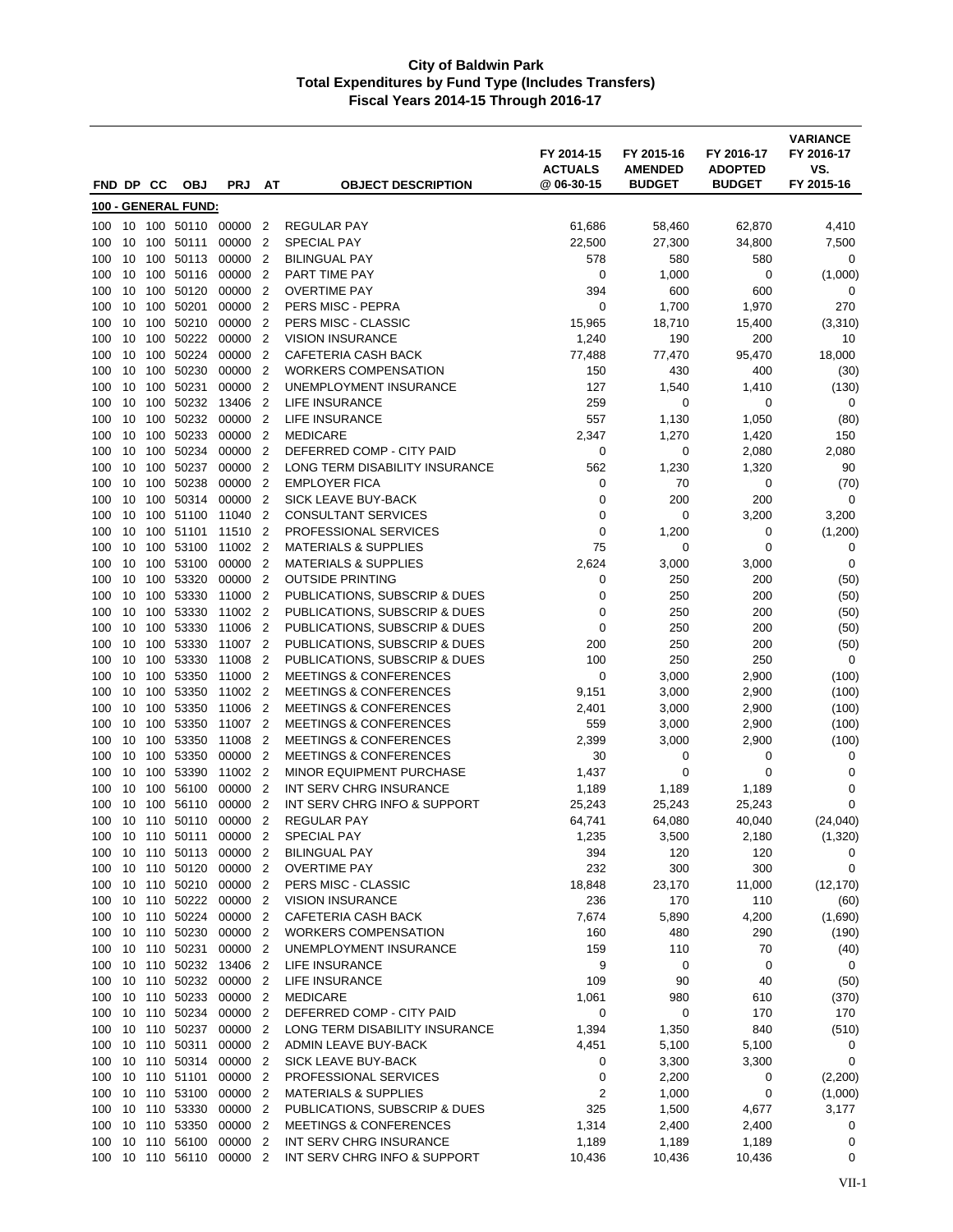|            |          |            |                              |                      |                                  |                                                                    | FY 2014-15<br><b>ACTUALS</b><br>@06-30-15 | FY 2015-16<br><b>AMENDED</b><br><b>BUDGET</b> | FY 2016-17<br><b>ADOPTED</b><br><b>BUDGET</b> | <b>VARIANCE</b><br>FY 2016-17<br>VS.<br>FY 2015-16 |
|------------|----------|------------|------------------------------|----------------------|----------------------------------|--------------------------------------------------------------------|-------------------------------------------|-----------------------------------------------|-----------------------------------------------|----------------------------------------------------|
| FND DP     |          | CС         | <b>OBJ</b>                   | <b>PRJ</b>           | AT                               | <b>OBJECT DESCRIPTION</b>                                          |                                           |                                               |                                               |                                                    |
| 100        | 10       |            | 110 56120                    | 00000                | $\overline{2}$                   | INT SERV CHRG - FLEET                                              | 800                                       | 1,500                                         | 1,500                                         | 0                                                  |
| 100        | 10       | 120        | 50110                        | 00000                | $\overline{2}$                   | <b>REGULAR PAY</b>                                                 | 23,002                                    | 55,810                                        | 69,810                                        | 14,000                                             |
| 100        | 10       | 120        | 50111                        | 00000                | $\overline{2}$                   | SPECIAL PAY                                                        | 4,676                                     | 4,960                                         | 6,590                                         | 1,630                                              |
| 100        | 10       | 120<br>120 | 50120<br>50201               | 00000                | $\overline{2}$<br>$\overline{2}$ | <b>OVERTIME PAY</b><br>PERS MISC - PEPRA                           | 0<br>0                                    | 1,500                                         | 500                                           | (1,000)                                            |
| 100<br>100 | 10<br>10 | 120        | 50210                        | 00000<br>00000       | $\overline{2}$                   | PERS MISC - CLASSIC                                                | 5,007                                     | 12,610<br>870                                 | 18,460<br>660                                 | 5,850                                              |
| 100        | 10       | 120        | 50222                        | 00000                | $\overline{2}$                   | <b>VISION INSURANCE</b>                                            | 447                                       | 160                                           | 170                                           | (210)<br>10                                        |
| 100        | 10       | 120        | 50224                        | 00000                | $\overline{2}$                   | CAFETERIA CASH BACK                                                | 18,113                                    | 25,230                                        | 29,880                                        | 4,650                                              |
| 100        | 10       | 120        | 50230                        | 00000                | $\overline{2}$                   | <b>WORKERS COMPENSATION</b>                                        | 54                                        | 360                                           | 450                                           | 90                                                 |
| 100        | 10       | 120        | 50231                        | 00000                | $\overline{2}$                   | UNEMPLOYMENT INSURANCE                                             | 94                                        | 500                                           | 510                                           | 10                                                 |
| 100        | 10       | 120        | 50232                        | 13406                | $\overline{2}$                   | LIFE INSURANCE                                                     | 28                                        | 0                                             | 0                                             | 0                                                  |
| 100        | 10       | 120        | 50232                        | 00000                | $\overline{2}$                   | LIFE INSURANCE                                                     | 155                                       | 400                                           | 320                                           | (80)                                               |
| 100        | 10       | 120        | 50233                        | 00000                | $\overline{2}$                   | <b>MEDICARE</b>                                                    | 628                                       | 880                                           | 1,110                                         | 230                                                |
| 100        | 10       | 120        | 50234                        | 00000                | $\overline{2}$                   | DEFERRED COMP - CITY PAID                                          | 0                                         | 0                                             | 1,490                                         | 1,490                                              |
| 100        | 10       | 120        | 50237                        | 00000                | $\overline{2}$                   | LONG TERM DISABILITY INSURANCE                                     | 425                                       | 1,170                                         | 1,470                                         | 300                                                |
| 100        | 10       | 120        | 50311                        | 00000                | $\overline{2}$                   | ADMIN LEAVE BUY-BACK                                               | 502                                       | 0                                             | 0                                             | 0                                                  |
| 100        | 10       | 120        | 51100                        | 11535                | $\overline{2}$                   | <b>CONSULTANT SERVICES</b>                                         | 617                                       | 89,000                                        | 0                                             | (89,000)                                           |
| 100        | 10       | 120        | 51100                        | 00000                | $\overline{2}$                   | <b>CONSULTANT SERVICES</b>                                         | 39,339                                    | 0                                             | 0                                             | 0                                                  |
| 100        | 10       | 120        | 51102                        | 00000                | $\overline{2}$                   | <b>LEGAL SERVICES</b>                                              | 0                                         | 1,000                                         | 0                                             | (1,000)                                            |
| 100        | 10       | 120        | 53100                        | 11510                | $\overline{2}$                   | <b>MATERIALS &amp; SUPPLIES</b>                                    | 2,154                                     | 0                                             | 0                                             | 0                                                  |
| 100        | 10       | 120        | 53100                        | 11535                | $\overline{2}$                   | <b>MATERIALS &amp; SUPPLIES</b>                                    | 161                                       | 0                                             | 0                                             | 0                                                  |
| 100        | 10       | 120        | 53100                        | 00000                | $\overline{2}$                   | <b>MATERIALS &amp; SUPPLIES</b>                                    | 2,967                                     | 5,500                                         | 3,000                                         | (2,500)                                            |
| 100        | 10       | 120<br>120 | 53200<br>53330               | 00000<br>00000       | $\overline{2}$<br>$\overline{2}$ | <b>EDUCATION &amp; TRAINING</b>                                    | 0<br>570                                  | 3,500                                         | 1,500                                         | (2,000)<br>0                                       |
| 100<br>100 | 10<br>10 | 120        | 53350                        | 00000                | $\overline{2}$                   | PUBLICATIONS, SUBSCRIP & DUES<br><b>MEETINGS &amp; CONFERENCES</b> | 0                                         | 1,500<br>3,500                                | 1,500<br>500                                  | (3,000)                                            |
| 100        | 10       | 120        | 56100                        | 00000                | $\overline{2}$                   | INT SERV CHRG INSURANCE                                            | 1,189                                     | 1,189                                         | 1,189                                         | 0                                                  |
| 100        | 10       | 120        | 56110                        | 00000                | $\overline{2}$                   | INT SERV CHRG INFO & SUPPORT                                       | 19,678                                    | 22,678                                        | 22,678                                        | 0                                                  |
| 100        | 10       | 120        | 58110                        | 00000                | $\overline{2}$                   | <b>EQUIPMENT PURCHASE</b>                                          | 0                                         | 500                                           | 0                                             | (500)                                              |
| 100        | 10       | 130        | 51102                        | 11060                | $\overline{2}$                   | <b>LEGAL SERVICES</b>                                              | 7,578                                     | 0                                             | 30,000                                        | 30,000                                             |
| 100        | 10       | 130        | 51102                        | 11102                | $\overline{2}$                   | <b>LEGAL SERVICES</b>                                              | 34,213                                    | 0                                             | 130,000                                       | 130,000                                            |
| 100        | 10       | 130        | 51102                        | 11103                | $\overline{2}$                   | <b>LEGAL SERVICES</b>                                              | 1,523                                     | 0                                             | 5,000                                         | 5,000                                              |
| 100        | 10       | 130        | 51102                        | 11105                | $\overline{2}$                   | <b>LEGAL SERVICES</b>                                              | 12,635                                    | 0                                             | 50,000                                        | 50,000                                             |
| 100        | 10       |            | 130 51102                    | 12002 2              |                                  | <b>LEGAL SERVICES</b>                                              | 1,733                                     | $\mathbf 0$                                   | 2,000                                         | 2,000                                              |
| 100        | 10       | 130        | 51102                        | 13405                | $\overline{2}$                   | <b>LEGAL SERVICES</b>                                              | 385                                       | 0                                             | 25,000                                        | 25,000                                             |
| 100        | 10       | 130        | 51102                        | 14200                | $\overline{2}$                   | <b>LEGAL SERVICES</b>                                              | 3,308                                     | 0                                             | 50,000                                        | 50,000                                             |
| 100        | 10       | 130        | 51102                        | 15080                | $\overline{2}$                   | <b>LEGAL SERVICES</b>                                              | 40,153                                    | 0                                             | 5,000                                         | 5,000                                              |
| 100        | 10       | 130        | 51102                        | 16175                | $\overline{2}$                   | <b>LEGAL SERVICES</b>                                              | 2,223                                     | $\mathbf 0$                                   | 10,000                                        | 10,000                                             |
| 100        | 10       | 130        | 51102                        | 00000                | $\overline{2}$                   | <b>LEGAL SERVICES</b>                                              | 281,232                                   | 434,557                                       | 0                                             | (434, 557)                                         |
| 100        | 10       | 130        | 51103                        | 11102                | $\overline{\phantom{a}}$         | OTHER LEGAL SERVICES                                               | 0                                         | 20,000                                        | 0                                             | (20,000)                                           |
| 100<br>100 |          |            | 10 130 51103<br>10 130 51103 | 14103 2<br>14200 2   |                                  | OTHER LEGAL SERVICES<br>OTHER LEGAL SERVICES                       | 4,015<br>0                                | 0<br>20,000                                   | 70,000<br>0                                   | 70,000<br>(20,000)                                 |
| 100        |          |            | 10 130 51103                 | 14201 2              |                                  | OTHER LEGAL SERVICES                                               | 144,750                                   | 0                                             | $\mathbf 0$                                   | 0                                                  |
| 100        |          |            | 10 150 50110                 | 00000 2              |                                  | REGULAR PAY                                                        | 94,268                                    | 103,410                                       | 122,680                                       | 19,270                                             |
| 100        |          |            | 10 150 50111                 | 00000 2              |                                  | SPECIAL PAY                                                        | 221                                       | 1,690                                         | 290                                           | (1,400)                                            |
| 100        |          |            | 10 150 50113                 | 00000 2              |                                  | <b>BILINGUAL PAY</b>                                               | 552                                       | 790                                           | 1,380                                         | 590                                                |
| 100        |          |            | 10 150 50117                 | 00000                | $\overline{2}$                   | PERMANENT PART TIME PAY                                            | 0                                         | 7,500                                         | 2,000                                         | (5,500)                                            |
| 100        |          |            | 10 150 50120                 | 00000 2              |                                  | <b>OVERTIME PAY</b>                                                | 82                                        | 150                                           | 150                                           | 0                                                  |
| 100        |          |            | 10 150 50201                 | 00000 2              |                                  | PERS MISC - PEPRA                                                  | 0                                         | 5,540                                         | 23,020                                        | 17,480                                             |
| 100        |          |            | 10 150 50210                 | 00000 2              |                                  | PERS MISC - CLASSIC                                                | 26,294                                    | 29,130                                        | 10,970                                        | (18, 160)                                          |
| 100        |          | 10 150     | 50214                        | 00000 2              |                                  | PERS PART TIME                                                     | 0                                         | 2,240                                         | 540                                           | (1,700)                                            |
| 100        |          |            | 10 150 50222                 | 00000 2              |                                  | <b>VISION INSURANCE</b>                                            | 505                                       | 530                                           | 570                                           | 40                                                 |
| 100        |          |            | 10 150 50224                 | 00000                | $\overline{2}$                   | CAFETERIA CASH BACK                                                | 16,776                                    | 19,270                                        | 19,790                                        | 520                                                |
| 100        |          |            | 10 150 50230                 | 00000 2              |                                  | <b>WORKERS COMPENSATION</b>                                        | 232                                       | 1,090                                         | 890                                           | (200)                                              |
| 100        |          |            | 10 150 50231                 | 00000 2              |                                  | UNEMPLOYMENT INSURANCE                                             | 392                                       | 690                                           | 680                                           | (10)                                               |
| 100        |          |            | 10 150 50232<br>10 150 50233 | 00000 2<br>00000 2   |                                  | LIFE INSURANCE<br><b>MEDICARE</b>                                  | 157<br>1,533                              | 350<br>1,650                                  | 190<br>1,830                                  | (160)<br>180                                       |
| 100<br>100 |          |            | 10 150 50234                 | 00000 2              |                                  | DEFERRED COMP - CITY PAID                                          | 0                                         | 0                                             | 1,380                                         | 1,380                                              |
| 100        |          |            | 10 150 50237                 | 00000 2              |                                  | LONG TERM DISABILITY INSURANCE                                     | 2,030                                     | 2,170                                         | 2,580                                         | 410                                                |
| 100        | 10       |            | 150 50238                    | 00000                | $\overline{2}$                   | <b>EMPLOYER FICA</b>                                               | 0                                         | 500                                           | 130                                           | (370)                                              |
| 100        |          |            |                              | 10 150 50311 00000 2 |                                  | ADMIN LEAVE BUY-BACK                                               | 2,939                                     | 3,500                                         | 3,500                                         | 0                                                  |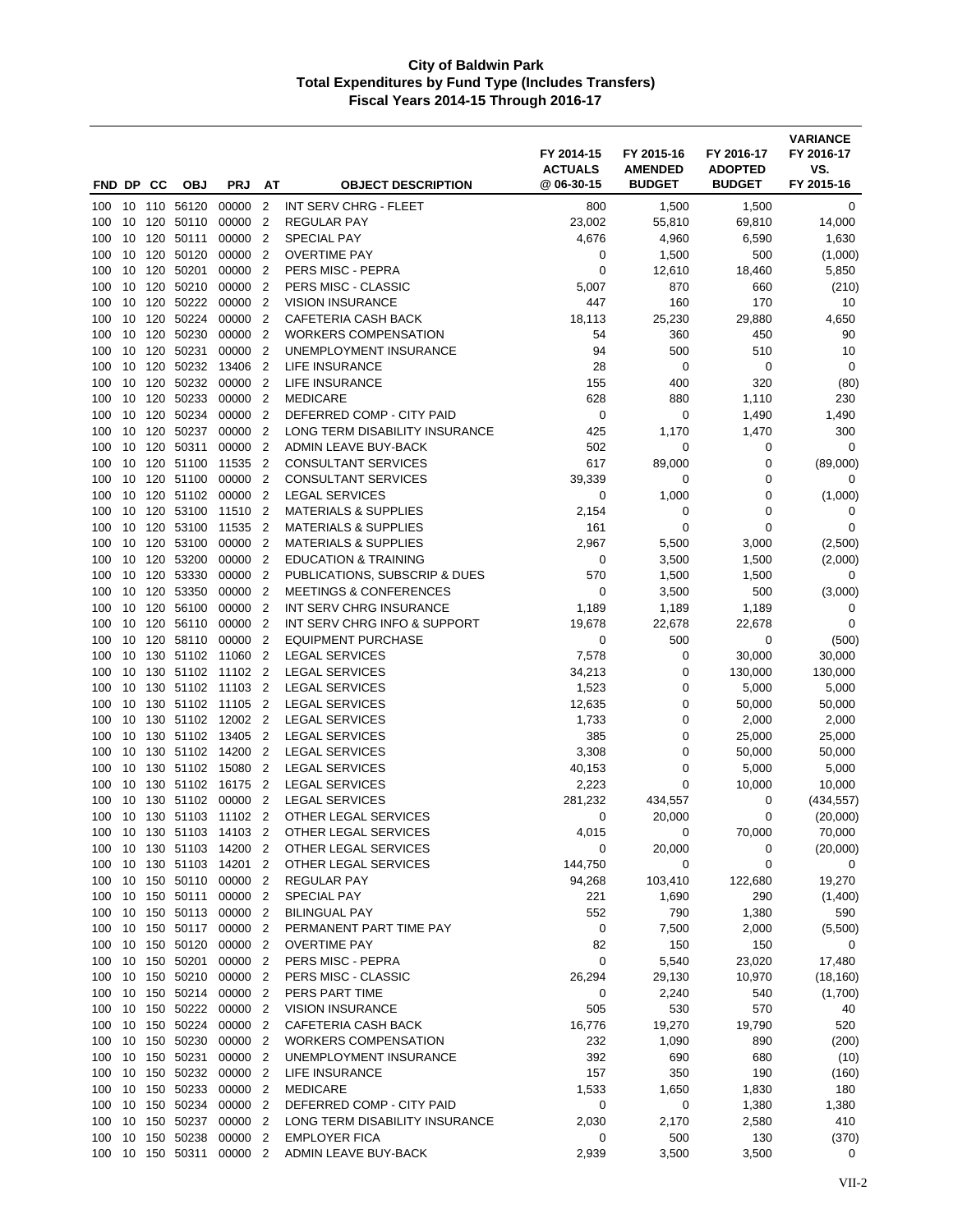| FND DP     |          | <b>CC</b>  | <b>OBJ</b>                   | <b>PRJ</b>         | AT                               | <b>OBJECT DESCRIPTION</b>                                  | FY 2014-15<br><b>ACTUALS</b><br>@ 06-30-15 | FY 2015-16<br><b>AMENDED</b><br><b>BUDGET</b> | FY 2016-17<br><b>ADOPTED</b><br><b>BUDGET</b> | <b>VARIANCE</b><br>FY 2016-17<br>VS.<br>FY 2015-16 |
|------------|----------|------------|------------------------------|--------------------|----------------------------------|------------------------------------------------------------|--------------------------------------------|-----------------------------------------------|-----------------------------------------------|----------------------------------------------------|
| 100        |          |            | 10 150 51100                 | 00000              | $\overline{2}$                   | <b>CONSULTANT SERVICES</b>                                 | 11,175                                     | 15,000                                        | 15,000                                        | 0                                                  |
| 100        | 10       | 150        | 51102                        | 00000              | $\overline{2}$                   | <b>LEGAL SERVICES</b>                                      | 5,930                                      | 0                                             | 0                                             | 0                                                  |
| 100        | 10       | 150        | 53100                        | 11100              | $\overline{2}$                   | <b>MATERIALS &amp; SUPPLIES</b>                            | 0                                          | 1,000                                         | 1,000                                         | 0                                                  |
| 100        | 10       | 150        | 53100                        | 00000              | $\overline{2}$                   | <b>MATERIALS &amp; SUPPLIES</b>                            | 1,290                                      | 1,500                                         | 1,500                                         | 0                                                  |
| 100        | 10       | 150        | 53200                        | 00000              | $\overline{2}$                   | <b>EDUCATION &amp; TRAINING</b>                            | 4,888                                      | 5,000                                         | 5,000                                         | 0                                                  |
| 100        | 10       | 150        | 53330                        | 00000              | $\overline{2}$                   | PUBLICATIONS, SUBSCRIP & DUES                              | 190                                        | 450                                           | 450                                           | 0                                                  |
| 100        | 10       | 150        | 53350                        | 00000              | $\overline{2}$                   | <b>MEETINGS &amp; CONFERENCES</b>                          | 337                                        | 2,000                                         | 2,000                                         | 0                                                  |
| 100        | 10       | 150        | 53370                        | 00000              | $\overline{2}$                   | <b>GENERAL OPERATING EXPENSE</b>                           | 5,247                                      | 5,000                                         | 5,000                                         | 0                                                  |
| 100        | 10       | 150        | 53390                        | 00000              | $\overline{2}$                   | <b>MINOR EQUIPMENT PURCHASE</b>                            | 0                                          | 1,848                                         | 1,848                                         | 0                                                  |
| 100        | 10       | 150        | 56100                        | 00000              | $\overline{2}$                   | INT SERV CHRG INSURANCE                                    | 2,366                                      | 2,366                                         | 2,366                                         | 0                                                  |
| 100        | 10       | 150        | 56110                        | 00000              | $\overline{2}$                   | INT SERV CHRG INFO & SUPPORT                               | 43,729                                     | 46,655                                        | 46,655                                        | $\mathbf 0$                                        |
| 100        | 20       | 200        | 50110                        | 00000              | $\overline{2}$                   | <b>REGULAR PAY</b>                                         | 2,400                                      | 2,400                                         | 2,400                                         | $\mathbf 0$                                        |
| 100<br>100 | 20<br>20 | 200<br>200 | 50111<br>50210               | 00000<br>00000     | $\overline{2}$<br>$\overline{2}$ | SPECIAL PAY<br>PERS MISC - CLASSIC                         | 4,500<br>672                               | 4,500<br>870                                  | 6,000<br>660                                  | 1,500<br>(210)                                     |
| 100        | 20       | 200        | 50222                        | 00000              | $\overline{2}$                   | <b>VISION INSURANCE</b>                                    | 257                                        | $\mathbf 0$                                   | 0                                             | 0                                                  |
| 100        | 20       | 200        | 50224                        | 00000              | $\overline{2}$                   | CAFETERIA CASH BACK                                        | 14,400                                     | 14,400                                        | 18,000                                        | 3,600                                              |
| 100        | 20       | 200        | 50230                        | 00000              | $\overline{2}$                   | <b>WORKERS COMPENSATION</b>                                | 6                                          | 20                                            | 20                                            | 0                                                  |
| 100        | 20       | 200        | 50231                        | 00000              | $\overline{2}$                   | UNEMPLOYMENT INSURANCE                                     | 0                                          | 260                                           | 260                                           | 0                                                  |
| 100        | 20       | 200        | 50232                        | 13406              | $\overline{2}$                   | LIFE INSURANCE                                             | 152                                        | 0                                             | 0                                             | 0                                                  |
| 100        | 20       | 200        | 50232                        | 00000              | $\overline{2}$                   | <b>LIFE INSURANCE</b>                                      | 95                                         | 210                                           | 200                                           | (10)                                               |
| 100        | 20       | 200        | 50233                        | 00000              | $\overline{2}$                   | <b>MEDICARE</b>                                            | 298                                        | 100                                           | 120                                           | 20                                                 |
| 100        | 20       | 200        | 50234                        | 00000              | $\overline{2}$                   | DEFERRED COMP - CITY PAID                                  | $\mathbf 0$                                | 0                                             | 300                                           | 300                                                |
| 100        | 20       | 200        | 50237                        | 00000              | $\overline{2}$                   | LONG TERM DISABILITY INSURANCE                             | $\mathbf 0$                                | 50                                            | 50                                            | 0                                                  |
| 100        | 20       | 200        | 53330                        | 00000              | $\overline{2}$                   | PUBLICATIONS, SUBSCRIP & DUES                              | $\mathbf 0$                                | 500                                           | 500                                           | 0                                                  |
| 100        | 20       | 200        | 53350                        | 00000              | $\overline{2}$                   | <b>MEETINGS &amp; CONFERENCES</b>                          | 1,827                                      | 1,500                                         | 1,500                                         | 0                                                  |
| 100        | 20       | 200        | 56100                        | 00000              | $\overline{2}$                   | INT SERV CHRG INSURANCE                                    | 114                                        | 114                                           | 114                                           | 0                                                  |
| 100        | 20<br>20 | 200        | 56110<br>50110               | 00000<br>00000     | $\overline{2}$<br>$\overline{2}$ | INT SERV CHRG INFO & SUPPORT<br><b>REGULAR PAY</b>         | 378                                        | 378                                           | 378                                           | $\mathbf 0$                                        |
| 100<br>100 | 20       | 210<br>210 | 50111                        | 00000              | $\overline{2}$                   | <b>SPECIAL PAY</b>                                         | 266,195<br>2,109                           | 312,380<br>2,280                              | 326,810<br>1,720                              | 14,430<br>(560)                                    |
| 100        | 20       | 210        | 50113                        | 00000              | $\overline{2}$                   | <b>BILINGUAL PAY</b>                                       | 1,817                                      | 2,640                                         | 2,890                                         | 250                                                |
| 100        | 20       | 210        | 50116                        | 00000              | $\overline{2}$                   | PART TIME PAY                                              | 6,173                                      | 12,500                                        | 12,500                                        | 0                                                  |
| 100        | 20       | 210        | 50117                        | 00000              | $\overline{2}$                   | PERMANENT PART TIME PAY                                    | 6,798                                      | 0                                             | 0                                             | $\mathbf 0$                                        |
| 100        | 20       |            | 210 50120                    | 00000              | $\overline{2}$                   | <b>OVERTIME PAY</b>                                        | 3,305                                      | 6,045                                         | 6,000                                         | (45)                                               |
| 100        | 20       |            | 210 50201                    | 00000              | $\overline{2}$                   | PERS MISC - PEPRA                                          | 0                                          | 22,220                                        | 11,860                                        | (10, 360)                                          |
| 100        | 20       | 210        | 50210                        | 00000              | $\overline{2}$                   | PERS MISC - CLASSIC                                        | 71,871                                     | 79,710                                        | 78,440                                        | (1,270)                                            |
| 100        | 20       | 210        | 50214                        | 00000              | $\overline{2}$                   | PERS PART TIME                                             | 1,661                                      | 0                                             | 0                                             | 0                                                  |
| 100        | 20       | 210        | 50222                        | 00000              | $\overline{2}$                   | <b>VISION INSURANCE</b>                                    | 951                                        | 1,200                                         | 1,300                                         | 100                                                |
| 100        | 20       | 210        | 50224                        | 00000              | $\overline{2}$                   | <b>CAFETERIA CASH BACK</b>                                 | 51,894                                     | 62,800                                        | 63,220                                        | 420                                                |
| 100        | 20       | 210        | 50230                        | 00000              | $\overline{2}$                   | <b>WORKERS COMPENSATION</b>                                | 753                                        | 2,770                                         | 2,840                                         | 70                                                 |
| 100        |          |            | 20 210 50231                 | 00000              | $\overline{2}$                   | UNEMPLOYMENT INSURANCE                                     | 1,405                                      | 1,520                                         | 1,630                                         | 110                                                |
| 100        |          |            | 20 210 50232                 | 13406              | $\overline{\phantom{0}}^2$       | <b>LIFE INSURANCE</b>                                      | 37                                         | 0                                             | 0                                             | 0                                                  |
| 100<br>100 |          |            | 20 210 50232<br>20 210 50233 | 00000 2<br>00000 2 |                                  | <b>LIFE INSURANCE</b><br><b>MEDICARE</b>                   | 750<br>4,009                               | 1,110<br>4,780                                | 570<br>4,980                                  | (540)<br>200                                       |
| 100        |          |            | 20 210 50234                 | 00000 2            |                                  | DEFERRED COMP - CITY PAID                                  | 0                                          | 0                                             | 5,440                                         | 5,440                                              |
| 100        |          |            | 20 210 50236                 | 00000              | $\overline{2}$                   | MISCELLANEOUS BENEFITS                                     | 370                                        | 0                                             | $\mathbf 0$                                   | $\mathsf 0$                                        |
| 100        |          |            | 20 210 50237                 | 00000              | $\overline{2}$                   | LONG TERM DISABILITY INSURANCE                             | 4,680                                      | 6,560                                         | 6,860                                         | 300                                                |
| 100        |          |            | 20 210 50238                 | 00000 2            |                                  | <b>EMPLOYER FICA</b>                                       | 13                                         | 840                                           | 840                                           | 0                                                  |
| 100        |          |            | 20 210 50311                 | 00000              | $\overline{2}$                   | ADMIN LEAVE BUY-BACK                                       | 5,830                                      | 3,840                                         | 3,840                                         | 0                                                  |
| 100        |          |            | 20 210 50312                 | 00000              | $\overline{2}$                   | COMP LEAVE BUY-BACK                                        | 112                                        | 0                                             | 0                                             | 0                                                  |
| 100        |          |            | 20 210 50313                 | 00000 2            |                                  | HOLIDAY LEAVE BUY-BACK                                     | 2,533                                      | 0                                             | 0                                             | 0                                                  |
| 100        |          |            | 20 210 50314                 | 00000 2            |                                  | SICK LEAVE BUY-BACK                                        | 2,629                                      | 1,640                                         | 1,640                                         | 0                                                  |
| 100        |          |            | 20 210 51100                 | 00000              | $\overline{2}$                   | <b>CONSULTANT SERVICES</b>                                 | 84,950                                     | 75,800                                        | 53,200                                        | (22,600)                                           |
| 100        |          |            | 20 210 51101                 | 00000 2            |                                  | PROFESSIONAL SERVICES                                      | 0                                          | 2,500                                         | 2,500                                         | 0                                                  |
| 100        |          |            | 20 210 53100                 | 00000 2            |                                  | <b>MATERIALS &amp; SUPPLIES</b>                            | 1,346                                      | 2,500                                         | 2,500                                         | 0                                                  |
| 100        |          |            | 20 210 53200                 | 00000              | $\overline{2}$                   | <b>EDUCATION &amp; TRAINING</b>                            | 430                                        | 1,000                                         | 1,000                                         | 0                                                  |
| 100        |          |            | 20 210 53330<br>20 210 53340 | 00000<br>00000 2   | $\overline{2}$                   | PUBLICATIONS, SUBSCRIP & DUES                              | 1,210                                      | 1,500                                         | 1,500                                         | 0<br>0                                             |
| 100<br>100 |          |            | 20 210 53350                 | 00000              | - 2                              | MILEAGE REIMBURSEMENT<br><b>MEETINGS &amp; CONFERENCES</b> | 42<br>1,344                                | 80<br>3,450                                   | 80<br>3,600                                   | 150                                                |
| 100        |          |            | 20 210 56100                 | 00000              | $\overline{2}$                   | INT SERV CHRG INSURANCE                                    | 11,841                                     | 11,841                                        | 11,841                                        | 0                                                  |
| 100        |          |            | 20 210 56110                 | 00000 2            |                                  | INT SERV CHRG INFO & SUPPORT                               | 70,935                                     | 66,991                                        | 66,991                                        | 0                                                  |
|            |          |            |                              |                    |                                  |                                                            |                                            |                                               |                                               |                                                    |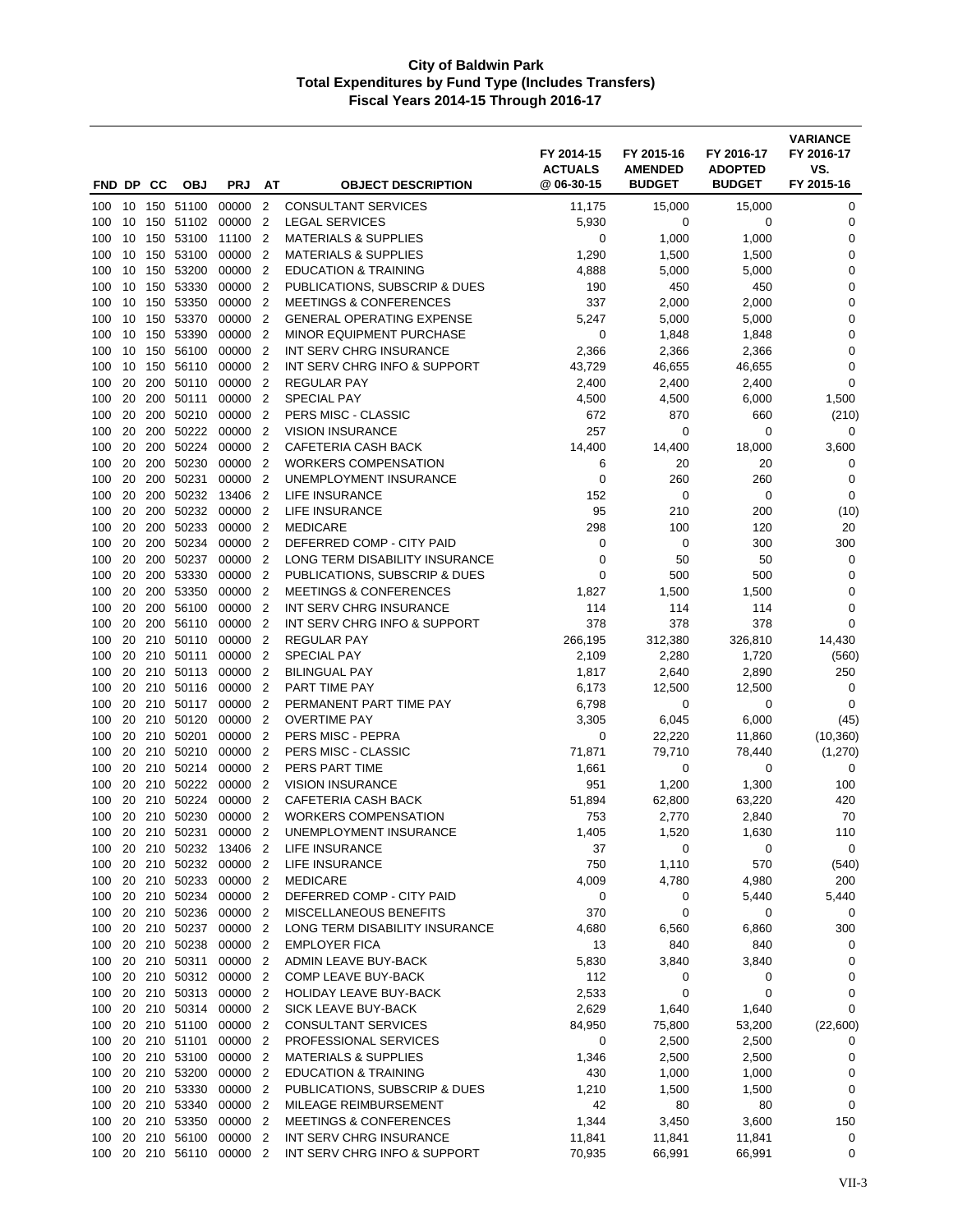| FND DP     |          | CС         | <b>OBJ</b>     | <b>PRJ</b>                    | AΤ                               | <b>OBJECT DESCRIPTION</b>                             | FY 2014-15<br><b>ACTUALS</b><br>@06-30-15 | FY 2015-16<br><b>AMENDED</b><br><b>BUDGET</b> | FY 2016-17<br><b>ADOPTED</b><br><b>BUDGET</b> | <b>VARIANCE</b><br>FY 2016-17<br>VS.<br>FY 2015-16 |
|------------|----------|------------|----------------|-------------------------------|----------------------------------|-------------------------------------------------------|-------------------------------------------|-----------------------------------------------|-----------------------------------------------|----------------------------------------------------|
|            |          |            |                |                               |                                  |                                                       |                                           |                                               |                                               |                                                    |
| 100<br>100 | 25<br>25 | 299<br>299 | 50210<br>50220 | 00000<br>00000                | $\overline{2}$<br>$\overline{2}$ | PERS MISC - CLASSIC<br><b>HEALTH INSURANCE</b>        | 1,036<br>6,519                            | $\mathbf 0$<br>0                              | 0<br>0                                        | 0<br>0                                             |
| 100        | 25       | 299        | 50223          | 00000                         | $\overline{2}$                   | RETIREE HEALTH INSURANCE                              | 603,692                                   | 692,000                                       | 768,000                                       | 76,000                                             |
| 100        | 25       | 299        | 50233          | 00000                         | $\overline{2}$                   | <b>MEDICARE</b>                                       | 13                                        | 0                                             | 0                                             | 0                                                  |
| 100        | 25       | 299        | 50236          | 00000                         | $\overline{2}$                   | MISCELLANEOUS BENEFITS                                | 2,611                                     | 231,000                                       | 0                                             | (231,000)                                          |
| 100        | 25       | 299        | 51100          | 00000                         | $\overline{2}$                   | <b>CONSULTANT SERVICES</b>                            | 78,794                                    | 78,200                                        | 60,936                                        | (17, 264)                                          |
| 100        | 25       | 299        | 51101          | 00000                         | $\overline{2}$                   | PROFESSIONAL SERVICES                                 | 1,505                                     | 2,000                                         | 1,700                                         | (300)                                              |
| 100        | 25       | 299        | 53100          | 11405                         | $\overline{2}$                   | <b>MATERIALS &amp; SUPPLIES</b>                       | 0                                         | 2,000                                         | 0                                             | (2,000)                                            |
| 100        | 25       | 299        | 53100          | 11405                         | $\overline{2}$                   | <b>MATERIALS &amp; SUPPLIES</b>                       | 396                                       | 500                                           | 1,700                                         | 1,200                                              |
| 100        | 20       | 299        | 53100          | 00000                         | $\overline{2}$                   | <b>MATERIALS &amp; SUPPLIES</b>                       | 346                                       | $\mathbf 0$                                   | 0                                             | 0                                                  |
| 100        | 25       | 299        | 53100          | 00000                         | $\overline{2}$                   | <b>MATERIALS &amp; SUPPLIES</b>                       | 8,073                                     | 8,200                                         | 7,000                                         | (1,200)                                            |
| 100        | 25       | 299        | 53320          | 00000                         | $\overline{2}$                   | <b>OUTSIDE PRINTING</b>                               | 2,019                                     | 2,500                                         | 0                                             | (2,500)                                            |
| 100        | 25       | 299        | 53330          | 11107                         | $\overline{2}$                   | PUBLICATIONS, SUBSCRIP & DUES                         | 3,362                                     | 13,550                                        | 14,370                                        | 820                                                |
| 100        | 25       | 299        | 53330          | 00000                         | $\overline{2}$                   | PUBLICATIONS, SUBSCRIP & DUES                         | 30,942                                    | 32,400                                        | 31,527                                        | (873)                                              |
| 100        | 25       | 299        | 53370          | 12404                         | $\overline{2}$                   | <b>GENERAL OPERATING EXPENSE</b>                      | 373                                       | 500                                           | 500                                           | $\mathbf 0$                                        |
| 100        | 25       | 299        | 53370          | 00000                         | $\overline{2}$                   | <b>GENERAL OPERATING EXPENSE</b>                      | (9,998)                                   | 3,210                                         | 3,000                                         | (210)                                              |
| 100        | 25       | 299        | 59000          | 00000                         | $\overline{2}$                   | <b>TRANSFERS OUT</b>                                  | 0                                         | 357,000                                       | 0                                             | (357,000)                                          |
| 100        | 30       | 300        | 50110          | 00000                         | $\overline{2}$                   | <b>REGULAR PAY</b>                                    | 481,054                                   | 450,560                                       | 556,930                                       | 106,370                                            |
| 100        | 30       | 300        | 50111          | 00000                         | $\overline{2}$                   | SPECIAL PAY                                           | 903                                       | 900                                           | 1,200                                         | 300                                                |
| 100        | 30       | 300        | 50112          | 00000                         | $\overline{2}$                   | <b>EDUCATIONAL PAY</b>                                | 20,077                                    | 10,320                                        | 48,390                                        | 38,070                                             |
| 100        | 30       | 300        | 50113          | 00000                         | $\overline{2}$                   | <b>BILINGUAL PAY</b>                                  | 917                                       | 1,200                                         | 0                                             | (1,200)                                            |
| 100        | 30       | 300        | 50200          | 00000                         | $\overline{2}$                   | PERS SWORN UNFND LIAB PY CLASSIC                      | 0                                         | 67,850                                        | 93,138                                        | 25,288                                             |
| 100        | 30       | 300        | 50210          | 00000                         | $\overline{2}$                   | PERS MISC - CLASSIC                                   | 15,454                                    | 19,310                                        | 16,490                                        | (2,820)                                            |
| 100        | 30       | 300        | 50211          | 00000                         | $\overline{2}$                   | PERS SWORN - CLASSIC                                  | 169,669                                   | 122,580                                       | 106,490                                       | (16,090)                                           |
| 100        | 30       | 300        | 50212          | 00000                         | $\overline{2}$                   | PERS POB SWORN (CLSS & PEPRA)                         | 141,072                                   | 126,450                                       | 153,420                                       | 26,970                                             |
| 100<br>100 | 30<br>30 | 300<br>300 | 50222<br>50224 | 00000<br>00000                | $\overline{2}$<br>$\overline{2}$ | <b>VISION INSURANCE</b><br><b>CAFETERIA CASH BACK</b> | 1,248<br>51,634                           | 1,210<br>54,600                               | 990<br>58,200                                 | (220)<br>3,600                                     |
| 100        | 30       | 300        | 50230          | 00000                         | $\overline{2}$                   | <b>WORKERS COMPENSATION</b>                           | 45,780                                    | 59,150                                        | 73,950                                        | 14,800                                             |
| 100        | 30       | 300        | 50231          | 00000                         | $\overline{2}$                   | UNEMPLOYMENT INSURANCE                                | 1,003                                     | 1,030                                         | 1,030                                         | 0                                                  |
| 100        | 30       | 300        | 50232          | 13406                         | $\overline{2}$                   | LIFE INSURANCE                                        | 56                                        | 0                                             | 0                                             | 0                                                  |
| 100        | 30       | 300        | 50232          | 00000                         | $\overline{2}$                   | LIFE INSURANCE                                        | 662                                       | 830                                           | 500                                           | (330)                                              |
| 100        | 30       | 300        | 50233          | 00000                         | $\overline{2}$                   | <b>MEDICARE</b>                                       | 5,124                                     | 6,710                                         | 8,790                                         | 2,080                                              |
| 100        | 30       | 300        | 50234          | 00000                         | $\overline{2}$                   | DEFERRED COMP - CITY PAID                             | 0                                         | $\mathbf 0$                                   | 1,500                                         | 1,500                                              |
| 100        | 30       | 300        | 50237          | 13404                         | $\overline{2}$                   | LONG TERM DISABILITY INSURANCE                        | 838                                       | 0                                             | 0                                             | 0                                                  |
| 100        | 30       | 300        | 50237          | 00000                         | $\overline{2}$                   | LONG TERM DISABILITY INSURANCE                        | 9,600                                     | 9,460                                         | 11,700                                        | 2,240                                              |
| 100        | 30       | 300        | 50311          | 00000                         | $\overline{2}$                   | ADMIN LEAVE BUY-BACK                                  | 11,029                                    | 1,000                                         | 1,000                                         | 0                                                  |
| 100        | 30       | 300        | 50312          | 00000                         | $\overline{2}$                   | COMP LEAVE BUY-BACK                                   | 1,978                                     | 0                                             | 0                                             | 0                                                  |
| 100        | 30       | 300        | 50314          | 00000                         | $\overline{2}$                   | SICK LEAVE BUY-BACK                                   | 3,394                                     | 2,290                                         | 2,290                                         | $\mathbf 0$                                        |
| 100        | 30       | 300        | 53100          | 00000                         | $\overline{2}$                   | <b>MATERIALS &amp; SUPPLIES</b>                       | 854                                       | 1,000                                         | 1,000                                         | 0                                                  |
| 100        | 30       |            | 300 53330      | 00000                         | $\overline{\mathbf{2}}$          | PUBLICATIONS, SUBSCRIP & DUES                         | 1,752                                     | 2,700                                         | 2,700                                         | 0                                                  |
| 100        | 30       | 300        | 53350          | 00000                         | $\overline{2}$                   | <b>MEETINGS &amp; CONFERENCES</b>                     | 182                                       | 1,000                                         | 1,000                                         | 0                                                  |
| 100        | 30       |            | 300 56100      | 00000                         | $\overline{2}$                   | INT SERV CHRG INSURANCE                               | 17,774                                    | 17,774                                        | 17,774                                        | 0                                                  |
| 100        | 30       |            | 300 56110      | 00000 2                       |                                  | INT SERV CHRG INFO & SUPPORT                          | 10,814                                    | 10,814                                        | 10,814                                        | 0                                                  |
| 100        | 30       |            | 300 56120      | 00000                         | 2                                | INT SERV CHRG - FLEET                                 | 19,000                                    | 19,000                                        | 19,000                                        | 0                                                  |
| 100        | 30       |            | 310 50110      | 00000                         | $\overline{2}$                   | <b>REGULAR PAY</b>                                    | 216,385                                   | 213,140                                       | 368,610                                       | 155,470                                            |
| 100        | 30       |            | 310 50111      | 00000                         | $\overline{2}$                   | SPECIAL PAY                                           | 54                                        | 0                                             | 3,600                                         | 3,600                                              |
| 100        | 30       |            | 310 50113      | 30 310 50112 00000 2<br>00000 |                                  | EDUCATIONAL PAY                                       | 644                                       | 300                                           | 7,020                                         | 6,720                                              |
| 100<br>100 |          |            | 30 310 50116   | 00000                         | $\overline{2}$<br>$\overline{2}$ | <b>BILINGUAL PAY</b><br>PART TIME PAY                 | 3,072<br>16,492                           | 3,000<br>45,240                               | 3,180<br>71,510                               | 180<br>26,270                                      |
| 100        |          |            | 30 310 50117   | 00000 2                       |                                  | PERMANENT PART TIME PAY                               | 1,993                                     | 12,290                                        | 0                                             | (12, 290)                                          |
| 100        |          |            | 30 310 50120   | 00000 2                       |                                  | <b>OVERTIME PAY</b>                                   | 13,498                                    | 4,860                                         | 6,000                                         | 1,140                                              |
| 100        |          |            | 30 310 50200   | 00000                         | $\overline{2}$                   | PERS SWORN UNFND LIAB PY CLASSIC                      | 0                                         | 16,808                                        | 41,775                                        | 24,967                                             |
| 100        |          |            | 30 310 50210   | 00000                         | $\overline{2}$                   | PERS MISC - CLASSIC                                   | 29,229                                    | 41,590                                        | 37,780                                        | (3,810)                                            |
| 100        |          |            | 30 310 50211   | 00000 2                       |                                  | PERS SWORN - CLASSIC                                  | 41,271                                    | 30,370                                        | 47,760                                        | 17,390                                             |
| 100        | 30       |            | 310 50212      | 00000                         | $\overline{2}$                   | PERS POB SWORN (CLSS & PEPRA)                         | 34,207                                    | 31,320                                        | 68,810                                        | 37,490                                             |
| 100        |          |            | 30 310 50214   | 00000                         | $\overline{2}$                   | PERS PART TIME                                        | 485                                       | 3,670                                         | 0                                             | (3,670)                                            |
| 100        | 30       |            | 310 50222      | 00000                         | $\overline{2}$                   | <b>VISION INSURANCE</b>                               | 604                                       | 720                                           | 1,100                                         | 380                                                |
| 100        |          |            | 30 310 50224   | 00000 2                       |                                  | CAFETERIA CASH BACK                                   | 43,642                                    | 42,900                                        | 59,010                                        | 16,110                                             |
| 100        | 30       |            | 310 50230      | 00000                         | $\overline{2}$                   | <b>WORKERS COMPENSATION</b>                           | 12,249                                    | 18,980                                        | 39,620                                        | 20,640                                             |
| 100        |          |            | 30 310 50231   | 00000 2                       |                                  | UNEMPLOYMENT INSURANCE                                | 1,340                                     | 1,870                                         | 2,870                                         | 1,000                                              |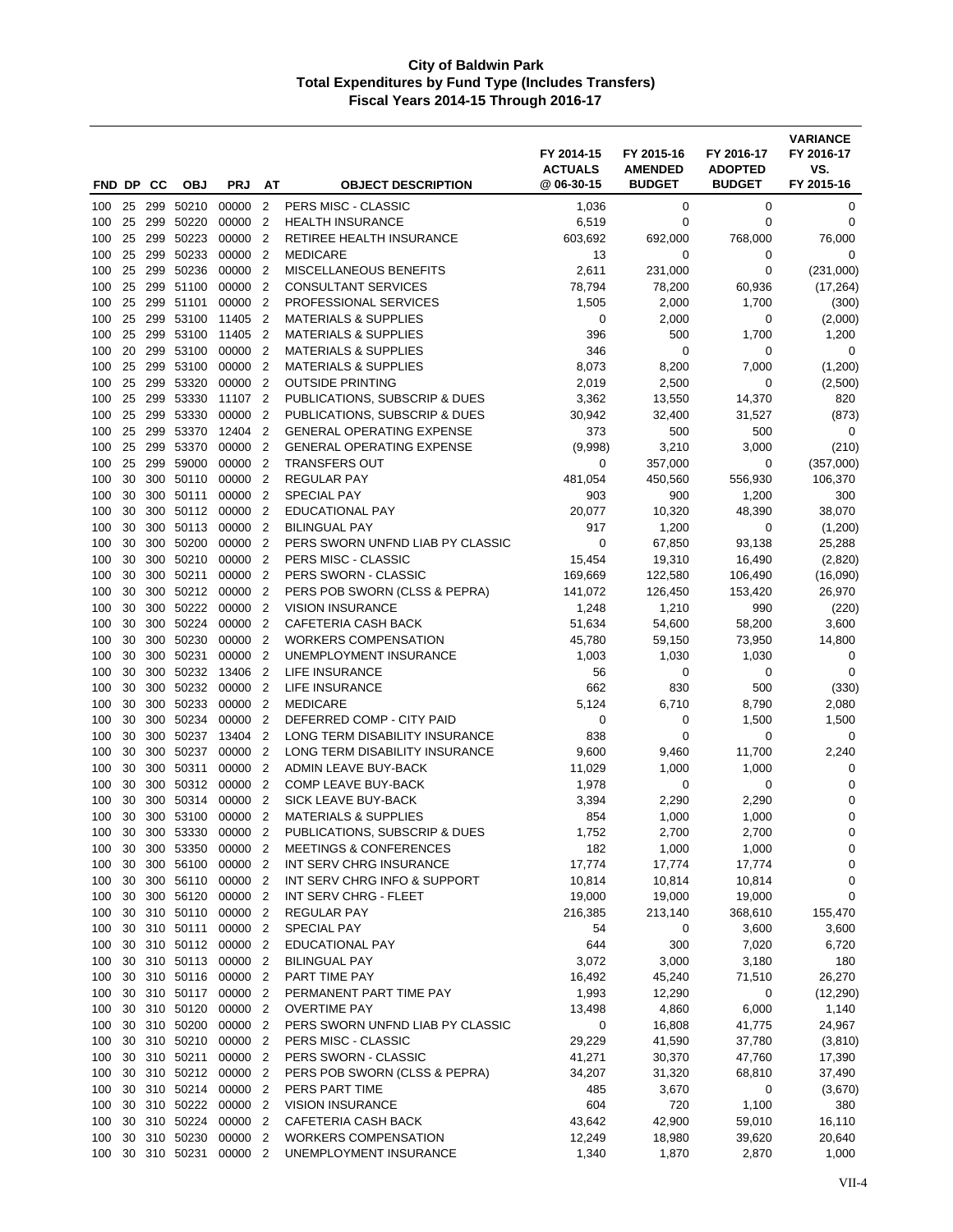| FND DP         |          | <b>CC</b>  | <b>OBJ</b>             | <b>PRJ</b>         | AT                               | <b>OBJECT DESCRIPTION</b>                               | FY 2014-15<br><b>ACTUALS</b><br>@ 06-30-15 | FY 2015-16<br><b>AMENDED</b><br><b>BUDGET</b> | FY 2016-17<br><b>ADOPTED</b><br><b>BUDGET</b> | <b>VARIANCE</b><br>FY 2016-17<br>VS.<br>FY 2015-16 |
|----------------|----------|------------|------------------------|--------------------|----------------------------------|---------------------------------------------------------|--------------------------------------------|-----------------------------------------------|-----------------------------------------------|----------------------------------------------------|
|                |          |            |                        |                    |                                  |                                                         |                                            |                                               |                                               |                                                    |
| 100            | 30       |            | 310 50232              | 00000              | $\overline{2}$                   | LIFE INSURANCE                                          | 522                                        | 730                                           | 470                                           | (260)                                              |
| 100            | 30       | 310        | 50233                  | 00000<br>00000     | $\overline{2}$                   | <b>MEDICARE</b><br>DEFERRED COMP - CITY PAID            | 3,619                                      | 3,970                                         | 6,580                                         | 2,610                                              |
| 100            | 30       | 310        | 50234<br>50236         | 00000              | $\overline{2}$<br>$\overline{2}$ | MISCELLANEOUS BENEFITS                                  | 957<br>981                                 | 1,020                                         | 3,330                                         | 2,310                                              |
| 100<br>100     | 30<br>30 | 310<br>310 | 50237                  | 13404              | $\overline{2}$                   | LONG TERM DISABILITY INSURANCE                          | 301                                        | 0<br>0                                        | 0<br>0                                        | 0<br>0                                             |
| 100            | 30       | 310        | 50237                  | 00000              | $\overline{2}$                   | LONG TERM DISABILITY INSURANCE                          | 4,686                                      | 4,480                                         | 7,740                                         | 3,260                                              |
| 100            | 30       | 310        | 50238                  | 00000              | $\overline{2}$                   | <b>EMPLOYER FICA</b>                                    | 42                                         | 3,850                                         | 4,790                                         | 940                                                |
| 100            | 30       | 310        | 50314                  | 00000              | $\overline{2}$                   | <b>SICK LEAVE BUY-BACK</b>                              | 3,105                                      | 1,500                                         | 1,500                                         | 0                                                  |
| 100            | 30       | 310        | 51100                  | 00000              | $\overline{2}$                   | <b>CONSULTANT SERVICES</b>                              | 116,979                                    | 196,400                                       | 140,000                                       | (56, 400)                                          |
| 100            | 30       | 310        | 51101                  | 00000              | $\overline{2}$                   | PROFESSIONAL SERVICES                                   | 3,924                                      | 0                                             | 0                                             | 0                                                  |
| 100            | 30       |            | 310 53100              | 13402 2            |                                  | <b>MATERIALS &amp; SUPPLIES</b>                         | 56,018                                     | 55,500                                        | 62,400                                        | 6,900                                              |
| 100            | 30       | 310        | 53100                  | 13403              | $\overline{2}$                   | <b>MATERIALS &amp; SUPPLIES</b>                         | 1,423                                      | 0                                             | 0                                             | 0                                                  |
| 100            | 30       | 310        | 53100                  | 00000              | $\overline{2}$                   | <b>MATERIALS &amp; SUPPLIES</b>                         | 36,432                                     | 49,500                                        | 30,000                                        | (19,500)                                           |
| 100            | 30       | 310        | 53200                  | 00000              | $\overline{2}$                   | <b>EDUCATION &amp; TRAINING</b>                         | 3,350                                      | 0                                             | 500                                           | 500                                                |
| 100            | 30       | 310        | 53210                  | 00000              | $\overline{2}$                   | <b>TUITION REIMBURSEMENT</b>                            | 9,000                                      | 7,000                                         | 7,000                                         | 0                                                  |
| 100            | 30       | 310        | 53330                  | 00000              | $\overline{2}$                   | PUBLICATIONS, SUBSCRIP & DUES                           | 895                                        | 1,580                                         | 1,580                                         | 0                                                  |
| 100            | 30       | 310        | 53340                  | 00000              | $\overline{2}$                   | MILEAGE REIMBURSEMENT                                   | 0                                          | 100                                           | 100                                           | 0                                                  |
| 100            | 30       |            | 310 53350              | 00000              | $\overline{2}$                   | <b>MEETINGS &amp; CONFERENCES</b>                       | 35                                         | 500                                           | 500                                           | 0                                                  |
| 100            | 30       |            | 310 53370              | 00000              | $\overline{2}$                   | <b>GENERAL OPERATING EXPENSE</b>                        | 1,856                                      | 800                                           | 800                                           | $\Omega$                                           |
| 100            | 30       | 310        | 53371                  | 00000              | $\overline{2}$                   | <b>MAINTENANCE &amp; REPAIRS</b>                        | 0                                          | 0                                             | 25,730                                        | 25,730                                             |
| 100            | 30       | 310        | 53390                  | 00000              | $\overline{2}$                   | MINOR EQUIPMENT PURCHASE                                | 516                                        | $\mathbf 0$                                   | 0                                             | 0                                                  |
| 100            | 30       | 310        | 53403                  | 00000              | $\overline{2}$                   | UTILITIES - TELEPHONE<br><b>INT SERV CHRG INSURANCE</b> | 46.003                                     | 43,900                                        | 43,900                                        | 0                                                  |
| 100            | 30<br>30 | 310<br>310 | 56100<br>56110         | 00000<br>00000     | $\overline{2}$<br>$\overline{2}$ | INT SERV CHRG INFO & SUPPORT                            | 17,774<br>17,026                           | 17,774<br>17,026                              | 17,774<br>17,026                              | 0<br>$\mathbf 0$                                   |
| 100<br>100     | 30       | 310        | 56120                  | 00000              | $\overline{2}$                   | INT SERV CHRG - FLEET                                   | 9,300                                      | 9,300                                         | 9,300                                         | $\mathbf 0$                                        |
| 100            | 30       | 320        | 50110                  | 00000              | $\overline{2}$                   | <b>REGULAR PAY</b>                                      | 467,472                                    | 508,720                                       | 581,230                                       | 72,510                                             |
| 100            | 30       | 320        | 50111                  | 00000              | $\overline{2}$                   | SPECIAL PAY                                             | 2,357                                      | 1,800                                         | 0                                             | (1,800)                                            |
| 100            | 30       | 320        | 50112                  | 00000              | $\overline{2}$                   | EDUCATIONAL PAY                                         | 424                                        | 0                                             | 0                                             | 0                                                  |
| 100            | 30       | 320        | 50113                  | 00000              | $\overline{2}$                   | <b>BILINGUAL PAY</b>                                    | 8,487                                      | 9,600                                         | 12,000                                        | 2,400                                              |
| 100            | 30       | 320        | 50117                  | 00000              | $\overline{2}$                   | PERMANENT PART TIME PAY                                 | 7,253                                      | 5,000                                         | 18,650                                        | 13,650                                             |
| 100            | 30       | 320        | 50120                  | 00000              | $\overline{2}$                   | <b>OVERTIME PAY</b>                                     | 88,121                                     | 45,000                                        | 45,000                                        | 0                                                  |
| 100            | 30       | 320        | 50121                  | 00000              | $\overline{2}$                   | POLICE HOLIDAY PAY                                      | 16,217                                     | 11,900                                        | 11,900                                        | $\mathbf 0$                                        |
| 100            | 30       | 320        | 50201                  | 00000              | $\overline{2}$                   | PERS MISC - PEPRA                                       | 0                                          | 26,550                                        | 36,440                                        | 9,890                                              |
| 100            | 30       | 320        | 50210                  | 00000              | $\overline{2}$                   | PERS MISC - CLASSIC                                     | 137,305                                    | 147,130                                       | 126,060                                       | (21,070)                                           |
| 100            | 30       | 320        | 50211                  | 00000              | $\overline{2}$                   | PERS SWORN - CLASSIC                                    | 613                                        | 0                                             | 0                                             | 0                                                  |
| 100            | 30       | 320        | 50212                  | 00000              | $\overline{2}$                   | PERS POB SWORN (CLSS & PEPRA)                           | 288                                        | 0                                             | 0                                             | 0                                                  |
| 100            | 30       | 320        | 50214                  | 00000              | $\overline{2}$                   | PERS PART TIME                                          | 1,647                                      | 1,500                                         | 5,040                                         | 3,540                                              |
| 100            | 30       | 320        | 50222                  | 00000              | $\overline{2}$                   | <b>VISION INSURANCE</b>                                 | 2,560                                      | 2,950                                         | 3,110                                         | 160                                                |
| 100            | 30       | 320        | 50224                  | 00000              | $\overline{2}$                   | CAFETERIA CASH BACK                                     | 109,182                                    | 125,400                                       | 125,400                                       | 0                                                  |
| $100\,$<br>100 | 30<br>30 | 320        | 50230<br>320 50231     | 00000 2<br>00000 2 |                                  | WORKERS COMPENSATION<br>UNEMPLOYMENT INSURANCE          | 1,709<br>2,712                             | 4,380<br>3,340                                | 4,770<br>3,080                                | 390<br>(260)                                       |
| 100            | 30       |            | 320 50232              | 00000 2            |                                  | LIFE INSURANCE                                          | 1,524                                      | 2,280                                         | 1,100                                         | (1, 180)                                           |
| 100            | 30       |            | 320 50233              | 00000 2            |                                  | <b>MEDICARE</b>                                         | 9,062                                      | 7,830                                         | 8,870                                         | 1,040                                              |
| 100            | 30       |            | 320 50234              | 00000 2            |                                  | DEFERRED COMP - CITY PAID                               | 4,225                                      | 4,460                                         | 14,800                                        | 10,340                                             |
| 100            | 30       |            | 320 50237              | 13404 2            |                                  | LONG TERM DISABILITY INSURANCE                          | 4                                          | 0                                             | 0                                             | 0                                                  |
| 100            | 30       | 320        | 50237                  | 00000 2            |                                  | LONG TERM DISABILITY INSURANCE                          | 10,050                                     | 10,690                                        | 12,210                                        | 1,520                                              |
| 100            | 30       |            | 320 50238              | 00000 2            |                                  | <b>EMPLOYER FICA</b>                                    | 0                                          | 1,340                                         | 1,250                                         | (90)                                               |
| 100            | 30       |            | 320 50312              | 00000 2            |                                  | COMP LEAVE BUY-BACK                                     | 3,837                                      | 0                                             | 0                                             | 0                                                  |
| 100            | 30       |            | 320 50314              | 00000              | $\overline{\mathbf{2}}$          | SICK LEAVE BUY-BACK                                     | 23                                         | $\mathbf 0$                                   | 0                                             | 0                                                  |
| 100            | 30       |            | 320 51100              | 00000 2            |                                  | <b>CONSULTANT SERVICES</b>                              | 5,563                                      | 22,500                                        | 2,200                                         | (20, 300)                                          |
| 100            | 30       |            | 320 53100              | 00000 2            |                                  | <b>MATERIALS &amp; SUPPLIES</b>                         | 3,041                                      | 5,000                                         | 5,000                                         | 0                                                  |
| 100            | 30       |            | 320 53320              | 00000 2            |                                  | <b>OUTSIDE PRINTING</b>                                 | 1,270                                      | 800                                           | 800                                           | 0                                                  |
| 100            | 30       |            | 320 53371              | 00000 2            |                                  | <b>MAINTENANCE &amp; REPAIRS</b>                        | 0                                          | 0                                             | 5,300                                         | 5,300                                              |
| 100            | 30       |            | 320 56100              | 00000 2            |                                  | INT SERV CHRG INSURANCE                                 | 17,774                                     | 17,774                                        | 17,774                                        | 0                                                  |
| 100            | 30       |            | 320 56110              | 00000 2            |                                  | INT SERV CHRG INFO & SUPPORT                            | 58,665                                     | 48,665                                        | 48,665                                        | 0                                                  |
| 100            | 30       |            | 320 57900              | 00000              | $\overline{\phantom{0}}^2$       | SALARY SAVINGS / VACANCIES                              | 0                                          | 0                                             | (143, 874)                                    | (143, 874)                                         |
| 100            | 30<br>30 |            | 330 50110<br>330 50112 | 00000 2<br>00000 2 |                                  | REGULAR PAY<br>EDUCATIONAL PAY                          | 174,758                                    | 224,830<br>0                                  | 249,150<br>600                                | 24,320<br>600                                      |
| 100<br>100     | 30       |            | 330 50113              | 00000 2            |                                  | <b>BILINGUAL PAY</b>                                    | 178<br>2,763                               | 3,600                                         | 4,800                                         | 1,200                                              |
| 100            | 30       |            | 330 50116              | 00000 2            |                                  | PART TIME PAY                                           | 269                                        | 0                                             | 0                                             | 0                                                  |
|                |          |            |                        |                    |                                  |                                                         |                                            |                                               |                                               |                                                    |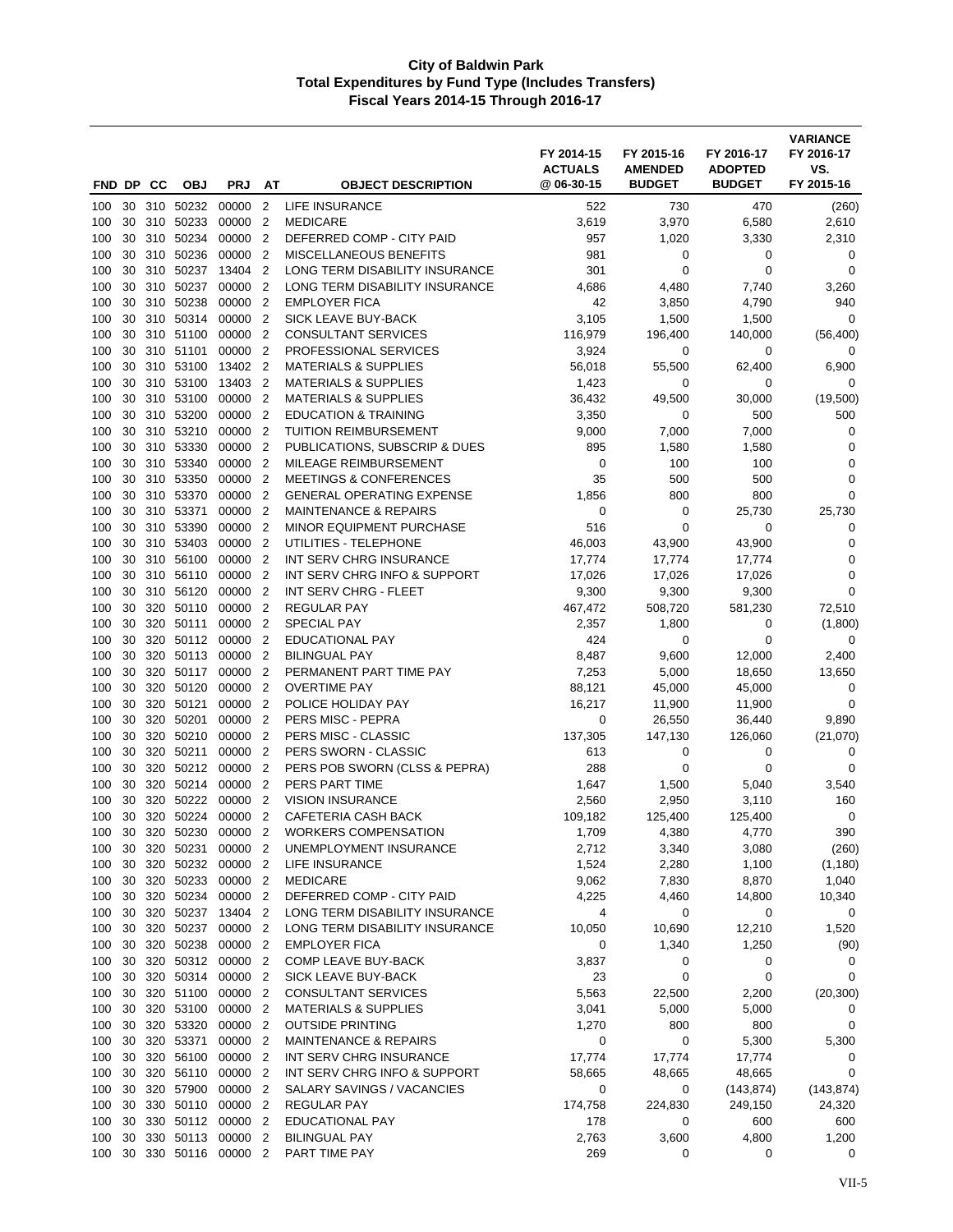| FND DP     |          | CC         | <b>OBJ</b>             | <b>PRJ</b>       | AT                               | <b>OBJECT DESCRIPTION</b>                     | FY 2014-15<br><b>ACTUALS</b><br>@ 06-30-15 | FY 2015-16<br><b>AMENDED</b><br><b>BUDGET</b> | FY 2016-17<br><b>ADOPTED</b><br><b>BUDGET</b> | <b>VARIANCE</b><br>FY 2016-17<br>VS.<br>FY 2015-16 |
|------------|----------|------------|------------------------|------------------|----------------------------------|-----------------------------------------------|--------------------------------------------|-----------------------------------------------|-----------------------------------------------|----------------------------------------------------|
|            |          |            |                        |                  |                                  |                                               |                                            |                                               |                                               |                                                    |
| 100        | 30       |            | 330 50120              | 00000            | $\overline{2}$                   | <b>OVERTIME PAY</b>                           | 14,872                                     | 12,000                                        | 12,000                                        | 0                                                  |
| 100        | 30       | 330        | 50121<br>50201         | 00000<br>00000   | $\overline{2}$<br>$\overline{2}$ | POLICE HOLIDAY PAY                            | 1,537                                      | 3,400                                         | 3,400                                         | $\mathbf 0$                                        |
| 100        | 30       | 330        |                        | 00000            |                                  | PERS MISC - PEPRA                             | 0                                          | 6,520                                         | 9,230                                         | 2,710                                              |
| 100<br>100 | 30<br>30 | 330<br>330 | 50210<br>50211         | 00000            | $\overline{2}$<br>$\overline{2}$ | PERS MISC - CLASSIC<br>PERS SWORN - CLASSIC   | 44,555<br>268                              | 72,480<br>0                                   | 60,500<br>0                                   | (11,980)<br>0                                      |
| 100        | 30       | 330        | 50222                  | 00000            | $\overline{2}$                   | <b>VISION INSURANCE</b>                       | 808                                        | 1,360                                         | 1,260                                         | (100)                                              |
| 100        | 30       | 330        | 50224                  | 00000            | $\overline{2}$                   | CAFETERIA CASH BACK                           | 37,491                                     | 57,000                                        | 57,000                                        | 0                                                  |
| 100        | 30       | 330        | 50230                  | 00000            | $\overline{2}$                   | <b>WORKERS COMPENSATION</b>                   | 392                                        | 1,430                                         | 1,590                                         | 160                                                |
| 100        | 30       | 330        | 50231                  | 00000            | $\overline{2}$                   | UNEMPLOYMENT INSURANCE                        | 871                                        | 1,290                                         | 1,290                                         | 0                                                  |
| 100        | 30       | 330        | 50232                  | 00000            | $\overline{2}$                   | LIFE INSURANCE                                | 540                                        | 1,040                                         | 500                                           | (540)                                              |
| 100        | 30       | 330        | 50233                  | 00000            | $\overline{2}$                   | <b>MEDICARE</b>                               | 1,988                                      | 3,310                                         | 3,690                                         | 380                                                |
| 100        | 30       | 330        | 50234                  | 00000            | $\overline{2}$                   | DEFERRED COMP - CITY PAID                     | 1,514                                      | 2,050                                         | 5,900                                         | 3,850                                              |
| 100        | 30       | 330        | 50236                  | 00000            | $\overline{2}$                   | MISCELLANEOUS BENEFITS                        | 17                                         | 0                                             | 0                                             | 0                                                  |
| 100        | 30       | 330        | 50237                  | 00000            | $\overline{2}$                   | LONG TERM DISABILITY INSURANCE                | 3,338                                      | 4,720                                         | 5,230                                         | 510                                                |
| 100        | 30       | 330        | 50314                  | 00000            | $\overline{2}$                   | SICK LEAVE BUY-BACK                           | 795                                        | 0                                             | 0                                             | 0                                                  |
| 100        | 30       | 330        | 51100                  | 00000            | $\overline{2}$                   | <b>CONSULTANT SERVICES</b>                    | 1,378                                      | 1,000                                         | 1,000                                         | 0                                                  |
| 100        | 30       | 330        | 53100                  | 00000            | $\overline{2}$                   | <b>MATERIALS &amp; SUPPLIES</b>               | 826                                        | 2,000                                         | 2,000                                         | 0                                                  |
| 100        | 30       | 330        | 53320                  | 00000            | $\overline{2}$                   | <b>OUTSIDE PRINTING</b>                       | 2,430                                      | 4,000                                         | 4,000                                         | 0                                                  |
| 100        | 30       |            | 330 56100              | 00000            | $\overline{2}$                   | INT SERV CHRG INSURANCE                       | 22,391                                     | 22,391                                        | 22,391                                        | 0                                                  |
| 100        | 30       | 330        | 56110                  | 00000            | $\overline{2}$                   | INT SERV CHRG INFO & SUPPORT                  | 36,070                                     | 36,070                                        | 36,070                                        | $\mathbf 0$                                        |
| 100        | 30       | 340        | 50110                  | 00000            | $\overline{2}$                   | <b>REGULAR PAY</b>                            | 3,377,662                                  | 3,822,320                                     | 4,542,440                                     | 720,120                                            |
| 100        | 30       | 340        | 50111                  | 00000            | $\overline{2}$                   | SPECIAL PAY                                   | 30,209                                     | 30,760                                        | 102,670                                       | 71,910                                             |
| 100        | 30       | 340        | 50112                  | 00000            | $\overline{2}$                   | <b>EDUCATIONAL PAY</b>                        | 71,825                                     | 72,180                                        | 182,870                                       | 110,690                                            |
| 100        | 30       | 340        | 50113                  | 00000            | $\overline{2}$                   | <b>BILINGUAL PAY</b>                          | 23,792                                     | 26,400                                        | 34,800                                        | 8,400                                              |
| 100        | 30       | 340        | 50116                  | 00000            | $\overline{2}$                   | PART TIME PAY                                 | 27,654                                     | 30,000                                        | 0                                             | (30,000)                                           |
| 100        | 30       | 340        | 50120                  | 16101            | $\overline{2}$                   | <b>OVERTIME PAY</b>                           | 0                                          | 0                                             | 10,250                                        | 10,250                                             |
| 100        | 30       | 340        | 50120                  | 16144            | $\overline{2}$                   | <b>OVERTIME PAY</b>                           | 0                                          | 12,500                                        | 12,500                                        | 0                                                  |
| 100<br>100 | 30<br>30 | 340<br>340 | 50120<br>50120         | 16145<br>16146   | $\overline{2}$<br>$\overline{2}$ | <b>OVERTIME PAY</b><br><b>OVERTIME PAY</b>    | 0<br>0                                     | 9,470<br>2,180                                | 8,620<br>2,180                                | (850)<br>0                                         |
| 100        | 30       | 340        | 50120                  | 16148            | $\overline{2}$                   | <b>OVERTIME PAY</b>                           | $\mathbf 0$                                | 9,100                                         | 9,100                                         | 0                                                  |
| 100        | 30       | 340        | 50120                  | 00000            | $\overline{2}$                   | <b>OVERTIME PAY</b>                           | 400,407                                    | 206,470                                       | 406,470                                       | 200,000                                            |
| 100        | 30       | 340        | 50121                  | 00000            | $\overline{2}$                   | POLICE HOLIDAY PAY                            | 101,265                                    | 123,800                                       | 123,800                                       | 0                                                  |
| 100        | 30       | 340        | 50200                  | 00000            | $\overline{2}$                   | PERS SWORN UNFND LIAB PY CLASSIC              | 0                                          | 541,100                                       | 617,373                                       | 76,273                                             |
| 100        | 30       |            | 340 50202              | 00000            | $\overline{2}$                   | PERS SWORN - PEPRA                            | 0                                          | 77,200                                        | 150,980                                       | 73,780                                             |
| 100        | 30       | 340        | 50210                  | 00000            | $\overline{2}$                   | PERS MISC - CLASSIC                           | 17,289                                     | 0                                             | 0                                             | 0                                                  |
| 100        | 30       | 340        | 50211                  | 00000            | $\overline{2}$                   | PERS SWORN - CLASSIC                          | 1,333,658                                  | 977,570                                       | 705,880                                       | (271, 690)                                         |
| 100        | 30       | 340        | 50212                  | 00000            | $\overline{2}$                   | PERS POB SWORN (CLSS & PEPRA)                 | 1,060,079                                  | 1,114,790                                     | 1,194,460                                     | 79,670                                             |
| 100        | 30       | 340        | 50222                  | 00000            | $\overline{2}$                   | <b>VISION INSURANCE</b>                       | 11,928                                     | 14,070                                        | 14,820                                        | 750                                                |
| 100        | 30       | 340        | 50224                  | 00000            | $\overline{2}$                   | <b>CAFETERIA CASH BACK</b>                    | 659,266                                    | 763,200                                       | 777,600                                       | 14,400                                             |
| 100        | 30       | 340        | 50230                  | 00000            | $\overline{2}$                   | <b>WORKERS COMPENSATION</b>                   | 366,585                                    | 567,800                                       | 672,740                                       | 104,940                                            |
| 100        | 30       | 340        | 50231                  | 00000            | $\overline{2}$                   | UNEMPLOYMENT INSURANCE                        | 12,228                                     | 13,670                                        | 13,930                                        | 260                                                |
| 100        | 30       |            | 340 50232              | 00000            | $\overline{2}$                   | LIFE INSURANCE                                | 7,315                                      | 10,970                                        | 5,400                                         | (5,570)                                            |
| 100        | 30       |            | 340 50233              | 00000 2          |                                  | <b>MEDICARE</b>                               | 61,172                                     | 57,730                                        | 70,510                                        | 12,780                                             |
| 100        | 30       |            | 340 50234              | 00000 2          |                                  | DEFERRED COMP - CITY PAID                     | 5                                          | 0                                             | 2,390                                         | 2,390                                              |
| 100        | 30       |            | 340 50236              | 00000 2          |                                  | MISCELLANEOUS BENEFITS                        | 1,734                                      | 0                                             | 0                                             | 0                                                  |
| 100        | 30       | 340        | 50237                  | 13404 2          |                                  | LONG TERM DISABILITY INSURANCE                | 11,341                                     | 0                                             | 0                                             | 0                                                  |
| 100        | 30       |            | 340 50237              | 00000 2          |                                  | LONG TERM DISABILITY INSURANCE                | 70,513                                     | 80,270                                        | 95,400                                        | 15,130                                             |
| 100        | 30       |            | 340 50238              | 00000            | $\overline{2}$                   | <b>EMPLOYER FICA</b>                          | 127                                        | 2,010                                         | 0                                             | (2,010)                                            |
| 100<br>100 | 30<br>30 |            | 340 50312<br>340 50313 | 00000<br>00000 2 | $\overline{2}$                   | COMP LEAVE BUY-BACK<br>HOLIDAY LEAVE BUY-BACK | 2,248<br>914                               | 0<br>0                                        | 0<br>0                                        | 0<br>0                                             |
| 100        | 30       |            | 340 50314              | 00000 2          |                                  | SICK LEAVE BUY-BACK                           | 21,276                                     | 21,890                                        | 21,890                                        | 0                                                  |
| 100        | 30       |            | 340 51100              | 00000            | $\overline{2}$                   | CONSULTANT SERVICES                           | 75,225                                     | 71,000                                        | 71,000                                        | 0                                                  |
| 100        | 30       |            | 340 51101              | 00000 2          |                                  | PROFESSIONAL SERVICES                         | 2,817                                      | 0                                             | $\mathbf 0$                                   | 0                                                  |
| 100        | 30       |            | 340 53100              | 00000 2          |                                  | <b>MATERIALS &amp; SUPPLIES</b>               | 43,925                                     | 30,000                                        | 30,000                                        | 0                                                  |
| 100        | 30       |            | 340 53120              | 00000            | $\overline{2}$                   | <b>REWARDS &amp; INCENTIVES</b>               | 0                                          | 100                                           | 100                                           | 0                                                  |
| 100        | 30       |            | 340 53200              | 00000            | $\overline{2}$                   | <b>EDUCATION &amp; TRAINING</b>               | 5,192                                      | 0                                             | 0                                             | 0                                                  |
| 100        | 30       |            | 340 53330              | 00000 2          |                                  | PUBLICATIONS, SUBSCRIP & DUES                 | 2,059                                      | 500                                           | 500                                           | 0                                                  |
| 100        | 30       |            | 340 53350              | 00000            | - 2                              | <b>MEETINGS &amp; CONFERENCES</b>             | 0                                          | 400                                           | 400                                           | 0                                                  |
| 100        | 30       |            | 340 53403              | 00000            | $\overline{2}$                   | UTILITIES - TELEPHONE                         | 4,805                                      | 4,000                                         | 4,000                                         | 0                                                  |
| 100        | 30       |            | 340 55742              | 00000 2          |                                  | <b>INTEREST EXPENSE</b>                       | 570                                        | 570                                           | 570                                           | 0                                                  |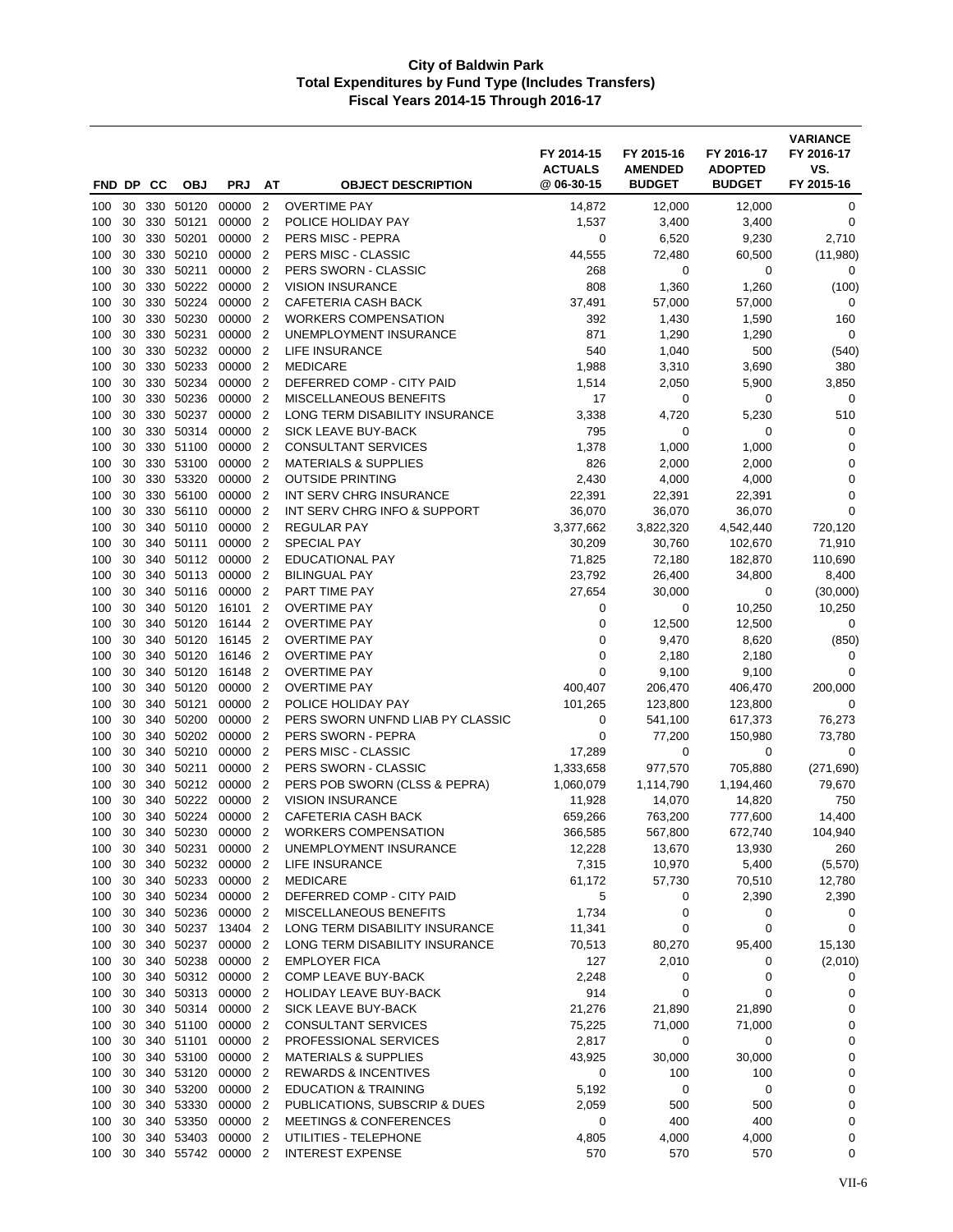|            |          |            |                        |                 |                                  |                                                           | FY 2014-15<br><b>ACTUALS</b> | FY 2015-16<br><b>AMENDED</b> | FY 2016-17<br><b>ADOPTED</b> | <b>VARIANCE</b><br>FY 2016-17<br>VS. |
|------------|----------|------------|------------------------|-----------------|----------------------------------|-----------------------------------------------------------|------------------------------|------------------------------|------------------------------|--------------------------------------|
| FND DP     |          | CС         | <b>OBJ</b>             | <b>PRJ</b>      | AT                               | <b>OBJECT DESCRIPTION</b>                                 | @ 06-30-15                   | <b>BUDGET</b>                | <b>BUDGET</b>                | FY 2015-16                           |
| 100        | 30       | 340        | 56100                  | 00000           | $\overline{2}$                   | INT SERV CHRG INSURANCE                                   | 375,533                      | 371,533                      | 371,533                      | 0                                    |
| 100        | 30       | 340        | 56110                  | 00000           | $\overline{2}$                   | INT SERV CHRG INFO & SUPPORT                              | 60,414                       | 50,414                       | 50,414                       | 0                                    |
| 100        | 30       | 340        | 56120                  | 00000           | $\overline{2}$                   | INT SERV CHRG - FLEET                                     | 331,200                      | 327,200                      | 327,200                      | 0                                    |
| 100        | 30       | 340        | 57900                  | 00000           | $\overline{2}$                   | SALARY SAVINGS / VACANCIES                                | 0                            | (521, 955)                   | (630, 198)                   | (108, 243)                           |
| 100        | 30       |            | 340 58110              | 00000<br>00000  | $\overline{2}$                   | <b>EQUIPMENT PURCHASE</b>                                 | 93,683                       | 0                            | 0                            | 0                                    |
| 100<br>100 | 30<br>30 | 350        | 340 58140<br>50110     | 00000           | $\overline{2}$<br>2              | <b>LEASE EXPENSE</b><br><b>REGULAR PAY</b>                | 48,560<br>74,654             | 0<br>268,445                 | 0<br>358,000                 | 0<br>89,555                          |
| 100        | 30       |            | 350 50111              | 00000           | $\overline{2}$                   | <b>SPECIAL PAY</b>                                        | 1,805                        | 1,800                        | 4,620                        | 2,820                                |
| 100        | 30       | 350        | 50112                  | 00000           | $\overline{2}$                   | EDUCATIONAL PAY                                           | 2,286                        | 2,280                        | 5,580                        | 3,300                                |
| 100        | 30       | 350        | 50113                  | 00000           | $\overline{2}$                   | <b>BILINGUAL PAY</b>                                      | 0                            | 4,015                        | 4,800                        | 785                                  |
| 100        | 30       | 350        | 50116                  | 00000           | $\overline{2}$                   | PART TIME PAY                                             | 2,044                        | 0                            | 64,370                       | 64,370                               |
| 100        | 30       |            | 350 50120              | 00000           | $\overline{2}$                   | <b>OVERTIME PAY</b>                                       | 17,009                       | 42,960                       | 42,960                       | 0                                    |
| 100        | 30       | 350        | 50121                  | 00000           | $\overline{2}$                   | POLICE HOLIDAY PAY                                        | 2,095                        | 8,500                        | 8,500                        | 0                                    |
| 100        | 30       | 350        | 50200                  | 00000           | $\overline{2}$                   | PERS SWORN UNFND LIAB PY CLASSIC                          | 0                            | 12,988                       | 16,366                       | 3,378                                |
| 100        | 30       | 350        | 50202                  | 00000           | $\overline{2}$                   | PERS SWORN - PEPRA                                        | $\mathbf 0$                  | 22,116                       | 33,370                       | 11,254                               |
| 100        | 30       | 350        | 50210                  | 00000           | 2                                | PERS MISC - CLASSIC                                       | 11,088                       | 0                            | 0                            | 0                                    |
| 100        | 30       | 350        | 50211                  | 00000           | $\overline{2}$                   | PERS SWORN - CLASSIC                                      | 77,836                       | 23,460                       | 18,710                       | (4,750)                              |
| 100        | 30       | 350        | 50212                  | 00000           | $\overline{2}$                   | PERS POB SWORN (CLSS & PEPRA)                             | 68,415                       | 85,582                       | 26,960                       | (58, 622)                            |
| 100        | 30       | 350        | 50222<br>50224         | 00000<br>00000  | $\overline{2}$                   | <b>VISION INSURANCE</b>                                   | 484                          | 1,271                        | 1,900                        | 629                                  |
| 100<br>100 | 30<br>30 | 350<br>350 | 50230                  | 00000           | $\overline{2}$<br>$\overline{2}$ | <b>CAFETERIA CASH BACK</b><br><b>WORKERS COMPENSATION</b> | 14,443<br>5,672              | 62,581<br>39,754             | 72,000<br>56,690             | 9,419<br>16,936                      |
| 100        | 30       | 350        | 50231                  | 00000           | $\overline{2}$                   | UNEMPLOYMENT INSURANCE                                    | 229                          | 1,121                        | 2,480                        | 1,359                                |
| 100        | 30       | 350        | 50232                  | 00000           | $\overline{2}$                   | LIFE INSURANCE                                            | 502                          | 905                          | 500                          | (405)                                |
| 100        | 30       | 350        | 50233                  | 00000           | $\overline{2}$                   | <b>MEDICARE</b>                                           | 30                           | 4,008                        | 6,340                        | 2,332                                |
| 100        | 30       | 350        | 50234                  | 00000           | $\overline{2}$                   | DEFERRED COMP - CITY PAID                                 | 317                          | 0                            | 0                            | 0                                    |
| 100        | 30       | 350        | 50236                  | 00000           | $\overline{2}$                   | <b>MISCELLANEOUS BENEFITS</b>                             | 105                          | $\mathbf 0$                  | 0                            | 0                                    |
| 100        | 30       | 350        | 50237                  | 13404           | $\overline{2}$                   | LONG TERM DISABILITY INSURANCE                            | 197                          | 0                            | 0                            | 0                                    |
| 100        | 30       | 350        | 50237                  | 00000           | $\overline{2}$                   | LONG TERM DISABILITY INSURANCE                            | 1,092                        | 5,642                        | 7,520                        | 1,878                                |
| 100        | 30       | 350        | 50238                  | 00000           | $\overline{2}$                   | <b>EMPLOYER FICA</b>                                      | 22                           | 0                            | 4,310                        | 4,310                                |
| 100        | 30       | 350        | 50314                  | 00000           | $\overline{2}$                   | SICK LEAVE BUY-BACK                                       | 1,711                        | 2,860                        | 2,860                        | 0                                    |
| 100        | 30       | 350        | 53100                  | 00000           | $\overline{2}$                   | <b>MATERIALS &amp; SUPPLIES</b>                           | 55                           | 1,000                        | 1,000                        | 0                                    |
| 100        | 30       | 350        | 56100                  | 00000           | $\overline{2}$                   | INT SERV CHRG INSURANCE                                   | 52,475                       | 52,475                       | 52,475                       | 0                                    |
| 100        | 30       |            | 350 56110              | 00000           | $\overline{2}$                   | INT SERV CHRG INFO & SUPPORT                              | 13,917                       | 13,917                       | 13,917                       | 0                                    |
| 100        | 30<br>30 | 350<br>350 | 56120<br>57900         | 00000<br>00000  | $\overline{2}$<br>$\overline{2}$ | INT SERV CHRG - FLEET                                     | 2,600<br>0                   | 2,600<br>0                   | 2,600                        | 0                                    |
| 100<br>100 | 30       | 360        | 50110                  | 00000           | $\overline{2}$                   | SALARY SAVINGS / VACANCIES<br><b>REGULAR PAY</b>          | 1,263,042                    | 1,228,190                    | (315,099)<br>1,302,380       | (315,099)<br>74,190                  |
| 100        | 30       | 360        | 50111                  | 00000           | $\overline{2}$                   | SPECIAL PAY                                               | 25,150                       | 25,200                       | 65,820                       | 40,620                               |
| 100        | 30       | 360        | 50112                  | 00000           | $\overline{2}$                   | <b>EDUCATIONAL PAY</b>                                    | 23,311                       | 28,130                       | 64,720                       | 36,590                               |
| 100        | 30       | 360        | 50113                  | 00000           | $\overline{2}$                   | <b>BILINGUAL PAY</b>                                      | 10,815                       | 9,900                        | 9,600                        | (300)                                |
| 100        | 30       |            | 360 50120              | 00000           | $\overline{\mathbf{2}}$          | <b>OVERTIME PAY</b>                                       | 318,888                      | 96,050                       | 260,000                      | 163,950                              |
| 100        | 30       |            | 360 50121              | 00000           | $\overline{2}$                   | POLICE HOLIDAY PAY                                        | 9,843                        | 13,800                       | 13,800                       | 0                                    |
| 100        | 30       |            | 360 50200              | 00000           | $\overline{2}$                   | PERS SWORN UNFND LIAB PY CLASSIC                          | 0                            | 203,307                      | 236,279                      | 32,972                               |
| 100        | 30       | 360        | 50202                  | 00000           | $\overline{2}$                   | PERS SWORN - PEPRA                                        | 0                            | 1,650                        | 0                            | (1,650)                              |
| 100        | 30       |            | 360 50210              | 00000           | $\overline{2}$                   | PERS MISC - CLASSIC                                       | 26,704                       | 18,880                       | 16,060                       | (2,820)                              |
| 100        | 30       |            | 360 50211              | 00000           | $\overline{2}$                   | PERS SWORN - CLASSIC                                      | 495,258                      | 367,300                      | 270,160                      | (97, 140)                            |
| 100        | 30       |            | 360 50212              | 00000           | $\overline{2}$                   | PERS POB SWORN (CLSS & PEPRA)                             | 410,489                      | 383,470                      | 389,180                      | 5,710                                |
| 100        | 30       |            | 360 50222              | 00000 2         |                                  | <b>VISION INSURANCE</b>                                   | 4,327                        | 3,900                        | 4,080                        | 180                                  |
| 100        | 30<br>30 |            | 360 50224<br>360 50230 | 00000<br>00000  | $\overline{2}$<br>2              | CAFETERIA CASH BACK<br><b>WORKERS COMPENSATION</b>        | 239,511                      | 231,000<br>174,740           | 213,000                      | (18,000)<br>10,090                   |
| 100<br>100 | 30       | 360        | 50231                  | 00000           | $\overline{2}$                   | UNEMPLOYMENT INSURANCE                                    | 132,896<br>4,405             | 4,190                        | 184,830<br>3,870             | (320)                                |
| 100        | 30       |            | 360 50232              | 00000 2         |                                  | LIFE INSURANCE                                            | 2,747                        | 3,360                        | 1,500                        | (1,860)                              |
| 100        | 30       | 360        | 50233                  | 00000           | $\overline{2}$                   | <b>MEDICARE</b>                                           | 25,793                       | 18,720                       | 20,920                       | 2,200                                |
| 100        | 30       |            | 360 50234              | 00000           | $\overline{2}$                   | DEFERRED COMP - CITY PAID                                 | 846                          | 450                          | 1,300                        | 850                                  |
| 100        | 30       | 360        | 50237                  | 13404 2         |                                  | LONG TERM DISABILITY INSURANCE                            | 4,375                        | 0                            | 0                            | 0                                    |
| 100        | 30       |            | 360 50237              | 00000           | $\overline{2}$                   | LONG TERM DISABILITY INSURANCE                            | 24,909                       | 25,800                       | 27,360                       | 1,560                                |
| 100        | 30       |            |                        | 360 50312 00000 | $\overline{2}$                   | COMP LEAVE BUY-BACK                                       | 1,462                        | 0                            | 0                            | 0                                    |
| 100        | 30       |            | 360 50313              | 00000           | $\overline{2}$                   | HOLIDAY LEAVE BUY-BACK                                    | 713                          | 0                            | 0                            | 0                                    |
| 100        | 30       |            | 360 50314              | 00000           | $\overline{2}$                   | SICK LEAVE BUY-BACK                                       | 13,850                       | 10,000                       | 10,000                       | 0                                    |
| 100        | 30       |            | 360 51100              | 00000           | $\overline{2}$                   | CONSULTANT SERVICES                                       | 4,920                        | 7,000                        | 7,000                        | 0                                    |
| 100        | 30       |            | 360 51101              | 00000 2         |                                  | PROFESSIONAL SERVICES                                     | 1,397                        | 0                            | 0                            | 0                                    |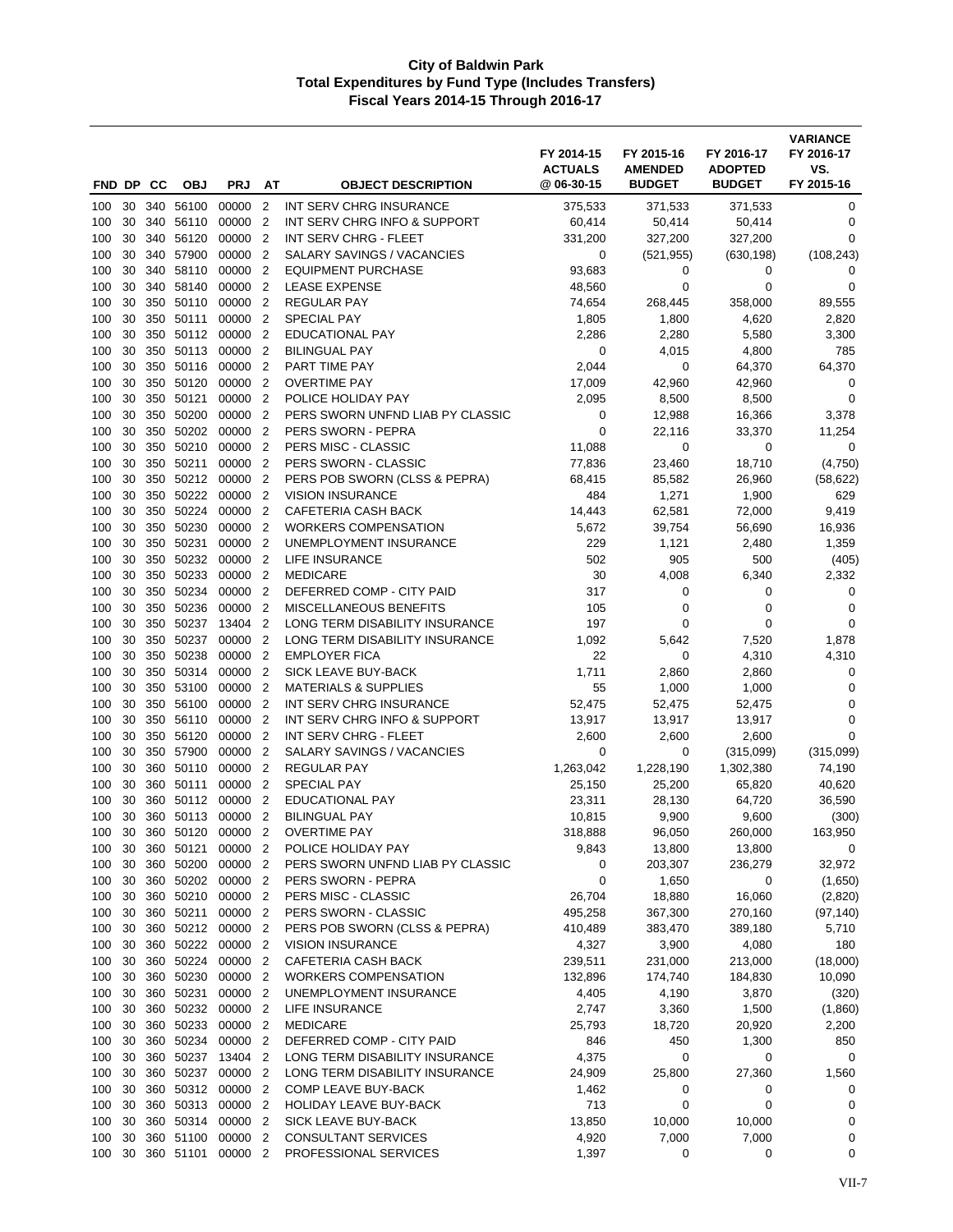| FND DP     |          | CC         | <b>OBJ</b>     | <b>PRJ</b>       | AT                               | <b>OBJECT DESCRIPTION</b>                                           | FY 2014-15<br><b>ACTUALS</b><br>@06-30-15 | FY 2015-16<br><b>AMENDED</b><br><b>BUDGET</b> | FY 2016-17<br><b>ADOPTED</b><br><b>BUDGET</b> | <b>VARIANCE</b><br>FY 2016-17<br>VS.<br>FY 2015-16 |
|------------|----------|------------|----------------|------------------|----------------------------------|---------------------------------------------------------------------|-------------------------------------------|-----------------------------------------------|-----------------------------------------------|----------------------------------------------------|
|            |          |            |                |                  |                                  |                                                                     |                                           |                                               |                                               |                                                    |
| 100        | 30       |            | 360 53100      | 00000            | $\overline{2}$                   | <b>MATERIALS &amp; SUPPLIES</b>                                     | 4,812                                     | 7,500                                         | 7,500                                         | 0                                                  |
| 100        | 30<br>30 | 360<br>360 | 53330<br>53340 | 00000<br>00000   | $\overline{2}$<br>$\overline{2}$ | PUBLICATIONS, SUBSCRIP & DUES<br>MILEAGE REIMBURSEMENT              | 0<br>$\mathbf 0$                          | 300<br>100                                    | 300<br>100                                    | 0<br>0                                             |
| 100<br>100 | 30       | 360        | 53350          | 00000            | $\overline{2}$                   | <b>MEETINGS &amp; CONFERENCES</b>                                   | 1,100                                     | 800                                           | 800                                           | 0                                                  |
| 100        | 30       | 360        | 53390          | 00000            | $\overline{2}$                   | MINOR EQUIPMENT PURCHASE                                            | 458                                       | 0                                             | $\mathbf 0$                                   | 0                                                  |
| 100        | 30       | 360        | 56100          | 00000            | $\overline{2}$                   | INT SERV CHRG INSURANCE                                             | 142,155                                   | 142,155                                       | 142,155                                       | 0                                                  |
| 100        | 30       | 360        | 56110          | 00000            | $\overline{2}$                   | INT SERV CHRG INFO & SUPPORT                                        | 21,473                                    | 21,473                                        | 21,473                                        | 0                                                  |
| 100        | 30       | 360        | 56120          | 00000            | $\overline{2}$                   | INT SERV CHRG - FLEET                                               | 180,060                                   | 180,060                                       | 180,060                                       | 0                                                  |
| 100        | 30       | 360        | 57900          | 00000            | $\overline{2}$                   | SALARY SAVINGS / VACANCIES                                          | 0                                         | (81, 345)                                     | 0                                             | 81,345                                             |
| 100        | 30       | 370        | 51100          | 00000            | $\overline{2}$                   | <b>CONSULTANT SERVICES</b>                                          | 373,716                                   | 389,900                                       | 389,900                                       | 0                                                  |
| 100        | 30       |            | 370 51101      | 00000            | $\overline{2}$                   | PROFESSIONAL SERVICES                                               | 200                                       | 500                                           | 5,500                                         | 5,000                                              |
| 100        | 30       | 370        | 53100          | 00000            | $\overline{2}$                   | <b>MATERIALS &amp; SUPPLIES</b>                                     | 966                                       | 500                                           | 500                                           | 0                                                  |
| 100        | 30       | 370        | 53390          | 00000            | $\overline{2}$                   | <b>MINOR EQUIPMENT PURCHASE</b>                                     | 1,421                                     | 500                                           | 500                                           | 0                                                  |
| 100        | 30       | 380        | 51100          | 00000            | $\overline{2}$                   | <b>CONSULTANT SERVICES</b>                                          | 28,296                                    | 44,000                                        | 44,000                                        | 0                                                  |
| 100        | 30       | 380        | 53100          | 00000            | $\overline{2}$                   | <b>MATERIALS &amp; SUPPLIES</b>                                     | 0                                         | 400                                           | 400                                           | 0                                                  |
| 100        | 30<br>30 | 380<br>380 | 53200<br>53370 | 00000<br>00000   | $\overline{2}$<br>$\overline{2}$ | <b>EDUCATION &amp; TRAINING</b><br><b>GENERAL OPERATING EXPENSE</b> | $\mathbf 0$                               | 500                                           | 500                                           | 0<br>0                                             |
| 100<br>100 | 30       | 380        | 53403          | 00000            | $\overline{2}$                   | UTILITIES - TELEPHONE                                               | 7,583<br>2,388                            | 4,000<br>4,100                                | 4,000<br>4,100                                | 0                                                  |
| 100        | 30       | 390        | 50110          | 13101            | $\overline{2}$                   | <b>REGULAR PAY</b>                                                  | 833                                       | 0                                             | 0                                             | 0                                                  |
| 100        | 30       | 390        | 50111          | 13101            | $\overline{2}$                   | <b>SPECIAL PAY</b>                                                  | 32                                        | 0                                             | 0                                             | 0                                                  |
| 100        | 30       | 390        | 50113          | 13101            | $\overline{2}$                   | <b>BILINGUAL PAY</b>                                                | 20                                        | 0                                             | 0                                             | 0                                                  |
| 100        | 30       | 390        | 50210          | 13101            | $\overline{2}$                   | <b>PERS MISC - CLASSIC</b>                                          | 459                                       | $\mathbf 0$                                   | 0                                             | $\mathbf 0$                                        |
| 100        | 30       | 390        | 50222          | 13101            | $\overline{2}$                   | <b>VISION INSURANCE</b>                                             | 8                                         | 0                                             | $\mathbf 0$                                   | 0                                                  |
| 100        | 30       | 390        | 50224          | 13101            | $\overline{2}$                   | CAFETERIA CASH BACK                                                 | 204                                       | 0                                             | 0                                             | 0                                                  |
| 100        | 30       | 390        | 50230          | 13101            | $\overline{2}$                   | <b>WORKERS COMPENSATION</b>                                         | 20                                        | 0                                             | 0                                             | 0                                                  |
| 100        | 30       | 390        | 50231          | 13101            | 2                                | UNEMPLOYMENT INSURANCE                                              | $\overline{7}$                            | 0                                             | $\mathbf 0$                                   | 0                                                  |
| 100        | 30       | 390        | 50232          | 13101            | $\overline{2}$                   | LIFE INSURANCE                                                      | $\overline{7}$                            | 0                                             | 0                                             | 0                                                  |
| 100        | 30       | 390        | 50233          | 13101            | $\overline{2}$                   | <b>MEDICARE</b>                                                     | 13                                        | 0                                             | 0                                             | 0                                                  |
| 100        | 30       | 390        | 50234          | 13101            | $\overline{2}$                   | DEFERRED COMP - CITY PAID                                           | 14                                        | $\mathbf 0$                                   | 0                                             | 0                                                  |
| 100        | 30       | 390        | 50237          | 13101            | $\overline{2}$                   | LONG TERM DISABILITY INSURANCE                                      | 29                                        | $\mathbf 0$                                   | $\mathbf 0$                                   | 0                                                  |
| 100        | 30       | 390<br>390 | 51100          | 13103            | $\overline{2}$<br>$\overline{2}$ | <b>CONSULTANT SERVICES</b>                                          | 277,425                                   | $\Omega$                                      | 0                                             | $\Omega$                                           |
| 100<br>100 | 30<br>30 | 390        | 51100<br>51100 | 13200<br>13250   | $\overline{2}$                   | <b>CONSULTANT SERVICES</b><br><b>CONSULTANT SERVICES</b>            | 171,409<br>189,395                        | 181,332<br>185,800                            | 186,432<br>190,000                            | 5,100<br>4,200                                     |
| 100        | 30       | 390        | 56110          | 00000            | $\overline{2}$                   | INT SERV CHRG INFO & SUPPORT                                        | 2,956                                     | 2,956                                         | 2,956                                         | 0                                                  |
| 100        | 30       | 391        | 50110          | 00000            | $\overline{2}$                   | <b>REGULAR PAY</b>                                                  | 26,184                                    | 98,780                                        | 138,250                                       | 39,470                                             |
| 100        | 30       | 391        | 50111          | 00000            | $\overline{2}$                   | <b>SPECIAL PAY</b>                                                  | 139                                       | 0                                             | 0                                             | 0                                                  |
| 100        | 30       | 391        | 50113          | 00000            | $\overline{2}$                   | <b>BILINGUAL PAY</b>                                                | 818                                       | 3,000                                         | 1,900                                         | (1, 100)                                           |
| 100        | 30       | 391        | 50116          | 00000            | $\overline{2}$                   | PART TIME PAY                                                       | 13,229                                    | 0                                             | 0                                             | 0                                                  |
| 100        | 30       | 391        | 50117          | 00000            | $\overline{2}$                   | PERMANENT PART TIME PAY                                             | 20,882                                    | 0                                             | 0                                             | 0                                                  |
| 100        | 30       | 391        | 50120          | 00000            | $\overline{2}$                   | <b>OVERTIME PAY</b>                                                 | 837                                       | 400                                           | 400                                           | 0                                                  |
| 100        | 30       | 391        | 50201          | 00000            | $\overline{2}$                   | PERS MISC - PEPRA                                                   | 0                                         | 0                                             | 17,900                                        | 17,900                                             |
| 100        | 30       | 391        | 50210          | 00000            | $\overline{2}$                   | PERS MISC - CLASSIC                                                 | 8,036                                     | 36,740                                        | 20,490                                        | (16, 250)                                          |
| 100        | 30       | 391        | 50214          | 00000 2          |                                  | PERS PART TIME                                                      | 4,125                                     | 0                                             | 0                                             | 0                                                  |
| 100        | 30       |            | 391 50220      | 00000            | $\overline{2}$                   | <b>HEALTH INSURANCE</b>                                             | 319                                       | 0                                             | 0                                             | 0                                                  |
| 100        | 30       | 391        | 50222          | 00000            | $\overline{2}$                   | <b>VISION INSURANCE</b>                                             | 224                                       | 780                                           | 810                                           | 30                                                 |
| 100        | 30<br>30 | 391<br>391 | 50224<br>50230 | 00000<br>00000 2 | $\overline{2}$                   | CAFETERIA CASH BACK<br><b>WORKERS COMPENSATION</b>                  | 7,702<br>1,930                            | 28,500<br>630                                 | 33,970<br>11,870                              | 5,470<br>11,240                                    |
| 100<br>100 | 30       | 391        | 50231          | 00000            | $\overline{2}$                   | UNEMPLOYMENT INSURANCE                                              | 765                                       | 650                                           | 770                                           | 120                                                |
| 100        | 30       | 391        | 50232          | 00000            | $\overline{2}$                   | <b>LIFE INSURANCE</b>                                               | 103                                       | 520                                           | 300                                           | (220)                                              |
| 100        | 30       | 391        | 50233          | 00000 2          |                                  | <b>MEDICARE</b>                                                     | 913                                       | 1,480                                         | 2,030                                         | 550                                                |
| 100        | 30       | 391        | 50234          | 00000            | $\overline{2}$                   | DEFERRED COMP - CITY PAID                                           | 0                                         | 0                                             | 1,680                                         | 1,680                                              |
| 100        | 30       | 391        | 50236          | 00000            | $\overline{2}$                   | MISCELLANEOUS BENEFITS                                              | 800                                       | 0                                             | 0                                             | 0                                                  |
| 100        | 30       | 391        | 50237          | 00000            | $\overline{2}$                   | LONG TERM DISABILITY INSURANCE                                      | 1,265                                     | 2,080                                         | 2,900                                         | 820                                                |
| 100        | 30       | 391        | 50238          | 00000            | $\overline{2}$                   | <b>EMPLOYER FICA</b>                                                | 23                                        | 0                                             | 0                                             | 0                                                  |
| 100        | 30       | 391        | 51100          | 14636            | $\overline{2}$                   | <b>CONSULTANT SERVICES</b>                                          | 0                                         | 4,000                                         | 4,000                                         | 0                                                  |
| 100        | 30       | 391        | 51100          | 00000            | $\overline{2}$                   | <b>CONSULTANT SERVICES</b>                                          | 5,400                                     | 8,500                                         | 8,500                                         | 0                                                  |
| 100        | 30       | 391        | 51101          | 00000            | $\overline{2}$                   | PROFESSIONAL SERVICES                                               | 33                                        | 1,000                                         | 1,000                                         | 0                                                  |
| 100        | 30       |            | 391 53100      | 00000            | 2                                | <b>MATERIALS &amp; SUPPLIES</b>                                     | 214                                       | 1,000                                         | 1,000                                         | 0                                                  |
| 100        | 30       | 391        | 53200          | 00000            | $\overline{2}$                   | <b>EDUCATION &amp; TRAINING</b>                                     | 68                                        | 550                                           | 550                                           | 0                                                  |
| 100        | 30       |            | 391 53320      | 00000 2          |                                  | <b>OUTSIDE PRINTING</b>                                             | 0                                         | 500                                           | 500                                           | 0                                                  |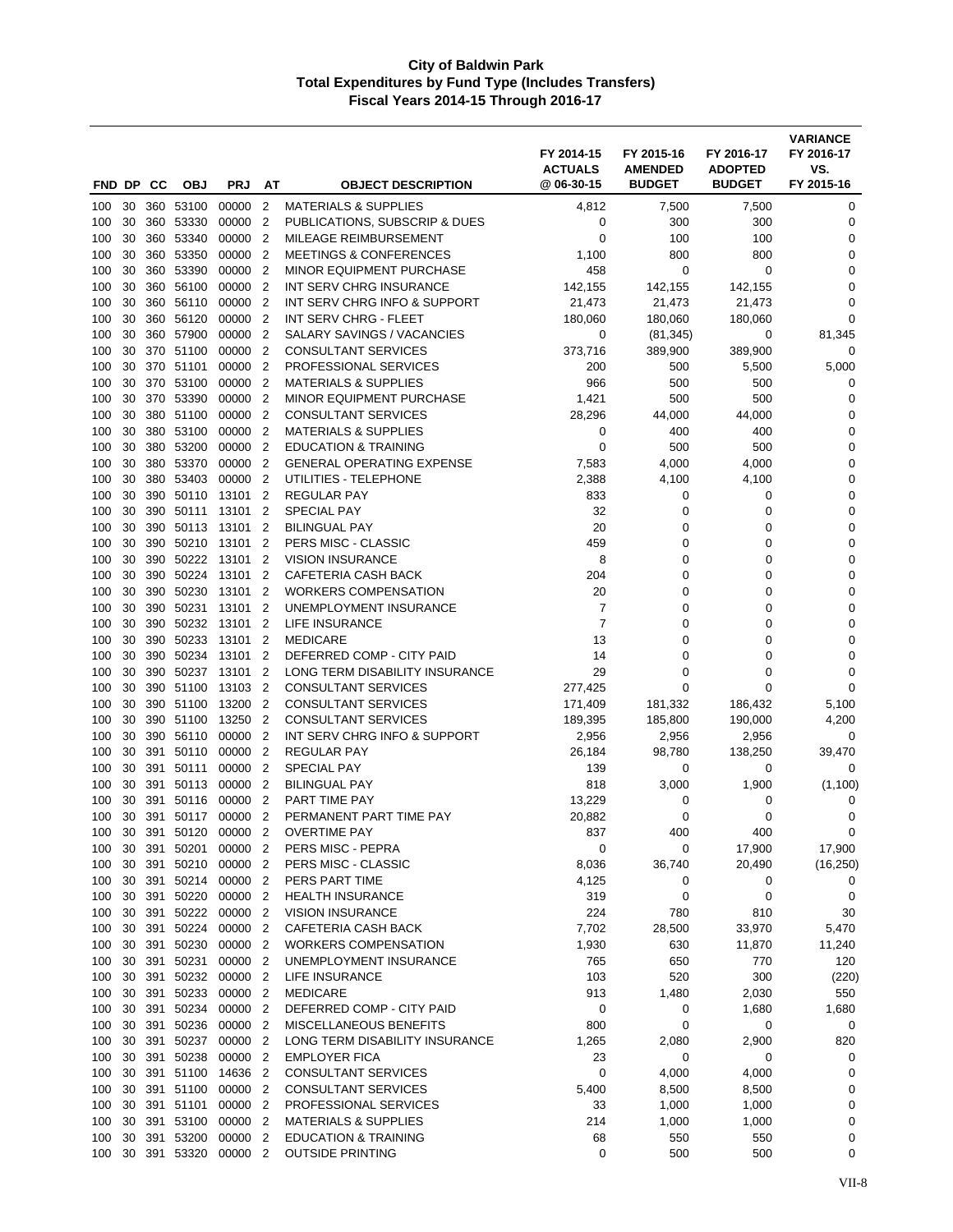| FND DP     |          | CС         | <b>OBJ</b>             | <b>PRJ</b>         | AT                                         | <b>OBJECT DESCRIPTION</b>                                          | FY 2014-15<br><b>ACTUALS</b><br>@ 06-30-15 | FY 2015-16<br><b>AMENDED</b><br><b>BUDGET</b> | FY 2016-17<br><b>ADOPTED</b><br><b>BUDGET</b> | <b>VARIANCE</b><br>FY 2016-17<br>VS.<br>FY 2015-16 |
|------------|----------|------------|------------------------|--------------------|--------------------------------------------|--------------------------------------------------------------------|--------------------------------------------|-----------------------------------------------|-----------------------------------------------|----------------------------------------------------|
|            |          |            |                        |                    |                                            |                                                                    |                                            |                                               |                                               |                                                    |
| 100        | 30       | 391        | 53330                  | 00000              | $\overline{2}$                             | PUBLICATIONS, SUBSCRIP & DUES                                      | 1,643                                      | 1,600                                         | 1,600                                         | 0                                                  |
| 100        | 30       | 391        | 53350                  | 00000              | $\overline{2}$                             | <b>MEETINGS &amp; CONFERENCES</b>                                  | 0                                          | 500                                           | 500                                           | 0                                                  |
| 100        | 30       | 391        | 53370                  | 00000<br>00000     | $\overline{2}$                             | <b>GENERAL OPERATING EXPENSE</b>                                   | 503                                        | 1,000                                         | 1,000                                         | 0                                                  |
| 100<br>100 | 30<br>30 | 391<br>391 | 53399<br>53403         | 00000              | $\overline{2}$<br>$\overline{2}$           | REVOLVING NUSANCE ABATEMENT<br>UTILITIES - TELEPHONE               | 0<br>601                                   | 2,000<br>800                                  | 2,000<br>800                                  | 0<br>0                                             |
| 100        | 30       | 391        | 56100                  | 00000              | $\overline{2}$                             | INT SERV CHRG INSURANCE                                            | 12,628                                     | 12,628                                        | 12,628                                        | 0                                                  |
| 100        | 30       | 391        | 56110                  | 00000              | $\overline{2}$                             | INT SERV CHRG INFO & SUPPORT                                       | 4,432                                      | 7,432                                         | 7,432                                         | 0                                                  |
| 100        | 30       | 391        | 56120                  | 00000              | $\overline{2}$                             | INT SERV CHRG - FLEET                                              | 20,000                                     | 42,000                                        | 42,000                                        | $\mathbf 0$                                        |
| 100        | 30       | 391        | 57900                  | 00000              | $\overline{2}$                             | SALARY SAVINGS / VACANCIES                                         | 0                                          | 0                                             | (92, 791)                                     | (92, 791)                                          |
| 100        | 30       | 392        | 50110                  | 13101              | $\overline{2}$                             | <b>REGULAR PAY</b>                                                 | 49,933                                     | 50,510                                        | 56,840                                        | 6,330                                              |
| 100        | 30       |            | 392 50111              | 13101              | $\overline{2}$                             | <b>SPECIAL PAY</b>                                                 | 171                                        | 0                                             | 0                                             | 0                                                  |
| 100        | 30       |            | 392 50113              | 13101              | 2                                          | <b>BILINGUAL PAY</b>                                               | 1,184                                      | 1,200                                         | 1,200                                         | $\mathbf 0$                                        |
| 100        | 30       |            | 392 50116              | 13101              | $\overline{2}$                             | PART TIME PAY                                                      | 14,571                                     | 29,950                                        | 25,750                                        | (4,200)                                            |
| 100        | 30       |            | 392 50210              | 13101              | $\overline{2}$                             | PERS MISC - CLASSIC                                                | 14,553                                     | 18,660                                        | 15,900                                        | (2,760)                                            |
| 100        | 30       |            | 392 50222              | 13101              | $\overline{2}$                             | <b>VISION INSURANCE</b>                                            | 258                                        | 260                                           | 270                                           | 10                                                 |
| 100        | 30       | 392        | 50224                  | 13101              | $\overline{2}$                             | CAFETERIA CASH BACK                                                | 11,230                                     | 11,400                                        | 11,400                                        | 0                                                  |
| 100<br>100 | 30<br>30 |            | 392 50230<br>392 50231 | 13101<br>13101     | $\overline{2}$<br>$\overline{2}$           | <b>WORKERS COMPENSATION</b><br>UNEMPLOYMENT INSURANCE              | 920<br>599                                 | 2,030<br>780                                  | 1,830<br>740                                  | (200)                                              |
| 100        | 30       |            | 392 50232              | 13101              | 2                                          | LIFE INSURANCE                                                     | 159                                        | 210                                           | 100                                           | (40)<br>(110)                                      |
| 100        | 30       |            | 392 50233              | 13101              | $\overline{2}$                             | <b>MEDICARE</b>                                                    | 954                                        | 1,180                                         | 1,210                                         | 30                                                 |
| 100        | 30       | 392        | 50234                  | 13101              | $\overline{2}$                             | DEFERRED COMP - CITY PAID                                          | 468                                        | 470                                           | 1,280                                         | 810                                                |
| 100        | 30       |            | 392 50236              | 13101              | $\overline{2}$                             | <b>MISCELLANEOUS BENEFITS</b>                                      | 889                                        | 0                                             | 0                                             | 0                                                  |
| 100        | 30       | 392        | 50237                  | 13101              | $\overline{2}$                             | LONG TERM DISABILITY INSURANCE                                     | 1,367                                      | 1,060                                         | 1,190                                         | 130                                                |
| 100        | 30       | 392        | 50238                  | 13101              | $\overline{2}$                             | <b>EMPLOYER FICA</b>                                               | 18                                         | 2,010                                         | 1,730                                         | (280)                                              |
| 100        | 30       |            | 392 50314              | 13101              | $\overline{2}$                             | SICK LEAVE BUY-BACK                                                | 194                                        | 0                                             | 0                                             | 0                                                  |
| 100        | 30       |            | 392 53320              | 13101              | $\overline{2}$                             | <b>OUTSIDE PRINTING</b>                                            | 1,822                                      | 2,000                                         | 2,000                                         | $\mathbf 0$                                        |
| 100        | 40       | 400        | 50110                  | 14700              | $\overline{2}$                             | <b>REGULAR PAY</b>                                                 | 69,516                                     | 74,750                                        | 77,650                                        | 2,900                                              |
| 100        | 40       | 400        | 50111                  | 14700              | $\overline{2}$                             | <b>SPECIAL PAY</b>                                                 | 2,067                                      | 310                                           | 3,600                                         | 3,290                                              |
| 100        | 40       | 400        | 50113                  | 14700              | $\overline{2}$                             | <b>BILINGUAL PAY</b>                                               | 0                                          | 0                                             | 720                                           | 720                                                |
| 100        | 40       | 400        | 50201                  | 14700              | $\overline{2}$                             | PERS MISC - PEPRA                                                  | $\mathbf 0$                                | 0                                             | 21,470                                        | 21,470                                             |
| 100        | 40       | 400        | 50210<br>50222         | 14700              | $\overline{2}$                             | PERS MISC - CLASSIC                                                | 19,133                                     | 26,980                                        | 0<br>250                                      | (26,980)                                           |
| 100<br>100 | 40<br>40 | 400<br>400 | 50224                  | 14700<br>14700     | $\overline{2}$<br>$\overline{\phantom{a}}$ | <b>VISION INSURANCE</b><br>CAFETERIA CASH BACK                     | 103<br>8,520                               | 110<br>9,360                                  | 10,800                                        | 140<br>1,440                                       |
| 100        | 40       | 400        | 50230                  | 14700              | $\overline{2}$                             | <b>WORKERS COMPENSATION</b>                                        | 162                                        | 560                                           | 580                                           | 20                                                 |
| 100        | 40       | 400        | 50231                  | 14700              | $\overline{2}$                             | UNEMPLOYMENT INSURANCE                                             | 160                                        | 170                                           | 160                                           | (10)                                               |
| 100        | 40       | 400        | 50232                  | 13406              | $\overline{2}$                             | LIFE INSURANCE                                                     | 33                                         | 0                                             | 0                                             | 0                                                  |
| 100        | 40       | 400        | 50232                  | 14700              | $\overline{2}$                             | LIFE INSURANCE                                                     | 112                                        | 140                                           | 120                                           | (20)                                               |
| 100        | 40       | 400        | 50233                  | 14700              | $\overline{2}$                             | <b>MEDICARE</b>                                                    | 1,116                                      | 1,090                                         | 1,190                                         | 100                                                |
| 100        | 40       | 400        | 50234                  | 14700              | $\overline{2}$                             | DEFERRED COMP - CITY PAID                                          | 0                                          | 0                                             | 720                                           | 720                                                |
| 100        | 40       | 400        | 50237                  | 14700 2            |                                            | LONG TERM DISABILITY INSURANCE                                     | 1,418                                      | 1,570                                         | 1,630                                         | 60                                                 |
| 100        | 40       | 400        | 50311                  | 14700 2            |                                            | ADMIN LEAVE BUY-BACK                                               | 0                                          | 2,000                                         | 2,000                                         | 0                                                  |
| 100        | 40       | 400        | 50311                  | 00000 2            |                                            | ADMIN LEAVE BUY-BACK                                               | 0                                          | 580                                           | 580                                           | 0                                                  |
| 100        | 40       | 400        | 50313                  | 14700 2            |                                            | <b>HOLIDAY LEAVE BUY-BACK</b>                                      | 1,045                                      | $\pmb{0}$                                     | 0                                             | 0                                                  |
| 100        | 40       |            | 400 51100              | 00000 2            |                                            | <b>CONSULTANT SERVICES</b>                                         | 0                                          | 1,000                                         | 1,000                                         | 0                                                  |
| 100        | 40<br>40 |            | 400 53100<br>400 53200 | 00000 2<br>00000 2 |                                            | <b>MATERIALS &amp; SUPPLIES</b><br><b>EDUCATION &amp; TRAINING</b> | 218<br>150                                 | 150<br>200                                    | 500<br>200                                    | 350<br>0                                           |
| 100<br>100 | 40       |            | 400 53330              | 00000 2            |                                            | PUBLICATIONS, SUBSCRIP & DUES                                      | 0                                          | 500                                           | 500                                           | 0                                                  |
| 100        | 40       | 400        | 53340                  | 00000 2            |                                            | MILEAGE REIMBURSEMENT                                              | 0                                          | 100                                           | $\pmb{0}$                                     | (100)                                              |
| 100        | 40       |            | 400 53350              | 00000 2            |                                            | <b>MEETINGS &amp; CONFERENCES</b>                                  | 2,117                                      | 2,169                                         | 2,000                                         | (169)                                              |
| 100        | 40       | 400        | 56100                  | 00000 2            |                                            | INT SERV CHRG INSURANCE                                            | 2,957                                      | 2,957                                         | 2,957                                         | 0                                                  |
| 100        | 40       | 400        | 56110                  | 00000 2            |                                            | INT SERV CHRG INFO & SUPPORT                                       | 6,962                                      | 6,962                                         | 6,962                                         | $\mathbf 0$                                        |
| 100        | 40       |            | 400 57900              | 00000 2            |                                            | SALARY SAVINGS / VACANCIES                                         | 0                                          | $\pmb{0}$                                     | (118, 884)                                    | (118, 884)                                         |
| 100        | 40       |            | 405 50110              | 00000 2            |                                            | <b>REGULAR PAY</b>                                                 | 0                                          | 68,330                                        | 0                                             | (68, 330)                                          |
| 100        | 40       |            | 405 50113              | 00000 2            |                                            | <b>BILINGUAL PAY</b>                                               | 0                                          | 1,200                                         | 0                                             | (1,200)                                            |
| 100        | 40       |            | 405 50201              | 00000 2            |                                            | PERS MISC - PEPRA                                                  | 0                                          | 16,410                                        | 0                                             | (16, 410)                                          |
| 100        | 40       | 405        | 50222                  | 00000 2            |                                            | <b>VISION INSURANCE</b>                                            | 0                                          | 300                                           | 0                                             | (300)                                              |
| 100        | 40       |            | 405 50224              | 00000 2            |                                            | CAFETERIA CASH BACK                                                | 0                                          | 11,400                                        | 0                                             | (11,400)                                           |
| 100        | 40       |            | 405 50230              | 00000 2            |                                            | <b>WORKERS COMPENSATION</b>                                        | 0                                          | 440                                           | 0                                             | (440)                                              |
| 100        | 40       |            | 405 50231              | 00000              | $\overline{2}$                             | UNEMPLOYMENT INSURANCE                                             | 0                                          | 260                                           | 0                                             | (260)                                              |
| 100        | 40       |            | 405 50232              | 00000 2            |                                            | LIFE INSURANCE                                                     | 0                                          | 210                                           | 0                                             | (210)                                              |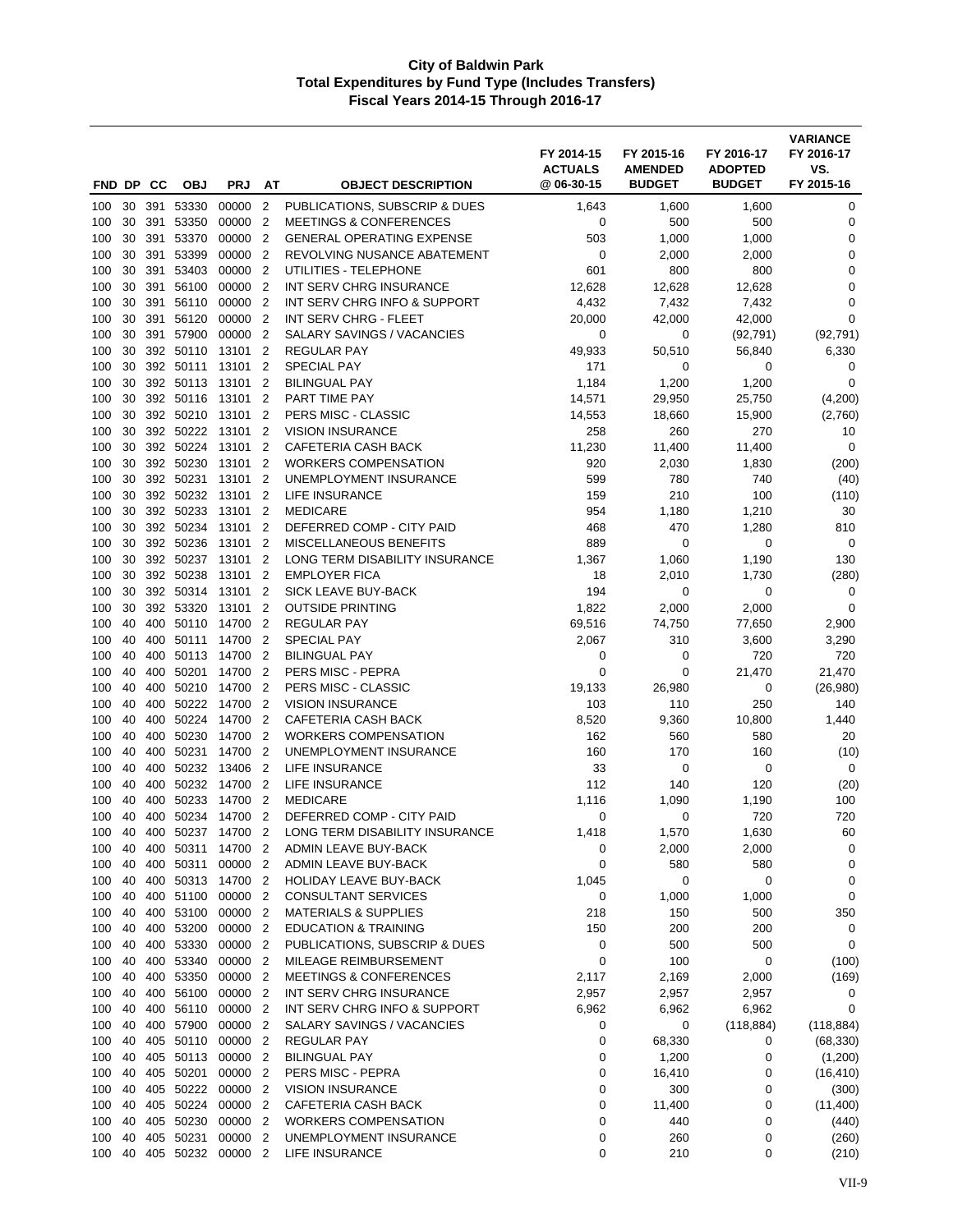| FND DP     |          | CС         | <b>OBJ</b>         | <b>PRJ</b>         | AT                               | <b>OBJECT DESCRIPTION</b>                              | FY 2014-15<br><b>ACTUALS</b><br>@ 06-30-15 | FY 2015-16<br><b>AMENDED</b><br><b>BUDGET</b> | FY 2016-17<br><b>ADOPTED</b><br><b>BUDGET</b> | <b>VARIANCE</b><br>FY 2016-17<br>VS.<br>FY 2015-16 |
|------------|----------|------------|--------------------|--------------------|----------------------------------|--------------------------------------------------------|--------------------------------------------|-----------------------------------------------|-----------------------------------------------|----------------------------------------------------|
|            |          |            |                    |                    |                                  |                                                        |                                            |                                               |                                               |                                                    |
| 100<br>100 | 40<br>40 | 405<br>405 | 50233<br>50237     | 00000<br>00000     | $\overline{2}$<br>$\overline{2}$ | <b>MEDICARE</b><br>LONG TERM DISABILITY INSURANCE      | 0<br>0                                     | 1,010<br>1,440                                | 0<br>0                                        | (1,010)<br>(1,440)                                 |
| 100        | 40       | 405        | 51100              | 00000              | $\overline{2}$                   | <b>CONSULTANT SERVICES</b>                             | 1,500                                      | 33,500                                        | 33,500                                        | 0                                                  |
| 100        | 40       | 405        | 53100              | 00000              | $\overline{2}$                   | <b>MATERIALS &amp; SUPPLIES</b>                        | $\mathbf 0$                                | 1,500                                         | 1,500                                         | 0                                                  |
| 100        | 40       | 405        | 53330              | 00000              | $\overline{2}$                   | PUBLICATIONS, SUBSCRIP & DUES                          | 0                                          | 1,531                                         | 0                                             | (1,531)                                            |
| 100        | 40       | 405        | 53350              | 00000              | $\overline{2}$                   | <b>MEETINGS &amp; CONFERENCES</b>                      | 0                                          | 2,500                                         | 2,500                                         | 0                                                  |
| 100        | 40       | 410        | 56100              | 00000              | $\overline{2}$                   | INT SERV CHRG INSURANCE                                | 2,694                                      | 2,694                                         | 2,694                                         | 0                                                  |
| 100        | 40       | 410        | 56110              | 00000              | $\overline{2}$                   | INT SERV CHRG INFO & SUPPORT                           | 2,478                                      | 2,478                                         | 2,478                                         | 0                                                  |
| 100        | 40       | 420        | 56100              | 00000              | $\overline{2}$                   | INT SERV CHRG INSURANCE                                | 1,859                                      | 1,859                                         | 1,859                                         | 0                                                  |
| 100        | 40       | 420        | 56110              | 00000              | $\overline{2}$                   | INT SERV CHRG INFO & SUPPORT                           | 378                                        | 378                                           | 378                                           | $\mathbf 0$                                        |
| 100        | 40       | 440        | 50110              | 00000              | $\overline{2}$                   | <b>REGULAR PAY</b>                                     | 107,280                                    | 148,380                                       | 135,680                                       | (12,700)                                           |
| 100        | 40       | 440        | 50111              | 00000              | $\overline{2}$                   | <b>SPECIAL PAY</b>                                     | 450                                        | 440                                           | 390                                           | (50)                                               |
| 100        | 40       | 440        | 50113              | 00000              | $\overline{2}$                   | <b>BILINGUAL PAY</b>                                   | 568                                        | 1,500                                         | 1,200                                         | (300)                                              |
| 100        | 40       | 440        | 50116              | 14020              | $\overline{2}$                   | PART TIME PAY                                          | 0                                          | 3,000                                         | 3,500                                         | 500                                                |
| 100        | 40       | 440        | 50116              | 14050              | $\overline{2}$                   | PART TIME PAY                                          | 3,121                                      | 0                                             | 0                                             | 0                                                  |
| 100        | 40       | 440        | 50116              | 00000<br>00000     | $\overline{2}$<br>$\overline{2}$ | PART TIME PAY                                          | 5,910                                      | 22,200                                        | 24,500                                        | 2,300                                              |
| 100<br>100 | 40<br>40 | 440<br>440 | 50117<br>50120     | 00000              | $\overline{2}$                   | PERMANENT PART TIME PAY<br><b>OVERTIME PAY</b>         | 11,627<br>55                               | 18,500<br>200                                 | 25,480<br>200                                 | 6,980<br>0                                         |
| 100        | 40       | 440        | 50210              | 00000              | $\overline{2}$                   | PERS MISC - CLASSIC                                    | 34,374                                     | 54,100                                        | 37,490                                        | (16, 610)                                          |
| 100        | 40       | 440        | 50214              | 00000              | $\overline{2}$                   | PERS PART TIME                                         | 0                                          | 5,530                                         | 6,880                                         | 1,350                                              |
| 100        | 40       | 440        | 50222              | 00000              | $\overline{2}$                   | <b>VISION INSURANCE</b>                                | 386                                        | 590                                           | 470                                           | (120)                                              |
| 100        | 40       | 440        | 50224              | 00000              | $\overline{2}$                   | <b>CAFETERIA CASH BACK</b>                             | 16,533                                     | 24.740                                        | 19,200                                        | (5, 540)                                           |
| 100        | 40       | 440        | 50230              | 14020              | $\overline{2}$                   | <b>WORKERS COMPENSATION</b>                            | 0                                          | 170                                           | 200                                           | 30                                                 |
| 100        | 40       | 440        | 50230              | 14050              | $\overline{2}$                   | <b>WORKERS COMPENSATION</b>                            | 46                                         | 0                                             | 0                                             | 0                                                  |
| 100        | 40       | 440        | 50230              | 00000              | $\overline{2}$                   | <b>WORKERS COMPENSATION</b>                            | 314                                        | 3,260                                         | 3,710                                         | 450                                                |
| 100        | 40       | 440        | 50231              | 14020              | $\overline{2}$                   | UNEMPLOYMENT INSURANCE                                 | 0                                          | 30                                            | 0                                             | (30)                                               |
| 100        | 40       | 440        | 50231              | 14050              | $\overline{2}$                   | UNEMPLOYMENT INSURANCE                                 | 10                                         | 0                                             | 0                                             | 0                                                  |
| 100        | 40       | 440        | 50231              | 00000              | $\overline{2}$                   | UNEMPLOYMENT INSURANCE                                 | 624                                        | 1,050                                         | 1,140                                         | 90                                                 |
| 100        | 40       | 440        | 50232              | 00000              | $\overline{2}$                   | LIFE INSURANCE                                         | 240                                        | 450                                           | 180                                           | (270)                                              |
| 100        | 40       | 440        | 50233              | 14020              | $\overline{2}$                   | <b>MEDICARE</b>                                        | 0                                          | 40                                            | 50                                            | 10                                                 |
| 100        | 40       | 440        | 50233              | 14050              | $\overline{2}$<br>$\overline{2}$ | <b>MEDICARE</b>                                        | 46                                         | 0                                             | 0                                             | 0                                                  |
| 100<br>100 | 40<br>40 | 440<br>440 | 50233<br>50234     | 00000<br>00000     | $\overline{2}$                   | <b>MEDICARE</b><br>DEFERRED COMP - CITY PAID           | 1,968<br>0                                 | 2,760<br>0                                    | 2,710<br>1,400                                | (50)<br>1,400                                      |
| 100        | 40       | 440        | 50236              | 14050              | $\overline{2}$                   | MISCELLANEOUS BENEFITS                                 | 194                                        | 0                                             | 0                                             | 0                                                  |
| 100        | 40       | 440        | 50236              | 00000              | $\overline{2}$                   | MISCELLANEOUS BENEFITS                                 | 303                                        | 0                                             | 0                                             | 0                                                  |
| 100        | 40       | 440        | 50237              | 00000              | $\overline{2}$                   | LONG TERM DISABILITY INSURANCE                         | 2,695                                      | 3,120                                         | 2,850                                         | (270)                                              |
| 100        | 40       | 440        | 50238              | 14020              | $\overline{2}$                   | <b>EMPLOYER FICA</b>                                   | $\mathbf 0$                                | 200                                           | 230                                           | 30                                                 |
| 100        | 40       | 440        | 50238              | 00000              | $\overline{2}$                   | <b>EMPLOYER FICA</b>                                   | 64                                         | 2,720                                         | 3,340                                         | 620                                                |
| 100        | 40       | 440        | 50311              | 00000              | $\overline{2}$                   | ADMIN LEAVE BUY-BACK                                   | 2,123                                      | 2,000                                         | 2,000                                         | 0                                                  |
| 100        | 40       | 440        | 50314              | 00000 2            |                                  | SICK LEAVE BUY-BACK                                    | 1,506                                      | 1,980                                         | 1,980                                         | 0                                                  |
| 100        | 40       | 440        | 51100              | 14103 2            |                                  | CONSULTANT SERVICES                                    | 10,763                                     | 0                                             | 20,000                                        | 20,000                                             |
| 100        | 40       | 440        | 51100              | 14104 2            |                                  | <b>CONSULTANT SERVICES</b>                             | 16,423                                     | 10,000                                        | 0                                             | (10,000)                                           |
| 100        | 40       | 440        | 51101              | 00000 2            |                                  | PROFESSIONAL SERVICES                                  | 6,151                                      | 0                                             | 0                                             | 0                                                  |
| 100        | 40       |            | 440 53100          | 00000 2            |                                  | <b>MATERIALS &amp; SUPPLIES</b>                        | 843                                        | 800                                           | 800                                           | 0                                                  |
| 100        | 40       |            | 440 53200          | 00000 2            |                                  | <b>EDUCATION &amp; TRAINING</b>                        | 0                                          | 1,000                                         | 1,000                                         | 0                                                  |
| 100        | 40       |            | 440 53320          | 00000 2            |                                  | <b>OUTSIDE PRINTING</b>                                | 847                                        | 500                                           | 500                                           | 0                                                  |
| 100<br>100 | 40<br>40 | 440        | 440 53330<br>53340 | 00000 2<br>00000 2 |                                  | PUBLICATIONS, SUBSCRIP & DUES<br>MILEAGE REIMBURSEMENT | 2,832<br>9                                 | 3,000<br>0                                    | 3,000<br>0                                    | 0<br>0                                             |
| 100        | 40       |            | 440 53350          | 00000 2            |                                  | <b>MEETINGS &amp; CONFERENCES</b>                      | 2,382                                      | 3,000                                         | 3,000                                         | 0                                                  |
| 100        | 40       | 440        | 53370              | 00000 2            |                                  | <b>GENERAL OPERATING EXPENSE</b>                       | 1,560                                      | 0                                             | 0                                             | $\mathbf 0$                                        |
| 100        | 40       |            | 440 53390          | 00000 2            |                                  | MINOR EQUIPMENT PURCHASE                               | 0                                          | 1,500                                         | 0                                             | (1,500)                                            |
| 100        | 40       | 440        | 55741              | 00000 2            |                                  | <b>AGENT/ADMIN FEE</b>                                 | 500                                        | 500                                           | 500                                           | 0                                                  |
| 100        | 40       | 440        | 56100              | 00000 2            |                                  | INT SERV CHRG INSURANCE                                | 11,841                                     | 11,841                                        | 11,841                                        | 0                                                  |
| 100        | 40       | 440        | 56110              | 00000 2            |                                  | INT SERV CHRG INFO & SUPPORT                           | 15,014                                     | 15,014                                        | 15,014                                        | 0                                                  |
| 100        | 40       | 440        | 56120              | 00000 2            |                                  | INT SERV CHRG - FLEET                                  | 600                                        | 1,500                                         | 1,500                                         | 0                                                  |
| 100        | 40       |            | 450 50110          | 00000 2            |                                  | <b>REGULAR PAY</b>                                     | 287,060                                    | 257,600                                       | 249,620                                       | (7,980)                                            |
| 100        | 40       |            | 450 50111          | 00000              | $\overline{2}$                   | SPECIAL PAY                                            | 1,711                                      | 480                                           | 430                                           | (50)                                               |
| 100        | 40       |            | 450 50113          | 00000 2            |                                  | <b>BILINGUAL PAY</b>                                   | 2,703                                      | 3,600                                         | 2,280                                         | (1,320)                                            |
| 100        | 40       |            | 450 50116          | 00000              | $\overline{2}$                   | PART TIME PAY                                          | 11,804                                     | 15,000                                        | 10,500                                        | (4,500)                                            |
| 100        | 40       |            | 450 50120          | 00000 2            |                                  | <b>OVERTIME PAY</b>                                    | 0                                          | 200                                           | 200                                           | 0                                                  |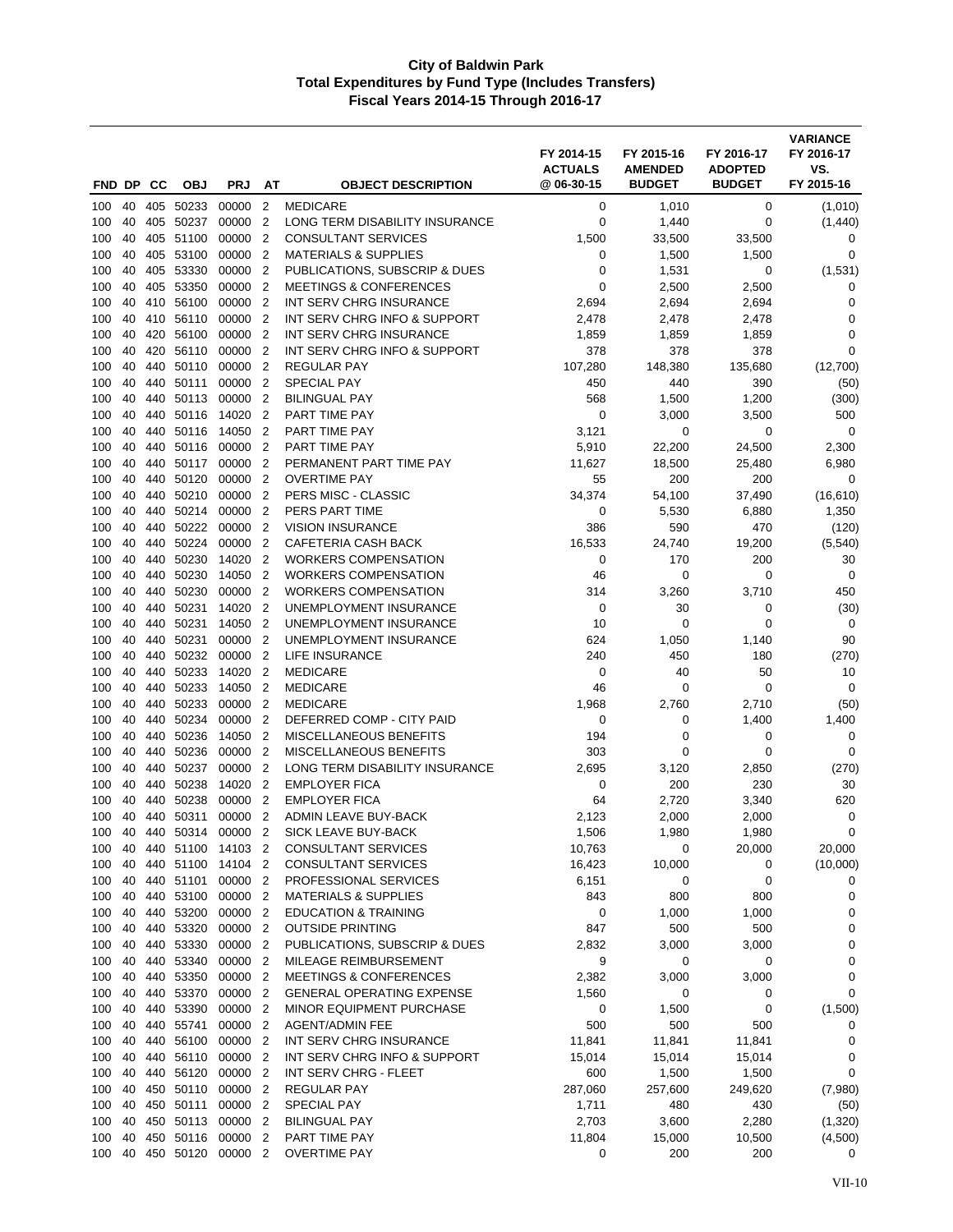| FND DP     |          | cс         | <b>OBJ</b>             | <b>PRJ</b>         | AT                               | <b>OBJECT DESCRIPTION</b>                    | FY 2014-15<br><b>ACTUALS</b><br>@ 06-30-15 | FY 2015-16<br><b>AMENDED</b><br><b>BUDGET</b> | FY 2016-17<br><b>ADOPTED</b><br><b>BUDGET</b> | <b>VARIANCE</b><br>FY 2016-17<br>VS.<br>FY 2015-16 |
|------------|----------|------------|------------------------|--------------------|----------------------------------|----------------------------------------------|--------------------------------------------|-----------------------------------------------|-----------------------------------------------|----------------------------------------------------|
| 100        | 40       | 450        | 50201                  | 00000              | $\overline{2}$                   | PERS MISC - PEPRA                            | 0                                          | 23,440                                        | 37,950                                        | 14,510                                             |
| 100        | 40       | 450        | 50210                  | 00000              | $\overline{2}$                   | PERS MISC - CLASSIC                          | 61,204                                     | 58,430                                        | 31,050                                        | (27, 380)                                          |
| 100        | 40       | 450        | 50222                  | 00000              | $\overline{2}$                   | <b>VISION INSURANCE</b>                      | 1,025                                      | 1,020                                         | 1,310                                         | 290                                                |
| 100        | 40       | 450        | 50224                  | 00000              | $\overline{2}$                   | CAFETERIA CASH BACK                          | 41,003                                     | 45,600                                        | 44,460                                        | (1, 140)                                           |
| 100        | 40       | 450        | 50230                  | 00000              | $\overline{2}$                   | <b>WORKERS COMPENSATION</b>                  | 7,455                                      | 2,500                                         | 2,190                                         | (310)                                              |
| 100        | 40       | 450        | 50231                  | 00000              | $\overline{2}$                   | UNEMPLOYMENT INSURANCE                       | 1,229                                      | 1,160                                         | 1,250                                         | 90                                                 |
| 100        | 40       | 450        | 50232                  | 00000              | $\overline{2}$                   | LIFE INSURANCE                               | 583                                        | 830                                           | 390                                           | (440)                                              |
| 100        | 40       | 450        | 50233                  | 00000              | $\overline{2}$                   | <b>MEDICARE</b>                              | 3,842                                      | 4,010                                         | 3,810                                         | (200)                                              |
| 100        | 40       | 450        | 50234                  | 00000              | $\overline{2}$                   | DEFERRED COMP - CITY PAID                    | 0                                          | 0                                             | 3,480                                         | 3,480                                              |
| 100        | 40       | 450        | 50236                  | 00000              | $\overline{2}$                   | <b>MISCELLANEOUS BENEFITS</b>                | 690                                        | 0                                             | 0                                             | 0                                                  |
| 100        | 40       | 450        | 50237                  | 00000              | $\overline{2}$                   | LONG TERM DISABILITY INSURANCE               | 4,949                                      | 5,410                                         | 5,240                                         | (170)                                              |
| 100        | 40       | 450        | 50238<br>50311         | 00000<br>00000     | $\overline{2}$<br>$\overline{2}$ | <b>EMPLOYER FICA</b><br>ADMIN LEAVE BUY-BACK | 42                                         | 1,010                                         | 700                                           | (310)<br>0                                         |
| 100<br>100 | 40<br>40 | 450<br>450 | 50312                  | 00000              | $\overline{2}$                   | COMP LEAVE BUY-BACK                          | 4,886<br>1,150                             | 2,000<br>0                                    | 2,000<br>0                                    | 0                                                  |
| 100        | 40       | 450        | 51100                  | 00000              | $\overline{2}$                   | <b>CONSULTANT SERVICES</b>                   | 899                                        | 3,000                                         | 215,800                                       | 212,800                                            |
| 100        | 40       | 450        | 51101                  | 00000              | $\overline{2}$                   | PROFESSIONAL SERVICES                        | 3,911                                      | $\mathbf 0$                                   | 0                                             | 0                                                  |
| 100        | 40       | 450        | 53100                  | 00000              | $\overline{2}$                   | <b>MATERIALS &amp; SUPPLIES</b>              | 830                                        | 1,000                                         | 1,500                                         | 500                                                |
| 100        | 40       | 450        | 53200                  | 00000              | $\overline{2}$                   | <b>EDUCATION &amp; TRAINING</b>              | 0                                          | 1,500                                         | 4,700                                         | 3,200                                              |
| 100        | 40       | 450        | 53320                  | 00000              | $\overline{2}$                   | <b>OUTSIDE PRINTING</b>                      | 131                                        | 200                                           | 200                                           | 0                                                  |
| 100        | 40       | 450        | 53330                  | 00000              | $\overline{2}$                   | PUBLICATIONS, SUBSCRIP & DUES                | 723                                        | 1,200                                         | 5,500                                         | 4,300                                              |
| 100        | 40       | 450        | 53350                  | 00000              | $\overline{2}$                   | <b>MEETINGS &amp; CONFERENCES</b>            | 0                                          | 500                                           | 0                                             | (500)                                              |
| 100        | 40       | 450        | 56100                  | 00000              | $\overline{2}$                   | INT SERV CHRG INSURANCE                      | 11,841                                     | 11,841                                        | 11,841                                        | 0                                                  |
| 100        | 40       | 450        | 56110                  | 00000              | $\overline{2}$                   | INT SERV CHRG INFO & SUPPORT                 | 28,330                                     | 28,330                                        | 28,330                                        | 0                                                  |
| 100        | 40       | 450        | 56120                  | 00000              | $\overline{2}$                   | INT SERV CHRG - FLEET                        | 6,420                                      | 8,420                                         | 8,420                                         | 0                                                  |
| 100        | 40       | 460        | 50110                  | 00000              | $\overline{2}$                   | <b>REGULAR PAY</b>                           | 6,756                                      | 0                                             | 0                                             | 0                                                  |
| 100        | 40       | 460        | 50113                  | 00000              | $\overline{2}$                   | <b>BILINGUAL PAY</b>                         | 157                                        | 0                                             | 0                                             | 0                                                  |
| 100        | 40       | 460        | 50116<br>50117         | 00000<br>00000     | $\overline{2}$<br>$\overline{2}$ | PART TIME PAY<br>PERMANENT PART TIME PAY     | 279                                        | 0<br>0                                        | 0<br>0                                        | 0<br>$\mathbf 0$                                   |
| 100<br>100 | 40<br>40 | 460<br>460 | 50120                  | 00000              | $\overline{2}$                   | <b>OVERTIME PAY</b>                          | 431<br>403                                 | 0                                             | 0                                             | $\mathbf 0$                                        |
| 100        | 40       | 460        | 50210                  | 00000              | $\overline{2}$                   | PERS MISC - CLASSIC                          | 2,079                                      | 0                                             | 0                                             | 0                                                  |
| 100        | 40       | 460        | 50214                  | 00000              | $\overline{2}$                   | PERS PART TIME                               | 212                                        | 0                                             | 0                                             | $\mathbf 0$                                        |
| 100        | 40       | 460        | 50220                  | 00000              | $\overline{2}$                   | <b>HEALTH INSURANCE</b>                      | 64                                         | 0                                             | 0                                             | 0                                                  |
| 100        | 40       | 460        | 50222                  | 00000              | $\overline{2}$                   | <b>VISION INSURANCE</b>                      | 35                                         | 0                                             | 0                                             | 0                                                  |
| 100        | 40       | 460        | 50224                  | 00000              | $\overline{2}$                   | CAFETERIA CASH BACK                          | 1,476                                      | 0                                             | 0                                             | 0                                                  |
| 100        | 40       | 460        | 50230                  | 00000              | $\overline{2}$                   | <b>WORKERS COMPENSATION</b>                  | 492                                        | 0                                             | 0                                             | 0                                                  |
| 100        | 40       | 460        | 50231                  | 00000              | $\overline{2}$                   | UNEMPLOYMENT INSURANCE                       | 70                                         | 0                                             | 0                                             | $\mathbf 0$                                        |
| 100        | 40       | 460        | 50232                  | 00000              | $\overline{2}$                   | LIFE INSURANCE                               | 22                                         | 0                                             | 0                                             | 0                                                  |
| 100        | 40       | 460        | 50233                  | 00000              | $\overline{2}$                   | <b>MEDICARE</b>                              | 124                                        | 0                                             | 0                                             | $\mathbf 0$                                        |
| 100        | 40       | 460        | 50236                  | 00000              | $\overline{2}$                   | <b>MISCELLANEOUS BENEFITS</b>                | 17                                         | 0                                             | 0                                             | $\mathbf 0$                                        |
| 100        | 40       | 460        | 50237                  | 00000              | $\overline{2}$                   | LONG TERM DISABILITY INSURANCE               | 192                                        | 0                                             | 0                                             | 0                                                  |
| 100        | 40       | 460        | 51100<br>470 50110     | 14636 2            |                                  | <b>CONSULTANT SERVICES</b>                   | 2,910                                      | 0                                             | 0                                             | 0                                                  |
| 100<br>100 | 40<br>40 |            | 470 50111              | 00000 2<br>00000 2 |                                  | <b>REGULAR PAY</b><br>SPECIAL PAY            | 19<br>250                                  | 0<br>0                                        | 0<br>0                                        | 0<br>0                                             |
| 100        | 40       |            | 470 50116              | 00000 2            |                                  | PART TIME PAY                                | 11,802                                     | 0                                             | 15,510                                        | 15,510                                             |
| 100        | 40       |            | 470 50117              | 00000 2            |                                  | PERMANENT PART TIME PAY                      | 4,238                                      | 0                                             | 0                                             | 0                                                  |
| 100        | 40       |            | 470 50210              | 00000 2            |                                  | PERS MISC - CLASSIC                          | 891                                        | 0                                             | 0                                             | 0                                                  |
| 100        | 40       |            | 470 50230              | 00000 2            |                                  | <b>WORKERS COMPENSATION</b>                  | 40                                         | 0                                             | 880                                           | 880                                                |
| 100        | 40       |            | 470 50231              | 00000 2            |                                  | UNEMPLOYMENT INSURANCE                       | 265                                        | 0                                             | 480                                           | 480                                                |
| 100        | 40       |            | 470 50233              | 00000 2            |                                  | <b>MEDICARE</b>                              | 233                                        | 0                                             | 230                                           | 230                                                |
| 100        | 40       |            | 470 50236              | 00000 2            |                                  | MISCELLANEOUS BENEFITS                       | 734                                        | 0                                             | 0                                             | 0                                                  |
| 100        | 40       |            | 470 50237              | 00000 2            |                                  | LONG TERM DISABILITY INSURANCE               | 347                                        | 0                                             | 0                                             | 0                                                  |
| 100        |          |            | 40 470 50238           | 00000 2            |                                  | <b>EMPLOYER FICA</b>                         | 0                                          | 0                                             | 1,040                                         | 1,040                                              |
| 100        | 40       |            | 470 50314              | 00000 2            |                                  | SICK LEAVE BUY-BACK                          | 0                                          | 1,500                                         | 1,500                                         | 0                                                  |
| 100        | 40       |            | 470 56110              | 00000 2            |                                  | INT SERV CHRG INFO & SUPPORT                 | 10,466                                     | 10,466                                        | 10,466                                        | 0                                                  |
| 100        | 50       |            | 500 50110              | 00000 2            |                                  | <b>REGULAR PAY</b>                           | 17,858                                     | 21,730                                        | 10,420                                        | (11, 310)                                          |
| 100        | 50       |            | 500 50111              | 00000 2            |                                  | SPECIAL PAY                                  | 451                                        | 230                                           | 0                                             | (230)                                              |
| 100        | 50       |            | 500 50113              | 00000 2            |                                  | <b>BILINGUAL PAY</b>                         | 120                                        | 420                                           | 300                                           | (120)                                              |
| 100<br>100 | 50<br>50 |            | 500 50201<br>500 50210 | 00000 2<br>00000 2 |                                  | PERS MISC - PEPRA<br>PERS MISC - CLASSIC     | 0<br>5,625                                 | 650<br>7,010                                  | 0<br>2,940                                    | (650)<br>(4,070)                                   |
| 100        | 50       |            | 500 50220              | 00000 2            |                                  | <b>HEALTH INSURANCE</b>                      | 0                                          | 390                                           | 0                                             | (390)                                              |
|            |          |            |                        |                    |                                  |                                              |                                            |                                               |                                               |                                                    |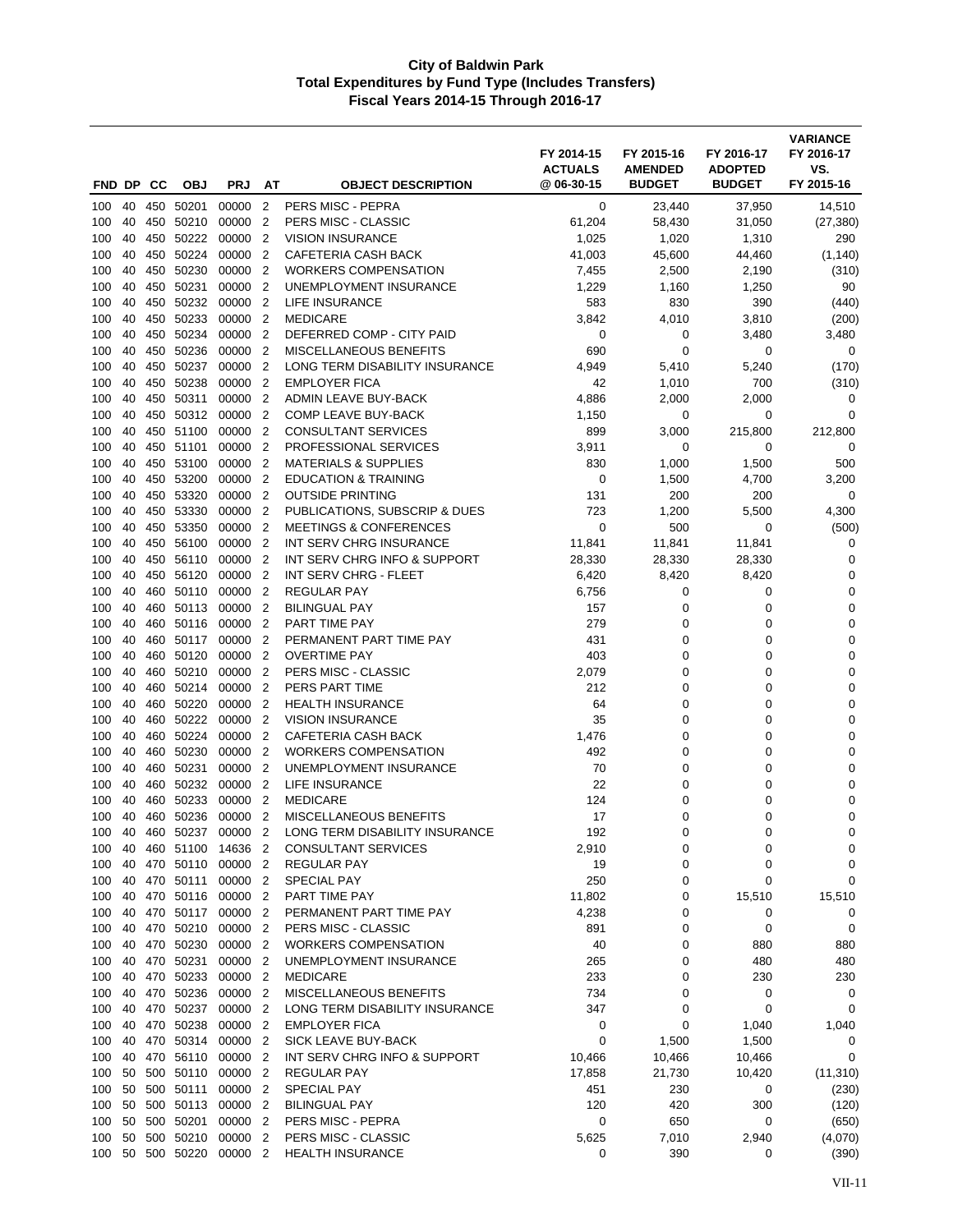| FND DP     |          | CС         | <b>OBJ</b>             | <b>PRJ</b>                      | AT                               | <b>OBJECT DESCRIPTION</b>                             | FY 2014-15<br><b>ACTUALS</b><br>@ 06-30-15 | FY 2015-16<br><b>AMENDED</b><br><b>BUDGET</b> | FY 2016-17<br><b>ADOPTED</b><br><b>BUDGET</b> | <b>VARIANCE</b><br>FY 2016-17<br>VS.<br>FY 2015-16 |
|------------|----------|------------|------------------------|---------------------------------|----------------------------------|-------------------------------------------------------|--------------------------------------------|-----------------------------------------------|-----------------------------------------------|----------------------------------------------------|
|            |          |            |                        |                                 |                                  |                                                       |                                            |                                               |                                               |                                                    |
| 100<br>100 | 50<br>50 | 500<br>500 | 50222<br>50224         | 00000<br>00000                  | $\overline{2}$<br>$\overline{2}$ | <b>VISION INSURANCE</b><br><b>CAFETERIA CASH BACK</b> | 40<br>2,588                                | 130<br>3,570                                  | 100<br>2,850                                  | (30)<br>(720)                                      |
| 100        | 50       | 500        | 50230                  | 00000                           | $\overline{2}$                   | <b>WORKERS COMPENSATION</b>                           | 235                                        | 680                                           | 70                                            | (610)                                              |
| 100        | 50       | 500        | 50231                  | 00000                           | $\overline{2}$                   | UNEMPLOYMENT INSURANCE                                | 56                                         | 100                                           | 70                                            | (30)                                               |
| 100        | 50       | 500        | 50232                  | 13406                           | $\overline{2}$                   | LIFE INSURANCE                                        | $\overline{2}$                             | 0                                             | 0                                             | 0                                                  |
| 100        | 50       | 500        | 50232                  | 00000                           | $\overline{2}$                   | LIFE INSURANCE                                        | 40                                         | 80                                            | 30                                            | (50)                                               |
| 100        | 50       | 500        | 50233                  | 00000                           | $\overline{2}$                   | <b>MEDICARE</b>                                       | 355                                        | 330                                           | 160                                           | (170)                                              |
| 100        | 50       | 500        | 50237                  | 00000                           | $\overline{2}$                   | LONG TERM DISABILITY INSURANCE                        | 414                                        | 460                                           | 220                                           | (240)                                              |
| 100        | 50       | 500        | 50311                  | 00000                           | $\overline{2}$                   | <b>ADMIN LEAVE BUY-BACK</b>                           | 3,510                                      | 1,000                                         | 1,000                                         | 0                                                  |
| 100        | 50       | 500        | 51100                  | 15999                           | $\overline{2}$                   | <b>CONSULTANT SERVICES</b>                            | 0                                          | 32,000                                        | 0                                             | (32,000)                                           |
| 100        | 50       | 500        | 53100                  | 15622 2                         |                                  | <b>MATERIALS &amp; SUPPLIES</b>                       | 86                                         | 0                                             | 0                                             | 0                                                  |
| 100        | 50       |            | 500 53100              | 00000                           | $\overline{2}$                   | <b>MATERIALS &amp; SUPPLIES</b>                       | 8,283                                      | 5,000                                         | 5,000                                         | 0                                                  |
| 100        | 50       | 500        | 53330                  | 00000                           | 2                                | PUBLICATIONS, SUBSCRIP & DUES                         | 0                                          | 100                                           | 100                                           | 0                                                  |
| 100        | 50       | 500        | 53350                  | 00000                           | $\overline{2}$                   | <b>MEETINGS &amp; CONFERENCES</b>                     | 43                                         | 1,500                                         | 1,500                                         | 0                                                  |
| 100        | 50       | 500        | 56100                  | 00000                           | $\overline{2}$                   | <b>INT SERV CHRG INSURANCE</b>                        | 2,606                                      | 2,606                                         | 2,606                                         | $\mathbf 0$                                        |
| 100<br>100 | 50<br>50 | 510<br>510 | 50110<br>50111         | 00000<br>00000                  | $\overline{2}$<br>$\overline{2}$ | REGULAR PAY<br><b>SPECIAL PAY</b>                     | 13,490<br>7                                | 20,080<br>0                                   | 23,860<br>20                                  | 3,780<br>20                                        |
| 100        | 50       | 510        | 50113                  | 00000                           | $\overline{2}$                   | <b>BILINGUAL PAY</b>                                  | 256                                        | 360                                           | 360                                           | $\mathbf 0$                                        |
| 100        | 50       |            | 510 50116              | 00000                           | $\overline{2}$                   | PART TIME PAY                                         | 2,282                                      | 4,000                                         | 0                                             | (4,000)                                            |
| 100        | 50       |            | 510 50201              | 00000                           | $\overline{2}$                   | PERS MISC - PEPRA                                     | 0                                          | 970                                           | 0                                             | (970)                                              |
| 100        | 50       | 510        | 50210                  | 00000                           | $\overline{2}$                   | PERS MISC - CLASSIC                                   | 4,204                                      | 5,900                                         | 6,630                                         | 730                                                |
| 100        | 50       |            | 510 50222              | 00000                           | $\overline{2}$                   | <b>VISION INSURANCE</b>                               | 65                                         | 80                                            | 100                                           | 20                                                 |
| 100        | 50       | 510        | 50224                  | 00000                           | $\overline{2}$                   | CAFETERIA CASH BACK                                   | 2,450                                      | 3,420                                         | 3,420                                         | 0                                                  |
| 100        | 50       |            | 510 50230              | 00000                           | 2                                | <b>WORKERS COMPENSATION</b>                           | 68                                         | 360                                           | 150                                           | (210)                                              |
| 100        | 50       | 510        | 50231                  | 00000                           | $\overline{2}$                   | UNEMPLOYMENT INSURANCE                                | 119                                        | 130                                           | 80                                            | (50)                                               |
| 100        | 50       |            | 510 50232              | 00000                           | $\overline{2}$                   | LIFE INSURANCE                                        | 39                                         | 60                                            | 30                                            | (30)                                               |
| 100        | 50       |            | 510 50233              | 00000                           | $\overline{2}$                   | <b>MEDICARE</b>                                       | 265                                        | 360                                           | 350                                           | (10)                                               |
| 100        | 50       | 510        | 50234                  | 00000                           | $\overline{2}$                   | DEFERRED COMP - CITY PAID                             | $\mathbf 0$                                | 0                                             | 180                                           | 180                                                |
| 100        | 50       | 510        | 50236                  | 00000                           | $\overline{2}$                   | MISCELLANEOUS BENEFITS                                | 138                                        | $\mathbf 0$                                   | 0                                             | $\mathbf 0$                                        |
| 100        | 50       | 510        | 50237                  | 00000                           | $\overline{2}$                   | LONG TERM DISABILITY INSURANCE                        | 355                                        | 420                                           | 500                                           | 80                                                 |
| 100        | 50       | 510        | 50238                  | 00000                           | $\overline{2}$                   | <b>EMPLOYER FICA</b>                                  | 4                                          | 270                                           | 0                                             | (270)                                              |
| 100        | 50       | 510        | 50311                  | 00000                           | $\overline{2}$                   | ADMIN LEAVE BUY-BACK                                  | 1,775                                      | 1,000                                         | 1,000                                         | 0                                                  |
| 100<br>100 | 50<br>50 |            | 510 51100<br>510 51100 | 14889<br>15882                  | $\overline{2}$<br>$\overline{2}$ | CONSULTANT SERVICES<br><b>CONSULTANT SERVICES</b>     | 17,550<br>8,980                            | 20,000<br>0                                   | 0<br>0                                        | (20,000)<br>0                                      |
| 100        | 50       | 510        | 51100                  | 00000                           | $\overline{2}$                   | <b>CONSULTANT SERVICES</b>                            | 46,164                                     | 20,000                                        | 0                                             | (20,000)                                           |
| 100        | 50       |            | 510 51101              | 00000                           | $\overline{2}$                   | <b>PROFESSIONAL SERVICES</b>                          | 245                                        | 0                                             | 0                                             | 0                                                  |
| 100        | 50       |            | 510 53100              | 00000                           | $\overline{2}$                   | <b>MATERIALS &amp; SUPPLIES</b>                       | 1,621                                      | 2,500                                         | 2,500                                         | $\mathbf 0$                                        |
| 100        | 50       | 510        | 53200                  | 00000                           | $\overline{2}$                   | <b>EDUCATION &amp; TRAINING</b>                       | 824                                        | 1,000                                         | 1,000                                         | $\mathbf 0$                                        |
| 100        | 50       | 510        | 53320                  | 15698                           | $\overline{2}$                   | <b>OUTSIDE PRINTING</b>                               | $\mathbf 0$                                | 2,500                                         | 0                                             | (2,500)                                            |
| 100        |          |            | 50 510 53330           | 15538 2                         |                                  | PUBLICATIONS, SUBSCRIP & DUES                         | 556                                        | 0                                             | 0                                             | 0                                                  |
| 100        |          |            | 50 510 53330           | 00000 2                         |                                  | PUBLICATIONS, SUBSCRIP & DUES                         | 1,147                                      | 750                                           | 750                                           | 0                                                  |
| 100        |          |            | 50 510 53350           | 00000 2                         |                                  | <b>MEETINGS &amp; CONFERENCES</b>                     | 74                                         | 250                                           | 250                                           | 0                                                  |
| 100        | 50       |            | 510 56100              | 00000 2                         |                                  | INT SERV CHRG INSURANCE                               | 4,503                                      | 6,640                                         | 6,640                                         | 0                                                  |
| 100        |          |            | 50 510 56110           | 00000 2                         |                                  | INT SERV CHRG INFO & SUPPORT                          | 1,398                                      | 1,398                                         | 1,398                                         | 0                                                  |
| 100        |          |            | 50 520 50110           | 00000                           | $\overline{2}$                   | <b>REGULAR PAY</b>                                    | 14,640                                     | 0                                             | 0                                             | 0                                                  |
| 100        |          |            | 50 520 50113           | 00000 2                         |                                  | <b>BILINGUAL PAY</b>                                  | 241                                        | 0                                             | 0                                             | 0                                                  |
| 100        | 50       |            | 520 50120<br>520 50210 | 00000 2                         |                                  | <b>OVERTIME PAY</b><br>PERS MISC - CLASSIC            | 138                                        | 0                                             | 0                                             | 0                                                  |
| 100        | 50       |            |                        | 00000 2<br>50 520 50222 00000 2 |                                  | <b>VISION INSURANCE</b>                               | 4,461<br>55                                | 0<br>0                                        | 0<br>0                                        | 0<br>0                                             |
| 100<br>100 | 50       |            | 520 50224              | 00000 2                         |                                  | CAFETERIA CASH BACK                                   | 2,287                                      | 0                                             | 0                                             | 0                                                  |
| 100        |          |            | 50 520 50230           | 00000 2                         |                                  | <b>WORKERS COMPENSATION</b>                           | 38                                         | 0                                             | 0                                             | 0                                                  |
| 100        | 50       |            | 520 50231              | 00000                           | $\overline{2}$                   | UNEMPLOYMENT INSURANCE                                | 55                                         | 0                                             | 0                                             | 0                                                  |
| 100        | 50       |            |                        | 520 50232 00000 2               |                                  | LIFE INSURANCE                                        | 35                                         | 0                                             | 0                                             | 0                                                  |
| 100        | 50       |            | 520 50233              | 00000 2                         |                                  | <b>MEDICARE</b>                                       | 263                                        | 0                                             | 0                                             | 0                                                  |
| 100        | 50       |            | 520 50237              | 00000 2                         |                                  | LONG TERM DISABILITY INSURANCE                        | 328                                        | 0                                             | 0                                             | 0                                                  |
| 100        |          |            | 50 520 50313           | 00000 2                         |                                  | <b>HOLIDAY LEAVE BUY-BACK</b>                         | 109                                        | 0                                             | 0                                             | 0                                                  |
| 100        | 50       |            | 520 50314              | 00000 2                         |                                  | SICK LEAVE BUY-BACK                                   | 1,249                                      | 0                                             | 0                                             | 0                                                  |
| 100        |          |            |                        | 50 520 56100 00000 2            |                                  | INT SERV CHRG INSURANCE                               | 2,137                                      | 0                                             | 0                                             | 0                                                  |
| 100        | 50       |            | 540 50110              | 00000                           | $\overline{2}$                   | <b>REGULAR PAY</b>                                    | 0                                          | 0                                             | 3,570                                         | 3,570                                              |
| 100        |          |            |                        | 50 540 50113 00000 2            |                                  | <b>BILINGUAL PAY</b>                                  | 0                                          | 0                                             | 60                                            | 60                                                 |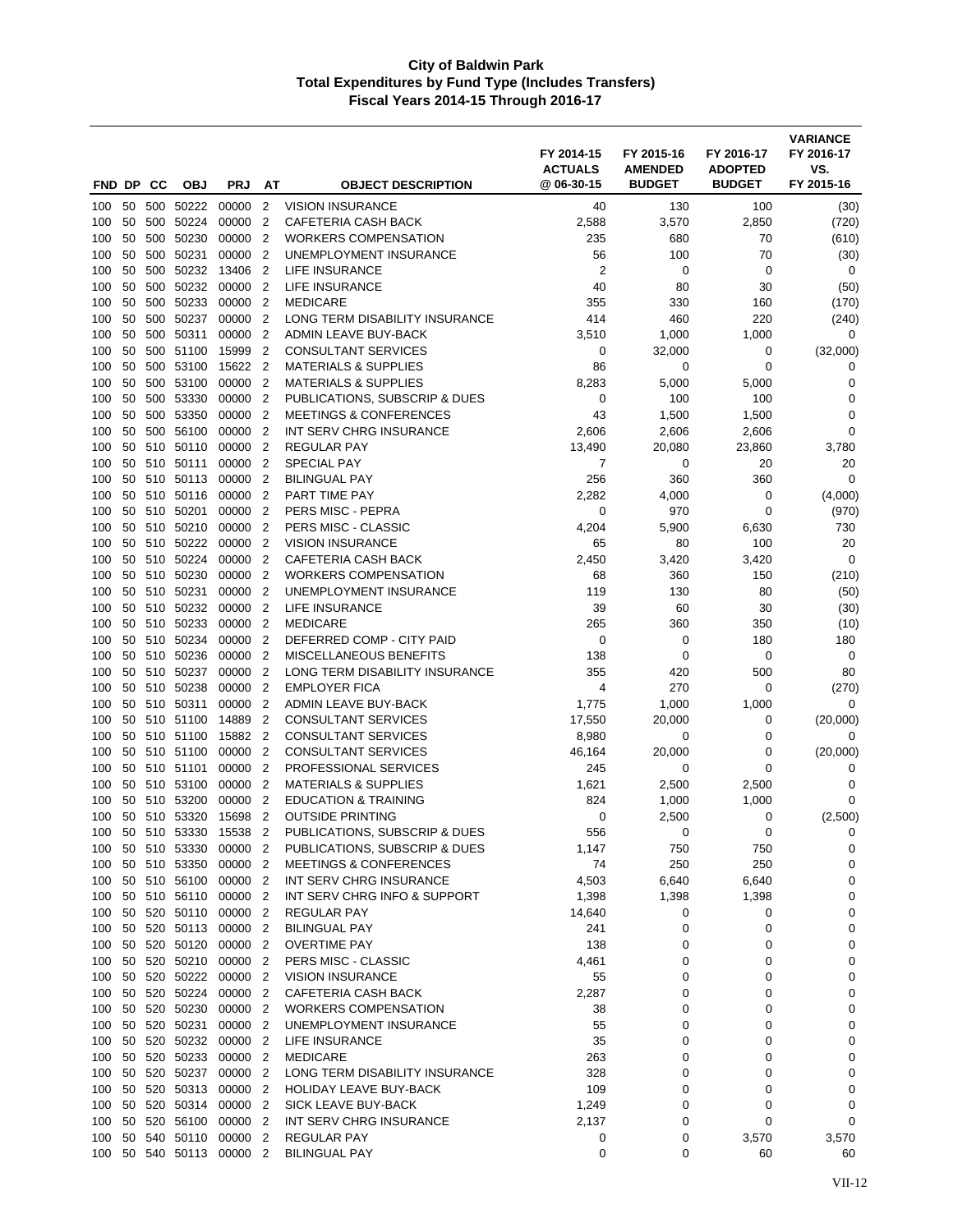| FND DP     |          | CС         | <b>OBJ</b>     | <b>PRJ</b>                 | AT                               | <b>OBJECT DESCRIPTION</b>                  | FY 2014-15<br><b>ACTUALS</b><br>@06-30-15 | FY 2015-16<br><b>AMENDED</b><br><b>BUDGET</b> | FY 2016-17<br><b>ADOPTED</b><br><b>BUDGET</b> | <b>VARIANCE</b><br>FY 2016-17<br>VS.<br>FY 2015-16 |
|------------|----------|------------|----------------|----------------------------|----------------------------------|--------------------------------------------|-------------------------------------------|-----------------------------------------------|-----------------------------------------------|----------------------------------------------------|
|            | 50       | 540        | 50120          | 16144                      | $\overline{2}$                   | <b>OVERTIME PAY</b>                        | 283                                       |                                               |                                               | 0                                                  |
| 100<br>100 | 50       | 540        | 50120          | 16146                      | $\overline{2}$                   | <b>OVERTIME PAY</b>                        | 0                                         | 3,000<br>1,500                                | 3,000<br>3,000                                | 1,500                                              |
| 100        | 50       | 540        | 50120          | 16148                      | $\overline{2}$                   | <b>OVERTIME PAY</b>                        | $\mathbf 0$                               | 2,868                                         | 4,000                                         | 1,132                                              |
| 100        | 50       | 540        | 50210          | 16144                      | $\overline{2}$                   | PERS MISC - CLASSIC                        | 79                                        | 0                                             | 0                                             | 0                                                  |
| 100        | 50       | 540        | 50210          | 00000                      | $\overline{2}$                   | PERS MISC - CLASSIC                        | $\mathbf 0$                               | 0                                             | 980                                           | 980                                                |
| 100        | 50       | 540        | 50220          | 16144                      | $\overline{2}$                   | <b>HEALTH INSURANCE</b>                    | 40                                        | 0                                             | 0                                             | 0                                                  |
| 100        | 50       | 540        | 50220          | 00000                      | 2                                | <b>HEALTH INSURANCE</b>                    | 0                                         | 0                                             | 600                                           | 600                                                |
| 100        | 50       | 540        | 50221          | 16144                      | $\overline{2}$                   | <b>DENTAL INSURANCE</b>                    | $\overline{2}$                            | 0                                             | 0                                             | 0                                                  |
| 100        | 50       | 540        | 50222          | 16144                      | 2                                | <b>VISION INSURANCE</b>                    | $\overline{2}$                            | 0                                             | 0                                             | 0                                                  |
| 100        | 50       | 540        | 50222          | 00000                      | $\overline{2}$                   | <b>VISION INSURANCE</b>                    | 0                                         | 0                                             | 20                                            | 20                                                 |
| 100        | 50       | 540        | 50230          | 16144                      | $\overline{2}$                   | <b>WORKERS COMPENSATION</b>                | 15                                        | 0                                             | 0                                             | 0                                                  |
| 100        | 50       | 540        | 50230          | 00000                      | $\overline{2}$                   | <b>WORKERS COMPENSATION</b>                | $\mathbf 0$                               | 0                                             | 360                                           | 360                                                |
| 100        | 50       | 540        | 50231          | 16144                      | $\overline{2}$                   | UNEMPLOYMENT INSURANCE                     | 1                                         | 0                                             | 0                                             | 0                                                  |
| 100        | 50       | 540        | 50231          | 00000                      | $\overline{2}$                   | UNEMPLOYMENT INSURANCE                     | 0                                         | 0                                             | 10                                            | 10                                                 |
| 100        | 50       | 540        | 50232          | 16144                      | $\overline{2}$                   | LIFE INSURANCE                             | 1                                         | 0                                             | 0                                             | 0                                                  |
| 100        | 50       | 540        | 50232          | 00000                      | $\overline{2}$                   | LIFE INSURANCE                             | 0                                         | 0                                             | 10                                            | 10                                                 |
| 100        | 50       | 540        | 50233          | 16144                      | $\overline{2}$                   | <b>MEDICARE</b>                            | 4                                         | 0                                             | 0                                             | 0                                                  |
| 100        | 50       | 540        | 50233          | 00000                      | $\overline{2}$                   | <b>MEDICARE</b>                            | 0                                         | 0                                             | 50                                            | 50                                                 |
| 100        | 50       | 540        | 50237          | 16144                      | $\overline{2}$                   | LONG TERM DISABILITY INSURANCE             | 5                                         | 0                                             | 0                                             | 0                                                  |
| 100        | 50       | 540        | 50237          | 00000                      | $\overline{2}$                   | LONG TERM DISABILITY INSURANCE             | 0                                         | 0                                             | 80                                            | 80                                                 |
| 100        | 50       | 540        | 56100          | 00000                      | $\overline{2}$                   | <b>INT SERV CHRG INSURANCE</b>             | 1,657                                     | 1,657                                         | 1,657                                         | 0                                                  |
| 100        | 50       | 540        | 56110          | 00000                      | $\overline{2}$                   | INT SERV CHRG INFO & SUPPORT               | 4,106                                     | 4,106                                         | 4,106                                         | 0                                                  |
| 100        | 50       | 550        | 50110          | 13101                      | 2                                | REGULAR PAY                                | 2,740                                     | 0                                             | 0                                             | 0                                                  |
| 100        | 50       | 550        | 50111          | 13101                      | $\overline{2}$                   | <b>SPECIAL PAY</b>                         | 18                                        | 0                                             | 0                                             | 0                                                  |
| 100        | 50       | 550        | 50113          | 13101                      | $\overline{2}$                   | <b>BILINGUAL PAY</b>                       | 60                                        | 0                                             | 0                                             | 0                                                  |
| 100        | 50<br>50 | 550<br>550 | 50120<br>50120 | 13101<br>16145             | $\overline{2}$<br>$\overline{2}$ | <b>OVERTIME PAY</b><br><b>OVERTIME PAY</b> | 353<br>0                                  | 200<br>1,440                                  | 200<br>0                                      | $\mathbf 0$<br>(1,440)                             |
| 100<br>100 | 50       | 550        | 50210          | 13101                      | $\overline{2}$                   | PERS MISC - CLASSIC                        | 732                                       | 0                                             | 0                                             | 0                                                  |
| 100        | 50       | 550        | 50220          | 13101                      | $\overline{2}$                   | <b>HEALTH INSURANCE</b>                    | 326                                       | 0                                             | 0                                             | 0                                                  |
| 100        | 50       | 550        | 50221          | 13101                      | 2                                | <b>DENTAL INSURANCE</b>                    | 17                                        | 0                                             | 0                                             | 0                                                  |
| 100        | 50       | 550        | 50222          | 13101                      | 2                                | <b>VISION INSURANCE</b>                    | 20                                        | 0                                             | 0                                             | 0                                                  |
| 100        | 50       | 550        | 50230          | 13101                      | $\overline{2}$                   | <b>WORKERS COMPENSATION</b>                | 149                                       | 0                                             | 0                                             | $\mathbf 0$                                        |
| 100        | 50       | 550        | 50231          | 13101                      | $\overline{2}$                   | UNEMPLOYMENT INSURANCE                     | 13                                        | 0                                             | 0                                             | $\mathbf 0$                                        |
| 100        | 50       | 550        | 50232          | 13101                      | 2                                | <b>LIFE INSURANCE</b>                      | 8                                         | 0                                             | 0                                             | 0                                                  |
| 100        | 50       | 550        | 50233          | 13101                      | $\overline{2}$                   | <b>MEDICARE</b>                            | 46                                        | 0                                             | 0                                             | $\mathbf 0$                                        |
| 100        | 50       | 550        | 50237          | 13101                      | $\overline{2}$                   | LONG TERM DISABILITY INSURANCE             | 53                                        | 0                                             | 0                                             | 0                                                  |
| 100        | 50       | 550        | 56100          | 13101                      | 2                                | <b>INT SERV CHRG INSURANCE</b>             | 240                                       | 240                                           | 240                                           | $\mathbf 0$                                        |
| 100        | 50       | 551        | 50110          | 00000                      | 2                                | <b>REGULAR PAY</b>                         | 0                                         | 2,490                                         | 4,280                                         | 1,790                                              |
| 100        | 50       | 551        | 50113          | 00000                      | $\overline{2}$                   | <b>BILINGUAL PAY</b>                       | 0                                         | 0                                             | 120                                           | 120                                                |
| 100        |          |            |                | 50 551 50210 00000 2       |                                  | PERS MISC - CLASSIC                        | 0                                         | 900                                           | 1,210                                         | 310                                                |
| 100        | 50       |            | 551 50220      | 00000 2                    |                                  | <b>HEALTH INSURANCE</b>                    | 0                                         | 390                                           | 1,200                                         | 810                                                |
| 100        |          |            |                | 50 551 50222 00000 2       |                                  | <b>VISION INSURANCE</b>                    | 0                                         | 20                                            | 40                                            | 20                                                 |
| 100        | 50       |            | 551 50230      | 00000 2                    |                                  | <b>WORKERS COMPENSATION</b>                | 0                                         | 250                                           | 430                                           | 180                                                |
| 100        |          |            | 50 551 50231   | 00000 2                    |                                  | UNEMPLOYMENT INSURANCE                     | 0                                         | 10                                            | 30                                            | 20                                                 |
| 100<br>100 | 50       |            | 50 551 50233   | 551 50232 00000<br>00000 2 | $\overline{2}$                   | <b>LIFE INSURANCE</b><br><b>MEDICARE</b>   | 0<br>0                                    | 10<br>40                                      | 10<br>60                                      | 0<br>20                                            |
| 100        | 50       |            | 551 50237      | 00000 2                    |                                  | LONG TERM DISABILITY INSURANCE             | 0                                         | 50                                            | 90                                            | 40                                                 |
| 100        | 50       |            | 552 50110      | 00000 2                    |                                  | <b>REGULAR PAY</b>                         | 0                                         | 3,050                                         | 3,700                                         | 650                                                |
| 100        |          |            | 50 552 50111   | 00000 2                    |                                  | SPECIAL PAY                                | 0                                         | 0                                             | 180                                           | 180                                                |
| 100        | 50       |            | 552 50201      | 00000 2                    |                                  | PERS MISC - PEPRA                          | 0                                         | 720                                           | 1,060                                         | 340                                                |
| 100        |          |            | 50 552 50220   | 00000 2                    |                                  | <b>HEALTH INSURANCE</b>                    | 0                                         | 720                                           | 750                                           | 30                                                 |
| 100        | 50       |            | 552 50222      | 00000                      | $\overline{2}$                   | <b>VISION INSURANCE</b>                    | 0                                         | $\pmb{0}$                                     | 30                                            | 30                                                 |
| 100        |          |            | 50 552 50230   | 00000 2                    |                                  | <b>WORKERS COMPENSATION</b>                | 0                                         | 300                                           | 370                                           | 70                                                 |
| 100        | 50       |            | 552 50231      | 00000 2                    |                                  | UNEMPLOYMENT INSURANCE                     | 0                                         | 30                                            | 30                                            | 0                                                  |
| 100        | 50       |            | 552 50232      | 00000 2                    |                                  | LIFE INSURANCE                             | 0                                         | 20                                            | 10                                            | (10)                                               |
| 100        |          |            | 50 552 50233   | 00000 2                    |                                  | <b>MEDICARE</b>                            | 0                                         | 40                                            | 60                                            | 20                                                 |
| 100        | 50       |            | 552 50237      | 00000 2                    |                                  | LONG TERM DISABILITY INSURANCE             | 0                                         | 60                                            | 80                                            | 20                                                 |
| 100        | 50       |            | 560 50110      | 00000 2                    |                                  | <b>REGULAR PAY</b>                         | 2,052                                     | 9,370                                         | 8,070                                         | (1,300)                                            |
| 100        | 50       |            | 560 50111      | 00000                      | $\overline{2}$                   | SPECIAL PAY                                | 17                                        | 0                                             | 0                                             | 0                                                  |
| 100        |          |            | 50 560 50113   | 00000 2                    |                                  | <b>BILINGUAL PAY</b>                       | 60                                        | 120                                           | 60                                            | (60)                                               |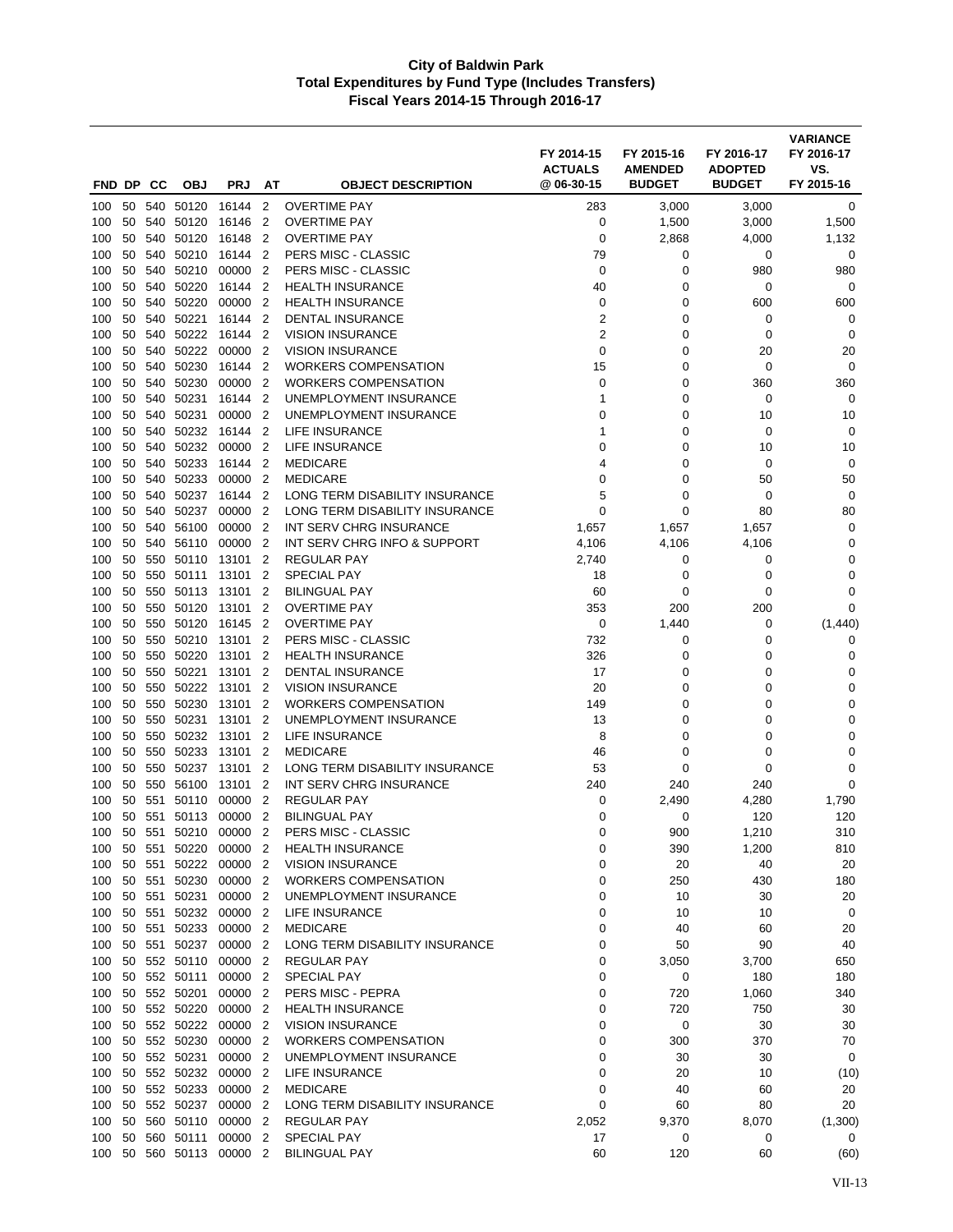| FND DP     |          | CС         | <b>OBJ</b>                   | <b>PRJ</b>         | AT                                         | <b>OBJECT DESCRIPTION</b>                                  | FY 2014-15<br><b>ACTUALS</b><br>@ 06-30-15 | FY 2015-16<br><b>AMENDED</b><br><b>BUDGET</b> | FY 2016-17<br><b>ADOPTED</b><br><b>BUDGET</b> | <b>VARIANCE</b><br>FY 2016-17<br>VS.<br>FY 2015-16 |
|------------|----------|------------|------------------------------|--------------------|--------------------------------------------|------------------------------------------------------------|--------------------------------------------|-----------------------------------------------|-----------------------------------------------|----------------------------------------------------|
|            | 50       |            |                              |                    | $\overline{2}$                             | <b>OVERTIME PAY</b>                                        |                                            | 200                                           | 400                                           |                                                    |
| 100<br>100 | 50       | 560        | 560 50120<br>50210           | 00000<br>00000     | $\overline{2}$                             | PERS MISC - CLASSIC                                        | 43<br>609                                  | 3,430                                         | 2,230                                         | 200<br>(1,200)                                     |
| 100        | 50       | 560        | 50220                        | 00000              | $\overline{2}$                             | <b>HEALTH INSURANCE</b>                                    | 382                                        | 780                                           | 600                                           | (180)                                              |
| 100        | 50       | 560        | 50221                        | 00000              | $\overline{2}$                             | <b>DENTAL INSURANCE</b>                                    | 18                                         | 0                                             | 0                                             | 0                                                  |
| 100        | 50       | 560        | 50222                        | 00000              | $\overline{2}$                             | VISION INSURANCE                                           | 13                                         | 70                                            | 50                                            | (20)                                               |
| 100        | 50       | 560        | 50230                        | 00000              | $\overline{2}$                             | <b>WORKERS COMPENSATION</b>                                | 123                                        | 940                                           | 810                                           | (130)                                              |
| 100        | 50       | 560        | 50231                        | 00000              | $\overline{2}$                             | UNEMPLOYMENT INSURANCE                                     | 13                                         | 50                                            | 40                                            | (10)                                               |
| 100        | 50       | 560        | 50232                        | 00000              | $\overline{2}$                             | LIFE INSURANCE                                             | 8                                          | 40                                            | 20                                            | (20)                                               |
| 100        | 50       | 560        | 50233                        | 00000              | $\overline{2}$                             | <b>MEDICARE</b>                                            | 25                                         | 140                                           | 120                                           | (20)                                               |
| 100        | 50       | 560        | 50237                        | 00000              | $\overline{2}$                             | LONG TERM DISABILITY INSURANCE                             | 44                                         | 200                                           | 170                                           | (30)                                               |
| 100        | 50       | 560        | 50314                        | 00000              | $\overline{2}$                             | SICK LEAVE BUY-BACK                                        | 0                                          | 1,000                                         | 1,000                                         | 0                                                  |
| 100        | 50       |            | 560 53391                    | 00000              | 2                                          | <b>RENTAL EQUIPMENT</b>                                    | 1,140                                      | 0                                             | 3,000                                         | 3,000                                              |
| 100        | 50       | 560        | 56100                        | 00000              | $\overline{2}$                             | INT SERV CHRG INSURANCE                                    | 709                                        | 709                                           | 709                                           | 0                                                  |
| 100        | 50       | 560        | 59000                        | 00000              | $\overline{2}$                             | <b>TRANSFERS OUT</b>                                       | 25,841                                     | 200,000                                       | 145,204                                       | (54, 796)                                          |
| 100        | 50       | 561        | 50110                        | 00000              | $\overline{2}$                             | <b>REGULAR PAY</b>                                         | 5,304                                      | 3,540                                         | 0                                             | (3, 540)                                           |
| 100        | 50       | 561        | 50111                        | 00000              | $\overline{2}$                             | <b>SPECIAL PAY</b>                                         | 25                                         | 0                                             | 0                                             | 0                                                  |
| 100        | 50       | 561        | 50113                        | 00000              | $\overline{2}$                             | <b>BILINGUAL PAY</b>                                       | 52                                         | 120                                           | 0                                             | (120)                                              |
| 100        | 50       | 561        | 50120                        | 16144              | $\overline{2}$                             | <b>OVERTIME PAY</b>                                        | 286                                        | 0                                             | 500                                           | 500                                                |
| 100        | 50       | 561        | 50120                        | 00000              | $\overline{2}$                             | <b>OVERTIME PAY</b>                                        | 177                                        | 100                                           | 100                                           | 0                                                  |
| 100        | 50       | 561        | 50210                        | 16144              | $\overline{2}$                             | PERS MISC - CLASSIC                                        | 75                                         | 0                                             | 0                                             | 0                                                  |
| 100        | 50       | 561        | 50210                        | 00000              | $\overline{2}$                             | PERS MISC - CLASSIC                                        | 1,384                                      | 1,320                                         | 0                                             | (1,320)                                            |
| 100        | 50<br>50 | 561        | 50220<br>50220               | 16144<br>00000     | $\overline{2}$<br>$\overline{2}$           | <b>HEALTH INSURANCE</b><br><b>HEALTH INSURANCE</b>         | 37<br>992                                  | 0<br>790                                      | 0<br>0                                        | 0                                                  |
| 100<br>100 | 50       | 561<br>561 | 50221                        | 16144              | $\overline{2}$                             | <b>DENTAL INSURANCE</b>                                    | 1                                          | 0                                             | 0                                             | (790)<br>0                                         |
| 100        | 50       | 561        | 50221                        | 00000              | $\overline{2}$                             | <b>DENTAL INSURANCE</b>                                    | 57                                         | 0                                             | 0                                             | 0                                                  |
| 100        | 50       | 561        | 50222                        | 16144              | $\overline{2}$                             | <b>VISION INSURANCE</b>                                    | $\mathbf{1}$                               | 0                                             | 0                                             | 0                                                  |
| 100        | 50       | 561        | 50222                        | 00000              | $\overline{2}$                             | <b>VISION INSURANCE</b>                                    | 45                                         | 40                                            | 0                                             | (40)                                               |
| 100        | 50       | 561        | 50230                        | 16144              | $\overline{2}$                             | <b>WORKERS COMPENSATION</b>                                | 15                                         | 0                                             | 0                                             | 0                                                  |
| 100        | 50       | 561        | 50230                        | 00000              | $\overline{2}$                             | <b>WORKERS COMPENSATION</b>                                | 308                                        | 350                                           | 0                                             | (350)                                              |
| 100        | 50       | 561        | 50231                        | 16144              | $\overline{2}$                             | UNEMPLOYMENT INSURANCE                                     | 1                                          | 0                                             | $\mathbf 0$                                   | 0                                                  |
| 100        | 50       | 561        | 50231                        | 00000              | $\overline{2}$                             | UNEMPLOYMENT INSURANCE                                     | 38                                         | 30                                            | 0                                             | (30)                                               |
| 100        | 50       | 561        | 50232                        | 16144              | $\overline{2}$                             | LIFE INSURANCE                                             | 1                                          | $\mathbf 0$                                   | 0                                             | 0                                                  |
| 100        | 50       | 561        | 50232                        | 00000              | $\overline{2}$                             | LIFE INSURANCE                                             | 23                                         | 20                                            | 0                                             | (20)                                               |
| 100        | 50       | 561        | 50233                        | 16144              | $\overline{2}$                             | <b>MEDICARE</b>                                            | 4                                          | 0                                             | 0                                             | 0                                                  |
| 100        | 50       | 561        | 50233                        | 00000              | $\overline{2}$                             | <b>MEDICARE</b>                                            | 74                                         | 50                                            | 0                                             | (50)                                               |
| 100        | 50       | 561        | 50237                        | 16144              | $\overline{2}$                             | LONG TERM DISABILITY INSURANCE                             | 5                                          | 0                                             | 0                                             | 0                                                  |
| 100        | 50       | 561        | 50237                        | 00000              | 2                                          | LONG TERM DISABILITY INSURANCE                             | 110                                        | 70                                            | 0                                             | (70)                                               |
| 100        | 50       | 561        | 50314<br>56100               | 00000              | $\overline{2}$                             | SICK LEAVE BUY-BACK                                        | 0                                          | 30                                            | 30                                            | 0                                                  |
| 100<br>100 | 50       | 561        | 50 562 50120                 | 00000<br>00000     | $\overline{2}$<br>$\overline{\phantom{a}}$ | INT SERV CHRG INSURANCE<br><b>OVERTIME PAY</b>             | 834<br>0                                   | 834<br>100                                    | 834<br>100                                    | 0<br>0                                             |
| 100        | 50       |            | 562 50314                    | 00000              | 2                                          | SICK LEAVE BUY-BACK                                        | 0                                          | 110                                           | 110                                           | 0                                                  |
| 100        | 50       |            | 562 56100                    | 00000              | $\overline{2}$                             | INT SERV CHRG INSURANCE                                    | 1,303                                      | 1,303                                         | 1,303                                         | 0                                                  |
| 100        | 50       |            | 570 50110                    | 00000 2            |                                            | <b>REGULAR PAY</b>                                         | 8,147                                      | 0                                             | 0                                             | 0                                                  |
| 100        | 50       |            | 570 50111                    | 00000 2            |                                            | SPECIAL PAY                                                | 40                                         | 0                                             | 0                                             | 0                                                  |
| 100        |          |            | 50 570 50120                 | 16144 2            |                                            | <b>OVERTIME PAY</b>                                        | 148                                        | 0                                             | 0                                             | 0                                                  |
| 100        |          |            | 50 570 50120                 | 00000 2            |                                            | <b>OVERTIME PAY</b>                                        | 129                                        | 200                                           | 200                                           | 0                                                  |
| 100        |          |            | 50 570 50210                 | 16144 2            |                                            | PERS MISC - CLASSIC                                        | 33                                         | 0                                             | 0                                             | 0                                                  |
| 100        | 50       |            | 570 50210                    | 00000              | $\overline{2}$                             | PERS MISC - CLASSIC                                        | 2,080                                      | 0                                             | 0                                             | 0                                                  |
| 100        |          |            | 50 570 50220                 | 16144 2            |                                            | <b>HEALTH INSURANCE</b>                                    | 20                                         | 0                                             | 0                                             | 0                                                  |
| 100        | 50       |            | 570 50220                    | 00000 2            |                                            | <b>HEALTH INSURANCE</b>                                    | 1,104                                      | 0                                             | 0                                             | 0                                                  |
| 100        |          |            | 50 570 50221                 | 16144 2            |                                            | <b>DENTAL INSURANCE</b>                                    | 1                                          | 0                                             | $\mathbf 0$                                   | 0                                                  |
| 100        | 50       |            | 570 50221                    | 00000 2            |                                            | <b>DENTAL INSURANCE</b>                                    | 58                                         | 0                                             | 0                                             | 0                                                  |
| 100        | 50       |            | 570 50222                    | 16144              | -2                                         | <b>VISION INSURANCE</b>                                    | 1                                          | 0                                             | 0                                             | 0                                                  |
| 100        | 50       |            | 570 50222                    | 00000 2            |                                            | <b>VISION INSURANCE</b>                                    | 61                                         | 0                                             | 0                                             | 0                                                  |
| 100        |          |            | 50 570 50230<br>50 570 50230 | 16144 2<br>00000 2 |                                            | <b>WORKERS COMPENSATION</b><br><b>WORKERS COMPENSATION</b> | $\overline{7}$<br>434                      | 0<br>0                                        | 0<br>0                                        | 0                                                  |
| 100<br>100 | 50       |            | 570 50231                    | 16144 2            |                                            | UNEMPLOYMENT INSURANCE                                     | 1                                          | 0                                             | 0                                             | 0<br>0                                             |
| 100        |          |            | 50 570 50231                 | 00000 2            |                                            | UNEMPLOYMENT INSURANCE                                     | 39                                         | 0                                             | 0                                             | 0                                                  |
| 100        | 50       |            | 570 50232                    | 16144 2            |                                            | LIFE INSURANCE                                             | $\mathbf{1}$                               | 0                                             | 0                                             | 0                                                  |
| 100        |          |            | 50 570 50232                 | 00000 2            |                                            | LIFE INSURANCE                                             | 24                                         | 0                                             | 0                                             | 0                                                  |
|            |          |            |                              |                    |                                            |                                                            |                                            |                                               |                                               |                                                    |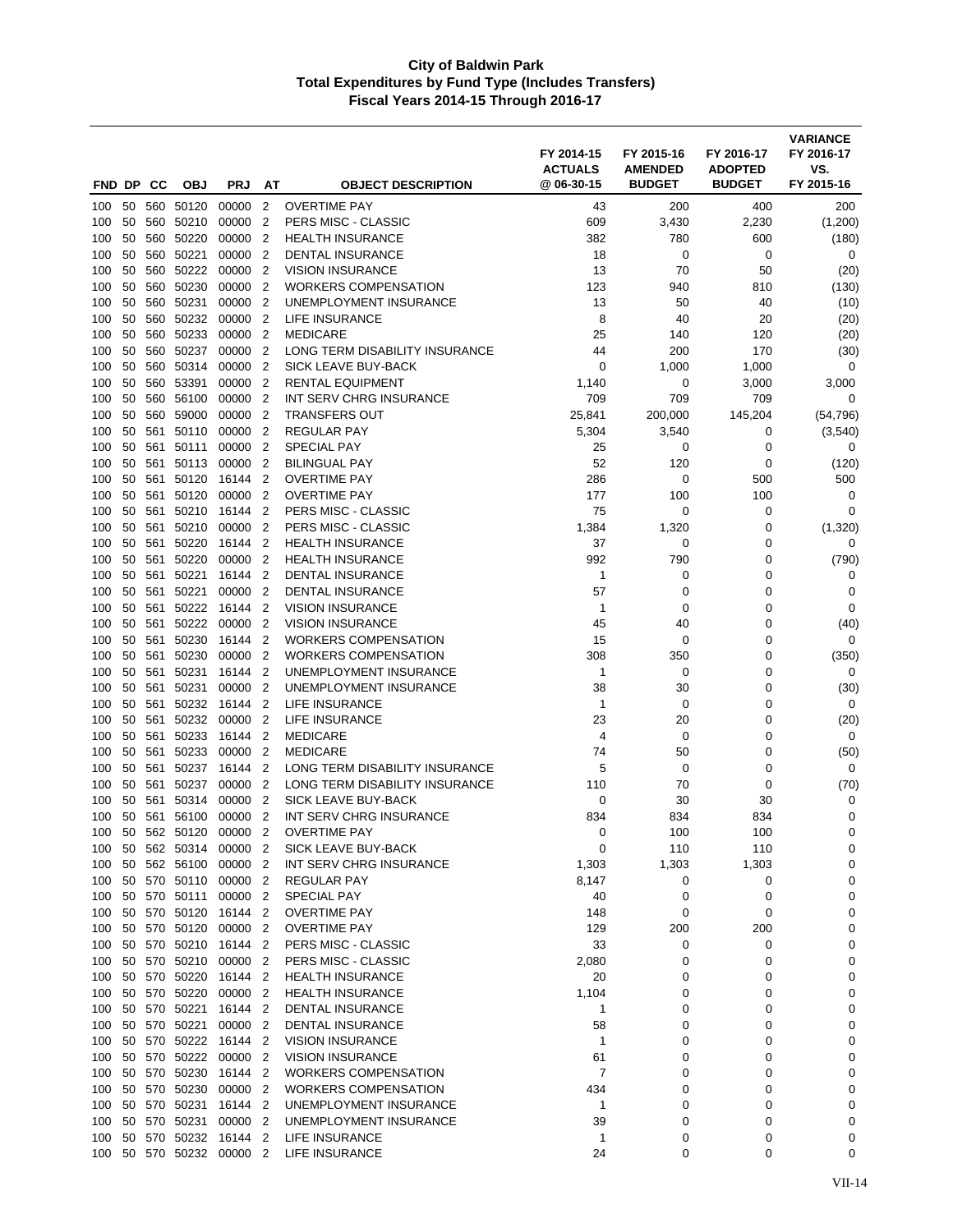| FND DP     |          | CС         | <b>OBJ</b>         | <b>PRJ</b>         | AT                               | <b>OBJECT DESCRIPTION</b>                           | FY 2014-15<br><b>ACTUALS</b><br>@ 06-30-15 | FY 2015-16<br><b>AMENDED</b><br><b>BUDGET</b> | FY 2016-17<br><b>ADOPTED</b><br><b>BUDGET</b> | <b>VARIANCE</b><br>FY 2016-17<br>VS.<br>FY 2015-16 |
|------------|----------|------------|--------------------|--------------------|----------------------------------|-----------------------------------------------------|--------------------------------------------|-----------------------------------------------|-----------------------------------------------|----------------------------------------------------|
| 100        | 50       | 570        | 50233              | 16144              | $\overline{2}$                   | <b>MEDICARE</b>                                     | $\overline{\mathbf{c}}$                    | 0                                             | 0                                             | 0                                                  |
| 100        | 50       | 570        | 50237              | 16144              | $\overline{2}$                   | LONG TERM DISABILITY INSURANCE                      | 2                                          | 0                                             | 0                                             | 0                                                  |
| 100        | 50       | 570        | 50237              | 00000              | $\overline{2}$                   | LONG TERM DISABILITY INSURANCE                      | 155                                        | 0                                             | 0                                             | 0                                                  |
| 100        | 50       | 570        | 50314              | 00000              | $\overline{2}$                   | SICK LEAVE BUY-BACK                                 | $\mathbf 0$                                | 150                                           | 150                                           | $\mathbf 0$                                        |
| 100        | 50       | 571        | 50110              | 00000              | $\overline{2}$                   | <b>REGULAR PAY</b>                                  | 4,112                                      | 4,090                                         | 0                                             | (4,090)                                            |
| 100        | 50       | 571        | 50113              | 00000              | $\overline{2}$                   | <b>BILINGUAL PAY</b>                                | 120                                        | 120                                           | 0                                             | (120)                                              |
| 100        | 50       | 571        | 50120              | 16144              | $\overline{2}$                   | <b>OVERTIME PAY</b>                                 | 179                                        | 0                                             | 700                                           | 700                                                |
| 100        | 50       | 571        | 50120              | 00000              | $\overline{2}$                   | <b>OVERTIME PAY</b>                                 | 111                                        | 100                                           | 100                                           | 0                                                  |
| 100        | 50       | 571        | 50210              | 16144              | $\overline{2}$                   | PERS MISC - CLASSIC                                 | 41                                         | 0                                             | 0                                             | 0                                                  |
| 100        | 50       | 571        | 50210              | 00000              | $\overline{2}$                   | PERS MISC - CLASSIC                                 | 1,200                                      | 1,520                                         | 0                                             | (1,520)                                            |
| 100        | 50       | 571        | 50220              | 16144              | $\overline{2}$                   | <b>HEALTH INSURANCE</b>                             | 24                                         | 0                                             | 0                                             | 0                                                  |
| 100        | 50       | 571        | 50220              | 00000              | $\overline{2}$                   | <b>HEALTH INSURANCE</b>                             | 752                                        | 780                                           | 0                                             | (780)                                              |
| 100        | 50       | 571        | 50221              | 16144              | $\overline{2}$                   | <b>DENTAL INSURANCE</b>                             | 1                                          | 0                                             | 0                                             | 0                                                  |
| 100<br>100 | 50<br>50 | 571<br>571 | 50221<br>50222     | 00000<br>16144     | $\overline{2}$<br>$\overline{2}$ | <b>DENTAL INSURANCE</b><br><b>VISION INSURANCE</b>  | 34<br>1                                    | 0<br>0                                        | 0<br>0                                        | 0<br>0                                             |
| 100        | 50       | 571        | 50222              | 00000              | $\overline{2}$                   | <b>VISION INSURANCE</b>                             | 26                                         | 30                                            | 0                                             | (30)                                               |
| 100        | 50       | 571        | 50230              | 16144              | $\overline{2}$                   | <b>WORKERS COMPENSATION</b>                         | 9                                          | 0                                             | $\mathbf 0$                                   | 0                                                  |
| 100        | 50       | 571        | 50230              | 00000              | $\overline{2}$                   | <b>WORKERS COMPENSATION</b>                         | 243                                        | 410                                           | 0                                             | (410)                                              |
| 100        | 50       | 571        | 50231              | 16144              | $\overline{2}$                   | UNEMPLOYMENT INSURANCE                              | 1                                          | 0                                             | 0                                             | 0                                                  |
| 100        | 50       | 571        | 50231              | 00000              | $\overline{2}$                   | UNEMPLOYMENT INSURANCE                              | 26                                         | 30                                            | 0                                             | (30)                                               |
| 100        | 50       | 571        | 50232              | 16144              | $\overline{2}$                   | LIFE INSURANCE                                      | 1                                          | 0                                             | 0                                             | 0                                                  |
| 100        | 50       | 571        | 50232              | 00000              | $\overline{2}$                   | <b>LIFE INSURANCE</b>                               | 16                                         | 20                                            | 0                                             | (20)                                               |
| 100        | 50       | 571        | 50233              | 16144              | $\overline{2}$                   | <b>MEDICARE</b>                                     | 2                                          | 0                                             | 0                                             | 0                                                  |
| 100        | 50       | 571        | 50233              | 00000              | $\overline{2}$                   | <b>MEDICARE</b>                                     | 56                                         | 60                                            | 0                                             | (60)                                               |
| 100        | 50       | 571        | 50237              | 16144              | $\overline{2}$                   | LONG TERM DISABILITY INSURANCE                      | 3                                          | 0                                             | 0                                             | 0                                                  |
| 100        | 50       | 571        | 50237              | 00000              | $\overline{2}$                   | LONG TERM DISABILITY INSURANCE                      | 87                                         | 90                                            | 0                                             | (90)                                               |
| 100        | 50       | 571        | 50313              | 00000              | $\overline{2}$                   | <b>HOLIDAY LEAVE BUY-BACK</b>                       | 55                                         | 0                                             | 0                                             | 0                                                  |
| 100        | 50       | 571        | 50314              | 00000              | $\overline{2}$                   | SICK LEAVE BUY-BACK                                 | $\mathbf 0$                                | 60                                            | 60                                            | $\mathbf 0$                                        |
| 100<br>100 | 50<br>50 | 581<br>581 | 50110<br>50113     | 00000<br>00000     | $\overline{2}$<br>$\overline{2}$ | REGULAR PAY<br><b>BILINGUAL PAY</b>                 | 21<br>$\mathbf 0$                          | 0<br>$\mathbf 0$                              | 4,610<br>120                                  | 4,610<br>120                                       |
| 100        | 50       | 581        | 50116              | 00000              | $\overline{2}$                   | PART TIME PAY                                       | $\mathbf 0$                                | 1,000                                         | 0                                             | (1,000)                                            |
| 100        | 50       | 581        | 50117              | 00000              | $\overline{2}$                   | PERMANENT PART TIME PAY                             | 6,779                                      | 20,000                                        | 0                                             | (20,000)                                           |
| 100        | 50       | 581        | 50120              | 16146              | $\overline{2}$                   | <b>OVERTIME PAY</b>                                 | 0                                          | 0                                             | 500                                           | 500                                                |
| 100        | 50       | 581        | 50210              | 00000              | $\overline{2}$                   | PERS MISC - CLASSIC                                 | 0                                          | 0                                             | 1,300                                         | 1,300                                              |
| 100        | 50       | 581        | 50214              | 00000              | $\overline{2}$                   | PERS PART TIME                                      | 1,583                                      | 5,980                                         | 0                                             | (5,980)                                            |
| 100        | 50       | 581        | 50220              | 00000              | $\overline{2}$                   | <b>HEALTH INSURANCE</b>                             | 1,208                                      | 0                                             | 1,200                                         | 1,200                                              |
| 100        | 50       | 581        | 50222              | 00000              | $\overline{2}$                   | <b>VISION INSURANCE</b>                             | 0                                          | 0                                             | 30                                            | 30                                                 |
| 100        | 50       | 581        | 50230              | 00000              | $\overline{2}$                   | <b>WORKERS COMPENSATION</b>                         | 426                                        | 1,200                                         | 460                                           | (740)                                              |
| 100        | 50       | 581        | 50231              | 00000              | $\overline{2}$                   | UNEMPLOYMENT INSURANCE                              | 89                                         | 510                                           | 30                                            | (480)                                              |
| 100        | 50       | 581        | 50232              | 00000 2            |                                  | LIFE INSURANCE                                      | 0                                          | 0                                             | 10                                            | 10                                                 |
| 100        | 50       | 581        | 50233              | 00000 2            |                                  | <b>MEDICARE</b>                                     | 94                                         | 300                                           | 70                                            | (230)                                              |
| 100        | 50       | 581        | 50237              | 00000 2            |                                  | LONG TERM DISABILITY INSURANCE                      | 152                                        | $\pmb{0}$                                     | 100                                           | 100                                                |
| 100<br>100 | 50<br>60 | 581        | 50238<br>600 50110 | 00000 2<br>00000 2 |                                  | <b>EMPLOYER FICA</b><br>REGULAR PAY                 | 0<br>98,269                                | 1,410<br>100,800                              | 0<br>55,460                                   | (1, 410)<br>(45, 340)                              |
| 100        | 60       | 600        | 50111              | 00000              | $\overline{2}$                   | <b>SPECIAL PAY</b>                                  | 632                                        | 650                                           | 380                                           | (270)                                              |
| 100        | 60       |            | 600 50116          | 16000 2            |                                  | PART TIME PAY                                       | 2,250                                      | 360                                           | 0                                             | (360)                                              |
| 100        | 60       | 600        | 50116              | 16005 2            |                                  | PART TIME PAY                                       | 160                                        | 0                                             | 0                                             | 0                                                  |
| 100        | 60       |            | 600 50116          | 16006 2            |                                  | PART TIME PAY                                       | 0                                          | 450                                           | 0                                             | (450)                                              |
| 100        | 60       |            | 600 50116          | 16007 2            |                                  | PART TIME PAY                                       | 0                                          | 680                                           | $\mathbf 0$                                   | (680)                                              |
| 100        | 60       | 600        | 50116              | 16050              | $\overline{\mathbf{2}}$          | PART TIME PAY                                       | 0                                          | 0                                             | 3,500                                         | 3,500                                              |
| 100        | 60       |            | 600 50116          | 16055 2            |                                  | PART TIME PAY                                       | 0                                          | 0                                             | 2,100                                         | 2,100                                              |
| 100        | 60       |            | 600 50116          | 00000 2            |                                  | PART TIME PAY                                       | 0                                          | 1,610                                         | 0                                             | (1,610)                                            |
| 100        | 60       |            | 600 50210          | 00000 2            |                                  | PERS MISC - CLASSIC                                 | 28,763                                     | 36,380                                        | 15,190                                        | (21, 190)                                          |
| 100        | 60       | 600        | 50222              | 00000 2            |                                  | <b>VISION INSURANCE</b>                             | 283                                        | 280                                           | 130                                           | (150)                                              |
| 100        | 60       | 600        | 50224              | 00000 2            |                                  | CAFETERIA CASH BACK                                 | 10,110                                     | 10,370                                        | 5,760                                         | (4,610)                                            |
| 100        | 60       | 600        | 50230              | 16000 2            |                                  | <b>WORKERS COMPENSATION</b>                         | 32                                         | 20                                            | 0                                             | (20)                                               |
| 100        | 60       | 600        | 50230              | 16005              | $\overline{\phantom{0}}^2$       | <b>WORKERS COMPENSATION</b>                         | 2                                          | 0                                             | 0                                             | 0                                                  |
| 100        | 60       | 600<br>600 | 50230<br>50230     | 16006 2            |                                  | <b>WORKERS COMPENSATION</b>                         | 0                                          | 30                                            | 0                                             | (30)                                               |
| 100        | 60<br>60 |            | 600 50230          | 16007 2<br>16050 2 |                                  | <b>WORKERS COMPENSATION</b><br>WORKERS COMPENSATION | 0<br>0                                     | 40                                            | 0                                             | (40)                                               |
| 100        |          |            |                    |                    |                                  |                                                     |                                            | 0                                             | 200                                           | 200                                                |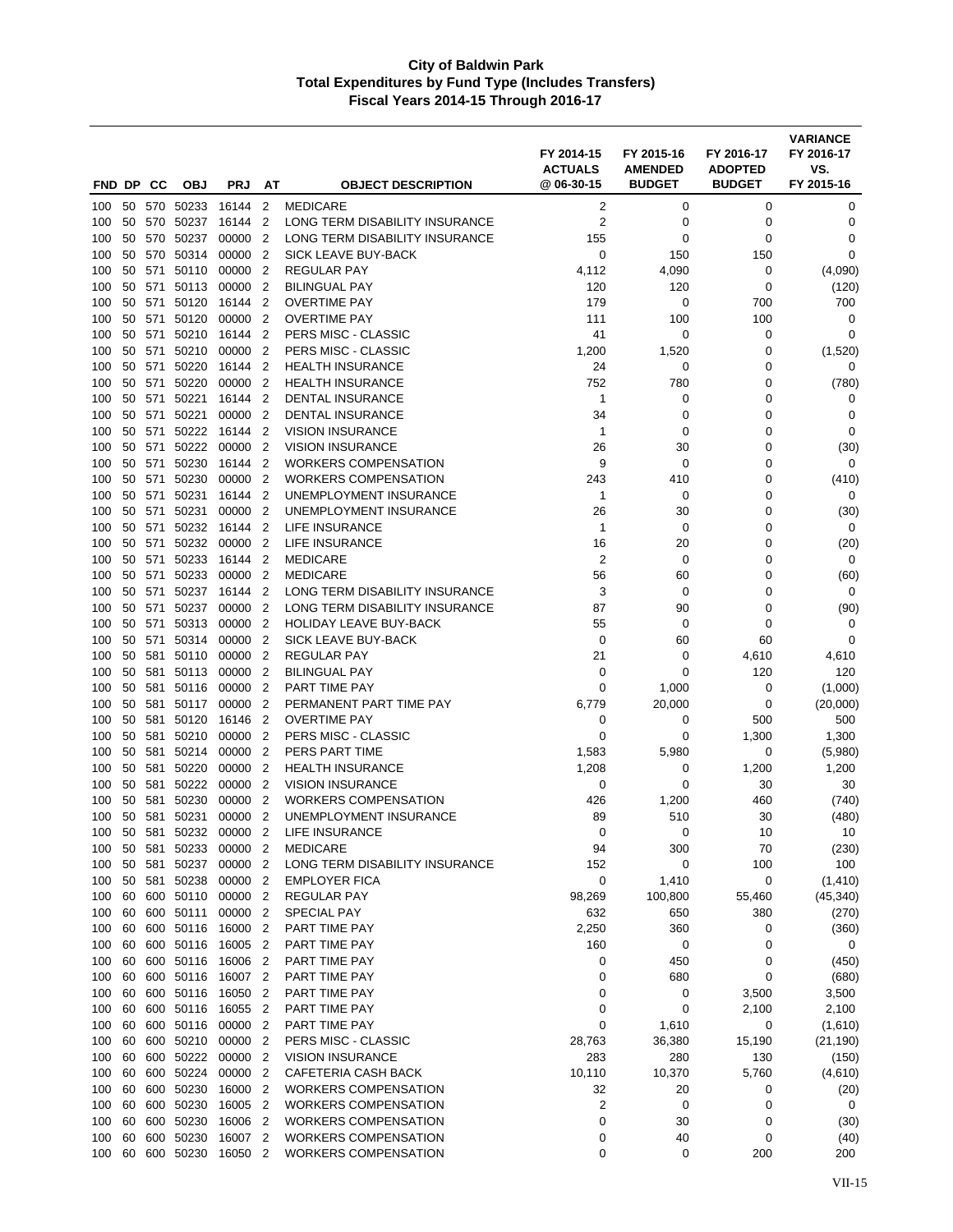| FND DP     |          | CС         | <b>OBJ</b>             | <b>PRJ</b>     | AT                               | <b>OBJECT DESCRIPTION</b>                                  | FY 2014-15<br><b>ACTUALS</b><br>@ 06-30-15 | FY 2015-16<br><b>AMENDED</b><br><b>BUDGET</b> | FY 2016-17<br><b>ADOPTED</b><br><b>BUDGET</b> | <b>VARIANCE</b><br>FY 2016-17<br>VS.<br>FY 2015-16 |
|------------|----------|------------|------------------------|----------------|----------------------------------|------------------------------------------------------------|--------------------------------------------|-----------------------------------------------|-----------------------------------------------|----------------------------------------------------|
|            |          |            |                        |                |                                  |                                                            |                                            |                                               |                                               |                                                    |
| 100        | 60       | 600        | 50230                  | 16055          | $\overline{2}$<br>$\overline{2}$ | <b>WORKERS COMPENSATION</b><br><b>WORKERS COMPENSATION</b> | 0<br>1,442                                 | 0<br>850                                      | 120<br>420                                    | 120                                                |
| 100        | 60<br>60 | 600<br>600 | 50230<br>50231         | 00000<br>16000 | $\overline{2}$                   | UNEMPLOYMENT INSURANCE                                     | 0                                          |                                               | 0                                             | (430)                                              |
| 100        | 60       | 600        | 50231                  | 16005          | $\overline{2}$                   | UNEMPLOYMENT INSURANCE                                     | 10                                         | 10<br>0                                       | 0                                             | (10)<br>0                                          |
| 100<br>100 | 60       | 600        | 50231                  | 16006          | $\overline{2}$                   | UNEMPLOYMENT INSURANCE                                     | $\mathbf 0$                                | 20                                            | 0                                             | (20)                                               |
| 100        | 60       | 600        | 50231                  | 16007          | $\overline{2}$                   | UNEMPLOYMENT INSURANCE                                     | 0                                          | 30                                            | 0                                             | (30)                                               |
| 100        | 60       | 600        | 50231                  | 00000          | $\overline{2}$                   | UNEMPLOYMENT INSURANCE                                     | 188                                        | 260                                           | 80                                            | (180)                                              |
| 100        | 60       | 600        | 50232                  | 13406          | $\overline{2}$                   | <b>LIFE INSURANCE</b>                                      | 14                                         | 0                                             | 0                                             | 0                                                  |
| 100        | 60       | 600        | 50232                  | 00000          | $\overline{2}$                   | LIFE INSURANCE                                             | 142                                        | 150                                           | 60                                            | (90)                                               |
| 100        | 60       | 600        | 50233                  | 16000          | $\overline{2}$                   | <b>MEDICARE</b>                                            | 33                                         | 10                                            | 0                                             | (10)                                               |
| 100        | 60       | 600        | 50233                  | 16005          | $\overline{2}$                   | <b>MEDICARE</b>                                            | $\overline{2}$                             | 0                                             | 0                                             | 0                                                  |
| 100        | 60       | 600        | 50233                  | 16006          | $\overline{2}$                   | <b>MEDICARE</b>                                            | 0                                          | 10                                            | 0                                             | (10)                                               |
| 100        | 60       | 600        | 50233                  | 16007          | $\overline{2}$                   | <b>MEDICARE</b>                                            | 0                                          | 20                                            | 0                                             | (20)                                               |
| 100        | 60       | 600        | 50233                  | 16050          | $\overline{2}$                   | <b>MEDICARE</b>                                            | 0                                          | 0                                             | 50                                            | 50                                                 |
| 100        | 60       | 600        | 50233                  | 16055          | $\overline{2}$                   | <b>MEDICARE</b>                                            | 0                                          | 0                                             | 30                                            | 30                                                 |
| 100        | 60       | 600        | 50233                  | 00000          | $\overline{2}$                   | <b>MEDICARE</b>                                            | 1,566                                      | 1,520                                         | 810                                           | (710)                                              |
| 100        | 60       | 600        | 50234                  | 00000          | $\overline{2}$                   | DEFERRED COMP - CITY PAID                                  | 0                                          | 0                                             | 100                                           | 100                                                |
| 100        | 60       | 600        | 50236                  | 16000          | $\overline{2}$                   | <b>MISCELLANEOUS BENEFITS</b>                              | 140                                        | 0                                             | 0                                             | 0                                                  |
| 100        | 60       | 600        | 50236                  | 16005          | $\overline{2}$                   | <b>MISCELLANEOUS BENEFITS</b>                              | 10                                         | 0                                             | 0                                             | $\mathbf 0$                                        |
| 100        | 60       | 600        | 50237                  | 16005          | $\overline{2}$                   | LONG TERM DISABILITY INSURANCE                             | 3                                          | 0                                             | 0                                             | $\mathbf 0$                                        |
| 100        | 60       | 600        | 50237                  | 00000          | $\overline{2}$                   | LONG TERM DISABILITY INSURANCE                             | 2.148                                      | 2,120                                         | 1,170                                         | (950)                                              |
| 100        | 60       | 600        | 50238                  | 16000          | $\overline{2}$                   | <b>EMPLOYER FICA</b>                                       | 0                                          | 20                                            | 0                                             | (20)                                               |
| 100        | 60       | 600        | 50238                  | 16006          | $\overline{2}$                   | <b>EMPLOYER FICA</b>                                       | 0                                          | 30                                            | 0                                             | (30)                                               |
| 100        | 60       | 600        | 50238                  | 16007          | $\overline{2}$                   | <b>EMPLOYER FICA</b>                                       | 0                                          | 50                                            | 0                                             | (50)                                               |
| 100        | 60       | 600        | 50238                  | 16050          | $\overline{2}$                   | <b>EMPLOYER FICA</b>                                       | 0                                          | 0                                             | 230                                           | 230                                                |
| 100        | 60       | 600        | 50238                  | 16055          | $\overline{2}$                   | <b>EMPLOYER FICA</b>                                       | 0                                          | 0                                             | 140                                           | 140                                                |
| 100        | 60       | 600        | 50238                  | 00000          | $\overline{2}$                   | <b>EMPLOYER FICA</b>                                       | 0                                          | 110                                           | 0                                             | (110)                                              |
| 100        | 60       | 600        | 50311                  | 00000          | 2                                | ADMIN LEAVE BUY-BACK                                       | 9,712                                      | 6,000                                         | 6,000                                         | 0                                                  |
| 100        | 60       | 600<br>600 | 50313<br>50314         | 00000          | $\overline{2}$<br>$\overline{2}$ | <b>HOLIDAY LEAVE BUY-BACK</b><br>SICK LEAVE BUY-BACK       | 1,413<br>0                                 | $\mathbf 0$<br>2,100                          | 0<br>2,100                                    | 0<br>0                                             |
| 100<br>100 | 60<br>60 | 600        | 53100                  | 00000<br>11540 | 2                                | <b>MATERIALS &amp; SUPPLIES</b>                            | 863                                        | 0                                             | 0                                             | 0                                                  |
| 100        | 60       | 600        | 53100                  | 16120          | $\overline{2}$                   | <b>MATERIALS &amp; SUPPLIES</b>                            | 30                                         | 0                                             | 0                                             | $\mathbf 0$                                        |
| 100        | 60       | 600        | 53100                  | 00000          | $\overline{2}$                   | <b>MATERIALS &amp; SUPPLIES</b>                            | 183                                        | 500                                           | 500                                           | 0                                                  |
| 100        | 60       | 600        | 53320                  | 00000          | $\overline{2}$                   | <b>OUTSIDE PRINTING</b>                                    | 304                                        | 0                                             | 0                                             | 0                                                  |
| 100        | 60       | 600        | 53330                  | 00000          | 2                                | PUBLICATIONS, SUBSCRIP & DUES                              | 665                                        | 500                                           | 500                                           | $\mathbf 0$                                        |
| 100        | 60       | 600        | 53350                  | 00000          | $\overline{2}$                   | <b>MEETINGS &amp; CONFERENCES</b>                          | 203                                        | 1,000                                         | 3,000                                         | 2,000                                              |
| 100        | 60       | 600        | 56100                  | 00000          | $\overline{2}$                   | INT SERV CHRG INSURANCE                                    | 8,287                                      | 8,287                                         | 8,287                                         | 0                                                  |
| 100        | 60       | 600        | 56110                  | 00000          | 2                                | INT SERV CHRG INFO & SUPPORT                               | 13,515                                     | 13,515                                        | 13,515                                        | 0                                                  |
| 100        | 60       | 610        | 50110                  | 16110          | $\overline{2}$                   | <b>REGULAR PAY</b>                                         | 387                                        | 0                                             | 0                                             | $\mathbf 0$                                        |
| 100        | 60       |            | 610 50110              | 16120          | $\overline{2}$                   | <b>REGULAR PAY</b>                                         | 32                                         | 0                                             | 0                                             | 0                                                  |
| 100        | 60       |            | 610 50110              | 16125          | $\overline{2}$                   | REGULAR PAY                                                | 478                                        | 0                                             | 0                                             | $\mathbf 0$                                        |
| 100        |          |            | 60 610 50110           | 16130          | $\overline{2}$                   | <b>REGULAR PAY</b>                                         | 148                                        | 0                                             | 0                                             | $\mathbf 0$                                        |
| 100        | 60       |            | 610 50110              | 16142 2        |                                  | <b>REGULAR PAY</b>                                         | 11                                         | 0                                             | 0                                             | 0                                                  |
| 100        |          |            | 60 610 50110           | 16146 2        |                                  | <b>REGULAR PAY</b>                                         | 12                                         | 0                                             | 0                                             | 0                                                  |
| 100        | 60       |            | 610 50110              | 00000          | $\overline{2}$                   | <b>REGULAR PAY</b>                                         | 144,662                                    | 161,680                                       | 185,090                                       | 23,410                                             |
| 100        | 60       |            | 610 50113              | 00000          | $\overline{2}$                   | <b>BILINGUAL PAY</b>                                       | 1,933                                      | 2,400                                         | 2,400                                         | 0                                                  |
| 100        | 60       |            | 610 50116              | 16110 2        |                                  | PART TIME PAY                                              | 47,574                                     | 55,100                                        | 58,290                                        | 3,190                                              |
| 100        | 60       |            | 610 50116              | 16120          | $\overline{2}$                   | PART TIME PAY                                              | 62,967                                     | 54,300                                        | 18,100                                        | (36, 200)                                          |
| 100        | 60       |            | 610 50116              | 16125          | $\overline{2}$                   | PART TIME PAY                                              | 5,046                                      | 5,700                                         | 0                                             | (5,700)                                            |
| 100        | 60       |            | 610 50116              | 16130          | $\overline{2}$                   | PART TIME PAY                                              | 37,343                                     | 39,060                                        | 12,120                                        | (26, 940)                                          |
| 100        |          |            | 60 610 50116           | 16142 2        |                                  | PART TIME PAY                                              | 483                                        | 0                                             | 0                                             | 0                                                  |
| 100        | 60<br>60 |            | 610 50116<br>610 50116 | 16144<br>16145 | $\overline{2}$<br>$\overline{2}$ | PART TIME PAY<br>PART TIME PAY                             | 3,260<br>336                               | 2,800                                         | 1,980                                         | (820)                                              |
| 100        | 60       |            | 610 50116              | 16146 2        |                                  | PART TIME PAY                                              |                                            | 1,650<br>900                                  | 0                                             | (1,650)                                            |
| 100<br>100 |          |            | 60 610 50116           | 00000 2        |                                  | PART TIME PAY                                              | 1,095<br>87,755                            | 78,000                                        | 910<br>87,330                                 | 10<br>9,330                                        |
| 100        | 60       |            | 610 50117              | 16110          | $\overline{2}$                   | PERMANENT PART TIME PAY                                    | 3,262                                      | 10,000                                        | 24,620                                        | 14,620                                             |
| 100        | 60       |            | 610 50117              | 16120          | $\overline{2}$                   | PERMANENT PART TIME PAY                                    | 9,978                                      | 6,810                                         | 43,440                                        | 36,630                                             |
| 100        | 60       |            | 610 50117              | 16125          | $\overline{2}$                   | PERMANENT PART TIME PAY                                    | 10,108                                     | 12,010                                        | 0                                             | (12,010)                                           |
| 100        | 60       |            | 610 50117              | 16130          | $\overline{2}$                   | PERMANENT PART TIME PAY                                    | 2,065                                      | 0                                             | 26,940                                        | 26,940                                             |
| 100        |          |            | 60 610 50117           | 16142 2        |                                  | PERMANENT PART TIME PAY                                    | 267                                        | 0                                             | 0                                             | 0                                                  |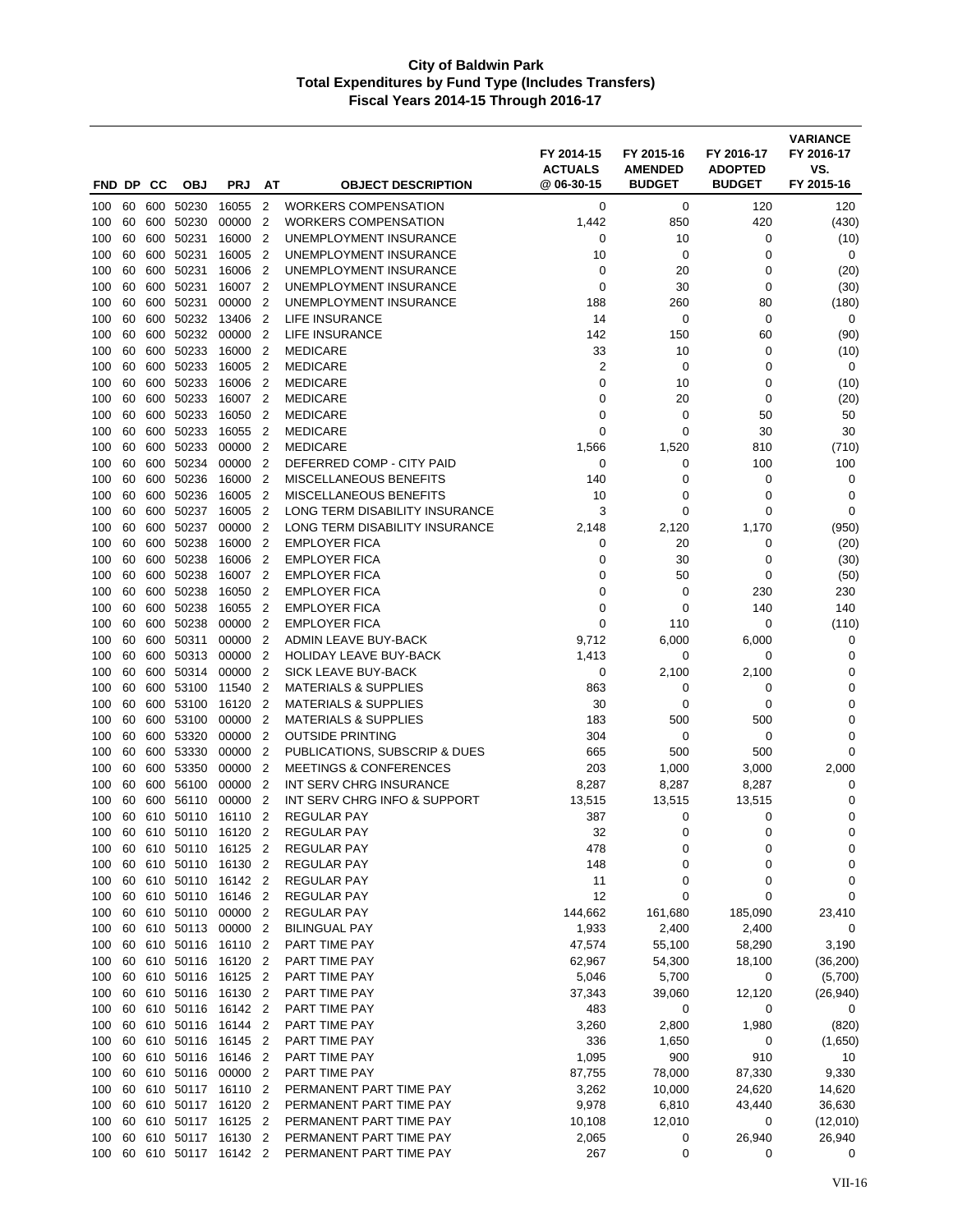| FND DP     |          | CС         | <b>OBJ</b>                | <b>PRJ</b>         | AT                               | <b>OBJECT DESCRIPTION</b>                                | FY 2014-15<br><b>ACTUALS</b><br>@ 06-30-15 | FY 2015-16<br><b>AMENDED</b><br><b>BUDGET</b> | FY 2016-17<br><b>ADOPTED</b><br><b>BUDGET</b> | <b>VARIANCE</b><br>FY 2016-17<br>VS.<br>FY 2015-16 |
|------------|----------|------------|---------------------------|--------------------|----------------------------------|----------------------------------------------------------|--------------------------------------------|-----------------------------------------------|-----------------------------------------------|----------------------------------------------------|
|            |          |            |                           |                    |                                  |                                                          |                                            |                                               |                                               |                                                    |
| 100<br>100 | 60<br>60 | 610<br>610 | 50117<br>50117            | 16144<br>16145     | $\overline{2}$<br>$\overline{2}$ | PERMANENT PART TIME PAY<br>PERMANENT PART TIME PAY       | 903<br>341                                 | 500<br>0                                      | 1,340<br>0                                    | 840<br>0                                           |
| 100        | 60       | 610        | 50117                     | 16146              | $\overline{2}$                   | PERMANENT PART TIME PAY                                  | 610                                        | 480                                           | 400                                           | (80)                                               |
| 100        | 60       | 610        | 50117                     | 00000              | $\overline{2}$                   | PERMANENT PART TIME PAY                                  | 164,801                                    | 158,900                                       | 141,040                                       | (17, 860)                                          |
| 100        | 60       | 610        | 50120                     | 16145              | $\overline{2}$                   | <b>OVERTIME PAY</b>                                      | 0                                          | 500                                           | 0                                             | (500)                                              |
| 100        | 60       | 610        | 50120                     | 00000              | $\overline{2}$                   | <b>OVERTIME PAY</b>                                      | 487                                        | 0                                             | 0                                             | 0                                                  |
| 100        | 60       | 610        | 50210                     | 16110              | $\overline{2}$                   | <b>PERS MISC - CLASSIC</b>                               | 816                                        | 0                                             | 0                                             | 0                                                  |
| 100        | 60       | 610        | 50210                     | 16120              | $\overline{2}$                   | PERS MISC - CLASSIC                                      | 518                                        | 0                                             | 0                                             | 0                                                  |
| 100        | 60       | 610        | 50210                     | 16125              | $\overline{2}$                   | PERS MISC - CLASSIC                                      | 2,193                                      | 0                                             | 0                                             | $\mathbf 0$                                        |
| 100        | 60       | 610        | 50210                     | 16130              | $\overline{2}$                   | PERS MISC - CLASSIC                                      | 449                                        | 0                                             | 0                                             | 0                                                  |
| 100        | 60       | 610        | 50210                     | 16144              | $\overline{2}$                   | PERS MISC - CLASSIC                                      | 137                                        | 0                                             | 0                                             | 0                                                  |
| 100        | 60       | 610        | 50210                     | 16145              | $\overline{2}$                   | PERS MISC - CLASSIC                                      | 61                                         | $\mathbf 0$                                   | $\mathbf 0$                                   | 0                                                  |
| 100        | 60       | 610        | 50210                     | 16146              | $\overline{2}$                   | PERS MISC - CLASSIC                                      | 8                                          | 0                                             | $\mathbf 0$                                   | 0                                                  |
| 100        | 60       | 610        | 50210<br>50214            | 00000              | $\overline{2}$<br>$\overline{2}$ | PERS MISC - CLASSIC<br>PERS PART TIME                    | 49,834                                     | 59,220                                        | 51,360                                        | (7,860)                                            |
| 100<br>100 | 60<br>60 | 610<br>610 | 50214                     | 16110<br>16120     | $\overline{2}$                   | PERS PART TIME                                           | 1<br>1,659                                 | 3,240<br>2,210                                | 6,650<br>11,730                               | 3,410<br>9,520                                     |
| 100        | 60       | 610        | 50214                     | 16125              | $\overline{2}$                   | PERS PART TIME                                           | 1                                          | 3,890                                         | 0                                             | (3,890)                                            |
| 100        | 60       | 610        | 50214                     | 16130              | $\overline{2}$                   | PERS PART TIME                                           | $\mathbf 0$                                | 320                                           | 7,890                                         | 7,570                                              |
| 100        | 60       | 610        | 50214                     | 16142              | $\overline{2}$                   | PERS PART TIME                                           | 61                                         | 0                                             | 0                                             | 0                                                  |
| 100        | 60       | 610        | 50214                     | 16144              | $\overline{2}$                   | PERS PART TIME                                           | 57                                         | 0                                             | 0                                             | 0                                                  |
| 100        | 60       | 610        | 50214                     | 16145              | $\overline{2}$                   | PERS PART TIME                                           | 21                                         | 0                                             | 0                                             | 0                                                  |
| 100        | 60       | 610        | 50214                     | 16146              | $\overline{2}$                   | PERS PART TIME                                           | 141                                        | 0                                             | 0                                             | 0                                                  |
| 100        | 60       | 610        | 50214                     | 00000              | $\overline{2}$                   | PERS PART TIME                                           | 28,660                                     | 51,510                                        | 38,080                                        | (13, 430)                                          |
| 100        | 60       | 610        | 50220                     | 00000              | $\overline{2}$                   | <b>HEALTH INSURANCE</b>                                  | 7,429                                      | 0                                             | 0                                             | 0                                                  |
| 100        | 60       | 610        | 50222                     | 00000              | $\overline{2}$                   | <b>VISION INSURANCE</b>                                  | 632                                        | 720                                           | 750                                           | 30                                                 |
| 100        | 60       | 610        | 50224                     | 00000              | $\overline{2}$                   | CAFETERIA CASH BACK                                      | 30,042                                     | 34,200                                        | 34,200                                        | 0                                                  |
| 100        | 60       | 610        | 50226                     | 16110              | $\overline{2}$                   | PART TIME HEALTH INSURANCE                               | 0                                          | 1,080                                         | 0                                             | (1,080)                                            |
| 100        | 60       | 610        | 50226                     | 16125              | $\overline{2}$                   | PART TIME HEALTH INSURANCE                               | 0                                          | 1,050                                         | 0                                             | (1,050)                                            |
| 100<br>100 | 60<br>60 | 610<br>610 | 50226<br>50226            | 16130<br>00000     | $\overline{2}$<br>$\overline{2}$ | PART TIME HEALTH INSURANCE<br>PART TIME HEALTH INSURANCE | 0<br>0                                     | 1,590<br>9,010                                | 0<br>0                                        | (1,590)                                            |
| 100        | 60       | 610        | 50230                     | 16110              | $\overline{2}$                   | <b>WORKERS COMPENSATION</b>                              | 712                                        | 3,710                                         | 4,730                                         | (9,010)<br>1,020                                   |
| 100        | 60       | 610        | 50230                     | 16120              | $\overline{2}$                   | <b>WORKERS COMPENSATION</b>                              | 1,029                                      | 3,480                                         | 3,510                                         | 30                                                 |
| 100        | 60       | 610        | 50230                     | 16125              | $\overline{2}$                   | <b>WORKERS COMPENSATION</b>                              | 74                                         | 1,010                                         | 0                                             | (1,010)                                            |
| 100        | 60       | 610        | 50230                     | 16130              | $\overline{2}$                   | <b>WORKERS COMPENSATION</b>                              | 560                                        | 2,230                                         | 2,230                                         | 0                                                  |
| 100        | 60       | 610        | 50230                     | 16142              | $\overline{2}$                   | <b>WORKERS COMPENSATION</b>                              | 11                                         | 0                                             | 0                                             | 0                                                  |
| 100        | 60       | 610        | 50230                     | 16144              | $\overline{2}$                   | <b>WORKERS COMPENSATION</b>                              | 58                                         | 190                                           | 190                                           | 0                                                  |
| 100        | 60       | 610        | 50230                     | 16145              | $\overline{2}$                   | <b>WORKERS COMPENSATION</b>                              | 10                                         | 90                                            | 0                                             | (90)                                               |
| 100        | 60       | 610        | 50230                     | 16146              | $\overline{2}$                   | <b>WORKERS COMPENSATION</b>                              | 25                                         | 80                                            | 70                                            | (10)                                               |
| 100        | 60       | 610        | 50230                     | 00000              | $\overline{2}$                   | <b>WORKERS COMPENSATION</b>                              | 5,424                                      | 14,530                                        | 14,200                                        | (330)                                              |
| 100        |          |            | 60 610 50231              | 16110 2            |                                  | UNEMPLOYMENT INSURANCE                                   | 1,790                                      | 2,750                                         | 7,100                                         | 4,350                                              |
| 100        |          |            | 60 610 50231              | 16120 2            |                                  | UNEMPLOYMENT INSURANCE                                   | 2,940                                      | 2,560                                         | 3,120                                         | 560                                                |
| 100        | 60       | 610        | 60 610 50231<br>50231     | 16125 2<br>16130 2 |                                  | UNEMPLOYMENT INSURANCE                                   | 327                                        | 810                                           | 0<br>2,090                                    | (810)<br>440                                       |
| 100<br>100 |          |            | 60 610 50231              | 16142 2            |                                  | UNEMPLOYMENT INSURANCE<br>UNEMPLOYMENT INSURANCE         | 830<br>14                                  | 1,650<br>0                                    | 0                                             | 0                                                  |
| 100        |          |            | 60 610 50231              | 16144 2            |                                  | UNEMPLOYMENT INSURANCE                                   | 81                                         | 110                                           | 220                                           | 110                                                |
| 100        |          |            | 60 610 50231              | 16145 2            |                                  | UNEMPLOYMENT INSURANCE                                   | 12                                         | 70                                            | 0                                             | (70)                                               |
| 100        |          |            | 60 610 50231              | 16146 2            |                                  | UNEMPLOYMENT INSURANCE                                   | 39                                         | 40                                            | 100                                           | 60                                                 |
| 100        |          |            | 60 610 50231              | 00000 2            |                                  | UNEMPLOYMENT INSURANCE                                   | 6,420                                      | 11,610                                        | 14,060                                        | 2,450                                              |
| 100        |          |            | 60 610 50232              | 00000              | $\overline{2}$                   | LIFE INSURANCE                                           | 433                                        | 620                                           | 300                                           | (320)                                              |
| 100        | 60       | 610        | 50233                     | 16110 2            |                                  | <b>MEDICARE</b>                                          | 743                                        | 1,010                                         | 1,200                                         | 190                                                |
| 100        |          |            | 60 610 50233              | 16120 2            |                                  | <b>MEDICARE</b>                                          | 1,058                                      | 950                                           | 890                                           | (60)                                               |
| 100        | 60       |            | 610 50233                 | 16125 2            |                                  | <b>MEDICARE</b>                                          | 227                                        | 280                                           | 0                                             | (280)                                              |
| 100        | 60       |            | 610 50233                 | 16130 2            |                                  | <b>MEDICARE</b>                                          | 574                                        | 620                                           | 600                                           | (20)                                               |
| 100        | 60       |            | 610 50233                 | 16142 2            |                                  | <b>MEDICARE</b>                                          | 11                                         | $\mathbf 0$                                   | 0                                             | 0                                                  |
| 100        |          |            | 60 610 50233              | 16144 2            |                                  | <b>MEDICARE</b>                                          | 60                                         | 50                                            | 30                                            | (20)                                               |
| 100        |          |            | 60 610 50233              | 16145 2            |                                  | <b>MEDICARE</b>                                          | 10                                         | 30                                            | 0                                             | (30)                                               |
| 100        | 60       |            | 610 50233<br>60 610 50233 | 16146 2<br>00000 2 |                                  | <b>MEDICARE</b>                                          | 25                                         | 10                                            | 10                                            | 0                                                  |
| 100<br>100 | 60       |            | 610 50234                 | 00000              | $\overline{2}$                   | <b>MEDICARE</b><br>DEFERRED COMP - CITY PAID             | 5,842<br>0                                 | 6,180<br>0                                    | 6,030<br>3,600                                | (150)<br>3,600                                     |
| 100        |          |            | 60 610 50236              | 16110 2            |                                  | MISCELLANEOUS BENEFITS                                   | 2,755                                      | 0                                             | 0                                             | 0                                                  |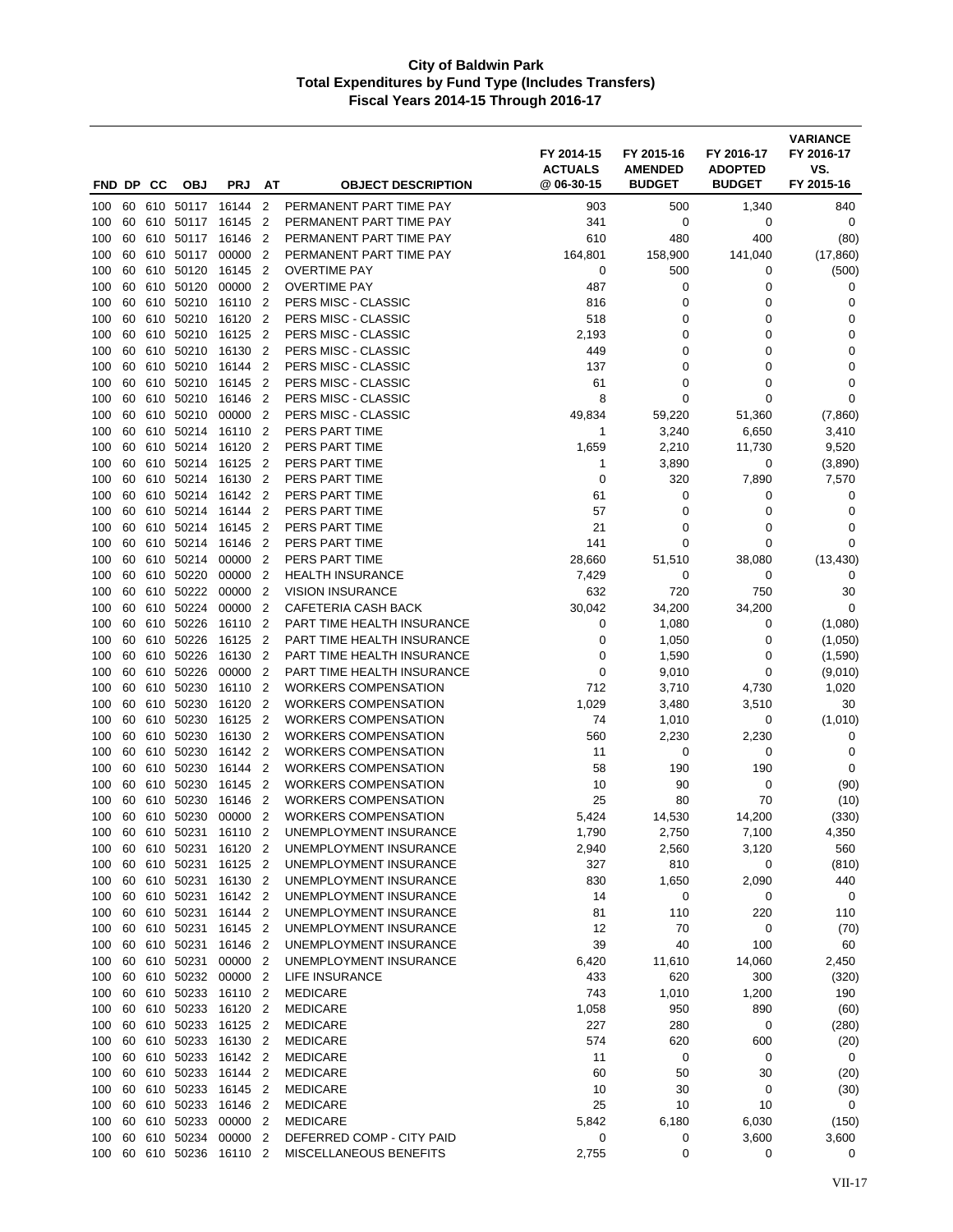|            |          |            |                              |                |                                            |                                                    | FY 2014-15<br><b>ACTUALS</b><br>@06-30-15 | FY 2015-16<br><b>AMENDED</b><br><b>BUDGET</b> | FY 2016-17<br><b>ADOPTED</b><br><b>BUDGET</b> | <b>VARIANCE</b><br>FY 2016-17<br>VS.<br>FY 2015-16 |
|------------|----------|------------|------------------------------|----------------|--------------------------------------------|----------------------------------------------------|-------------------------------------------|-----------------------------------------------|-----------------------------------------------|----------------------------------------------------|
| FND DP     |          | CС         | <b>OBJ</b>                   | <b>PRJ</b>     | AT                                         | <b>OBJECT DESCRIPTION</b>                          |                                           |                                               |                                               |                                                    |
| 100        | 60       | 610        | 50236                        | 16120          | $\overline{2}$                             | MISCELLANEOUS BENEFITS                             | 3,885                                     | 0                                             | 0                                             | 0                                                  |
| 100        | 60       | 610        | 50236                        | 16125          | $\overline{2}$                             | MISCELLANEOUS BENEFITS                             | 300                                       | 0                                             | 0                                             | 0                                                  |
| 100        | 60       | 610        | 50236                        | 16130          | $\overline{2}$<br>$\overline{2}$           | <b>MISCELLANEOUS BENEFITS</b>                      | 2,283                                     | 0                                             | 0                                             | 0                                                  |
| 100<br>100 | 60<br>60 | 610<br>610 | 50236<br>50236               | 16142<br>16144 | $\overline{2}$                             | MISCELLANEOUS BENEFITS<br>MISCELLANEOUS BENEFITS   | 30<br>186                                 | 0<br>$\mathbf 0$                              | 0<br>0                                        | 0<br>$\mathbf 0$                                   |
| 100        | 60       | 610        | 50236                        | 16146          | $\overline{2}$                             | <b>MISCELLANEOUS BENEFITS</b>                      | 64                                        | $\mathbf 0$                                   | 0                                             | 0                                                  |
| 100        | 60       | 610        | 50236                        | 00000          | $\overline{2}$                             | MISCELLANEOUS BENEFITS                             | 5,367                                     | 15,000                                        | 0                                             | (15,000)                                           |
| 100        | 60       | 610        | 50237                        | 16110          | $\overline{2}$                             | LONG TERM DISABILITY INSURANCE                     | 1,144                                     | 0                                             | 0                                             | 0                                                  |
| 100        | 60       | 610        | 50237                        | 16120          | $\overline{2}$                             | LONG TERM DISABILITY INSURANCE                     | 1,533                                     | 0                                             | 0                                             | $\mathbf 0$                                        |
| 100        | 60       | 610        | 50237                        | 16125          | $\overline{2}$                             | LONG TERM DISABILITY INSURANCE                     | 323                                       | 0                                             | 0                                             | $\mathbf 0$                                        |
| 100        | 60       | 610        | 50237                        | 16130          | $\overline{2}$                             | LONG TERM DISABILITY INSURANCE                     | 835                                       | 0                                             | 0                                             | 0                                                  |
| 100        | 60       | 610        | 50237                        | 16142          | $\overline{2}$                             | LONG TERM DISABILITY INSURANCE                     | 16                                        | $\mathbf 0$                                   | 0                                             | $\mathbf 0$                                        |
| 100        | 60       | 610        | 50237                        | 16144          | $\overline{2}$                             | LONG TERM DISABILITY INSURANCE                     | 87                                        | 0                                             | 0                                             | 0                                                  |
| 100        | 60       | 610        | 50237                        | 16145          | $\overline{2}$                             | LONG TERM DISABILITY INSURANCE                     | 14                                        | 0                                             | 0                                             | 0                                                  |
| 100        | 60       | 610        | 50237                        | 16146          | $\overline{2}$                             | LONG TERM DISABILITY INSURANCE                     | 38                                        | 0                                             | 0                                             | 0                                                  |
| 100        | 60       | 610        | 50237                        | 00000          | $\overline{2}$                             | LONG TERM DISABILITY INSURANCE                     | 8,560                                     | 3,400                                         | 3,890                                         | 490                                                |
| 100        | 60       | 610        | 50238                        | 16110          | $\overline{2}$                             | <b>EMPLOYER FICA</b>                               | 217                                       | 4,680                                         | 5,550                                         | 870                                                |
| 100        | 60       | 610        | 50238                        | 16120          | $\overline{2}$                             | <b>EMPLOYER FICA</b>                               | 21                                        | 4,380                                         | 4,120                                         | (260)                                              |
| 100        | 60       | 610        | 50238                        | 16125          | $\overline{2}$                             | <b>EMPLOYER FICA</b>                               | 14                                        | 1,310                                         | 0                                             | (1, 310)                                           |
| 100        | 60       | 610        | 50238                        | 16130          | $\overline{2}$                             | <b>EMPLOYER FICA</b>                               | 41                                        | 2,780                                         | 2,620                                         | (160)                                              |
| 100        | 60       | 610        | 50238                        | 16144          | $\overline{2}$                             | <b>EMPLOYER FICA</b>                               | 17                                        | 240                                           | 220                                           | (20)                                               |
| 100        | 60<br>60 | 610<br>610 | 50238<br>50238               | 16145<br>16146 | $\overline{2}$<br>$\overline{2}$           | <b>EMPLOYER FICA</b><br><b>EMPLOYER FICA</b>       | 21<br>4                                   | 120<br>100                                    | 0<br>90                                       | (120)                                              |
| 100<br>100 | 60       | 610        | 50238                        | 00000          | $\overline{2}$                             | <b>EMPLOYER FICA</b>                               | 127                                       | 17,540                                        | 15,300                                        | (10)<br>(2, 240)                                   |
| 100        | 60       | 610        | 50312                        | 00000          | $\overline{2}$                             | COMP LEAVE BUY-BACK                                | 1,131                                     | 0                                             | 0                                             | 0                                                  |
| 100        | 60       | 610        | 50313                        | 00000          | $\overline{2}$                             | <b>HOLIDAY LEAVE BUY-BACK</b>                      | 920                                       | 0                                             | 0                                             | 0                                                  |
| 100        | 60       | 610        | 50314                        | 00000          | $\overline{2}$                             | SICK LEAVE BUY-BACK                                | 0                                         | 460                                           | 460                                           | 0                                                  |
| 100        | 60       | 610        | 51100                        | 11400          | $\overline{2}$                             | <b>CONSULTANT SERVICES</b>                         | 12,369                                    | 28,000                                        | 8,000                                         | (20,000)                                           |
| 100        | 60       | 610        | 51100                        | 16144          | $\overline{2}$                             | <b>CONSULTANT SERVICES</b>                         | 4,407                                     | 4,500                                         | 0                                             | (4,500)                                            |
| 100        | 60       | 610        | 51100                        | 16145          | $\overline{2}$                             | <b>CONSULTANT SERVICES</b>                         | 0                                         | 29,500                                        | 0                                             | (29, 500)                                          |
| 100        | 60       | 610        | 51100                        | 16146          | $\overline{2}$                             | <b>CONSULTANT SERVICES</b>                         | $\mathbf 0$                               | 550                                           | 550                                           | 0                                                  |
| 100        | 60       | 610        | 51100                        | 16149          | $\overline{2}$                             | <b>CONSULTANT SERVICES</b>                         | 2,000                                     | 2,000                                         | 2,000                                         | 0                                                  |
| 100        | 60       | 610        | 51100                        | 16156          | $\overline{2}$                             | <b>CONSULTANT SERVICES</b>                         | 175                                       | 0                                             | 0                                             | 0                                                  |
| 100        | 60       | 610        | 51100                        | 16158          | $\overline{2}$                             | <b>CONSULTANT SERVICES</b>                         | 11,660                                    | 0                                             | 0                                             | 0                                                  |
| 100        | 60       | 610        | 51100                        | 16185          | $\overline{2}$                             | <b>CONSULTANT SERVICES</b>                         | 300                                       | 0                                             | 0                                             | 0                                                  |
| 100        | 60       | 610        | 51100                        | 00000          | $\overline{2}$                             | <b>CONSULTANT SERVICES</b>                         | 4,243                                     | 7,000                                         | 4,000                                         | (3,000)                                            |
| 100        | 60       | 610        | 51101                        | 16105          | $\overline{2}$                             | <b>PROFESSIONAL SERVICES</b>                       | 675                                       | 675                                           | 675                                           | 0                                                  |
| 100        | 60       | 610        | 51101                        | 16120          | 2                                          | PROFESSIONAL SERVICES                              | 7,572                                     | 7,500                                         | 7,500                                         | 0                                                  |
| 100        | 60       | 610        | 51101                        | 16130          | $\overline{2}$                             | PROFESSIONAL SERVICES                              | 479                                       | 0                                             | $\mathbf 0$                                   | 0                                                  |
| 100<br>100 |          |            | 60 610 51101<br>60 610 51101 | 16146<br>16155 | $\overline{\phantom{a}}$<br>$\overline{c}$ | PROFESSIONAL SERVICES<br>PROFESSIONAL SERVICES     | 79<br>350                                 | 100<br>0                                      | 100<br>0                                      | 0<br>0                                             |
| 100        |          |            | 60 610 51101                 | 16156          | $\overline{2}$                             | PROFESSIONAL SERVICES                              | 69                                        | 0                                             | $\mathbf 0$                                   | 0                                                  |
| 100        | 60       |            | 610 51101                    | 16161          | $\overline{2}$                             | PROFESSIONAL SERVICES                              | $\mathbf 0$                               | 0                                             | 3,000                                         | 3,000                                              |
| 100        |          |            | 60 610 51101                 | 00000 2        |                                            | PROFESSIONAL SERVICES                              | 2,364                                     | 1,000                                         | 1,000                                         | 0                                                  |
| 100        | 60       |            | 610 53100                    | 16101          | $\overline{2}$                             | <b>MATERIALS &amp; SUPPLIES</b>                    | 83                                        | $\mathbf 0$                                   | $\pmb{0}$                                     | $\pmb{0}$                                          |
| 100        |          |            | 60 610 53100                 | 16105          | $\overline{2}$                             | <b>MATERIALS &amp; SUPPLIES</b>                    | 1,685                                     | 1,500                                         | 1,500                                         | 0                                                  |
| 100        | 60       |            | 610 53100                    | 16110 2        |                                            | <b>MATERIALS &amp; SUPPLIES</b>                    | 27                                        | 0                                             | 0                                             | 0                                                  |
| 100        |          |            | 60 610 53100                 | 16130 2        |                                            | <b>MATERIALS &amp; SUPPLIES</b>                    | 6,330                                     | 4,500                                         | 2,500                                         | (2,000)                                            |
| 100        |          |            | 60 610 53100                 | 16144 2        |                                            | <b>MATERIALS &amp; SUPPLIES</b>                    | 1,757                                     | 300                                           | 300                                           | 0                                                  |
| 100        | 60       |            | 610 53100                    | 16146 2        |                                            | <b>MATERIALS &amp; SUPPLIES</b>                    | 23                                        | 100                                           | 100                                           | 0                                                  |
| 100        |          |            | 60 610 53100                 | 16149 2        |                                            | <b>MATERIALS &amp; SUPPLIES</b>                    | 145                                       | 200                                           | 200                                           | 0                                                  |
| 100        | 60       |            | 610 53100                    | 16150 2        |                                            | <b>MATERIALS &amp; SUPPLIES</b>                    | 265                                       | 265                                           | 265                                           | $\pmb{0}$                                          |
| 100        | 60       |            | 610 53100                    | 16155          | $\overline{2}$                             | <b>MATERIALS &amp; SUPPLIES</b>                    | 497                                       | $\mathbf 0$                                   | $\pmb{0}$                                     | 0                                                  |
| 100        | 60       |            | 610 53100                    | 00000          | $\overline{2}$                             | <b>MATERIALS &amp; SUPPLIES</b>                    | 11,687                                    | 10,000                                        | 10,000                                        | 0                                                  |
| 100        |          |            | 60 610 53320                 | 16101 2        |                                            | <b>OUTSIDE PRINTING</b>                            | 6,849                                     | 0                                             | 0                                             | 0                                                  |
| 100        | 60       |            | 610 53320                    | 16105          | $\overline{2}$                             | <b>OUTSIDE PRINTING</b>                            | 972                                       | 900                                           | 900                                           | 0                                                  |
| 100        | 60       |            | 60 610 53320<br>610 53320    | 16110          | $\overline{2}$<br>$\overline{2}$           | <b>OUTSIDE PRINTING</b>                            | 75<br>9                                   | 0<br>0                                        | 0<br>0                                        | 0                                                  |
| 100<br>100 | 60       |            | 610 53320                    | 16130<br>16144 | $\overline{2}$                             | <b>OUTSIDE PRINTING</b><br><b>OUTSIDE PRINTING</b> | 2,450                                     | 1,200                                         | 1,200                                         | 0<br>0                                             |
| 100        |          |            | 60 610 53320                 | 16146 2        |                                            | <b>OUTSIDE PRINTING</b>                            | 435                                       | 700                                           | 700                                           | 0                                                  |
|            |          |            |                              |                |                                            |                                                    |                                           |                                               |                                               |                                                    |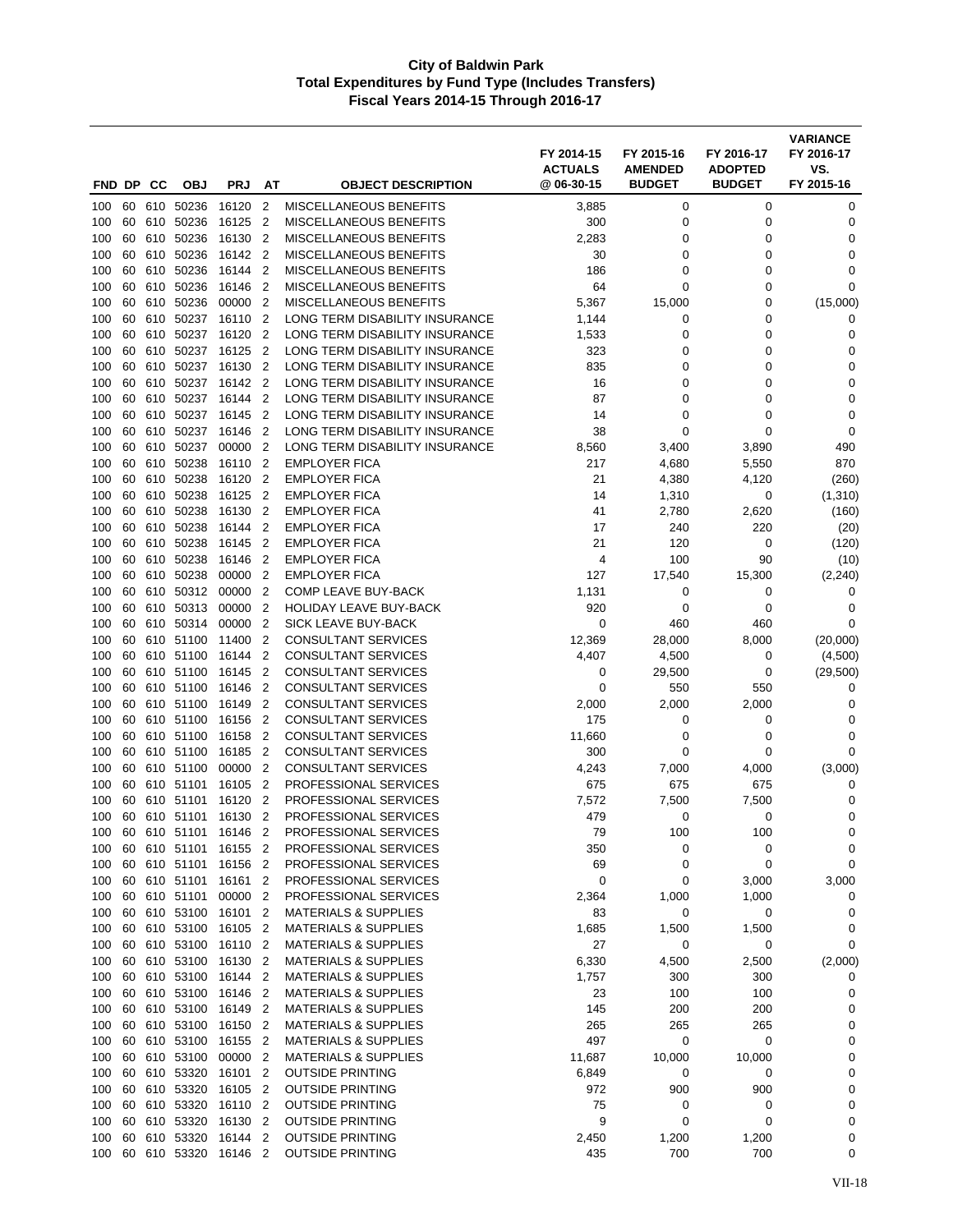|            |          |            |                    |                    |                                  | <b>OBJECT DESCRIPTION</b>                          | FY 2014-15<br><b>ACTUALS</b><br>@ 06-30-15 | FY 2015-16<br><b>AMENDED</b><br><b>BUDGET</b> | FY 2016-17<br><b>ADOPTED</b><br><b>BUDGET</b> | <b>VARIANCE</b><br>FY 2016-17<br>VS.<br>FY 2015-16 |
|------------|----------|------------|--------------------|--------------------|----------------------------------|----------------------------------------------------|--------------------------------------------|-----------------------------------------------|-----------------------------------------------|----------------------------------------------------|
| FND DP     |          | CС         | <b>OBJ</b>         | <b>PRJ</b>         | AT                               |                                                    |                                            |                                               |                                               |                                                    |
| 100        | 60       | 610        | 53320              | 16148              | $\overline{2}$                   | <b>OUTSIDE PRINTING</b>                            | 586                                        | 600                                           | 600                                           | 0                                                  |
| 100        | 60       | 610        | 53320              | 16149              | $\overline{2}$                   | <b>OUTSIDE PRINTING</b>                            | 586                                        | 600                                           | 600                                           | 0                                                  |
| 100<br>100 | 60<br>60 | 610<br>610 | 53320<br>53320     | 16156<br>16158     | $\overline{2}$<br>$\overline{2}$ | <b>OUTSIDE PRINTING</b><br><b>OUTSIDE PRINTING</b> | 1,451<br>0                                 | 0                                             | 0                                             | 0<br>0                                             |
| 100        | 60       | 610        | 53320              | 16185              | $\overline{2}$                   | <b>OUTSIDE PRINTING</b>                            | 732                                        | 6,500<br>0                                    | 6,500<br>0                                    | $\mathbf 0$                                        |
| 100        | 60       | 610        | 53320              | 17505              | $\overline{2}$                   | <b>OUTSIDE PRINTING</b>                            | 136                                        | 0                                             | 0                                             | $\mathbf 0$                                        |
| 100        | 60       | 610        | 53320              | 00000              | $\overline{2}$                   | <b>OUTSIDE PRINTING</b>                            | 3,749                                      | 3,000                                         | 2,000                                         | (1,000)                                            |
| 100        | 60       | 610        | 53330              | 16130              | $\overline{2}$                   | PUBLICATIONS, SUBSCRIP & DUES                      | 668                                        | 700                                           | 700                                           | 0                                                  |
| 100        | 60       | 610        | 53330              | 00000              | $\overline{2}$                   | PUBLICATIONS, SUBSCRIP & DUES                      | 1,932                                      | 1,500                                         | 2,500                                         | 1,000                                              |
| 100        | 60       | 610        | 53350              | 00000              | $\overline{2}$                   | <b>MEETINGS &amp; CONFERENCES</b>                  | 142                                        | 850                                           | 850                                           | 0                                                  |
| 100        | 60       | 610        | 53370              | 16180              | $\overline{2}$                   | <b>GENERAL OPERATING EXPENSE</b>                   | 3,748                                      | 6,200                                         | 4,000                                         | (2,200)                                            |
| 100        | 60       | 610        | 53370              | 00000              | $\overline{2}$                   | <b>GENERAL OPERATING EXPENSE</b>                   | 277                                        | 0                                             | 0                                             | 0                                                  |
| 100        | 60       | 610        | 53371              | 00000              | $\overline{2}$                   | <b>MAINTENANCE &amp; REPAIRS</b>                   | 0                                          | 0                                             | 1,000                                         | 1,000                                              |
| 100        | 60       | 610        | 53372              | 16143              | $\overline{2}$                   | <b>SPECIAL EVENTS</b>                              | 0                                          | 8,225                                         | 0                                             | (8, 225)                                           |
| 100        | 60       | 610        | 53372              | 16144              | $\overline{2}$                   | <b>SPECIAL EVENTS</b>                              | 0                                          | 650                                           | 150                                           | (500)                                              |
| 100        | 60       | 610        | 53372              | 16148              | $\overline{2}$                   | <b>SPECIAL EVENTS</b>                              | 0                                          | 12,050                                        | 0                                             | (12,050)                                           |
| 100        | 60       | 610        | 53372              | 16161              | $\overline{2}$                   | <b>SPECIAL EVENTS</b>                              | 0                                          | 40,000                                        | 20,000                                        | (20,000)                                           |
| 100        | 60       | 610        | 53390              | 00000              | $\overline{2}$                   | <b>MINOR EQUIPMENT PURCHASE</b>                    | 3,363                                      | 4,000                                         | 4,000                                         | 0                                                  |
| 100        | 60       | 610        | 53391<br>53391     | 16101              | $\overline{2}$<br>$\overline{2}$ | <b>RENTAL EQUIPMENT</b>                            | 1,977<br>368                               | 0                                             | 0<br>375                                      | 0                                                  |
| 100<br>100 | 60<br>60 | 610<br>610 | 53391              | 16105<br>16144     | $\overline{2}$                   | <b>RENTAL EQUIPMENT</b><br><b>RENTAL EQUIPMENT</b> | 3,381                                      | 375<br>3,300                                  | 3,300                                         | 0<br>$\mathbf 0$                                   |
| 100        | 60       | 610        | 53391              | 16146              | $\overline{2}$                   | <b>RENTAL EQUIPMENT</b>                            | 690                                        | 700                                           | 700                                           | $\mathbf 0$                                        |
| 100        | 60       | 610        | 53391              | 16148              | $\overline{2}$                   | <b>RENTAL EQUIPMENT</b>                            | 830                                        | 830                                           | 830                                           | $\mathbf 0$                                        |
| 100        | 60       | 610        | 53391              | 16150              | $\overline{2}$                   | <b>RENTAL EQUIPMENT</b>                            | 341                                        | 345                                           | 345                                           | $\mathbf 0$                                        |
| 100        | 60       | 610        | 53391              | 00000              | $\overline{2}$                   | RENTAL EQUIPMENT                                   | 225                                        | 425                                           | 425                                           | 0                                                  |
| 100        | 60       | 610        | 53403              | 00000              | $\overline{2}$                   | UTILITIES - TELEPHONE                              | 970                                        | 800                                           | 800                                           | $\mathbf 0$                                        |
| 100        | 60       | 610        | 56100              | 00000              | $\overline{2}$                   | INT SERV CHRG INSURANCE                            | 47,389                                     | 47,389                                        | 47,389                                        | 0                                                  |
| 100        | 60       | 610        | 56110              | 00000              | $\overline{2}$                   | INT SERV CHRG INFO & SUPPORT                       | 59,428                                     | 49,428                                        | 49,428                                        | 0                                                  |
| 100        | 60       | 610        | 56120              | 00000              | $\overline{2}$                   | INT SERV CHRG - FLEET                              | 30,600                                     | 32,600                                        | 32,600                                        | 0                                                  |
| 100        | 60       | 610        | 59000              | 00000              | $\overline{2}$                   | <b>TRANSFERS OUT</b>                               | 489,790                                    | 679,680                                       | 679,030                                       | (650)                                              |
| 100        | 60       | 620        | 50110              | 00000              | $\overline{2}$                   | <b>REGULAR PAY</b>                                 | 29,174                                     | 0                                             | 0                                             | 0                                                  |
| 100        | 60       | 620        | 50110              | 00000              | $\overline{2}$                   | <b>REGULAR PAY</b>                                 | 28,833                                     | 83,070                                        | 89,780                                        | 6,710                                              |
| 100        | 60       | 620        | 50111              | 00000              | $\overline{2}$                   | <b>SPECIAL PAY</b>                                 | 162                                        | 0                                             | 0                                             | 0                                                  |
| 100        | 60       | 620        | 50111              | 00000              | $\overline{2}$                   | SPECIAL PAY                                        | 49                                         | 0                                             | 0                                             | 0                                                  |
| 100        | 60       | 620        | 50113              | 00000              | $\overline{2}$                   | <b>BILINGUAL PAY</b>                               | 546                                        | 0                                             | 0                                             | $\mathbf 0$                                        |
| 100        | 60       | 620        | 50113              | 00000              | $\overline{2}$                   | <b>BILINGUAL PAY</b>                               | 0                                          | 900                                           | 780                                           | (120)                                              |
| 100        | 60       | 620        | 50116              | 00000              | $\overline{2}$                   | PART TIME PAY                                      | 12,955                                     | 6,720                                         | 7,460                                         | 740                                                |
| 100        | 60       | 620        | 50117              | 00000              | $\overline{2}$                   | PERMANENT PART TIME PAY                            | 7,356                                      | 8,200                                         | 7,460                                         | (740)                                              |
| 100        | 60       | 620        | 50120              | 16145              | $\overline{2}$                   | <b>OVERTIME PAY</b><br><b>OVERTIME PAY</b>         | 0<br>2,044                                 | 200                                           | 0                                             | (200)                                              |
| 100<br>100 | 60<br>60 | 620        | 620 50120<br>50120 | 00000 2<br>00000   | $\overline{\mathbf{2}}$          | <b>OVERTIME PAY</b>                                | 65                                         | 0<br>700                                      | 0<br>700                                      | 0<br>0                                             |
| 100        | 60       | 620        | 50210              | 00000 2            |                                  | PERS MISC - CLASSIC                                | 8,376                                      | 0                                             | 0                                             | $\mathbf 0$                                        |
| 100        | 60       | 620        | 50210              | 00000 2            |                                  | PERS MISC - CLASSIC                                | 8,286                                      | 30,310                                        | 24,810                                        | (5,500)                                            |
| 100        | 60       |            | 620 50214          | 00000 2            |                                  | PERS PART TIME                                     | 1,727                                      | 2,450                                         | 2,010                                         | (440)                                              |
| 100        | 60       |            | 620 50220          | 00000 2            |                                  | <b>HEALTH INSURANCE</b>                            | 2,951                                      | 0                                             | 0                                             | 0                                                  |
| 100        | 60       |            | 620 50220          | 00000 2            |                                  | <b>HEALTH INSURANCE</b>                            | 4,582                                      | 12,010                                        | 14,680                                        | 2,670                                              |
| 100        | 60       |            | 620 50221          | 00000 2            |                                  | <b>DENTAL INSURANCE</b>                            | 916                                        | 0                                             | 0                                             | 0                                                  |
| 100        | 60       |            | 620 50221          | 00000 2            |                                  | DENTAL INSURANCE                                   | 239                                        | 0                                             | 0                                             | 0                                                  |
| 100        | 60       |            | 620 50222          | 00000 2            |                                  | <b>VISION INSURANCE</b>                            | 268                                        | 0                                             | 0                                             | 0                                                  |
| 100        | 60       | 620        | 50222              | 00000 2            |                                  | <b>VISION INSURANCE</b>                            | 253                                        | 740                                           | 700                                           | (40)                                               |
| 100        | 60       |            | 620 50230          | 00000 2            |                                  | <b>WORKERS COMPENSATION</b>                        | 1,712                                      | 0                                             | 0                                             | 0                                                  |
| 100        | 60       | 620        | 50230              | 00000 2            |                                  | <b>WORKERS COMPENSATION</b>                        | 2,622                                      | 9,160                                         | 9,830                                         | 670                                                |
| 100        | 60       |            | 620 50231          | 00000 2            |                                  | UNEMPLOYMENT INSURANCE                             | 246                                        | 0                                             | 0                                             | 0                                                  |
| 100        | 60       | 620        | 50231              | 00000 2            |                                  | UNEMPLOYMENT INSURANCE                             | 582                                        | 920                                           | 920                                           | 0                                                  |
| 100        | 60       |            | 620 50232          | 00000 2            |                                  | LIFE INSURANCE                                     | 151                                        | 0                                             | 0                                             | 0                                                  |
| 100<br>100 | 60<br>60 | 620        | 620 50232<br>50233 | 00000 2<br>00000 2 |                                  | LIFE INSURANCE<br><b>MEDICARE</b>                  | 100<br>463                                 | 460<br>0                                      | 220<br>0                                      | (240)<br>0                                         |
| 100        | 60       |            | 620 50233          | 00000 2            |                                  | <b>MEDICARE</b>                                    | 625                                        | 1,440                                         | 1,530                                         | 90                                                 |
| 100        | 60       | 620        | 50236              | 00000              | $\overline{2}$                   | MISCELLANEOUS BENEFITS                             | 790                                        | 0                                             | 0                                             | 0                                                  |
| 100        | 60       |            | 620 50237          | 00000 2            |                                  | LONG TERM DISABILITY INSURANCE                     | 612                                        | 0                                             | 0                                             | 0                                                  |
|            |          |            |                    |                    |                                  |                                                    |                                            |                                               |                                               |                                                    |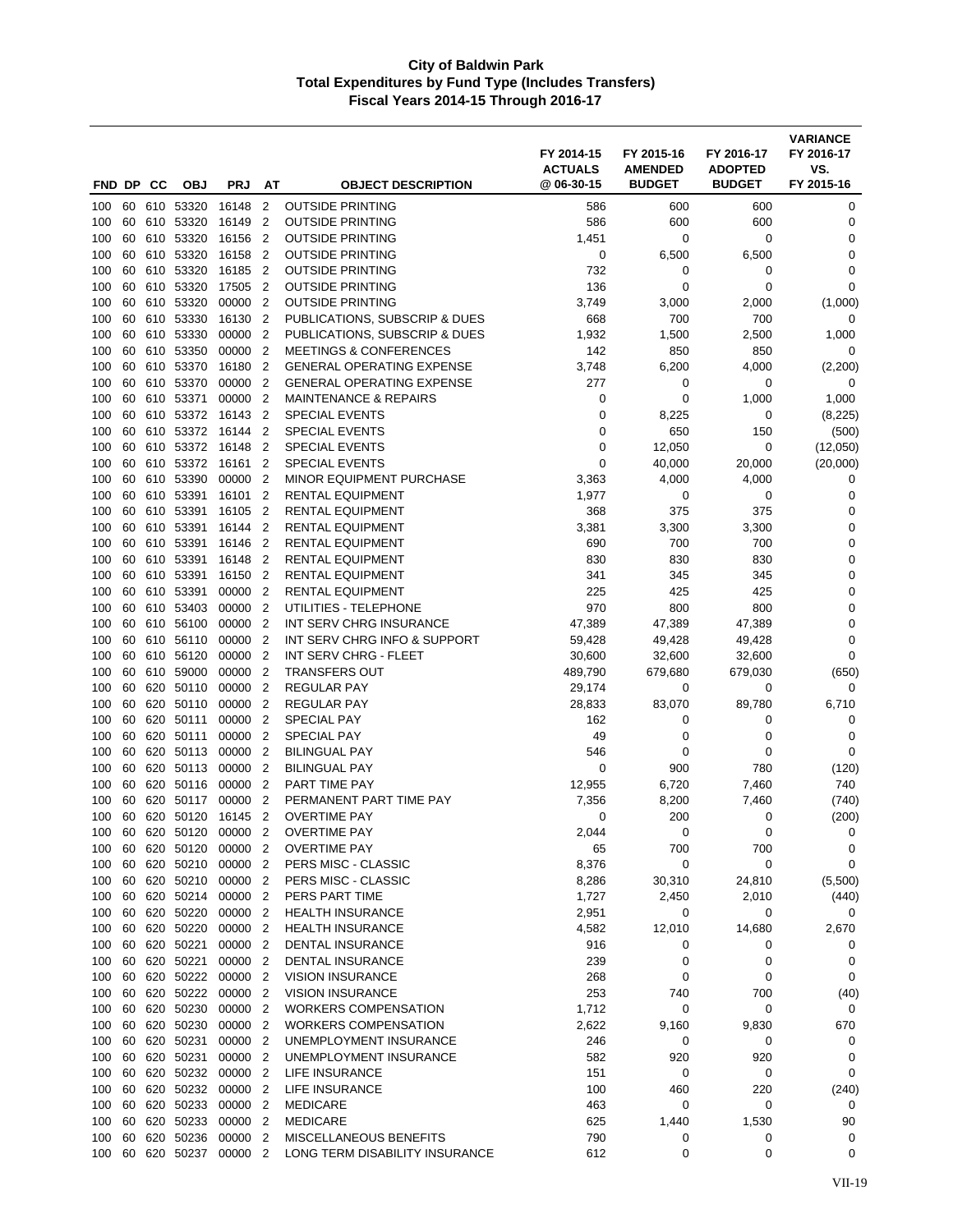| FND DP     |          | CС         | <b>OBJ</b>             | <b>PRJ</b>        | AΤ                               | <b>OBJECT DESCRIPTION</b>                                            | FY 2014-15<br><b>ACTUALS</b><br>@ 06-30-15 | FY 2015-16<br><b>AMENDED</b><br><b>BUDGET</b> | FY 2016-17<br><b>ADOPTED</b><br><b>BUDGET</b> | <b>VARIANCE</b><br>FY 2016-17<br>VS.<br>FY 2015-16 |
|------------|----------|------------|------------------------|-------------------|----------------------------------|----------------------------------------------------------------------|--------------------------------------------|-----------------------------------------------|-----------------------------------------------|----------------------------------------------------|
| 100        | 60       | 620        | 50237                  | 00000             | $\overline{2}$                   | LONG TERM DISABILITY INSURANCE                                       | 1,057                                      | 1,750                                         | 1,890                                         | 140                                                |
| 100        | 60       | 620        | 50238                  | 00000             | $\overline{2}$                   | <b>EMPLOYER FICA</b>                                                 | 13                                         | 1,000                                         | 1,000                                         | 0                                                  |
| 100        | 60       | 620        | 51100                  | 15100             | $\overline{2}$                   | <b>CONSULTANT SERVICES</b>                                           | 12,305                                     | $\mathbf 0$                                   | 0                                             | $\mathbf 0$                                        |
| 100        | 60       | 620        | 51100                  | 15100             | $\overline{2}$                   | <b>CONSULTANT SERVICES</b>                                           | 0                                          | 14,400                                        | 0                                             | (14, 400)                                          |
| 100        | 60       | 620        | 51100                  | 15882             | $\overline{2}$                   | <b>CONSULTANT SERVICES</b>                                           | 3,450                                      | 0                                             | 0                                             | 0                                                  |
| 100        | 60       | 620        | 51100                  | 15882             | $\overline{2}$                   | <b>CONSULTANT SERVICES</b>                                           | 0                                          | 31,150                                        | 0                                             | (31, 150)                                          |
| 100        | 60       | 620        | 51100                  | 16100             | $\overline{2}$                   | <b>CONSULTANT SERVICES</b>                                           | 109,028                                    | 0                                             | 0                                             | 0                                                  |
| 100        | 60       | 620        | 51100                  | 16100             | $\overline{2}$                   | <b>CONSULTANT SERVICES</b>                                           | 0                                          | 105,000                                       | 0                                             | (105,000)                                          |
| 100        | 60       | 620        | 51100                  | 18100             | $\overline{2}$                   | <b>CONSULTANT SERVICES</b>                                           | 466                                        | 0                                             | 0                                             | 0                                                  |
| 100        | 60       | 620        | 51100                  | 18300             | $\overline{2}$                   | <b>CONSULTANT SERVICES</b>                                           | 2,290                                      | 0                                             | 0                                             | 0                                                  |
| 100        | 60       | 620        | 51100                  | 18600             | $\overline{2}$                   | <b>CONSULTANT SERVICES</b>                                           | 4,735                                      | 0                                             | 0                                             | 0                                                  |
| 100<br>100 | 60<br>60 | 620<br>620 | 51100<br>51100         | 00000<br>00000    | $\overline{2}$<br>$\overline{2}$ | <b>CONSULTANT SERVICES</b><br><b>CONSULTANT SERVICES</b>             | 229,062<br>14,458                          | $\mathbf 0$<br>169,000                        | 0<br>0                                        | $\mathbf 0$<br>(169,000)                           |
| 100        | 60       | 620        | 51101                  | 00000             | $\overline{2}$                   | <b>PROFESSIONAL SERVICES</b>                                         | 3,815                                      | 0                                             | 0                                             | 0                                                  |
| 100        | 60       | 620        | 51101                  | 00000             | $\overline{2}$                   | <b>PROFESSIONAL SERVICES</b>                                         | 0                                          | 4,500                                         | $\mathbf 0$                                   | (4,500)                                            |
| 100        | 60       | 620        | 53100                  | 18600             | $\overline{2}$                   | <b>MATERIALS &amp; SUPPLIES</b>                                      | 857                                        | 0                                             | $\mathbf 0$                                   | 0                                                  |
| 100        | 60       | 620        | 53100                  | 00000             | $\overline{2}$                   | <b>MATERIALS &amp; SUPPLIES</b>                                      | 100,713                                    | 0                                             | 0                                             | 0                                                  |
| 100        | 60       | 620        | 53100                  | 00000             | $\overline{2}$                   | <b>MATERIALS &amp; SUPPLIES</b>                                      | 648                                        | 64,200                                        | 64,200                                        | 0                                                  |
| 100        | 60       | 620        | 53200                  | 00000             | $\overline{2}$                   | <b>EDUCATION &amp; TRAINING</b>                                      | 95                                         | 0                                             | 0                                             | 0                                                  |
| 100        | 60       | 620        | 53330                  | 00000             | $\overline{2}$                   | PUBLICATIONS, SUBSCRIP & DUES                                        | 228                                        | 0                                             | 0                                             | 0                                                  |
| 100        | 60       | 620        | 53330                  | 00000             | $\overline{2}$                   | PUBLICATIONS, SUBSCRIP & DUES                                        | 0                                          | 225                                           | 225                                           | $\mathbf 0$                                        |
| 100        | 60       | 620        | 53350                  | 00000             | $\overline{2}$                   | <b>MEETINGS &amp; CONFERENCES</b>                                    | 199                                        | 0                                             | 0                                             | $\mathbf 0$                                        |
| 100        | 60       | 620        | 53350                  | 00000             | $\overline{2}$                   | <b>MEETINGS &amp; CONFERENCES</b>                                    | 0                                          | 200                                           | 200                                           | 0                                                  |
| 100        | 60       | 620        | 53370                  | 00000             | $\overline{2}$                   | <b>GENERAL OPERATING EXPENSE</b>                                     | 3,420                                      | $\mathbf 0$                                   | $\mathbf 0$                                   | 0                                                  |
| 100        | 60       | 620        | 53370                  | 00000             | $\overline{2}$                   | <b>GENERAL OPERATING EXPENSE</b>                                     | 0                                          | 600                                           | 600                                           | 0                                                  |
| 100<br>100 | 60<br>60 | 620<br>620 | 53371<br>53371         | 15100<br>16100    | $\overline{2}$<br>$\overline{2}$ | <b>MAINTENANCE &amp; REPAIRS</b><br><b>MAINTENANCE &amp; REPAIRS</b> | $\mathbf 0$<br>0                           | 0<br>0                                        | 14,400<br>124,000                             | 14,400<br>124,000                                  |
| 100        | 60       | 620        | 53371                  | 00000             | $\overline{2}$                   | <b>MAINTENANCE &amp; REPAIRS</b>                                     | 0                                          | 0                                             | 194,000                                       | 194,000                                            |
| 100        | 60       | 620        | 53371                  | 00000             | $\overline{2}$                   | <b>MAINTENANCE &amp; REPAIRS</b>                                     | $\mathbf 0$                                | 0                                             | 4,500                                         | 4,500                                              |
| 100        | 60       | 620        | 53390                  | 00000             | $\overline{2}$                   | MINOR EQUIPMENT PURCHASE                                             | 9,113                                      | 0                                             | 0                                             | 0                                                  |
| 100        | 60       | 620        | 53390                  | 00000             | $\overline{2}$                   | <b>MINOR EQUIPMENT PURCHASE</b>                                      | 555                                        | 20,500                                        | 20,500                                        | 0                                                  |
| 100        | 60       | 620        | 53391                  | 16144             | $\overline{2}$                   | <b>RENTAL EQUIPMENT</b>                                              | 2,392                                      | 0                                             | 0                                             | 0                                                  |
| 100        | 60       | 620        | 53391                  | 00000             | $\overline{2}$                   | <b>RENTAL EQUIPMENT</b>                                              | 5,000                                      | $\mathbf 0$                                   | 0                                             | $\mathbf 0$                                        |
| 100        | 60       | 620        | 53391                  | 00000             | $\overline{2}$                   | <b>RENTAL EQUIPMENT</b>                                              | 0                                          | 2,200                                         | 2,200                                         | 0                                                  |
| 100        | 60       | 620        | 53400                  | 00000             | $\overline{2}$                   | UTILITIES - GAS                                                      | 22,035                                     | $\mathbf 0$                                   | 0                                             | 0                                                  |
| 100        | 60       | 620        | 53400                  | 00000             | $\overline{2}$                   | UTILITIES - GAS                                                      | 0                                          | 20,200                                        | 20,200                                        | 0                                                  |
| 100        | 60       | 620        | 53401                  | 15882             | $\overline{2}$                   | UTILITIES - ELECTRICITY                                              | 21,223                                     | 0                                             | 0                                             | 0                                                  |
| 100        | 60       | 620        | 53401                  | 15882             | $\overline{2}$                   | UTILITIES - ELECTRICITY                                              | 0                                          | 20,000                                        | 20,000                                        | $\mathbf 0$                                        |
| 100        | 60       | 620        | 53401                  | 00000<br>00000    | $\overline{2}$                   | UTILITIES - ELECTRICITY<br>UTILITIES - ELECTRICITY                   | 248,640<br>$\mathbf 0$                     | 0<br>224,430                                  | 0<br>224,430                                  | 0<br>0                                             |
| 100<br>100 | 60       | 620        | 60 620 53401<br>53402  | 15882 2           | $\overline{2}$                   | <b>UTILITIES - WATER</b>                                             | $\mathbf 0$                                | 5,500                                         | 5,500                                         | 0                                                  |
| 100        | 60       |            | 620 53402              | 00000 2           |                                  | UTILITIES - WATER                                                    | 28,175                                     | 0                                             | 0                                             | 0                                                  |
| 100        | 60       |            | 620 53402              | 00000 2           |                                  | UTILITIES - WATER                                                    | 0                                          | 20,400                                        | 20,400                                        | 0                                                  |
| 100        | 60       |            | 620 53403              | 00000             | $\overline{2}$                   | UTILITIES - TELEPHONE                                                | 0                                          | 1,000                                         | 1,000                                         | 0                                                  |
| 100        | 60       |            | 620 56100              | 00000             | $\overline{2}$                   | INT SERV CHRG INSURANCE                                              | 7,109                                      | 0                                             | $\pmb{0}$                                     | 0                                                  |
| 100        | 60       |            | 620 56100              | 00000             | $\overline{2}$                   | INT SERV CHRG INSURANCE                                              | 0                                          | 7,109                                         | 7,109                                         | 0                                                  |
| 100        | 60       |            | 620 56110              | 00000 2           |                                  | INT SERV CHRG INFO & SUPPORT                                         | 6,983                                      | 0                                             | 0                                             | 0                                                  |
| 100        | 60       |            | 620 56110              | 00000             | $\overline{2}$                   | INT SERV CHRG INFO & SUPPORT                                         | 0                                          | 6,983                                         | 6,983                                         | 0                                                  |
| 100        | 60       |            | 620 58140              | 15100             | $\overline{2}$                   | <b>LEASE EXPENSE</b>                                                 | 2,349                                      | 0                                             | 0                                             | 0                                                  |
| 100        | 60       |            | 620 58140              | 15100 2           |                                  | <b>LEASE EXPENSE</b>                                                 | 0                                          | 3,000                                         | 3,000                                         | 0                                                  |
| 100        | 60       |            | 620 58140              | 00000 2           |                                  | <b>LEASE EXPENSE</b>                                                 | 13,379                                     | 0                                             | 0                                             | 0                                                  |
| 100        | 60       |            | 620 58140              | 00000             | $\overline{2}$                   | <b>LEASE EXPENSE</b>                                                 | 0                                          | 12,000                                        | 12,000                                        | 0                                                  |
| 100<br>100 | 60<br>60 |            | 630 50110<br>630 50113 | 00000<br>00000 2  | $\overline{2}$                   | <b>REGULAR PAY</b><br><b>BILINGUAL PAY</b>                           | 46,374<br>1,107                            | 46,030<br>1,100                               | 51,800<br>1,100                               | 5,770<br>0                                         |
| 100        | 60       |            | 630 50116              | 16145 2           |                                  | PART TIME PAY                                                        | 0                                          | 150                                           | 0                                             | (150)                                              |
| 100        | 60       |            | 630 50116              | 00000             | $\overline{2}$                   | PART TIME PAY                                                        | 30,915                                     | 36,590                                        | 27,110                                        | (9,480)                                            |
| 100        | 60       | 630        | 50117                  | 00000             | $\overline{2}$                   | PERMANENT PART TIME PAY                                              | 22,870                                     | 28,000                                        | 37,600                                        | 9,600                                              |
| 100        | 60       |            | 630 50210              | 00000 2           |                                  | PERS MISC - CLASSIC                                                  | 14,346                                     | 17,010                                        | 14,490                                        | (2,520)                                            |
| 100        | 60       |            | 630 50214              | 00000             | $\overline{2}$                   | PERS PART TIME                                                       | 4,415                                      | 9,340                                         | 10,150                                        | 810                                                |
| 100        | 60       |            |                        | 630 50222 00000 2 |                                  | <b>VISION INSURANCE</b>                                              | 366                                        | 350                                           | 380                                           | 30                                                 |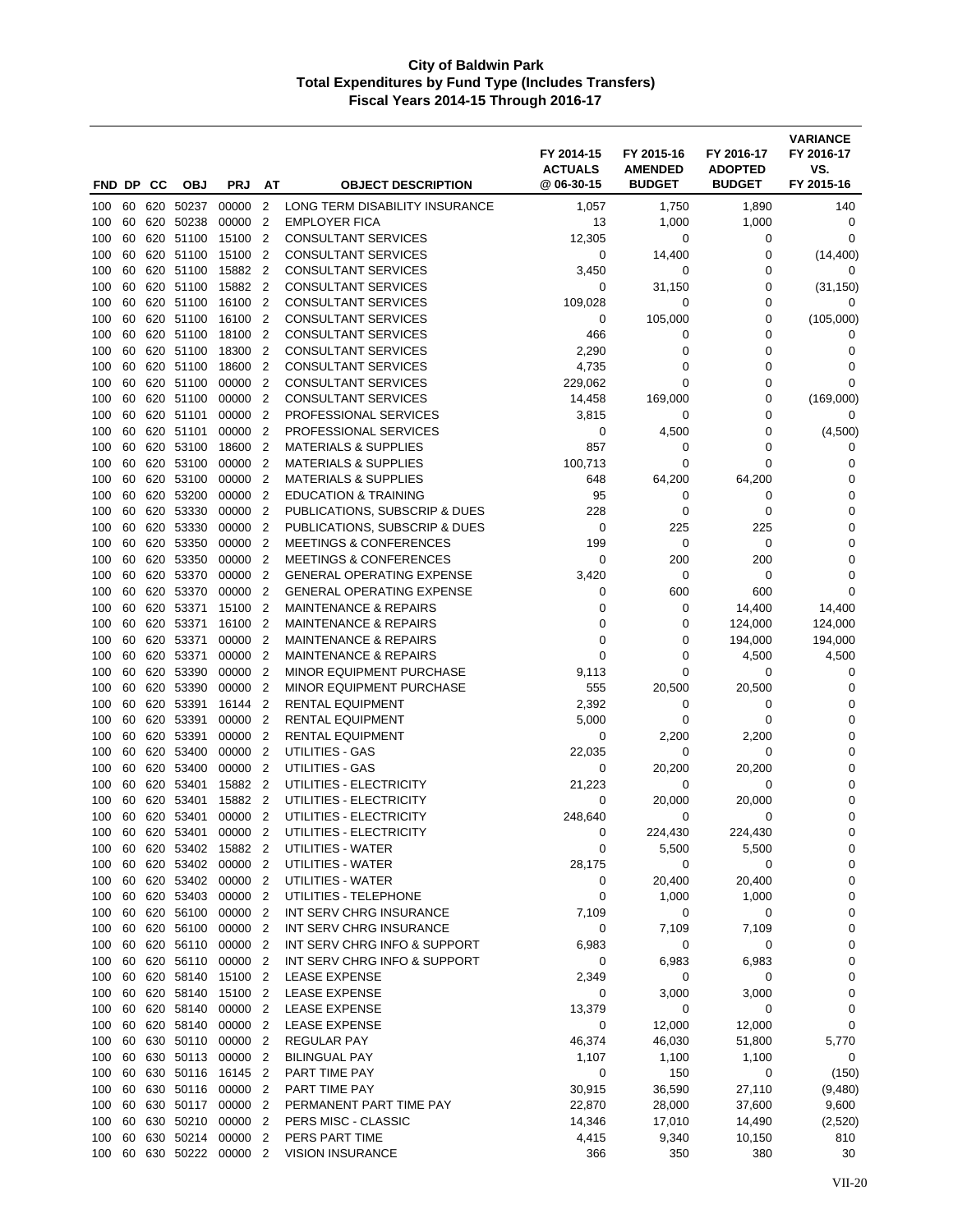| FND DP     |          | CС         | <b>OBJ</b>         | <b>PRJ</b>         | AT                               | <b>OBJECT DESCRIPTION</b>                                   | FY 2014-15<br><b>ACTUALS</b><br>@ 06-30-15 | FY 2015-16<br><b>AMENDED</b><br><b>BUDGET</b> | FY 2016-17<br><b>ADOPTED</b><br><b>BUDGET</b> | <b>VARIANCE</b><br>FY 2016-17<br>VS.<br>FY 2015-16 |
|------------|----------|------------|--------------------|--------------------|----------------------------------|-------------------------------------------------------------|--------------------------------------------|-----------------------------------------------|-----------------------------------------------|----------------------------------------------------|
| 100        | 60       | 630        | 50224              | 00000              | $\overline{2}$                   | <b>CAFETERIA CASH BACK</b>                                  | 10,519                                     | 10,490                                        | 10,490                                        | 0                                                  |
| 100        | 60       | 630        | 50230              | 16145              | $\overline{2}$                   | <b>WORKERS COMPENSATION</b>                                 | 0                                          | 10                                            | 0                                             | (10)                                               |
| 100        | 60       | 630        | 50230              | 00000              | $\overline{2}$                   | <b>WORKERS COMPENSATION</b>                                 | 1,442                                      | 3,970                                         | 4,020                                         | 50                                                 |
| 100        | 60       | 630        | 50231              | 00000              | $\overline{2}$                   | UNEMPLOYMENT INSURANCE                                      | 1,344                                      | 1,680                                         | 3,110                                         | 1,430                                              |
| 100        | 60       | 630        | 50232              | 00000              | $\overline{2}$                   | LIFE INSURANCE                                              | 153                                        | 190                                           | 90                                            | (100)                                              |
| 100        | 60       | 630        | 50233              | 00000              | $\overline{2}$                   | <b>MEDICARE</b>                                             | 1,630                                      | 1,770                                         | 1,710                                         | (60)                                               |
| 100        | 60       | 630        | 50234              | 00000              | $\overline{2}$                   | DEFERRED COMP - CITY PAID                                   | 0                                          | 0                                             | 1,100                                         | 1,100                                              |
| 100        | 60       | 630        | 50236              | 00000              | $\overline{2}$                   | MISCELLANEOUS BENEFITS                                      | 1,823                                      | 0                                             | 0                                             | 0                                                  |
| 100        | 60       | 630        | 50237              | 00000              | $\overline{2}$                   | LONG TERM DISABILITY INSURANCE                              | 2,147                                      | 970                                           | 1,090                                         | 120                                                |
| 100        | 60       | 630        | 50238              | 16145              | $\overline{2}$                   | <b>EMPLOYER FICA</b>                                        | $\mathbf 0$                                | 10                                            | 0                                             | (10)                                               |
| 100        | 60       | 630        | 50238              | 00000              | $\overline{2}$                   | <b>EMPLOYER FICA</b>                                        | 94                                         | 5,050                                         | 4,340                                         | (710)                                              |
| 100<br>100 | 60<br>60 | 630<br>630 | 50312<br>50313     | 00000<br>00000     | $\overline{2}$<br>$\overline{2}$ | <b>COMP LEAVE BUY-BACK</b><br><b>HOLIDAY LEAVE BUY-BACK</b> | 879<br>620                                 | 0<br>0                                        | 0<br>0                                        | 0<br>$\mathbf 0$                                   |
| 100        | 60       | 630        | 51100              | 00000              | $\overline{2}$                   | <b>CONSULTANT SERVICES</b>                                  | 0                                          | 1,250                                         | 0                                             | (1,250)                                            |
| 100        | 60       | 630        | 51101              | 00000              | $\overline{2}$                   | PROFESSIONAL SERVICES                                       | 3,343                                      | 2,000                                         | 2,000                                         | 0                                                  |
| 100        | 60       | 630        | 53100              | 00000              | $\overline{2}$                   | <b>MATERIALS &amp; SUPPLIES</b>                             | 12,741                                     | 10,000                                        | 10,000                                        | 0                                                  |
| 100        | 60       | 630        | 53320              | 00000              | $\overline{2}$                   | <b>OUTSIDE PRINTING</b>                                     | 742                                        | 500                                           | 500                                           | 0                                                  |
| 100        | 60       | 630        | 53330              | 00000              | $\overline{2}$                   | PUBLICATIONS, SUBSCRIP & DUES                               | 316                                        | 300                                           | 300                                           | $\mathbf 0$                                        |
| 100        | 60       | 630        | 53350              | 00000              | $\overline{2}$                   | <b>MEETINGS &amp; CONFERENCES</b>                           | 25                                         | 350                                           | 850                                           | 500                                                |
| 100        | 60       | 630        | 53390              | 00000              | $\overline{2}$                   | <b>MINOR EQUIPMENT PURCHASE</b>                             | 2,206                                      | 8,500                                         | 4,500                                         | (4,000)                                            |
| 100        | 60       | 630        | 56100              | 00000              | $\overline{2}$                   | INT SERV CHRG INSURANCE                                     | 10,184                                     | 10,184                                        | 10,184                                        | 0                                                  |
| 100        | 60       | 630        | 56110              | 00000              | $\overline{2}$                   | INT SERV CHRG INFO & SUPPORT                                | 18,277                                     | 18,277                                        | 18,277                                        | $\mathbf 0$                                        |
| 100        | 60       | 640        | 50110              | 00000              | $\overline{2}$                   | <b>REGULAR PAY</b>                                          | 35,119                                     | 35,020                                        | 41,670                                        | 6,650                                              |
| 100        | 60       | 640        | 50113              | 00000              | $\overline{2}$                   | <b>BILINGUAL PAY</b>                                        | 842                                        | 840                                           | 890                                           | 50                                                 |
| 100<br>100 | 60<br>60 | 640<br>640 | 50116<br>50117     | 00000<br>00000     | $\overline{2}$<br>$\overline{2}$ | PART TIME PAY<br>PERMANENT PART TIME PAY                    | 0<br>7,959                                 | 0<br>7,190                                    | 4,420<br>4,420                                | 4,420<br>(2,770)                                   |
| 100        | 60       | 640        | 50120              | 00000              | $\overline{2}$                   | <b>OVERTIME PAY</b>                                         | 436                                        | 0                                             | 0                                             | 0                                                  |
| 100        | 60       | 640        | 50210              | 00000              | $\overline{2}$                   | PERS MISC - CLASSIC                                         | 12,053                                     | 12,940                                        | 11,660                                        | (1,280)                                            |
| 100        | 60       | 640        | 50214              | 00000              | $\overline{2}$                   | PERS PART TIME                                              | 0                                          | 2,150                                         | 1,190                                         | (960)                                              |
| 100        | 60       | 640        | 50222              | 00000              | $\overline{2}$                   | <b>VISION INSURANCE</b>                                     | 120                                        | 120                                           | 130                                           | 10                                                 |
| 100        | 60       | 640        | 50224              | 00000              | $\overline{2}$                   | CAFETERIA CASH BACK                                         | 8,004                                      | 7,980                                         | 8,440                                         | 460                                                |
| 100        | 60       | 640        | 50230              | 00000              | $\overline{2}$                   | <b>WORKERS COMPENSATION</b>                                 | 622                                        | 630                                           | 770                                           | 140                                                |
| 100        | 60       | 640        | 50231              | 00000              | $\overline{2}$                   | UNEMPLOYMENT INSURANCE                                      | 420                                        | 410                                           | 900                                           | 490                                                |
| 100        | 60       | 640        | 50232              | 00000              | $\overline{2}$                   | LIFE INSURANCE                                              | 116                                        | 140                                           | 70                                            | (70)                                               |
| 100        | 60       | 640        | 50233              | 00000              | $\overline{2}$                   | <b>MEDICARE</b>                                             | 759                                        | 620                                           | 750                                           | 130                                                |
| 100        | 60       | 640        | 50234              | 00000              | $\overline{2}$                   | DEFERRED COMP - CITY PAID                                   | 0                                          | 0                                             | 890                                           | 890                                                |
| 100<br>100 | 60<br>60 | 640<br>640 | 50237<br>50238     | 00000<br>00000     | $\overline{2}$<br>$\overline{2}$ | LONG TERM DISABILITY INSURANCE<br><b>EMPLOYER FICA</b>      | 926<br>0                                   | 740<br>480                                    | 870<br>590                                    | 130<br>110                                         |
| 100        | 60       | 640        | 50313              | 00000              | $\overline{2}$                   | <b>HOLIDAY LEAVE BUY-BACK</b>                               | 17                                         | 0                                             | 0                                             | 0                                                  |
| 100        |          |            | 60 640 51100       | 16151 2            |                                  | CONSULTANT SERVICES                                         | 2,974                                      | 2,000                                         | 0                                             | (2,000)                                            |
| 100        | 60       | 640        | 53100              | 16106 2            |                                  | <b>MATERIALS &amp; SUPPLIES</b>                             | 4,167                                      | 4,000                                         | 4,000                                         | 0                                                  |
| 100        | 60       |            | 640 53100          | 00000 2            |                                  | <b>MATERIALS &amp; SUPPLIES</b>                             | 1,239                                      | 2,000                                         | 2,000                                         | 0                                                  |
| 100        | 60       |            | 640 53320          | 00000 2            |                                  | <b>OUTSIDE PRINTING</b>                                     | 75                                         | 200                                           | 200                                           | 0                                                  |
| 100        | 60       |            | 640 53330          | 00000 2            |                                  | PUBLICATIONS, SUBSCRIP & DUES                               | 316                                        | 100                                           | 100                                           | 0                                                  |
| 100        | 60       |            | 640 53350          | 00000 2            |                                  | <b>MEETINGS &amp; CONFERENCES</b>                           | 25                                         | 350                                           | 850                                           | 500                                                |
| 100        | 60       |            | 640 53391          | 16106 2            |                                  | <b>RENTAL EQUIPMENT</b>                                     | 442                                        | 450                                           | 450                                           | 0                                                  |
| 100        | 60       |            | 640 56100          | 00000 2            |                                  | INT SERV CHRG INSURANCE                                     | 3,671                                      | 3,671                                         | 3,671                                         | 0                                                  |
| 100        | 60       | 640        | 56110              | 00000 2            |                                  | INT SERV CHRG INFO & SUPPORT                                | 9,672                                      | 9,672                                         | 9,672                                         | 0                                                  |
| 100        | 60<br>60 | 650        | 650 50110<br>50113 | 00000 2<br>00000 2 |                                  | REGULAR PAY<br><b>BILINGUAL PAY</b>                         | 1,860                                      | 69,470                                        | 76,650                                        | 7,180                                              |
| 100<br>100 | 60       |            | 650 50116          | 00000 2            |                                  | PART TIME PAY                                               | 0<br>77,364                                | 1,200<br>67,000                               | 1,200<br>63,560                               | 0<br>(3, 440)                                      |
| 100        | 60       |            | 650 50117          | 00000 2            |                                  | PERMANENT PART TIME PAY                                     | 34,276                                     | 30,000                                        | 33,440                                        | 3,440                                              |
| 100        | 60       |            | 650 50210          | 00000 2            |                                  | PERS MISC - CLASSIC                                         | 253                                        | 25,510                                        | 21,320                                        | (4, 190)                                           |
| 100        | 60       |            | 650 50214          | 00000 2            |                                  | PERS PART TIME                                              | 7,686                                      | 8,970                                         | 9,030                                         | 60                                                 |
| 100        | 60       |            | 650 50222          | 00000 2            |                                  | <b>VISION INSURANCE</b>                                     | 0                                          | 170                                           | 170                                           | 0                                                  |
| 100        | 60       |            | 650 50224          | 00000 2            |                                  | CAFETERIA CASH BACK                                         | 0                                          | 11,400                                        | 11,400                                        | 0                                                  |
| 100        | 60       | 650        | 50226              | 00000 2            |                                  | PART TIME HEALTH INSURANCE                                  | $\mathbf 0$                                | 3,180                                         | 0                                             | (3, 180)                                           |
| 100        | 60       |            | 650 50230          | 00000 2            |                                  | <b>WORKERS COMPENSATION</b>                                 | 1,663                                      | 5,970                                         | 6,020                                         | 50                                                 |
| 100        | 60       | 650        | 50231              | 00000              | $\overline{2}$                   | UNEMPLOYMENT INSURANCE                                      | 3,200                                      | 7,610                                         | 10,500                                        | 2,890                                              |
| 100        | 60       |            | 650 50232          | 00000 2            |                                  | LIFE INSURANCE                                              | 0                                          | 210                                           | 100                                           | (110)                                              |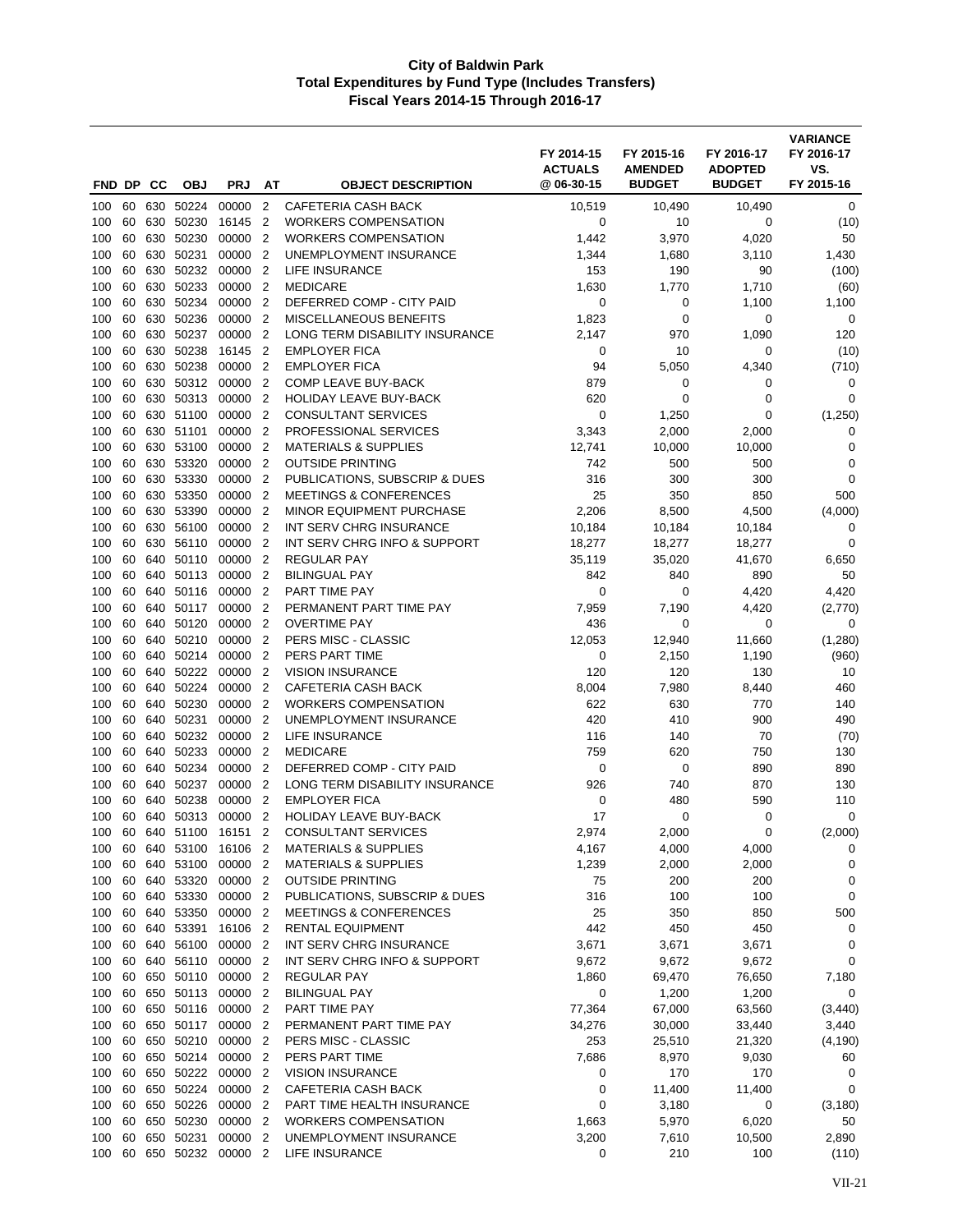|            |          |            |                        |                      |                                  | <b>OBJECT DESCRIPTION</b>                                | FY 2014-15<br><b>ACTUALS</b><br>@ 06-30-15 | FY 2015-16<br><b>AMENDED</b><br><b>BUDGET</b> | FY 2016-17<br><b>ADOPTED</b><br><b>BUDGET</b> | <b>VARIANCE</b><br>FY 2016-17<br>VS.<br>FY 2015-16 |
|------------|----------|------------|------------------------|----------------------|----------------------------------|----------------------------------------------------------|--------------------------------------------|-----------------------------------------------|-----------------------------------------------|----------------------------------------------------|
| FND DP     |          | CС         | <b>OBJ</b>             | <b>PRJ</b>           | AT                               |                                                          |                                            |                                               |                                               |                                                    |
| 100        | 60       | 650        | 50233                  | 00000                | $\overline{2}$                   | <b>MEDICARE</b>                                          | 1,646                                      | 2,430                                         | 2,540                                         | 110                                                |
| 100        | 60       | 650        | 50234                  | 00000                | $\overline{2}$                   | DEFERRED COMP - CITY PAID                                | $\mathbf 0$                                | 0<br>0                                        | 1,200                                         | 1,200                                              |
| 100<br>100 | 60<br>60 | 650<br>650 | 50236<br>50237         | 00000<br>00000       | $\overline{2}$<br>$\overline{2}$ | MISCELLANEOUS BENEFITS<br>LONG TERM DISABILITY INSURANCE | 4,415<br>2,466                             |                                               | 0                                             | 0<br>150                                           |
| 100        | 60       | 650        | 50238                  | 00000                | $\overline{2}$                   | <b>EMPLOYER FICA</b>                                     | 464                                        | 1,460<br>6,500                                | 1,610<br>6,500                                | $\mathbf 0$                                        |
| 100        | 60       |            | 650 51100              | 00000                | $\overline{2}$                   | <b>CONSULTANT SERVICES</b>                               | 2,146                                      | 5,500                                         | 3,000                                         | (2,500)                                            |
| 100        | 60       | 650        | 53100                  | 16155                | $\overline{2}$                   | <b>MATERIALS &amp; SUPPLIES</b>                          | 1,098                                      | 0                                             | 0                                             | 0                                                  |
| 100        | 60       | 650        | 53100                  | 00000                | $\overline{2}$                   | <b>MATERIALS &amp; SUPPLIES</b>                          | 2,796                                      | 8,500                                         | 6,000                                         | (2,500)                                            |
| 100        | 60       | 650        | 53210                  | 00000                | $\overline{2}$                   | <b>TUITION REIMBURSEMENT</b>                             | 0                                          | 500                                           | 500                                           | 0                                                  |
| 100        | 60       | 650        | 53320                  | 00000                | $\overline{2}$                   | <b>OUTSIDE PRINTING</b>                                  | 75                                         | 100                                           | 100                                           | 0                                                  |
| 100        | 60       | 650        | 53330                  | 00000                | $\overline{2}$                   | PUBLICATIONS, SUBSCRIP & DUES                            | 640                                        | 200                                           | 200                                           | $\mathbf 0$                                        |
| 100        | 60       |            | 650 53350              | 00000                | $\overline{2}$                   | <b>MEETINGS &amp; CONFERENCES</b>                        | 45                                         | 350                                           | 850                                           | 500                                                |
| 100        | 60       | 650        | 56100                  | 00000                | $\overline{2}$                   | INT SERV CHRG INSURANCE                                  | 29,375                                     | 29,375                                        | 29,375                                        | 0                                                  |
| 100        | 60       | 650        | 56110                  | 00000                | $\overline{2}$                   | INT SERV CHRG INFO & SUPPORT                             | 4,704                                      | 4,704                                         | 4,704                                         | $\mathbf 0$                                        |
| 100        | 60       | 650        | 59000                  | 00000                | $\overline{2}$                   | <b>TRANSFERS OUT</b>                                     | 30,133                                     | 38,445                                        | 21,578                                        | (16, 867)                                          |
| 100        | 60       | 660        | 50110                  | 00000                | $\overline{2}$                   | <b>REGULAR PAY</b>                                       | 63,463                                     | 63,160                                        | 71,070                                        | 7,910                                              |
| 100        | 60       | 660        | 50113                  | 00000                | 2                                | <b>BILINGUAL PAY</b>                                     | 1,203                                      | 1,200                                         | 1,200                                         | 0                                                  |
| 100<br>100 | 60<br>60 | 660        | 50116<br>660 50116     | 16145<br>16146       | $\overline{2}$<br>$\overline{2}$ | PART TIME PAY<br>PART TIME PAY                           | 0<br>315                                   | 850<br>500                                    | 0<br>550                                      | (850)<br>50                                        |
| 100        | 60       | 660        | 50116                  | 00000                | $\overline{2}$                   | PART TIME PAY                                            | 28,334                                     | 43,000                                        | 31,490                                        | (11, 510)                                          |
| 100        | 60       | 660        | 50117                  | 16146                | 2                                | PERMANENT PART TIME PAY                                  | 137                                        | 500                                           | 450                                           | (50)                                               |
| 100        | 60       | 660        | 50117                  | 00000                | $\overline{2}$                   | PERMANENT PART TIME PAY                                  | 28,355                                     | 22,000                                        | 33,900                                        | 11,900                                             |
| 100        | 60       | 660        | 50210                  | 00000                | $\overline{2}$                   | PERS MISC - CLASSIC                                      | 18,592                                     | 23,230                                        | 19,800                                        | (3,430)                                            |
| 100        | 60       | 660        | 50214                  | 16146                | 2                                | PERS PART TIME                                           | 30                                         | 150                                           | 120                                           | (30)                                               |
| 100        | 60       | 660        | 50214                  | 00000                | $\overline{2}$                   | PERS PART TIME                                           | 6,364                                      | 6,580                                         | 9,150                                         | 2,570                                              |
| 100        | 60       | 660        | 50220                  | 16146                | $\overline{2}$                   | <b>HEALTH INSURANCE</b>                                  | 16                                         | 0                                             | 0                                             | 0                                                  |
| 100        | 60       | 660        | 50220                  | 00000                | $\overline{2}$                   | <b>HEALTH INSURANCE</b>                                  | 1,494                                      | 0                                             | 0                                             | 0                                                  |
| 100        | 60       | 660        | 50222                  | 00000                | $\overline{2}$                   | <b>VISION INSURANCE</b>                                  | 265                                        | 260                                           | 260                                           | 0                                                  |
| 100        | 60       | 660        | 50224                  | 00000                | $\overline{2}$                   | <b>CAFETERIA CASH BACK</b>                               | 11,434                                     | 11,400                                        | 11,400                                        | 0                                                  |
| 100        | 60       | 660        | 50230                  | 16145                | $\overline{2}$                   | <b>WORKERS COMPENSATION</b>                              | 0                                          | 50                                            | 0                                             | (50)                                               |
| 100        | 60       | 660        | 50230                  | 16146                | $\overline{2}$                   | <b>WORKERS COMPENSATION</b>                              | 6                                          | 60                                            | 60                                            | 0                                                  |
| 100        | 60       | 660        | 50230                  | 00000                | $\overline{2}$                   | <b>WORKERS COMPENSATION</b>                              | 1,735                                      | 4,110                                         | 4,180                                         | 70                                                 |
| 100<br>100 | 60<br>60 | 660<br>660 | 50231<br>50231         | 16145<br>16146       | $\overline{2}$<br>$\overline{2}$ | UNEMPLOYMENT INSURANCE<br>UNEMPLOYMENT INSURANCE         | 0<br>12                                    | 20<br>40                                      | 0<br>70                                       | (20)<br>30                                         |
| 100        | 60       | 660        | 50231                  | 00000                | $\overline{2}$                   | UNEMPLOYMENT INSURANCE                                   | 2,089                                      | 2,420                                         | 4,650                                         | 2,230                                              |
| 100        | 60       | 660        | 50232                  | 00000                | $\overline{2}$                   | LIFE INSURANCE                                           | 166                                        | 210                                           | 100                                           | (110)                                              |
| 100        | 60       | 660        | 50233                  | 16145                | $\overline{2}$                   | <b>MEDICARE</b>                                          | 0                                          | 20                                            | 0                                             | (20)                                               |
| 100        | 60       | 660        | 50233                  | 16146                | $\overline{2}$                   | <b>MEDICARE</b>                                          | 6                                          | 20                                            | 10                                            | (10)                                               |
| 100        | 60       | 660        | 50233                  | 00000                | $\overline{2}$                   | <b>MEDICARE</b>                                          | 1,814                                      | 2,260                                         | 2,010                                         | (250)                                              |
| 100        |          |            | 60 660 50234           | 00000 2              |                                  | DEFERRED COMP - CITY PAID                                | 0                                          | 0                                             | 1,200                                         | 1,200                                              |
| 100        | 60       |            | 660 50236              | 16146 2              |                                  | MISCELLANEOUS BENEFITS                                   | 18                                         | 0                                             | 0                                             | 0                                                  |
| 100        | 60       |            | 660 50236              | 00000 2              |                                  | MISCELLANEOUS BENEFITS                                   | 1,689                                      | 0                                             | 0                                             | 0                                                  |
| 100        | 60       |            | 660 50237              | 16146 2              |                                  | LONG TERM DISABILITY INSURANCE                           | 9                                          | 0                                             | 0                                             | 0                                                  |
| 100        | 60       |            | 660 50237              | 00000 2              |                                  | LONG TERM DISABILITY INSURANCE                           | 2,585                                      | 1,330                                         | 1,490                                         | 160                                                |
| 100        | 60       |            | 660 50238              | 16145                | $\overline{2}$                   | <b>EMPLOYER FICA</b>                                     | 0                                          | 90                                            | 0                                             | (90)                                               |
| 100        | 60       |            | 660 50238              | 16146 2              |                                  | <b>EMPLOYER FICA</b>                                     | 2                                          | 90                                            | 70                                            | (20)                                               |
| 100        | 60       |            | 660 50238<br>660 51100 | 00000 2              | $\overline{2}$                   | <b>EMPLOYER FICA</b>                                     | 74                                         | 6,140                                         | 4,410                                         | (1,730)                                            |
| 100<br>100 | 60<br>60 |            | 660 51101              | 00000<br>00000       | $\overline{2}$                   | <b>CONSULTANT SERVICES</b><br>PROFESSIONAL SERVICES      | 1,119<br>1,422                             | 2,500<br>2,000                                | 1,500<br>1,000                                | (1,000)<br>(1,000)                                 |
| 100        | 60       |            | 660 53100              | 00000 2              |                                  | <b>MATERIALS &amp; SUPPLIES</b>                          | 7,107                                      | 11,500                                        | 8,500                                         | (3,000)                                            |
| 100        | 60       |            | 660 53320              | 00000 2              |                                  | <b>OUTSIDE PRINTING</b>                                  | 0                                          | 500                                           | 500                                           | 0                                                  |
| 100        | 60       |            | 660 53330              | 00000                | $\overline{2}$                   | PUBLICATIONS, SUBSCRIP & DUES                            | 316                                        | 200                                           | 200                                           | 0                                                  |
| 100        | 60       |            | 660 53350              | 00000                | $\overline{2}$                   | <b>MEETINGS &amp; CONFERENCES</b>                        | 251                                        | 350                                           | 850                                           | 500                                                |
| 100        | 60       |            | 660 53391              | 00000 2              |                                  | RENTAL EQUIPMENT                                         | 180                                        | 200                                           | 200                                           | 0                                                  |
| 100        | 60       |            | 660 56100              | 00000 2              |                                  | INT SERV CHRG INSURANCE                                  | 14,459                                     | 14,459                                        | 14,459                                        | 0                                                  |
| 100        | 60       |            | 660 56110              | 00000 2              |                                  | INT SERV CHRG INFO & SUPPORT                             | 18,878                                     | 18,878                                        | 18,878                                        | 0                                                  |
| 100        | 60       |            | 670 50110              | 15100 2              |                                  | REGULAR PAY                                              | 46                                         | 0                                             | 0                                             | 0                                                  |
| 100        | 60       |            | 670 50110              | 00000 2              |                                  | <b>REGULAR PAY</b>                                       | 50,332                                     | 50,020                                        | 56,310                                        | 6,290                                              |
| 100        | 60       |            | 670 50113              | 00000                | $\overline{2}$                   | <b>BILINGUAL PAY</b>                                     | 1,203                                      | 1,200                                         | 1,200                                         | 0                                                  |
| 100        |          |            |                        | 60 670 50116 15100 2 |                                  | PART TIME PAY                                            | 14,931                                     | 32,500                                        | 23,240                                        | (9,260)                                            |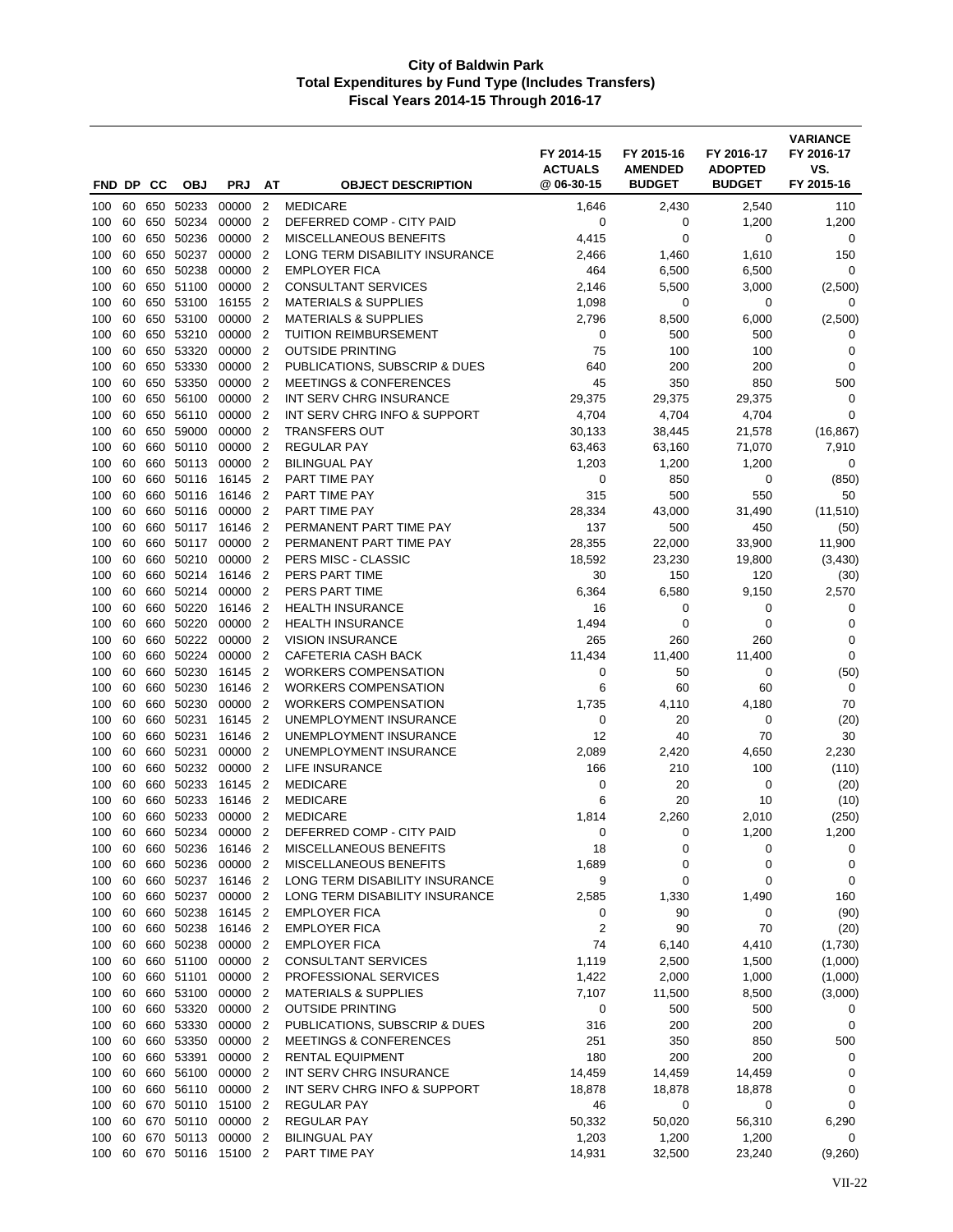| FND DP     |          | CС         | <b>OBJ</b>         | <b>PRJ</b>       | AT                               | <b>OBJECT DESCRIPTION</b>                               | FY 2014-15<br><b>ACTUALS</b><br>@ 06-30-15 | FY 2015-16<br><b>AMENDED</b><br><b>BUDGET</b> | FY 2016-17<br><b>ADOPTED</b><br><b>BUDGET</b> | <b>VARIANCE</b><br>FY 2016-17<br>VS.<br>FY 2015-16 |
|------------|----------|------------|--------------------|------------------|----------------------------------|---------------------------------------------------------|--------------------------------------------|-----------------------------------------------|-----------------------------------------------|----------------------------------------------------|
|            |          |            |                    |                  |                                  |                                                         |                                            |                                               |                                               |                                                    |
| 100        | 60       | 670        | 50116<br>50117     | 16145            | $\overline{2}$                   | PART TIME PAY                                           | 1,269                                      | 0                                             | 0                                             | 0                                                  |
| 100<br>100 | 60<br>60 | 670<br>670 | 50120              | 15100<br>00000   | $\overline{2}$<br>$\overline{2}$ | PERMANENT PART TIME PAY<br><b>OVERTIME PAY</b>          | 0<br>431                                   | 0<br>0                                        | 9,540<br>0                                    | 9,540<br>$\mathbf 0$                               |
| 100        | 60       | 670        | 50210              | 00000            | $\overline{2}$                   | PERS MISC - CLASSIC                                     | 14,811                                     | 18,490                                        | 15,750                                        | (2,740)                                            |
| 100        | 60       | 670        | 50214              | 15100            | $\overline{2}$                   | PERS PART TIME                                          | 0                                          | 0                                             | 2,580                                         | 2,580                                              |
| 100        | 60       | 670        | 50222              | 00000            | $\overline{2}$                   | <b>VISION INSURANCE</b>                                 | 171                                        | 170                                           | 170                                           | 0                                                  |
| 100        | 60       | 670        | 50224              | 00000            | $\overline{2}$                   | <b>CAFETERIA CASH BACK</b>                              | 11,434                                     | 11,400                                        | 11,400                                        | 0                                                  |
| 100        | 60       | 670        | 50230              | 15100            | $\overline{2}$                   | <b>WORKERS COMPENSATION</b>                             | 219                                        | 1,850                                         | 1,870                                         | 20                                                 |
| 100        | 60       | 670        | 50230              | 16145            | $\overline{2}$                   | <b>WORKERS COMPENSATION</b>                             | 18                                         | 0                                             | 0                                             | 0                                                  |
| 100        | 60       | 670        | 50230              | 00000            | $\overline{2}$                   | <b>WORKERS COMPENSATION</b>                             | 716                                        | 320                                           | 360                                           | 40                                                 |
| 100        | 60       | 670        | 50231              | 15100            | $\overline{2}$                   | UNEMPLOYMENT INSURANCE                                  | 555                                        | 900                                           | 2,140                                         | 1,240                                              |
| 100        | 60       | 670        | 50231              | 16145            | $\overline{2}$                   | UNEMPLOYMENT INSURANCE                                  | 20                                         | 0                                             | 0                                             | 0                                                  |
| 100        | 60       | 670        | 50231              | 00000            | $\overline{2}$                   | UNEMPLOYMENT INSURANCE                                  | 265                                        | 260                                           | 260                                           | $\mathbf 0$                                        |
| 100        | 60       | 670        | 50232              | 00000            | $\overline{2}$                   | LIFE INSURANCE                                          | 166                                        | 210                                           | 100                                           | (110)                                              |
| 100        | 60       | 670        | 50233              | 15100            | $\overline{2}$                   | <b>MEDICARE</b>                                         | 217                                        | 540                                           | 480                                           | (60)                                               |
| 100        | 60       | 670        | 50233              | 16145            | $\overline{2}$                   | <b>MEDICARE</b>                                         | 18                                         | 0                                             | 0                                             | 0                                                  |
| 100        | 60       | 670        | 50233              | 00000            | $\overline{2}$                   | <b>MEDICARE</b>                                         | 666                                        | 740                                           | 830                                           | 90                                                 |
| 100        | 60       | 670        | 50234<br>50236     | 00000            | $\overline{2}$<br>$\overline{2}$ | DEFERRED COMP - CITY PAID                               | 0                                          | 0                                             | 1,200                                         | 1,200                                              |
| 100        | 60<br>60 | 670<br>670 | 50236              | 15100<br>16145   | $\overline{2}$                   | MISCELLANEOUS BENEFITS<br><b>MISCELLANEOUS BENEFITS</b> | 885<br>79                                  | 0<br>0                                        | 0<br>0                                        | 0<br>0                                             |
| 100<br>100 | 60       | 670        | 50237              | 15100            | $\overline{2}$                   | LONG TERM DISABILITY INSURANCE                          | 326                                        | 0                                             | 0                                             | 0                                                  |
| 100        | 60       | 670        | 50237              | 16145            | $\overline{2}$                   | LONG TERM DISABILITY INSURANCE                          | 27                                         | 0                                             | 0                                             | $\mathbf 0$                                        |
| 100        | 60       | 670        | 50237              | 00000            | $\overline{2}$                   | LONG TERM DISABILITY INSURANCE                          | 1,066                                      | 1,050                                         | 1,180                                         | 130                                                |
| 100        | 60       | 670        | 50238              | 15100            | $\overline{2}$                   | <b>EMPLOYER FICA</b>                                    | 43                                         | 2,510                                         | 2,200                                         | (310)                                              |
| 100        | 60       | 670        | 51100              | 15100            | $\overline{2}$                   | <b>CONSULTANT SERVICES</b>                              | 1,145                                      | 6,000                                         | 3,000                                         | (3,000)                                            |
| 100        | 60       | 670        | 51100              | 00000            | $\overline{2}$                   | <b>CONSULTANT SERVICES</b>                              | 561                                        | 0                                             | 0                                             | 0                                                  |
| 100        | 60       | 670        | 51101              | 15100            | $\overline{2}$                   | PROFESSIONAL SERVICES                                   | 1,055                                      | 1,000                                         | 1,000                                         | 0                                                  |
| 100        | 60       | 670        | 53100              | 15100            | $\overline{2}$                   | <b>MATERIALS &amp; SUPPLIES</b>                         | 5,520                                      | 7,000                                         | 5,000                                         | (2,000)                                            |
| 100        | 60       | 670        | 53100              | 00000            | $\overline{2}$                   | <b>MATERIALS &amp; SUPPLIES</b>                         | 25                                         | 0                                             | 0                                             | 0                                                  |
| 100        | 60       | 670        | 53320              | 15100            | $\overline{2}$                   | <b>OUTSIDE PRINTING</b>                                 | 1,027                                      | 1,500                                         | 1,500                                         | 0                                                  |
| 100        | 60       | 670        | 53330              | 15100            | $\overline{2}$                   | PUBLICATIONS, SUBSCRIP & DUES                           | 172                                        | 200                                           | 200                                           | $\mathbf 0$                                        |
| 100        | 60       | 670        | 53350              | 15100            | $\overline{2}$                   | <b>MEETINGS &amp; CONFERENCES</b>                       | 112                                        | 350                                           | 500                                           | 150                                                |
| 100        | 60       | 670        | 53390              | 15100            | $\overline{2}$                   | <b>MINOR EQUIPMENT PURCHASE</b>                         | 254                                        | 0                                             | 0                                             | 0                                                  |
| 100        | 60       | 670        | 53391              | 15100            | $\overline{2}$                   | <b>RENTAL EQUIPMENT</b>                                 | 634                                        | 0                                             | 0                                             | 0                                                  |
| 100        | 60       | 670        | 56100              | 15100            | $\overline{2}$                   | INT SERV CHRG INSURANCE                                 | 7,349                                      | 7,349                                         | 7,349                                         | 0                                                  |
| 100        | 60       | 670        | 56110              | 15100            | $\overline{2}$                   | INT SERV CHRG INFO & SUPPORT                            | 2,327                                      | 2,327                                         | 2,327                                         | $\mathbf 0$                                        |
| 100        | 60       | 680        | 50110              | 00000            | $\overline{2}$                   | <b>REGULAR PAY</b>                                      | 63,430                                     | 63,170                                        | 57,080                                        | (6,090)                                            |
| 100        | 60       | 680        | 50113              | 00000            | $\overline{2}$<br>$\overline{2}$ | <b>BILINGUAL PAY</b>                                    | 1,203                                      | 1,200                                         | 1,200                                         | 0                                                  |
| 100<br>100 | 60       | 680        | 50116<br>50116     | 16145<br>00000   | $\overline{\phantom{a}}$         | PART TIME PAY<br>PART TIME PAY                          | 0                                          | 400<br>19,700                                 | 0                                             | (400)<br>17,650                                    |
| 100        | 60<br>60 | 680<br>680 | 50117              | 00000 2          |                                  | PERMANENT PART TIME PAY                                 | 21,465<br>45,639                           | 39,000                                        | 37,350<br>21,530                              | (17, 470)                                          |
| 100        | 60       |            | 680 50120          | 16145 2          |                                  | <b>OVERTIME PAY</b>                                     | 0                                          | 500                                           | 0                                             | (500)                                              |
| 100        | 60       |            | 680 50201          | 00000 2          |                                  | PERS MISC - PEPRA                                       | 0                                          | 0                                             | 15,960                                        | 15,960                                             |
| 100        | 60       |            | 680 50210          | 00000 2          |                                  | PERS MISC - CLASSIC                                     | 21,240                                     | 23,230                                        | 0                                             | (23, 230)                                          |
| 100        | 60       |            | 680 50214          | 00000 2          |                                  | PERS PART TIME                                          | 7,423                                      | 12,670                                        | 5,810                                         | (6,860)                                            |
| 100        | 60       | 680        | 50222              | 00000 2          |                                  | <b>VISION INSURANCE</b>                                 | 397                                        | 380                                           | 260                                           | (120)                                              |
| 100        | 60       |            | 680 50224          | 00000 2          |                                  | CAFETERIA CASH BACK                                     | 11,434                                     | 11,400                                        | 11,400                                        | 0                                                  |
| 100        | 60       | 680        | 50230              | 16145 2          |                                  | <b>WORKERS COMPENSATION</b>                             | 0                                          | 20                                            | 0                                             | (20)                                               |
| 100        | 60       | 680        | 50230              | 00000            | $\overline{\phantom{0}}^2$       | <b>WORKERS COMPENSATION</b>                             | 1,888                                      | 3,750                                         | 3,720                                         | (30)                                               |
| 100        | 60       |            | 680 50231          | 00000 2          |                                  | UNEMPLOYMENT INSURANCE                                  | 2,155                                      | 1,420                                         | 4,980                                         | 3,560                                              |
| 100        | 60       |            | 680 50232          | 00000 2          |                                  | LIFE INSURANCE                                          | 166                                        | 210                                           | 100                                           | (110)                                              |
| 100        | 60       |            | 680 50233          | 16145 2          |                                  | <b>MEDICARE</b>                                         | 0                                          | 10                                            | 0                                             | (10)                                               |
| 100        | 60       | 680        | 50233              | 00000 2          |                                  | <b>MEDICARE</b>                                         | 1,844                                      | 1,930                                         | 1,700                                         | (230)                                              |
| 100        | 60       |            | 680 50236          | 00000 2          |                                  | MISCELLANEOUS BENEFITS                                  | 1,287                                      | 0                                             | 0                                             | 0                                                  |
| 100        | 60       | 680        | 50237              | 00000 2          |                                  | LONG TERM DISABILITY INSURANCE                          | 2,812                                      | 1,330                                         | 1,200                                         | (130)                                              |
| 100<br>100 | 60<br>60 | 680        | 680 50238<br>50238 | 16145<br>00000 2 | $\overline{2}$                   | <b>EMPLOYER FICA</b><br><b>EMPLOYER FICA</b>            | 0<br>48                                    | 30<br>4,600                                   | 0<br>3,950                                    | (30)<br>(650)                                      |
| 100        | 60       |            | 680 51100          | 16157 2          |                                  | <b>CONSULTANT SERVICES</b>                              | 658                                        | 0                                             | 0                                             | 0                                                  |
| 100        | 60       |            | 680 51100          | 16158            | $\overline{2}$                   | <b>CONSULTANT SERVICES</b>                              | 2,500                                      | 0                                             | 0                                             | 0                                                  |
| 100        | 60       |            | 680 51100          | 00000 2          |                                  | <b>CONSULTANT SERVICES</b>                              | 5,928                                      | 11,800                                        | 6,800                                         | (5,000)                                            |
|            |          |            |                    |                  |                                  |                                                         |                                            |                                               |                                               |                                                    |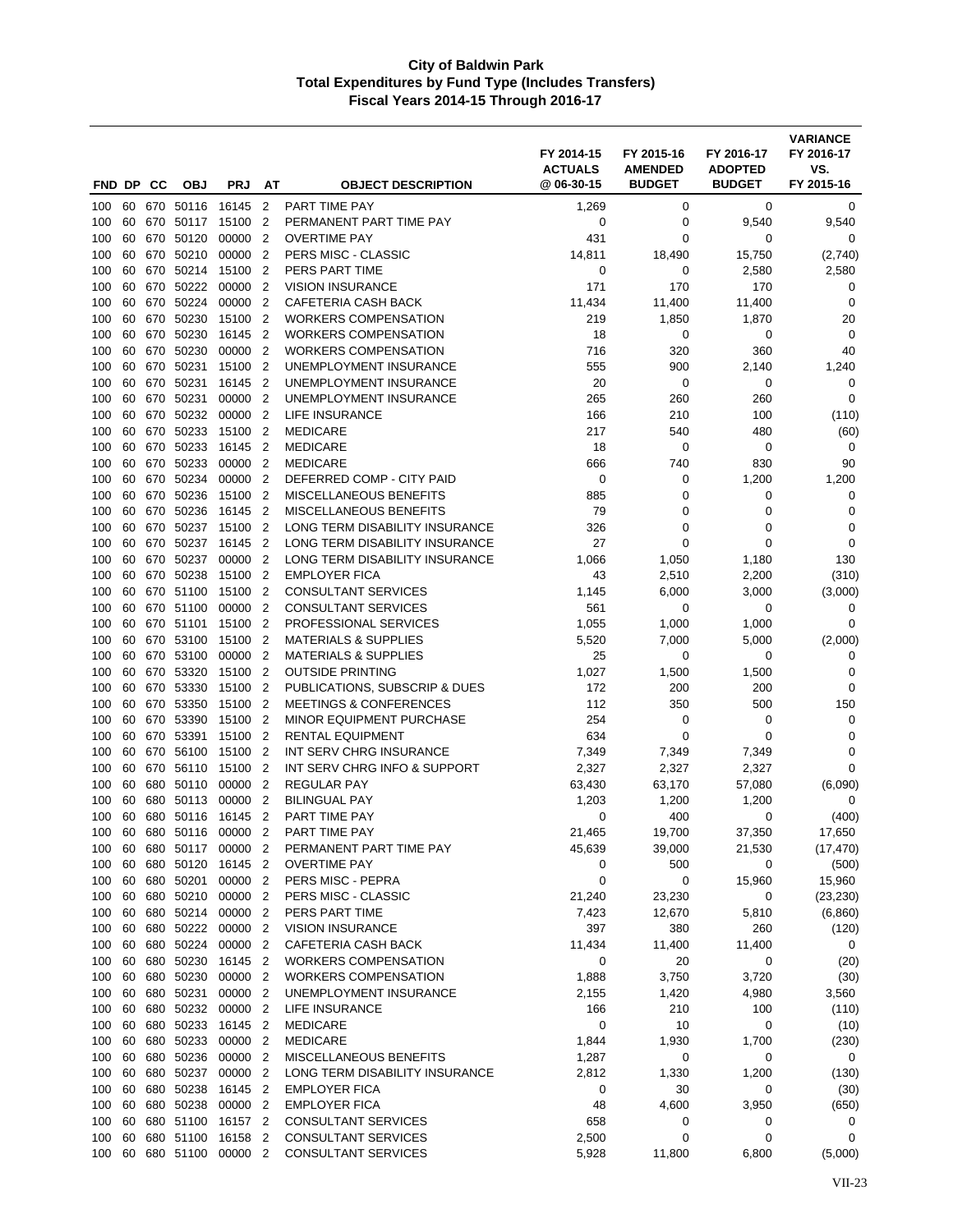|            |          |            |                          |                                   |                                  |                                                         | FY 2014-15<br><b>ACTUALS</b><br>@ 06-30-15 | FY 2015-16<br><b>AMENDED</b><br><b>BUDGET</b> | FY 2016-17<br><b>ADOPTED</b><br><b>BUDGET</b> | <b>VARIANCE</b><br>FY 2016-17<br>VS.<br>FY 2015-16 |
|------------|----------|------------|--------------------------|-----------------------------------|----------------------------------|---------------------------------------------------------|--------------------------------------------|-----------------------------------------------|-----------------------------------------------|----------------------------------------------------|
| FND DP     |          | CС         | <b>OBJ</b>               | <b>PRJ</b>                        | AT                               | <b>OBJECT DESCRIPTION</b>                               |                                            |                                               |                                               |                                                    |
| 100        | 60       |            | 680 53100                | 00000                             | $\overline{2}$                   | <b>MATERIALS &amp; SUPPLIES</b>                         | 7,950                                      | 8,500                                         | 8,500                                         | 0                                                  |
| 100        | 60       | 680        | 53320                    | 00000                             | $\overline{2}$                   | <b>OUTSIDE PRINTING</b>                                 | 1,083                                      | 2,000                                         | 2,000                                         | 0                                                  |
| 100        | 60       | 680        | 53330                    | 00000                             | $\overline{2}$                   | PUBLICATIONS, SUBSCRIP & DUES                           | 393                                        | 200                                           | 200                                           | 0                                                  |
| 100        | 60       | 680        | 53350                    | 00000                             | $\overline{2}$                   | <b>MEETINGS &amp; CONFERENCES</b>                       | 85                                         | 350                                           | 350                                           | 0                                                  |
| 100        | 60       | 680        | 680 56100<br>56110       | 00000<br>00000                    | 2<br>$\overline{2}$              | INT SERV CHRG INSURANCE<br>INT SERV CHRG INFO & SUPPORT | 11,373                                     | 11,373                                        | 11,373                                        | 0<br>0                                             |
| 100<br>100 | 60<br>00 | 000        | 59000                    | 00000                             | $\overline{2}$                   | <b>TRANSFERS OUT</b>                                    | 3,142<br>436,968                           | 3,142<br>0                                    | 3,142<br>0                                    | 0                                                  |
|            |          |            | 100 - GENERAL FUND Total |                                   |                                  |                                                         | 24,706,145                                 | 26,485,389                                    | 27,034,233                                    | 548,844                                            |
|            |          |            |                          | <u> 200 - FUTURE DEVELOPMENT:</u> |                                  |                                                         |                                            |                                               |                                               |                                                    |
| 200        |          |            |                          | 10 110 50110 00000 2              |                                  | <b>REGULAR PAY</b>                                      | 0                                          | 0                                             | 10,130                                        | 10,130                                             |
| 200        | 10       |            | 110 50111                | 00000                             | $\overline{2}$                   | <b>SPECIAL PAY</b>                                      | 0                                          | 0                                             | 640                                           | 640                                                |
| 200        | 10       |            | 110 50210                | 00000                             | $\overline{2}$                   | PERS MISC - CLASSIC                                     | 0                                          | 0                                             | 2,770                                         | 2,770                                              |
| 200        | 10       | 110        | 50222                    | 00000                             | $\overline{2}$                   | <b>VISION INSURANCE</b>                                 | 0                                          | 0                                             | 20                                            | 20                                                 |
| 200        |          |            | 10 110 50224             | 00000                             | $\overline{2}$                   | <b>CAFETERIA CASH BACK</b>                              | $\mathbf 0$                                | 0                                             | 900                                           | 900                                                |
| 200        | 10       |            | 110 50230                | 00000                             | $\overline{2}$                   | <b>WORKERS COMPENSATION</b>                             | 0                                          | 0                                             | 80                                            | 80                                                 |
| 200        | 10       | 110        | 50231                    | 00000                             | 2                                | UNEMPLOYMENT INSURANCE                                  | 0                                          | 0                                             | 10                                            | 10                                                 |
| 200        | 10       |            | 110 50232                | 00000                             | $\overline{2}$                   | LIFE INSURANCE                                          | 0                                          | 0                                             | 10                                            | 10                                                 |
| 200        | 10       |            | 110 50233                | 00000                             | $\overline{2}$                   | <b>MEDICARE</b>                                         | 0                                          | 0                                             | 160                                           | 160                                                |
| 200        |          |            | 10 110 50234             | 00000                             | $\overline{2}$                   | DEFERRED COMP - CITY PAID                               | 0                                          | 0                                             | 20                                            | 20                                                 |
| 200        | 10       | 110        | 50237                    | 00000                             | $\overline{2}$                   | LONG TERM DISABILITY INSURANCE                          | 0                                          | 0                                             | 210                                           | 210                                                |
| 200        |          |            | 10 140 58105             | 00000                             | $\overline{2}$                   | SOFTWARE CONVERSION                                     | $\mathbf 0$                                | $\mathbf 0$                                   | 196,932                                       | 196,932                                            |
| 200        | 20       |            | 210 50110                | 00000                             | $\overline{2}$                   | <b>REGULAR PAY</b>                                      | 0                                          | 0                                             | 14,630                                        | 14,630                                             |
| 200        | 20       | 210        | 50111                    | 00000                             | $\overline{2}$                   | <b>SPECIAL PAY</b>                                      | 0                                          | 0                                             | 600                                           | 600                                                |
| 200        | 20       | 210        | 50113                    | 00000                             | $\overline{2}$                   | <b>BILINGUAL PAY</b>                                    | 0                                          | 0                                             | 120                                           | 120                                                |
| 200        |          |            | 20 210 50210             | 00000                             | 2                                | PERS MISC - CLASSIC                                     | 0                                          | $\mathbf 0$                                   | 4,040                                         | 4,040                                              |
| 200        |          |            | 20 210 50222             | 00000                             | $\overline{2}$                   | <b>VISION INSURANCE</b>                                 | 0                                          | 0                                             | 40                                            | 40                                                 |
| 200        | 20       | 210        | 50224                    | 00000                             | $\overline{2}$                   | CAFETERIA CASH BACK                                     | 0                                          | 0                                             | 1,800                                         | 1,800                                              |
| 200        |          |            | 20 210 50230             | 00000                             | $\overline{2}$                   | <b>WORKERS COMPENSATION</b>                             | 0                                          | 0                                             | 110                                           | 110                                                |
| 200        | 20       |            | 210 50231                | 00000                             | $\overline{2}$                   | UNEMPLOYMENT INSURANCE                                  | 0                                          | 0                                             | 30                                            | 30                                                 |
| 200        | 20<br>20 | 210<br>210 | 50232<br>50233           | 00000<br>00000                    | $\overline{2}$<br>$\overline{2}$ | LIFE INSURANCE<br><b>MEDICARE</b>                       | $\mathbf 0$<br>$\mathbf 0$                 | 0<br>0                                        | 20<br>220                                     | 20<br>220                                          |
| 200        | 20       |            | 210 50234                | 00000                             | 2                                | DEFERRED COMP - CITY PAID                               | $\mathbf 0$                                | $\mathbf 0$                                   | 30                                            | 30                                                 |
| 200<br>200 |          |            | 20 210 50237             | 00000                             | $\overline{2}$                   | LONG TERM DISABILITY INSURANCE                          | 0                                          | 0                                             | 310                                           | 310                                                |
| 200        | 40       | 405        | 50110                    | 00000                             | $\overline{2}$                   | <b>REGULAR PAY</b>                                      | 0                                          | 0                                             | 71,050                                        | 71,050                                             |
| 200        | 40       |            | 405 50113                | 00000                             | $\overline{2}$                   | <b>BILINGUAL PAY</b>                                    | 0                                          | 0                                             | 1,200                                         | 1,200                                              |
| 200        | 40       |            | 405 50210                | 00000                             | $\overline{2}$                   | PERS MISC - CLASSIC                                     | 0                                          | 0                                             | 19,790                                        | 19,790                                             |
| 200        | 40       |            | 405 50222 00000          |                                   | $\overline{2}$                   | <b>VISION INSURANCE</b>                                 | 0                                          | 0                                             | 170                                           | 170                                                |
| 200        |          |            |                          | 40 405 50224 00000 2              |                                  | CAFETERIA CASH BACK                                     | 0                                          | 0                                             | 11,400                                        | 11,400                                             |
| 200        | 40       |            | 405 50230                | 00000 2                           |                                  | <b>WORKERS COMPENSATION</b>                             | $\mathbf 0$                                | 0                                             | 450                                           | 450                                                |
| 200        | 40       |            | 405 50231                | 00000                             | $\overline{2}$                   | UNEMPLOYMENT INSURANCE                                  | 0                                          | 0                                             | 260                                           | 260                                                |
| 200        | 40       |            | 405 50232                | 00000                             | $\overline{2}$                   | LIFE INSURANCE                                          | 0                                          | 0                                             | 100                                           | 100                                                |
| 200        | 40       |            | 405 50233                | 00000 2                           |                                  | <b>MEDICARE</b>                                         | 0                                          | 0                                             | 1,050                                         | 1,050                                              |
| 200        | 40       |            | 405 50234                | 00000                             | $\overline{2}$                   | DEFERRED COMP - CITY PAID                               | 0                                          | 0                                             | 1,200                                         | 1,200                                              |
| 200        | 40       |            | 405 50237                | 00000                             | -2                               | LONG TERM DISABILITY INSURANCE                          | 0                                          | 0                                             | 1,490                                         | 1,490                                              |
| 200        | 40       |            | 405 53330                | 00000                             | $\overline{2}$                   | PUBLICATIONS, SUBSCRIP & DUES                           | 0                                          | 0                                             | 7,875                                         | 7,875                                              |
| 200        | 40       |            | 440 50110                | 00000 2                           |                                  | <b>REGULAR PAY</b>                                      | 0                                          | 0                                             | 10,210                                        | 10,210                                             |
| 200        | 40       |            | 440 50111                | 00000                             | $\overline{2}$                   | SPECIAL PAY                                             | 0                                          | 0                                             | 60                                            | 60                                                 |
| 200        | 40       |            | 440 50210                | 00000                             | $\overline{2}$                   | PERS MISC - CLASSIC                                     | 0                                          | 0                                             | 2,800                                         | 2,800                                              |
| 200        | 40       |            | 440 50222                | 00000 2                           |                                  | <b>VISION INSURANCE</b>                                 | 0                                          | 0                                             | 30                                            | 30                                                 |
| 200        | 40       |            | 440 50224                | 00000                             | 2                                | CAFETERIA CASH BACK                                     | 0                                          | 0                                             | 1,200                                         | 1,200                                              |
| 200        | 40       |            | 440 50230                | 00000                             | -2                               | <b>WORKERS COMPENSATION</b>                             | 0                                          | 0                                             | 70                                            | 70                                                 |
| 200        | 40       |            | 440 50231                | 00000 2                           |                                  | UNEMPLOYMENT INSURANCE                                  | 0                                          | 0                                             | 30                                            | 30                                                 |
| 200        | 40       |            | 440 50232                | 00000 2                           |                                  | LIFE INSURANCE                                          | 0                                          | 0                                             | 10                                            | 10                                                 |
| 200        | 40       |            | 440 50233                | 00000                             | $\overline{2}$                   | <b>MEDICARE</b>                                         | 0                                          | 0                                             | 150                                           | 150                                                |
| 200        | 40       |            | 440 50234                | 00000                             | $\overline{2}$                   | DEFERRED COMP - CITY PAID                               | 0                                          | 0                                             | $30\,$                                        | 30                                                 |
| 200        | 40       |            | 440 50237                | 00000 2                           |                                  | LONG TERM DISABILITY INSURANCE                          | 0                                          | 0                                             | 220                                           | 220                                                |
| 200        | 40       |            | 450 50110                | 00000                             | $\overline{2}$                   | <b>REGULAR PAY</b>                                      | 0                                          | 0                                             | 8,650                                         | 8,650                                              |
| 200        | 40       |            | 450 50113                | 00000                             | $\overline{2}$                   | <b>BILINGUAL PAY</b>                                    | 0                                          | 0                                             | 120                                           | 120                                                |
| 200        | 40       |            | 450 50201                | 00000 2                           |                                  | PERS MISC - PEPRA                                       | 0                                          | 0                                             | 2,400                                         | 2,400                                              |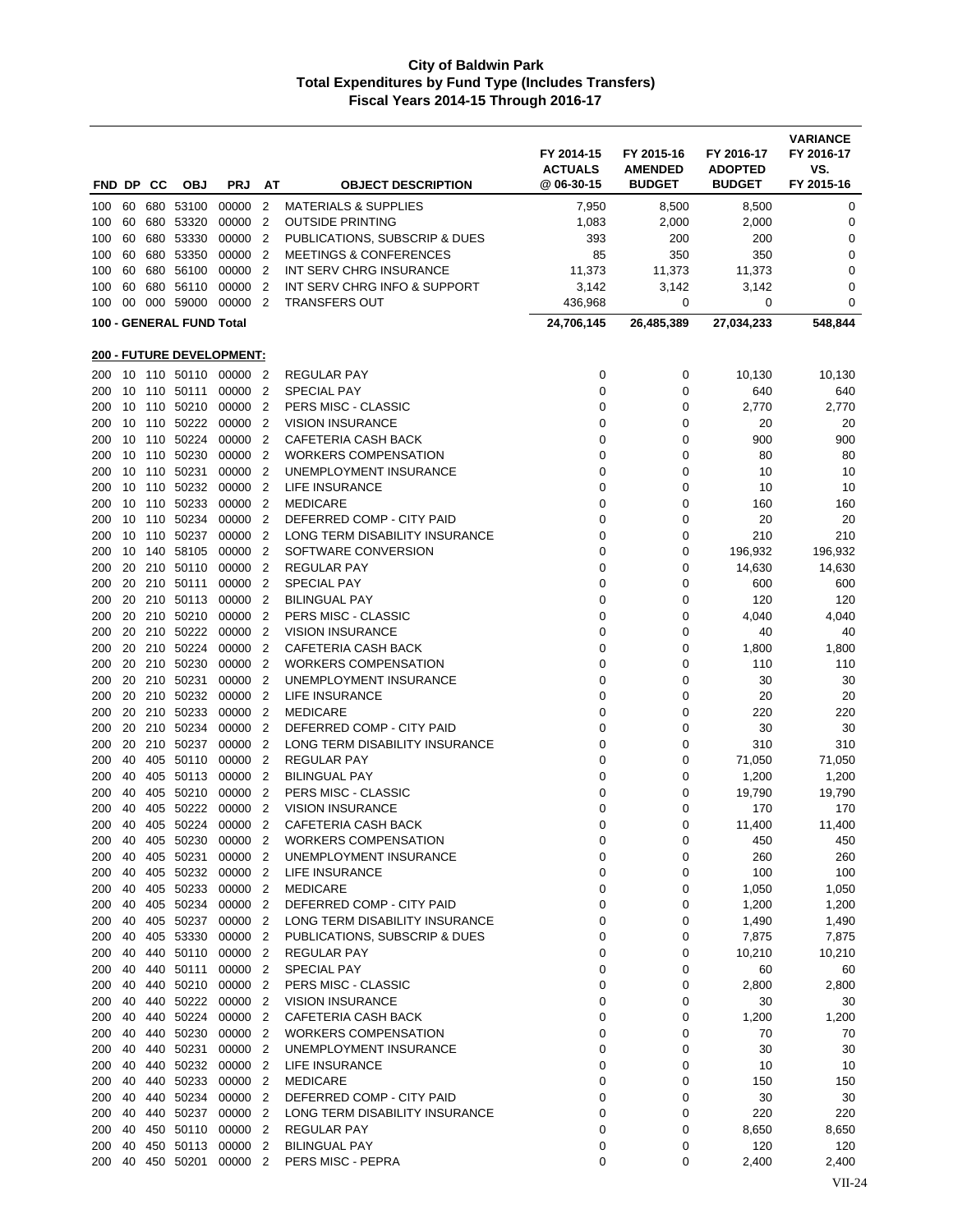|            |          |     |                        |                                        |                                  |                                                    | FY 2014-15<br><b>ACTUALS</b> | FY 2015-16<br><b>AMENDED</b> | FY 2016-17<br><b>ADOPTED</b> | <b>VARIANCE</b><br>FY 2016-17<br>VS. |
|------------|----------|-----|------------------------|----------------------------------------|----------------------------------|----------------------------------------------------|------------------------------|------------------------------|------------------------------|--------------------------------------|
| FND DP     |          | CС  | <b>OBJ</b>             | <b>PRJ</b>                             | ΑT                               | <b>OBJECT DESCRIPTION</b>                          | @ 06-30-15                   | <b>BUDGET</b>                | <b>BUDGET</b>                | FY 2015-16                           |
| 200        | 40       |     | 450 50222              | 00000                                  | $\overline{2}$                   | <b>VISION INSURANCE</b>                            | 0                            | 0                            | 40                           | 40                                   |
| 200        | 40<br>40 | 450 | 50224<br>50230         | 00000<br>00000                         | $\overline{2}$<br>$\overline{2}$ | CAFETERIA CASH BACK<br><b>WORKERS COMPENSATION</b> | 0<br>$\mathbf 0$             | 0<br>0                       | 1,140                        | 1,140<br>60                          |
| 200        |          | 450 | 50231                  |                                        | $\overline{2}$                   |                                                    |                              |                              | 60                           |                                      |
| 200        | 40<br>40 | 450 | 450 50232              | 00000<br>00000                         | 2                                | UNEMPLOYMENT INSURANCE<br>LIFE INSURANCE           | 0<br>0                       | 0<br>0                       | 30                           | 30<br>10                             |
| 200<br>200 | 40       |     | 450 50233              | 00000                                  | $\overline{2}$                   | <b>MEDICARE</b>                                    | 0                            | 0                            | 10<br>130                    | 130                                  |
| 200        | 40       |     | 450 50234              | 00000                                  | 2                                | DEFERRED COMP - CITY PAID                          | 0                            | 0                            | 120                          | 120                                  |
| 200        | 40       | 450 | 50237                  | 00000                                  | 2                                | LONG TERM DISABILITY INSURANCE                     | 0                            | 0                            | 180                          | 180                                  |
| 200        | 50       | 500 | 50110                  | 00000                                  | $\overline{2}$                   | REGULAR PAY                                        | 0                            | 0                            | 8,670                        | 8,670                                |
| 200        | 50       | 500 | 50111                  | 00000                                  | 2                                | <b>SPECIAL PAY</b>                                 | 0                            | 0                            | 300                          | 300                                  |
| 200        | 50       | 500 | 50210                  | 00000                                  | $\overline{2}$                   | PERS MISC - CLASSIC                                | $\mathbf 0$                  | 0                            | 2,370                        | 2,370                                |
| 200        | 50       | 500 | 50224                  | 00000                                  | 2                                | CAFETERIA CASH BACK                                | 0                            | 0                            | 900                          | 900                                  |
| 200        | 50       | 500 | 50230                  | 00000                                  | 2                                | <b>WORKERS COMPENSATION</b>                        | 0                            | 0                            | 70                           | 70                                   |
| 200        | 50       | 500 | 50231                  | 00000                                  | $\overline{2}$                   | UNEMPLOYMENT INSURANCE                             | $\mathbf 0$                  | 0                            | 10                           | 10                                   |
| 200        | 50       | 500 | 50232                  | 00000                                  | $\overline{2}$                   | LIFE INSURANCE                                     | 0                            | 0                            | 10                           | 10                                   |
| 200        | 50       |     | 500 50233              | 00000                                  | 2                                | <b>MEDICARE</b>                                    | 0                            | 0                            | 130                          | 130                                  |
| 200        | 50       | 500 | 50234                  | 00000                                  | $\overline{2}$                   | DEFERRED COMP - CITY PAID                          | 0                            | 0                            | 20                           | 20                                   |
| 200        | 50       | 500 | 50237                  | 00000                                  | $\overline{2}$                   | LONG TERM DISABILITY INSURANCE                     | 0                            | 0                            | 180                          | 180                                  |
| 200        | 60       |     | 600 50110              | 00000                                  | 2                                | <b>REGULAR PAY</b>                                 | $\Omega$                     | 0                            | 34,660                       | 34,660                               |
| 200        | 60       | 600 | 50111                  | 00000                                  | $\overline{2}$                   | <b>SPECIAL PAY</b>                                 | 0                            | 0                            | 240                          | 240                                  |
| 200        | 60       | 600 | 50210                  | 00000                                  | 2                                | PERS MISC - CLASSIC                                | 0                            | 0                            | 9,490                        | 9,490                                |
| 200        | 60       | 600 | 50222                  | 00000                                  | $\overline{2}$                   | <b>VISION INSURANCE</b>                            | 0                            | 0                            | 80                           | 80                                   |
| 200        | 60       | 600 | 50224                  | 00000                                  | 2                                | <b>CAFETERIA CASH BACK</b>                         | 0                            | 0                            | 3,600                        | 3,600                                |
| 200        | 60       | 600 | 50230                  | 00000                                  | 2                                | <b>WORKERS COMPENSATION</b>                        | 0                            | 0                            | 260                          | 260                                  |
| 200        | 60       | 600 | 50231                  | 00000                                  | $\overline{2}$                   | UNEMPLOYMENT INSURANCE                             | $\mathbf 0$                  | 0                            | 50                           | 50                                   |
| 200        | 60       |     | 600 50232              | 00000                                  | 2                                | LIFE INSURANCE                                     | 0                            | 0                            | 40                           | 40                                   |
| 200        | 60       | 600 | 50233                  | 00000                                  | 2                                | <b>MEDICARE</b>                                    | 0                            | 0                            | 510                          | 510                                  |
| 200        | 60       | 600 | 50234                  | 00000                                  | $\overline{2}$                   | DEFERRED COMP - CITY PAID                          | $\mathbf 0$                  | 0                            | 60                           | 60                                   |
| 200        | 60       | 600 | 50237                  | 00000                                  | $\overline{2}$                   | LONG TERM DISABILITY INSURANCE                     | 0                            | 0                            | 730                          | 730                                  |
|            |          |     |                        | 200 - FUTURE DEVELOPMENT Total         |                                  |                                                    | 0                            | 0                            | 439,937                      | 439,937                              |
|            |          |     |                        | <b>205 - FEDERAL ASSET FORFEITURE:</b> |                                  |                                                    |                              |                              |                              |                                      |
|            |          |     |                        |                                        |                                  |                                                    |                              |                              |                              |                                      |
| 205        |          |     | 30 310 50120           | 00000 2                                | $\overline{2}$                   | <b>OVERTIME PAY</b>                                | 965                          | 0                            | 0                            | 0                                    |
| 205        | 30<br>30 |     | 310 51100<br>310 51101 | 00000<br>00000                         | $\overline{2}$                   | CONSULTANT SERVICES<br>PROFESSIONAL SERVICES       | 122,837                      | 0<br>0                       | 0                            | 0                                    |
| 205<br>205 |          |     | 30 310 53100           | 00000                                  | 2                                | <b>MATERIALS &amp; SUPPLIES</b>                    | 20,925<br>125,130            | 0                            | 0<br>0                       | 0<br>0                               |
| 205        | 30       |     | 310 53200              | 00000                                  | 2                                | <b>EDUCATION &amp; TRAINING</b>                    | 187,022                      | 0                            | 0                            | 0                                    |
| 205        |          |     | 30 310 53330           | 00000                                  | $\overline{2}$                   | PUBLICATIONS, SUBSCRIP & DUES                      | 5,730                        | 0                            | 0                            | 0                                    |
| 205        |          |     |                        | 30 310 53350 00000 2                   |                                  | <b>MEETINGS &amp; CONFERENCES</b>                  | 1,627                        | ∩                            | U                            | $\Omega$                             |
| 205        |          |     | 30 310 53390           | 00000 2                                |                                  | MINOR EQUIPMENT PURCHASE                           | 80,768                       | 0                            | 0                            | 0                                    |
| 205        | 30       |     | 310 53391              | 00000                                  | $\overline{2}$                   | RENTAL EQUIPMENT                                   | 550                          | 0                            | 0                            | 0                                    |
| 205        | 30       |     | 310 53401              | 00000                                  | $\overline{2}$                   | UTILITIES - ELECTRICITY                            | 13                           | 0                            | 0                            | 0                                    |
| 205        |          |     | 30 310 58110           | 00000                                  | $\overline{2}$                   | <b>EQUIPMENT PURCHASE</b>                          | 75,000                       | 0                            | 0                            | 0                                    |
| 205        | 30       |     | 320 58110              | 13420                                  | 2                                | <b>EQUIPMENT PURCHASE</b>                          | 48,652                       | 0                            | 0                            | 0                                    |
| 205        | 30       |     | 330 58110              | 13420                                  | 2                                | <b>EQUIPMENT PURCHASE</b>                          | 48,652                       | 0                            | 0                            | 0                                    |
| 205        | 30       |     | 330 58110              | 00000 2                                |                                  | <b>EQUIPMENT PURCHASE</b>                          | 0                            | 27,282                       | 0                            | (27, 282)                            |
| 205        | 30       |     | 340 50120              | 00000 2                                |                                  | OVERTIME PAY                                       | 1,306                        | 0                            | 0                            | 0                                    |
| 205        | 30       |     | 340 51100              | 00000                                  | $\overline{2}$                   | CONSULTANT SERVICES                                | 2,735                        | 0                            | 0                            | 0                                    |
| 205        | 30       |     | 340 53100              | 00000                                  | $\overline{2}$                   | <b>MATERIALS &amp; SUPPLIES</b>                    | 32,820                       | 0                            | 0                            | 0                                    |
| 205        | 30       |     | 340 53390              | 00000                                  | $\overline{2}$                   | MINOR EQUIPMENT PURCHASE                           | 12,120                       | 0                            | 0                            | 0                                    |
| 205        | 30       |     | 340 58110              | 00000                                  | 2                                | <b>EQUIPMENT PURCHASE</b>                          | 327,378                      | 31,296                       | 0                            | (31, 296)                            |
| 205        | 30       |     | 360 50120              | 13600                                  | $\overline{2}$                   | <b>OVERTIME PAY</b>                                | 12,654                       | 0                            | 0                            | 0                                    |
| 205        | 30       |     | 360 50120              | 13601                                  | $\overline{2}$                   | <b>OVERTIME PAY</b>                                | 8,278                        | 0                            | 0                            | 0                                    |
| 205        | 30       |     | 360 50120              | 13602 2                                |                                  | OVERTIME PAY                                       | 1,505                        | 0                            | 0                            | 0                                    |
| 205        | 30       |     | 360 50120              | 00000 2                                |                                  | <b>OVERTIME PAY</b>                                | 8,637                        | 0                            | 0                            | 0                                    |
| 205        | 30       |     | 360 51100              | 00000                                  | -2                               | <b>CONSULTANT SERVICES</b>                         | 8,128                        | 0                            | 0                            | 0                                    |
| 205        | 30       | 360 | 58110                  | 00000                                  | $\overline{2}$                   | <b>EQUIPMENT PURCHASE</b>                          | 18,800                       | 0                            | 0                            | 0                                    |
| 205        | 30       |     | 370 58110              | 00000 2                                |                                  | <b>EQUIPMENT PURCHASE</b>                          | 0                            | 147,565                      | 0                            | (147, 565)                           |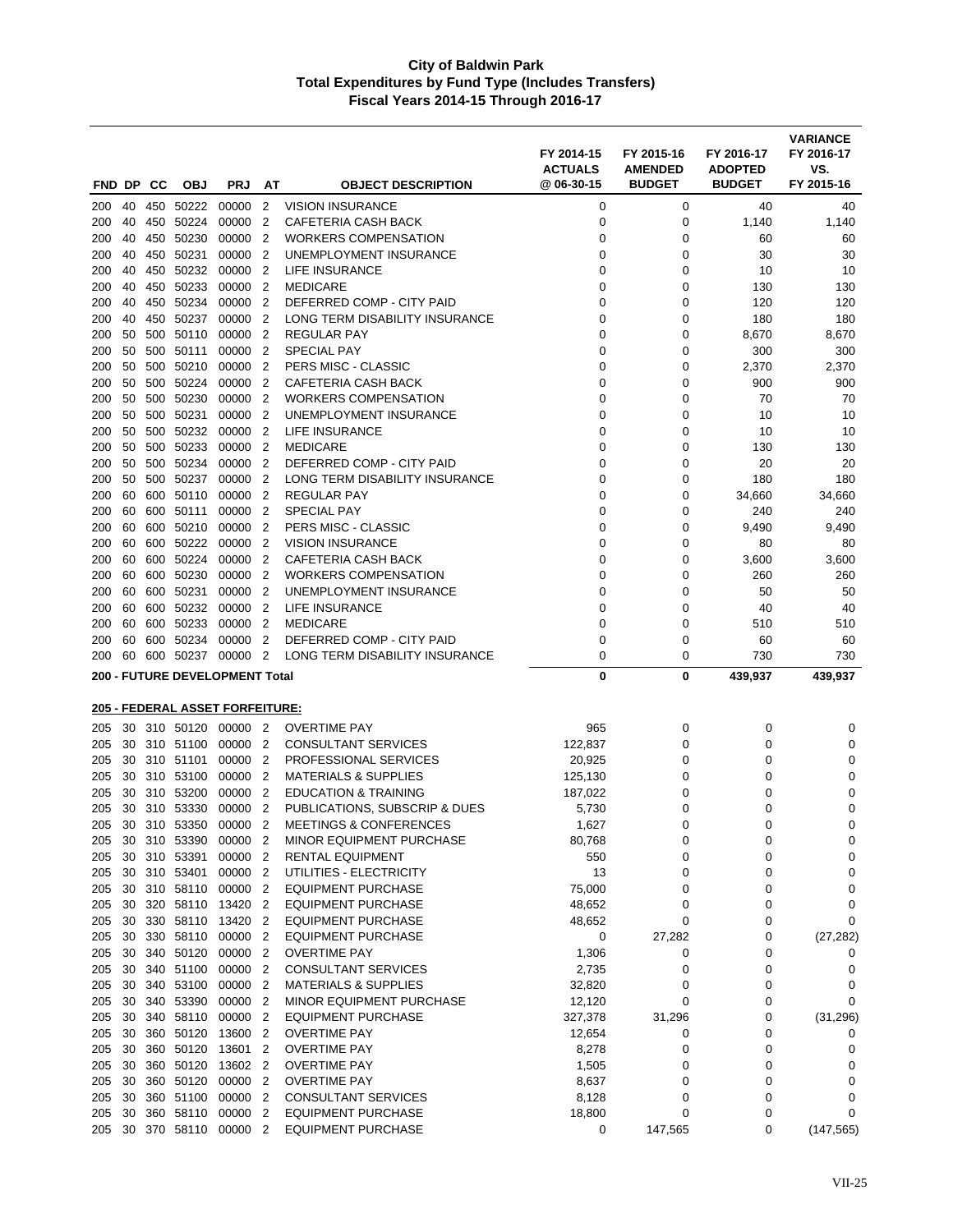| FND DP      |          |            |                |                                              |                                  |                                                         | FY 2014-15<br><b>ACTUALS</b><br>@ 06-30-15 | FY 2015-16<br><b>AMENDED</b><br><b>BUDGET</b> | FY 2016-17<br><b>ADOPTED</b><br><b>BUDGET</b> | <b>VARIANCE</b><br>FY 2016-17<br>VS.<br>FY 2015-16 |
|-------------|----------|------------|----------------|----------------------------------------------|----------------------------------|---------------------------------------------------------|--------------------------------------------|-----------------------------------------------|-----------------------------------------------|----------------------------------------------------|
|             |          | <b>CC</b>  | <b>OBJ</b>     | <b>PRJ</b>                                   | AT                               | <b>OBJECT DESCRIPTION</b>                               |                                            |                                               |                                               |                                                    |
| 205<br>205  | 50<br>00 | 520<br>000 | 58100<br>59000 | 15958<br>00000                               | $\overline{2}$<br>$\overline{2}$ | <b>CONTRACT SERVICES</b><br><b>TRANSFERS OUT</b>        | 0<br>22,316                                | 150,000<br>0                                  | 0<br>0                                        | (150,000)<br>0                                     |
|             |          |            |                |                                              |                                  | 205 - FEDERAL ASSET FORFEITURE Total                    | 1,174,545                                  | 356,142                                       | 0                                             | (356, 142)                                         |
|             |          |            |                |                                              |                                  |                                                         |                                            |                                               |                                               |                                                    |
|             |          |            |                | <b>206 - STATE ASSET FORFEITURE:</b>         |                                  |                                                         |                                            |                                               |                                               |                                                    |
| 206         | 30       |            | 310 53100      | 00000 2                                      |                                  | <b>MATERIALS &amp; SUPPLIES</b>                         | 4,508                                      | 0                                             | 0                                             | 0                                                  |
| 206         | 30       |            | 310 58110      | 00000                                        | $\overline{2}$                   | <b>EQUIPMENT PURCHASE</b>                               | 25,000                                     | 0                                             | 0                                             | 0                                                  |
| 206         | 30       | 320        | 58110          | 00000                                        | $\overline{2}$                   | <b>EQUIPMENT PURCHASE</b>                               | 0                                          | 15,224                                        | 0                                             | (15, 224)                                          |
| 206         | 30<br>30 | 340<br>360 | 58110<br>51100 | 00000<br>00000                               | $\overline{2}$<br>$\overline{2}$ | <b>EQUIPMENT PURCHASE</b><br><b>CONSULTANT SERVICES</b> | $\mathbf 0$<br>239                         | 28,191<br>0                                   | 0<br>0                                        | (28, 191)                                          |
| 206<br>206  | 30       |            | 360 53403      | 00000                                        | $\overline{2}$                   | UTILITIES - TELEPHONE                                   | 1,184                                      | 0                                             | 0                                             | 0<br>0                                             |
|             |          |            |                | 206 - STATE ASSET FORFEITURE Total           |                                  |                                                         | 30,932                                     | 43,414                                        | 0                                             | (43, 414)                                          |
|             |          |            |                |                                              |                                  |                                                         |                                            |                                               |                                               |                                                    |
| 220 - CDBG: |          |            |                |                                              |                                  |                                                         |                                            |                                               |                                               |                                                    |
| 220         |          |            |                | 10 110 50110 14700 2                         |                                  | <b>REGULAR PAY</b>                                      | 0                                          | 0                                             | 4,610                                         | 4,610                                              |
| 220         | 10       | 110        | 50111          | 14700                                        | $\overline{2}$                   | <b>SPECIAL PAY</b>                                      | 0                                          | 0                                             | 260                                           | 260                                                |
| 220         | 10       | 110        | 50113          | 14700                                        | - 2                              | <b>BILINGUAL PAY</b>                                    | 0                                          | 0                                             | 10                                            | 10                                                 |
| 220<br>220  | 10<br>10 | 110<br>110 | 50210<br>50222 | 14700<br>14700                               | $\overline{2}$<br>$\overline{2}$ | PERS MISC - CLASSIC<br><b>VISION INSURANCE</b>          | 0<br>0                                     | 0<br>0                                        | 1,270<br>10                                   | 1,270<br>10                                        |
| 220         | 10       | 110        | 50224          | 14700                                        | $\overline{2}$                   | CAFETERIA CASH BACK                                     | $\mathbf 0$                                | $\mathbf 0$                                   | 470                                           | 470                                                |
| 220         | 10       | 110        | 50230          | 14700                                        | $\overline{2}$                   | <b>WORKERS COMPENSATION</b>                             | $\mathbf 0$                                | 0                                             | 30                                            | 30                                                 |
| 220         | 10       | 110        | 50231          | 14700                                        | $\overline{2}$                   | UNEMPLOYMENT INSURANCE                                  | 0                                          | 0                                             | 10                                            | 10                                                 |
| 220         | 10       | 110        | 50232          | 14700                                        | $\overline{2}$                   | LIFE INSURANCE                                          | 0                                          | 0                                             | 10                                            | 10                                                 |
| 220         | 10       | 110        | 50233          | 14700                                        | $\overline{2}$                   | <b>MEDICARE</b>                                         | 0                                          | 0                                             | 70                                            | 70                                                 |
| 220         | 10       | 110        | 50234          | 14700                                        | $\overline{2}$                   | DEFERRED COMP - CITY PAID                               | 0                                          | 0                                             | 20                                            | 20                                                 |
| 220         | 10       | 110        | 50237          | 14700                                        | $\overline{2}$                   | LONG TERM DISABILITY INSURANCE                          | 0                                          | $\mathbf 0$                                   | 100                                           | 100                                                |
| 220         | 10       | 110        | 50311          | 14700                                        | $\overline{2}$                   | ADMIN LEAVE BUY-BACK                                    | 0                                          | 130                                           | 130                                           | 0                                                  |
| 220         | 10       | 110        | 56100          | 14700                                        | - 2                              | INT SERV CHRG INSURANCE                                 | 572                                        | 572                                           | 572                                           | $\mathbf 0$                                        |
| 220<br>220  | 10<br>20 | 150<br>210 | 50311<br>50110 | 14700<br>14700                               | $\overline{2}$<br>$\overline{2}$ | ADMIN LEAVE BUY-BACK<br><b>REGULAR PAY</b>              | $\mathbf 0$<br>6,131                       | 30<br>6,660                                   | 0<br>20,160                                   | (30)<br>13,500                                     |
| 220         | 20       | 210        | 50111          | 14700                                        | $\overline{2}$                   | <b>SPECIAL PAY</b>                                      | 15                                         | 10                                            | 150                                           | 140                                                |
| 220         | 20       | 210        | 50113          | 14700                                        | -2                               | <b>BILINGUAL PAY</b>                                    | 24                                         | 20                                            | 40                                            | 20                                                 |
| 220         | 20       | 210        | 50120          | 14700                                        | $\overline{2}$                   | <b>OVERTIME PAY</b>                                     | 79                                         | 500                                           | 500                                           | 0                                                  |
| 220         | 20       | 210        | 50201          | 14700                                        | $\overline{2}$                   | PERS MISC - PEPRA                                       | 0                                          | 0                                             | 1,450                                         | 1,450                                              |
| 220         | 20       | 210        | 50210          | 14700                                        | $\overline{\mathbf{2}}$          | <b>PERS MISC - CLASSIC</b>                              | 1,746                                      | 2,410                                         | 4,080                                         | 1,670                                              |
| 220         | 20       | 210        | 50222          | 14700                                        | $\overline{2}$                   | <b>VISION INSURANCE</b>                                 | 22                                         | 30                                            | 70                                            | 40                                                 |
| 220         | 20       | 210        | 50224          | 14700                                        | $\overline{2}$                   | CAFETERIA CASH BACK                                     | 1,029                                      | 1,140                                         | 3,130                                         | 1,990                                              |
| 220         | 20       | 210        | 50230          | 14700                                        | $\overline{2}$                   | <b>WORKERS COMPENSATION</b>                             | 15                                         | 40                                            | 130                                           | 90                                                 |
| 220         |          |            | 20 210 50231   | 14700 2                                      |                                  | UNEMPLOYMENT INSURANCE                                  | 24                                         | 30                                            | 70                                            | 40                                                 |
| 220<br>220  |          |            |                | 20 210 50232 14700 2<br>20 210 50233 14700 2 |                                  | LIFE INSURANCE<br><b>MEDICARE</b>                       | 15<br>87                                   | 20<br>100                                     | 30<br>300                                     | 10<br>200                                          |
| 220         |          |            |                | 20 210 50234 14700 2                         |                                  | DEFERRED COMP - CITY PAID                               | $\mathbf 0$                                | $\pmb{0}$                                     | 230                                           | 230                                                |
| 220         |          |            |                | 20 210 50237 14700 2                         |                                  | LONG TERM DISABILITY INSURANCE                          | 130                                        | 140                                           | 420                                           | 280                                                |
| 220         |          |            |                | 20 210 50311 14700 2                         |                                  | ADMIN LEAVE BUY-BACK                                    | $\mathbf 0$                                | 240                                           | 240                                           | 0                                                  |
| 220         |          |            |                | 20 210 50313 14700 2                         |                                  | HOLIDAY LEAVE BUY-BACK                                  | 88                                         | $\mathbf 0$                                   | 0                                             | 0                                                  |
| 220         |          |            |                | 20 210 50314 14700 2                         |                                  | SICK LEAVE BUY-BACK                                     | 0                                          | 140                                           | 140                                           | 0                                                  |
| 220         |          |            |                | 20 210 51100 14700 2                         |                                  | <b>CONSULTANT SERVICES</b>                              | $\mathbf 0$                                | 1,500                                         | 0                                             | (1,500)                                            |
| 220         |          |            |                | 20 210 56100 14700 2                         |                                  | INT SERV CHRG INSURANCE                                 | 3,658                                      | 3,658                                         | 3,658                                         | 0                                                  |
| 220         |          |            |                | 20 210 56110 14700 2                         |                                  | INT SERV CHRG INFO & SUPPORT                            | 1,150                                      | 1,150                                         | 1,150                                         | 0                                                  |
| 220<br>220  |          |            |                | 30 310 50120 14880 2<br>30 340 50120 14880 2 |                                  | <b>OVERTIME PAY</b><br><b>OVERTIME PAY</b>              | 1,535<br>2,317                             | 0<br>0                                        | 0<br>0                                        | 0<br>0                                             |
| 220         | 30       |            |                | 340 53360 14880 2                            |                                  | PUBLIC SERVICE AGENCIES                                 | 14,496                                     | 9,500                                         | 0                                             | (9,500)                                            |
| 220         | 30       |            |                | 340 53360 14881 2                            |                                  | PUBLIC SERVICE AGENCIES                                 | 0                                          | 0                                             | 11,385                                        | 11,385                                             |
| 220         | 30       |            |                | 360 50110 14877 2                            |                                  | <b>REGULAR PAY</b>                                      | 8,548                                      | 18,850                                        | 15,980                                        | (2,870)                                            |
| 220         | 30       |            |                | 360 50112 14877                              | $\overline{2}$                   | EDUCATIONAL PAY                                         | 135                                        | 0                                             | 0                                             | 0                                                  |
| 220         | 30       |            |                | 360 50113 14877 2                            |                                  | <b>BILINGUAL PAY</b>                                    | 199                                        | 600                                           | 420                                           | (180)                                              |
| 220         | 30       |            |                | 360 50117 14877 2                            |                                  | PERMANENT PART TIME PAY                                 | 3,322                                      | 0                                             | 0                                             | 0                                                  |
| 220         | 30       |            |                | 360 50120 14877 2                            |                                  | <b>OVERTIME PAY</b>                                     | 1,228                                      | 0                                             | 0                                             | 0                                                  |
| 220         | 30       |            |                | 360 50120 14880 2                            |                                  | <b>OVERTIME PAY</b>                                     | 651                                        | 0                                             | 0                                             | 0                                                  |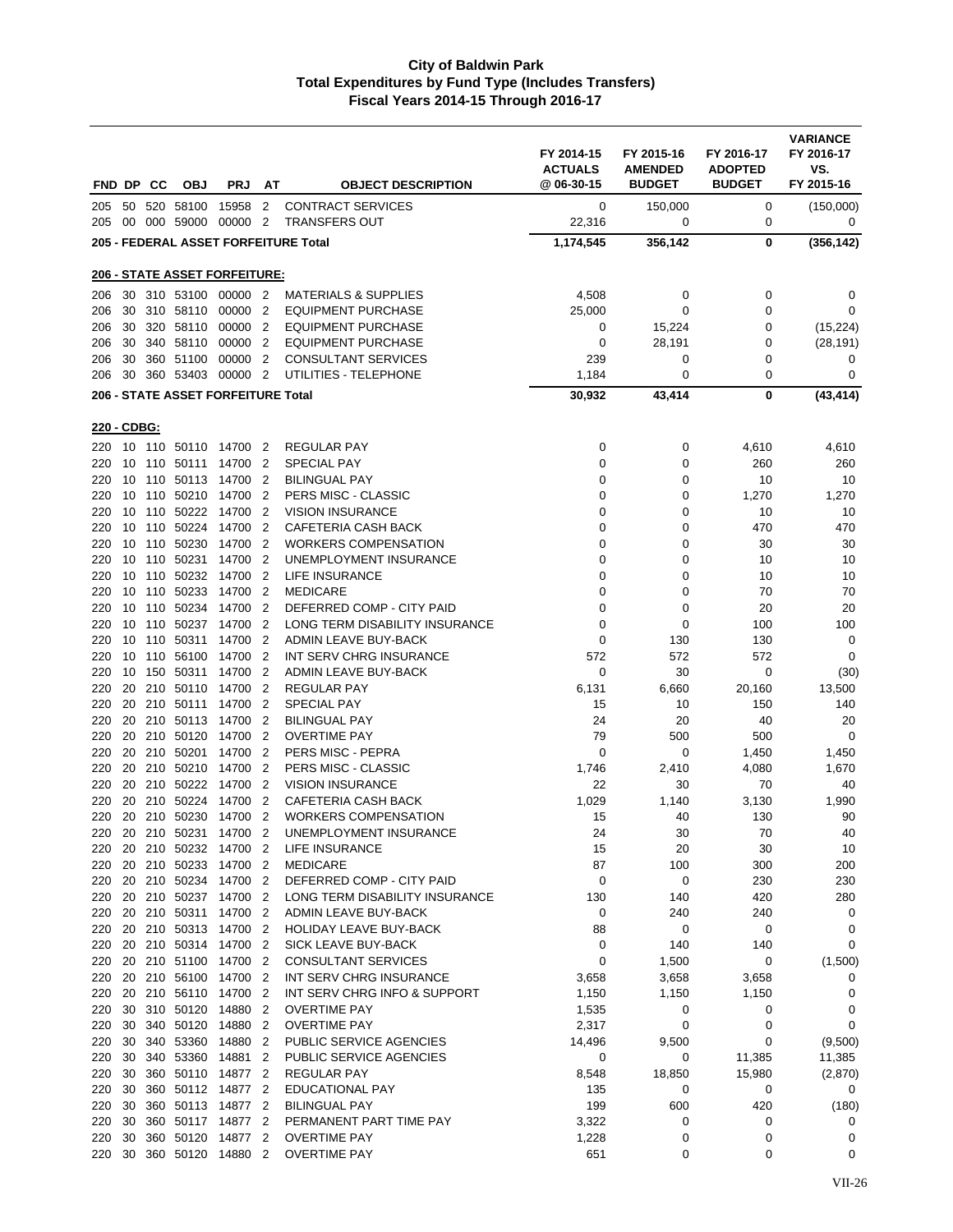| FND DP     |          | CС         | <b>OBJ</b>             | <b>PRJ</b>           | AT                               | <b>OBJECT DESCRIPTION</b>                             | FY 2014-15<br><b>ACTUALS</b><br>@06-30-15 | FY 2015-16<br><b>AMENDED</b><br><b>BUDGET</b> | FY 2016-17<br><b>ADOPTED</b><br><b>BUDGET</b> | <b>VARIANCE</b><br>FY 2016-17<br>VS.<br>FY 2015-16 |
|------------|----------|------------|------------------------|----------------------|----------------------------------|-------------------------------------------------------|-------------------------------------------|-----------------------------------------------|-----------------------------------------------|----------------------------------------------------|
| 220        | 30       |            | 360 50210              | 14877                | $\overline{2}$                   | PERS MISC - CLASSIC                                   | 2,521                                     | 7,020                                         | 4,490                                         | (2,530)                                            |
| 220        | 30       | 360        | 50214                  | 14877                | $\overline{2}$                   | <b>PERS PART TIME</b>                                 | 808                                       | 0                                             | 0                                             | 0                                                  |
| 220        | 30       | 360        | 50222                  | 14877                | $\overline{2}$                   | <b>VISION INSURANCE</b>                               | 31                                        | 130                                           | 60                                            | (70)                                               |
| 220        | 30       | 360        | 50224                  | 14877                | $\overline{2}$                   | <b>CAFETERIA CASH BACK</b>                            | 2,558                                     | 5,700                                         | 3,990                                         | (1,710)                                            |
| 220        | 30       |            | 360 50230              | 14877                | $\overline{2}$                   | WORKERS COMPENSATION                                  | 74                                        | 120                                           | 100                                           | (20)                                               |
| 220        | 30       |            | 360 50231              | 14877                | $\overline{2}$                   | UNEMPLOYMENT INSURANCE                                | 96                                        | 130                                           | 90                                            | (40)                                               |
| 220        | 30       | 360        | 50232                  | 14877                | $\overline{2}$                   | LIFE INSURANCE                                        | 37                                        | 100                                           | 40                                            | (60)                                               |
| 220        | 30       | 360        | 50233                  | 14877                | $\overline{2}$                   | <b>MEDICARE</b>                                       | 212                                       | 280                                           | 240                                           | (40)                                               |
| 220        | 30       | 360        | 50234                  | 14877                | $\overline{2}$                   | DEFERRED COMP - CITY PAID                             | 69                                        | 170                                           | 360                                           | 190                                                |
| 220        | 30       | 360        | 50237                  | 14877                | $\overline{2}$                   | LONG TERM DISABILITY INSURANCE                        | 259                                       | 400                                           | 340                                           | (60)                                               |
| 220        | 30       | 391        | 50110                  | 14715                | $\overline{2}$                   | <b>REGULAR PAY</b>                                    | 26,183                                    | 60,300                                        | 86,120                                        | 25,820                                             |
| 220<br>220 | 30<br>30 | 391<br>391 | 50111<br>50113         | 14715<br>14715       | $\overline{2}$<br>$\overline{2}$ | <b>SPECIAL PAY</b><br><b>BILINGUAL PAY</b>            | 139<br>818                                | 0<br>1,800                                    | 0<br>500                                      | 0                                                  |
| 220        | 30       | 391        | 50116                  | 14715                | $\overline{2}$                   | PART TIME PAY                                         | 13,229                                    | 0                                             | 0                                             | (1,300)<br>0                                       |
| 220        | 30       | 391        | 50117                  | 14715                | $\overline{2}$                   | PERMANENT PART TIME PAY                               | 20,882                                    | 0                                             | 0                                             | 0                                                  |
| 220        | 30       | 391        | 50120                  | 14715                | $\overline{2}$                   | <b>OVERTIME PAY</b>                                   | 837                                       | 300                                           | 0                                             | (300)                                              |
| 220        | 30       | 391        | 50201                  | 14715                | $\overline{2}$                   | PERS MISC - PEPRA                                     | 0                                         | 0                                             | 9,730                                         | 9,730                                              |
| 220        | 30       | 391        | 50210                  | 14715                | $\overline{2}$                   | PERS MISC - CLASSIC                                   | 8,035                                     | 22,420                                        | 14,000                                        | (8, 420)                                           |
| 220        | 30       | 391        | 50214                  | 14715                | $\overline{2}$                   | PERS PART TIME                                        | 4,124                                     | 0                                             | 0                                             | 0                                                  |
| 220        | 30       | 391        | 50220                  | 14715                | $\overline{2}$                   | <b>HEALTH INSURANCE</b>                               | 319                                       | 0                                             | 0                                             | 0                                                  |
| 220        | 30       | 391        | 50222                  | 14715                | $\overline{2}$                   | <b>VISION INSURANCE</b>                               | 224                                       | 470                                           | 420                                           | (50)                                               |
| 220        | 30       | 391        | 50224                  | 14715                | $\overline{2}$                   | CAFETERIA CASH BACK                                   | 7,702                                     | 17,100                                        | 23,030                                        | 5,930                                              |
| 220        | 30       | 391        | 50230                  | 14715                | $\overline{2}$                   | WORKERS COMPENSATION                                  | 1,929                                     | 390                                           | 7,200                                         | 6,810                                              |
| 220        | 30       | 391        | 50231                  | 14715                | $\overline{2}$                   | UNEMPLOYMENT INSURANCE                                | 765                                       | 390                                           | 520                                           | 130                                                |
| 220<br>220 | 30<br>30 | 391<br>391 | 50232<br>50233         | 14715<br>14715       | $\overline{2}$<br>$\overline{2}$ | LIFE INSURANCE<br><b>MEDICARE</b>                     | 103<br>912                                | 310<br>900                                    | 200<br>1,260                                  | (110)<br>360                                       |
| 220        | 30       | 391        | 50234                  | 14715                | $\overline{2}$                   | DEFERRED COMP - CITY PAID                             | 0                                         | 0                                             | 720                                           | 720                                                |
| 220        | 30       | 391        | 50236                  | 14715                | $\overline{2}$                   | MISCELLANEOUS BENEFITS                                | 800                                       | 0                                             | 0                                             | 0                                                  |
| 220        | 30       | 391        | 50237                  | 14715                | $\overline{2}$                   | LONG TERM DISABILITY INSURANCE                        | 1,264                                     | 1,270                                         | 1,810                                         | 540                                                |
| 220        | 30       | 391        | 50238                  | 14715                | $\overline{2}$                   | <b>EMPLOYER FICA</b>                                  | 23                                        | 0                                             | 0                                             | 0                                                  |
| 220        | 30       | 391        | 51100                  | 14715                | $\overline{2}$                   | <b>CONSULTANT SERVICES</b>                            | 3,600                                     | 1,000                                         | 1,000                                         | 0                                                  |
| 220        | 30       | 391        | 53100                  | 14715                | $\overline{2}$                   | <b>MATERIALS &amp; SUPPLIES</b>                       | 58                                        | 0                                             | 0                                             | 0                                                  |
| 220        | 30       | 391        | 53320                  | 14715                | $\overline{2}$                   | <b>OUTSIDE PRINTING</b>                               | 0                                         | 600                                           | 600                                           | $\mathbf 0$                                        |
| 220        | 30       | 391        | 53330                  | 14715                | $\overline{2}$                   | PUBLICATIONS, SUBSCRIP & DUES                         | 569                                       | 0                                             | 500                                           | 500                                                |
| 220        | 30       | 391        | 53350                  | 14715                | $\overline{2}$                   | <b>MEETINGS &amp; CONFERENCES</b>                     | 0                                         | 500                                           | 0                                             | (500)                                              |
| 220        | 30       | 391        | 53403                  | 14715                | $\overline{2}$                   | UTILITIES - TELEPHONE                                 | 283                                       | 0                                             | 0                                             | 0                                                  |
| 220        | 30<br>30 | 391        | 56100                  | 14715                | $\overline{2}$                   | INT SERV CHRG INSURANCE                               | 5,500                                     | 19,845                                        | 19,845                                        | 0                                                  |
| 220<br>220 | 30       | 391<br>391 | 56110<br>56120         | 14715<br>14715       | $\overline{2}$<br>$\overline{2}$ | INT SERV CHRG INFO & SUPPORT<br>INT SERV CHRG - FLEET | 22,845<br>20,000                          | 18,000<br>20,000                              | 18,000<br>20,000                              | 0<br>0                                             |
| 220        | 40       |            | 400 50110              | 14700 2              |                                  | REGULAR PAY                                           | 6,620                                     | 1,150                                         | 1,290                                         | 140                                                |
| 220        | 40       |            | 400 50111              | 14700                | $\overline{2}$                   | SPECIAL PAY                                           | 197                                       | 10                                            | 60                                            | 50                                                 |
| 220        |          |            | 40 400 50113           | 14700                | $\overline{2}$                   | <b>BILINGUAL PAY</b>                                  | 0                                         | 0                                             | 10                                            | 10                                                 |
| 220        | 40       |            | 400 50201              | 14700 2              |                                  | PERS MISC - PEPRA                                     | 0                                         | 0                                             | 372                                           | 372                                                |
| 220        | 40       |            | 400 50210              | 14700 2              |                                  | PERS MISC - CLASSIC                                   | 1,822                                     | 420                                           | 0                                             | (420)                                              |
| 220        |          |            | 40 400 50222           | 14700                | $\overline{2}$                   | <b>VISION INSURANCE</b>                               | 10                                        | $\mathbf 0$                                   | 0                                             | 0                                                  |
| 220        | 40       |            | 400 50224              | 14700 2              |                                  | CAFETERIA CASH BACK                                   | 811                                       | 140                                           | 180                                           | 40                                                 |
| 220        | 40       |            | 400 50230              | 14700 2              |                                  | <b>WORKERS COMPENSATION</b>                           | 15                                        | 10                                            | 10                                            | 0                                                  |
| 220        | 40       |            | 400 50231              | 14700                | $\overline{2}$                   | UNEMPLOYMENT INSURANCE                                | 15                                        | 0                                             | 0                                             | 0                                                  |
| 220        |          |            | 40 400 50232           | 13406                | $\overline{2}$                   | <b>LIFE INSURANCE</b>                                 | 3                                         | 0                                             | 0                                             | 0                                                  |
| 220<br>220 | 40<br>40 |            | 400 50232<br>400 50233 | 14700 2<br>14700 2   |                                  | LIFE INSURANCE<br><b>MEDICARE</b>                     | 11<br>106                                 | 0<br>20                                       | 0<br>20                                       | 0<br>0                                             |
| 220        | 40       |            | 400 50234              | 14700 2              |                                  | DEFERRED COMP - CITY PAID                             | 0                                         | 0                                             | 10                                            | 10                                                 |
| 220        |          |            | 40 400 50237           | 14700                | -2                               | LONG TERM DISABILITY INSURANCE                        | 135                                       | 20                                            | 30                                            | 10                                                 |
| 220        | 40       |            | 400 50311              | 14700 2              |                                  | ADMIN LEAVE BUY-BACK                                  | 0                                         | 860                                           | 860                                           | 0                                                  |
| 220        | 40       |            | 400 50313              | 14700 2              |                                  | HOLIDAY LEAVE BUY-BACK                                | 100                                       | 0                                             | 0                                             | 0                                                  |
| 220        |          |            | 40 400 56100           | 14700 2              |                                  | INT SERV CHRG INSURANCE                               | 2,700                                     | 2,700                                         | 2,700                                         | 0                                                  |
| 220        | 40       |            | 400 56100              | 14715 2              |                                  | INT SERV CHRG INSURANCE                               | 1,715                                     | 1,715                                         | 1,715                                         | 0                                                  |
| 220        | 40       |            | 400 56110              | 14700 2              |                                  | INT SERV CHRG INFO & SUPPORT                          | 900                                       | 900                                           | 900                                           | 0                                                  |
| 220        | 40       |            | 400 56110              | 14715                | $\overline{2}$                   | INT SERV CHRG INFO & SUPPORT                          | 544                                       | 544                                           | 544                                           | 0                                                  |
| 220        |          |            |                        | 40 400 57900 14700 2 |                                  | SALARY SAVINGS / VACANCIES                            | 0                                         | 0                                             | (1,982)                                       | (1,982)                                            |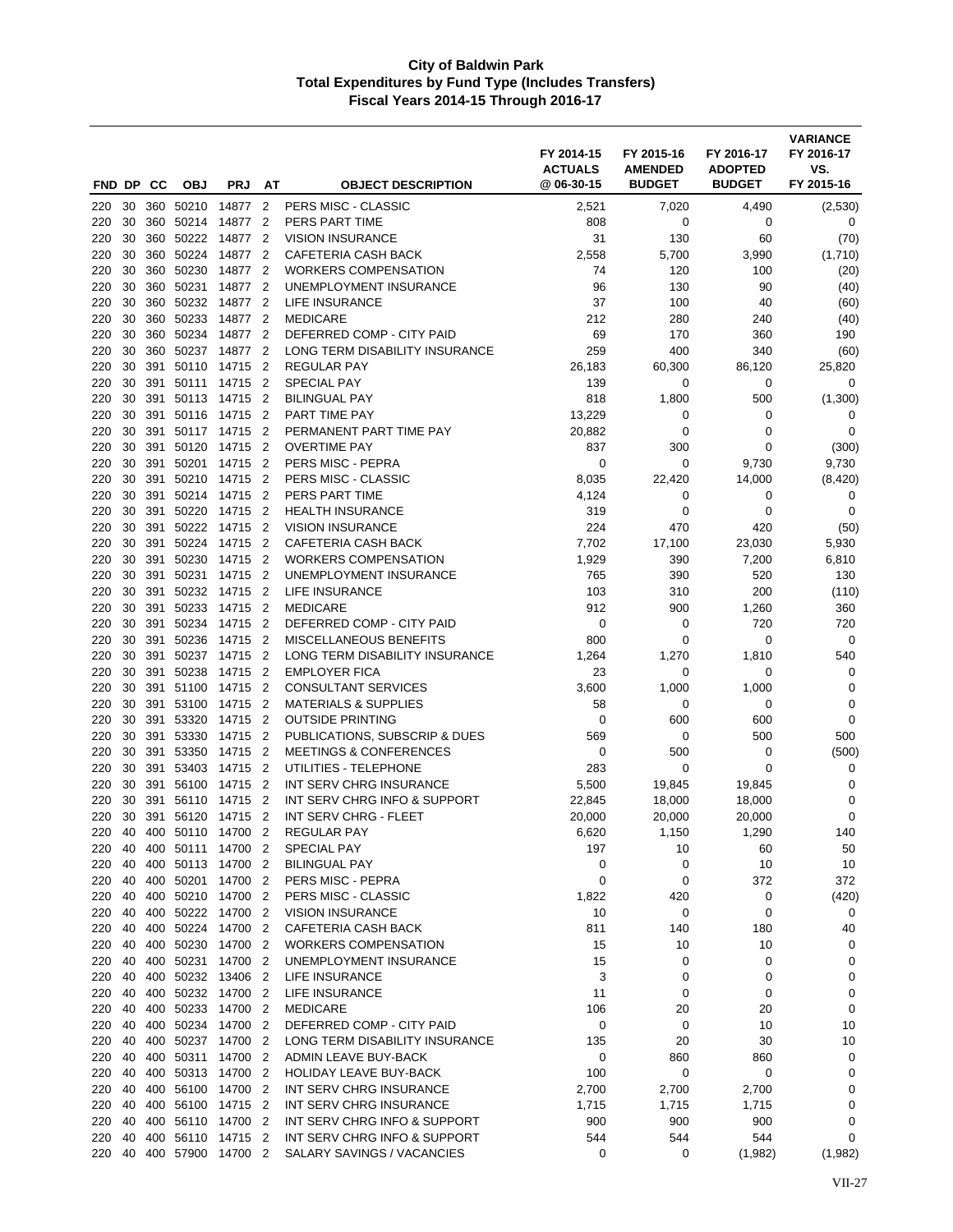|            |          |            |                        |                |                                  |                                                    | FY 2014-15<br><b>ACTUALS</b><br>@ 06-30-15 | FY 2015-16<br><b>AMENDED</b><br><b>BUDGET</b> | FY 2016-17<br><b>ADOPTED</b> | <b>VARIANCE</b><br>FY 2016-17<br>VS.<br>FY 2015-16 |
|------------|----------|------------|------------------------|----------------|----------------------------------|----------------------------------------------------|--------------------------------------------|-----------------------------------------------|------------------------------|----------------------------------------------------|
| FND DP     |          | CС         | <b>OBJ</b>             | <b>PRJ</b>     | AT                               | <b>OBJECT DESCRIPTION</b>                          |                                            |                                               | <b>BUDGET</b>                |                                                    |
| 220        | 40       |            | 410 56100              | 14700          | $\overline{2}$                   | INT SERV CHRG INSURANCE                            | 1,800                                      | 1,800                                         | 1,800                        | 0                                                  |
| 220<br>220 | 40<br>40 | 410<br>420 | 56110<br>50110         | 14700          | $\overline{2}$<br>$\overline{2}$ | INT SERV CHRG INFO & SUPPORT<br><b>REGULAR PAY</b> | 600                                        | 600<br>62,520                                 | 600                          | $\mathbf 0$<br>970                                 |
| 220        | 40       | 420        | 50110                  | 14700<br>14710 | $\overline{2}$                   | <b>REGULAR PAY</b>                                 | 59,834<br>25,764                           | 31,010                                        | 63,490<br>34,410             | 3,400                                              |
| 220        | 40       |            | 420 50111              | 14700          | $\overline{2}$                   | <b>SPECIAL PAY</b>                                 | 391                                        | 250                                           | 250                          | 0                                                  |
| 220        | 40       | 420        | 50111                  | 14710          | $\overline{2}$                   | <b>SPECIAL PAY</b>                                 | 119                                        | 0                                             | 0                            | 0                                                  |
| 220        | 40       | 420        | 50113                  | 14700          | $\overline{2}$                   | <b>BILINGUAL PAY</b>                               | 616                                        | 600                                           | 650                          | 50                                                 |
| 220        | 40       | 420        | 50113                  | 14710          | $\overline{2}$                   | <b>BILINGUAL PAY</b>                               | 698                                        | 1,120                                         | 780                          | (340)                                              |
| 220        | 40       | 420        | 50116                  | 14700          | $\overline{2}$                   | PART TIME PAY                                      | 400                                        | 5,000                                         | 0                            | (5,000)                                            |
| 220        | 40       | 420        | 50116                  | 14710          | $\overline{2}$                   | PART TIME PAY                                      | $\mathbf 0$                                | 0                                             | 930                          | 930                                                |
| 220        | 40       | 420        | 50117                  | 14700          | $\overline{2}$                   | PERMANENT PART TIME PAY                            | 14,040                                     | $\mathbf 0$                                   | 2,580                        | 2,580                                              |
| 220        | 40       | 420        | 50117                  | 14710          | $\overline{2}$                   | PERMANENT PART TIME PAY                            | 18,706                                     | $\mathbf 0$                                   | 0                            | 0                                                  |
| 220        | 40       | 420        | 50120                  | 14700          | $\overline{2}$                   | <b>OVERTIME PAY</b>                                | 0                                          | 100                                           | 100                          | 0                                                  |
| 220        | 40       | 420        | 50210                  | 14700          | $\overline{2}$                   | PERS MISC - CLASSIC                                | 18,907                                     | 22,780                                        | 17,570                       | (5,210)                                            |
| 220        | 40       | 420        | 50210                  | 14710          | $\overline{2}$                   | <b>PERS MISC - CLASSIC</b>                         | 8,972                                      | 11,600                                        | 9,640                        | (1,960)                                            |
| 220        | 40       | 420        | 50214                  | 14700          | $\overline{2}$                   | PERS PART TIME                                     | 1,259                                      | 0                                             | 700                          | 700                                                |
| 220        | 40       | 420        | 50214                  | 14710          | $\overline{2}$                   | PERS PART TIME                                     | 2,332                                      | 0                                             | 0                            | 0                                                  |
| 220        | 40       | 420        | 50220                  | 14700          | $\overline{2}$                   | <b>HEALTH INSURANCE</b><br><b>HEALTH INSURANCE</b> | 199                                        | $\mathbf 0$                                   | $\mathbf 0$                  | 0                                                  |
| 220<br>220 | 40<br>40 | 420<br>420 | 50220<br>50222         | 14710<br>14700 | $\overline{2}$<br>$\overline{2}$ | <b>VISION INSURANCE</b>                            | 640<br>213                                 | $\mathbf 0$<br>210                            | $\mathbf 0$<br>260           | $\mathbf 0$<br>50                                  |
| 220        | 40       | 420        | 50222                  | 14710          | $\overline{2}$                   | <b>VISION INSURANCE</b>                            | 127                                        | 210                                           | $\mathbf 0$                  | (210)                                              |
| 220        | 40       | 420        | 50224                  | 14700          | $\overline{2}$                   | <b>CAFETERIA CASH BACK</b>                         | 11,678                                     | 12,080                                        | 11,650                       | (430)                                              |
| 220        | 40       | 420        | 50224                  | 14710          | $\overline{2}$                   | CAFETERIA CASH BACK                                | 7,790                                      | 10,600                                        | 7,410                        | (3, 190)                                           |
| 220        | 40       | 420        | 50230                  | 14700          | $\overline{2}$                   | <b>WORKERS COMPENSATION</b>                        | 234                                        | 690                                           | 560                          | (130)                                              |
| 220        | 40       | 420        | 50230                  | 14710          | $\overline{2}$                   | <b>WORKERS COMPENSATION</b>                        | 160                                        | 200                                           | 260                          | 60                                                 |
| 220        | 40       | 420        | 50231                  | 14700          | $\overline{2}$                   | UNEMPLOYMENT INSURANCE                             | 515                                        | 310                                           | 500                          | 190                                                |
| 220        | 40       | 420        | 50231                  | 14710          | $\overline{2}$                   | UNEMPLOYMENT INSURANCE                             | 477                                        | 240                                           | 250                          | 10                                                 |
| 220        | 40       | 420        | 50232                  | 14700          | $\overline{2}$                   | LIFE INSURANCE                                     | 164                                        | 220                                           | 110                          | (110)                                              |
| 220        | 40       | 420        | 50232                  | 14710          | $\overline{2}$                   | LIFE INSURANCE                                     | 109                                        | 190                                           | 70                           | (120)                                              |
| 220        | 40       | 420        | 50233                  | 14700          | $\overline{2}$                   | <b>MEDICARE</b>                                    | 1,128                                      | 990                                           | 970                          | (20)                                               |
| 220        | 40       | 420        | 50233                  | 14710          | $\overline{2}$                   | <b>MEDICARE</b>                                    | 687                                        | 470                                           | 520                          | 50                                                 |
| 220        | 40       | 420        | 50234                  | 14700          | $\overline{2}$                   | DEFERRED COMP - CITY PAID                          | 0                                          | 0                                             | 830                          | 830                                                |
| 220        | 40       | 420        | 50234                  | 14710          | $\overline{2}$                   | DEFERRED COMP - CITY PAID                          | 0                                          | $\mathbf 0$                                   | 780                          | 780                                                |
| 220        | 40       | 420        | 50236                  | 14700          | $\overline{2}$                   | MISCELLANEOUS BENEFITS                             | 25                                         | 0                                             | $\mathbf 0$                  | 0                                                  |
| 220        | 40       | 420        | 50237                  | 14700          | $\overline{2}$                   | LONG TERM DISABILITY INSURANCE                     | 1,575                                      | 1,310                                         | 1,330                        | 20                                                 |
| 220        | 40       | 420        | 50237                  | 14710          | $\overline{2}$                   | LONG TERM DISABILITY INSURANCE                     | 934                                        | 650                                           | 720                          | 70                                                 |
| 220        | 40       | 420        | 50238                  | 14700          | $\overline{2}$                   | <b>EMPLOYER FICA</b>                               | 0                                          | 340                                           | 168                          | (172)                                              |
| 220        | 40       | 420        | 50238                  | 14710          | 2                                | <b>EMPLOYER FICA</b>                               | 0                                          | 0                                             | 48                           | 48                                                 |
| 220        | 40       | 420        | 50314                  | 14700          | $\overline{2}$                   | SICK LEAVE BUY-BACK<br>CONSULTANT SERVICES         | $\mathbf 0$<br>40,673                      | 30<br>5,000                                   | 30<br>8,500                  | 0                                                  |
| 220        | 40<br>40 |            | 420 51100<br>420 51101 | 14700<br>14700 | $\overline{2}$<br>$\overline{2}$ | PROFESSIONAL SERVICES                              | 911                                        | 1,500                                         | 1,500                        | 3,500<br>0                                         |
| 220<br>220 | 40       | 420        | 51101                  | 14810          | $\overline{2}$                   | PROFESSIONAL SERVICES                              | 700                                        | 5,000                                         | 5,000                        | 0                                                  |
| 220        | 40       | 420        | 51102                  | 14700          | $\overline{2}$                   | <b>LEGAL SERVICES</b>                              | 0                                          | 1,000                                         | 1,000                        | 0                                                  |
| 220        | 40       |            | 420 53100              | 14700          | $\overline{2}$                   | <b>MATERIALS &amp; SUPPLIES</b>                    | 0                                          | 1,000                                         | 1,000                        | 0                                                  |
| 220        | 40       |            | 420 53200              | 14700          | $\overline{2}$                   | <b>EDUCATION &amp; TRAINING</b>                    | $\mathbf 0$                                | 2,000                                         | 1,000                        | (1,000)                                            |
| 220        | 40       |            | 420 53330              | 14700          | $\overline{2}$                   | PUBLICATIONS, SUBSCRIP & DUES                      | 3,372                                      | 7,200                                         | 5,200                        | (2,000)                                            |
| 220        | 40       |            | 420 53340              | 14700          | $\overline{2}$                   | MILEAGE REIMBURSEMENT                              | $\mathbf 0$                                | 100                                           | 100                          | 0                                                  |
| 220        | 40       |            | 420 53350              | 14700          | $\overline{2}$                   | <b>MEETINGS &amp; CONFERENCES</b>                  | 161                                        | 1,000                                         | 1,000                        | 0                                                  |
| 220        | 40       |            | 420 53360              | 14815          | $\overline{2}$                   | PUBLIC SERVICE AGENCIES                            | 3,300                                      | 3,300                                         | 4,500                        | 1,200                                              |
| 220        | 40       | 420        | 53360                  | 14825          | $\overline{2}$                   | PUBLIC SERVICE AGENCIES                            | 2,500                                      | 2,500                                         | 2,500                        | 0                                                  |
| 220        | 40       |            | 420 53360              | 14830 2        |                                  | PUBLIC SERVICE AGENCIES                            | 10,000                                     | 10,000                                        | 9,900                        | (100)                                              |
| 220        | 40       | 420        | 53360                  | 14835          | $\overline{2}$                   | PUBLIC SERVICE AGENCIES                            | 8,000                                      | 8,000                                         | 7,900                        | (100)                                              |
| 220        | 40       |            | 420 53360              | 14876          | $\overline{2}$                   | PUBLIC SERVICE AGENCIES                            | 2,150                                      | 2,150                                         | 2,150                        | 0                                                  |
| 220        | 40       | 420        | 53360                  | 14891          | $\overline{2}$                   | PUBLIC SERVICE AGENCIES                            | 7,734                                      | 9,300                                         | 8,900                        | (400)                                              |
| 220        | 40       |            | 420 53387              | 14875          | $\overline{2}$                   | <b>EMERGENCY GRANT EXPENSE</b>                     | 9,899                                      | 20,000                                        | 20,000                       | 0                                                  |
| 220        | 40       | 420        | 53390                  | 14700          | $\overline{2}$                   | MINOR EQUIPMENT PURCHASE                           | 0                                          | 500                                           | 1,000                        | 500                                                |
| 220        | 40       | 420        | 53403                  | 14700          | $\overline{2}$                   | UTILITIES - TELEPHONE                              | 417                                        | 550                                           | 1,000                        | 450                                                |
| 220        | 40       |            | 420 56100              | 14700 2        |                                  | INT SERV CHRG INSURANCE                            | 9,800                                      | 9,800                                         | 9,121                        | (679)                                              |
| 220        | 40       | 420        | 56100                  | 14710          | $\overline{2}$                   | INT SERV CHRG INSURANCE                            | 1,372                                      | 1,372                                         | 1,372                        | 0                                                  |
| 220        | 40       |            | 420 56110              | 14700 2        |                                  | INT SERV CHRG INFO & SUPPORT                       | 3,300                                      | 3,300                                         | 3,300                        | 0                                                  |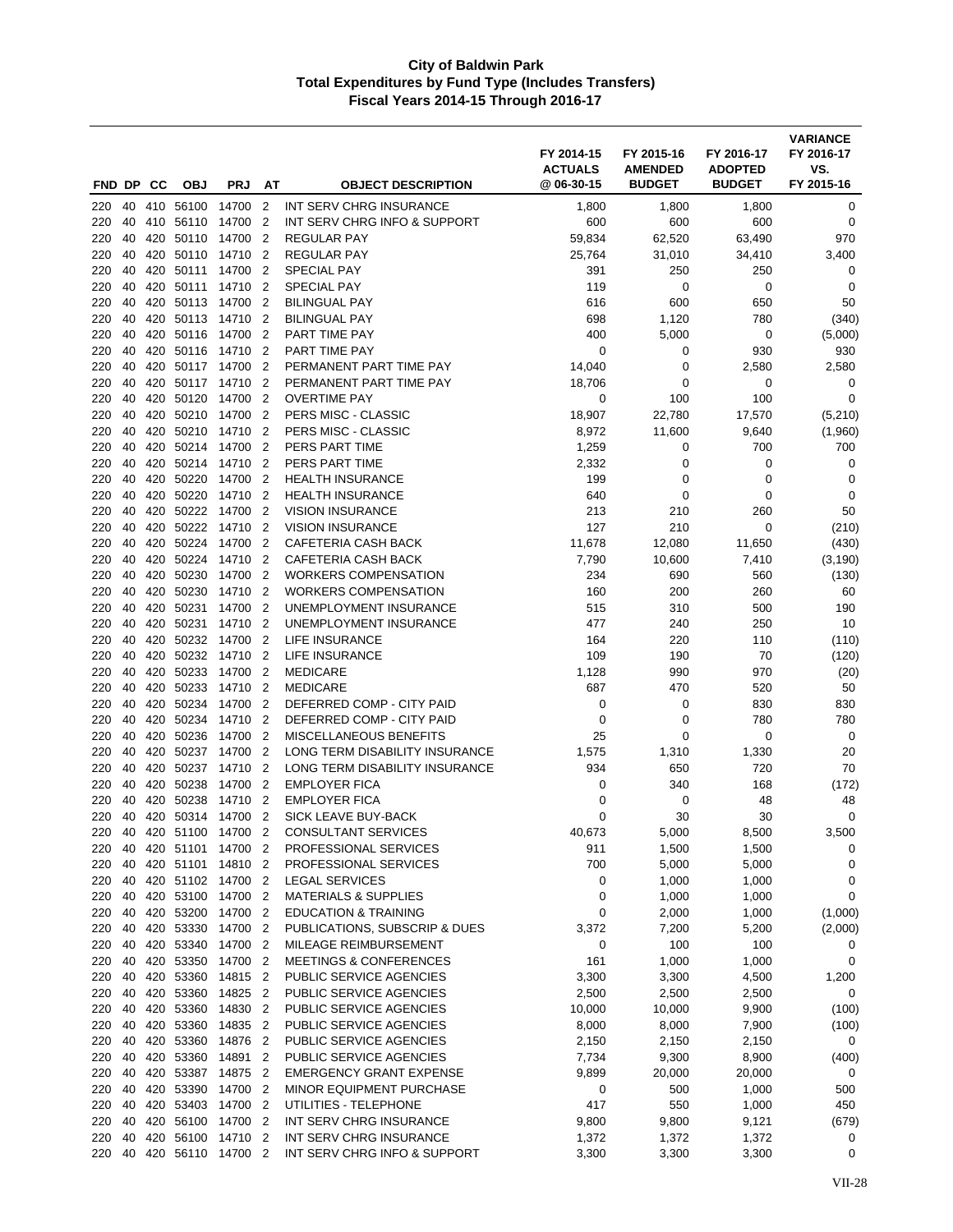|            |          |            |                           |                      |                                  |                                                       | FY 2014-15<br><b>ACTUALS</b> | FY 2015-16<br><b>AMENDED</b> | FY 2016-17<br><b>ADOPTED</b> | <b>VARIANCE</b><br>FY 2016-17<br>VS. |
|------------|----------|------------|---------------------------|----------------------|----------------------------------|-------------------------------------------------------|------------------------------|------------------------------|------------------------------|--------------------------------------|
| FND DP     |          | CС         | <b>OBJ</b>                | <b>PRJ</b>           | AT                               | <b>OBJECT DESCRIPTION</b>                             | @06-30-15                    | <b>BUDGET</b>                | <b>BUDGET</b>                | FY 2015-16                           |
| 220        | 40       | 460        | 50110                     | 14715                | $\overline{2}$                   | <b>REGULAR PAY</b>                                    | 15,763                       | 0                            | 0                            | 0                                    |
| 220        | 40       | 460        | 50113                     | 14715                | $\overline{2}$                   | <b>BILINGUAL PAY</b>                                  | 367                          | 0                            | 0                            | 0                                    |
| 220        | 40       | 460        | 50116                     | 14715                | $\overline{2}$                   | PART TIME PAY                                         | 279                          | 0                            | 0                            | 0                                    |
| 220        | 40       | 460        | 50117                     | 14715                | $\overline{2}$                   | PERMANENT PART TIME PAY                               | 431                          | 0                            | 0                            | 0                                    |
| 220        | 40       | 460        | 50120                     | 14715                | $\overline{2}$                   | <b>OVERTIME PAY</b>                                   | 941                          | 0                            | 0                            | 0                                    |
| 220        | 40       |            | 460 50210                 | 14715                | $\overline{2}$                   | PERS MISC - CLASSIC                                   | 4,803                        | 0                            | 0                            | 0                                    |
| 220        | 40       | 460        | 50214                     | 14715                | 2                                | PERS PART TIME                                        | 212                          | 0                            | 0                            | 0                                    |
| 220<br>220 | 40<br>40 | 460<br>460 | 50220<br>50222            | 14715<br>14715       | $\overline{2}$<br>$\overline{2}$ | <b>HEALTH INSURANCE</b><br><b>VISION INSURANCE</b>    | 64<br>83                     | $\mathbf 0$<br>0             | 0<br>0                       | 0<br>$\mathbf 0$                     |
| 220        | 40       | 460        | 50224                     | 14715                | $\overline{2}$                   | <b>CAFETERIA CASH BACK</b>                            | 3,444                        | 0                            | 0                            | $\mathbf 0$                          |
| 220        | 40       | 460        | 50230                     | 14715                | $\overline{2}$                   | <b>WORKERS COMPENSATION</b>                           | 1,054                        | 0                            | 0                            | 0                                    |
| 220        | 40       |            | 460 50231                 | 14715                | $\overline{2}$                   | UNEMPLOYMENT INSURANCE                                | 118                          | 0                            | 0                            | 0                                    |
| 220        | 40       | 460        | 50232                     | 14715                | $\overline{2}$                   | LIFE INSURANCE                                        | 51                           | 0                            | 0                            | 0                                    |
| 220        | 40       | 460        | 50233                     | 14715                | $\overline{2}$                   | <b>MEDICARE</b>                                       | 275                          | 0                            | 0                            | 0                                    |
| 220        | 40       |            | 460 50236                 | 14715                | $\overline{2}$                   | <b>MISCELLANEOUS BENEFITS</b>                         | 17                           | $\mathbf 0$                  | 0                            | 0                                    |
| 220        | 40       | 460        | 50237                     | 14715                | $\overline{2}$                   | LONG TERM DISABILITY INSURANCE                        | 392                          | 0                            | 0                            | 0                                    |
| 220        | 50       | 520        | 56100                     | 14889                | $\overline{2}$                   | INT SERV CHRG INSURANCE                               | $\mathbf 0$                  | 0                            | 1,950                        | 1,950                                |
| 220        | 50       | 520        | 58100                     | 14889                | $\overline{2}$                   | <b>CONTRACT SERVICES</b>                              | 4,348                        | 856,000                      | 544,330                      | (311, 670)                           |
| 220        | 50       | 520        | 58100                     | 15805                | $\overline{2}$                   | <b>CONTRACT SERVICES</b>                              | 2,660                        | 10,000                       | 0                            | (10,000)                             |
| 220        | 50       | 520        | 58100                     | 16185                | $\overline{2}$                   | <b>CONTRACT SERVICES</b>                              | 0                            | 0                            | 175,000                      | 175,000                              |
| 220        | 50       | 551        | 50110                     | 14885                | $\overline{2}$                   | <b>REGULAR PAY</b>                                    | 1,271                        | 1,800                        | 2,030                        | 230                                  |
| 220        | 50       | 551        | 50113                     | 14885                | $\overline{2}$                   | <b>BILINGUAL PAY</b>                                  | 34                           | 50                           | 50                           | 0                                    |
| 220        | 50       | 551        | 50120                     | 14885                | $\overline{2}$                   | <b>OVERTIME PAY</b>                                   | 59                           | 200                          | 200                          | 0                                    |
| 220        | 50       | 551        | 50210                     | 14885                | 2                                | PERS MISC - CLASSIC                                   | 374                          | 670                          | 570                          | (100)                                |
| 220        | 50       | 551        | 50220                     | 14885                | $\overline{2}$                   | <b>HEALTH INSURANCE</b>                               | 220                          | 310                          | 480                          | 170                                  |
| 220        | 50       | 551        | 50221                     | 14885                | $\overline{2}$                   | <b>DENTAL INSURANCE</b>                               | 11                           | 0                            | $\mathbf 0$                  | 0                                    |
| 220        | 50<br>50 | 551<br>551 | 50222                     | 14885                | $\overline{2}$<br>$\overline{2}$ | <b>VISION INSURANCE</b>                               | 12                           | 20                           | 20                           | 0                                    |
| 220<br>220 | 50       | 551        | 50230<br>50231            | 14885<br>14885       | $\overline{2}$                   | <b>WORKERS COMPENSATION</b><br>UNEMPLOYMENT INSURANCE | 76<br>8                      | 180<br>10                    | 200<br>10                    | 20<br>$\mathbf 0$                    |
| 220        | 50       | 551        | 50232                     | 14885                | $\overline{2}$                   | LIFE INSURANCE                                        | 5                            | 10                           | 0                            | (10)                                 |
| 220        | 50       | 551        | 50233                     | 14885                | 2                                | <b>MEDICARE</b>                                       | 16                           | 30                           | 30                           | 0                                    |
| 220        | 50       | 551        | 50237                     | 14885                | 2                                | LONG TERM DISABILITY INSURANCE                        | 27                           | 40                           | 40                           | 0                                    |
| 220        | 50       |            | 560 50120                 | 14885                | $\overline{2}$                   | <b>OVERTIME PAY</b>                                   | $\mathbf 0$                  | 160                          | 160                          | $\mathbf 0$                          |
| 220        | 50       | 561        | 50314                     | 14885                | $\overline{2}$                   | SICK LEAVE BUY-BACK                                   | $\mathbf 0$                  | 60                           | 60                           | $\mathbf 0$                          |
| 220        | 50       | 570        | 50110                     | 14885                | $\overline{2}$                   | <b>REGULAR PAY</b>                                    | 18,627                       | 12,120                       | 13,720                       | 1,600                                |
| 220        | 50       | 570        | 50111                     | 14885                | $\overline{2}$                   | <b>SPECIAL PAY</b>                                    | 21                           | 0                            | 0                            | 0                                    |
| 220        | 50       | 570        | 50113                     | 14885                | $\overline{2}$                   | <b>BILINGUAL PAY</b>                                  | 151                          | 120                          | 120                          | 0                                    |
| 220        | 50       | 570        | 50120                     | 14885                | 2                                | <b>OVERTIME PAY</b>                                   | 784                          | 1,500                        | 1,500                        | 0                                    |
| 220        | 50       | 570        | 50210                     | 14885                | $\overline{2}$                   | PERS MISC - CLASSIC                                   | 5,800                        | 4,420                        | 3,790                        | (630)                                |
| 220        |          |            | 50 570 50220              | 14885 2              |                                  | <b>HEALTH INSURANCE</b>                               | 1,927                        | 1,990                        | 3,540                        | 1,550                                |
| 220        |          |            | 50 570 50221              | 14885                | $\overline{2}$                   | <b>DENTAL INSURANCE</b>                               | 104                          | 0                            | 0                            | 0                                    |
| 220        |          |            | 50 570 50222              | 14885                | $\overline{2}$                   | <b>VISION INSURANCE</b>                               | 95                           | 60                           | 90                           | 30                                   |
| 220        | 50       |            | 570 50224                 | 14885 2              |                                  | CAFETERIA CASH BACK                                   | 1,223                        | 0                            | 0                            | 0                                    |
| 220        |          |            | 50 570 50230              | 14885 2              |                                  | <b>WORKERS COMPENSATION</b>                           | 820                          | 1,210                        | 1,370                        | 160                                  |
| 220<br>220 | 50       |            | 570 50231<br>50 570 50232 | 14885<br>14885       | $\overline{2}$<br>$\overline{2}$ | UNEMPLOYMENT INSURANCE<br><b>LIFE INSURANCE</b>       | 106<br>67                    | 80<br>60                     | 80<br>30                     | $\mathbf 0$<br>(30)                  |
| 220        | 50       |            | 570 50233                 | 14885 2              |                                  | <b>MEDICARE</b>                                       | 201                          | 180                          | 200                          | 20                                   |
| 220        |          |            | 50 570 50237              | 14885                | $\overline{2}$                   | LONG TERM DISABILITY INSURANCE                        | 429                          | 250                          | 290                          | 40                                   |
| 220        |          |            | 50 570 50313 14885        |                      | $\overline{2}$                   | <b>HOLIDAY LEAVE BUY-BACK</b>                         | 178                          | 0                            | 0                            | 0                                    |
| 220        | 50       |            | 570 50314                 | 14885 2              |                                  | SICK LEAVE BUY-BACK                                   | 2,559                        | 210                          | 210                          | 0                                    |
| 220        |          |            |                           | 50 570 51100 14885 2 |                                  | CONSULTANT SERVICES                                   | 0                            | 4,900                        | 0                            | (4,900)                              |
| 220        | 50       |            | 570 53100                 | 14885 2              |                                  | <b>MATERIALS &amp; SUPPLIES</b>                       | 0                            | 2,000                        | 0                            | (2,000)                              |
| 220        |          |            | 50 570 56100              | 14885                | $\overline{2}$                   | INT SERV CHRG INSURANCE                               | 2,858                        | 2,858                        | 1,608                        | (1,250)                              |
| 220        | 50       | 571        | 50120                     | 14885 2              |                                  | <b>OVERTIME PAY</b>                                   | 0                            | 30                           | 30                           | 0                                    |
| 220        |          |            | 50 571 50314              | 14885 2              |                                  | SICK LEAVE BUY-BACK                                   | $\mathbf 0$                  | 50                           | 50                           | 0                                    |
| 220        |          |            |                           | 50 571 56100 14885 2 |                                  | INT SERV CHRG INSURANCE                               | 1,715                        | 1,715                        | 1,015                        | (700)                                |
| 220        |          |            |                           | 60 610 50110 14890 2 |                                  | REGULAR PAY                                           | 441                          | 0                            | 0                            | 0                                    |
| 220        |          |            |                           | 60 610 50116 14890 2 |                                  | PART TIME PAY                                         | 15,531                       | 13,530                       | 10,530                       | (3,000)                              |
| 220        | 60       |            | 610 50117 14890           |                      | $\overline{2}$                   | PERMANENT PART TIME PAY                               | 1,728                        | 0                            | 0                            | 0                                    |
| 220        |          |            |                           | 60 610 50210 14890 2 |                                  | PERS MISC - CLASSIC                                   | 190                          | 0                            | 0                            | 0                                    |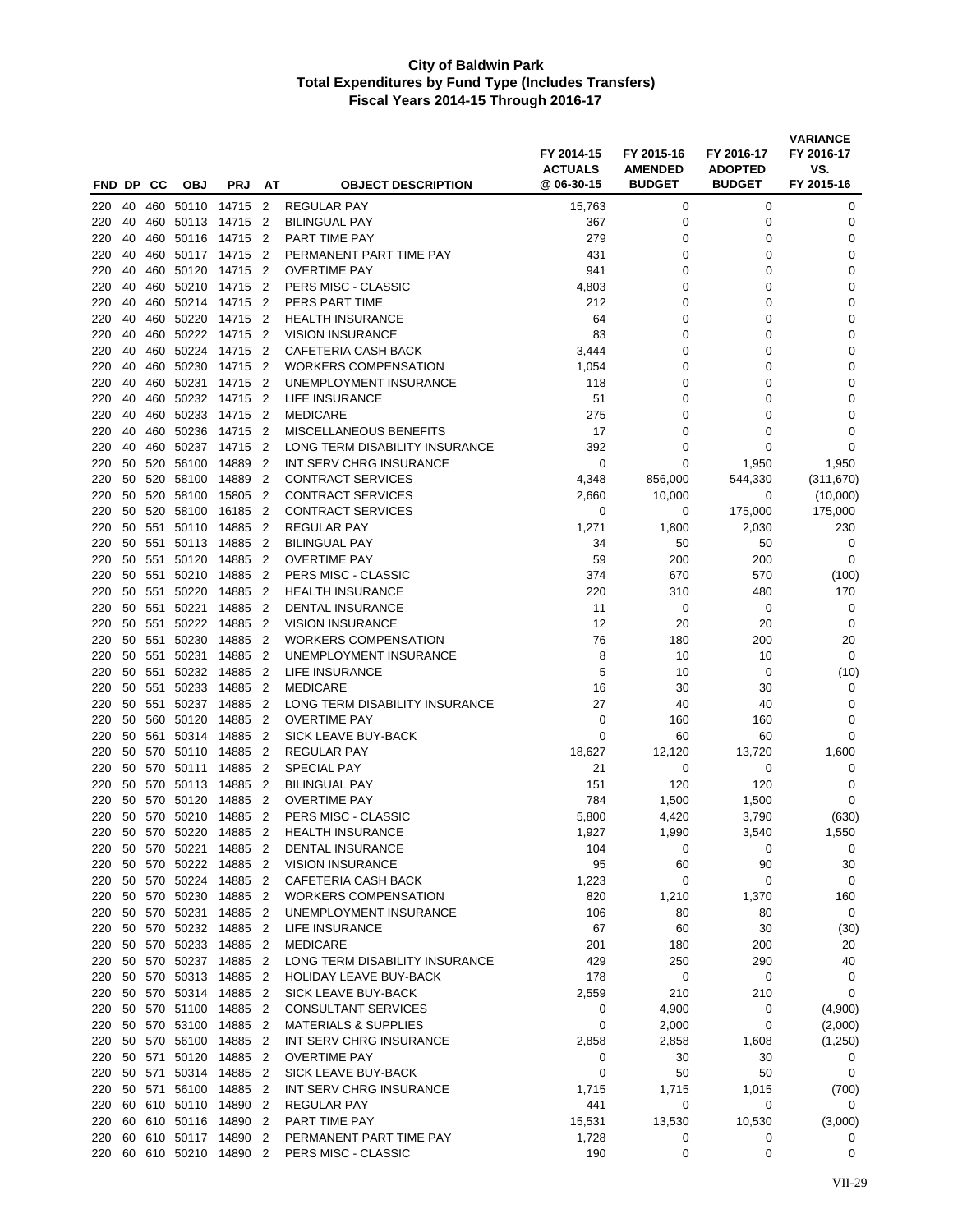|             |          |                  |                    |                                              |                                  |                                                                      | FY 2014-15<br><b>ACTUALS</b> | FY 2015-16<br><b>AMENDED</b> | FY 2016-17<br><b>ADOPTED</b> | <b>VARIANCE</b><br>FY 2016-17<br>VS. |
|-------------|----------|------------------|--------------------|----------------------------------------------|----------------------------------|----------------------------------------------------------------------|------------------------------|------------------------------|------------------------------|--------------------------------------|
| FND DP      |          | CС               | <b>OBJ</b>         | <b>PRJ</b>                                   | AT                               | <b>OBJECT DESCRIPTION</b>                                            | @ 06-30-15                   | <b>BUDGET</b>                | <b>BUDGET</b>                | FY 2015-16                           |
| 220         | 60       |                  | 610 50214          | 14890                                        | $\overline{2}$                   | PERS PART TIME                                                       | 178                          | 0                            | 0                            | 0                                    |
| 220         | 60       | 610              | 50220              | 14890                                        | $\overline{2}$                   | <b>HEALTH INSURANCE</b>                                              | 157                          | 0                            | $\mathbf 0$                  | 0                                    |
| 220         | 60       | 610              | 50230              | 14890                                        | $\overline{2}$                   | <b>WORKERS COMPENSATION</b>                                          | 243                          | 600                          | 600                          | 0                                    |
| 220<br>220  | 60<br>60 | 610              | 50231<br>610 50233 | 14890<br>14890                               | $\overline{2}$<br>2              | UNEMPLOYMENT INSURANCE<br><b>MEDICARE</b>                            | 675<br>255                   | 430<br>160                   | 1,170<br>150                 | 740<br>(10)                          |
| 220         | 60       | 610              | 50236              | 14890                                        | $\overline{2}$                   | <b>MISCELLANEOUS BENEFITS</b>                                        | 990                          | 0                            | 0                            | 0                                    |
| 220         | 60       | 610              | 50237              | 14890                                        | $\overline{2}$                   | LONG TERM DISABILITY INSURANCE                                       | 362                          | 0                            | 0                            | 0                                    |
| 220         | 60       | 610              | 50238              | 14890                                        | $\overline{2}$                   | <b>EMPLOYER FICA</b>                                                 | 0                            | 750                          | 710                          | (40)                                 |
| 220         | 60       | 620              | 56100              | 14710                                        | 2                                | INT SERV CHRG INSURANCE                                              | 1,715                        | 0                            | 0                            | 0                                    |
| 220         | 60       | 620              | 56100              | 14710                                        | $\overline{2}$                   | INT SERV CHRG INSURANCE                                              | 0                            | 1,715                        | 1,715                        | 0                                    |
| 220         | 60       | 620              | 56110              | 14710                                        | 2                                | INT SERV CHRG INFO & SUPPORT                                         | 653                          | 0                            | 0                            | 0                                    |
| 220         | 60       | 620              | 56110              | 14710                                        | 2                                | INT SERV CHRG INFO & SUPPORT                                         | 0                            | 653                          | 653                          | 0                                    |
| 220         | 60       | 640              | 50110              | 14893                                        | $\overline{2}$                   | <b>REGULAR PAY</b>                                                   | 15,064                       | 15,010                       | 14,640                       | (370)                                |
| 220         | 60       | 640              | 50113              | 14893                                        | $\overline{2}$                   | <b>BILINGUAL PAY</b>                                                 | 361                          | 360                          | 310                          | (50)                                 |
| 220         | 60       | 640              | 50116              | 14893                                        | $\overline{2}$                   | <b>PART TIME PAY</b>                                                 | 1,092                        | 650                          | 0                            | (650)                                |
| 220         | 60       | 640              | 50117              | 14893                                        | $\overline{2}$                   | PERMANENT PART TIME PAY                                              | 935                          | 1,000                        | 0                            | (1,000)                              |
| 220         | 60       | 640              | 50120              | 14893                                        | $\overline{2}$                   | <b>OVERTIME PAY</b>                                                  | 187                          | 0                            | 0                            | 0                                    |
| 220<br>220  | 60<br>60 | 640<br>640       | 50210<br>50214     | 14893<br>14893                               | $\overline{2}$<br>$\overline{2}$ | PERS MISC - CLASSIC<br>PERS PART TIME                                | 4,637<br>0                   | 5,550<br>300                 | 4,100<br>0                   | (1,450)                              |
| 220         | 60       | 640              | 50222              | 14893                                        | 2                                | <b>VISION INSURANCE</b>                                              | 51                           | 50                           | 40                           | (300)<br>(10)                        |
| 220         | 60       | 640              | 50224              | 14893                                        | $\overline{2}$                   | <b>CAFETERIA CASH BACK</b>                                           | 3,430                        | 3,420                        | 2,960                        | (460)                                |
| 220         | 60       | 640              | 50230              | 14893                                        | $\overline{2}$                   | <b>WORKERS COMPENSATION</b>                                          | 246                          | 190                          | 90                           | (100)                                |
| 220         | 60       | 640              | 50231              | 14893                                        | 2                                | UNEMPLOYMENT INSURANCE                                               | 110                          | 630                          | 70                           | (560)                                |
| 220         | 60       | 640              | 50232              | 14893                                        | $\overline{2}$                   | LIFE INSURANCE                                                       | 50                           | 60                           | 30                           | (30)                                 |
| 220         | 60       | 640              | 50233              | 14893                                        | $\overline{2}$                   | <b>MEDICARE</b>                                                      | 306                          | 240                          | 220                          | (20)                                 |
| 220         | 60       | 640              | 50234              | 14893                                        | $\overline{2}$                   | DEFERRED COMP - CITY PAID                                            | 0                            | 0                            | 310                          | 310                                  |
| 220         | 60       | 640              | 50236              | 14893                                        | 2                                | MISCELLANEOUS BENEFITS                                               | 68                           | 0                            | 0                            | 0                                    |
| 220         | 60       | 640              | 50237              | 14893                                        | $\overline{2}$                   | LONG TERM DISABILITY INSURANCE                                       | 367                          | 320                          | 310                          | (10)                                 |
| 220         | 60       | 640              | 50238              | 14893                                        | $\overline{2}$                   | <b>EMPLOYER FICA</b>                                                 | 0                            | 110                          | 0                            | (110)                                |
| 220         | 60       | 640              | 50313              | 14893                                        | $\overline{2}$                   | <b>HOLIDAY LEAVE BUY-BACK</b>                                        | 7                            | $\mathbf 0$                  | $\Omega$                     | 0                                    |
| 220         | 60       | 640              | 56100              | 14893                                        | $\overline{2}$                   | INT SERV CHRG INSURANCE                                              | 2,250                        | 2,250                        | 2,250                        | 0                                    |
| 220<br>220  | 60<br>40 | 640<br>000       | 56110<br>53381     | 14893<br>14700                               | $\overline{2}$<br>$\overline{2}$ | INT SERV CHRG INFO & SUPPORT<br><b>LOAN SERVICING FEE</b>            | 747<br>729                   | 747                          | 747<br>0                     | 0<br>0                               |
| 220         | 00       |                  | 000 59000          | 14850                                        | $\overline{2}$                   | <b>TRANSFERS OUT</b>                                                 | 602,206                      | 0<br>507,260                 | 406,457                      | (100, 803)                           |
|             |          | 220 - CDBG Total |                    |                                              |                                  |                                                                      | 1,227,140                    | 1,955,570                    | 1,749,930                    | (205, 640)                           |
|             |          |                  |                    |                                              |                                  |                                                                      |                              |                              |                              |                                      |
| 221 - HOME: |          |                  |                    |                                              |                                  |                                                                      |                              |                              |                              |                                      |
| 221<br>221  |          |                  |                    | 10 110 50311 14705 2                         |                                  | ADMIN LEAVE BUY-BACK<br>10 110 56100 14705 2 INT SERV CHRG INSURANCE | 0<br>229                     | 70<br>229                    | 0<br>120                     | (70)<br>(109)                        |
| 221         |          |                  |                    | 10 110 56110 14705 2                         |                                  | INT SERV CHRG INFO & SUPPORT                                         | 209                          | 209                          | 120                          | (89)                                 |
| 221         |          |                  |                    | 20 210 50110 14705 2                         |                                  | <b>REGULAR PAY</b>                                                   | 8,372                        | 8,350                        | 2,520                        | (5,830)                              |
| 221         |          |                  | 20 210 50111       | 14705 2                                      |                                  | SPECIAL PAY                                                          | 87                           | 90                           | 0                            | (90)                                 |
| 221         |          |                  |                    | 20 210 50113 14705 2                         |                                  | <b>BILINGUAL PAY</b>                                                 | 48                           | 50                           | 0                            | (50)                                 |
| 221         |          |                  |                    | 20 210 50120 14705 2                         |                                  | <b>OVERTIME PAY</b>                                                  | 65                           | 100                          | 100                          | 0                                    |
| 221         |          |                  |                    | 20 210 50201 14705 2                         |                                  | PERS MISC - PEPRA                                                    | 0                            | 610                          | 0                            | (610)                                |
| 221         |          |                  |                    | 20 210 50210 14705 2                         |                                  | PERS MISC - CLASSIC                                                  | 2,161                        | 2,120                        | 710                          | (1, 410)                             |
| 221         |          |                  |                    | 20 210 50222 14705 2                         |                                  | <b>VISION INSURANCE</b>                                              | 25                           | 30                           | 10                           | (20)                                 |
| 221         |          |                  |                    | 20 210 50224 14705 2                         |                                  | CAFETERIA CASH BACK                                                  | 1,498                        | 1,540                        | 460                          | (1,080)                              |
| 221         |          |                  |                    | 20 210 50230 14705 2                         |                                  | <b>WORKERS COMPENSATION</b>                                          | 20                           | 60                           | 20                           | (40)                                 |
| 221         |          |                  |                    | 20 210 50231 14705 2                         |                                  | UNEMPLOYMENT INSURANCE                                               | 33                           | 30                           | 10                           | (20)                                 |
| 221         |          |                  |                    | 20 210 50232 13406 2                         |                                  | LIFE INSURANCE                                                       | $\mathbf{1}$                 | 0                            | 0                            | 0                                    |
| 221         |          |                  |                    | 20 210 50232 14705 2<br>20 210 50233 14705 2 |                                  | LIFE INSURANCE                                                       | 21<br>124                    | 30                           | 0                            | (30)                                 |
| 221<br>221  |          |                  | 20 210 50234       | 14705 2                                      |                                  | <b>MEDICARE</b><br>DEFERRED COMP - CITY PAID                         | 0                            | 120<br>0                     | 40<br>20                     | (80)<br>20                           |
| 221         |          |                  |                    | 20 210 50237 14705 2                         |                                  | LONG TERM DISABILITY INSURANCE                                       | 122                          | 180                          | 60                           | (120)                                |
| 221         |          |                  | 20 210 50311       | 14705 2                                      |                                  | ADMIN LEAVE BUY-BACK                                                 | 65                           | 90                           | 90                           | 0                                    |
| 221         |          |                  |                    | 20 210 50313 14705 2                         |                                  | HOLIDAY LEAVE BUY-BACK                                               | 78                           | 0                            | 0                            | 0                                    |
| 221         |          |                  |                    | 20 210 50314 14705 2                         |                                  | SICK LEAVE BUY-BACK                                                  | 0                            | 10                           | 10                           | 0                                    |
| 221         |          |                  |                    | 20 210 56100 14705 2                         |                                  | INT SERV CHRG INSURANCE                                              | 229                          | 229                          | 120                          | (109)                                |
| 221         |          |                  |                    | 40 400 56100 14705 2                         |                                  | INT SERV CHRG INSURANCE                                              | 114                          | 114                          | 120                          | 6                                    |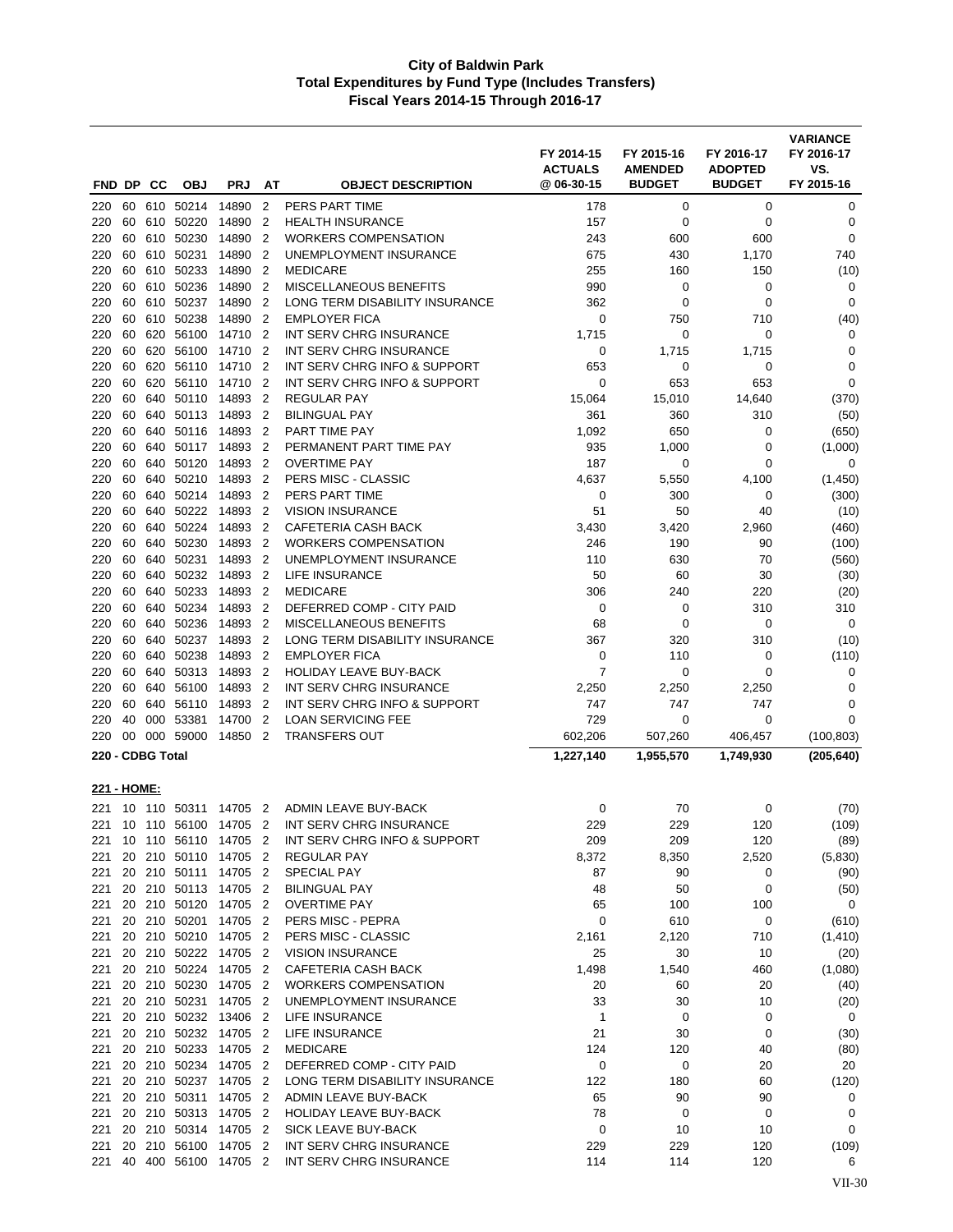| FND DP                  |          | CС         | <b>OBJ</b>               | <b>PRJ</b>         | AT                               | <b>OBJECT DESCRIPTION</b>                             | FY 2014-15<br><b>ACTUALS</b><br>@ 06-30-15 | FY 2015-16<br><b>AMENDED</b><br><b>BUDGET</b> | FY 2016-17<br><b>ADOPTED</b><br><b>BUDGET</b> | <b>VARIANCE</b><br>FY 2016-17<br>VS.<br>FY 2015-16 |
|-------------------------|----------|------------|--------------------------|--------------------|----------------------------------|-------------------------------------------------------|--------------------------------------------|-----------------------------------------------|-----------------------------------------------|----------------------------------------------------|
|                         |          |            |                          |                    |                                  |                                                       |                                            |                                               |                                               |                                                    |
| 221<br>221              | 40<br>40 | 410        | 410 50314<br>56100       | 14705<br>14705     | $\overline{2}$<br>$\overline{2}$ | SICK LEAVE BUY-BACK<br>INT SERV CHRG INSURANCE        | 0<br>1,177                                 | 80<br>1,177                                   | 0<br>506                                      | (80)                                               |
| 221                     | 40       | 410        | 56110                    | 14705              | $\overline{2}$                   | INT SERV CHRG INFO & SUPPORT                          | 653                                        | 653                                           | 150                                           | (671)<br>(503)                                     |
| 221                     | 40       | 420        | 50110                    | 14705              | $\overline{2}$                   | <b>REGULAR PAY</b>                                    | 10,112                                     | 13,330                                        | 10,820                                        | (2,510)                                            |
| 221                     | 40       | 420        | 50111                    | 14705              | $\overline{2}$                   | SPECIAL PAY                                           | 84                                         | 20                                            | 30                                            | 10                                                 |
| 221                     | 40       |            | 420 50113                | 14705              | $\overline{2}$                   | <b>BILINGUAL PAY</b>                                  | 139                                        | 220                                           | 100                                           | (120)                                              |
| 221                     | 40       | 420        | 50117                    | 14705              | $\overline{2}$                   | PERMANENT PART TIME PAY                               | 3,261                                      | $\mathbf 0$                                   | 0                                             | 0                                                  |
| 221                     | 40       | 420        | 50210                    | 14705              | $\overline{2}$                   | PERS MISC - CLASSIC                                   | 3,097                                      | 4,890                                         | 2,990                                         | (1,900)                                            |
| 221                     | 40       | 420        | 50214                    | 14705              | $\overline{2}$                   | PERS PART TIME                                        | 504                                        | 0                                             | 0                                             | 0                                                  |
| 221                     | 40       | 420        | 50220                    | 14705              | $\overline{2}$                   | <b>HEALTH INSURANCE</b>                               | 106                                        | $\mathbf 0$                                   | $\mathbf 0$                                   | $\mathbf 0$                                        |
| 221                     | 40       | 420        | 50222                    | 14705              | $\overline{2}$                   | <b>VISION INSURANCE</b>                               | 31                                         | 50                                            | 40                                            | (10)                                               |
| 221                     | 40       | 420        | 50224                    | 14705              | $\overline{2}$                   | <b>CAFETERIA CASH BACK</b>                            | 2,240                                      | 3,310                                         | 1,970                                         | (1,340)                                            |
| 221                     | 40       | 420        | 50230                    | 14705              | $\overline{2}$                   | <b>WORKERS COMPENSATION</b>                           | 59                                         | 80                                            | 70                                            | (10)                                               |
| 221                     | 40       |            | 420 50231                | 14705              | $\overline{2}$                   | UNEMPLOYMENT INSURANCE                                | 103                                        | 70                                            | 40                                            | (30)                                               |
| 221                     | 40       | 420        | 50232                    | 14705              | $\overline{2}$                   | LIFE INSURANCE                                        | 31                                         | 60                                            | 20                                            | (40)                                               |
| 221                     | 40<br>40 | 420<br>420 | 50233<br>50234           | 14705<br>14705     | $\overline{2}$<br>$\overline{2}$ | <b>MEDICARE</b><br>DEFERRED COMP - CITY PAID          | 210<br>0                                   | 200                                           | 160                                           | (40)                                               |
| 221<br>221              | 40       | 420        | 50237                    | 14705              | $\overline{2}$                   | LONG TERM DISABILITY INSURANCE                        | 286                                        | 0<br>280                                      | 160<br>230                                    | 160<br>(50)                                        |
| 221                     | 40       |            | 420 51100                | 14124              | $\overline{2}$                   | <b>CONSULTANT SERVICES</b>                            | 1,517,978                                  | 1,300,000                                     | 190,303                                       | (1, 109, 697)                                      |
| 221                     | 40       | 420        | 51100                    | 14705              | $\overline{2}$                   | <b>CONSULTANT SERVICES</b>                            | 998                                        | 0                                             | 0                                             | 0                                                  |
| 221                     | 40       | 420        | 51101                    | 14800              | $\overline{2}$                   | PROFESSIONAL SERVICES                                 | $\mathbf 0$                                | 310,000                                       | 312,250                                       | 2,250                                              |
| 221                     | 40       | 420        | 51101                    | 14811              | $\overline{2}$                   | PROFESSIONAL SERVICES                                 | 9,900                                      | 25,000                                        | 20,000                                        | (5,000)                                            |
| 221                     | 40       |            | 420 53388                | 14865              | $\overline{2}$                   | <b>LOAN EXPENSES</b>                                  | 0                                          | 243,000                                       | 220,000                                       | (23,000)                                           |
| 221                     | 40       |            | 420 53388                | 14870              | $\overline{2}$                   | <b>LOAN EXPENSES</b>                                  | $\mathbf 0$                                | 0                                             | 250,000                                       | 250,000                                            |
| 221                     | 40       | 420        | 56100                    | 14705              | $\overline{2}$                   | INT SERV CHRG INSURANCE                               | 686                                        | 686                                           | 150                                           | (536)                                              |
| 221                     | 40       | 420        | 56110                    | 14705              | $\overline{2}$                   | INT SERV CHRG INFO & SUPPORT                          | 218                                        | 218                                           | 120                                           | (98)                                               |
| 221                     | 40       | 000        | 53381                    | 14705              | $\overline{2}$                   | <b>LOAN SERVICING FEE</b>                             | 320                                        | $\mathbf 0$                                   | 0                                             | 0                                                  |
| 221 - HOME Total        |          |            |                          |                    |                                  |                                                       | 1,565,694                                  | 1,917,584                                     | 1,014,639                                     | (902, 945)                                         |
| <u> 222 - CAL HOME:</u> |          |            |                          |                    |                                  |                                                       |                                            |                                               |                                               |                                                    |
|                         |          |            | 222 40 420 53388 14865 2 |                    |                                  | <b>LOAN EXPENSES</b>                                  | 35,118                                     | 0                                             | 0                                             | 0                                                  |
|                         |          |            |                          |                    |                                  |                                                       |                                            |                                               |                                               |                                                    |
|                         |          |            | 222 - CAL HOME Total     |                    |                                  |                                                       | 35,118                                     | 0                                             | 0                                             | 0                                                  |
|                         |          |            |                          |                    |                                  | <u> 230 - AB1693 BUSINESS IMPROVEMENT FEES:</u>       |                                            |                                               |                                               |                                                    |
| 230                     |          |            | 10 110 51100             | 11402 2            |                                  | <b>CONSULTANT SERVICES</b>                            | 1,200                                      | 23,399                                        | 0                                             | (23, 399)                                          |
| 230                     | 10       |            | 120 53100                | 11510 2            |                                  | <b>MATERIALS &amp; SUPPLIES</b>                       | 0                                          | 0                                             | 8,000                                         | 8,000                                              |
| 230                     | 25       | 299        | 53330                    | 11107              | $\overline{2}$                   | PUBLICATIONS, SUBSCRIP & DUES                         | 9,805                                      | 0                                             | 0                                             | 0                                                  |
| 230                     | 30       | 340        | 50120                    | 16101              | $\overline{2}$                   | <b>OVERTIME PAY</b>                                   | $\mathbf 0$                                | 5,250                                         | $\mathbf 0$                                   | (5,250)                                            |
| 230                     | 30       |            | 340 50120                | 16145 2            |                                  | <b>OVERTIME PAY</b>                                   | 0                                          | 0                                             | 8,620                                         | 8,620                                              |
| 230                     | 40       |            | 405 51100                | 00000              | 2                                | <b>CONSULTANT SERVICES</b>                            | 0                                          | 0                                             | 31,000                                        | 31,000                                             |
| 230                     |          |            | 50 550 50120             | 16145              | $\overline{2}$                   | <b>OVERTIME PAY</b>                                   | 0                                          | 0                                             | 1,440                                         | 1,440                                              |
| 230                     |          |            | 50 551 50120             | 16101 2            |                                  | <b>OVERTIME PAY</b>                                   | 905                                        | 0                                             | 0                                             | 0                                                  |
| 230                     |          |            | 50 551 50210 16101 2     |                    |                                  | PERS MISC - CLASSIC                                   | 183                                        | 0                                             | 0                                             | 0                                                  |
| 230                     |          |            | 50 551 50220             | 16101 2            |                                  | <b>HEALTH INSURANCE</b>                               | 66                                         | 0                                             | 0                                             | 0                                                  |
| 230                     |          |            | 50 551 50221             | 16101 2            |                                  | DENTAL INSURANCE                                      | 3                                          | 0                                             | 0                                             | 0                                                  |
| 230                     | 50<br>50 | 551        | 50222<br>551 50230       | 16101 2            |                                  | <b>VISION INSURANCE</b>                               | 5<br>25                                    | 0<br>0                                        | 0<br>$\mathbf 0$                              | 0<br>0                                             |
| 230<br>230              |          |            | 50 551 50231             | 16101 2<br>16101 2 |                                  | <b>WORKERS COMPENSATION</b><br>UNEMPLOYMENT INSURANCE | 3                                          | 0                                             | 0                                             | 0                                                  |
| 230                     |          |            | 50 551 50232             | 16101              | 2                                | LIFE INSURANCE                                        | 2                                          | 0                                             | 0                                             | 0                                                  |
| 230                     |          |            | 50 551 50233             | 16101 2            |                                  | <b>MEDICARE</b>                                       | $\overline{7}$                             | 0                                             | 0                                             | 0                                                  |
| 230                     |          |            | 50 551 50237 16101 2     |                    |                                  | LONG TERM DISABILITY INSURANCE                        | 14                                         | 0                                             | 0                                             | 0                                                  |
| 230                     |          |            | 50 552 50120             | 16101 2            |                                  | <b>OVERTIME PAY</b>                                   | 243                                        | 0                                             | 0                                             | 0                                                  |
| 230                     | 50       |            | 552 50210                | 16101              | $\overline{2}$                   | PERS MISC - CLASSIC                                   | 59                                         | 0                                             | 0                                             | 0                                                  |
| 230                     | 50       |            | 552 50220                | 16101 2            |                                  | <b>HEALTH INSURANCE</b>                               | 40                                         | 0                                             | $\mathbf 0$                                   | 0                                                  |
| 230                     |          |            | 50 552 50221             | 16101 2            |                                  | DENTAL INSURANCE                                      | 2                                          | 0                                             | 0                                             | 0                                                  |
| 230                     |          |            | 50 552 50222 16101       |                    | $\overline{2}$                   | <b>VISION INSURANCE</b>                               | $\overline{2}$                             | 0                                             | 0                                             | 0                                                  |
| 230                     |          |            | 50 552 50230             | 16101 2            |                                  | <b>WORKERS COMPENSATION</b>                           | 12                                         | 0                                             | 0                                             | 0                                                  |
| 230                     | 50       |            | 552 50231                | 16101              | 2                                | UNEMPLOYMENT INSURANCE                                | 1                                          | 0                                             | 0                                             | 0                                                  |
| 230                     |          |            | 50 552 50232 16101 2     |                    |                                  | LIFE INSURANCE                                        | 1                                          | 0                                             | 0                                             | 0                                                  |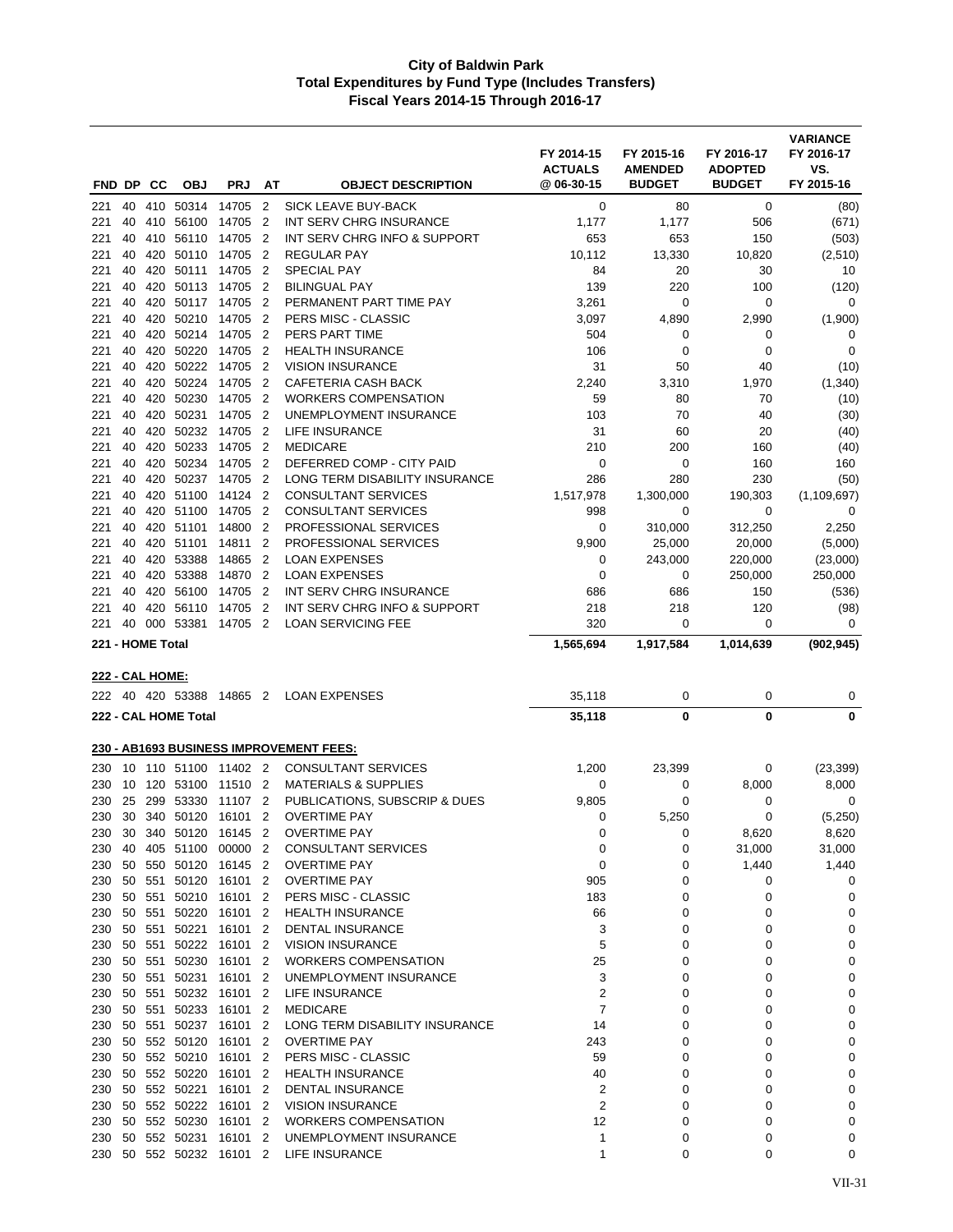| FND DP     |          | <b>CC</b>  | <b>OBJ</b>                | <b>PRJ</b>           | ΑT                               | <b>OBJECT DESCRIPTION</b>                              | FY 2014-15<br><b>ACTUALS</b><br>@ 06-30-15 | FY 2015-16<br><b>AMENDED</b><br><b>BUDGET</b> | FY 2016-17<br><b>ADOPTED</b><br><b>BUDGET</b> | <b>VARIANCE</b><br>FY 2016-17<br>VS.<br>FY 2015-16 |
|------------|----------|------------|---------------------------|----------------------|----------------------------------|--------------------------------------------------------|--------------------------------------------|-----------------------------------------------|-----------------------------------------------|----------------------------------------------------|
|            |          |            |                           |                      |                                  |                                                        |                                            |                                               |                                               |                                                    |
| 230<br>230 | 50<br>50 | 552        | 552 50233<br>50237        | 16101<br>16101       | $\overline{2}$<br>2              | <b>MEDICARE</b><br>LONG TERM DISABILITY INSURANCE      | 3<br>4                                     | 0<br>$\mathbf 0$                              | 0<br>$\mathbf 0$                              | 0<br>0                                             |
| 230        | 50       | 560        | 50120                     | 16101                | 2                                | <b>OVERTIME PAY</b>                                    | 322                                        | 8,750                                         | 0                                             | (8,750)                                            |
| 230        | 50       | 560        | 50210                     | 16101                | $\overline{2}$                   | PERS MISC - CLASSIC                                    | 65                                         | 0                                             | 0                                             | 0                                                  |
| 230        | 50       | 560        | 50220                     | 16101                | 2                                | <b>HEALTH INSURANCE</b>                                | 32                                         | 0                                             | 0                                             | 0                                                  |
| 230        | 50       | 560        | 50221                     | 16101                | $\overline{2}$                   | <b>DENTAL INSURANCE</b>                                | 2                                          | 0                                             | 0                                             | 0                                                  |
| 230        | 50       | 560        | 50222                     | 16101                | 2                                | <b>VISION INSURANCE</b>                                | $\overline{2}$                             | 0                                             | 0                                             | 0                                                  |
| 230        | 50       | 560        | 50230                     | 16101                | $\overline{2}$                   | <b>WORKERS COMPENSATION</b>                            | 13                                         | 0                                             | 0                                             | 0                                                  |
| 230        | 50       |            | 560 50231                 | 16101                | 2                                | UNEMPLOYMENT INSURANCE                                 | 1                                          | 0                                             | 0                                             | 0                                                  |
| 230        | 50       |            | 560 50232                 | 16101                | 2                                | LIFE INSURANCE                                         | 1                                          | 0                                             | 0                                             | 0                                                  |
| 230        | 50       | 560        | 50233                     | 16101                | $\overline{2}$                   | <b>MEDICARE</b>                                        | 5                                          | 0                                             | 0                                             | 0                                                  |
| 230        | 50       | 560        | 50237                     | 16101                | $\overline{2}$                   | LONG TERM DISABILITY INSURANCE                         | 5                                          | 0                                             | $\Omega$                                      | 0                                                  |
| 230<br>230 | 50<br>50 | 561<br>561 | 50120<br>50210            | 16101<br>16101       | $\overline{2}$<br>$\overline{2}$ | <b>OVERTIME PAY</b><br>PERS MISC - CLASSIC             | 387<br>78                                  | 600<br>0                                      | 0<br>0                                        | (600)<br>0                                         |
| 230        | 50       | 561        | 50220                     | 16101                | $\overline{2}$                   | <b>HEALTH INSURANCE</b>                                | 72                                         | 0                                             | 0                                             | 0                                                  |
| 230        | 50       | 561        | 50221                     | 16101                | 2                                | <b>DENTAL INSURANCE</b>                                | 4                                          | 0                                             | 0                                             | 0                                                  |
| 230        | 50       | 561        | 50222                     | 16101                | $\overline{2}$                   | <b>VISION INSURANCE</b>                                | 3                                          | 0                                             | 0                                             | 0                                                  |
| 230        | 50       | 561        | 50230                     | 16101                | 2                                | WORKERS COMPENSATION                                   | 18                                         | 0                                             | 0                                             | 0                                                  |
| 230        | 50       | 561        | 50231                     | 16101                | -2                               | UNEMPLOYMENT INSURANCE                                 | 2                                          | 0                                             | 0                                             | 0                                                  |
| 230        | 50       | 561        | 50232                     | 16101                | $\overline{2}$                   | LIFE INSURANCE                                         | $\overline{2}$                             | 0                                             | 0                                             | 0                                                  |
| 230        | 50       | 561        | 50233                     | 16101                | $\overline{2}$                   | <b>MEDICARE</b>                                        | 5                                          | 0                                             | 0                                             | 0                                                  |
| 230        | 50       | 561        | 50237                     | 16101                | $\overline{2}$                   | LONG TERM DISABILITY INSURANCE                         | 7                                          | 0                                             | 0                                             | 0                                                  |
| 230        | 50       | 570        | 50120                     | 16101                | $\overline{2}$                   | <b>OVERTIME PAY</b>                                    | 183                                        | 0                                             | 0                                             | 0                                                  |
| 230        | 50       | 570        | 50210                     | 16101                | $\overline{2}$                   | PERS MISC - CLASSIC                                    | 44                                         | 0                                             | 0                                             | 0                                                  |
| 230        | 50       | 570        | 50220                     | 16101                | 2                                | <b>HEALTH INSURANCE</b>                                | 35                                         | 0                                             | 0                                             | 0                                                  |
| 230        | 50       | 570        | 50221                     | 16101                | $\overline{2}$                   | DENTAL INSURANCE                                       | $\overline{2}$                             | 0                                             | 0                                             | 0                                                  |
| 230<br>230 | 50<br>50 | 570<br>570 | 50222<br>50230            | 16101<br>16101       | 2<br>2                           | <b>VISION INSURANCE</b><br><b>WORKERS COMPENSATION</b> | 2<br>9                                     | 0<br>0                                        | 0<br>0                                        | 0<br>0                                             |
| 230        | 50       | 570        | 50231                     | 16101                | $\overline{2}$                   | UNEMPLOYMENT INSURANCE                                 | 1                                          | 0                                             | 0                                             | 0                                                  |
| 230        | 50       | 570        | 50232                     | 16101                | $\overline{2}$                   | LIFE INSURANCE                                         | 1                                          | 0                                             | 0                                             | 0                                                  |
| 230        | 50       | 570        | 50233                     | 16101                | $\overline{2}$                   | <b>MEDICARE</b>                                        | 3                                          | 0                                             | 0                                             | 0                                                  |
| 230        | 50       | 570        | 50237                     | 16101                | 2                                | LONG TERM DISABILITY INSURANCE                         | 3                                          | 0                                             | 0                                             | 0                                                  |
| 230        | 50       | 581        | 50120                     | 16101                | $\overline{2}$                   | <b>OVERTIME PAY</b>                                    | 533                                        | 0                                             | 0                                             | 0                                                  |
| 230        | 50       | 581        | 50210                     | 16101                | 2                                | PERS MISC - CLASSIC                                    | 105                                        | 0                                             | 0                                             | 0                                                  |
| 230        | 50       | 581        | 50220                     | 16101                | 2                                | <b>HEALTH INSURANCE</b>                                | 57                                         | 0                                             | 0                                             | 0                                                  |
| 230        | 50       | 581        | 50221                     | 16101                | $\overline{2}$                   | <b>DENTAL INSURANCE</b>                                | $\overline{2}$                             | 0                                             | 0                                             | 0                                                  |
| 230        | 50       | 581        | 50222                     | 16101                | $\overline{2}$                   | <b>VISION INSURANCE</b>                                | 1                                          | 0                                             | $\Omega$                                      | 0                                                  |
| 230        | 50       | 581        | 50230                     | 16101                | $\overline{2}$                   | <b>WORKERS COMPENSATION</b>                            | 21                                         | 0                                             | 0                                             | 0                                                  |
| 230        | 50       | 581        | 50231                     | 16101                | $\overline{2}$                   | UNEMPLOYMENT INSURANCE                                 | $\overline{2}$                             | 0                                             | 0                                             | 0                                                  |
| 230<br>230 | 50<br>50 | 581<br>581 | 50232<br>50233            | 16101 2<br>16101 2   |                                  | LIFE INSURANCE<br><b>MEDICARE</b>                      | 1<br>8                                     | 0<br>0                                        | 0<br>0                                        | 0<br>0                                             |
| 230        |          |            |                           | 50 581 50237 16101 2 |                                  | LONG TERM DISABILITY INSURANCE                         | 8                                          | 0                                             | 0                                             | $\mathbf 0$                                        |
| 230        |          |            | 60 610 50116              | 16101 2              |                                  | PART TIME PAY                                          | 92                                         | 0                                             | $\mathbf 0$                                   | 0                                                  |
| 230        |          |            |                           | 60 610 50116 16145 2 |                                  | PART TIME PAY                                          | 0                                          | 0                                             | 1,100                                         | 1,100                                              |
| 230        | 60       |            |                           | 610 50117 16145 2    |                                  | PERMANENT PART TIME PAY                                | 0                                          | 0                                             | 560                                           | 560                                                |
| 230        |          |            | 60 610 50120              | 16101 2              |                                  | <b>OVERTIME PAY</b>                                    | 0                                          | 5,650                                         | 0                                             | (5,650)                                            |
| 230        | 60       |            | 610 50120                 | 16145 2              |                                  | <b>OVERTIME PAY</b>                                    | 0                                          | 0                                             | 500                                           | 500                                                |
| 230        |          |            | 60 610 50230              | 16101 2              |                                  | <b>WORKERS COMPENSATION</b>                            | $\mathbf{1}$                               | 0                                             | 0                                             | 0                                                  |
| 230        |          |            | 60 610 50230              | 16145 2              |                                  | <b>WORKERS COMPENSATION</b>                            | 0                                          | 0                                             | 90                                            | 90                                                 |
| 230        |          |            | 60 610 50231              | 16101 2              |                                  | UNEMPLOYMENT INSURANCE                                 | 4                                          | 0                                             | 0                                             | 0                                                  |
| 230        |          |            | 60 610 50231              | 16145 2              |                                  | UNEMPLOYMENT INSURANCE                                 | $\mathbf 0$                                | 0                                             | 120                                           | 120                                                |
| 230        |          |            | 60 610 50233              | 16101 2              |                                  | <b>MEDICARE</b>                                        | 1                                          | 0                                             | 0                                             | 0                                                  |
| 230<br>230 | 60       |            | 60 610 50233<br>610 50236 | 16145<br>16101 2     | $\overline{2}$                   | <b>MEDICARE</b><br>MISCELLANEOUS BENEFITS              | 0<br>6                                     | 0<br>0                                        | 20<br>0                                       | 20<br>0                                            |
| 230        | 60       |            | 610 50237                 | 16101 2              |                                  | LONG TERM DISABILITY INSURANCE                         | $\overline{2}$                             | 0                                             | 0                                             | 0                                                  |
| 230        |          |            | 60 610 50238              | 16145 2              |                                  | <b>EMPLOYER FICA</b>                                   | $\mathbf 0$                                | 0                                             | 110                                           | 110                                                |
| 230        |          |            |                           | 60 610 51100 11400 2 |                                  | <b>CONSULTANT SERVICES</b>                             | 6,846                                      | 12,000                                        | 51,785                                        | 39,785                                             |
| 230        |          |            |                           | 60 610 51100 16101 2 |                                  | <b>CONSULTANT SERVICES</b>                             | 4,160                                      | 35,475                                        | 15,000                                        | (20, 475)                                          |
| 230        | 60       |            |                           | 610 51100 16144      | $\overline{2}$                   | <b>CONSULTANT SERVICES</b>                             | 0                                          | 0                                             | 24,000                                        | 24,000                                             |
| 230        |          |            |                           | 60 610 51100 16145 2 |                                  | <b>CONSULTANT SERVICES</b>                             | 0                                          | 0                                             | 14,500                                        | 14,500                                             |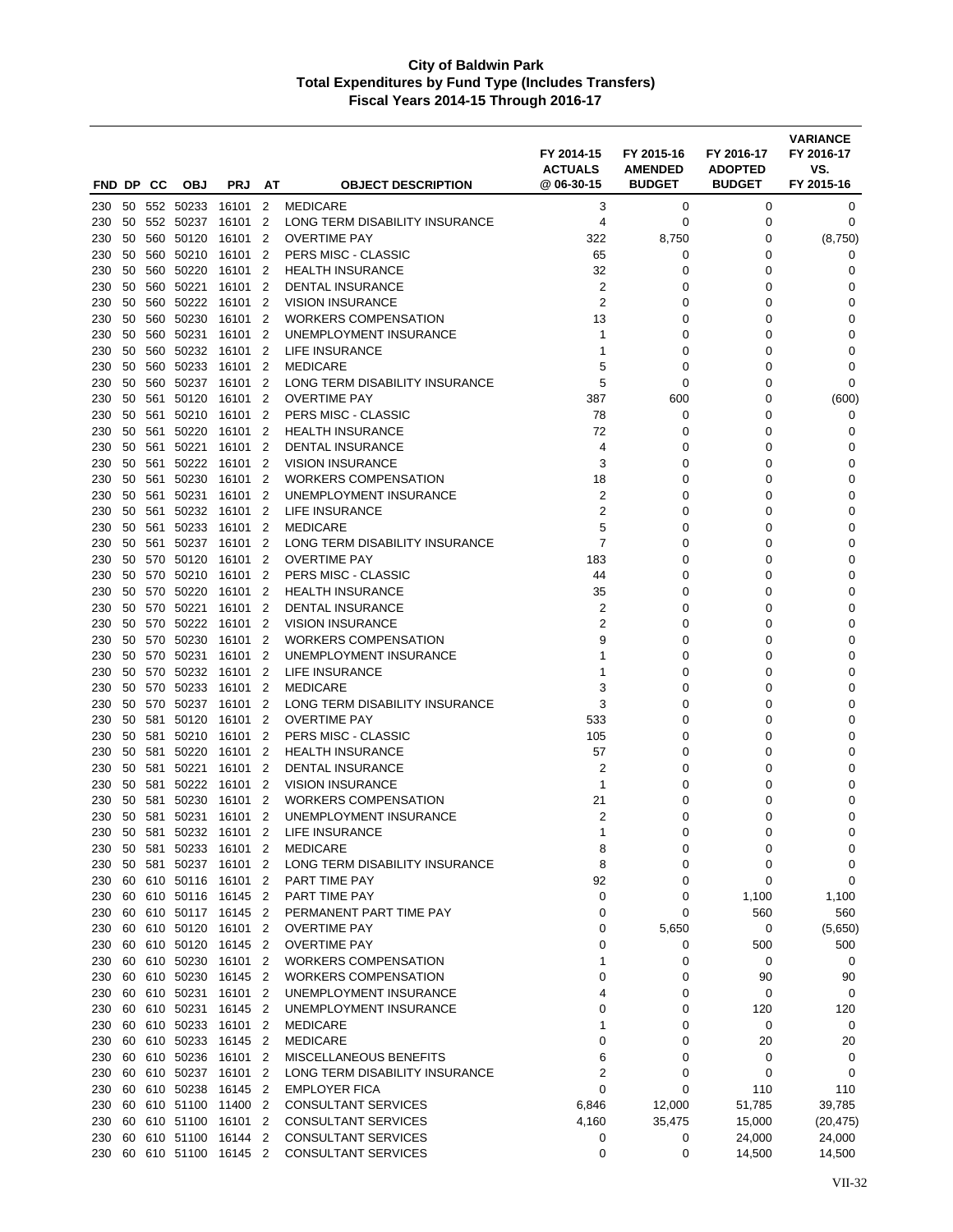|            |          |            |                         |                                       |                                  |                                              | FY 2014-15<br><b>ACTUALS</b> | FY 2015-16<br><b>AMENDED</b> | FY 2016-17<br><b>ADOPTED</b> | <b>VARIANCE</b><br>FY 2016-17<br>VS. |
|------------|----------|------------|-------------------------|---------------------------------------|----------------------------------|----------------------------------------------|------------------------------|------------------------------|------------------------------|--------------------------------------|
| FND DP     |          | CС         | <b>OBJ</b>              | <b>PRJ</b>                            | AT                               | <b>OBJECT DESCRIPTION</b>                    | @ 06-30-15                   | <b>BUDGET</b>                | <b>BUDGET</b>                | FY 2015-16                           |
| 230        | 60       |            | 610 53100               | 16101                                 | $\overline{2}$                   | <b>MATERIALS &amp; SUPPLIES</b>              | 588                          | 0                            | 0                            | 0                                    |
| 230        | 60       | 610        | 53320                   | 16101                                 | 2                                | <b>OUTSIDE PRINTING</b>                      | 1,647                        | 0                            | $\mathbf 0$                  | 0                                    |
| 230        | 60       | 610        | 53372                   | 16161                                 | $\overline{2}$                   | <b>SPECIAL EVENTS</b>                        | 0                            | 0                            | 23,000                       | 23,000                               |
| 230        | 60       | 620        | 50120                   | 16145                                 | $\overline{2}$                   | <b>OVERTIME PAY</b>                          | 0                            | 0                            | 200                          | 200                                  |
| 230        | 60       | 630        | 50117                   | 16145                                 | $\overline{2}$                   | PERMANENT PART TIME PAY                      | 0                            | 0                            | 150                          | 150                                  |
| 230        | 60       | 660        | 50116                   | 16145                                 | $\overline{2}$                   | PART TIME PAY                                | 0                            | 0                            | 740                          | 740                                  |
| 230        | 60       | 660<br>660 | 50117<br>50214          | 16145<br>16145                        | $\overline{2}$<br>$\overline{2}$ | PERMANENT PART TIME PAY<br>PERS PART TIME    | 0<br>0                       | 0<br>0                       | 110                          | 110<br>30                            |
| 230<br>230 | 60<br>60 | 660        | 50230                   | 16145                                 | $\overline{2}$                   | <b>WORKERS COMPENSATION</b>                  | 0                            | 0                            | 30<br>50                     | 50                                   |
| 230        | 60       | 660        | 50231                   | 16145                                 | $\overline{2}$                   | UNEMPLOYMENT INSURANCE                       | 0                            | 0                            | 90                           | 90                                   |
| 230        | 60       | 660        | 50233                   | 16145                                 | $\overline{2}$                   | <b>MEDICARE</b>                              | $\mathbf 0$                  | 0                            | 10                           | 10                                   |
| 230        | 60       | 660        | 50238                   | 16145                                 | $\overline{2}$                   | <b>EMPLOYER FICA</b>                         | $\mathbf 0$                  | 0                            | 60                           | 60                                   |
| 230        | 60       | 680        | 50116                   | 16145                                 | $\overline{2}$                   | PART TIME PAY                                | 0                            | 0                            | 400                          | 400                                  |
| 230        | 60       | 680        | 50120                   | 16145                                 | $\overline{2}$                   | <b>OVERTIME PAY</b>                          | $\mathbf 0$                  | 0                            | 500                          | 500                                  |
| 230        | 60       | 680        | 50230                   | 16145                                 | $\overline{2}$                   | <b>WORKERS COMPENSATION</b>                  | 0                            | 0                            | 20                           | 20                                   |
| 230        | 60       | 680        | 50231                   | 16145                                 | $\overline{2}$                   | UNEMPLOYMENT INSURANCE                       | 0                            | 0                            | 40                           | 40                                   |
| 230        | 60       | 680        | 50233                   | 16145                                 | $\overline{2}$                   | <b>MEDICARE</b>                              | 0                            | 0                            | 10                           | 10                                   |
| 230        | 60       | 680        | 50238                   | 16145 2                               |                                  | <b>EMPLOYER FICA</b>                         | $\mathbf 0$                  | 0                            | 30                           | 30                                   |
|            |          |            |                         |                                       |                                  | 230 - AB1693 BUSINESS IMPROVEMENT FEES Total | 27,982                       | 91,124                       | 182,285                      | 91,161                               |
|            |          |            |                         | 231 - AIR QUALITY IMPROVEMENT:        |                                  |                                              |                              |                              |                              |                                      |
| 231        | 40       |            | 400 56100               | 00000 2                               |                                  | INT SERV CHRG INSURANCE                      | 114                          | 114                          | 114                          | 0                                    |
| 231        | 40       |            | 440 53120               | 00000                                 | $\overline{2}$                   | <b>REWARDS &amp; INCENTIVES</b>              | 2,520                        | 20,000                       | 10,000                       | (10,000)                             |
| 231        | 40       |            | 440 53390               | 00000                                 | $\overline{2}$                   | <b>MINOR EQUIPMENT PURCHASE</b>              | 0                            | 2,000                        | 0                            | (2,000)                              |
| 231        | 40       | 440        | 58110                   | 00000                                 | $\overline{2}$                   | <b>EQUIPMENT PURCHASE</b>                    | 0                            | 25,000                       | 0                            | (25,000)                             |
| 231        | 40       | 450        | 58110                   | 00000                                 | $\overline{2}$                   | <b>EQUIPMENT PURCHASE</b>                    | $\mathbf 0$                  | 0                            | 50,000                       | 50,000                               |
| 231        | 40       | 470        | 51100                   | 00000                                 | $\overline{2}$                   | <b>CONSULTANT SERVICES</b>                   | 0                            | 30,000                       | 0                            | (30,000)                             |
| 231        | 50       | 551        | 58110                   | 00000                                 | $\overline{2}$                   | <b>EQUIPMENT PURCHASE</b>                    | 0                            | 40,000                       | 0                            | (40,000)                             |
| 231        | 50       |            |                         | 560 58110 00000 2                     |                                  | <b>EQUIPMENT PURCHASE</b>                    | $\mathbf 0$                  | 80,000                       | 0                            | (80,000)                             |
|            |          |            |                         | 231 - AIR QUALITY IMPROVEMENT Total   |                                  |                                              | 2,634                        | 197,114                      | 60,114                       | (137,000)                            |
|            |          |            |                         | <b>234 - PARK FEES (QUIMBY FEES):</b> |                                  |                                              |                              |                              |                              |                                      |
| 234        |          |            | 50 510 51100            | 15867 2                               |                                  | <b>CONSULTANT SERVICES</b>                   | 473,272                      | 250,000                      | 250,000                      | 0                                    |
| 234        | 50       |            | 510 51100               | 00000                                 | $\overline{2}$                   | <b>CONSULTANT SERVICES</b>                   | 13,918                       | 10,000                       | 0                            | (10,000)                             |
| 234        | 50       | 520        | 58100                   | 15805                                 | $\overline{2}$                   | <b>CONTRACT SERVICES</b>                     | 73,479                       | 0                            | 0                            | 0                                    |
| 234        | 50       | 520        | 58100                   | 15866                                 | $\overline{2}$                   | <b>CONTRACT SERVICES</b>                     | 7,970                        | 0                            | 0                            | 0                                    |
| 234        | 50       | 520        | 58100                   | 16185                                 | $\overline{2}$                   | <b>CONTRACT SERVICES</b>                     | 0                            | 86,000                       | 0                            | (86,000)                             |
| 234        | 50       | 595        | 58110                   | 14102                                 | $\overline{2}$                   | <b>EQUIPMENT PURCHASE</b>                    | 138,027                      | 0                            | 0                            | 0                                    |
| 234        |          |            |                         | 60 610 51100 16185 2                  |                                  | <b>CONSULTANT SERVICES</b>                   | 0                            | 31,935                       | 0                            | (31, 935)                            |
| 234        |          |            |                         | 60 620 51100 00000 2                  |                                  | <b>CONSULTANT SERVICES</b>                   | 29,899                       | 0                            | 0                            | 0                                    |
| 234        |          |            |                         | 60 620 58100 16111 2                  |                                  | <b>CONTRACT SERVICES</b>                     | 0                            | 0                            | 45,000                       | 45,000                               |
|            |          |            |                         | 234 - PARK FEES (QUIMBY FEES) Total   |                                  |                                              | 736,564                      | 377,935                      | 295,000                      | (82, 935)                            |
|            |          |            | 235 - GENERAL PLAN FEE: |                                       |                                  |                                              |                              |                              |                              |                                      |
| 235        |          |            |                         | 40 440 50110 00000 2                  |                                  | REGULAR PAY                                  | 4,132                        | 6,590                        | 43,970                       | 37,380                               |
|            |          |            | 235 40 440 50111        | 00000 2                               |                                  | SPECIAL PAY                                  | 24                           | 40                           | 150                          | 110                                  |
| 235 40     |          |            | 440 50210               | 00000                                 | $\overline{2}$                   | PERS MISC - CLASSIC                          | 1,150                        | 2,380                        | 12,130                       | 9,750                                |
|            |          |            | 235 40 440 50222 00000  |                                       | $\overline{2}$                   | <b>VISION INSURANCE</b>                      | 13                           | 20                           | 130                          | 110                                  |
|            |          |            | 235 40 440 50224        | 00000 2                               |                                  | CAFETERIA CASH BACK                          | 572                          | 910                          | 5,850                        | 4,940                                |
| 235 40     |          |            | 440 50230               | 00000 2                               |                                  | <b>WORKERS COMPENSATION</b>                  | 10                           | 40                           | 280                          | 240                                  |
| 235 40     |          |            | 440 50231               | 00000                                 | $\overline{2}$                   | UNEMPLOYMENT INSURANCE                       | 13                           | 20                           | 130                          | 110                                  |
|            |          |            | 235 40 440 50232        | 00000                                 | $\overline{2}$                   | LIFE INSURANCE                               | 8                            | 20                           | 60                           | 40                                   |
|            |          |            | 235 40 440 50233        | 00000 2                               |                                  | <b>MEDICARE</b>                              | 60                           | 100                          | 650                          | 550                                  |
| 235 40     |          |            | 440 50234               | 00000                                 | 2                                | DEFERRED COMP - CITY PAID                    | 0                            | 0                            | 380                          | 380                                  |
|            |          |            | 235 40 440 50237        | 00000                                 | $\overline{2}$                   | LONG TERM DISABILITY INSURANCE               | 86                           | 140                          | 920                          | 780                                  |
| 235 40     |          |            | 440 51101               | 00000                                 | $\overline{2}$                   | PROFESSIONAL SERVICES                        | 0                            | 90,000                       | 25,000                       | (65,000)                             |
|            |          |            | 235 40 440 53370        | 00000 2                               |                                  | <b>GENERAL OPERATING EXPENSE</b>             | 7                            | 0                            | 0                            | 0                                    |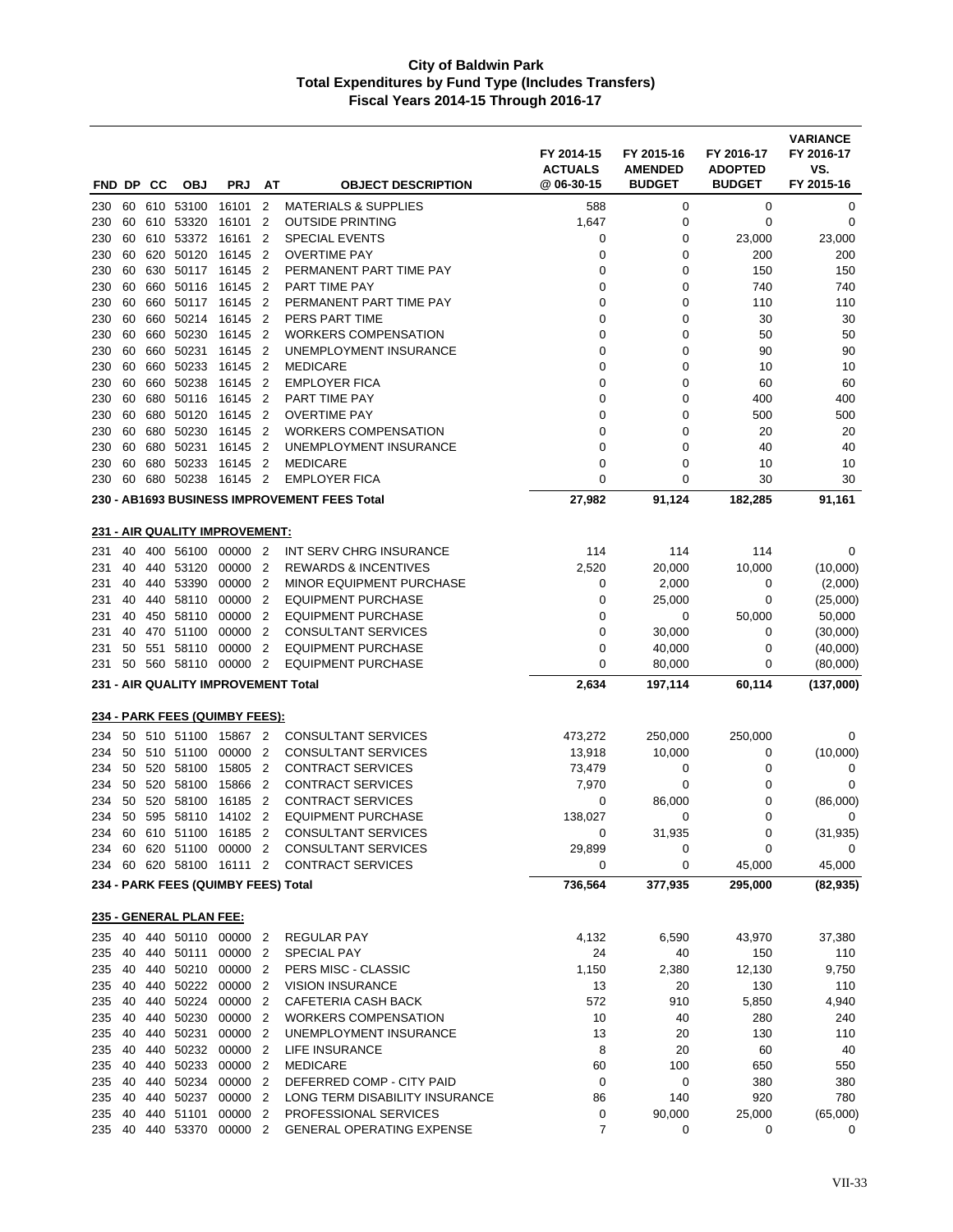| FND DP     |          | <b>CC</b>      | <b>OBJ</b>                   | <b>PRJ</b>                      | AT                               | <b>OBJECT DESCRIPTION</b>                      | FY 2014-15<br><b>ACTUALS</b><br>@ 06-30-15 | FY 2015-16<br><b>AMENDED</b><br><b>BUDGET</b> | FY 2016-17<br><b>ADOPTED</b><br><b>BUDGET</b> | <b>VARIANCE</b><br>FY 2016-17<br>VS.<br>FY 2015-16 |
|------------|----------|----------------|------------------------------|---------------------------------|----------------------------------|------------------------------------------------|--------------------------------------------|-----------------------------------------------|-----------------------------------------------|----------------------------------------------------|
| 235        |          |                | 40 440 58105                 | 00000                           | $\overline{2}$                   | SOFTWARE CONVERSION                            | 0                                          | 0                                             | 190,000                                       | 190,000                                            |
| 235        |          |                | 40 450 51101                 | 00000                           | $\overline{2}$                   | PROFESSIONAL SERVICES                          | 0                                          | 90,000                                        | $\mathbf 0$                                   | (90,000)                                           |
|            |          |                |                              | 235 - GENERAL PLAN FEE Total    |                                  |                                                | 6,074                                      | 190,260                                       | 279,650                                       | 89,390                                             |
|            |          |                |                              |                                 |                                  |                                                |                                            |                                               |                                               |                                                    |
|            |          | 240 - GAS TAX: |                              |                                 |                                  |                                                |                                            |                                               |                                               |                                                    |
| 240        |          |                | 10 110 50110                 | 00000                           | $\overline{2}$                   | <b>REGULAR PAY</b>                             | 8,555                                      | 21,600                                        | 24,310                                        | 2,710                                              |
| 240        |          |                | 10 110 50111                 | 00000                           | $\overline{2}$                   | <b>SPECIAL PAY</b>                             | 213                                        | 1,270                                         | 1,540                                         | 270                                                |
| 240        |          |                | 10 110 50210<br>10 110 50222 | 00000<br>00000                  | $\overline{2}$<br>$\overline{2}$ | PERS MISC - CLASSIC<br><b>VISION INSURANCE</b> | 2,375                                      | 7,800<br>50                                   | 6,660<br>50                                   | (1, 140)                                           |
| 240<br>240 |          |                | 10 110 50224                 | 00000                           | $\overline{2}$                   | CAFETERIA CASH BACK                            | 18<br>681                                  | 1,730                                         | 2,160                                         | 0<br>430                                           |
| 240        |          |                | 10 110 50230                 | 00000                           | -2                               | <b>WORKERS COMPENSATION</b>                    | 20                                         | 160                                           | 180                                           | 20                                                 |
| 240        |          |                | 10 110 50231                 | 00000                           | $\overline{2}$                   | UNEMPLOYMENT INSURANCE                         | 12                                         | 30                                            | 30                                            | 0                                                  |
| 240        |          | 10 110         | 50232                        | 13406                           | $\overline{2}$                   | LIFE INSURANCE                                 | 1                                          | 0                                             | 0                                             | 0                                                  |
| 240        |          |                | 10 110 50232                 | 00000                           | $\overline{2}$                   | LIFE INSURANCE                                 | 9                                          | 30                                            | 20                                            | (10)                                               |
| 240        |          |                | 10 110 50233                 | 00000                           | $\overline{2}$                   | <b>MEDICARE</b>                                | 124                                        | 330                                           | 380                                           | 50                                                 |
| 240        |          |                | 10 110 50234                 | 00000                           | $\overline{2}$                   | DEFERRED COMP - CITY PAID                      | 0                                          | 0                                             | 40                                            | 40                                                 |
| 240        | 10       | 110            | 50237                        | 00000                           | $\overline{2}$                   | LONG TERM DISABILITY INSURANCE                 | 177                                        | 450                                           | 510                                           | 60                                                 |
| 240<br>240 |          |                | 20 210 50110<br>20 210 50111 | 00000<br>00000                  | $\overline{2}$<br>$\overline{2}$ | REGULAR PAY<br>SPECIAL PAY                     | 6,025<br>24                                | 6,410<br>20                                   | 6,270<br>30                                   | (140)<br>10                                        |
| 240        | 20       |                | 210 50113                    | 00000                           | $\overline{2}$                   | <b>BILINGUAL PAY</b>                           | 84                                         | 80                                            | 20                                            | (60)                                               |
| 240        |          |                | 20 210 50120                 | 00000                           | $\overline{2}$                   | <b>OVERTIME PAY</b>                            | 21                                         | 50                                            | 50                                            | 0                                                  |
| 240        |          |                | 20 210 50201                 | 00000                           | $\overline{2}$                   | PERS MISC - PEPRA                              | 0                                          | 0                                             | 1,450                                         | 1,450                                              |
| 240        |          |                | 20 210 50210                 | 00000                           | $\overline{2}$                   | PERS MISC - CLASSIC                            | 1,704                                      | 2,340                                         | 270                                           | (2,070)                                            |
| 240        | 20       |                | 210 50222                    | 00000                           | $\overline{2}$                   | <b>VISION INSURANCE</b>                        | 23                                         | 20                                            | 20                                            | 0                                                  |
| 240        |          |                | 20 210 50224                 | 00000                           | $\overline{2}$                   | CAFETERIA CASH BACK                            | 800                                        | 800                                           | 830                                           | 30                                                 |
| 240        | 20       |                | 210 50230                    | 00000                           | $\overline{2}$                   | WORKERS COMPENSATION                           | 14                                         | 40                                            | 40                                            | 0                                                  |
| 240        |          |                | 20 210 50231                 | 00000                           | $\overline{2}$                   | UNEMPLOYMENT INSURANCE                         | 18                                         | 20                                            | 20                                            | 0                                                  |
| 240        |          |                | 20 210 50232                 | 00000                           | $\overline{2}$                   | LIFE INSURANCE                                 | 11                                         | 10                                            | 10                                            | 0                                                  |
| 240<br>240 |          |                | 20 210 50233<br>20 210 50234 | 00000<br>00000                  | $\overline{2}$<br>$\overline{2}$ | <b>MEDICARE</b><br>DEFERRED COMP - CITY PAID   | 94<br>0                                    | 90<br>0                                       | 90<br>80                                      | 0<br>80                                            |
| 240        | 20       |                | 210 50237                    | 00000                           | $\overline{2}$                   | LONG TERM DISABILITY INSURANCE                 | 126                                        | 140                                           | 130                                           | (10)                                               |
| 240        |          |                | 20 210 50313                 | 00000                           | $\overline{2}$                   | <b>HOLIDAY LEAVE BUY-BACK</b>                  | 86                                         | 0                                             | 0                                             | 0                                                  |
| 240        |          |                | 20 210 56100                 | 00000                           | 2                                | INT SERV CHRG INSURANCE                        | 686                                        | 686                                           | 686                                           | 0                                                  |
| 240        | 20       |                | 210 56110                    | 00000                           | $\overline{2}$                   | INT SERV CHRG INFO & SUPPORT                   | 314                                        | 314                                           | 314                                           | $\mathbf 0$                                        |
| 240        | 25       | 299            | 51100                        | 00000                           | $\overline{2}$                   | <b>CONSULTANT SERVICES</b>                     | 2,195                                      | 0                                             | 2,500                                         | 2,500                                              |
| 240        | 50       |                | 500 50110                    | 00000                           | -2                               | <b>REGULAR PAY</b>                             | 61,000                                     | 69,390                                        | 51,670                                        | (17, 720)                                          |
| 240        | 50       |                | 500 50111                    | 00000                           | $\overline{2}$                   | <b>SPECIAL PAY</b>                             | 1,357                                      | 900                                           | 1,500                                         | 600                                                |
| 240        | 50       |                | 500 50113                    | 00000<br>50 500 50116 00000 2   | $\overline{2}$                   | <b>BILINGUAL PAY</b>                           | 370                                        | 960                                           | 240                                           | (720)                                              |
| 240<br>240 |          |                |                              | 50 500 50120 00000 2            |                                  | PART TIME PAY<br><b>OVERTIME PAY</b>           | 957<br>96                                  | 0<br>$\mathbf 0$                              | $\mathbf 0$<br>$\pmb{0}$                      | 0<br>0                                             |
| 240        | 50       |                | 500 50201                    | 00000 2                         |                                  | PERS MISC - PEPRA                              | $\mathbf 0$                                | 3,870                                         | 0                                             | (3,870)                                            |
| 240        | 50       |                | 500 50210                    | 00000 2                         |                                  | PERS MISC - CLASSIC                            | 17,976                                     | 19,480                                        | 14,220                                        | (5,260)                                            |
| 240        |          |                | 50 500 50220                 | 00000 2                         |                                  | <b>HEALTH INSURANCE</b>                        | 0                                          | 2,340                                         | 0                                             | (2,340)                                            |
| 240        | 50       |                | 500 50222 00000              |                                 | $\overline{\phantom{a}}$         | <b>VISION INSURANCE</b>                        | 93                                         | 290                                           | 80                                            | (210)                                              |
| 240        | 50       |                | 500 50224                    | 00000                           | $\overline{2}$                   | CAFETERIA CASH BACK                            | 7,850                                      | 5,160                                         | 6,780                                         | 1,620                                              |
| 240        | 50       |                | 500 50230                    | 00000 2                         |                                  | <b>WORKERS COMPENSATION</b>                    | 578                                        | 3,670                                         | 380                                           | (3,290)                                            |
| 240        | 50       |                | 500 50231                    | 00000 2                         |                                  | UNEMPLOYMENT INSURANCE                         | 184                                        | 260                                           | 120                                           | (140)                                              |
| 240        |          |                |                              | 50 500 50232 13406 2<br>00000 2 |                                  | LIFE INSURANCE                                 | $\mathbf{1}$                               | $\pmb{0}$                                     | $\pmb{0}$                                     | 0                                                  |
| 240<br>240 | 50<br>50 |                | 500 50232<br>500 50233       | 00000 2                         |                                  | LIFE INSURANCE<br><b>MEDICARE</b>              | 110<br>1,006                               | 210<br>1,030                                  | 70<br>770                                     | (140)<br>(260)                                     |
| 240        | 50       |                | 500 50234                    | 00000                           | $\overline{2}$                   | DEFERRED COMP - CITY PAID                      | 0                                          | 0                                             | 80                                            | 80                                                 |
| 240        |          |                | 50 500 50236                 | 00000                           | $\overline{2}$                   | MISCELLANEOUS BENEFITS                         | 58                                         | $\mathbf 0$                                   | $\mathbf 0$                                   | 0                                                  |
| 240        | 50       |                | 500 50237                    | 00000 2                         |                                  | LONG TERM DISABILITY INSURANCE                 | 1,312                                      | 1,460                                         | 1,090                                         | (370)                                              |
| 240        | 50       |                | 500 51100                    | 00000 2                         |                                  | <b>CONSULTANT SERVICES</b>                     | 0                                          | 3,000                                         | 3,000                                         | 0                                                  |
| 240        |          |                | 50 500 56100                 | 00000 2                         |                                  | INT SERV CHRG INSURANCE                        | 10,511                                     | 1,257                                         | 1,257                                         | 0                                                  |
| 240        |          |                | 50 500 56110                 | 00000                           | $\overline{2}$                   | INT SERV CHRG INFO & SUPPORT                   | 2,870                                      | 0                                             | 0                                             | 0                                                  |
| 240        |          |                | 50 510 50110                 | 00000 2                         |                                  | <b>REGULAR PAY</b>                             | 26,581                                     | 45,810                                        | 60,370                                        | 14,560                                             |
| 240        |          |                | 50 510 50111                 | 00000                           | $\overline{2}$                   | SPECIAL PAY                                    | 12                                         | 0                                             | 170                                           | 170                                                |
| 240<br>240 |          |                | 50 510 50113<br>50 510 50116 | 00000<br>00000 2                | -2                               | <b>BILINGUAL PAY</b><br>PART TIME PAY          | 507<br>4,537                               | 780                                           | 780                                           | 0<br>30                                            |
|            |          |                |                              |                                 |                                  |                                                |                                            | 2,000                                         | 2,030                                         |                                                    |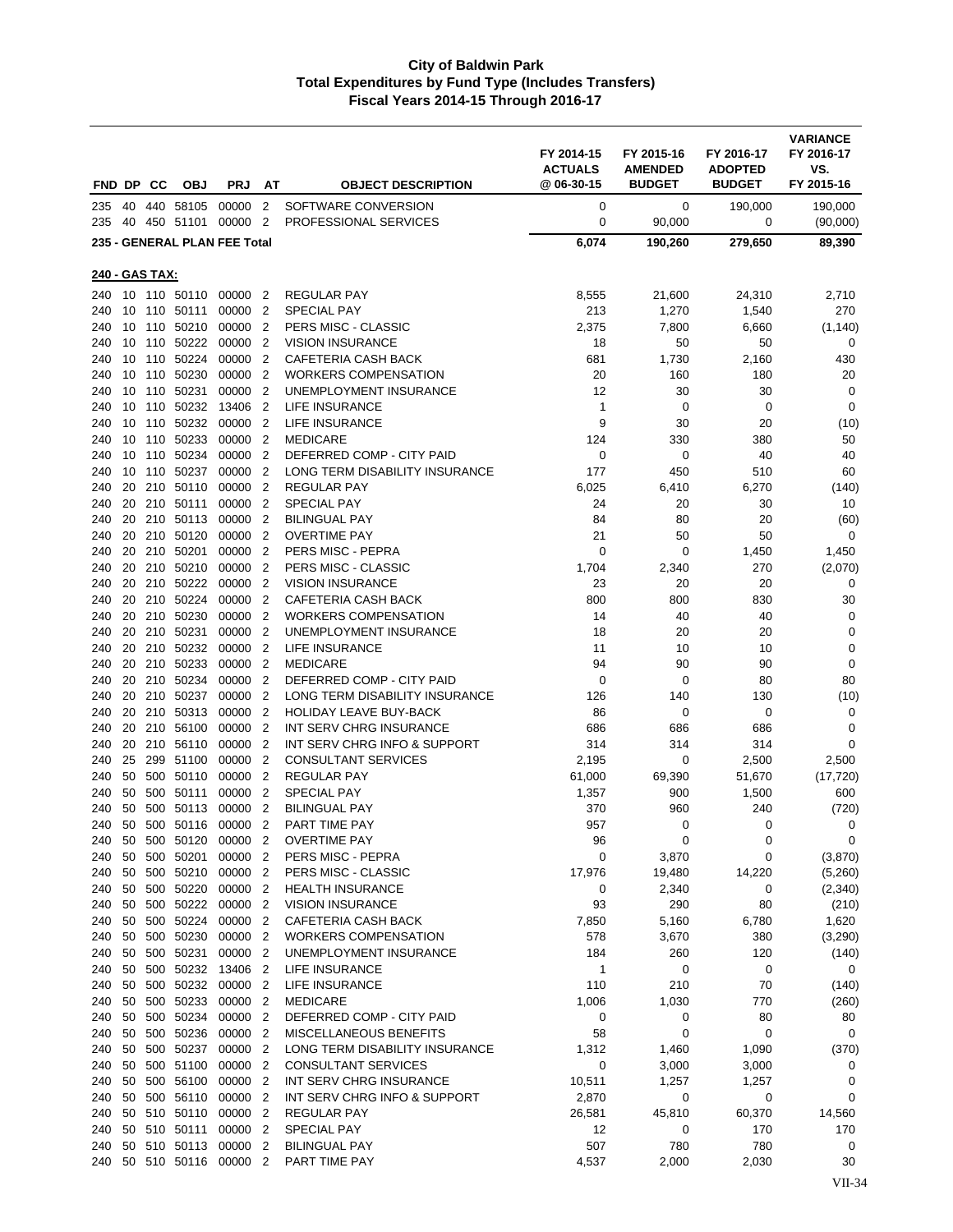| FND DP     |          | CС         | <b>OBJ</b>             | <b>PRJ</b>       | AT                               | <b>OBJECT DESCRIPTION</b>                                   | FY 2014-15<br><b>ACTUALS</b><br>@ 06-30-15 | FY 2015-16<br><b>AMENDED</b><br><b>BUDGET</b> | FY 2016-17<br><b>ADOPTED</b><br><b>BUDGET</b> | <b>VARIANCE</b><br>FY 2016-17<br>VS.<br>FY 2015-16 |
|------------|----------|------------|------------------------|------------------|----------------------------------|-------------------------------------------------------------|--------------------------------------------|-----------------------------------------------|-----------------------------------------------|----------------------------------------------------|
| 240        |          |            | 50 510 50201           | 00000            | $\overline{2}$                   | PERS MISC - PEPRA                                           | 0                                          | 6,790                                         | 0                                             | (6,790)                                            |
| 240        | 50       |            | 510 50210              | 00000            | $\overline{2}$                   | PERS MISC - CLASSIC                                         | 7,610                                      | 6,440                                         | 16,750                                        | 10,310                                             |
| 240        | 50       | 510        | 50222                  | 00000            | $\overline{2}$                   | <b>VISION INSURANCE</b>                                     | 119                                        | 180                                           | 220                                           | 40                                                 |
| 240        | 50       |            | 510 50224              | 00000            | $\overline{2}$                   | <b>CAFETERIA CASH BACK</b>                                  | 4,838                                      | 7,410                                         | 7,410                                         | 0                                                  |
| 240        | 50       | 510        | 50230                  | 00000            | $\overline{2}$                   | <b>WORKERS COMPENSATION</b>                                 | 130                                        | 400                                           | 500                                           | 100                                                |
| 240        | 50       |            | 510 50231              | 00000            | $\overline{2}$                   | UNEMPLOYMENT INSURANCE                                      | 231                                        | 190                                           | 260                                           | 70                                                 |
| 240        | 50       | 510        | 50232                  | 00000            | $\overline{2}$                   | LIFE INSURANCE                                              | 72                                         | 130                                           | 70                                            | (60)                                               |
| 240        | 50       | 510        | 50233                  | 00000            | $\overline{2}$                   | <b>MEDICARE</b>                                             | 477                                        | 710                                           | 920                                           | 210                                                |
| 240        | 50       | 510        | 50234                  | 00000            | $\overline{2}$                   | DEFERRED COMP - CITY PAID                                   | 0                                          | 0                                             | 420                                           | 420                                                |
| 240        | 50       | 510        | 50236                  | 00000            | $\overline{2}$                   | MISCELLANEOUS BENEFITS                                      | 276                                        | $\mathbf 0$                                   | 0                                             | 0                                                  |
| 240        | 50       |            | 510 50237              | 00000            | $\overline{2}$                   | LONG TERM DISABILITY INSURANCE                              | 657                                        | 960                                           | 1,270                                         | 310                                                |
| 240<br>240 | 50<br>50 | 510        | 510 50238<br>51100     | 00000<br>00000   | $\overline{2}$<br>$\overline{2}$ | <b>EMPLOYER FICA</b><br><b>CONSULTANT SERVICES</b>          | 6<br>96,000                                | 130<br>0                                      | 140<br>20,000                                 | 10                                                 |
| 240        | 50       | 510        | 53100                  | 00000            | $\overline{2}$                   | <b>MATERIALS &amp; SUPPLIES</b>                             | 1,207                                      | 1,500                                         | 1,500                                         | 20,000<br>0                                        |
| 240        | 50       | 510        | 56100                  | 00000            | $\overline{2}$                   | INT SERV CHRG INSURANCE                                     | 6,297                                      | 3,315                                         | 3,315                                         | $\mathbf 0$                                        |
| 240        | 50       | 510        | 56110                  | 00000            | $\overline{2}$                   | INT SERV CHRG INFO & SUPPORT                                | 1,925                                      | 979                                           | 979                                           | $\mathbf 0$                                        |
| 240        | 50       | 520        | 50110                  | 00000            | $\overline{2}$                   | <b>REGULAR PAY</b>                                          | 18,119                                     | 25,550                                        | 28,750                                        | 3,200                                              |
| 240        | 50       | 520        | 50113                  | 00000            | $\overline{2}$                   | <b>BILINGUAL PAY</b>                                        | 298                                        | 420                                           | 420                                           | 0                                                  |
| 240        | 50       |            | 520 50120              | 00000            | $\overline{2}$                   | <b>OVERTIME PAY</b>                                         | 172                                        | 100                                           | 100                                           | $\mathbf 0$                                        |
| 240        | 50       | 520        | 50210                  | 00000            | 2                                | PERS MISC - CLASSIC                                         | 5,208                                      | 9,370                                         | 7,990                                         | (1,380)                                            |
| 240        | 50       | 520        | 50222                  | 00000            | $\overline{2}$                   | <b>VISION INSURANCE</b>                                     | 64                                         | 90                                            | 140                                           | 50                                                 |
| 240        | 50       | 520        | 50224                  | 00000            | $\overline{2}$                   | CAFETERIA CASH BACK                                         | 2,828                                      | 3,990                                         | 3,990                                         | 0                                                  |
| 240        | 50       | 520        | 50230                  | 00000            | $\overline{2}$                   | <b>WORKERS COMPENSATION</b>                                 | 44                                         | 160                                           | 180                                           | 20                                                 |
| 240        | 50       | 520        | 50231                  | 00000            | $\overline{2}$                   | UNEMPLOYMENT INSURANCE                                      | 65                                         | 90                                            | 90                                            | 0                                                  |
| 240        | 50       | 520        | 50232                  | 00000            | $\overline{2}$                   | LIFE INSURANCE                                              | 40                                         | 70                                            | 40                                            | (30)                                               |
| 240        | 50       |            | 520 50233<br>50234     | 00000            | $\overline{2}$                   | <b>MEDICARE</b>                                             | 303                                        | 380                                           | 420                                           | 40                                                 |
| 240<br>240 | 50<br>50 | 520<br>520 | 50237                  | 00000<br>00000   | $\overline{2}$<br>$\overline{2}$ | DEFERRED COMP - CITY PAID<br>LONG TERM DISABILITY INSURANCE | 0<br>383                                   | 0<br>540                                      | 420<br>600                                    | 420<br>60                                          |
| 240        | 50       | 520        | 50313                  | 00000            | $\overline{2}$                   | <b>HOLIDAY LEAVE BUY-BACK</b>                               | 54                                         | 0                                             | 0                                             | $\mathbf 0$                                        |
| 240        | 50       | 520        | 50314                  | 00000            | $\overline{2}$                   | SICK LEAVE BUY-BACK                                         | $\mathbf 0$                                | 130                                           | 130                                           | 0                                                  |
| 240        | 50       | 520        | 56100                  | 00000            | $\overline{2}$                   | INT SERV CHRG INSURANCE                                     | 1,486                                      | 1,486                                         | 1,486                                         | 0                                                  |
| 240        | 50       | 520        | 58100                  | 14889            | $\overline{2}$                   | <b>CONTRACT SERVICES</b>                                    | 5,663                                      | 0                                             | 0                                             | $\mathbf 0$                                        |
| 240        | 50       | 520        | 58100                  | 15538            | $\overline{2}$                   | <b>CONTRACT SERVICES</b>                                    | 0                                          | 336,150                                       | 0                                             | (336, 150)                                         |
| 240        | 50       | 520        | 58100                  | 15561            | $\overline{2}$                   | <b>CONTRACT SERVICES</b>                                    | 0                                          | 175,000                                       | 0                                             | (175,000)                                          |
| 240        | 50       | 520        | 58100                  | 15601            | $\overline{2}$                   | <b>CONTRACT SERVICES</b>                                    | 28,408                                     | 175,000                                       | 0                                             | (175,000)                                          |
| 240        | 50       | 520        | 58100                  | 15602            | $\overline{2}$                   | <b>CONTRACT SERVICES</b>                                    | 28,408                                     | 175,000                                       | 0                                             | (175,000)                                          |
| 240        | 50       | 520        | 58100                  | 15698            | $\overline{2}$                   | <b>CONTRACT SERVICES</b>                                    | (15, 313)                                  | 0                                             | 0                                             | 0                                                  |
| 240        | 50       | 520        | 58100                  | 15714            | $\overline{2}$                   | <b>CONTRACT SERVICES</b>                                    | 78,468                                     | 0                                             | 0                                             | $\mathbf 0$                                        |
| 240        | 50       | 520        | 58100                  | 15868            | $\overline{2}$                   | <b>CONTRACT SERVICES</b>                                    | 0                                          | 96,000                                        | 0                                             | (96,000)                                           |
| 240        | 50       |            | 520 58100              | 00000            | $\overline{2}$                   | CONTRACT SERVICES                                           | 17,100                                     | 0                                             | 0                                             | 0                                                  |
| 240        | 50       |            | 520 58110<br>530 51100 | 00000<br>00000   | $\overline{2}$<br>$\overline{2}$ | <b>EQUIPMENT PURCHASE</b>                                   | 0<br>$\boldsymbol{0}$                      | 0                                             | 15,000                                        | 15,000                                             |
| 240<br>240 | 50<br>50 |            | 540 50110              | 15700 2          |                                  | CONSULTANT SERVICES<br>REGULAR PAY                          | 72,054                                     | 0<br>0                                        | 100,000<br>0                                  | 100,000<br>0                                       |
| 240        | 50       |            | 540 50110              | 15705 2          |                                  | REGULAR PAY                                                 | 0                                          | 0                                             | 20,400                                        | 20,400                                             |
| 240        |          |            | 50 540 50110           | 00000            | $\overline{2}$                   | <b>REGULAR PAY</b>                                          | 3,003                                      | 8,830                                         | 34,660                                        | 25,830                                             |
| 240        | 50       | 540        | 50111                  | 15700            | $\overline{2}$                   | SPECIAL PAY                                                 | 93                                         | 0                                             | 0                                             | 0                                                  |
| 240        | 50       |            | 540 50111              | 15705 2          |                                  | SPECIAL PAY                                                 | 0                                          | 0                                             | 1,080                                         | 1,080                                              |
| 240        | 50       |            | 540 50111              | 00000            | $\overline{2}$                   | <b>SPECIAL PAY</b>                                          | 17                                         | 0                                             | 0                                             | 0                                                  |
| 240        | 50       |            | 540 50113              | 15700            | $\overline{2}$                   | <b>BILINGUAL PAY</b>                                        | 903                                        | 0                                             | 0                                             | $\mathbf 0$                                        |
| 240        | 50       |            | 540 50113              | 15705 2          |                                  | <b>BILINGUAL PAY</b>                                        | 0                                          | 0                                             | 360                                           | 360                                                |
| 240        | 50       |            | 540 50113              | 00000            | $\overline{2}$                   | <b>BILINGUAL PAY</b>                                        | 60                                         | 180                                           | 600                                           | 420                                                |
| 240        | 50       |            | 540 50120              | 15700            | $\overline{2}$                   | <b>OVERTIME PAY</b>                                         | 244                                        | 1,200                                         | 1,200                                         | $\pmb{0}$                                          |
| 240        | 50       |            | 540 50120              | 00000            | $\overline{2}$                   | OVERTIME PAY                                                | 248                                        | 500                                           | 2,000                                         | 1,500                                              |
| 240        |          |            | 50 540 50210           | 15700 2          |                                  | PERS MISC - CLASSIC                                         | 20,925                                     | 0                                             | 0                                             | 0                                                  |
| 240        | 50       | 540        | 50210                  | 15705            | $\overline{2}$                   | PERS MISC - CLASSIC                                         | 0                                          | $\mathbf 0$                                   | 5,980                                         | 5,980                                              |
| 240        |          |            | 50 540 50210           | 00000            | $\overline{2}$                   | PERS MISC - CLASSIC                                         | 808                                        | 3,250                                         | 9,660                                         | 6,410                                              |
| 240        | 50<br>50 |            | 540 50220<br>540 50220 | 15700<br>15705 2 | $\overline{2}$                   | <b>HEALTH INSURANCE</b><br><b>HEALTH INSURANCE</b>          | 216                                        | 0<br>0                                        | 0<br>1,980                                    | 0<br>1,980                                         |
| 240<br>240 | 50       |            | 540 50220              | 00000            | $\overline{2}$                   | <b>HEALTH INSURANCE</b>                                     | 0<br>0                                     | 0                                             | 3,610                                         | 3,610                                              |
| 240        |          |            | 50 540 50221           | 15700 2          |                                  | DENTAL INSURANCE                                            | 11                                         | 0                                             | 0                                             | 0                                                  |
|            |          |            |                        |                  |                                  |                                                             |                                            |                                               |                                               |                                                    |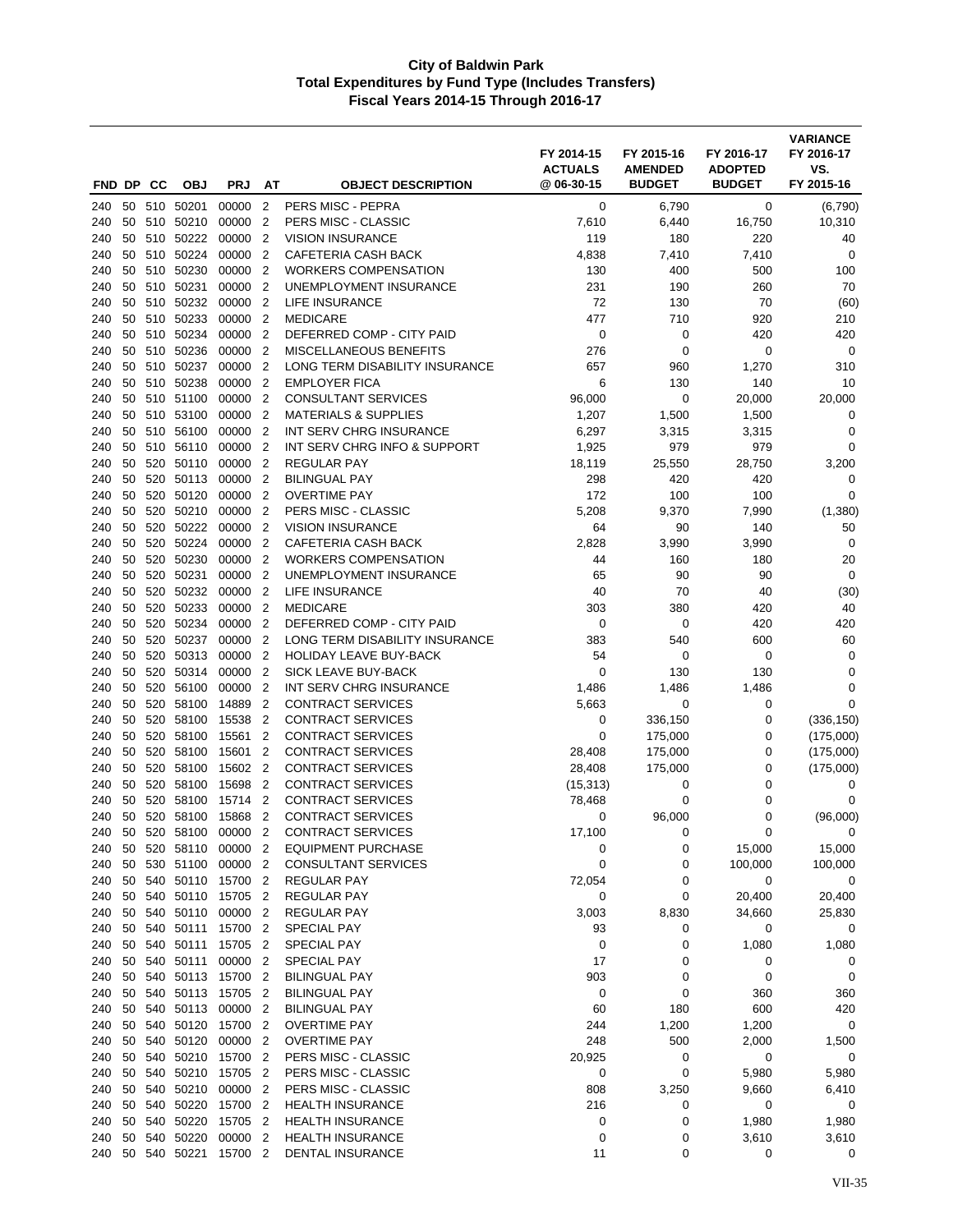|            |          |            |                        |                      |                                  |                                                             | FY 2014-15<br><b>ACTUALS</b> | FY 2015-16<br><b>AMENDED</b> | FY 2016-17<br><b>ADOPTED</b> | <b>VARIANCE</b><br>FY 2016-17<br>VS. |
|------------|----------|------------|------------------------|----------------------|----------------------------------|-------------------------------------------------------------|------------------------------|------------------------------|------------------------------|--------------------------------------|
| FND DP     |          | CС         | <b>OBJ</b>             | <b>PRJ</b>           | AT                               | <b>OBJECT DESCRIPTION</b>                                   | @06-30-15                    | <b>BUDGET</b>                | <b>BUDGET</b>                | FY 2015-16                           |
| 240        | 50       | 540        | 50222                  | 15700                | $\overline{2}$                   | <b>VISION INSURANCE</b>                                     | 250                          | 0                            | 0                            | 0                                    |
| 240        | 50       | 540        | 50222                  | 15705                | $\overline{2}$                   | <b>VISION INSURANCE</b>                                     | 0                            | 0                            | 120                          | 120                                  |
| 240<br>240 | 50<br>50 | 540<br>540 | 50222<br>50224         | 00000<br>15700       | $\overline{2}$<br>$\overline{2}$ | <b>VISION INSURANCE</b><br><b>CAFETERIA CASH BACK</b>       | 19<br>11,687                 | 60<br>$\mathbf 0$            | 210<br>0                     | 150<br>0                             |
| 240        | 50       | 540        | 50224                  | 00000                | $\overline{2}$                   | CAFETERIA CASH BACK                                         | 572                          | 1,710                        | 2,280                        | 570                                  |
| 240        | 50       | 540        | 50230                  | 15700                | $\overline{2}$                   | <b>WORKERS COMPENSATION</b>                                 | 1,109                        | 0                            | 0                            | 0                                    |
| 240        | 50       | 540        | 50230                  | 15705                | $\overline{2}$                   | <b>WORKERS COMPENSATION</b>                                 | 0                            | 0                            | 2,040                        | 2,040                                |
| 240        | 50       | 540        | 50230                  | 00000                | $\overline{2}$                   | WORKERS COMPENSATION                                        | 7                            | 60                           | 2,230                        | 2,170                                |
| 240        | 50       | 540        | 50231                  | 15700                | $\overline{2}$                   | UNEMPLOYMENT INSURANCE                                      | 279                          | 0                            | 0                            | 0                                    |
| 240        | 50       | 540        | 50231                  | 15705                | $\overline{2}$                   | UNEMPLOYMENT INSURANCE                                      | $\mathbf 0$                  | $\mathbf 0$                  | 80                           | 80                                   |
| 240        | 50       | 540        | 50231                  | 00000                | $\overline{2}$                   | UNEMPLOYMENT INSURANCE                                      | 13                           | 40                           | 130                          | 90                                   |
| 240        | 50       | 540        | 50232                  | 15700                | $\overline{2}$                   | LIFE INSURANCE                                              | 173                          | 0                            | 0                            | 0                                    |
| 240        | 50       | 540        | 50232                  | 15705                | $\overline{2}$                   | LIFE INSURANCE                                              | 0                            | 0                            | 30                           | 30                                   |
| 240        | 50       | 540        | 50232                  | 00000                | $\overline{2}$                   | LIFE INSURANCE                                              | 8                            | 30                           | 50                           | 20                                   |
| 240        | 50       | 540        | 50233                  | 15705                | $\overline{2}$                   | <b>MEDICARE</b>                                             | 0                            | 0                            | 320                          | 320                                  |
| 240        | 50       | 540        | 50233                  | 00000                | $\overline{2}$                   | <b>MEDICARE</b>                                             | 56                           | 130                          | 510                          | 380                                  |
| 240        | 50       | 540        | 50234<br>50237         | 00000                | $\overline{2}$<br>$\overline{2}$ | DEFERRED COMP - CITY PAID<br>LONG TERM DISABILITY INSURANCE | $\mathbf 0$                  | 0<br>$\mathbf 0$             | 240                          | 240                                  |
| 240<br>240 | 50<br>50 | 540<br>540 | 50237                  | 15700<br>15705       | $\overline{2}$                   | LONG TERM DISABILITY INSURANCE                              | 1,542<br>$\mathbf 0$         | $\mathbf 0$                  | 0<br>430                     | 0<br>430                             |
| 240        | 50       | 540        | 50237                  | 00000                | $\overline{2}$                   | LONG TERM DISABILITY INSURANCE                              | 59                           | 190                          | 730                          | 540                                  |
| 240        | 50       | 540        | 50313                  | 15700                | $\overline{2}$                   | <b>HOLIDAY LEAVE BUY-BACK</b>                               | 701                          | 0                            | $\mathbf 0$                  | 0                                    |
| 240        | 50       | 540        | 50314                  | 15700                | $\overline{2}$                   | SICK LEAVE BUY-BACK                                         | 0                            | 1,450                        | 1,450                        | 0                                    |
| 240        | 50       | 540        | 50314                  | 00000                | 2                                | <b>SICK LEAVE BUY-BACK</b>                                  | $\mathbf 0$                  | 30                           | 30                           | $\mathbf 0$                          |
| 240        | 50       | 540        | 56100                  | 15700                | $\overline{2}$                   | INT SERV CHRG INSURANCE                                     | 1,715                        | 1,715                        | 1,715                        | 0                                    |
| 240        | 50       | 540        | 56100                  | 00000                | $\overline{2}$                   | INT SERV CHRG INSURANCE                                     | 229                          | 229                          | 229                          | $\mathbf 0$                          |
| 240        | 50       | 550        | 50110                  | 15700                | $\overline{2}$                   | <b>REGULAR PAY</b>                                          | $\mathbf 0$                  | $\mathbf 0$                  | 38,750                       | 38,750                               |
| 240        | 50       | 550        | 50110                  | 15705                | $\overline{2}$                   | <b>REGULAR PAY</b>                                          | 13,700                       | 16,400                       | 16,780                       | 380                                  |
| 240        | 50       | 550        | 50110                  | 00000                | $\overline{2}$                   | <b>REGULAR PAY</b>                                          | 0                            | 0                            | 51,430                       | 51,430                               |
| 240        | 50       | 550        | 50111                  | 15705                | $\overline{2}$                   | <b>SPECIAL PAY</b>                                          | 90                           | $\mathbf 0$                  | 540                          | 540                                  |
| 240        | 50       | 550        | 50113                  | 15700                | $\overline{2}$                   | <b>BILINGUAL PAY</b>                                        | 0                            | $\mathbf 0$                  | 1,200                        | 1,200                                |
| 240        | 50       | 550        | 50113                  | 15705                | $\overline{2}$                   | <b>BILINGUAL PAY</b>                                        | 301                          | 360                          | 360                          | 0                                    |
| 240        | 50       | 550        | 50113                  | 00000                | $\overline{2}$<br>$\overline{2}$ | <b>BILINGUAL PAY</b>                                        | 0                            | 0                            | 1,380                        | 1,380                                |
| 240<br>240 | 50<br>50 | 550        | 550 50120<br>50210     | 15705<br>15700       | $\overline{2}$                   | <b>OVERTIME PAY</b><br>PERS MISC - CLASSIC                  | 1,763<br>0                   | 750<br>0                     | 3,000<br>10,940              | 2,250<br>10,940                      |
| 240        | 50       | 550        | 50210                  | 15705                | $\overline{2}$                   | PERS MISC - CLASSIC                                         | 3,659                        | 6,050                        | 4,840                        | (1,210)                              |
| 240        | 50       | 550        | 50210                  | 00000                | $\overline{2}$                   | <b>PERS MISC - CLASSIC</b>                                  | 0                            | 0                            | 14,470                       | 14,470                               |
| 240        | 50       | 550        | 50220                  | 15700                | $\overline{2}$                   | <b>HEALTH INSURANCE</b>                                     | $\mathbf 0$                  | 0                            | 7,150                        | 7,150                                |
| 240        | 50       | 550        | 50220                  | 15705                | $\overline{2}$                   | <b>HEALTH INSURANCE</b>                                     | 1,628                        | 1,980                        | 3,610                        | 1,630                                |
| 240        | 50       | 550        | 50220                  | 00000                | $\overline{2}$                   | <b>HEALTH INSURANCE</b>                                     | $\mathbf 0$                  | 0                            | 7,880                        | 7,880                                |
| 240        |          |            | 50 550 50221           | 15705 2              |                                  | DENTAL INSURANCE                                            | 86                           | 0                            | 0                            | 0                                    |
| 240        | 50       |            | 550 50222              | 15700 2              |                                  | <b>VISION INSURANCE</b>                                     | 0                            | 0                            | 410                          | 410                                  |
| 240        | 50       |            | 550 50222              | 15705                | $\overline{2}$                   | <b>VISION INSURANCE</b>                                     | 99                           | 120                          | 120                          | 0                                    |
| 240        | 50       | 550        | 50222                  | 00000 2              |                                  | <b>VISION INSURANCE</b>                                     | 0                            | 0                            | 200                          | 200                                  |
| 240        | 50       |            |                        | 550 50230 15700 2    |                                  | <b>WORKERS COMPENSATION</b>                                 | 0                            | 0                            | 3,870                        | 3,870                                |
| 240        | 50       |            | 550 50230              | 15705 2              |                                  | <b>WORKERS COMPENSATION</b>                                 | 746                          | 1,640                        | 1,680                        | 40                                   |
| 240        | 50       |            | 550 50230              | 00000 2              |                                  | <b>WORKERS COMPENSATION</b>                                 | 0                            | 0                            | 5,140                        | 5,140                                |
| 240        | 50<br>50 |            | 550 50231<br>550 50231 | 15700 2<br>15705     | $\overline{2}$                   | UNEMPLOYMENT INSURANCE<br>UNEMPLOYMENT INSURANCE            | 0<br>66                      | 0<br>80                      | 260<br>80                    | 260<br>0                             |
| 240<br>240 | 50       |            | 550 50231              | 00000 2              |                                  | UNEMPLOYMENT INSURANCE                                      | 0                            | 0                            | 300                          | 300                                  |
| 240        | 50       | 550        | 50232                  | 15700                | $\overline{2}$                   | LIFE INSURANCE                                              | 0                            | 0                            | 100                          | 100                                  |
| 240        | 50       |            | 550 50232              | 15705 2              |                                  | LIFE INSURANCE                                              | 41                           | 60                           | 30                           | (30)                                 |
| 240        | 50       |            | 550 50232              | 00000                | $\overline{2}$                   | LIFE INSURANCE                                              | 0                            | 0                            | 120                          | 120                                  |
| 240        | 50       |            | 550 50233              | 15700 2              |                                  | <b>MEDICARE</b>                                             | 0                            | 0                            | 580                          | 580                                  |
| 240        | 50       |            | 550 50233              | 15705 2              |                                  | <b>MEDICARE</b>                                             | 229                          | 240                          | 260                          | 20                                   |
| 240        | 50       |            | 550 50233              | 00000 2              |                                  | <b>MEDICARE</b>                                             | 0                            | 0                            | 770                          | 770                                  |
| 240        | 50       |            | 550 50237              | 15700 2              |                                  | LONG TERM DISABILITY INSURANCE                              | 0                            | 0                            | 810                          | 810                                  |
| 240        | 50       |            | 550 50237              | 15705 2              |                                  | LONG TERM DISABILITY INSURANCE                              | 267                          | 340                          | 350                          | 10                                   |
| 240        | 50       |            | 550 50237              | 00000 2              |                                  | LONG TERM DISABILITY INSURANCE                              | 0                            | 0                            | 1,080                        | 1,080                                |
| 240        | 50       |            | 550 51100              | 15705                | $\overline{2}$                   | <b>CONSULTANT SERVICES</b>                                  | 10,000                       | 50,000                       | 50,000                       | 0                                    |
| 240        |          |            |                        | 50 550 53100 15705 2 |                                  | <b>MATERIALS &amp; SUPPLIES</b>                             | 34,427                       | 20,000                       | 20,000                       | 0                                    |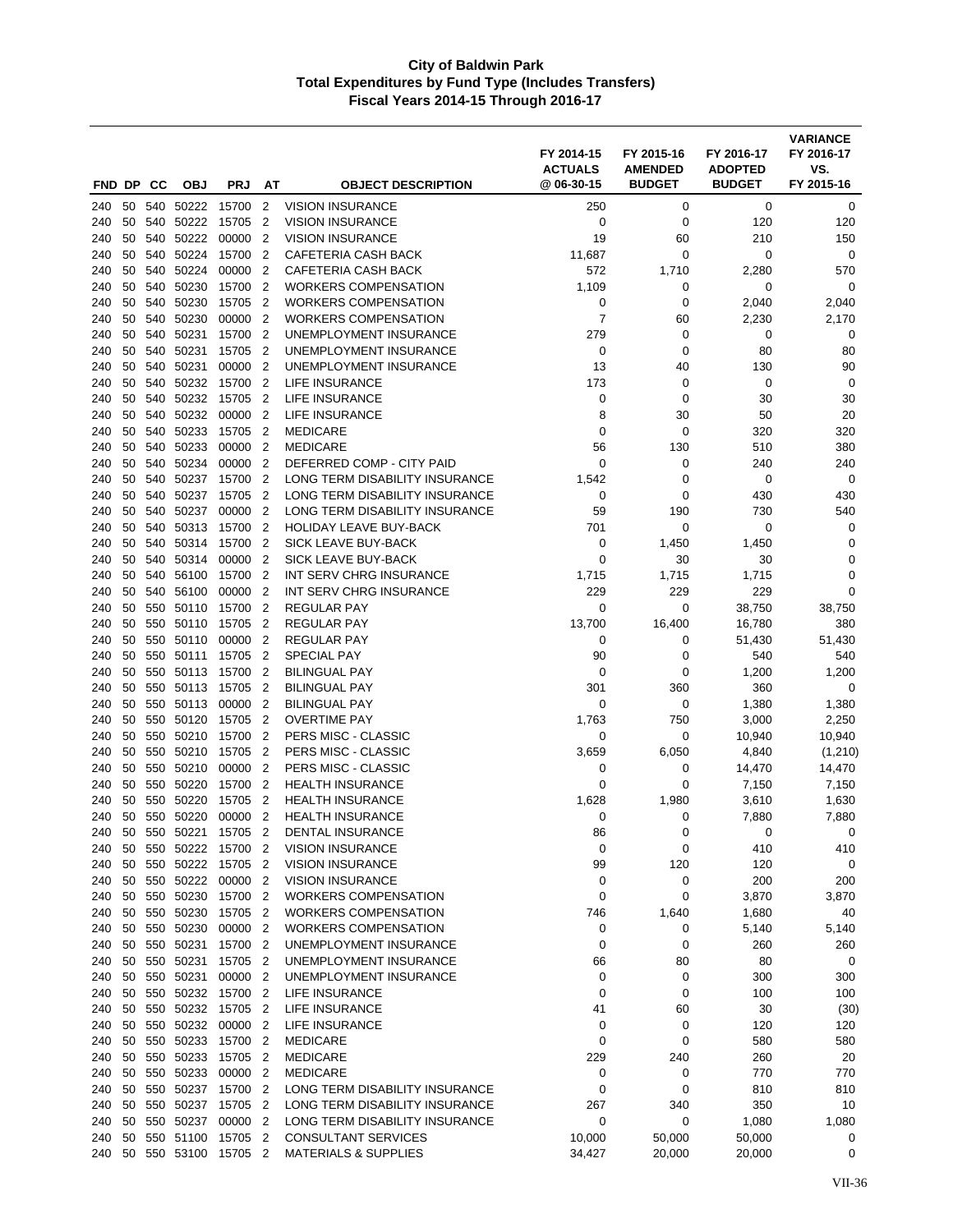|            |          |            |                       |                      |                                  |                                                                    | FY 2014-15<br><b>ACTUALS</b> | FY 2015-16<br><b>AMENDED</b> | FY 2016-17<br><b>ADOPTED</b> | <b>VARIANCE</b><br>FY 2016-17<br>VS. |
|------------|----------|------------|-----------------------|----------------------|----------------------------------|--------------------------------------------------------------------|------------------------------|------------------------------|------------------------------|--------------------------------------|
| FND DP     |          | CС         | <b>OBJ</b>            | <b>PRJ</b>           | AT                               | <b>OBJECT DESCRIPTION</b>                                          | @ 06-30-15                   | <b>BUDGET</b>                | <b>BUDGET</b>                | FY 2015-16                           |
| 240        | 50       | 550        | 53330                 | 15705                | $\overline{2}$                   | PUBLICATIONS, SUBSCRIP & DUES                                      | 555                          | 500                          | 1,000                        | 500                                  |
| 240        | 50       | 550        | 53350                 | 15705                | 2                                | <b>MEETINGS &amp; CONFERENCES</b>                                  | 0                            | 200                          | 1,000                        | 800                                  |
| 240        | 50       | 550        | 53403                 | 15705                | $\overline{2}$                   | UTILITIES - TELEPHONE                                              | 686                          | 600                          | 1,000                        | 400                                  |
| 240<br>240 | 50<br>50 | 550<br>550 | 56100<br>56120        | 15705<br>15705       | $\overline{2}$<br>$\overline{2}$ | INT SERV CHRG INSURANCE<br>INT SERV CHRG - FLEET                   | 10,516<br>21,500             | 10,516<br>21,500             | 10,516<br>21,500             | 0<br>$\mathbf 0$                     |
| 240        | 50       | 550        | 58110                 | 00000                | $\overline{2}$                   | <b>EQUIPMENT PURCHASE</b>                                          | 0                            | 30,000                       | 0                            | (30,000)                             |
| 240        | 50       | 551        | 50110                 | 15700                | $\overline{2}$                   | REGULAR PAY                                                        | 0                            | 65,320                       | 0                            | (65, 320)                            |
| 240        | 50       | 551        | 50110                 | 15705                | $\overline{2}$                   | <b>REGULAR PAY</b>                                                 | 13,549                       | 61,390                       | 69,090                       | 7,700                                |
| 240        | 50       | 551        | 50110                 | 00000                | $\overline{2}$                   | <b>REGULAR PAY</b>                                                 | 0                            | 0                            | 24,450                       | 24,450                               |
| 240        | 50       | 551        | 50111                 | 15705                | $\overline{2}$                   | <b>SPECIAL PAY</b>                                                 | 320                          | $\mathbf 0$                  | 0                            | 0                                    |
| 240        | 50       | 551        | 50113                 | 15700                | $\overline{2}$                   | <b>BILINGUAL PAY</b>                                               | 0                            | 1,200                        | 0                            | (1,200)                              |
| 240        | 50       | 551        | 50113                 | 15705                | $\overline{2}$                   | <b>BILINGUAL PAY</b>                                               | 361                          | 1,740                        | 1,740                        | 0                                    |
| 240        | 50       | 551        | 50113                 | 00000                | $\overline{2}$                   | <b>BILINGUAL PAY</b>                                               | 0                            | 0                            | 780                          | 780                                  |
| 240        | 50       | 551        | 50116                 | 15705                | $\overline{2}$                   | PART TIME PAY                                                      | 8,101                        | 10,000                       | 0                            | (10,000)                             |
| 240        | 50       | 551        | 50120                 | 15700                | $\overline{2}$                   | <b>OVERTIME PAY</b>                                                | 0                            | 0                            | 1,500                        | 1,500                                |
| 240        | 50       | 551        | 50120                 | 15705                | $\overline{2}$                   | <b>OVERTIME PAY</b>                                                | 1,105                        | 600                          | 4,000                        | 3,400                                |
| 240        | 50       | 551        | 50210                 | 15700                | $\overline{2}$                   | <b>PERS MISC - CLASSIC</b>                                         | 0                            | 24,010                       | 0                            | (24, 010)                            |
| 240<br>240 | 50<br>50 | 551<br>551 | 50210<br>50210        | 15705<br>00000       | $\overline{2}$<br>$\overline{2}$ | PERS MISC - CLASSIC<br>PERS MISC - CLASSIC                         | 3,974<br>0                   | 22,790<br>0                  | 19,400<br>3,020              | (3,390)<br>3,020                     |
| 240        | 50       | 551        | 50220                 | 15700                | $\overline{2}$                   | <b>HEALTH INSURANCE</b>                                            | 0                            | 12,100                       | 0                            | (12, 100)                            |
| 240        | 50       | 551        | 50220                 | 15705                | $\overline{2}$                   | <b>HEALTH INSURANCE</b>                                            | 2,271                        | 11,310                       | 17,440                       | 6,130                                |
| 240        | 50       | 551        | 50220                 | 00000                | $\overline{2}$                   | <b>HEALTH INSURANCE</b>                                            | 0                            | 0                            | 7,820                        | 7,820                                |
| 240        | 50       | 551        | 50221                 | 15705                | $\overline{2}$                   | DENTAL INSURANCE                                                   | 118                          | 0                            | 0                            | 0                                    |
| 240        | 50       | 551        | 50222                 | 15700                | $\overline{2}$                   | <b>VISION INSURANCE</b>                                            | 0                            | 690                          | 0                            | (690)                                |
| 240        | 50       | 551        | 50222                 | 15705                | $\overline{2}$                   | <b>VISION INSURANCE</b>                                            | 125                          | 590                          | 590                          | 0                                    |
| 240        | 50       | 551        | 50222                 | 00000                | $\overline{2}$                   | <b>VISION INSURANCE</b>                                            | 0                            | 0                            | 270                          | 270                                  |
| 240        | 50       | 551        | 50230                 | 15700                | $\overline{2}$                   | <b>WORKERS COMPENSATION</b>                                        | 0                            | 6,530                        | 0                            | (6, 530)                             |
| 240        | 50       | 551        | 50230                 | 15705                | $\overline{2}$                   | <b>WORKERS COMPENSATION</b>                                        | 1,284                        | 6,710                        | 6,910                        | 200                                  |
| 240        | 50       | 551        | 50230                 | 00000                | $\overline{2}$                   | <b>WORKERS COMPENSATION</b>                                        | 0                            | 0                            | 2,450                        | 2,450                                |
| 240        | 50       | 551        | 50231                 | 15700                | $\overline{2}$                   | UNEMPLOYMENT INSURANCE                                             | 0                            | 440                          | 0                            | (440)                                |
| 240        | 50       | 551        | 50231                 | 15705                | $\overline{2}$                   | UNEMPLOYMENT INSURANCE                                             | 277                          | 500                          | 370                          | (130)                                |
| 240        | 50       | 551        | 50231                 | 00000                | $\overline{2}$                   | UNEMPLOYMENT INSURANCE                                             | 0                            | 0                            | 170                          | 170                                  |
| 240<br>240 | 50<br>50 | 551<br>551 | 50232<br>50232        | 15700<br>15705       | $\overline{2}$<br>$\overline{2}$ | LIFE INSURANCE<br>LIFE INSURANCE                                   | $\mathbf 0$<br>49            | 350<br>300                   | 0<br>150                     | (350)<br>(150)                       |
| 240        | 50       | 551        | 50232                 | 00000                | $\overline{2}$                   | LIFE INSURANCE                                                     | 0                            | 0                            | 70                           | 70                                   |
| 240        | 50       | 551        | 50233                 | 15700                | $\overline{2}$                   | <b>MEDICARE</b>                                                    | 0                            | 970                          | 0                            | (970)                                |
| 240        | 50       | 551        | 50233                 | 15705                | $\overline{2}$                   | <b>MEDICARE</b>                                                    | 297                          | 1,070                        | 1,030                        | (40)                                 |
| 240        | 50       | 551        | 50233                 | 00000                | $\overline{2}$                   | <b>MEDICARE</b>                                                    | 0                            | 0                            | 370                          | 370                                  |
| 240        | 50       | 551        | 50236                 | 15705                | $\overline{2}$                   | <b>MISCELLANEOUS BENEFITS</b>                                      | 510                          | $\mathbf 0$                  | 0                            | 0                                    |
| 240        |          |            | 50 551 50237          | 15700 2              |                                  | LONG TERM DISABILITY INSURANCE                                     | 0                            | 1,370                        | 0                            | (1, 370)                             |
| 240        | 50       | 551        | 50237                 | 15705 2              |                                  | LONG TERM DISABILITY INSURANCE                                     | 459                          | 1,290                        | 1,450                        | 160                                  |
| 240        | 50       | 551        | 50237                 | 00000 2              |                                  | LONG TERM DISABILITY INSURANCE                                     | 0                            | 0                            | 510                          | 510                                  |
| 240        | 50       | 551        | 50238                 | 15705 2              |                                  | <b>EMPLOYER FICA</b>                                               | $\mathbf 0$                  | 670                          | 0                            | (670)                                |
| 240        |          |            |                       | 50 551 51100 15705 2 |                                  | <b>CONSULTANT SERVICES</b>                                         | 20,000                       | 20,000                       | 20,000                       | 0                                    |
| 240        | 50       |            | 551 51101             | 15705 2              |                                  | PROFESSIONAL SERVICES                                              | 1,820                        | 0                            | $\pmb{0}$                    | 0                                    |
| 240        |          |            | 50 551 53100<br>53100 | 13402 2              |                                  | <b>MATERIALS &amp; SUPPLIES</b>                                    | 1,417                        | 2,500                        | 2,500                        | 0                                    |
| 240<br>240 | 50<br>50 | 551        | 551 53100             | 13403 2<br>15705 2   |                                  | <b>MATERIALS &amp; SUPPLIES</b><br><b>MATERIALS &amp; SUPPLIES</b> | 201<br>19,720                | 1,500<br>60,000              | 1,500<br>60,000              | 0<br>0                               |
| 240        | 50       |            | 551 53100             | 00000 2              |                                  | <b>MATERIALS &amp; SUPPLIES</b>                                    | 0                            | 0                            | 500                          | 500                                  |
| 240        | 50       | 551        | 53200                 | 15705 2              |                                  | <b>EDUCATION &amp; TRAINING</b>                                    | $\mathbf 0$                  | 0                            | 1,000                        | 1,000                                |
| 240        |          |            | 50 551 53330          | 15705 2              |                                  | PUBLICATIONS, SUBSCRIP & DUES                                      | 0                            | 100                          | 1,000                        | 900                                  |
| 240        | 50       | 551        | 53350                 | 15705 2              |                                  | <b>MEETINGS &amp; CONFERENCES</b>                                  | 285                          | 500                          | 500                          | 0                                    |
| 240        | 50       | 551        | 53391                 | 15705                | $\overline{2}$                   | RENTAL EQUIPMENT                                                   | 2,942                        | 8,000                        | 8,000                        | 0                                    |
| 240        | 50       | 551        | 53401                 | 15705 2              |                                  | UTILITIES - ELECTRICITY                                            | 889                          | 700                          | 700                          | 0                                    |
| 240        | 50       | 551        | 53403                 | 15705 2              |                                  | UTILITIES - TELEPHONE                                              | 688                          | 500                          | 1,500                        | 1,000                                |
| 240        | 50       | 551        |                       | 56100 15705 2        |                                  | INT SERV CHRG INSURANCE                                            | 7,201                        | 7,201                        | 7,201                        | 0                                    |
| 240        | 50       | 551        | 56100                 | 00000 2              |                                  | INT SERV CHRG INSURANCE                                            | 2,629                        | 2,629                        | 2,629                        | 0                                    |
| 240        | 50       |            | 551 56120             | 15705 2              |                                  | INT SERV CHRG - FLEET                                              | 55,300                       | 55,300                       | 55,300                       | 0                                    |
| 240        | 50       | 551        | 58100                 | 15625                | $\overline{2}$                   | <b>CONTRACT SERVICES</b>                                           | 0                            | 3,000,000                    | 0                            | (3,000,000)                          |
| 240        |          |            |                       | 50 551 58110 00000 2 |                                  | <b>EQUIPMENT PURCHASE</b>                                          | $\mathbf 0$                  | 120,000                      | 0                            | (120,000)                            |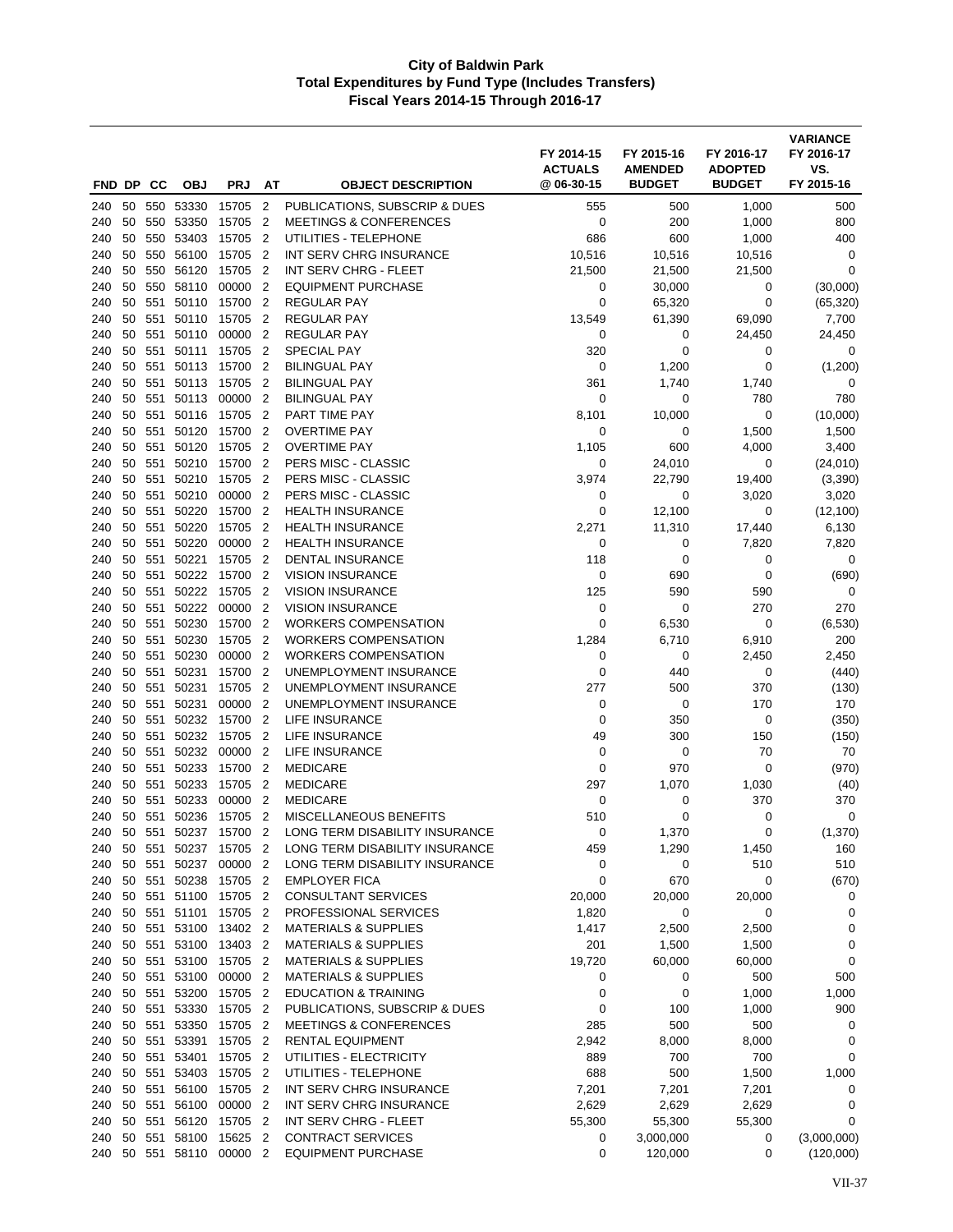| FND DP     |          | CС  | <b>OBJ</b>             | <b>PRJ</b>       | AT                               | <b>OBJECT DESCRIPTION</b>                             | FY 2014-15<br><b>ACTUALS</b><br>@ 06-30-15 | FY 2015-16<br><b>AMENDED</b><br><b>BUDGET</b> | FY 2016-17<br><b>ADOPTED</b><br><b>BUDGET</b> | <b>VARIANCE</b><br>FY 2016-17<br>VS.<br>FY 2015-16 |
|------------|----------|-----|------------------------|------------------|----------------------------------|-------------------------------------------------------|--------------------------------------------|-----------------------------------------------|-----------------------------------------------|----------------------------------------------------|
| 240        | 50       |     | 552 50110              | 15705            | $\overline{2}$                   | <b>REGULAR PAY</b>                                    | 103,554                                    | 0                                             | 0                                             | 0                                                  |
| 240        | 50       | 552 | 50110                  | 00000            | $\overline{2}$                   | <b>REGULAR PAY</b>                                    | 0                                          | 13,740                                        | 16,650                                        | 2,910                                              |
| 240        | 50       |     | 552 50111              | 15705            | $\overline{2}$                   | <b>SPECIAL PAY</b>                                    | 299                                        | 0                                             | 0                                             | 0                                                  |
| 240        | 50       |     | 552 50111              | 00000            | $\overline{2}$                   | <b>SPECIAL PAY</b>                                    | 0                                          | 0                                             | 810                                           | 810                                                |
| 240        | 50       |     | 552 50113              | 15705            | $\overline{2}$                   | <b>BILINGUAL PAY</b>                                  | 2,768                                      | 0                                             | 0                                             | 0                                                  |
| 240        | 50       |     | 552 50120              | 15705            | $\overline{2}$                   | <b>OVERTIME PAY</b>                                   | 5,678                                      | 2,000                                         | 2,000                                         | 0                                                  |
| 240        | 50       |     | 552 50201              | 00000            | $\overline{2}$                   | PERS MISC - PEPRA                                     | 0                                          | 3,240                                         | 4,780                                         | 1,540                                              |
| 240        | 50       |     | 552 50210              | 15705            | $\overline{2}$                   | PERS MISC - CLASSIC                                   | 30,473                                     | 0                                             | 0                                             | 0                                                  |
| 240        | 50       |     | 552 50220              | 15705            | $\overline{2}$                   | <b>HEALTH INSURANCE</b>                               | 17,420                                     | $\mathbf 0$                                   | 0                                             | $\mathbf 0$                                        |
| 240        | 50       | 552 | 50220                  | 00000            | $\overline{2}$                   | <b>HEALTH INSURANCE</b>                               | 0                                          | 3,220                                         | 3,360                                         | 140                                                |
| 240        | 50       |     | 552 50221              | 15705            | $\overline{2}$                   | <b>DENTAL INSURANCE</b>                               | 907                                        | 0                                             | 0                                             | 0                                                  |
| 240        | 50       |     | 552 50222              | 15705            | $\overline{2}$                   | <b>VISION INSURANCE</b>                               | 884                                        | 0                                             | 0                                             | 0                                                  |
| 240        | 50       | 552 | 50222                  | 00000            | $\overline{2}$                   | <b>VISION INSURANCE</b>                               | 0                                          | 0                                             | 120                                           | 120                                                |
| 240        | 50       |     | 552 50230              | 15705            | $\overline{2}$                   | <b>WORKERS COMPENSATION</b>                           | 6,196                                      | 0                                             | 0                                             | 0                                                  |
| 240        | 50       |     | 552 50230<br>552 50231 | 00000            | $\overline{2}$                   | <b>WORKERS COMPENSATION</b><br>UNEMPLOYMENT INSURANCE | 0                                          | 1,370                                         | 1,660                                         | 290                                                |
| 240<br>240 | 50<br>50 | 552 | 50231                  | 15705<br>00000   | $\overline{2}$<br>$\overline{2}$ | UNEMPLOYMENT INSURANCE                                | 605<br>0                                   | 0<br>120                                      | 0<br>120                                      | 0<br>0                                             |
| 240        | 50       |     | 552 50232              | 15705            | $\overline{2}$                   | LIFE INSURANCE                                        | 378                                        | 0                                             | 0                                             | $\mathbf 0$                                        |
| 240        | 50       |     | 552 50232              | 00000            | $\overline{2}$                   | LIFE INSURANCE                                        | 0                                          | 90                                            | 50                                            | (40)                                               |
| 240        | 50       |     | 552 50233              | 15705            | $\overline{2}$                   | <b>MEDICARE</b>                                       | 964                                        | 0                                             | 0                                             | 0                                                  |
| 240        | 50       | 552 | 50233                  | 00000            | $\overline{2}$                   | <b>MEDICARE</b>                                       | 0                                          | 200                                           | 250                                           | 50                                                 |
| 240        | 50       |     | 552 50237              | 15705            | $\overline{2}$                   | LONG TERM DISABILITY INSURANCE                        | 2,217                                      | 0                                             | 0                                             | 0                                                  |
| 240        | 50       |     | 552 50237              | 00000            | $\overline{2}$                   | LONG TERM DISABILITY INSURANCE                        | 0                                          | 290                                           | 350                                           | 60                                                 |
| 240        | 50       |     | 552 50312              | 15705            | $\overline{2}$                   | <b>COMP LEAVE BUY-BACK</b>                            | 5                                          | 0                                             | 0                                             | 0                                                  |
| 240        | 50       |     | 552 50313              | 15705            | $\overline{2}$                   | <b>HOLIDAY LEAVE BUY-BACK</b>                         | 50                                         | 0                                             | 0                                             | $\mathbf 0$                                        |
| 240        | 50       |     | 552 50314              | 15705            | $\overline{2}$                   | <b>SICK LEAVE BUY-BACK</b>                            | 1,893                                      | 1,120                                         | 1,120                                         | 0                                                  |
| 240        | 50       |     | 552 56100              | 15705            | $\overline{2}$                   | INT SERV CHRG INSURANCE                               | 7,087                                      | 7,087                                         | 7,087                                         | $\mathbf 0$                                        |
| 240        | 50       | 560 | 50110                  | 15705            | $\overline{2}$                   | <b>REGULAR PAY</b>                                    | 2,052                                      | 26,060                                        | 24,200                                        | (1,860)                                            |
| 240        | 50       | 560 | 50110                  | 00000            | $\overline{2}$                   | <b>REGULAR PAY</b>                                    | 7,656                                      | 12,210                                        | 0                                             | (12, 210)                                          |
| 240        | 50       | 560 | 50111                  | 15705            | $\overline{2}$                   | <b>SPECIAL PAY</b>                                    | 17                                         | 0                                             | 0                                             | 0<br>$\mathbf 0$                                   |
| 240<br>240 | 50<br>50 | 560 | 50111<br>560 50113     | 00000<br>15705   | $\overline{2}$<br>$\overline{2}$ | <b>SPECIAL PAY</b><br><b>BILINGUAL PAY</b>            | 94<br>60                                   | 0<br>300                                      | 0<br>180                                      | (120)                                              |
| 240        | 50       |     | 560 50113              | 00000            | $\overline{2}$                   | <b>BILINGUAL PAY</b>                                  | 301                                        | 480                                           | 0                                             | (480)                                              |
| 240        | 50       | 560 | 50120                  | 15705            | $\overline{2}$                   | <b>OVERTIME PAY</b>                                   | 43                                         | 100                                           | 900                                           | 800                                                |
| 240        | 50       | 560 | 50120                  | 00000            | $\overline{2}$                   | <b>OVERTIME PAY</b>                                   | 241                                        | 700                                           | 700                                           | 0                                                  |
| 240        | 50       | 560 | 50210                  | 15705            | $\overline{2}$                   | <b>PERS MISC - CLASSIC</b>                            | 609                                        | 9,520                                         | 6,680                                         | (2,840)                                            |
| 240        | 50       | 560 | 50210                  | 00000            | $\overline{2}$                   | PERS MISC - CLASSIC                                   | 2,286                                      | 4,580                                         | 0                                             | (4,580)                                            |
| 240        | 50       | 560 | 50220                  | 15705            | $\overline{2}$                   | <b>HEALTH INSURANCE</b>                               | 382                                        | 1,950                                         | 1,800                                         | (150)                                              |
| 240        | 50       | 560 | 50220                  | 00000            | $\overline{2}$                   | <b>HEALTH INSURANCE</b>                               | 1,632                                      | 2,660                                         | 0                                             | (2,660)                                            |
| 240        | 50       | 560 | 50221                  | 15705            | 2                                | DENTAL INSURANCE                                      | 18                                         | 0                                             | 0                                             | 0                                                  |
| 240        |          |     | 50 560 50221           | 00000 2          |                                  | DENTAL INSURANCE                                      | 99                                         | 0                                             | 0                                             | 0                                                  |
| 240        | 50       | 560 | 50222                  | 15705 2          |                                  | <b>VISION INSURANCE</b>                               | 13                                         | 210                                           | 160                                           | (50)                                               |
| 240        | 50       |     | 560 50222              | 00000 2          |                                  | <b>VISION INSURANCE</b>                               | 43                                         | 70                                            | 0                                             | (70)                                               |
| 240        | 50       |     | 560 50230              | 15705 2          |                                  | <b>WORKERS COMPENSATION</b>                           | 123                                        | 2,610                                         | 2,420                                         | (190)                                              |
| 240<br>240 | 50<br>50 |     | 560 50230<br>560 50231 | 00000<br>15705 2 | $\overline{2}$                   | <b>WORKERS COMPENSATION</b><br>UNEMPLOYMENT INSURANCE | 460<br>13                                  | 1,220<br>140                                  | 0<br>120                                      | (1,220)<br>(20)                                    |
| 240        | 50       |     | 560 50231              | 00000 2          |                                  | UNEMPLOYMENT INSURANCE                                | 66                                         | 100                                           | 0                                             | (100)                                              |
| 240        | 50       |     |                        | 560 50232 15705  | $\overline{2}$                   | LIFE INSURANCE                                        | 8                                          | 110                                           | 50                                            | (60)                                               |
| 240        | 50       |     | 560 50232              | 00000            | $\overline{2}$                   | <b>LIFE INSURANCE</b>                                 | 41                                         | 80                                            | 0                                             | (80)                                               |
| 240        | 50       |     | 560 50233              | 15705 2          |                                  | <b>MEDICARE</b>                                       | 25                                         | 380                                           | 350                                           | (30)                                               |
| 240        | 50       |     | 560 50233              | 00000 2          |                                  | <b>MEDICARE</b>                                       | 120                                        | 180                                           | 0                                             | (180)                                              |
| 240        | 50       |     | 560 50237              | 15705            | $\overline{2}$                   | LONG TERM DISABILITY INSURANCE                        | 44                                         | 550                                           | 510                                           | (40)                                               |
| 240        | 50       |     | 560 50237              | 00000 2          |                                  | LONG TERM DISABILITY INSURANCE                        | 164                                        | 260                                           | 0                                             | (260)                                              |
| 240        | 50       |     | 560 51100              | 00000 2          |                                  | <b>CONSULTANT SERVICES</b>                            | 0                                          | 0                                             | 10,000                                        | 10,000                                             |
| 240        | 50       |     | 560 56100              | 00000            | $\overline{2}$                   | INT SERV CHRG INSURANCE                               | 457                                        | 457                                           | 457                                           | 0                                                  |
| 240        |          |     | 50 561 50110           | 00000 2          |                                  | <b>REGULAR PAY</b>                                    | 19,814                                     | 37,360                                        | 18,420                                        | (18, 940)                                          |
| 240        |          |     | 50 561 50111           | 00000 2          |                                  | SPECIAL PAY                                           | 49                                         | 0                                             | 0                                             | 0                                                  |
| 240        | 50       |     | 561 50113              | 00000            | $\overline{2}$                   | <b>BILINGUAL PAY</b>                                  | 346                                        | 720                                           | 0                                             | (720)                                              |
| 240        | 50       |     | 561 50120              | 00000            | $\overline{2}$                   | <b>OVERTIME PAY</b>                                   | 814                                        | 500                                           | 500                                           | 0                                                  |
| 240        | 50       | 561 | 50210                  | 00000 2          |                                  | PERS MISC - CLASSIC                                   | 5,464                                      | 13,740                                        | 5,050                                         | (8,690)                                            |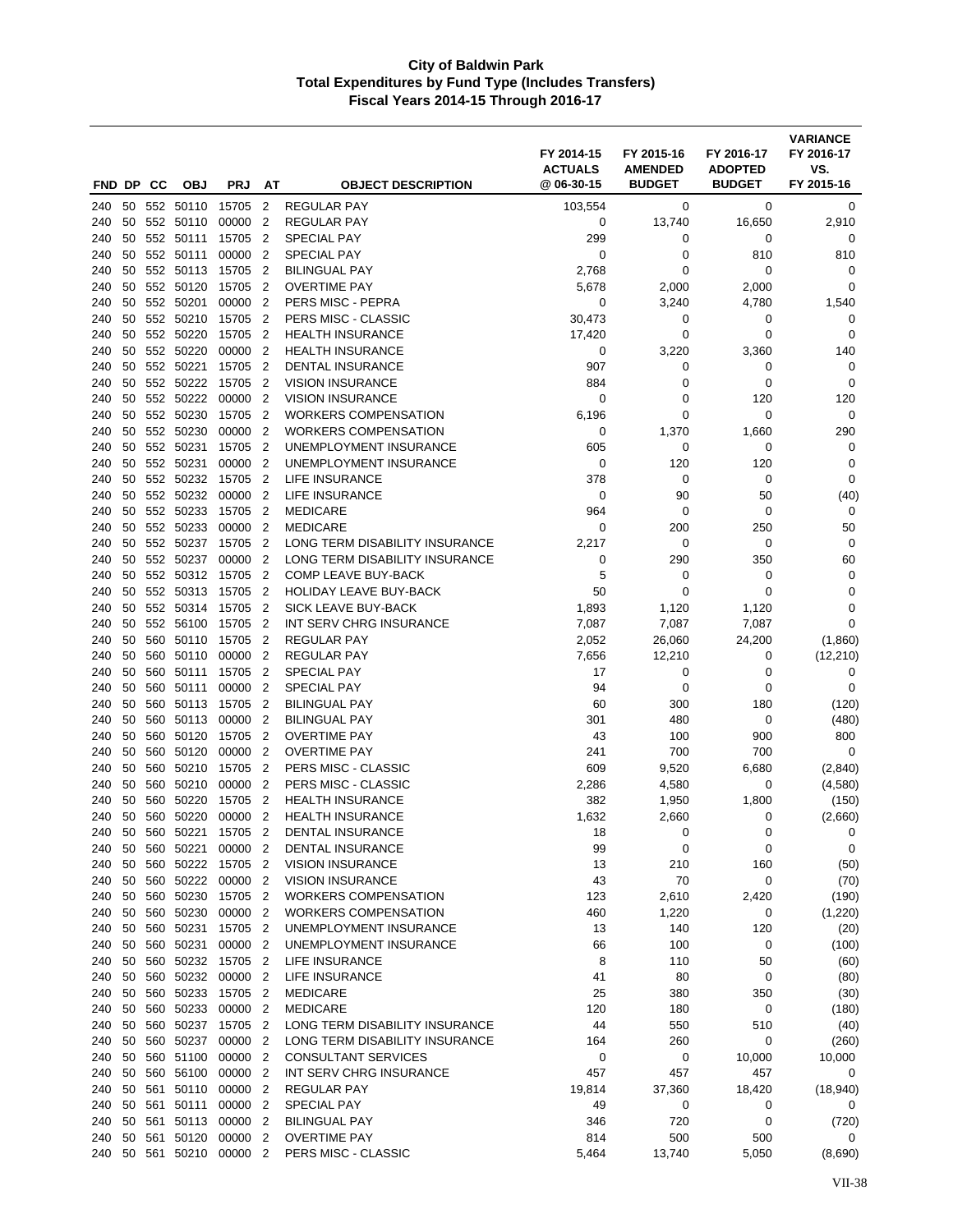| FND DP     |          | СC         | <b>OBJ</b>             | <b>PRJ</b>                      | AT                               | <b>OBJECT DESCRIPTION</b>                              | FY 2014-15<br><b>ACTUALS</b><br>@ 06-30-15 | FY 2015-16<br><b>AMENDED</b><br><b>BUDGET</b> | FY 2016-17<br><b>ADOPTED</b><br><b>BUDGET</b> | <b>VARIANCE</b><br>FY 2016-17<br>VS.<br>FY 2015-16 |
|------------|----------|------------|------------------------|---------------------------------|----------------------------------|--------------------------------------------------------|--------------------------------------------|-----------------------------------------------|-----------------------------------------------|----------------------------------------------------|
| 240        | 50       |            | 561 50220              | 00000                           | $\overline{2}$                   | <b>HEALTH INSURANCE</b>                                | 3,311                                      | 6,190                                         | 2,800                                         | (3,390)                                            |
| 240        | 50       | 561        | 50221                  | 00000                           | $\overline{2}$                   | <b>DENTAL INSURANCE</b>                                | 157                                        | 0                                             | 0                                             | 0                                                  |
| 240        | 50       | 561        | 50222                  | 00000                           | $\overline{2}$                   | <b>VISION INSURANCE</b>                                | 124                                        | 230                                           | 110                                           | (120)                                              |
| 240        | 50       | 561        | 50230                  | 00000                           | $\overline{2}$                   | <b>WORKERS COMPENSATION</b>                            | 1,166                                      | 3,740                                         | 1,840                                         | (1,900)                                            |
| 240        | 50       | 561        | 50231                  | 00000                           | $\overline{2}$                   | UNEMPLOYMENT INSURANCE                                 | 128                                        | 230                                           | 100                                           | (130)                                              |
| 240        | 50       | 561        | 50232                  | 00000                           | 2                                | <b>LIFE INSURANCE</b>                                  | 80                                         | 190                                           | 40                                            | (150)                                              |
| 240        | 50       | 561        | 50233                  | 00000                           | $\overline{2}$                   | <b>MEDICARE</b>                                        | 291                                        | 550                                           | 270                                           | (280)                                              |
| 240        | 50       | 561        | 50237                  | 00000                           | $\overline{2}$                   | LONG TERM DISABILITY INSURANCE                         | 417                                        | 780                                           | 390                                           | (390)                                              |
| 240        | 50       | 561        | 50314                  | 00000                           | $\overline{2}$                   | <b>SICK LEAVE BUY-BACK</b>                             | 0                                          | 170                                           | 170                                           | 0                                                  |
| 240        | 50       | 561        | 56100                  | 00000                           | $\overline{2}$                   | INT SERV CHRG INSURANCE                                | 1,143                                      | 1,143                                         | 1,143                                         | 0                                                  |
| 240        | 50       | 562        | 50120                  | 00000                           | $\overline{2}$                   | <b>OVERTIME PAY</b>                                    | 0                                          | 100                                           | 100                                           | $\mathbf 0$                                        |
| 240        | 50       |            | 562 50314              | 00000                           | $\overline{2}$                   | SICK LEAVE BUY-BACK                                    | $\mathbf 0$                                | 110                                           | 110                                           | 0                                                  |
| 240<br>240 | 50<br>50 | 570        | 562 56100<br>50110     | 00000<br>15705                  | $\overline{2}$<br>$\overline{2}$ | INT SERV CHRG INSURANCE<br><b>REGULAR PAY</b>          | 1,600<br>29,575                            | 1,600<br>37,740                               | 1,600<br>45,490                               | $\mathbf 0$<br>7,750                               |
| 240        | 50       | 570        | 50111                  | 15705                           | $\overline{2}$                   | <b>SPECIAL PAY</b>                                     | 61                                         | 0                                             | 0                                             | 0                                                  |
| 240        | 50       | 570        | 50113                  | 15705                           | $\overline{2}$                   | <b>BILINGUAL PAY</b>                                   | 136                                        | 600                                           | 600                                           | 0                                                  |
| 240        | 50       | 570        | 50120                  | 15705                           | $\overline{2}$                   | <b>OVERTIME PAY</b>                                    | 1,277                                      | 1,000                                         | 1,000                                         | $\mathbf 0$                                        |
| 240        | 50       | 570        | 50210                  | 15705                           | $\overline{2}$                   | PERS MISC - CLASSIC                                    | 8,106                                      | 13,840                                        | 12,630                                        | (1,210)                                            |
| 240        | 50       | 570        | 50220                  | 15705                           | $\overline{2}$                   | <b>HEALTH INSURANCE</b>                                | 4,477                                      | 6,140                                         | 11,260                                        | 5,120                                              |
| 240        | 50       | 570        | 50221                  | 15705                           | $\overline{2}$                   | <b>DENTAL INSURANCE</b>                                | 248                                        | 0                                             | 0                                             | 0                                                  |
| 240        | 50       | 570        | 50222                  | 15705                           | $\overline{2}$                   | <b>VISION INSURANCE</b>                                | 177                                        | 190                                           | 260                                           | 70                                                 |
| 240        | 50       | 570        | 50230                  | 15705                           | $\overline{2}$                   | <b>WORKERS COMPENSATION</b>                            | 1,684                                      | 3,770                                         | 4,550                                         | 780                                                |
| 240        | 50       | 570        | 50231                  | 15705                           | $\overline{2}$                   | UNEMPLOYMENT INSURANCE                                 | 173                                        | 230                                           | 250                                           | 20                                                 |
| 240        | 50       | 570        | 50232                  | 15705                           | $\overline{2}$                   | LIFE INSURANCE                                         | 108                                        | 190                                           | 100                                           | (90)                                               |
| 240        | 50       |            | 570 50233              | 15705                           | $\overline{2}$                   | <b>MEDICARE</b>                                        | 261                                        | 560                                           | 670                                           | 110                                                |
| 240        | 50       | 570        | 50237                  | 15705                           | $\overline{2}$                   | LONG TERM DISABILITY INSURANCE                         | 602                                        | 790                                           | 960                                           | 170                                                |
| 240        | 50<br>50 | 570        | 50313<br>50314         | 15705                           | $\overline{2}$<br>$\overline{2}$ | <b>HOLIDAY LEAVE BUY-BACK</b>                          | 131                                        | 0<br>220                                      | 0<br>220                                      | 0<br>$\mathbf 0$                                   |
| 240<br>240 | 50       | 570<br>570 | 53100                  | 15705<br>14885                  | $\overline{2}$                   | SICK LEAVE BUY-BACK<br><b>MATERIALS &amp; SUPPLIES</b> | 0<br>194                                   | 5,000                                         | 5,000                                         | $\mathbf 0$                                        |
| 240        | 50       | 570        | 53100                  | 15705                           | $\overline{2}$                   | <b>MATERIALS &amp; SUPPLIES</b>                        | (3,869)                                    | 7,000                                         | 9,000                                         | 2,000                                              |
| 240        | 50       | 570        | 56100                  | 15705                           | $\overline{2}$                   | INT SERV CHRG INSURANCE                                | 3,315                                      | 3,315                                         | 3,315                                         | $\mathbf 0$                                        |
| 240        | 50       | 571        | 50110                  | 00000                           | $\overline{2}$                   | <b>REGULAR PAY</b>                                     | 4,112                                      | 6,140                                         | 34,360                                        | 28,220                                             |
| 240        | 50       | 571        | 50111                  | 00000                           | $\overline{2}$                   | <b>SPECIAL PAY</b>                                     | 0                                          | 0                                             | 720                                           | 720                                                |
| 240        | 50       | 571        | 50113                  | 00000                           | $\overline{2}$                   | <b>BILINGUAL PAY</b>                                   | 120                                        | 180                                           | 960                                           | 780                                                |
| 240        | 50       | 571        | 50120                  | 00000                           | $\overline{2}$                   | <b>OVERTIME PAY</b>                                    | 111                                        | 200                                           | 200                                           | 0                                                  |
| 240        | 50       | 571        | 50210                  | 00000                           | $\overline{2}$                   | <b>PERS MISC - CLASSIC</b>                             | 1,200                                      | 2,280                                         | 5,880                                         | 3,600                                              |
| 240        | 50       | 571        | 50220                  | 00000                           | $\overline{2}$                   | <b>HEALTH INSURANCE</b>                                | 752                                        | 1,160                                         | 2,690                                         | 1,530                                              |
| 240        | 50       | 571        | 50221                  | 00000                           | $\overline{2}$                   | <b>DENTAL INSURANCE</b>                                | 34                                         | $\mathbf 0$                                   | 0                                             | 0                                                  |
| 240        | 50       | 571        | 50222                  | 00000                           | $\overline{2}$                   | <b>VISION INSURANCE</b>                                | 26                                         | 40                                            | 70                                            | 30                                                 |
| 240        |          | 50 571     | 50226                  | 00000                           | $\overline{2}$                   | PART TIME HEALTH INSURANCE                             | 0                                          | 800                                           | 0                                             | (800)                                              |
| 240        |          | 50 571     | 50230                  | 00000 2                         |                                  | <b>WORKERS COMPENSATION</b>                            | 243                                        | 610                                           | 3,440                                         | 2,830                                              |
| 240        |          | 50 571     | 50231                  | 00000 2<br>50 571 50232 00000 2 |                                  | UNEMPLOYMENT INSURANCE                                 | 26                                         | 40                                            | 210                                           | 170                                                |
| 240<br>240 |          |            | 50 571 50233           | 00000                           | $\overline{2}$                   | LIFE INSURANCE<br><b>MEDICARE</b>                      | 16<br>56                                   | 30<br>90                                      | 80<br>520                                     | 50<br>430                                          |
| 240        |          |            | 50 571 50237           | 00000                           | $\overline{2}$                   | LONG TERM DISABILITY INSURANCE                         | 87                                         | 130                                           | 720                                           | 590                                                |
| 240        |          | 50 571     | 50313                  | 00000 2                         |                                  | HOLIDAY LEAVE BUY-BACK                                 | 55                                         | 0                                             | 0                                             | 0                                                  |
| 240        |          |            | 50 571 50314           | 00000 2                         |                                  | SICK LEAVE BUY-BACK                                    | 0                                          | 60                                            | 60                                            | 0                                                  |
| 240        |          | 50 571     | 56100                  | 00000 2                         |                                  | INT SERV CHRG INSURANCE                                | 4,001                                      | 4,001                                         | 4,001                                         | 0                                                  |
| 240        |          |            | 50 581 50110           | 00000 2                         |                                  | <b>REGULAR PAY</b>                                     | 26,868                                     | 27,010                                        | 9,210                                         | (17,800)                                           |
| 240        |          |            | 50 581 50111           | 00000 2                         |                                  | SPECIAL PAY                                            | 178                                        | 0                                             | 0                                             | 0                                                  |
| 240        |          |            | 50 581 50113           | 00000 2                         |                                  | <b>BILINGUAL PAY</b>                                   | 722                                        | 720                                           | 240                                           | (480)                                              |
| 240        |          |            |                        | 50 581 50116 00000              | $\overline{2}$                   | PART TIME PAY                                          | $\mathbf 0$                                | 1,000                                         | 0                                             | (1,000)                                            |
| 240        | 50       | 581        | 50117                  | 00000                           | $\overline{2}$                   | PERMANENT PART TIME PAY                                | $\mathbf 0$                                | 15,000                                        | 0                                             | (15,000)                                           |
| 240        |          |            | 50 581 50120           | 00000 2                         |                                  | <b>OVERTIME PAY</b>                                    | 778                                        | 800                                           | 800                                           | 0                                                  |
| 240        | 50       |            | 581 50210              | 00000                           | $\overline{2}$                   | PERS MISC - CLASSIC                                    | 7,791                                      | 10,010                                        | 2,590                                         | (7, 420)                                           |
| 240        |          |            | 50 581 50214           | 00000                           | $\overline{2}$                   | PERS PART TIME                                         | $\mathbf 0$                                | 4,480                                         | 0                                             | (4,480)                                            |
| 240        |          |            | 50 581 50220           | 00000 2                         |                                  | <b>HEALTH INSURANCE</b>                                | 3,854                                      | 3,870                                         | 2,410                                         | (1,460)                                            |
| 240        | 50<br>50 |            | 581 50221<br>581 50222 | 00000 2<br>00000                | $\overline{2}$                   | DENTAL INSURANCE                                       | 123                                        | 0                                             | 0                                             | 0                                                  |
| 240<br>240 |          |            | 50 581 50230           | 00000 2                         |                                  | <b>VISION INSURANCE</b><br><b>WORKERS COMPENSATION</b> | 101<br>1,580                               | 100<br>3,610                                  | 50<br>920                                     | (50)<br>(2,690)                                    |
|            |          |            |                        |                                 |                                  |                                                        |                                            |                                               |                                               |                                                    |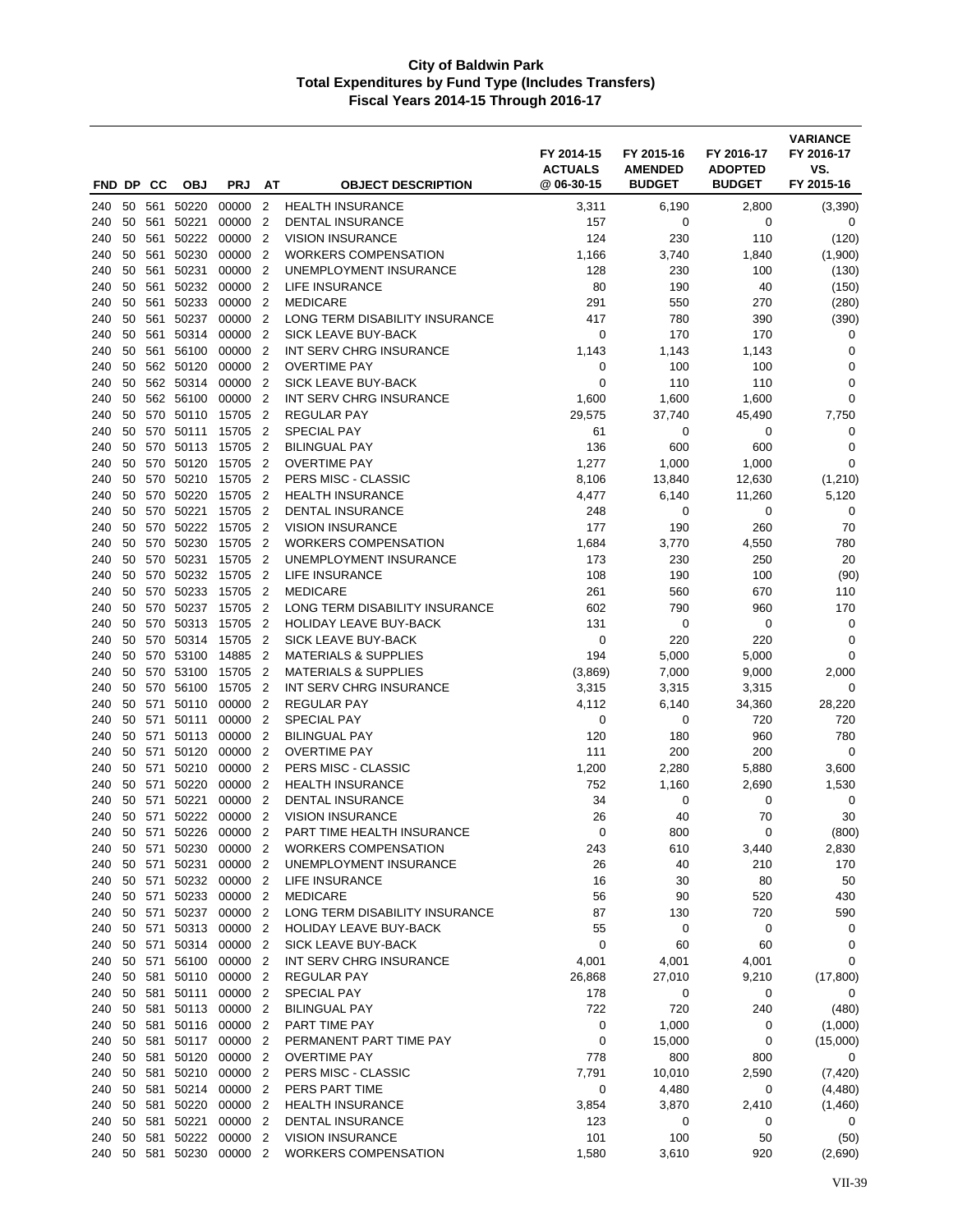| FND DP     |          | CС         | <b>OBJ</b>           | <b>PRJ</b>                       | AT                               | <b>OBJECT DESCRIPTION</b>                                 | FY 2014-15<br><b>ACTUALS</b><br>@ 06-30-15 | FY 2015-16<br><b>AMENDED</b><br><b>BUDGET</b> | FY 2016-17<br><b>ADOPTED</b><br><b>BUDGET</b> | <b>VARIANCE</b><br>FY 2016-17<br>VS.<br>FY 2015-16 |
|------------|----------|------------|----------------------|----------------------------------|----------------------------------|-----------------------------------------------------------|--------------------------------------------|-----------------------------------------------|-----------------------------------------------|----------------------------------------------------|
|            |          |            |                      |                                  |                                  |                                                           |                                            |                                               |                                               |                                                    |
| 240<br>240 | 50<br>50 | 581<br>581 | 50231<br>50232       | 00000<br>00000                   | $\overline{2}$<br>$\overline{2}$ | <b>UNEMPLOYMENT INSURANCE</b><br><b>LIFE INSURANCE</b>    | 156<br>98                                  | 550<br>130                                    | 50<br>20                                      | (500)<br>(110)                                     |
| 240        | 50       | 581        | 50233                | 00000                            | $\overline{2}$                   | <b>MEDICARE</b>                                           | 414                                        | 630                                           | 140                                           | (490)                                              |
| 240        | 50       | 581        | 50237                | 00000                            | $\overline{2}$                   | LONG TERM DISABILITY INSURANCE                            | 565                                        | 570                                           | 190                                           | (380)                                              |
| 240        | 50       | 581        | 50238                | 00000                            | $\overline{2}$                   | <b>EMPLOYER FICA</b>                                      | $\mathbf 0$                                | 1,070                                         | 0                                             | (1,070)                                            |
| 240        | 50       | 581        | 50314                | 00000                            | $\overline{2}$                   | SICK LEAVE BUY-BACK                                       | $\mathbf 0$                                | 470                                           | 470                                           | 0                                                  |
| 240        | 20       | 610        | 51100                | 11400                            | $\overline{2}$                   | <b>CONSULTANT SERVICES</b>                                | 130                                        | 0                                             | 0                                             | 0                                                  |
| 240        | 60       | 610        | 51100                | 11400                            | $\overline{2}$                   | <b>CONSULTANT SERVICES</b>                                | 904                                        | 0                                             | 0                                             | 0                                                  |
| 240        | 60       | 620        | 50110                | 15705                            | $\overline{2}$                   | <b>REGULAR PAY</b>                                        | 1,459                                      | 0                                             | 0                                             | 0                                                  |
| 240        | 60       | 620        | 50110                | 15705                            | $\overline{2}$                   | <b>REGULAR PAY</b>                                        | 1,437                                      | 0                                             | 0                                             | 0                                                  |
| 240        | 60       | 620        | 50111                | 15705                            | $\overline{2}$                   | <b>SPECIAL PAY</b>                                        | 8                                          | 0                                             | 0                                             | 0                                                  |
| 240        | 60       | 620        | 50113                | 15705                            | $\overline{2}$                   | <b>BILINGUAL PAY</b>                                      | 27                                         | 0                                             | 0                                             | 0                                                  |
| 240        | 60       | 620        | 50120                | 15705                            | $\overline{2}$                   | <b>OVERTIME PAY</b>                                       | 102                                        | 0                                             | 0                                             | 0                                                  |
| 240        | 60       | 620        | 50120                | 15705                            | $\overline{2}$                   | <b>OVERTIME PAY</b>                                       | 3                                          | 0                                             | 0                                             | 0                                                  |
| 240        | 60       | 620        | 50210                | 15705                            | $\overline{2}$                   | PERS MISC - CLASSIC                                       | 419                                        | 0                                             | 0                                             | 0                                                  |
| 240<br>240 | 60<br>60 | 620<br>620 | 50210<br>50220       | 15705<br>15705                   | $\overline{2}$<br>$\overline{2}$ | PERS MISC - CLASSIC<br><b>HEALTH INSURANCE</b>            | 414<br>148                                 | 0<br>0                                        | 0<br>0                                        | 0<br>$\mathbf 0$                                   |
| 240        | 60       | 620        | 50220                | 15705                            | $\overline{2}$                   | <b>HEALTH INSURANCE</b>                                   | 229                                        | 0                                             | 0                                             | 0                                                  |
| 240        | 60       | 620        | 50221                | 15705                            | $\overline{2}$                   | <b>DENTAL INSURANCE</b>                                   | 46                                         | $\Omega$                                      | 0                                             | 0                                                  |
| 240        | 60       | 620        | 50221                | 15705                            | $\overline{2}$                   | <b>DENTAL INSURANCE</b>                                   | 12                                         | 0                                             | 0                                             | 0                                                  |
| 240        | 60       | 620        | 50222                | 15705                            | $\overline{2}$                   | <b>VISION INSURANCE</b>                                   | 13                                         | 0                                             | 0                                             | 0                                                  |
| 240        | 60       | 620        | 50222                | 15705                            | $\overline{2}$                   | <b>VISION INSURANCE</b>                                   | 13                                         | 0                                             | 0                                             | 0                                                  |
| 240        | 60       | 620        | 50230                | 15705                            | $\overline{2}$                   | <b>WORKERS COMPENSATION</b>                               | 86                                         | 0                                             | 0                                             | 0                                                  |
| 240        | 60       | 620        | 50230                | 15705                            | $\overline{2}$                   | <b>WORKERS COMPENSATION</b>                               | 87                                         | 0                                             | 0                                             | 0                                                  |
| 240        | 60       | 620        | 50231                | 15705                            | $\overline{2}$                   | UNEMPLOYMENT INSURANCE                                    | 12                                         | 0                                             | 0                                             | 0                                                  |
| 240        | 60       | 620        | 50231                | 15705                            | $\overline{2}$                   | UNEMPLOYMENT INSURANCE                                    | 8                                          | 0                                             | 0                                             | 0                                                  |
| 240        | 60       | 620        | 50232                | 15705                            | $\overline{2}$                   | LIFE INSURANCE                                            | 8                                          | 0                                             | 0                                             | 0                                                  |
| 240        | 60       | 620        | 50232                | 15705                            | $\overline{2}$                   | LIFE INSURANCE                                            | 5                                          | 0                                             | 0                                             | 0                                                  |
| 240        | 60       | 620        | 50233                | 15705                            | $\overline{2}$                   | <b>MEDICARE</b>                                           | 23                                         | 0                                             | 0                                             | 0                                                  |
| 240        | 60       | 620        | 50233                | 15705                            | $\overline{2}$                   | <b>MEDICARE</b>                                           | 16                                         | 0                                             | 0                                             | 0                                                  |
| 240        | 60       | 620        | 50237                | 15705                            | $\overline{2}$                   | LONG TERM DISABILITY INSURANCE                            | 31                                         | 0                                             | 0                                             | 0                                                  |
| 240<br>240 | 60<br>60 | 620<br>620 | 50237<br>56100       | 15705<br>15705                   | $\overline{2}$<br>$\overline{2}$ | LONG TERM DISABILITY INSURANCE<br>INT SERV CHRG INSURANCE | 31<br>686                                  | 0<br>0                                        | 0<br>0                                        | 0<br>0                                             |
| 240        | 60       | 620        | 56100                | 15705                            | $\overline{2}$                   | INT SERV CHRG INSURANCE                                   | 0                                          | 686                                           | 686                                           | 0                                                  |
| 240        | 60       | 620        | 56110                | 15705                            | $\overline{2}$                   | INT SERV CHRG INFO & SUPPORT                              | 218                                        | 0                                             | 0                                             | 0                                                  |
| 240        | 60       | 620        | 56110                | 15705                            | $\overline{2}$                   | INT SERV CHRG INFO & SUPPORT                              | $\mathbf 0$                                | 218                                           | 218                                           | 0                                                  |
| 240        | 00       | 000        | 59000                | 00000                            | $\overline{2}$                   | <b>TRANSFERS OUT</b>                                      | 400,854                                    | 401,495                                       | 400,511                                       | (984)                                              |
|            |          |            | 240 - GAS TAX Total  |                                  |                                  |                                                           | 1,558,772                                  | 5,660,325                                     | 1,797,821                                     | (3,862,504)                                        |
|            |          |            |                      |                                  |                                  |                                                           |                                            |                                               |                                               |                                                    |
|            |          |            |                      | 242 - TRAFFIC CONGESTION RELIEF: |                                  |                                                           |                                            |                                               |                                               |                                                    |
|            |          |            |                      | 242 50 520 58100 15805 2         |                                  | <b>CONTRACT SERVICES</b>                                  | 50,329                                     | 0                                             | 0                                             | 0                                                  |
|            |          |            |                      |                                  |                                  | 242 - TRAFFIC CONGESTION RELIEF Total                     | 50,329                                     | 0                                             | 0                                             | 0                                                  |
|            |          |            |                      | 243 - BICYCLE & PEDESTRIAN:      |                                  |                                                           |                                            |                                               |                                               |                                                    |
| 243        |          |            |                      | 50 520 58100 15698 2             |                                  | <b>CONTRACT SERVICES</b>                                  | 38,038                                     | 101,962                                       | 0                                             | (101, 962)                                         |
| 243        | 50       |            | 520 58100            | 15712 2                          |                                  | <b>CONTRACT SERVICES</b>                                  | 0                                          | 50,000                                        | 0                                             | (50,000)                                           |
| 243        |          |            |                      | 50 520 58100 15714 2             |                                  | <b>CONTRACT SERVICES</b>                                  | 0                                          | 15,000                                        | 0                                             | (15,000)                                           |
| 243        |          |            |                      | 50 520 58100 16185 2             |                                  | <b>CONTRACT SERVICES</b>                                  | 0                                          | 50,000                                        | 0                                             | (50,000)                                           |
|            |          |            |                      | 243 - BICYCLE & PEDESTRIAN Total |                                  |                                                           | 38,038                                     | 216,962                                       | 0                                             | (216,962)                                          |
|            |          |            | 244 - PROPOSITION A: |                                  |                                  |                                                           |                                            |                                               |                                               |                                                    |
| 244        |          |            |                      | 10 110 50110 15030 2             |                                  | <b>REGULAR PAY</b>                                        | 18,617                                     | 0                                             | 0                                             | 0                                                  |
| 244        |          |            | 10 110 50111         | 15030 2                          |                                  | SPECIAL PAY                                               | 418                                        | 0                                             | 0                                             | 0                                                  |
| 244        |          |            |                      | 10 110 50113 15030 2             |                                  | <b>BILINGUAL PAY</b>                                      | 47                                         | 0                                             | 0                                             | 0                                                  |
| 244        |          |            | 10 110 50120         | 15030                            | $\overline{2}$                   | <b>OVERTIME PAY</b>                                       | 33                                         | 0                                             | 0                                             | 0                                                  |
| 244        |          |            | 10 110 50210         | 15030                            | $\overline{2}$                   | PERS MISC - CLASSIC                                       | 5,185                                      | 0                                             | 0                                             | 0                                                  |
| 244        |          |            |                      | 10 110 50222 15030 2             |                                  | <b>VISION INSURANCE</b>                                   | 51                                         | $\mathbf 0$                                   | 0                                             | $\pmb{0}$                                          |
| 244        | 10       |            | 110 50224            | 15030                            | 2                                | CAFETERIA CASH BACK                                       | 1,786                                      | 0                                             | 0                                             | 0                                                  |
| 244        |          |            | 10 110 50230         | 15030 2                          |                                  | <b>WORKERS COMPENSATION</b>                               | 44                                         | 0                                             | 0                                             | 0                                                  |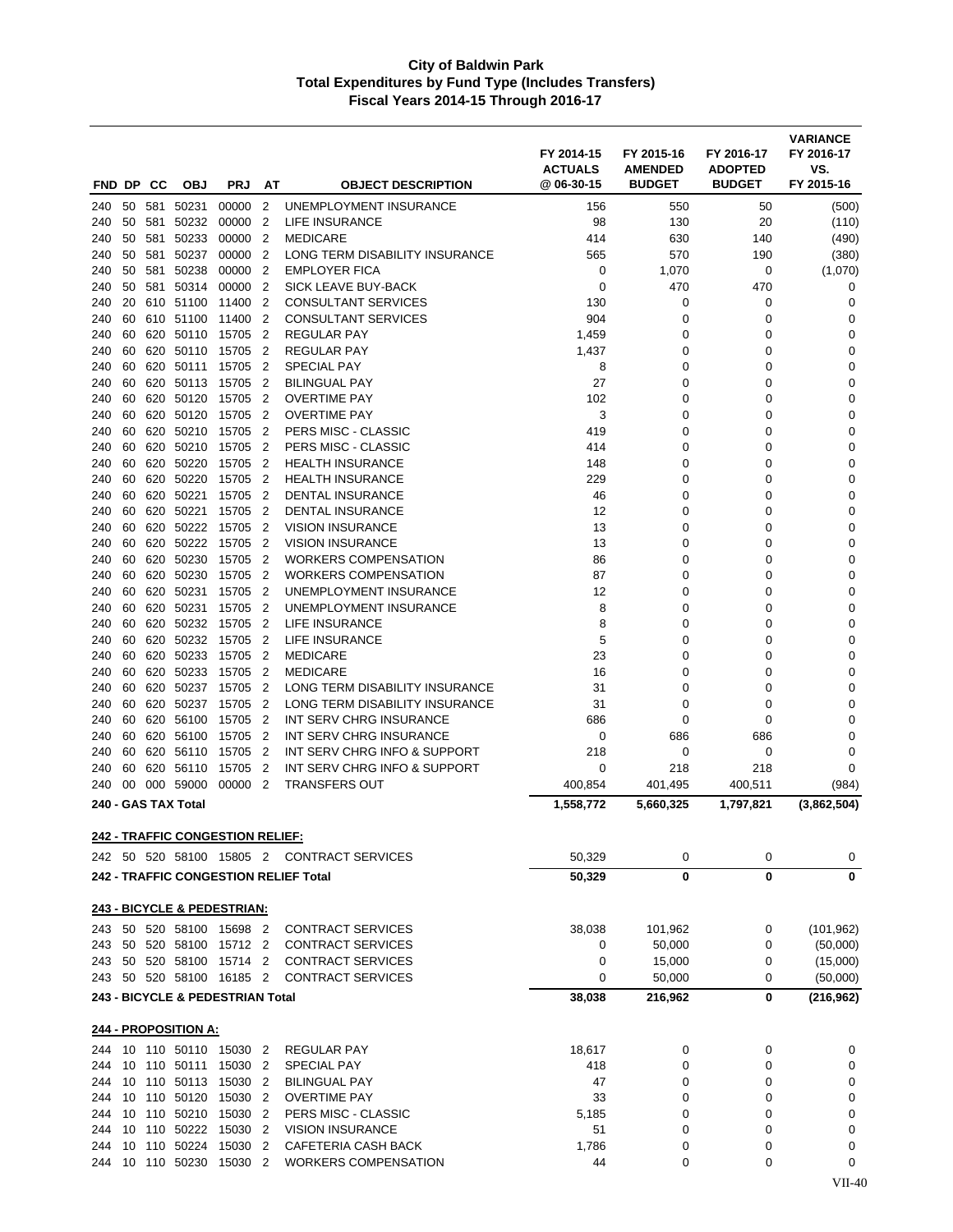|            |          |           |                           |                |                                  |                                                       | FY 2014-15<br><b>ACTUALS</b> | FY 2015-16<br><b>AMENDED</b> | FY 2016-17<br><b>ADOPTED</b> | <b>VARIANCE</b><br>FY 2016-17<br>VS. |
|------------|----------|-----------|---------------------------|----------------|----------------------------------|-------------------------------------------------------|------------------------------|------------------------------|------------------------------|--------------------------------------|
| FND DP     |          | <b>CC</b> | <b>OBJ</b>                | <b>PRJ</b>     | <b>AT</b>                        | <b>OBJECT DESCRIPTION</b>                             | @ 06-30-15                   | <b>BUDGET</b>                | <b>BUDGET</b>                | FY 2015-16                           |
| 244        | 10       |           | 110 50231                 | 15030          | $\overline{2}$                   | UNEMPLOYMENT INSURANCE                                | 34                           | 0                            | 0                            | 0                                    |
| 244        | 10       | 110       | 50232                     | 15030          | $\overline{2}$                   | LIFE INSURANCE                                        | 24                           | $\mathbf 0$                  | $\mathbf 0$                  | 0                                    |
| 244        | 10       | 110       | 50233                     | 15030          | $\overline{2}$                   | <b>MEDICARE</b>                                       | 277                          | 0                            | 0                            | 0                                    |
| 244<br>244 | 10<br>20 | 110       | 50237<br>210 50110        | 15030<br>15030 | $\overline{2}$<br>$\overline{2}$ | LONG TERM DISABILITY INSURANCE<br><b>REGULAR PAY</b>  | 387<br>20,037                | 0<br>0                       | 0<br>0                       | 0<br>0                               |
| 244        | 20       |           | 210 50111                 | 15030          | $\overline{2}$                   | <b>SPECIAL PAY</b>                                    | 65                           | 0                            | 0                            | 0                                    |
| 244        | 20       |           | 210 50113                 | 15030          | $\overline{2}$                   | <b>BILINGUAL PAY</b>                                  | 186                          | 0                            | 0                            | 0                                    |
| 244        | 20       |           | 210 50210                 | 15030          | $\overline{2}$                   | PERS MISC - CLASSIC                                   | 4,079                        | $\mathbf 0$                  | 0                            | $\mathbf 0$                          |
| 244        | 20       |           | 210 50222                 | 15030          | $\overline{2}$                   | <b>VISION INSURANCE</b>                               | 120                          | 0                            | 0                            | 0                                    |
| 244        | 20       |           | 210 50231                 | 15030          | $\overline{2}$                   | UNEMPLOYMENT INSURANCE                                | 107                          | 0                            | 0                            | 0                                    |
| 244        | 20       | 210       | 50232                     | 15030          | $\overline{2}$                   | LIFE INSURANCE                                        | 65                           | 0                            | 0                            | 0                                    |
| 244        | 20       |           | 210 50233                 | 15030          | $\overline{2}$                   | <b>MEDICARE</b>                                       | 220                          | 0                            | 0                            | $\mathbf 0$                          |
| 244        | 20       |           | 210 50237                 | 15030          | $\overline{2}$                   | LONG TERM DISABILITY INSURANCE                        | 322                          | 0                            | 0                            | 0                                    |
| 244        | 50       |           | 500 50110                 | 15030          | 2                                | <b>REGULAR PAY</b>                                    | 25,755                       | 0                            | 0                            | 0                                    |
| 244        | 50<br>50 |           | 500 50111                 | 15030<br>15030 | $\overline{2}$<br>2              | <b>SPECIAL PAY</b><br><b>BILINGUAL PAY</b>            | 400                          | 0<br>0                       | 0<br>0                       | $\mathbf 0$<br>0                     |
| 244<br>244 | 50       |           | 500 50113<br>500 50116    | 15030          | $\overline{2}$                   | PART TIME PAY                                         | 244<br>755                   | 2,000                        | 0                            | (2,000)                              |
| 244        | 50       | 500       | 50120                     | 15030          | $\overline{2}$                   | <b>OVERTIME PAY</b>                                   | 76                           | 100                          | 100                          | 0                                    |
| 244        | 50       |           | 500 50210                 | 15030          | $\overline{2}$                   | PERS MISC - CLASSIC                                   | 7,379                        | 0                            | 0                            | $\mathbf 0$                          |
| 244        | 50       |           | 500 50222                 | 15030          | $\overline{2}$                   | <b>VISION INSURANCE</b>                               | 58                           | 0                            | 0                            | 0                                    |
| 244        | 50       |           | 500 50224                 | 15030          | $\overline{2}$                   | <b>CAFETERIA CASH BACK</b>                            | 3,597                        | 0                            | 0                            | 0                                    |
| 244        | 50       |           | 500 50230                 | 15030          | $\overline{2}$                   | <b>WORKERS COMPENSATION</b>                           | 220                          | 110                          | 0                            | (110)                                |
| 244        | 50       |           | 500 50231                 | 15030          | 2                                | UNEMPLOYMENT INSURANCE                                | 97                           | 60                           | 0                            | (60)                                 |
| 244        | 50       |           | 500 50232                 | 13406          | $\overline{2}$                   | LIFE INSURANCE                                        | 4                            | 0                            | 0                            | 0                                    |
| 244        | 50       | 500       | 50232                     | 15030          | 2                                | LIFE INSURANCE                                        | 51                           | $\mathbf 0$                  | 0                            | 0                                    |
| 244        | 50       |           | 500 50233                 | 15030          | $\overline{2}$                   | <b>MEDICARE</b>                                       | 435                          | 30                           | 0                            | (30)                                 |
| 244        | 50       |           | 500 50236                 | 15030          | $\overline{2}$                   | <b>MISCELLANEOUS BENEFITS</b>                         | 46                           | 0                            | 0                            | 0                                    |
| 244        | 50       |           | 500 50237                 | 15030          | $\overline{2}$                   | LONG TERM DISABILITY INSURANCE                        | 563                          | 0                            | 0                            | $\mathbf 0$                          |
| 244<br>244 | 50<br>50 | 500       | 50238<br>500 50313        | 15030<br>15030 | $\overline{2}$<br>2              | <b>EMPLOYER FICA</b><br><b>HOLIDAY LEAVE BUY-BACK</b> | 3<br>136                     | 130<br>0                     | 0<br>0                       | (130)<br>0                           |
| 244        | 50       |           | 510 50116                 | 00000          | 2                                | PART TIME PAY                                         | 0                            | 0                            | 2,030                        | 2,030                                |
| 244        | 50       |           | 510 50230                 | 00000          | $\overline{2}$                   | WORKERS COMPENSATION                                  | 0                            | 0                            | 120                          | 120                                  |
| 244        | 50       |           | 510 50231                 | 00000          | $\overline{2}$                   | UNEMPLOYMENT INSURANCE                                | 0                            | 0                            | 90                           | 90                                   |
| 244        | 50       |           | 510 50233                 | 00000          | 2                                | <b>MEDICARE</b>                                       | 0                            | 0                            | 30                           | 30                                   |
| 244        | 50       |           | 510 50238                 | 00000          | $\overline{2}$                   | <b>EMPLOYER FICA</b>                                  | 0                            | 0                            | 140                          | 140                                  |
| 244        | 50       | 520       | 58100                     | 16185          | $\overline{2}$                   | <b>CONTRACT SERVICES</b>                              | 0                            | 206,000                      | 0                            | (206,000)                            |
| 244        | 50       |           | 540 50110                 | 15525          | $\overline{2}$                   | <b>REGULAR PAY</b>                                    | 2,290                        | 0                            | 0                            | 0                                    |
| 244        | 50       | 540       | 50110                     | 00000          | 2                                | <b>REGULAR PAY</b>                                    | 19,159                       | 0                            | 0                            | 0                                    |
| 244        | 50       |           | 540 50111                 | 15525          | $\overline{2}$                   | <b>SPECIAL PAY</b>                                    | 16                           | 0                            | 0                            | 0                                    |
| 244        |          |           | 50 540 50111<br>540 50113 | 00000          | $\overline{2}$                   | SPECIAL PAY<br><b>BILINGUAL PAY</b>                   | 115                          | 0                            | 0                            | 0                                    |
| 244<br>244 | 50<br>50 |           | 540 50113                 | 15525<br>00000 | 2<br>$\overline{2}$              | <b>BILINGUAL PAY</b>                                  | 45<br>382                    | 0<br>0                       | 0<br>0                       | 0<br>0                               |
| 244        | 50       |           | 540 50120                 | 15525          | $\overline{2}$                   | <b>OVERTIME PAY</b>                                   | 322                          | 0                            | 0                            | 0                                    |
| 244        | 50       |           | 540 50120                 | 00000          | $\overline{2}$                   | <b>OVERTIME PAY</b>                                   | 1,801                        | 0                            | 0                            | 0                                    |
| 244        | 50       |           | 540 50210                 | 15525          | $\overline{2}$                   | PERS MISC - CLASSIC                                   | 652                          | 0                            | 0                            | 0                                    |
| 244        | 50       |           | 540 50210                 | 00000          | $\overline{2}$                   | PERS MISC - CLASSIC                                   | 5,127                        | 0                            | 0                            | 0                                    |
| 244        | 50       |           | 540 50222                 | 15525          | $\overline{2}$                   | <b>VISION INSURANCE</b>                               | 14                           | 0                            | 0                            | 0                                    |
| 244        | 50       |           | 540 50222                 | 00000          | $\overline{2}$                   | <b>VISION INSURANCE</b>                               | 119                          | 0                            | 0                            | 0                                    |
| 244        | 50       |           | 540 50224                 | 15525          | $\overline{2}$                   | <b>CAFETERIA CASH BACK</b>                            | 414                          | 0                            | 0                            | 0                                    |
| 244        | 50       | 540       | 50224                     | 00000          | $\overline{2}$                   | CAFETERIA CASH BACK                                   | 3,595                        | 0                            | 0                            | 0                                    |
| 244        | 50       |           | 540 50230                 | 15525          | 2                                | <b>WORKERS COMPENSATION</b>                           | 5                            | 0                            | 0                            | 0                                    |
| 244        | 50       |           | 540 50230                 | 00000          | $\overline{2}$                   | <b>WORKERS COMPENSATION</b>                           | 43                           | 0                            | 0                            | 0                                    |
| 244        | 50       |           | 540 50231                 | 15525          | $\overline{2}$                   | UNEMPLOYMENT INSURANCE                                | 10                           | 0                            | 0                            | 0                                    |
| 244<br>244 | 50<br>50 |           | 540 50231<br>540 50232    | 00000<br>15525 | $\overline{2}$<br>2              | UNEMPLOYMENT INSURANCE<br>LIFE INSURANCE              | 80<br>6                      | 0<br>0                       | 0<br>0                       | 0<br>$\mathbf 0$                     |
| 244        | 50       |           | 540 50232                 | 00000          | $\overline{2}$                   | LIFE INSURANCE                                        | 49                           | 0                            | 0                            | 0                                    |
| 244        | 50       |           | 540 50233                 | 15525          | 2                                | <b>MEDICARE</b>                                       | 45                           | 0                            | 0                            | 0                                    |
| 244        | 50       |           | 540 50233                 | 00000          | $\overline{2}$                   | <b>MEDICARE</b>                                       | 363                          | 0                            | 0                            | 0                                    |
| 244        | 50       |           | 540 50237                 | 15525          | $\overline{2}$                   | LONG TERM DISABILITY INSURANCE                        | 47                           | 0                            | 0                            | 0                                    |
| 244        | 50       |           | 540 50237                 | 00000 2        |                                  | LONG TERM DISABILITY INSURANCE                        | 374                          | 0                            | 0                            | 0                                    |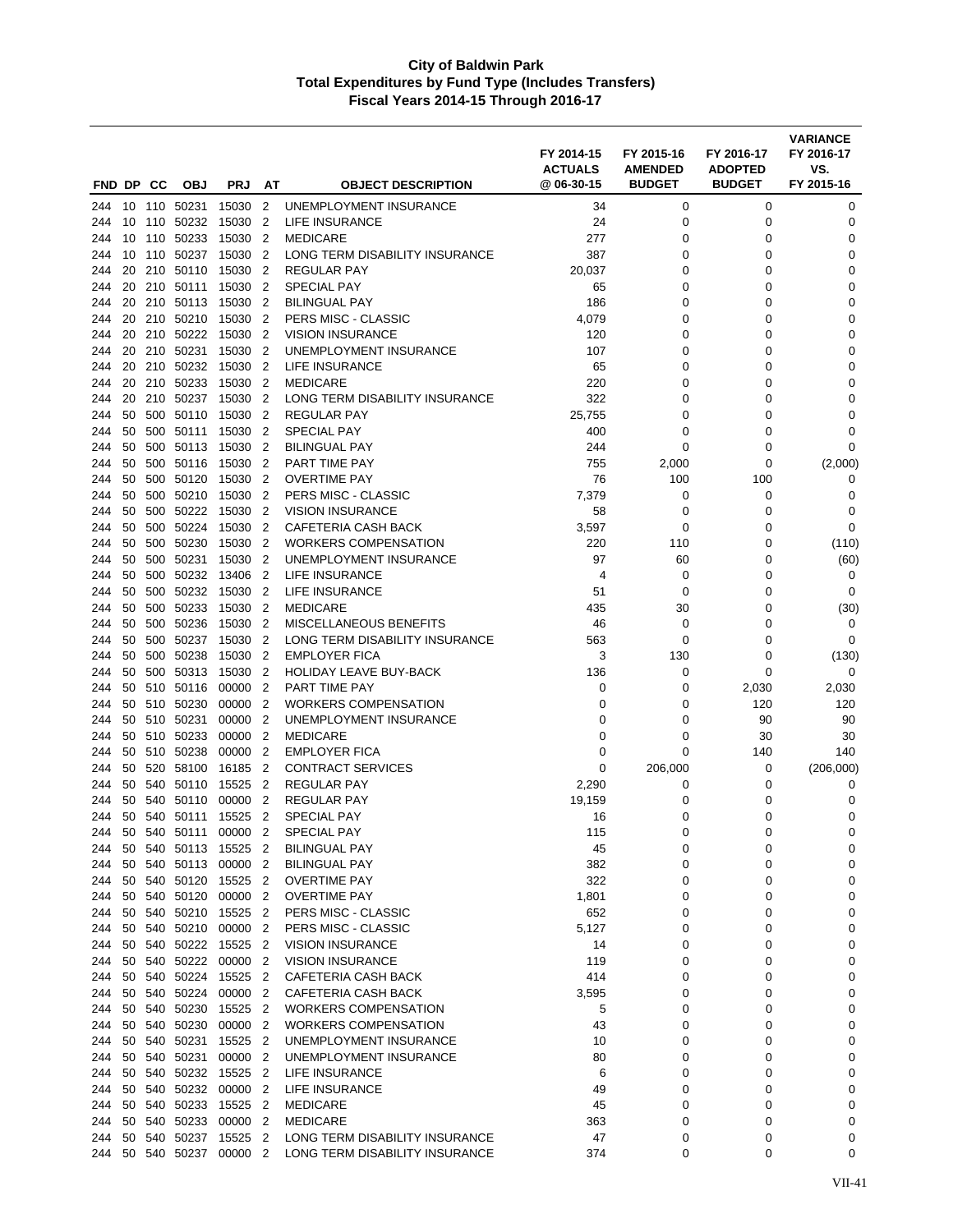| FND DP     |          | СC         | <b>OBJ</b>             |                        |                                  |                                                   | FY 2014-15<br><b>ACTUALS</b><br>@ 06-30-15 | FY 2015-16<br><b>AMENDED</b><br><b>BUDGET</b> | FY 2016-17<br><b>ADOPTED</b><br><b>BUDGET</b> | <b>VARIANCE</b><br>FY 2016-17<br>VS.<br>FY 2015-16 |
|------------|----------|------------|------------------------|------------------------|----------------------------------|---------------------------------------------------|--------------------------------------------|-----------------------------------------------|-----------------------------------------------|----------------------------------------------------|
|            |          |            |                        | <b>PRJ</b>             | AT                               | <b>OBJECT DESCRIPTION</b>                         |                                            |                                               |                                               |                                                    |
| 244        | 50       | 550        | 50110                  | 15030                  | $\overline{2}$                   | <b>REGULAR PAY</b>                                | 10,758                                     | 0                                             | $\mathbf 0$                                   | 0                                                  |
| 244        | 50       | 550        | 50110                  | 00000                  | $\overline{2}$                   | <b>REGULAR PAY</b><br><b>SPECIAL PAY</b>          | 0                                          | 0                                             | 1,850                                         | 1,850                                              |
| 244<br>244 | 50<br>50 | 550<br>550 | 50111<br>50113         | 15030<br>15030         | $\overline{2}$<br>$\overline{2}$ | <b>BILINGUAL PAY</b>                              | 72<br>237                                  | 0<br>$\mathbf 0$                              | 0<br>$\mathbf 0$                              | 0<br>0                                             |
| 244        | 50       | 550        | 50113                  | 00000                  | $\overline{2}$                   | BILINGUAL PAY                                     | 0                                          | 0                                             | 60                                            | 60                                                 |
| 244        | 50       | 550        | 50120                  | 15030                  | $\overline{2}$                   | <b>OVERTIME PAY</b>                               | 1,403                                      | 0                                             | 0                                             | 0                                                  |
| 244        | 50       | 550        | 50210                  | 15030                  | $\overline{2}$                   | PERS MISC - CLASSIC                               | 2,841                                      | $\mathbf 0$                                   | 0                                             | 0                                                  |
| 244        | 50       | 550        | 50210                  | 00000                  | $\overline{2}$                   | PERS MISC - CLASSIC                               | 0                                          | $\mathbf 0$                                   | 520                                           | 520                                                |
| 244        | 50       | 550        | 50220                  | 15030                  | 2                                | <b>HEALTH INSURANCE</b>                           | 1,265                                      | 0                                             | 0                                             | 0                                                  |
| 244        | 50       | 550        | 50220                  | 00000                  | $\overline{2}$                   | <b>HEALTH INSURANCE</b>                           | $\mathbf 0$                                | $\mathbf 0$                                   | 350                                           | 350                                                |
| 244        | 50       | 550        | 50221                  | 15030                  | $\overline{2}$                   | <b>DENTAL INSURANCE</b>                           | 67                                         | $\mathbf 0$                                   | 0                                             | 0                                                  |
| 244        | 50       | 550        | 50222                  | 15030                  | $\overline{2}$                   | <b>VISION INSURANCE</b>                           | 77                                         | 0                                             | $\mathbf 0$                                   | $\mathbf 0$                                        |
| 244        | 50       | 550        | 50222                  | 00000                  | $\overline{2}$                   | <b>VISION INSURANCE</b>                           | 0                                          | 0                                             | 10                                            | 10                                                 |
| 244        | 50       | 550        | 50230                  | 15030                  | $\overline{2}$                   | <b>WORKERS COMPENSATION</b>                       | 581                                        | 0                                             | 0                                             | 0                                                  |
| 244        | 50       | 550        | 50230                  | 00000                  | $\overline{2}$                   | <b>WORKERS COMPENSATION</b>                       | $\mathbf 0$                                | $\mathbf 0$                                   | 180                                           | 180                                                |
| 244        | 50       | 550        | 50231                  | 15030                  | 2                                | UNEMPLOYMENT INSURANCE                            | 51                                         | 0                                             | 0                                             | 0                                                  |
| 244        | 50       | 550        | 50231                  | 00000                  | $\overline{2}$                   | UNEMPLOYMENT INSURANCE                            | $\mathbf 0$                                | 0                                             | 10                                            | 10                                                 |
| 244        | 50       | 550        | 50232                  | 15030                  | $\overline{2}$                   | LIFE INSURANCE                                    | 32                                         | $\mathbf 0$                                   | $\mathbf 0$                                   | $\mathbf 0$                                        |
| 244        | 50       | 550        | 50232                  | 00000                  | $\overline{2}$                   | <b>LIFE INSURANCE</b>                             | 0                                          | 0                                             | 10                                            | 10                                                 |
| 244        | 50<br>50 | 550        | 50233<br>50233         | 15030<br>00000         | $\overline{2}$<br>$\overline{2}$ | <b>MEDICARE</b>                                   | 180<br>0                                   | 0<br>0                                        | 0                                             | 0                                                  |
| 244<br>244 | 50       | 550<br>550 | 50237                  | 15030                  | $\overline{2}$                   | <b>MEDICARE</b><br>LONG TERM DISABILITY INSURANCE | 208                                        | $\mathbf 0$                                   | 30<br>$\mathbf 0$                             | 30<br>0                                            |
| 244        | 50       | 550        | 50237                  | 00000                  | 2                                | LONG TERM DISABILITY INSURANCE                    | 0                                          | 0                                             | 40                                            | 40                                                 |
| 244        | 50       | 551        | 50110                  | 15030                  | $\overline{2}$                   | <b>REGULAR PAY</b>                                | 6,660                                      | $\mathbf 0$                                   | $\mathbf 0$                                   | $\mathbf 0$                                        |
| 244        | 50       | 551        | 50110                  | 00000                  | $\overline{2}$                   | <b>REGULAR PAY</b>                                | 0                                          | $\mathbf 0$                                   | 1,720                                         | 1,720                                              |
| 244        | 50       | 551        | 50113                  | 15030                  | $\overline{2}$                   | <b>BILINGUAL PAY</b>                              | 177                                        | $\mathbf 0$                                   | 0                                             | $\mathbf 0$                                        |
| 244        | 50       | 551        | 50113                  | 00000                  | $\overline{2}$                   | <b>BILINGUAL PAY</b>                              | 0                                          | 0                                             | 60                                            | 60                                                 |
| 244        | 50       | 551        | 50120                  | 15030                  | $\overline{2}$                   | <b>OVERTIME PAY</b>                               | 552                                        | $\mathbf 0$                                   | 0                                             | 0                                                  |
| 244        | 50       | 551        | 50210                  | 15030                  | $\overline{2}$                   | PERS MISC - CLASSIC                               | 1,927                                      | $\mathbf 0$                                   | 0                                             | $\mathbf 0$                                        |
| 244        | 50       | 551        | 50220                  | 15030                  | 2                                | <b>HEALTH INSURANCE</b>                           | 1,103                                      | 0                                             | 0                                             | $\mathbf 0$                                        |
| 244        | 50       | 551        | 50220                  | 00000                  | $\overline{2}$                   | <b>HEALTH INSURANCE</b>                           | 0                                          | 0                                             | 600                                           | 600                                                |
| 244        | 50       | 551        | 50221                  | 15030                  | $\overline{2}$                   | <b>DENTAL INSURANCE</b>                           | 58                                         | 0                                             | 0                                             | 0                                                  |
| 244        | 50       | 551        | 50222                  | 15030                  | $\overline{2}$                   | <b>VISION INSURANCE</b>                           | 61                                         | $\mathbf 0$                                   | $\mathbf 0$                                   | $\mathbf 0$                                        |
| 244        | 50       | 551        | 50222                  | 00000                  | 2                                | <b>VISION INSURANCE</b>                           | $\mathbf 0$                                | 0                                             | 20                                            | 20                                                 |
| 244        | 50       | 551        | 50230                  | 15030                  | $\overline{2}$                   | <b>WORKERS COMPENSATION</b>                       | 393                                        | 0                                             | 0                                             | $\mathbf 0$                                        |
| 244        | 50       | 551        | 50230                  | 00000                  | $\overline{2}$                   | <b>WORKERS COMPENSATION</b>                       | 0                                          | 0                                             | 170                                           | 170                                                |
| 244        | 50       | 551        | 50231                  | 15030                  | 2                                | UNEMPLOYMENT INSURANCE                            | 38                                         | 0                                             | 0                                             | 0                                                  |
| 244        | 50       | 551        | 50231                  | 00000                  | $\overline{2}$                   | UNEMPLOYMENT INSURANCE                            | 0                                          | 0                                             | 10                                            | 10                                                 |
| 244        | 50       | 551        | 50232                  | 15030                  | 2                                | LIFE INSURANCE                                    | 24                                         | 0                                             | 0                                             | 0                                                  |
| 244        |          | 50 551     | 50233                  | 50232 00000 2<br>15030 |                                  | LIFE INSURANCE<br><b>MEDICARE</b>                 | $\mathbf 0$                                | 0                                             | 10                                            | 10                                                 |
| 244<br>244 | 50       | 551        | 50 551 50233           | 00000 2                | $\overline{2}$                   | <b>MEDICARE</b>                                   | 87<br>0                                    | 0<br>0                                        | 0<br>30                                       | 0<br>30                                            |
| 244        | 50       | 551        | 50237                  | 15030 2                |                                  | LONG TERM DISABILITY INSURANCE                    | 141                                        | 0                                             | 0                                             | 0                                                  |
| 244        |          |            | 50 551 50237           | 00000 2                |                                  | LONG TERM DISABILITY INSURANCE                    | 0                                          | $\mathbf 0$                                   | 40                                            | 40                                                 |
| 244        | 50       |            |                        | 560 50110 00000 2      |                                  | <b>REGULAR PAY</b>                                | 10,339                                     | 1,530                                         | 0                                             | (1,530)                                            |
| 244        | 50       |            | 560 50111              | 00000 2                |                                  | <b>SPECIAL PAY</b>                                | 78                                         | 0                                             | 0                                             | 0                                                  |
| 244        | 50       |            | 560 50113              | 00000 2                |                                  | <b>BILINGUAL PAY</b>                              | 297                                        | 60                                            | 0                                             | (60)                                               |
| 244        | 50       |            | 560 50120              | 00000                  | $\overline{2}$                   | <b>OVERTIME PAY</b>                               | 308                                        | 200                                           | 200                                           | 0                                                  |
| 244        | 50       |            | 560 50210              | 00000 2                |                                  | PERS MISC - CLASSIC                               | 3,093                                      | 570                                           | 0                                             | (570)                                              |
| 244        | 50       |            | 560 50220              | 00000 2                |                                  | <b>HEALTH INSURANCE</b>                           | 1,636                                      | 330                                           | 0                                             | (330)                                              |
| 244        | 50       |            | 560 50221              | 00000 2                |                                  | <b>DENTAL INSURANCE</b>                           | 61                                         | 0                                             | 0                                             | 0                                                  |
| 244        | 50       |            | 560 50222 00000        |                        | $\overline{2}$                   | <b>VISION INSURANCE</b>                           | 43                                         | 10                                            | 0                                             | (10)                                               |
| 244        | 50       |            | 560 50230              | 00000 2                |                                  | <b>WORKERS COMPENSATION</b>                       | 628                                        | 150                                           | 0                                             | (150)                                              |
| 244        | 50       |            | 560 50231              | 00000 2                |                                  | UNEMPLOYMENT INSURANCE                            | 66                                         | 10                                            | 0                                             | (10)                                               |
| 244        | 50       |            | 560 50232              | 00000                  | $\overline{2}$                   | LIFE INSURANCE                                    | 41                                         | 10                                            | 0                                             | (10)                                               |
| 244        | 50       |            |                        | 560 50233 00000 2      |                                  | <b>MEDICARE</b>                                   | 168                                        | 20                                            | 0                                             | (20)                                               |
| 244        | 50       | 560        | 50237                  | 00000 2                |                                  | LONG TERM DISABILITY INSURANCE                    | 225                                        | 30                                            | 0                                             | (30)                                               |
| 244<br>244 | 50<br>50 |            | 561 50110<br>561 50111 | 00000 2<br>00000       | $\overline{2}$                   | <b>REGULAR PAY</b><br><b>SPECIAL PAY</b>          | 2,284<br>9                                 | 0<br>0                                        | 0<br>0                                        | 0<br>0                                             |
| 244        |          |            |                        | 50 561 50113 00000 2   |                                  | <b>BILINGUAL PAY</b>                              | 27                                         | 0                                             | 0                                             | 0                                                  |
|            |          |            |                        |                        |                                  |                                                   |                                            |                                               |                                               |                                                    |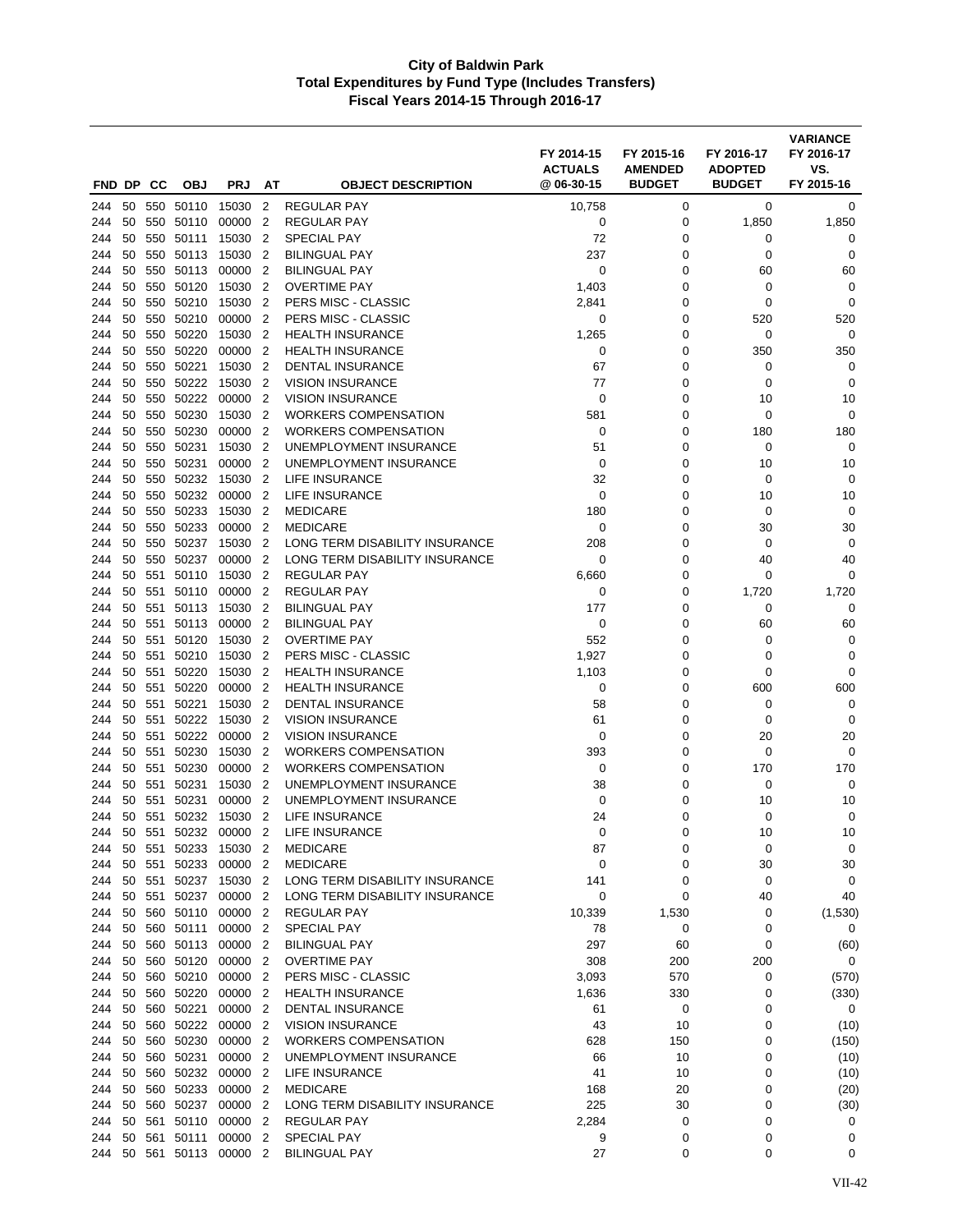| FND DP     |          | CС         | <b>OBJ</b>             | <b>PRJ</b>                         | AT                               | <b>OBJECT DESCRIPTION</b>                             | FY 2014-15<br><b>ACTUALS</b><br>@06-30-15 | FY 2015-16<br><b>AMENDED</b><br><b>BUDGET</b> | FY 2016-17<br><b>ADOPTED</b><br><b>BUDGET</b> | <b>VARIANCE</b><br>FY 2016-17<br>VS.<br>FY 2015-16 |
|------------|----------|------------|------------------------|------------------------------------|----------------------------------|-------------------------------------------------------|-------------------------------------------|-----------------------------------------------|-----------------------------------------------|----------------------------------------------------|
|            |          |            |                        |                                    |                                  |                                                       |                                           |                                               |                                               |                                                    |
| 244<br>244 | 50<br>50 | 561<br>561 | 50120<br>50210         | 00000                              | $\overline{2}$<br>$\overline{2}$ | <b>OVERTIME PAY</b><br>PERS MISC - CLASSIC            | 82<br>597                                 | 0<br>0                                        | 0<br>0                                        | 0<br>0                                             |
| 244        | 50       | 561        | 50220                  | 00000<br>00000                     | $\overline{2}$                   | <b>HEALTH INSURANCE</b>                               | 409                                       | 0                                             | 0                                             | 0                                                  |
| 244        | 50       | 561        | 50221                  | 00000                              | $\overline{2}$                   | <b>DENTAL INSURANCE</b>                               | 23                                        | 0                                             | 0                                             | 0                                                  |
| 244        | 50       | 561        | 50222                  | 00000                              | $\overline{2}$                   | <b>VISION INSURANCE</b>                               | 18                                        | $\mathbf 0$                                   | 0                                             | 0                                                  |
| 244        | 50       | 561        | 50230                  | 00000                              | $\overline{2}$                   | <b>WORKERS COMPENSATION</b>                           | 132                                       | 0                                             | 0                                             | 0                                                  |
| 244        | 50       | 561        | 50231                  | 00000                              | $\overline{2}$                   | UNEMPLOYMENT INSURANCE                                | 16                                        | 0                                             | 0                                             | 0                                                  |
| 244        | 50       | 561        | 50232                  | 00000                              | $\overline{2}$                   | LIFE INSURANCE                                        | 10                                        | 0                                             | 0                                             | 0                                                  |
| 244        | 50       | 561        | 50233                  | 00000                              | 2                                | <b>MEDICARE</b>                                       | 32                                        | 0                                             | 0                                             | 0                                                  |
| 244        | 50       | 561        | 50237                  | 00000                              | 2                                | LONG TERM DISABILITY INSURANCE                        | 47                                        | 0                                             | 0                                             | $\mathbf 0$                                        |
| 244        | 50       | 571        | 50110                  | 00000                              | $\overline{2}$                   | REGULAR PAY                                           | 15,144                                    | 0                                             | 1,760                                         | 1,760                                              |
| 244        | 50       | 571        | 50113                  | 00000                              | $\overline{2}$                   | <b>BILINGUAL PAY</b>                                  | 414                                       | 0                                             | 60                                            | 60                                                 |
| 244        | 50       | 571        | 50120                  | 00000                              | 2                                | <b>OVERTIME PAY</b>                                   | 1,031                                     | 0                                             | 0                                             | 0                                                  |
| 244        | 50       | 571        | 50210                  | 00000                              | $\overline{2}$                   | PERS MISC - CLASSIC                                   | 4,376                                     | 0                                             | 0                                             | 0                                                  |
| 244        | 50       | 571        | 50220                  | 00000                              | $\overline{2}$                   | <b>HEALTH INSURANCE</b>                               | 2,568                                     | 0                                             | 0                                             | 0                                                  |
| 244        | 50       | 571        | 50221                  | 00000                              | $\overline{2}$                   | <b>DENTAL INSURANCE</b>                               | 128                                       | 0                                             | 0                                             | 0                                                  |
| 244        | 50       | 571        | 50222                  | 00000                              | $\overline{2}$                   | <b>VISION INSURANCE</b>                               | 127                                       | 0                                             | 0                                             | $\mathbf 0$                                        |
| 244        | 50       | 571        | 50226                  | 00000                              | $\overline{2}$                   | PART TIME HEALTH INSURANCE                            | 0                                         | 160                                           | 0                                             | (160)                                              |
| 244        | 50       | 571        | 50230                  | 00000                              | $\overline{2}$                   | <b>WORKERS COMPENSATION</b>                           | 892                                       | $\mathbf 0$                                   | 180                                           | 180                                                |
| 244        | 50       | 571        | 50231                  | 00000                              | $\overline{2}$                   | UNEMPLOYMENT INSURANCE                                | 89                                        | 0                                             | 10                                            | 10                                                 |
| 244        | 50       | 571        | 50232                  | 00000                              | $\overline{2}$                   | LIFE INSURANCE                                        | 55                                        | 0                                             | 10                                            | 10                                                 |
| 244        | 50       | 571        | 50233                  | 00000<br>00000                     | $\overline{2}$                   | <b>MEDICARE</b><br>LONG TERM DISABILITY INSURANCE     | 200                                       | 0                                             | 30                                            | 30                                                 |
| 244<br>244 | 50<br>50 | 571<br>571 | 50237<br>50313         | 00000                              | $\overline{2}$<br>$\overline{2}$ | <b>HOLIDAY LEAVE BUY-BACK</b>                         | 319<br>55                                 | $\mathbf 0$<br>0                              | 40<br>$\mathbf 0$                             | 40<br>$\mathbf 0$                                  |
| 244        | 50       | 580        | 51100                  | 15030                              | 2                                | <b>CONSULTANT SERVICES</b>                            | 0                                         | 16,000                                        | 16,000                                        | 0                                                  |
| 244        | 50       |            | 580 51100              | 15505                              | $\overline{2}$                   | <b>CONSULTANT SERVICES</b>                            | $\mathbf 0$                               | 5,000                                         | 5,000                                         | 0                                                  |
| 244        | 50       | 580        | 51100                  | 15520                              | $\overline{2}$                   | <b>CONSULTANT SERVICES</b>                            | 228,416                                   | 160,000                                       | 160,000                                       | 0                                                  |
| 244        | 50       | 580        | 51100                  | 15525                              | $\overline{2}$                   | <b>CONSULTANT SERVICES</b>                            | 865,016                                   | 990,000                                       | 990,000                                       | 0                                                  |
| 244        | 50       | 580        | 51100                  | 15540                              | $\overline{2}$                   | <b>CONSULTANT SERVICES</b>                            | 2,960                                     | 3,000                                         | 3,000                                         | 0                                                  |
| 244        | 50       | 580        | 51100                  | 15545                              | $\overline{2}$                   | <b>CONSULTANT SERVICES</b>                            | 0                                         | 500                                           | 500                                           | 0                                                  |
| 244        | 50       | 580        | 51100                  | 00000                              | $\overline{2}$                   | <b>CONSULTANT SERVICES</b>                            | 10,980                                    | 0                                             | $\mathbf 0$                                   | 0                                                  |
| 244        | 50       | 580        | 51101                  | 15864                              | 2                                | PROFESSIONAL SERVICES                                 | 0                                         | 2,000                                         | 2,000                                         | 0                                                  |
| 244        | 50       | 580        | 53320                  | 15525                              | $\overline{2}$                   | <b>OUTSIDE PRINTING</b>                               | 1,308                                     | 4,000                                         | 4,000                                         | 0                                                  |
| 244        | 50       |            | 580 58100              | 15546                              | 2                                | <b>CONTRACT SERVICES</b>                              | 0                                         | 71,224                                        | 0                                             | (71, 224)                                          |
| 244        | 50       | 580        | 58100                  | 15547                              | $\overline{2}$                   | <b>CONTRACT SERVICES</b>                              | 0                                         | 192,500                                       | 0                                             | (192, 500)                                         |
| 244        | 50       | 580        | 58110                  | 15546                              | $\overline{2}$                   | <b>EQUIPMENT PURCHASE</b>                             | 0                                         | 727,267                                       | 0                                             | (727, 267)                                         |
| 244        | 50       | 581        | 51100                  | 15510                              | $\overline{2}$                   | <b>CONSULTANT SERVICES</b>                            | $\mathbf 0$                               | 6,000                                         | 6,000                                         | 0                                                  |
| 244        | 50       | 581        | 51101                  | 15510                              | $\overline{2}$                   | PROFESSIONAL SERVICES                                 | 0                                         | 500                                           | 5,000                                         | 4,500                                              |
| 244        | 50       | 581        | 53100                  | 15510                              | $\overline{2}$                   | <b>MATERIALS &amp; SUPPLIES</b>                       | $\mathbf 0$                               | 4,000                                         | 4,000                                         | 0                                                  |
| 244        | 50       | 581        | 53320                  | 15510 2                            |                                  | <b>OUTSIDE PRINTING</b>                               | 0                                         | 1,000                                         | 1,000                                         | 0                                                  |
| 244<br>244 | 50<br>50 | 581        |                        | 56110 15510 2<br>581 56120 15510 2 |                                  | INT SERV CHRG INFO & SUPPORT<br>INT SERV CHRG - FLEET | 0<br>0                                    | 2,190<br>14,800                               | 2,190<br>14,800                               | 0<br>0                                             |
| 244        | 60       |            | 600 50110              | 15030 2                            |                                  | <b>REGULAR PAY</b>                                    | 20,942                                    | 21,000                                        | 26,000                                        | 5,000                                              |
| 244        | 60       |            |                        | 600 50110 15525 2                  |                                  | REGULAR PAY                                           | 7,019                                     | 7,000                                         | 8,670                                         | 1,670                                              |
| 244        | 60       |            | 600 50111              | 15030                              | $\overline{2}$                   | SPECIAL PAY                                           | 135                                       | 140                                           | 180                                           | 40                                                 |
| 244        | 60       |            | 600 50111              | 15525                              | $\overline{2}$                   | <b>SPECIAL PAY</b>                                    | 45                                        | 50                                            | 60                                            | 10                                                 |
| 244        | 60       |            | 600 50210              | 15030 2                            |                                  | PERS MISC - CLASSIC                                   | 5,816                                     | 7,580                                         | 7,120                                         | (460)                                              |
| 244        | 60       |            |                        | 600 50210 15525 2                  |                                  | PERS MISC - CLASSIC                                   | 1,946                                     | 2,530                                         | 2,370                                         | (160)                                              |
| 244        | 60       |            | 600 50222              | 15030 2                            |                                  | <b>VISION INSURANCE</b>                               | 57                                        | 60                                            | 60                                            | 0                                                  |
| 244        | 60       |            | 600 50222              | 15525 2                            |                                  | <b>VISION INSURANCE</b>                               | 19                                        | 20                                            | 20                                            | 0                                                  |
| 244        | 60       |            |                        | 600 50224 15030 2                  |                                  | CAFETERIA CASH BACK                                   | 2,154                                     | 2,160                                         | 2,700                                         | 540                                                |
| 244        | 60       |            | 600 50224              | 15525 2                            |                                  | CAFETERIA CASH BACK                                   | 722                                       | 720                                           | 900                                           | 180                                                |
| 244        | 60       |            | 600 50230              | 15030 2                            |                                  | <b>WORKERS COMPENSATION</b>                           | 292                                       | 160                                           | 200                                           | 40                                                 |
| 244        | 60       | 600        | 50230                  | 15525 2                            |                                  | <b>WORKERS COMPENSATION</b>                           | 98                                        | 50                                            | 70                                            | 20                                                 |
| 244        | 60       |            | 600 50231              | 15030 2                            |                                  | UNEMPLOYMENT INSURANCE                                | 38                                        | 40                                            | 40                                            | 0                                                  |
| 244        | 60       |            | 600 50231              | 15525                              | $\overline{2}$                   | UNEMPLOYMENT INSURANCE                                | 13                                        | 10                                            | 10                                            | 0                                                  |
| 244        | 60       |            | 600 50232<br>600 50232 | 13406<br>15030 2                   | $\overline{2}$                   | LIFE INSURANCE                                        | 3                                         | 0                                             | 0                                             | 0                                                  |
| 244<br>244 | 60<br>60 |            | 600 50232              | 15525                              | 2                                | LIFE INSURANCE<br>LIFE INSURANCE                      | 28<br>10                                  | 30<br>10                                      | 30<br>10                                      | 0<br>0                                             |
| 244        | 60       |            |                        | 600 50233 15030 2                  |                                  | <b>MEDICARE</b>                                       | 305                                       | 310                                           | 380                                           | 70                                                 |
|            |          |            |                        |                                    |                                  |                                                       |                                           |                                               |                                               |                                                    |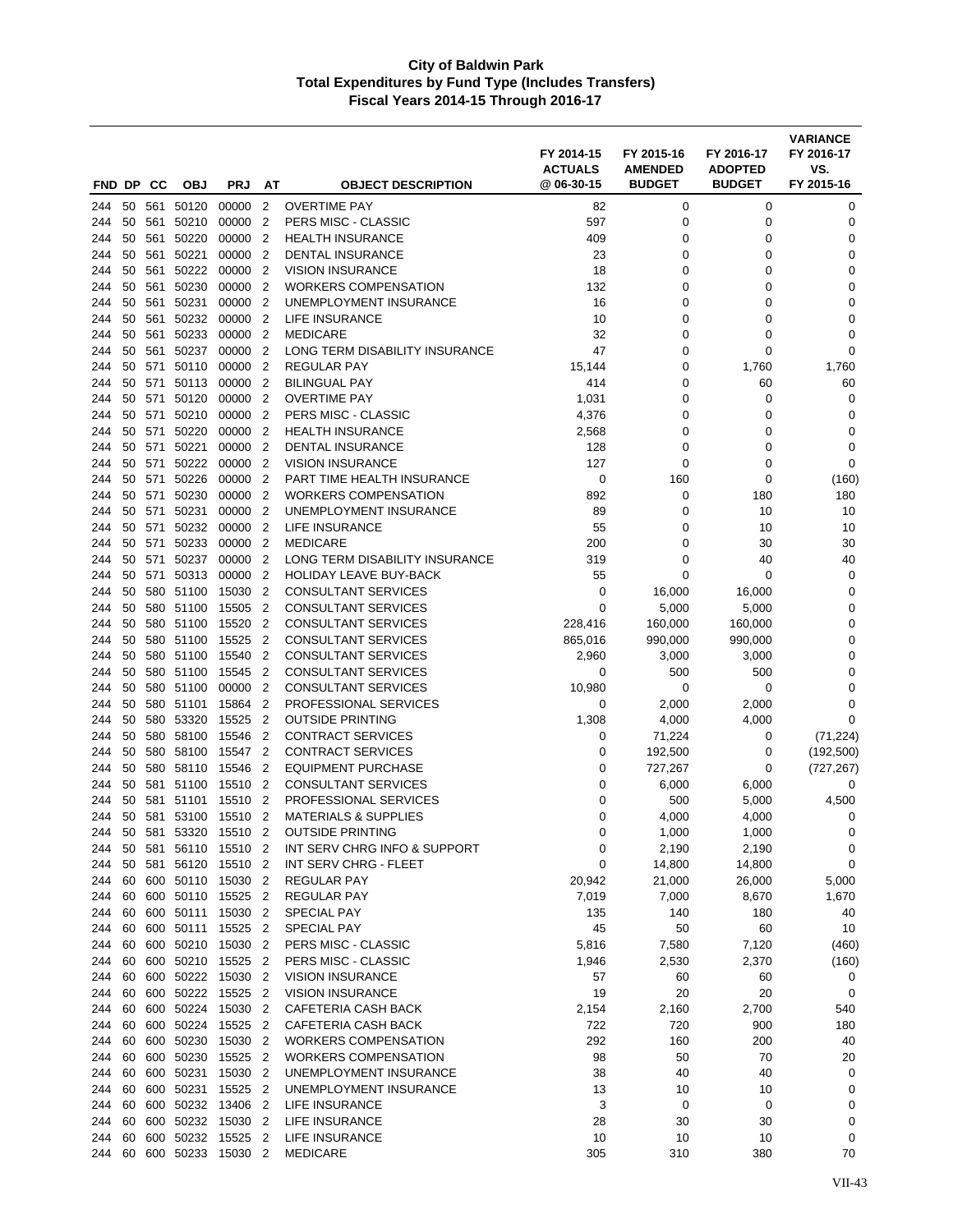|            |          |            |                                      |                    |                                  |                                                          | FY 2014-15<br><b>ACTUALS</b> | FY 2015-16<br><b>AMENDED</b> | FY 2016-17<br><b>ADOPTED</b> | <b>VARIANCE</b><br>FY 2016-17<br>VS. |
|------------|----------|------------|--------------------------------------|--------------------|----------------------------------|----------------------------------------------------------|------------------------------|------------------------------|------------------------------|--------------------------------------|
| FND DP     |          | <b>CC</b>  | <b>OBJ</b>                           | <b>PRJ</b>         | AT                               | <b>OBJECT DESCRIPTION</b>                                | @ 06-30-15                   | <b>BUDGET</b>                | <b>BUDGET</b>                | FY 2015-16                           |
| 244        | 60       | 600        | 50233<br>50234                       | 15525              | $\overline{2}$                   | <b>MEDICARE</b><br>DEFERRED COMP - CITY PAID             | 102                          | 100                          | 130                          | 30                                   |
| 244<br>244 | 60<br>60 | 600<br>600 | 50234                                | 15030<br>15525     | $\overline{2}$<br>$\overline{2}$ | DEFERRED COMP - CITY PAID                                | 0<br>0                       | 0<br>0                       | 50<br>20                     | 50<br>20                             |
| 244        | 60       | 600        | 50237                                | 15030              | $\overline{2}$                   | LONG TERM DISABILITY INSURANCE                           | 435                          | 440                          | 550                          | 110                                  |
| 244        | 60       | 600        | 50237                                | 15525              | 2                                | LONG TERM DISABILITY INSURANCE                           | 145                          | 150                          | 180                          | 30                                   |
| 244        | 60       |            | 600 50313                            | 15030              | $\overline{2}$                   | <b>HOLIDAY LEAVE BUY-BACK</b>                            | 303                          | 0                            | 0                            | 0                                    |
| 244        | 60       | 600        | 50313                                | 15525              | $\overline{2}$                   | <b>HOLIDAY LEAVE BUY-BACK</b>                            | 101                          | 0                            | 0                            | 0                                    |
| 244        | 60       | 600        | 50314                                | 15030              | $\overline{2}$                   | SICK LEAVE BUY-BACK                                      | $\mathbf 0$                  | 390                          | 390                          | $\mathbf 0$                          |
| 244        | 60       | 600        | 56100                                | 15030              | $\overline{2}$                   | INT SERV CHRG INSURANCE                                  | 13,522                       | 13,522                       | 13,522                       | $\mathbf 0$                          |
| 244        | 60       | 600        | 56110                                | 15030              | $\overline{2}$                   | INT SERV CHRG INFO & SUPPORT                             | 566                          | 566                          | 566                          | $\mathbf 0$                          |
| 244        | 60       |            | 610 51100                            | 11400              | $\overline{2}$                   | <b>CONSULTANT SERVICES</b>                               | 0                            | 3,000                        | 3,000                        | $\mathbf 0$                          |
| 244        | 60       |            | 610 51100                            | 16185              | $\overline{2}$                   | <b>CONSULTANT SERVICES</b>                               | 0                            | 31,935                       | 0                            | (31, 935)                            |
| 244        | 60       | 630        | 50110                                | 15030              | $\overline{2}$                   | <b>REGULAR PAY</b>                                       | 4,090                        | 4,000                        | 4,500                        | 500                                  |
| 244        | 60       | 630        | 50113                                | 15030              | $\overline{2}$                   | <b>BILINGUAL PAY</b>                                     | 96                           | 100                          | 100                          | 0                                    |
| 244        | 60       |            | 630 50116                            | 15030              | $\overline{2}$                   | PART TIME PAY                                            | 9,097                        | 7,550                        | 9,560                        | 2,010                                |
| 244<br>244 | 60<br>60 | 630        | 630 50117<br>50210                   | 15030<br>15030     | 2<br>$\overline{2}$              | PERMANENT PART TIME PAY<br>PERS MISC - CLASSIC           | 6,643<br>1,437               | 4,450<br>1,480               | 2,510<br>1,260               | (1,940)<br>(220)                     |
| 244        | 60       | 630        | 50214                                | 15030              | $\overline{2}$                   | PERS PART TIME                                           | 1,199                        | 1,480                        | 680                          | (800)                                |
| 244        | 60       |            | 630 50222                            | 15030              | $\overline{2}$                   | <b>VISION INSURANCE</b>                                  | 31                           | 30                           | 30                           | 0                                    |
| 244        | 60       | 630        | 50224                                | 15030              | $\overline{2}$                   | CAFETERIA CASH BACK                                      | 915                          | 910                          | 910                          | 0                                    |
| 244        | 60       | 630        | 50230                                | 15030              | $\overline{2}$                   | <b>WORKERS COMPENSATION</b>                              | 285                          | 710                          | 720                          | 10                                   |
| 244        | 60       | 630        | 50231                                | 15030              | $\overline{2}$                   | UNEMPLOYMENT INSURANCE                                   | 356                          | 250                          | 710                          | 460                                  |
| 244        | 60       | 630        | 50232                                | 15030              | 2                                | LIFE INSURANCE                                           | 13                           | 20                           | 10                           | (10)                                 |
| 244        | 60       | 630        | 50233                                | 15030              | $\overline{2}$                   | <b>MEDICARE</b>                                          | 302                          | 260                          | 250                          | (10)                                 |
| 244        | 60       | 630        | 50234                                | 15030              | $\overline{2}$                   | DEFERRED COMP - CITY PAID                                | 0                            | 0                            | 100                          | 100                                  |
| 244        | 60       | 630        | 50236                                | 15030              | $\overline{2}$                   | MISCELLANEOUS BENEFITS                                   | 559                          | 0                            | 0                            | $\mathbf 0$                          |
| 244        | 60       | 630        | 50237                                | 15030              | $\overline{2}$                   | LONG TERM DISABILITY INSURANCE                           | 425                          | 80                           | 90                           | 10                                   |
| 244        | 60       | 630        | 50238                                | 15030              | $\overline{2}$                   | <b>EMPLOYER FICA</b>                                     | 6                            | 940                          | 810                          | (130)                                |
| 244        | 60       | 630        | 50313                                | 15030              | $\overline{2}$                   | HOLIDAY LEAVE BUY-BACK                                   | 54                           | 0                            | 0                            | 0                                    |
| 244        | 60       | 630        | 51100                                | 15540              | 2                                | <b>CONSULTANT SERVICES</b>                               | 20,717                       | 25,000                       | 25,000                       | 0                                    |
| 244        | 60       | 630        | 56100                                | 15030              | $\overline{2}$                   | INT SERV CHRG INSURANCE                                  | 3,600                        | 3,600                        | 3,600                        | 0                                    |
| 244        | 60       | 630        | 56110                                | 15030              | $\overline{2}$                   | INT SERV CHRG INFO & SUPPORT                             | 174                          | 174                          | 174                          | 0                                    |
| 244        | 60<br>60 |            | 640 51100                            | 15540              | $\overline{2}$                   | <b>CONSULTANT SERVICES</b>                               | 0                            | 1,000                        | 4,000                        | 3,000                                |
| 244<br>244 | 60       | 650<br>660 | 51100<br>51100                       | 15540<br>15540     | $\overline{2}$<br>$\overline{2}$ | <b>CONSULTANT SERVICES</b><br><b>CONSULTANT SERVICES</b> | 1,409<br>0                   | 4,000<br>1,100               | 4,000<br>1,100               | 0<br>0                               |
| 244        | 60       |            | 670 51100                            | 15540              | $\overline{2}$                   | <b>CONSULTANT SERVICES</b>                               | 0                            | 1,200                        | 1,200                        | $\mathbf 0$                          |
|            |          |            |                                      |                    |                                  |                                                          |                              |                              |                              |                                      |
|            |          |            | 244 - PROPOSITION A Total            |                    |                                  |                                                          | 1,416,955                    | 2,561,798                    | 1,352,552                    | (1,209,246)                          |
| 245        |          |            | 245 - PROPOSITION C:<br>10 110 50110 | 15040 2            |                                  | <b>REGULAR PAY</b>                                       | 327                          | 19,870                       | 22,500                       | 2,630                                |
| 245        |          |            | 10 110 50111                         | 15040              | $\overline{2}$                   | SPECIAL PAY                                              | 8                            | 1,060                        | 1,280                        | 220                                  |
| 245        |          |            | 10 110 50113                         | 15040 2            |                                  | <b>BILINGUAL PAY</b>                                     | 1                            | 50                           | 50                           | 0                                    |
| 245        |          |            | 10 110 50120                         | 15040 2            |                                  | <b>OVERTIME PAY</b>                                      | 0                            | 50                           | 50                           | 0                                    |
| 245        |          |            | 10 110 50210                         | 15040 2            |                                  | PERS MISC - CLASSIC                                      | 101                          | 7,190                        | 6,180                        | (1,010)                              |
| 245        |          |            | 10 110 50222                         | 15040 2            |                                  | <b>VISION INSURANCE</b>                                  | $\mathbf{1}$                 | 50                           | 60                           | 10                                   |
| 245        |          |            | 10 110 50224                         | 15040 2            |                                  | CAFETERIA CASH BACK                                      | 34                           | 1,900                        | 2,260                        | 360                                  |
| 245        |          |            | 10 110 50230                         | 15040 2            |                                  | <b>WORKERS COMPENSATION</b>                              | 1                            | 150                          | 170                          | 20                                   |
| 245        |          |            | 10 110 50231                         | 15040              | $\overline{2}$                   | UNEMPLOYMENT INSURANCE                                   | 1                            | 40                           | 40                           | 0                                    |
| 245        |          |            | 10 110 50232                         | 13406              | $\overline{2}$                   | LIFE INSURANCE                                           | 3                            | 0                            | 0                            | 0                                    |
| 245        |          |            | 10 110 50232                         | 15040 2            |                                  | LIFE INSURANCE                                           | 1                            | 30                           | 20                           | (10)                                 |
| 245        |          |            | 10 110 50233                         | 15040 2            |                                  | <b>MEDICARE</b>                                          | 5                            | 300                          | 350                          | 50                                   |
| 245        |          |            | 10 110 50234                         | 15040 2            |                                  | DEFERRED COMP - CITY PAID                                | 0                            | 0                            | 80                           | 80                                   |
| 245        |          |            | 10 110 50237                         | 15040 2            |                                  | LONG TERM DISABILITY INSURANCE                           | 7                            | 420                          | 470                          | 50                                   |
| 245<br>245 |          |            | 10 110 50311<br>10 110 56100         | 15040 2<br>15040 2 |                                  | ADMIN LEAVE BUY-BACK<br>INT SERV CHRG INSURANCE          | 0<br>1,829                   | 260<br>1,829                 | 260<br>1,829                 | 0<br>0                               |
| 245        |          |            | 10 110 56100                         | 00000 2            |                                  | INT SERV CHRG INSURANCE                                  | 114                          | 114                          | 114                          | 0                                    |
| 245        |          |            | 10 110 56110                         | 15040 2            |                                  | INT SERV CHRG INFO & SUPPORT                             | 1,086                        | 1,086                        | 1,086                        | 0                                    |
| 245        |          |            | 10 110 56110                         | 00000 2            |                                  | INT SERV CHRG INFO & SUPPORT                             | 105                          | 105                          | 105                          | 0                                    |
| 245        |          |            | 20 210 50110                         | 15040              | $\overline{2}$                   | <b>REGULAR PAY</b>                                       | 24,038                       | 46,470                       | 50,620                       | 4,150                                |
| 245        |          |            | 20 210 50111                         | 15040 2            |                                  | SPECIAL PAY                                              | 387                          | 490                          | 650                          | 160                                  |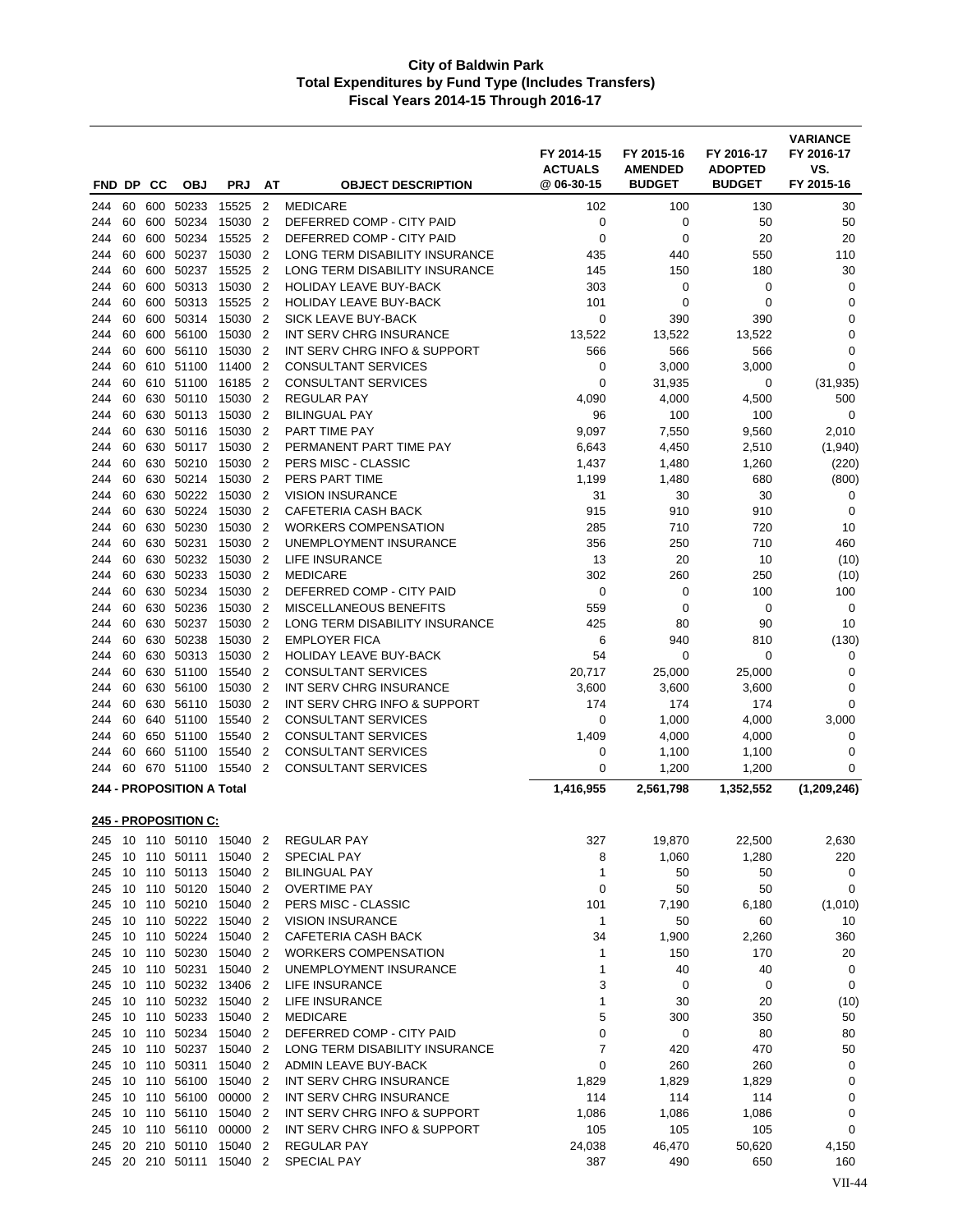|            |          | FND DP CC  | <b>OBJ</b>                   | <b>PRJ</b>                      | AΤ                               | <b>OBJECT DESCRIPTION</b>                      | FY 2014-15<br><b>ACTUALS</b><br>@ 06-30-15 | FY 2015-16<br><b>AMENDED</b><br><b>BUDGET</b> | FY 2016-17<br><b>ADOPTED</b><br><b>BUDGET</b> | <b>VARIANCE</b><br>FY 2016-17<br>VS.<br>FY 2015-16 |
|------------|----------|------------|------------------------------|---------------------------------|----------------------------------|------------------------------------------------|--------------------------------------------|-----------------------------------------------|-----------------------------------------------|----------------------------------------------------|
|            |          |            |                              |                                 |                                  |                                                |                                            |                                               |                                               |                                                    |
| 245        | 20       |            | 20 210 50113<br>50120        | 15040                           | $\overline{2}$<br>$\overline{2}$ | <b>BILINGUAL PAY</b><br><b>OVERTIME PAY</b>    | 247<br>508                                 | 460<br>400                                    | 480<br>400                                    | 20<br>0                                            |
| 245<br>245 | 20       | 210<br>210 | 50201                        | 15040<br>15040                  | $\overline{2}$                   | PERS MISC - PEPRA                              | 0                                          | 3,290                                         | 2,630                                         | (660)                                              |
| 245        | 20       | 210        | 50210                        | 15040                           | $\overline{2}$                   | PERS MISC - CLASSIC                            | 7,233                                      | 11,910                                        | 11,370                                        | (540)                                              |
| 245        | 20       |            | 210 50222                    | 15040                           | $\overline{2}$                   | <b>VISION INSURANCE</b>                        | 27                                         | 160                                           | 180                                           | 20                                                 |
| 245        | 20       |            | 210 50224                    | 15040                           | $\overline{2}$                   | <b>CAFETERIA CASH BACK</b>                     | 7,808                                      | 8,280                                         | 8,690                                         | 410                                                |
| 245        | 20       | 210        | 50230                        | 15040                           | $\overline{2}$                   | <b>WORKERS COMPENSATION</b>                    | 102                                        | 310                                           | 340                                           | 30                                                 |
| 245        | 20       |            | 210 50231                    | 15040                           | $\overline{2}$                   | UNEMPLOYMENT INSURANCE                         | 66                                         | 180                                           | 180                                           | 0                                                  |
| 245        | 20       | 210        | 50232                        | 13406                           | 2                                | LIFE INSURANCE                                 | 7                                          | 0                                             | 0                                             | 0                                                  |
| 245        | 20       | 210        | 50232                        | 15040                           | $\overline{2}$                   | <b>LIFE INSURANCE</b>                          | 45                                         | 150                                           | 90                                            | (60)                                               |
| 245        | 20       | 210        | 50233                        | 15040                           | $\overline{2}$                   | <b>MEDICARE</b>                                | 433                                        | 690                                           | 750                                           | 60                                                 |
| 245        | 20       |            | 210 50234                    | 15040                           | $\overline{2}$                   | DEFERRED COMP - CITY PAID                      | 0                                          | 0                                             | 730                                           | 730                                                |
| 245        | 20       |            | 210 50237                    | 15040                           | $\overline{2}$                   | LONG TERM DISABILITY INSURANCE                 | 324                                        | 980                                           | 1,060                                         | 80                                                 |
| 245        | 20       | 210        | 50311                        | 15040                           | $\overline{2}$                   | ADMIN LEAVE BUY-BACK                           | 325                                        | 480                                           | 480                                           | 0                                                  |
| 245        | 20       |            | 210 50313                    | 15040                           | $\overline{2}$                   | <b>HOLIDAY LEAVE BUY-BACK</b>                  | 411                                        | 0                                             | 0                                             | $\mathbf 0$                                        |
| 245        | 20       | 210        | 51101                        | 15040                           | $\overline{2}$                   | PROFESSIONAL SERVICES                          | 0                                          | 2,500                                         | 2,500                                         | 0                                                  |
| 245        | 20       | 210        | 56100                        | 15040                           | $\overline{2}$                   | INT SERV CHRG INSURANCE                        | 3,429                                      | 3,429                                         | 3,429                                         | 0                                                  |
| 245        | 20       | 210        | 56110                        | 15040                           | $\overline{2}$                   | INT SERV CHRG INFO & SUPPORT                   | 1,003                                      | 1,003                                         | 1,003                                         | $\mathbf 0$                                        |
| 245        | 25       | 299        | 53330                        | 11107                           | $\overline{2}$                   | PUBLICATIONS, SUBSCRIP & DUES                  | 9,805                                      | 10,000                                        | 10,710                                        | 710                                                |
| 245        | 50       |            | 500 50110                    | 15040                           | $\overline{2}$                   | <b>REGULAR PAY</b>                             | 0                                          | 48,700                                        | 51,670                                        | 2,970                                              |
| 245        | 50       | 500        | 50111                        | 15040                           | $\overline{2}$                   | <b>SPECIAL PAY</b>                             | 0                                          | 900                                           | 1,500                                         | 600                                                |
| 245        | 50       |            | 500 50113                    | 15040                           | $\overline{2}$                   | <b>BILINGUAL PAY</b>                           | 0                                          | 480                                           | 240                                           | (240)                                              |
| 245<br>245 | 50<br>50 | 500<br>500 | 50201<br>50210               | 15040<br>15040                  | $\overline{2}$<br>$\overline{2}$ | PERS MISC - PEPRA<br>PERS MISC - CLASSIC       | 0<br>0                                     | 1,940                                         | 0                                             | (1,940)                                            |
| 245        | 50       | 500        | 50220                        | 15040                           | $\overline{2}$                   | <b>HEALTH INSURANCE</b>                        | 0                                          | 14,790<br>1,170                               | 14,220<br>0                                   | (570)<br>(1, 170)                                  |
| 245        | 50       |            | 500 50222                    | 15040                           | $\overline{2}$                   | <b>VISION INSURANCE</b>                        | 0                                          | 150                                           | 80                                            | (70)                                               |
| 245        | 50       | 500        | 50224                        | 15040                           | $\overline{2}$                   | <b>CAFETERIA CASH BACK</b>                     | 0                                          | 4,020                                         | 6,780                                         | 2,760                                              |
| 245        | 50       | 500        | 50230                        | 15040                           | $\overline{2}$                   | <b>WORKERS COMPENSATION</b>                    | 0                                          | 1,940                                         | 380                                           | (1,560)                                            |
| 245        | 50       | 500        | 50231                        | 15040                           | $\overline{2}$                   | UNEMPLOYMENT INSURANCE                         | 0                                          | 160                                           | 120                                           | (40)                                               |
| 245        | 50       | 500        | 50232                        | 15040                           | $\overline{2}$                   | LIFE INSURANCE                                 | 0                                          | 120                                           | 70                                            | (50)                                               |
| 245        | 50       |            | 500 50233                    | 15040                           | $\overline{2}$                   | <b>MEDICARE</b>                                | 0                                          | 730                                           | 770                                           | 40                                                 |
| 245        | 50       | 500        | 50234                        | 15040                           | $\overline{2}$                   | DEFERRED COMP - CITY PAID                      | 0                                          | 0                                             | 80                                            | 80                                                 |
| 245        | 50       | 500        | 50236                        | 15040                           | $\overline{2}$                   | <b>MISCELLANEOUS BENEFITS</b>                  | 0                                          | 25,000                                        | 0                                             | (25,000)                                           |
| 245        | 50       | 500        | 50237                        | 15040                           | $\overline{2}$                   | LONG TERM DISABILITY INSURANCE                 | 0                                          | 1,020                                         | 1,090                                         | 70                                                 |
| 245        | 50       | 500        | 51100                        | 15622                           | $\overline{2}$                   | <b>CONSULTANT SERVICES</b>                     | 0                                          | 1,000                                         | 1,000                                         | 0                                                  |
| 245        | 50       | 500        | 53100                        | 15622                           | $\overline{2}$                   | <b>MATERIALS &amp; SUPPLIES</b>                | 2,674                                      | 1,500                                         | 1,500                                         | 0                                                  |
| 245        | 50       | 500        | 56100                        | 15040                           | 2                                | INT SERV CHRG INSURANCE                        | 1,388                                      | 10,641                                        | 10,641                                        | 0                                                  |
| 245        | 50       | 500        | 56110                        | 15040                           | $\overline{2}$                   | INT SERV CHRG INFO & SUPPORT                   | 430                                        | 3,300                                         | 3,300                                         | $\mathbf 0$                                        |
| 245        | 50       | 510        | 50110                        | 15040                           | $\overline{2}$                   | <b>REGULAR PAY</b>                             | 0                                          | 34,800                                        | 45,460                                        | 10,660                                             |
| 245        |          |            | 50 510 50111                 | 15040 2                         |                                  | SPECIAL PAY                                    | 0                                          | 0<br>600                                      | 120<br>600                                    | 120                                                |
| 245<br>245 |          |            | 50 510 50113<br>50 510 50201 | 15040 2<br>15040 2              |                                  | <b>BILINGUAL PAY</b><br>PERS MISC - PEPRA      | 0<br>0                                     | 4,850                                         | 0                                             | 0<br>(4, 850)                                      |
| 245        |          |            | 50 510 50210                 | 15040 2                         |                                  | PERS MISC - CLASSIC                            | 0                                          | 5,360                                         | 12,620                                        | 7,260                                              |
| 245        |          |            | 50 510 50222                 | 15040 2                         |                                  | <b>VISION INSURANCE</b>                        | 0                                          | 140                                           | 170                                           | 30                                                 |
| 245        |          |            | 50 510 50224                 | 15040 2                         |                                  | CAFETERIA CASH BACK                            | 0                                          | 5,700                                         | 5,700                                         | 0                                                  |
| 245        |          |            | 50 510 50230                 | 15040 2                         |                                  | <b>WORKERS COMPENSATION</b>                    | 0                                          | 220                                           | 290                                           | 70                                                 |
| 245        |          |            | 50 510 50231                 | 15040 2                         |                                  | UNEMPLOYMENT INSURANCE                         | 0                                          | 130                                           | 130                                           | 0                                                  |
| 245        |          |            | 50 510 50232                 | 15040                           | $\overline{2}$                   | LIFE INSURANCE                                 | 0                                          | 100                                           | 50                                            | (50)                                               |
| 245        |          |            | 50 510 50233                 | 15040 2                         |                                  | <b>MEDICARE</b>                                | 0                                          | 510                                           | 670                                           | 160                                                |
| 245        |          |            | 50 510 50234                 | 15040 2                         |                                  | DEFERRED COMP - CITY PAID                      | 0                                          | 0                                             | 300                                           | 300                                                |
| 245        |          |            | 50 510 50237                 | 15040 2                         |                                  | LONG TERM DISABILITY INSURANCE                 | 0                                          | 730                                           | 960                                           | 230                                                |
| 245        |          |            | 50 510 51100                 | 15622 2                         |                                  | <b>CONSULTANT SERVICES</b>                     | 0                                          | 10,000                                        | 10,000                                        | 0                                                  |
| 245        |          |            | 50 510 56100                 | 15040 2                         |                                  | INT SERV CHRG INSURANCE                        | 447                                        | 3,429                                         | 3,429                                         | 0                                                  |
| 245        |          |            |                              | 50 510 56110 15040 2            |                                  | INT SERV CHRG INFO & SUPPORT                   | 142                                        | 1,088                                         | 1,088                                         | 0                                                  |
| 245        |          |            |                              | 50 520 50110 15040 2            |                                  | <b>REGULAR PAY</b>                             | 0                                          | 18,250                                        | 20,540                                        | 2,290                                              |
| 245        |          |            |                              | 50 520 50113 15040 2            |                                  | <b>BILINGUAL PAY</b>                           | 0                                          | 300                                           | 300                                           | 0                                                  |
| 245        | 50       |            | 520 50210                    | 15040 2<br>50 520 50222 15040 2 |                                  | PERS MISC - CLASSIC                            | 0                                          | 6,700                                         | 5,710                                         | (990)                                              |
| 245<br>245 | 50       |            | 520 50224                    | 15040                           | $\overline{2}$                   | <b>VISION INSURANCE</b><br>CAFETERIA CASH BACK | 0<br>0                                     | 70<br>2,850                                   | 100<br>2,850                                  | 30<br>0                                            |
|            |          |            |                              | 245 50 520 50230 15040 2        |                                  | WORKERS COMPENSATION                           | 0                                          | 120                                           | 130                                           | 10                                                 |
|            |          |            |                              |                                 |                                  |                                                |                                            |                                               |                                               |                                                    |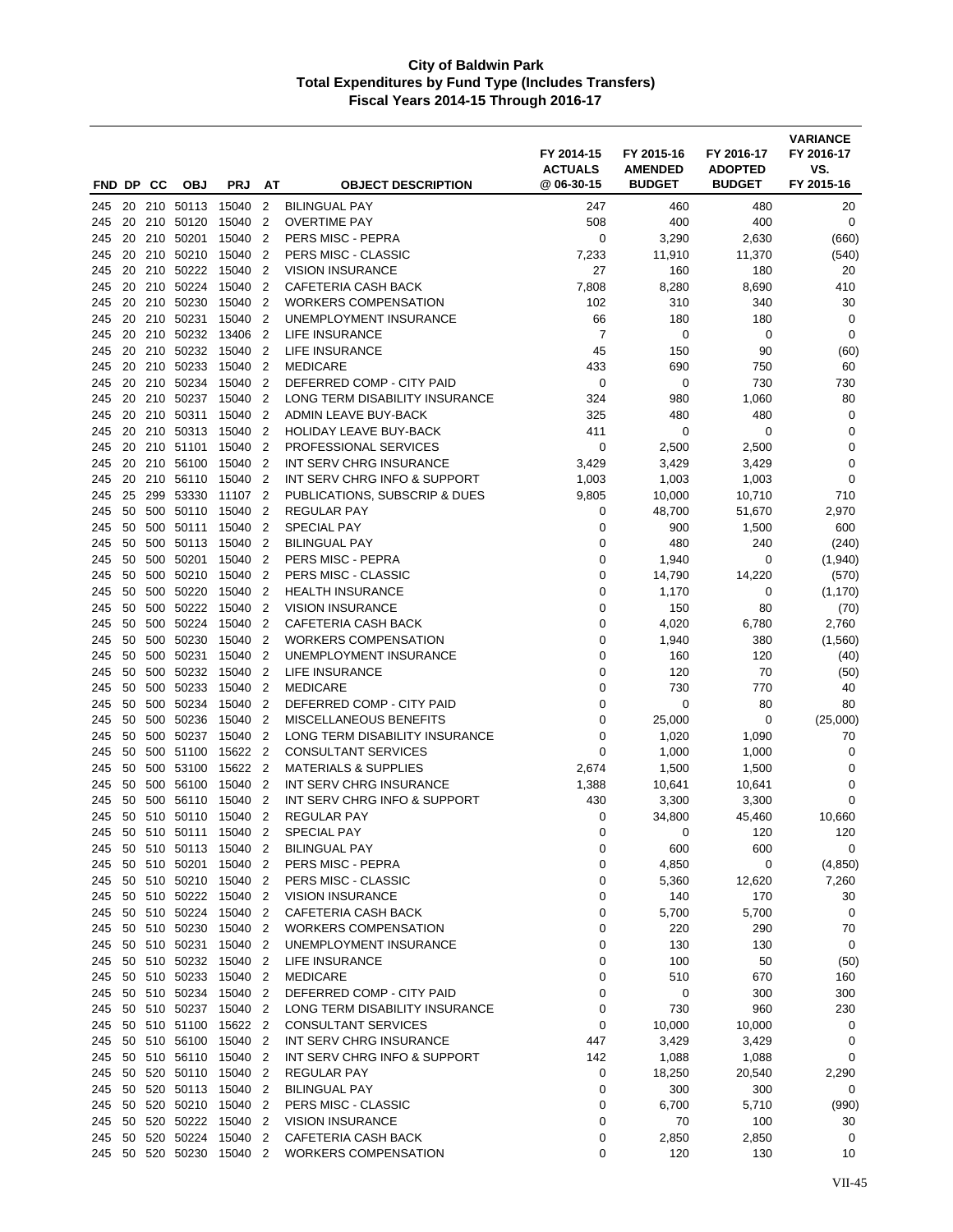| FND DP     |          | <b>CC</b>  | <b>OBJ</b>                | <b>PRJ</b>         | AΤ                               | <b>OBJECT DESCRIPTION</b>                   | FY 2014-15<br><b>ACTUALS</b><br>@06-30-15 | FY 2015-16<br><b>AMENDED</b><br><b>BUDGET</b> | FY 2016-17<br><b>ADOPTED</b><br><b>BUDGET</b> | <b>VARIANCE</b><br>FY 2016-17<br>VS.<br>FY 2015-16 |
|------------|----------|------------|---------------------------|--------------------|----------------------------------|---------------------------------------------|-------------------------------------------|-----------------------------------------------|-----------------------------------------------|----------------------------------------------------|
| 245        | 50       | 520        | 50231                     | 15040              | $\overline{2}$                   | UNEMPLOYMENT INSURANCE                      | 0                                         | 70                                            | 70                                            | 0                                                  |
| 245        | 50       | 520        | 50232                     | 15040              | $\overline{2}$                   | <b>LIFE INSURANCE</b>                       | 0                                         | 50                                            | 30                                            | (20)                                               |
| 245        | 50       | 520        | 50233                     | 15040              | $\overline{2}$                   | <b>MEDICARE</b>                             | 0                                         | 270                                           | 300                                           | 30                                                 |
| 245        | 50       | 520        | 50234                     | 15040              | $\overline{2}$                   | DEFERRED COMP - CITY PAID                   | 0                                         | 0                                             | 300                                           | 300                                                |
| 245        | 50       | 520        | 50237                     | 15040              | $\overline{2}$                   | LONG TERM DISABILITY INSURANCE              | 0                                         | 380                                           | 430                                           | 50                                                 |
| 245        | 50       | 520        | 50314                     | 15040              | $\overline{2}$                   | SICK LEAVE BUY-BACK                         | 0                                         | 390                                           | 390                                           | 0                                                  |
| 245        | 50       | 520        | 51100                     | 15040              | $\overline{2}$                   | <b>CONSULTANT SERVICES</b>                  | 0                                         | 13,000                                        | 13,000                                        | 0                                                  |
| 245        | 50       | 520        | 53330                     | 15698              | $\overline{2}$                   | PUBLICATIONS, SUBSCRIP & DUES               | 0                                         | 75                                            | 0                                             | (75)                                               |
| 245        | 50       | 520        | 56100                     | 15040              | $\overline{2}$                   | INT SERV CHRG INSURANCE                     | 5,658                                     | 5,658                                         | 5,658                                         | 0                                                  |
| 245        | 50       | 520        | 58100                     | 14889              | $\overline{2}$                   | <b>CONTRACT SERVICES</b>                    | 0                                         | 0                                             | 89,223                                        | 89,223                                             |
| 245        | 50       | 520        | 58100                     | 15507              | $\overline{2}$                   | <b>CONTRACT SERVICES</b>                    | 0                                         | 400,000                                       | 0                                             | (400,000)                                          |
| 245        | 50       | 520        | 58100                     | 15698              | $\overline{2}$                   | <b>CONTRACT SERVICES</b>                    | 40,000                                    | 270,925                                       | 0                                             | (270, 925)                                         |
| 245        | 50       | 520        | 58100                     | 15699              | $\overline{2}$                   | <b>CONTRACT SERVICES</b>                    | 0                                         | 20,000                                        | 0                                             | (20,000)                                           |
| 245        | 50       | 520        | 58100                     | 15714              | $\overline{2}$                   | <b>CONTRACT SERVICES</b>                    | 0                                         | 14,000                                        | 0                                             | (14,000)                                           |
| 245        | 50       | 520        | 58100                     | 15716              | $\overline{2}$                   | <b>CONTRACT SERVICES</b>                    | 0                                         | 100,430                                       | 0                                             | (100, 430)                                         |
| 245        | 50       | 520        | 58100                     | 15723              | $\overline{2}$                   | <b>CONTRACT SERVICES</b>                    | 0                                         | 40,000                                        | 40,000                                        | 0                                                  |
| 245        | 50       | 530        | 51101                     | 15535              | $\overline{2}$                   | PROFESSIONAL SERVICES                       | 0                                         | 2,000                                         | 2,000                                         | 0                                                  |
| 245        | 50       | 530        | 53100                     | 15536              | $\overline{2}$                   | <b>MATERIALS &amp; SUPPLIES</b>             | 0                                         | 5,000                                         | 5,000                                         | 0                                                  |
| 245        | 50       |            | 530 53401                 | 15535              | $\overline{2}$                   | UTILITIES - ELECTRICITY                     | 4,193                                     | 6,000                                         | 6,000                                         | $\mathbf 0$                                        |
| 245        | 50       | 540        | 50110                     | 15040              | $\overline{2}$                   | <b>REGULAR PAY</b>                          | 0                                         | 0                                             | 31,110                                        | 31,110                                             |
| 245        | 50       | 540        | 50110                     | 00000              | $\overline{2}$                   | <b>REGULAR PAY</b>                          | 436                                       | 14,710                                        | 16,550                                        | 1,840                                              |
| 245        | 50       | 540        | 50111                     | 15040              | $\overline{2}$                   | <b>SPECIAL PAY</b>                          | 0                                         | 0                                             | 1,080                                         | 1,080                                              |
| 245        | 50       | 540        | 50113<br>50113            | 15040              | $\overline{2}$                   | <b>BILINGUAL PAY</b>                        | 0                                         | 0                                             | 540                                           | 540                                                |
| 245<br>245 | 50<br>50 | 540<br>540 | 50120                     | 00000<br>00000     | $\overline{2}$<br>$\overline{2}$ | <b>BILINGUAL PAY</b><br><b>OVERTIME PAY</b> | 9<br>84                                   | 300<br>600                                    | 300<br>3,000                                  | 0<br>2,400                                         |
| 245        | 50       | 540        | 50210                     | 15040              | $\overline{2}$                   | PERS MISC - CLASSIC                         | 0                                         | 0                                             | 8,970                                         | 8,970                                              |
| 245        | 50       | 540        | 50210                     | 00000              | $\overline{2}$                   | PERS MISC - CLASSIC                         | 214                                       | 5,420                                         | 4,620                                         | (800)                                              |
| 245        | 50       | 540        | 50220                     | 15040              | $\overline{2}$                   | <b>HEALTH INSURANCE</b>                     | 0                                         | 0                                             | 3,780                                         | 3,780                                              |
| 245        | 50       | 540        | 50222                     | 15040              | $\overline{2}$                   | <b>VISION INSURANCE</b>                     | 0                                         | 0                                             | 180                                           | 180                                                |
| 245        | 50       | 540        | 50222                     | 00000              | $\overline{2}$                   | <b>VISION INSURANCE</b>                     | 5                                         | 100                                           | 100                                           | 0                                                  |
| 245        | 50       | 540        | 50224                     | 00000              | $\overline{2}$                   | <b>CAFETERIA CASH BACK</b>                  | 92                                        | 2,850                                         | 2,850                                         | $\mathbf 0$                                        |
| 245        | 50       | 540        | 50230                     | 15040              | $\overline{2}$                   | <b>WORKERS COMPENSATION</b>                 | 0                                         | 0                                             | 3,110                                         | 3,110                                              |
| 245        | 50       | 540        | 50230                     | 00000              | $\overline{2}$                   | <b>WORKERS COMPENSATION</b>                 | 2                                         | 90                                            | 110                                           | 20                                                 |
| 245        | 50       | 540        | 50231                     | 15040              | $\overline{2}$                   | UNEMPLOYMENT INSURANCE                      | 0                                         | 0                                             | 120                                           | 120                                                |
| 245        | 50       | 540        | 50231                     | 00000              | $\overline{2}$                   | UNEMPLOYMENT INSURANCE                      | 3                                         | 70                                            | 70                                            | 0                                                  |
| 245        | 50       | 540        | 50232                     | 15040              | $\overline{2}$                   | LIFE INSURANCE                              | 0                                         | 0                                             | 50                                            | 50                                                 |
| 245        | 50       | 540        | 50232                     | 00000              | $\overline{2}$                   | LIFE INSURANCE                              | 3                                         | 50                                            | 30                                            | (20)                                               |
| 245        | 50       | 540        | 50233                     | 15040              | $\overline{2}$                   | <b>MEDICARE</b>                             | 0                                         | 0                                             | 480                                           | 480                                                |
| 245        | 50       | 540        | 50233                     | 00000              | $\overline{2}$                   | <b>MEDICARE</b>                             | 9                                         | 220                                           | 250                                           | 30                                                 |
| 245        |          | 50 540     | 50234                     | 00000              | $\overline{2}$                   | DEFERRED COMP - CITY PAID                   | 0                                         | 0                                             | 300                                           | 300                                                |
| 245        | 50       | 540        | 50237                     | 15040              | $\overline{2}$                   | LONG TERM DISABILITY INSURANCE              | 0                                         | 0                                             | 650                                           | 650                                                |
| 245        |          |            | 50 540 50237              | 00000 2            |                                  | LONG TERM DISABILITY INSURANCE              | 14                                        | 310                                           | 350                                           | 40                                                 |
| 245        | 50       |            | 540 50314                 | 00000 2            |                                  | SICK LEAVE BUY-BACK                         | 0                                         | 70                                            | 70                                            | 0                                                  |
| 245        |          |            | 50 540 56100              | 15040 2            |                                  | INT SERV CHRG INSURANCE                     | 1,143                                     | 1,143                                         | 1,143                                         | 0                                                  |
| 245        | 50       |            | 50 540 56100<br>550 50110 | 00000 2<br>15040 2 |                                  | INT SERV CHRG INSURANCE                     | 686<br>202                                | 686<br>10,930                                 | 686                                           | 0                                                  |
| 245<br>245 | 50       |            | 550 50110                 | 00000 2            |                                  | <b>REGULAR PAY</b><br><b>REGULAR PAY</b>    | 0                                         | 0                                             | 11,190<br>10,130                              | 260<br>10,130                                      |
| 245        | 50       |            | 550 50111                 | 15040              | $\overline{2}$                   | SPECIAL PAY                                 | 0                                         | 0                                             | 360                                           | 360                                                |
| 245        | 50       |            | 550 50113                 | 15040              | $\overline{2}$                   | <b>BILINGUAL PAY</b>                        | 4                                         | 240                                           | 240                                           | 0                                                  |
| 245        | 50       |            | 550 50113                 | 00000 2            |                                  | <b>BILINGUAL PAY</b>                        | 0                                         | 0                                             | 240                                           | 240                                                |
| 245        | 50       |            | 550 50120                 | 15040 2            |                                  | <b>OVERTIME PAY</b>                         | 7                                         | 500                                           | 2,000                                         | 1,500                                              |
| 245        | 50       |            | 550 50210                 | 15040              | $\overline{2}$                   | PERS MISC - CLASSIC                         | 87                                        | 4,030                                         | 3,230                                         | (800)                                              |
| 245        | 50       |            | 550 50210                 | 00000              | $\overline{2}$                   | PERS MISC - CLASSIC                         | $\pmb{0}$                                 | $\mathbf 0$                                   | 2,840                                         | 2,840                                              |
| 245        | 50       |            | 550 50220                 | 15040 2            |                                  | <b>HEALTH INSURANCE</b>                     | 37                                        | 1,320                                         | 2,410                                         | 1,090                                              |
| 245        | 50       |            | 550 50220                 | 00000              | $\overline{2}$                   | <b>HEALTH INSURANCE</b>                     | 0                                         | 0                                             | 1,350                                         | 1,350                                              |
| 245        | 50       |            | 550 50221                 | 15040              | $\overline{2}$                   | DENTAL INSURANCE                            | 2                                         | 0                                             | 0                                             | 0                                                  |
| 245        | 50       |            | 550 50222                 | 15040 2            |                                  | <b>VISION INSURANCE</b>                     | 2                                         | 80                                            | 80                                            | 0                                                  |
| 245        | 50       |            | 550 50222                 | 00000 2            |                                  | <b>VISION INSURANCE</b>                     | 0                                         | 0                                             | 30                                            | 30                                                 |
| 245        | 50       |            | 550 50230                 | 15040              | $\overline{2}$                   | <b>WORKERS COMPENSATION</b>                 | 16                                        | 1,090                                         | 1,120                                         | 30                                                 |
| 245        |          |            | 50 550 50230              | 00000 2            |                                  | <b>WORKERS COMPENSATION</b>                 | 0                                         | 0                                             | 1,010                                         | 1,010                                              |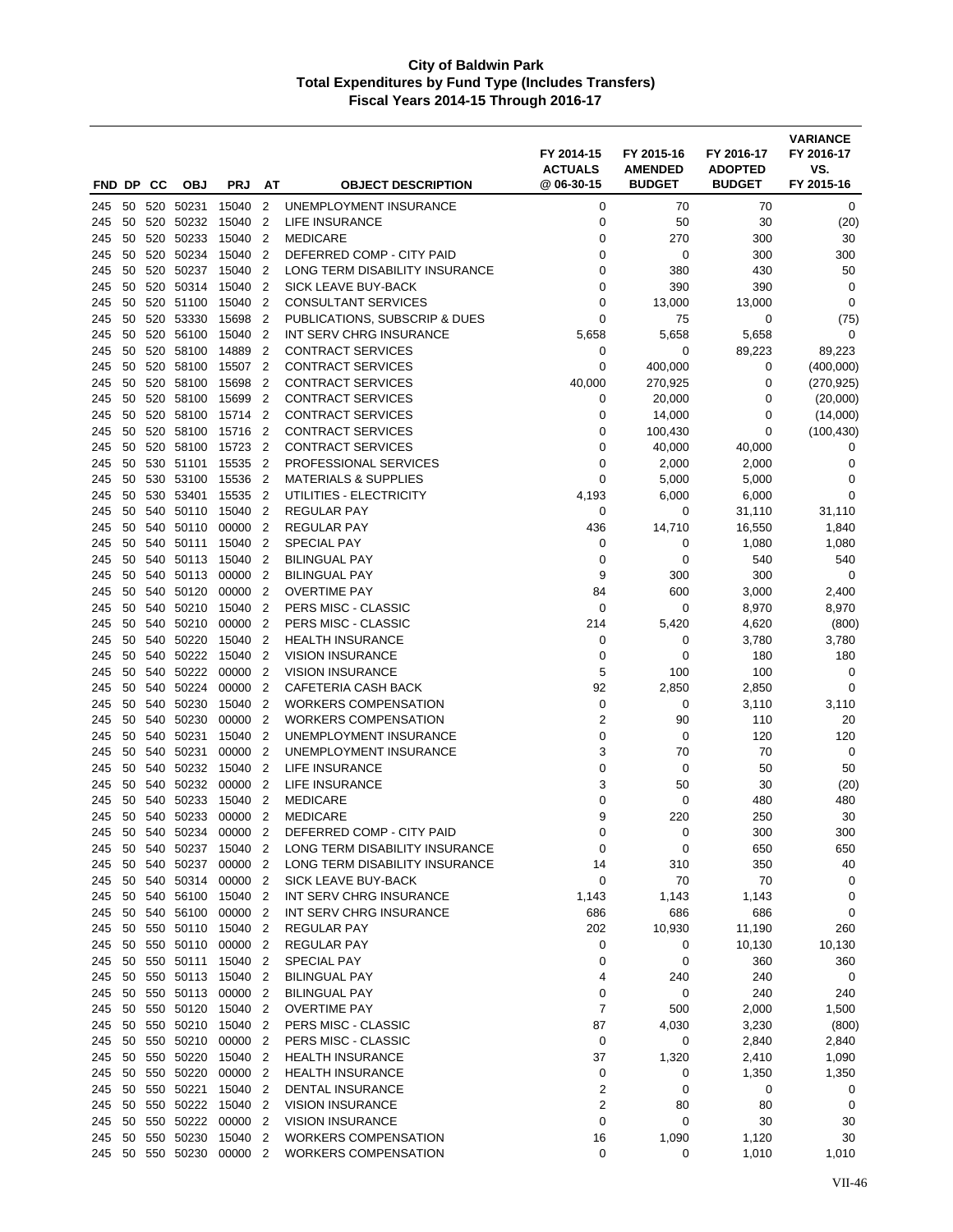| FND DP     |          | СC            | <b>OBJ</b>     | <b>PRJ</b>                 | AT                               | <b>OBJECT DESCRIPTION</b>                                        | FY 2014-15<br><b>ACTUALS</b><br>@06-30-15 | FY 2015-16<br><b>AMENDED</b><br><b>BUDGET</b> | FY 2016-17<br><b>ADOPTED</b><br><b>BUDGET</b> | <b>VARIANCE</b><br>FY 2016-17<br>VS.<br>FY 2015-16 |
|------------|----------|---------------|----------------|----------------------------|----------------------------------|------------------------------------------------------------------|-------------------------------------------|-----------------------------------------------|-----------------------------------------------|----------------------------------------------------|
|            |          |               |                |                            |                                  |                                                                  |                                           |                                               |                                               |                                                    |
| 245<br>245 | 50<br>50 | 550<br>550    | 50231<br>50231 | 15040<br>00000             | $\overline{2}$<br>$\overline{2}$ | UNEMPLOYMENT INSURANCE<br>UNEMPLOYMENT INSURANCE                 | 1<br>0                                    | 50<br>$\mathbf 0$                             | 50<br>50                                      | 0<br>50                                            |
| 245        | 50       | 550           | 50232          | 15040                      | $\overline{2}$                   | LIFE INSURANCE                                                   | 1                                         | 40                                            | 20                                            | (20)                                               |
| 245        | 50       | 550           | 50232          | 00000                      | $\overline{2}$                   | LIFE INSURANCE                                                   | 0                                         | 0                                             | 20                                            | 20                                                 |
| 245        | 50       | 550           | 50233          | 15040                      | $\overline{2}$                   | <b>MEDICARE</b>                                                  | 3                                         | 160                                           | 170                                           | 10                                                 |
| 245        | 50       | 550           | 50233          | 00000                      | $\overline{2}$                   | <b>MEDICARE</b>                                                  | 0                                         | 0                                             | 150                                           | 150                                                |
| 245        | 50       | 550           | 50237          | 15040                      | $\overline{2}$                   | LONG TERM DISABILITY INSURANCE                                   | 6                                         | 230                                           | 240                                           | 10                                                 |
| 245        | 50       |               | 550 50237      | 00000                      | $\overline{2}$                   | LONG TERM DISABILITY INSURANCE                                   | 0                                         | 0                                             | 210                                           | 210                                                |
| 245        | 50       | 550           | 51100          | 15622                      | $\overline{2}$                   | <b>CONSULTANT SERVICES</b>                                       | 0                                         | 5,000                                         | 0                                             | (5,000)                                            |
| 245        | 50       | 550           | 53100          | 15622                      | $\overline{2}$                   | <b>MATERIALS &amp; SUPPLIES</b>                                  | 25,897                                    | 50,000                                        | 50,000                                        | 0                                                  |
| 245        | 50       | 550           | 53371          | 15622                      | $\overline{2}$                   | <b>MAINTENANCE &amp; REPAIRS</b>                                 | 0                                         | 0                                             | 7,500                                         | 7,500                                              |
| 245        | 50       | 550           | 56100          | 15040                      | $\overline{2}$                   | INT SERV CHRG INSURANCE                                          | 2,743                                     | 2,743                                         | 2,743                                         | 0                                                  |
| 245        | 50       | 551           | 50110          | 15040                      | $\overline{2}$                   | <b>REGULAR PAY</b>                                               | 111                                       | 6,750                                         | 7,600                                         | 850                                                |
| 245        | 50       | 551           | 50110          | 15705                      | $\overline{2}$                   | <b>REGULAR PAY</b>                                               | 0                                         | 7,450                                         | 0                                             | (7, 450)                                           |
| 245        | 50       | 551           | 50110          | 00000                      | $\overline{2}$                   | <b>REGULAR PAY</b>                                               | 0                                         | 0                                             | 6,420                                         | 6,420                                              |
| 245        | 50       | 551           | 50113          | 15040                      | $\overline{2}$                   | <b>BILINGUAL PAY</b>                                             | 3                                         | 180                                           | 180                                           | 0                                                  |
| 245        | 50       | 551           | 50113          | 00000                      | $\overline{2}$                   | <b>BILINGUAL PAY</b>                                             | 0                                         | 0                                             | 180                                           | 180                                                |
| 245        | 50       | 551           | 50120          | 15040                      | $\overline{2}$                   | <b>OVERTIME PAY</b>                                              | 0                                         | 1,400                                         | 1,400                                         | 0                                                  |
| 245        | 50       | 551           | 50210          | 15040                      | $\overline{2}$                   | PERS MISC - CLASSIC                                              | 59                                        | 2,500                                         | 2,130                                         | (370)                                              |
| 245        | 50       | 551           | 50210          | 15705                      | $\overline{2}$                   | PERS MISC - CLASSIC                                              | 0                                         | 2,690                                         | 0                                             | (2,690)                                            |
| 245        | 50       | 551           | 50210          | 00000                      | $\overline{2}$                   | PERS MISC - CLASSIC                                              | 0                                         | 0                                             | 1,810                                         | 1,810                                              |
| 245        | 50       | 551           | 50220          | 15040<br>15705             | $\overline{2}$                   | <b>HEALTH INSURANCE</b>                                          | 33                                        | 1,170                                         | 1,800                                         | 630                                                |
| 245<br>245 | 50<br>50 | 551<br>551    | 50220<br>50220 | 00000                      | $\overline{2}$<br>$\overline{2}$ | <b>HEALTH INSURANCE</b><br><b>HEALTH INSURANCE</b>               | 0<br>0                                    | 1,170<br>0                                    | 0<br>1,800                                    | (1, 170)<br>1,800                                  |
| 245        | 50       | 551           | 50221          | 15040                      | $\overline{2}$                   | <b>DENTAL INSURANCE</b>                                          | 2                                         | 0                                             | 0                                             | 0                                                  |
| 245        | 50       | 551           | 50222          | 15040                      | $\overline{2}$                   | <b>VISION INSURANCE</b>                                          | 2                                         | 60                                            | 60                                            | $\mathbf 0$                                        |
| 245        | 50       | 551           | 50222          | 15705                      | $\overline{2}$                   | <b>VISION INSURANCE</b>                                          | 0                                         | 60                                            | 0                                             | (60)                                               |
| 245        | 50       | 551           | 50222          | 00000                      | $\overline{2}$                   | <b>VISION INSURANCE</b>                                          | 0                                         | 0                                             | 60                                            | 60                                                 |
| 245        | 50       | 551           | 50230          | 15040                      | $\overline{2}$                   | <b>WORKERS COMPENSATION</b>                                      | 11                                        | 680                                           | 760                                           | 80                                                 |
| 245        | 50       | 551           | 50230          | 15705                      | $\overline{2}$                   | <b>WORKERS COMPENSATION</b>                                      | 0                                         | 750                                           | 0                                             | (750)                                              |
| 245        | 50       | 551           | 50230          | 00000                      | $\overline{2}$                   | <b>WORKERS COMPENSATION</b>                                      | 0                                         | 0                                             | 640                                           | 640                                                |
| 245        | 50       | 551           | 50231          | 15040                      | $\overline{2}$                   | UNEMPLOYMENT INSURANCE                                           | 1                                         | 40                                            | 40                                            | 0                                                  |
| 245        | 50       | 551           | 50231          | 15705                      | $\overline{2}$                   | UNEMPLOYMENT INSURANCE                                           | 0                                         | 40                                            | 0                                             | (40)                                               |
| 245        | 50       | 551           | 50231          | 00000                      | $\overline{2}$                   | UNEMPLOYMENT INSURANCE                                           | 0                                         | 0                                             | 40                                            | 40                                                 |
| 245        | 50       | 551           | 50232          | 15040                      | $\overline{2}$                   | <b>LIFE INSURANCE</b>                                            | 1                                         | 30                                            | 20                                            | (10)                                               |
| 245        | 50       | 551           | 50232          | 15705                      | $\overline{2}$                   | LIFE INSURANCE                                                   | 0                                         | 30                                            | 0                                             | (30)                                               |
| 245        | 50       | 551           | 50232          | 00000                      | $\overline{2}$                   | <b>LIFE INSURANCE</b>                                            | 0                                         | 0                                             | 20                                            | 20                                                 |
| 245        | 50       | 551           | 50233          | 15040                      | $\overline{2}$                   | <b>MEDICARE</b>                                                  | 1                                         | 100                                           | 110                                           | 10                                                 |
| 245        | 50       | 551           | 50233          | 15705                      | $\overline{2}$                   | <b>MEDICARE</b>                                                  | 0                                         | 110                                           | 0                                             | (110)                                              |
| 245        |          |               | 50 551 50233   | 00000 2<br>15040 2         |                                  | <b>MEDICARE</b>                                                  | 0                                         | 0                                             | 100                                           | 100                                                |
| 245<br>245 | 50       | 551<br>50 551 | 50237<br>50237 | 15705 2                    |                                  | LONG TERM DISABILITY INSURANCE<br>LONG TERM DISABILITY INSURANCE | 4<br>0                                    | 140<br>160                                    | 160<br>0                                      | 20<br>(160)                                        |
| 245        | 50       | 551           | 50237          | 00000 2                    |                                  | LONG TERM DISABILITY INSURANCE                                   | 0                                         | 0                                             | 140                                           | 140                                                |
| 245        |          |               |                | 50 551 51100 15510 2       |                                  | <b>CONSULTANT SERVICES</b>                                       | 0                                         | 5,000                                         | 5,000                                         | 0                                                  |
| 245        | 50       |               | 551 51101      | 15510 2                    |                                  | PROFESSIONAL SERVICES                                            | 533                                       | 2,000                                         | 2,000                                         | 0                                                  |
| 245        |          |               | 50 551 56100   | 15040 2                    |                                  | INT SERV CHRG INSURANCE                                          | 2,629                                     | 2,629                                         | 2,629                                         | 0                                                  |
| 245        | 50       |               | 551 56100      | 00000 2                    |                                  | INT SERV CHRG INSURANCE                                          | 914                                       | 914                                           | 914                                           | 0                                                  |
| 245        |          |               | 50 552 50110   | 00000                      | $\overline{2}$                   | REGULAR PAY                                                      | 0                                         | 4,580                                         | 5,550                                         | 970                                                |
| 245        |          |               | 50 552 50111   | 00000                      | $\overline{2}$                   | SPECIAL PAY                                                      | 0                                         | 0                                             | 270                                           | 270                                                |
| 245        | 50       |               | 552 50201      | 00000                      | $\overline{2}$                   | PERS MISC - PEPRA                                                | 0                                         | 1,080                                         | 1,590                                         | 510                                                |
| 245        |          |               | 50 552 50220   | 00000 2                    |                                  | <b>HEALTH INSURANCE</b>                                          | 0                                         | 1,070                                         | 1,120                                         | 50                                                 |
| 245        | 50       |               | 552 50222      | 00000                      | $\overline{2}$                   | <b>VISION INSURANCE</b>                                          | 0                                         | 0                                             | 40                                            | 40                                                 |
| 245        |          |               | 50 552 50230   | 00000                      | $\overline{2}$                   | <b>WORKERS COMPENSATION</b>                                      | 0                                         | 460                                           | 550                                           | 90                                                 |
| 245        | 50       |               | 552 50231      | 00000 2                    |                                  | UNEMPLOYMENT INSURANCE                                           | 0                                         | 40                                            | 40                                            | 0                                                  |
| 245        |          |               | 50 552 50232   | 00000 2                    |                                  | LIFE INSURANCE                                                   | 0                                         | 30                                            | 20                                            | (10)                                               |
| 245        |          |               | 50 552 50233   | 00000                      | $\overline{2}$                   | <b>MEDICARE</b>                                                  | 0                                         | 70                                            | 80                                            | 10                                                 |
| 245        |          |               | 50 552 50237   | 00000                      | $\overline{2}$                   | LONG TERM DISABILITY INSURANCE                                   | 0                                         | 100                                           | 120                                           | 20                                                 |
| 245        | 50       |               | 560 50110      | 560 50110 15705 2<br>00000 |                                  | <b>REGULAR PAY</b>                                               | 0                                         | 7,610                                         | 11,190                                        | 3,580                                              |
| 245<br>245 | 50       |               |                | 50 560 50113 00000 2       | $\overline{2}$                   | REGULAR PAY<br><b>BILINGUAL PAY</b>                              | 148<br>4                                  | 9,000<br>240                                  | 0<br>0                                        | (9,000)<br>(240)                                   |
|            |          |               |                |                            |                                  |                                                                  |                                           |                                               |                                               |                                                    |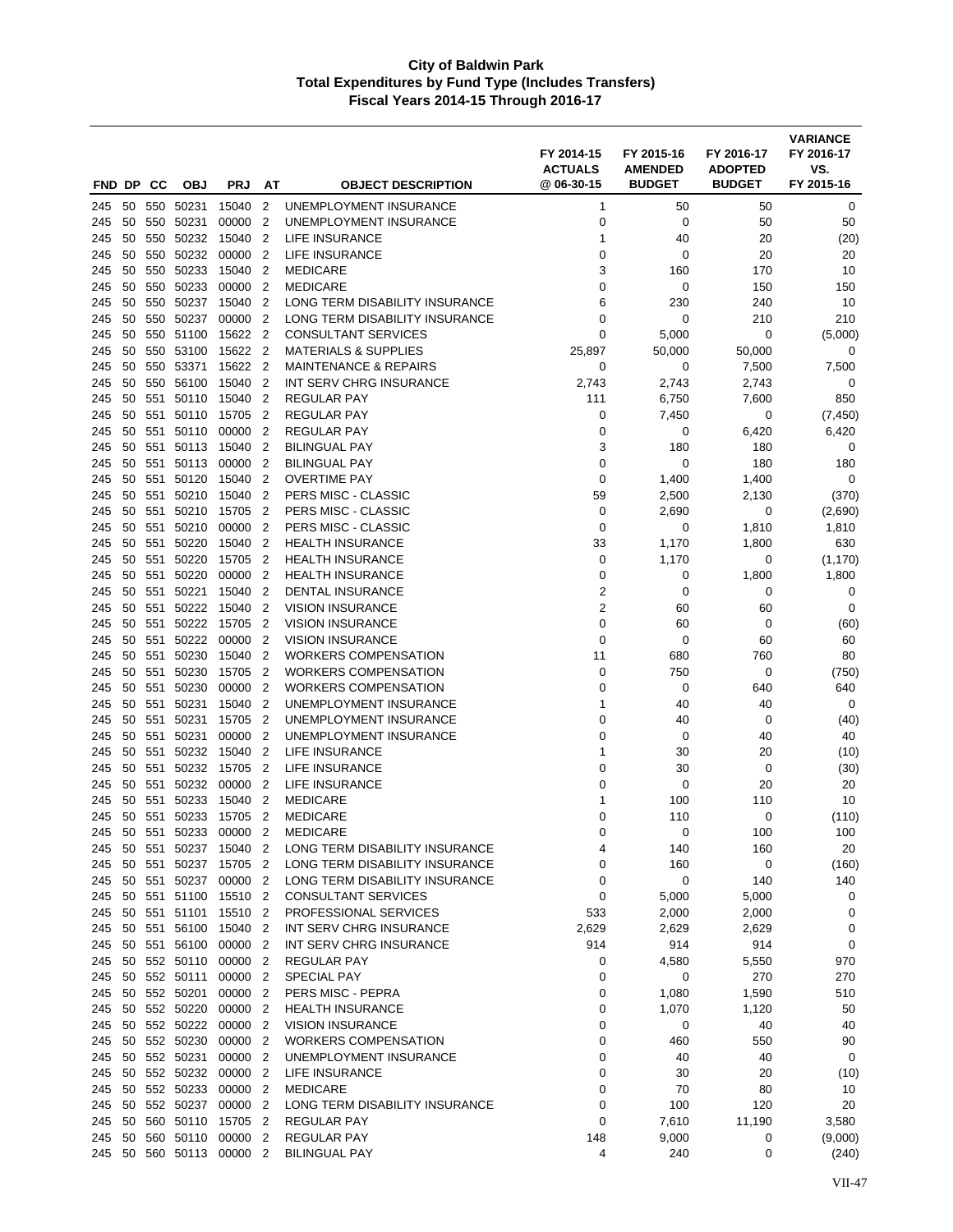| <b>FND DP</b> |          | CС         | <b>OBJ</b>         | <b>PRJ</b>     | AT                               | <b>OBJECT DESCRIPTION</b>                               | FY 2014-15<br><b>ACTUALS</b><br>@ 06-30-15 | FY 2015-16<br><b>AMENDED</b><br><b>BUDGET</b> | FY 2016-17<br><b>ADOPTED</b><br><b>BUDGET</b> | <b>VARIANCE</b><br>FY 2016-17<br>VS.<br>FY 2015-16 |
|---------------|----------|------------|--------------------|----------------|----------------------------------|---------------------------------------------------------|--------------------------------------------|-----------------------------------------------|-----------------------------------------------|----------------------------------------------------|
|               |          |            |                    |                |                                  |                                                         |                                            |                                               |                                               |                                                    |
| 245           | 50<br>50 | 560        | 560 50120<br>50210 | 00000<br>15705 | $\overline{2}$<br>$\overline{2}$ | <b>OVERTIME PAY</b><br><b>PERS MISC - CLASSIC</b>       | 0<br>$\mathbf 0$                           | 700<br>2,750                                  | 700<br>3,060                                  | 0<br>310                                           |
| 245<br>245    | 50       | 560        | 50210              | 00000          | $\overline{2}$                   | PERS MISC - CLASSIC                                     | 79                                         | 3,340                                         | 0                                             | (3,340)                                            |
| 245           | 50       | 560        | 50220              | 00000          | $\overline{2}$                   | <b>HEALTH INSURANCE</b>                                 | 37                                         | 1,290                                         | 0                                             | (1,290)                                            |
| 245           | 50       | 560        | 50221              | 00000          | $\overline{2}$                   | <b>DENTAL INSURANCE</b>                                 | 1                                          | 0                                             | 0                                             | 0                                                  |
| 245           | 50       | 560        | 50222              | 15705          | $\overline{2}$                   | <b>VISION INSURANCE</b>                                 | 0                                          | 60                                            | 80                                            | 20                                                 |
| 245           | 50       | 560        | 50222              | 00000          | $\overline{2}$                   | <b>VISION INSURANCE</b>                                 | 1                                          | 30                                            | 0                                             | (30)                                               |
| 245           | 50       | 560        | 50230              | 15705          | $\overline{2}$                   | <b>WORKERS COMPENSATION</b>                             | 0                                          | 760                                           | 1,120                                         | 360                                                |
| 245           | 50       | 560        | 50230              | 00000          | $\overline{2}$                   | <b>WORKERS COMPENSATION</b>                             | 15                                         | 900                                           | 0                                             | (900)                                              |
| 245           | 50       | 560        | 50231              | 15705          | $\overline{2}$                   | UNEMPLOYMENT INSURANCE                                  | 0                                          | 40                                            | 50                                            | 10                                                 |
| 245           | 50       | 560        | 50231              | 00000          | $\overline{2}$                   | UNEMPLOYMENT INSURANCE                                  | 1                                          | 50                                            | 0                                             | (50)                                               |
| 245           | 50       | 560        | 50232              | 15705          | $\overline{2}$                   | LIFE INSURANCE                                          | 0                                          | 30                                            | 20                                            | (10)                                               |
| 245           | 50       | 560        | 50232              | 00000          | $\overline{2}$                   | LIFE INSURANCE                                          | 1                                          | 40                                            | 0                                             | (40)                                               |
| 245           | 50       | 560        | 50233              | 15705          | $\overline{2}$                   | <b>MEDICARE</b>                                         | 0                                          | 110                                           | 160                                           | 50                                                 |
| 245           | 50       | 560        | 50233              | 00000          | $\overline{2}$                   | <b>MEDICARE</b>                                         | $\overline{2}$                             | 130                                           | 0                                             | (130)                                              |
| 245           | 50       | 560        | 50237              | 15705          | $\overline{2}$                   | LONG TERM DISABILITY INSURANCE                          | 0                                          | 160                                           | 240                                           | 80                                                 |
| 245           | 50       | 560        | 50237              | 00000          | $\overline{2}$                   | LONG TERM DISABILITY INSURANCE                          | 5                                          | 190                                           | 0                                             | (190)                                              |
| 245           | 50       | 560        | 50314              | 00000          | $\overline{2}$                   | <b>SICK LEAVE BUY-BACK</b>                              | 557                                        | 0                                             | 0                                             | 0                                                  |
| 245           | 50       |            | 560 51100          | 15537 2        |                                  | <b>CONSULTANT SERVICES</b>                              | 0                                          | 10,000                                        | 10,000                                        | 0                                                  |
| 245           | 50       |            | 560 53100          | 15536          | $\overline{2}$                   | <b>MATERIALS &amp; SUPPLIES</b>                         | 0                                          | 5,000                                         | 5,000                                         | 0                                                  |
| 245           | 50       | 560        | 58100              | 15536          | $\overline{2}$                   | <b>CONTRACT SERVICES</b>                                | 6,752                                      | 10,000                                        | 10,000                                        | 0                                                  |
| 245           | 50       | 560        | 58100<br>58100     | 15537<br>15706 | $\overline{2}$<br>$\overline{2}$ | <b>CONTRACT SERVICES</b><br><b>CONTRACT SERVICES</b>    | 0<br>0                                     | 15,000                                        | 15,000                                        | $\mathbf 0$<br>$\mathbf 0$                         |
| 245<br>245    | 50<br>50 | 560<br>561 | 50110              | 00000          | $\overline{2}$                   | <b>REGULAR PAY</b>                                      | 15,928                                     | 10,000<br>13,690                              | 10,000<br>9,210                               | (4, 480)                                           |
| 245           | 50       | 561        | 50111              | 00000          | $\overline{2}$                   | <b>SPECIAL PAY</b>                                      | 65                                         | 0                                             | 0                                             | 0                                                  |
| 245           | 50       | 561        | 50113              | 00000          | $\overline{2}$                   | <b>BILINGUAL PAY</b>                                    | 190                                        | 240                                           | 0                                             | (240)                                              |
| 245           | 50       | 561        | 50120              | 00000          | $\overline{2}$                   | <b>OVERTIME PAY</b>                                     | 564                                        | 300                                           | 300                                           | 0                                                  |
| 245           | 50       | 561        | 50210              | 00000          | $\overline{2}$                   | PERS MISC - CLASSIC                                     | 4,229                                      | 5,030                                         | 2,520                                         | (2,510)                                            |
| 245           | 50       | 561        | 50220              | 00000          | $\overline{2}$                   | <b>HEALTH INSURANCE</b>                                 | 2,898                                      | 2,520                                         | 1,400                                         | (1, 120)                                           |
| 245           | 50       | 561        | 50221              | 00000          | $\overline{2}$                   | <b>DENTAL INSURANCE</b>                                 | 160                                        | 0                                             | 0                                             | 0                                                  |
| 245           | 50       | 561        | 50222              | 00000          | $\overline{2}$                   | <b>VISION INSURANCE</b>                                 | 125                                        | 110                                           | 50                                            | (60)                                               |
| 245           | 50       | 561        | 50230              | 00000          | $\overline{2}$                   | <b>WORKERS COMPENSATION</b>                             | 931                                        | 1,370                                         | 920                                           | (450)                                              |
| 245           | 50       | 561        | 50231              | 00000          | $\overline{2}$                   | UNEMPLOYMENT INSURANCE                                  | 110                                        | 90                                            | 50                                            | (40)                                               |
| 245           | 50       | 561        | 50232              | 00000          | $\overline{2}$                   | <b>LIFE INSURANCE</b>                                   | 69                                         | 70                                            | 20                                            | (50)                                               |
| 245           | 50       | 561        | 50233              | 00000          | $\overline{2}$                   | <b>MEDICARE</b>                                         | 225                                        | 200                                           | 130                                           | (70)                                               |
| 245           | 50       | 561        | 50237              | 00000          | $\overline{2}$                   | LONG TERM DISABILITY INSURANCE                          | 333                                        | 290                                           | 190                                           | (100)                                              |
| 245           | 50       | 561        | 50314              | 00000          | $\overline{2}$                   | <b>SICK LEAVE BUY-BACK</b>                              | 0                                          | 110                                           | 110                                           | 0                                                  |
| 245           | 50       | 561        | 51101              | 15536          | $\overline{2}$<br>$\overline{2}$ | PROFESSIONAL SERVICES<br><b>INT SERV CHRG INSURANCE</b> | 501                                        | 5,000                                         | 5,000                                         | 0                                                  |
| 245<br>245    | 50       | 561        | 56100              | 00000<br>15536 |                                  | <b>CONTRACT SERVICES</b>                                | 1,600                                      | 1,600<br>12,000                               | 1,600<br>12,000                               | $\mathbf 0$<br>0                                   |
| 245           | 50<br>50 | 561<br>561 | 58100<br>58100     | 15537 2        | $\overline{2}$                   | <b>CONTRACT SERVICES</b>                                | 8,890<br>0                                 | 12,000                                        | 12,000                                        | 0                                                  |
| 245           | 50       |            | 562 58100          | 15536          | $\overline{2}$                   | <b>CONTRACT SERVICES</b>                                | 0                                          | 10,000                                        | 10,000                                        | 0                                                  |
| 245           | 50       |            | 562 58100          | 15537 2        |                                  | <b>CONTRACT SERVICES</b>                                | 0                                          | 5,000                                         | 5,000                                         | 0                                                  |
| 245           | 50       |            | 562 58110          | 00000 2        |                                  | <b>EQUIPMENT PURCHASE</b>                               | 0                                          | 15,000                                        | 2,000                                         | (13,000)                                           |
| 245           | 50       |            | 570 50110          | 14885          | $\overline{2}$                   | <b>REGULAR PAY</b>                                      | 16,603                                     | 22,500                                        | 29,480                                        | 6,980                                              |
| 245           | 50       |            | 570 50110          | 15705          | $\overline{2}$                   | <b>REGULAR PAY</b>                                      | 12,220                                     | 0                                             | 0                                             | 0                                                  |
| 245           | 50       |            | 570 50111          | 15705          | $\overline{2}$                   | SPECIAL PAY                                             | 60                                         | 0                                             | 0                                             | 0                                                  |
| 245           |          |            | 50 570 50113       | 14885          | $\overline{2}$                   | <b>BILINGUAL PAY</b>                                    | 80                                         | 250                                           | 310                                           | 60                                                 |
| 245           | 50       |            | 570 50120          | 14885          | $\overline{c}$                   | <b>OVERTIME PAY</b>                                     | 718                                        | 2,000                                         | 2,000                                         | 0                                                  |
| 245           | 50       |            | 570 50120          | 15040          | $\overline{2}$                   | <b>OVERTIME PAY</b>                                     | 0                                          | 1,000                                         | 1,000                                         | 0                                                  |
| 245           | 50       |            | 570 50120          | 15705 2        |                                  | <b>OVERTIME PAY</b>                                     | 194                                        | 1,000                                         | 1,000                                         | 0                                                  |
| 245           | 50       |            | 570 50210          | 14885 2        |                                  | PERS MISC - CLASSIC                                     | 4,750                                      | 8,220                                         | 8,160                                         | (60)                                               |
| 245           | 50       |            | 570 50210          | 15705          | $\overline{2}$                   | PERS MISC - CLASSIC                                     | 3,118                                      | $\mathbf 0$                                   | 0                                             | 0                                                  |
| 245           | 50       | 570        | 50220              | 14885 2        |                                  | <b>HEALTH INSURANCE</b>                                 | 2,615                                      | 3,620                                         | 7,210                                         | 3,590                                              |
| 245           |          |            | 50 570 50220       | 15705          | $\overline{2}$                   | <b>HEALTH INSURANCE</b>                                 | 1,655                                      | 0                                             | 0                                             | 0                                                  |
| 245           | 50       | 50 570     | 570 50221<br>50221 | 14885<br>15705 | $\overline{2}$<br>$\overline{2}$ | DENTAL INSURANCE<br>DENTAL INSURANCE                    | 136<br>86                                  | 0<br>0                                        | 0<br>0                                        | 0<br>0                                             |
| 245<br>245    | 50       |            | 570 50222          | 14885          | $\overline{2}$                   | <b>VISION INSURANCE</b>                                 | 87                                         | 120                                           | 170                                           | 50                                                 |
| 245           | 50       |            | 570 50222          | 15705          | $\overline{2}$                   | <b>VISION INSURANCE</b>                                 | 92                                         | 0                                             | 0                                             | 0                                                  |
| 245           |          |            | 50 570 50230       | 14885 2        |                                  | <b>WORKERS COMPENSATION</b>                             | 987                                        | 2,250                                         | 2,950                                         | 700                                                |
|               |          |            |                    |                |                                  |                                                         |                                            |                                               |                                               |                                                    |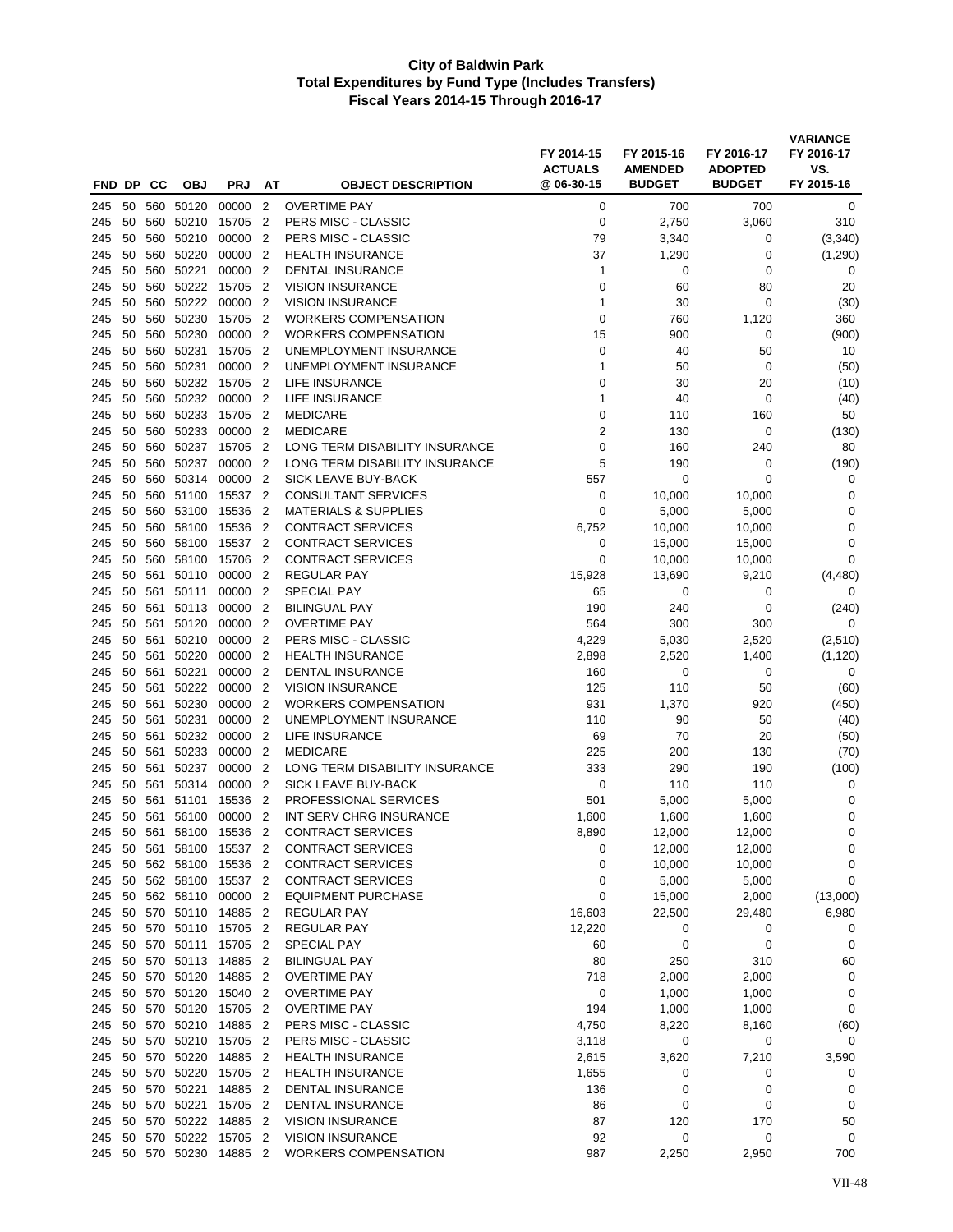|            |          |            |                |                                 |                                  |                                                | FY 2014-15<br><b>ACTUALS</b><br>@06-30-15 | FY 2015-16<br><b>AMENDED</b><br><b>BUDGET</b> | FY 2016-17<br><b>ADOPTED</b><br><b>BUDGET</b> | <b>VARIANCE</b><br>FY 2016-17<br>VS.<br>FY 2015-16 |
|------------|----------|------------|----------------|---------------------------------|----------------------------------|------------------------------------------------|-------------------------------------------|-----------------------------------------------|-----------------------------------------------|----------------------------------------------------|
| FND DP     |          | CС         | <b>OBJ</b>     | <b>PRJ</b>                      | AT                               | <b>OBJECT DESCRIPTION</b>                      |                                           |                                               |                                               |                                                    |
| 245        | 50       |            | 570 50230      | 15705                           | $\overline{2}$                   | <b>WORKERS COMPENSATION</b>                    | 651                                       | 0                                             | 0                                             | 0                                                  |
| 245        | 50       | 570        | 50231          | 14885                           | 2                                | UNEMPLOYMENT INSURANCE                         | 99                                        | 130                                           | 160                                           | 30                                                 |
| 245<br>245 | 50<br>50 | 570<br>570 | 50231<br>50232 | 15705<br>14885                  | $\overline{2}$<br>$\overline{2}$ | UNEMPLOYMENT INSURANCE<br>LIFE INSURANCE       | 59<br>62                                  | 0<br>110                                      | 0<br>60                                       | 0<br>(50)                                          |
| 245        | 50       | 570        | 50232          | 15705                           | $\overline{2}$                   | LIFE INSURANCE                                 | 36                                        | 0                                             | 0                                             | 0                                                  |
| 245        | 50       | 570        | 50233          | 14885                           | $\overline{2}$                   | <b>MEDICARE</b>                                | 238                                       | 330                                           | 430                                           | 100                                                |
| 245        | 50       | 570        | 50237          | 14885                           | $\overline{2}$                   | LONG TERM DISABILITY INSURANCE                 | 353                                       | 470                                           | 620                                           | 150                                                |
| 245        | 50       | 570        | 50237          | 15705                           | $\overline{2}$                   | LONG TERM DISABILITY INSURANCE                 | 233                                       | 0                                             | 0                                             | 0                                                  |
| 245        | 50       |            | 570 50313      | 14885                           | 2                                | <b>HOLIDAY LEAVE BUY-BACK</b>                  | 263                                       | 0                                             | $\mathbf 0$                                   | 0                                                  |
| 245        | 50       | 570        | 50314          | 15040                           | 2                                | SICK LEAVE BUY-BACK                            | 0                                         | 320                                           | 320                                           | 0                                                  |
| 245        | 50       | 570        | 53100          | 14855                           | $\overline{2}$                   | <b>MATERIALS &amp; SUPPLIES</b>                | 753                                       | 900                                           | 0                                             | (900)                                              |
| 245        | 50       | 570        | 53100          | 14885                           | $\overline{2}$                   | <b>MATERIALS &amp; SUPPLIES</b>                | 7,851                                     | 9,000                                         | 9,000                                         | 0                                                  |
| 245        | 50       | 570        | 53100          | 15040                           | $\overline{2}$                   | <b>MATERIALS &amp; SUPPLIES</b>                | 17,233                                    | 16,000                                        | 16,000                                        | 0                                                  |
| 245        | 50       | 570        | 56100          | 15040                           | $\overline{2}$                   | INT SERV CHRG INSURANCE                        | 4,343                                     | 4,343                                         | 4,343                                         | 0                                                  |
| 245        | 50       | 570        | 56110          | 15040                           | $\overline{2}$                   | INT SERV CHRG INFO & SUPPORT                   | 2,500                                     | 2,500                                         | 2,500                                         | 0                                                  |
| 245        | 50       | 570        | 58100          | 14885                           | $\overline{2}$                   | <b>CONTRACT SERVICES</b>                       | 0                                         | 40,000                                        | 40,000                                        | $\mathbf 0$                                        |
| 245        | 50       | 571        | 50110          | 00000                           | $\overline{2}$                   | <b>REGULAR PAY</b>                             | 253                                       | 15,350                                        | 20,270                                        | 4,920                                              |
| 245        | 50       | 571        | 50111          | 00000                           | 2                                | <b>SPECIAL PAY</b>                             | 0                                         | 0                                             | 270                                           | 270                                                |
| 245        | 50       | 571        | 50113          | 00000                           | $\overline{2}$                   | <b>BILINGUAL PAY</b>                           | 7                                         | 420                                           | 480                                           | 60                                                 |
| 245        | 50<br>50 | 571        | 50120          | 00000<br>00000                  | $\overline{2}$                   | <b>OVERTIME PAY</b>                            | $\mathbf 0$                               | 500                                           | 500                                           | 0                                                  |
| 245<br>245 | 50       | 571<br>571 | 50210<br>50220 | 00000                           | $\overline{2}$<br>$\overline{2}$ | PERS MISC - CLASSIC<br><b>HEALTH INSURANCE</b> | 135<br>77                                 | 5,690                                         | 5,760                                         | 70<br>1,290                                        |
| 245        | 50       | 571        | 50221          | 00000                           | $\overline{2}$                   | <b>DENTAL INSURANCE</b>                        | 4                                         | 2,730<br>0                                    | 4,020<br>0                                    | 0                                                  |
| 245        | 50       | 571        | 50222          | 00000                           | $\overline{2}$                   | <b>VISION INSURANCE</b>                        | $\overline{4}$                            | 130                                           | 130                                           | 0                                                  |
| 245        | 50       | 571        | 50230          | 00000                           | $\overline{2}$                   | <b>WORKERS COMPENSATION</b>                    | 25                                        | 1,540                                         | 2,030                                         | 490                                                |
| 245        | 50       | 571        | 50231          | 00000                           | $\overline{2}$                   | UNEMPLOYMENT INSURANCE                         | $\overline{2}$                            | 90                                            | 100                                           | 10                                                 |
| 245        | 50       | 571        | 50232          | 00000                           | $\overline{2}$                   | LIFE INSURANCE                                 | $\overline{2}$                            | 70                                            | 40                                            | (30)                                               |
| 245        | 50       | 571        | 50233          | 00000                           | $\overline{2}$                   | <b>MEDICARE</b>                                | 3                                         | 230                                           | 310                                           | 80                                                 |
| 245        | 50       | 571        | 50237          | 00000                           | $\overline{2}$                   | LONG TERM DISABILITY INSURANCE                 | 9                                         | 320                                           | 430                                           | 110                                                |
| 245        | 50       | 571        | 50314          | 00000                           | $\overline{2}$                   | <b>SICK LEAVE BUY-BACK</b>                     | $\mathbf 0$                               | 210                                           | 210                                           | 0                                                  |
| 245        | 50       | 571        | 56100          | 00000                           | $\overline{2}$                   | INT SERV CHRG INSURANCE                        | 3,155                                     | 3,155                                         | 3,155                                         | $\mathbf 0$                                        |
| 245        | 50       | 580        | 51100          | 15508                           | $\overline{2}$                   | <b>CONSULTANT SERVICES</b>                     | 0                                         | 20,000                                        | 0                                             | (20,000)                                           |
| 245        | 50       | 580        | 58100          | 15547                           | $\overline{2}$                   | <b>CONTRACT SERVICES</b>                       | 0                                         | 250,000                                       | 0                                             | (250,000)                                          |
| 245        | 50       |            | 581 50110      | 00000                           | 2                                | REGULAR PAY                                    | 0                                         | 0                                             | 4,610                                         | 4,610                                              |
| 245        | 50       | 581        | 50113          | 00000                           | $\overline{2}$                   | <b>BILINGUAL PAY</b>                           | 0                                         | 0                                             | 120                                           | 120                                                |
| 245        | 50       | 581        | 50120          | 00000                           | $\overline{2}$                   | <b>OVERTIME PAY</b>                            | 0                                         | 920                                           | 920                                           | 0                                                  |
| 245        | 50       | 581        | 50210          | 00000                           | $\overline{2}$                   | PERS MISC - CLASSIC                            | $\mathbf 0$                               | 0                                             | 1,300                                         | 1,300                                              |
| 245        | 50       | 581        | 50220          | 00000                           | 2                                | <b>HEALTH INSURANCE</b>                        | 0                                         | 0                                             | 1,200                                         | 1,200                                              |
| 245        | 50       | 581        | 50222          | 00000                           | $\overline{2}$                   | <b>VISION INSURANCE</b>                        | $\mathbf 0$                               | 0                                             | 30                                            | 30                                                 |
| 245        |          | 50 581     | 50230          | 00000 2                         |                                  | <b>WORKERS COMPENSATION</b>                    | 0                                         | 0                                             | 460                                           | 460                                                |
| 245<br>245 | 50       | 581        | 50231          | 00000 2<br>50 581 50232 00000 2 |                                  | UNEMPLOYMENT INSURANCE<br>LIFE INSURANCE       | 0<br>0                                    | 0<br>0                                        | 30<br>10                                      | 30<br>10                                           |
| 245        |          |            | 50 581 50233   | 00000 2                         |                                  | <b>MEDICARE</b>                                | 0                                         | 0                                             | 70                                            | 70                                                 |
| 245        | 50       |            | 581 50237      | 00000 2                         |                                  | LONG TERM DISABILITY INSURANCE                 | $\mathbf 0$                               | 0                                             | 100                                           | 100                                                |
| 245        | 50       |            | 581 50314      | 00000 2                         |                                  | SICK LEAVE BUY-BACK                            | 0                                         | 160                                           | 160                                           | 0                                                  |
| 245        |          |            |                | 50 581 51100 15510 2            |                                  | <b>CONSULTANT SERVICES</b>                     | 0                                         | 6,000                                         | 6,000                                         | 0                                                  |
| 245        | 50       |            | 581 51101      | 15510 2                         |                                  | PROFESSIONAL SERVICES                          | 0                                         | 200                                           | 200                                           | 0                                                  |
| 245        | 50       |            |                | 581 53100 15510 2               |                                  | <b>MATERIALS &amp; SUPPLIES</b>                | 4,295                                     | 7,000                                         | 7,000                                         | 0                                                  |
| 245        |          |            |                | 50 581 56110 15510 2            |                                  | INT SERV CHRG INFO & SUPPORT                   | 2,190                                     | 0                                             | 0                                             | 0                                                  |
| 245        |          |            | 50 581 56120   | 15510 2                         |                                  | INT SERV CHRG - FLEET                          | 14,800                                    | 0                                             | $\mathbf 0$                                   | 0                                                  |
| 245        | 60       |            |                | 600 50110 15040 2               |                                  | <b>REGULAR PAY</b>                             | 115                                       | 11,200                                        | 13,870                                        | 2,670                                              |
| 245        | 60       |            | 600 50111      | 15040 2                         |                                  | SPECIAL PAY                                    | $\mathbf{1}$                              | 70                                            | 100                                           | 30                                                 |
| 245        | 60       |            | 600 50210      | 15040 2                         |                                  | PERS MISC - CLASSIC                            | 22                                        | 4,040                                         | 3,800                                         | (240)                                              |
| 245        | 60       |            | 600 50222      | 15040 2                         |                                  | <b>VISION INSURANCE</b>                        | 0                                         | 30                                            | 30                                            | 0                                                  |
| 245        | 60       |            | 600 50224      | 15040 2                         |                                  | CAFETERIA CASH BACK                            | 13                                        | 1,150                                         | 1,440                                         | 290                                                |
| 245        | 60       |            | 600 50230      | 15040 2                         |                                  | <b>WORKERS COMPENSATION</b>                    | 1                                         | 80                                            | 100                                           | 20                                                 |
| 245        | 60       |            | 600 50231      | 15040 2                         |                                  | UNEMPLOYMENT INSURANCE                         | 0                                         | 20                                            | 20                                            | 0                                                  |
| 245        | 60       |            | 600 50232      | 13406 2                         |                                  | LIFE INSURANCE                                 | 1                                         | 0                                             | 0                                             | 0                                                  |
| 245        | 60       |            |                | 600 50232 15040                 | $\overline{2}$                   | LIFE INSURANCE                                 | 0                                         | 20                                            | 20                                            | 0                                                  |
| 245        |          |            |                | 60 600 50233 15040 2            |                                  | <b>MEDICARE</b>                                | 2                                         | 160                                           | 200                                           | 40                                                 |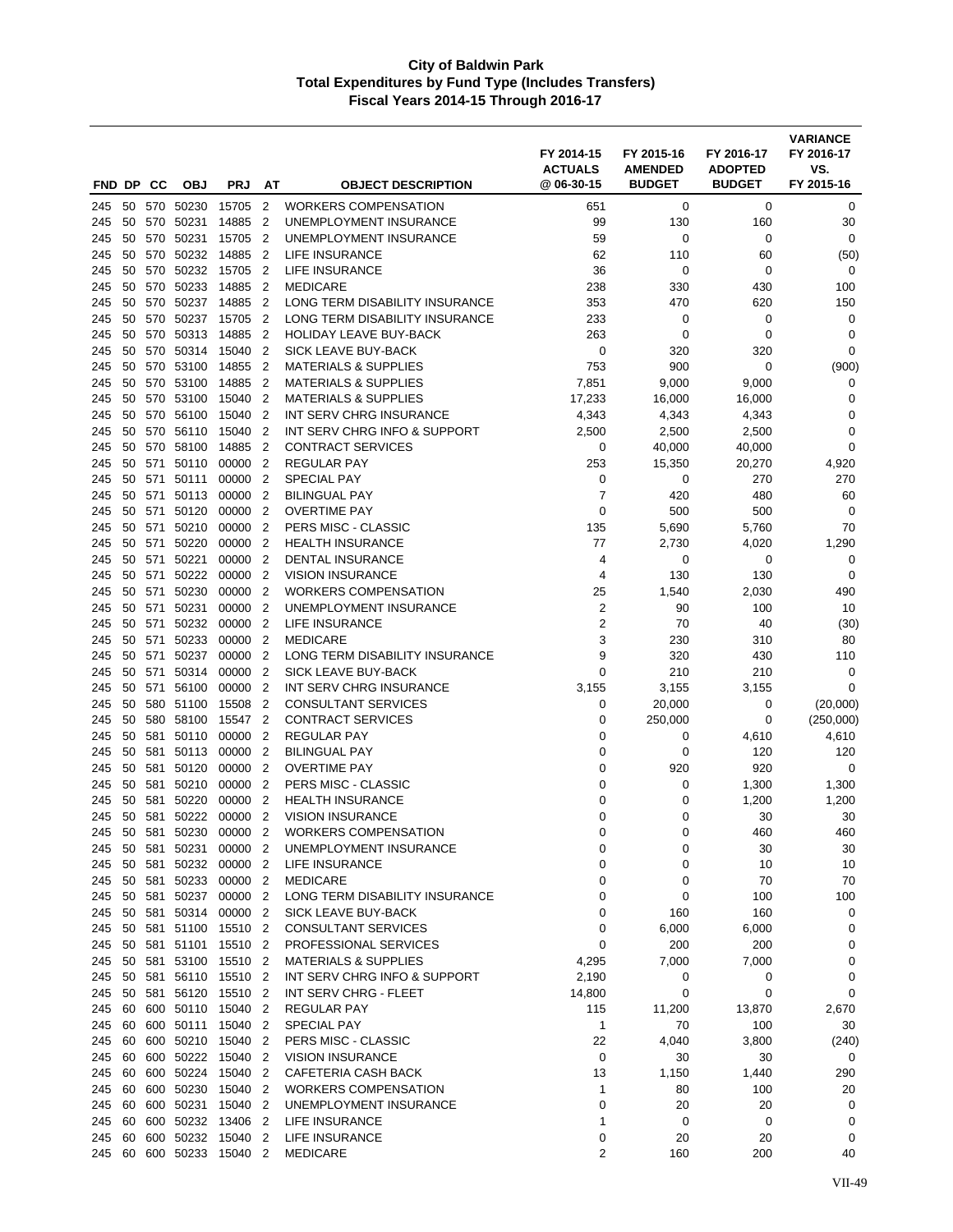| $\overline{2}$<br>60<br>600<br>50234<br>15040<br>DEFERRED COMP - CITY PAID<br>0<br>0<br>20<br>20<br>245<br>50237<br>$\overline{2}$<br>290<br>60<br>600<br>15040<br>$\overline{2}$<br>LONG TERM DISABILITY INSURANCE<br>240<br>50<br>245<br>60<br>600<br>50314<br>15040<br>$\overline{2}$<br>SICK LEAVE BUY-BACK<br>0<br>130<br>130<br>0<br>245<br>56100<br>15040<br>60<br>600<br>$\overline{2}$<br>INT SERV CHRG INSURANCE<br>1,143<br>1,143<br>1,143<br>0<br>245<br>600 56110<br>15040<br>INT SERV CHRG INFO & SUPPORT<br>326<br>326<br>326<br>$\mathbf 0$<br>60<br>2<br>245<br>610 51100<br>11400<br>2<br><b>CONSULTANT SERVICES</b><br>3,699<br>4,000<br>4,000<br>$\mathbf 0$<br>245<br>60<br>53371<br>15882<br>$\overline{2}$<br><b>MAINTENANCE &amp; REPAIRS</b><br>0<br>60<br>620<br>0<br>31,150<br>31,150<br>245<br>245 - PROPOSITION C Total<br>303,551<br>1,978,395<br>1,094,918<br>(883, 477)<br><b>246 - AB939 INT WASTE MANAGEMENT:</b><br>20 210 50110 00000 2<br><b>REGULAR PAY</b><br>5,183<br>5,520<br>5,310<br>(210)<br>246<br>00000<br>$\overline{2}$<br><b>SPECIAL PAY</b><br>30<br>20 210 50111<br>24<br>20<br>10<br>246<br>20 210 50113<br>00000<br>$\overline{2}$<br><b>BILINGUAL PAY</b><br>60<br>60<br>0<br>246<br>(60)<br>00000<br>20<br>210<br>50201<br>$\overline{2}$<br>PERS MISC - PEPRA<br>$\mathbf 0$<br>$\mathbf 0$<br>1,450<br>1,450<br>246<br>20 210 50210<br>00000<br>PERS MISC - CLASSIC<br>1,466<br>2,010<br>(2,010)<br>2<br>0<br>246<br>20 210 50222<br>00000<br>$\overline{2}$<br><b>VISION INSURANCE</b><br>19<br>20<br>20<br>0<br>246<br>20<br>210 50224<br>00000<br>$\overline{2}$<br><b>CAFETERIA CASH BACK</b><br>572<br>570<br>600<br>30<br>246<br>20 210 50230<br>00000<br>$\overline{2}$<br><b>WORKERS COMPENSATION</b><br>12<br>40<br>30<br>(10)<br>246<br>20 210 50231<br>00000<br>13<br>10<br>2<br>UNEMPLOYMENT INSURANCE<br>10<br>0<br>246<br>20 210 50232<br>8<br>00000<br>$\overline{2}$<br><b>LIFE INSURANCE</b><br>10<br>0<br>246<br>10<br>50233<br>20<br>210<br>00000<br>$\overline{2}$<br><b>MEDICARE</b><br>80<br>80<br>80<br>0<br>246<br>20 210 50234<br>DEFERRED COMP - CITY PAID<br>00000<br>$\overline{2}$<br>$\mathbf 0$<br>0<br>60<br>60<br>246<br>20 210 50237<br>00000<br>$\overline{2}$<br>LONG TERM DISABILITY INSURANCE<br>108<br>120<br>110<br>(10)<br>246<br>20<br>210 50313<br>00000<br>$\overline{2}$<br><b>HOLIDAY LEAVE BUY-BACK</b><br>75<br>$\mathbf 0$<br>0<br>0<br>246<br>20 210 56100<br>00000<br>$\overline{2}$<br>INT SERV CHRG INSURANCE<br>686<br>686<br>686<br>246<br>0<br>210 56110<br>00000<br>INT SERV CHRG INFO & SUPPORT<br>314<br>314<br>314<br>$\mathbf 0$<br>246<br>20<br>2<br>30<br>391<br>50110<br>00000<br>2<br><b>REGULAR PAY</b><br>0<br>246<br>38,480<br>0<br>(38, 480)<br>391 50113<br>00000<br>$\overline{2}$<br><b>BILINGUAL PAY</b><br>0<br>246<br>30<br>1,200<br>0<br>(1,200)<br>00000<br>391<br>50210<br>$\overline{2}$<br>PERS MISC - CLASSIC<br>0<br>0<br>246<br>30<br>14,320<br>(14, 320)<br>50222<br>00000<br>30<br>391<br>2<br>0<br>300<br>0<br>246<br><b>VISION INSURANCE</b><br>(300)<br>50224<br>30<br>391<br>00000<br>$\overline{2}$<br>CAFETERIA CASH BACK<br>0<br>11,400<br>0<br>246<br>(11,400)<br>50230<br>30<br>391<br>00000<br>$\overline{2}$<br><b>WORKERS COMPENSATION</b><br>0<br>250<br>0<br>246<br>(250)<br>50231<br>0<br>30<br>391<br>00000<br>$\overline{2}$<br>UNEMPLOYMENT INSURANCE<br>260<br>0<br>246<br>(260)<br>30<br>391<br>50232<br>00000<br>$\overline{2}$<br>LIFE INSURANCE<br>0<br>210<br>0<br>(210)<br>246<br>391<br>50233<br>00000<br>$\overline{2}$<br><b>MEDICARE</b><br>0<br>580<br>0<br>(580)<br>246<br>30<br>391 50237<br>00000<br>$\overline{2}$<br>LONG TERM DISABILITY INSURANCE<br>0<br>810<br>0<br>(810)<br>246<br>30<br>50<br>500 50110<br>00000<br>$\overline{2}$<br><b>REGULAR PAY</b><br>35,715<br>(13, 170)<br>246<br>38,840<br>25,670<br><b>SPECIAL PAY</b><br>50 500 50111<br>00000<br>$\overline{2}$<br>903<br>900<br>600<br>(300)<br>246<br>50 500 50113 00000 2<br>241<br>360<br>240<br>(120)<br>246<br><b>BILINGUAL PAY</b><br>50 500 50116 00000 2<br>1,253<br>2,000<br>0<br>(2,000)<br>PART TIME PAY<br>246<br>500 50210<br>00000 2<br>10,134<br>50<br>PERS MISC - CLASSIC<br>14,150<br>7,100<br>(7,050)<br>246<br>79<br>50 500 50222 00000 2<br><b>VISION INSURANCE</b><br>120<br>80<br>(40)<br>246<br>500 50224 00000 2<br>50<br>CAFETERIA CASH BACK<br>5,175<br>6,300<br>4,080<br>(2,220)<br>246<br>500 50230<br>00000 2<br><b>WORKERS COMPENSATION</b><br>246<br>50<br>492<br>390<br>180<br>(210)<br>50 500 50231<br>00000 2<br>UNEMPLOYMENT INSURANCE<br>135<br>80<br>246<br>190<br>(110)<br>500 50232<br>4<br>50<br>13406 2<br>0<br>0<br>246<br>LIFE INSURANCE<br>0<br>50 500 50232 00000 2<br>LIFE INSURANCE<br>72<br>100<br>40<br>246<br>(60)<br>500 50233<br>00000<br>50<br><b>MEDICARE</b><br>627<br>610<br>380<br>$\overline{2}$<br>(230)<br>246<br>50 500 50234<br>$\mathbf 0$<br>00000<br>DEFERRED COMP - CITY PAID<br>0<br>30<br>30<br>246<br>$\overline{2}$<br>500 50236<br>00000 2<br>50<br>MISCELLANEOUS BENEFITS<br>78<br>17,230<br>(17, 230)<br>246<br>0<br>500 50237<br>00000 2<br>LONG TERM DISABILITY INSURANCE<br>779<br>820<br>246<br>50<br>540<br>(280)<br>50 500 50238<br>00000 2<br><b>EMPLOYER FICA</b><br>0<br>130<br>246<br>0<br>(130)<br>50 500 56100<br>15005 2<br>INT SERV CHRG INSURANCE<br>3,429<br>3,429<br>246<br>3,429<br>0<br>00000 2<br>50 500 56100<br>INT SERV CHRG INSURANCE<br>457<br>457<br>457<br>0<br>246<br>00000 2<br>50<br>500 56110<br>INT SERV CHRG INFO & SUPPORT<br>3,300<br>3,300<br>3,300<br>246<br>0<br>00000<br>50 510 50116<br>PART TIME PAY<br>2,030<br>246<br>$\overline{2}$<br>0<br>0<br>2,030<br>50 510 50230<br>00000 2<br><b>WORKERS COMPENSATION</b><br>0<br>0<br>120<br>120<br>246<br>50 510 50231<br>00000 2<br>UNEMPLOYMENT INSURANCE<br>0<br>0<br>90<br>90<br>246<br>50 510 50233<br>00000<br><b>MEDICARE</b><br>30<br>246<br>$\overline{2}$<br>0<br>0<br>30<br>50 510 50238<br>00000 2<br><b>EMPLOYER FICA</b><br>0<br>0<br>140<br>140<br>246 | FND DP | CС | <b>OBJ</b> | <b>PRJ</b> | AT | <b>OBJECT DESCRIPTION</b> | FY 2014-15<br><b>ACTUALS</b><br>@ 06-30-15 | FY 2015-16<br><b>AMENDED</b><br><b>BUDGET</b> | FY 2016-17<br><b>ADOPTED</b><br><b>BUDGET</b> | <b>VARIANCE</b><br>FY 2016-17<br>VS.<br>FY 2015-16 |
|-----------------------------------------------------------------------------------------------------------------------------------------------------------------------------------------------------------------------------------------------------------------------------------------------------------------------------------------------------------------------------------------------------------------------------------------------------------------------------------------------------------------------------------------------------------------------------------------------------------------------------------------------------------------------------------------------------------------------------------------------------------------------------------------------------------------------------------------------------------------------------------------------------------------------------------------------------------------------------------------------------------------------------------------------------------------------------------------------------------------------------------------------------------------------------------------------------------------------------------------------------------------------------------------------------------------------------------------------------------------------------------------------------------------------------------------------------------------------------------------------------------------------------------------------------------------------------------------------------------------------------------------------------------------------------------------------------------------------------------------------------------------------------------------------------------------------------------------------------------------------------------------------------------------------------------------------------------------------------------------------------------------------------------------------------------------------------------------------------------------------------------------------------------------------------------------------------------------------------------------------------------------------------------------------------------------------------------------------------------------------------------------------------------------------------------------------------------------------------------------------------------------------------------------------------------------------------------------------------------------------------------------------------------------------------------------------------------------------------------------------------------------------------------------------------------------------------------------------------------------------------------------------------------------------------------------------------------------------------------------------------------------------------------------------------------------------------------------------------------------------------------------------------------------------------------------------------------------------------------------------------------------------------------------------------------------------------------------------------------------------------------------------------------------------------------------------------------------------------------------------------------------------------------------------------------------------------------------------------------------------------------------------------------------------------------------------------------------------------------------------------------------------------------------------------------------------------------------------------------------------------------------------------------------------------------------------------------------------------------------------------------------------------------------------------------------------------------------------------------------------------------------------------------------------------------------------------------------------------------------------------------------------------------------------------------------------------------------------------------------------------------------------------------------------------------------------------------------------------------------------------------------------------------------------------------------------------------------------------------------------------------------------------------------------------------------------------------------------------------------------------------------------------------------------------------------------------------------------------------------------------------------------------------------------------------------------------------------------------------------------------------------------------------------------------------------------------------------------------------------------------------------------------------------------------------------------------------------------------------------------------------------------------------------------------------------------------------------------------------------------------------------------------------------------------------------------------------------------------------------------------------------------------------------------------------------------------------------------------------------------------------------------------------------------------------------------------------------------------------------------------------------------------------------------------------------------------------------------------------------------------------------------------------------------------------------------------------------------------------------------------------------------------------------------------------------------------------------|--------|----|------------|------------|----|---------------------------|--------------------------------------------|-----------------------------------------------|-----------------------------------------------|----------------------------------------------------|
|                                                                                                                                                                                                                                                                                                                                                                                                                                                                                                                                                                                                                                                                                                                                                                                                                                                                                                                                                                                                                                                                                                                                                                                                                                                                                                                                                                                                                                                                                                                                                                                                                                                                                                                                                                                                                                                                                                                                                                                                                                                                                                                                                                                                                                                                                                                                                                                                                                                                                                                                                                                                                                                                                                                                                                                                                                                                                                                                                                                                                                                                                                                                                                                                                                                                                                                                                                                                                                                                                                                                                                                                                                                                                                                                                                                                                                                                                                                                                                                                                                                                                                                                                                                                                                                                                                                                                                                                                                                                                                                                                                                                                                                                                                                                                                                                                                                                                                                                                                                                                                                                                                                                                                                                                                                                                                                                                                                                                                                                                                                                                                                                                                                                                                                                                                                                                                                                                                                                                                                                                                                                                         |        |    |            |            |    |                           |                                            |                                               |                                               |                                                    |
|                                                                                                                                                                                                                                                                                                                                                                                                                                                                                                                                                                                                                                                                                                                                                                                                                                                                                                                                                                                                                                                                                                                                                                                                                                                                                                                                                                                                                                                                                                                                                                                                                                                                                                                                                                                                                                                                                                                                                                                                                                                                                                                                                                                                                                                                                                                                                                                                                                                                                                                                                                                                                                                                                                                                                                                                                                                                                                                                                                                                                                                                                                                                                                                                                                                                                                                                                                                                                                                                                                                                                                                                                                                                                                                                                                                                                                                                                                                                                                                                                                                                                                                                                                                                                                                                                                                                                                                                                                                                                                                                                                                                                                                                                                                                                                                                                                                                                                                                                                                                                                                                                                                                                                                                                                                                                                                                                                                                                                                                                                                                                                                                                                                                                                                                                                                                                                                                                                                                                                                                                                                                                         |        |    |            |            |    |                           |                                            |                                               |                                               |                                                    |
|                                                                                                                                                                                                                                                                                                                                                                                                                                                                                                                                                                                                                                                                                                                                                                                                                                                                                                                                                                                                                                                                                                                                                                                                                                                                                                                                                                                                                                                                                                                                                                                                                                                                                                                                                                                                                                                                                                                                                                                                                                                                                                                                                                                                                                                                                                                                                                                                                                                                                                                                                                                                                                                                                                                                                                                                                                                                                                                                                                                                                                                                                                                                                                                                                                                                                                                                                                                                                                                                                                                                                                                                                                                                                                                                                                                                                                                                                                                                                                                                                                                                                                                                                                                                                                                                                                                                                                                                                                                                                                                                                                                                                                                                                                                                                                                                                                                                                                                                                                                                                                                                                                                                                                                                                                                                                                                                                                                                                                                                                                                                                                                                                                                                                                                                                                                                                                                                                                                                                                                                                                                                                         |        |    |            |            |    |                           |                                            |                                               |                                               |                                                    |
|                                                                                                                                                                                                                                                                                                                                                                                                                                                                                                                                                                                                                                                                                                                                                                                                                                                                                                                                                                                                                                                                                                                                                                                                                                                                                                                                                                                                                                                                                                                                                                                                                                                                                                                                                                                                                                                                                                                                                                                                                                                                                                                                                                                                                                                                                                                                                                                                                                                                                                                                                                                                                                                                                                                                                                                                                                                                                                                                                                                                                                                                                                                                                                                                                                                                                                                                                                                                                                                                                                                                                                                                                                                                                                                                                                                                                                                                                                                                                                                                                                                                                                                                                                                                                                                                                                                                                                                                                                                                                                                                                                                                                                                                                                                                                                                                                                                                                                                                                                                                                                                                                                                                                                                                                                                                                                                                                                                                                                                                                                                                                                                                                                                                                                                                                                                                                                                                                                                                                                                                                                                                                         |        |    |            |            |    |                           |                                            |                                               |                                               |                                                    |
|                                                                                                                                                                                                                                                                                                                                                                                                                                                                                                                                                                                                                                                                                                                                                                                                                                                                                                                                                                                                                                                                                                                                                                                                                                                                                                                                                                                                                                                                                                                                                                                                                                                                                                                                                                                                                                                                                                                                                                                                                                                                                                                                                                                                                                                                                                                                                                                                                                                                                                                                                                                                                                                                                                                                                                                                                                                                                                                                                                                                                                                                                                                                                                                                                                                                                                                                                                                                                                                                                                                                                                                                                                                                                                                                                                                                                                                                                                                                                                                                                                                                                                                                                                                                                                                                                                                                                                                                                                                                                                                                                                                                                                                                                                                                                                                                                                                                                                                                                                                                                                                                                                                                                                                                                                                                                                                                                                                                                                                                                                                                                                                                                                                                                                                                                                                                                                                                                                                                                                                                                                                                                         |        |    |            |            |    |                           |                                            |                                               |                                               |                                                    |
|                                                                                                                                                                                                                                                                                                                                                                                                                                                                                                                                                                                                                                                                                                                                                                                                                                                                                                                                                                                                                                                                                                                                                                                                                                                                                                                                                                                                                                                                                                                                                                                                                                                                                                                                                                                                                                                                                                                                                                                                                                                                                                                                                                                                                                                                                                                                                                                                                                                                                                                                                                                                                                                                                                                                                                                                                                                                                                                                                                                                                                                                                                                                                                                                                                                                                                                                                                                                                                                                                                                                                                                                                                                                                                                                                                                                                                                                                                                                                                                                                                                                                                                                                                                                                                                                                                                                                                                                                                                                                                                                                                                                                                                                                                                                                                                                                                                                                                                                                                                                                                                                                                                                                                                                                                                                                                                                                                                                                                                                                                                                                                                                                                                                                                                                                                                                                                                                                                                                                                                                                                                                                         |        |    |            |            |    |                           |                                            |                                               |                                               |                                                    |
|                                                                                                                                                                                                                                                                                                                                                                                                                                                                                                                                                                                                                                                                                                                                                                                                                                                                                                                                                                                                                                                                                                                                                                                                                                                                                                                                                                                                                                                                                                                                                                                                                                                                                                                                                                                                                                                                                                                                                                                                                                                                                                                                                                                                                                                                                                                                                                                                                                                                                                                                                                                                                                                                                                                                                                                                                                                                                                                                                                                                                                                                                                                                                                                                                                                                                                                                                                                                                                                                                                                                                                                                                                                                                                                                                                                                                                                                                                                                                                                                                                                                                                                                                                                                                                                                                                                                                                                                                                                                                                                                                                                                                                                                                                                                                                                                                                                                                                                                                                                                                                                                                                                                                                                                                                                                                                                                                                                                                                                                                                                                                                                                                                                                                                                                                                                                                                                                                                                                                                                                                                                                                         |        |    |            |            |    |                           |                                            |                                               |                                               |                                                    |
|                                                                                                                                                                                                                                                                                                                                                                                                                                                                                                                                                                                                                                                                                                                                                                                                                                                                                                                                                                                                                                                                                                                                                                                                                                                                                                                                                                                                                                                                                                                                                                                                                                                                                                                                                                                                                                                                                                                                                                                                                                                                                                                                                                                                                                                                                                                                                                                                                                                                                                                                                                                                                                                                                                                                                                                                                                                                                                                                                                                                                                                                                                                                                                                                                                                                                                                                                                                                                                                                                                                                                                                                                                                                                                                                                                                                                                                                                                                                                                                                                                                                                                                                                                                                                                                                                                                                                                                                                                                                                                                                                                                                                                                                                                                                                                                                                                                                                                                                                                                                                                                                                                                                                                                                                                                                                                                                                                                                                                                                                                                                                                                                                                                                                                                                                                                                                                                                                                                                                                                                                                                                                         |        |    |            |            |    |                           |                                            |                                               |                                               |                                                    |
|                                                                                                                                                                                                                                                                                                                                                                                                                                                                                                                                                                                                                                                                                                                                                                                                                                                                                                                                                                                                                                                                                                                                                                                                                                                                                                                                                                                                                                                                                                                                                                                                                                                                                                                                                                                                                                                                                                                                                                                                                                                                                                                                                                                                                                                                                                                                                                                                                                                                                                                                                                                                                                                                                                                                                                                                                                                                                                                                                                                                                                                                                                                                                                                                                                                                                                                                                                                                                                                                                                                                                                                                                                                                                                                                                                                                                                                                                                                                                                                                                                                                                                                                                                                                                                                                                                                                                                                                                                                                                                                                                                                                                                                                                                                                                                                                                                                                                                                                                                                                                                                                                                                                                                                                                                                                                                                                                                                                                                                                                                                                                                                                                                                                                                                                                                                                                                                                                                                                                                                                                                                                                         |        |    |            |            |    |                           |                                            |                                               |                                               |                                                    |
|                                                                                                                                                                                                                                                                                                                                                                                                                                                                                                                                                                                                                                                                                                                                                                                                                                                                                                                                                                                                                                                                                                                                                                                                                                                                                                                                                                                                                                                                                                                                                                                                                                                                                                                                                                                                                                                                                                                                                                                                                                                                                                                                                                                                                                                                                                                                                                                                                                                                                                                                                                                                                                                                                                                                                                                                                                                                                                                                                                                                                                                                                                                                                                                                                                                                                                                                                                                                                                                                                                                                                                                                                                                                                                                                                                                                                                                                                                                                                                                                                                                                                                                                                                                                                                                                                                                                                                                                                                                                                                                                                                                                                                                                                                                                                                                                                                                                                                                                                                                                                                                                                                                                                                                                                                                                                                                                                                                                                                                                                                                                                                                                                                                                                                                                                                                                                                                                                                                                                                                                                                                                                         |        |    |            |            |    |                           |                                            |                                               |                                               |                                                    |
|                                                                                                                                                                                                                                                                                                                                                                                                                                                                                                                                                                                                                                                                                                                                                                                                                                                                                                                                                                                                                                                                                                                                                                                                                                                                                                                                                                                                                                                                                                                                                                                                                                                                                                                                                                                                                                                                                                                                                                                                                                                                                                                                                                                                                                                                                                                                                                                                                                                                                                                                                                                                                                                                                                                                                                                                                                                                                                                                                                                                                                                                                                                                                                                                                                                                                                                                                                                                                                                                                                                                                                                                                                                                                                                                                                                                                                                                                                                                                                                                                                                                                                                                                                                                                                                                                                                                                                                                                                                                                                                                                                                                                                                                                                                                                                                                                                                                                                                                                                                                                                                                                                                                                                                                                                                                                                                                                                                                                                                                                                                                                                                                                                                                                                                                                                                                                                                                                                                                                                                                                                                                                         |        |    |            |            |    |                           |                                            |                                               |                                               |                                                    |
|                                                                                                                                                                                                                                                                                                                                                                                                                                                                                                                                                                                                                                                                                                                                                                                                                                                                                                                                                                                                                                                                                                                                                                                                                                                                                                                                                                                                                                                                                                                                                                                                                                                                                                                                                                                                                                                                                                                                                                                                                                                                                                                                                                                                                                                                                                                                                                                                                                                                                                                                                                                                                                                                                                                                                                                                                                                                                                                                                                                                                                                                                                                                                                                                                                                                                                                                                                                                                                                                                                                                                                                                                                                                                                                                                                                                                                                                                                                                                                                                                                                                                                                                                                                                                                                                                                                                                                                                                                                                                                                                                                                                                                                                                                                                                                                                                                                                                                                                                                                                                                                                                                                                                                                                                                                                                                                                                                                                                                                                                                                                                                                                                                                                                                                                                                                                                                                                                                                                                                                                                                                                                         |        |    |            |            |    |                           |                                            |                                               |                                               |                                                    |
|                                                                                                                                                                                                                                                                                                                                                                                                                                                                                                                                                                                                                                                                                                                                                                                                                                                                                                                                                                                                                                                                                                                                                                                                                                                                                                                                                                                                                                                                                                                                                                                                                                                                                                                                                                                                                                                                                                                                                                                                                                                                                                                                                                                                                                                                                                                                                                                                                                                                                                                                                                                                                                                                                                                                                                                                                                                                                                                                                                                                                                                                                                                                                                                                                                                                                                                                                                                                                                                                                                                                                                                                                                                                                                                                                                                                                                                                                                                                                                                                                                                                                                                                                                                                                                                                                                                                                                                                                                                                                                                                                                                                                                                                                                                                                                                                                                                                                                                                                                                                                                                                                                                                                                                                                                                                                                                                                                                                                                                                                                                                                                                                                                                                                                                                                                                                                                                                                                                                                                                                                                                                                         |        |    |            |            |    |                           |                                            |                                               |                                               |                                                    |
|                                                                                                                                                                                                                                                                                                                                                                                                                                                                                                                                                                                                                                                                                                                                                                                                                                                                                                                                                                                                                                                                                                                                                                                                                                                                                                                                                                                                                                                                                                                                                                                                                                                                                                                                                                                                                                                                                                                                                                                                                                                                                                                                                                                                                                                                                                                                                                                                                                                                                                                                                                                                                                                                                                                                                                                                                                                                                                                                                                                                                                                                                                                                                                                                                                                                                                                                                                                                                                                                                                                                                                                                                                                                                                                                                                                                                                                                                                                                                                                                                                                                                                                                                                                                                                                                                                                                                                                                                                                                                                                                                                                                                                                                                                                                                                                                                                                                                                                                                                                                                                                                                                                                                                                                                                                                                                                                                                                                                                                                                                                                                                                                                                                                                                                                                                                                                                                                                                                                                                                                                                                                                         |        |    |            |            |    |                           |                                            |                                               |                                               |                                                    |
|                                                                                                                                                                                                                                                                                                                                                                                                                                                                                                                                                                                                                                                                                                                                                                                                                                                                                                                                                                                                                                                                                                                                                                                                                                                                                                                                                                                                                                                                                                                                                                                                                                                                                                                                                                                                                                                                                                                                                                                                                                                                                                                                                                                                                                                                                                                                                                                                                                                                                                                                                                                                                                                                                                                                                                                                                                                                                                                                                                                                                                                                                                                                                                                                                                                                                                                                                                                                                                                                                                                                                                                                                                                                                                                                                                                                                                                                                                                                                                                                                                                                                                                                                                                                                                                                                                                                                                                                                                                                                                                                                                                                                                                                                                                                                                                                                                                                                                                                                                                                                                                                                                                                                                                                                                                                                                                                                                                                                                                                                                                                                                                                                                                                                                                                                                                                                                                                                                                                                                                                                                                                                         |        |    |            |            |    |                           |                                            |                                               |                                               |                                                    |
|                                                                                                                                                                                                                                                                                                                                                                                                                                                                                                                                                                                                                                                                                                                                                                                                                                                                                                                                                                                                                                                                                                                                                                                                                                                                                                                                                                                                                                                                                                                                                                                                                                                                                                                                                                                                                                                                                                                                                                                                                                                                                                                                                                                                                                                                                                                                                                                                                                                                                                                                                                                                                                                                                                                                                                                                                                                                                                                                                                                                                                                                                                                                                                                                                                                                                                                                                                                                                                                                                                                                                                                                                                                                                                                                                                                                                                                                                                                                                                                                                                                                                                                                                                                                                                                                                                                                                                                                                                                                                                                                                                                                                                                                                                                                                                                                                                                                                                                                                                                                                                                                                                                                                                                                                                                                                                                                                                                                                                                                                                                                                                                                                                                                                                                                                                                                                                                                                                                                                                                                                                                                                         |        |    |            |            |    |                           |                                            |                                               |                                               |                                                    |
|                                                                                                                                                                                                                                                                                                                                                                                                                                                                                                                                                                                                                                                                                                                                                                                                                                                                                                                                                                                                                                                                                                                                                                                                                                                                                                                                                                                                                                                                                                                                                                                                                                                                                                                                                                                                                                                                                                                                                                                                                                                                                                                                                                                                                                                                                                                                                                                                                                                                                                                                                                                                                                                                                                                                                                                                                                                                                                                                                                                                                                                                                                                                                                                                                                                                                                                                                                                                                                                                                                                                                                                                                                                                                                                                                                                                                                                                                                                                                                                                                                                                                                                                                                                                                                                                                                                                                                                                                                                                                                                                                                                                                                                                                                                                                                                                                                                                                                                                                                                                                                                                                                                                                                                                                                                                                                                                                                                                                                                                                                                                                                                                                                                                                                                                                                                                                                                                                                                                                                                                                                                                                         |        |    |            |            |    |                           |                                            |                                               |                                               |                                                    |
|                                                                                                                                                                                                                                                                                                                                                                                                                                                                                                                                                                                                                                                                                                                                                                                                                                                                                                                                                                                                                                                                                                                                                                                                                                                                                                                                                                                                                                                                                                                                                                                                                                                                                                                                                                                                                                                                                                                                                                                                                                                                                                                                                                                                                                                                                                                                                                                                                                                                                                                                                                                                                                                                                                                                                                                                                                                                                                                                                                                                                                                                                                                                                                                                                                                                                                                                                                                                                                                                                                                                                                                                                                                                                                                                                                                                                                                                                                                                                                                                                                                                                                                                                                                                                                                                                                                                                                                                                                                                                                                                                                                                                                                                                                                                                                                                                                                                                                                                                                                                                                                                                                                                                                                                                                                                                                                                                                                                                                                                                                                                                                                                                                                                                                                                                                                                                                                                                                                                                                                                                                                                                         |        |    |            |            |    |                           |                                            |                                               |                                               |                                                    |
|                                                                                                                                                                                                                                                                                                                                                                                                                                                                                                                                                                                                                                                                                                                                                                                                                                                                                                                                                                                                                                                                                                                                                                                                                                                                                                                                                                                                                                                                                                                                                                                                                                                                                                                                                                                                                                                                                                                                                                                                                                                                                                                                                                                                                                                                                                                                                                                                                                                                                                                                                                                                                                                                                                                                                                                                                                                                                                                                                                                                                                                                                                                                                                                                                                                                                                                                                                                                                                                                                                                                                                                                                                                                                                                                                                                                                                                                                                                                                                                                                                                                                                                                                                                                                                                                                                                                                                                                                                                                                                                                                                                                                                                                                                                                                                                                                                                                                                                                                                                                                                                                                                                                                                                                                                                                                                                                                                                                                                                                                                                                                                                                                                                                                                                                                                                                                                                                                                                                                                                                                                                                                         |        |    |            |            |    |                           |                                            |                                               |                                               |                                                    |
|                                                                                                                                                                                                                                                                                                                                                                                                                                                                                                                                                                                                                                                                                                                                                                                                                                                                                                                                                                                                                                                                                                                                                                                                                                                                                                                                                                                                                                                                                                                                                                                                                                                                                                                                                                                                                                                                                                                                                                                                                                                                                                                                                                                                                                                                                                                                                                                                                                                                                                                                                                                                                                                                                                                                                                                                                                                                                                                                                                                                                                                                                                                                                                                                                                                                                                                                                                                                                                                                                                                                                                                                                                                                                                                                                                                                                                                                                                                                                                                                                                                                                                                                                                                                                                                                                                                                                                                                                                                                                                                                                                                                                                                                                                                                                                                                                                                                                                                                                                                                                                                                                                                                                                                                                                                                                                                                                                                                                                                                                                                                                                                                                                                                                                                                                                                                                                                                                                                                                                                                                                                                                         |        |    |            |            |    |                           |                                            |                                               |                                               |                                                    |
|                                                                                                                                                                                                                                                                                                                                                                                                                                                                                                                                                                                                                                                                                                                                                                                                                                                                                                                                                                                                                                                                                                                                                                                                                                                                                                                                                                                                                                                                                                                                                                                                                                                                                                                                                                                                                                                                                                                                                                                                                                                                                                                                                                                                                                                                                                                                                                                                                                                                                                                                                                                                                                                                                                                                                                                                                                                                                                                                                                                                                                                                                                                                                                                                                                                                                                                                                                                                                                                                                                                                                                                                                                                                                                                                                                                                                                                                                                                                                                                                                                                                                                                                                                                                                                                                                                                                                                                                                                                                                                                                                                                                                                                                                                                                                                                                                                                                                                                                                                                                                                                                                                                                                                                                                                                                                                                                                                                                                                                                                                                                                                                                                                                                                                                                                                                                                                                                                                                                                                                                                                                                                         |        |    |            |            |    |                           |                                            |                                               |                                               |                                                    |
|                                                                                                                                                                                                                                                                                                                                                                                                                                                                                                                                                                                                                                                                                                                                                                                                                                                                                                                                                                                                                                                                                                                                                                                                                                                                                                                                                                                                                                                                                                                                                                                                                                                                                                                                                                                                                                                                                                                                                                                                                                                                                                                                                                                                                                                                                                                                                                                                                                                                                                                                                                                                                                                                                                                                                                                                                                                                                                                                                                                                                                                                                                                                                                                                                                                                                                                                                                                                                                                                                                                                                                                                                                                                                                                                                                                                                                                                                                                                                                                                                                                                                                                                                                                                                                                                                                                                                                                                                                                                                                                                                                                                                                                                                                                                                                                                                                                                                                                                                                                                                                                                                                                                                                                                                                                                                                                                                                                                                                                                                                                                                                                                                                                                                                                                                                                                                                                                                                                                                                                                                                                                                         |        |    |            |            |    |                           |                                            |                                               |                                               |                                                    |
|                                                                                                                                                                                                                                                                                                                                                                                                                                                                                                                                                                                                                                                                                                                                                                                                                                                                                                                                                                                                                                                                                                                                                                                                                                                                                                                                                                                                                                                                                                                                                                                                                                                                                                                                                                                                                                                                                                                                                                                                                                                                                                                                                                                                                                                                                                                                                                                                                                                                                                                                                                                                                                                                                                                                                                                                                                                                                                                                                                                                                                                                                                                                                                                                                                                                                                                                                                                                                                                                                                                                                                                                                                                                                                                                                                                                                                                                                                                                                                                                                                                                                                                                                                                                                                                                                                                                                                                                                                                                                                                                                                                                                                                                                                                                                                                                                                                                                                                                                                                                                                                                                                                                                                                                                                                                                                                                                                                                                                                                                                                                                                                                                                                                                                                                                                                                                                                                                                                                                                                                                                                                                         |        |    |            |            |    |                           |                                            |                                               |                                               |                                                    |
|                                                                                                                                                                                                                                                                                                                                                                                                                                                                                                                                                                                                                                                                                                                                                                                                                                                                                                                                                                                                                                                                                                                                                                                                                                                                                                                                                                                                                                                                                                                                                                                                                                                                                                                                                                                                                                                                                                                                                                                                                                                                                                                                                                                                                                                                                                                                                                                                                                                                                                                                                                                                                                                                                                                                                                                                                                                                                                                                                                                                                                                                                                                                                                                                                                                                                                                                                                                                                                                                                                                                                                                                                                                                                                                                                                                                                                                                                                                                                                                                                                                                                                                                                                                                                                                                                                                                                                                                                                                                                                                                                                                                                                                                                                                                                                                                                                                                                                                                                                                                                                                                                                                                                                                                                                                                                                                                                                                                                                                                                                                                                                                                                                                                                                                                                                                                                                                                                                                                                                                                                                                                                         |        |    |            |            |    |                           |                                            |                                               |                                               |                                                    |
|                                                                                                                                                                                                                                                                                                                                                                                                                                                                                                                                                                                                                                                                                                                                                                                                                                                                                                                                                                                                                                                                                                                                                                                                                                                                                                                                                                                                                                                                                                                                                                                                                                                                                                                                                                                                                                                                                                                                                                                                                                                                                                                                                                                                                                                                                                                                                                                                                                                                                                                                                                                                                                                                                                                                                                                                                                                                                                                                                                                                                                                                                                                                                                                                                                                                                                                                                                                                                                                                                                                                                                                                                                                                                                                                                                                                                                                                                                                                                                                                                                                                                                                                                                                                                                                                                                                                                                                                                                                                                                                                                                                                                                                                                                                                                                                                                                                                                                                                                                                                                                                                                                                                                                                                                                                                                                                                                                                                                                                                                                                                                                                                                                                                                                                                                                                                                                                                                                                                                                                                                                                                                         |        |    |            |            |    |                           |                                            |                                               |                                               |                                                    |
|                                                                                                                                                                                                                                                                                                                                                                                                                                                                                                                                                                                                                                                                                                                                                                                                                                                                                                                                                                                                                                                                                                                                                                                                                                                                                                                                                                                                                                                                                                                                                                                                                                                                                                                                                                                                                                                                                                                                                                                                                                                                                                                                                                                                                                                                                                                                                                                                                                                                                                                                                                                                                                                                                                                                                                                                                                                                                                                                                                                                                                                                                                                                                                                                                                                                                                                                                                                                                                                                                                                                                                                                                                                                                                                                                                                                                                                                                                                                                                                                                                                                                                                                                                                                                                                                                                                                                                                                                                                                                                                                                                                                                                                                                                                                                                                                                                                                                                                                                                                                                                                                                                                                                                                                                                                                                                                                                                                                                                                                                                                                                                                                                                                                                                                                                                                                                                                                                                                                                                                                                                                                                         |        |    |            |            |    |                           |                                            |                                               |                                               |                                                    |
|                                                                                                                                                                                                                                                                                                                                                                                                                                                                                                                                                                                                                                                                                                                                                                                                                                                                                                                                                                                                                                                                                                                                                                                                                                                                                                                                                                                                                                                                                                                                                                                                                                                                                                                                                                                                                                                                                                                                                                                                                                                                                                                                                                                                                                                                                                                                                                                                                                                                                                                                                                                                                                                                                                                                                                                                                                                                                                                                                                                                                                                                                                                                                                                                                                                                                                                                                                                                                                                                                                                                                                                                                                                                                                                                                                                                                                                                                                                                                                                                                                                                                                                                                                                                                                                                                                                                                                                                                                                                                                                                                                                                                                                                                                                                                                                                                                                                                                                                                                                                                                                                                                                                                                                                                                                                                                                                                                                                                                                                                                                                                                                                                                                                                                                                                                                                                                                                                                                                                                                                                                                                                         |        |    |            |            |    |                           |                                            |                                               |                                               |                                                    |
|                                                                                                                                                                                                                                                                                                                                                                                                                                                                                                                                                                                                                                                                                                                                                                                                                                                                                                                                                                                                                                                                                                                                                                                                                                                                                                                                                                                                                                                                                                                                                                                                                                                                                                                                                                                                                                                                                                                                                                                                                                                                                                                                                                                                                                                                                                                                                                                                                                                                                                                                                                                                                                                                                                                                                                                                                                                                                                                                                                                                                                                                                                                                                                                                                                                                                                                                                                                                                                                                                                                                                                                                                                                                                                                                                                                                                                                                                                                                                                                                                                                                                                                                                                                                                                                                                                                                                                                                                                                                                                                                                                                                                                                                                                                                                                                                                                                                                                                                                                                                                                                                                                                                                                                                                                                                                                                                                                                                                                                                                                                                                                                                                                                                                                                                                                                                                                                                                                                                                                                                                                                                                         |        |    |            |            |    |                           |                                            |                                               |                                               |                                                    |
|                                                                                                                                                                                                                                                                                                                                                                                                                                                                                                                                                                                                                                                                                                                                                                                                                                                                                                                                                                                                                                                                                                                                                                                                                                                                                                                                                                                                                                                                                                                                                                                                                                                                                                                                                                                                                                                                                                                                                                                                                                                                                                                                                                                                                                                                                                                                                                                                                                                                                                                                                                                                                                                                                                                                                                                                                                                                                                                                                                                                                                                                                                                                                                                                                                                                                                                                                                                                                                                                                                                                                                                                                                                                                                                                                                                                                                                                                                                                                                                                                                                                                                                                                                                                                                                                                                                                                                                                                                                                                                                                                                                                                                                                                                                                                                                                                                                                                                                                                                                                                                                                                                                                                                                                                                                                                                                                                                                                                                                                                                                                                                                                                                                                                                                                                                                                                                                                                                                                                                                                                                                                                         |        |    |            |            |    |                           |                                            |                                               |                                               |                                                    |
|                                                                                                                                                                                                                                                                                                                                                                                                                                                                                                                                                                                                                                                                                                                                                                                                                                                                                                                                                                                                                                                                                                                                                                                                                                                                                                                                                                                                                                                                                                                                                                                                                                                                                                                                                                                                                                                                                                                                                                                                                                                                                                                                                                                                                                                                                                                                                                                                                                                                                                                                                                                                                                                                                                                                                                                                                                                                                                                                                                                                                                                                                                                                                                                                                                                                                                                                                                                                                                                                                                                                                                                                                                                                                                                                                                                                                                                                                                                                                                                                                                                                                                                                                                                                                                                                                                                                                                                                                                                                                                                                                                                                                                                                                                                                                                                                                                                                                                                                                                                                                                                                                                                                                                                                                                                                                                                                                                                                                                                                                                                                                                                                                                                                                                                                                                                                                                                                                                                                                                                                                                                                                         |        |    |            |            |    |                           |                                            |                                               |                                               |                                                    |
|                                                                                                                                                                                                                                                                                                                                                                                                                                                                                                                                                                                                                                                                                                                                                                                                                                                                                                                                                                                                                                                                                                                                                                                                                                                                                                                                                                                                                                                                                                                                                                                                                                                                                                                                                                                                                                                                                                                                                                                                                                                                                                                                                                                                                                                                                                                                                                                                                                                                                                                                                                                                                                                                                                                                                                                                                                                                                                                                                                                                                                                                                                                                                                                                                                                                                                                                                                                                                                                                                                                                                                                                                                                                                                                                                                                                                                                                                                                                                                                                                                                                                                                                                                                                                                                                                                                                                                                                                                                                                                                                                                                                                                                                                                                                                                                                                                                                                                                                                                                                                                                                                                                                                                                                                                                                                                                                                                                                                                                                                                                                                                                                                                                                                                                                                                                                                                                                                                                                                                                                                                                                                         |        |    |            |            |    |                           |                                            |                                               |                                               |                                                    |
|                                                                                                                                                                                                                                                                                                                                                                                                                                                                                                                                                                                                                                                                                                                                                                                                                                                                                                                                                                                                                                                                                                                                                                                                                                                                                                                                                                                                                                                                                                                                                                                                                                                                                                                                                                                                                                                                                                                                                                                                                                                                                                                                                                                                                                                                                                                                                                                                                                                                                                                                                                                                                                                                                                                                                                                                                                                                                                                                                                                                                                                                                                                                                                                                                                                                                                                                                                                                                                                                                                                                                                                                                                                                                                                                                                                                                                                                                                                                                                                                                                                                                                                                                                                                                                                                                                                                                                                                                                                                                                                                                                                                                                                                                                                                                                                                                                                                                                                                                                                                                                                                                                                                                                                                                                                                                                                                                                                                                                                                                                                                                                                                                                                                                                                                                                                                                                                                                                                                                                                                                                                                                         |        |    |            |            |    |                           |                                            |                                               |                                               |                                                    |
|                                                                                                                                                                                                                                                                                                                                                                                                                                                                                                                                                                                                                                                                                                                                                                                                                                                                                                                                                                                                                                                                                                                                                                                                                                                                                                                                                                                                                                                                                                                                                                                                                                                                                                                                                                                                                                                                                                                                                                                                                                                                                                                                                                                                                                                                                                                                                                                                                                                                                                                                                                                                                                                                                                                                                                                                                                                                                                                                                                                                                                                                                                                                                                                                                                                                                                                                                                                                                                                                                                                                                                                                                                                                                                                                                                                                                                                                                                                                                                                                                                                                                                                                                                                                                                                                                                                                                                                                                                                                                                                                                                                                                                                                                                                                                                                                                                                                                                                                                                                                                                                                                                                                                                                                                                                                                                                                                                                                                                                                                                                                                                                                                                                                                                                                                                                                                                                                                                                                                                                                                                                                                         |        |    |            |            |    |                           |                                            |                                               |                                               |                                                    |
|                                                                                                                                                                                                                                                                                                                                                                                                                                                                                                                                                                                                                                                                                                                                                                                                                                                                                                                                                                                                                                                                                                                                                                                                                                                                                                                                                                                                                                                                                                                                                                                                                                                                                                                                                                                                                                                                                                                                                                                                                                                                                                                                                                                                                                                                                                                                                                                                                                                                                                                                                                                                                                                                                                                                                                                                                                                                                                                                                                                                                                                                                                                                                                                                                                                                                                                                                                                                                                                                                                                                                                                                                                                                                                                                                                                                                                                                                                                                                                                                                                                                                                                                                                                                                                                                                                                                                                                                                                                                                                                                                                                                                                                                                                                                                                                                                                                                                                                                                                                                                                                                                                                                                                                                                                                                                                                                                                                                                                                                                                                                                                                                                                                                                                                                                                                                                                                                                                                                                                                                                                                                                         |        |    |            |            |    |                           |                                            |                                               |                                               |                                                    |
|                                                                                                                                                                                                                                                                                                                                                                                                                                                                                                                                                                                                                                                                                                                                                                                                                                                                                                                                                                                                                                                                                                                                                                                                                                                                                                                                                                                                                                                                                                                                                                                                                                                                                                                                                                                                                                                                                                                                                                                                                                                                                                                                                                                                                                                                                                                                                                                                                                                                                                                                                                                                                                                                                                                                                                                                                                                                                                                                                                                                                                                                                                                                                                                                                                                                                                                                                                                                                                                                                                                                                                                                                                                                                                                                                                                                                                                                                                                                                                                                                                                                                                                                                                                                                                                                                                                                                                                                                                                                                                                                                                                                                                                                                                                                                                                                                                                                                                                                                                                                                                                                                                                                                                                                                                                                                                                                                                                                                                                                                                                                                                                                                                                                                                                                                                                                                                                                                                                                                                                                                                                                                         |        |    |            |            |    |                           |                                            |                                               |                                               |                                                    |
|                                                                                                                                                                                                                                                                                                                                                                                                                                                                                                                                                                                                                                                                                                                                                                                                                                                                                                                                                                                                                                                                                                                                                                                                                                                                                                                                                                                                                                                                                                                                                                                                                                                                                                                                                                                                                                                                                                                                                                                                                                                                                                                                                                                                                                                                                                                                                                                                                                                                                                                                                                                                                                                                                                                                                                                                                                                                                                                                                                                                                                                                                                                                                                                                                                                                                                                                                                                                                                                                                                                                                                                                                                                                                                                                                                                                                                                                                                                                                                                                                                                                                                                                                                                                                                                                                                                                                                                                                                                                                                                                                                                                                                                                                                                                                                                                                                                                                                                                                                                                                                                                                                                                                                                                                                                                                                                                                                                                                                                                                                                                                                                                                                                                                                                                                                                                                                                                                                                                                                                                                                                                                         |        |    |            |            |    |                           |                                            |                                               |                                               |                                                    |
|                                                                                                                                                                                                                                                                                                                                                                                                                                                                                                                                                                                                                                                                                                                                                                                                                                                                                                                                                                                                                                                                                                                                                                                                                                                                                                                                                                                                                                                                                                                                                                                                                                                                                                                                                                                                                                                                                                                                                                                                                                                                                                                                                                                                                                                                                                                                                                                                                                                                                                                                                                                                                                                                                                                                                                                                                                                                                                                                                                                                                                                                                                                                                                                                                                                                                                                                                                                                                                                                                                                                                                                                                                                                                                                                                                                                                                                                                                                                                                                                                                                                                                                                                                                                                                                                                                                                                                                                                                                                                                                                                                                                                                                                                                                                                                                                                                                                                                                                                                                                                                                                                                                                                                                                                                                                                                                                                                                                                                                                                                                                                                                                                                                                                                                                                                                                                                                                                                                                                                                                                                                                                         |        |    |            |            |    |                           |                                            |                                               |                                               |                                                    |
|                                                                                                                                                                                                                                                                                                                                                                                                                                                                                                                                                                                                                                                                                                                                                                                                                                                                                                                                                                                                                                                                                                                                                                                                                                                                                                                                                                                                                                                                                                                                                                                                                                                                                                                                                                                                                                                                                                                                                                                                                                                                                                                                                                                                                                                                                                                                                                                                                                                                                                                                                                                                                                                                                                                                                                                                                                                                                                                                                                                                                                                                                                                                                                                                                                                                                                                                                                                                                                                                                                                                                                                                                                                                                                                                                                                                                                                                                                                                                                                                                                                                                                                                                                                                                                                                                                                                                                                                                                                                                                                                                                                                                                                                                                                                                                                                                                                                                                                                                                                                                                                                                                                                                                                                                                                                                                                                                                                                                                                                                                                                                                                                                                                                                                                                                                                                                                                                                                                                                                                                                                                                                         |        |    |            |            |    |                           |                                            |                                               |                                               |                                                    |
|                                                                                                                                                                                                                                                                                                                                                                                                                                                                                                                                                                                                                                                                                                                                                                                                                                                                                                                                                                                                                                                                                                                                                                                                                                                                                                                                                                                                                                                                                                                                                                                                                                                                                                                                                                                                                                                                                                                                                                                                                                                                                                                                                                                                                                                                                                                                                                                                                                                                                                                                                                                                                                                                                                                                                                                                                                                                                                                                                                                                                                                                                                                                                                                                                                                                                                                                                                                                                                                                                                                                                                                                                                                                                                                                                                                                                                                                                                                                                                                                                                                                                                                                                                                                                                                                                                                                                                                                                                                                                                                                                                                                                                                                                                                                                                                                                                                                                                                                                                                                                                                                                                                                                                                                                                                                                                                                                                                                                                                                                                                                                                                                                                                                                                                                                                                                                                                                                                                                                                                                                                                                                         |        |    |            |            |    |                           |                                            |                                               |                                               |                                                    |
|                                                                                                                                                                                                                                                                                                                                                                                                                                                                                                                                                                                                                                                                                                                                                                                                                                                                                                                                                                                                                                                                                                                                                                                                                                                                                                                                                                                                                                                                                                                                                                                                                                                                                                                                                                                                                                                                                                                                                                                                                                                                                                                                                                                                                                                                                                                                                                                                                                                                                                                                                                                                                                                                                                                                                                                                                                                                                                                                                                                                                                                                                                                                                                                                                                                                                                                                                                                                                                                                                                                                                                                                                                                                                                                                                                                                                                                                                                                                                                                                                                                                                                                                                                                                                                                                                                                                                                                                                                                                                                                                                                                                                                                                                                                                                                                                                                                                                                                                                                                                                                                                                                                                                                                                                                                                                                                                                                                                                                                                                                                                                                                                                                                                                                                                                                                                                                                                                                                                                                                                                                                                                         |        |    |            |            |    |                           |                                            |                                               |                                               |                                                    |
|                                                                                                                                                                                                                                                                                                                                                                                                                                                                                                                                                                                                                                                                                                                                                                                                                                                                                                                                                                                                                                                                                                                                                                                                                                                                                                                                                                                                                                                                                                                                                                                                                                                                                                                                                                                                                                                                                                                                                                                                                                                                                                                                                                                                                                                                                                                                                                                                                                                                                                                                                                                                                                                                                                                                                                                                                                                                                                                                                                                                                                                                                                                                                                                                                                                                                                                                                                                                                                                                                                                                                                                                                                                                                                                                                                                                                                                                                                                                                                                                                                                                                                                                                                                                                                                                                                                                                                                                                                                                                                                                                                                                                                                                                                                                                                                                                                                                                                                                                                                                                                                                                                                                                                                                                                                                                                                                                                                                                                                                                                                                                                                                                                                                                                                                                                                                                                                                                                                                                                                                                                                                                         |        |    |            |            |    |                           |                                            |                                               |                                               |                                                    |
|                                                                                                                                                                                                                                                                                                                                                                                                                                                                                                                                                                                                                                                                                                                                                                                                                                                                                                                                                                                                                                                                                                                                                                                                                                                                                                                                                                                                                                                                                                                                                                                                                                                                                                                                                                                                                                                                                                                                                                                                                                                                                                                                                                                                                                                                                                                                                                                                                                                                                                                                                                                                                                                                                                                                                                                                                                                                                                                                                                                                                                                                                                                                                                                                                                                                                                                                                                                                                                                                                                                                                                                                                                                                                                                                                                                                                                                                                                                                                                                                                                                                                                                                                                                                                                                                                                                                                                                                                                                                                                                                                                                                                                                                                                                                                                                                                                                                                                                                                                                                                                                                                                                                                                                                                                                                                                                                                                                                                                                                                                                                                                                                                                                                                                                                                                                                                                                                                                                                                                                                                                                                                         |        |    |            |            |    |                           |                                            |                                               |                                               |                                                    |
|                                                                                                                                                                                                                                                                                                                                                                                                                                                                                                                                                                                                                                                                                                                                                                                                                                                                                                                                                                                                                                                                                                                                                                                                                                                                                                                                                                                                                                                                                                                                                                                                                                                                                                                                                                                                                                                                                                                                                                                                                                                                                                                                                                                                                                                                                                                                                                                                                                                                                                                                                                                                                                                                                                                                                                                                                                                                                                                                                                                                                                                                                                                                                                                                                                                                                                                                                                                                                                                                                                                                                                                                                                                                                                                                                                                                                                                                                                                                                                                                                                                                                                                                                                                                                                                                                                                                                                                                                                                                                                                                                                                                                                                                                                                                                                                                                                                                                                                                                                                                                                                                                                                                                                                                                                                                                                                                                                                                                                                                                                                                                                                                                                                                                                                                                                                                                                                                                                                                                                                                                                                                                         |        |    |            |            |    |                           |                                            |                                               |                                               |                                                    |
|                                                                                                                                                                                                                                                                                                                                                                                                                                                                                                                                                                                                                                                                                                                                                                                                                                                                                                                                                                                                                                                                                                                                                                                                                                                                                                                                                                                                                                                                                                                                                                                                                                                                                                                                                                                                                                                                                                                                                                                                                                                                                                                                                                                                                                                                                                                                                                                                                                                                                                                                                                                                                                                                                                                                                                                                                                                                                                                                                                                                                                                                                                                                                                                                                                                                                                                                                                                                                                                                                                                                                                                                                                                                                                                                                                                                                                                                                                                                                                                                                                                                                                                                                                                                                                                                                                                                                                                                                                                                                                                                                                                                                                                                                                                                                                                                                                                                                                                                                                                                                                                                                                                                                                                                                                                                                                                                                                                                                                                                                                                                                                                                                                                                                                                                                                                                                                                                                                                                                                                                                                                                                         |        |    |            |            |    |                           |                                            |                                               |                                               |                                                    |
|                                                                                                                                                                                                                                                                                                                                                                                                                                                                                                                                                                                                                                                                                                                                                                                                                                                                                                                                                                                                                                                                                                                                                                                                                                                                                                                                                                                                                                                                                                                                                                                                                                                                                                                                                                                                                                                                                                                                                                                                                                                                                                                                                                                                                                                                                                                                                                                                                                                                                                                                                                                                                                                                                                                                                                                                                                                                                                                                                                                                                                                                                                                                                                                                                                                                                                                                                                                                                                                                                                                                                                                                                                                                                                                                                                                                                                                                                                                                                                                                                                                                                                                                                                                                                                                                                                                                                                                                                                                                                                                                                                                                                                                                                                                                                                                                                                                                                                                                                                                                                                                                                                                                                                                                                                                                                                                                                                                                                                                                                                                                                                                                                                                                                                                                                                                                                                                                                                                                                                                                                                                                                         |        |    |            |            |    |                           |                                            |                                               |                                               |                                                    |
|                                                                                                                                                                                                                                                                                                                                                                                                                                                                                                                                                                                                                                                                                                                                                                                                                                                                                                                                                                                                                                                                                                                                                                                                                                                                                                                                                                                                                                                                                                                                                                                                                                                                                                                                                                                                                                                                                                                                                                                                                                                                                                                                                                                                                                                                                                                                                                                                                                                                                                                                                                                                                                                                                                                                                                                                                                                                                                                                                                                                                                                                                                                                                                                                                                                                                                                                                                                                                                                                                                                                                                                                                                                                                                                                                                                                                                                                                                                                                                                                                                                                                                                                                                                                                                                                                                                                                                                                                                                                                                                                                                                                                                                                                                                                                                                                                                                                                                                                                                                                                                                                                                                                                                                                                                                                                                                                                                                                                                                                                                                                                                                                                                                                                                                                                                                                                                                                                                                                                                                                                                                                                         |        |    |            |            |    |                           |                                            |                                               |                                               |                                                    |
|                                                                                                                                                                                                                                                                                                                                                                                                                                                                                                                                                                                                                                                                                                                                                                                                                                                                                                                                                                                                                                                                                                                                                                                                                                                                                                                                                                                                                                                                                                                                                                                                                                                                                                                                                                                                                                                                                                                                                                                                                                                                                                                                                                                                                                                                                                                                                                                                                                                                                                                                                                                                                                                                                                                                                                                                                                                                                                                                                                                                                                                                                                                                                                                                                                                                                                                                                                                                                                                                                                                                                                                                                                                                                                                                                                                                                                                                                                                                                                                                                                                                                                                                                                                                                                                                                                                                                                                                                                                                                                                                                                                                                                                                                                                                                                                                                                                                                                                                                                                                                                                                                                                                                                                                                                                                                                                                                                                                                                                                                                                                                                                                                                                                                                                                                                                                                                                                                                                                                                                                                                                                                         |        |    |            |            |    |                           |                                            |                                               |                                               |                                                    |
|                                                                                                                                                                                                                                                                                                                                                                                                                                                                                                                                                                                                                                                                                                                                                                                                                                                                                                                                                                                                                                                                                                                                                                                                                                                                                                                                                                                                                                                                                                                                                                                                                                                                                                                                                                                                                                                                                                                                                                                                                                                                                                                                                                                                                                                                                                                                                                                                                                                                                                                                                                                                                                                                                                                                                                                                                                                                                                                                                                                                                                                                                                                                                                                                                                                                                                                                                                                                                                                                                                                                                                                                                                                                                                                                                                                                                                                                                                                                                                                                                                                                                                                                                                                                                                                                                                                                                                                                                                                                                                                                                                                                                                                                                                                                                                                                                                                                                                                                                                                                                                                                                                                                                                                                                                                                                                                                                                                                                                                                                                                                                                                                                                                                                                                                                                                                                                                                                                                                                                                                                                                                                         |        |    |            |            |    |                           |                                            |                                               |                                               |                                                    |
|                                                                                                                                                                                                                                                                                                                                                                                                                                                                                                                                                                                                                                                                                                                                                                                                                                                                                                                                                                                                                                                                                                                                                                                                                                                                                                                                                                                                                                                                                                                                                                                                                                                                                                                                                                                                                                                                                                                                                                                                                                                                                                                                                                                                                                                                                                                                                                                                                                                                                                                                                                                                                                                                                                                                                                                                                                                                                                                                                                                                                                                                                                                                                                                                                                                                                                                                                                                                                                                                                                                                                                                                                                                                                                                                                                                                                                                                                                                                                                                                                                                                                                                                                                                                                                                                                                                                                                                                                                                                                                                                                                                                                                                                                                                                                                                                                                                                                                                                                                                                                                                                                                                                                                                                                                                                                                                                                                                                                                                                                                                                                                                                                                                                                                                                                                                                                                                                                                                                                                                                                                                                                         |        |    |            |            |    |                           |                                            |                                               |                                               |                                                    |
|                                                                                                                                                                                                                                                                                                                                                                                                                                                                                                                                                                                                                                                                                                                                                                                                                                                                                                                                                                                                                                                                                                                                                                                                                                                                                                                                                                                                                                                                                                                                                                                                                                                                                                                                                                                                                                                                                                                                                                                                                                                                                                                                                                                                                                                                                                                                                                                                                                                                                                                                                                                                                                                                                                                                                                                                                                                                                                                                                                                                                                                                                                                                                                                                                                                                                                                                                                                                                                                                                                                                                                                                                                                                                                                                                                                                                                                                                                                                                                                                                                                                                                                                                                                                                                                                                                                                                                                                                                                                                                                                                                                                                                                                                                                                                                                                                                                                                                                                                                                                                                                                                                                                                                                                                                                                                                                                                                                                                                                                                                                                                                                                                                                                                                                                                                                                                                                                                                                                                                                                                                                                                         |        |    |            |            |    |                           |                                            |                                               |                                               |                                                    |
|                                                                                                                                                                                                                                                                                                                                                                                                                                                                                                                                                                                                                                                                                                                                                                                                                                                                                                                                                                                                                                                                                                                                                                                                                                                                                                                                                                                                                                                                                                                                                                                                                                                                                                                                                                                                                                                                                                                                                                                                                                                                                                                                                                                                                                                                                                                                                                                                                                                                                                                                                                                                                                                                                                                                                                                                                                                                                                                                                                                                                                                                                                                                                                                                                                                                                                                                                                                                                                                                                                                                                                                                                                                                                                                                                                                                                                                                                                                                                                                                                                                                                                                                                                                                                                                                                                                                                                                                                                                                                                                                                                                                                                                                                                                                                                                                                                                                                                                                                                                                                                                                                                                                                                                                                                                                                                                                                                                                                                                                                                                                                                                                                                                                                                                                                                                                                                                                                                                                                                                                                                                                                         |        |    |            |            |    |                           |                                            |                                               |                                               |                                                    |
|                                                                                                                                                                                                                                                                                                                                                                                                                                                                                                                                                                                                                                                                                                                                                                                                                                                                                                                                                                                                                                                                                                                                                                                                                                                                                                                                                                                                                                                                                                                                                                                                                                                                                                                                                                                                                                                                                                                                                                                                                                                                                                                                                                                                                                                                                                                                                                                                                                                                                                                                                                                                                                                                                                                                                                                                                                                                                                                                                                                                                                                                                                                                                                                                                                                                                                                                                                                                                                                                                                                                                                                                                                                                                                                                                                                                                                                                                                                                                                                                                                                                                                                                                                                                                                                                                                                                                                                                                                                                                                                                                                                                                                                                                                                                                                                                                                                                                                                                                                                                                                                                                                                                                                                                                                                                                                                                                                                                                                                                                                                                                                                                                                                                                                                                                                                                                                                                                                                                                                                                                                                                                         |        |    |            |            |    |                           |                                            |                                               |                                               |                                                    |
|                                                                                                                                                                                                                                                                                                                                                                                                                                                                                                                                                                                                                                                                                                                                                                                                                                                                                                                                                                                                                                                                                                                                                                                                                                                                                                                                                                                                                                                                                                                                                                                                                                                                                                                                                                                                                                                                                                                                                                                                                                                                                                                                                                                                                                                                                                                                                                                                                                                                                                                                                                                                                                                                                                                                                                                                                                                                                                                                                                                                                                                                                                                                                                                                                                                                                                                                                                                                                                                                                                                                                                                                                                                                                                                                                                                                                                                                                                                                                                                                                                                                                                                                                                                                                                                                                                                                                                                                                                                                                                                                                                                                                                                                                                                                                                                                                                                                                                                                                                                                                                                                                                                                                                                                                                                                                                                                                                                                                                                                                                                                                                                                                                                                                                                                                                                                                                                                                                                                                                                                                                                                                         |        |    |            |            |    |                           |                                            |                                               |                                               |                                                    |
|                                                                                                                                                                                                                                                                                                                                                                                                                                                                                                                                                                                                                                                                                                                                                                                                                                                                                                                                                                                                                                                                                                                                                                                                                                                                                                                                                                                                                                                                                                                                                                                                                                                                                                                                                                                                                                                                                                                                                                                                                                                                                                                                                                                                                                                                                                                                                                                                                                                                                                                                                                                                                                                                                                                                                                                                                                                                                                                                                                                                                                                                                                                                                                                                                                                                                                                                                                                                                                                                                                                                                                                                                                                                                                                                                                                                                                                                                                                                                                                                                                                                                                                                                                                                                                                                                                                                                                                                                                                                                                                                                                                                                                                                                                                                                                                                                                                                                                                                                                                                                                                                                                                                                                                                                                                                                                                                                                                                                                                                                                                                                                                                                                                                                                                                                                                                                                                                                                                                                                                                                                                                                         |        |    |            |            |    |                           |                                            |                                               |                                               |                                                    |
|                                                                                                                                                                                                                                                                                                                                                                                                                                                                                                                                                                                                                                                                                                                                                                                                                                                                                                                                                                                                                                                                                                                                                                                                                                                                                                                                                                                                                                                                                                                                                                                                                                                                                                                                                                                                                                                                                                                                                                                                                                                                                                                                                                                                                                                                                                                                                                                                                                                                                                                                                                                                                                                                                                                                                                                                                                                                                                                                                                                                                                                                                                                                                                                                                                                                                                                                                                                                                                                                                                                                                                                                                                                                                                                                                                                                                                                                                                                                                                                                                                                                                                                                                                                                                                                                                                                                                                                                                                                                                                                                                                                                                                                                                                                                                                                                                                                                                                                                                                                                                                                                                                                                                                                                                                                                                                                                                                                                                                                                                                                                                                                                                                                                                                                                                                                                                                                                                                                                                                                                                                                                                         |        |    |            |            |    |                           |                                            |                                               |                                               |                                                    |
|                                                                                                                                                                                                                                                                                                                                                                                                                                                                                                                                                                                                                                                                                                                                                                                                                                                                                                                                                                                                                                                                                                                                                                                                                                                                                                                                                                                                                                                                                                                                                                                                                                                                                                                                                                                                                                                                                                                                                                                                                                                                                                                                                                                                                                                                                                                                                                                                                                                                                                                                                                                                                                                                                                                                                                                                                                                                                                                                                                                                                                                                                                                                                                                                                                                                                                                                                                                                                                                                                                                                                                                                                                                                                                                                                                                                                                                                                                                                                                                                                                                                                                                                                                                                                                                                                                                                                                                                                                                                                                                                                                                                                                                                                                                                                                                                                                                                                                                                                                                                                                                                                                                                                                                                                                                                                                                                                                                                                                                                                                                                                                                                                                                                                                                                                                                                                                                                                                                                                                                                                                                                                         |        |    |            |            |    |                           |                                            |                                               |                                               |                                                    |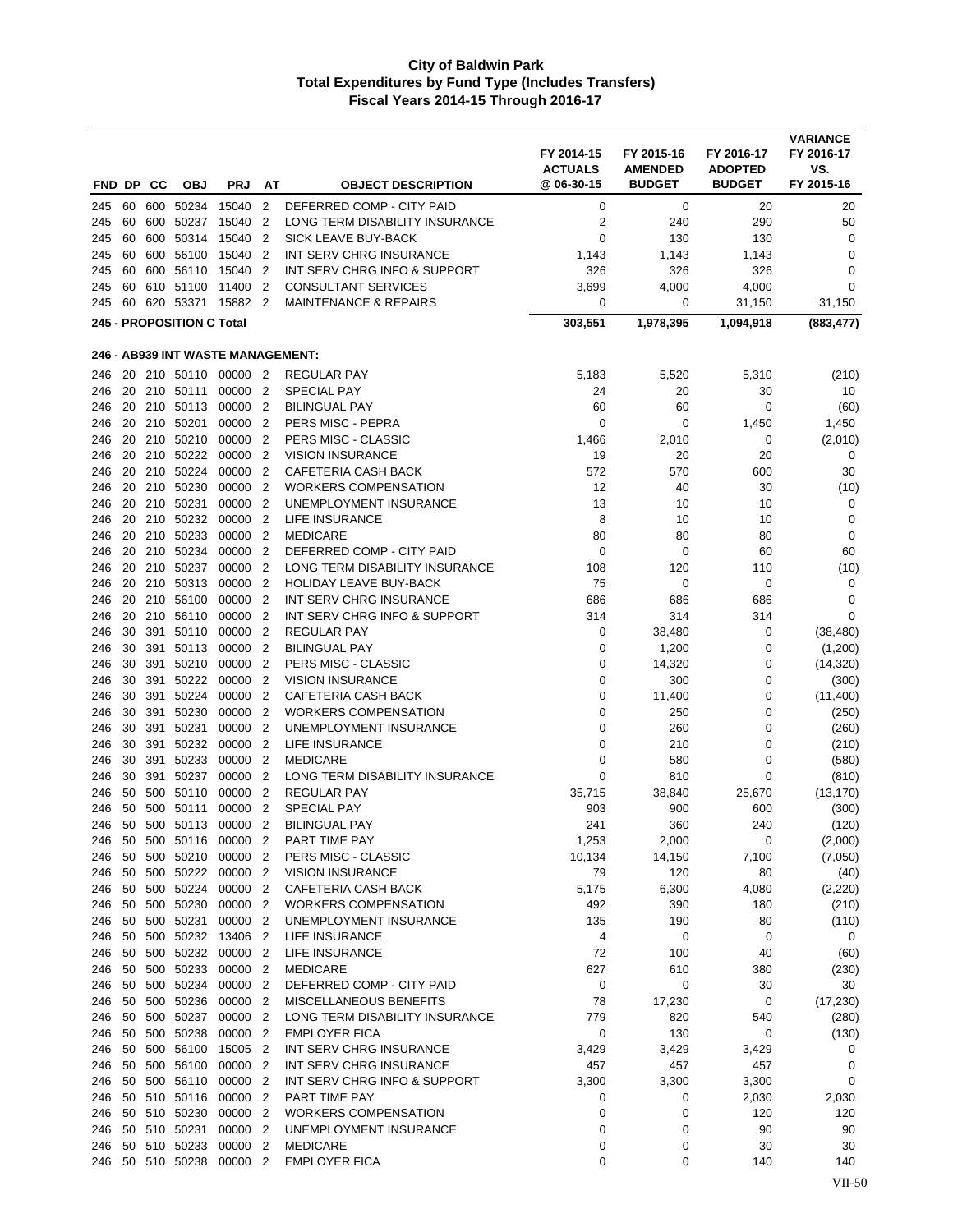|            |          |            |                        |                      |                                  |                                                            | FY 2014-15<br><b>ACTUALS</b> | FY 2015-16<br><b>AMENDED</b> | FY 2016-17<br><b>ADOPTED</b> | <b>VARIANCE</b><br>FY 2016-17<br>VS. |
|------------|----------|------------|------------------------|----------------------|----------------------------------|------------------------------------------------------------|------------------------------|------------------------------|------------------------------|--------------------------------------|
| FND DP     |          | CС         | <b>OBJ</b>             | <b>PRJ</b>           | AT                               | <b>OBJECT DESCRIPTION</b>                                  | @ 06-30-15                   | <b>BUDGET</b>                | <b>BUDGET</b>                | FY 2015-16                           |
| 246        | 50       |            | 510 56100              | 00000                | $\overline{2}$                   | INT SERV CHRG INSURANCE                                    | 686                          | 686                          | 686                          | 0                                    |
| 246        | 50       | 510        | 56110                  | 00000                | 2                                | INT SERV CHRG INFO & SUPPORT                               | 218<br>914                   | 218                          | 218<br>914                   | 0<br>$\mathbf 0$                     |
| 246<br>246 | 50<br>50 | 520<br>540 | 56100<br>50110         | 00000<br>00000       | $\overline{2}$<br>$\overline{2}$ | INT SERV CHRG INSURANCE<br>REGULAR PAY                     | 17,699                       | 914<br>17,650                | 20,040                       | 2,390                                |
| 246        | 50       | 540        | 50111                  | 00000                | $\overline{2}$                   | <b>SPECIAL PAY</b>                                         | 86                           | 0                            | 360                          | 360                                  |
| 246        | 50       | 540        | 50113                  | 00000                | $\overline{2}$                   | <b>BILINGUAL PAY</b>                                       | 361                          | 360                          | 360                          | 0                                    |
| 246        | 50       | 540        | 50116                  | 17445                | $\overline{2}$                   | PART TIME PAY                                              | 0                            | 20,000                       | 0                            | (20,000)                             |
| 246        | 50       | 540        | 50116                  | 00000                | $\overline{2}$                   | PART TIME PAY                                              | 10,294                       | 7,000                        | $\mathbf 0$                  | (7,000)                              |
| 246        | 50       | 540        | 50117                  | 17445                | 2                                | PERMANENT PART TIME PAY                                    | 0                            | 8,000                        | 0                            | (8,000)                              |
| 246        | 50       | 540        | 50117                  | 00000                | 2                                | PERMANENT PART TIME PAY                                    | 8,118                        | 7,000                        | $\mathbf 0$                  | (7,000)                              |
| 246        | 50       | 540        | 50120                  | 00000                | $\overline{2}$                   | <b>OVERTIME PAY</b>                                        | 1,109                        | 700                          | 3,000                        | 2,300                                |
| 246        | 50       | 540        | 50210                  | 00000                | $\overline{2}$                   | PERS MISC - CLASSIC                                        | 6,650                        | 6,500                        | 5,690                        | (810)                                |
| 246        | 50       | 540        | 50214                  | 17445                | 2                                | PERS PART TIME                                             | 0                            | 2,390                        | 0                            | (2,390)                              |
| 246        | 50       | 540        | 50214                  | 00000                | $\overline{2}$                   | PERS PART TIME                                             | $\mathbf 0$                  | 2,090                        | $\mathbf 0$                  | (2,090)                              |
| 246        | 50       | 540        | 50220                  | 00000                | $\overline{2}$                   | <b>HEALTH INSURANCE</b>                                    | 83                           | 0                            | 660                          | 660                                  |
| 246        | 50       | 540        | 50221                  | 00000                | $\overline{2}$                   | <b>DENTAL INSURANCE</b>                                    | $\overline{4}$               | 0                            | 0                            | 0                                    |
| 246        | 50       | 540        | 50222                  | 00000                | $\overline{2}$                   | <b>VISION INSURANCE</b>                                    | 125                          | 120                          | 120                          | $\mathbf 0$                          |
| 246        | 50       | 540        | 50224                  | 00000                | $\overline{2}$                   | <b>CAFETERIA CASH BACK</b>                                 | 3,332                        | 3,420                        | 2,280                        | (1, 140)                             |
| 246        | 50       | 540        | 50230                  | 17445                | $\overline{2}$                   | <b>WORKERS COMPENSATION</b>                                | 0                            | 1,600                        | 0                            | (1,600)                              |
| 246        | 50       | 540        | 50230<br>50231         | 00000<br>17445       | $\overline{2}$                   | <b>WORKERS COMPENSATION</b><br>UNEMPLOYMENT INSURANCE      | 1,181<br>$\mathbf 0$         | 910                          | 760<br>$\mathbf 0$           | (150)                                |
| 246        | 50<br>50 | 540        | 50231                  | 00000                | $\overline{2}$<br>$\overline{2}$ | UNEMPLOYMENT INSURANCE                                     |                              | 230<br>230                   |                              | (230)                                |
| 246<br>246 | 50       | 540<br>540 | 50232                  | 00000                | $\overline{2}$                   | <b>LIFE INSURANCE</b>                                      | 536<br>52                    | 60                           | 80<br>30                     | (150)<br>(30)                        |
| 246        | 50       | 540        | 50233                  | 17445                | $\overline{2}$                   | <b>MEDICARE</b>                                            | 0                            | 410                          | 0                            | (410)                                |
| 246        | 50       | 540        | 50233                  | 00000                | $\overline{2}$                   | <b>MEDICARE</b>                                            | 614                          | 460                          | 300                          | (160)                                |
| 246        | 50       |            | 540 50234              | 00000                | $\overline{2}$                   | DEFERRED COMP - CITY PAID                                  | 0                            | 0                            | 240                          | 240                                  |
| 246        | 50       | 540        | 50236                  | 00000                | $\overline{2}$                   | MISCELLANEOUS BENEFITS                                     | 639                          | 0                            | 0                            | 0                                    |
| 246        | 50       | 540        | 50237                  | 00000                | $\overline{2}$                   | LONG TERM DISABILITY INSURANCE                             | 760                          | 370                          | 420                          | 50                                   |
| 246        | 50       | 540        | 50238                  | 17445                | $\overline{2}$                   | <b>EMPLOYER FICA</b>                                       | 0                            | 1,880                        | 0                            | (1,880)                              |
| 246        | 50       | 540        | 50238                  | 00000                | $\overline{2}$                   | <b>EMPLOYER FICA</b>                                       | $\mathbf 0$                  | 940                          | 0                            | (940)                                |
| 246        | 50       | 540        | 50311                  | 00000                | $\overline{2}$                   | ADMIN LEAVE BUY-BACK                                       | 276                          | 0                            | 0                            | 0                                    |
| 246        | 50       | 540        | 50314                  | 00000                | $\overline{2}$                   | SICK LEAVE BUY-BACK                                        | 1,235                        | 480                          | 480                          | 0                                    |
| 246        | 50       | 540        | 51100                  | 15005                | $\overline{2}$                   | <b>CONSULTANT SERVICES</b>                                 | 0                            | 1,000                        | 1,000                        | 0                                    |
| 246        | 50       |            | 540 51100              | 15705                | $\overline{2}$                   | CONSULTANT SERVICES                                        | 13,474                       | 6,000                        | 0                            | (6,000)                              |
| 246        | 50       |            | 540 51100              | 00000                | $\overline{2}$                   | <b>CONSULTANT SERVICES</b>                                 | 0                            | 15,000                       | 15,000                       | $\mathbf 0$                          |
| 246        | 50       | 540        | 51101                  | 15705                | $\overline{2}$                   | PROFESSIONAL SERVICES                                      | $\mathbf 0$                  | 0                            | 7,500                        | 7,500                                |
| 246        | 50       | 540        | 53100                  | 15005                | $\overline{2}$                   | <b>MATERIALS &amp; SUPPLIES</b>                            | 2,683                        | 3,000                        | 3,000                        | 0                                    |
| 246        | 50       | 540        | 53100                  | 17445                | $\overline{2}$                   | <b>MATERIALS &amp; SUPPLIES</b>                            | 1,606                        | 10,000                       | 10,000                       | 0                                    |
| 246        | 50       | 540        | 53320                  | 15005                | $\overline{2}$                   | <b>OUTSIDE PRINTING</b><br>PUBLICATIONS, SUBSCRIP & DUES   | $\mathbf 0$                  | 2,000                        | 2,000                        | 0                                    |
| 246        | 50<br>50 | 540        | 53330                  | 15005 2<br>17445 2   |                                  |                                                            | 95<br>0                      | 100                          | 500                          | 400                                  |
| 246<br>246 |          | 540        | 53350<br>50 540 53403  | 15005 2              |                                  | <b>MEETINGS &amp; CONFERENCES</b><br>UTILITIES - TELEPHONE | 686                          | 200<br>1,000                 | 200<br>3,000                 | 0<br>2,000                           |
| 246        |          |            | 50 540 56100           | 15005 2              |                                  | INT SERV CHRG INSURANCE                                    | 5,258                        | 5,258                        | 5,258                        | 0                                    |
| 246        | 50       |            | 540 56100              | 00000 2              |                                  | INT SERV CHRG INSURANCE                                    | 4,343                        | 4,343                        | 4,343                        | 0                                    |
| 246        | 50       |            | 540 56120              | 00000                | $\overline{2}$                   | INT SERV CHRG - FLEET                                      | 37,200                       | 37,200                       | 37,200                       | 0                                    |
| 246        | 50       |            | 540 58110              | 00000 2              |                                  | <b>EQUIPMENT PURCHASE</b>                                  | 0                            | 0                            | 2,400                        | 2,400                                |
| 246        | 50       |            | 550 50110              | 00000 2              |                                  | REGULAR PAY                                                | 13,700                       | 13,670                       | 13,420                       | (250)                                |
| 246        | 50       |            | 550 50111              | 00000 2              |                                  | SPECIAL PAY                                                | 90                           | 0                            | 430                          | 430                                  |
| 246        | 50       |            | 550 50113              | 00000 2              |                                  | <b>BILINGUAL PAY</b>                                       | 301                          | 300                          | 290                          | (10)                                 |
| 246        | 50       |            | 550 50120              | 00000 2              |                                  | <b>OVERTIME PAY</b>                                        | 1,763                        | 500                          | 3,000                        | 2,500                                |
| 246        | 50       |            | 550 50210              | 00000 2              |                                  | PERS MISC - CLASSIC                                        | 3,659                        | 5,040                        | 3,870                        | (1, 170)                             |
| 246        | 50       |            | 550 50220              | 00000 2              |                                  | <b>HEALTH INSURANCE</b>                                    | 1,628                        | 1,650                        | 2,890                        | 1,240                                |
| 246        | 50       |            | 550 50221              | 00000 2              |                                  | DENTAL INSURANCE                                           | 86                           | 0                            | 0                            | 0                                    |
| 246        | 50       | 550        | 50222                  | 00000 2              |                                  | <b>VISION INSURANCE</b>                                    | 99                           | 100                          | 100                          | 0                                    |
| 246        | 50       |            | 550 50230              | 00000 2              |                                  | <b>WORKERS COMPENSATION</b>                                | 746                          | 1,370                        | 1,340                        | (30)                                 |
| 246        | 50       |            | 550 50231              | 00000                | $\overline{2}$                   | UNEMPLOYMENT INSURANCE                                     | 66                           | 70                           | 60                           | (10)                                 |
| 246        | 50       |            | 550 50232<br>550 50233 | 00000<br>00000 2     | $\overline{2}$                   | LIFE INSURANCE                                             | 41                           | 50                           | 20                           | (30)                                 |
| 246<br>246 | 50<br>50 |            | 550 50237              | 00000                | $\overline{2}$                   | <b>MEDICARE</b><br>LONG TERM DISABILITY INSURANCE          | 229<br>267                   | 200<br>290                   | 210<br>280                   | 10<br>(10)                           |
| 246        |          |            |                        | 50 550 56100 00000 2 |                                  | INT SERV CHRG INSURANCE                                    | 1,600                        | 1,600                        | 1,600                        | 0                                    |
|            |          |            |                        |                      |                                  |                                                            |                              |                              |                              |                                      |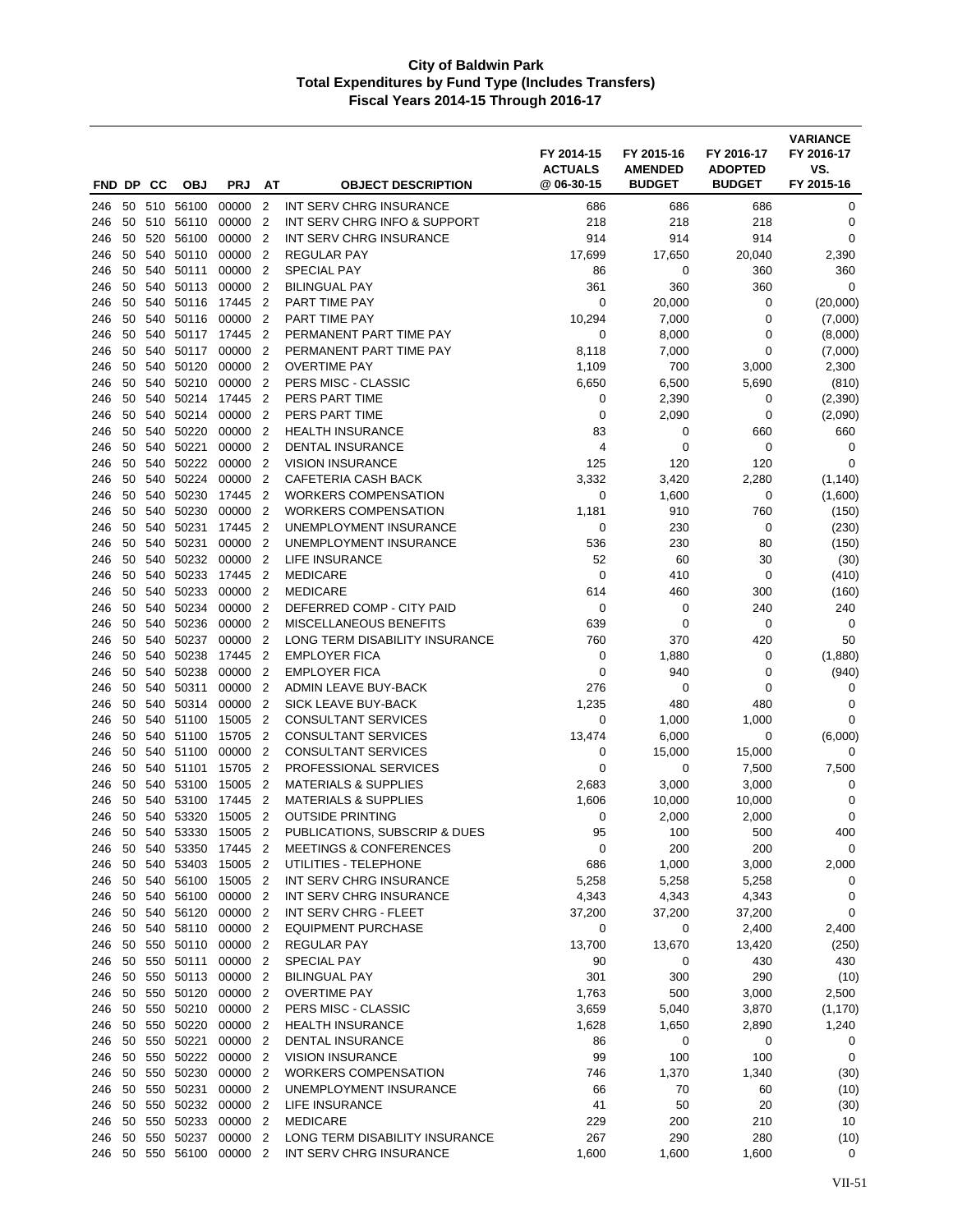| FND DP     |          | CС     | <b>OBJ</b>                | <b>PRJ</b>               | АТ                               | <b>OBJECT DESCRIPTION</b>                             | FY 2014-15<br><b>ACTUALS</b><br>@06-30-15 | FY 2015-16<br><b>AMENDED</b><br><b>BUDGET</b> | FY 2016-17<br><b>ADOPTED</b><br><b>BUDGET</b> | <b>VARIANCE</b><br>FY 2016-17<br>VS.<br>FY 2015-16 |
|------------|----------|--------|---------------------------|--------------------------|----------------------------------|-------------------------------------------------------|-------------------------------------------|-----------------------------------------------|-----------------------------------------------|----------------------------------------------------|
|            |          |        |                           |                          | $\overline{2}$                   |                                                       |                                           |                                               |                                               |                                                    |
| 246<br>246 | 50<br>50 | 551    | 551 50110<br>50113        | 00000<br>00000           | $\overline{2}$                   | <b>REGULAR PAY</b><br><b>BILINGUAL PAY</b>            | 0<br>0                                    | 0<br>0                                        | 4,280<br>120                                  | 4,280<br>120                                       |
| 246        | 50       | 551    | 50210                     | 00000                    | $\overline{2}$                   | PERS MISC - CLASSIC                                   | 0                                         | 0                                             | 1,210                                         | 1,210                                              |
| 246        | 50       | 551    | 50220                     | 00000                    | $\overline{2}$                   | <b>HEALTH INSURANCE</b>                               | 0                                         | 0                                             | 1,200                                         | 1,200                                              |
| 246        | 50       | 551    | 50222                     | 00000                    | $\overline{2}$                   | <b>VISION INSURANCE</b>                               | 0                                         | 0                                             | 40                                            | 40                                                 |
| 246        | 50       | 551    | 50230                     | 00000                    | $\overline{2}$                   | <b>WORKERS COMPENSATION</b>                           | 0                                         | 0                                             | 430                                           | 430                                                |
| 246        | 50       | 551    | 50231                     | 00000                    | $\overline{2}$                   | UNEMPLOYMENT INSURANCE                                | 0                                         | 0                                             | 30                                            | 30                                                 |
| 246        | 50       | 551    | 50232                     | 00000                    | $\overline{2}$                   | LIFE INSURANCE                                        | 0                                         | 0                                             | 10                                            | 10                                                 |
| 246        | 50       | 551    | 50233                     | 00000                    | 2                                | <b>MEDICARE</b>                                       | 0                                         | 0                                             | 60                                            | 60                                                 |
| 246        | 50       | 551    | 50237                     | 00000                    | $\overline{2}$                   | LONG TERM DISABILITY INSURANCE                        | 0                                         | 0                                             | 90                                            | 90                                                 |
| 246        | 50       |        | 552 50110                 | 00000                    | $\overline{2}$                   | <b>REGULAR PAY</b>                                    | 20,156                                    | 3,050                                         | 3,700                                         | 650                                                |
| 246        | 50       |        | 552 50111                 | 00000                    | $\overline{2}$                   | <b>SPECIAL PAY</b>                                    | 0                                         | 0                                             | 180                                           | 180                                                |
| 246        | 50       |        | 552 50113                 | 00000                    | $\overline{2}$                   | <b>BILINGUAL PAY</b>                                  | 481                                       | 0                                             | 0                                             | 0                                                  |
| 246        | 50       |        | 552 50120                 | 00000                    | $\overline{2}$                   | <b>OVERTIME PAY</b>                                   | 661                                       | 400                                           | 400                                           | 0                                                  |
| 246        | 50       |        | 552 50201                 | 00000                    | $\overline{2}$                   | PERS MISC - PEPRA                                     | 0                                         | 720                                           | 1,060                                         | 340                                                |
| 246        | 50       | 552    | 50210                     | 00000                    | 2                                | PERS MISC - CLASSIC                                   | 5,812                                     | 0                                             | 0                                             | 0                                                  |
| 246        | 50       |        | 552 50220                 | 00000                    | $\overline{2}$                   | <b>HEALTH INSURANCE</b>                               | 3,016                                     | 720                                           | 750                                           | 30                                                 |
| 246        | 50       |        | 552 50221                 | 00000                    | $\overline{2}$                   | <b>DENTAL INSURANCE</b>                               | 157                                       | 0                                             | 0                                             | 0                                                  |
| 246        | 50       |        | 552 50222                 | 00000                    | $\overline{2}$                   | <b>VISION INSURANCE</b>                               | 117                                       | 0                                             | 30                                            | 30                                                 |
| 246        | 50       |        | 552 50230                 | 00000                    | $\overline{2}$                   | <b>WORKERS COMPENSATION</b>                           | 1,185                                     | 300                                           | 370                                           | 70                                                 |
| 246        | 50       |        | 552 50231                 | 00000                    | $\overline{2}$                   | UNEMPLOYMENT INSURANCE                                | 105                                       | 30                                            | 30                                            | 0                                                  |
| 246        | 50       |        | 552 50232                 | 00000                    | $\overline{2}$                   | LIFE INSURANCE                                        | 65                                        | 20                                            | 10                                            | (10)                                               |
| 246        | 50       | 552    | 50237                     | 00000                    | 2                                | LONG TERM DISABILITY INSURANCE                        | 424                                       | 60                                            | 80                                            | 20                                                 |
| 246        | 50       |        | 552 50313                 | 00000                    | $\overline{2}$                   | <b>HOLIDAY LEAVE BUY-BACK</b>                         | 33                                        | 0                                             | 0                                             | 0                                                  |
| 246        | 50       |        | 552 50314                 | 00000                    | $\overline{2}$                   | SICK LEAVE BUY-BACK                                   | 0                                         | 610                                           | 610                                           | 0                                                  |
| 246        | 50       |        | 552 53100                 | 15005                    | $\overline{2}$                   | <b>MATERIALS &amp; SUPPLIES</b>                       | 1,459                                     | 2,000                                         | 2,000                                         | $\mathbf 0$                                        |
| 246        | 50       |        | 552 56100                 | 00000                    | $\overline{2}$                   | INT SERV CHRG INSURANCE                               | 4,801                                     | 4,801                                         | 4,801                                         | 0<br>$\mathbf 0$                                   |
| 246<br>246 | 50<br>50 | 552    | 552 56110<br>56120        | 00000<br>00000           | $\overline{2}$<br>$\overline{2}$ | INT SERV CHRG INFO & SUPPORT<br>INT SERV CHRG - FLEET | 5,722<br>8,650                            | 5,722<br>8,650                                | 5,722<br>8,650                                | $\mathbf 0$                                        |
| 246        | 50       |        | 560 50110                 | 00000                    | 2                                | <b>REGULAR PAY</b>                                    | 4,104                                     | 8,590                                         | 4,950                                         | (3,640)                                            |
| 246        | 50       | 560    | 50111                     | 00000                    | $\overline{2}$                   | <b>SPECIAL PAY</b>                                    | 33                                        | 0                                             | 0                                             | 0                                                  |
| 246        | 50       | 560    | 50113                     | 00000                    | $\overline{2}$                   | <b>BILINGUAL PAY</b>                                  | 120                                       | 240                                           | 120                                           | (120)                                              |
| 246        | 50       | 560    | 50120                     | 00000                    | $\overline{2}$                   | <b>OVERTIME PAY</b>                                   | 87                                        | 200                                           | 1,000                                         | 800                                                |
| 246        | 50       | 560    | 50210                     | 00000                    | 2                                | PERS MISC - CLASSIC                                   | 1,217                                     | 3,190                                         | 1,390                                         | (1,800)                                            |
| 246        | 50       | 560    | 50220                     | 00000                    | $\overline{2}$                   | <b>HEALTH INSURANCE</b>                               | 764                                       | 1,560                                         | 1,200                                         | (360)                                              |
| 246        | 50       | 560    | 50221                     | 00000                    | $\overline{2}$                   | <b>DENTAL INSURANCE</b>                               | 36                                        | 0                                             | 0                                             | 0                                                  |
| 246        | 50       | 560    | 50222                     | 00000                    | $\overline{2}$                   | <b>VISION INSURANCE</b>                               | 26                                        | 70                                            | 30                                            | (40)                                               |
| 246        | 50       | 560    | 50230                     | 00000                    | $\overline{2}$                   | <b>WORKERS COMPENSATION</b>                           | 247                                       | 860                                           | 500                                           | (360)                                              |
| 246        | 50       | 560    | 50231                     | 00000                    | 2                                | UNEMPLOYMENT INSURANCE                                | 26                                        | 50                                            | 30                                            | (20)                                               |
| 246        |          |        |                           | 50 560 50232 00000 2     |                                  | LIFE INSURANCE                                        | 17                                        | 40                                            | 10                                            | (30)                                               |
| 246        | 50       |        | 560 50233                 | 00000                    | $\overline{2}$                   | <b>MEDICARE</b>                                       | 50                                        | 130                                           | 70                                            | (60)                                               |
| 246        |          |        | 50 560 50237              | 00000 2                  |                                  | LONG TERM DISABILITY INSURANCE                        | 88                                        | 180                                           | 100                                           | (80)                                               |
| 246        | 50       |        | 560 56100                 | 00000 2                  |                                  | INT SERV CHRG INSURANCE                               | 800                                       | 800                                           | 800                                           | 0                                                  |
| 246        |          |        |                           | 50 561 50110 00000 2     |                                  | <b>REGULAR PAY</b>                                    | 15,210                                    | 12,130                                        | 2,300                                         | (9,830)                                            |
| 246        |          |        | 50 561 50111              | 00000                    | $\overline{2}$                   | SPECIAL PAY                                           | 49                                        | 0                                             | 0                                             | 0                                                  |
| 246        |          |        | 50 561 50113              | 00000 2                  |                                  | <b>BILINGUAL PAY</b>                                  | 225                                       | 240                                           | 0                                             | (240)                                              |
| 246        |          |        | 50 561 50120              | 00000 2<br>00000         | $\overline{2}$                   | <b>OVERTIME PAY</b>                                   | 584<br>4,116                              | 300                                           | 300                                           | 0                                                  |
| 246        | 50       |        | 561 50210<br>50 561 50220 | 00000 2                  |                                  | PERS MISC - CLASSIC<br><b>HEALTH INSURANCE</b>        | 2,647                                     | 4,470<br>2,110                                | 630<br>350                                    | (3,840)<br>(1,760)                                 |
| 246<br>246 |          | 50 561 | 50221                     | 00000 2                  |                                  | <b>DENTAL INSURANCE</b>                               | 136                                       | 0                                             | 0                                             | 0                                                  |
| 246        |          |        | 50 561 50222              | 00000 2                  |                                  | <b>VISION INSURANCE</b>                               | 106                                       | 80                                            | 10                                            | (70)                                               |
| 246        |          |        | 50 561 50230              | 00000                    | $\overline{2}$                   | <b>WORKERS COMPENSATION</b>                           | 891                                       | 1,210                                         | 230                                           | (980)                                              |
| 246        |          |        | 50 561 50231              | 00000 2                  |                                  | UNEMPLOYMENT INSURANCE                                | 102                                       | 80                                            | 10                                            | (70)                                               |
| 246        | 50       | 561    | 50232                     | 00000 2                  |                                  | LIFE INSURANCE                                        | 63                                        | 60                                            | 10                                            | (50)                                               |
| 246        |          |        | 50 561 50233              | 00000 2                  |                                  | <b>MEDICARE</b>                                       | 219                                       | 180                                           | 30                                            | (150)                                              |
| 246        |          |        | 50 561 50237              | 00000 2                  |                                  | LONG TERM DISABILITY INSURANCE                        | 319                                       | 260                                           | 50                                            | (210)                                              |
| 246        | 50       | 561    | 50314                     | 00000 2                  |                                  | SICK LEAVE BUY-BACK                                   | 0                                         | 110                                           | 110                                           | 0                                                  |
| 246        |          |        | 50 561 56100              | 00000 2                  |                                  | INT SERV CHRG INSURANCE                               | 1,143                                     | 1,143                                         | 1,143                                         | 0                                                  |
| 246        | 50       |        | 562 50120                 | 00000                    | $\overline{2}$                   | <b>OVERTIME PAY</b>                                   | 0                                         | 100                                           | 100                                           | 0                                                  |
|            |          |        |                           | 246 50 562 50233 00000 2 |                                  | <b>MEDICARE</b>                                       | $\mathbf{1}$                              | 40                                            | 60                                            | 20                                                 |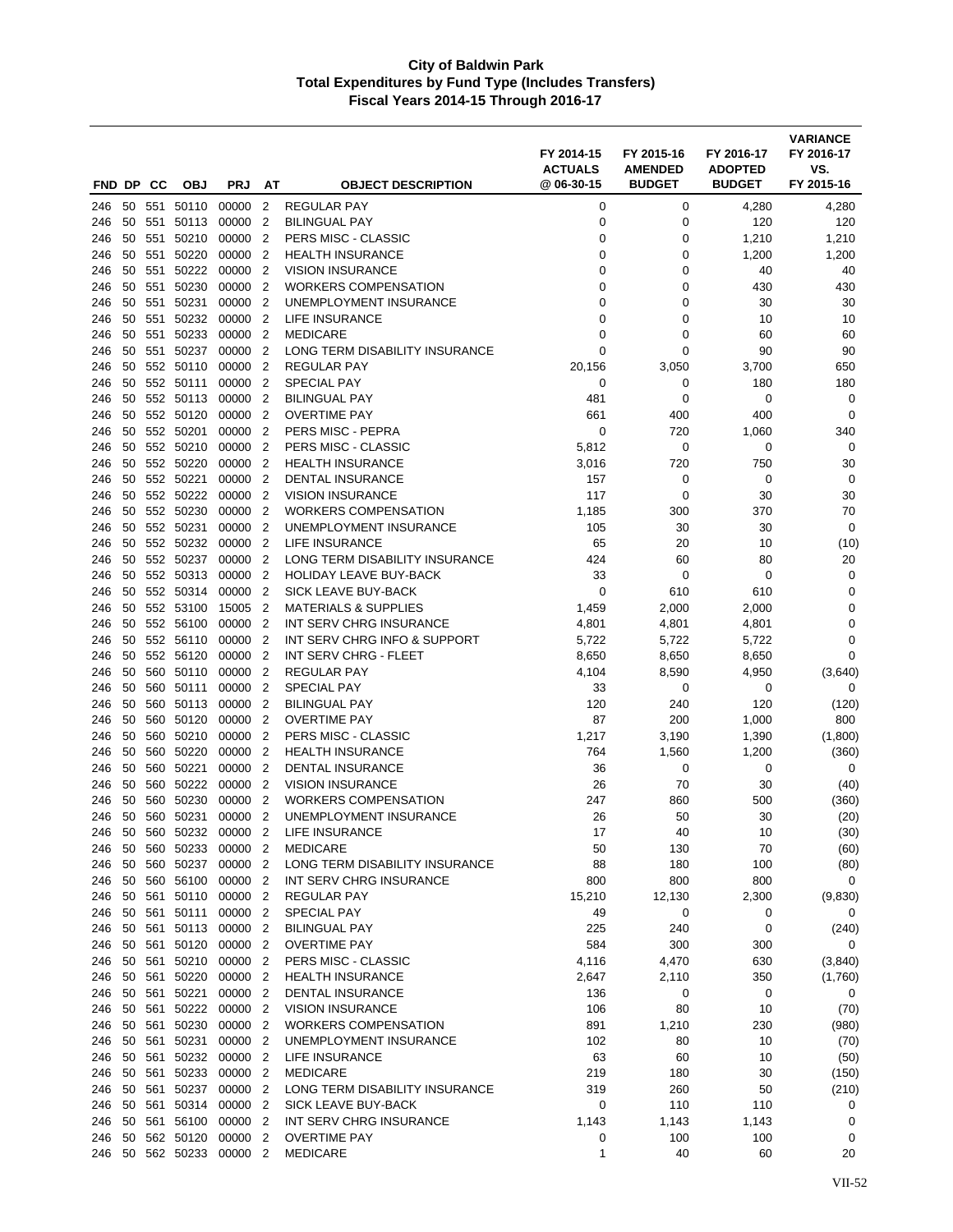|            |          |        |                           |                                 |                                  |                                                    | FY 2014-15<br><b>ACTUALS</b> | FY 2015-16<br><b>AMENDED</b> | FY 2016-17<br><b>ADOPTED</b> | <b>VARIANCE</b><br>FY 2016-17<br>VS. |
|------------|----------|--------|---------------------------|---------------------------------|----------------------------------|----------------------------------------------------|------------------------------|------------------------------|------------------------------|--------------------------------------|
| FND DP     |          | CС     | <b>OBJ</b>                | <b>PRJ</b>                      | AT                               | <b>OBJECT DESCRIPTION</b>                          | @ 06-30-15                   | <b>BUDGET</b>                | <b>BUDGET</b>                | FY 2015-16                           |
| 246        | 50       |        | 562 50314                 | 00000                           | $\overline{2}$                   | <b>SICK LEAVE BUY-BACK</b>                         | 0                            | 110                          | 110                          | 0                                    |
| 246        | 50       |        | 562 56100                 | 00000                           | $\overline{2}$                   | INT SERV CHRG INSURANCE                            | 1,257                        | 1,257                        | 1,257                        | 0                                    |
| 246        | 50       | 570    | 50110                     | 00000                           | $\overline{2}$                   | <b>REGULAR PAY</b>                                 | 14,261                       | 28,110                       | 24,410                       | (3,700)                              |
| 246        | 50       | 570    | 50113                     | 00000                           | $\overline{2}$                   | <b>BILINGUAL PAY</b>                               | 102                          | 360                          | 300                          | (60)                                 |
| 246        | 50       |        | 570 50120                 | 00000                           | $\overline{2}$                   | <b>OVERTIME PAY</b>                                | 836                          | 800                          | 800                          | 0                                    |
| 246        | 50       |        | 570 50210<br>50220        | 00000                           | $\overline{2}$                   | <b>PERS MISC - CLASSIC</b>                         | 4,095                        | 10,280                       | 6,770                        | (3,510)                              |
| 246        | 50<br>50 | 570    | 570 50221                 | 00000<br>00000                  | $\overline{2}$<br>$\overline{2}$ | <b>HEALTH INSURANCE</b><br><b>DENTAL INSURANCE</b> | 2,304                        | 4,540                        | 5,920                        | 1,380                                |
| 246<br>246 | 50       | 570    | 50222                     | 00000                           | $\overline{2}$                   | <b>VISION INSURANCE</b>                            | 130<br>71                    | 0<br>140                     | 0<br>130                     | 0<br>(10)                            |
| 246        | 50       | 570    | 50230                     | 00000                           | $\overline{2}$                   | <b>WORKERS COMPENSATION</b>                        | 848                          | 2,810                        | 2,440                        | (370)                                |
| 246        | 50       | 570    | 50231                     | 00000                           | $\overline{2}$                   | UNEMPLOYMENT INSURANCE                             | 92                           | 170                          | 130                          | (40)                                 |
| 246        | 50       |        | 570 50232                 | 00000                           | $\overline{2}$                   | LIFE INSURANCE                                     | 58                           | 130                          | 50                           | (80)                                 |
| 246        | 50       |        | 570 50233                 | 00000                           | $\overline{2}$                   | <b>MEDICARE</b>                                    | 213                          | 410                          | 360                          | (50)                                 |
| 246        | 50       | 570    | 50237                     | 00000                           | $\overline{2}$                   | LONG TERM DISABILITY INSURANCE                     | 303                          | 590                          | 510                          | (80)                                 |
| 246        | 50       |        | 570 50313                 | 00000                           | $\overline{2}$                   | <b>HOLIDAY LEAVE BUY-BACK</b>                      | 131                          | 0                            | 0                            | 0                                    |
| 246        | 50       |        | 570 50314                 | 00000                           | $\overline{2}$                   | SICK LEAVE BUY-BACK                                | 0                            | 90                           | 90                           | 0                                    |
| 246        | 50       | 570    | 56100                     | 00000                           | $\overline{2}$                   | <b>INT SERV CHRG INSURANCE</b>                     | 800                          | 800                          | 800                          | 0                                    |
| 246        | 50       | 570    | 56110                     | 00000                           | $\overline{2}$                   | INT SERV CHRG INFO & SUPPORT                       | 2,414                        | 2,414                        | 2,414                        | 0                                    |
| 246        | 50       |        | 570 58110                 | 00000                           | 2                                | <b>EQUIPMENT PURCHASE</b>                          | 0                            | 80,000                       | 0                            | (80,000)                             |
| 246        | 50       | 571    | 50110                     | 00000                           | $\overline{2}$                   | <b>REGULAR PAY</b>                                 | 0                            | 0                            | 5,070                        | 5,070                                |
| 246        | 50       | 571    | 50111                     | 00000                           | $\overline{2}$                   | <b>SPECIAL PAY</b>                                 | 0                            | 0                            | 180                          | 180                                  |
| 246        | 50       | 571    | 50113                     | 00000                           | $\overline{2}$                   | <b>BILINGUAL PAY</b>                               | 0                            | 0                            | 120                          | 120                                  |
| 246        |          | 50 571 | 50210                     | 00000                           | $\overline{2}$                   | PERS MISC - CLASSIC                                | 0                            | 0                            | 1,470                        | 1,470                                |
| 246        | 50       | 571    | 50220                     | 00000                           | $\overline{2}$                   | <b>HEALTH INSURANCE</b>                            | 0                            | 0                            | 670                          | 670                                  |
| 246        | 50       | 571    | 50222                     | 00000                           | $\overline{2}$                   | <b>VISION INSURANCE</b>                            | $\mathbf 0$                  | 0                            | 20                           | 20                                   |
| 246        |          | 50 571 | 50230                     | 00000                           | 2                                | <b>WORKERS COMPENSATION</b>                        | $\mathbf 0$                  | $\mathbf 0$                  | 510                          | 510                                  |
| 246        | 50       | 571    | 50231                     | 00000                           | $\overline{2}$                   | UNEMPLOYMENT INSURANCE                             | $\mathbf 0$                  | 0                            | 30                           | 30                                   |
| 246        | 50       | 571    | 50232                     | 00000                           | $\overline{2}$                   | LIFE INSURANCE                                     | $\mathbf 0$                  | 0                            | 10                           | 10                                   |
| 246        | 50       | 571    | 50233                     | 00000                           | $\overline{2}$                   | <b>MEDICARE</b>                                    | $\mathbf 0$                  | $\mathbf 0$                  | 80                           | 80                                   |
| 246        |          | 50 571 | 50237                     | 00000                           | 2                                | LONG TERM DISABILITY INSURANCE                     | 0                            | $\mathbf 0$                  | 110                          | 110                                  |
| 246        |          | 50 571 | 56100                     | 00000                           | $\overline{2}$                   | INT SERV CHRG INSURANCE                            | 572                          | 572                          | 572                          | 0                                    |
|            |          |        |                           |                                 |                                  | 246 - AB939 INT WASTE MANAGEMENT Total             | 330,842                      | 560,242                      | 319,603                      | (240, 640)                           |
|            |          |        |                           | 247 - OIL RECYCLING GRANT:      |                                  |                                                    |                              |                              |                              |                                      |
| 247        |          |        | 50 510 50111              | 00000 2                         |                                  | <b>SPECIAL PAY</b>                                 | 2                            | 0                            | 0                            | 0                                    |
| 247        |          |        | 50 510 50120              | 00000                           | $\overline{2}$                   | <b>OVERTIME PAY</b>                                | 1,122                        | 0                            | 0                            | 0                                    |
| 247        |          |        | 50 510 50210              | 00000                           | $\overline{2}$                   | PERS MISC - CLASSIC                                | 217                          | 0                            | 0                            | 0                                    |
| 247        |          |        | 50 510 50220              | 00000                           | $\overline{2}$                   | <b>HEALTH INSURANCE</b>                            | 27                           | 0                            | 0                            | 0                                    |
| 247        |          |        |                           | 50 510 50221 00000 2            |                                  | DENTAL INSURANCE                                   | $\mathbf{1}$                 | $\Omega$                     | 0                            | $\Omega$                             |
| 247        |          |        |                           | 50 510 50222 00000 2            |                                  | <b>VISION INSURANCE</b>                            | 6                            | 0                            | 0                            | 0                                    |
| 247        | 50       |        | 510 50230                 | 00000                           | $\overline{2}$                   | <b>WORKERS COMPENSATION</b>                        | 10                           | 0                            | 0                            | 0                                    |
| 247        |          |        | 50 510 50231              | 00000                           | $\overline{2}$                   | UNEMPLOYMENT INSURANCE                             | 4                            | 0                            | 0                            | 0                                    |
| 247        |          |        |                           | 50 510 50232 00000 2            |                                  | <b>LIFE INSURANCE</b>                              | 3                            | 0                            | 0                            | 0                                    |
| 247        |          |        | 50 510 50233              | 00000                           | $\overline{2}$                   | <b>MEDICARE</b>                                    | 16                           | 0                            | 0                            | 0                                    |
| 247        |          |        | 50 510 50237 00000        |                                 | 2                                | LONG TERM DISABILITY INSURANCE                     | 16                           | 0                            | 0                            | 0                                    |
| 247        |          |        | 50 510 51100              | 15000                           | $\overline{2}$                   | <b>CONSULTANT SERVICES</b>                         | 4,868                        | 0                            | 0                            | 0                                    |
| 247        |          |        |                           | 50 510 53100 17440 2            |                                  | <b>MATERIALS &amp; SUPPLIES</b>                    | 0                            | 20,000                       | 20,000                       | 0                                    |
|            |          |        |                           | 247 - OIL RECYCLING GRANT Total |                                  |                                                    | 6,292                        | 20,000                       | 20,000                       | 0                                    |
|            |          |        | 249 - STORM DRAIN / NPDS: |                                 |                                  |                                                    |                              |                              |                              |                                      |
| 249        |          |        | 50 510 50116 00000        |                                 | $\overline{2}$                   | PART TIME PAY                                      | 0                            | 0                            | 1,520                        | 1,520                                |
| 249        |          |        | 50 510 50230              | 00000                           | -2                               | <b>WORKERS COMPENSATION</b>                        | 0                            | 0                            | 90                           | 90                                   |
| 249        |          |        | 50 510 50231              | 00000 2                         |                                  | UNEMPLOYMENT INSURANCE                             | 0                            | 0                            | 70                           | 70                                   |
| 249        |          |        | 50 510 50233              | 00000                           | $\overline{2}$                   | <b>MEDICARE</b>                                    | 0                            | 0                            | 20                           | 20                                   |
| 249        |          |        | 50 510 50238              | 00000                           | 2                                | <b>EMPLOYER FICA</b>                               | 0                            | 0                            | 100                          | 100                                  |
| 249        |          |        | 50 510 51100              | 15400                           | 2                                | <b>CONSULTANT SERVICES</b>                         | 104,673                      | 0                            | 80,000                       | 80,000                               |
| 249        |          |        | 50 510 51100              | 00000                           | $\overline{2}$                   | <b>CONSULTANT SERVICES</b>                         | 0                            | 80,000                       | 0                            | (80,000)                             |
| 249        | 50       |        | 520 50116                 | 15400                           | 2                                | PART TIME PAY                                      | 0                            | 1,500                        | 0                            | (1,500)                              |
| 249        |          |        | 50 520 50230              | 15400 2                         |                                  | WORKERS COMPENSATION                               | 0                            | 90                           | 0                            | (90)                                 |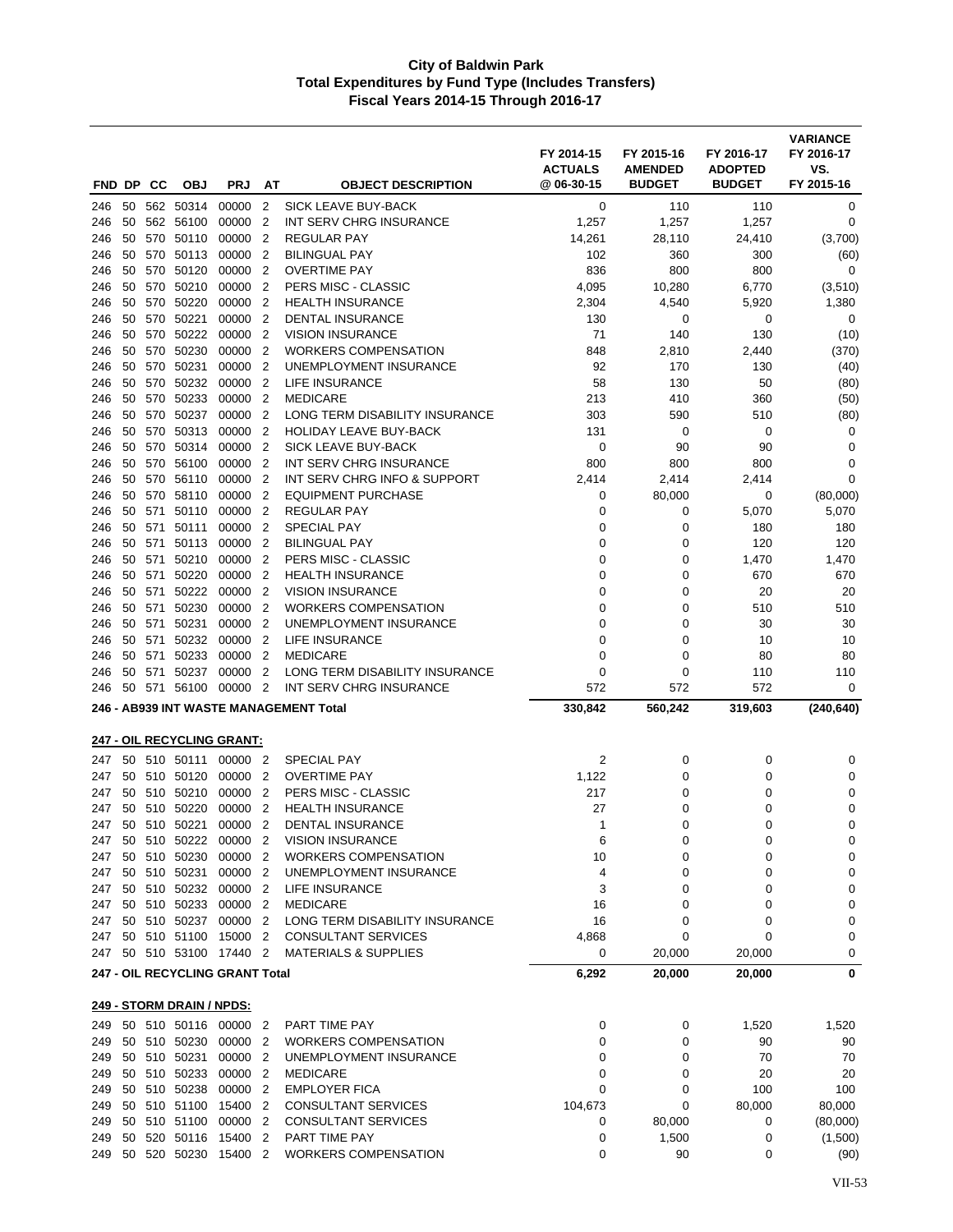| FND DP CC  |          | <b>OBJ</b>                   | <b>PRJ</b>                                  | AT                               | <b>OBJECT DESCRIPTION</b>                                      | FY 2014-15<br><b>ACTUALS</b><br>@ 06-30-15 | FY 2015-16<br><b>AMENDED</b><br><b>BUDGET</b> | FY 2016-17<br><b>ADOPTED</b><br><b>BUDGET</b> | <b>VARIANCE</b><br>FY 2016-17<br>VS.<br>FY 2015-16 |
|------------|----------|------------------------------|---------------------------------------------|----------------------------------|----------------------------------------------------------------|--------------------------------------------|-----------------------------------------------|-----------------------------------------------|----------------------------------------------------|
| 249        |          | 50 520 50231                 | 15400                                       | $\overline{2}$                   | UNEMPLOYMENT INSURANCE                                         | 0                                          | 130                                           | 0                                             | (130)                                              |
| 249        | 50       | 520 50233                    | 15400                                       | $\overline{2}$                   | <b>MEDICARE</b>                                                | 0                                          | 20                                            | 0                                             | (20)                                               |
| 249        |          | 50 520 50238                 | 15400 2                                     |                                  | <b>EMPLOYER FICA</b>                                           | 0                                          | 100                                           | 0                                             | (100)                                              |
|            |          |                              | 249 - STORM DRAIN / NPDS Total              |                                  |                                                                | 104,673                                    | 81,840                                        | 81,800                                        | (40)                                               |
|            |          |                              |                                             |                                  |                                                                |                                            |                                               |                                               |                                                    |
|            |          |                              | <u> 251 - STREET LIGHT &amp; LANDSCAPE:</u> |                                  |                                                                |                                            |                                               |                                               |                                                    |
| 251        |          |                              | 10 110 50110 00000 2                        |                                  | <b>REGULAR PAY</b>                                             | 12,894                                     | 940                                           | 1,120                                         | 180                                                |
| 251        |          | 10 110 50111                 | 00000                                       | $\overline{2}$                   | <b>SPECIAL PAY</b>                                             | 298                                        | 0                                             | 0                                             | 0                                                  |
| 251<br>251 | 10<br>10 | 110 50113<br>110 50120       | 00000<br>00000                              | $\overline{2}$<br>$\overline{2}$ | <b>BILINGUAL PAY</b><br><b>OVERTIME PAY</b>                    | 24<br>16                                   | 20<br>25                                      | 20<br>25                                      | 0<br>0                                             |
| 251        |          | 10 110 50210                 | 00000                                       | - 2                              | PERS MISC - CLASSIC                                            | 3,593                                      | 350                                           | 330                                           | (20)                                               |
| 251        | 10       | 110 50222                    | 00000                                       | $\overline{2}$                   | <b>VISION INSURANCE</b>                                        | 33                                         | 10                                            | 10                                            | 0                                                  |
| 251        |          | 10 110 50224                 | 00000                                       | $\overline{2}$                   | CAFETERIA CASH BACK                                            | 1,183                                      | 230                                           | 230                                           | 0                                                  |
| 251        | 10       | 110 50230                    | 00000                                       | $\overline{2}$                   | <b>WORKERS COMPENSATION</b>                                    | 31                                         | 10                                            | 10                                            | $\mathbf 0$                                        |
| 251        |          | 10 110 50231                 | 00000                                       | $\overline{2}$                   | UNEMPLOYMENT INSURANCE                                         | 22                                         | 0                                             | 10                                            | 10                                                 |
| 251        | 10       | 110 50232                    | 13406                                       | 2                                | LIFE INSURANCE                                                 | $\overline{2}$                             | 0                                             | 0                                             | 0                                                  |
| 251        | 10       | 110 50232                    | 00000                                       | $\overline{2}$                   | LIFE INSURANCE                                                 | 16                                         | 0                                             | 0                                             | 0                                                  |
| 251        |          | 10 110 50233                 | 00000                                       | $\overline{2}$                   | <b>MEDICARE</b>                                                | 191                                        | 10                                            | 20                                            | 10                                                 |
| 251<br>251 | 10<br>10 | 110 50234<br>110 50237       | 00000<br>00000                              | $\overline{2}$<br>$\overline{2}$ | DEFERRED COMP - CITY PAID<br>LONG TERM DISABILITY INSURANCE    | 0<br>268                                   | 0<br>20                                       | 20<br>20                                      | 20<br>0                                            |
| 251        | 10       | 110 50311                    | 00000                                       | $\overline{2}$                   | ADMIN LEAVE BUY-BACK                                           | 0                                          | 200                                           | 200                                           | 0                                                  |
| 251        |          | 10 110 56100                 | 00000                                       | -2                               | INT SERV CHRG INSURANCE                                        | 457                                        | 457                                           | 457                                           | 0                                                  |
| 251        | 10       | 110 56110                    | 00000                                       | $\overline{2}$                   | INT SERV CHRG INFO & SUPPORT                                   | 315                                        | 315                                           | 315                                           | 0                                                  |
| 251        | 20       | 210 50110                    | 00000                                       | $\overline{2}$                   | <b>REGULAR PAY</b>                                             | 20,014                                     | 25,740                                        | 28,250                                        | 2,510                                              |
| 251        |          | 20 210 50111                 | 00000                                       | $\overline{2}$                   | <b>SPECIAL PAY</b>                                             | 238                                        | 250                                           | 330                                           | 80                                                 |
| 251        |          | 20 210 50113                 | 00000                                       | 2                                | <b>BILINGUAL PAY</b>                                           | 120                                        | 180                                           | 180                                           | 0                                                  |
| 251        |          | 20 210 50120                 | 00000                                       | $\overline{2}$                   | <b>OVERTIME PAY</b>                                            | 79                                         | 50                                            | 50                                            | 0                                                  |
| 251        | 20       | 210 50201                    | 00000                                       | $\overline{2}$                   | PERS MISC - PEPRA                                              | 0                                          | 2,090                                         | 2,210                                         | 120                                                |
| 251<br>251 |          | 20 210 50210<br>20 210 50222 | 00000<br>00000                              | $\overline{2}$<br>2              | PERS MISC - CLASSIC<br><b>VISION INSURANCE</b>                 | 5,103<br>60                                | 6,160<br>90                                   | 5,580<br>100                                  | (580)<br>10                                        |
| 251        |          | 20 210 50224                 | 00000                                       | $\overline{2}$                   | CAFETERIA CASH BACK                                            | 3,015                                      | 4,250                                         | 4,460                                         | 210                                                |
| 251        |          | 20 210 50230                 | 00000                                       | $\overline{2}$                   | <b>WORKERS COMPENSATION</b>                                    | 47                                         | 170                                           | 190                                           | 20                                                 |
| 251        |          | 20 210 50231                 | 00000                                       | -2                               | UNEMPLOYMENT INSURANCE                                         | 66                                         | 90                                            | 90                                            | 0                                                  |
| 251        |          | 20 210 50232                 | 13406                                       | 2                                | LIFE INSURANCE                                                 | 4                                          | 0                                             | 0                                             | 0                                                  |
| 251        | 20       | 210 50232                    | 00000                                       | $\overline{2}$                   | LIFE INSURANCE                                                 | 42                                         | 70                                            | 50                                            | (20)                                               |
| 251        |          | 20 210 50233                 | 00000                                       | -2                               | <b>MEDICARE</b>                                                | 296                                        | 380                                           | 420                                           | 40                                                 |
| 251        | 20       | 210 50234                    | 00000                                       | $\overline{2}$                   | DEFERRED COMP - CITY PAID                                      | 0                                          | 0                                             | 270                                           | 270                                                |
| 251<br>251 |          | 20 210 50237<br>20 210 50311 | 00000 2                                     |                                  | LONG TERM DISABILITY INSURANCE<br>00000 2 ADMIN LEAVE BUY-BACK | 284                                        | 540                                           | 600                                           | 60                                                 |
| 251        |          | 20 210 50313                 | 00000 2                                     |                                  | HOLIDAY LEAVE BUY-BACK                                         | 163<br>184                                 | 240<br>0                                      | 240<br>0                                      | $\Omega$<br>0                                      |
| 251        | 20       | 210 50314                    | 00000 2                                     |                                  | SICK LEAVE BUY-BACK                                            | 0                                          | 40                                            | 40                                            | 0                                                  |
| 251        |          | 20 210 56100                 | 00000 2                                     |                                  | INT SERV CHRG INSURANCE                                        | 1,829                                      | 1,828                                         | 1,828                                         | 0                                                  |
| 251        |          | 20 210 56110                 | 00000 2                                     |                                  | INT SERV CHRG INFO & SUPPORT                                   | 627                                        | 627                                           | 627                                           | 0                                                  |
| 251        | 50       | 500 50110                    | 00000                                       | $\overline{2}$                   | <b>REGULAR PAY</b>                                             | 46,553                                     | 20,710                                        | 3,470                                         | (17, 240)                                          |
| 251        |          | 50 500 50111                 | 00000 2                                     |                                  | SPECIAL PAY                                                    | 1,128                                      | 230                                           | 120                                           | (110)                                              |
| 251        | 50       | 500 50113                    | 00000 2                                     |                                  | <b>BILINGUAL PAY</b>                                           | 361                                        | 300                                           | 0                                             | (300)                                              |
| 251        |          | 50 500 50201                 | 00000 2                                     |                                  | PERS MISC - PEPRA                                              | 0                                          | 2,580                                         | 0                                             | (2,580)                                            |
| 251        | 50       | 500 50210<br>50 500 50220    | 00000<br>00000 2                            | $\overline{2}$                   | PERS MISC - CLASSIC                                            | 13,207<br>0                                | 3,640                                         | 950<br>0                                      | (2,690)                                            |
| 251<br>251 | 50       | 500 50222                    | 00000 2                                     |                                  | <b>HEALTH INSURANCE</b><br><b>VISION INSURANCE</b>             | 119                                        | 390<br>80                                     | 0                                             | (390)<br>(80)                                      |
| 251        | 50       | 500 50224                    | 00000 2                                     |                                  | CAFETERIA CASH BACK                                            | 7,041                                      | 720                                           | 360                                           | (360)                                              |
| 251        | 50       | 500 50230                    | 00000                                       | $\overline{2}$                   | <b>WORKERS COMPENSATION</b>                                    | 527                                        | 1,420                                         | 30                                            | (1,390)                                            |
| 251        | 50       | 500 50231                    | 00000 2                                     |                                  | UNEMPLOYMENT INSURANCE                                         | 145                                        | 80                                            | 10                                            | (70)                                               |
| 251        | 50       | 500 50232                    | 13406 2                                     |                                  | LIFE INSURANCE                                                 | 5                                          | 0                                             | 0                                             | 0                                                  |
| 251        | 50       | 500 50232                    | 00000                                       | $\overline{2}$                   | LIFE INSURANCE                                                 | 99                                         | 60                                            | 0                                             | (60)                                               |
| 251        | 50       | 500 50233                    | 00000                                       | $\overline{2}$                   | <b>MEDICARE</b>                                                | 798                                        | 310                                           | 50                                            | (260)                                              |
| 251        | 50       | 500 50234                    | 00000 2                                     |                                  | DEFERRED COMP - CITY PAID                                      | 0                                          | 0                                             | 10                                            | 10                                                 |
| 251<br>251 | 50<br>50 | 500 50236<br>500 50237       | 00000 2<br>00000                            | $\overline{2}$                   | MISCELLANEOUS BENEFITS<br>LONG TERM DISABILITY INSURANCE       | 0<br>980                                   | 31,100<br>440                                 | 0<br>70                                       | (31, 100)<br>(370)                                 |
| 251        | 50       | 500 53100                    | 00000 2                                     |                                  | <b>MATERIALS &amp; SUPPLIES</b>                                | 464                                        | 1,000                                         | 1,000                                         | 0                                                  |
|            |          |                              |                                             |                                  |                                                                |                                            |                                               |                                               |                                                    |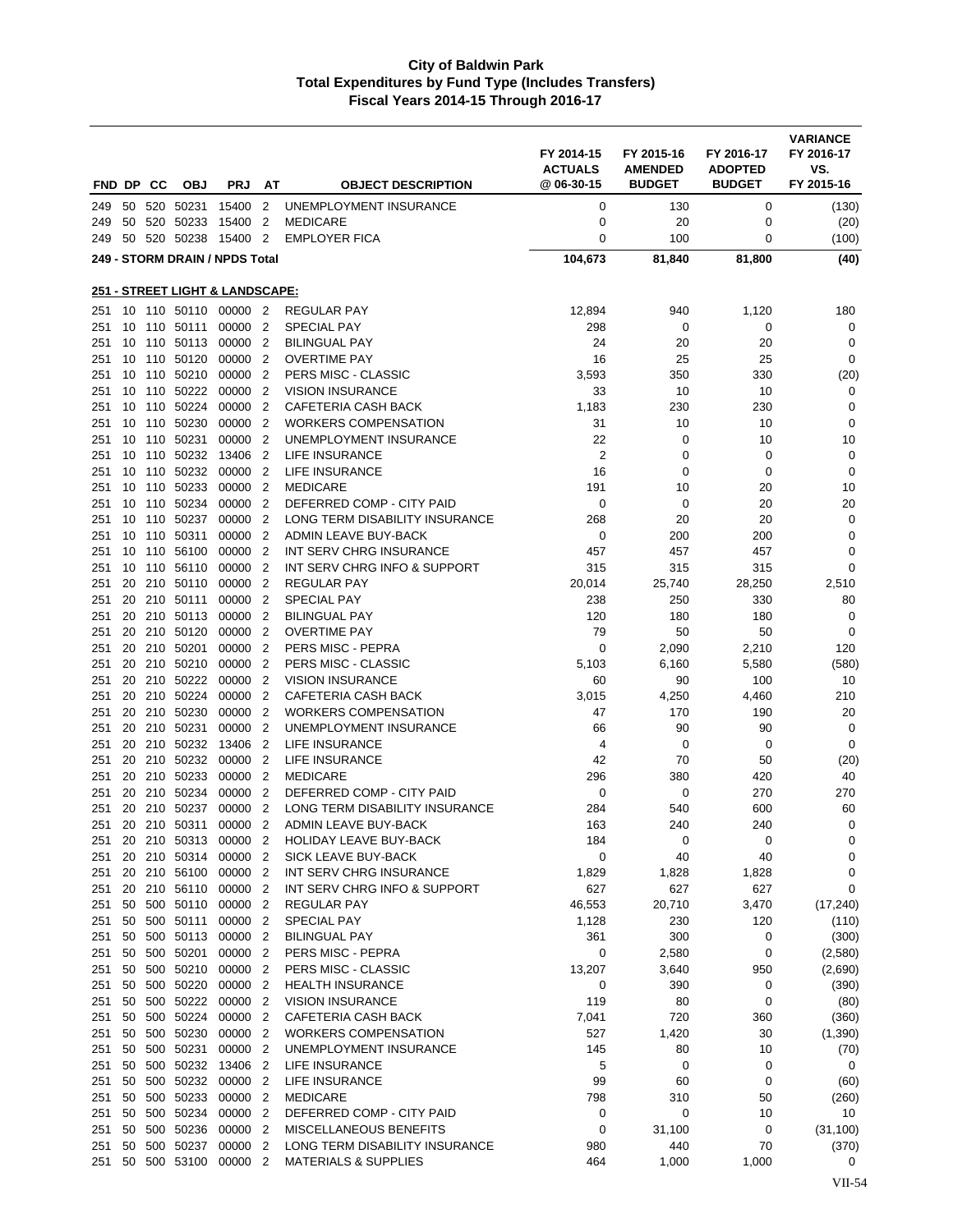|            | FND DP   | CC         | <b>OBJ</b>                | <b>PRJ</b>           | AT                               | <b>OBJECT DESCRIPTION</b>                                       | FY 2014-15<br><b>ACTUALS</b><br>@ 06-30-15 | FY 2015-16<br><b>AMENDED</b><br><b>BUDGET</b> | FY 2016-17<br><b>ADOPTED</b><br><b>BUDGET</b> | FY 2016-17<br>VS.<br>FY 2015-16 |
|------------|----------|------------|---------------------------|----------------------|----------------------------------|-----------------------------------------------------------------|--------------------------------------------|-----------------------------------------------|-----------------------------------------------|---------------------------------|
|            |          |            |                           |                      |                                  |                                                                 |                                            |                                               |                                               |                                 |
| 251<br>251 | 50<br>50 | 500        | 500 56100<br>56110        | 00000<br>00000       | $\overline{2}$<br>$\overline{2}$ | INT SERV CHRG INSURANCE<br>INT SERV CHRG INFO & SUPPORT         | 5,715<br>3,047                             | 5,715<br>3,047                                | 5,715<br>3,047                                | 0<br>0                          |
| 251        | 50       | 510        | 50110                     | 00000                | $\overline{2}$                   | <b>REGULAR PAY</b>                                              | 13,490                                     | 0                                             | 0                                             | 0                               |
| 251        | 50       | 510        | 50111                     | 00000                | $\overline{2}$                   | <b>SPECIAL PAY</b>                                              | 7                                          | $\mathbf 0$                                   | 0                                             | 0                               |
| 251        | 50       |            | 510 50113                 | 00000                | $\overline{2}$                   | <b>BILINGUAL PAY</b>                                            | 256                                        | 0                                             | 0                                             | 0                               |
| 251        | 50       |            | 510 50116                 | 00000                | $\overline{2}$                   | PART TIME PAY                                                   | 2,282                                      | 2,000                                         | 2,030                                         | 30                              |
| 251        | 50       | 510        | 50210                     | 00000                | $\overline{2}$                   | PERS MISC - CLASSIC                                             | 3,887                                      | 0                                             | 0                                             | 0                               |
| 251        | 50       |            | 510 50222                 | 00000                | $\overline{2}$                   | <b>VISION INSURANCE</b>                                         | 61                                         | 0                                             | 0                                             | 0                               |
| 251        | 50       |            | 510 50224                 | 00000                | 2                                | CAFETERIA CASH BACK                                             | 2,450                                      | 0                                             | 0                                             | 0                               |
| 251        | 50       |            | 510 50230                 | 00000                | $\overline{2}$                   | <b>WORKERS COMPENSATION</b>                                     | 66                                         | 110                                           | 120                                           | 10                              |
| 251        | 50       | 510        | 50231                     | 00000                | $\overline{2}$                   | UNEMPLOYMENT INSURANCE                                          | 117                                        | 20                                            | 90                                            | 70                              |
| 251        | 50       |            | 510 50232                 | 00000                | $\overline{2}$                   | LIFE INSURANCE                                                  | 37                                         | $\mathbf 0$                                   | $\mathbf 0$                                   | 0                               |
| 251        | 50       |            | 510 50233                 | 00000                | $\overline{2}$                   | <b>MEDICARE</b>                                                 | 242                                        | 30                                            | 30                                            | 0                               |
| 251        | 50       | 510        | 50236                     | 00000                | $\overline{2}$                   | <b>MISCELLANEOUS BENEFITS</b>                                   | 138                                        | $\mathbf 0$                                   | 0                                             | 0                               |
| 251        | 50       | 510        | 50237                     | 00000                | $\overline{2}$                   | LONG TERM DISABILITY INSURANCE                                  | 334                                        | 0                                             | 0                                             | 0                               |
| 251        | 50       |            | 510 50238                 | 00000                | $\overline{2}$                   | <b>EMPLOYER FICA</b>                                            | 4                                          | 130                                           | 140                                           | 10                              |
| 251        | 50       |            | 510 56100                 | 00000                | $\overline{2}$                   | INT SERV CHRG INSURANCE                                         | 1,257                                      | 1,257                                         | 1,257                                         | $\mathbf 0$                     |
| 251        | 50       | 510        | 56110                     | 00000                | $\overline{2}$                   | INT SERV CHRG INFO & SUPPORT                                    | 468                                        | 468                                           | 468                                           | 0                               |
| 251        | 50       | 520        | 50110                     | 00000                | $\overline{2}$                   | <b>REGULAR PAY</b>                                              | 18,300                                     | 0                                             | $\mathbf 0$                                   | 0                               |
| 251        | 50       | 520        | 50113                     | 00000                | 2                                | <b>BILINGUAL PAY</b>                                            | 301                                        | $\mathbf 0$                                   | 0                                             | $\mathbf 0$                     |
| 251        | 50       | 520        | 50120                     | 00000                | $\overline{2}$                   | <b>OVERTIME PAY</b>                                             | 172                                        | 100                                           | 100                                           | 0                               |
| 251        | 50       | 520        | 50210                     | 00000                | $\overline{2}$                   | PERS MISC - CLASSIC                                             | 5,304                                      | $\mathbf 0$                                   | $\mathbf 0$                                   | 0                               |
| 251        | 50       | 520        | 50222                     | 00000                | $\overline{2}$                   | <b>VISION INSURANCE</b>                                         | 66                                         | $\mathbf 0$                                   | 0                                             | $\mathbf 0$                     |
| 251        | 50       | 520        | 50224                     | 00000                | $\overline{2}$                   | <b>CAFETERIA CASH BACK</b>                                      | 2,858                                      | 0                                             | 0                                             | 0                               |
| 251        | 50       | 520        | 50230                     | 00000                | $\overline{2}$                   | WORKERS COMPENSATION                                            | 45                                         | 0                                             | 0                                             | 0                               |
| 251        | 50       |            | 520 50231                 | 00000                | $\overline{2}$                   | UNEMPLOYMENT INSURANCE                                          | 66                                         | $\mathbf 0$                                   | 0                                             | 0                               |
| 251        | 50       | 520        | 50232                     | 00000                | $\overline{2}$                   | LIFE INSURANCE                                                  | 41                                         | 0                                             | 0                                             | 0                               |
| 251        | 50<br>50 | 520        | 50233<br>50237            | 00000<br>00000       | $\overline{2}$                   | <b>MEDICARE</b>                                                 | 306                                        | 0                                             | 0                                             | $\mathbf 0$                     |
| 251<br>251 | 50       | 520<br>520 | 50313                     | 00000                | $\overline{2}$<br>$\overline{2}$ | LONG TERM DISABILITY INSURANCE<br><b>HOLIDAY LEAVE BUY-BACK</b> | 390<br>136                                 | 0<br>0                                        | 0<br>0                                        | 0<br>0                          |
| 251        | 50       | 520        | 50314                     | 00000                | $\overline{2}$                   | SICK LEAVE BUY-BACK                                             | 0                                          | 330                                           | 330                                           | 0                               |
| 251        | 50       | 520        | 56100                     | 00000                | $\overline{2}$                   | INT SERV CHRG INSURANCE                                         | 2,400                                      | 2,400                                         | 2,400                                         | 0                               |
| 251        | 50       | 530        | 51100                     | 00000                | $\overline{2}$                   | <b>CONSULTANT SERVICES</b>                                      | 157,669                                    | 100,000                                       | 0                                             | (100,000)                       |
| 251        | 50       |            | 530 53401                 | 00000                | 2                                | UTILITIES - ELECTRICITY                                         | 507,850                                    | 510,000                                       | 510,000                                       | 0                               |
| 251        | 50       |            | 540 50110                 | 00000                | $\overline{2}$                   | <b>REGULAR PAY</b>                                              | 19,592                                     | 0                                             | 10,370                                        | 10,370                          |
| 251        | 50       | 540        | 50111                     | 00000                | $\overline{2}$                   | <b>SPECIAL PAY</b>                                              | 26                                         | 0                                             | 360                                           | 360                             |
| 251        | 50       | 540        | 50113                     | 00000                | $\overline{2}$                   | <b>BILINGUAL PAY</b>                                            | 241                                        | 0                                             | 180                                           | 180                             |
| 251        | 50       | 540        | 50120                     | 00000                | 2                                | <b>OVERTIME PAY</b>                                             | 70                                         | 200                                           | 1,000                                         | 800                             |
| 251        | 50       | 540        | 50210                     | 00000                | $\overline{2}$                   | PERS MISC - CLASSIC                                             | 5,691                                      | 0                                             | 2,990                                         | 2,990                           |
| 251        | 50       | 540        | 50220                     | 00000 2              |                                  | <b>HEALTH INSURANCE</b>                                         | 62                                         | 0                                             | 1,260                                         | 1,260                           |
| 251        | 50       | 540        | 50221                     | 00000 2              |                                  | <b>DENTAL INSURANCE</b>                                         | 3                                          | 0                                             | 0                                             | 0                               |
| 251        | 50       |            | 540 50222                 | 00000 2              |                                  | <b>VISION INSURANCE</b>                                         | 69                                         | 0                                             | 60                                            | 60                              |
| 251        |          |            | 50 540 50224              | 00000 2              |                                  | CAFETERIA CASH BACK                                             | 3,176                                      | 0                                             | 0                                             | 0                               |
| 251        | 50       |            | 540 50230                 | 00000 2              |                                  | <b>WORKERS COMPENSATION</b>                                     | 303                                        | 0                                             | 1,040                                         | 1,040                           |
| 251        | 50       | 540        | 50231                     | 00000                | $\overline{2}$                   | UNEMPLOYMENT INSURANCE                                          | 76                                         | 0                                             | 40                                            | 40                              |
| 251        | 50       |            | 540 50232                 | 00000                | $\overline{2}$                   | <b>LIFE INSURANCE</b>                                           | 47                                         | 0                                             | 20                                            | 20                              |
| 251        | 50       | 540        | 50233                     | 00000 2              |                                  | <b>MEDICARE</b>                                                 | 0                                          | 0                                             | 160                                           | 160                             |
| 251        | 50       |            | 540 50237                 | 00000 2              |                                  | LONG TERM DISABILITY INSURANCE                                  | 419                                        | 0                                             | 220                                           | 220                             |
| 251        | 50       |            | 540 50313<br>50 540 50314 | 00000 2              |                                  | <b>HOLIDAY LEAVE BUY-BACK</b>                                   | 187                                        | 0                                             | 0                                             | 0                               |
| 251        |          |            |                           | 00000 2              |                                  | SICK LEAVE BUY-BACK                                             | $\mathbf 0$                                | 70                                            | 70                                            | 0                               |
| 251        | 50       |            | 50 540 56100<br>550 50110 | 00000 2<br>00000 2   |                                  | INT SERV CHRG INSURANCE                                         | 1,600                                      | 1,600                                         | 1,600                                         | $\mathbf 0$                     |
| 251        | 50       |            | 550 50111                 | 00000 2              |                                  | REGULAR PAY<br>SPECIAL PAY                                      | 11,164<br>69                               | 10,550<br>0                                   | 24,850<br>200                                 | 14,300<br>200                   |
| 251<br>251 | 50       | 550        | 50113                     | 00000                | $\overline{2}$                   | <b>BILINGUAL PAY</b>                                            | 238                                        | 240                                           | 670                                           | 430                             |
| 251        | 50       |            | 550 50120                 | 00000 2              |                                  | <b>OVERTIME PAY</b>                                             | 1,335                                      | 500                                           | 2,000                                         | 1,500                           |
| 251        | 50       |            | 550 50210                 | 00000 2              |                                  | PERS MISC - CLASSIC                                             | 2,954                                      | 3,890                                         | 7,050                                         | 3,160                           |
| 251        | 50       |            | 550 50220                 | 00000 2              |                                  | <b>HEALTH INSURANCE</b>                                         | 1,440                                      | 1,350                                         | 4,430                                         | 3,080                           |
| 251        | 50       |            | 550 50221                 | 00000 2              |                                  | DENTAL INSURANCE                                                | 75                                         | 0                                             | 0                                             | 0                               |
| 251        | 50       |            | 550 50222                 | 00000                | $\overline{2}$                   | <b>VISION INSURANCE</b>                                         | 84                                         | 80                                            | 120                                           | 40                              |
| 251        |          |            |                           | 50 550 50230 00000 2 |                                  | <b>WORKERS COMPENSATION</b>                                     | 612                                        | 1,050                                         | 2,480                                         | 1,430                           |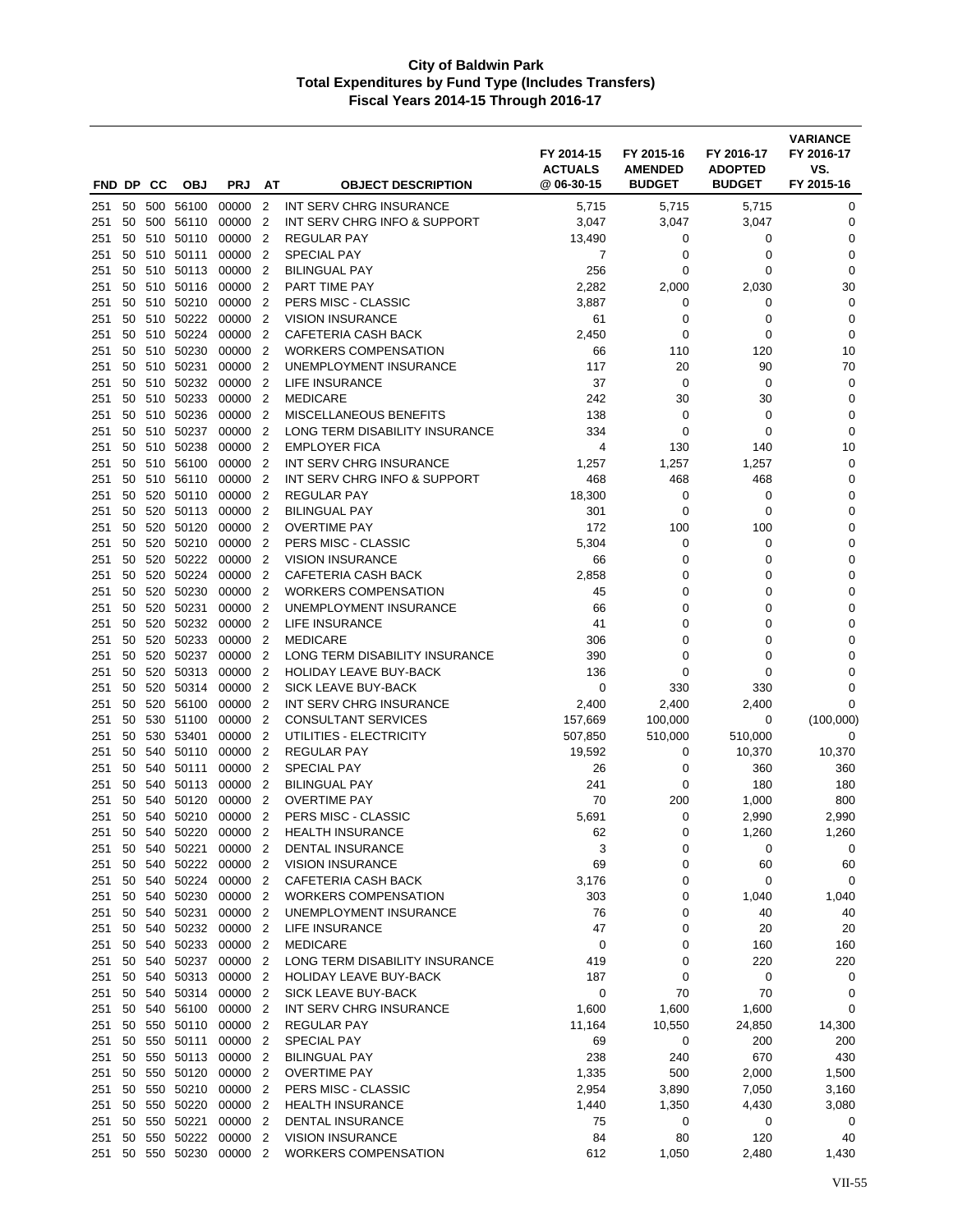|            |          |     |                        |                    |                                  |                                               | FY 2014-15<br><b>ACTUALS</b> | FY 2015-16<br><b>AMENDED</b> | FY 2016-17<br><b>ADOPTED</b> | <b>VARIANCE</b><br>FY 2016-17<br>VS. |
|------------|----------|-----|------------------------|--------------------|----------------------------------|-----------------------------------------------|------------------------------|------------------------------|------------------------------|--------------------------------------|
| FND DP     |          | CС  | <b>OBJ</b>             | <b>PRJ</b>         | AT                               | <b>OBJECT DESCRIPTION</b>                     | @06-30-15                    | <b>BUDGET</b>                | <b>BUDGET</b>                | FY 2015-16                           |
| 251        | 50       | 550 | 50231                  | 00000              | $\overline{2}$                   | UNEMPLOYMENT INSURANCE                        | 57                           | 50                           | 140                          | 90                                   |
| 251        | 50       | 550 | 50232                  | 00000              | $\overline{2}$                   | <b>LIFE INSURANCE</b>                         | 36                           | 40                           | 60                           | 20                                   |
| 251        | 50       | 550 | 50233                  | 00000              | $\overline{2}$                   | <b>MEDICARE</b>                               | 182                          | 160                          | 370                          | 210                                  |
| 251        | 50       | 550 | 50237                  | 00000              | $\overline{2}$                   | LONG TERM DISABILITY INSURANCE                | 219                          | 220                          | 520                          | 300                                  |
| 251        | 50       |     | 550 51101              | 00000              | $\overline{2}$                   | PROFESSIONAL SERVICES                         | 1,544                        | 0                            | 7,000                        | 7,000                                |
| 251<br>251 | 50<br>50 | 551 | 550 56100<br>50110     | 00000<br>00000     | $\overline{2}$<br>$\overline{2}$ | INT SERV CHRG INSURANCE<br><b>REGULAR PAY</b> | 1,372<br>9,029               | 1,372                        | 1,372<br>25,700              | 0<br>20,960                          |
| 251        | 50       | 551 | 50113                  | 00000              | $\overline{2}$                   | <b>BILINGUAL PAY</b>                          | 241                          | 4,740<br>60                  | 800                          | 740                                  |
| 251        | 50       | 551 | 50120                  | 00000              | $\overline{2}$                   | <b>OVERTIME PAY</b>                           | 737                          | 1,500                        | 1,500                        | 0                                    |
| 251        | 50       | 551 | 50201                  | 00000              | $\overline{2}$                   | PERS MISC - PEPRA                             | 0                            | $\mathbf 0$                  | 3,900                        | 3,900                                |
| 251        | 50       | 551 | 50210                  | 00000              | $\overline{2}$                   | PERS MISC - CLASSIC                           | 2,649                        | 1,730                        | 3,360                        | 1,630                                |
| 251        | 50       | 551 | 50220                  | 00000              | $\overline{2}$                   | <b>HEALTH INSURANCE</b>                       | 1,514                        | 780                          | 8,060                        | 7,280                                |
| 251        | 50       | 551 | 50221                  | 00000              | $\overline{2}$                   | <b>DENTAL INSURANCE</b>                       | 79                           | 0                            | 0                            | 0                                    |
| 251        | 50       | 551 | 50222                  | 00000              | $\overline{2}$                   | <b>VISION INSURANCE</b>                       | 84                           | 40                           | 270                          | 230                                  |
| 251        | 50       | 551 | 50230                  | 00000              | $\overline{2}$                   | <b>WORKERS COMPENSATION</b>                   | 539                          | 470                          | 2,570                        | 2,100                                |
| 251        | 50       | 551 | 50231                  | 00000              | $\overline{2}$                   | UNEMPLOYMENT INSURANCE                        | 52                           | 30                           | 170                          | 140                                  |
| 251        | 50       | 551 | 50232                  | 00000              | $\overline{2}$                   | LIFE INSURANCE                                | 33                           | 20                           | 70                           | 50                                   |
| 251        | 50       | 551 | 50233                  | 00000              | $\overline{2}$                   | <b>MEDICARE</b>                               | 118                          | 70                           | 380                          | 310                                  |
| 251        | 50       |     | 551 50237              | 00000              | $\overline{2}$                   | LONG TERM DISABILITY INSURANCE                | 193                          | 100                          | 540                          | 440                                  |
| 251        | 50       | 551 | 51101                  | 15510              | $\overline{2}$                   | PROFESSIONAL SERVICES                         | 0                            | 0                            | 1,500                        | 1,500                                |
| 251        | 50       | 551 | 53100                  | 00000              | $\overline{2}$                   | <b>MATERIALS &amp; SUPPLIES</b>               | $\mathbf 0$                  | $\mathbf 0$                  | 1,500                        | 1,500                                |
| 251        | 50       | 551 | 56100                  | 00000              | $\overline{2}$                   | INT SERV CHRG INSURANCE                       | 3,429                        | 3,429                        | 3,429                        | 0                                    |
| 251        | 50       |     | 552 50110              | 00000              | $\overline{2}$                   | <b>REGULAR PAY</b>                            | 6,156                        | 1,530                        | 1,850                        | 320                                  |
| 251<br>251 | 50<br>50 |     | 552 50111<br>552 50113 | 00000<br>00000     | $\overline{2}$<br>$\overline{2}$ | <b>SPECIAL PAY</b><br><b>BILINGUAL PAY</b>    | 0<br>180                     | 0<br>$\mathbf 0$             | 90<br>0                      | 90<br>0                              |
| 251        | 50       |     | 552 50120              | 00000              | $\overline{2}$                   | <b>OVERTIME PAY</b>                           | 248                          | 200                          | 200                          | $\mathbf 0$                          |
| 251        | 50       |     | 552 50201              | 00000              | $\overline{2}$                   | PERS MISC - PEPRA                             | 0                            | 360                          | 530                          | 170                                  |
| 251        | 50       |     | 552 50210              | 00000              | $\overline{2}$                   | PERS MISC - CLASSIC                           | 1,817                        | 0                            | 0                            | 0                                    |
| 251        | 50       |     | 552 50220              | 00000              | $\overline{2}$                   | <b>HEALTH INSURANCE</b>                       | 1,139                        | 360                          | 370                          | 10                                   |
| 251        | 50       |     | 552 50221              | 00000              | $\overline{2}$                   | <b>DENTAL INSURANCE</b>                       | 59                           | 0                            | 0                            | 0                                    |
| 251        | 50       |     | 552 50222              | 00000              | $\overline{2}$                   | <b>VISION INSURANCE</b>                       | 63                           | $\mathbf 0$                  | 10                           | 10                                   |
| 251        | 50       |     | 552 50230              | 00000              | $\overline{2}$                   | <b>WORKERS COMPENSATION</b>                   | 368                          | 150                          | 180                          | 30                                   |
| 251        | 50       |     | 552 50231              | 00000              | $\overline{2}$                   | UNEMPLOYMENT INSURANCE                        | 40                           | 10                           | 10                           | $\mathbf 0$                          |
| 251        | 50       |     | 552 50232              | 00000              | $\overline{2}$                   | LIFE INSURANCE                                | 25                           | 10                           | 10                           | 0                                    |
| 251        | 50       |     | 552 50233              | 00000              | $\overline{2}$                   | <b>MEDICARE</b>                               | 73                           | 20                           | 30                           | 10                                   |
| 251        | 50       |     | 552 50237              | 00000              | $\overline{2}$                   | LONG TERM DISABILITY INSURANCE                | 132                          | 30                           | 40                           | 10                                   |
| 251        | 50       |     | 552 50314              | 00000              | $\overline{2}$                   | <b>SICK LEAVE BUY-BACK</b>                    | 0                            | 60                           | 60                           | 0                                    |
| 251        | 50<br>50 | 560 | 560 50110<br>50111     | 00000<br>00000     | 2<br>$\overline{2}$              | <b>REGULAR PAY</b><br><b>SPECIAL PAY</b>      | 36,913<br>347                | 43,470<br>0                  | 16,970<br>$\mathbf 0$        | (26, 500)<br>0                       |
| 251<br>251 |          |     | 50 560 50113           | 00000 2            |                                  | <b>BILINGUAL PAY</b>                          | 1,179                        | 900                          | 120                          | (780)                                |
| 251        | 50       |     | 560 50116              | 00000 2            |                                  | PART TIME PAY                                 | 0                            | 0                            | 28,490                       | 28,490                               |
| 251        | 50       |     | 560 50120              | 00000 2            |                                  | <b>OVERTIME PAY</b>                           | 1,308                        | 2,000                        | 2,000                        | 0                                    |
| 251        | 50       | 560 | 50210                  | 00000 2            |                                  | PERS MISC - CLASSIC                           | 10,812                       | 16,020                       | 4,680                        | (11, 340)                            |
| 251        | 50       |     | 560 50220              | 00000 2            |                                  | <b>HEALTH INSURANCE</b>                       | 6,166                        | 4,990                        | 600                          | (4,390)                              |
| 251        | 50       |     | 560 50221              | 00000 2            |                                  | <b>DENTAL INSURANCE</b>                       | 336                          | 0                            | 0                            | 0                                    |
| 251        | 50       |     | 560 50222              | 00000 2            |                                  | <b>VISION INSURANCE</b>                       | 225                          | 320                          | 120                          | (200)                                |
| 251        | 50       |     | 560 50224              | 00000 2            |                                  | CAFETERIA CASH BACK                           | 1,143                        | 570                          | 570                          | 0                                    |
| 251        | 50       |     | 560 50230              | 00000 2            |                                  | <b>WORKERS COMPENSATION</b>                   | 1,870                        | 4,070                        | 3,010                        | (1,060)                              |
| 251        | 50       |     | 560 50231              | 00000 2            |                                  | UNEMPLOYMENT INSURANCE                        | 259                          | 270                          | 790                          | 520                                  |
| 251        | 50       | 560 | 50232                  | 00000 2            |                                  | LIFE INSURANCE                                | 162                          | 220                          | 30                           | (190)                                |
| 251        | 50       |     | 560 50233              | 00000 2            |                                  | <b>MEDICARE</b>                               | 541                          | 640                          | 660                          | 20                                   |
| 251        | 50       |     | 560 50234              | 00000              | $\overline{2}$                   | DEFERRED COMP - CITY PAID                     | $\pmb{0}$                    | 0                            | 60                           | 60                                   |
| 251        | 50       |     | 560 50237              | 00000              | $\overline{2}$                   | LONG TERM DISABILITY INSURANCE                | 782                          | 910                          | 360                          | (550)                                |
| 251        | 50<br>50 |     | 560 50238<br>560 51100 | 00000 2<br>15535 2 |                                  | <b>EMPLOYER FICA</b><br>CONSULTANT SERVICES   | 0<br>$\mathbf 0$             | 0<br>1,000                   | 1,910<br>1,000               | 1,910<br>0                           |
| 251<br>251 | 50       |     | 560 51100              | 00000 2            |                                  | <b>CONSULTANT SERVICES</b>                    | 30,526                       | 76,000                       | 66,000                       | (10,000)                             |
| 251        | 50       |     | 560 51101              | 00000 2            |                                  | PROFESSIONAL SERVICES                         | 5,054                        | 5,000                        | 12,000                       | 7,000                                |
| 251        | 50       |     | 560 53100              | 00000 2            |                                  | <b>MATERIALS &amp; SUPPLIES</b>               | 61,320                       | 40,000                       | 60,000                       | 20,000                               |
| 251        | 50       |     | 560 53330              | 00000              | $\overline{2}$                   | PUBLICATIONS, SUBSCRIP & DUES                 | 0                            | 200                          | 200                          | 0                                    |
| 251        |          |     | 50 560 53350           | 00000 2            |                                  | <b>MEETINGS &amp; CONFERENCES</b>             | 0                            | 300                          | 300                          | 0                                    |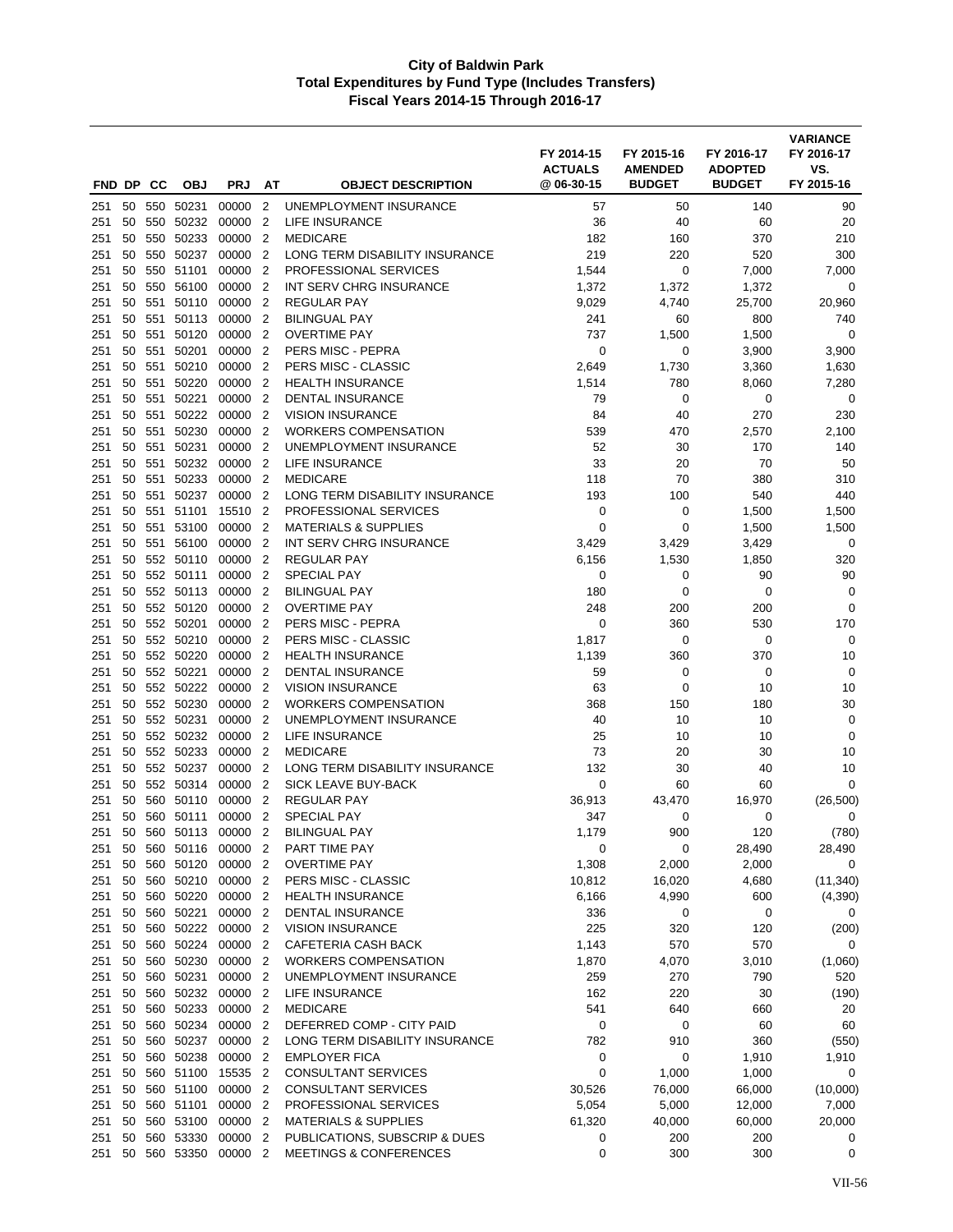| FND DP     |          | CC         | <b>OBJ</b>                | <b>PRJ</b>         | AΤ                               | <b>OBJECT DESCRIPTION</b>                                 | FY 2014-15<br><b>ACTUALS</b><br>@ 06-30-15 | FY 2015-16<br><b>AMENDED</b><br><b>BUDGET</b> | FY 2016-17<br><b>ADOPTED</b><br><b>BUDGET</b> | <b>VARIANCE</b><br>FY 2016-17<br>VS.<br>FY 2015-16 |
|------------|----------|------------|---------------------------|--------------------|----------------------------------|-----------------------------------------------------------|--------------------------------------------|-----------------------------------------------|-----------------------------------------------|----------------------------------------------------|
|            |          |            |                           |                    |                                  |                                                           |                                            |                                               |                                               |                                                    |
| 251<br>251 | 50<br>50 |            | 560 53401<br>560 53402    | 00000<br>00000     | $\overline{2}$<br>$\overline{2}$ | UTILITIES - ELECTRICITY<br>UTILITIES - WATER              | 10,500<br>91,235                           | 15,000<br>81,000                              | 15,000<br>81,000                              | 0<br>0                                             |
| 251        | 50       |            | 560 53403                 | 00000              | $\overline{2}$                   | UTILITIES - TELEPHONE                                     | 855                                        | 600                                           | 600                                           | 0                                                  |
| 251        | 50       |            | 560 56100                 | 00000              | $\overline{2}$                   | INT SERV CHRG INSURANCE                                   | 4,229                                      | 4,229                                         | 4,229                                         | 0                                                  |
| 251        | 50       |            | 560 56110                 | 00000              | $\overline{2}$                   | INT SERV CHRG INFO & SUPPORT                              | 56,139                                     | 26,139                                        | 26,139                                        | 0                                                  |
| 251        | 50       |            | 560 56120                 | 00000              | $\overline{2}$                   | <b>INT SERV CHRG - FLEET</b>                              | 80,000                                     | 65,000                                        | 65,000                                        | 0                                                  |
| 251        | 50       | 560        | 58110                     | 00000              | $\overline{2}$                   | <b>EQUIPMENT PURCHASE</b>                                 | 12,993                                     | 35,000                                        | 11,250                                        | (23, 750)                                          |
| 251        | 50       | 561        | 50110                     | 00000              | $\overline{2}$                   | REGULAR PAY                                               | 62,092                                     | 35,890                                        | 6,910                                         | (28,980)                                           |
| 251        | 50       | 561        | 50111                     | 00000              | 2                                | SPECIAL PAY                                               | 179                                        | 0                                             | 0                                             | 0                                                  |
| 251        | 50       | 561        | 50113                     | 00000              | $\overline{2}$                   | <b>BILINGUAL PAY</b>                                      | 1,000                                      | 760                                           | $\mathbf 0$                                   | (760)                                              |
| 251        | 50       | 561        | 50120                     | 00000              | $\overline{2}$                   | <b>OVERTIME PAY</b>                                       | 2,488                                      | 1,500                                         | 1,500                                         | 0                                                  |
| 251        | 50       |            | 561 50210                 | 00000              | $\overline{2}$                   | PERS MISC - CLASSIC                                       | 17,052                                     | 13,230                                        | 1,890                                         | (11, 340)                                          |
| 251        | 50       |            | 561 50220                 | 00000              | $\overline{2}$                   | <b>HEALTH INSURANCE</b>                                   | 10,747                                     | 6,160                                         | 1,050                                         | (5, 110)                                           |
| 251        | 50<br>50 | 561<br>561 | 50221<br>50222            | 00000<br>00000     | $\overline{2}$<br>$\overline{2}$ | <b>DENTAL INSURANCE</b>                                   | 535<br>422                                 | 0<br>240                                      | $\mathbf 0$<br>40                             | 0                                                  |
| 251<br>251 | 50       | 561        | 50230                     | 00000              | $\overline{2}$                   | <b>VISION INSURANCE</b><br><b>WORKERS COMPENSATION</b>    | 3,673                                      | 3,590                                         | 690                                           | (200)<br>(2,900)                                   |
| 251        | 50       | 561        | 50231                     | 00000              | $\overline{2}$                   | UNEMPLOYMENT INSURANCE                                    | 414                                        | 230                                           | 40                                            | (190)                                              |
| 251        | 50       | 561        | 50232                     | 00000              | $\overline{2}$                   | LIFE INSURANCE                                            | 258                                        | 180                                           | 20                                            | (160)                                              |
| 251        | 50       | 561        | 50233                     | 00000              | $\overline{2}$                   | <b>MEDICARE</b>                                           | 911                                        | 530                                           | 100                                           | (430)                                              |
| 251        | 50       | 561        | 50237                     | 00000              | $\overline{2}$                   | LONG TERM DISABILITY INSURANCE                            | 1,314                                      | 750                                           | 150                                           | (600)                                              |
| 251        | 50       | 561        | 50314                     | 00000              | $\overline{2}$                   | <b>SICK LEAVE BUY-BACK</b>                                | 767                                        | 450                                           | 450                                           | 0                                                  |
| 251        | 50       |            | 561 51100                 | 00000              | $\overline{2}$                   | <b>CONSULTANT SERVICES</b>                                | $\mathbf 0$                                | 0                                             | 120,000                                       | 120,000                                            |
| 251        | 50       | 561        | 51100                     | 00000              | $\overline{2}$                   | <b>CONSULTANT SERVICES</b>                                | 108,568                                    | 120,000                                       | 0                                             | (120,000)                                          |
| 251        | 50       | 561        | 51101                     | 00000              | $\overline{2}$                   | PROFESSIONAL SERVICES                                     | 195                                        | 0                                             | 1,000                                         | 1,000                                              |
| 251        | 50       |            | 561 53100                 | 00000              | $\overline{2}$                   | <b>MATERIALS &amp; SUPPLIES</b>                           | 837                                        | 850                                           | 3,000                                         | 2,150                                              |
| 251        | 50       |            | 561 53371                 | 00000              | $\overline{2}$                   | <b>MAINTENANCE &amp; REPAIRS</b>                          | 0                                          | 0                                             | 1,500                                         | 1,500                                              |
| 251        | 50       | 561        | 56100                     | 00000              | $\overline{2}$                   | INT SERV CHRG INSURANCE                                   | 4,229                                      | 4,229                                         | 4,229                                         | 0                                                  |
| 251        | 50       | 561        | 56110                     | 00000              | $\overline{2}$                   | INT SERV CHRG INFO & SUPPORT                              | 14,157                                     | 10,157                                        | 10,157                                        | 0                                                  |
| 251<br>251 | 50<br>50 | 561        | 56120<br>562 50110        | 00000<br>00000     | $\overline{2}$<br>2              | INT SERV CHRG - FLEET<br>REGULAR PAY                      | 45,890                                     | 40,890                                        | 40,890                                        | $\mathbf 0$<br>4,521                               |
| 251        | 50       |            | 562 50111                 | 00000              | $\overline{2}$                   | <b>SPECIAL PAY</b>                                        | 58,479<br>0                                | 58,320<br>0                                   | 62,840<br>1,800                               | 1,800                                              |
| 251        | 50       |            | 562 50120                 | 00000              | $\overline{2}$                   | <b>OVERTIME PAY</b>                                       | 3,222                                      | 2,000                                         | 2,000                                         | 0                                                  |
| 251        | 50       |            | 562 50210                 | 00000              | $\overline{2}$                   | PERS MISC - CLASSIC                                       | 16,962                                     | 21,050                                        | 17,710                                        | (3,340)                                            |
| 251        | 50       |            | 562 50220                 | 00000              | 2                                | <b>HEALTH INSURANCE</b>                                   | 10,041                                     | 10,210                                        | 11,190                                        | 980                                                |
| 251        | 50       |            | 562 50221                 | 00000              | $\overline{2}$                   | <b>DENTAL INSURANCE</b>                                   | 618                                        | 0                                             | 0                                             | 0                                                  |
| 251        | 50       |            | 562 50222                 | 00000              | $\overline{2}$                   | <b>VISION INSURANCE</b>                                   | 266                                        | 260                                           | 250                                           | (10)                                               |
| 251        | 50       |            | 562 50230                 | 00000              | $\overline{2}$                   | <b>WORKERS COMPENSATION</b>                               | 3,542                                      | 5,830                                         | 6,280                                         | 450                                                |
| 251        | 50       |            | 562 50231                 | 00000              | 2                                | UNEMPLOYMENT INSURANCE                                    | 360                                        | 350                                           | 330                                           | (20)                                               |
| 251        | 50       |            | 562 50232                 | 00000              | $\overline{2}$                   | LIFE INSURANCE                                            | 225                                        | 280                                           | 130                                           | (150)                                              |
| 251        |          |            | 50 562 50233              | 00000 2            |                                  | <b>MEDICARE</b>                                           | 254                                        | 840                                           | 940                                           | 100                                                |
| 251        | 50       |            | 562 50237                 | 00000              | $\overline{2}$                   | LONG TERM DISABILITY INSURANCE                            | 1,267                                      | 1,220                                         | 1,320                                         | 100                                                |
| 251        |          |            | 50 562 50314<br>562 51100 | 00000 2<br>00000 2 |                                  | SICK LEAVE BUY-BACK                                       | 2,091                                      | 440                                           | 440<br>17,000                                 | 0                                                  |
| 251<br>251 | 50<br>50 |            | 562 51101                 | 00000 2            |                                  | <b>CONSULTANT SERVICES</b><br>PROFESSIONAL SERVICES       | 10,936<br>0                                | 17,000<br>0                                   | 6,000                                         | 0<br>6,000                                         |
| 251        | 50       |            | 562 53100                 | 00000 2            |                                  | <b>MATERIALS &amp; SUPPLIES</b>                           | 12,921                                     | 19,000                                        | 44,000                                        | 25,000                                             |
| 251        |          |            | 50 562 56100              | 00000 2            |                                  | INT SERV CHRG INSURANCE                                   | 5,258                                      | 5,258                                         | 5,258                                         | 0                                                  |
| 251        | 50       |            | 562 56110                 | 00000 2            |                                  | INT SERV CHRG INFO & SUPPORT                              | 13,000                                     | 10,000                                        | 10,000                                        | 0                                                  |
| 251        | 50       |            | 562 56120                 | 00000              | $\overline{2}$                   | INT SERV CHRG - FLEET                                     | 6,420                                      | 6,420                                         | 6,420                                         | 0                                                  |
| 251        |          |            | 50 570 50110              | 00000 2            |                                  | REGULAR PAY                                               | 91,000                                     | 25,630                                        | 19,320                                        | (6, 310)                                           |
| 251        | 50       |            | 570 50111                 | 00000 2            |                                  | SPECIAL PAY                                               | 303                                        | 0                                             | 0                                             | 0                                                  |
| 251        |          |            | 50 570 50113              | 00000 2            |                                  | <b>BILINGUAL PAY</b>                                      | 1,339                                      | 360                                           | 240                                           | (120)                                              |
| 251        |          |            | 50 570 50120              | 00000 2            |                                  | <b>OVERTIME PAY</b>                                       | 3,091                                      | 2,000                                         | 2,000                                         | 0                                                  |
| 251        |          |            | 50 570 50210              | 00000 2            |                                  | PERS MISC - CLASSIC                                       | 25,389                                     | 9,380                                         | 5,360                                         | (4,020)                                            |
| 251        | 50       |            | 570 50220                 | 00000 2            |                                  | <b>HEALTH INSURANCE</b>                                   | 15,250                                     | 4,150                                         | 4,740                                         | 590                                                |
| 251        |          |            | 50 570 50221              | 00000 2            |                                  | DENTAL INSURANCE                                          | 855                                        | 0                                             | 0                                             | 0                                                  |
| 251        |          |            | 50 570 50222              | 00000 2            |                                  | <b>VISION INSURANCE</b>                                   | 740                                        | 130                                           | 110                                           | (20)                                               |
| 251        | 50       | 570        | 50226<br>50 570 50230     | 00000 2<br>00000 2 |                                  | PART TIME HEALTH INSURANCE<br><b>WORKERS COMPENSATION</b> | 0<br>5,204                                 | 3,180<br>2,560                                | 0<br>1,930                                    | (3, 180)<br>(630)                                  |
| 251<br>251 | 50       |            | 570 50231                 | 00000              | $\overline{2}$                   | UNEMPLOYMENT INSURANCE                                    | 588                                        | 160                                           | 100                                           | (60)                                               |
| 251        |          |            | 50 570 50232              | 00000 2            |                                  | LIFE INSURANCE                                            | 365                                        | 120                                           | 40                                            | (80)                                               |
|            |          |            |                           |                    |                                  |                                                           |                                            |                                               |                                               |                                                    |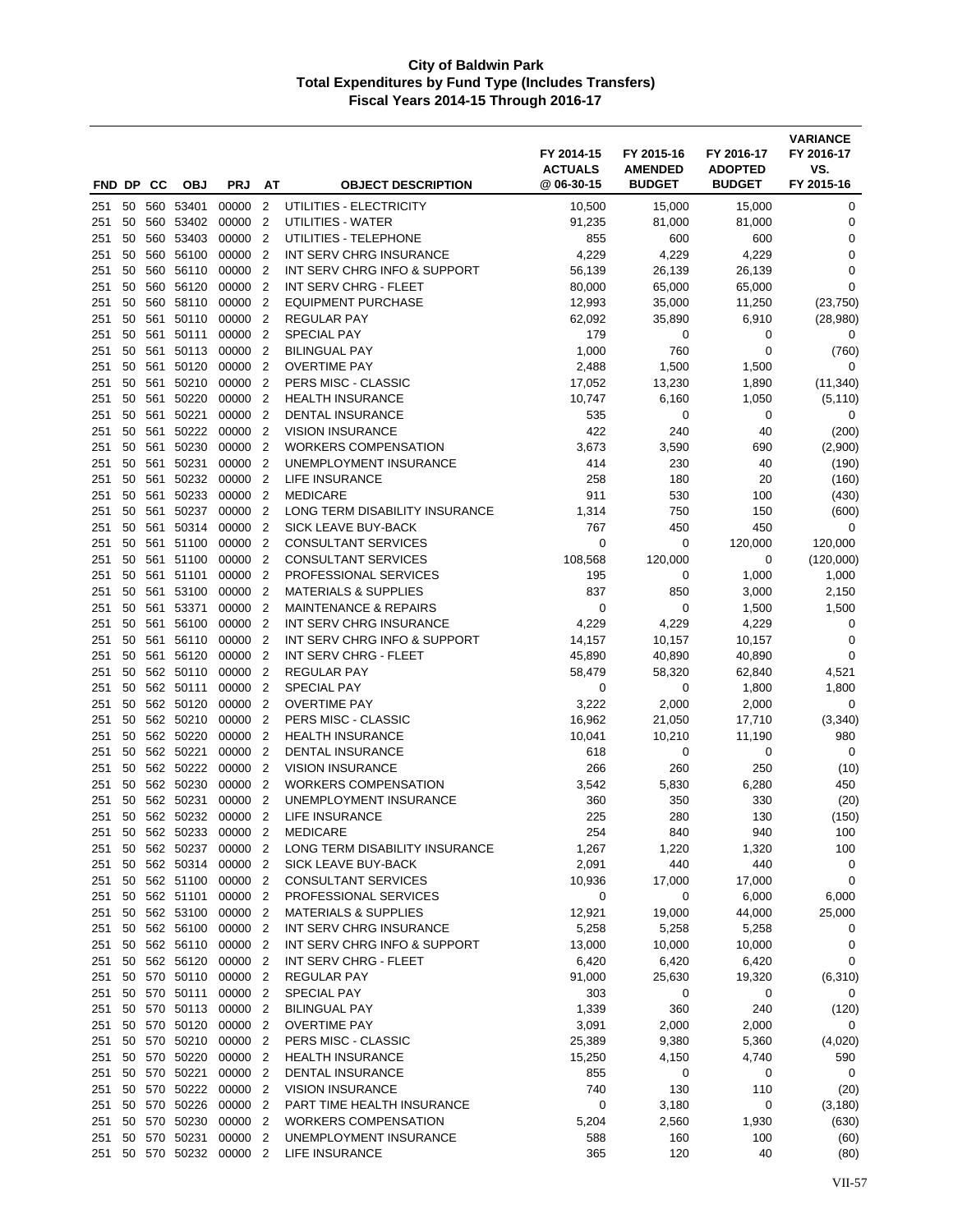| FND DP     |          | CС         | <b>OBJ</b>                | <b>PRJ</b>           | AT                               | <b>OBJECT DESCRIPTION</b>                               | FY 2014-15<br><b>ACTUALS</b><br>@ 06-30-15 | FY 2015-16<br><b>AMENDED</b><br><b>BUDGET</b> | FY 2016-17<br><b>ADOPTED</b><br><b>BUDGET</b> | <b>VARIANCE</b><br>FY 2016-17<br>VS.<br>FY 2015-16 |
|------------|----------|------------|---------------------------|----------------------|----------------------------------|---------------------------------------------------------|--------------------------------------------|-----------------------------------------------|-----------------------------------------------|----------------------------------------------------|
|            |          |            |                           |                      |                                  |                                                         |                                            |                                               |                                               |                                                    |
| 251<br>251 | 50<br>50 | 570        | 570 50233<br>50237        | 00000<br>00000       | $\overline{2}$<br>$\overline{2}$ | <b>MEDICARE</b><br>LONG TERM DISABILITY INSURANCE       | 870<br>1,862                               | 380<br>540                                    | 280<br>410                                    | (100)<br>(130)                                     |
| 251        | 50       | 570        | 50313                     | 00000                | $\overline{2}$                   | <b>HOLIDAY LEAVE BUY-BACK</b>                           | 394                                        | $\mathbf 0$                                   | $\mathbf 0$                                   | 0                                                  |
| 251        | 50       | 570        | 50314                     | 00000                | $\overline{2}$                   | SICK LEAVE BUY-BACK                                     | 0                                          | 1,290                                         | 1,290                                         | 0                                                  |
| 251        | 50       | 570        | 56100                     | 00000                | $\overline{2}$                   | INT SERV CHRG INSURANCE                                 | 5,372                                      | 5,372                                         | 5,372                                         | $\mathbf 0$                                        |
| 251        | 50       | 571        | 50110                     | 00000                | $\overline{2}$                   | <b>REGULAR PAY</b>                                      | 38,870                                     | 29,670                                        | 37,480                                        | 7,810                                              |
| 251        | 50       | 571        | 50111                     | 00000                | $\overline{2}$                   | <b>SPECIAL PAY</b>                                      | 0                                          | 0                                             | 360                                           | 360                                                |
| 251        | 50       | 571        | 50113                     | 00000                | $\overline{2}$                   | <b>BILINGUAL PAY</b>                                    | 481                                        | 360                                           | 600                                           | 240                                                |
| 251        | 50       | 571        | 50116                     | 00000                | $\overline{2}$                   | PART TIME PAY                                           | 7,397                                      | 5,000                                         | 18,990                                        | 13,990                                             |
| 251        | 50       | 571        | 50117                     | 00000                | $\overline{2}$                   | PERMANENT PART TIME PAY                                 | 0                                          | 9,000                                         | $\mathbf 0$                                   | (9,000)                                            |
| 251        | 50       | 571        | 50120                     | 00000                | $\overline{2}$                   | <b>OVERTIME PAY</b>                                     | 1,187                                      | 1,000                                         | 1,000                                         | 0                                                  |
| 251        | 50       | 571        | 50210                     | 00000                | $\overline{2}$                   | PERS MISC - CLASSIC                                     | 11,318                                     | 10,840                                        | 7,540                                         | (3,300)                                            |
| 251        | 50       | 571        | 50214                     | 00000                | 2                                | PERS PART TIME                                          | 0                                          | 2,690                                         | 0                                             | (2,690)                                            |
| 251        | 50       | 571        | 50220<br>50221            | 00000                | $\overline{2}$                   | <b>HEALTH INSURANCE</b>                                 | 6,497                                      | 5,040                                         | 4,870                                         | (170)                                              |
| 251<br>251 | 50<br>50 | 571<br>571 | 50222                     | 00000<br>00000       | $\overline{2}$<br>$\overline{2}$ | <b>DENTAL INSURANCE</b><br><b>VISION INSURANCE</b>      | 293<br>226                                 | 0<br>170                                      | 0<br>110                                      | 0                                                  |
| 251        | 50       | 571        | 50226                     | 00000                | $\overline{2}$                   | PART TIME HEALTH INSURANCE                              | $\mathbf 0$                                | 1,590                                         | 0                                             | (60)<br>(1,590)                                    |
| 251        | 50       | 571        | 50230                     | 00000                | $\overline{2}$                   | <b>WORKERS COMPENSATION</b>                             | 2,461                                      | 3,770                                         | 4,830                                         | 1,060                                              |
| 251        | 50       | 571        | 50231                     | 00000                | $\overline{2}$                   | UNEMPLOYMENT INSURANCE                                  | 411                                        | 550                                           | 680                                           | 130                                                |
| 251        | 50       | 571        | 50232                     | 00000                | $\overline{2}$                   | <b>LIFE INSURANCE</b>                                   | 141                                        | 130                                           | 80                                            | (50)                                               |
| 251        | 50       | 571        | 50233                     | 00000                | $\overline{2}$                   | <b>MEDICARE</b>                                         | 649                                        | 630                                           | 840                                           | 210                                                |
| 251        | 50       | 571        | 50236                     | 00000                | $\overline{2}$                   | MISCELLANEOUS BENEFITS                                  | 440                                        | 0                                             | 0                                             | 0                                                  |
| 251        | 50       | 571        | 50237                     | 00000                | $\overline{2}$                   | LONG TERM DISABILITY INSURANCE                          | 990                                        | 620                                           | 790                                           | 170                                                |
| 251        | 50       | 571        | 50238                     | 00000                | $\overline{2}$                   | <b>EMPLOYER FICA</b>                                    | 18                                         | 940                                           | 1,270                                         | 330                                                |
| 251        | 50       | 571        | 50313                     | 00000                | $\overline{2}$                   | <b>HOLIDAY LEAVE BUY-BACK</b>                           | 220                                        | 0                                             | 0                                             | 0                                                  |
| 251        | 50       | 571        | 50314                     | 00000                | $\overline{2}$                   | SICK LEAVE BUY-BACK                                     | 944                                        | 450                                           | 450                                           | 0                                                  |
| 251        | 50       | 571        | 51101                     | 00000                | $\overline{2}$                   | PROFESSIONAL SERVICES                                   | 4,259                                      | 4,500                                         | 4,500                                         | $\mathbf 0$                                        |
| 251        | 50       | 571        | 53100                     | 00000                | $\overline{2}$                   | <b>MATERIALS &amp; SUPPLIES</b>                         | 15,158                                     | 15,000                                        | 30,000                                        | 15,000                                             |
| 251        | 50       | 571        | 53403                     | 00000                | $\overline{2}$                   | UTILITIES - TELEPHONE                                   | 697                                        | 300                                           | 900                                           | 600                                                |
| 251<br>251 | 50<br>50 | 571<br>571 | 56100<br>56110            | 00000<br>00000       | $\overline{2}$<br>$\overline{2}$ | INT SERV CHRG INSURANCE<br>INT SERV CHRG INFO & SUPPORT | 7,430<br>1,600                             | 7,430<br>1,600                                | 7,430<br>1,600                                | 0<br>0                                             |
| 251        | 50       | 571        | 56120                     | 00000                | $\overline{2}$                   | INT SERV CHRG - FLEET                                   | 23,860                                     | 18,860                                        | 18,860                                        | 0                                                  |
| 251        | 50       | 581        | 50110                     | 00000                | $\overline{2}$                   | <b>REGULAR PAY</b>                                      | 8,956                                      | 9,000                                         | 9,210                                         | 210                                                |
| 251        | 50       |            | 581 50111                 | 00000                | $\overline{2}$                   | <b>SPECIAL PAY</b>                                      | 59                                         | 0                                             | 0                                             | 0                                                  |
| 251        | 50       | 581        | 50113                     | 00000                | $\overline{2}$                   | <b>BILINGUAL PAY</b>                                    | 241                                        | 240                                           | 240                                           | 0                                                  |
| 251        | 50       | 581        | 50120                     | 00000                | $\overline{2}$                   | <b>OVERTIME PAY</b>                                     | 259                                        | 950                                           | 950                                           | 0                                                  |
| 251        | 50       | 581        | 50210                     | 00000                | $\overline{2}$                   | <b>PERS MISC - CLASSIC</b>                              | 2,597                                      | 3,340                                         | 2,590                                         | (750)                                              |
| 251        | 50       | 581        | 50220                     | 00000                | $\overline{2}$                   | <b>HEALTH INSURANCE</b>                                 | 1,285                                      | 1,290                                         | 2,400                                         | 1,110                                              |
| 251        | 50       | 581        | 50221                     | 00000                | $\overline{2}$                   | <b>DENTAL INSURANCE</b>                                 | 41                                         | 0                                             | 0                                             | 0                                                  |
| 251        | 50       | 581        |                           | 50222 00000 2        |                                  | VISION INSURANCE                                        | 34                                         | 30                                            | 50                                            | 20                                                 |
| 251        | 50       | 581        | 50230                     | 00000 2              |                                  | <b>WORKERS COMPENSATION</b>                             | 527                                        | 900                                           | 920                                           | 20                                                 |
| 251        |          |            | 50 581 50231              | 00000 2              |                                  | UNEMPLOYMENT INSURANCE                                  | 52                                         | 50                                            | 50                                            | 0                                                  |
| 251        |          |            | 50 581 50232              | 00000 2              |                                  | LIFE INSURANCE                                          | 32                                         | 40                                            | 20                                            | (20)                                               |
| 251        |          |            | 50 581 50233<br>581 50237 | 00000 2              |                                  | <b>MEDICARE</b>                                         | 138                                        | 130                                           | 140                                           | 10                                                 |
| 251<br>251 | 50       |            | 50 581 50314              | 00000<br>00000       | $\overline{2}$<br>$\overline{2}$ | LONG TERM DISABILITY INSURANCE<br>SICK LEAVE BUY-BACK   | 188<br>$\mathbf 0$                         | 190<br>160                                    | 190<br>160                                    | 0<br>0                                             |
| 251        |          |            | 60 620 50110              | 00000 2              |                                  | <b>REGULAR PAY</b>                                      | 6,321                                      | 0                                             | 0                                             | 0                                                  |
| 251        |          |            |                           | 60 620 50110 00000 2 |                                  | <b>REGULAR PAY</b>                                      | 6,697                                      | 0                                             | 0                                             | 0                                                  |
| 251        |          |            | 60 620 50111              | 00000                | $\overline{2}$                   | SPECIAL PAY                                             | 35                                         | 0                                             | 0                                             | 0                                                  |
| 251        |          |            | 60 620 50111              | 00000 2              |                                  | SPECIAL PAY                                             | 49                                         | 0                                             | 0                                             | 0                                                  |
| 251        |          |            |                           | 60 620 50113 00000 2 |                                  | <b>BILINGUAL PAY</b>                                    | 118                                        | 0                                             | 0                                             | $\mathbf 0$                                        |
| 251        |          |            |                           | 60 620 50116 00000 2 |                                  | PART TIME PAY                                           | 7,565                                      | 3,360                                         | 0                                             | (3,360)                                            |
| 251        |          |            | 60 620 50117              | 00000 2              |                                  | PERMANENT PART TIME PAY                                 | 6,438                                      | 0                                             | 1,680                                         | 1,680                                              |
| 251        | 60       |            | 620 50120                 | 00000 2              |                                  | <b>OVERTIME PAY</b>                                     | 443                                        | 0                                             | 0                                             | 0                                                  |
| 251        |          |            | 60 620 50120              | 00000 2              |                                  | <b>OVERTIME PAY</b>                                     | 14                                         | 200                                           | 200                                           | 0                                                  |
| 251        |          |            |                           | 60 620 50210 00000   | $\overline{2}$                   | PERS MISC - CLASSIC                                     | 1,815                                      | 0                                             | 0                                             | 0                                                  |
| 251        |          |            | 60 620 50210              | 00000 2              |                                  | PERS MISC - CLASSIC                                     | 1,795                                      | 0                                             | 0                                             | 0                                                  |
| 251        |          |            |                           | 60 620 50214 00000 2 |                                  | PERS PART TIME                                          | 1,610                                      | 0                                             | 450                                           | 450                                                |
| 251        | 60       |            | 620 50220                 | 00000                | 2                                | <b>HEALTH INSURANCE</b>                                 | 639                                        | 0                                             | 0                                             | 0                                                  |
| 251        |          |            |                           | 60 620 50220 00000 2 |                                  | <b>HEALTH INSURANCE</b>                                 | 993                                        | 0                                             | 0                                             | 0                                                  |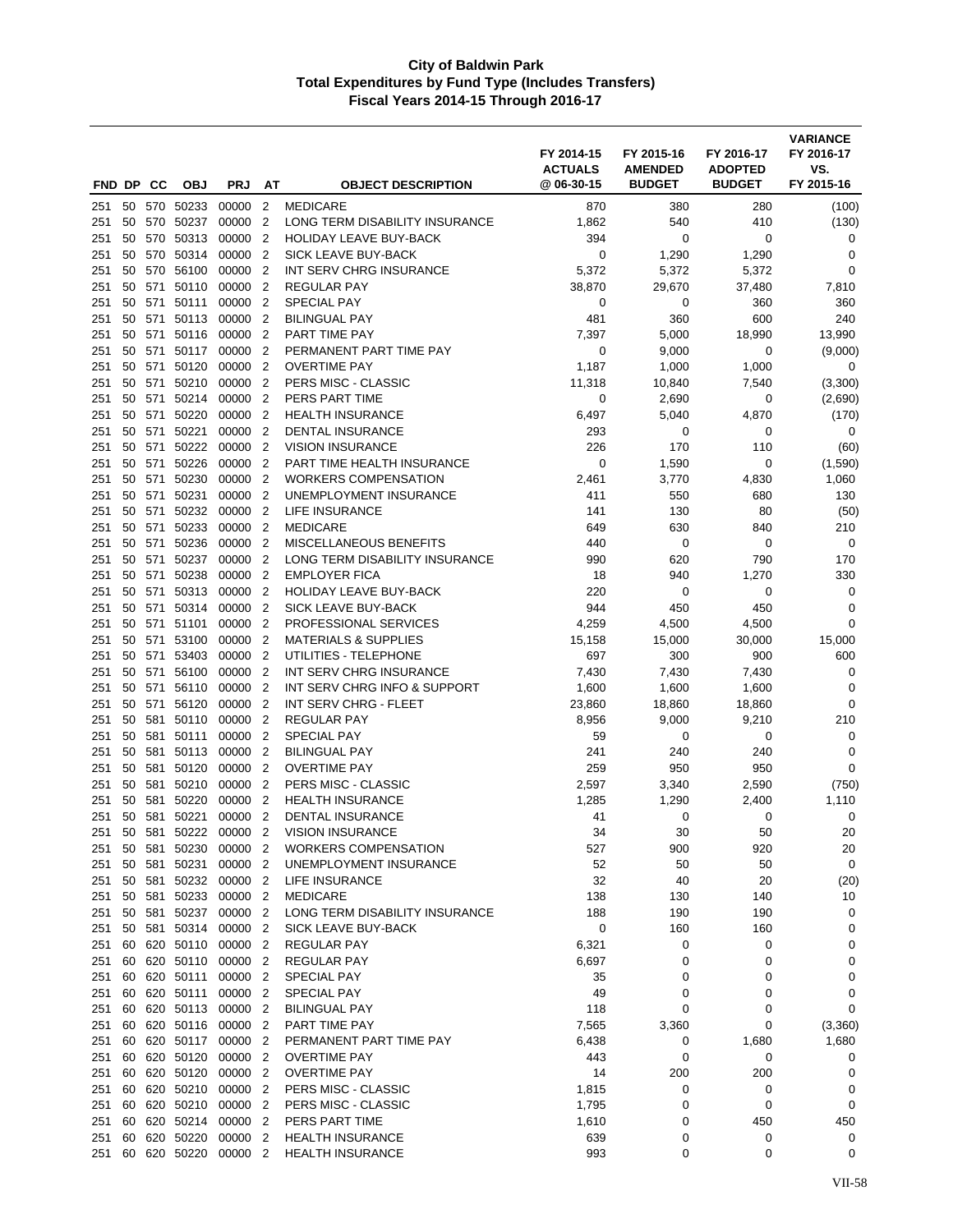|            |          |            |                  |                                   |                                  |                                                            | FY 2014-15<br><b>ACTUALS</b> | FY 2015-16<br><b>AMENDED</b> | FY 2016-17<br><b>ADOPTED</b> | <b>VARIANCE</b><br>FY 2016-17<br>VS. |
|------------|----------|------------|------------------|-----------------------------------|----------------------------------|------------------------------------------------------------|------------------------------|------------------------------|------------------------------|--------------------------------------|
| FND DP     |          | CС         | <b>OBJ</b>       | <b>PRJ</b>                        | AT                               | <b>OBJECT DESCRIPTION</b>                                  | @ 06-30-15                   | <b>BUDGET</b>                | <b>BUDGET</b>                | FY 2015-16                           |
| 251        | 60       | 620        | 50221            | 00000                             | $\overline{2}$                   | <b>DENTAL INSURANCE</b>                                    | 198                          | 0                            | 0                            | 0                                    |
| 251        | 60       | 620        | 50221            | 00000                             | $\overline{2}$                   | DENTAL INSURANCE                                           | 52                           | 0                            | $\mathbf 0$                  | 0                                    |
| 251        | 60       | 620        | 50222            | 00000                             | $\overline{2}$                   | <b>VISION INSURANCE</b>                                    | 58                           | 0                            | 0                            | 0                                    |
| 251        | 60       | 620        | 50222            | 00000                             | $\overline{2}$                   | <b>VISION INSURANCE</b>                                    | 55                           | 0                            | 0                            | 0                                    |
| 251        | 60<br>60 | 620<br>620 | 50230<br>50230   | 00000<br>00000                    | $\overline{2}$<br>$\overline{2}$ | <b>WORKERS COMPENSATION</b><br><b>WORKERS COMPENSATION</b> | 371                          | 0                            | 0                            | 0                                    |
| 251<br>251 | 60       | 620        | 50231            | 00000                             | $\overline{2}$                   | UNEMPLOYMENT INSURANCE                                     | 1,167<br>53                  | 190<br>$\mathbf 0$           | 100<br>0                     | (90)<br>0                            |
| 251        | 60       | 620        | 50231            | 00000                             | $\overline{2}$                   | UNEMPLOYMENT INSURANCE                                     | 316                          | 40                           | 40                           | 0                                    |
| 251        | 60       | 620        | 50232            | 00000                             | 2                                | LIFE INSURANCE                                             | 33                           | 0                            | 0                            | 0                                    |
| 251        | 60       | 620        | 50232            | 00000                             | $\overline{2}$                   | <b>LIFE INSURANCE</b>                                      | 22                           | 0                            | $\mathbf 0$                  | $\mathbf 0$                          |
| 251        | 60       | 620        | 50233            | 00000                             | $\overline{2}$                   | <b>MEDICARE</b>                                            | 100                          | 0                            | 0                            | 0                                    |
| 251        | 60       | 620        | 50233            | 00000                             | $\overline{2}$                   | <b>MEDICARE</b>                                            | 282                          | 50                           | 20                           | (30)                                 |
| 251        | 60       | 620        | 50236            | 00000                             | $\overline{2}$                   | MISCELLANEOUS BENEFITS                                     | 465                          | 0                            | 0                            | 0                                    |
| 251        | 60       | 620        | 50237            | 00000                             | $\overline{2}$                   | LONG TERM DISABILITY INSURANCE                             | 133                          | 0                            | 0                            | 0                                    |
| 251        | 60       | 620        | 50237            | 00000                             | $\overline{2}$                   | LONG TERM DISABILITY INSURANCE                             | 444                          | 0                            | 0                            | 0                                    |
| 251        | 60       | 620        | 50238            | 00000                             | 2                                | <b>EMPLOYER FICA</b>                                       | 4                            | 230                          | 110                          | (120)                                |
| 251        | 60       | 620        | 53100            | 00000                             | $\overline{2}$                   | <b>MATERIALS &amp; SUPPLIES</b>                            | 2,747                        | 0                            | 0                            | 0                                    |
| 251        | 60       | 620        | 53403            | 00000                             | $\overline{2}$                   | UTILITIES - TELEPHONE                                      | 1,936                        | 0                            | 0                            | 0                                    |
| 251        | 60       | 620        | 56100            | 00000                             | $\overline{2}$                   | <b>INT SERV CHRG INSURANCE</b>                             | 3,315                        | 0                            | $\Omega$                     | $\mathbf 0$                          |
| 251        | 60       | 620        | 56100            | 00000                             | $\overline{2}$                   | INT SERV CHRG INSURANCE                                    | 0                            | 3,315                        | 3,315                        | 0                                    |
| 251        | 60       | 620        | 56110            | 00000                             | $\overline{2}$                   | INT SERV CHRG INFO & SUPPORT                               | 1,175                        | $\mathbf 0$                  | $\mathbf 0$                  | 0                                    |
| 251        | 60       | 620        | 56110            | 00000                             | $\overline{2}$                   | INT SERV CHRG INFO & SUPPORT                               | 0                            | 1,175                        | 1,175                        | 0                                    |
|            |          |            |                  |                                   |                                  | 251 - STREET LIGHT & LANDSCAPE Total                       | 2,111,157                    | 1,793,353                    | 1,706,853                    | (86, 500)                            |
|            |          |            |                  |                                   |                                  |                                                            |                              |                              |                              |                                      |
|            |          |            |                  | 252 - PARKS MAINTENANCE DISTRICT: |                                  |                                                            |                              |                              |                              |                                      |
| 252        |          |            | 10 110 50110     | 00000 2                           |                                  | <b>REGULAR PAY</b>                                         | 8,555                        | 0                            | $\mathbf 0$                  | 0                                    |
| 252        | 10       | 110        | 50111            | 00000                             | $\overline{2}$                   | SPECIAL PAY                                                | 213                          | 0                            | 0                            | 0                                    |
| 252        | 10       | 110        | 50210            | 00000                             | $\overline{2}$                   | PERS MISC - CLASSIC                                        | 2,375                        | 0                            | 0                            | 0                                    |
| 252        | 10       | 110        | 50222            | 00000                             | $\overline{2}$                   | <b>VISION INSURANCE</b>                                    | 18                           | 0                            | 0                            | 0                                    |
| 252        | 10       |            | 110 50224        | 00000                             | 2                                | CAFETERIA CASH BACK                                        | 681                          | 0                            | 0                            | 0                                    |
| 252        | 10       |            | 110 50230        | 00000                             | $\overline{2}$                   | <b>WORKERS COMPENSATION</b>                                | 20                           | 0                            | 0                            | 0                                    |
| 252        | 10       | 110        | 50231            | 00000                             | $\overline{2}$                   | UNEMPLOYMENT INSURANCE                                     | 12                           | 0                            | 0                            | 0                                    |
| 252        | 10       | 110        | 50232            | 13406                             | $\overline{2}$<br>$\overline{2}$ | LIFE INSURANCE<br><b>LIFE INSURANCE</b>                    | $\mathbf{1}$<br>9            | 0                            | 0                            | 0                                    |
| 252<br>252 | 10<br>10 | 110<br>110 | 50232<br>50233   | 00000<br>00000                    | $\overline{2}$                   | <b>MEDICARE</b>                                            | 124                          | 0<br>0                       | 0<br>0                       | 0<br>0                               |
| 252        | 10       |            | 110 50237        | 00000                             | $\overline{2}$                   | LONG TERM DISABILITY INSURANCE                             | 177                          | 0                            | 0                            | 0                                    |
| 252        | 50       | 500        | 50110            | 00000                             | 2                                | <b>REGULAR PAY</b>                                         | 18,476                       | 19,550                       | 9,370                        | (10, 180)                            |
| 252        | 50       |            | 500 50111        | 00000                             | $\overline{2}$                   | <b>SPECIAL PAY</b>                                         | 226                          | 140                          | 180                          | 40                                   |
| 252        |          |            |                  | 50 500 50113 00000 2              |                                  | <b>BILINGUAL PAY</b>                                       | 361                          | 360                          | 120                          | (240)                                |
| 252        |          |            | 50 500 50201     | 00000 2                           |                                  | PERS MISC - PEPRA                                          | 0                            | 650                          | 0                            | (650)                                |
| 252        | 50       |            | 500 50210        | 00000                             | $\overline{2}$                   | PERS MISC - CLASSIC                                        | 5,230                        | 6,200                        | 2,600                        | (3,600)                              |
| 252        | 50       |            | 500 50220        | 00000 2                           |                                  | <b>HEALTH INSURANCE</b>                                    | 0                            | 1,170                        | 0                            | (1, 170)                             |
| 252        | 50       |            | 500 50222        | 00000 2                           |                                  | <b>VISION INSURANCE</b>                                    | 119                          | 120                          | 40                           | (80)                                 |
| 252        | 50       |            | 500 50224        | 00000                             | 2                                | CAFETERIA CASH BACK                                        | 4,152                        | 1,570                        | 1,690                        | 120                                  |
| 252        | 50       |            | 500 50230        | 00000                             | 2                                | <b>WORKERS COMPENSATION</b>                                | 127                          | 1,230                        | 70                           | (1, 160)                             |
| 252        | 50       |            | 500 50231        | 00000 2                           |                                  | UNEMPLOYMENT INSURANCE                                     | 93                           | 90                           | 30                           | (60)                                 |
| 252        | 50       |            | 500 50232        | 13406 2                           |                                  | LIFE INSURANCE                                             | $\mathbf{1}$                 | 0                            | 0                            | 0                                    |
| 252        | 50       |            | 500 50232        | 00000                             | -2                               | LIFE INSURANCE                                             | 60                           | 70                           | 20                           | (50)                                 |
| 252        | 50       |            | 500 50233        | 00000                             | $\overline{2}$                   | <b>MEDICARE</b>                                            | 336                          | 290                          | 140                          | (150)                                |
| 252        | 50       | 500        | 50234            | 00000                             | $\overline{2}$                   | DEFERRED COMP - CITY PAID                                  | 0                            | $\mathbf 0$                  | 10                           | 10                                   |
| 252        | 50       |            | 500 50236        | 00000                             | $\overline{2}$                   | MISCELLANEOUS BENEFITS                                     | 0                            | 15,250                       | 0                            | (15, 250)                            |
| 252        | 50       |            | 500 50237        | 00000                             | 2                                | LONG TERM DISABILITY INSURANCE                             | 383                          | 410                          | 200                          | (210)                                |
| 252        |          |            | 50 500 56100     | 00000                             | 2                                | INT SERV CHRG INSURANCE                                    | 1,257                        | 1,257                        | 1,257                        | 0                                    |
| 252        |          |            | 50 510 50110     | 00000 2                           |                                  | <b>REGULAR PAY</b>                                         | 3,373                        | 4,050                        | 5,820                        | 1,770                                |
| 252        |          |            | 50 510 50111     | 00000                             | $\overline{2}$                   | SPECIAL PAY                                                | $\overline{c}$               | 0                            | 20                           | 20                                   |
| 252        |          |            | 50 510 50113     | 00000                             | $\overline{2}$                   | <b>BILINGUAL PAY</b>                                       | 64                           | 60                           | 60                           | 0                                    |
| 252        |          |            | 50 510 50116     | 00000                             | $\overline{2}$                   | PART TIME PAY                                              | 570                          | 750                          | 760                          | 10                                   |
|            |          |            | 252 50 510 50201 | 00000 2                           |                                  | PERS MISC - PEPRA                                          | 0                            | 970                          | 0                            | (970)                                |
| 252        | 50       |            | 510 50210        | 00000                             | $\overline{2}$                   | PERS MISC - CLASSIC                                        | 972                          | 0                            | 1,610                        | 1,610                                |
| 252        |          |            | 50 510 50222     | 00000 2                           |                                  | <b>VISION INSURANCE</b>                                    | 15                           | 20                           | 20                           | 0                                    |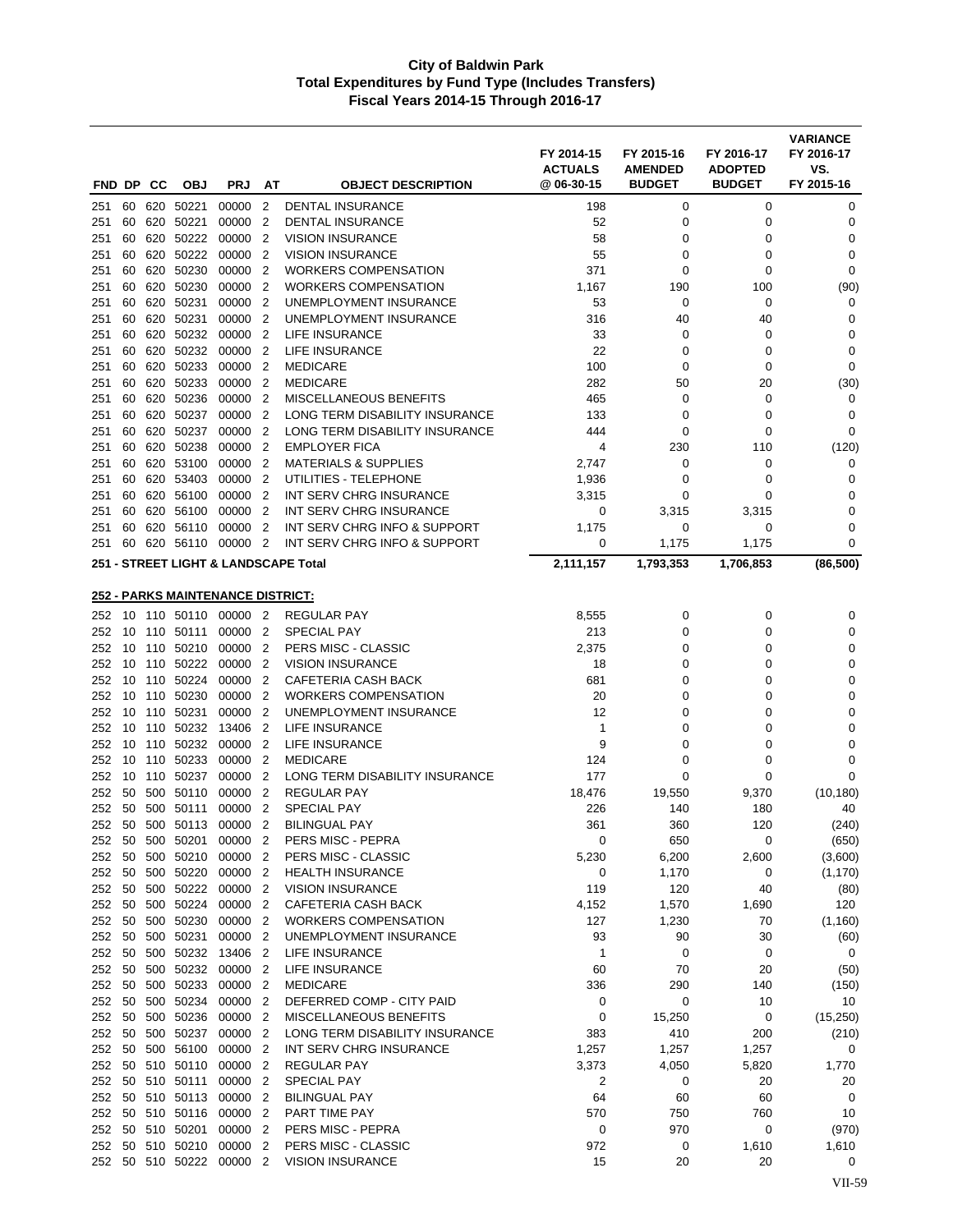| FND DP        |          | <b>CC</b> | <b>OBJ</b>             | <b>PRJ</b>               | AT                               | <b>OBJECT DESCRIPTION</b>                                     | FY 2014-15<br><b>ACTUALS</b><br>@06-30-15 | FY 2015-16<br><b>AMENDED</b><br><b>BUDGET</b> | FY 2016-17<br><b>ADOPTED</b><br><b>BUDGET</b> | <b>VARIANCE</b><br>FY 2016-17<br>VS.<br>FY 2015-16 |
|---------------|----------|-----------|------------------------|--------------------------|----------------------------------|---------------------------------------------------------------|-------------------------------------------|-----------------------------------------------|-----------------------------------------------|----------------------------------------------------|
|               |          |           | 50 510 50224           | 00000                    | $\overline{2}$                   | <b>CAFETERIA CASH BACK</b>                                    |                                           | 570                                           | 570                                           | 0                                                  |
| 252<br>252    | 50       | 510       | 50230                  | 00000                    | $\overline{2}$                   | <b>WORKERS COMPENSATION</b>                                   | 612<br>17                                 | 70                                            | 80                                            | 10                                                 |
| 252           | 50       |           | 510 50231              | 00000                    | $\overline{2}$                   | UNEMPLOYMENT INSURANCE                                        | 29                                        | 20                                            | 40                                            | 20                                                 |
| 252           | 50       | 510       | 50232                  | 00000                    | $\overline{2}$                   | LIFE INSURANCE                                                | 9                                         | 10                                            | 10                                            | $\mathbf 0$                                        |
| 252           | 50       |           | 510 50233              | 00000                    | $\overline{2}$                   | <b>MEDICARE</b>                                               | 61                                        | 70                                            | 100                                           | 30                                                 |
| 252           | 50       |           | 510 50234              | 00000                    | $\overline{2}$                   | DEFERRED COMP - CITY PAID                                     | 0                                         | 0                                             | 60                                            | 60                                                 |
| 252           | 50       |           | 510 50236              | 00000                    | $\overline{2}$                   | <b>MISCELLANEOUS BENEFITS</b>                                 | 34                                        | $\mathbf 0$                                   | $\mathbf 0$                                   | 0                                                  |
| 252           | 50       |           | 510 50237              | 00000                    | $\overline{2}$                   | LONG TERM DISABILITY INSURANCE                                | 83                                        | 90                                            | 120                                           | 30                                                 |
| 252           | 50       |           | 510 50238              | 00000                    | 2                                | <b>EMPLOYER FICA</b>                                          | $\mathbf{1}$                              | 50                                            | 50                                            | 0                                                  |
| 252           | 50       |           | 510 56100              | 00000                    | $\overline{2}$                   | INT SERV CHRG INSURANCE                                       | 686                                       | 686                                           | 686                                           | $\mathbf 0$                                        |
| 252           | 50       | 510       | 56110                  | 00000                    | $\overline{2}$                   | INT SERV CHRG INFO & SUPPORT                                  | 218                                       | 218                                           | 218                                           | $\mathbf 0$                                        |
| 252           | 50       | 520       | 50110                  | 00000                    | $\overline{2}$                   | REGULAR PAY                                                   | 3,660                                     | 3,650                                         | 4,110                                         | 460                                                |
| 252           | 50       |           | 520 50113              | 00000                    | $\overline{2}$                   | <b>BILINGUAL PAY</b>                                          | 60                                        | 60                                            | 60                                            | 0                                                  |
| 252           | 50       | 520       | 50120                  | 00000                    | $\overline{2}$                   | <b>OVERTIME PAY</b>                                           | 34                                        | 90                                            | 90                                            | 0                                                  |
| 252           | 50       | 520       | 50210                  | 00000                    | $\overline{2}$                   | PERS MISC - CLASSIC                                           | 1,061                                     | 1,340                                         | 1,140                                         | (200)                                              |
| 252           | 50       |           | 520 50222              | 00000                    | $\overline{2}$                   | <b>VISION INSURANCE</b>                                       | 13                                        | 10                                            | 20                                            | 10                                                 |
| 252           | 50       |           | 520 50224              | 00000                    | $\overline{2}$                   | CAFETERIA CASH BACK                                           | 572                                       | 570                                           | 570                                           | 0                                                  |
| 252           | 50       | 520       | 50230                  | 00000                    | $\overline{2}$                   | <b>WORKERS COMPENSATION</b>                                   | 9                                         | 20                                            | 30                                            | 10                                                 |
| 252           | 50       |           | 520 50231              | 00000                    | $\overline{2}$                   | UNEMPLOYMENT INSURANCE                                        | 13                                        | 10                                            | 10                                            | $\mathbf 0$                                        |
| 252           | 50       |           | 520 50232              | 00000                    | $\overline{2}$                   | LIFE INSURANCE                                                | 8                                         | 10                                            | 10                                            | $\mathbf 0$                                        |
| 252           | 50       |           | 520 50233              | 00000                    | $\overline{2}$                   | <b>MEDICARE</b>                                               | 61                                        | 50                                            | 60                                            | 10                                                 |
| 252           | 50       | 520       | 50234                  | 00000                    | $\overline{2}$                   | DEFERRED COMP - CITY PAID                                     | 0                                         | 0                                             | 60                                            | 60                                                 |
| 252           | 50       |           | 520 50237              | 00000                    | $\overline{2}$                   | LONG TERM DISABILITY INSURANCE                                | 78                                        | 80                                            | 90                                            | 10                                                 |
| 252           | 50       |           | 520 50313              | 00000                    | $\overline{2}$                   | <b>HOLIDAY LEAVE BUY-BACK</b>                                 | 27                                        | 0                                             | 0                                             | $\mathbf 0$                                        |
| 252           | 50       |           | 520 50314              | 00000                    | $\overline{2}$                   | SICK LEAVE BUY-BACK                                           | 0                                         | 70                                            | 70                                            | 0                                                  |
| 252           | 50       |           | 520 56100              | 00000 2                  |                                  | INT SERV CHRG INSURANCE                                       | 457                                       | 457                                           | 457                                           | $\mathbf 0$                                        |
| 252<br>252    | 50<br>50 |           | 530 51100<br>530 53390 | 00000<br>00000           | $\overline{2}$<br>$\overline{2}$ | <b>CONSULTANT SERVICES</b><br><b>MINOR EQUIPMENT PURCHASE</b> | 3,000<br>0                                | 3,000                                         | 3,000                                         | 0<br>$\mathbf 0$                                   |
| 252           | 50       | 540       | 50110                  | 00000                    | $\overline{2}$                   | <b>REGULAR PAY</b>                                            | 4,861                                     | 1,500<br>2,940                                | 1,500<br>14,020                               | 11,080                                             |
| 252           | 50       | 540       | 50111                  | 00000                    | $\overline{2}$                   | <b>SPECIAL PAY</b>                                            | 26                                        | $\mathbf 0$                                   | $\mathbf 0$                                   | 0                                                  |
| 252           | 50       |           | 540 50113              | 00000                    | $\overline{2}$                   | <b>BILINGUAL PAY</b>                                          | 98                                        | 60                                            | 240                                           | 180                                                |
| 252           | 50       | 540       | 50120                  | 00000                    | $\overline{2}$                   | <b>OVERTIME PAY</b>                                           | 336                                       | 200                                           | 2,000                                         | 1,800                                              |
| 252           | 50       | 540       | 50210                  | 00000                    | $\overline{2}$                   | PERS MISC - CLASSIC                                           | 1,289                                     | 1,080                                         | 3,910                                         | 2,830                                              |
| 252           | 50       |           | 540 50220              | 00000                    | 2                                | <b>HEALTH INSURANCE</b>                                       | 0                                         | 0                                             | 1,800                                         | 1,800                                              |
| 252           | 50       |           | 540 50222              | 00000                    | $\overline{2}$                   | <b>VISION INSURANCE</b>                                       | 32                                        | 20                                            | 80                                            | 60                                                 |
| 252           | 50       | 540       | 50224                  | 00000                    | $\overline{2}$                   | <b>CAFETERIA CASH BACK</b>                                    | 936                                       | 570                                           | 570                                           | 0                                                  |
| 252           | 50       | 540       | 50230                  | 00000                    | $\overline{2}$                   | <b>WORKERS COMPENSATION</b>                                   | 11                                        | 20                                            | 1,090                                         | 1,070                                              |
| 252           | 50       | 540       | 50231                  | 00000                    | 2                                | UNEMPLOYMENT INSURANCE                                        | 21                                        | 10                                            | 50                                            | 40                                                 |
| 252           | 50       | 540       | 50232                  | 00000                    | $\overline{2}$                   | LIFE INSURANCE                                                | 13                                        | 10                                            | 20                                            | 10                                                 |
| 252           | 50       |           | 540 50233              | 00000 2                  |                                  | <b>MEDICARE</b>                                               | 91                                        | 40                                            | 210                                           | 170                                                |
| 252           | 50       |           | 540 50234              | 00000 2                  |                                  | DEFERRED COMP - CITY PAID                                     | 0                                         | 0                                             | 60                                            | 60                                                 |
| 252           |          |           | 50 540 50237           | 00000 2                  |                                  | LONG TERM DISABILITY INSURANCE                                | 94                                        | 60                                            | 300                                           | 240                                                |
| 252           |          |           | 50 540 50314           | 00000 2                  |                                  | SICK LEAVE BUY-BACK                                           | 0                                         | 30                                            | 30                                            | 0                                                  |
| 252 50        |          |           | 540 56100              | 00000 2                  |                                  | INT SERV CHRG INSURANCE                                       | 800                                       | 800                                           | 800                                           | $\mathbf 0$                                        |
| 252 50        |          |           | 550 50110              | 00000                    | $\overline{2}$                   | <b>REGULAR PAY</b>                                            | 0                                         | 0                                             | 3,700                                         | 3,700                                              |
|               |          |           | 252 50 550 50113       | 00000 2                  |                                  | <b>BILINGUAL PAY</b>                                          | 0                                         | 0                                             | 120                                           | 120                                                |
| 252 50        |          |           | 550 50210              | 00000 2                  |                                  | PERS MISC - CLASSIC                                           | 0                                         | 0                                             | 1,050                                         | 1,050                                              |
| 252           | 50       |           | 550 50220              | 00000 2                  |                                  | <b>HEALTH INSURANCE</b>                                       | 0                                         | 0                                             | 700                                           | 700                                                |
| 252 50        |          |           | 50 550 50230           | 550 50222 00000 2        |                                  | <b>VISION INSURANCE</b><br><b>WORKERS COMPENSATION</b>        | 0                                         | 0                                             | 20<br>370                                     | 20<br>370                                          |
| 252<br>252 50 |          |           | 550 50231              | 00000 2                  |                                  | UNEMPLOYMENT INSURANCE                                        | 0<br>$\mathbf 0$                          | 0<br>0                                        |                                               |                                                    |
| 252 50        |          |           | 550 50232              | 00000 2<br>00000 2       |                                  | LIFE INSURANCE                                                | 0                                         | 0                                             | 30<br>10                                      | 30<br>10                                           |
| 252 50        |          |           | 550 50233              | 00000 2                  |                                  | <b>MEDICARE</b>                                               | $\mathbf 0$                               | 0                                             | 60                                            | 60                                                 |
| 252           | 50       |           | 550 50237              | 00000 2                  |                                  | LONG TERM DISABILITY INSURANCE                                | 0                                         | 0                                             | 80                                            | 80                                                 |
| 252 50        |          |           | 551 50110              | 00000 2                  |                                  | <b>REGULAR PAY</b>                                            | 11                                        | 4,530                                         | 7,870                                         | 3,340                                              |
| 252 50        |          |           |                        | 551 50113 00000 2        |                                  | <b>BILINGUAL PAY</b>                                          | $\mathbf 0$                               | 60                                            | 220                                           | 160                                                |
|               |          |           |                        | 252 50 551 50116 00000 2 |                                  | PART TIME PAY                                                 | 25,512                                    | 10,000                                        | 37,990                                        | 27,990                                             |
| 252 50        |          |           | 551 50210              | 00000 2                  |                                  | PERS MISC - CLASSIC                                           | 0                                         | 1,660                                         | 2,220                                         | 560                                                |
| 252           | 50       |           | 551 50220              | 00000                    | $\overline{2}$                   | <b>HEALTH INSURANCE</b>                                       | 0                                         | 780                                           | 2,160                                         | 1,380                                              |
|               |          |           |                        | 252 50 551 50222 00000 2 |                                  | <b>VISION INSURANCE</b>                                       | 0                                         | 40                                            | 70                                            | 30                                                 |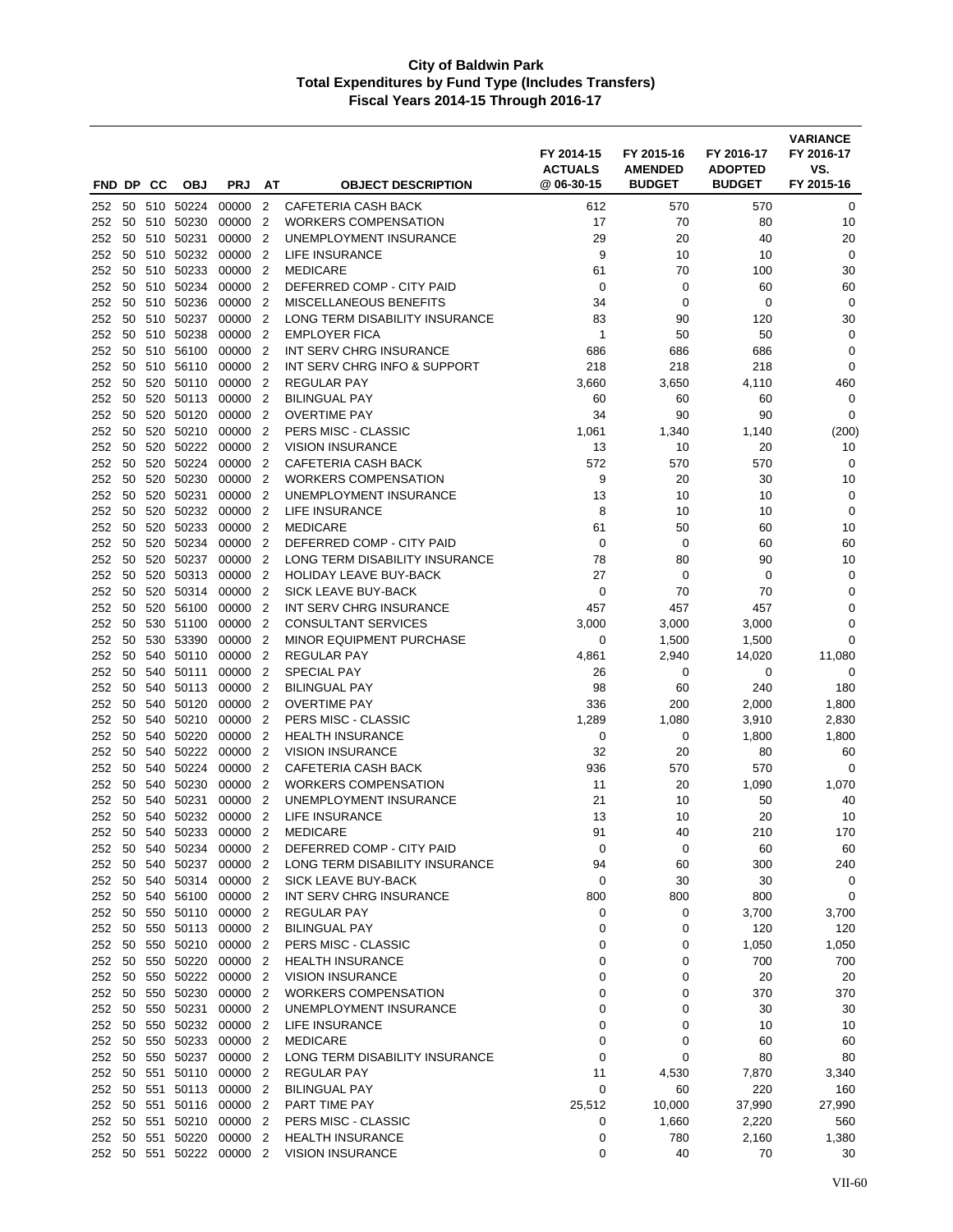| FND DP        |          | <b>CC</b>  | <b>OBJ</b>             | <b>PRJ</b>               | AT                               | <b>OBJECT DESCRIPTION</b>                              | FY 2014-15<br><b>ACTUALS</b><br>@06-30-15 | FY 2015-16<br><b>AMENDED</b><br><b>BUDGET</b> | FY 2016-17<br><b>ADOPTED</b><br><b>BUDGET</b> | <b>VARIANCE</b><br>FY 2016-17<br>VS.<br>FY 2015-16 |
|---------------|----------|------------|------------------------|--------------------------|----------------------------------|--------------------------------------------------------|-------------------------------------------|-----------------------------------------------|-----------------------------------------------|----------------------------------------------------|
|               |          |            |                        |                          |                                  |                                                        |                                           |                                               |                                               |                                                    |
| 252           | 50       |            | 50 551 50230<br>50231  | 00000<br>00000           | $\overline{2}$<br>$\overline{2}$ | <b>WORKERS COMPENSATION</b><br>UNEMPLOYMENT INSURANCE  | 1,117<br>636                              | 1,020<br>160                                  | 2,960                                         | 1,940<br>840                                       |
| 252<br>252    | 50       | 551<br>551 | 50232                  | 00000                    | $\overline{2}$                   | LIFE INSURANCE                                         | 0                                         | 20                                            | 1,000<br>20                                   | 0                                                  |
| 252           | 50       | 551        | 50233                  | 00000                    | $\overline{2}$                   | <b>MEDICARE</b>                                        | 370                                       | 220                                           | 670                                           | 450                                                |
| 252           | 50       | 551        | 50236                  | 00000                    | $\overline{2}$                   | <b>MISCELLANEOUS BENEFITS</b>                          | 1,527                                     | 0                                             | 0                                             | 0                                                  |
| 252           | 50       | 551        | 50237                  | 00000                    | $\overline{2}$                   | LONG TERM DISABILITY INSURANCE                         | 541                                       | 90                                            | 170                                           | 80                                                 |
| 252           | 50       | 551        | 50238                  | 00000                    | $\overline{2}$                   | <b>EMPLOYER FICA</b>                                   | 55                                        | 670                                           | 2,550                                         | 1,880                                              |
| 252           | 50       | 551        | 56100                  | 00000                    | $\overline{2}$                   | INT SERV CHRG INSURANCE                                | 572                                       | 572                                           | 572                                           | $\mathbf 0$                                        |
| 252           | 50       |            | 552 50110              | 00000                    | $\overline{2}$                   | <b>REGULAR PAY</b>                                     | 6,156                                     | 4,580                                         | 5,550                                         | 970                                                |
| 252           | 50       |            | 552 50111              | 00000                    | $\overline{2}$                   | <b>SPECIAL PAY</b>                                     | $\mathbf 0$                               | 0                                             | 270                                           | 270                                                |
| 252           | 50       |            | 552 50113              | 00000                    | $\overline{2}$                   | <b>BILINGUAL PAY</b>                                   | 181                                       | $\mathbf 0$                                   | 0                                             | 0                                                  |
| 252           | 50       |            | 552 50120              | 00000                    | $\overline{2}$                   | <b>OVERTIME PAY</b>                                    | 248                                       | 200                                           | 200                                           | $\mathbf 0$                                        |
| 252           | 50       |            | 552 50201              | 00000                    | $\overline{2}$                   | PERS MISC - PEPRA                                      | 0                                         | 1,080                                         | 1,590                                         | 510                                                |
| 252           | 50       |            | 552 50210              | 00000                    | $\overline{2}$                   | PERS MISC - CLASSIC                                    | 1,816                                     | 0                                             | 0                                             | 0                                                  |
| 252           | 50       |            | 552 50220              | 00000                    | $\overline{2}$                   | <b>HEALTH INSURANCE</b>                                | 1,139                                     | 1,070                                         | 1,120                                         | 50                                                 |
| 252           | 50       |            | 552 50221              | 00000                    | $\overline{2}$                   | <b>DENTAL INSURANCE</b>                                | 59                                        | 0                                             | 0                                             | 0                                                  |
| 252<br>252    | 50<br>50 |            | 552 50222<br>552 50230 | 00000<br>00000           | $\overline{2}$<br>$\overline{2}$ | <b>VISION INSURANCE</b><br><b>WORKERS COMPENSATION</b> | 63<br>368                                 | $\mathbf 0$<br>460                            | 40<br>550                                     | 40<br>90                                           |
| 252           | 50       |            | 552 50231              | 00000                    | 2                                | UNEMPLOYMENT INSURANCE                                 | 40                                        | 40                                            | 40                                            | $\mathbf 0$                                        |
| 252           | 50       |            | 552 50232              | 00000                    | $\overline{2}$                   | LIFE INSURANCE                                         | 25                                        | 30                                            | 20                                            | (10)                                               |
| 252           | 50       |            | 552 50233              | 00000                    | $\overline{2}$                   | <b>MEDICARE</b>                                        | 73                                        | 70                                            | 80                                            | 10                                                 |
| 252           | 50       |            | 552 50237              | 00000                    | $\overline{2}$                   | LONG TERM DISABILITY INSURANCE                         | 132                                       | 100                                           | 120                                           | 20                                                 |
| 252           | 50       |            | 552 50314              | 00000                    | $\overline{2}$                   | <b>SICK LEAVE BUY-BACK</b>                             | $\mathbf 0$                               | 40                                            | 40                                            | 0                                                  |
| 252           | 50       | 560        | 50110                  | 00000                    | $\overline{2}$                   | <b>REGULAR PAY</b>                                     | 4,104                                     | 24,150                                        | 19,120                                        | (5,030)                                            |
| 252           | 50       | 560        | 50111                  | 00000                    | $\overline{2}$                   | <b>SPECIAL PAY</b>                                     | 33                                        | 0                                             | 0                                             | 0                                                  |
| 252           | 50       |            | 560 50113              | 00000                    | $\overline{2}$                   | <b>BILINGUAL PAY</b>                                   | 120                                       | 610                                           | 400                                           | (210)                                              |
| 252           | 50       |            | 560 50120              | 00000                    | $\overline{2}$                   | <b>OVERTIME PAY</b>                                    | 87                                        | 400                                           | 2,000                                         | 1,600                                              |
| 252           | 50       | 560        | 50210                  | 00000                    | $\overline{2}$                   | PERS MISC - CLASSIC                                    | 1,217                                     | 8,940                                         | 5,340                                         | (3,600)                                            |
| 252           | 50       | 560        | 50220                  | 00000                    | $\overline{2}$                   | <b>HEALTH INSURANCE</b>                                | 764                                       | 3,960                                         | 3,970                                         | 10                                                 |
| 252           | 50       |            | 560 50221              | 00000                    | $\overline{2}$                   | DENTAL INSURANCE                                       | 36                                        | 0                                             | 0                                             | 0                                                  |
| 252           | 50       |            | 560 50222              | 00000                    | $\overline{2}$                   | <b>VISION INSURANCE</b>                                | 26                                        | 180                                           | 110                                           | (70)                                               |
| 252           | 50<br>50 | 560<br>560 | 50230<br>50231         | 00000<br>00000           | $\overline{2}$<br>$\overline{2}$ | <b>WORKERS COMPENSATION</b><br>UNEMPLOYMENT INSURANCE  | 247<br>26                                 | 2,420                                         | 1,910<br>100                                  | (510)                                              |
| 252<br>252    | 50       |            | 560 50232              | 00000                    | $\overline{2}$                   | LIFE INSURANCE                                         | 17                                        | 140<br>120                                    | 40                                            | (40)<br>(80)                                       |
| 252           | 50       |            | 560 50233              | 00000                    | $\overline{2}$                   | <b>MEDICARE</b>                                        | 50                                        | 360                                           | 280                                           | (80)                                               |
| 252           | 50       | 560        | 50237                  | 00000                    | $\overline{2}$                   | LONG TERM DISABILITY INSURANCE                         | 88                                        | 510                                           | 400                                           | (110)                                              |
| 252           | 50       |            | 560 53100              | 00000                    | 2                                | <b>MATERIALS &amp; SUPPLIES</b>                        | 2,407                                     | 5,000                                         | 10,000                                        | 5,000                                              |
| 252           | 50       | 560        | 56100                  | 00000                    | $\overline{2}$                   | INT SERV CHRG INSURANCE                                | 2,743                                     | 2,743                                         | 2,743                                         | 0                                                  |
| 252           | 50       | 560        | 56110                  | 00000                    | 2                                | INT SERV CHRG INFO & SUPPORT                           | 4,000                                     | 4,000                                         | 4,000                                         | 0                                                  |
| 252           |          |            | 50 560 56120           | 00000 2                  |                                  | INT SERV CHRG - FLEET                                  | 52,200                                    | 52,200                                        | 52,200                                        | 0                                                  |
| 252           | 50       |            | 560 58110              | 00000                    | $\overline{2}$                   | <b>EQUIPMENT PURCHASE</b>                              | 0                                         | 20,000                                        | 0                                             | (20,000)                                           |
| 252 50        |          |            | 561 50110              | 00000 2                  |                                  | REGULAR PAY                                            | 24,517                                    | 6,850                                         | 0                                             | (6, 850)                                           |
| 252 50        |          | 561        | 50111                  | 00000 2                  |                                  | SPECIAL PAY                                            | 95                                        | 0                                             | 0                                             | 0                                                  |
| 252 50        |          |            |                        | 561 50113 00000 2        |                                  | <b>BILINGUAL PAY</b>                                   | 309                                       | 220                                           | 0                                             | (220)                                              |
| 252 50        |          |            | 561 50120              | 00000 2                  |                                  | <b>OVERTIME PAY</b>                                    | 872                                       | 500                                           | 500                                           | 0                                                  |
| 252 50        |          |            | 561 50210              | 00000 2                  |                                  | PERS MISC - CLASSIC                                    | 6,563                                     | 2,550                                         | 0                                             | (2,550)                                            |
| 252 50        |          | 561        | 561 50220              | 00000 2<br>00000         |                                  | <b>HEALTH INSURANCE</b><br><b>DENTAL INSURANCE</b>     | 4,363                                     | 1,350                                         | 0                                             | (1,350)                                            |
| 252<br>252 50 | 50       |            | 50221<br>561 50222     | 00000 2                  | $\overline{2}$                   | <b>VISION INSURANCE</b>                                | 238<br>183                                | 0<br>60                                       | 0<br>0                                        | 0<br>(60)                                          |
| 252 50        |          | 561        | 50230                  | 00000 2                  |                                  | <b>WORKERS COMPENSATION</b>                            | 1,434                                     | 680                                           | 0                                             | (680)                                              |
| 252 50        |          |            | 561 50231              | 00000 2                  |                                  | UNEMPLOYMENT INSURANCE                                 | 167                                       | 50                                            | 0                                             | (50)                                               |
| 252 50        |          |            | 561 50232 00000        |                          | $\overline{2}$                   | LIFE INSURANCE                                         | 104                                       | 40                                            | 0                                             | (40)                                               |
| 252           |          | 50 561     | 50233                  | 00000 2                  |                                  | <b>MEDICARE</b>                                        | 349                                       | 100                                           | 0                                             | (100)                                              |
| 252 50        |          | 561        | 50237                  | 00000 2                  |                                  | LONG TERM DISABILITY INSURANCE                         | 513                                       | 140                                           | 0                                             | (140)                                              |
| 252           | 50       |            | 561 50314              | 00000 2                  |                                  | SICK LEAVE BUY-BACK                                    | 0                                         | 160                                           | 160                                           | 0                                                  |
| 252 50        |          |            | 561 56100              | 00000 2                  |                                  | INT SERV CHRG INSURANCE                                | 1,829                                     | 1,829                                         | 1,829                                         | 0                                                  |
| 252           | 50       | 561        | 56110                  | 00000 2                  |                                  | INT SERV CHRG INFO & SUPPORT                           | 2,466                                     | 2,466                                         | 2,466                                         | 0                                                  |
| 252 50        |          |            | 561 56120              | 00000 2                  |                                  | INT SERV CHRG - FLEET                                  | 30,320                                    | 30,320                                        | 30,320                                        | 0                                                  |
| 252 50        |          |            | 562 50116 00000        |                          | $\overline{2}$                   | PART TIME PAY                                          | 0                                         | 1,000                                         | 0                                             | (1,000)                                            |
|               |          |            |                        | 252 50 562 50120 00000 2 |                                  | <b>OVERTIME PAY</b>                                    | 0                                         | 100                                           | 100                                           | 0                                                  |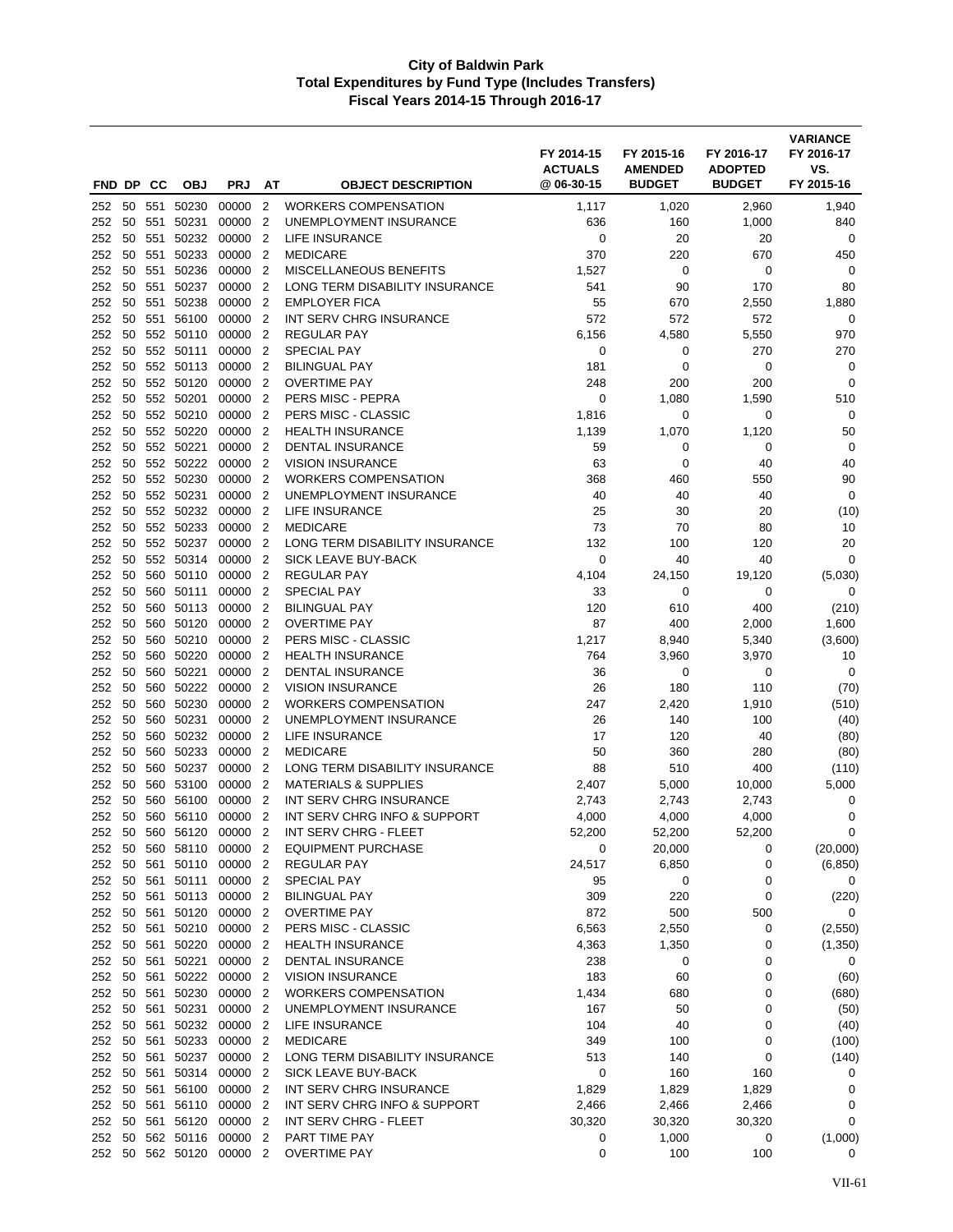| FND DP     |          | <b>CC</b>  | <b>OBJ</b>                   | <b>PRJ</b>         | AT                                         | <b>OBJECT DESCRIPTION</b>                             | FY 2014-15<br><b>ACTUALS</b><br>@ 06-30-15 | FY 2015-16<br><b>AMENDED</b><br><b>BUDGET</b> | FY 2016-17<br><b>ADOPTED</b><br><b>BUDGET</b> | <b>VARIANCE</b><br>FY 2016-17<br>VS.<br>FY 2015-16 |
|------------|----------|------------|------------------------------|--------------------|--------------------------------------------|-------------------------------------------------------|--------------------------------------------|-----------------------------------------------|-----------------------------------------------|----------------------------------------------------|
| 252        | 50       |            | 562 50230                    | 00000              | $\overline{2}$                             | <b>WORKERS COMPENSATION</b>                           | 0                                          | 60                                            | 0                                             | (60)                                               |
| 252        | 50       |            | 562 50231                    | 00000              | $\overline{2}$                             | UNEMPLOYMENT INSURANCE                                | 0                                          | 130                                           | 0                                             | (130)                                              |
| 252        | 50       |            | 562 50233                    | 00000              | $\overline{2}$                             | <b>MEDICARE</b>                                       | 0                                          | 20                                            | 0                                             | (20)                                               |
| 252        | 50       |            | 562 50238                    | 00000              | $\overline{2}$                             | <b>EMPLOYER FICA</b>                                  | 0                                          | 70                                            | 0                                             | (70)                                               |
| 252        | 50       |            | 562 50314                    | 00000              | $\overline{2}$                             | SICK LEAVE BUY-BACK                                   | $\Omega$                                   | 220                                           | 220                                           | 0                                                  |
| 252        | 50       |            | 562 56100                    | 00000              | $\overline{2}$                             | <b>INT SERV CHRG INSURANCE</b>                        | 2,286                                      | 2,286                                         | 2,286                                         | 0                                                  |
| 252        | 50       |            | 562 56110                    | 00000              | $\overline{2}$                             | INT SERV CHRG INFO & SUPPORT                          | 3,238                                      | 3,238                                         | 3,238                                         | 0                                                  |
| 252        | 50       |            | 562 56120                    | 00000              | $\overline{2}$                             | INT SERV CHRG - FLEET                                 | 4,200                                      | 4,200                                         | 4,200                                         | 0                                                  |
| 252        | 50       | 570        | 50110                        | 00000              | $\overline{2}$                             | <b>REGULAR PAY</b>                                    | 25,501                                     | 21,750                                        | 24,650                                        | 2,900                                              |
| 252        | 50       | 570        | 50111                        | 00000              | $\overline{2}$                             | <b>SPECIAL PAY</b>                                    | 40                                         | 0                                             | 0                                             | 0                                                  |
| 252        | 50       |            | 570 50113                    | 00000              | $\overline{2}$                             | <b>BILINGUAL PAY</b>                                  | 136                                        | 300                                           | 300                                           | 0                                                  |
| 252<br>252 | 50<br>50 | 570        | 570 50120<br>50210           | 00000<br>00000     | $\overline{2}$<br>$\overline{2}$           | <b>OVERTIME PAY</b><br>PERS MISC - CLASSIC            | 1,213<br>7,067                             | 800                                           | 800<br>6,830                                  | 0                                                  |
| 252        | 50       | 570        | 50220                        | 00000              | $\overline{2}$                             | <b>HEALTH INSURANCE</b>                               | 3,925                                      | 7,960<br>3,590                                | 6,500                                         | (1, 130)<br>2,910                                  |
| 252        | 50       | 570        | 50221                        | 00000              | $\overline{2}$                             | <b>DENTAL INSURANCE</b>                               | 219                                        | 0                                             | 0                                             | 0                                                  |
| 252        | 50       | 570        | 50222                        | 00000              | $\overline{2}$                             | <b>VISION INSURANCE</b>                               | 147                                        | 110                                           | 160                                           | 50                                                 |
| 252        | 50       | 570        | 50230                        | 00000              | $\overline{2}$                             | <b>WORKERS COMPENSATION</b>                           | 1,467                                      | 2,180                                         | 2,470                                         | 290                                                |
| 252        | 50       | 570        | 50231                        | 00000              | $\overline{2}$                             | UNEMPLOYMENT INSURANCE                                | 153                                        | 140                                           | 140                                           | 0                                                  |
| 252        | 50       |            | 570 50232                    | 00000              | $\overline{2}$                             | LIFE INSURANCE                                        | 96                                         | 110                                           | 60                                            | (50)                                               |
| 252        | 50       |            | 570 50233                    | 00000              | $\overline{2}$                             | <b>MEDICARE</b>                                       | 261                                        | 320                                           | 360                                           | 40                                                 |
| 252        | 50       | 570        | 50237                        | 00000              | $\overline{2}$                             | LONG TERM DISABILITY INSURANCE                        | 524                                        | 460                                           | 520                                           | 60                                                 |
| 252        | 50       | 570        | 50313                        | 00000              | $\overline{2}$                             | <b>HOLIDAY LEAVE BUY-BACK</b>                         | 131                                        | 0                                             | 0                                             | $\mathbf 0$                                        |
| 252        | 50       | 570        | 50314                        | 00000              | $\overline{2}$                             | SICK LEAVE BUY-BACK                                   | 0                                          | 180                                           | 180                                           | 0                                                  |
| 252        | 50       | 570        | 56100                        | 00000              | $\overline{2}$                             | <b>INT SERV CHRG INSURANCE</b>                        | 2,515                                      | 2,515                                         | 2,515                                         | 0                                                  |
| 252        | 50       | 571        | 50110                        | 00000              | $\overline{2}$                             | <b>REGULAR PAY</b>                                    | 20,291                                     | 18,690                                        | 14,450                                        | (4, 240)                                           |
| 252<br>252 | 50<br>50 | 571<br>571 | 50111<br>50113               | 00000<br>00000     | $\overline{2}$<br>$\overline{2}$           | <b>SPECIAL PAY</b><br><b>BILINGUAL PAY</b>            | 56<br>421                                  | 0<br>360                                      | 90<br>180                                     | 90<br>(180)                                        |
| 252        | 50       | 571        | 50116                        | 00000              | $\overline{2}$                             | PART TIME PAY                                         | 0                                          | 500                                           | 0                                             | (500)                                              |
| 252        | 50       | 571        | 50117                        | 00000              | $\overline{2}$                             | PERMANENT PART TIME PAY                               | 0                                          | 9,000                                         | 0                                             | (9,000)                                            |
| 252        | 50       | 571        | 50120                        | 00000              | $\overline{2}$                             | <b>OVERTIME PAY</b>                                   | 614                                        | 700                                           | 700                                           | 0                                                  |
| 252        | 50       | 571        | 50201                        | 00000              | $\overline{2}$                             | PERS MISC - PEPRA                                     | 0                                          | 0                                             | 1,000                                         | 1,000                                              |
| 252        | 50       | 571        | 50210                        | 00000              | $\overline{2}$                             | PERS MISC - CLASSIC                                   | 5,889                                      | 6,880                                         | 3,030                                         | (3,850)                                            |
| 252        | 50       | 571        | 50214                        | 00000              | $\overline{2}$                             | PERS PART TIME                                        | 0                                          | 2,690                                         | 0                                             | (2,690)                                            |
| 252        | 50       | 571        | 50220                        | 00000              | $\overline{2}$                             | <b>HEALTH INSURANCE</b>                               | 3,608                                      | 3,380                                         | 2,100                                         | (1,280)                                            |
| 252        | 50       | 571        | 50221                        | 00000              | $\overline{2}$                             | <b>DENTAL INSURANCE</b>                               | 178                                        | 0                                             | 0                                             | 0                                                  |
| 252        | 50       | 571        | 50222                        | 00000              | $\overline{2}$                             | <b>VISION INSURANCE</b>                               | 117                                        | 110                                           | 50                                            | (60)                                               |
| 252        | 50       | 571        | 50226                        | 00000              | $\overline{2}$                             | PART TIME HEALTH INSURANCE                            | 0                                          | 480                                           | 0                                             | (480)                                              |
| 252        | 50       | 571        | 50230<br>50231               | 00000              | $\overline{2}$                             | <b>WORKERS COMPENSATION</b><br>UNEMPLOYMENT INSURANCE | 1,204                                      | 2,410                                         | 1,440                                         | (970)                                              |
| 252<br>252 | 50       | 571        | 50 571 50232 00000           | 00000              | $\overline{2}$<br>$\overline{\phantom{a}}$ | LIFE INSURANCE                                        | 131<br>82                                  | 390<br>90                                     | 80<br>30                                      | (310)<br>(60)                                      |
| 252        |          |            | 50 571 50233                 | 00000 2            |                                            | <b>MEDICARE</b>                                       | 285                                        | 420                                           | 210                                           | (210)                                              |
| 252        |          |            | 50 571 50237                 | 00000 2            |                                            | LONG TERM DISABILITY INSURANCE                        | 431                                        | 390                                           | 300                                           | (90)                                               |
| 252        |          |            | 50 571 50238                 | 00000 2            |                                            | <b>EMPLOYER FICA</b>                                  | 0                                          | 640                                           | 0                                             | (640)                                              |
| 252        |          |            | 50 571 50313                 | 00000 2            |                                            | HOLIDAY LEAVE BUY-BACK                                | 110                                        | 0                                             | 0                                             | 0                                                  |
| 252        |          |            |                              | 50 571 50314 00000 | $\overline{2}$                             | SICK LEAVE BUY-BACK                                   | 0                                          | 200                                           | 200                                           | 0                                                  |
| 252        |          |            | 50 571 56100                 | 00000 2            |                                            | INT SERV CHRG INSURANCE                               | 2,286                                      | 2,286                                         | 2,286                                         | 0                                                  |
|            |          |            | 252 50 571 56110             | 00000 2            |                                            | INT SERV CHRG INFO & SUPPORT                          | 1,704                                      | 1,704                                         | 1,704                                         | 0                                                  |
| 252        |          |            | 50 571 56120                 | 00000 2            |                                            | INT SERV CHRG - FLEET                                 | 3,200                                      | 3,200                                         | 3,200                                         | 0                                                  |
| 252        |          |            | 50 581 50110                 | 00000              | -2                                         | <b>REGULAR PAY</b>                                    | 0                                          | 0                                             | 9,210                                         | 9,210                                              |
|            |          |            | 252 50 581 50113             | 00000 2            |                                            | <b>BILINGUAL PAY</b>                                  | 0                                          | 0                                             | 240                                           | 240                                                |
| 252        |          |            | 50 581 50210<br>50 581 50220 | 00000 2<br>00000 2 |                                            | PERS MISC - CLASSIC<br><b>HEALTH INSURANCE</b>        | 0                                          | 0                                             | 2,590                                         | 2,590                                              |
| 252<br>252 |          |            | 50 581 50222                 | 00000 2            |                                            | <b>VISION INSURANCE</b>                               | 0<br>0                                     | 0<br>0                                        | 2,400<br>50                                   | 2,400<br>50                                        |
|            |          |            | 252 50 581 50230             | 00000 2            |                                            | <b>WORKERS COMPENSATION</b>                           | 0                                          | 0                                             | 920                                           | 920                                                |
| 252        | 50       |            | 581 50231                    | 00000              | -2                                         | UNEMPLOYMENT INSURANCE                                | 0                                          | 0                                             | 50                                            | 50                                                 |
| 252        |          |            | 50 581 50232 00000           |                    | $\overline{2}$                             | LIFE INSURANCE                                        | 0                                          | 0                                             | 20                                            | 20                                                 |
| 252        |          |            | 50 581 50233                 | 00000 2            |                                            | <b>MEDICARE</b>                                       | 0                                          | 0                                             | 140                                           | 140                                                |
| 252        |          |            | 50 581 50237                 | 00000 2            |                                            | LONG TERM DISABILITY INSURANCE                        | 0                                          | 0                                             | 190                                           | 190                                                |
| 252        |          |            | 50 581 56100                 | 00000 2            |                                            | INT SERV CHRG INSURANCE                               | 686                                        | 686                                           | 686                                           | 0                                                  |
|            |          |            | 252 60 620 50110             | 00000 2            |                                            | <b>REGULAR PAY</b>                                    | 0                                          | 11,080                                        | 12,460                                        | 1,380                                              |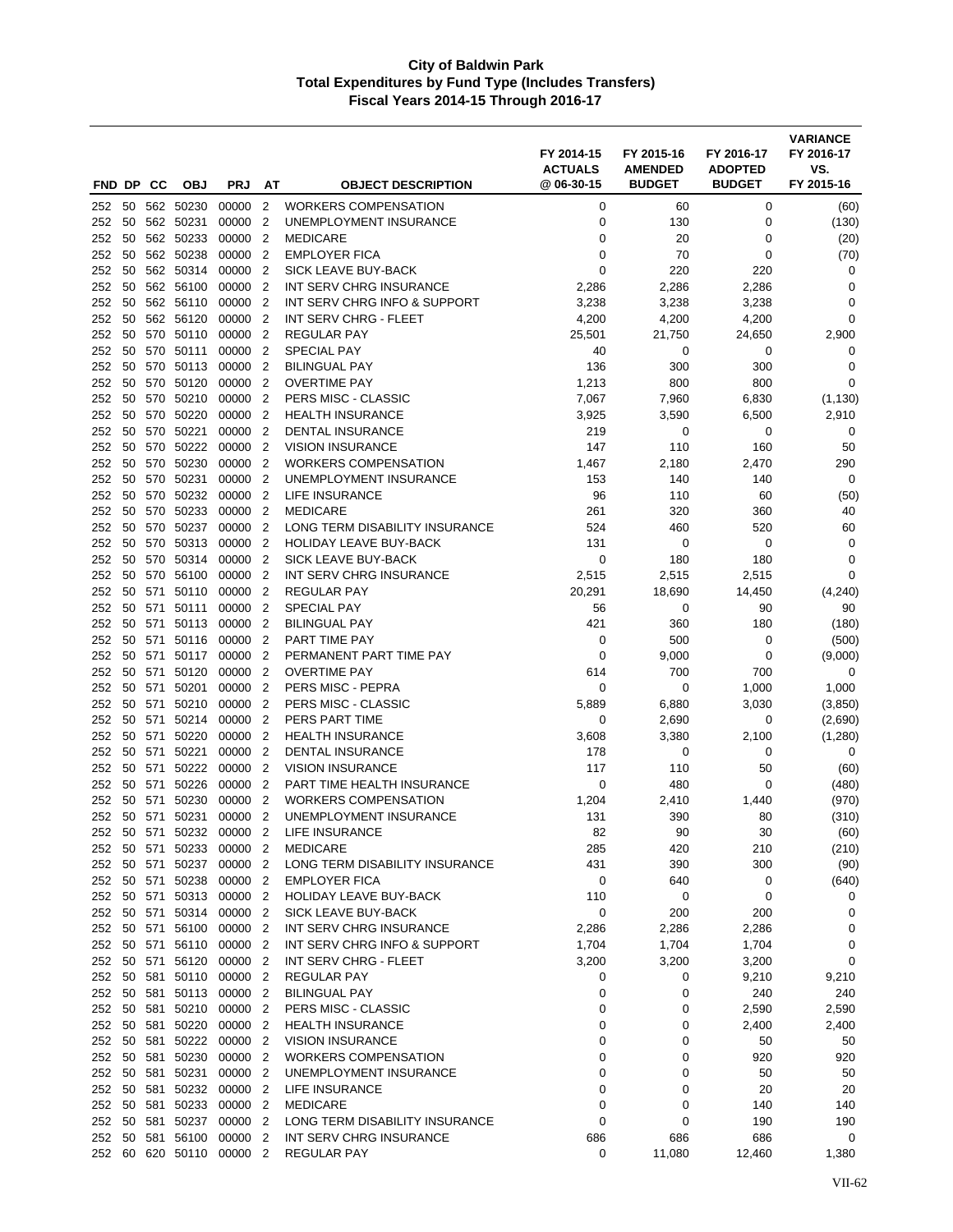| FND DP     |          | CС         | <b>OBJ</b>                         | <b>PRJ</b>           | AΤ                               | <b>OBJECT DESCRIPTION</b>                                           | FY 2014-15<br><b>ACTUALS</b><br>@06-30-15 | FY 2015-16<br><b>AMENDED</b><br><b>BUDGET</b> | FY 2016-17<br><b>ADOPTED</b><br><b>BUDGET</b> | <b>VARIANCE</b><br>FY 2016-17<br>VS.<br>FY 2015-16 |
|------------|----------|------------|------------------------------------|----------------------|----------------------------------|---------------------------------------------------------------------|-------------------------------------------|-----------------------------------------------|-----------------------------------------------|----------------------------------------------------|
| 252        | 60       |            | 620 50113                          | 00000                | $\overline{2}$                   | <b>BILINGUAL PAY</b>                                                | 0                                         | 120                                           | 120                                           | 0                                                  |
| 252        | 60       | 620        | 50210                              | 00000                | $\overline{2}$                   | PERS MISC - CLASSIC                                                 | 0                                         | 4,040                                         | 3,450                                         | (590)                                              |
| 252        | 60       | 620        | 50220                              | 00000                | $\overline{2}$                   | <b>HEALTH INSURANCE</b>                                             | 0                                         | 1,600                                         | 1,960                                         | 360                                                |
| 252        | 60       | 620        | 50222                              | 00000                | $\overline{2}$                   | <b>VISION INSURANCE</b>                                             | $\mathbf 0$                               | 100                                           | 100                                           | $\mathbf 0$                                        |
| 252        | 60       |            | 620 50230                          | 00000                | $\overline{2}$                   | <b>WORKERS COMPENSATION</b>                                         | 0                                         | 1,110                                         | 1,250                                         | 140                                                |
| 252        | 60       | 620        | 50231                              | 00000                | $\overline{2}$                   | UNEMPLOYMENT INSURANCE                                              | 0                                         | 80                                            | 80                                            | $\mathbf 0$                                        |
| 252        | 60       | 620        | 50232                              | 00000                | $\overline{2}$                   | LIFE INSURANCE                                                      | $\mathbf 0$                               | 60                                            | 30                                            | (30)                                               |
| 252        | 60       | 620        | 50233                              | 00000                | $\overline{2}$                   | <b>MEDICARE</b>                                                     | $\mathbf 0$                               | 160                                           | 180                                           | 20                                                 |
| 252        | 60       | 620        | 50237                              | 00000                | $\overline{2}$                   | LONG TERM DISABILITY INSURANCE                                      | $\mathbf 0$                               | 230                                           | 260                                           | 30                                                 |
| 252        | 60       | 620        | 51100                              | 15805                | $\overline{2}$                   | <b>CONSULTANT SERVICES</b>                                          | 4,687                                     | 0                                             | 0                                             | 0                                                  |
| 252        | 60       |            | 620 51100                          | 18600                | $\overline{2}$                   | CONSULTANT SERVICES                                                 | 2,448                                     | $\mathbf 0$                                   | 0                                             | 0                                                  |
| 252        | 60       |            | 620 51100                          | 00000                | $\overline{2}$                   | CONSULTANT SERVICES                                                 | 107,658                                   | 0                                             | 0                                             | 0                                                  |
| 252        | 60       |            | 620 51100                          | 00000                | $\overline{2}$                   | <b>CONSULTANT SERVICES</b>                                          | 0                                         | 150,000                                       | 0                                             | (150,000)                                          |
| 252        | 60       | 620        | 53100                              | 18600                | $\overline{2}$                   | <b>MATERIALS &amp; SUPPLIES</b>                                     | 458                                       | 0                                             | 0                                             | 0                                                  |
| 252        | 60       |            | 620 53100                          | 00000                | $\overline{2}$                   | <b>MATERIALS &amp; SUPPLIES</b>                                     | 79,538                                    | $\Omega$                                      | $\Omega$                                      | 0                                                  |
| 252<br>252 | 60<br>60 | 620<br>620 | 53100<br>53371                     | 00000<br>00000       | $\overline{2}$<br>$\overline{2}$ | <b>MATERIALS &amp; SUPPLIES</b><br><b>MAINTENANCE &amp; REPAIRS</b> | 373<br>0                                  | 65,000<br>0                                   | 60,000                                        | (5,000)<br>120,000                                 |
| 252        | 60       | 620        | 53390                              | 00000                | $\overline{2}$                   | <b>MINOR EQUIPMENT PURCHASE</b>                                     | $\mathbf 0$                               | 500                                           | 120,000<br>500                                | 0                                                  |
| 252        | 60       |            | 620 53391                          | 00000                | $\overline{2}$                   | <b>RENTAL EQUIPMENT</b>                                             | 4,866                                     | 0                                             | 0                                             | 0                                                  |
| 252        | 60       |            | 620 53391                          | 00000                | $\overline{2}$                   | <b>RENTAL EQUIPMENT</b>                                             | 0                                         | 1,000                                         | 1,000                                         | 0                                                  |
| 252        | 60       | 620        | 53400                              | 00000                | $\overline{2}$                   | UTILITIES - GAS                                                     | 11,386                                    | 0                                             | 0                                             | 0                                                  |
| 252        | 60       |            | 620 53400                          | 00000                | $\overline{2}$                   | UTILITIES - GAS                                                     | 0                                         | 14,000                                        | 14,000                                        | $\mathbf 0$                                        |
| 252        | 60       | 620        | 53401                              | 00000                | $\overline{2}$                   | UTILITIES - ELECTRICITY                                             | 181,462                                   | 0                                             | $\mathbf 0$                                   | $\mathbf 0$                                        |
| 252        | 60       | 620        | 53401                              | 00000                | $\overline{2}$                   | UTILITIES - ELECTRICITY                                             | 0                                         | 180,100                                       | 180,100                                       | 0                                                  |
| 252        | 60       | 620        | 53402                              | 00000                | $\overline{2}$                   | UTILITIES - WATER                                                   | 56,678                                    | 0                                             | 0                                             | 0                                                  |
| 252        | 60       |            | 620 53402                          | 00000                | $\overline{2}$                   | UTILITIES - WATER                                                   | 0                                         | 60,000                                        | 60,000                                        | 0                                                  |
| 252        | 60       |            | 620 53403                          | 00000                | $\overline{2}$                   | UTILITIES - TELEPHONE                                               | 0                                         | 800                                           | 800                                           | 0                                                  |
| 252        | 60       | 620        | 58140                              | 00000                | $\overline{2}$                   | <b>LEASE EXPENSE</b>                                                | 10,571                                    | 0                                             | 0                                             | 0                                                  |
| 252        | 60       | 620        | 58140                              | 00000                | $\overline{2}$                   | <b>LEASE EXPENSE</b>                                                | 0                                         | 9,500                                         | 9,500                                         | 0                                                  |
|            |          |            |                                    |                      |                                  | <b>252 - PARKS MAINTENANCE DISTRICT Total</b>                       | 805,082                                   | 879,712                                       | 843,392                                       | (36, 320)                                          |
|            |          |            | 253 - PROP A PARKS:                |                      |                                  |                                                                     |                                           |                                               |                                               |                                                    |
|            |          |            |                                    |                      |                                  |                                                                     |                                           |                                               |                                               |                                                    |
| 253        |          |            | 50 500 50236                       | 00000                | 2                                | MISCELLANEOUS BENEFITS                                              | 0                                         | 5,000                                         | 0                                             | (5,000)                                            |
| 253        | 50<br>50 | 550<br>550 | 50110<br>50113                     | 00000<br>00000       | $\overline{2}$<br>$\overline{2}$ | <b>REGULAR PAY</b><br><b>BILINGUAL PAY</b>                          | 0<br>0                                    | 0<br>0                                        | 1,850                                         | 1,850                                              |
| 253<br>253 | 50       |            | 550 50210                          | 00000                | $\overline{2}$                   | PERS MISC - CLASSIC                                                 | $\mathbf 0$                               | $\mathbf 0$                                   | 60<br>520                                     | 60<br>520                                          |
| 253        | 50       | 550        | 50220                              | 00000                | 2                                | <b>HEALTH INSURANCE</b>                                             | 0                                         | 0                                             | 350                                           | 350                                                |
| 253        | 50       |            | 550 50222                          | 00000                | $\overline{2}$                   | <b>VISION INSURANCE</b>                                             | $\mathbf 0$                               | 0                                             | 10                                            | 10                                                 |
| 253        |          |            |                                    | 50 550 50230 00000 2 |                                  | WORKERS COMPENSATION                                                | $\Omega$                                  | 0                                             | 180                                           | 180                                                |
| 253        |          |            | 50 550 50231                       | 00000 2              |                                  | UNEMPLOYMENT INSURANCE                                              | $\mathbf 0$                               | $\mathbf 0$                                   | 10                                            | 10                                                 |
| 253        | 50       |            | 550 50232 00000                    |                      | $\overline{2}$                   | LIFE INSURANCE                                                      | 0                                         | 0                                             | 10                                            | 10                                                 |
| 253        | 50       |            | 550 50233                          | 00000 2              |                                  | <b>MEDICARE</b>                                                     | 0                                         | 0                                             | 30                                            | 30                                                 |
| 253        |          |            | 50 550 50237                       | 00000 2              |                                  | LONG TERM DISABILITY INSURANCE                                      | 0                                         | 0                                             | 40                                            | 40                                                 |
| 253        |          |            | 50 551 50110                       | 00000                | $\overline{2}$                   | <b>REGULAR PAY</b>                                                  | 0                                         | 0                                             | 7,300                                         | 7,300                                              |
| 253        |          | 50 551     | 50113 00000                        |                      | $\overline{2}$                   | <b>BILINGUAL PAY</b>                                                | 0                                         | 0                                             | 240                                           | 240                                                |
| 253        |          |            | 50 551 50210                       | 00000 2              |                                  | PERS MISC - CLASSIC                                                 | 0                                         | 0                                             | 600                                           | 600                                                |
| 253        |          |            | 50 551 50220                       | 00000                | $\overline{2}$                   | <b>HEALTH INSURANCE</b>                                             | 0                                         | 0                                             | 2,400                                         | 2,400                                              |
| 253        |          |            | 50 551 50222 00000<br>50 551 50230 | 00000                | $\overline{2}$                   | <b>VISION INSURANCE</b><br><b>WORKERS COMPENSATION</b>              | 0                                         | 0                                             | 80                                            | 80                                                 |
| 253<br>253 |          | 50 551     | 50231                              | 00000 2              | $\overline{2}$                   | UNEMPLOYMENT INSURANCE                                              | 0<br>0                                    | 0<br>0                                        | 730<br>50                                     | 730<br>50                                          |
| 253        |          |            | 50 551 50232                       | 00000                | $\overline{2}$                   | LIFE INSURANCE                                                      | 0                                         | 0                                             | 20                                            | 20                                                 |
| 253        |          |            |                                    | 50 551 50233 00000   | $\overline{2}$                   | <b>MEDICARE</b>                                                     | 0                                         | 0                                             | 110                                           | 110                                                |
| 253        |          | 50 551     | 50237                              | 00000                | $\overline{2}$                   | LONG TERM DISABILITY INSURANCE                                      | 0                                         | 0                                             | 150                                           | 150                                                |
| 253        |          |            | 50 551 56100                       | 00000 2              |                                  | INT SERV CHRG INSURANCE                                             | 1,257                                     | 1,257                                         | 1,257                                         | 0                                                  |
| 253        |          |            | 50 552 50120                       | 00000                | $\overline{2}$                   | <b>OVERTIME PAY</b>                                                 | 0                                         | 200                                           | 200                                           | 0                                                  |
| 253        |          |            | 50 552 50314                       | 00000                | 2                                | SICK LEAVE BUY-BACK                                                 | $\mathbf 0$                               | 100                                           | 100                                           | 0                                                  |
| 253        |          |            | 50 560 50110                       | 00000 2              |                                  | <b>REGULAR PAY</b>                                                  | 13,843                                    | 19,490                                        | 15,810                                        | (3,680)                                            |
| 253        | 50       |            | 560 50111                          | 00000                | $\overline{2}$                   | SPECIAL PAY                                                         | 118                                       | 0                                             | 0                                             | 0                                                  |
| 253        | 50       |            | 560 50113                          | 00000                | -2                               | <b>BILINGUAL PAY</b>                                                | 421                                       | 420                                           | 180                                           | (240)                                              |
| 253        | 50       |            | 560 50116                          | 00000 2              |                                  | PART TIME PAY                                                       | 0                                         | 0                                             | 9,500                                         | 9,500                                              |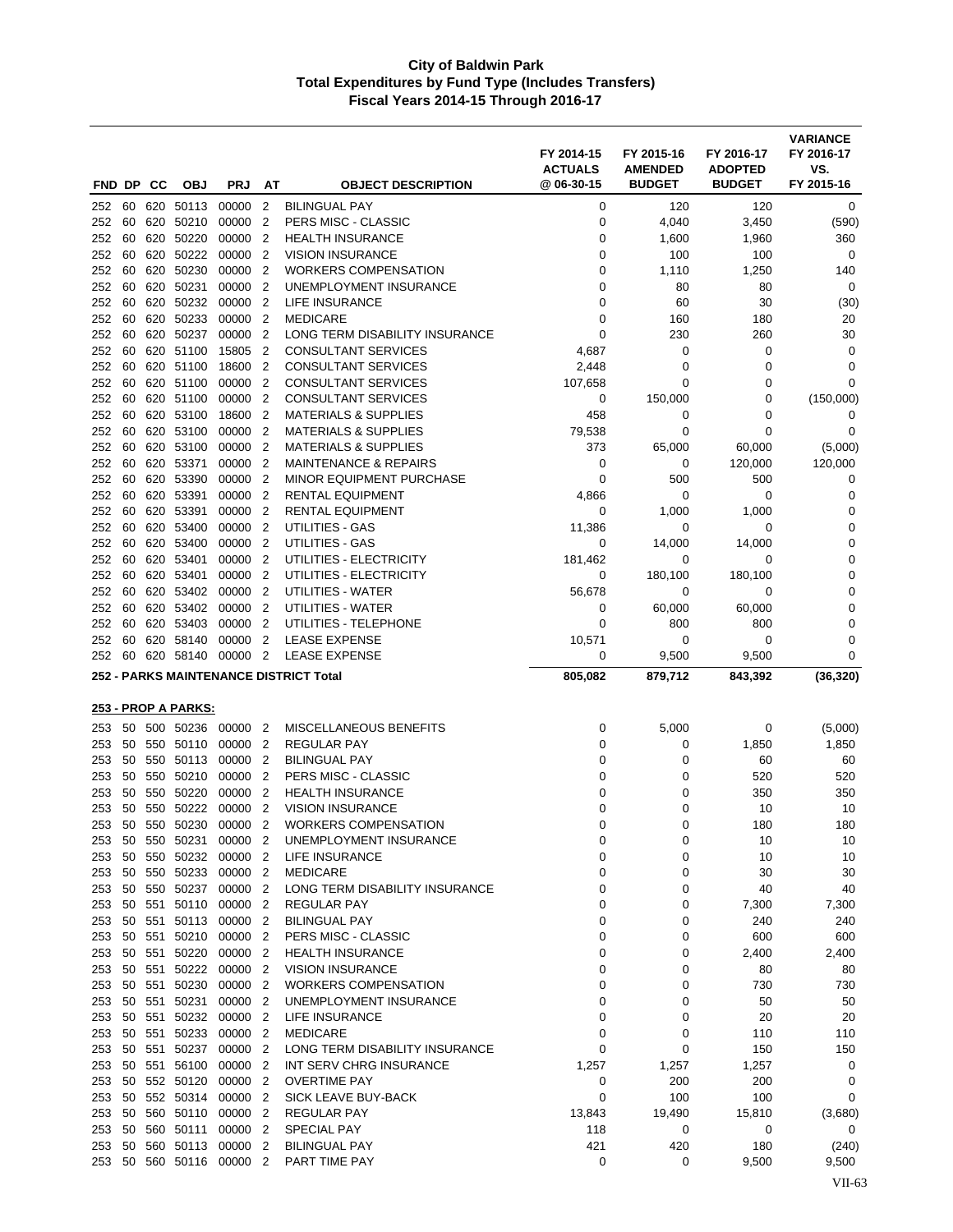| FND DP     |          | CС         | <b>OBJ</b>     | <b>PRJ</b>                      | AT                  | <b>OBJECT DESCRIPTION</b>                | FY 2014-15<br><b>ACTUALS</b><br>@06-30-15 | FY 2015-16<br><b>AMENDED</b><br><b>BUDGET</b> | FY 2016-17<br><b>ADOPTED</b><br><b>BUDGET</b> | <b>VARIANCE</b><br>FY 2016-17<br>VS.<br>FY 2015-16 |
|------------|----------|------------|----------------|---------------------------------|---------------------|------------------------------------------|-------------------------------------------|-----------------------------------------------|-----------------------------------------------|----------------------------------------------------|
| 253        | 50       |            | 560 50120      | 00000                           | $\overline{2}$      | <b>OVERTIME PAY</b>                      | 308                                       | 500                                           | 500                                           | 0                                                  |
| 253        | 50       | 560        | 50210          | 00000                           | $\overline{2}$      | PERS MISC - CLASSIC                      | 4,108                                     | 7,190                                         | 4,380                                         | (2, 810)                                           |
| 253        | 50       | 560        | 50220          | 00000                           | $\overline{2}$      | <b>HEALTH INSURANCE</b>                  | 2,617                                     | 2,670                                         | 1,800                                         | (870)                                              |
| 253        | 50       | 560        | 50221          | 00000                           | $\overline{2}$      | <b>DENTAL INSURANCE</b>                  | 128                                       | 0                                             | 0                                             | 0                                                  |
| 253        | 50       |            | 560 50222      | 00000                           | $\overline{2}$      | <b>VISION INSURANCE</b>                  | 88                                        | 150                                           | 100                                           | (50)                                               |
| 253        | 50       |            | 560 50230      | 00000                           | $\overline{2}$      | <b>WORKERS COMPENSATION</b>              | 832                                       | 1,950                                         | 2,120                                         | 170                                                |
| 253        | 50       | 560        | 50231          | 00000                           | $\overline{2}$      | UNEMPLOYMENT INSURANCE                   | 93                                        | 120                                           | 320                                           | 200                                                |
| 253        | 50       | 560        | 50232          | 00000                           | $\overline{2}$      | LIFE INSURANCE                           | 58                                        | 90                                            | 30                                            | (60)                                               |
| 253        | 50       | 560        | 50233          | 00000                           | $\overline{2}$      | <b>MEDICARE</b>                          | 173                                       | 290                                           | 380                                           | 90                                                 |
| 253        | 50       | 560        | 50237          | 00000                           | $\overline{2}$      | LONG TERM DISABILITY INSURANCE           | 298                                       | 410                                           | 330                                           | (80)                                               |
| 253        | 50       | 560        | 50238          | 00000                           | $\overline{2}$      | <b>EMPLOYER FICA</b>                     | 0                                         | 0                                             | 640                                           | 640                                                |
| 253        | 50       |            | 560 56100      | 00000                           | $\overline{2}$      | INT SERV CHRG INSURANCE                  | 3,086                                     | 3,086                                         | 3,086                                         | 0                                                  |
| 253        | 50       | 560        | 59000          | 00000                           | $\overline{2}$      | <b>TRANSFERS OUT</b>                     | 125,660                                   | 0                                             | 0                                             | 0                                                  |
| 253        | 50       | 561        | 50110          | 00000                           | $\overline{2}$      | <b>REGULAR PAY</b>                       | 3,602                                     | 2,960                                         | 0                                             | (2,960)                                            |
| 253        | 50       | 561        | 50111          | 00000                           | $\overline{2}$      | <b>SPECIAL PAY</b>                       | 4                                         | 0                                             | 0                                             | 0                                                  |
| 253        | 50       | 561        | 50113          | 00000                           | $\overline{2}$      | <b>BILINGUAL PAY</b>                     | 81                                        | 80                                            | 0                                             | (80)                                               |
| 253        | 50       | 561        | 50120          | 00000                           | $\overline{2}$      | <b>OVERTIME PAY</b>                      | 181                                       | 100                                           | 100                                           | 0                                                  |
| 253        | 50       | 561        | 50210          | 00000                           | $\overline{2}$      | <b>PERS MISC - CLASSIC</b>               | 994                                       | 1,100                                         | 0                                             | (1,100)                                            |
| 253        | 50       | 561        | 50220          | 00000                           | 2                   | <b>HEALTH INSURANCE</b>                  | 599                                       | 480                                           | 0                                             | (480)                                              |
| 253        | 50       | 561        | 50221          | 00000                           | 2                   | <b>DENTAL INSURANCE</b>                  | 24                                        | 0                                             | 0                                             | 0                                                  |
| 253        | 50       | 561        | 50222          | 00000                           | $\overline{2}$      | <b>VISION INSURANCE</b>                  | 21                                        | 20                                            | 0                                             | (20)                                               |
| 253        | 50       | 561        | 50230          | 00000                           | $\overline{2}$      | <b>WORKERS COMPENSATION</b>              | 212                                       | 300                                           | 0                                             | (300)                                              |
| 253        | 50       | 561        | 50231          | 00000                           | $\overline{2}$      | UNEMPLOYMENT INSURANCE                   | 23                                        | 20                                            | 0                                             | (20)                                               |
| 253        | 50       | 561        | 50232          | 00000                           | $\overline{2}$      | LIFE INSURANCE                           | 14                                        | 10                                            | 0                                             | (10)                                               |
| 253        | 50       | 561        | 50233          | 00000                           | $\overline{2}$      | <b>MEDICARE</b>                          | 53                                        | 50                                            | 0                                             | (50)                                               |
| 253        | 50       |            | 561 50237      | 00000                           | $\overline{2}$      | LONG TERM DISABILITY INSURANCE           | 75                                        | 60                                            | 0                                             | (60)                                               |
| 253        | 50       | 561        | 50314          | 00000                           | $\overline{2}$      | SICK LEAVE BUY-BACK                      | 0                                         | 30                                            | 30                                            | 0                                                  |
| 253        | 50       | 562        | 50120          | 00000                           | $\overline{2}$      | <b>OVERTIME PAY</b>                      | 0                                         | 100                                           | 100                                           | 0                                                  |
| 253        | 50       |            | 562 50314      | 00000                           | $\overline{2}$      | SICK LEAVE BUY-BACK                      | 0                                         | 110                                           | 110                                           | 0                                                  |
| 253        | 50       |            | 562 56100      | 00000                           | $\overline{2}$      | INT SERV CHRG INSURANCE                  | 1,257                                     | 1,257                                         | 1,257                                         | $\mathbf 0$                                        |
| 253<br>253 | 50<br>50 | 570<br>570 | 50110<br>50111 | 00000<br>00000                  | 2<br>$\overline{2}$ | <b>REGULAR PAY</b><br><b>SPECIAL PAY</b> | 15,989<br>40                              | 8,540<br>0                                    | 17,010<br>0                                   | 8,470<br>0                                         |
| 253        | 50       | 570        | 50113          | 00000                           | $\overline{2}$      | <b>BILINGUAL PAY</b>                     | 94                                        | 120                                           | 240                                           | 120                                                |
| 253        | 50       | 570        | 50120          | 00000                           | $\overline{2}$      | <b>OVERTIME PAY</b>                      | 607                                       | 500                                           | 500                                           | 0                                                  |
| 253        | 50       | 570        | 50210          | 00000                           | $\overline{2}$      | PERS MISC - CLASSIC                      | 4,343                                     | 3,130                                         | 4,730                                         | 1,600                                              |
| 253        | 50       | 570        | 50220          | 00000                           | $\overline{2}$      | <b>HEALTH INSURANCE</b>                  | 2,376                                     | 1,380                                         | 4,160                                         | 2,780                                              |
| 253        | 50       |            | 570 50221      | 00000                           | 2                   | <b>DENTAL INSURANCE</b>                  | 126                                       | 0                                             | 0                                             | 0                                                  |
| 253        | 50       | 570        | 50222          | 00000                           | 2                   | <b>VISION INSURANCE</b>                  | 110                                       | 40                                            | 100                                           | 60                                                 |
| 253        | 50       | 570        | 50230          | 00000                           | $\overline{2}$      | <b>WORKERS COMPENSATION</b>              | 901                                       | 850                                           | 1,700                                         | 850                                                |
| 253        |          |            | 50 570 50231   | 00000 2                         |                     | UNEMPLOYMENT INSURANCE                   | 88                                        | 50                                            | 90                                            | 40                                                 |
| 253        | 50       |            | 570 50232      | 00000                           | $\overline{2}$      | LIFE INSURANCE                           | 54                                        | 40                                            | 40                                            | 0                                                  |
| 253        |          |            | 50 570 50233   | 00000 2                         |                     | <b>MEDICARE</b>                          | 112                                       | 130                                           | 250                                           | 120                                                |
| 253        |          |            | 50 570 50237   | 00000 2                         |                     | LONG TERM DISABILITY INSURANCE           | 322                                       | 180                                           | 360                                           | 180                                                |
| 253        |          |            | 50 570 50313   | 00000 2                         |                     | <b>HOLIDAY LEAVE BUY-BACK</b>            | 66                                        | 0                                             | 0                                             | 0                                                  |
| 253        |          |            |                | 50 570 50314 00000 2            |                     | SICK LEAVE BUY-BACK                      | 0                                         | 110                                           | 110                                           | 0                                                  |
| 253        |          |            | 50 570 56100   | 00000 2                         |                     | INT SERV CHRG INSURANCE                  | 800                                       | 800                                           | 800                                           | 0                                                  |
| 253        |          |            | 50 571 50110   | 00000 2                         |                     | <b>REGULAR PAY</b>                       | 4,547                                     | 9,500                                         | 24,330                                        | 14,830                                             |
| 253        |          |            | 50 571 50111   | 00000                           | $\overline{2}$      | SPECIAL PAY                              | 0                                         | 0                                             | 180                                           | 180                                                |
| 253        |          |            | 50 571 50113   | 00000 2                         |                     | <b>BILINGUAL PAY</b>                     | 60                                        | 60                                            | 300                                           | 240                                                |
| 253        |          |            | 50 571 50120   | 00000 2                         |                     | <b>OVERTIME PAY</b>                      | 138                                       | 200                                           | 500                                           | 300                                                |
| 253        |          |            | 50 571 50210   | 00000 2                         |                     | PERS MISC - CLASSIC                      | 1,306                                     | 3,450                                         | 5,300                                         | 1,850                                              |
| 253        |          |            | 50 571 50220   | 00000                           | $\overline{2}$      | <b>HEALTH INSURANCE</b>                  | 751                                       | 1,550                                         | 3,610                                         | 2,060                                              |
| 253        |          |            | 50 571 50221   | 00000 2                         |                     | DENTAL INSURANCE                         | 34                                        | 0                                             | 0                                             | 0                                                  |
| 253        |          |            | 50 571 50222   | 00000 2                         |                     | <b>VISION INSURANCE</b>                  | 26                                        | 50                                            | 80                                            | 30                                                 |
| 253        |          |            | 50 571 50226   | 00000 2                         |                     | PART TIME HEALTH INSURANCE               | 0                                         | 160                                           | 0                                             | (160)                                              |
| 253        |          |            | 50 571 50230   | 00000 2                         |                     | <b>WORKERS COMPENSATION</b>              | 269                                       | 950                                           | 2,430                                         | 1,480                                              |
| 253        |          | 50 571     | 50231          | 00000 2<br>50 571 50232 00000 2 |                     | UNEMPLOYMENT INSURANCE                   | 26                                        | 50                                            | 130<br>50                                     | 80<br>10                                           |
| 253<br>253 | 50       |            | 571 50233      | 00000                           | $\overline{2}$      | LIFE INSURANCE<br><b>MEDICARE</b>        | 16<br>62                                  | 40<br>140                                     | 360                                           | 220                                                |
| 253        |          |            | 50 571 50237   | 00000 2                         |                     | LONG TERM DISABILITY INSURANCE           | 96                                        | 200                                           | 510                                           | 310                                                |
|            |          |            |                |                                 |                     |                                          |                                           |                                               |                                               |                                                    |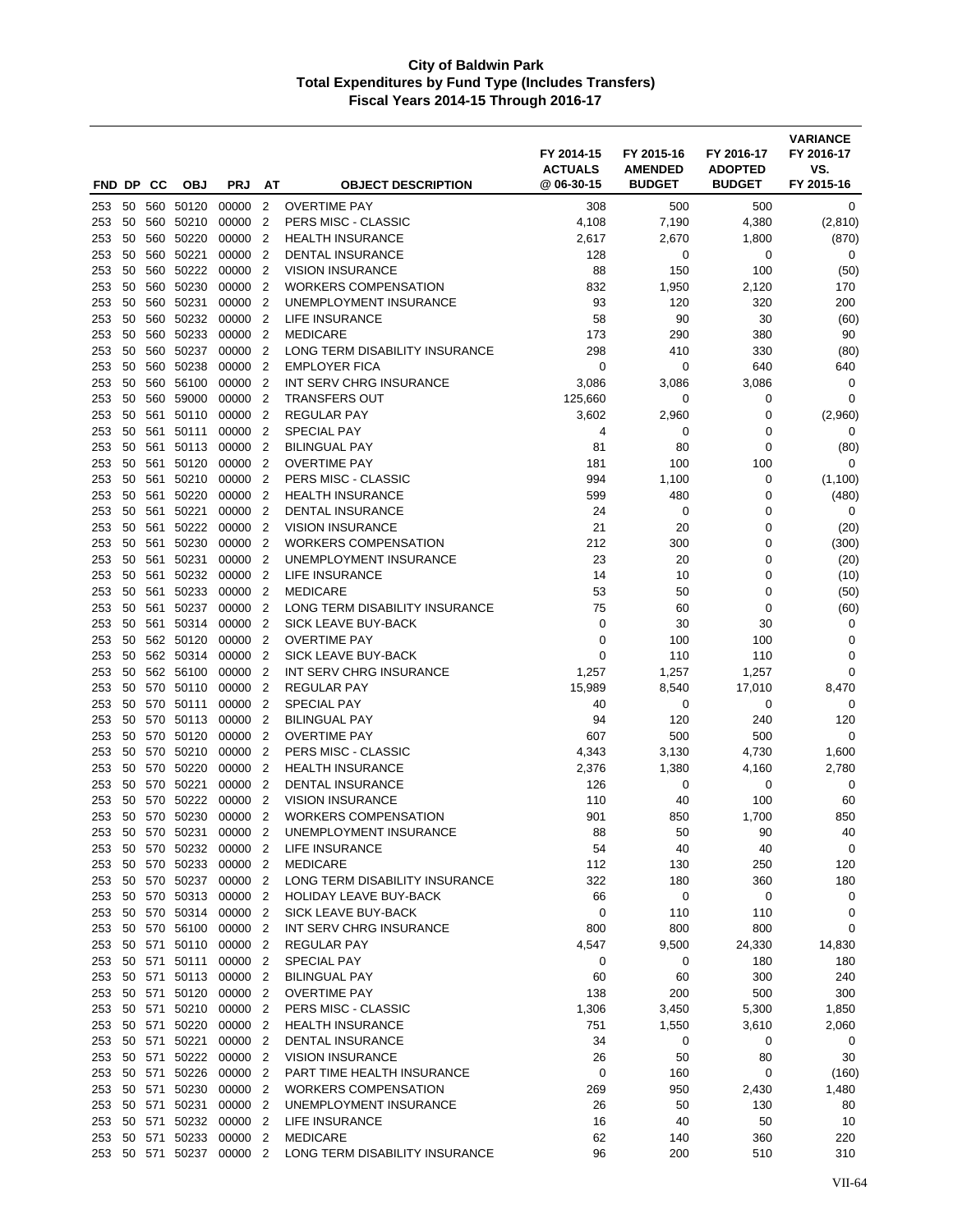|            |          |            |                              |                                      |                                  |                                                       | FY 2014-15<br><b>ACTUALS</b> | FY 2015-16<br><b>AMENDED</b> | FY 2016-17<br><b>ADOPTED</b> | <b>VARIANCE</b><br>FY 2016-17<br>VS. |
|------------|----------|------------|------------------------------|--------------------------------------|----------------------------------|-------------------------------------------------------|------------------------------|------------------------------|------------------------------|--------------------------------------|
| FND DP     |          | CС         | <b>OBJ</b>                   | <b>PRJ</b>                           | AT                               | <b>OBJECT DESCRIPTION</b>                             | @06-30-15                    | <b>BUDGET</b>                | <b>BUDGET</b>                | FY 2015-16                           |
| 253        | 50       | 571        | 50313                        | 00000                                | $\overline{2}$                   | <b>HOLIDAY LEAVE BUY-BACK</b>                         | 28                           | 0                            | 0                            | 0                                    |
| 253        | 50       | 571        | 50314                        | 00000                                | $\overline{2}$                   | SICK LEAVE BUY-BACK                                   | 0                            | 90                           | 90                           | 0                                    |
| 253        | 50       | 571        | 56100                        | 00000                                | $\overline{2}$                   | INT SERV CHRG INSURANCE                               | 800                          | 800                          | 800                          | $\mathbf 0$                          |
| 253        | 50<br>50 | 581<br>581 | 50110<br>50113               | 00000<br>00000                       | $\overline{2}$<br>$\overline{2}$ | <b>REGULAR PAY</b><br><b>BILINGUAL PAY</b>            | 0<br>$\mathbf 0$             | 0<br>0                       | 4,610<br>120                 | 4,610<br>120                         |
| 253<br>253 | 50       |            | 581 50210                    | 00000                                | $\overline{2}$                   | PERS MISC - CLASSIC                                   | 0                            | 0                            | 1,290                        | 1,290                                |
| 253        | 50       | 581        | 50220                        | 00000                                | $\overline{2}$                   | <b>HEALTH INSURANCE</b>                               | 0                            | 0                            | 1,200                        | 1,200                                |
| 253        | 50       | 581        | 50222                        | 00000                                | $\overline{2}$                   | <b>VISION INSURANCE</b>                               | 0                            | $\mathbf 0$                  | 30                           | 30                                   |
| 253        | 50       |            | 581 50230                    | 00000                                | $\overline{2}$                   | <b>WORKERS COMPENSATION</b>                           | $\mathbf 0$                  | 0                            | 460                          | 460                                  |
| 253        | 50       | 581        | 50231                        | 00000                                | $\overline{2}$                   | UNEMPLOYMENT INSURANCE                                | 0                            | 0                            | 30                           | 30                                   |
| 253        | 50       | 581        | 50232                        | 00000                                | $\overline{2}$                   | LIFE INSURANCE                                        | $\mathbf 0$                  | 0                            | 10                           | 10                                   |
| 253        | 50       | 581        | 50233                        | 00000                                | $\overline{2}$                   | <b>MEDICARE</b>                                       | $\mathbf 0$                  | $\mathbf 0$                  | 70                           | 70                                   |
| 253        |          |            | 50 581 50237 00000           |                                      | $\overline{2}$                   | LONG TERM DISABILITY INSURANCE                        | $\mathbf 0$                  | 0                            | 100                          | 100                                  |
|            |          |            | 253 - PROP A PARKS Total     |                                      |                                  |                                                       | 194,419                      | 82,711                       | 133,751                      | 51,040                               |
|            |          |            |                              | <b>254 - MEASURE R LOCAL RETURN:</b> |                                  |                                                       |                              |                              |                              |                                      |
| 254        |          |            |                              | 10 110 50110 15045 2                 |                                  | <b>REGULAR PAY</b>                                    | 8,555                        | 9,000                        | 10,130                       | 1,130                                |
| 254        | 10       |            | 110 50111                    | 15045 2                              |                                  | SPECIAL PAY                                           | 213                          | 530                          | 640                          | 110                                  |
| 254        |          |            | 10 110 50210                 | 15045 2                              |                                  | PERS MISC - CLASSIC                                   | 2,375                        | 3,250                        | 2,770                        | (480)                                |
| 254<br>254 |          |            | 10 110 50222<br>10 110 50224 | 15045<br>15045                       | $\overline{2}$<br>$\overline{2}$ | <b>VISION INSURANCE</b><br><b>CAFETERIA CASH BACK</b> | 18<br>681                    | 20<br>720                    | 20<br>900                    | 0<br>180                             |
| 254        |          |            | 10 110 50230                 | 15045                                | $\overline{2}$                   | <b>WORKERS COMPENSATION</b>                           | 20                           | 70                           | 80                           | 10                                   |
| 254        |          |            | 10 110 50231                 | 15045                                | $\overline{2}$                   | UNEMPLOYMENT INSURANCE                                | 12                           | 10                           | 10                           | 0                                    |
| 254        |          |            | 10 110 50232                 | 13406                                | $\overline{2}$                   | LIFE INSURANCE                                        | 1                            | 0                            | 0                            | 0                                    |
| 254        |          | 10 110     | 50232                        | 15045                                | $\overline{2}$                   | LIFE INSURANCE                                        | 9                            | 10                           | 10                           | 0                                    |
| 254        |          |            | 10 110 50233                 | 15045                                | $\overline{2}$                   | <b>MEDICARE</b>                                       | 124                          | 140                          | 160                          | 20                                   |
| 254        |          |            | 10 110 50234                 | 15045                                | $\overline{2}$                   | DEFERRED COMP - CITY PAID                             | 0                            | 0                            | 20                           | 20                                   |
| 254        |          | 10 110     | 50237                        | 15045                                | $\overline{2}$                   | LONG TERM DISABILITY INSURANCE                        | 177                          | 190                          | 210                          | 20                                   |
| 254        | 10       | 110        | 50311                        | 15045                                | $\overline{2}$                   | ADMIN LEAVE BUY-BACK                                  | 0                            | 130                          | 130                          | $\mathbf 0$                          |
| 254<br>254 |          |            | 20 210 50110<br>20 210 50111 | 15045<br>15045                       | $\overline{2}$<br>$\overline{2}$ | <b>REGULAR PAY</b><br><b>SPECIAL PAY</b>              | 12,323<br>207                | 19,750<br>230                | 22,570<br>300                | 2,820<br>70                          |
| 254        | 20       |            | 210 50113                    | 15045                                | $\overline{2}$                   | <b>BILINGUAL PAY</b>                                  | 72                           | 260                          | 320                          | 60                                   |
| 254        |          |            | 20 210 50120                 | 15045                                | $\overline{2}$                   | <b>OVERTIME PAY</b>                                   | 137                          | 100                          | 100                          | $\mathbf 0$                          |
| 254        |          |            | 20 210 50201                 | 15045                                | $\overline{2}$                   | PERS MISC - PEPRA                                     | 0                            | 3,300                        | 2,420                        | (880)                                |
| 254        |          |            | 20 210 50210                 | 15045                                | $\overline{2}$                   | PERS MISC - CLASSIC                                   | 2,897                        | 2,180                        | 3,860                        | 1,680                                |
| 254        | 20       | 210        | 50222                        | 15045                                | $\overline{2}$                   | <b>VISION INSURANCE</b>                               | 35                           | 90                           | 110                          | 20                                   |
| 254        |          |            | 20 210 50224                 | 15045                                | $\overline{2}$                   | CAFETERIA CASH BACK                                   | 2,011                        | 3,910                        | 4,090                        | 180                                  |
| 254        |          |            | 20 210 50230                 | 15045 2                              |                                  | <b>WORKERS COMPENSATION</b>                           | 29                           | 130                          | 150                          | 20                                   |
| 254        |          |            | 20 210 50231                 |                                      |                                  | 15045 2 UNEMPLOYMENT INSURANCE                        | 43                           | 90                           | 90                           | $\mathsf 0$                          |
| 254<br>254 |          |            | 20 210 50232                 | 20 210 50232 13406 2<br>15045 2      |                                  | <b>LIFE INSURANCE</b><br>LIFE INSURANCE               | 4<br>28                      | 0<br>70                      | 0<br>40                      | 0<br>(30)                            |
| 254        |          |            | 20 210 50233                 | 15045 2                              |                                  | <b>MEDICARE</b>                                       | 185                          | 290                          | 340                          | 50                                   |
| 254        |          |            | 20 210 50234                 | 15045 2                              |                                  | DEFERRED COMP - CITY PAID                             | 0                            | 0                            | 340                          | 340                                  |
| 254        |          |            | 20 210 50237                 | 15045 2                              |                                  | LONG TERM DISABILITY INSURANCE                        | 120                          | 420                          | 480                          | 60                                   |
| 254        |          |            | 20 210 50311                 | 15045 2                              |                                  | ADMIN LEAVE BUY-BACK                                  | 163                          | 240                          | 240                          | 0                                    |
| 254        |          |            | 20 210 50313                 | 15045 2                              |                                  | HOLIDAY LEAVE BUY-BACK                                | 76                           | 0                            | 0                            | 0                                    |
| 254        | 25       |            | 299 53330                    | 11107 2                              |                                  | PUBLICATIONS, SUBSCRIP & DUES                         | 5,043                        | 5,200                        | 5,510                        | 310                                  |
| 254        |          |            | 50 500 50110<br>500 50111    | 15045 2<br>15045 2                   |                                  | <b>REGULAR PAY</b>                                    | 1,636                        | 56,250                       | 43,330                       | (12, 920)                            |
| 254<br>254 | 50<br>50 |            | 500 50113                    | 15045 2                              |                                  | SPECIAL PAY<br><b>BILINGUAL PAY</b>                   | 53<br>0                      | 990<br>540                   | 1,500<br>0                   | 510<br>(540)                         |
| 254        | 50       |            | 500 50201                    | 15045 2                              |                                  | PERS MISC - PEPRA                                     | 0                            | 3,230                        | 0                            | (3,230)                              |
| 254        | 50       |            | 500 50210                    | 15045 2                              |                                  | PERS MISC - CLASSIC                                   | (105)                        | 15,570                       | 11,870                       | (3,700)                              |
| 254        | 50       |            | 500 50220                    | 15045 2                              |                                  | <b>HEALTH INSURANCE</b>                               | 0                            | 1,560                        | 0                            | (1,560)                              |
| 254        | 50       | 500        | 50222                        | 15045 2                              |                                  | <b>VISION INSURANCE</b>                               | 0                            | 160                          | 0                            | (160)                                |
| 254        | 50       |            | 500 50224                    | 15045 2                              |                                  | CAFETERIA CASH BACK                                   | 170                          | 3,170                        | 4,500                        | 1,330                                |
| 254        | 50       |            | 500 50230                    | 15045 2                              |                                  | <b>WORKERS COMPENSATION</b>                           | 107                          | 2,780                        | 330                          | (2, 450)                             |
| 254        | 50       |            | 500 50231                    | 15045 2                              |                                  | UNEMPLOYMENT INSURANCE                                | 4                            | 170                          | 70                           | (100)                                |
| 254        | 50<br>50 |            | 500 50232<br>500 50232       | 13406 2<br>15045 2                   |                                  | LIFE INSURANCE<br>LIFE INSURANCE                      | 3<br>$\overline{\mathbf{c}}$ | 0<br>140                     | 0<br>50                      | 0<br>(90)                            |
| 254<br>254 | 50       |            | 500 50233                    | 15045 2                              |                                  | <b>MEDICARE</b>                                       | 45                           | 840                          | 650                          | (190)                                |
|            |          |            |                              |                                      |                                  |                                                       |                              |                              |                              |                                      |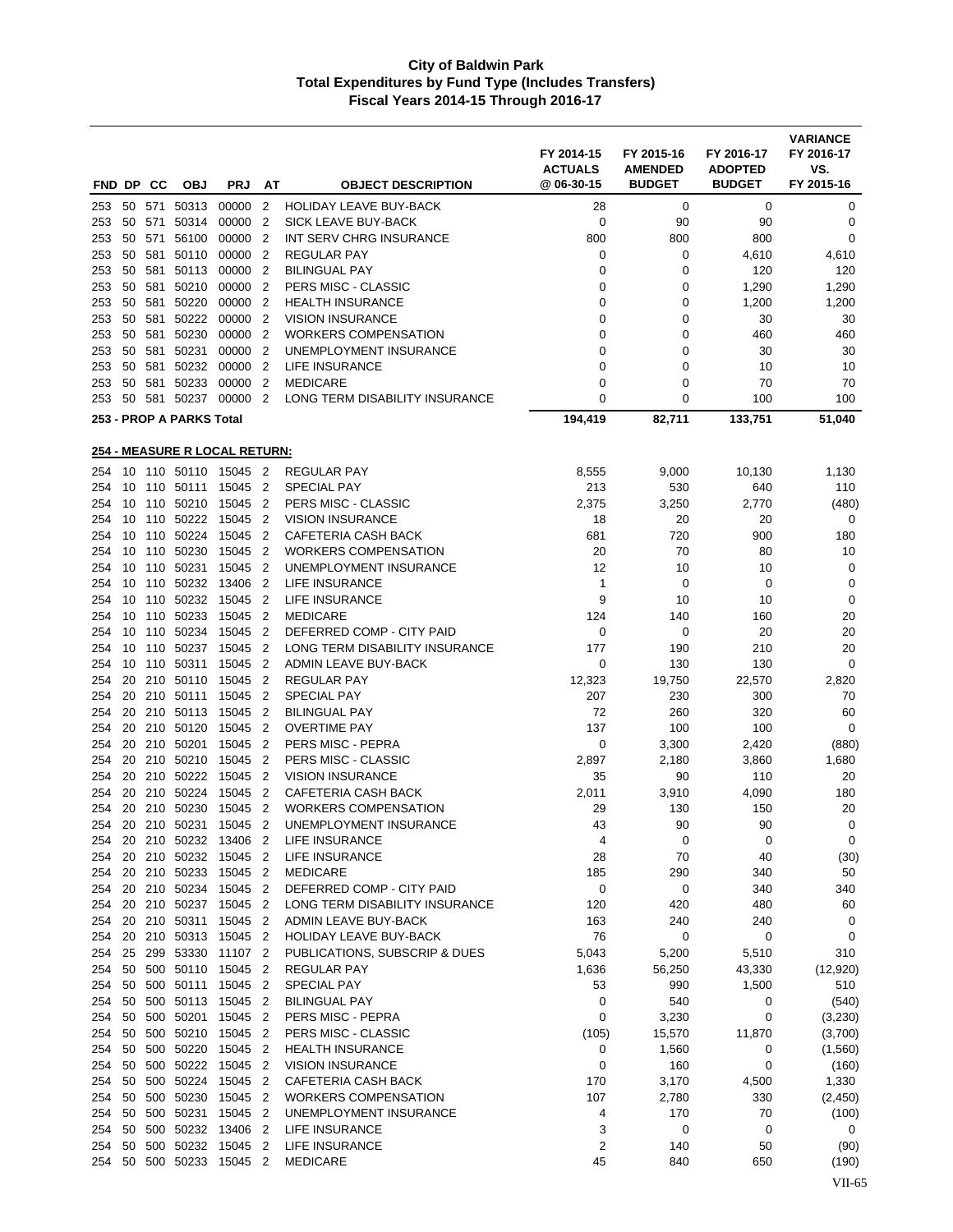| FND DP     |          | cс         | <b>OBJ</b>                | <b>PRJ</b>         | AT                               | <b>OBJECT DESCRIPTION</b>                                       | FY 2014-15<br><b>ACTUALS</b><br>@ 06-30-15 | FY 2015-16<br><b>AMENDED</b><br><b>BUDGET</b> | FY 2016-17<br><b>ADOPTED</b><br><b>BUDGET</b> | <b>VARIANCE</b><br>FY 2016-17<br>VS.<br>FY 2015-16 |
|------------|----------|------------|---------------------------|--------------------|----------------------------------|-----------------------------------------------------------------|--------------------------------------------|-----------------------------------------------|-----------------------------------------------|----------------------------------------------------|
|            |          |            |                           |                    |                                  |                                                                 |                                            |                                               |                                               |                                                    |
| 254<br>254 | 50<br>50 | 500<br>500 | 50234<br>50236            | 15045<br>15045     | $\overline{2}$<br>$\overline{2}$ | DEFERRED COMP - CITY PAID<br>MISCELLANEOUS BENEFITS             | 0<br>0                                     | 0<br>21,000                                   | 80<br>0                                       | 80<br>(21,000)                                     |
| 254        | 50       | 500        | 50237                     | 15045              | $\overline{2}$                   | LONG TERM DISABILITY INSURANCE                                  | 37                                         | 1,180                                         | 910                                           | (270)                                              |
| 254        | 50       | 500        | 53390                     | 15548              | $\overline{2}$                   | <b>MINOR EQUIPMENT PURCHASE</b>                                 | 0                                          | 3,000                                         | 3,000                                         | 0                                                  |
| 254        | 50       | 500        | 58100                     | 15045              | $\overline{2}$                   | <b>CONTRACT SERVICES</b>                                        | $\mathbf 0$                                | 10,000                                        | 10,000                                        | 0                                                  |
| 254        | 50       |            | 510 50110                 | 15045              | $\overline{2}$                   | <b>REGULAR PAY</b>                                              | 400                                        | 41,760                                        | 54,550                                        | 12,790                                             |
| 254        | 50       | 510        | 50111                     | 15045              | $\overline{2}$                   | <b>SPECIAL PAY</b>                                              | 1                                          | 0                                             | 140                                           | 140                                                |
| 254        | 50       |            | 510 50113                 | 15045              | $\overline{2}$                   | <b>BILINGUAL PAY</b>                                            | 6                                          | 720                                           | 720                                           | 0                                                  |
| 254        | 50       |            | 510 50116                 | 15045              | $\overline{2}$                   | PART TIME PAY                                                   | 26                                         | 0                                             | 0                                             | 0                                                  |
| 254        | 50       |            | 510 50201                 | 15045              | $\overline{2}$                   | PERS MISC - PEPRA                                               | 0                                          | 5,820                                         | $\mathbf 0$                                   | (5,820)                                            |
| 254        | 50       | 510        | 50210                     | 15045              | $\overline{2}$                   | PERS MISC - CLASSIC                                             | 163                                        | 6,440                                         | 15,140                                        | 8,700                                              |
| 254        | 50<br>50 |            | 510 50222<br>510 50224    | 15045<br>15045     | $\overline{2}$<br>$\overline{2}$ | <b>VISION INSURANCE</b><br>CAFETERIA CASH BACK                  | $\overline{2}$<br>61                       | 170                                           | 200                                           | 30<br>0                                            |
| 254<br>254 | 50       | 510        | 50230                     | 15045              | $\overline{2}$                   | <b>WORKERS COMPENSATION</b>                                     | 2                                          | 6,840<br>270                                  | 6,840<br>350                                  | 80                                                 |
| 254        | 50       | 510        | 50230                     | 00000              | $\overline{2}$                   | <b>WORKERS COMPENSATION</b>                                     | 0                                          | 110                                           | 0                                             | (110)                                              |
| 254        | 50       | 510        | 50231                     | 15045              | 2                                | UNEMPLOYMENT INSURANCE                                          | 3                                          | 150                                           | 150                                           | 0                                                  |
| 254        | 50       |            | 510 50231                 | 00000              | $\overline{2}$                   | UNEMPLOYMENT INSURANCE                                          | 0                                          | 20                                            | 0                                             | (20)                                               |
| 254        | 50       | 510        | 50232                     | 15045              | $\overline{2}$                   | <b>LIFE INSURANCE</b>                                           | $\overline{2}$                             | 120                                           | 60                                            | (60)                                               |
| 254        | 50       |            | 510 50233                 | 15045              | $\overline{2}$                   | <b>MEDICARE</b>                                                 | 6                                          | 620                                           | 800                                           | 180                                                |
| 254        | 50       |            | 510 50233                 | 00000              | $\overline{2}$                   | <b>MEDICARE</b>                                                 | 0                                          | 30                                            | 0                                             | (30)                                               |
| 254        | 50       | 510        | 50234                     | 15045              | $\overline{2}$                   | DEFERRED COMP - CITY PAID                                       | $\mathbf 0$                                | 0                                             | 360                                           | 360                                                |
| 254        | 50       | 510        | 50237                     | 15045              | $\overline{2}$                   | LONG TERM DISABILITY INSURANCE                                  | 12                                         | 880                                           | 1,150                                         | 270                                                |
| 254        | 50       | 510        | 50238                     | 15045              | $\overline{2}$                   | <b>EMPLOYER FICA</b>                                            | 2                                          | 0                                             | 0                                             | 0                                                  |
| 254        | 50       | 510        | 51100                     | 15045              | $\overline{2}$                   | <b>CONSULTANT SERVICES</b>                                      | 7,540                                      | 20,000                                        | 20,000                                        | 0                                                  |
| 254        | 50       | 510        | 51100                     | 15705              | $\overline{2}$                   | <b>CONSULTANT SERVICES</b>                                      | 0                                          | 5,000                                         | 5,000                                         | 0                                                  |
| 254<br>254 | 50<br>50 | 520        | 510 58100<br>50110        | 15045<br>15045     | $\overline{2}$<br>$\overline{2}$ | <b>CONTRACT SERVICES</b><br><b>REGULAR PAY</b>                  | 0<br>180                                   | 50,000<br>18,250                              | 50,000<br>20,540                              | $\mathbf 0$<br>2,290                               |
| 254        | 50       | 520        | 50113                     | 15045              | $\overline{2}$                   | <b>BILINGUAL PAY</b>                                            | 3                                          | 300                                           | 300                                           | 0                                                  |
| 254        | 50       | 520        | 50120                     | 15045              | $\overline{2}$                   | <b>OVERTIME PAY</b>                                             | 0                                          | 100                                           | 100                                           | 0                                                  |
| 254        | 50       | 520        | 50210                     | 15045              | $\overline{2}$                   | PERS MISC - CLASSIC                                             | 95                                         | 6,700                                         | 5,710                                         | (990)                                              |
| 254        | 50       | 520        | 50222                     | 15045              | $\overline{2}$                   | <b>VISION INSURANCE</b>                                         | $\mathbf{1}$                               | 70                                            | 100                                           | 30                                                 |
| 254        | 50       | 520        | 50224                     | 15045              | $\overline{2}$                   | CAFETERIA CASH BACK                                             | 31                                         | 2,850                                         | 2,850                                         | 0                                                  |
| 254        | 50       | 520        | 50230                     | 15045              | $\overline{2}$                   | <b>WORKERS COMPENSATION</b>                                     | 1                                          | 120                                           | 130                                           | 10                                                 |
| 254        | 50       |            | 520 50231                 | 15045              | 2                                | UNEMPLOYMENT INSURANCE                                          | 1                                          | 70                                            | 70                                            | 0                                                  |
| 254        | 50       | 520        | 50232                     | 15045              | $\overline{2}$                   | LIFE INSURANCE                                                  | 1                                          | 50                                            | 30                                            | (20)                                               |
| 254        | 50       | 520        | 50233                     | 15045              | $\overline{2}$                   | <b>MEDICARE</b>                                                 | 3                                          | 270                                           | 300                                           | 30                                                 |
| 254        | 50       | 520        | 50234<br>50237            | 15045              | $\overline{2}$                   | DEFERRED COMP - CITY PAID                                       | $\mathbf 0$                                | 0                                             | 300                                           | 300                                                |
| 254<br>254 | 50<br>50 | 520<br>520 | 50313                     | 15045<br>15045     | $\overline{2}$<br>$\overline{2}$ | LONG TERM DISABILITY INSURANCE<br><b>HOLIDAY LEAVE BUY-BACK</b> | 6<br>82                                    | 380<br>$\mathbf 0$                            | 430<br>0                                      | 50<br>0                                            |
| 254        | 50       | 520        | 51100                     | 15715 2            |                                  | CONSULTANT SERVICES                                             | 69,229                                     | 75,000                                        | 75,000                                        | 0                                                  |
| 254        | 50       |            | 520 51100                 | 00000 2            |                                  | <b>CONSULTANT SERVICES</b>                                      | 36,600                                     | 0                                             | 0                                             | 0                                                  |
| 254        | 50       |            | 520 58100                 | 14120 2            |                                  | <b>CONTRACT SERVICES</b>                                        | 0                                          | 600,000                                       | 0                                             | (600,000)                                          |
| 254        | 50       |            | 520 58100                 | 15561              | $\overline{2}$                   | <b>CONTRACT SERVICES</b>                                        | 0                                          | 25,000                                        | 0                                             | (25,000)                                           |
| 254        | 50       |            | 520 58100                 | 15698 2            |                                  | <b>CONTRACT SERVICES</b>                                        | 0                                          | 140,000                                       | 0                                             | (140,000)                                          |
| 254        | 50       |            | 520 58100                 | 15699              | $\overline{2}$                   | <b>CONTRACT SERVICES</b>                                        | $\mathbf 0$                                | 20,000                                        | 0                                             | (20,000)                                           |
| 254        | 50       |            | 520 58100                 | 15714 2            |                                  | <b>CONTRACT SERVICES</b>                                        | 60,000                                     | 0                                             | 0                                             | 0                                                  |
| 254        | 50       |            | 520 58100                 | 15724 2            |                                  | <b>CONTRACT SERVICES</b>                                        | 0                                          | 0                                             | 250,000                                       | 250,000                                            |
| 254        | 50       |            | 520 58110                 | 00000 2            |                                  | <b>EQUIPMENT PURCHASE</b>                                       | 0                                          | 0                                             | 15,000                                        | 15,000                                             |
| 254        | 50       |            | 520 59000                 | 00000              | $\overline{2}$                   | <b>TRANSFERS OUT</b>                                            | 0                                          | 78,600                                        | 0                                             | (78,600)                                           |
| 254<br>254 | 50       |            | 540 50110<br>50 540 50110 | 15045 2<br>15622 2 |                                  | <b>REGULAR PAY</b><br><b>REGULAR PAY</b>                        | 6,006<br>0                                 | 8,830<br>0                                    | 27,520<br>6,800                               | 18,690<br>6,800                                    |
| 254        | 50       |            | 540 50110                 | 15705 2            |                                  | <b>REGULAR PAY</b>                                              | $\mathbf 0$                                | 0                                             | 6,800                                         | 6,800                                              |
| 254        | 50       |            | 540 50111                 | 15045 2            |                                  | SPECIAL PAY                                                     | 33                                         | 0                                             | $\pmb{0}$                                     | 0                                                  |
| 254        | 50       | 540        | 50111                     | 15622 2            |                                  | SPECIAL PAY                                                     | 0                                          | 0                                             | 360                                           | 360                                                |
| 254        | 50       |            | 540 50111                 | 15705 2            |                                  | SPECIAL PAY                                                     | $\mathbf 0$                                | 0                                             | 360                                           | 360                                                |
| 254        | 50       |            | 540 50113                 | 15045 2            |                                  | <b>BILINGUAL PAY</b>                                            | 120                                        | 180                                           | 480                                           | 300                                                |
| 254        | 50       | 540        | 50113                     | 15622 2            |                                  | <b>BILINGUAL PAY</b>                                            | 0                                          | 0                                             | 120                                           | 120                                                |
| 254        | 50       |            | 540 50113                 | 15705 2            |                                  | <b>BILINGUAL PAY</b>                                            | 0                                          | 0                                             | 120                                           | 120                                                |
| 254        | 50       |            | 540 50120                 | 15045              | $\overline{2}$                   | <b>OVERTIME PAY</b>                                             | 496                                        | 200                                           | 2,000                                         | 1,800                                              |
| 254        |          |            | 50 540 50210              | 15045 2            |                                  | PERS MISC - CLASSIC                                             | 1,615                                      | 3,250                                         | 7,670                                         | 4,420                                              |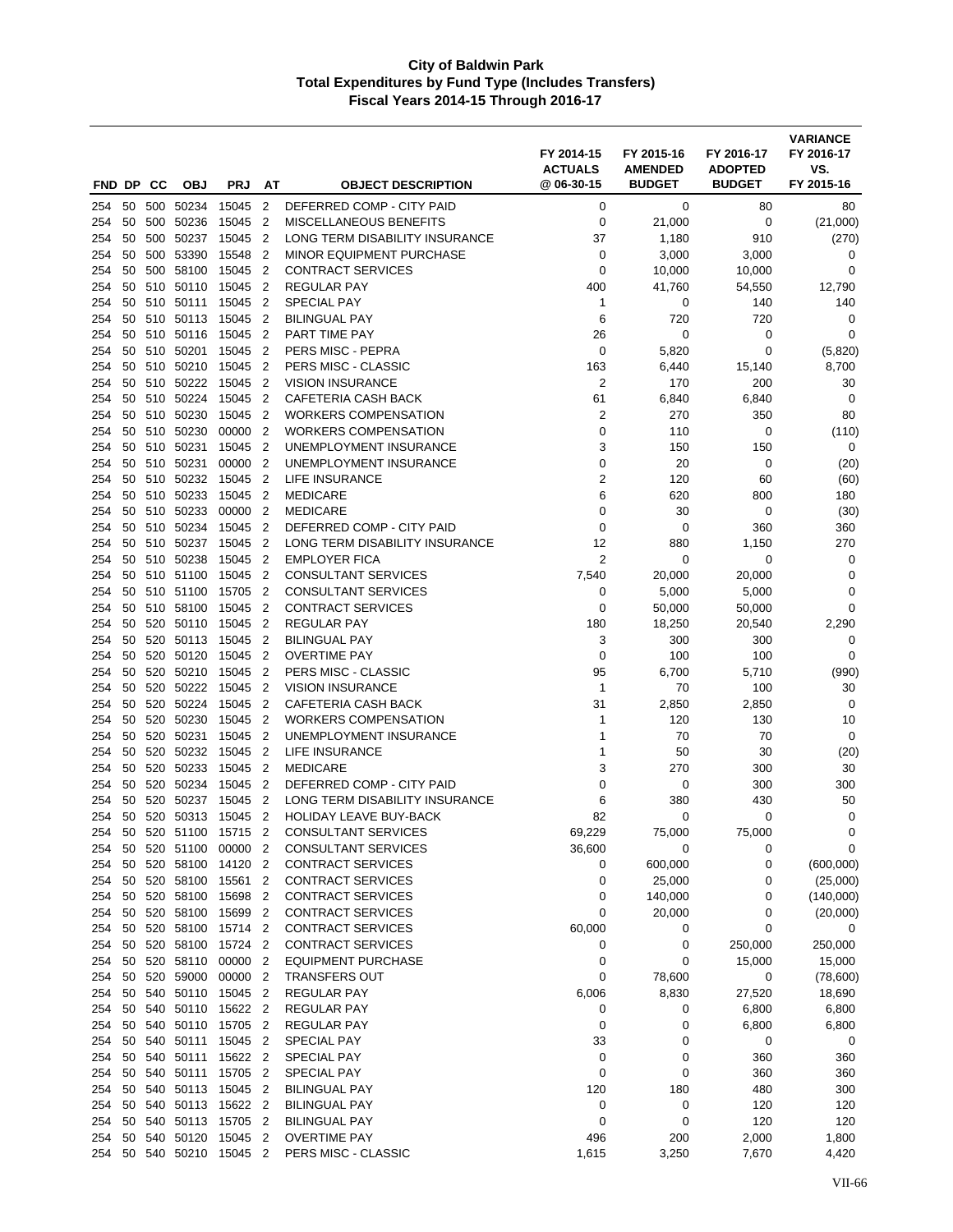| FND DP     |          | cс         | <b>OBJ</b>             | <b>PRJ</b>         | AT                               | <b>OBJECT DESCRIPTION</b>                                          | FY 2014-15<br><b>ACTUALS</b><br>@06-30-15 | FY 2015-16<br><b>AMENDED</b><br><b>BUDGET</b> | FY 2016-17<br><b>ADOPTED</b><br><b>BUDGET</b> | <b>VARIANCE</b><br>FY 2016-17<br>VS.<br>FY 2015-16 |
|------------|----------|------------|------------------------|--------------------|----------------------------------|--------------------------------------------------------------------|-------------------------------------------|-----------------------------------------------|-----------------------------------------------|----------------------------------------------------|
| 254        | 50       | 540        | 50210                  | 15622              | $\overline{2}$                   | PERS MISC - CLASSIC                                                | 0                                         | 0                                             | 1,990                                         | 1,990                                              |
| 254        | 50       | 540        | 50210                  | 15705              | $\overline{2}$                   | PERS MISC - CLASSIC                                                | 0                                         | 0                                             | 1,990                                         | 1,990                                              |
| 254        | 50       | 540        | 50220                  | 15045              | $\overline{2}$                   | <b>HEALTH INSURANCE</b>                                            | 0                                         | 0                                             | 2,410                                         | 2,410                                              |
| 254        | 50       | 540        | 50220                  | 15622 2            |                                  | <b>HEALTH INSURANCE</b>                                            | 0                                         | 0                                             | 660                                           | 660                                                |
| 254        | 50       | 540        | 50220                  | 15705              | $\overline{2}$                   | <b>HEALTH INSURANCE</b>                                            | 0                                         | 0                                             | 660                                           | 660                                                |
| 254        | 50       | 540        | 50222                  | 15045              | $\overline{2}$                   | <b>VISION INSURANCE</b>                                            | 38                                        | 60                                            | 160                                           | 100                                                |
| 254        | 50       | 540        | 50222                  | 15622 2            |                                  | <b>VISION INSURANCE</b>                                            | 0                                         | 0                                             | 40                                            | 40                                                 |
| 254        | 50       | 540        | 50222                  | 15705              | $\overline{2}$                   | <b>VISION INSURANCE</b>                                            | $\mathbf 0$                               | 0                                             | 40                                            | 40                                                 |
| 254        | 50       | 540        | 50224                  | 15045              | $\overline{2}$                   | <b>CAFETERIA CASH BACK</b>                                         | 1,143                                     | 1,710                                         | 2,280                                         | 570                                                |
| 254        | 50       | 540        | 50230                  | 15045              | $\overline{2}$                   | <b>WORKERS COMPENSATION</b>                                        | 13                                        | 60                                            | 1,510                                         | 1,450                                              |
| 254        | 50       | 540        | 50230                  | 15622 2            |                                  | <b>WORKERS COMPENSATION</b>                                        | $\mathbf 0$                               | 0                                             | 680                                           | 680                                                |
| 254        | 50       | 540        | 50230                  | 15705              | $\overline{2}$                   | <b>WORKERS COMPENSATION</b>                                        | 0                                         | 0                                             | 680                                           | 680                                                |
| 254        | 50       | 540        | 50231                  | 15045              | $\overline{2}$                   | UNEMPLOYMENT INSURANCE                                             | 26                                        | 40                                            | 100                                           | 60                                                 |
| 254        | 50       | 540        | 50231                  | 15622              | $\overline{2}$                   | UNEMPLOYMENT INSURANCE                                             | 0                                         | 0                                             | 30                                            | 30                                                 |
| 254        | 50       | 540        | 50231                  | 15705              | $\overline{2}$                   | UNEMPLOYMENT INSURANCE                                             | $\mathbf 0$                               | $\mathbf 0$                                   | 30                                            | 30                                                 |
| 254        | 50       | 540        | 50232                  | 15045              | $\overline{2}$                   | LIFE INSURANCE                                                     | 16                                        | 30                                            | 40                                            | 10                                                 |
| 254        | 50       | 540        | 50232                  | 15622              | $\overline{2}$                   | LIFE INSURANCE                                                     | 0                                         | 0                                             | 10                                            | 10                                                 |
| 254        | 50       | 540        | 50232                  | 15705              | $\overline{2}$                   | LIFE INSURANCE                                                     | 0                                         | 0                                             | 10                                            | 10                                                 |
| 254        | 50       | 540        | 50233                  | 15045              | $\overline{2}$                   | <b>MEDICARE</b>                                                    | 113                                       | 130                                           | 410                                           | 280                                                |
| 254        | 50       | 540        | 50233                  | 15622              | $\overline{2}$                   | <b>MEDICARE</b>                                                    | 0                                         | 0                                             | 110                                           | 110                                                |
| 254        | 50       | 540        | 50233                  | 15705              | $\overline{2}$                   | <b>MEDICARE</b>                                                    | 0                                         | 0                                             | 110                                           | 110                                                |
| 254        | 50       | 540        | 50234                  | 15045              | $\overline{2}$                   | DEFERRED COMP - CITY PAID                                          | 0                                         | 0                                             | 240                                           | 240                                                |
| 254        | 50       | 540        | 50237                  | 15045              | $\overline{2}$                   | LONG TERM DISABILITY INSURANCE                                     | 118                                       | 190                                           | 580                                           | 390                                                |
| 254        | 50       | 540        | 50237                  | 15622              | $\overline{2}$                   | LONG TERM DISABILITY INSURANCE                                     | 0                                         | 0                                             | 140                                           | 140                                                |
| 254        | 50       | 540        | 50237                  | 15705              | $\overline{2}$                   | LONG TERM DISABILITY INSURANCE                                     | 0                                         | 0                                             | 140                                           | 140                                                |
| 254        | 50       | 550        | 50110                  | 15622              | 2                                | <b>REGULAR PAY</b>                                                 | 1,096                                     | 1,090                                         | 5,590                                         | 4,500                                              |
| 254        | 50       | 550        | 50110                  | 15705              | $\overline{2}$                   | <b>REGULAR PAY</b>                                                 | 2,740                                     | 2,730                                         | 2,800                                         | 70                                                 |
| 254        | 50       | 550        | 50111                  | 15622              | $\overline{2}$                   | <b>SPECIAL PAY</b>                                                 | $\overline{7}$                            | 0                                             | 180                                           | 180                                                |
| 254        | 50<br>50 | 550<br>550 | 50111<br>50113         | 15705<br>15622     | $\overline{2}$<br>$\overline{2}$ | <b>SPECIAL PAY</b><br><b>BILINGUAL PAY</b>                         | 18<br>24                                  | 0<br>20                                       | 90<br>120                                     | 90<br>100                                          |
| 254<br>254 | 50       | 550        | 50113                  | 15705              | $\overline{2}$                   | <b>BILINGUAL PAY</b>                                               | 60                                        | 60                                            | 60                                            | 0                                                  |
| 254        | 50       | 550        | 50120                  | 15622              | $\overline{2}$                   | <b>OVERTIME PAY</b>                                                | 141                                       | 0                                             | 2,000                                         | 2,000                                              |
| 254        | 50       | 550        | 50120                  | 15705              | $\overline{2}$                   | <b>OVERTIME PAY</b>                                                | 353                                       | 0                                             | 2,000                                         | 2,000                                              |
| 254        | 50       | 550        | 50210                  | 15622              | $\overline{2}$                   | PERS MISC - CLASSIC                                                | 293                                       | 400                                           | 1,610                                         | 1,210                                              |
| 254        | 50       | 550        | 50210                  | 15705              | $\overline{2}$                   | <b>PERS MISC - CLASSIC</b>                                         | 732                                       | 1,010                                         | 810                                           | (200)                                              |
| 254        | 50       | 550        | 50220                  | 15622              | $\overline{2}$                   | <b>HEALTH INSURANCE</b>                                            | 130                                       | 130                                           | 1,200                                         | 1,070                                              |
| 254        | 50       | 550        | 50220                  | 15705              | $\overline{2}$                   | <b>HEALTH INSURANCE</b>                                            | 325                                       | 330                                           | 600                                           | 270                                                |
| 254        | 50       | 550        | 50221                  | 15622              | $\overline{2}$                   | <b>DENTAL INSURANCE</b>                                            | 7                                         | 0                                             | 0                                             | 0                                                  |
| 254        | 50       | 550        | 50221                  | 15705              | $\overline{2}$                   | <b>DENTAL INSURANCE</b>                                            | 17                                        | $\mathbf 0$                                   | 0                                             | 0                                                  |
| 254        | 50       | 550        | 50222                  | 15622 2            |                                  | <b>VISION INSURANCE</b>                                            | 8                                         | 10                                            | 40                                            | 30                                                 |
| 254        | 50       |            |                        | 550 50222 15705 2  |                                  | <b>VISION INSURANCE</b>                                            | 20                                        | 20                                            | 20                                            | 0                                                  |
| 254        | 50       |            | 550 50230              | 15622 2            |                                  | WORKERS COMPENSATION                                               | 60                                        | 110                                           | 560                                           | 450                                                |
| 254        | 50       |            | 550 50230              | 15705 2            |                                  | <b>WORKERS COMPENSATION</b>                                        | 149                                       | 270                                           | 280                                           | 10                                                 |
| 254        | 50       |            | 550 50231              | 15622 2            |                                  | UNEMPLOYMENT INSURANCE                                             | 5                                         | 10                                            | 30                                            | 20                                                 |
| 254        | 50       |            | 550 50231              | 15705 2            |                                  | UNEMPLOYMENT INSURANCE                                             | 13                                        | 10                                            | 10                                            | 0                                                  |
| 254        | 50       | 550        | 50232                  | 15622 2            |                                  | LIFE INSURANCE                                                     | 3                                         | $\mathbf 0$                                   | 10                                            | 10                                                 |
| 254        | 50       |            | 550 50232              | 15705 2            |                                  | LIFE INSURANCE                                                     | 8                                         | 10                                            | 10                                            | 0                                                  |
| 254        | 50       |            | 550 50233              | 15622 2            |                                  | <b>MEDICARE</b>                                                    | 18                                        | 20                                            | 90                                            | 70                                                 |
| 254        | 50       |            | 550 50233              | 15705 2            |                                  | <b>MEDICARE</b>                                                    | 46                                        | 40                                            | 40                                            | 0                                                  |
| 254        | 50       |            | 550 50237              | 15622 2            |                                  | LONG TERM DISABILITY INSURANCE                                     | 21                                        | 20                                            | 120                                           | 100                                                |
| 254        | 50       |            | 550 50237              | 15705 2            |                                  | LONG TERM DISABILITY INSURANCE                                     | 53                                        | 60                                            | 60                                            | 0                                                  |
| 254        | 50       |            | 550 51101              | 14885 2            |                                  | PROFESSIONAL SERVICES                                              | $\mathbf 0$                               | 10,000                                        | 10,000                                        | 0                                                  |
| 254        | 50       |            | 550 53100<br>550 53100 | 15622 2<br>15705 2 |                                  | <b>MATERIALS &amp; SUPPLIES</b><br><b>MATERIALS &amp; SUPPLIES</b> | 92,042                                    | 60,000                                        | 60,000                                        | 0                                                  |
| 254<br>254 | 50<br>50 |            | 550 53371              | 15622 2            |                                  | <b>MAINTENANCE &amp; REPAIRS</b>                                   | 9,157<br>0                                | 0<br>0                                        | 8,000<br>15,000                               | 8,000<br>15,000                                    |
| 254        | 50       |            | 550 53390              | 15705 2            |                                  | MINOR EQUIPMENT PURCHASE                                           | 4,000                                     | 0                                             | 3,000                                         | 3,000                                              |
| 254        | 50       |            | 551 53100              | 15705 2            |                                  | <b>MATERIALS &amp; SUPPLIES</b>                                    | 0                                         | 3,000                                         | 3,000                                         | 0                                                  |
| 254        | 50       |            | 551 58100              | 15625              | $\overline{2}$                   | <b>CONTRACT SERVICES</b>                                           | $\mathbf 0$                               | 500,000                                       | 0                                             | (500,000)                                          |
| 254        | 50       |            | 560 50110              | 15705              | $\overline{2}$                   | <b>REGULAR PAY</b>                                                 | 821                                       | 14,610                                        | 8,410                                         | (6,200)                                            |
| 254        | 50       |            | 560 50111              | 15705 2            |                                  | SPECIAL PAY                                                        | 6                                         | 0                                             | $\mathbf 0$                                   | 0                                                  |
|            |          |            |                        |                    |                                  |                                                                    |                                           |                                               |                                               |                                                    |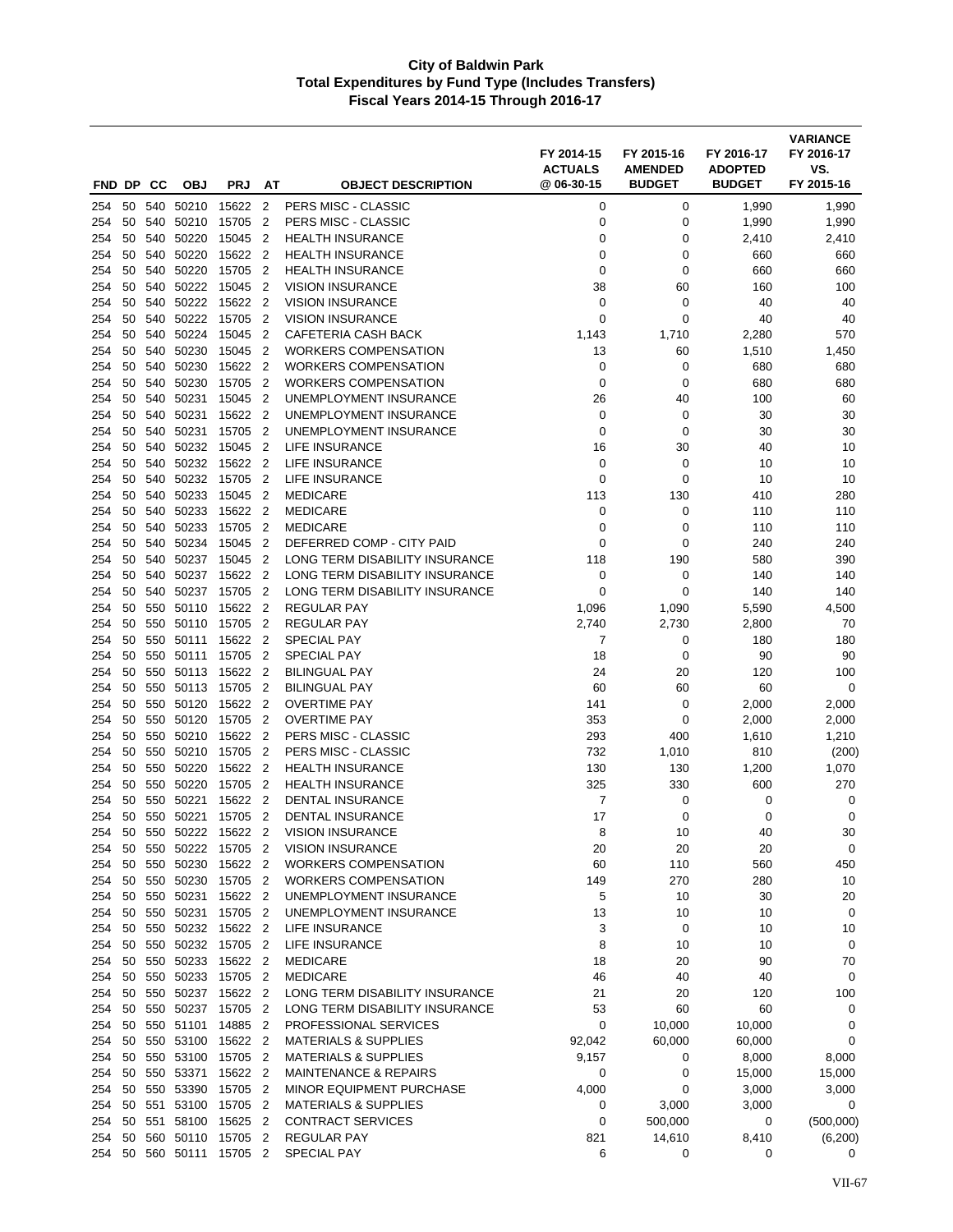|            |          |            |                                              |                    |                                  |                                                       | FY 2014-15<br><b>ACTUALS</b><br>@06-30-15 | FY 2015-16<br><b>AMENDED</b><br><b>BUDGET</b> | FY 2016-17<br><b>ADOPTED</b><br><b>BUDGET</b> | <b>VARIANCE</b><br>FY 2016-17<br>VS.<br>FY 2015-16 |
|------------|----------|------------|----------------------------------------------|--------------------|----------------------------------|-------------------------------------------------------|-------------------------------------------|-----------------------------------------------|-----------------------------------------------|----------------------------------------------------|
| FND DP     |          | СC         | <b>OBJ</b>                                   | <b>PRJ</b>         | AT                               | <b>OBJECT DESCRIPTION</b>                             |                                           |                                               |                                               |                                                    |
| 254        | 50       | 560        | 50113                                        | 15705              | $\overline{2}$                   | <b>BILINGUAL PAY</b>                                  | 24                                        | 410                                           | 200                                           | (210)                                              |
| 254        | 50       | 560        | 50120                                        | 15705              | $\overline{2}$                   | <b>OVERTIME PAY</b>                                   | 17                                        | 100                                           | 900                                           | 800                                                |
| 254        | 50       | 560        | 50210                                        | 15705              | $\overline{2}$                   | PERS MISC - CLASSIC                                   | 243                                       | 5,420                                         | 2,360                                         | (3,060)                                            |
| 254        | 50       | 560        | 50220<br>50221                               | 15705              | $\overline{2}$                   | <b>HEALTH INSURANCE</b>                               | 153                                       | 2,640                                         | 2,040                                         | (600)                                              |
| 254<br>254 | 50<br>50 | 560<br>560 | 50222                                        | 15705<br>15705     | $\overline{2}$<br>$\overline{2}$ | <b>DENTAL INSURANCE</b><br><b>VISION INSURANCE</b>    | 7<br>5                                    | 0<br>110                                      | 0<br>50                                       | 0                                                  |
| 254        | 50       | 560        | 50230                                        | 15705              | $\overline{2}$                   | <b>WORKERS COMPENSATION</b>                           | 49                                        | 1,460                                         | 840                                           | (60)<br>(620)                                      |
| 254        | 50       |            | 560 50231                                    | 15705              | $\overline{2}$                   | UNEMPLOYMENT INSURANCE                                | 5                                         | 90                                            | 40                                            | (50)                                               |
| 254        | 50       | 560        | 50232                                        | 15705              | $\overline{2}$                   | LIFE INSURANCE                                        | 4                                         | 70                                            | 20                                            | (50)                                               |
| 254        | 50       | 560        | 50233                                        | 15705              | $\overline{2}$                   | <b>MEDICARE</b>                                       | 10                                        | 220                                           | 130                                           | (90)                                               |
| 254        | 50       | 560        | 50237                                        | 15705              | $\overline{2}$                   | LONG TERM DISABILITY INSURANCE                        | 18                                        | 310                                           | 180                                           | (130)                                              |
| 254        | 50       |            | 560 53100                                    | 15045              | $\overline{2}$                   | <b>MATERIALS &amp; SUPPLIES</b>                       | 0                                         | 3,000                                         | 3,000                                         | $\mathbf 0$                                        |
| 254        | 50       | 560        | 58100                                        | 15055              | $\overline{2}$                   | <b>CONTRACT SERVICES</b>                              | 0                                         | 500,000                                       | 0                                             | (500,000)                                          |
| 254        | 50       | 561        | 50110                                        | 15705              | $\overline{2}$                   | <b>REGULAR PAY</b>                                    | 2,052                                     | 8,190                                         | 9,210                                         | 1,020                                              |
| 254        | 50       | 561        | 50111                                        | 15705              | $\overline{2}$                   | <b>SPECIAL PAY</b>                                    | 14                                        | 0                                             | 0                                             | 0                                                  |
| 254        | 50       | 561        | 50120                                        | 15705              | $\overline{2}$                   | <b>OVERTIME PAY</b>                                   | 12                                        | 100                                           | 100                                           | 0                                                  |
| 254        | 50       | 561        | 50210                                        | 15705              | $\overline{2}$                   | PERS MISC - CLASSIC                                   | 583                                       | 2,960                                         | 2,520                                         | (440)                                              |
| 254        | 50       | 561        | 50220                                        | 15705              | $\overline{2}$                   | <b>HEALTH INSURANCE</b>                               | 323                                       | 1,350                                         | 1,400                                         | 50                                                 |
| 254        | 50       | 561        | 50221                                        | 15705              | $\overline{2}$                   | <b>DENTAL INSURANCE</b>                               | 24                                        | 0                                             | 0                                             | 0                                                  |
| 254        | 50       | 561        | 50222                                        | 15705              | $\overline{2}$                   | <b>VISION INSURANCE</b>                               | 13                                        | 50                                            | 50                                            | 0                                                  |
| 254        | 50       | 561        | 50230                                        | 15705              | $\overline{2}$                   | <b>WORKERS COMPENSATION</b>                           | 122                                       | 820                                           | 920                                           | 100                                                |
| 254        | 50       | 561        | 50231                                        | 15705              | $\overline{2}$                   | UNEMPLOYMENT INSURANCE                                | 13<br>8                                   | 50                                            | 50                                            | 0                                                  |
| 254<br>254 | 50<br>50 | 561<br>561 | 50232<br>50233                               | 15705<br>15705     | $\overline{2}$<br>$\overline{2}$ | LIFE INSURANCE<br><b>MEDICARE</b>                     | 29                                        | 40<br>120                                     | 20<br>130                                     | (20)<br>10                                         |
| 254        | 50       | 561        | 50237                                        | 15705              | $\overline{2}$                   | LONG TERM DISABILITY INSURANCE                        | 44                                        | 170                                           | 190                                           | 20                                                 |
| 254        | 50       | 570        | 50110                                        | 15707 2            |                                  | <b>REGULAR PAY</b>                                    | 2,491                                     | 2,490                                         | 5,590                                         | 3,100                                              |
| 254        | 50       | 570        | 50110                                        | 00000              | $\overline{2}$                   | <b>REGULAR PAY</b>                                    | 0                                         | 12,420                                        | 13,980                                        | 1,560                                              |
| 254        | 50       | 570        | 50113                                        | 00000              | $\overline{2}$                   | <b>BILINGUAL PAY</b>                                  | 0                                         | 300                                           | 300                                           | 0                                                  |
| 254        | 50       | 570        | 50120                                        | 15707              | $\overline{2}$                   | <b>OVERTIME PAY</b>                                   | 47                                        | 100                                           | 100                                           | 0                                                  |
| 254        | 50       | 570        | 50120                                        | 00000              | $\overline{2}$                   | <b>OVERTIME PAY</b>                                   | 0                                         | 0                                             | 500                                           | 500                                                |
| 254        | 50       | 570        | 50210                                        | 15707              | $\overline{2}$                   | PERS MISC - CLASSIC                                   | 707                                       | 900                                           | 1,530                                         | 630                                                |
| 254        | 50       | 570        | 50210                                        | 00000              | $\overline{2}$                   | PERS MISC - CLASSIC                                   | 0                                         | 4,590                                         | 3,910                                         | (680)                                              |
| 254        | 50       |            | 570 50220                                    | 15707              | $\overline{2}$                   | <b>HEALTH INSURANCE</b>                               | 376                                       | 390                                           | 1,170                                         | 780                                                |
| 254        | 50       | 570        | 50220                                        | 00000              | $\overline{2}$                   | <b>HEALTH INSURANCE</b>                               | 0                                         | 1,950                                         | 3,010                                         | 1,060                                              |
| 254        | 50       | 570        | 50221                                        | 15707              | $\overline{2}$                   | <b>DENTAL INSURANCE</b>                               | 17                                        | 0                                             | 0                                             | 0                                                  |
| 254        | 50       | 570        | 50222                                        | 15707              | $\overline{2}$                   | <b>VISION INSURANCE</b>                               | 13                                        | 10                                            | 30                                            | 20                                                 |
| 254        | 50       | 570        | 50222                                        | 00000              | $\overline{2}$                   | <b>VISION INSURANCE</b>                               | 0                                         | 70                                            | 70                                            | 0                                                  |
| 254        | 50       | 570        | 50230                                        | 15707              | $\overline{2}$                   | <b>WORKERS COMPENSATION</b>                           | 148                                       | 250                                           | 560                                           | 310                                                |
| 254<br>254 | 50       | 570        | 50230<br>50 570 50231                        | 00000              | $\overline{2}$                   | <b>WORKERS COMPENSATION</b><br>UNEMPLOYMENT INSURANCE | 0                                         | 1,240<br>10                                   | 1,400                                         | 160                                                |
| 254        |          |            | 50 570 50231                                 | 15707 2<br>00000 2 |                                  | UNEMPLOYMENT INSURANCE                                | 13<br>0                                   | 60                                            | 30<br>60                                      | 20<br>0                                            |
| 254        |          |            | 50 570 50232 15707 2                         |                    |                                  | LIFE INSURANCE                                        | 8                                         | 10                                            | 10                                            | 0                                                  |
| 254        | 50       |            | 570 50232                                    | 00000 2            |                                  | LIFE INSURANCE                                        | $\mathbf 0$                               | 50                                            | 30                                            | (20)                                               |
| 254        |          |            | 50 570 50233                                 | 15707 2            |                                  | <b>MEDICARE</b>                                       | 34                                        | 40                                            | 80                                            | 40                                                 |
| 254        |          |            | 50 570 50233 00000 2                         |                    |                                  | <b>MEDICARE</b>                                       | 0                                         | 190                                           | 210                                           | 20                                                 |
| 254        |          |            | 50 570 50237                                 | 15707 2            |                                  | LONG TERM DISABILITY INSURANCE                        | 53                                        | 50                                            | 120                                           | 70                                                 |
| 254        | 50       |            | 570 50237                                    | 00000 2            |                                  | LONG TERM DISABILITY INSURANCE                        | 0                                         | 260                                           | 290                                           | 30                                                 |
| 254        |          |            | 50 570 50313 15707 2                         |                    |                                  | <b>HOLIDAY LEAVE BUY-BACK</b>                         | 66                                        | $\mathbf 0$                                   | 0                                             | 0                                                  |
| 254        |          |            | 50 570 53100                                 | 14885              | $\overline{2}$                   | <b>MATERIALS &amp; SUPPLIES</b>                       | 15,875                                    | 20,000                                        | 20,000                                        | 0                                                  |
| 254        | 50       |            | 570 53100                                    | 15040 2            |                                  | <b>MATERIALS &amp; SUPPLIES</b>                       | 0                                         | 2,000                                         | 2,000                                         | 0                                                  |
| 254        |          |            | 50 570 53403                                 | 14885 2            |                                  | UTILITIES - TELEPHONE                                 | 694                                       | 300                                           | 300                                           | 0                                                  |
| 254        | 50       |            | 570 56100                                    | 15045 2            |                                  | INT SERV CHRG INSURANCE                               | 2,972                                     | 2,972                                         | 2,972                                         | 0                                                  |
| 254        |          |            | 50 570 56120                                 | 15045 2            |                                  | INT SERV CHRG - FLEET                                 | 26,700                                    | 26,700                                        | 26,700                                        | $\mathbf 0$                                        |
| 254        | 50       |            | 570 58100                                    | 00000 2            |                                  | <b>CONTRACT SERVICES</b>                              | $\pmb{0}$                                 | 40,000                                        | 0                                             | (40,000)                                           |
| 254        |          |            | 50 571 50110 15510 2<br>50 571 50113 15510 2 |                    |                                  | <b>REGULAR PAY</b><br><b>BILINGUAL PAY</b>            | 2,056<br>60                               | 4,090<br>120                                  | 0<br>0                                        | (4,090)                                            |
| 254<br>254 |          |            | 50 571 50120                                 | 15510 2            |                                  | <b>OVERTIME PAY</b>                                   | 55                                        | 100                                           | 100                                           | (120)<br>0                                         |
| 254        |          |            | 50 571 50210 15510 2                         |                    |                                  | PERS MISC - CLASSIC                                   | 600                                       | 1,520                                         | 0                                             | (1,520)                                            |
| 254        | 50       | 571        | 50220                                        | 15510 2            |                                  | <b>HEALTH INSURANCE</b>                               | 376                                       | 770                                           | 0                                             | (770)                                              |
| 254        |          |            | 50 571 50221                                 | 15510 2            |                                  | <b>DENTAL INSURANCE</b>                               | 17                                        | 0                                             | 0                                             | 0                                                  |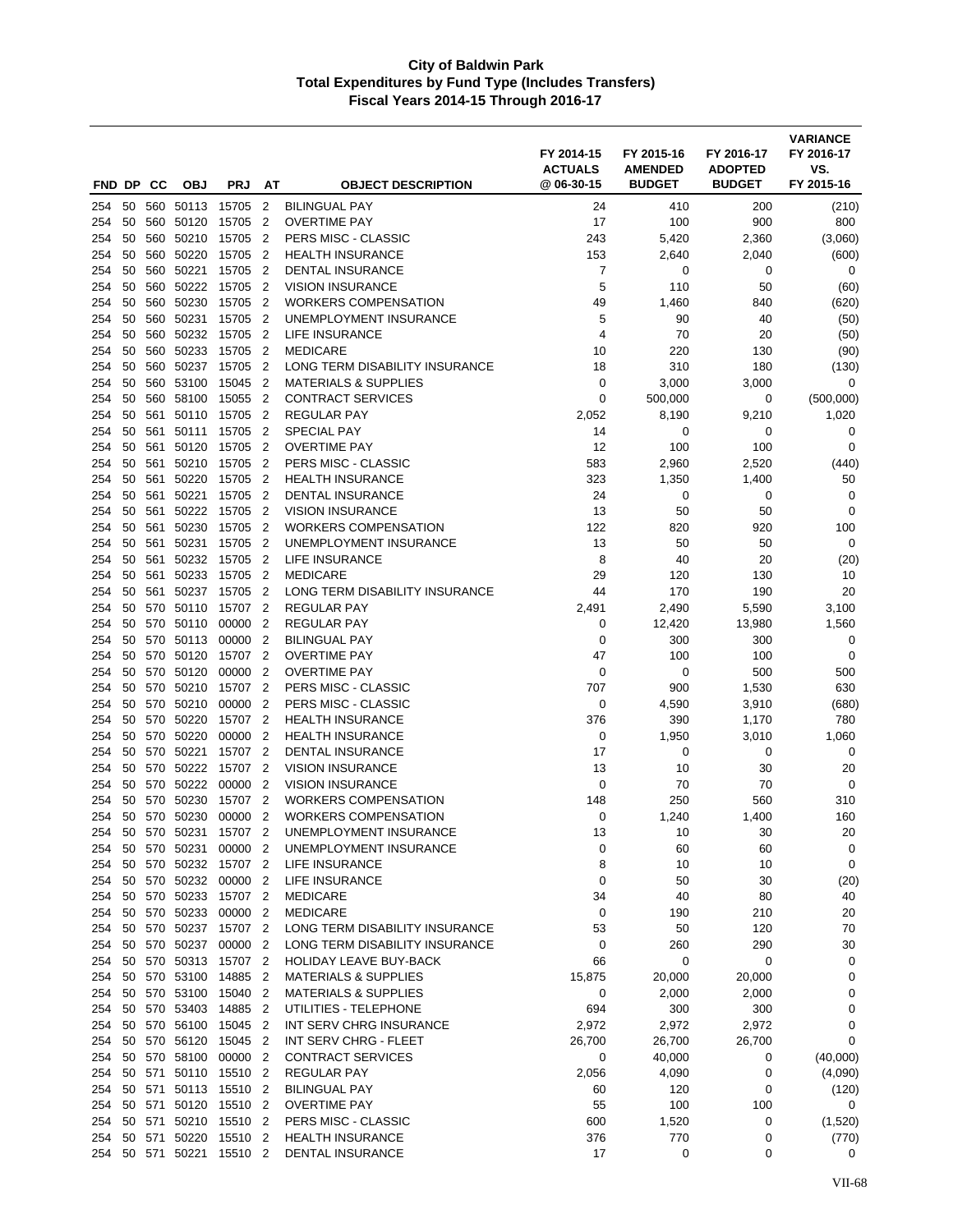| FND DP        |          | <b>CC</b> | <b>OBJ</b>         | <b>PRJ</b>                                   | AT                               | <b>OBJECT DESCRIPTION</b>                                         | FY 2014-15<br><b>ACTUALS</b><br>@06-30-15 | FY 2015-16<br><b>AMENDED</b><br><b>BUDGET</b> | FY 2016-17<br><b>ADOPTED</b><br><b>BUDGET</b> | <b>VARIANCE</b><br>FY 2016-17<br>VS.<br>FY 2015-16 |
|---------------|----------|-----------|--------------------|----------------------------------------------|----------------------------------|-------------------------------------------------------------------|-------------------------------------------|-----------------------------------------------|-----------------------------------------------|----------------------------------------------------|
|               |          | 50 571    |                    |                                              |                                  |                                                                   |                                           |                                               |                                               |                                                    |
| 254<br>254    | 50       | 571       | 50222<br>50230     | 15510 2<br>15510                             | $\overline{2}$                   | <b>VISION INSURANCE</b><br><b>WORKERS COMPENSATION</b>            | 13<br>122                                 | 30<br>410                                     | 0<br>0                                        | (30)<br>(410)                                      |
| 254           | 50       | 571       | 50231              | 15510                                        | $\overline{2}$                   | UNEMPLOYMENT INSURANCE                                            | 13                                        | 30                                            | 0                                             | (30)                                               |
| 254           | 50       | 571       | 50232              | 15510                                        | $\overline{2}$                   | LIFE INSURANCE                                                    | 8                                         | 20                                            | 0                                             | (20)                                               |
| 254           | 50       | 571       | 50233              | 15510 2                                      |                                  | <b>MEDICARE</b>                                                   | 28                                        | 60                                            | 0                                             | (60)                                               |
| 254           | 50       | 571       | 50237              | 15510 2                                      |                                  | LONG TERM DISABILITY INSURANCE                                    | 43                                        | 90                                            | 0                                             | (90)                                               |
| 254           | 50       | 571       | 50313              | 15510                                        | $\overline{2}$                   | <b>HOLIDAY LEAVE BUY-BACK</b>                                     | 28                                        | 0                                             | 0                                             | 0                                                  |
| 254           | 50       | 571       | 53100              | 15510 2                                      |                                  | <b>MATERIALS &amp; SUPPLIES</b>                                   | 577                                       | 2,000                                         | 2,000                                         | 0                                                  |
| 254           | 50       |           | 580 51100          | 15070                                        | $\overline{2}$                   | CONSULTANT SERVICES                                               | 0                                         | 6,000                                         | 6,000                                         | 0                                                  |
| 254           | 50       | 580       | 51100              | 15505                                        | $\overline{2}$                   | <b>CONSULTANT SERVICES</b>                                        | 0                                         | 10,000                                        | 10,000                                        | 0                                                  |
| 254<br>254    | 50<br>50 | 580       | 53320<br>580 58110 | 15864<br>00000                               | $\overline{2}$<br>$\overline{2}$ | <b>OUTSIDE PRINTING</b><br><b>EQUIPMENT PURCHASE</b>              | $\mathbf 0$<br>$\mathbf 0$                | 1,000<br>15,000                               | 1,000<br>0                                    | 0<br>(15,000)                                      |
| 254           | 50       | 581       | 50110              | 15510                                        | - 2                              | <b>REGULAR PAY</b>                                                | 0                                         | 0                                             | 4,610                                         | 4,610                                              |
| 254           | 50       | 581       | 50113              | 15510                                        | $\overline{2}$                   | <b>BILINGUAL PAY</b>                                              | 0                                         | 0                                             | 120                                           | 120                                                |
| 254           | 50       | 581       | 50210              | 15510 2                                      |                                  | <b>PERS MISC - CLASSIC</b>                                        | 0                                         | 0                                             | 1,290                                         | 1,290                                              |
| 254           | 50       | 581       | 50220              | 15510                                        | - 2                              | <b>HEALTH INSURANCE</b>                                           | 0                                         | $\mathbf 0$                                   | 1,200                                         | 1,200                                              |
| 254           | 50       | 581       | 50222              | 15510                                        | $\overline{2}$                   | <b>VISION INSURANCE</b>                                           | 0                                         | 0                                             | 30                                            | 30                                                 |
| 254           | 50       | 581       | 50230              | 15510                                        | $\overline{2}$                   | <b>WORKERS COMPENSATION</b>                                       | 0                                         | 0                                             | 460                                           | 460                                                |
| 254           | 50       | 581       | 50231              | 15510 2                                      |                                  | UNEMPLOYMENT INSURANCE                                            | $\mathbf 0$                               | 0                                             | 30                                            | 30                                                 |
| 254           | 50       | 581       | 50232              | 15510                                        | $\overline{2}$                   | LIFE INSURANCE                                                    | 0                                         | 0                                             | 10                                            | 10                                                 |
| 254           | 50       | 581       | 50233              | 15510                                        | $\overline{2}$                   | <b>MEDICARE</b>                                                   | 0                                         | 0                                             | 70                                            | 70                                                 |
| 254           | 50       | 581       | 50237<br>581 53100 | 15510 2<br>15510                             |                                  | LONG TERM DISABILITY INSURANCE<br><b>MATERIALS &amp; SUPPLIES</b> | $\mathbf 0$                               | 0                                             | 100<br>20,000                                 | 100<br>0                                           |
| 254<br>254    | 50<br>50 | 581       | 53100              | 15535                                        | $\overline{2}$<br>$\overline{2}$ | <b>MATERIALS &amp; SUPPLIES</b>                                   | 7,509<br>0                                | 20,000<br>5,000                               | 5,000                                         | 0                                                  |
| 254           | 50       | 581       | 53100              | 15539                                        | $\overline{2}$                   | <b>MATERIALS &amp; SUPPLIES</b>                                   | 4,245                                     | 20,000                                        | 20,000                                        | 0                                                  |
| 254           |          |           |                    | 60 610 51100 11400 2                         |                                  | <b>CONSULTANT SERVICES</b>                                        | 2,204                                     | 0                                             | 0                                             | 0                                                  |
|               |          |           |                    | 254 - MEASURE R LOCAL RETURN Total           |                                  |                                                                   | 406,018                                   | 2,617,532                                     | 1,032,992                                     | (1,584,540)                                        |
|               |          |           |                    |                                              |                                  |                                                                   |                                           |                                               |                                               |                                                    |
|               |          |           |                    | <u> 260 - SUMMER LUNCH PROGRAM:</u>          |                                  |                                                                   |                                           |                                               |                                               |                                                    |
| 260           |          |           |                    | 60 610 50110 17505 2                         |                                  | <b>REGULAR PAY</b>                                                | 197                                       | 0                                             | 0                                             | 0                                                  |
| 260           | 60<br>60 | 610       | 610 50116<br>50117 | 17505<br>17505                               | $\overline{2}$<br>$\overline{2}$ | PART TIME PAY<br>PERMANENT PART TIME PAY                          | 14,109                                    | 35,840                                        | 17,770<br>13,250                              | (18,070)<br>3,250                                  |
| 260<br>260    | 60       |           | 610 50210          | 17505                                        | $\overline{2}$                   | PERS MISC - CLASSIC                                               | 8,418<br>58                               | 10,000<br>0                                   | 0                                             | 0                                                  |
| 260           | 60       | 610       | 50214              | 17505                                        | $\overline{2}$                   | PERS PART TIME                                                    | 2,061                                     | 3,240                                         | 3,580                                         | 340                                                |
| 260           | 60       | 610       | 50230              | 17505                                        | $\overline{2}$                   | <b>WORKERS COMPENSATION</b>                                       | 360                                       | 2,610                                         | 1,750                                         | (860)                                              |
| 260           | 60       |           | 610 50231          | 17505                                        | $\overline{2}$                   | UNEMPLOYMENT INSURANCE                                            | 853                                       | 1,950                                         | 2,310                                         | 360                                                |
| 260           | 60       |           | 610 50233          | 17505                                        | $\overline{\phantom{a}}$         | <b>MEDICARE</b>                                                   | 330                                       | 720                                           | 450                                           | (270)                                              |
| 260           |          |           | 60 610 50236       | 17505 2                                      |                                  | MISCELLANEOUS BENEFITS                                            | 671                                       | 0                                             | 0                                             | 0                                                  |
| 260           |          |           |                    | 60 610 50237 17505 2                         |                                  | LONG TERM DISABILITY INSURANCE                                    | 536                                       | 0                                             | 0                                             | 0                                                  |
| 260           |          |           |                    | 60 610 50238 17505 2                         |                                  | <b>EMPLOYER FICA</b>                                              | 213                                       | 3,310                                         | 2,080                                         | (1, 230)                                           |
| 260           |          |           |                    | 60 610 51101 17505 2                         |                                  | PROFESSIONAL SERVICES                                             | 107,867                                   | 142,335                                       | 142,335                                       | 0                                                  |
|               |          |           |                    | 260 60 610 53100 17505 2                     |                                  | <b>MATERIALS &amp; SUPPLIES</b>                                   | 39                                        | 430                                           | 430                                           | 0                                                  |
| 260<br>260    |          |           |                    | 60 610 53320 17505 2<br>60 610 56100 17505 2 |                                  | <b>OUTSIDE PRINTING</b><br>INT SERV CHRG INSURANCE                | 416                                       | 500<br>4,001                                  | 500                                           | 0<br>0                                             |
| 260           |          |           |                    | 60 610 56110 17505 2                         |                                  | INT SERV CHRG INFO & SUPPORT                                      | 4,001<br>1,500                            | 1,500                                         | 4,001<br>1,500                                | 0                                                  |
|               |          |           |                    | 260 - SUMMER LUNCH PROGRAM Total             |                                  |                                                                   | 141,626                                   | 206,436                                       | 189,956                                       | (16, 480)                                          |
|               |          |           |                    |                                              |                                  |                                                                   |                                           |                                               |                                               |                                                    |
|               |          |           | 270 - GRANTS FUND: |                                              |                                  |                                                                   |                                           |                                               |                                               |                                                    |
|               |          |           |                    | 270 10 140 51101 17510 2                     |                                  | PROFESSIONAL SERVICES                                             | 41,508                                    | 30,000                                        | 30,000                                        | 0                                                  |
| 270           |          |           |                    | 40 420 53370 14633 2<br>440 50110 17516 2    |                                  | <b>GENERAL OPERATING EXPENSE</b>                                  | 5,243                                     | 0                                             | 0                                             | 0                                                  |
| 270 40<br>270 |          |           | 40 440 50111       | 17516 2                                      |                                  | REGULAR PAY<br>SPECIAL PAY                                        | 1,977<br>7                                | 0<br>0                                        | 0<br>0                                        | 0<br>0                                             |
| 270           | 40       |           |                    | 440 50210 17516 2                            |                                  | PERS MISC - CLASSIC                                               | 316                                       | 0                                             | 0                                             | 0                                                  |
| 270           | 40       |           |                    | 440 50222 17516 2                            |                                  | <b>VISION INSURANCE</b>                                           | 4                                         | 0                                             | 0                                             | 0                                                  |
| 270           | 40       |           |                    | 440 50224 17516 2                            |                                  | CAFETERIA CASH BACK                                               | 173                                       | 0                                             | 0                                             | 0                                                  |
| 270           | 40       |           |                    | 440 50230 17516 2                            |                                  | <b>WORKERS COMPENSATION</b>                                       | 3                                         | 0                                             | 0                                             | 0                                                  |
| 270           | 40       |           | 440 50231          | 17516 2                                      |                                  | UNEMPLOYMENT INSURANCE                                            | 4                                         | 0                                             | 0                                             | 0                                                  |
| 270           | 40       |           |                    | 440 50232 17516 2                            |                                  | LIFE INSURANCE                                                    | 2                                         | 0                                             | 0                                             | 0                                                  |
| 270           |          |           |                    | 40 440 50233 17516 2                         |                                  | <b>MEDICARE</b>                                                   | 19                                        | 0                                             | 0                                             | 0                                                  |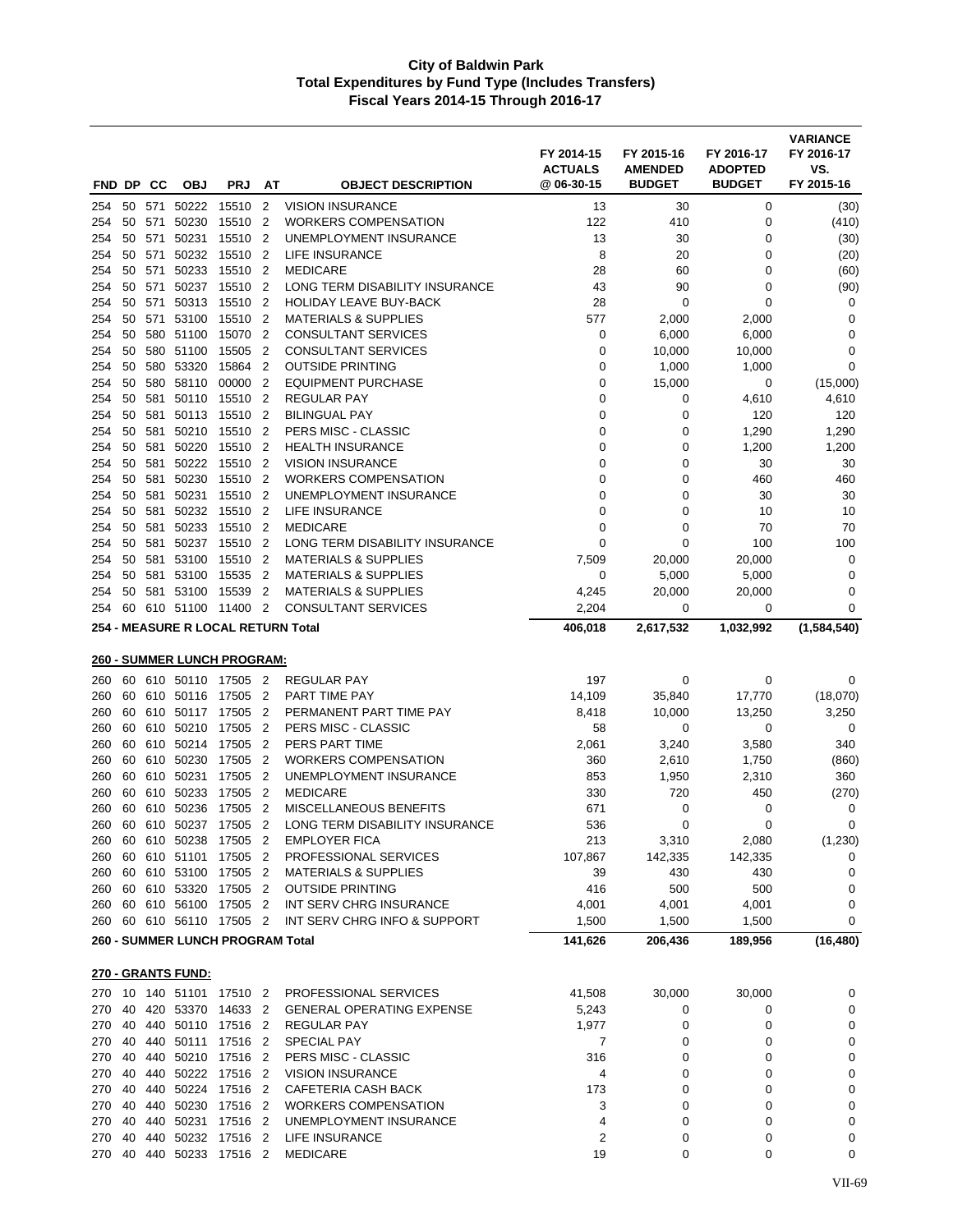|            |          |     |                                        |                |                                  |                                                         | FY 2014-15<br><b>ACTUALS</b> | FY 2015-16<br><b>AMENDED</b> | FY 2016-17<br><b>ADOPTED</b> | <b>VARIANCE</b><br>FY 2016-17<br>VS. |
|------------|----------|-----|----------------------------------------|----------------|----------------------------------|---------------------------------------------------------|------------------------------|------------------------------|------------------------------|--------------------------------------|
| FND DP     |          | CС  | <b>OBJ</b>                             | <b>PRJ</b>     | AT                               | <b>OBJECT DESCRIPTION</b>                               | @ 06-30-15                   | <b>BUDGET</b>                | <b>BUDGET</b>                | FY 2015-16                           |
| 270        | 40       |     | 440 50237                              | 17516          | $\overline{2}$                   | LONG TERM DISABILITY INSURANCE                          | 24                           | 0                            | 0                            | 0                                    |
| 270        | 40       | 440 | 51100                                  | 14127          | $\overline{2}$                   | <b>CONSULTANT SERVICES</b>                              | 187,473                      | 0                            | 0                            | 0                                    |
| 270        | 40       | 440 | 51100                                  | 14982          | $\overline{2}$                   | <b>CONSULTANT SERVICES</b>                              | 233,248                      | 0                            | 0                            | 0                                    |
| 270        | 40       |     | 440 51100                              | 17516          | $\overline{2}$                   | CONSULTANT SERVICES                                     | 29,459                       | 0                            | 0                            | 0                                    |
| 270        | 40       |     | 440 53320                              | 14982          | $\overline{2}$                   | <b>OUTSIDE PRINTING</b>                                 | 694                          | 0                            | 0                            | $\mathbf 0$                          |
| 270        | 50<br>50 | 520 | 510 58110<br>51100                     | 15547<br>15875 | $\overline{2}$<br>$\overline{2}$ | <b>EQUIPMENT PURCHASE</b><br><b>CONSULTANT SERVICES</b> | 0                            | 40,000                       | 0                            | (40,000)                             |
| 270<br>270 | 50       | 520 | 53100                                  | 15875          | $\overline{2}$                   | <b>MATERIALS &amp; SUPPLIES</b>                         | 83,250<br>23,217             | 50,000<br>0                  | 50,000<br>0                  | 0<br>0                               |
| 270        | 50       | 520 | 58100                                  | 15507          | $\overline{2}$                   | <b>CONTRACT SERVICES</b>                                | 0                            | 800,000                      | 0                            | (800,000)                            |
| 270        | 50       | 520 | 58100                                  | 15538          | $\overline{2}$                   | <b>CONTRACT SERVICES</b>                                | 0                            | 959,250                      | 0                            | (959, 250)                           |
| 270        | 50       | 520 | 58100                                  | 15698          | $\overline{2}$                   | <b>CONTRACT SERVICES</b>                                | 284,199                      | 3,416,801                    | 0                            | (3, 416, 801)                        |
| 270        | 50       |     | 520 58100                              | 15708          | $\overline{2}$                   | <b>CONTRACT SERVICES</b>                                | 1,300                        | 0                            | 0                            | 0                                    |
| 270        | 50       |     | 520 58100                              | 15716          | $\overline{2}$                   | <b>CONTRACT SERVICES</b>                                | 0                            | 614,570                      | 0                            | (614, 570)                           |
| 270        | 50       | 520 | 58100                                  | 15717          | $\overline{2}$                   | <b>CONTRACT SERVICES</b>                                | 0                            | 895,288                      | 0                            | (895, 288)                           |
| 270        | 50       | 520 | 58100                                  | 15723          | $\overline{2}$                   | <b>CONTRACT SERVICES</b>                                | 8,727                        | 0                            | 0                            | 0                                    |
| 270        | 50       | 520 | 58100                                  | 15805          | $\overline{2}$                   | <b>CONTRACT SERVICES</b>                                | 93,372                       | 0                            | 0                            | 0                                    |
| 270        | 50       | 520 | 58100                                  | 15861          | $\overline{2}$                   | <b>CONTRACT SERVICES</b>                                | 86,554                       | 0                            | 0                            | 0                                    |
| 270        | 50       | 520 | 58100                                  | 15868          | $\overline{2}$                   | <b>CONTRACT SERVICES</b>                                | 0                            | 673,000                      | 0                            | (673,000)                            |
| 270        | 50       |     | 520 58100                              | 16185          | $\overline{2}$                   | <b>CONTRACT SERVICES</b>                                | 0                            | 220,000                      | 0                            | (220,000)                            |
| 270        | 50       |     | 580 51100                              | 15508          | $\overline{2}$                   | <b>CONSULTANT SERVICES</b>                              | 0                            | 200,395                      | 0                            | (200, 395)                           |
| 270        | 50       |     | 580 58100                              | 15508          | 2                                | <b>CONTRACT SERVICES</b>                                | 0                            | 500,000                      | 0                            | (500,000)                            |
| 270        | 50       |     | 580 58110                              | 15546          | $\overline{2}$                   | <b>EQUIPMENT PURCHASE</b>                               | 0                            | 1,150,481                    | 0                            | (1, 150, 481)                        |
| 270        | 60       |     | 610 51101                              | 16185          | $\overline{2}$                   | PROFESSIONAL SERVICES                                   | 34,912                       | 0                            | $\mathbf 0$                  | 0                                    |
|            |          |     | 270 - GRANTS FUND Total                |                |                                  |                                                         | 1,115,685                    | 9,549,785                    | 80,000                       | (9,469,785)                          |
|            |          |     | 271 - POLICE GRANTS FUND:              |                |                                  |                                                         |                              |                              |                              |                                      |
| 271        | 30       |     | 340 58110 17240 2                      |                |                                  | <b>EQUIPMENT PURCHASE</b>                               | 0                            | 17,813                       | 0                            | (17, 813)                            |
| 271        | 30       | 350 | 50120                                  | 17233          | $\overline{2}$                   | <b>OVERTIME PAY</b>                                     | 303,818                      | 0                            | 0                            | 0                                    |
| 271        | 30       |     | 350 50230                              | 17233 2        |                                  | <b>WORKERS COMPENSATION</b>                             | 14,876                       | 0                            | $\mathbf 0$                  | 0                                    |
| 271        | 30       |     | 350 50231                              | 17233          | $\overline{2}$                   | UNEMPLOYMENT INSURANCE                                  | 632                          | 0                            | 0                            | 0                                    |
| 271        | 30       | 350 | 50233                                  | 17233          | $\overline{2}$                   | <b>MEDICARE</b>                                         | 3,029                        | 0                            | 0                            | 0                                    |
| 271        | 30       | 350 | 50237                                  | 13404          | $\overline{2}$                   | LONG TERM DISABILITY INSURANCE                          | 497                          | 0                            | 0                            | 0                                    |
| 271        | 30       | 350 | 50237                                  | 17233          | $\overline{2}$                   | LONG TERM DISABILITY INSURANCE                          | 3,477                        | 0                            | 0                            | 0                                    |
| 271        | 30       |     | 350 53100                              | 17233          | $\overline{2}$                   | <b>MATERIALS &amp; SUPPLIES</b>                         | 84                           | 0                            | 0                            | $\mathbf 0$                          |
| 271        | 30       | 350 | 53330                                  | 17233          | 2                                | PUBLICATIONS, SUBSCRIP & DUES                           | 899                          | 0                            | 0                            | 0                                    |
| 271        | 30       |     | 350 53390                              | 17233          | $\overline{2}$                   | MINOR EQUIPMENT PURCHASE                                | 10,000                       | 0                            | 0                            | 0                                    |
| 271        | 30       | 350 | 53403                                  | 17233          | $\overline{2}$                   | UTILITIES - TELEPHONE                                   | 203                          | 0                            | 0                            | $\mathbf 0$                          |
| 271        | 30       |     | 350 58110                              | 17233          | $\overline{2}$                   | <b>EQUIPMENT PURCHASE</b>                               | 117,952                      | 19,400                       | 0                            | (19, 400)                            |
| 271        |          |     | 30 360 50110 17260 2                   |                |                                  | REGULAR PAY                                             | $\Omega$                     | 43,560                       | $\Omega$                     | (43, 560)                            |
| 271        | 30       |     | 360 50113 17260 2                      |                |                                  | BILINGUAL PAY                                           | 0                            | 900                          | 0                            | (900)                                |
| 271        | 30       |     | 360 50202 17260 2                      |                |                                  | PERS SWORN - PEPRA                                      | 0                            | 4,960                        | 0                            | (4,960)                              |
| 271        | 30       |     | 360 50212 17260 2                      |                |                                  | PERS POB SWORN (CLSS & PEPRA)                           | 0                            | 13,760                       | 0                            | (13,760)                             |
| 271        | 30       |     | 360 50222 17260 2                      |                |                                  | <b>VISION INSURANCE</b>                                 | 0                            | 230                          | 0                            | (230)                                |
| 271        | 30       |     | 360 50224 17260 2<br>360 50230 17260 2 |                |                                  | CAFETERIA CASH BACK                                     | 0                            | 10,800                       | 0                            | (10, 800)                            |
| 271<br>271 | 30<br>30 |     | 360 50231                              | 17260 2        |                                  | <b>WORKERS COMPENSATION</b><br>UNEMPLOYMENT INSURANCE   | 0<br>0                       | 6,450<br>190                 | 0<br>0                       | (6, 450)<br>(190)                    |
| 271        | 30       |     | 360 50232 17260 2                      |                |                                  | LIFE INSURANCE                                          | 0                            | 160                          | 0                            |                                      |
| 271        | 30       |     | 360 50233 17260 2                      |                |                                  | <b>MEDICARE</b>                                         | 0                            | 640                          | 0                            | (160)<br>(640)                       |
| 271        | 30       |     | 360 50237 17260 2                      |                |                                  | LONG TERM DISABILITY INSURANCE                          | 0                            | 920                          | 0                            | (920)                                |
|            |          |     | 271 - POLICE GRANTS FUND Total         |                |                                  |                                                         | 455,468                      | 119,783                      | 0                            | (119, 783)                           |
|            |          |     | <u>401 - INFORMATION SERVICES:</u>     |                |                                  |                                                         |                              |                              |                              |                                      |
| 401        |          |     | 10 110 50110 00000 2                   |                |                                  |                                                         | 17,110                       | 18,000                       | 20,260                       |                                      |
| 401        |          |     | 10 110 50111 00000 2                   |                |                                  | REGULAR PAY<br>SPECIAL PAY                              | 426                          | 1,060                        | 1,280                        | 2,260<br>220                         |
| 401        |          |     | 10 110 50210 00000 2                   |                |                                  | PERS MISC - CLASSIC                                     | 4,751                        | 6,500                        | 5,550                        | (950)                                |
| 401        |          |     | 10 110 50222 00000 2                   |                |                                  | <b>VISION INSURANCE</b>                                 | 36                           | 40                           | 40                           | 0                                    |
| 401        |          |     | 10 110 50224                           | 00000 2        |                                  | CAFETERIA CASH BACK                                     | 1,363                        | 1,440                        | 1,800                        | 360                                  |
| 401        |          |     | 10 110 50230                           | 00000          | 2                                | <b>WORKERS COMPENSATION</b>                             | 41                           | 140                          | 150                          | 10                                   |
| 401        |          |     | 10 110 50231 00000 2                   |                |                                  | UNEMPLOYMENT INSURANCE                                  | 24                           | 30                           | 30                           | 0                                    |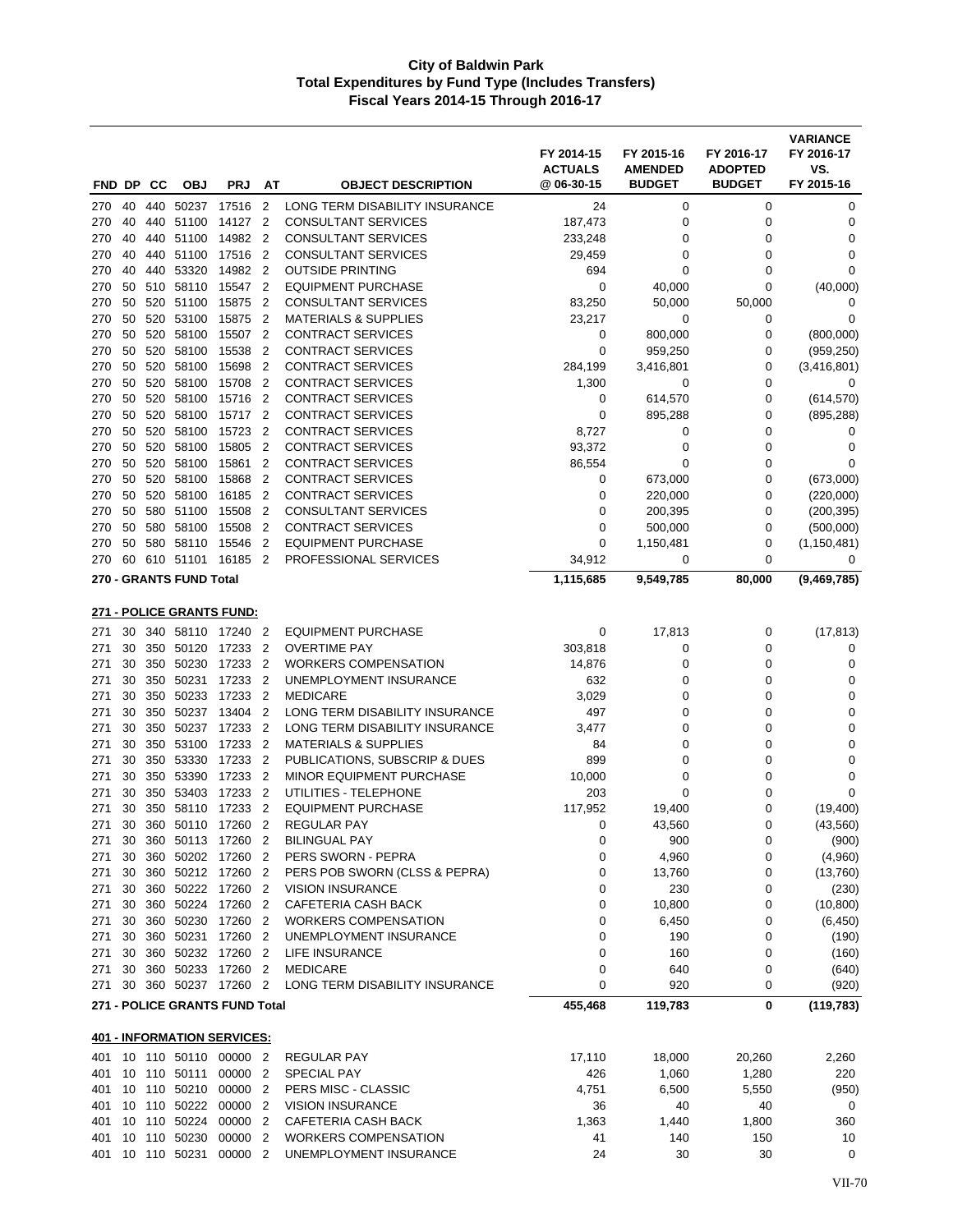| FND DP CC  |          |        | <b>OBJ</b>            | <b>PRJ</b>           | AT                               | <b>OBJECT DESCRIPTION</b>                                          | FY 2014-15<br><b>ACTUALS</b><br>@06-30-15 | FY 2015-16<br><b>AMENDED</b><br><b>BUDGET</b> | FY 2016-17<br><b>ADOPTED</b><br><b>BUDGET</b> | <b>VARIANCE</b><br>FY 2016-17<br>VS.<br>FY 2015-16 |
|------------|----------|--------|-----------------------|----------------------|----------------------------------|--------------------------------------------------------------------|-------------------------------------------|-----------------------------------------------|-----------------------------------------------|----------------------------------------------------|
|            |          |        |                       |                      |                                  |                                                                    |                                           |                                               |                                               |                                                    |
| 401<br>401 | 10       | 110    | 10 110 50232<br>50232 | 13406<br>00000       | $\overline{2}$<br>$\overline{2}$ | LIFE INSURANCE<br>LIFE INSURANCE                                   | 3<br>18                                   | 0<br>20                                       | 0<br>20                                       | 0<br>0                                             |
| 401        | 10       | 110    | 50233                 | 00000                | $\overline{2}$                   | <b>MEDICARE</b>                                                    | 248                                       | 280                                           | 310                                           | 30                                                 |
| 401        | 10       | 110    | 50234                 | 00000                | $\overline{2}$                   | DEFERRED COMP - CITY PAID                                          | 0                                         | 0                                             | 30                                            | 30                                                 |
| 401        | 10       | 110    | 50237                 | 00000                | 2                                | LONG TERM DISABILITY INSURANCE                                     | 355                                       | 380                                           | 430                                           | 50                                                 |
| 401        | 10       | 140    | 50110                 | 00000                | $\overline{2}$                   | <b>REGULAR PAY</b>                                                 | 74,245                                    | 109,920                                       | 132,440                                       | 22,520                                             |
| 401        | 10       | 140    | 50113                 | 00000                | $\overline{2}$                   | <b>BILINGUAL PAY</b>                                               | 1,203                                     | 2,400                                         | 1,200                                         | (1,200)                                            |
| 401        | 10       | 140    | 50117                 | 00000                | $\overline{2}$                   | PERMANENT PART TIME PAY                                            | 7,124                                     | 0                                             | $\mathbf 0$                                   | 0                                                  |
| 401        | 10       | 140    | 50120                 | 00000                | 2                                | <b>OVERTIME PAY</b>                                                | 465                                       | 1,000                                         | 2,500                                         | 1,500                                              |
| 401        | 10       | 140    | 50201                 | 00000                | $\overline{2}$                   | PERS MISC - PEPRA                                                  | $\mathbf 0$                               | 0                                             | 11,530                                        | 11,530                                             |
| 401        | 10       | 140    | 50210                 | 00000                | $\overline{2}$                   | PERS MISC - CLASSIC                                                | 23,216                                    | 40,540                                        | 25,080                                        | (15, 460)                                          |
| 401        | 10       | 140    | 50220                 | 00000                | $\overline{2}$                   | <b>HEALTH INSURANCE</b>                                            | 1,195                                     | 0                                             | 0                                             | 0                                                  |
| 401        | 10       |        | 140 50222             | 00000                | $\overline{2}$                   | <b>VISION INSURANCE</b>                                            | 397                                       | 690                                           | 580                                           | (110)                                              |
| 401        | 10       | 140    | 50224                 | 00000                | $\overline{2}$                   | <b>CAFETERIA CASH BACK</b>                                         | 11,434                                    | 22,800                                        | 22,800                                        | 0                                                  |
| 401        | 10       | 140    | 50230                 | 00000                | $\overline{2}$                   | <b>WORKERS COMPENSATION</b>                                        | 281                                       | 700                                           | 840                                           | 140                                                |
| 401        | 10       | 140    | 50231                 | 00000                | $\overline{2}$                   | UNEMPLOYMENT INSURANCE                                             | 353                                       | 520                                           | 520                                           | 0                                                  |
| 401        | 10       | 140    | 50232                 | 00000                | $\overline{2}$                   | LIFE INSURANCE                                                     | 166                                       | 410                                           | 200                                           | (210)                                              |
| 401        | 10       | 140    | 50233                 | 00000                | $\overline{2}$                   | <b>MEDICARE</b>                                                    | 1,136                                     | 1,630                                         | 1,940                                         | 310                                                |
| 401        | 10       | 140    | 50234                 | 00000                | $\overline{2}$                   | DEFERRED COMP - CITY PAID                                          | 0                                         | 0                                             | 2,400                                         | 2,400                                              |
| 401        | 10       | 140    | 50237                 | 00000                | $\overline{2}$                   | LONG TERM DISABILITY INSURANCE                                     | 1,729                                     | 2,310                                         | 2,780                                         | 470                                                |
| 401        | 10       | 140    | 50314                 | 00000                | 2                                | SICK LEAVE BUY-BACK                                                | 1,628                                     | 1,000                                         | 1,000                                         | 0                                                  |
| 401        | 10       |        | 140 51100             | 00000                | $\overline{2}$                   | <b>CONSULTANT SERVICES</b>                                         | 0                                         | 1,000                                         | 1,000                                         | $\mathbf 0$                                        |
| 401        | 10       | 140    | 51101                 | 18400                | $\overline{2}$                   | PROFESSIONAL SERVICES                                              | 6,942                                     | 0                                             | 0                                             | 0                                                  |
| 401        | 10       | 140    | 51101                 | 00000                | $\overline{2}$                   | PROFESSIONAL SERVICES                                              | 146,479                                   | 229,500                                       | 184,820                                       | (44, 680)                                          |
| 401        | 10<br>10 | 140    | 53100<br>140 53200    | 00000<br>00000       | $\overline{2}$<br>$\overline{2}$ | <b>MATERIALS &amp; SUPPLIES</b>                                    | 4,993                                     | 5,000                                         | 5,000                                         | 0                                                  |
| 401<br>401 | 10       | 140    | 53390                 | 00000                | $\overline{2}$                   | <b>EDUCATION &amp; TRAINING</b><br><b>MINOR EQUIPMENT PURCHASE</b> | 40<br>0                                   | 1,000<br>5,100                                | 4,000<br>5,100                                | 3,000<br>0                                         |
| 401        | 10       | 140    | 56100                 | 00000                | $\overline{2}$                   | INT SERV CHRG INSURANCE                                            | 21,260                                    | 21,260                                        | 21,260                                        | 0                                                  |
| 401        | 10       | 140    | 56110                 | 00000                | $\overline{2}$                   | INT SERV CHRG INFO & SUPPORT                                       | 6,418                                     | 6,418                                         | 6,418                                         | 0                                                  |
| 401        | 10       |        | 140 58110             | 00000                | 2                                | <b>EQUIPMENT PURCHASE</b>                                          | 30,968                                    | 0                                             | 0                                             | 0                                                  |
| 401        | 10       | 140    | 58140                 | 00000                | $\overline{2}$                   | <b>LEASE EXPENSE</b>                                               | 0                                         | 10,000                                        | 10,000                                        | 0                                                  |
| 401        | 10       | 140    | 58180                 | 00000                | $\overline{2}$                   | <b>DEPRECIATION</b>                                                | 49,652                                    | 0                                             | 0                                             | 0                                                  |
| 401        | 10       | 141    | 50110                 | 00000                | $\overline{2}$                   | <b>REGULAR PAY</b>                                                 | 59,517                                    | 64,350                                        | 73,100                                        | 8,750                                              |
| 401        | 10       | 141    | 50113                 | 00000                | $\overline{2}$                   | <b>BILINGUAL PAY</b>                                               | 910                                       | 1,200                                         | 1,200                                         | 0                                                  |
| 401        | 10       | 141    | 50117                 | 00000                | $\overline{2}$                   | PERMANENT PART TIME PAY                                            | 4,052                                     | 0                                             | $\mathbf 0$                                   | $\mathbf 0$                                        |
| 401        | 10       | 141    | 50210                 | 00000                | $\overline{2}$                   | PERS MISC - CLASSIC                                                | 17,278                                    | 23,660                                        | 20,350                                        | (3,310)                                            |
| 401        | 10       | 141    | 50214                 | 00000                | $\overline{2}$                   | PERS PART TIME                                                     | 990                                       | 0                                             | 0                                             | 0                                                  |
| 401        | 10       | 141    | 50220                 | 00000                | 2                                | <b>HEALTH INSURANCE</b>                                            | 836                                       | 0                                             | $\mathbf 0$                                   | 0                                                  |
| 401        | 10       | 141    | 50222                 | 00000                | $\overline{2}$                   | <b>VISION INSURANCE</b>                                            | 531                                       | 390                                           | 410                                           | 20                                                 |
| 401        |          | 10 141 | 50224                 | 00000 2              |                                  | CAFETERIA CASH BACK                                                | 20,323                                    | 22,800                                        | 22,800                                        | 0                                                  |
| 401        |          | 10 141 | 50230                 | 00000                | $\overline{2}$                   | <b>WORKERS COMPENSATION</b>                                        | 109                                       | 410                                           | 470                                           | 60                                                 |
| 401        |          | 10 141 | 50231                 | 00000 2              |                                  | UNEMPLOYMENT INSURANCE                                             | 530                                       | 520                                           | 520                                           | 0                                                  |
| 401        |          | 10 141 | 50232                 | 00000 2              |                                  | LIFE INSURANCE                                                     | 292                                       | 410                                           | 200                                           | (210)                                              |
| 401        |          |        | 10 141 50233          | 00000 2              |                                  | <b>MEDICARE</b>                                                    | 1,150                                     | 950                                           | 1,080                                         | 130                                                |
| 401        |          |        | 10 141 50237          | 10 141 50234 00000 2 |                                  | DEFERRED COMP - CITY PAID                                          | 0                                         | 0                                             | 2,400                                         | 2,400                                              |
| 401        |          |        | 10 141 51101          | 00000 2              |                                  | LONG TERM DISABILITY INSURANCE<br>PROFESSIONAL SERVICES            | 1,366                                     | 1,350                                         | 1,540                                         | 190                                                |
| 401<br>401 |          |        | 10 141 51101          | 11502 2<br>11504     | $\overline{2}$                   | PROFESSIONAL SERVICES                                              | 0<br>13,263                               | 3,800<br>16,980                               | 3,800<br>0                                    | 0<br>(16,980)                                      |
| 401        |          |        |                       | 10 141 53100 11000 2 |                                  | <b>MATERIALS &amp; SUPPLIES</b>                                    | 59                                        | 0                                             | 0                                             | 0                                                  |
| 401        |          |        | 10 141 53100          | 11002 2              |                                  | <b>MATERIALS &amp; SUPPLIES</b>                                    | 172                                       | 0                                             | 0                                             | 0                                                  |
| 401        |          |        |                       | 10 141 53100 11502 2 |                                  | <b>MATERIALS &amp; SUPPLIES</b>                                    | 84                                        | 4,500                                         | 4,500                                         | 0                                                  |
| 401        |          |        |                       | 10 141 53100 11503 2 |                                  | <b>MATERIALS &amp; SUPPLIES</b>                                    | 36,244                                    | 38,400                                        | 38,400                                        | 0                                                  |
| 401        |          |        | 10 141 53100          | 11504 2              |                                  | <b>MATERIALS &amp; SUPPLIES</b>                                    | 14,496                                    | 12,300                                        | 12,300                                        | 0                                                  |
| 401        |          |        |                       | 10 141 53100 11505 2 |                                  | <b>MATERIALS &amp; SUPPLIES</b>                                    | 6,500                                     | 5,000                                         | 5,000                                         | 0                                                  |
| 401        |          |        |                       | 10 141 53320 11502 2 |                                  | <b>OUTSIDE PRINTING</b>                                            | 5,770                                     | 7,000                                         | 7,000                                         | 0                                                  |
| 401        |          |        | 10 141 53371          | 11504 2              |                                  | <b>MAINTENANCE &amp; REPAIRS</b>                                   | 0                                         | 0                                             | 14,580                                        | 14,580                                             |
| 401        |          | 10 141 | 53403                 | 11000 2              |                                  | UTILITIES - TELEPHONE                                              | 39                                        | 0                                             | 0                                             | 0                                                  |
| 401        |          |        | 10 141 53403          | 11002 2              |                                  | UTILITIES - TELEPHONE                                              | 716                                       | 0                                             | $\mathbf 0$                                   | 0                                                  |
| 401        | 10       |        | 141 53403             | 11006 2              |                                  | UTILITIES - TELEPHONE                                              | 618                                       | 0                                             | 0                                             | 0                                                  |
| 401        |          |        |                       | 10 141 53403 11007 2 |                                  | UTILITIES - TELEPHONE                                              | 480                                       | 0                                             | 0                                             | 0                                                  |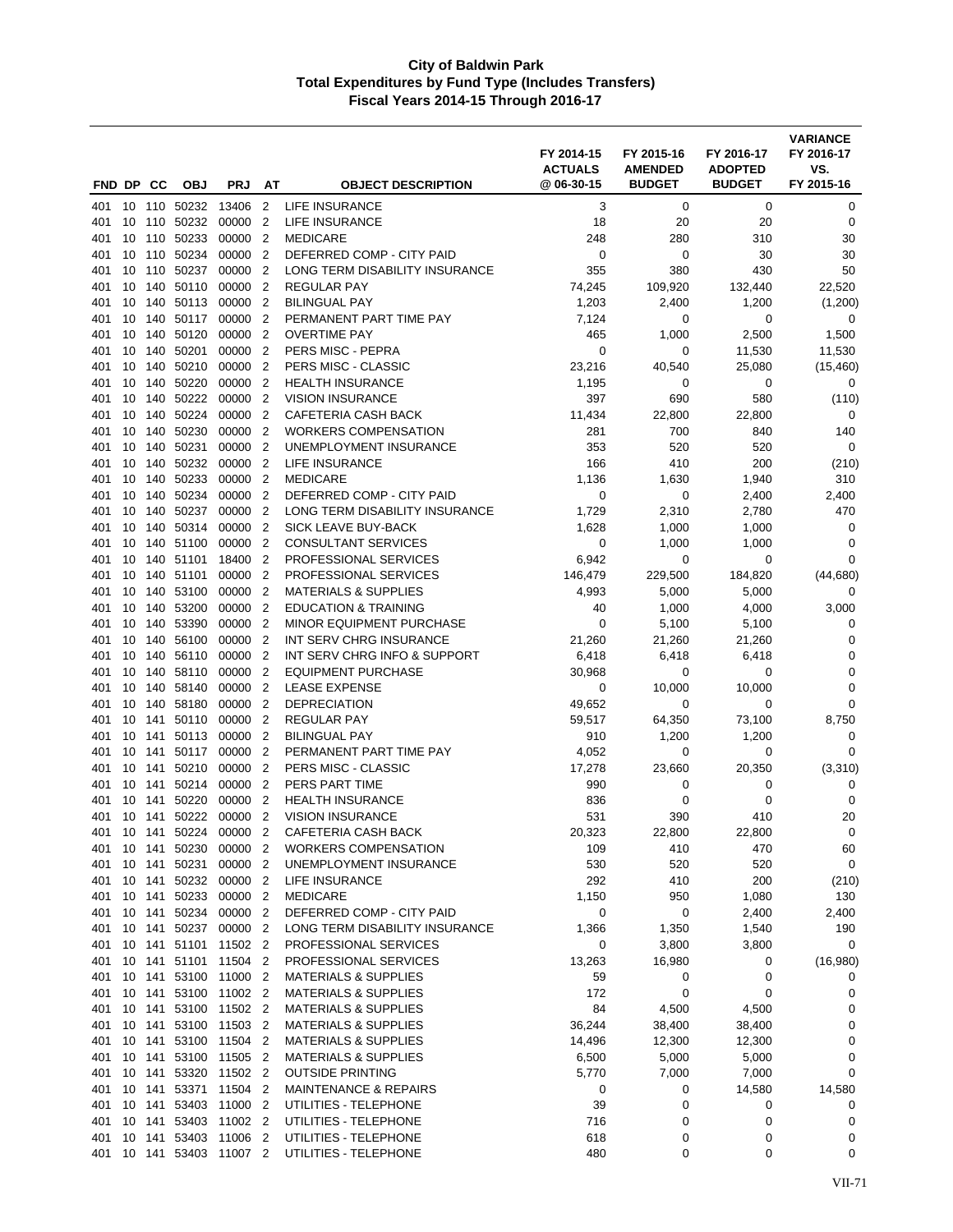| FND DP        |          | <b>CC</b> | <b>OBJ</b>                   | <b>PRJ</b>                              | AT                               | <b>OBJECT DESCRIPTION</b>                          | FY 2014-15<br><b>ACTUALS</b><br>@ 06-30-15 | FY 2015-16<br><b>AMENDED</b><br><b>BUDGET</b> | FY 2016-17<br><b>ADOPTED</b><br><b>BUDGET</b> | <b>VARIANCE</b><br>FY 2016-17<br>VS.<br>FY 2015-16 |
|---------------|----------|-----------|------------------------------|-----------------------------------------|----------------------------------|----------------------------------------------------|--------------------------------------------|-----------------------------------------------|-----------------------------------------------|----------------------------------------------------|
| 401           |          |           | 10 141 53403                 | 11506                                   | $\overline{2}$                   | UTILITIES - TELEPHONE                              | 95,077                                     | 117,160                                       | 117,160                                       | 0                                                  |
| 401           |          | 10 141    | 56100                        | 00000                                   | $\overline{2}$                   | INT SERV CHRG INSURANCE                            | 6,858                                      | 6,858                                         | 6,858                                         | 0                                                  |
| 401           |          | 10 141    | 58140                        | 11502 2                                 |                                  | <b>LEASE EXPENSE</b>                               | 11,728                                     | 13,600                                        | 14,960                                        | 1,360                                              |
| 401           |          | 10 141    | 58140                        | 11503                                   | $\overline{2}$                   | <b>LEASE EXPENSE</b>                               | 8,065                                      | 8,100                                         | 8,100                                         | 0                                                  |
| 401           |          | 10 141    | 58140                        | 11504                                   | $\overline{2}$                   | <b>LEASE EXPENSE</b>                               | 22,301                                     | 16,100                                        | 17,930                                        | 1,830                                              |
| 401           | 20       |           | 210 50110                    | 00000                                   | $\overline{2}$                   | <b>REGULAR PAY</b>                                 | 23,586                                     | 24,030                                        | 25,240                                        | 1,210                                              |
| 401           | 20       |           | 210 50111                    | 00000                                   | $\overline{2}$                   | <b>SPECIAL PAY</b>                                 | 458                                        | 500                                           | 660                                           | 160                                                |
| 401           |          |           | 20 210 50113                 | 00000                                   | $\overline{2}$                   | <b>BILINGUAL PAY</b>                               | 120                                        | 120                                           | 120                                           | 0                                                  |
| 401           |          |           | 20 210 50201                 | 00000                                   | $\overline{2}$                   | PERS MISC - PEPRA                                  | 0                                          | 3,070                                         | 2,910                                         | (160)                                              |
| 401           |          | 20 210    | 50210                        | 00000                                   | $\overline{2}$                   | PERS MISC - CLASSIC                                | 5,468                                      | 4,030                                         | 4,040                                         | 10                                                 |
| 401           |          |           | 20 210 50222<br>20 210 50224 | 00000<br>00000                          | $\overline{2}$                   | <b>VISION INSURANCE</b>                            | 62                                         | 70                                            | 80                                            | 10                                                 |
| 401<br>401    | 20       |           | 210 50230                    | 00000                                   | $\overline{2}$<br>$\overline{2}$ | CAFETERIA CASH BACK<br><b>WORKERS COMPENSATION</b> | 2,472<br>53                                | 2,580<br>170                                  | 3,000<br>180                                  | 420<br>10                                          |
| 401           | 20       | 210       | 50231                        | 00000                                   | $\overline{2}$                   | UNEMPLOYMENT INSURANCE                             | 49                                         | 50                                            | 50                                            | 0                                                  |
| 401           | 20       |           | 210 50232                    | 13406                                   | $\overline{2}$                   | LIFE INSURANCE                                     | 7                                          | $\mathbf 0$                                   | $\mathbf 0$                                   | 0                                                  |
| 401           |          |           | 20 210 50232                 | 00000                                   | $\overline{2}$                   | <b>LIFE INSURANCE</b>                              | 33                                         | 40                                            | 40                                            | 0                                                  |
| 401           |          | 20 210    | 50233                        | 00000                                   | $\overline{2}$                   | <b>MEDICARE</b>                                    | 360                                        | 360                                           | 380                                           | 20                                                 |
| 401           |          |           | 20 210 50234                 | 00000                                   | $\overline{2}$                   | DEFERRED COMP - CITY PAID                          | 0                                          | 0                                             | 150                                           | 150                                                |
| 401           | 20       |           | 210 50237                    | 00000                                   | $\overline{2}$                   | LONG TERM DISABILITY INSURANCE                     | 217                                        | 510                                           | 530                                           | 20                                                 |
| 401           | 20       |           | 210 50311                    | 00000                                   | $\overline{2}$                   | ADMIN LEAVE BUY-BACK                               | 325                                        | 480                                           | 480                                           | 0                                                  |
| 401           | 20       | 210       | 50313                        | 00000                                   | $\overline{2}$                   | HOLIDAY LEAVE BUY-BACK                             | 149                                        | 0                                             | 0                                             | 0                                                  |
| 401           |          |           | 20 210 51100                 | 00000                                   | $\overline{2}$                   | <b>CONSULTANT SERVICES</b>                         | 0                                          | 1,500                                         | $\mathbf 0$                                   | (1,500)                                            |
| 401           |          |           | 20 210 56100                 | 00000                                   | $\overline{2}$                   | INT SERV CHRG INSURANCE                            | 2,972                                      | 2,971                                         | 2,971                                         | 0                                                  |
| 401           | 20       | 210       | 56110                        | 00000                                   | $\overline{2}$                   | INT SERV CHRG INFO & SUPPORT                       | 1,150                                      | 1,150                                         | 1,150                                         | 0                                                  |
| 401           |          |           | 00 000 50205                 | 12407 2                                 |                                  | PENSION EXPENSE GASB 68                            | (5,052)                                    | 0                                             | 0                                             | 0                                                  |
|               |          |           |                              | <b>401 - INFORMATION SERVICES Total</b> |                                  |                                                    | 778,481                                    | 898,556                                       | 889,946                                       | (8,610)                                            |
|               |          |           | 402 - FLEET SERVICES:        |                                         |                                  |                                                    |                                            |                                               |                                               |                                                    |
|               |          |           | 10 110 50110 00000           |                                         |                                  | <b>REGULAR PAY</b>                                 |                                            |                                               |                                               |                                                    |
| 402<br>402    |          |           | 10 110 50111                 | 00000                                   | 2<br>$\overline{2}$              | SPECIAL PAY                                        | 17,110<br>425                              | 18,000<br>1,060                               | 20,260<br>1,280                               | 2,260<br>220                                       |
| 402           |          |           | 10 110 50210                 | 00000                                   | $\overline{2}$                   | PERS MISC - CLASSIC                                | 4,750                                      | 6,500                                         | 5,550                                         | (950)                                              |
| 402           |          |           | 10 110 50222                 | 00000                                   | $\overline{2}$                   | <b>VISION INSURANCE</b>                            | 36                                         | 40                                            | 40                                            | 0                                                  |
| 402           |          |           | 10 110 50224                 | 00000                                   | $\overline{2}$                   | CAFETERIA CASH BACK                                | 1,363                                      | 1,440                                         | 1,800                                         | 360                                                |
| 402           |          |           | 10 110 50230                 | 00000                                   | $\overline{2}$                   | <b>WORKERS COMPENSATION</b>                        | 41                                         | 140                                           | 150                                           | 10                                                 |
| 402           | 10       | 110       | 50231                        | 00000                                   | $\overline{2}$                   | UNEMPLOYMENT INSURANCE                             | 24                                         | 30                                            | 30                                            | 0                                                  |
| 402           |          |           | 10 110 50232                 | 13406                                   | $\overline{2}$                   | LIFE INSURANCE                                     | $\overline{2}$                             | 0                                             | 0                                             | 0                                                  |
| 402           | 10       |           | 110 50232                    | 00000                                   | $\overline{2}$                   | LIFE INSURANCE                                     | 17                                         | 20                                            | 20                                            | 0                                                  |
| 402           |          |           | 10 110 50233                 | 00000                                   | $\overline{2}$                   | <b>MEDICARE</b>                                    | 249                                        | 280                                           | 310                                           | 30                                                 |
| 402           |          |           |                              | 10 110 50234 00000 2                    |                                  | DEFERRED COMP - CITY PAID                          | 0                                          | 0                                             | 30                                            | 30                                                 |
| 402           |          |           |                              | 10 110 50237 00000 2                    |                                  | LONG TERM DISABILITY INSURANCE                     | 354                                        | 380                                           | 430                                           | 50                                                 |
| 402           | 50       |           | 500 50110                    | 00000                                   | $\overline{2}$                   | <b>REGULAR PAY</b>                                 | 0                                          | 14,850                                        | 10,750                                        | (4, 100)                                           |
| 402 50        |          |           | 500 50111                    | 00000 2                                 |                                  | SPECIAL PAY                                        | 0                                          | 230                                           | 300                                           | 70                                                 |
| 402 50        |          |           | 500 50113                    | 00000 2                                 |                                  | <b>BILINGUAL PAY</b>                               | 0                                          | 180                                           | 60                                            | (120)                                              |
| 402           | 50       |           | 500 50210                    | 00000                                   | $\overline{2}$                   | PERS MISC - CLASSIC                                | 0                                          | 5,430                                         | 2,960                                         | (2,470)                                            |
| 402           | 50       |           | 500 50220<br>500 50222       | 00000                                   | 2                                | <b>HEALTH INSURANCE</b><br><b>VISION INSURANCE</b> | 0                                          | 780                                           | 0                                             | (780)                                              |
| 402           | 50<br>50 |           | 500 50224                    | 00000 2<br>00000                        | 2                                | CAFETERIA CASH BACK                                | 0<br>0                                     | 60<br>1,290                                   | 20<br>1,470                                   | (40)<br>180                                        |
| 402<br>402 50 |          |           | 500 50230                    | 00000                                   | $\overline{2}$                   | <b>WORKERS COMPENSATION</b>                        | 0                                          | 670                                           | 80                                            | (590)                                              |
| 402           | 50       |           | 500 50231                    | 00000 2                                 |                                  | UNEMPLOYMENT INSURANCE                             | 0                                          | 50                                            | 30                                            | (20)                                               |
| 402 50        |          |           | 500 50232                    | 00000 2                                 |                                  | LIFE INSURANCE                                     | 0                                          | 40                                            | 20                                            | (20)                                               |
| 402           | 50       |           | 500 50233                    | 00000                                   | -2                               | <b>MEDICARE</b>                                    | 0                                          | 220                                           | 160                                           | (60)                                               |
| 402           | 50       |           | 500 50234                    | 00000                                   | $\overline{2}$                   | DEFERRED COMP - CITY PAID                          | 0                                          | 0                                             | 20                                            | 20                                                 |
| 402           | 50       |           | 500 50237                    | 00000 2                                 |                                  | LONG TERM DISABILITY INSURANCE                     | 0                                          | 310                                           | 230                                           | (80)                                               |
| 402           | 50       |           | 500 56100                    | 00000 2                                 |                                  | INT SERV CHRG INSURANCE                            | 1,029                                      | 1,029                                         | 1,029                                         | 0                                                  |
|               |          |           | 402 50 500 56110             | 00000                                   | $\overline{2}$                   | INT SERV CHRG INFO & SUPPORT                       | 326                                        | 326                                           | 326                                           | 0                                                  |
| 402           |          |           | 50 540 50110                 | 00000                                   | -2                               | <b>REGULAR PAY</b>                                 | 0                                          | 2,940                                         | 10,450                                        | 7,510                                              |
|               |          |           | 402 50 540 50113             | 00000 2                                 |                                  | <b>BILINGUAL PAY</b>                               | 0                                          | 60                                            | 180                                           | 120                                                |
| 402           | 50       |           | 540 50120                    | 00000                                   | $\overline{2}$                   | <b>OVERTIME PAY</b>                                | 183                                        | 200                                           | 1,000                                         | 800                                                |
| 402           |          |           | 50 540 50210                 | 00000                                   | -2                               | PERS MISC - CLASSIC                                | 46                                         | 1,080                                         | 2,910                                         | 1,830                                              |
|               |          |           | 402 50 540 50220             | 00000 2                                 |                                  | <b>HEALTH INSURANCE</b>                            | 22                                         | 0                                             | 1,200                                         | 1,200                                              |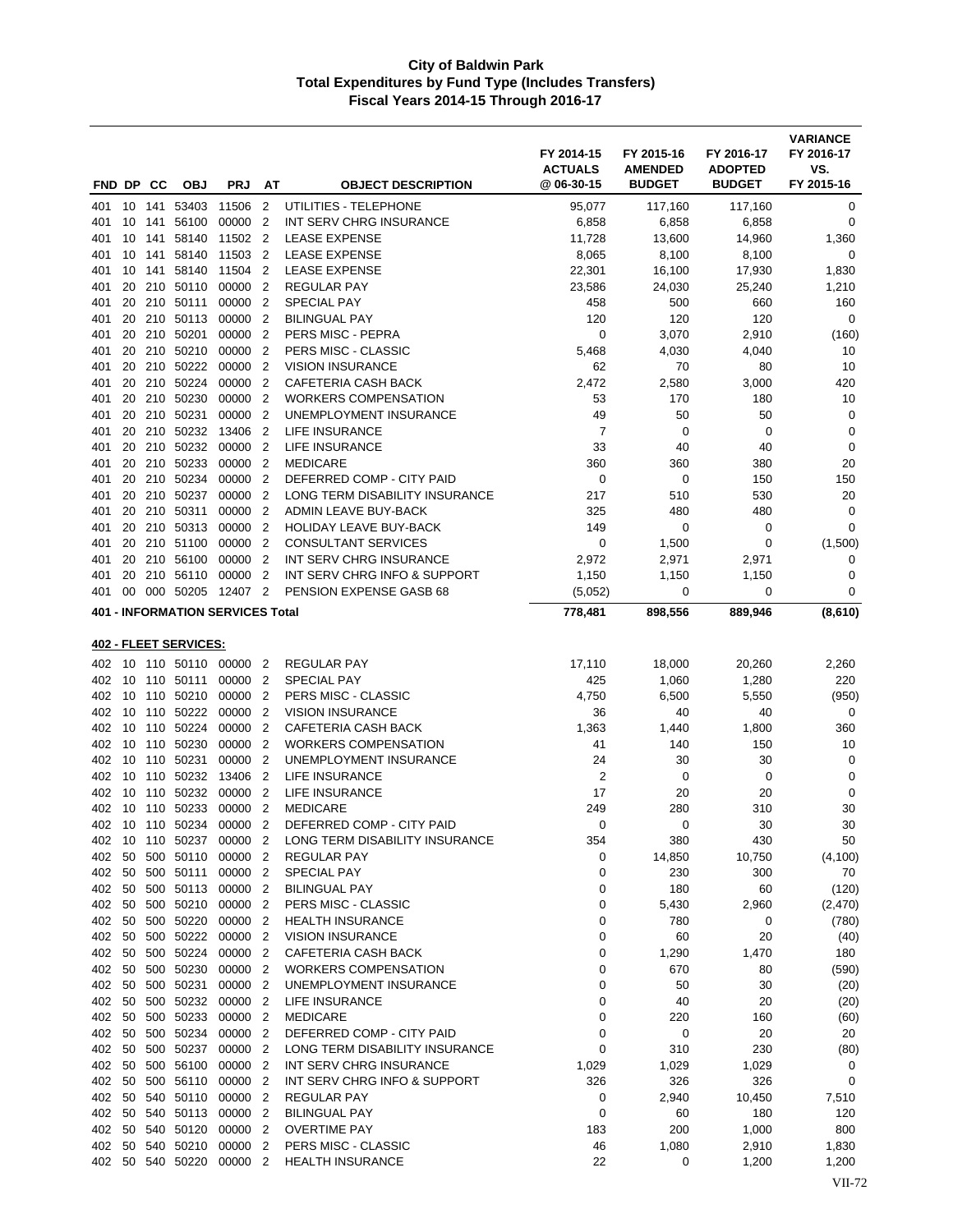|            |          |            |                           |                  |                                  |                                                    | FY 2014-15<br><b>ACTUALS</b><br>@06-30-15 | FY 2015-16<br><b>AMENDED</b><br><b>BUDGET</b> | FY 2016-17<br><b>ADOPTED</b><br><b>BUDGET</b> | <b>VARIANCE</b><br>FY 2016-17<br>VS.<br>FY 2015-16 |
|------------|----------|------------|---------------------------|------------------|----------------------------------|----------------------------------------------------|-------------------------------------------|-----------------------------------------------|-----------------------------------------------|----------------------------------------------------|
| FND DP     |          | CС         | <b>OBJ</b>                | <b>PRJ</b>       | AT                               | <b>OBJECT DESCRIPTION</b>                          |                                           |                                               |                                               |                                                    |
| 402        | 50       |            | 540 50221                 | 00000            | $\overline{2}$                   | <b>DENTAL INSURANCE</b>                            | $\overline{2}$                            | 0                                             | 0                                             | 0                                                  |
| 402        | 50       | 540        | 50222                     | 00000            | $\overline{2}$                   | <b>VISION INSURANCE</b>                            | 1                                         | 20                                            | 60                                            | 40                                                 |
| 402        | 50       | 540        | 50224                     | 00000            | $\overline{2}$                   | <b>CAFETERIA CASH BACK</b>                         | $\mathbf 0$                               | 570                                           | 570                                           | 0                                                  |
| 402        | 50       | 540        | 50230                     | 00000            | $\overline{2}$                   | <b>WORKERS COMPENSATION</b>                        | 10                                        | 20                                            | 740                                           | 720                                                |
| 402        | 50       |            | 540 50231                 | 00000            | $\overline{2}$                   | UNEMPLOYMENT INSURANCE                             | 1                                         | 10                                            | 40                                            | 30                                                 |
| 402        | 50       |            | 540 50232                 | 00000<br>00000   | $\overline{2}$                   | <b>LIFE INSURANCE</b>                              | 1                                         | 10                                            | 20                                            | 10                                                 |
| 402        | 50<br>50 | 540<br>540 | 50233<br>50234            | 00000            | $\overline{2}$<br>$\overline{2}$ | <b>MEDICARE</b><br>DEFERRED COMP - CITY PAID       | 3<br>$\mathbf 0$                          | 40<br>$\mathbf 0$                             | 150<br>60                                     | 110<br>60                                          |
| 402<br>402 | 50       | 540        | 50237                     | 00000            | 2                                | LONG TERM DISABILITY INSURANCE                     | 3                                         | 60                                            | 220                                           | 160                                                |
| 402        | 50       | 590        | 50110                     | 00000            | $\overline{2}$                   | <b>REGULAR PAY</b>                                 | 14,443                                    | 63,330                                        | 72,890                                        | 9,560                                              |
| 402        | 50       | 590        | 50113                     | 00000            | $\overline{2}$                   | <b>BILINGUAL PAY</b>                               | 455                                       | 1,200                                         | 600                                           | (600)                                              |
| 402        | 50       |            | 590 50120                 | 00000            | $\overline{2}$                   | <b>OVERTIME PAY</b>                                | 337                                       | 600                                           | 2,000                                         | 1,400                                              |
| 402        | 50       | 590        | 50201                     | 00000            | $\overline{2}$                   | PERS MISC - PEPRA                                  | $\mathbf 0$                               | 9,500                                         | 11,900                                        | 2,400                                              |
| 402        | 50       | 590        | 50210                     | 00000            | $\overline{2}$                   | PERS MISC - CLASSIC                                | 3,110                                     | 8,770                                         | 8,230                                         | (540)                                              |
| 402        | 50       | 590        | 50220                     | 00000            | $\overline{2}$                   | <b>HEALTH INSURANCE</b>                            | 2,313                                     | 6,430                                         | 10,890                                        | 4,460                                              |
| 402        | 50       | 590        | 50221                     | 00000            | $\overline{2}$                   | <b>DENTAL INSURANCE</b>                            | 187                                       | 0                                             | 0                                             | 0                                                  |
| 402        | 50       | 590        | 50222                     | 00000            | $\overline{2}$                   | <b>VISION INSURANCE</b>                            | 65                                        | 320                                           | 260                                           | (60)                                               |
| 402        | 50       | 590        | 50230                     | 00000            | $\overline{2}$                   | <b>WORKERS COMPENSATION</b>                        | 847                                       | 6,330                                         | 7,290                                         | 960                                                |
| 402        | 50       | 590        | 50231                     | 00000            | $\overline{2}$                   | UNEMPLOYMENT INSURANCE                             | 103                                       | 390                                           | 390                                           | $\mathbf 0$                                        |
| 402        | 50       | 590        | 50232                     | 00000            | $\overline{2}$                   | LIFE INSURANCE                                     | 63                                        | 310                                           | 150                                           | (160)                                              |
| 402        | 50       | 590        | 50233                     | 00000            | $\overline{2}$                   | <b>MEDICARE</b>                                    | 221                                       | 930                                           | 1,070                                         | 140                                                |
| 402        | 50       |            | 590 50237                 | 00000            | $\overline{2}$                   | LONG TERM DISABILITY INSURANCE                     | 303                                       | 1,330                                         | 1,530                                         | 200                                                |
| 402        | 50       | 590        | 51100                     | 16140            | $\overline{2}$                   | CONSULTANT SERVICES                                | 5,000                                     | 2,000                                         | 2,000                                         | 0                                                  |
| 402        | 50       | 590        | 51100                     | 00000            | $\overline{2}$                   | CONSULTANT SERVICES                                | $\mathbf 0$                               | 0                                             | 3,000                                         | 3,000                                              |
| 402        | 50       | 590        | 51101                     | 00000            | $\overline{2}$                   | PROFESSIONAL SERVICES                              | 86,511                                    | 70,000                                        | 54,150                                        | (15,850)                                           |
| 402        | 50       |            | 590 53100                 | 00000            | $\overline{2}$                   | <b>MATERIALS &amp; SUPPLIES</b>                    | 103,443                                   | 70,000                                        | 100,000                                       | 30,000                                             |
| 402        | 50       |            | 590 53110                 | 16140            | $\overline{2}$                   | <b>FUEL</b>                                        | 97,019                                    | 130,000                                       | 130,000                                       | 0                                                  |
| 402        | 50       | 590        | 53370                     | 00000            | $\overline{2}$                   | <b>GENERAL OPERATING EXPENSE</b>                   | 2,565                                     | 3,000                                         | 10,000                                        | 7,000                                              |
| 402        | 50       | 590        | 53371                     | 00000            | $\overline{2}$                   | <b>MAINTENANCE &amp; REPAIRS</b>                   | 0                                         | 0                                             | 76,300                                        | 76,300                                             |
| 402        | 50       |            | 590 53390                 | 00000            | 2                                | MINOR EQUIPMENT PURCHASE                           | $\mathbf 0$                               | 1,000                                         | 1,000                                         | 0                                                  |
| 402        | 50       | 590        | 53403                     | 00000            | $\overline{2}$                   | UTILITIES - TELEPHONE                              | 1,500                                     | 2,000                                         | 3,000                                         | 1,000                                              |
| 402        | 50       | 590        | 56100                     | 00000            | $\overline{2}$                   | INT SERV CHRG INSURANCE                            | 9,144                                     | 9,144                                         | 9,144                                         | 0                                                  |
| 402        | 50       | 590        | 56110                     | 00000            | $\overline{2}$                   | INT SERV CHRG INFO & SUPPORT                       | 7,506                                     | 7,506                                         | 7,506                                         | $\mathbf 0$                                        |
| 402        | 50       | 590        | 56120                     | 00000            | $\overline{2}$                   | <b>INT SERV CHRG - FLEET</b>                       | 24,500                                    | 24,500                                        | 24,500                                        | 0                                                  |
| 402        | 50       | 590        | 58110                     | 00000            | $\overline{2}$                   | <b>EQUIPMENT PURCHASE</b>                          | 12,527                                    | 30,000                                        | 0                                             | (30,000)                                           |
| 402        | 50       | 591        | 50110                     | 00000            | $\overline{2}$                   | <b>REGULAR PAY</b>                                 | 14,443                                    | 63,330                                        | 72,890                                        | 9,560                                              |
| 402        | 50       | 591        | 50113                     | 00000            | 2                                | <b>BILINGUAL PAY</b>                               | 455                                       | 1,200                                         | 600                                           | (600)                                              |
| 402        | 50       | 591        | 50120                     | 00000            | $\overline{2}$                   | <b>OVERTIME PAY</b>                                | 337                                       | 200                                           | 200                                           | 0                                                  |
| 402        | 50       | 591        | 50201                     | 00000            | $\overline{2}$                   | PERS MISC - PEPRA                                  | 0                                         | 9,500                                         | 11,900                                        | 2,400                                              |
| 402        |          |            | 50 591 50210              | 00000 2<br>00000 |                                  | PERS MISC - CLASSIC                                | 3,110                                     | 8,770                                         | 8,230                                         | (540)<br>4,460                                     |
| 402<br>402 | 50       |            | 591 50220<br>50 591 50221 | 00000 2          | $\overline{2}$                   | <b>HEALTH INSURANCE</b><br><b>DENTAL INSURANCE</b> | 2,313<br>187                              | 6,430<br>0                                    | 10,890<br>0                                   | 0                                                  |
| 402        | 50       |            | 591 50222                 | 00000 2          |                                  | <b>VISION INSURANCE</b>                            | 65                                        | 320                                           | 260                                           | (60)                                               |
| 402        |          |            | 50 591 50230              | 00000 2          |                                  | <b>WORKERS COMPENSATION</b>                        | 847                                       | 6,330                                         | 7,290                                         | 960                                                |
| 402        |          |            | 50 591 50231              | 00000 2          |                                  | UNEMPLOYMENT INSURANCE                             | 103                                       | 390                                           | 390                                           | $\mathsf 0$                                        |
| 402        |          |            | 50 591 50232              | 00000 2          |                                  | <b>LIFE INSURANCE</b>                              | 63                                        | 310                                           | 150                                           | (160)                                              |
|            |          |            | 402 50 591 50233          | 00000 2          |                                  | <b>MEDICARE</b>                                    | 221                                       | 930                                           | 1,070                                         | 140                                                |
| 402        | 50       |            | 591 50237                 | 00000            | $\overline{2}$                   | LONG TERM DISABILITY INSURANCE                     | 303                                       | 1,330                                         | 1,530                                         | 200                                                |
|            |          |            | 402 50 591 51100          | 00000            | $\overline{2}$                   | CONSULTANT SERVICES                                | 15,431                                    | 15,000                                        | 15,000                                        | 0                                                  |
| 402        | 50       |            | 591 51101                 | 00000 2          |                                  | PROFESSIONAL SERVICES                              | 84,862                                    | 70,000                                        | 57,580                                        | (12, 420)                                          |
| 402        |          |            | 50 591 53100              | 00000 2          |                                  | <b>MATERIALS &amp; SUPPLIES</b>                    | 42,642                                    | 65,500                                        | 65,500                                        | 0                                                  |
| 402        | 50       |            | 591 53110                 | 16140 2          |                                  | <b>FUEL</b>                                        | 161,870                                   | 195,000                                       | 195,000                                       | 0                                                  |
| 402        |          |            | 50 591 53370              | 00000 2          |                                  | <b>GENERAL OPERATING EXPENSE</b>                   | 0                                         | 3,000                                         | 3,000                                         | 0                                                  |
| 402        | 50       |            | 591 53371                 | 00000 2          |                                  | <b>MAINTENANCE &amp; REPAIRS</b>                   | 0                                         | 0                                             | 35,000                                        | 35,000                                             |
| 402        | 50       |            | 591 53390                 | 18300 2          |                                  | MINOR EQUIPMENT PURCHASE                           | 0                                         | 3,000                                         | 3,000                                         | 0                                                  |
| 402        |          |            | 50 591 53403              | 00000            | $\overline{2}$                   | UTILITIES - TELEPHONE                              | $\mathbf 0$                               | 3,000                                         | 3,000                                         | 0                                                  |
| 402        | 50       |            | 591 56100                 | 00000            | $\overline{2}$                   | INT SERV CHRG INSURANCE                            | 9,144                                     | 9,144                                         | 9,144                                         | 0                                                  |
|            |          |            | 402 50 591 56110          | 00000 2          |                                  | INT SERV CHRG INFO & SUPPORT                       | 7,506                                     | 7,506                                         | 7,506                                         | 0                                                  |
| 402        | 50       |            | 591 56120                 | 00000            | $\overline{2}$                   | INT SERV CHRG - FLEET                              | 24,500                                    | 24,500                                        | 24,500                                        | 0                                                  |
|            |          |            | 402 50 591 58110          | 00000 2          |                                  | <b>EQUIPMENT PURCHASE</b>                          | 12,700                                    | 35,000                                        | 46,250                                        | 11,250                                             |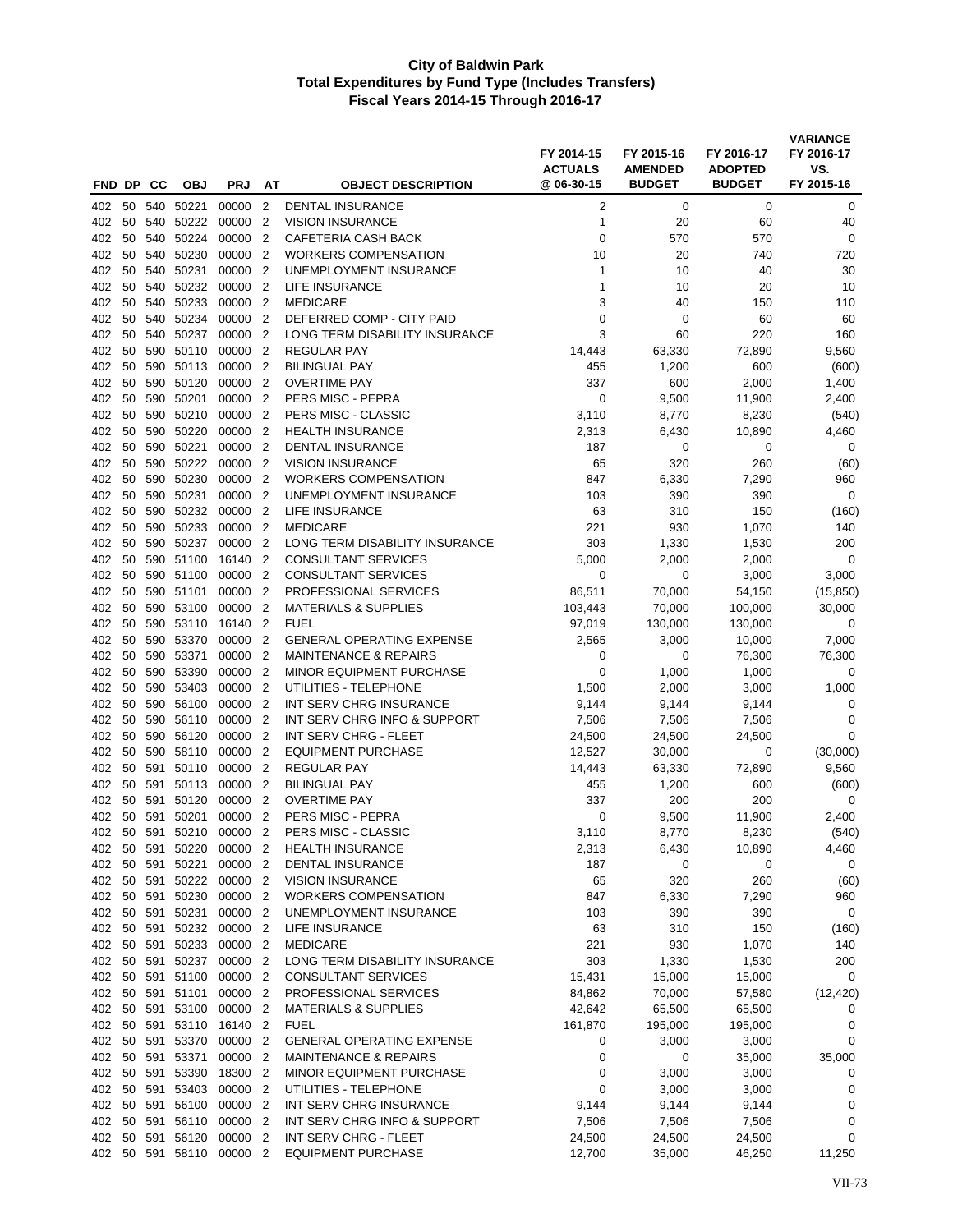| FND DP     |          | CС         | <b>OBJ</b>                | <b>PRJ</b>               | AΤ                               | <b>OBJECT DESCRIPTION</b>                        | FY 2014-15<br><b>ACTUALS</b><br>@ 06-30-15 | FY 2015-16<br><b>AMENDED</b><br><b>BUDGET</b> | FY 2016-17<br><b>ADOPTED</b><br><b>BUDGET</b> | <b>VARIANCE</b><br>FY 2016-17<br>VS.<br>FY 2015-16 |
|------------|----------|------------|---------------------------|--------------------------|----------------------------------|--------------------------------------------------|--------------------------------------------|-----------------------------------------------|-----------------------------------------------|----------------------------------------------------|
|            |          |            |                           |                          |                                  |                                                  |                                            |                                               |                                               |                                                    |
| 402<br>402 | 60<br>60 | 600        | 600 50110<br>50111        | 00000<br>00000           | $\overline{2}$<br>$\overline{2}$ | <b>REGULAR PAY</b><br><b>SPECIAL PAY</b>         | 14,038<br>90                               | 0<br>0                                        | 0<br>0                                        | 0<br>0                                             |
| 402        | 60       | 600        | 50210                     | 00000                    | $\overline{2}$                   | PERS MISC - CLASSIC                              | 3,893                                      | 0                                             | 0                                             | 0                                                  |
| 402        | 60       | 600        | 50222                     | 00000                    | 2                                | <b>VISION INSURANCE</b>                          | 38                                         | 0                                             | 0                                             | 0                                                  |
| 402        | 60       | 600        | 50224                     | 00000                    | 2                                | CAFETERIA CASH BACK                              | 1,444                                      | 0                                             | 0                                             | 0                                                  |
| 402        | 60       | 600        | 50230                     | 00000                    | $\overline{2}$                   | <b>WORKERS COMPENSATION</b>                      | 195                                        | 0                                             | 0                                             | $\mathbf 0$                                        |
| 402        | 60       | 600        | 50231                     | 00000                    | $\overline{2}$                   | UNEMPLOYMENT INSURANCE                           | 25                                         | $\mathbf 0$                                   | 0                                             | 0                                                  |
| 402        | 60       | 600        | 50232                     | 13406                    | 2                                | LIFE INSURANCE                                   | $\overline{2}$                             | 0                                             | 0                                             | 0                                                  |
| 402        | 60       | 600        | 50232                     | 00000                    | $\overline{2}$                   | LIFE INSURANCE                                   | 19                                         | 0                                             | 0                                             | 0                                                  |
| 402        | 60       | 600        | 50233                     | 00000                    | $\overline{2}$                   | <b>MEDICARE</b>                                  | 204                                        | 0                                             | 0                                             | 0                                                  |
| 402        | 60       | 600        | 50237                     | 00000                    | $\overline{2}$                   | LONG TERM DISABILITY INSURANCE                   | 291                                        | 0                                             | 0                                             | 0                                                  |
| 402        | 60       | 600        | 50313                     | 00000                    | 2                                | <b>HOLIDAY LEAVE BUY-BACK</b>                    | 202                                        | 0                                             | 0                                             | 0                                                  |
| 402        | 60       | 610        | 50110                     | 00000                    | $\overline{2}$                   | <b>REGULAR PAY</b>                               | 12,098                                     | 0                                             | 0                                             | $\mathbf 0$                                        |
| 402        | 60       | 610        | 50113                     | 00000                    | $\overline{2}$                   | <b>BILINGUAL PAY</b>                             | 180                                        | 0                                             | 0                                             | 0                                                  |
| 402        | 60       | 610        | 50210                     | 00000                    | $\overline{2}$                   | PERS MISC - CLASSIC                              | 3,505                                      | $\mathbf 0$                                   | 0                                             | $\mathbf 0$                                        |
| 402        | 60       | 610        | 50222                     | 00000                    | $\overline{2}$                   | <b>VISION INSURANCE</b>                          | 59                                         | 0                                             | 0                                             | $\mathbf 0$                                        |
| 402        | 60       | 610        | 50224                     | 00000                    | $\overline{2}$                   | CAFETERIA CASH BACK                              | 1,715                                      | 0                                             | 0                                             | 0                                                  |
| 402        | 60       | 610        | 50230                     | 00000                    | $\overline{2}$                   | <b>WORKERS COMPENSATION</b>                      | 173                                        | 0                                             | 0                                             | 0                                                  |
| 402        | 60       | 610        | 50231                     | 00000                    | 2                                | UNEMPLOYMENT INSURANCE                           | 39                                         | 0                                             | 0                                             | 0                                                  |
| 402        | 60       | 610        | 50232                     | 00000                    | 2                                | LIFE INSURANCE                                   | 25                                         | 0                                             | 0                                             | 0                                                  |
| 402        | 60       | 610        | 50233                     | 00000                    | $\overline{2}$                   | <b>MEDICARE</b>                                  | 171                                        | 0                                             | 0                                             | 0                                                  |
| 402        | 60       | 610        | 50237                     | 00000                    | $\overline{2}$                   | LONG TERM DISABILITY INSURANCE                   | 258                                        | 0                                             | 0                                             | 0                                                  |
| 402        | 60       | 610        | 50313                     | 00000                    | $\overline{2}$                   | <b>HOLIDAY LEAVE BUY-BACK</b>                    | 162                                        | 0                                             | 0                                             | 0                                                  |
| 402<br>402 | 60<br>60 | 620<br>620 | 50110<br>50110            | 00000<br>00000           | $\overline{2}$<br>$\overline{2}$ | <b>REGULAR PAY</b><br><b>REGULAR PAY</b>         | 11,669<br>11,504                           | 0                                             | 0<br>18,700                                   | $\Omega$<br>2,090                                  |
| 402        | 60       | 620        | 50111                     | 00000                    | 2                                | <b>SPECIAL PAY</b>                               | 65                                         | 16,610<br>0                                   | 0                                             | 0                                                  |
| 402        | 60       | 620        | 50113                     | 00000                    | $\overline{2}$                   | <b>BILINGUAL PAY</b>                             | 218                                        | 0                                             | 0                                             | 0                                                  |
| 402        | 60       | 620        | 50113                     | 00000                    | 2                                | <b>BILINGUAL PAY</b>                             | 0                                          | 180                                           | 180                                           | 0                                                  |
| 402        | 60       | 620        | 50116                     | 00000                    | $\overline{2}$                   | PART TIME PAY                                    | 5,322                                      | 1,120                                         | 2,800                                         | 1,680                                              |
| 402        | 60       | 620        | 50120                     | 00000                    | 2                                | <b>OVERTIME PAY</b>                              | 817                                        | 0                                             | 0                                             | 0                                                  |
| 402        | 60       | 620        | 50120                     | 00000                    | $\overline{2}$                   | <b>OVERTIME PAY</b>                              | 26                                         | 300                                           | 300                                           | 0                                                  |
| 402        | 60       | 620        | 50210                     | 00000                    | $\overline{2}$                   | PERS MISC - CLASSIC                              | 3,351                                      | 0                                             | 0                                             | 0                                                  |
| 402        | 60       | 620        | 50210                     | 00000                    | $\overline{2}$                   | PERS MISC - CLASSIC                              | 3,314                                      | 6,060                                         | 5,170                                         | (890)                                              |
| 402        | 60       | 620        | 50220                     | 00000                    | $\overline{2}$                   | <b>HEALTH INSURANCE</b>                          | 1,180                                      | 0                                             | 0                                             | 0                                                  |
| 402        | 60       | 620        | 50220                     | 00000                    | $\overline{2}$                   | <b>HEALTH INSURANCE</b>                          | 1,833                                      | 2,400                                         | 2,950                                         | 550                                                |
| 402        | 60       | 620        | 50221                     | 00000                    | $\overline{2}$                   | <b>DENTAL INSURANCE</b>                          | 366                                        | 0                                             | 0                                             | 0                                                  |
| 402        | 60       | 620        | 50221                     | 00000                    | 2                                | <b>DENTAL INSURANCE</b>                          | 96                                         | 0                                             | 0                                             | 0                                                  |
| 402        | 60       | 620        | 50222                     | 00000                    | 2                                | <b>VISION INSURANCE</b>                          | 107                                        | 0                                             | 0                                             | 0                                                  |
| 402        | 60       | 620        | 50222                     | 00000                    | $\overline{2}$                   | <b>VISION INSURANCE</b>                          | 101                                        | 150                                           | 150                                           | 0                                                  |
| 402        |          |            | 60 620 50230              | 00000 2                  |                                  | WORKERS COMPENSATION                             | 685                                        | 0                                             | 0                                             | 0                                                  |
| 402        | 60       |            | 620 50230                 | 00000 2                  |                                  | <b>WORKERS COMPENSATION</b>                      | 772                                        | 1,720                                         | 2,030                                         | 310                                                |
| 402        | 60       |            | 60 620 50231<br>620 50231 | 00000 2                  |                                  | UNEMPLOYMENT INSURANCE<br>UNEMPLOYMENT INSURANCE | 98                                         | 0                                             | 0                                             | 0                                                  |
| 402<br>402 |          |            | 60 620 50232              | 00000 2<br>00000 2       |                                  | LIFE INSURANCE                                   | 194<br>60                                  | 130<br>0                                      | 180<br>0                                      | 50<br>0                                            |
|            |          |            |                           | 402 60 620 50232 00000 2 |                                  | LIFE INSURANCE                                   | 40                                         | 90                                            | 50                                            | (40)                                               |
|            |          |            | 402 60 620 50233          | 00000 2                  |                                  | <b>MEDICARE</b>                                  | 185                                        | 0                                             | 0                                             | 0                                                  |
|            |          |            | 402 60 620 50233          | 00000 2                  |                                  | <b>MEDICARE</b>                                  | 209                                        | 260                                           | 310                                           | 50                                                 |
| 402        | 60       |            | 620 50236                 | 00000                    | $\overline{2}$                   | MISCELLANEOUS BENEFITS                           | 321                                        | 0                                             | 0                                             | 0                                                  |
|            |          |            | 402 60 620 50237          | 00000 2                  |                                  | LONG TERM DISABILITY INSURANCE                   | 245                                        | 0                                             | 0                                             | 0                                                  |
| 402        | 60       |            | 620 50237                 | 00000 2                  |                                  | LONG TERM DISABILITY INSURANCE                   | 361                                        | 350                                           | 390                                           | 40                                                 |
|            |          |            | 402 60 620 50238          | 00000 2                  |                                  | <b>EMPLOYER FICA</b>                             | 10                                         | 80                                            | 190                                           | 110                                                |
| 402        |          |            | 60 621 50110              | 00000                    | $\overline{2}$                   | <b>REGULAR PAY</b>                               | 105,692                                    | 0                                             | 0                                             | 0                                                  |
|            |          |            | 402 60 621 50111          | 00000 2                  |                                  | SPECIAL PAY                                      | 388                                        | 0                                             | 0                                             | 0                                                  |
|            |          |            | 402 60 621 50113          | 00000 2                  |                                  | <b>BILINGUAL PAY</b>                             | 1,203                                      | 0                                             | 0                                             | 0                                                  |
| 402        |          |            | 60 621 50117              | 00000 2                  |                                  | PERMANENT PART TIME PAY                          | 5,053                                      | 0                                             | 0                                             | 0                                                  |
|            |          |            | 402 60 621 50120          | 00000 2                  |                                  | <b>OVERTIME PAY</b>                              | 2,847                                      | 0                                             | 0                                             | 0                                                  |
| 402        |          |            | 60 621 50210              | 00000 2                  |                                  | PERS MISC - CLASSIC                              | 31,816                                     | 0                                             | 0                                             | 0                                                  |
|            |          |            | 402 60 621 50220          | 00000 2                  |                                  | <b>HEALTH INSURANCE</b>                          | 14,586                                     | 0                                             | 0                                             | 0                                                  |
| 402        | 60       |            | 621 50221                 | 00000                    | $\overline{2}$                   | DENTAL INSURANCE                                 | 889                                        | 0                                             | 0                                             | 0                                                  |
|            |          |            | 402 60 621 50222          | 00000 2                  |                                  | <b>VISION INSURANCE</b>                          | 590                                        | 0                                             | 0                                             | 0                                                  |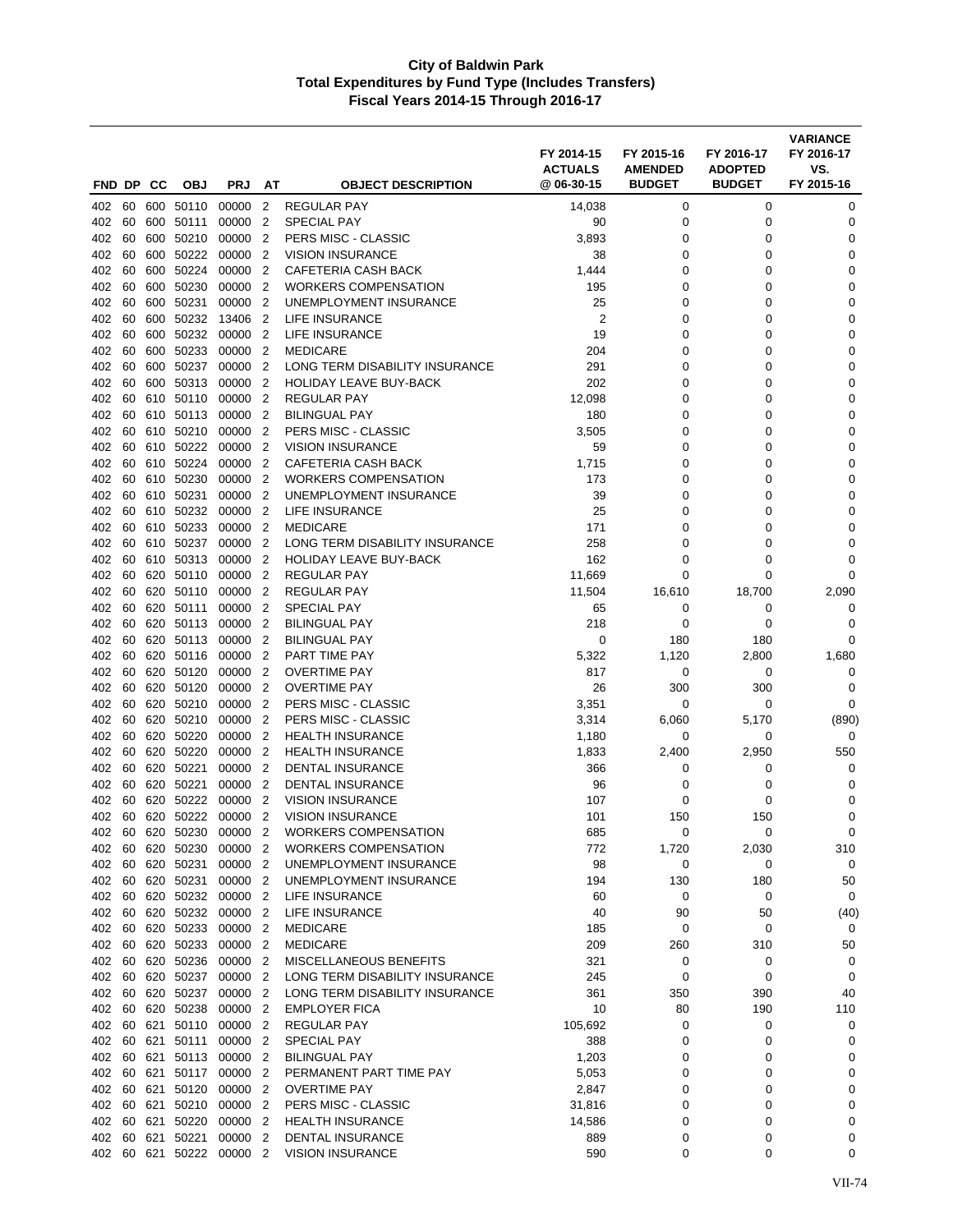|            |    |        |                                   |                                  |                                  |                                              | FY 2014-15<br><b>ACTUALS</b> | FY 2015-16<br><b>AMENDED</b> | FY 2016-17<br><b>ADOPTED</b> | <b>VARIANCE</b><br>FY 2016-17<br>VS. |
|------------|----|--------|-----------------------------------|----------------------------------|----------------------------------|----------------------------------------------|------------------------------|------------------------------|------------------------------|--------------------------------------|
| FND DP     |    | CС     | <b>OBJ</b>                        | <b>PRJ</b>                       | ΑT                               | <b>OBJECT DESCRIPTION</b>                    | @06-30-15                    | <b>BUDGET</b>                | <b>BUDGET</b>                | FY 2015-16                           |
| 402        | 60 | 621    | 50230                             | 00000                            | $\overline{2}$                   | <b>WORKERS COMPENSATION</b>                  | 6,468                        | 0                            | 0                            | 0                                    |
| 402        | 60 | 621    | 50231                             | 00000                            | $\overline{2}$                   | UNEMPLOYMENT INSURANCE                       | 588                          | 0                            | 0                            | 0                                    |
| 402        | 60 | 621    | 50232                             | 00000                            | $\overline{2}$                   | LIFE INSURANCE                               | 330                          | 0                            | 0                            | 0                                    |
| 402        | 60 | 621    | 50233                             | 00000                            | $\overline{2}$                   | <b>MEDICARE</b>                              | 1,553                        | $\mathbf 0$                  | 0                            | 0                                    |
| 402        | 60 |        | 621 50237                         | 00000                            | $\overline{2}$                   | LONG TERM DISABILITY INSURANCE               | 2,314                        | $\mathbf 0$                  | $\mathbf 0$                  | $\mathbf 0$                          |
| 402        | 60 | 621    | 50314                             | 00000                            | $\overline{2}$                   | <b>SICK LEAVE BUY-BACK</b>                   | 1,082                        | 0                            | 0                            | 0                                    |
| 402        | 60 | 621    | 58180                             | 00000                            | $\overline{2}$                   | <b>DEPRECIATION</b>                          | 5,339                        | 0                            | 0                            | 0                                    |
| 402        | 00 | 000    | 50205                             | 12407 2                          |                                  | PENSION EXPENSE GASB 68                      | (13, 745)                    | 0                            | 0                            | 0                                    |
|            |    |        | <b>402 - FLEET SERVICES Total</b> |                                  |                                  |                                              | 1,028,232                    | 1,066,095                    | 1,216,035                    | 149,940                              |
|            |    |        |                                   | <u>403 - INTERNAL INSURANCE:</u> |                                  |                                              |                              |                              |                              |                                      |
| 403        |    |        |                                   | 10 110 50110 00000 2             |                                  | <b>REGULAR PAY</b>                           | 17,110                       | 18,000                       | 20,260                       | 2,260                                |
| 403        |    |        | 10 110 50111                      | 00000                            | $\overline{2}$                   | <b>SPECIAL PAY</b>                           | 426                          | 1,060                        | 1,280                        | 220                                  |
| 403        | 10 | 110    | 50210                             | 00000                            | $\overline{2}$                   | PERS MISC - CLASSIC                          | 4,751                        | 6,500                        | 5,550                        | (950)                                |
| 403        |    |        | 10 110 50222                      | 00000                            | $\overline{2}$                   | <b>VISION INSURANCE</b>                      | 36                           | 40                           | 40                           | 0                                    |
| 403        | 10 |        | 110 50224                         | 00000                            | $\overline{2}$                   | CAFETERIA CASH BACK                          | 1,363                        | 1,440                        | 1,800                        | 360                                  |
| 403        |    |        | 10 110 50230                      | 00000                            | 2                                | <b>WORKERS COMPENSATION</b>                  | 41                           | 140                          | 150                          | 10                                   |
| 403        |    |        | 10 110 50231                      | 00000                            | $\overline{2}$                   | UNEMPLOYMENT INSURANCE                       | 24                           | 30                           | 30                           | 0                                    |
| 403        |    |        | 10 110 50232                      | 13406<br>00000                   | 2                                | LIFE INSURANCE<br><b>LIFE INSURANCE</b>      | 3                            | 0                            | 0                            | 0                                    |
| 403<br>403 | 10 | 110    | 10 110 50232<br>50233             | 00000                            | $\overline{2}$<br>$\overline{2}$ | <b>MEDICARE</b>                              | 18<br>248                    | 20<br>280                    | 20<br>310                    | 0<br>30                              |
| 403        |    |        | 10 110 50234                      | 00000                            | $\overline{2}$                   | DEFERRED COMP - CITY PAID                    | 0                            | 0                            | 30                           | 30                                   |
| 403        | 10 |        | 110 50237                         | 00000                            | $\overline{2}$                   | LONG TERM DISABILITY INSURANCE               | 355                          | 380                          | 430                          | 50                                   |
| 403        | 10 |        | 110 50311                         | 00000                            | $\overline{2}$                   | ADMIN LEAVE BUY-BACK                         | 0                            | 200                          | 200                          | 0                                    |
| 403        | 10 | 130    | 51102                             | 14900                            | $\overline{2}$                   | <b>LEGAL SERVICES</b>                        | 1,890                        | 0                            | 0                            | $\mathbf 0$                          |
| 403        |    |        | 10 130 51102                      | 00000                            | $\overline{2}$                   | <b>LEGAL SERVICES</b>                        | 50,508                       | 30,000                       | 0                            | (30,000)                             |
| 403        | 10 | 130    | 51103                             | 11102                            | $\overline{2}$                   | OTHER LEGAL SERVICES                         | 0                            | 55,000                       | 30,000                       | (25,000)                             |
| 403        | 10 | 150    | 50110                             | 00000                            | $\overline{2}$                   | REGULAR PAY                                  | 83,977                       | 86,720                       | 100,450                      | 13,730                               |
| 403        | 10 | 150    | 50111                             | 00000                            | $\overline{2}$                   | <b>SPECIAL PAY</b>                           | 226                          | 1,690                        | 280                          | (1, 410)                             |
| 403        |    |        | 10 150 50113                      | 00000                            | 2                                | BILINGUAL PAY                                | 432                          | 520                          | 1,080                        | 560                                  |
| 403        |    | 10 150 | 50116                             | 00000                            | $\overline{2}$                   | PART TIME PAY                                | 0                            | 7,500                        | 7,500                        | 0                                    |
| 403        | 10 | 150    | 50120                             | 00000                            | $\overline{2}$                   | <b>OVERTIME PAY</b>                          | 0                            | 100                          | 100                          | 0                                    |
| 403        |    | 10 150 | 50201                             | 00000                            | $\overline{2}$                   | PERS MISC - PEPRA                            | $\mathbf 0$                  | 4,260                        | 20,590                       | 16,330                               |
| 403        |    | 10 150 | 50210                             | 00000                            | $\overline{2}$                   | PERS MISC - CLASSIC                          | 22,945                       | 24,980                       | 7,220                        | (17, 760)                            |
| 403        |    | 10 150 | 50222                             | 00000                            | $\overline{2}$                   | <b>VISION INSURANCE</b>                      | 413                          | 420                          | 440                          | 20                                   |
| 403        |    | 10 150 | 50224                             | 00000                            | $\overline{2}$                   | <b>CAFETERIA CASH BACK</b>                   | 14,260                       | 15,160                       | 15,440                       | 280                                  |
| 403        |    |        | 10 150 50230                      | 00000                            | 2                                | <b>WORKERS COMPENSATION</b>                  | 204                          | 980                          | 1,070                        | 90                                   |
| 403        |    |        | 10 150 50231                      | 00000 2                          |                                  | UNEMPLOYMENT INSURANCE                       | 329                          | 470                          | 580                          | 110                                  |
|            |    |        |                                   |                                  |                                  | 403 10 150 50232 00000 2 LIFE INSURANCE      | 125                          | 280                          | 150                          | (130)                                |
| 403        |    |        | 10 150 50233<br>10 150 50234      | 00000 2<br>00000                 | $\overline{2}$                   | <b>MEDICARE</b><br>DEFERRED COMP - CITY PAID | 1,337<br>0                   | 1,400<br>0                   | 1,590<br>1,080               | 190<br>1,080                         |
| 403<br>403 |    |        | 10 150 50237                      | 00000                            | $\overline{2}$                   | LONG TERM DISABILITY INSURANCE               | 1,785                        | 1,820                        | 2,110                        | 290                                  |
| 403        |    |        | 10 150 50238                      | 00000 2                          |                                  | <b>EMPLOYER FICA</b>                         | 0                            | 500                          | 500                          | 0                                    |
| 403        |    |        | 10 150 50311                      | 00000 2                          |                                  | ADMIN LEAVE BUY-BACK                         | 820                          | 1,500                        | 1,500                        | 0                                    |
| 403        |    |        | 10 150 56100                      | 00000                            | $\overline{2}$                   | INT SERV CHRG INSURANCE                      | 9,830                        | 9,830                        | 9,830                        | 0                                    |
| 403        |    |        | 10 150 56110                      | 00000 2                          |                                  | INT SERV CHRG INFO & SUPPORT                 | 2,926                        | 2,926                        | 2,926                        | 0                                    |
| 403        |    |        | 10 160 51100                      | 11101 2                          |                                  | CONSULTANT SERVICES                          | 0                            | 5,000                        | 5,000                        | 0                                    |
| 403        |    |        | 10 160 51100                      | 00000                            | $\overline{2}$                   | CONSULTANT SERVICES                          | 12,210                       | 30,000                       | 30,000                       | 0                                    |
| 403        |    |        | 10 160 53100                      | 00000                            | $\overline{2}$                   | <b>MATERIALS &amp; SUPPLIES</b>              | 804                          | 1,000                        | 1,000                        | 0                                    |
| 403        | 10 | 160    | 53200                             | 00000                            | $\overline{2}$                   | <b>EDUCATION &amp; TRAINING</b>              | 164                          | 11,500                       | 11,500                       | 0                                    |
| 403        |    |        | 10 160 53390                      | 00000 2                          |                                  | MINOR EQUIPMENT PURCHASE                     | 0                            | 2,000                        | 2,000                        | 0                                    |
| 403        |    |        | 10 160 54100                      | 00000                            | $\overline{2}$                   | <b>GENERAL LIABILITY CLAIMS</b>              | 343,798                      | 351,100                      | 351,100                      | 0                                    |
| 403        |    |        | 10 160 54110                      | 00000                            | $\overline{2}$                   | <b>WORKERS COMP CLAIMS</b>                   | 360,865                      | 1,002,324                    | 1,002,324                    | 0                                    |
| 403        |    |        | 10 160 54120                      | 00000 2                          |                                  | UNEMPLOYMENT INS CLAIMS                      | 26,368                       | 28,200                       | 28,200                       | 0                                    |
| 403        |    |        | 10 160 54130                      | 00000                            | $\overline{\mathbf{2}}$          | DISABILITY INS CLAIMS                        | 82,390                       | 110,100                      | 110,100                      | 0                                    |
| 403        |    |        | 10 160 54150                      | 11320                            | $\overline{2}$                   | <b>INSURANCE PREMIUMS</b>                    | 376,239                      | 394,200                      | 599,810                      | 205,610                              |
| 403        |    |        | 10 160 54150                      | 11321                            | $\overline{c}$                   | <b>INSURANCE PREMIUMS</b>                    | 164,993                      | 176,500                      | 176,500                      | 0                                    |
| 403        |    |        | 10 160 54150                      | 11322 2                          |                                  | <b>INSURANCE PREMIUMS</b>                    | 151,093                      | 157,200                      | 157,200                      | 0                                    |
| 403        | 10 |        | 160 54150                         | 11323                            | $\overline{2}$                   | <b>INSURANCE PREMIUMS</b>                    | 17,588                       | 19,350                       | 19,350                       | 0                                    |
| 403        |    |        | 10 160 54150                      | 11324 2                          |                                  | <b>INSURANCE PREMIUMS</b>                    | 4,448                        | 4,900                        | 4,900                        | 0                                    |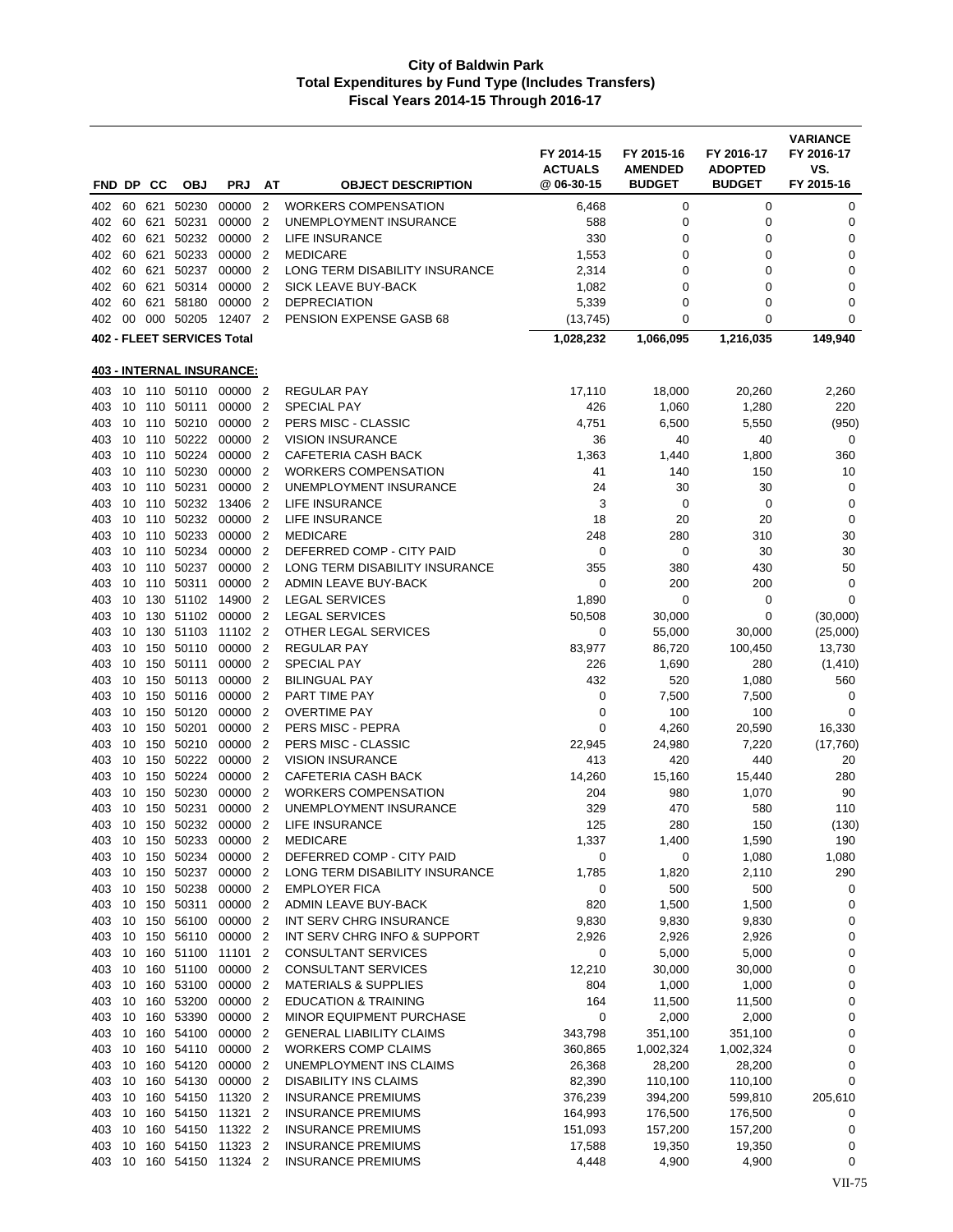|            |          |           |                           |                                                            |                                            |                                                    | FY 2014-15<br><b>ACTUALS</b> | FY 2015-16<br><b>AMENDED</b> | FY 2016-17<br><b>ADOPTED</b> | <b>VARIANCE</b><br>FY 2016-17<br>VS. |
|------------|----------|-----------|---------------------------|------------------------------------------------------------|--------------------------------------------|----------------------------------------------------|------------------------------|------------------------------|------------------------------|--------------------------------------|
| FND DP     |          | <b>CC</b> | <b>OBJ</b>                | <b>PRJ</b>                                                 | AT                                         | <b>OBJECT DESCRIPTION</b>                          | @ 06-30-15                   | <b>BUDGET</b>                | <b>BUDGET</b>                | FY 2015-16                           |
| 403        | 10       |           | 160 56110                 | 00000                                                      | $\overline{2}$                             | INT SERV CHRG INFO & SUPPORT                       | 1,523                        | 16,523                       | 16,523                       | 0                                    |
| 403        | 20       |           | 210 50110                 | 00000                                                      | $\overline{2}$                             | <b>REGULAR PAY</b>                                 | 8,683                        | 8,710                        | 9,440                        | 730                                  |
| 403        | 20       | 210       | 50111                     | 00000                                                      | $\overline{2}$                             | <b>SPECIAL PAY</b>                                 | 215                          | 240                          | 310                          | 70                                   |
| 403        | 20       | 210       | 50113<br>210 50201        | 00000<br>00000                                             | $\overline{2}$                             | <b>BILINGUAL PAY</b>                               | 24                           | 20                           | 60                           | 40                                   |
| 403<br>403 | 20<br>20 |           | 210 50210                 | 00000                                                      | $\overline{\phantom{a}}$<br>$\overline{2}$ | PERS MISC - PEPRA<br>PERS MISC - CLASSIC           | 0<br>1,854                   | 1,530<br>810                 | 580<br>2,020                 | (950)<br>1,210                       |
| 403        | 20       |           | 210 50222                 | 00000                                                      | $\overline{2}$                             | <b>VISION INSURANCE</b>                            | 19                           | 20                           | 30                           | 10                                   |
| 403        | 20       |           | 210 50224                 | 00000                                                      | $\overline{2}$                             | CAFETERIA CASH BACK                                | 893                          | 950                          | 1,140                        | 190                                  |
| 403        | 20       |           | 210 50230                 | 00000                                                      | $\overline{2}$                             | <b>WORKERS COMPENSATION</b>                        | 19                           | 60                           | 70                           | 10                                   |
| 403        | 20       |           | 210 50231                 | 00000                                                      | $\overline{2}$                             | UNEMPLOYMENT INSURANCE                             | 17                           | 20                           | 20                           | 0                                    |
| 403        | 20       |           | 210 50232                 | 13406                                                      | $\overline{2}$                             | LIFE INSURANCE                                     | 4                            | 0                            | 0                            | 0                                    |
| 403        |          |           | 20 210 50232              | 00000 2                                                    |                                            | LIFE INSURANCE                                     | 12                           | 10                           | 10                           | $\mathbf 0$                          |
| 403        | 20       |           | 210 50233                 | 00000                                                      | $\overline{2}$                             | <b>MEDICARE</b>                                    | 132                          | 130                          | 140                          | 10                                   |
| 403        | 20       |           | 210 50234                 | 00000                                                      | $\overline{2}$                             | DEFERRED COMP - CITY PAID                          | $\mathbf 0$                  | 0                            | 40                           | 40                                   |
| 403        | 20       |           | 210 50237                 | 00000                                                      | $\overline{2}$                             | LONG TERM DISABILITY INSURANCE                     | 43                           | 180                          | 200                          | 20                                   |
| 403        | 20       |           | 210 50311                 | 00000                                                      | $\overline{2}$                             | ADMIN LEAVE BUY-BACK                               | 163                          | 0                            | 0                            | 0                                    |
| 403        | 20       |           | 210 50313                 | 00000                                                      | $\overline{2}$                             | <b>HOLIDAY LEAVE BUY-BACK</b>                      | 30                           | 0                            | 0                            | 0                                    |
| 403        | 00       |           | 000 50205                 | 12407 2                                                    |                                            | PENSION EXPENSE GASB 68                            | (3, 367)                     | 0                            | 0                            | 0                                    |
|            |          |           |                           | 403 - INTERNAL INSURANCE Total                             |                                            |                                                    | 1,767,604                    | 2,596,723                    | 2,764,103                    | 167,380                              |
|            |          |           | 404 - CAPITAL EQUIPMENT:  |                                                            |                                            |                                                    |                              |                              |                              |                                      |
| 404        |          |           |                           | 10 140 58110 00000 2                                       |                                            | <b>EQUIPMENT PURCHASE</b>                          | 0                            | 120,000                      | 0                            | (120,000)                            |
| 404        | 30       |           | 340 58110                 | 00000                                                      | $\overline{2}$                             | <b>EQUIPMENT PURCHASE</b>                          | 0                            | 190,000                      | 0                            | (190,000)                            |
| 404        |          |           | 50 560 58110              | 00000                                                      | $\overline{2}$                             | <b>EQUIPMENT PURCHASE</b>                          | $\mathbf 0$                  | 40,000                       | 0                            | (40,000)                             |
| 404        | 60       |           | 610 58110 00000           |                                                            | $\overline{2}$                             | <b>EQUIPMENT PURCHASE</b>                          | $\mathbf 0$                  | 7,000                        | 0                            | (7,000)                              |
|            |          |           |                           | <b>404 - CAPITAL EQUIPMENT Total</b>                       |                                            |                                                    | 0                            | 357,000                      | 0                            | (357,000)                            |
|            |          |           | 601 - DEBT SERVICES:      |                                                            |                                            |                                                    |                              |                              |                              |                                      |
| 601        |          |           |                           | 00 000 55740 14850 2                                       |                                            | PRINCIPAL PAYMENT                                  | 328,000                      | 347,000                      | 367,000                      | 20,000                               |
| 601        | 00       |           | 000 55742 14850           |                                                            | $\overline{2}$                             | <b>INTEREST EXPENSE</b>                            | 178,812                      | 160,260                      | 39,457                       | (120, 803)                           |
| 601        | 00       |           |                           | 000 55760 14850 2                                          |                                            | <b>BOND ISSUANCE COST</b>                          | 10,441                       | 0                            | 0                            | 0                                    |
|            |          |           | 601 - DEBT SERVICES Total |                                                            |                                            |                                                    | 517,253                      | 507,260                      | 406,457                      | (100, 803)                           |
|            |          |           |                           | 610 - COP LEASE PAYMENTS:                                  |                                            |                                                    |                              |                              |                              |                                      |
| 610        | 00       |           | 000 51101                 | 00000 2                                                    |                                            | PROFESSIONAL SERVICES                              | 2,750                        | 750                          | 750                          | 0                                    |
| 610        | 00       |           | 000 55740                 | 00000 2                                                    |                                            | PRINCIPAL PAYMENT                                  | 260,000                      | 270,000                      | 280,000                      | 10,000                               |
| 610        | 00       |           |                           | 000 55742 00000 2                                          |                                            | <b>INTEREST EXPENSE</b>                            | 417,880                      | 407,280                      | 396,630                      | (10, 650)                            |
|            |          |           |                           | 610 00 000 55750 00000 2                                   |                                            | <b>TRUSTEE FEES</b>                                | 1,650                        | 1,650                        | 1,650                        | 0                                    |
|            |          |           |                           | 610 - COP LEASE PAYMENTS Total                             |                                            |                                                    | 682,280                      | 679,680                      | 679,030                      | (650)                                |
|            |          |           |                           |                                                            |                                            |                                                    |                              |                              |                              |                                      |
| 625        |          |           |                           | <u>625 - GAS TAX DEBT SERVICE:</u><br>00 000 55740 00000 2 |                                            | PRINCIPAL PAYMENT                                  | 348,000                      | 363,000                      | 377,000                      | 14,000                               |
|            |          |           |                           | 625 00 000 55742 00000 2                                   |                                            | <b>INTEREST EXPENSE</b>                            | 52,893                       | 38,495                       | 23,511                       | (14, 984)                            |
|            |          |           |                           | 625 - GAS TAX DEBT SERVICE Total                           |                                            |                                                    | 400,893                      | 401,495                      | 400,511                      | (984)                                |
|            |          |           |                           |                                                            |                                            |                                                    |                              |                              |                              |                                      |
|            |          |           |                           | 650 - PENSION OBLIGATION BOND:<br>650 00 000 51101 00000 2 |                                            | PROFESSIONAL SERVICES                              | 600                          | 600                          | 600                          | 0                                    |
| 650        | 00       |           |                           | 000 55740 00000 2                                          |                                            | PRINCIPAL PAYMENT                                  | 1,370,000                    | 1,500,000                    | 1,645,000                    | 145,000                              |
|            |          |           |                           | 650 00 000 55742 00000 2                                   |                                            | <b>INTEREST EXPENSE</b>                            | 336,564                      | 264,228                      | 184,728                      | (79, 500)                            |
|            |          |           |                           | 650 00 000 55750 00000 2                                   |                                            | <b>TRUSTEE FEES</b>                                | 3,447                        | 2,500                        | 2,500                        | 0                                    |
|            |          |           |                           | 650 - PENSION OBLIGATION BOND Total                        |                                            |                                                    | 1,710,611                    | 1,767,328                    | 1,832,828                    | 65,500                               |
|            |          |           |                           | 800 - RDA OBLIGATION RETIREMENT:                           |                                            |                                                    |                              |                              |                              |                                      |
|            |          |           |                           |                                                            |                                            | 800 00 000 59001 14900 2 TRANSFER OUT PROPERTY TAX | 3,581,508                    | 6,880,752                    | 1,957,097                    | (4,923,655)                          |
|            |          |           |                           |                                                            |                                            | 800 - RDA OBLIGATION RETIREMENT Total              | 3,581,508                    | 6,880,752                    | 1,957,097                    | (4,923,655)                          |
|            |          |           |                           |                                                            |                                            |                                                    |                              |                              |                              |                                      |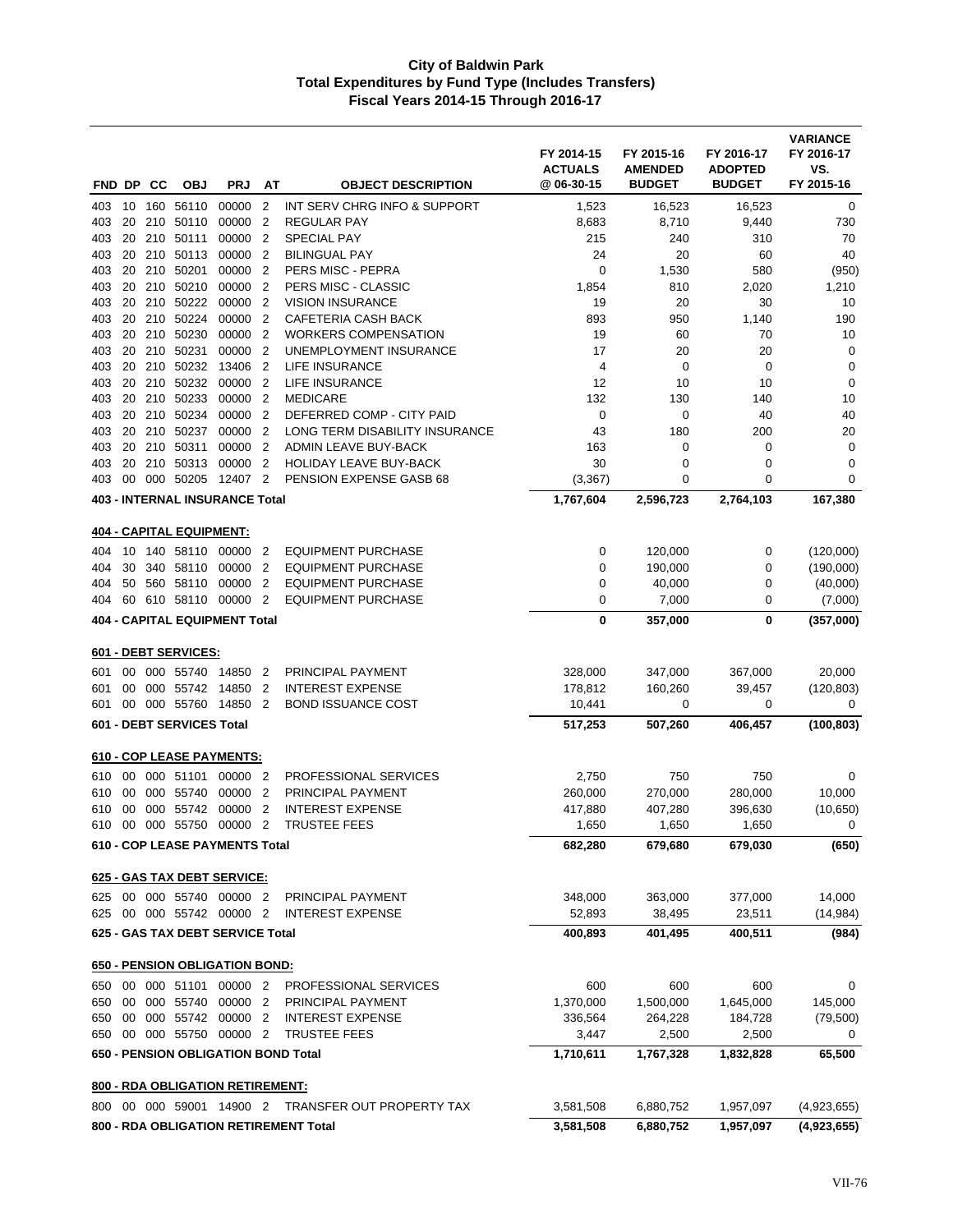|            |    |           |                                                  |            |                |                                                    | FY 2014-15<br><b>ACTUALS</b> | FY 2015-16<br><b>AMENDED</b> | FY 2016-17<br><b>ADOPTED</b> | <b>VARIANCE</b><br>FY 2016-17<br>VS. |
|------------|----|-----------|--------------------------------------------------|------------|----------------|----------------------------------------------------|------------------------------|------------------------------|------------------------------|--------------------------------------|
|            |    | FND DP CC | <b>OBJ</b>                                       | <b>PRJ</b> | AT             | <b>OBJECT DESCRIPTION</b>                          | @ 06-30-15                   | <b>BUDGET</b>                | <b>BUDGET</b>                | FY 2015-16                           |
|            |    |           |                                                  |            |                | 801 - SAN GABRIEL RIVER CAPITAL PROJECT:           |                              |                              |                              |                                      |
| 801        |    |           | 10 110 50110 14420 2                             |            |                | <b>REGULAR PAY</b>                                 | 3,422                        | 0                            | 0                            | 0                                    |
| 801        |    |           | 10 110 50111 14420 2                             |            |                | <b>SPECIAL PAY</b>                                 | 85                           | 0                            | 0                            | 0                                    |
| 801        |    |           | 10 110 50210 14420 2                             |            |                | PERS MISC - CLASSIC                                | 950                          | 0                            | 0                            | 0                                    |
| 801        |    |           | 10 110 50222 14420 2                             |            |                | <b>VISION INSURANCE</b>                            | 7                            | 0                            | 0                            | 0                                    |
| 801        |    |           | 10 110 50224 14420 2                             |            |                | CAFETERIA CASH BACK                                | 273                          | 0                            | 0                            | 0                                    |
| 801        |    |           | 10 110 50230 14420 2                             |            |                | <b>WORKERS COMPENSATION</b>                        | 8                            | 0                            | 0                            | 0                                    |
| 801        |    |           | 10 110 50231                                     | 14420 2    |                | UNEMPLOYMENT INSURANCE                             | 5                            | 0                            | 0                            | 0                                    |
| 801        |    |           | 10 110 50232 13406 2                             |            |                | LIFE INSURANCE                                     | 1                            | 0                            | 0                            | 0                                    |
| 801        |    |           | 10 110 50232 14420 2                             |            |                | LIFE INSURANCE                                     | 4                            | 0                            | 0                            | 0                                    |
| 801        |    |           | 10 110 50233 14420 2<br>10 110 50237 14420 2     |            |                | <b>MEDICARE</b><br>LONG TERM DISABILITY INSURANCE  | 50<br>71                     | 0<br>0                       | 0<br>0                       | 0<br>0                               |
| 801<br>801 |    |           | 10 150 50110 14420 2                             |            |                | REGULAR PAY                                        | 1,003                        | 0                            | 0                            | 0                                    |
| 801        |    |           | 10 150 50111                                     | 14420 2    |                | SPECIAL PAY                                        | 5                            | 0                            | 0                            | 0                                    |
| 801        |    |           | 10 150 50210 14420 2                             |            |                | PERS MISC - CLASSIC                                | 286                          | 0                            | 0                            | 0                                    |
| 801        |    | 10 150    | 50222                                            | 14420      | - 2            | <b>VISION INSURANCE</b>                            | 4                            | 0                            | 0                            | 0                                    |
| 801        |    |           | 10 150 50224                                     | 14420      | -2             | <b>CAFETERIA CASH BACK</b>                         | 114                          | 0                            | 0                            | 0                                    |
| 801        |    |           | 10 150 50230 14420 2                             |            |                | <b>WORKERS COMPENSATION</b>                        | 2                            | 0                            | 0                            | 0                                    |
| 801        |    |           | 10 150 50231                                     | 14420 2    |                | UNEMPLOYMENT INSURANCE                             | 3                            | 0                            | 0                            | 0                                    |
| 801        |    |           | 10 150 50232                                     | 14420 2    |                | LIFE INSURANCE                                     | 2                            | 0                            | 0                            | 0                                    |
| 801        |    |           | 10 150 50233 14420                               |            | $\overline{2}$ | <b>MEDICARE</b>                                    | 16                           | 0                            | 0                            | 0                                    |
| 801        |    |           | 10 150 50237 14420                               |            | 2              | LONG TERM DISABILITY INSURANCE                     | 21                           | 0                            | 0                            | 0                                    |
| 801        |    | 10 150    | 50311                                            | 14420      | - 2            | ADMIN LEAVE BUY-BACK                               | 17                           | 0                            | 0                            | 0                                    |
| 801        |    |           | 20 210 50110 14420 2                             |            |                | REGULAR PAY                                        | 20,775                       | 0                            | 0                            | 0                                    |
| 801        |    |           | 20 210 50111                                     | 14420 2    |                | <b>SPECIAL PAY</b>                                 | 175                          | 0                            | 0                            | 0                                    |
| 801        |    |           | 20 210 50113 14420 2                             |            |                | <b>BILINGUAL PAY</b>                               | 205                          | 0                            | 0                            | 0                                    |
| 801        |    |           | 20 210 50120                                     | 14420 2    |                | <b>OVERTIME PAY</b>                                | 105                          | 0                            | 0                            | 0                                    |
| 801        |    |           | 20 210 50210 14420 2                             |            |                | PERS MISC - CLASSIC                                | 5,537                        | 0                            | 0                            | 0                                    |
| 801<br>801 |    |           | 20 210 50222 14420 2<br>20 210 50224 14420 2     |            |                | <b>VISION INSURANCE</b><br>CAFETERIA CASH BACK     | 70<br>3,028                  | 0<br>0                       | 0<br>0                       | 0<br>0                               |
| 801        |    |           | 20 210 50230 14420 2                             |            |                | <b>WORKERS COMPENSATION</b>                        | 48                           | 0                            | 0                            | 0                                    |
| 801        |    |           | 20 210 50231                                     | 14420 2    |                | UNEMPLOYMENT INSURANCE                             | 67                           | 0                            | 0                            | 0                                    |
| 801        |    |           | 20 210 50232                                     | 13406 2    |                | LIFE INSURANCE                                     | $\overline{2}$               | 0                            | 0                            | 0                                    |
| 801        |    |           | 20 210 50232 14420 2                             |            |                | LIFE INSURANCE                                     | 42                           | 0                            | 0                            | 0                                    |
| 801        |    |           | 20 210 50233 14420 2                             |            |                | <b>MEDICARE</b>                                    | 308                          | 0                            | 0                            | 0                                    |
| 801        |    |           | 20 210 50237 14420 2                             |            |                | LONG TERM DISABILITY INSURANCE                     | 353                          | 0                            | 0                            | 0                                    |
| 801        |    |           | 20 210 50311                                     | 14420 2    |                | <b>ADMIN LEAVE BUY-BACK</b>                        | 98                           | 0                            | 0                            | 0                                    |
| 801        |    |           | 20 210 50313 14420 2                             |            |                | HOLIDAY LEAVE BUY-BACK                             | 240                          | 0                            | 0                            | 0                                    |
| 801        |    |           | 40 400 50110                                     | 14420      | $\overline{2}$ | <b>REGULAR PAY</b>                                 | 4.414                        | 0                            | 0                            | $\Omega$                             |
| 801        |    |           | 40 400 50111 14420 2                             |            |                | <b>SPECIAL PAY</b>                                 | 131                          | 0                            | 0                            | 0                                    |
| 801        | 40 |           | 400 50210 14420 2                                |            |                | PERS MISC - CLASSIC                                | 2,526                        | 0                            | 0                            | 0                                    |
| 801        |    |           | 40 400 50222 14420 2                             |            |                | <b>VISION INSURANCE</b>                            | 14                           | 0                            | 0                            | 0                                    |
| 801        |    |           | 40 400 50224 14420 2<br>801 40 400 50230 14420 2 |            |                | CAFETERIA CASH BACK<br><b>WORKERS COMPENSATION</b> | 541<br>21                    | 0<br>0                       | 0<br>0                       | 0<br>0                               |
| 801        |    |           | 40 400 50231 14420 2                             |            |                | UNEMPLOYMENT INSURANCE                             | 21                           | 0                            | 0                            | 0                                    |
| 801        | 40 |           | 400 50232 13406 2                                |            |                | LIFE INSURANCE                                     | $\overline{7}$               | 0                            | 0                            | 0                                    |
|            |    |           | 801 40 400 50232 14420 2                         |            |                | <b>LIFE INSURANCE</b>                              | 17                           | 0                            | 0                            | 0                                    |
|            |    |           | 801 40 400 50233 14420 2                         |            |                | <b>MEDICARE</b>                                    | 183                          | 0                            | 0                            | 0                                    |
|            |    |           | 801 40 400 50237 14420 2                         |            |                | LONG TERM DISABILITY INSURANCE                     | 186                          | 0                            | 0                            | 0                                    |
| 801        | 40 |           | 400 50311 14420 2                                |            |                | ADMIN LEAVE BUY-BACK                               | 5,329                        | 0                            | 0                            | 0                                    |
|            |    |           | 801 40 400 50313 14420 2                         |            |                | <b>HOLIDAY LEAVE BUY-BACK</b>                      | 66                           | 0                            | 0                            | 0                                    |
|            |    |           | 801 40 400 50314 14420 2                         |            |                | SICK LEAVE BUY-BACK                                | 2,654                        | 0                            | 0                            | 0                                    |
|            |    |           | 801 40 400 53330 14420 2                         |            |                | PUBLICATIONS, SUBSCRIP & DUES                      | 440                          | 0                            | 0                            | 0                                    |
|            |    |           | 801 00 000 55742 14900 2                         |            |                | <b>INTEREST EXPENSE</b>                            | 8,990                        | 0                            | 16,075                       | 16,075                               |
|            |    |           |                                                  |            |                | 801 - SAN GABRIEL RIVER CAPITAL PROJECT Total      | 62,940                       | 0                            | 16,075                       | 16,075                               |
|            |    |           |                                                  |            |                | 802 - PUENTE / MERCED CAPITAL PROJECT:             |                              |                              |                              |                                      |
|            |    |           | 802 10 110 50110 14430 2                         |            |                | <b>REGULAR PAY</b>                                 | 3,422                        | 0                            | 0                            | 0                                    |
|            |    |           | 802 10 110 50111 14430 2                         |            |                | SPECIAL PAY                                        | 85                           | 0                            | 0                            | 0                                    |
|            |    |           | 802 10 110 50210 14430 2                         |            |                | PERS MISC - CLASSIC                                | 950                          | 0                            | 0                            | 0                                    |
|            |    |           |                                                  |            |                |                                                    |                              |                              |                              | <b>VII-77</b>                        |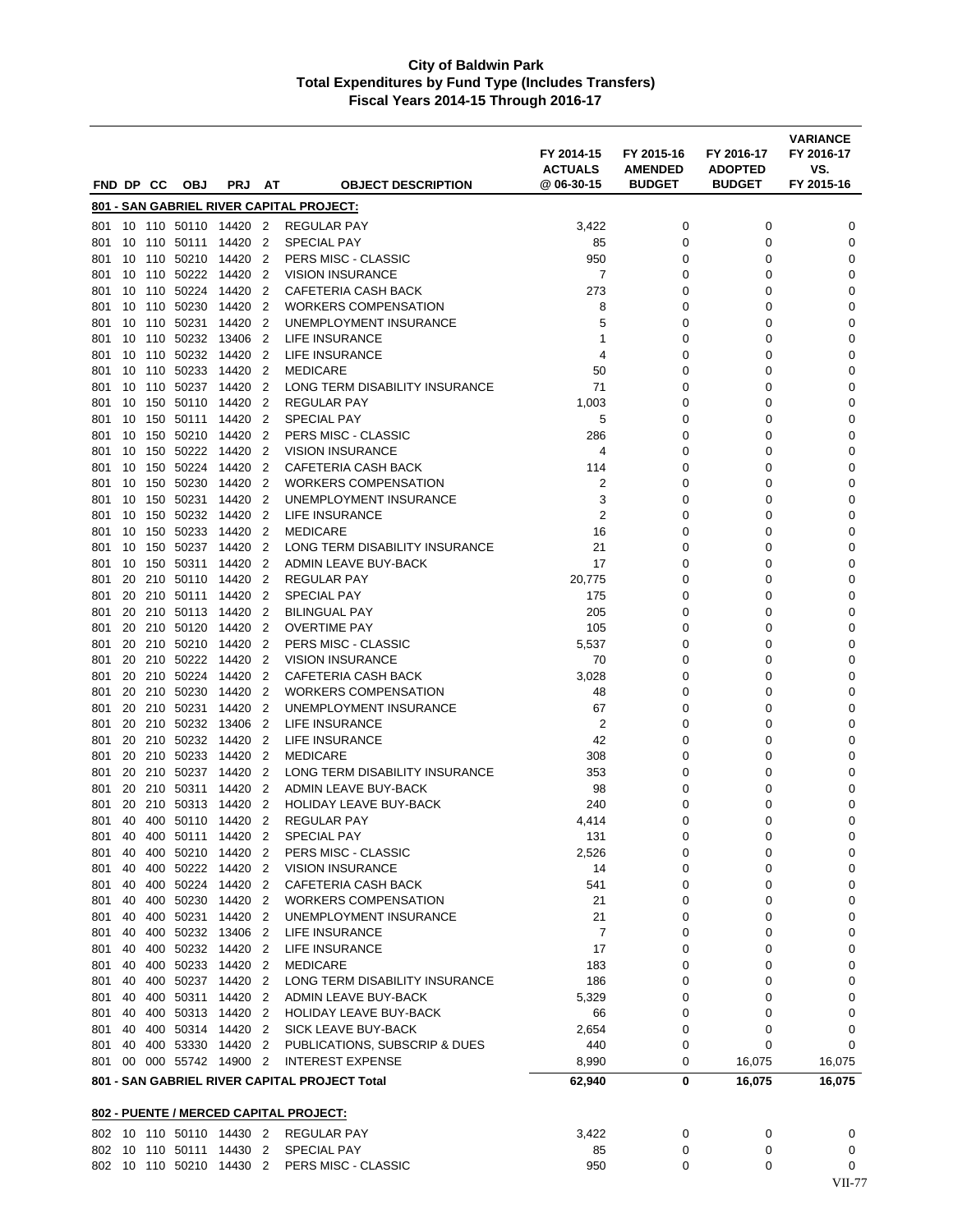|            |          |            |                    |                                  |                     |                                                      | FY 2014-15<br><b>ACTUALS</b> | FY 2015-16<br><b>AMENDED</b> | FY 2016-17<br><b>ADOPTED</b> | <b>VARIANCE</b><br>FY 2016-17<br>VS. |
|------------|----------|------------|--------------------|----------------------------------|---------------------|------------------------------------------------------|------------------------------|------------------------------|------------------------------|--------------------------------------|
| FND DP     |          | <b>CC</b>  | <b>OBJ</b>         | <b>PRJ</b>                       | AT                  | <b>OBJECT DESCRIPTION</b>                            | @ 06-30-15                   | <b>BUDGET</b>                | <b>BUDGET</b>                | FY 2015-16                           |
| 802        | 10       |            | 110 50222          | 14430                            | $\overline{2}$      | <b>VISION INSURANCE</b>                              | 7                            | 0                            | 0                            | 0                                    |
| 802        | 10       | 110        | 50224              | 14430                            | $\overline{2}$      | <b>CAFETERIA CASH BACK</b>                           | 273                          | $\mathbf 0$                  | $\mathbf 0$                  | 0                                    |
| 802        | 10       | 110        | 50230              | 14430                            | $\overline{2}$      | <b>WORKERS COMPENSATION</b>                          | 8                            | 0                            | 0                            | 0                                    |
| 802        | 10       | 110        | 50231              | 14430                            | $\overline{2}$      | UNEMPLOYMENT INSURANCE                               | 5                            | 0                            | 0                            | 0                                    |
| 802        | 10       | 110        | 50232              | 13406                            | 2                   | LIFE INSURANCE                                       | 1                            | 0                            | 0                            | 0                                    |
| 802        | 10       |            | 110 50232          | 14430                            | 2                   | LIFE INSURANCE                                       | 4                            | 0                            | 0                            | 0                                    |
| 802        | 10       | 110        | 50233              | 14430<br>14430                   | 2<br>$\overline{2}$ | <b>MEDICARE</b>                                      | 50                           | 0                            | 0                            | 0                                    |
| 802<br>802 | 10<br>10 | 150        | 110 50237<br>50110 | 14430                            | $\overline{2}$      | LONG TERM DISABILITY INSURANCE<br><b>REGULAR PAY</b> | 71<br>1,003                  | 0<br>0                       | 0<br>0                       | 0<br>0                               |
| 802        | 10       | 150        | 50111              | 14430                            | $\overline{2}$      | <b>SPECIAL PAY</b>                                   | 5                            | 0                            | 0                            | 0                                    |
| 802        | 10       | 150        | 50210              | 14430                            | $\overline{2}$      | PERS MISC - CLASSIC                                  | 286                          | 0                            | 0                            | 0                                    |
| 802        | 10       | 150        | 50222              | 14430                            | $\overline{2}$      | <b>VISION INSURANCE</b>                              | 4                            | 0                            | 0                            | 0                                    |
| 802        | 10       | 150        | 50224              | 14430                            | $\overline{2}$      | <b>CAFETERIA CASH BACK</b>                           | 114                          | 0                            | 0                            | 0                                    |
| 802        | 10       | 150        | 50230              | 14430                            | $\overline{2}$      | <b>WORKERS COMPENSATION</b>                          | 2                            | 0                            | 0                            | 0                                    |
| 802        | 10       | 150        | 50231              | 14430                            | 2                   | UNEMPLOYMENT INSURANCE                               | 3                            | 0                            | 0                            | 0                                    |
| 802        | 10       |            | 150 50232          | 14430                            | 2                   | LIFE INSURANCE                                       | $\overline{2}$               | 0                            | 0                            | 0                                    |
| 802        | 10       | 150        | 50233              | 14430                            | $\overline{2}$      | <b>MEDICARE</b>                                      | 16                           | 0                            | 0                            | 0                                    |
| 802        | 10       | 150        | 50237              | 14430                            | $\overline{2}$      | LONG TERM DISABILITY INSURANCE                       | 21                           | 0                            | 0                            | 0                                    |
| 802        | 10       | 150        | 50311              | 14430                            | $\overline{2}$      | <b>ADMIN LEAVE BUY-BACK</b>                          | 17                           | 0                            | 0                            | $\mathbf 0$                          |
| 802        | 20       | 210        | 50110              | 14430                            | $\overline{2}$      | <b>REGULAR PAY</b>                                   | 18,670                       | 0                            | 0                            | 0                                    |
| 802        | 20       | 210        | 50111              | 14430                            | $\overline{2}$      | <b>SPECIAL PAY</b>                                   | 175                          | 0                            | 0                            | 0                                    |
| 802        | 20       | 210        | 50113              | 14430                            | $\overline{2}$      | <b>BILINGUAL PAY</b>                                 | 144                          | 0                            | 0                            | 0                                    |
| 802        | 20       |            | 210 50120          | 14430                            | 2                   | <b>OVERTIME PAY</b>                                  | 53                           | 0                            | 0                            | 0                                    |
| 802        | 20       |            | 210 50210          | 14430                            | $\overline{2}$      | PERS MISC - CLASSIC                                  | 4,943                        | 0                            | 0                            | 0                                    |
| 802        | 20       | 210        | 50222              | 14430                            | $\overline{2}$      | <b>VISION INSURANCE</b>                              | 61                           | 0                            | 0                            | 0                                    |
| 802        | 20       |            | 210 50224          | 14430                            | $\overline{2}$      | CAFETERIA CASH BACK                                  | 2,457                        | 0                            | $\Omega$                     | $\mathbf 0$                          |
| 802        | 20       | 210        | 50230              | 14430                            | 2                   | WORKERS COMPENSATION                                 | 44                           | 0                            | 0                            | 0                                    |
| 802        | 20       | 210        | 50231              | 14430                            | $\overline{2}$      | UNEMPLOYMENT INSURANCE                               | 54                           | 0                            | 0                            | 0                                    |
| 802        | 20       | 210        | 50232              | 13406                            | $\overline{2}$      | LIFE INSURANCE                                       | $\overline{2}$               | 0                            | 0                            | 0                                    |
| 802        | 20       | 210        | 50232              | 14430                            | 2                   | LIFE INSURANCE                                       | 34                           | 0                            | 0                            | 0                                    |
| 802        | 20       |            | 210 50233          | 14430                            | 2                   | <b>MEDICARE</b>                                      | 272                          | 0                            | 0                            | 0                                    |
| 802        | 20       | 210        | 50237              | 14430                            | 2                   | LONG TERM DISABILITY INSURANCE                       | 310                          | 0                            | 0                            | 0                                    |
| 802        |          |            | 20 210 50311       | 14430                            | 2                   | ADMIN LEAVE BUY-BACK                                 | 98                           | 0                            | 0                            | 0                                    |
| 802        | 20       |            | 210 50313          | 14430                            | 2<br>$\overline{2}$ | HOLIDAY LEAVE BUY-BACK<br><b>REGULAR PAY</b>         | 211                          | 0                            | 0                            | 0                                    |
| 802<br>802 | 40<br>40 | 400<br>400 | 50110<br>50111     | 14430<br>14430                   | $\overline{2}$      | <b>SPECIAL PAY</b>                                   | 4,414<br>131                 | 0<br>0                       | 0<br>0                       | 0<br>0                               |
| 802        | 40       | 400        | 50210              | 14430                            | $\overline{2}$      | PERS MISC - CLASSIC                                  | 1,215                        | 0                            | 0                            | $\mathbf 0$                          |
| 802        | 40       | 400        | 50222              | 14430                            | 2                   | <b>VISION INSURANCE</b>                              | 7                            | 0                            | 0                            | 0                                    |
| 802        | -40      | 400        | 50224              | 14430                            | $\overline{2}$      | CAFETERIA CASH BACK                                  | 541                          | 0                            | 0                            | 0                                    |
| 802 40     |          |            |                    | 400 50230 14430 2                |                     | WORKERS COMPENSATION                                 | 10                           | 0                            | 0                            | 0                                    |
| 802 40     |          |            | 400 50231          | 14430 2                          |                     | UNEMPLOYMENT INSURANCE                               | 10                           | 0                            | 0                            | 0                                    |
| 802 40     |          |            |                    | 400 50232 13406 2                |                     | <b>LIFE INSURANCE</b>                                | 2                            | 0                            | 0                            | 0                                    |
| 802 40     |          |            |                    | 400 50232 14430 2                |                     | LIFE INSURANCE                                       | 7                            | 0                            | 0                            | 0                                    |
| 802 40     |          |            |                    | 400 50233 14430 2                |                     | <b>MEDICARE</b>                                      | 71                           | 0                            | 0                            | 0                                    |
| 802 40     |          |            |                    | 400 50237 14430 2                |                     | LONG TERM DISABILITY INSURANCE                       | 90                           | 0                            | 0                            | 0                                    |
|            |          |            |                    | 802 40 400 50313 14430 2         |                     | <b>HOLIDAY LEAVE BUY-BACK</b>                        | 66                           | 0                            | 0                            | 0                                    |
|            |          |            |                    | 802 00 000 55742 14900 2         |                     | <b>INTEREST EXPENSE</b>                              | 5,054                        | 0                            | 8,696                        | 8,696                                |
|            |          |            |                    |                                  |                     | 802 - PUENTE / MERCED CAPITAL PROJECT Total          | 45,493                       | 0                            | 8,696                        | 8,696                                |
|            |          |            |                    | 803 WEST RAMONA CAPITAL PROJECT: |                     |                                                      |                              |                              |                              |                                      |
|            |          |            |                    |                                  |                     | 803 10 130 51102 14900 2 LEGAL SERVICES              | 70                           | 0                            | 0                            | 0                                    |
|            |          |            |                    | 803 00 000 55742 14900 2         |                     | <b>INTEREST EXPENSE</b>                              | 140                          | 0                            | 375                          | 375                                  |
|            |          |            |                    |                                  |                     | 803 WEST RAMONA CAPITAL PROJECT Total                | 210                          | 0                            | 375                          | 375                                  |
|            |          |            |                    |                                  |                     | 804 - CENTRAL BUSINESS DISTRICT CAPITAL PROJECT:     |                              |                              |                              |                                      |
| 804        |          |            |                    | 10 110 50110 14450 2             |                     | <b>REGULAR PAY</b>                                   | 3,422                        | 0                            | 0                            | 0                                    |
|            |          |            |                    | 804 10 110 50111 14450 2         |                     | <b>SPECIAL PAY</b>                                   | 85                           | 0                            | 0                            | 0                                    |
| 804        |          |            |                    | 10 110 50210 14450 2             |                     | PERS MISC - CLASSIC                                  | 950                          | 0                            | 0                            | 0                                    |
|            |          |            |                    | 804 10 110 50222 14450 2         |                     | <b>VISION INSURANCE</b>                              | 7                            | 0                            | 0                            | 0                                    |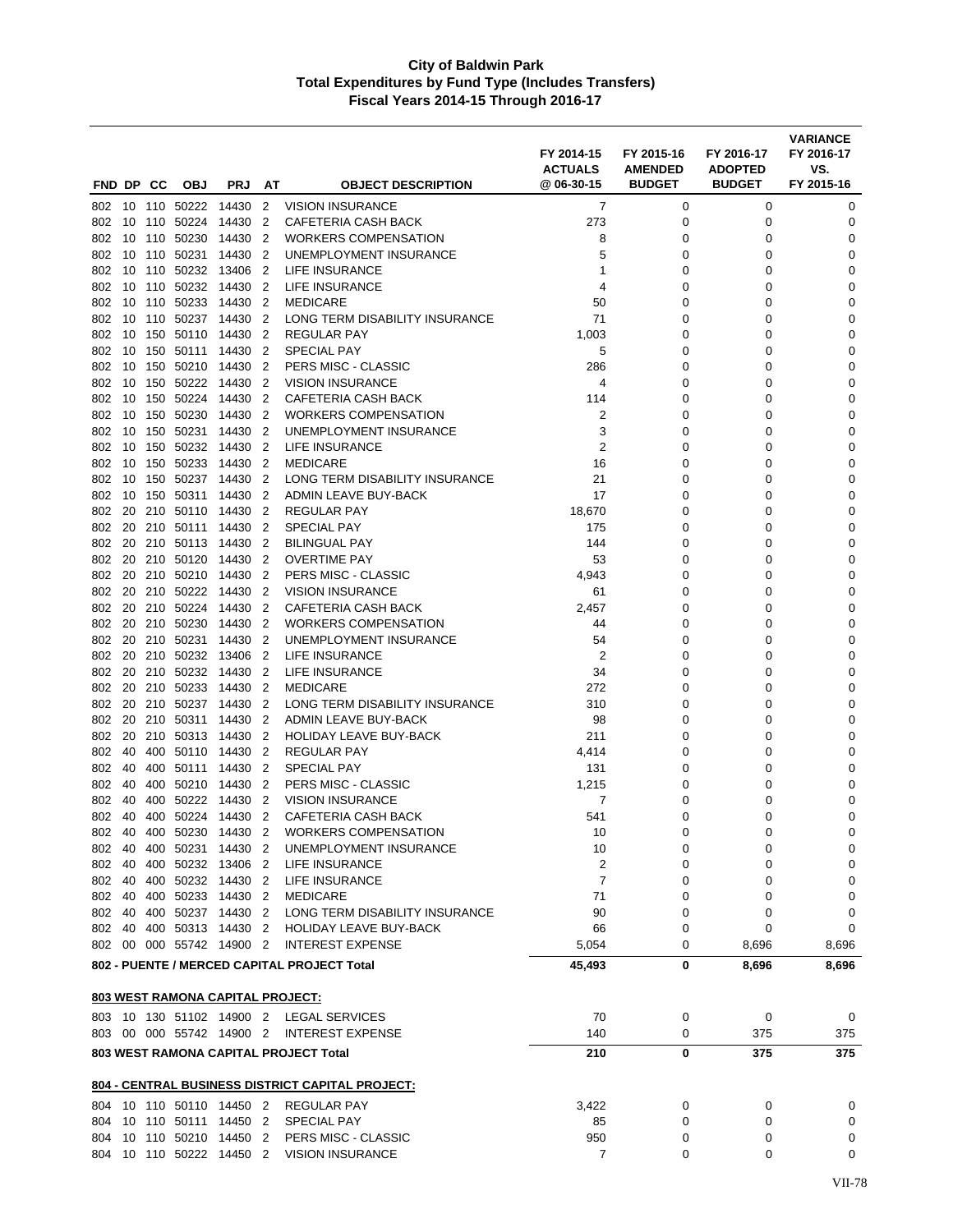|            |          |            |                                             |                |                                  |                                                       | FY 2014-15<br><b>ACTUALS</b> | FY 2015-16<br><b>AMENDED</b> | FY 2016-17<br><b>ADOPTED</b> | <b>VARIANCE</b><br>FY 2016-17<br>VS. |
|------------|----------|------------|---------------------------------------------|----------------|----------------------------------|-------------------------------------------------------|------------------------------|------------------------------|------------------------------|--------------------------------------|
| FND DP     |          | cс         | <b>OBJ</b>                                  | <b>PRJ</b>     | AT                               | <b>OBJECT DESCRIPTION</b>                             | @ 06-30-15                   | <b>BUDGET</b>                | <b>BUDGET</b>                | FY 2015-16                           |
| 804        | 10       | 110        | 50224                                       | 14450          | 2                                | <b>CAFETERIA CASH BACK</b>                            | 273                          | 0                            | 0                            | 0                                    |
| 804        | 10       | 110        | 50230                                       | 14450          | $\overline{2}$                   | WORKERS COMPENSATION                                  | 8                            | 0                            | 0                            | 0                                    |
| 804        | 10       | 110        | 50231                                       | 14450          | 2                                | UNEMPLOYMENT INSURANCE                                | 5                            | 0                            | 0                            | 0                                    |
| 804<br>804 | 10<br>10 | 110<br>110 | 50232<br>50232                              | 13406<br>14450 | $\overline{2}$<br>$\overline{2}$ | LIFE INSURANCE<br>LIFE INSURANCE                      | 1<br>4                       | 0<br>0                       | 0<br>$\Omega$                | 0<br>0                               |
| 804        | 10       | 110        | 50233                                       | 14450          | $\overline{2}$                   | <b>MEDICARE</b>                                       | 50                           | 0                            | 0                            | 0                                    |
| 804        | 10       | 110        | 50237                                       | 14450          | $\overline{2}$                   | LONG TERM DISABILITY INSURANCE                        | 71                           | 0                            | 0                            | 0                                    |
| 804        | 10       | 150        | 50110                                       | 14450          | $\overline{2}$                   | <b>REGULAR PAY</b>                                    | 1,003                        | 0                            | 0                            | 0                                    |
| 804        | 10       | 150        | 50111                                       | 14450          | $\overline{2}$                   | <b>SPECIAL PAY</b>                                    | 5                            | 0                            | 0                            | 0                                    |
| 804        | 10       | 150        | 50210                                       | 14450          | $\overline{2}$                   | PERS MISC - CLASSIC                                   | 286                          | 0                            | 0                            | 0                                    |
| 804        | 10       | 150        | 50222                                       | 14450          | $\overline{2}$                   | <b>VISION INSURANCE</b>                               | 4                            | 0                            | 0                            | 0                                    |
| 804        | 10       | 150        | 50224                                       | 14450          | $\overline{2}$                   | CAFETERIA CASH BACK                                   | 114                          | 0                            | 0                            | 0                                    |
| 804        | 10       | 150        | 50230                                       | 14450          | $\overline{2}$                   | WORKERS COMPENSATION                                  | 2                            | 0                            | 0                            | 0                                    |
| 804        | 10       | 150        | 50231                                       | 14450          | $\overline{2}$                   | UNEMPLOYMENT INSURANCE                                | 3                            | 0                            | 0                            | 0                                    |
| 804        | 10<br>10 | 150<br>150 | 50232<br>50233                              | 14450<br>14450 | $\overline{2}$<br>$\overline{2}$ | LIFE INSURANCE<br><b>MEDICARE</b>                     | 2<br>16                      | 0<br>0                       | 0<br>0                       | 0<br>0                               |
| 804<br>804 | 10       | 150        | 50237                                       | 14450          | $\overline{2}$                   | LONG TERM DISABILITY INSURANCE                        | 21                           | 0                            | 0                            | 0                                    |
| 804        | 10       | 150        | 50311                                       | 14450          | $\overline{2}$                   | ADMIN LEAVE BUY-BACK                                  | 17                           | 0                            | 0                            | 0                                    |
| 804        | 20       | 210        | 50110                                       | 14450          | 2                                | <b>REGULAR PAY</b>                                    | 18,670                       | 0                            | 0                            | 0                                    |
| 804        | 20       | 210        | 50111                                       | 14450          | 2                                | <b>SPECIAL PAY</b>                                    | 175                          | 0                            | 0                            | 0                                    |
| 804        | 20       | 210        | 50113                                       | 14450          | $\overline{2}$                   | <b>BILINGUAL PAY</b>                                  | 144                          | 0                            | 0                            | 0                                    |
| 804        | 20       | 210        | 50120                                       | 14450          | $\overline{2}$                   | <b>OVERTIME PAY</b>                                   | 53                           | 0                            | 0                            | 0                                    |
| 804        | 20       | 210        | 50210                                       | 14450          | $\overline{2}$                   | PERS MISC - CLASSIC                                   | 4,943                        | 0                            | 0                            | 0                                    |
| 804        | 20       | 210        | 50222                                       | 14450          | $\overline{2}$                   | <b>VISION INSURANCE</b>                               | 61                           | 0                            | 0                            | 0                                    |
| 804        | 20       | 210        | 50224                                       | 14450          | $\overline{2}$                   | <b>CAFETERIA CASH BACK</b>                            | 2,457                        | 0                            | 0                            | 0                                    |
| 804        | 20       | 210        | 50230                                       | 14450          | $\overline{2}$                   | WORKERS COMPENSATION                                  | 44                           | 0                            | 0                            | 0                                    |
| 804        | 20       | 210        | 50231                                       | 14450          | 2                                | UNEMPLOYMENT INSURANCE                                | 54                           | 0                            | 0                            | 0                                    |
| 804        | 20       | 210        | 50232                                       | 13406          | 2<br>2                           | <b>LIFE INSURANCE</b><br>LIFE INSURANCE               | $\overline{2}$<br>34         | 0                            | 0                            | 0                                    |
| 804<br>804 | 20<br>20 | 210<br>210 | 50232<br>50233                              | 14450<br>14450 | $\overline{2}$                   | <b>MEDICARE</b>                                       | 272                          | 0<br>0                       | 0<br>$\Omega$                | 0<br>0                               |
| 804        | 20       | 210        | 50237                                       | 14450          | $\overline{2}$                   | LONG TERM DISABILITY INSURANCE                        | 310                          | 0                            | 0                            | 0                                    |
| 804        | 20       | 210        | 50311                                       | 14450          | $\overline{2}$                   | ADMIN LEAVE BUY-BACK                                  | 98                           | 0                            | 0                            | 0                                    |
| 804        | 20       | 210        | 50313                                       | 14450          | $\overline{2}$                   | <b>HOLIDAY LEAVE BUY-BACK</b>                         | 211                          | 0                            | 0                            | 0                                    |
| 804        | 40       | 400        | 50110                                       | 14450          | 2                                | REGULAR PAY                                           | 4,414                        | 0                            | 0                            | 0                                    |
| 804        | 40       | 400        | 50111                                       | 14450          | 2                                | <b>SPECIAL PAY</b>                                    | 131                          | 0                            | 0                            | 0                                    |
| 804        | 40       | 400        | 50210                                       | 14450          | 2                                | PERS MISC - CLASSIC                                   | 1,215                        | 0                            | 0                            | 0                                    |
| 804        | 40       | 400        | 50222                                       | 14450          | 2                                | <b>VISION INSURANCE</b>                               | 7                            | 0                            | 0                            | 0                                    |
| 804        | 40       | 400        | 50224                                       | 14450          | $\overline{2}$                   | CAFETERIA CASH BACK                                   | 541                          | 0                            | 0                            | 0                                    |
| 804        | 40       | 400        | 50230                                       | 14450          | $\overline{2}$                   | <b>WORKERS COMPENSATION</b>                           | 10                           | $\Omega$                     | 0                            | 0                                    |
| 804        | 40       |            | 400 50231 14450 2                           |                |                                  | UNEMPLOYMENT INSURANCE                                | 10                           | 0                            | 0                            | 0                                    |
| 804<br>804 | 40<br>40 |            | 400 50232 13406 2<br>400 50232 14450 2      |                |                                  | LIFE INSURANCE<br><b>LIFE INSURANCE</b>               | 2<br>$\overline{7}$          | 0<br>0                       | 0<br>0                       | 0<br>0                               |
| 804 40     |          |            | 400 50233 14450 2                           |                |                                  | <b>MEDICARE</b>                                       | 71                           | 0                            | 0                            | 0                                    |
| 804 40     |          |            | 400 50237 14450 2                           |                |                                  | LONG TERM DISABILITY INSURANCE                        | 90                           | 0                            | 0                            | 0                                    |
| 804        | 40       |            | 400 50313 14450                             |                | $\overline{2}$                   | HOLIDAY LEAVE BUY-BACK                                | 66                           | 0                            | 0                            | 0                                    |
| 804        |          |            | 00 000 55742 14900 2                        |                |                                  | <b>INTEREST EXPENSE</b>                               | 14,936                       | 0                            | 25,700                       | 25,700                               |
|            |          |            |                                             |                |                                  | 804 - CENTRAL BUSINESS DISTRICT CAPITAL PROJECT Total | 55,375                       | 0                            | 25,700                       | 25,700                               |
|            |          |            | 805 - DELTA CAPITAL PROJECT:                |                |                                  |                                                       |                              |                              |                              |                                      |
|            |          |            | 805 10 110 50110 14460 2                    |                |                                  | <b>REGULAR PAY</b>                                    | 3,422                        | 0                            | 0                            | 0                                    |
|            |          |            | 805 10 110 50111 14460 2                    |                |                                  | SPECIAL PAY                                           | 85                           | 0                            | 0                            | 0                                    |
|            |          |            | 805 10 110 50210 14460 2                    |                |                                  | PERS MISC - CLASSIC                                   | 950                          | 0                            | 0                            | 0                                    |
| 805        |          |            | 10 110 50222 14460 2                        |                |                                  | <b>VISION INSURANCE</b>                               | $\overline{7}$               | 0                            | 0                            | 0                                    |
| 805        | 10       |            | 110 50224                                   | 14460 2        |                                  | CAFETERIA CASH BACK                                   | 273                          | 0                            | 0                            | 0                                    |
| 805        |          |            | 10 110 50230 14460 2                        |                |                                  | <b>WORKERS COMPENSATION</b>                           | 8                            | 0                            | 0                            | 0                                    |
|            |          |            | 805 10 110 50231                            | 14460 2        |                                  | UNEMPLOYMENT INSURANCE                                | 5                            | 0                            | 0                            | 0                                    |
|            |          |            | 805 10 110 50232 13406 2                    |                |                                  | LIFE INSURANCE                                        | 1                            | 0                            | 0                            | 0                                    |
| 805        | 10       |            | 805 10 110 50232 14460 2<br>110 50233 14460 |                | $\overline{2}$                   | LIFE INSURANCE<br><b>MEDICARE</b>                     | 4<br>50                      | 0<br>0                       | 0<br>0                       | 0<br>0                               |
|            |          |            | 805 10 110 50237 14460 2                    |                |                                  | LONG TERM DISABILITY INSURANCE                        | 71                           | 0                            | 0                            | 0                                    |
|            |          |            |                                             |                |                                  |                                                       |                              |                              |                              |                                      |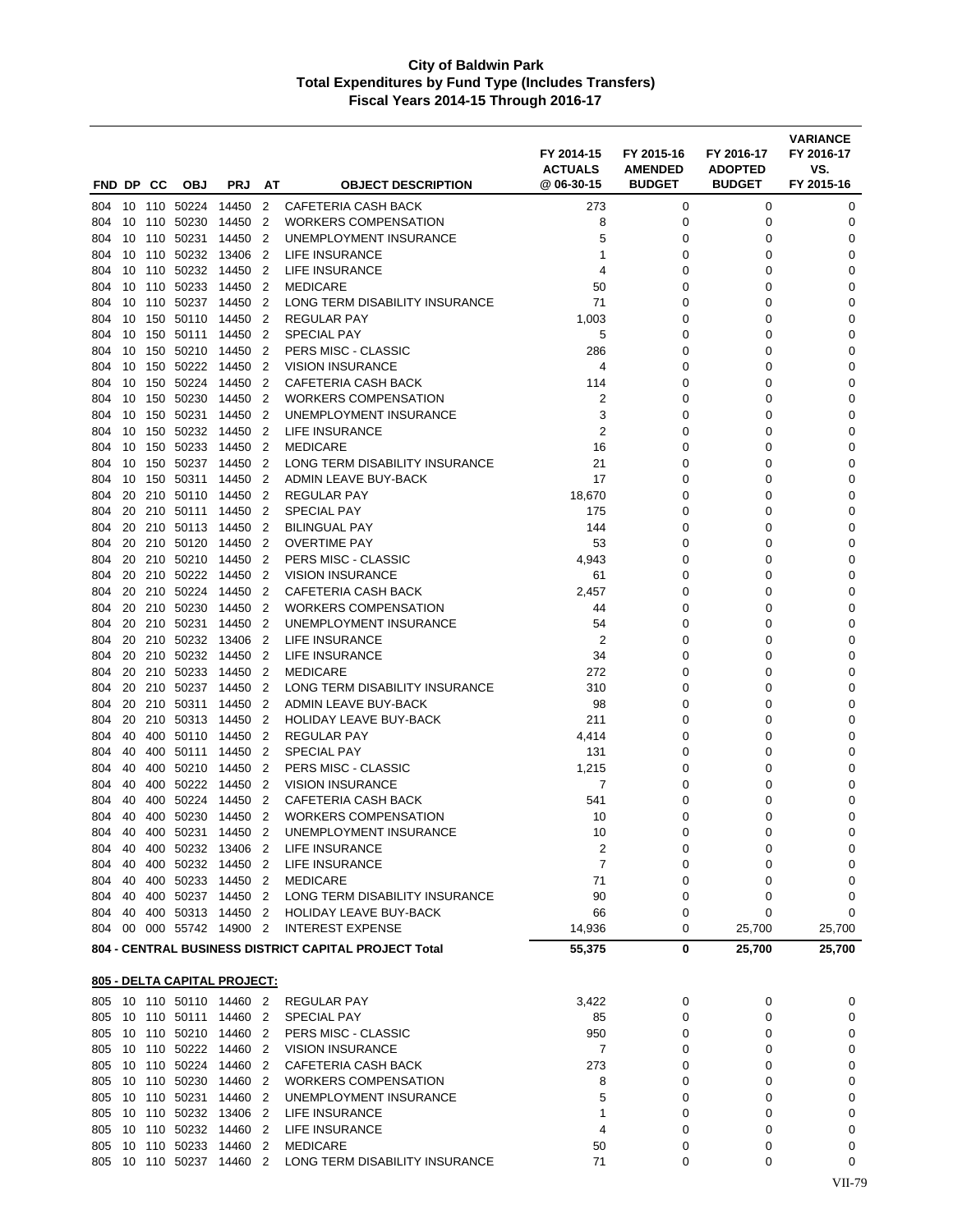| FND DP     |          | <b>CC</b>  | <b>OBJ</b>                           | <b>PRJ</b>     | AT                  | <b>OBJECT DESCRIPTION</b>                                       | FY 2014-15<br><b>ACTUALS</b><br>@ 06-30-15 | FY 2015-16<br><b>AMENDED</b><br><b>BUDGET</b> | FY 2016-17<br><b>ADOPTED</b><br><b>BUDGET</b> | <b>VARIANCE</b><br>FY 2016-17<br>VS.<br>FY 2015-16 |
|------------|----------|------------|--------------------------------------|----------------|---------------------|-----------------------------------------------------------------|--------------------------------------------|-----------------------------------------------|-----------------------------------------------|----------------------------------------------------|
| 805        |          | 10 150     | 50110                                | 14460          | $\overline{2}$      | <b>REGULAR PAY</b>                                              | 1,003                                      | 0                                             | 0                                             | 0                                                  |
| 805        | 10       | 150        | 50111                                | 14460          | $\overline{2}$      | <b>SPECIAL PAY</b>                                              | 5                                          | 0                                             | 0                                             | 0                                                  |
| 805        | 10       | 150        | 50210                                | 14460          | $\overline{2}$      | PERS MISC - CLASSIC                                             | 286                                        | 0                                             | 0                                             | 0                                                  |
| 805        | 10       | 150        | 50222                                | 14460          | $\overline{2}$      | <b>VISION INSURANCE</b>                                         | 4                                          | 0                                             | 0                                             | 0                                                  |
| 805        | 10       | 150        | 50224                                | 14460          | 2                   | CAFETERIA CASH BACK                                             | 114                                        | 0                                             | 0                                             | 0                                                  |
| 805        | 10       | 150        | 50230                                | 14460          | 2                   | <b>WORKERS COMPENSATION</b>                                     | 3                                          | 0                                             | 0                                             | 0                                                  |
| 805        | 10       | 150        | 50231                                | 14460          | $\overline{2}$      | UNEMPLOYMENT INSURANCE                                          | 3                                          | 0                                             | 0                                             | 0                                                  |
| 805        | 10       | 150        | 50232                                | 14460          | 2                   | LIFE INSURANCE                                                  | 1                                          | 0                                             | 0                                             | 0                                                  |
| 805        | 10       | 150        | 50233                                | 14460          | $\overline{2}$      | <b>MEDICARE</b>                                                 | 17                                         | 0                                             | 0                                             | 0                                                  |
| 805        | 10       | 150        | 50237                                | 14460          | $\overline{2}$      | LONG TERM DISABILITY INSURANCE                                  | 21                                         | 0                                             | 0                                             | 0                                                  |
| 805        | 10       | 150        | 50311                                | 14460          | 2                   | ADMIN LEAVE BUY-BACK                                            | 17                                         | 0                                             | 0                                             | 0                                                  |
| 805        | 20       | 210        | 50110                                | 14460          | 2                   | <b>REGULAR PAY</b>                                              | 17,632                                     | 0                                             | 0                                             | 0                                                  |
| 805        | 20       | 210        | 50111                                | 14460          | $\overline{2}$      | <b>SPECIAL PAY</b>                                              | 169                                        | 0                                             | 0                                             | 0                                                  |
| 805        | 20       | 210        | 50113                                | 14460          | $\overline{2}$      | <b>BILINGUAL PAY</b>                                            | 132                                        | 0                                             | 0                                             | 0                                                  |
| 805        | 20       | 210        | 50120                                | 14460          | $\overline{2}$      | <b>OVERTIME PAY</b>                                             | 53                                         | 0                                             | 0                                             | 0                                                  |
| 805        | 20       | 210        | 50210                                | 14460          | 2                   | PERS MISC - CLASSIC                                             | 4,650                                      | 0                                             | 0                                             | 0                                                  |
| 805        | 20       | 210        | 50222                                | 14460          | $\overline{2}$      | <b>VISION INSURANCE</b>                                         | 56                                         | 0                                             | 0                                             | 0                                                  |
| 805        | 20       | 210        | 50224                                | 14460          | $\overline{2}$      | <b>CAFETERIA CASH BACK</b>                                      | 2,342                                      | 0                                             | 0                                             | 0                                                  |
| 805        | 20       | 210        | 50230                                | 14460          | 2<br>2              | <b>WORKERS COMPENSATION</b>                                     | 42                                         | 0                                             | 0                                             | 0<br>0                                             |
| 805<br>805 | 20<br>20 | 210<br>210 | 50231<br>50232                       | 14460<br>13406 | $\overline{2}$      | UNEMPLOYMENT INSURANCE<br>LIFE INSURANCE                        | 49<br>$\overline{2}$                       | 0<br>0                                        | 0<br>0                                        | 0                                                  |
| 805        | 20       | 210        | 50232                                | 14460          | 2                   | LIFE INSURANCE                                                  | 33                                         | 0                                             | 0                                             | 0                                                  |
| 805        | 20       | 210        | 50233                                | 14460          | 2                   | <b>MEDICARE</b>                                                 | 257                                        | 0                                             | 0                                             | 0                                                  |
| 805        | 20       | 210        | 50237                                | 14460          | 2                   | LONG TERM DISABILITY INSURANCE                                  | 287                                        | 0                                             | 0                                             | $\mathbf 0$                                        |
| 805        | 20       | 210        | 50311                                | 14460          | 2                   | ADMIN LEAVE BUY-BACK                                            | 98                                         | 0                                             | 0                                             | 0                                                  |
| 805        | 20       | 210        | 50313                                | 14460          | 2                   | <b>HOLIDAY LEAVE BUY-BACK</b>                                   | 196                                        | 0                                             | 0                                             | 0                                                  |
| 805        | 40       | 400        | 50110                                | 14460          | $\overline{2}$      | <b>REGULAR PAY</b>                                              | 4,414                                      | 0                                             | 0                                             | 0                                                  |
| 805        | 40       | 400        | 50111                                | 14460          | $\overline{2}$      | SPECIAL PAY                                                     | 131                                        | 0                                             | 0                                             | 0                                                  |
| 805        | 40       | 400        | 50210                                | 14460          | $\overline{2}$      | PERS MISC - CLASSIC                                             | 1,215                                      | 0                                             | 0                                             | 0                                                  |
| 805        | 40       | 400        | 50222                                | 14460          | 2                   | <b>VISION INSURANCE</b>                                         | 7                                          | 0                                             | 0                                             | $\mathbf 0$                                        |
| 805        | 40       | 400        | 50224                                | 14460          | 2                   | CAFETERIA CASH BACK                                             | 541                                        | 0                                             | 0                                             | 0                                                  |
| 805        | 40       | 400        | 50230                                | 14460          | 2                   | <b>WORKERS COMPENSATION</b>                                     | 10                                         | 0                                             | 0                                             | 0                                                  |
| 805        | 40       | 400        | 50231                                | 14460          | $\overline{2}$      | UNEMPLOYMENT INSURANCE                                          | 10                                         | 0                                             | 0                                             | 0                                                  |
| 805        | 40       | 400        | 50232                                | 13406          | 2                   | LIFE INSURANCE                                                  | 2                                          | 0                                             | 0                                             | 0                                                  |
| 805        | 40       | 400        | 50232                                | 14460          | $\overline{2}$      | LIFE INSURANCE                                                  | $\overline{7}$                             | 0                                             | 0                                             | 0                                                  |
| 805        | 40       | 400        | 50233                                | 14460          | $\overline{2}$      | <b>MEDICARE</b>                                                 | 71                                         | 0                                             | 0                                             | 0                                                  |
| 805        | 40<br>40 | 400<br>400 | 50237<br>50313                       | 14460<br>14460 | 2<br>$\overline{2}$ | LONG TERM DISABILITY INSURANCE<br><b>HOLIDAY LEAVE BUY-BACK</b> | 90<br>66                                   | 0<br>0                                        | 0<br>0                                        | 0<br>$\mathbf 0$                                   |
| 805<br>805 | 00       | 000        | 55742                                | 14900          | $\overline{2}$      | <b>INTEREST EXPENSE</b>                                         | 1,290                                      | 0                                             | 2,220                                         | 2,220                                              |
|            |          |            |                                      |                |                     |                                                                 |                                            |                                               |                                               |                                                    |
|            |          |            | 805 - DELTA CAPITAL PROJECT Total    |                |                     |                                                                 | 40,201                                     | 0                                             | 2,220                                         | 2,220                                              |
|            |          |            | 806 - SIERRA VISTA CAPITAL PROJECT:  |                |                     |                                                                 |                                            |                                               |                                               |                                                    |
| 806        |          |            | 10 110 50110 14470 2                 |                |                     | <b>REGULAR PAY</b>                                              | 1,711                                      | 16,200                                        | 18,230                                        | 2,030                                              |
| 806        |          |            | 10 110 50111                         | 14470 2        |                     | SPECIAL PAY                                                     | 43                                         | 950                                           | 1,150                                         | 200                                                |
| 806        |          |            | 10 110 50210                         | 14470 2        |                     | PERS MISC - CLASSIC                                             | 475                                        | 5,850                                         | 4,990                                         | (860)                                              |
| 806        |          |            | 10 110 50222                         | 14470 2        |                     | <b>VISION INSURANCE</b>                                         | 4                                          | 40                                            | 40                                            | 0                                                  |
| 806        |          |            | 10 110 50224 14470 2                 |                |                     | CAFETERIA CASH BACK                                             | 136                                        | 1,300                                         | 1,620                                         | 320                                                |
| 806        |          |            | 10 110 50230                         | 14470 2        |                     | <b>WORKERS COMPENSATION</b>                                     | 4                                          | 120                                           | 140                                           | 20                                                 |
| 806        |          |            | 10 110 50231                         | 14470 2        |                     | UNEMPLOYMENT INSURANCE<br><b>LIFE INSURANCE</b>                 | 2                                          | 20                                            | 20                                            | 0                                                  |
| 806<br>806 |          |            | 10 110 50232 14470 2<br>10 110 50233 | 14470 2        |                     | <b>MEDICARE</b>                                                 | $\overline{2}$<br>25                       | 20<br>250                                     | 20<br>280                                     | 0<br>30                                            |
| 806        |          |            | 10 110 50234 14470 2                 |                |                     | DEFERRED COMP - CITY PAID                                       | 0                                          | 0                                             | 30                                            | 30                                                 |
| 806        |          |            | 10 110 50237                         | 14470 2        |                     | LONG TERM DISABILITY INSURANCE                                  | 35                                         | 340                                           | 380                                           | 40                                                 |
| 806        |          |            | 10 120 50110                         | 14470 2        |                     | <b>REGULAR PAY</b>                                              | 4,507                                      | 0                                             | 0                                             | 0                                                  |
| 806        |          |            | 10 120 50111                         | 14470          | $\overline{2}$      | SPECIAL PAY                                                     | 38                                         | 0                                             | 0                                             | 0                                                  |
| 806        |          |            | 10 120 50210                         | 14470          | $\overline{2}$      | PERS MISC - CLASSIC                                             | 932                                        | 0                                             | 0                                             | 0                                                  |
| 806        |          |            | 10 120 50222 14470 2                 |                |                     | <b>VISION INSURANCE</b>                                         | 13                                         | 0                                             | 0                                             | 0                                                  |
| 806        |          |            | 10 120 50224                         | 14470 2        |                     | CAFETERIA CASH BACK                                             | 812                                        | 0                                             | 0                                             | 0                                                  |
| 806        | 10       |            | 120 50230                            | 14470 2        |                     | <b>WORKERS COMPENSATION</b>                                     | 10                                         | 0                                             | 0                                             | 0                                                  |
| 806        | 10       |            | 120 50231                            | 14470 2        |                     | UNEMPLOYMENT INSURANCE                                          | 20                                         | 0                                             | 0                                             | 0                                                  |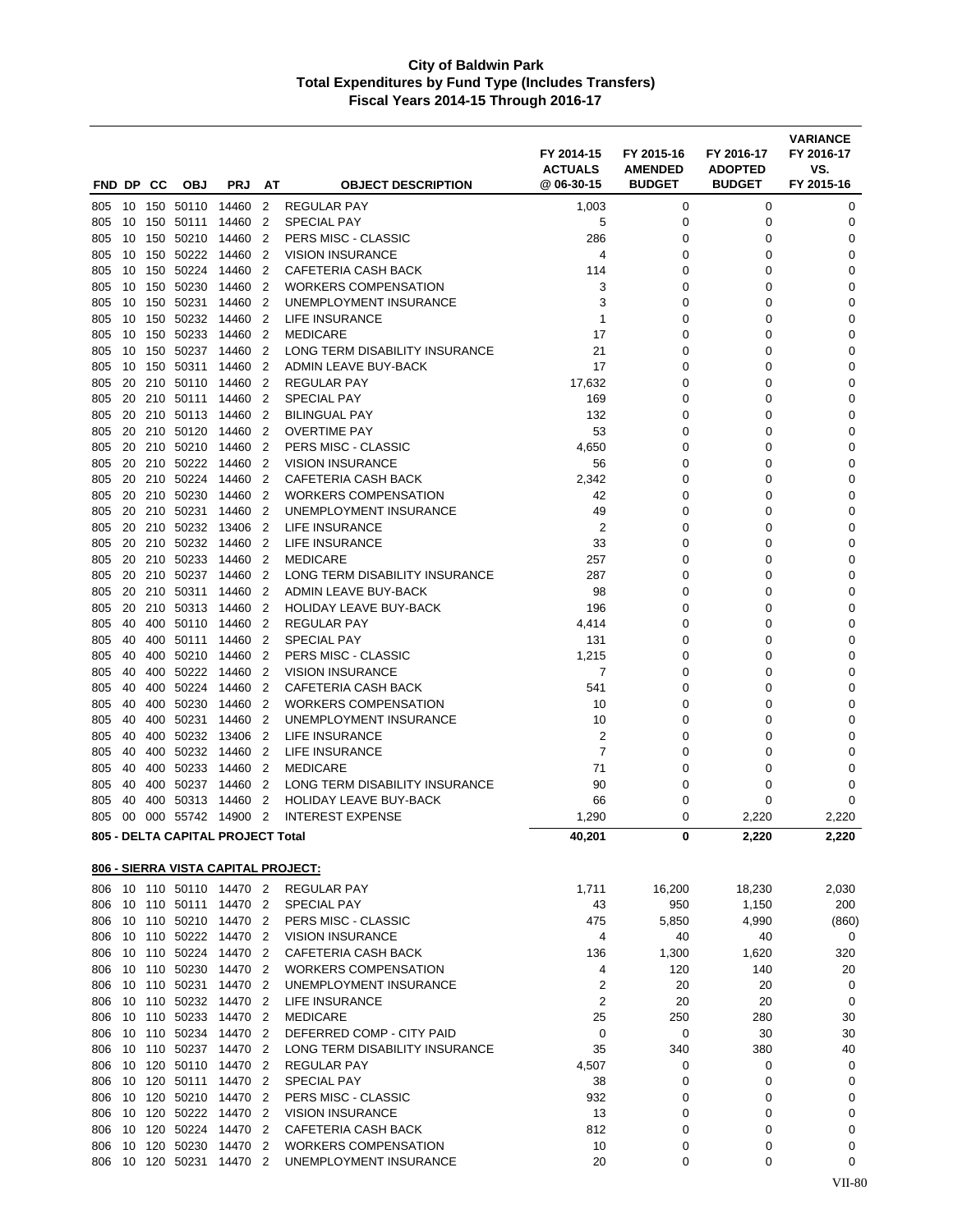|            |          |            |                    |                              |                                  |                                                       | FY 2014-15<br><b>ACTUALS</b><br>@06-30-15 | FY 2015-16<br><b>AMENDED</b> | FY 2016-17<br><b>ADOPTED</b><br><b>BUDGET</b> | <b>VARIANCE</b><br>FY 2016-17<br>VS. |
|------------|----------|------------|--------------------|------------------------------|----------------------------------|-------------------------------------------------------|-------------------------------------------|------------------------------|-----------------------------------------------|--------------------------------------|
| FND DP     |          | CC         | <b>OBJ</b>         | <b>PRJ</b>                   | ΑT                               | <b>OBJECT DESCRIPTION</b>                             |                                           | <b>BUDGET</b>                |                                               | FY 2015-16                           |
| 806        | 10       |            | 120 50232          | 14470                        | $\overline{2}$                   | <b>LIFE INSURANCE</b>                                 | 13                                        | 0                            | 0                                             | 0                                    |
| 806        | 10       | 120        | 50233              | 14470                        | $\overline{2}$                   | <b>MEDICARE</b>                                       | 68                                        | 0                            | 0                                             | 0                                    |
| 806        | 10       | 120        | 50237              | 14470                        | $\overline{2}$                   | LONG TERM DISABILITY INSURANCE                        | 91                                        | 0                            | 0                                             | $\mathbf 0$                          |
| 806<br>806 | 10<br>10 | 150<br>150 | 50110<br>50111     | 14470<br>14470               | $\overline{2}$<br>$\overline{2}$ | REGULAR PAY<br><b>SPECIAL PAY</b>                     | 1,003<br>5                                | 4,000<br>140                 | 4,500<br>20                                   | 500<br>(120)                         |
| 806        | 10       | 150        | 50113              | 14470                        | $\overline{2}$                   | <b>BILINGUAL PAY</b>                                  | 0                                         | 0                            | 50                                            | 50                                   |
| 806        | 10       | 150        | 50201              | 14700                        | $\overline{2}$                   | PERS MISC - PEPRA                                     | 0                                         | 0                            | 1,250                                         | 1,250                                |
| 806        | 10       | 150        | 50210              | 14470                        | $\overline{2}$                   | PERS MISC - CLASSIC                                   | 286                                       | 1,440                        | 0                                             | (1,440)                              |
| 806        | 10       |            | 150 50222          | 14470                        | 2                                | <b>VISION INSURANCE</b>                               | 4                                         | 20                           | 20                                            | 0                                    |
| 806        | 10       | 150        | 50224              | 14470                        | $\overline{2}$                   | <b>CAFETERIA CASH BACK</b>                            | 114                                       | 460                          | 480                                           | 20                                   |
| 806        | 10       | 150        | 50230              | 14470                        | $\overline{2}$                   | <b>WORKERS COMPENSATION</b>                           | $\overline{2}$                            | 30                           | 30                                            | 0                                    |
| 806        | 10       | 150        | 50231              | 14470                        | $\overline{2}$                   | UNEMPLOYMENT INSURANCE                                | 3                                         | 10                           | 10                                            | 0                                    |
| 806        | 10       | 150        | 50232              | 14470                        | $\overline{2}$                   | LIFE INSURANCE                                        | $\overline{2}$                            | 10                           | 10                                            | $\mathbf 0$                          |
| 806        | 10       | 150        | 50233              | 14470                        | $\overline{2}$                   | <b>MEDICARE</b>                                       | 16                                        | 60                           | 70                                            | 10                                   |
| 806        | 10       | 150        | 50234              | 14470                        | $\overline{2}$                   | DEFERRED COMP - CITY PAID                             | 0                                         | 0                            | 50                                            | 50                                   |
| 806        | 10       | 150        | 50237              | 14470                        | $\overline{2}$                   | LONG TERM DISABILITY INSURANCE                        | 21                                        | 80                           | 100                                           | 20                                   |
| 806        | 10       | 150        | 50311              | 14470                        | $\overline{2}$                   | ADMIN LEAVE BUY-BACK                                  | 17                                        | $\mathbf 0$                  | $\mathbf 0$                                   | 0                                    |
| 806        | 20       | 210        | 50110              | 14470                        | $\overline{2}$                   | <b>REGULAR PAY</b>                                    | 16,940                                    | 88,440                       | 91,880                                        | 3,440                                |
| 806        | 20       |            | 210 50111          | 14470                        | $\overline{2}$                   | <b>SPECIAL PAY</b>                                    | 170                                       | 840                          | 1,100                                         | 260                                  |
| 806        | 20       | 210        | 50113              | 14470                        | $\overline{2}$                   | <b>BILINGUAL PAY</b>                                  | 120                                       | 700                          | 350                                           | (350)                                |
| 806        | 20       | 210        | 50120              | 14470                        | $\overline{2}$                   | <b>OVERTIME PAY</b>                                   | 58                                        | 1,200                        | 1,200                                         | 0                                    |
| 806        | 20       | 210        | 50201              | 14470                        | $\overline{2}$                   | PERS MISC - PEPRA                                     | 0                                         | 4,850                        | 13,250                                        | 8,400                                |
| 806        | 20       | 210        | 50210              | 14470                        | $\overline{2}$                   | PERS MISC - CLASSIC                                   | 4,442                                     | 24,760                       | 12,010                                        | (12,750)                             |
| 806        | 20       | 210        | 50222              | 14470                        | $\overline{2}$                   | <b>VISION INSURANCE</b>                               | 57                                        | 290                          | 330                                           | 40                                   |
| 806        | 20       | 210        | 50224              | 14470                        | $\overline{2}$                   | <b>CAFETERIA CASH BACK</b>                            | 2,266                                     | 11,820                       | 12,580                                        | 760                                  |
| 806<br>806 | 20<br>20 | 210        | 210 50230<br>50231 | 14470 2<br>14470             | $\overline{2}$                   | <b>WORKERS COMPENSATION</b><br>UNEMPLOYMENT INSURANCE | 40<br>50                                  | 590<br>260                   | 610<br>260                                    | 20<br>0                              |
| 806        | 20       | 210        | 50232              | 13406                        | $\overline{2}$                   | LIFE INSURANCE                                        | $\overline{2}$                            | $\mathbf 0$                  | 0                                             | 0                                    |
| 806        | 20       | 210        | 50232              | 14470                        | $\overline{2}$                   | LIFE INSURANCE                                        | 32                                        | 210                          | 160                                           | (50)                                 |
| 806        | 20       |            | 210 50233          | 14470                        | $\overline{2}$                   | <b>MEDICARE</b>                                       | 256                                       | 1,310                        | 1,350                                         | 40                                   |
| 806        | 20       | 210        | 50234              | 14470                        | $\overline{2}$                   | DEFERRED COMP - CITY PAID                             | 0                                         | 0                            | 970                                           | 970                                  |
| 806        | 20       | 210        | 50237              | 14470                        | $\overline{2}$                   | LONG TERM DISABILITY INSURANCE                        | 273                                       | 1,860                        | 1,930                                         | 70                                   |
| 806        | 20       | 210        | 50311              | 14470                        | $\overline{2}$                   | ADMIN LEAVE BUY-BACK                                  | 98                                        | 0                            | 0                                             | 0                                    |
| 806        | 20       |            | 210 50313          | 14470                        | 2                                | <b>HOLIDAY LEAVE BUY-BACK</b>                         | 174                                       | 0                            | 0                                             | 0                                    |
| 806        | 20       |            | 210 53100          | 14470                        | $\overline{2}$                   | <b>MATERIALS &amp; SUPPLIES</b>                       | 0                                         | 600                          | 600                                           | 0                                    |
| 806        | 20       | 210        | 53100              | 14900                        | $\overline{2}$                   | <b>MATERIALS &amp; SUPPLIES</b>                       | $\mathbf 0$                               | 600                          | 600                                           | $\pmb{0}$                            |
| 806        | 20       |            | 210 53200          | 14470                        | $\overline{2}$                   | <b>EDUCATION &amp; TRAINING</b>                       | 1,000                                     | 700                          | 700                                           | $\mathbf 0$                          |
| 806        | 20       | 210        | 56100              | 14900                        | $\overline{2}$                   | INT SERV CHRG INSURANCE                               | 0                                         | 3,500                        | 3,500                                         | 0                                    |
| 806        | 20       | 210        | 56110              | 14900                        | $\overline{2}$                   | INT SERV CHRG INFO & SUPPORT                          | $\mathbf 0$                               | 3,500                        | 3,500                                         | 0                                    |
| 806        | 40       |            |                    | 400 50110 14470 2            |                                  | <b>REGULAR PAY</b>                                    | 3,310                                     | 21,850                       | 24,590                                        | 2,740                                |
| 806        | 40       |            | 400 50111          | 14470 2                      |                                  | SPECIAL PAY                                           | 99                                        | 90                           | 1,140                                         | 1,050                                |
| 806        | 40       |            |                    | 400 50113 14470 2            |                                  | <b>BILINGUAL PAY</b>                                  | 0                                         | 0                            | 230                                           | 230                                  |
| 806        | 40       |            | 400 50201          | 14700 2                      |                                  | PERS MISC - PEPRA                                     | 0                                         | 0                            | 6,800                                         | 6,800                                |
| 806        | 40       |            |                    | 400 50210 14470 2            |                                  | PERS MISC - CLASSIC                                   | 911                                       | 7,890                        | 0                                             | (7,890)                              |
| 806        | 40       |            | 400 50222          | 14470                        | $\overline{2}$                   | <b>VISION INSURANCE</b>                               | 5                                         | 30                           | 80                                            | 50                                   |
| 806        | 40       |            | 400 50224          | 14470 2                      |                                  | CAFETERIA CASH BACK                                   | 406                                       | 2,740                        | 3,420                                         | 681                                  |
| 806        | 40       |            | 400 50230          | 14470 2                      |                                  | <b>WORKERS COMPENSATION</b>                           | 8                                         | 160                          | 180                                           | 20                                   |
| 806        | 40       |            | 400 50231          | 14470 2                      |                                  | UNEMPLOYMENT INSURANCE                                | 8                                         | 50                           | 50                                            | 0                                    |
| 806        | 40<br>40 |            | 400 50232          | 13406 2<br>400 50232 14470 2 |                                  | LIFE INSURANCE                                        | $\mathbf 2$<br>5                          | 0                            | 0                                             | 0                                    |
| 806        | 40       |            |                    | 400 50233 14470 2            |                                  | LIFE INSURANCE<br><b>MEDICARE</b>                     | 53                                        | 40<br>320                    | 40<br>380                                     | 0<br>60                              |
| 806<br>806 | 40       |            | 400 50234          | 14470 2                      |                                  | DEFERRED COMP - CITY PAID                             | 0                                         | 0                            | 230                                           | 230                                  |
| 806 40     |          |            | 400 50237          | 14470 2                      |                                  | LONG TERM DISABILITY INSURANCE                        | 68                                        | 460                          | 520                                           | 60                                   |
| 806        | 40       | 400        | 50313              | 14470 2                      |                                  | <b>HOLIDAY LEAVE BUY-BACK</b>                         | 50                                        | 0                            | 0                                             | 0                                    |
| 806        | 40       |            |                    | 400 57900 14470 2            |                                  | SALARY SAVINGS / VACANCIES                            | 0                                         | 0                            | (37, 645)                                     | (37, 645)                            |
| 806        | 40       |            |                    | 470 53100 14470 2            |                                  | <b>MATERIALS &amp; SUPPLIES</b>                       | 1,200                                     | 1,000                        | 0                                             | (1,000)                              |
| 806        | 40       |            |                    | 470 56100 14470 2            |                                  | INT SERV CHRG INSURANCE                               | 7,000                                     | 3,500                        | 3,500                                         | 0                                    |
| 806        | 40       |            |                    | 470 56110 14470 2            |                                  | INT SERV CHRG INFO & SUPPORT                          | 10,621                                    | 3,500                        | 3,500                                         | 0                                    |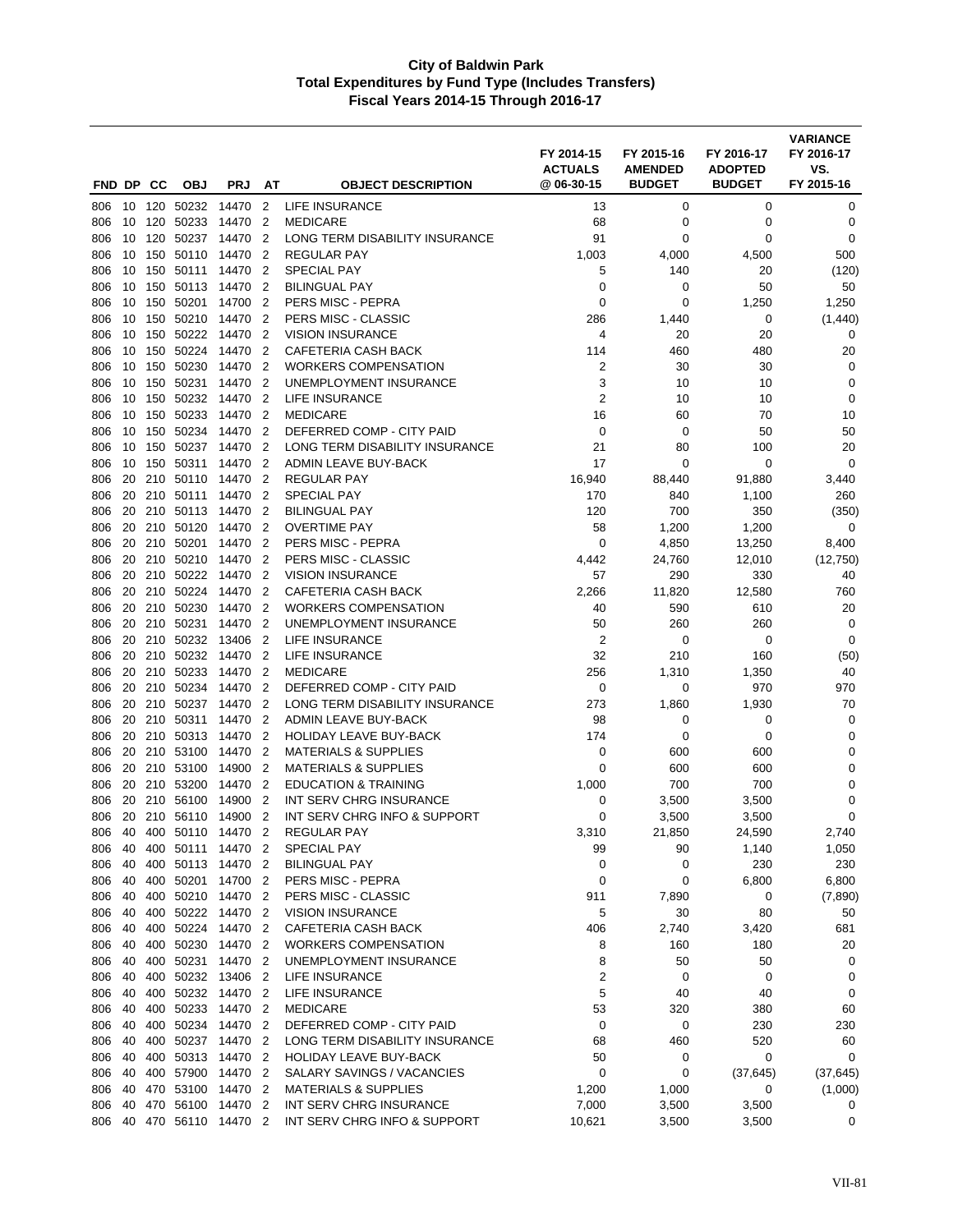| FND DP     |          | CС  | <b>OBJ</b>                       | <b>PRJ</b>       | AT                               | <b>OBJECT DESCRIPTION</b>                                              | FY 2014-15<br><b>ACTUALS</b><br>@ 06-30-15 | FY 2015-16<br><b>AMENDED</b><br><b>BUDGET</b> | FY 2016-17<br><b>ADOPTED</b><br><b>BUDGET</b> | <b>VARIANCE</b><br>FY 2016-17<br>VS.<br>FY 2015-16 |
|------------|----------|-----|----------------------------------|------------------|----------------------------------|------------------------------------------------------------------------|--------------------------------------------|-----------------------------------------------|-----------------------------------------------|----------------------------------------------------|
| 806        | 00       |     | 000 55742                        | 14900            | $\overline{2}$                   | <b>INTEREST EXPENSE</b>                                                | 23,770                                     | 0                                             | 45,034                                        | 45,034                                             |
| 806        | 00       | 000 | 59000                            | 14900            | $\overline{2}$                   | <b>TRANSFERS OUT</b>                                                   | 61,559                                     | 1,050,000                                     | 1,259,063                                     | 209,063                                            |
|            |          |     |                                  |                  |                                  | 806 - SIERRA VISTA CAPITAL PROJECT Total                               | 145,467                                    | 1,269,000                                     | 1,491,482                                     | 222,483                                            |
|            |          |     |                                  |                  |                                  |                                                                        |                                            |                                               |                                               |                                                    |
| 831        |          |     | 00 000 51101                     | 14900            | $\overline{2}$                   | 831 - SAN GABRIEL RIVER DEBT SERVICE:<br>PROFESSIONAL SERVICES         | 1,500                                      | 1,500                                         | 1,500                                         | 0                                                  |
| 831        | 00       | 000 | 53375                            | 14900            | $\overline{2}$                   | <b>SB211 PASS THRU</b>                                                 | 147,429                                    | 147,429                                       | 0                                             | (147, 429)                                         |
| 831        | 00       |     | 000 53376                        | 14900            | $\overline{\phantom{a}}$         | TAX INCREMENT PASS THRU                                                | 0                                          | 813,887                                       | 0                                             | (813, 887)                                         |
| 831        | 00       | 000 | 55740                            | 14900            | $\overline{2}$                   | PRINCIPAL PAYMENT                                                      | 565,000                                    | 590,000                                       | 620,000                                       | 30,000                                             |
| 831        | 00       | 000 | 55741                            | 14900            | $\overline{2}$                   | <b>AGENT/ADMIN FEE</b>                                                 | 38,684                                     | 38,684                                        | 0                                             | (38, 684)                                          |
| 831        | 00       |     | 000 55742                        | 14900            | $\overline{2}$                   | <b>INTEREST EXPENSE</b>                                                | 181,563                                    | 148,500                                       | 118,250                                       | (30, 250)                                          |
| 831        | 00       | 000 | 55750                            | 14900            | $\overline{2}$                   | <b>TRUSTEE FEES</b>                                                    | 0                                          | 1,650                                         | 1,650                                         | 0                                                  |
| 831        | 00       |     | 000 59000                        | 14900            | $\overline{2}$                   | <b>TRANSFERS OUT</b>                                                   | 121,164                                    | 123,410                                       | 122,790                                       | (620)                                              |
|            |          |     |                                  |                  |                                  | 831 - SAN GABRIEL RIVER DEBT SERVICE Total                             | 1,055,339                                  | 1,865,060                                     | 864,190                                       | (1,000,870)                                        |
|            |          |     |                                  |                  |                                  | 832 - PUENTE / MERCED DEBT SERVICE:                                    |                                            |                                               |                                               |                                                    |
| 832        | 10       |     | 130 51102                        | 14900 2          |                                  | <b>LEGAL SERVICES</b>                                                  | 988                                        | 0                                             | 0                                             | 0                                                  |
| 832        | 00       |     | 000 51101                        | 14900 2          |                                  | PROFESSIONAL SERVICES                                                  | 3,625                                      | 1,525                                         | 1,500                                         | (25)                                               |
| 832        | 00       |     | 000 53375                        | 14900            | $\overline{2}$                   | <b>SB211 PASS THRU</b>                                                 | 6,755                                      | 17,995                                        | 0                                             | (17, 995)                                          |
| 832        | $00\,$   |     | 000 53376                        | 14900            | $\overline{2}$                   | <b>TAX INCREMENT PASS THRU</b>                                         | 114,628                                    | 432,509                                       | 0                                             | (432, 509)                                         |
| 832        | 00       |     | 000 55740                        | 14900            | $\overline{2}$                   | PRINCIPAL PAYMENT                                                      | 360,000                                    | 375,000                                       | 395,000                                       | 20,000                                             |
| 832<br>832 | 00<br>00 | 000 | 000 55741<br>55742               | 14900<br>14900   | $\overline{2}$<br>$\overline{2}$ | <b>AGENT/ADMIN FEE</b><br><b>INTEREST EXPENSE</b>                      | 6,837<br>171,030                           | 7,672<br>146,641                              | 0<br>128,835                                  | (7,672)<br>(17, 806)                               |
| 832        | 00       |     | 000 55750                        | 14900            | $\overline{2}$                   | <b>TRUSTEE FEES</b>                                                    | 3,300                                      | 1,650                                         | 1,650                                         | 0                                                  |
|            |          |     |                                  |                  |                                  | 832 - PUENTE / MERCED DEBT SERVICE Total                               | 667,162                                    | 982,992                                       | 526,985                                       | (456,007)                                          |
|            |          |     |                                  |                  |                                  |                                                                        |                                            |                                               |                                               |                                                    |
|            |          |     |                                  |                  |                                  | 834 - CENTRAL BUSINESS DISTRICT DEBT SERVICE:<br>PROFESSIONAL SERVICES |                                            |                                               |                                               |                                                    |
| 834<br>834 | 00       |     | 00 000 51101<br>000 53375        | 14900 2<br>14900 | $\overline{2}$                   | SB211 PASS THRU                                                        | 51<br>44,034                               | 0<br>117,254                                  | 0<br>0                                        | 0<br>(117, 254)                                    |
| 834        | 00       |     | 000 53376                        | 14900            | $\overline{2}$                   | TAX INCREMENT PASS THRU                                                | 399,891                                    | 1,408,626                                     | 0                                             | (1,408,626)                                        |
| 834        | 00       | 000 | 55740                            | 14900            | $\overline{2}$                   | PRINCIPAL PAYMENT                                                      | 400,000                                    | 440,000                                       | 485,000                                       | 45,000                                             |
| 834        | 00       |     | 000 55741                        | 14900            | $\overline{2}$                   | <b>AGENT/ADMIN FEE</b>                                                 | 22,178                                     | 25,384                                        | 0                                             | (25, 384)                                          |
| 834        | 00       | 000 | 55742                            | 14900            | $\overline{2}$                   | <b>INTEREST EXPENSE</b>                                                | 231,015                                    | 191,425                                       | 155,581                                       | (35, 844)                                          |
| 834        | 00       |     | 000 55750                        | 14900            | $\overline{\phantom{0}}^2$       | <b>TRUSTEE FEES</b>                                                    | 1,650                                      | 1,650                                         | 1,650                                         | 0                                                  |
|            |          |     |                                  |                  |                                  | 834 - CENTRAL BUSINESS DISTRICT DEBT SERVICE Total                     | 1,098,818                                  | 2,184,339                                     | 642,231                                       | (1,542,108)                                        |
|            |          |     | 835 - DELTA DEBT SERVICE:        |                  |                                  |                                                                        |                                            |                                               |                                               |                                                    |
| 835        | 00       |     | 000 53375                        | 14900 2          |                                  | SB211 PASS THRU                                                        | 5,688                                      | 15,602                                        | 0                                             | (15,602)                                           |
| 835        | 00       |     | 000 53376                        | 14900 2          |                                  | TAX INCREMENT PASS THRU                                                | 53,610                                     | 326,387                                       | 0                                             | (326, 387)                                         |
| 835        | 00       |     | 000 55741                        | 14900 2          |                                  | <b>AGENT/ADMIN FEE</b>                                                 | 4,963                                      | 5,947                                         | 0                                             | (5, 947)                                           |
| 835        | $00\,$   |     | 000 59000 14900 2                |                  |                                  | <b>TRANSFERS OUT</b>                                                   | 100,495                                    | 101,733                                       | 101,550                                       | (183)                                              |
|            |          |     | 835 - DELTA DEBT SERVICE Total   |                  |                                  |                                                                        | 164,756                                    | 449,669                                       | 101,550                                       | (348, 119)                                         |
|            |          |     | 836 - SIERRA VISTA DEBT SERVICE: |                  |                                  |                                                                        |                                            |                                               |                                               |                                                    |
| 836        |          |     | 10 130 51102 14900 2             |                  |                                  | LEGAL SERVICES                                                         | 3,605                                      | 0                                             | 5,000                                         | 5,000                                              |
| 836        | 00       |     | 000 51100                        | 00000 2          |                                  | <b>CONSULTANT SERVICES</b>                                             | 0                                          | 4,000                                         | 4,000                                         | 0                                                  |
| 836        | 00       |     | 000 51101                        | 00000 2          |                                  | PROFESSIONAL SERVICES                                                  | 6,000                                      | 16,000                                        | 6,000                                         | (10,000)                                           |
| 836        | 00       |     | 000 53370                        | 14900 2          |                                  | <b>GENERAL OPERATING EXPENSE</b>                                       | 12,000                                     | 12,000                                        | 12,000                                        | 0                                                  |
| 836        | 00       |     | 000 53375                        | 14900 2          |                                  | <b>SB211 PASS THRU</b>                                                 | 172,069                                    | 205,352                                       | 0                                             | (205, 352)                                         |
| 836        | 00       |     | 000 53376                        | 14900 2          |                                  | TAX INCREMENT PASS THRU                                                | 1,048,177                                  | 3,259,532                                     | 0                                             | (3,259,532)                                        |
| 836<br>836 | 00<br>00 |     | 000 55741<br>000 59000 14900 2   | 14900 2          |                                  | <b>AGENT/ADMIN FEE</b><br><b>TRANSFERS OUT</b>                         | 52,379<br>583,503                          | 58,492<br>315,640                             | 0                                             | (58, 492)<br>(1,798)                               |
|            |          |     |                                  |                  |                                  | 836 - SIERRA VISTA DEBT SERVICE Total                                  | 1,877,733                                  | 3,871,016                                     | 313,842<br>340,842                            | (3,530,174)                                        |
|            |          |     |                                  |                  |                                  |                                                                        |                                            |                                               |                                               |                                                    |
|            |          |     | 837 - BP MERGED 2000 REFINANCE:  |                  |                                  |                                                                        |                                            |                                               |                                               |                                                    |
| 837        | 00       |     | 000 51101 14900 2                |                  |                                  | PROFESSIONAL SERVICES                                                  | 3,225                                      | 1,575                                         | 1,500                                         | (75)                                               |
| 837        | 00       |     | 000 55740 14900 2                |                  |                                  | PRINCIPAL PAYMENT                                                      | 45,000                                     | 55,000                                        | 55,000                                        | 0                                                  |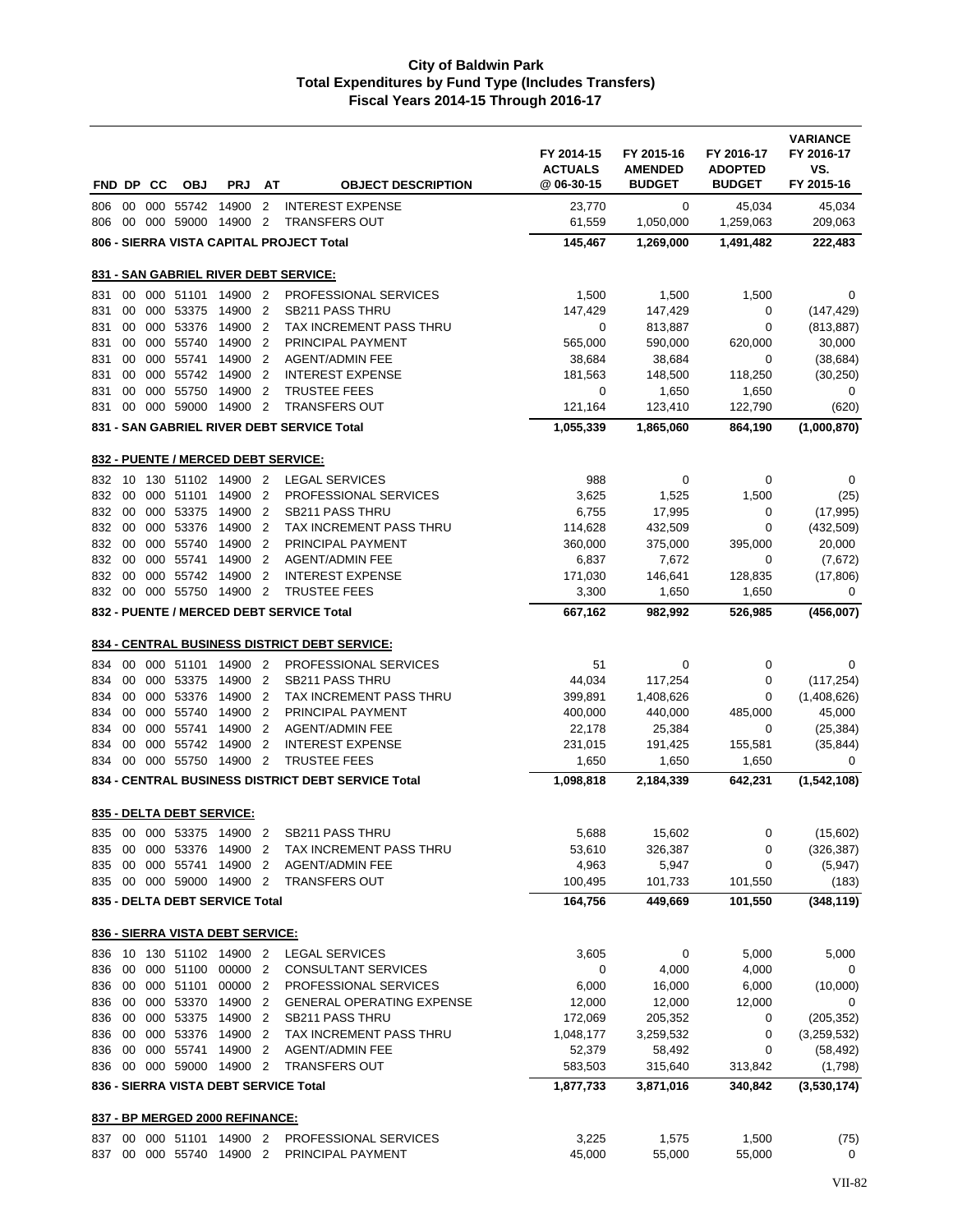| FND DP     |                 | cс            | <b>OBJ</b>                   | <b>PRJ</b>                      | AT                                         | <b>OBJECT DESCRIPTION</b>                               | FY 2014-15<br><b>ACTUALS</b><br>@ 06-30-15 | FY 2015-16<br><b>AMENDED</b><br><b>BUDGET</b> | FY 2016-17<br><b>ADOPTED</b><br><b>BUDGET</b> | <b>VARIANCE</b><br>FY 2016-17<br>VS.<br>FY 2015-16 |
|------------|-----------------|---------------|------------------------------|---------------------------------|--------------------------------------------|---------------------------------------------------------|--------------------------------------------|-----------------------------------------------|-----------------------------------------------|----------------------------------------------------|
| 837        | 00 <sup>1</sup> |               | 000 55742<br>000 55750       | 14900<br>14900                  | $\overline{2}$<br>$\overline{2}$           | <b>INTEREST EXPENSE</b><br><b>TRUSTEE FEES</b>          | 528,470<br>0                               | 485,783                                       | 482,785                                       | (2,998)                                            |
| 837        | 00              |               |                              |                                 |                                            | 837 - BP MERGED 2000 REFINANCE Total                    | 576,695                                    | 1,650<br>544,008                              | 1,650<br>540,935                              | 0<br>(3,073)                                       |
|            |                 |               |                              |                                 |                                            |                                                         |                                            |                                               |                                               |                                                    |
|            |                 |               |                              | 890 - LOW / MOD INCOME HOUSING: |                                            |                                                         |                                            |                                               |                                               |                                                    |
| 890        |                 |               | 10 110 50110                 | 14405                           | $\overline{2}$                             | <b>REGULAR PAY</b>                                      | 0                                          | 0                                             | 20,260                                        | 20,260                                             |
| 890<br>890 |                 |               | 10 110 50111<br>10 110 50210 | 14405<br>14405                  | $\overline{2}$<br>2                        | <b>SPECIAL PAY</b><br>PERS MISC - CLASSIC               | 0<br>0                                     | 0<br>0                                        | 1,280                                         | 1,280                                              |
| 890        |                 |               | 10 110 50222                 | 14405                           | $\overline{2}$                             | <b>VISION INSURANCE</b>                                 | 0                                          | 0                                             | 5,550<br>40                                   | 5,550<br>40                                        |
| 890        | 10              | 110           | 50224                        | 14405                           | $\overline{2}$                             | CAFETERIA CASH BACK                                     | 0                                          | 0                                             | 1,800                                         | 1,800                                              |
| 890        |                 |               | 10 110 50230                 | 14405                           | $\overline{2}$                             | <b>WORKERS COMPENSATION</b>                             | $\Omega$                                   | 0                                             | 150                                           | 150                                                |
| 890        |                 | 10 110        | 50231                        | 14405                           | $\overline{2}$                             | UNEMPLOYMENT INSURANCE                                  | 0                                          | 0                                             | 30                                            | 30                                                 |
| 890        |                 | 10 110        | 50232                        | 14405                           | $\overline{2}$                             | LIFE INSURANCE                                          | 0                                          | 0                                             | 20                                            | 20                                                 |
| 890        | 10              | 110           | 50233                        | 14405                           | $\overline{2}$                             | <b>MEDICARE</b>                                         | 0                                          | 0                                             | 310                                           | 310                                                |
| 890        |                 |               | 10 110 50237                 | 14405                           | $\overline{2}$                             | LONG TERM DISABILITY INSURANCE                          | 0                                          | 0                                             | 430                                           | 430                                                |
| 890        |                 |               | 10 110 56100<br>56110        | 14405                           | $\overline{2}$                             | <b>INT SERV CHRG INSURANCE</b>                          | 0                                          | 0                                             | 104                                           | 104                                                |
| 890<br>890 | 10              | 110<br>10 120 | 50110                        | 14405<br>14405                  | $\overline{2}$<br>$\overline{2}$           | INT SERV CHRG INFO & SUPPORT<br><b>REGULAR PAY</b>      | 0<br>4,507                                 | 0<br>0                                        | 90<br>0                                       | 90<br>0                                            |
| 890        |                 | 10 120        | 50111                        | 14405                           | $\overline{2}$                             | <b>SPECIAL PAY</b>                                      | 38                                         | 0                                             | 0                                             | 0                                                  |
| 890        |                 | 10 120        | 50210                        | 14405                           | $\overline{2}$                             | PERS MISC - CLASSIC                                     | 932                                        | 0                                             | 0                                             | 0                                                  |
| 890        |                 | 10 120        | 50222                        | 14405                           | $\overline{2}$                             | <b>VISION INSURANCE</b>                                 | 13                                         | 0                                             | 0                                             | 0                                                  |
| 890        |                 |               | 10 120 50224                 | 14405                           | $\overline{2}$                             | CAFETERIA CASH BACK                                     | 812                                        | 0                                             | 0                                             | 0                                                  |
| 890        |                 | 10 120        | 50230                        | 14405                           | $\overline{2}$                             | <b>WORKERS COMPENSATION</b>                             | 10                                         | 0                                             | 0                                             | 0                                                  |
| 890        |                 | 10 120        | 50231                        | 14405                           | $\overline{2}$                             | UNEMPLOYMENT INSURANCE                                  | 20                                         | 0                                             | 0                                             | 0                                                  |
| 890        | 10              | 120           | 50232                        | 14405                           | $\overline{2}$                             | LIFE INSURANCE                                          | 13                                         | 0                                             | 0                                             | 0                                                  |
| 890        |                 | 10 120        | 50233                        | 14405                           | 2                                          | <b>MEDICARE</b>                                         | 68                                         | 0                                             | 0                                             | 0                                                  |
| 890<br>890 | 10              | 10 120<br>130 | 50237<br>51102               | 14405<br>14900                  | $\overline{2}$<br>$\overline{2}$           | LONG TERM DISABILITY INSURANCE<br><b>LEGAL SERVICES</b> | 91<br>11,088                               | 0<br>0                                        | 0<br>0                                        | 0<br>0                                             |
| 890        |                 |               | 20 210 50110                 | 14405                           | $\overline{2}$                             | <b>REGULAR PAY</b>                                      | 0                                          | 2,280                                         | 30,640                                        | 28,360                                             |
| 890        | 20              |               | 210 50111                    | 14405                           | $\overline{2}$                             | SPECIAL PAY                                             | 0                                          | 0                                             | 660                                           | 660                                                |
| 890        | 20              | 210           | 50113                        | 14405                           | $\overline{2}$                             | <b>BILINGUAL PAY</b>                                    | 0                                          | 60                                            | 180                                           | 120                                                |
| 890        |                 |               | 20 210 50201                 | 14405                           | $\overline{2}$                             | PERS MISC - PEPRA                                       | 0                                          | 550                                           | 3,660                                         | 3,110                                              |
| 890        | 20              |               | 210 50210                    | 14405                           | 2                                          | PERS MISC - CLASSIC                                     | 0                                          | 0                                             | 4,780                                         | 4,780                                              |
| 890        |                 |               | 20 210 50222                 | 14405                           | $\overline{2}$                             | <b>VISION INSURANCE</b>                                 | 0                                          | 20                                            | 110                                           | 90                                                 |
| 890        | 20              | 210           | 50224                        | 14405                           | $\overline{2}$                             | CAFETERIA CASH BACK                                     | 0                                          | 570                                           | 4,140                                         | 3,570                                              |
| 890        |                 |               | 20 210 50230                 | 14405                           | $\overline{2}$                             | WORKERS COMPENSATION                                    | 0                                          | 20                                            | 210                                           | 190                                                |
| 890        | 20              |               | 210 50231<br>20 210 50232    | 14405                           | $\overline{2}$                             | UNEMPLOYMENT INSURANCE                                  | 0                                          | 10                                            | 80                                            | 70                                                 |
| 890<br>890 |                 |               |                              | 14405<br>20 210 50233 14405 2   | $\overline{2}$                             | LIFE INSURANCE<br><b>MEDICARE</b>                       | 0<br>$\Omega$                              | 10<br>30                                      | 50<br>460                                     | 40<br>430                                          |
| 890        |                 |               |                              | 20 210 50234 14405 2            |                                            | DEFERRED COMP - CITY PAID                               | 0                                          | $\mathbf 0$                                   | 250                                           | 250                                                |
| 890        |                 |               | 20 210 50237                 | 14405                           | $\overline{\phantom{0}}^2$                 | LONG TERM DISABILITY INSURANCE                          | 0                                          | 50                                            | 640                                           | 590                                                |
| 890        | 20              |               | 210 56100                    | 14405 2                         |                                            | INT SERV CHRG INSURANCE                                 | 0                                          | 0                                             | 104                                           | 104                                                |
| 890        | 40              |               | 400 50110                    | 14405 2                         |                                            | <b>REGULAR PAY</b>                                      | 0                                          | 0                                             | 47,610                                        | 47,610                                             |
| 890        | 40              |               | 400 50111                    | 14405                           | $\overline{\mathbf{2}}$                    | SPECIAL PAY                                             | 0                                          | 0                                             | 840                                           | 840                                                |
| 890        |                 |               | 40 400 50113                 | 14405                           | $\overline{2}$                             | <b>BILINGUAL PAY</b>                                    | 0                                          | 0                                             | 120                                           | 120                                                |
| 890        | 40              |               | 400 50201                    | 14405                           | $\overline{\phantom{0}}^2$                 | PERS MISC - PEPRA                                       | 0                                          | 0                                             | 3,580                                         | 3,580                                              |
| 890        | 40              |               | 400 50210                    | 14405                           | $\overline{\phantom{0}}^2$                 | PERS MISC - CLASSIC                                     | 0                                          | 0                                             | 9,490                                         | 9,490                                              |
| 890<br>890 | 40              |               | 40 400 50222<br>400 50224    | 14405<br>14405                  | $\overline{2}$<br>$\overline{\phantom{a}}$ | <b>VISION INSURANCE</b><br>CAFETERIA CASH BACK          | 0<br>0                                     | 0<br>0                                        | 120<br>5,400                                  | 120<br>5,400                                       |
| 890        | 40              |               | 400 50230                    | 14405 2                         |                                            | <b>WORKERS COMPENSATION</b>                             | 0                                          | 0                                             | 360                                           | 360                                                |
| 890        | 40              |               | 400 50231                    | 14405 2                         |                                            | UNEMPLOYMENT INSURANCE                                  | 0                                          | 0                                             | 80                                            | 80                                                 |
| 890        |                 |               | 40 400 50232                 | 14405                           | $\overline{\phantom{0}}^2$                 | LIFE INSURANCE                                          | 0                                          | 0                                             | 60                                            | 60                                                 |
| 890        | 40              | 400           | 50233                        | 14405                           | $\overline{\phantom{0}}^2$                 | <b>MEDICARE</b>                                         | 0                                          | 0                                             | 700                                           | 700                                                |
| 890        | 40              |               | 400 50237                    | 14405 2                         |                                            | LONG TERM DISABILITY INSURANCE                          | 0                                          | 0                                             | 1,000                                         | 1,000                                              |
| 890        | 40              |               | 400 57900                    | 14405                           | $\overline{2}$                             | SALARY SAVINGS / VACANCIES                              | 0                                          | 0                                             | (19, 814)                                     | (19, 814)                                          |
| 890        |                 |               | 40 405 51100                 | 00000                           | $\overline{2}$                             | <b>CONSULTANT SERVICES</b>                              | $\mathbf 0$                                | 0                                             | 30,300                                        | 30,300                                             |
| 890        |                 |               | 40 410 51101                 | 14900 2                         |                                            | PROFESSIONAL SERVICES                                   | 1,525                                      | 1,500                                         | 0                                             | (1,500)                                            |
| 890<br>890 |                 |               | 40 410 51102<br>40 410 53401 | 14900<br>14900                  | 2<br>2                                     | <b>LEGAL SERVICES</b><br>UTILITIES - ELECTRICITY        | 508<br>20                                  | 0<br>100                                      | 0<br>1,000                                    | 0<br>900                                           |
| 890        |                 |               |                              | 40 410 53402 14900 2            |                                            | UTILITIES - WATER                                       | 303                                        | 500                                           | 1,000                                         | 500                                                |
|            |                 |               |                              |                                 |                                            |                                                         |                                            |                                               |                                               |                                                    |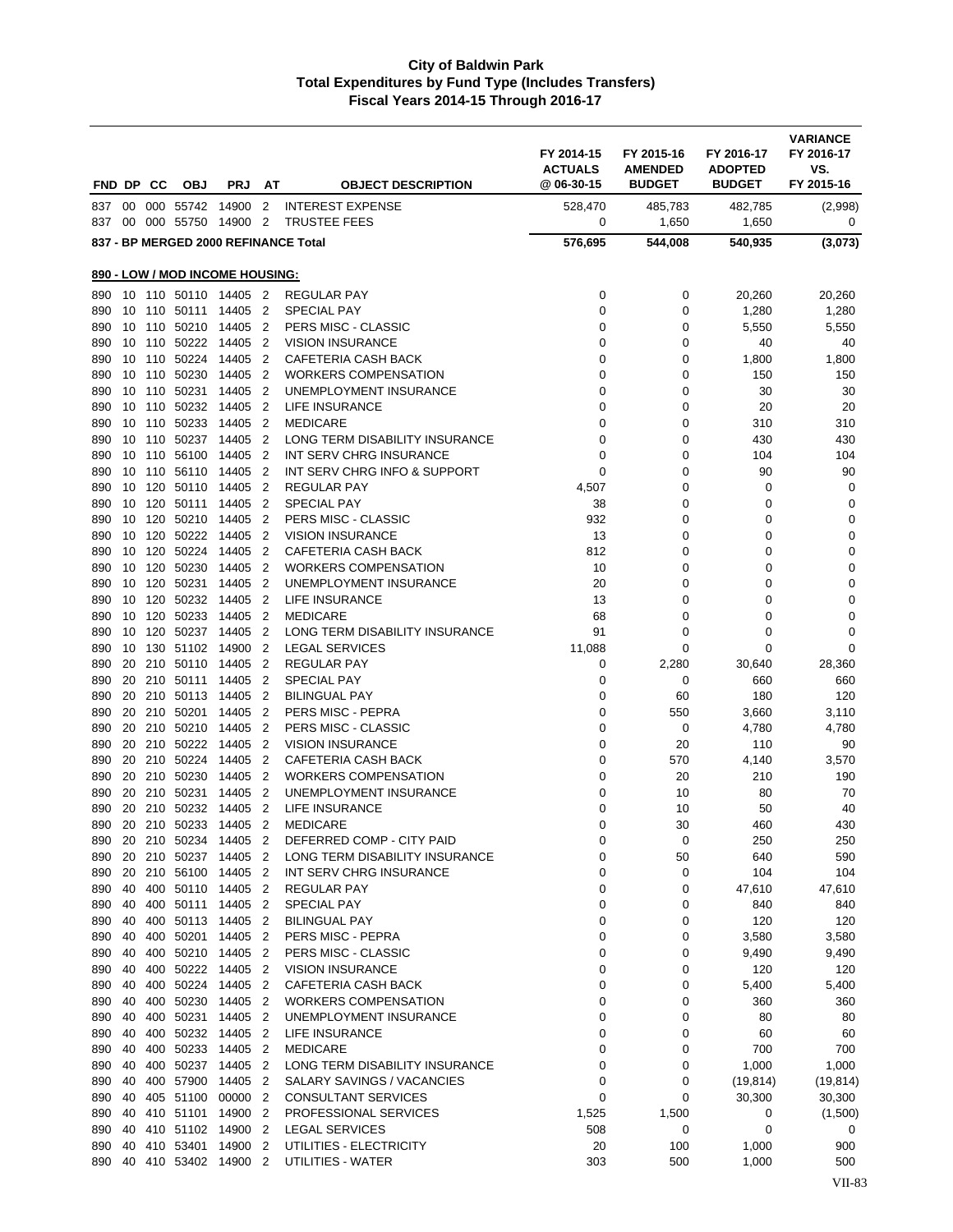|            |          |            |                              |                               |                                  |                                                                        | FY 2014-15<br><b>ACTUALS</b> | FY 2015-16<br><b>AMENDED</b> | FY 2016-17<br><b>ADOPTED</b> | <b>VARIANCE</b><br>FY 2016-17<br>VS. |
|------------|----------|------------|------------------------------|-------------------------------|----------------------------------|------------------------------------------------------------------------|------------------------------|------------------------------|------------------------------|--------------------------------------|
| FND DP     |          | CС         | <b>OBJ</b>                   | <b>PRJ</b>                    | AT                               | <b>OBJECT DESCRIPTION</b>                                              | @ 06-30-15                   | <b>BUDGET</b>                | <b>BUDGET</b>                | FY 2015-16                           |
| 890        | 40       | 410        | 56100                        | 14405                         | $\overline{2}$                   | INT SERV CHRG INSURANCE                                                | 0                            | 0                            | 1,870                        | 1,870                                |
| 890        | 40       | 410        | 56110                        | 14405                         | $\overline{2}$                   | INT SERV CHRG INFO & SUPPORT                                           | 0                            | $\mathbf 0$                  | 2,192                        | 2,192                                |
| 890        | 40<br>40 | 420        | 50110<br>50111               | 14405<br>14405                | $\overline{2}$<br>$\overline{2}$ | <b>REGULAR PAY</b>                                                     | 0<br>$\mathbf 0$             | 2,310<br>$\mathbf 0$         | 37,150                       | 34,840                               |
| 890<br>890 | 40       | 420<br>420 | 50113                        | 14405                         | $\overline{2}$                   | <b>SPECIAL PAY</b><br><b>BILINGUAL PAY</b>                             | 0                            | 60                           | 150<br>280                   | 150<br>220                           |
| 890        | 40       |            | 420 50116                    | 14405                         | $\overline{2}$                   | PART TIME PAY                                                          | 0                            | 0                            | 1,610                        | 1,610                                |
| 890        | 40       |            | 420 50210                    | 14405                         | $\overline{2}$                   | PERS MISC - CLASSIC                                                    | 0                            | 850                          | 10,250                       | 9,400                                |
| 890        | 40       | 420        | 50222                        | 14405                         | $\overline{2}$                   | <b>VISION INSURANCE</b>                                                | 0                            | 0                            | 100                          | 100                                  |
| 890        | 40       | 420        | 50224                        | 14405                         | $\overline{2}$                   | <b>CAFETERIA CASH BACK</b>                                             | $\mathbf 0$                  | 570                          | 5,620                        | 5,050                                |
| 890        | 40       | 420        | 50230                        | 14405                         | $\overline{2}$                   | <b>WORKERS COMPENSATION</b>                                            | 0                            | 20                           | 330                          | 310                                  |
| 890        | 40       | 420        | 50231                        | 14405                         | $\overline{2}$                   | UNEMPLOYMENT INSURANCE                                                 | $\mathbf 0$                  | 10                           | 280                          | 270                                  |
| 890        | 40       | 420        | 50232                        | 14405                         | $\overline{2}$                   | LIFE INSURANCE                                                         | $\mathbf 0$                  | 10                           | 50                           | 40                                   |
| 890        | 40       |            | 420 50233                    | 14405                         | $\overline{2}$                   | <b>MEDICARE</b>                                                        | $\mathbf 0$                  | 30                           | 574                          | 544                                  |
| 890        | 40       | 420        | 420 50234<br>50237           | 14405<br>14405                | $\overline{2}$<br>$\overline{2}$ | DEFERRED COMP - CITY PAID<br>LONG TERM DISABILITY INSURANCE            | 0<br>$\mathbf 0$             | 0                            | 350<br>780                   | 350<br>730                           |
| 890<br>890 | 40<br>40 |            | 420 53500                    | 14405                         | $\overline{2}$                   | <b>HOME MATCH</b>                                                      | $\mathbf 0$                  | 50<br>0                      | 125,000                      | 125,000                              |
| 890        | 40       | 420        | 56100                        | 14405                         | $\overline{2}$                   | INT SERV CHRG INSURANCE                                                | $\mathbf 0$                  | 0                            | 540                          | 540                                  |
| 890        | 40       | 420        | 56110                        | 14405                         | $\overline{2}$                   | INT SERV CHRG INFO & SUPPORT                                           | $\mathbf 0$                  | 0                            | 100                          | 100                                  |
| 890        | 00       | 000        | 53381                        | 14900                         | $\overline{2}$                   | <b>LOAN SERVICING FEE</b>                                              | 170                          | 1,000                        | 0                            | (1,000)                              |
| 890        | 00       |            | 000 55742 14900              |                               | $\overline{2}$                   | <b>INTEREST EXPENSE</b>                                                | 1,394                        | 0                            | 0                            | 0                                    |
|            |          |            |                              |                               |                                  | 890 - LOW / MOD INCOME HOUSING Total                                   | 21,513                       | 10,610                       | 345,100                      | 334,490                              |
|            |          |            |                              |                               |                                  |                                                                        |                              |                              |                              |                                      |
|            |          |            |                              | 901 - HOUSING VOUCHER CHOICE: |                                  |                                                                        |                              |                              |                              |                                      |
| 901<br>901 | 10       | 100        | 53350                        | 10 100 53350 11000 2<br>11002 | $\overline{2}$                   | <b>MEETINGS &amp; CONFERENCES</b><br><b>MEETINGS &amp; CONFERENCES</b> | 0<br>0                       | 400<br>400                   | 400<br>400                   | 0<br>0                               |
| 901        | 10       |            | 100 53350                    | 11006                         | $\overline{2}$                   | <b>MEETINGS &amp; CONFERENCES</b>                                      | $\mathbf 0$                  | 400                          | 400                          | 0                                    |
| 901        | 10       |            | 100 53350                    | 11007                         | -2                               | <b>MEETINGS &amp; CONFERENCES</b>                                      | $\mathbf 0$                  | 400                          | 400                          | 0                                    |
| 901        | 10       | 100        | 53350                        | 11008                         | 2                                | <b>MEETINGS &amp; CONFERENCES</b>                                      | $\mathbf 0$                  | 400                          | 400                          | $\mathbf 0$                          |
| 901        | 10       | 110        | 50110                        | 14310                         | $\overline{2}$                   | <b>REGULAR PAY</b>                                                     | 458                          | 2,270                        | 0                            | (2,270)                              |
| 901        | 10       |            | 110 50111                    | 14310                         | $\overline{2}$                   | <b>SPECIAL PAY</b>                                                     | 0                            | 110                          | 0                            | (110)                                |
| 901        | 10       | 110        | 50113                        | 14310                         | $\overline{2}$                   | <b>BILINGUAL PAY</b>                                                   | 12                           | 10                           | 0                            | (10)                                 |
| 901        | 10       | 110        | 50120                        | 14310                         | $\overline{2}$                   | <b>OVERTIME PAY</b>                                                    | 8                            | $\mathbf 0$                  | 0                            | 0                                    |
| 901        | 10       | 110        | 50210                        | 14310                         | $\overline{2}$                   | PERS MISC - CLASSIC                                                    | 134                          | 820                          | 0                            | (820)                                |
| 901        |          |            | 10 110 50222                 | 14310                         | 2                                | <b>VISION INSURANCE</b>                                                | 4                            | 10                           | 0                            | (10)                                 |
| 901        |          | 10 110     | 50224                        | 14310                         | $\overline{2}$                   | <b>CAFETERIA CASH BACK</b>                                             | 114                          | 260                          | 0                            | (260)                                |
| 901        | 10       | 110        | 50230<br>10 110 50231        | 14310<br>14310                | $\overline{2}$<br>$\overline{2}$ | WORKERS COMPENSATION<br>UNEMPLOYMENT INSURANCE                         | 1                            | 20                           | 0<br>0                       | (20)                                 |
| 901<br>901 |          |            |                              | 10 110 50232 14310 2          |                                  | LIFE INSURANCE                                                         | 3<br>$\overline{2}$          | 10<br>0                      | 0                            | (10)<br>0                            |
| 901        |          |            | 10 110 50233                 | 14310 2                       |                                  | <b>MEDICARE</b>                                                        | 9                            | 40                           | 0                            | (40)                                 |
| 901        |          |            | 10 110 50237                 | 14310 2                       |                                  | LONG TERM DISABILITY INSURANCE                                         | 10                           | 50                           | 0                            | (50)                                 |
| 901        |          |            | 10 110 50311                 | 14310 2                       |                                  | ADMIN LEAVE BUY-BACK                                                   | 0                            | 200                          | $\pmb{0}$                    | (200)                                |
| 901        |          |            | 10 110 56100                 | 14310 2                       |                                  | INT SERV CHRG INSURANCE                                                | 1,143                        | 1,143                        | 1,143                        | 0                                    |
| 901        |          |            | 10 110 56110                 | 14310 2                       |                                  | INT SERV CHRG INFO & SUPPORT                                           | 1,359                        | 1,359                        | 1,359                        | 0                                    |
| 901        |          |            |                              | 10 120 50110 14310 2          |                                  | REGULAR PAY                                                            | 0                            | 2,810                        | 680                          | (2, 130)                             |
| 901        |          |            | 10 120 50110                 | 00000                         | $\overline{2}$                   | <b>REGULAR PAY</b>                                                     | 2,575                        | 0                            | 0                            | 0                                    |
| 901        |          |            | 10 120 50111                 | 14310                         | $\overline{2}$                   | SPECIAL PAY                                                            | 0                            | 20                           | 10                           | (10)                                 |
| 901        |          | 10 120     | 50111                        | 00000                         | $\overline{2}$                   | SPECIAL PAY                                                            | 22                           | 0                            | 0                            | 0                                    |
| 901        |          |            | 10 120 50120                 | 00000                         | $\overline{2}$                   | <b>OVERTIME PAY</b>                                                    | 0                            | 140                          | 0                            | (140)                                |
| 901        |          |            | 10 120 50201<br>10 120 50210 | 14310<br>00000                | $\overline{2}$                   | PERS MISC - PEPRA<br>PERS MISC - CLASSIC                               | 0<br>532                     | 660                          | 190                          | (470)                                |
| 901<br>901 |          |            | 10 120 50222                 | 14310 2                       | $\overline{2}$                   | <b>VISION INSURANCE</b>                                                | 0                            | 0<br>10                      | 0<br>0                       | 0<br>(10)                            |
| 901        |          |            | 10 120 50222                 | 00000                         | 2                                | <b>VISION INSURANCE</b>                                                | 7                            | 0                            | 0                            | 0                                    |
| 901        |          |            | 10 120 50224                 | 14310 2                       |                                  | CAFETERIA CASH BACK                                                    | $\mathbf 0$                  | 570                          | 120                          | (450)                                |
| 901        |          |            | 10 120 50224                 | 00000                         | $\overline{2}$                   | CAFETERIA CASH BACK                                                    | 464                          | 0                            | 0                            | 0                                    |
| 901        |          |            | 10 120 50230                 | 14310 2                       |                                  | <b>WORKERS COMPENSATION</b>                                            | 0                            | 20                           | 0                            | (20)                                 |
| 901        |          |            | 10 120 50230                 | 00000                         | 2                                | <b>WORKERS COMPENSATION</b>                                            | 6                            | 0                            | 0                            | 0                                    |
| 901        |          |            | 10 120 50231                 | 14310                         | $\overline{2}$                   | UNEMPLOYMENT INSURANCE                                                 | 0                            | 10                           | 0                            | (10)                                 |
| 901        | 10       |            | 120 50231                    | 00000                         | $\overline{2}$                   | UNEMPLOYMENT INSURANCE                                                 | 12                           | 0                            | 0                            | 0                                    |
| 901        | 10       |            | 120 50232                    | 14310                         | 2                                | LIFE INSURANCE                                                         | 0                            | 10                           | 0                            | (10)                                 |
| 901        | 10       |            | 120 50232                    | 00000 2                       |                                  | LIFE INSURANCE                                                         | $\overline{7}$               | 0                            | 0                            | 0                                    |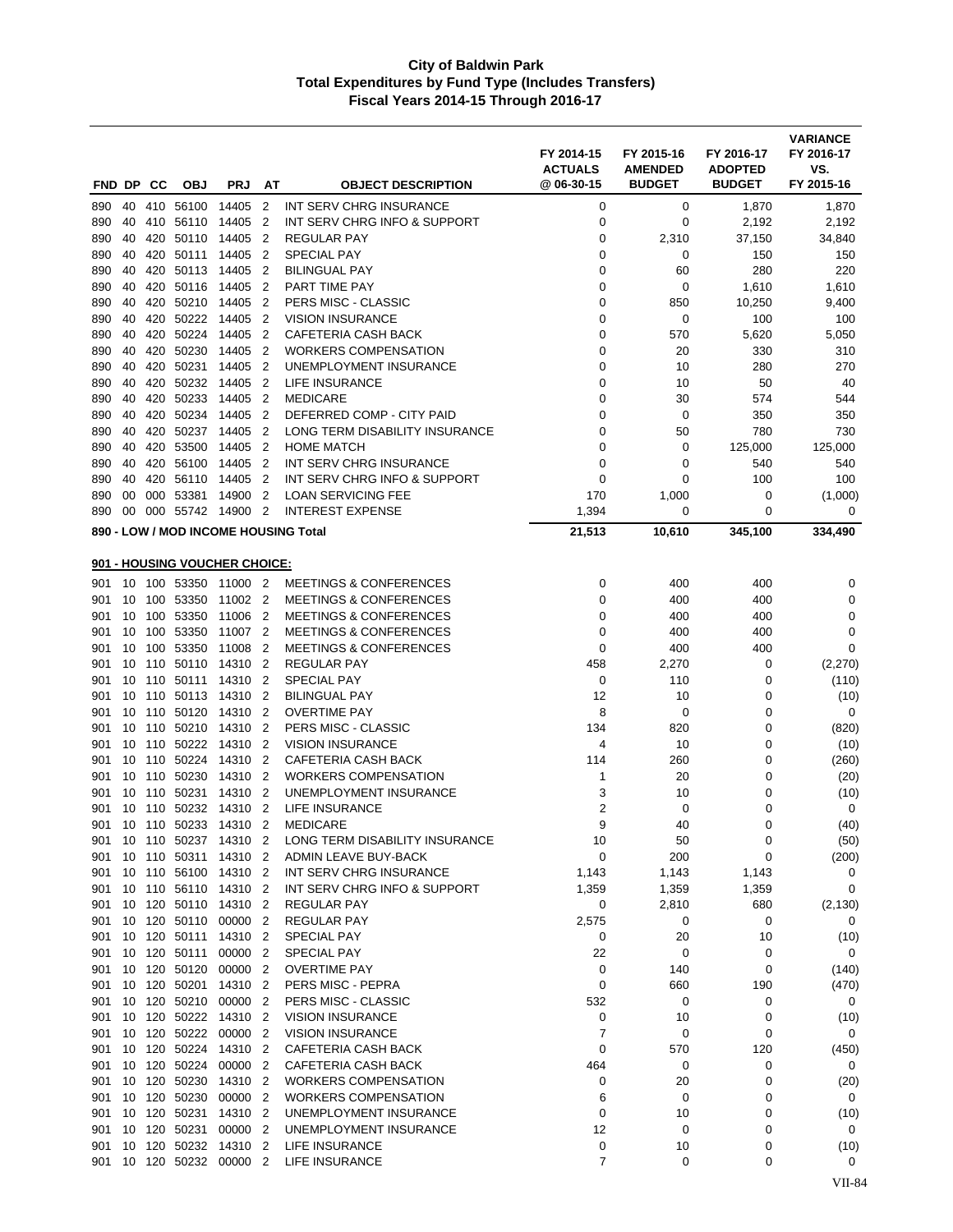| FND DP     |          | <b>CC</b>  | <b>OBJ</b>             | <b>PRJ</b>                    | AT                               | <b>OBJECT DESCRIPTION</b>                            | FY 2014-15<br><b>ACTUALS</b><br>@ 06-30-15 | FY 2015-16<br><b>AMENDED</b><br><b>BUDGET</b> | FY 2016-17<br><b>ADOPTED</b><br><b>BUDGET</b> | <b>VARIANCE</b><br>FY 2016-17<br>VS.<br>FY 2015-16 |
|------------|----------|------------|------------------------|-------------------------------|----------------------------------|------------------------------------------------------|--------------------------------------------|-----------------------------------------------|-----------------------------------------------|----------------------------------------------------|
|            |          |            |                        |                               |                                  |                                                      |                                            |                                               |                                               |                                                    |
| 901<br>901 | 10       | 120        | 10 120 50233<br>50233  | 14310<br>00000                | $\overline{2}$<br>$\overline{2}$ | <b>MEDICARE</b><br><b>MEDICARE</b>                   | 0<br>39                                    | 40<br>0                                       | 10<br>$\mathbf 0$                             | (30)<br>0                                          |
| 901        | 10       | 120        | 50234                  | 14310                         | $\overline{2}$                   | DEFERRED COMP - CITY PAID                            | $\mathbf 0$                                | $\mathbf 0$                                   | 10                                            | 10                                                 |
| 901        | 10       | 120        | 50237                  | 14310                         | $\overline{2}$                   | LONG TERM DISABILITY INSURANCE                       | $\mathbf 0$                                | 60                                            | 10                                            | (50)                                               |
| 901        | 10       | 120        | 50237                  | 00000                         | $\overline{2}$                   | LONG TERM DISABILITY INSURANCE                       | 52                                         | $\mathbf 0$                                   | $\mathbf 0$                                   | 0                                                  |
| 901        | 10       | 120        | 56100                  | 14310                         | $\overline{2}$                   | INT SERV CHRG INSURANCE                              | 1,143                                      | 1,143                                         | 1,143                                         | 0                                                  |
| 901        | 10       | 120        | 56110                  | 14310                         | $\overline{2}$                   | INT SERV CHRG INFO & SUPPORT                         | 321                                        | 321                                           | 321                                           | $\mathbf 0$                                        |
| 901        | 10       | 150        | 50110                  | 14310                         | $\overline{2}$                   | <b>REGULAR PAY</b>                                   | 2,521                                      | 2,920                                         | 1,110                                         | (1, 810)                                           |
| 901        | 10       |            | 150 50111              | 14310                         | 2                                | <b>SPECIAL PAY</b>                                   | 10                                         | 70                                            | 0                                             | (70)                                               |
| 901        | 10       | 150        | 50113                  | 14310                         | $\overline{2}$                   | <b>BILINGUAL PAY</b>                                 | 0                                          | 10                                            | 10                                            | 0                                                  |
| 901        | 10       | 150        | 50201                  | 14310                         | $\overline{2}$                   | PERS MISC - PEPRA                                    | $\mathbf 0$                                | 100                                           | 140                                           | 40                                                 |
| 901        | 10       | 150        | 50210                  | 14310                         | $\overline{2}$                   | PERS MISC - CLASSIC                                  | 720                                        | 910                                           | 170                                           | (740)                                              |
| 901<br>901 | 10<br>10 | 150<br>150 | 50222<br>50224         | 14310<br>14310                | $\overline{2}$<br>$\overline{2}$ | <b>VISION INSURANCE</b><br>CAFETERIA CASH BACK       | 12<br>343                                  | 10<br>460                                     | 10<br>230                                     | 0<br>(230)                                         |
| 901        | 10       | 150        | 50230                  | 14310                         | $\overline{2}$                   | <b>WORKERS COMPENSATION</b>                          | 6                                          | 20                                            | 10                                            | (10)                                               |
| 901        | 10       | 150        | 50231                  | 14310                         | $\overline{2}$                   | UNEMPLOYMENT INSURANCE                               | 8                                          | 10                                            | 10                                            | 0                                                  |
| 901        | 10       | 150        | 50232                  | 14310                         | $\overline{2}$                   | LIFE INSURANCE                                       | 4                                          | 10                                            | 0                                             | (10)                                               |
| 901        | 10       | 150        | 50233                  | 14310                         | $\overline{2}$                   | <b>MEDICARE</b>                                      | 40                                         | 40                                            | 20                                            | (20)                                               |
| 901        | 10       | 150        | 50234                  | 14310                         | $\overline{2}$                   | DEFERRED COMP - CITY PAID                            | 0                                          | 0                                             | 10                                            | 10                                                 |
| 901        | 10       | 150        | 50237                  | 14310                         | $\overline{2}$                   | LONG TERM DISABILITY INSURANCE                       | 54                                         | 60                                            | 20                                            | (40)                                               |
| 901        | 10       | 150        | 50311                  | 14310                         | $\overline{2}$                   | ADMIN LEAVE BUY-BACK                                 | 35                                         | 0                                             | 0                                             | 0                                                  |
| 901        | 10       | 150        | 56100                  | 14310                         | $\overline{2}$                   | INT SERV CHRG INSURANCE                              | 229                                        | 229                                           | 229                                           | 0                                                  |
| 901        | 10       | 150        | 56110                  | 14310                         | $\overline{2}$                   | INT SERV CHRG INFO & SUPPORT                         | 105                                        | 105                                           | 105                                           | 0                                                  |
| 901        | 20       | 200        | 56100                  | 14310                         | 2                                | <b>INT SERV CHRG INSURANCE</b>                       | 114                                        | 114                                           | 114                                           | $\mathbf 0$                                        |
| 901        | 20       | 210        | 50110                  | 14310                         | $\overline{2}$                   | <b>REGULAR PAY</b>                                   | 26,558                                     | 25,940                                        | 6,570                                         | (19,370)                                           |
| 901<br>901 | 20<br>20 |            | 210 50111<br>210 50113 | 14310<br>14310                | $\overline{2}$<br>$\overline{2}$ | <b>SPECIAL PAY</b><br><b>BILINGUAL PAY</b>           | 53<br>0                                    | 20<br>80                                      | 70<br>20                                      | 50<br>(60)                                         |
| 901        | 20       |            | 210 50120              | 14310                         | $\overline{2}$                   | <b>OVERTIME PAY</b>                                  | 90                                         | 200                                           | 0                                             | (200)                                              |
| 901        | 20       | 210        | 50201                  | 14310                         | $\overline{2}$                   | PERS MISC - PEPRA                                    | 0                                          | 220                                           | 290                                           | 70                                                 |
| 901        | 20       |            | 210 50210              | 14310                         | $\overline{2}$                   | PERS MISC - CLASSIC                                  | 7,576                                      | 9,060                                         | 1,520                                         | (7, 540)                                           |
| 901        | 20       |            | 210 50222              | 14310                         | $\overline{2}$                   | <b>VISION INSURANCE</b>                              | 80                                         | 110                                           | 20                                            | (90)                                               |
| 901        | 20       | 210        | 50224                  | 14310                         | $\overline{2}$                   | CAFETERIA CASH BACK                                  | 5,323                                      | 5,470                                         | 1,100                                         | (4,370)                                            |
| 901        | 20       |            | 210 50230              | 14310                         | $\overline{2}$                   | <b>WORKERS COMPENSATION</b>                          | 65                                         | 170                                           | 50                                            | (120)                                              |
| 901        | 20       |            | 210 50231              | 14310                         | 2                                | UNEMPLOYMENT INSURANCE                               | 122                                        | 120                                           | 30                                            | (90)                                               |
| 901        | 20       |            | 210 50232              | 14310                         | $\overline{2}$                   | <b>LIFE INSURANCE</b>                                | 76                                         | 100                                           | 10                                            | (90)                                               |
| 901        | 20       | 210        | 50233                  | 14310                         | $\overline{2}$                   | <b>MEDICARE</b>                                      | 322                                        | 380                                           | 100                                           | (280)                                              |
| 901        | 20       |            | 210 50234              | 14310                         | $\overline{2}$                   | DEFERRED COMP - CITY PAID                            | 0                                          | 0                                             | 60                                            | 60                                                 |
| 901        | 20<br>20 | 210<br>210 | 50237<br>50313         | 14310                         | $\overline{2}$<br>$\overline{2}$ | LONG TERM DISABILITY INSURANCE                       | 566<br>374                                 | 540<br>0                                      | 140<br>0                                      | (400)<br>$\mathbf 0$                               |
| 901<br>901 |          |            |                        | 14310<br>20 210 50314 14310 2 |                                  | <b>HOLIDAY LEAVE BUY-BACK</b><br>SICK LEAVE BUY-BACK | 0                                          | 480                                           | 0                                             | (480)                                              |
| 901        |          |            | 20 210 51100           | 00000 2                       |                                  | <b>CONSULTANT SERVICES</b>                           | 0                                          | 4,500                                         | 2,000                                         | (2,500)                                            |
| 901        |          |            | 20 210 53200           | 14310 2                       |                                  | <b>EDUCATION &amp; TRAINING</b>                      | 1,567                                      | 2,000                                         | 0                                             | (2,000)                                            |
| 901        |          |            | 20 210 53350           | 14310 2                       |                                  | <b>MEETINGS &amp; CONFERENCES</b>                    | 0                                          | 500                                           | $\mathbf 0$                                   | (500)                                              |
| 901        |          |            |                        | 20 210 56100 14310 2          |                                  | INT SERV CHRG INSURANCE                              | 9,716                                      | 9,716                                         | 9,716                                         | 0                                                  |
| 901        |          |            | 20 210 56110           | 14310 2                       |                                  | INT SERV CHRG INFO & SUPPORT                         | 2,926                                      | 2,926                                         | 2,926                                         | 0                                                  |
| 901        | 40       |            | 400 50110              | 14310 2                       |                                  | <b>REGULAR PAY</b>                                   | 13,241                                     | 17,250                                        | 12,940                                        | (4, 310)                                           |
| 901        | 40       |            | 400 50111              | 14310 2                       |                                  | SPECIAL PAY                                          | 394                                        | 70                                            | 600                                           | 530                                                |
| 901        | 40       |            | 400 50113              | 14310 2                       |                                  | <b>BILINGUAL PAY</b>                                 | 0                                          | 0                                             | 120                                           | 120                                                |
| 901        | 40       |            | 400 50201              | 14310 2                       |                                  | PERS MISC - PEPRA                                    | 0                                          | $\mathbf 0$                                   | 3,580                                         | 3,580                                              |
| 901        | 40       |            | 400 50210              | 14310 2                       |                                  | PERS MISC - CLASSIC                                  | 3,644                                      | 6,230                                         | 0                                             | (6, 230)                                           |
| 901        | 40<br>40 |            | 400 50224              | 400 50222 14310 2<br>14310 2  |                                  | <b>VISION INSURANCE</b><br>CAFETERIA CASH BACK       | 20                                         | 30                                            | 40                                            | 10                                                 |
| 901<br>901 | 40       |            | 400 50230              | 14310 2                       |                                  | <b>WORKERS COMPENSATION</b>                          | 1,623<br>31                                | 2,160<br>130                                  | 1,800<br>100                                  | (360)<br>(30)                                      |
| 901        | 40       | 400        | 50231                  | 14310 2                       |                                  | UNEMPLOYMENT INSURANCE                               | 31                                         | 40                                            | 30                                            | (10)                                               |
| 901        | 40       |            | 400 50232              | 13406 2                       |                                  | LIFE INSURANCE                                       | 6                                          | 0                                             | $\mathbf 0$                                   | 0                                                  |
| 901        | 40       |            |                        | 400 50232 14310 2             |                                  | LIFE INSURANCE                                       | 21                                         | 30                                            | 20                                            | (10)                                               |
| 901        | 40       |            | 400 50233              | 14310 2                       |                                  | <b>MEDICARE</b>                                      | 213                                        | 250                                           | 200                                           | (50)                                               |
| 901        | 40       |            | 400 50234              | 14310 2                       |                                  | DEFERRED COMP - CITY PAID                            | 0                                          | 0                                             | 120                                           | 120                                                |
| 901        | 40       |            | 400 50237              | 14310                         | $\overline{2}$                   | LONG TERM DISABILITY INSURANCE                       | 270                                        | 360                                           | 264                                           | (96)                                               |
| 901        | 40       |            | 400 50311              | 14310 2                       |                                  | ADMIN LEAVE BUY-BACK                                 | 0                                          | 520                                           | 0                                             | (520)                                              |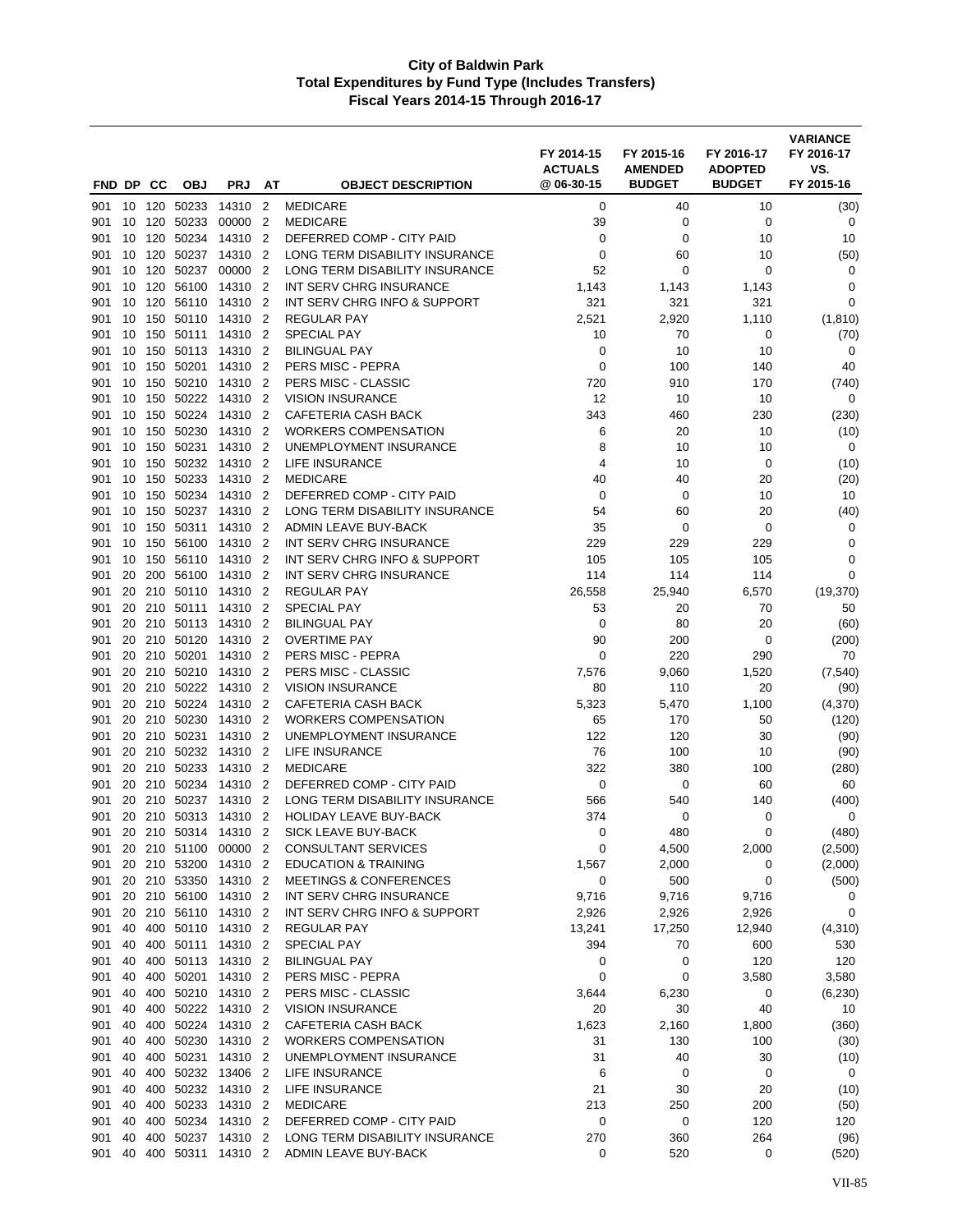|            |          |            |                        |                              |                     |                                                                  | FY 2014-15<br><b>ACTUALS</b> | FY 2015-16<br><b>AMENDED</b> | FY 2016-17<br><b>ADOPTED</b> | <b>VARIANCE</b><br>FY 2016-17<br>VS. |
|------------|----------|------------|------------------------|------------------------------|---------------------|------------------------------------------------------------------|------------------------------|------------------------------|------------------------------|--------------------------------------|
| FND DP     |          | CС         | <b>OBJ</b>             | <b>PRJ</b>                   | AT                  | <b>OBJECT DESCRIPTION</b>                                        | @ 06-30-15                   | <b>BUDGET</b>                | <b>BUDGET</b>                | FY 2015-16                           |
| 901        | 40       | 400        | 50313                  | 14310                        | $\overline{2}$      | <b>HOLIDAY LEAVE BUY-BACK</b>                                    | 199                          | 0                            | 0                            | 0                                    |
| 901        | 40       | 400        | 56100                  | 14310                        | 2                   | INT SERV CHRG INSURANCE                                          | 1,800                        | 1,800                        | 1,800                        | 0                                    |
| 901        | 40       |            | 400 56110              | 14310                        | $\overline{2}$      | INT SERV CHRG INFO & SUPPORT                                     | 600                          | 600                          | 600                          | 0                                    |
| 901        | 40       | 400        | 57900                  | 14310                        | $\overline{2}$      | SALARY SAVINGS / VACANCIES                                       | 0                            | 0                            | (19, 814)                    | (19, 814)                            |
| 901        | 40       |            | 410 50110              | 14310                        | $\overline{2}$      | REGULAR PAY                                                      | $\mathbf 0$                  | 45,280                       | 46,190                       | 910                                  |
| 901        | 40<br>40 | 410<br>410 | 50113<br>50116         | 14310<br>14310               | 2<br>$\overline{2}$ | <b>BILINGUAL PAY</b><br>PART TIME PAY                            | 0<br>400                     | 1,080<br>15,000              | 1,080<br>19,950              | 0<br>4,950                           |
| 901<br>901 | 40       | 410        | 50120                  | 14310                        | $\overline{2}$      | <b>OVERTIME PAY</b>                                              | 0                            | 100                          | 0                            | (100)                                |
| 901        | 40       | 410        | 50201                  | 14310                        | $\overline{2}$      | PERS MISC - PEPRA                                                | 0                            | 10,940                       | 12,950                       | 2,010                                |
| 901        | 40       | 410        | 50222                  | 14310                        | $\overline{2}$      | <b>VISION INSURANCE</b>                                          | 0                            | 270                          | 370                          | 100                                  |
| 901        | 40       | 410        | 50224                  | 14310                        | $\overline{2}$      | CAFETERIA CASH BACK                                              | $\mathbf 0$                  | 10,260                       | 10,260                       | 0                                    |
| 901        | 40       |            | 410 50230              | 14310 2                      |                     | <b>WORKERS COMPENSATION</b>                                      | 6                            | 1,150                        | 1,430                        | 280                                  |
| 901        | 40       | 410        | 50231                  | 14310                        | 2                   | UNEMPLOYMENT INSURANCE                                           | $\mathbf{1}$                 | 360                          | 470                          | 110                                  |
| 901        | 40       | 410        | 50232                  | 14310                        | $\overline{2}$      | <b>LIFE INSURANCE</b>                                            | $\mathbf 0$                  | 190                          | 90                           | (100)                                |
| 901        | 40       | 410        | 50233                  | 14310                        | $\overline{2}$      | <b>MEDICARE</b>                                                  | 6                            | 890                          | 980                          | 90                                   |
| 901        | 40       |            | 410 50234              | 14310                        | $\overline{2}$      | DEFERRED COMP - CITY PAID                                        | 0                            | 0                            | 1,080                        | 1,080                                |
| 901        | 40       | 410        | 50236                  | 14310                        | $\overline{2}$      | MISCELLANEOUS BENEFITS                                           | 25                           | 0                            | 0                            | 0                                    |
| 901        | 40       | 410        | 50237                  | 14310                        | $\overline{2}$      | LONG TERM DISABILITY INSURANCE                                   | 0                            | 950                          | 965                          | 15                                   |
| 901        | 40       |            | 410 50238              | 14310                        | $\overline{2}$      | <b>EMPLOYER FICA</b>                                             | $\mathbf 0$                  | 1,010                        | 1,343                        | 333                                  |
| 901<br>901 | 40<br>40 | 410        | 410 50314<br>51100     | 14310<br>14310               | 2<br>$\overline{2}$ | <b>SICK LEAVE BUY-BACK</b><br><b>CONSULTANT SERVICES</b>         | 0<br>9,046                   | 600<br>10,000                | 0<br>16,075                  | (600)<br>6,075                       |
| 901        | 40       | 410        | 51101                  | 14310                        | $\overline{2}$      | PROFESSIONAL SERVICES                                            | 10,398                       | 6,000                        | 3,372                        | (2,628)                              |
| 901        | 40       |            | 410 51101              | 00000                        | $\overline{2}$      | PROFESSIONAL SERVICES                                            | 492                          | 0                            | 0                            | 0                                    |
| 901        | 40       | 410        | 51102                  | 14310                        | $\overline{2}$      | <b>LEGAL SERVICES</b>                                            | $\mathbf 0$                  | 5,000                        | 2,500                        | (2,500)                              |
| 901        | 40       | 410        | 53100                  | 14310                        | $\overline{2}$      | <b>MATERIALS &amp; SUPPLIES</b>                                  | 471                          | 1,000                        | 2,000                        | 1,000                                |
| 901        | 40       |            | 410 53200              | 14310                        | $\overline{2}$      | <b>EDUCATION &amp; TRAINING</b>                                  | 4,492                        | 3,000                        | 1,000                        | (2,000)                              |
| 901        | 40       |            | 410 53330              | 14310                        | 2                   | PUBLICATIONS, SUBSCRIP & DUES                                    | 2,615                        | 3,000                        | 5,000                        | 2,000                                |
| 901        | 40       |            | 410 53340              | 14310                        | $\overline{2}$      | MILEAGE REIMBURSEMENT                                            | 0                            | 100                          | 100                          | 0                                    |
| 901        | 40       | 410        | 53350                  | 14310                        | 2                   | MEETINGS & CONFERENCES                                           | $\mathbf 0$                  | 1,000                        | 1,000                        | 0                                    |
| 901        | 40       |            | 410 53370              | 14310                        | $\overline{2}$      | <b>GENERAL OPERATING EXPENSE</b>                                 | 18,808                       | 20,000                       | 17,500                       | (2,500)                              |
| 901        | 40       | 410        | 53370                  | 14601                        | 2                   | <b>GENERAL OPERATING EXPENSE</b>                                 | 12,758                       | 12,000                       | 0                            | (12,000)                             |
| 901        | 40       | 410        | 53386                  | 14601                        | 2                   | TENANT BASED RENTAL ASSISTANCE                                   | 50,237                       | 32,600                       | 32,600                       | 0                                    |
| 901        | 40       | 410        | 53386                  | 14605                        | $\overline{2}$      | TENANT BASED RENTAL ASSISTANCE                                   | 3,831,545                    | 3,400,000                    | 3,704,391                    | 304,391                              |
| 901<br>901 | 40<br>40 |            | 410 53386<br>410 53386 | 14610<br>14611               | $\overline{2}$<br>2 | TENANT BASED RENTAL ASSISTANCE<br>TENANT BASED RENTAL ASSISTANCE | 1,150,402                    | 1,250,000                    | 1,250,000<br>69,700          | 0<br>0                               |
| 901        | 40       | 410        | 53390                  | 14310                        | 2                   | MINOR EQUIPMENT PURCHASE                                         | 74,358<br>0                  | 69,700<br>500                | 1,600                        | 1,100                                |
| 901        | 40       |            | 410 53403              | 14310                        | $\overline{2}$      | UTILITIES - TELEPHONE                                            | 417                          | 550                          | 500                          | (50)                                 |
| 901        | 40       | 410        | 56100                  | 14310                        | 2                   | INT SERV CHRG INSURANCE                                          | 16,994                       | 16,994                       | 15,994                       | (1,000)                              |
| 901        | 40       | 410        | 56110                  | 14310                        | $\overline{2}$      | INT SERV CHRG INFO & SUPPORT                                     | 27,600                       | 27,600                       | 26,308                       | (1,292)                              |
| 901        |          |            |                        | 40 410 56120 14310 2         |                     | INT SERV CHRG - FLEET                                            | 600                          | 600                          | 0                            | (600)                                |
| 901        |          |            |                        | 40 410 57900 14310 2         |                     | SALARY SAVINGS / VACANCIES                                       | 0                            | 0                            | (74, 195)                    | (74, 195)                            |
| 901        |          |            |                        | 40 410 58110 14310 2         |                     | <b>EQUIPMENT PURCHASE</b>                                        | 0                            | 1,000                        | 0                            | (1,000)                              |
| 901        |          |            |                        | 40 410 58180 00000 2         |                     | <b>DEPRECIATION</b>                                              | 493                          | 2,500                        | 0                            | (2,500)                              |
| 901        | 40       |            |                        | 420 50110 14310 2            |                     | <b>REGULAR PAY</b>                                               | 196,927                      | 222,350                      | 264,600                      | 42,250                               |
| 901        | 40       |            | 420 50111              | 14310 2                      |                     | SPECIAL PAY                                                      | 1,863                        | 190                          | 160                          | (30)                                 |
| 901        | 40       |            |                        | 420 50113 14310 2            |                     | <b>BILINGUAL PAY</b>                                             | 3,597                        | 3,920                        | 4,200                        | 281                                  |
| 901<br>901 | 40<br>40 | 420        | 50116                  | 14310 2<br>420 50117 14310 2 |                     | PART TIME PAY<br>PERMANENT PART TIME PAY                         | 14,835<br>15,530             | 10,000<br>0                  | 0<br>0                       | (10,000)<br>0                        |
| 901        | 40       |            |                        | 420 50120 14310 2            |                     | <b>OVERTIME PAY</b>                                              | 178                          | 100                          | 0                            | (100)                                |
| 901        | 40       |            |                        | 420 50210 14310 2            |                     | PERS MISC - CLASSIC                                              | 58,096                       | 81,670                       | 73,630                       | (8,040)                              |
| 901        | 40       |            |                        | 420 50214 14310 2            |                     | PERS PART TIME                                                   | 2,980                        | 0                            | 0                            | 0                                    |
| 901        | 40       |            |                        | 420 50220 14310 2            |                     | <b>HEALTH INSURANCE</b>                                          | 407                          | 0                            | 0                            | 0                                    |
| 901        | 40       |            |                        | 420 50222 14310 2            |                     | <b>VISION INSURANCE</b>                                          | 1,152                        | 1,390                        | 1,500                        | 110                                  |
| 901        | 40       |            | 420 50224              | 14310 2                      |                     | CAFETERIA CASH BACK                                              | 50,945                       | 61,670                       | 64,340                       | 2,670                                |
| 901        | 40       |            | 420 50226              | 14310 2                      |                     | PART TIME HEALTH INSURANCE                                       | 0                            | 3,180                        | 0                            | (3, 180)                             |
| 901        | 40       |            | 420 50230              | 14310 2                      |                     | <b>WORKERS COMPENSATION</b>                                      | 774                          | 1,990                        | 1,690                        | (300)                                |
| 901        | 40       |            | 420 50231              | 14310 2                      |                     | UNEMPLOYMENT INSURANCE                                           | 1,717                        | 1,490                        | 1,450                        | (40)                                 |
| 901        | 40       |            | 420 50232              | 14310 2                      |                     | LIFE INSURANCE                                                   | 733                          | 1,120                        | 570                          | (550)                                |
| 901        | 40       |            | 420 50233              | 14310 2                      |                     | <b>MEDICARE</b>                                                  | 3,629                        | 3,430                        | 3,900                        | 470                                  |
| 901        | 40       |            |                        | 420 50234 14310 2            |                     | DEFERRED COMP - CITY PAID                                        | 0                            | 0                            | 6,510                        | 6,510                                |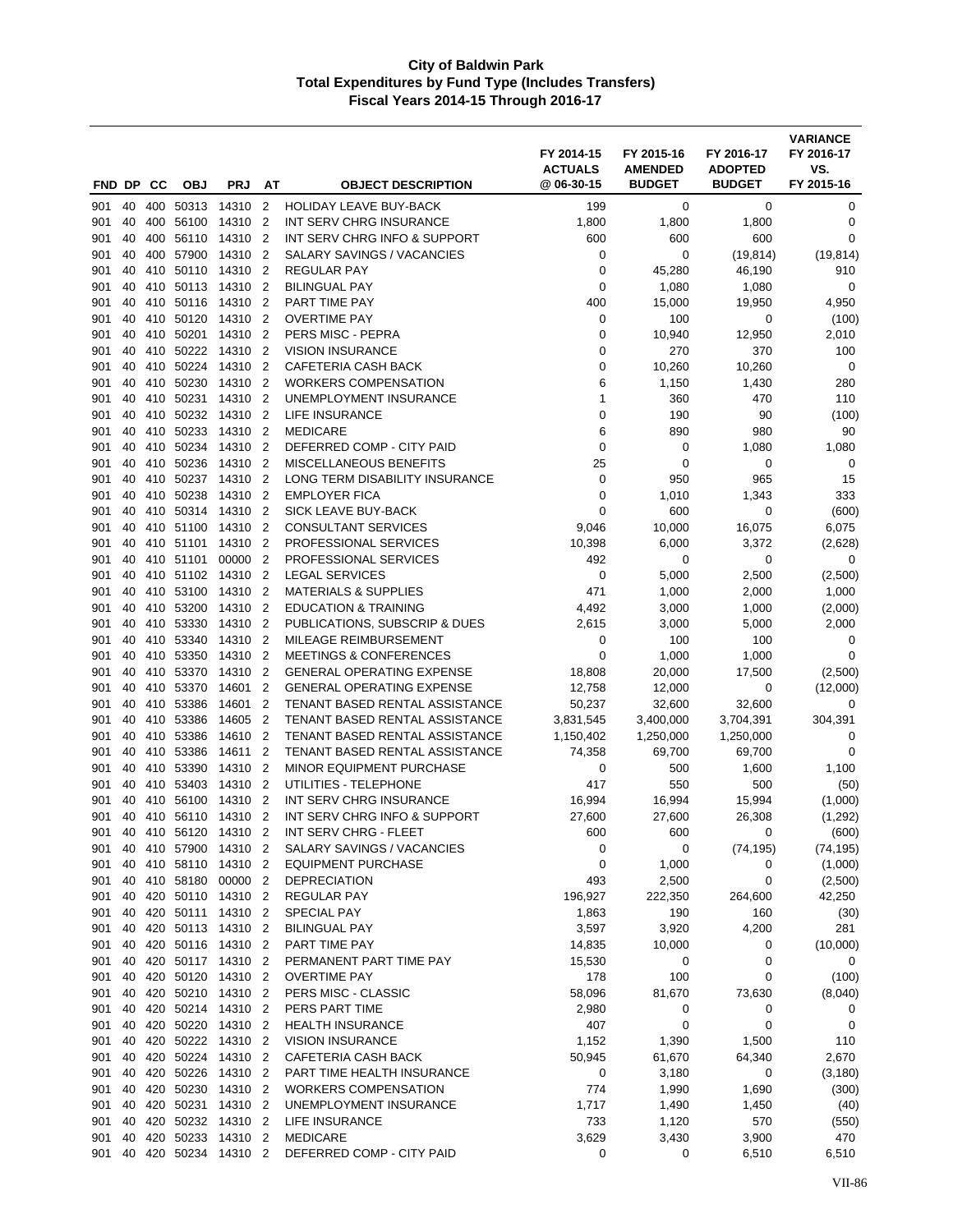|            |          |            |                       |                                     |                                  |                                                          | FY 2014-15<br><b>ACTUALS</b> | FY 2015-16<br><b>AMENDED</b> | FY 2016-17<br><b>ADOPTED</b> | <b>VARIANCE</b><br>FY 2016-17<br>VS. |
|------------|----------|------------|-----------------------|-------------------------------------|----------------------------------|----------------------------------------------------------|------------------------------|------------------------------|------------------------------|--------------------------------------|
| FND DP     |          | CС         | <b>OBJ</b>            | <b>PRJ</b>                          | AT                               | <b>OBJECT DESCRIPTION</b>                                | @ 06-30-15                   | <b>BUDGET</b>                | <b>BUDGET</b>                | FY 2015-16                           |
| 901        | 40       | 420        | 50236                 | 14310 2                             |                                  | MISCELLANEOUS BENEFITS                                   | 920                          | 0                            | 0                            | 0                                    |
| 901        | 40       | 420        | 50237                 | 14310                               | $\sqrt{2}$                       | LONG TERM DISABILITY INSURANCE                           | 4,783                        | 4,670                        | 5,560                        | 890                                  |
| 901        | 40       | 420        | 50238                 | 14310                               | $\overline{2}$                   | <b>EMPLOYER FICA</b>                                     | 0                            | 670                          | 0                            | (670)                                |
| 901<br>901 | 40<br>40 | 420<br>420 | 50311<br>56100        | 14310<br>14310 2                    | $\overline{2}$                   | ADMIN LEAVE BUY-BACK<br>INT SERV CHRG INSURANCE          | 1,879<br>3,200               | 0<br>3,200                   | 0<br>3,200                   | 0<br>$\mathbf 0$                     |
| 901        | 40       | 420        | 56110                 | 14310                               | $\overline{2}$                   | INT SERV CHRG INFO & SUPPORT                             | 1,000                        | 1,000                        | 1,000                        | 0                                    |
| 901        | 00       | 000        | 53386                 | 14605                               | $\overline{2}$                   | <b>TENANT BASED RENTAL ASSISTANCE</b>                    | (7,043)                      | 0                            | 0                            | 0                                    |
|            |          |            |                       | 901 - HOUSING VOUCHER CHOICE Total  |                                  |                                                          | 5,660,409                    | 5,464,448                    | 5,641,117                    | 176,670                              |
|            |          |            | 905 - PUBLIC HOUSING: |                                     |                                  |                                                          |                              |                              |                              |                                      |
| 905        |          |            |                       | 20 210 50110 14305 2                |                                  | <b>REGULAR PAY</b>                                       | 3,944                        | 4,070                        | 2,850                        | (1,220)                              |
| 905        | 20       |            | 210 50111             | 14305                               | $\overline{2}$                   | SPECIAL PAY                                              | 5                            | 0                            | $\mathbf 0$                  | 0                                    |
| 905        |          |            | 20 210 50113          | 14305                               | $\overline{2}$                   | <b>BILINGUAL PAY</b>                                     | 60                           | 60                           | 10                           | (50)                                 |
| 905        | 20       | 210        | 50120                 | 14305                               | $\overline{2}$                   | <b>OVERTIME PAY</b>                                      | 59                           | 50                           | 0                            | (50)                                 |
| 905        |          |            | 20 210 50210          | 14305                               | $\overline{2}$                   | PERS MISC - CLASSIC                                      | 1,117                        | 1,490                        | 790                          | (700)                                |
| 905        | 20       |            | 210 50222             | 14305                               | $\overline{2}$                   | <b>VISION INSURANCE</b>                                  | 14                           | 10                           | 10                           | 0                                    |
| 905        | 20       | 210        | 50224                 | 14305                               | $\overline{2}$                   | CAFETERIA CASH BACK                                      | 915                          | 910                          | 570                          | (340)                                |
| 905        | 20       | 210        | 50230                 | 14305                               | $\overline{2}$                   | <b>WORKERS COMPENSATION</b>                              | 9                            | 30                           | 20                           | (10)                                 |
| 905        | 20       |            | 210 50231             | 14305                               | $\overline{2}$                   | UNEMPLOYMENT INSURANCE                                   | 21                           | 20                           | 10                           | (10)                                 |
| 905<br>905 | 20<br>20 | 210<br>210 | 50232<br>50233        | 14305<br>14305                      | $\overline{2}$<br>$\overline{2}$ | LIFE INSURANCE<br><b>MEDICARE</b>                        | 13<br>65                     | 20<br>60                     | 10<br>40                     | (10)<br>(20)                         |
| 905        |          | 20 210     | 50234                 | 14305                               | $\overline{2}$                   | DEFERRED COMP - CITY PAID                                | $\mathbf 0$                  | 0                            | 40                           | 40                                   |
| 905        | 20       |            | 210 50237 14305       |                                     | $\overline{2}$                   | LONG TERM DISABILITY INSURANCE                           | 82                           | 90                           | 60                           | (30)                                 |
| 905        | 20       | 210        | 50313                 | 14305                               | $\overline{2}$                   | <b>HOLIDAY LEAVE BUY-BACK</b>                            | 55                           | 0                            | 0                            | 0                                    |
| 905        | 20       | 210        | 56100                 | 14305                               | $\overline{2}$                   | INT SERV CHRG INSURANCE                                  | 229                          | 229                          | 229                          | 0                                    |
| 905        |          |            | 20 210 56110          | 14305                               | $\overline{\phantom{0}}^2$       | INT SERV CHRG INFO & SUPPORT                             | 209                          | 209                          | 209                          | $\mathbf 0$                          |
| 905        | 40       | 410        | 50110                 | 14305                               | $\overline{2}$                   | <b>REGULAR PAY</b>                                       | 29,546                       | 7,390                        | 5,130                        | (2, 260)                             |
| 905        | 40       | 410        | 50111                 | 14305                               | $\overline{2}$                   | <b>SPECIAL PAY</b>                                       | 487                          | 0                            | 0                            | 0                                    |
| 905        | 40       | 410        | 50113                 | 14305                               | $\overline{2}$                   | <b>BILINGUAL PAY</b>                                     | 71                           | 180                          | 120                          | (60)                                 |
| 905        | 40       |            | 410 50116             | 14305                               | $\overline{\phantom{a}}$         | PART TIME PAY                                            | 150                          | 0                            | 0                            | 0                                    |
| 905        |          | 40 410     | 50117                 | 14305                               | $\overline{2}$                   | PERMANENT PART TIME PAY                                  | 598                          | 0                            | 3,060                        | 3,060                                |
| 905        | 40       | 410        | 50201                 | 14305                               | $\overline{2}$                   | PERS MISC - PEPRA                                        | 0                            | 1,220                        | 1,440                        | 220                                  |
| 905<br>905 | 40<br>40 | 410        | 410 50210<br>50214    | 14305<br>14305                      | $\overline{2}$<br>$\overline{2}$ | PERS MISC - CLASSIC<br>PERS PART TIME                    | 8,606<br>141                 | 870<br>0                     | 0<br>830                     | (870)<br>830                         |
| 905        | 40       | 410        | 50220                 | 14305                               | $\overline{2}$                   | <b>HEALTH INSURANCE</b>                                  | 77                           | 0                            | 0                            | 0                                    |
| 905        | 40       | 410        | 50221                 | 14305                               | $\overline{2}$                   | <b>DENTAL INSURANCE</b>                                  | 3                            | 0                            | 0                            | 0                                    |
| 905        | 40       |            | 410 50222             | 14305                               | $\overline{2}$                   | <b>VISION INSURANCE</b>                                  | 297                          | 40                           | 40                           | 0                                    |
| 905        |          |            |                       | 40 410 50224 14305 2                |                                  | CAFETERIA CASH BACK                                      | 9,077                        | 1,710                        | 1,140                        | (570)                                |
|            |          |            |                       | 905 40 410 50230 14305 2            |                                  | WORKERS COMPENSATION                                     | 80                           | 50                           | 200                          | 150                                  |
| 905        |          |            | 40 410 50231          | 14305 2                             |                                  | UNEMPLOYMENT INSURANCE                                   | 221                          | 40                           | 270                          | 230                                  |
| 905        |          |            |                       | 40 410 50232 14305 2                |                                  | LIFE INSURANCE                                           | 132                          | 30                           | $10$                         | (20)                                 |
| 905        |          |            |                       | 40 410 50233 14305 2                |                                  | <b>MEDICARE</b>                                          | 571                          | 110                          | 120                          | 10                                   |
|            |          |            | 905 40 410 50234      | 14305 2                             |                                  | DEFERRED COMP - CITY PAID                                | 0                            | 0                            | 120                          | 120                                  |
| 905        |          |            | 40 410 50236          | 14305 2<br>40 410 50237 14305 2     |                                  | MISCELLANEOUS BENEFITS<br>LONG TERM DISABILITY INSURANCE | 9                            | 0                            | 0<br>105                     | 0                                    |
| 905        |          |            | 905 40 410 50238      | 14305 2                             |                                  | <b>EMPLOYER FICA</b>                                     | 654<br>0                     | 160<br>0                     | 206                          | (55)<br>206                          |
| 905        |          |            |                       | 40 410 50312 14305 2                |                                  | COMP LEAVE BUY-BACK                                      | 612                          | 0                            | 0                            | 0                                    |
| 905        |          |            |                       | 40 410 50314 14305 2                |                                  | SICK LEAVE BUY-BACK                                      | 654                          | 50                           | 0                            | (50)                                 |
| 905        |          |            | 40 410 51101          | 14305 2                             |                                  | PROFESSIONAL SERVICES                                    | 5,738                        | 12,500                       | 0                            | (12,500)                             |
|            |          |            | 905 40 410 53100      | 14305 2                             |                                  | <b>MATERIALS &amp; SUPPLIES</b>                          | 118                          | 1,000                        | 400                          | (600)                                |
|            |          |            |                       | 905 40 410 53330 14305 2            |                                  | PUBLICATIONS, SUBSCRIP & DUES                            | 0                            | 1,000                        | 400                          | (600)                                |
| 905        |          |            |                       | 40 410 53370 14305 2                |                                  | <b>GENERAL OPERATING EXPENSE</b>                         | 1,192                        | 0                            | 2,500                        | 2,500                                |
| 905        |          |            | 40 410 53371          | 14305 2                             |                                  | <b>MAINTENANCE &amp; REPAIRS</b>                         | 0                            | 0                            | 13,500                       | 13,500                               |
| 905        |          |            | 40 410 53390          | 14305 2                             |                                  | MINOR EQUIPMENT PURCHASE                                 | 0                            | 2,000                        | 1,000                        | (1,000)                              |
| 905        |          |            | 40 410 53400          | 14305 2                             |                                  | UTILITIES - GAS                                          | 215                          | 300                          | 300                          | 0                                    |
| 905        |          |            | 40 410 53401          | 14305 2                             |                                  | UTILITIES - ELECTRICITY                                  | 1,854                        | 2,100                        | 2,100                        | 0                                    |
|            |          |            |                       | 905 40 410 53402 14305 2            |                                  | UTILITIES - WATER                                        | 1,690                        | 2,000                        | 2,106                        | 106                                  |
| 905        |          |            |                       | 40 410 53405 14305 2                |                                  | UTILITIES - OTHER                                        | 2,693                        | 3,000                        | 3,000                        | 0                                    |
| 905        | 40       |            | 410 56100             | 14305 2<br>905 40 410 56110 14305 2 |                                  | INT SERV CHRG INSURANCE<br>INT SERV CHRG INFO & SUPPORT  | 1,257<br>435                 | 1,257<br>435                 | 1,257<br>435                 | 1<br>0                               |
|            |          |            |                       |                                     |                                  |                                                          |                              |                              |                              |                                      |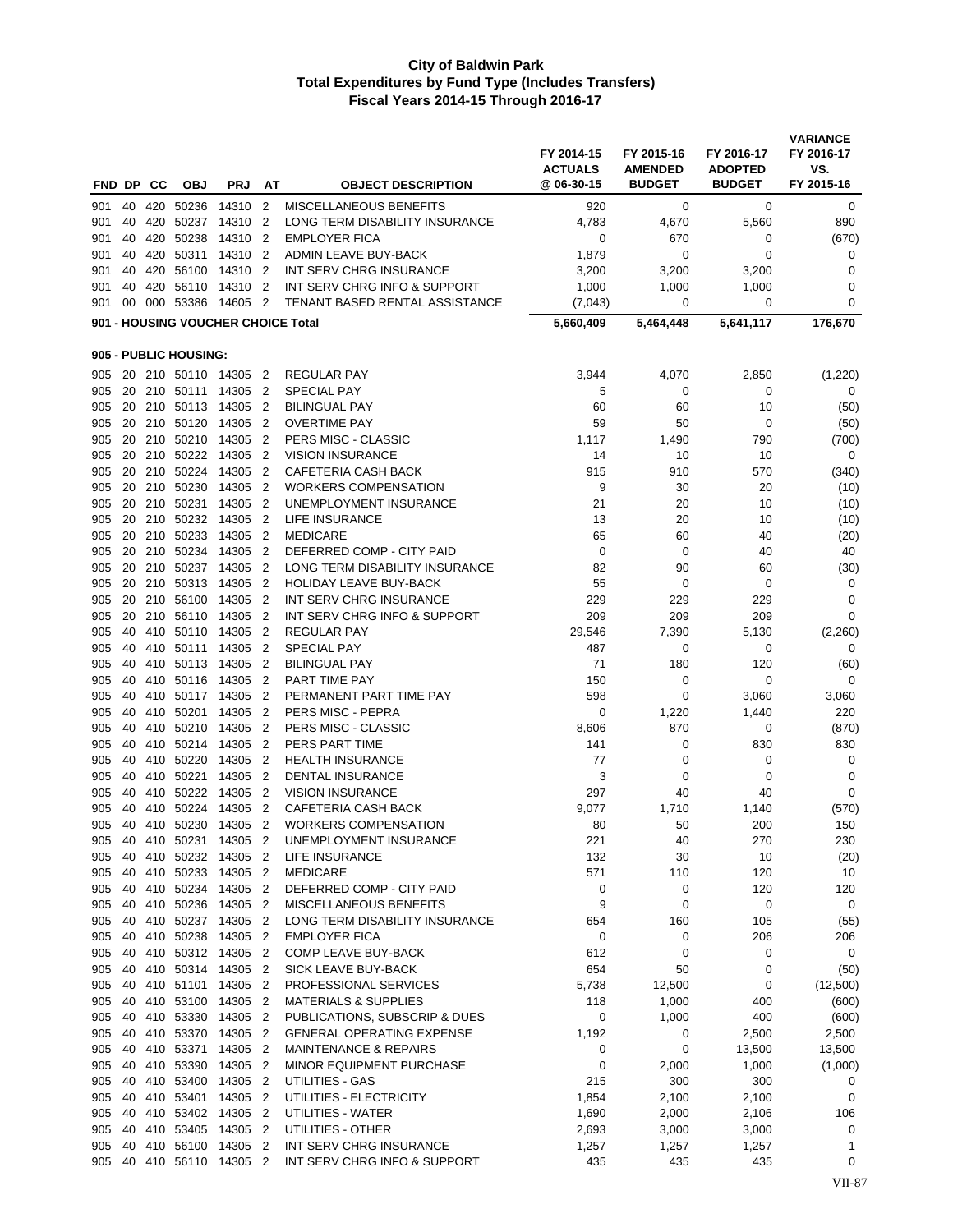| FND DP             |    | <b>CC</b>        | <b>OBJ</b>   | <b>PRJ</b>                 | AT                       | <b>OBJECT DESCRIPTION</b>             | FY 2014-15<br><b>ACTUALS</b><br>@ 06-30-15 | FY 2015-16<br><b>AMENDED</b><br><b>BUDGET</b> | FY 2016-17<br><b>ADOPTED</b><br><b>BUDGET</b> | <b>VARIANCE</b><br>FY 2016-17<br>VS.<br>FY 2015-16 |
|--------------------|----|------------------|--------------|----------------------------|--------------------------|---------------------------------------|--------------------------------------------|-----------------------------------------------|-----------------------------------------------|----------------------------------------------------|
| 905                | 40 |                  | 410 57900    | 14305                      | $\overline{2}$           | SALARY SAVINGS / VACANCIES            | 0                                          | 0                                             | (8, 245)                                      | (8, 245)                                           |
| 905                | 40 | 410              | 58180        | 00000                      | $\overline{2}$           | <b>DEPRECIATION</b>                   | 11,491                                     | 10,900                                        | 0                                             | (10,900)                                           |
| 905                | 40 | 420              | 50110        | 14305                      | $\overline{2}$           | <b>REGULAR PAY</b>                    | 2,195                                      | 8,820                                         | 4,040                                         | (4,780)                                            |
| 905                | 40 | 420              | 50111        | 14305                      | $\overline{2}$           | <b>SPECIAL PAY</b>                    | 20                                         | 10                                            | 10                                            | 1                                                  |
| 905                | 40 | 420              | 50113        | 14305                      | $\overline{2}$           | <b>BILINGUAL PAY</b>                  | $\mathbf 0$                                | 20                                            | 0                                             | (20)                                               |
| 905                | 40 | 420              | 50210        | 14305                      | $\overline{2}$           | PERS MISC - CLASSIC                   | 618                                        | 3,190                                         | 1,110                                         | (2,080)                                            |
| 905                | 40 | 420              | 50222        | 14305                      | $\overline{2}$           | <b>VISION INSURANCE</b>               | 12                                         | 60                                            | 30                                            | (30)                                               |
| 905                | 40 | 420              | 50224        | 14305                      | $\overline{2}$           | <b>CAFETERIA CASH BACK</b>            | 343                                        | 2,390                                         | 810                                           | (1,580)                                            |
| 905                | 40 | 420              | 50230        | 14305                      | $\overline{\phantom{a}}$ | <b>WORKERS COMPENSATION</b>           | 5                                          | 60                                            | 30                                            | (30)                                               |
| 905                | 40 | 420              | 50231        | 14305                      | $\overline{2}$           | UNEMPLOYMENT INSURANCE                | 8                                          | 50                                            | 20                                            | (30)                                               |
| 905                | 40 | 420              | 50232        | 14305                      | $\overline{2}$           | LIFE INSURANCE                        | 5                                          | 40                                            | 10                                            | (30)                                               |
| 905                | 40 | 420              | 50233        | 14305                      | $\overline{2}$           | <b>MEDICARE</b>                       | 31                                         | 130                                           | 60                                            | (70)                                               |
| 905                | 40 | 420              | 50234        | 14305                      | $\overline{2}$           | DEFERRED COMP - CITY PAID             | 0                                          | 0                                             | 70                                            | 70                                                 |
| 905                | 40 | 420              | 50237        | 14305                      | $\overline{2}$           | <b>LONG TERM DISABILITY INSURANCE</b> | 46                                         | 180                                           | 90                                            | (90)                                               |
| 905                | 60 | 620              | 50110        | 14305                      | $\overline{2}$           | <b>REGULAR PAY</b>                    | 0                                          | 0                                             | 3,700                                         | 3,700                                              |
| 905                | 60 | 620              | 50113        | 14305                      | $\overline{2}$           | <b>BILINGUAL PAY</b>                  | $\mathbf 0$                                | 0                                             | 120                                           | 120                                                |
| 905                | 60 | 620              | 50210        | 14305                      | $\overline{2}$           | PERS MISC - CLASSIC                   | 0                                          | 0                                             | 1,050                                         | 1,050                                              |
| 905                | 60 | 620              | 50220        | 14305                      | $\overline{2}$           | <b>HEALTH INSURANCE</b>               | 0                                          | 0                                             | 60                                            | 60                                                 |
| 905                | 60 | 620              | 50222        | 14305                      | $\overline{2}$           | <b>VISION INSURANCE</b>               | 0                                          | 0                                             | 40                                            | 40                                                 |
| 905                | 60 | 620              | 50230        | 14305                      | $\overline{2}$           | <b>WORKERS COMPENSATION</b>           | 0                                          | 0                                             | 370                                           | 370                                                |
| 905                | 60 | 620              | 50231        | 14305                      | $\overline{2}$           | UNEMPLOYMENT INSURANCE                | 0                                          | $\mathbf 0$                                   | 30                                            | 30                                                 |
| 905                | 60 | 620              | 50232        | 14305                      | $\overline{2}$           | <b>LIFE INSURANCE</b>                 | 0                                          | 0                                             | 10                                            | 10                                                 |
| 905                | 60 | 620              | 50233        | 14305                      | $\overline{2}$           | <b>MEDICARE</b>                       | $\Omega$                                   | $\mathbf 0$                                   | 50                                            | 50                                                 |
| 905                | 60 | 620              | 50237        | 14305                      | $\overline{2}$           | LONG TERM DISABILITY INSURANCE        | $\Omega$                                   | 0                                             | 80                                            | 80                                                 |
| 905                | 00 |                  | 000 50205    | 12407 2                    |                          | PENSION EXPENSE GASB 68               | (1,684)                                    | 0                                             | 0                                             | $\mathbf 0$                                        |
|                    |    |                  |              | 905 - PUBLIC HOUSING Total |                          |                                       | 87,064                                     | 70,536                                        | 48,182                                        | (22, 354)                                          |
| 910 - CIAP:        |    |                  |              |                            |                          |                                       |                                            |                                               |                                               |                                                    |
| 910                |    |                  | 00 000 59000 | 14608 2                    |                          | <b>TRANSFERS OUT</b>                  | 0                                          | 13,140                                        | 14,228                                        | 1,088                                              |
|                    |    | 910 - CIAP Total |              |                            |                          |                                       | 0                                          | 13,140                                        | 14,228                                        | 1,088                                              |
| <b>Grand Total</b> |    |                  |              |                            |                          |                                       | 60,577,772                                 | 89,823,113                                    | 60,465,341                                    | (29, 357, 771)                                     |